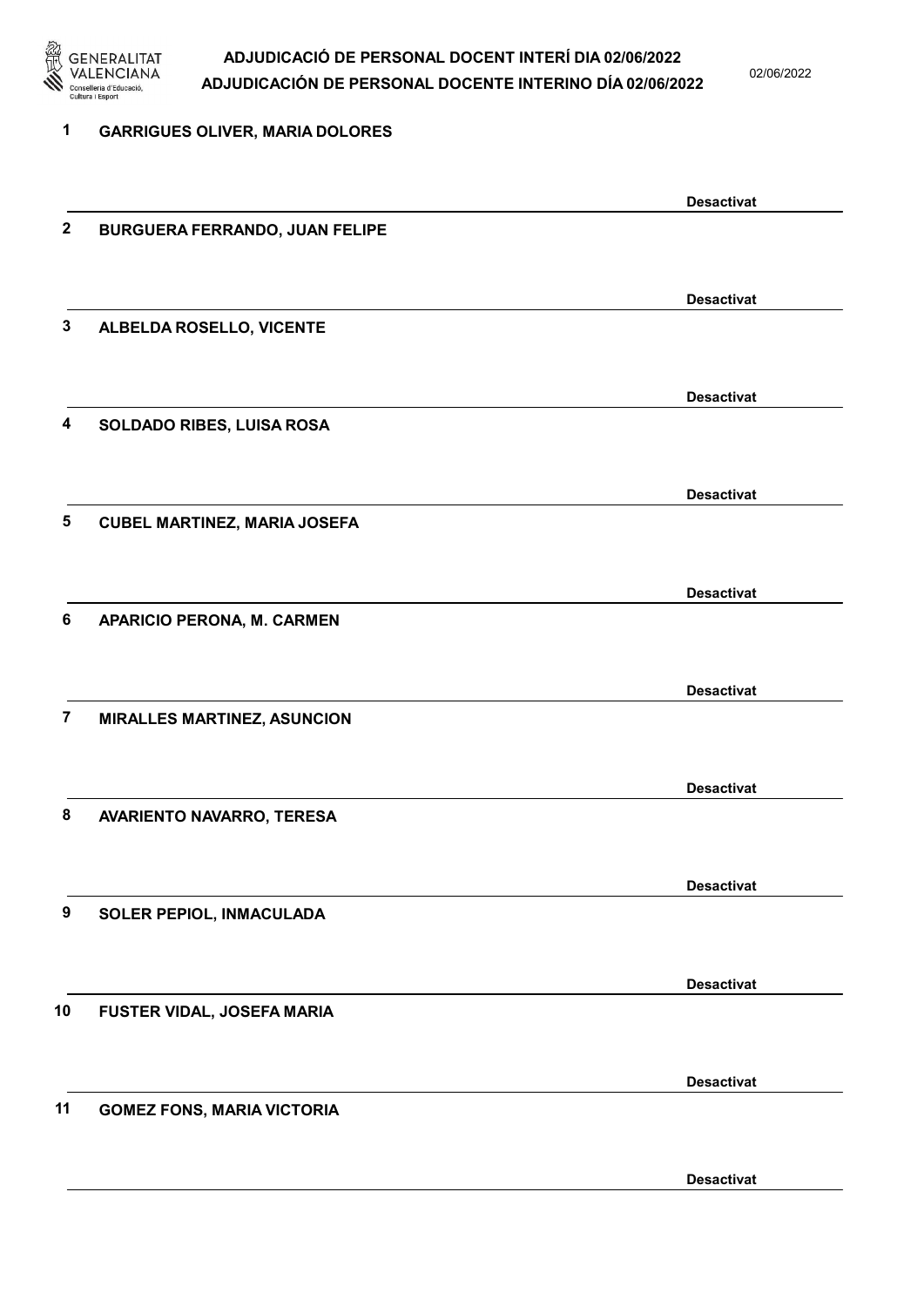

02/06/2022

| 12 | <b>LOZANO MAÑEZ, Mª ANGELES</b>      |                   |
|----|--------------------------------------|-------------------|
|    |                                      | <b>Desactivat</b> |
| 13 | FERRANDO SERRANO, AMPARO             |                   |
|    |                                      | <b>Desactivat</b> |
| 14 | <b>GARCIA GIMENEZ, JUAN JOSE</b>     |                   |
|    |                                      | <b>Desactivat</b> |
| 15 | <b>GASCON RODA, MARIA VICTORIA</b>   |                   |
|    |                                      | <b>Desactivat</b> |
| 16 | HERNANDEZ CALLEJA, M. LUISA          |                   |
|    |                                      | <b>Desactivat</b> |
| 17 | <b>BAUTISTA ARMERO, ANGELA</b>       |                   |
|    |                                      | <b>Desactivat</b> |
| 18 | <b>CORTES SIERRA, MARIA ESTRELLA</b> |                   |
|    |                                      | <b>Desactivat</b> |
| 19 | SANTACREU SANZ, CONSUELO DOLORES     |                   |
|    |                                      | <b>Desactivat</b> |
| 20 | SAN LORENZO VILANA, SALVADOR MIGUEL  |                   |
|    |                                      | <b>Desactivat</b> |
| 21 | ESCANDELL LLACER, MARIA AMPARO       |                   |
|    |                                      | <b>Desactivat</b> |
| 22 | <b>VALDES BIRLANGA, M. ISABEL</b>    |                   |
|    |                                      |                   |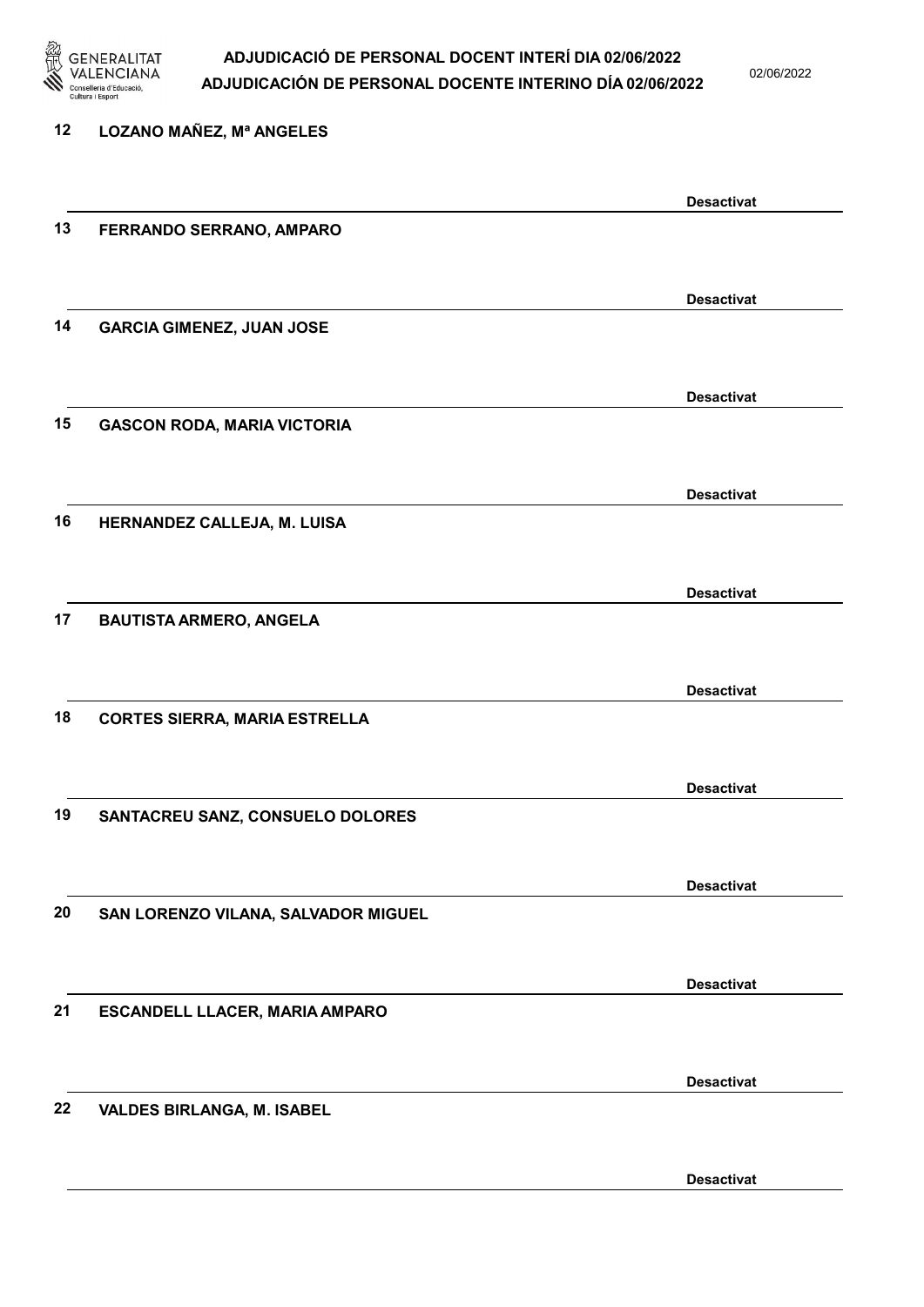

02/06/2022

| 23 | <b>TARRAGO CALABUIG, MANUELA</b>             |                   |
|----|----------------------------------------------|-------------------|
|    |                                              | <b>Desactivat</b> |
| 24 | PEREZ SANCHO, JUAN                           |                   |
|    |                                              | No adjudicat      |
| 25 | <b>CRISPIN SANCHEZ, ANTONIO</b>              |                   |
|    |                                              | <b>Desactivat</b> |
| 26 | MARZAL DONDERIS, CARMEN ELVIRA               |                   |
|    |                                              | <b>Desactivat</b> |
| 27 | MIÑANA MASCARELL, MARIA ISABEL               |                   |
|    |                                              | <b>Desactivat</b> |
| 28 | <b>SANTANA CARBONELL, MERCEDES</b>           |                   |
|    |                                              | <b>Desactivat</b> |
| 29 | LERMA LLIMERA, MARIA DESAMPARADOS            |                   |
|    |                                              | <b>Desactivat</b> |
| 30 | <b>BROCH OLIVER, MARISA</b>                  |                   |
|    |                                              | <b>Desactivat</b> |
| 31 | ANTOÑANZAS SALVADOR, FCO. JOSE               |                   |
|    |                                              | <b>Desactivat</b> |
| 32 | FERNANDEZ DE PALENCIA ROCA, DESAMPARADOS VIR |                   |
|    |                                              | No ha participat  |
| 33 | <b>VICENT VIDAL, ENRIQUE</b>                 |                   |
|    |                                              | <b>Desactivat</b> |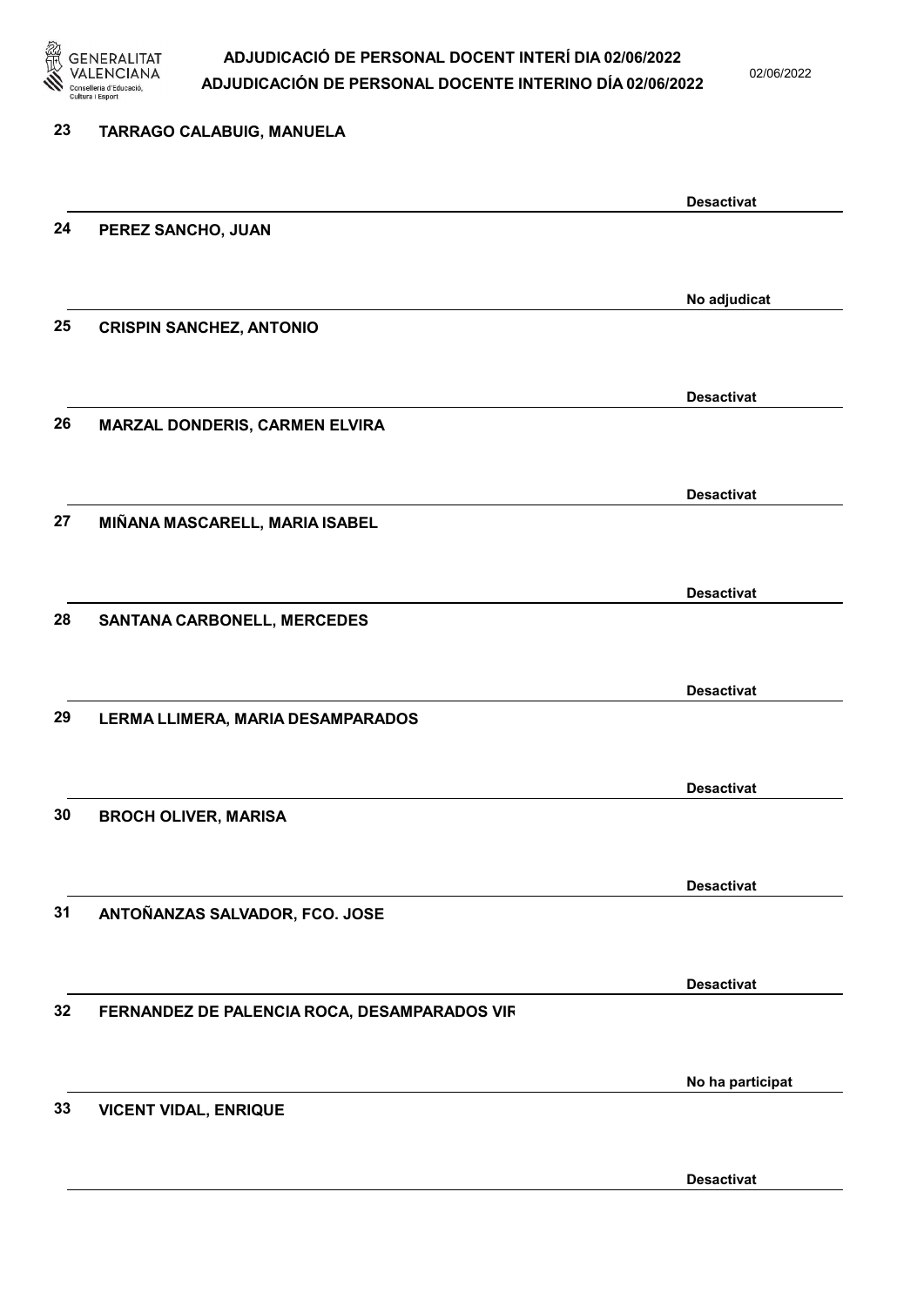

02/06/2022

| 34 | <b>MARTI PERIS, MARIA DOLORES</b>       |                   |
|----|-----------------------------------------|-------------------|
|    |                                         | <b>Desactivat</b> |
| 35 | ROMERO TORRES, ANA DESAMPARADOS         |                   |
|    |                                         | <b>Desactivat</b> |
| 36 | RICHART SALES, MARIA AMPARO             |                   |
|    |                                         | <b>Desactivat</b> |
| 37 | PENADES VIDAL, INMACULADA               |                   |
|    |                                         | <b>Desactivat</b> |
| 38 | <b>MARTI PASTOR, MARIA ELENA</b>        |                   |
|    |                                         | <b>Desactivat</b> |
| 39 | ALOS BOTELLA, FRANCISCO JAVIER          |                   |
|    |                                         | <b>Desactivat</b> |
| 40 | RODENAS BRAVO, ELENA                    |                   |
|    |                                         | <b>Desactivat</b> |
| 41 | ARLANDIS SAINZ DE BARANDA, MARIA CARMEN |                   |
|    |                                         | <b>Desactivat</b> |
| 42 | <b>LANUZA CARRION, MARIA ANGELES</b>    |                   |
|    |                                         | No adjudicat      |
| 43 | <b>GINER PRIMO, MARIA CONSUELO</b>      |                   |
|    |                                         | <b>Desactivat</b> |
| 44 | REINA GUTIERREZ, M DESAMPARADOS         |                   |
|    |                                         |                   |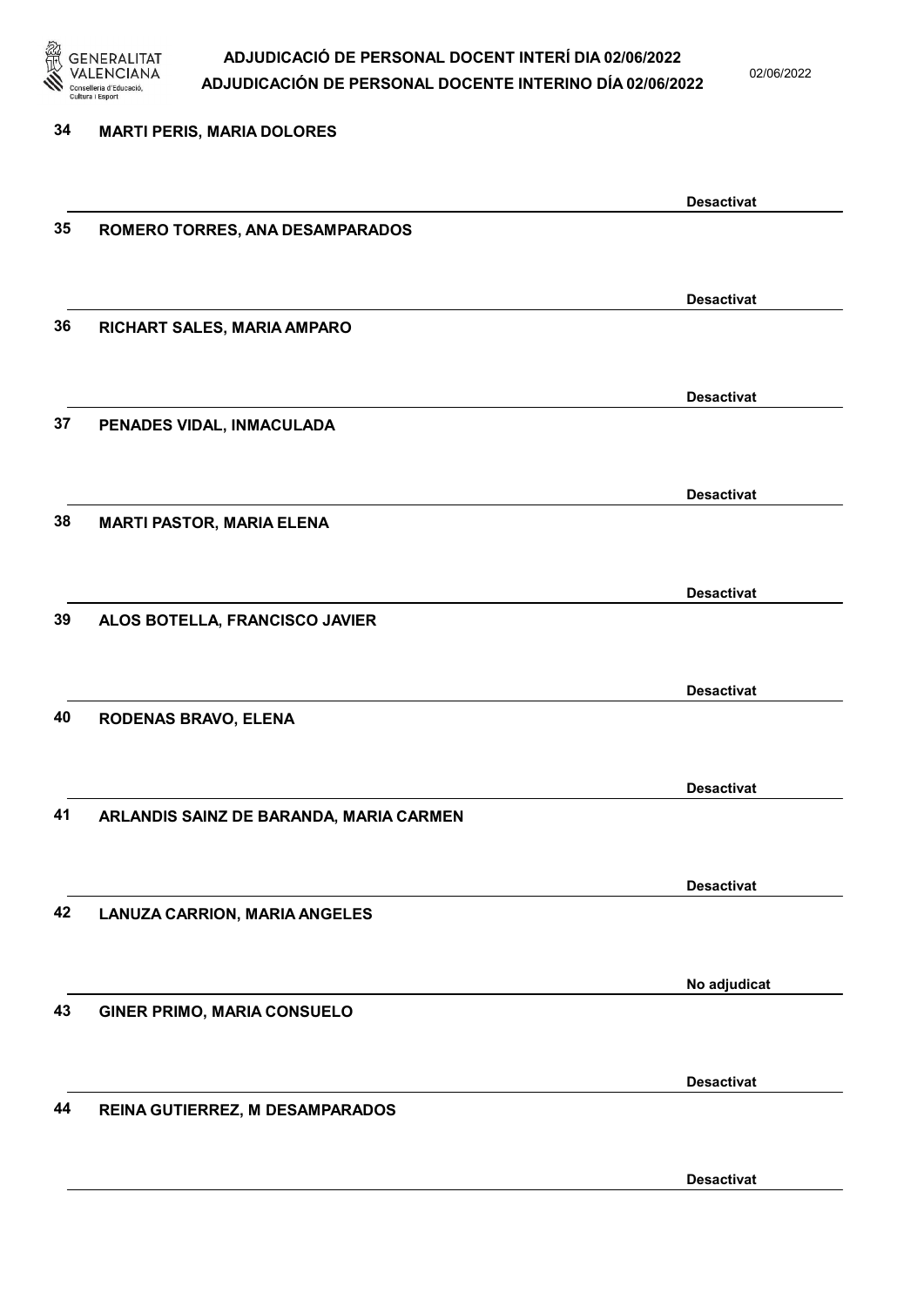

02/06/2022

Desactivat

# 45 SANTIAGO RUIZ, ERNESTO Desactivat 46 LOPEZ RODRIGUEZ, ENCARNACION Desactivat 47 SANCHIS PALOP, MARIA DEL PILAR Desactivat 48 PIRIS IBAÑEZ, MARIA MERCEDES Desactivat 49 ROYO MORA, MARIA CARMEN Desactivat 50 ORTELLS LLOBAT, MARIA DESAMPARADOS Desactivat 51 MARTINEZ TOMAS, GLORIA MARIA Desactivat 52 MUÑOZ ORTI, ANA Desactivat 53 MARTI CARCELLER, ROSA MARIA Desactivat 54 GABALDON ESCUDERO, SOLEDAD Desactivat 55 SANTIAGO RUIZ, DAVID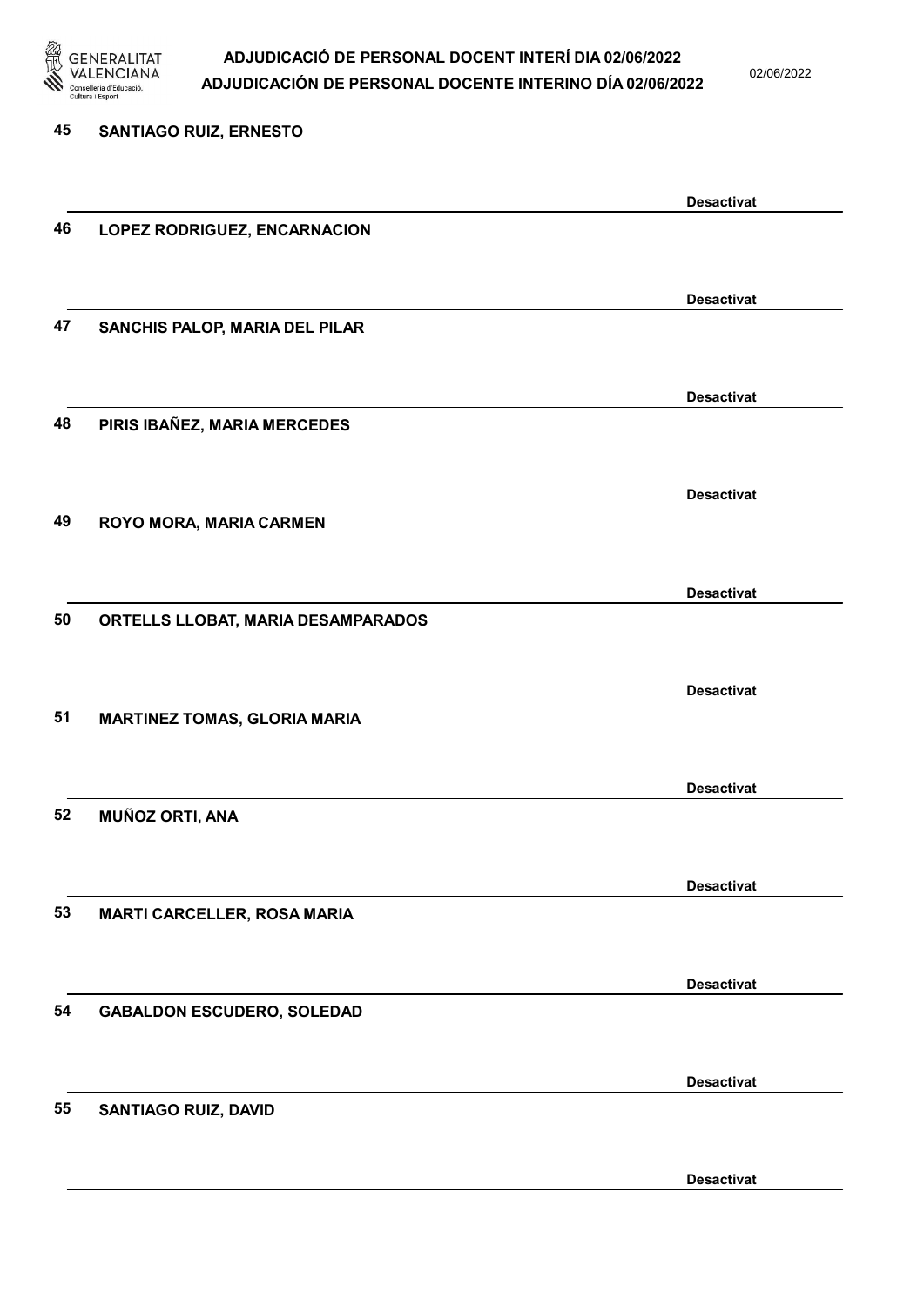

02/06/2022

56 VEGA LOPEZ, MARIA JOSEFA

|    |                                       | <b>Desactivat</b> |
|----|---------------------------------------|-------------------|
| 57 | BENITEZ MARTINEZ, MARGARITA ELIZABETH |                   |
|    |                                       |                   |
|    |                                       |                   |
|    |                                       | <b>Desactivat</b> |
| 58 | SARRIO ARNANDIS, MARIA MILAGRO        |                   |
|    |                                       |                   |
|    |                                       | <b>Desactivat</b> |
| 59 | <b>MELERO ALCACER, ANGELA</b>         |                   |
|    |                                       |                   |
|    |                                       |                   |
|    |                                       | <b>Desactivat</b> |
| 60 | <b>MOLINA SEMPERE, ROSA</b>           |                   |
|    |                                       |                   |
|    |                                       |                   |
|    |                                       | <b>Desactivat</b> |
| 61 | RODRIGO ROYO, PAZ GEMMA               |                   |
|    |                                       |                   |
|    |                                       | <b>Desactivat</b> |
| 62 | <b>ESTEVE FAUBEL, ROSA PILAR</b>      |                   |
|    |                                       |                   |
|    |                                       |                   |
|    |                                       | <b>Desactivat</b> |
| 63 | SANCHEZ GARCIA, M. LUZ                |                   |
|    |                                       |                   |
|    |                                       |                   |
|    |                                       | <b>Desactivat</b> |
| 64 | ALDEGUER QUESADA, CARMEN R.           |                   |
|    |                                       |                   |
|    |                                       | <b>Desactivat</b> |
| 65 | <b>GARCIA LLOPIS, YOLANDA</b>         |                   |
|    |                                       |                   |
|    |                                       |                   |
|    |                                       | <b>Desactivat</b> |
| 66 | <b>GARCIA MIRALLES, PEDRO</b>         |                   |
|    |                                       |                   |
|    |                                       |                   |
|    |                                       | <b>Desactivat</b> |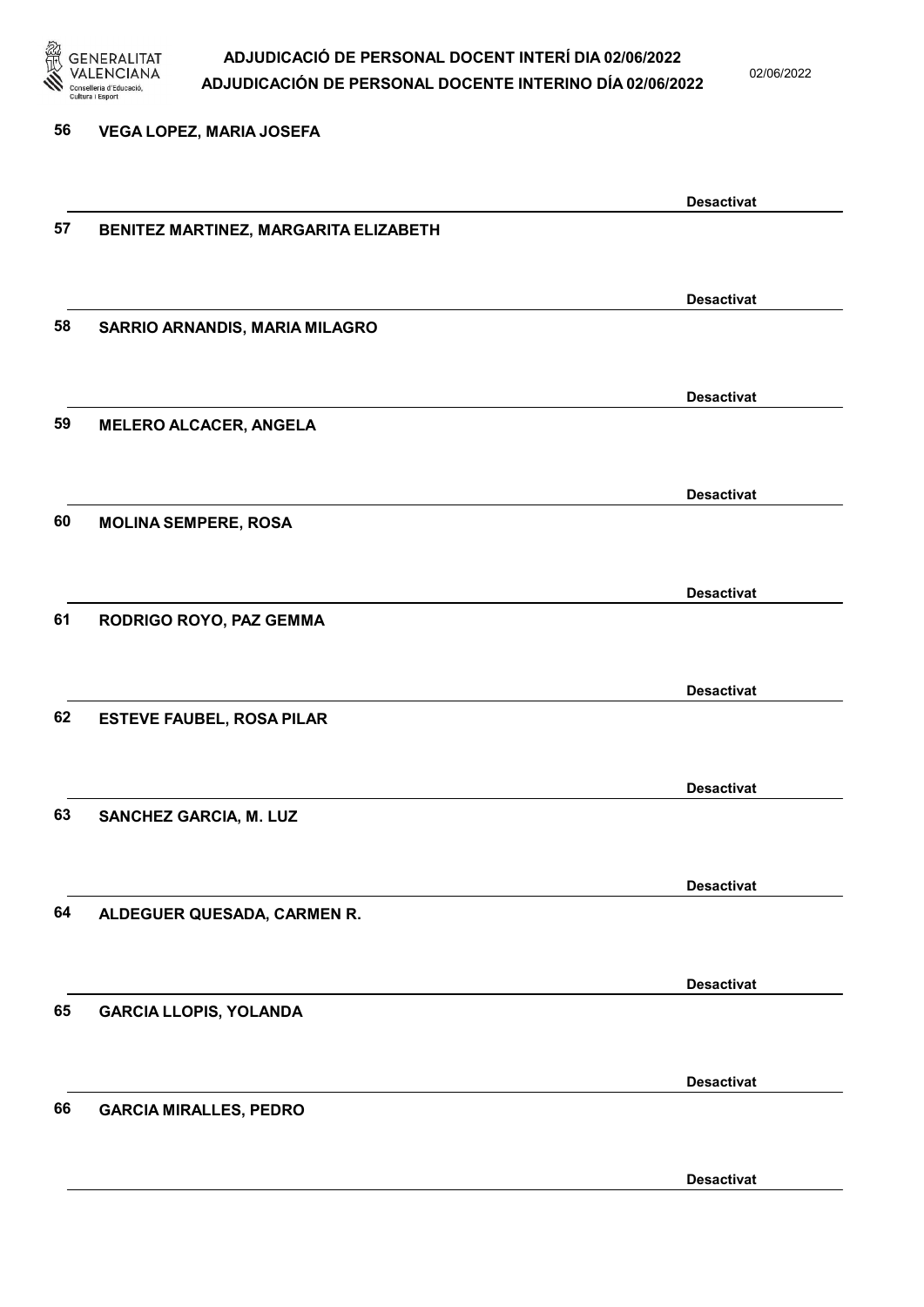

02/06/2022

#### 67 ORTS CUEVAS, ELISA

|    |                                          | <b>Desactivat</b> |
|----|------------------------------------------|-------------------|
| 68 | CIVERA DOMINGUEZ, EVA MARIA              |                   |
|    |                                          |                   |
|    |                                          |                   |
| 69 |                                          | <b>Desactivat</b> |
|    | VAREA TARRAGA, GLORIA MARIA              |                   |
|    |                                          |                   |
|    |                                          | <b>Desactivat</b> |
| 70 | <b>URIARTE FONTAL, IRACHE</b>            |                   |
|    |                                          |                   |
|    |                                          | <b>Desactivat</b> |
| 71 | <b>GONZALEZ ESCRIVA, M. ANGELES</b>      |                   |
|    |                                          |                   |
|    |                                          |                   |
|    |                                          | <b>Desactivat</b> |
| 72 | LOPEZ BONILLO, RAFAEL                    |                   |
|    |                                          |                   |
|    |                                          | <b>Desactivat</b> |
| 73 | <b>CONSTANTINO MONTILLA, ENCARNACION</b> |                   |
|    |                                          |                   |
|    |                                          |                   |
|    |                                          | <b>Desactivat</b> |
| 74 | <b>MARRADES GIMENEZ, JUAN JOSE LUIS</b>  |                   |
|    |                                          |                   |
|    |                                          | <b>Desactivat</b> |
| 75 | <b>CLARAMUNT GALLENT, ANA</b>            |                   |
|    |                                          |                   |
|    |                                          | <b>Desactivat</b> |
| 76 | SANCHEZ FERRANDO, FRANCISCA              |                   |
|    |                                          |                   |
|    |                                          |                   |
|    |                                          | <b>Desactivat</b> |
| 77 | PEREZ IBAÑEZ, VICTORIA MARIA             |                   |
|    |                                          |                   |
|    |                                          | <b>Desactivat</b> |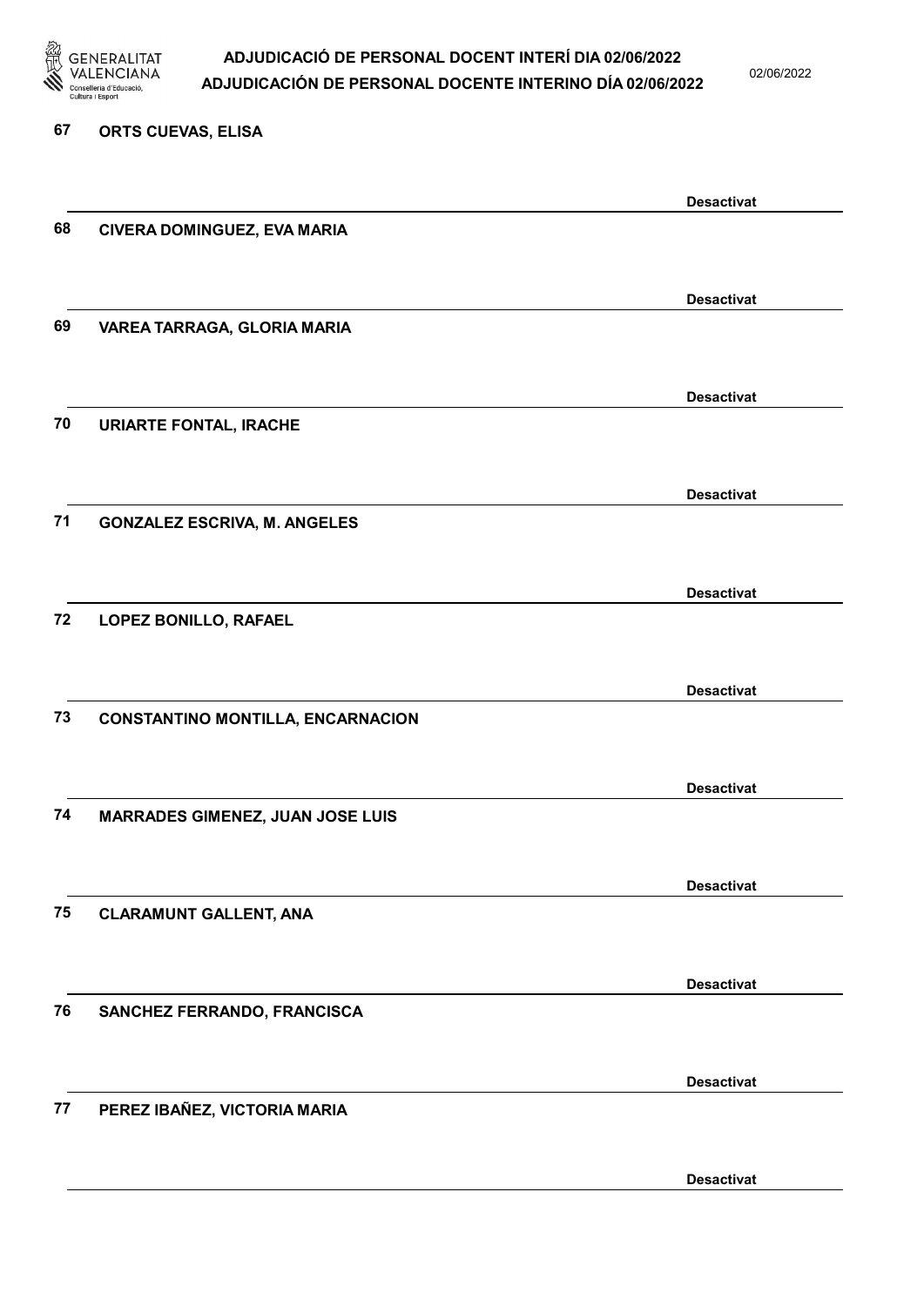

02/06/2022

| 78 | <b>CLEMENTE ABAD, ANTONIO</b>    |                   |
|----|----------------------------------|-------------------|
|    |                                  | <b>Desactivat</b> |
| 79 | FERNANDEZ CARBONELL, CRISTINA    |                   |
|    |                                  | <b>Desactivat</b> |
| 80 | <b>BADENES GURREA, DOLORES</b>   |                   |
|    |                                  | <b>Desactivat</b> |
| 81 | ROMERO SAEZ, ESTRELLA DEL CARMEN |                   |
|    |                                  | <b>Desactivat</b> |
| 82 | <b>LANDETE SALES, JOAQUINA</b>   |                   |
|    |                                  | <b>Desactivat</b> |
| 83 | MUÑOZ LLORENS, ISABEL MARIA      |                   |
|    |                                  | <b>Desactivat</b> |
| 84 | <b>BETORZ GALAN, M.AMPARO</b>    |                   |
|    |                                  | <b>Desactivat</b> |
| 85 | SOTOMAYOR ANDUIZA, CASILDA       |                   |
|    |                                  | <b>Desactivat</b> |
| 86 | PONS MERINO, MARGARITA           |                   |
|    |                                  | <b>Desactivat</b> |
| 87 | FERNANDEZ TENES, MARIA CRISTINA  |                   |
|    |                                  | <b>Desactivat</b> |
| 88 | FERNANDEZ JIMENEZ, MARIA PAULA   |                   |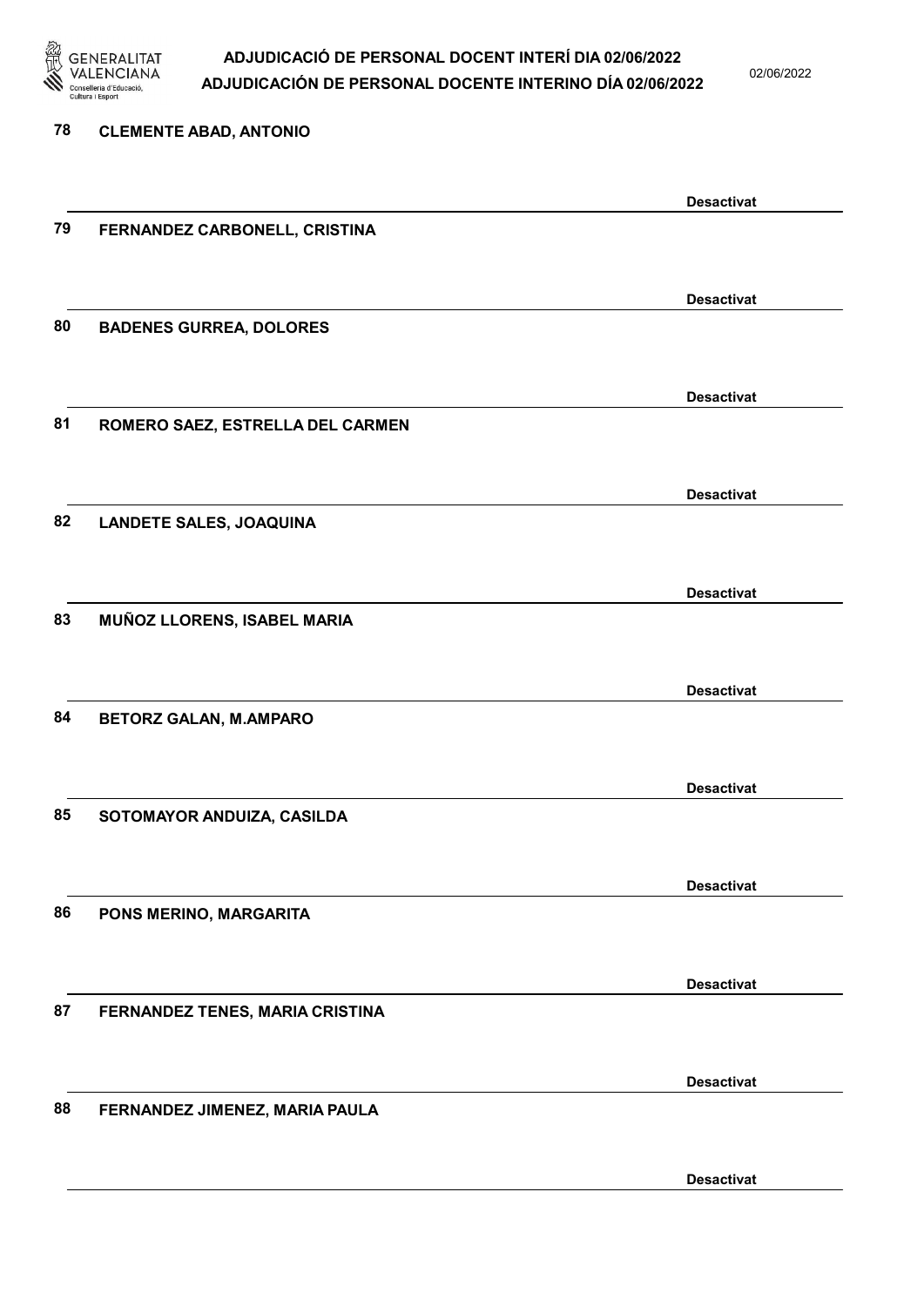

02/06/2022

#### 89 GIL HERRERO, MARIA DESAMPARADOS

|    |                                     | <b>Desactivat</b> |
|----|-------------------------------------|-------------------|
| 90 | ALVENTOSA SANCHEZ, MARIA DOLORES    |                   |
|    |                                     |                   |
|    |                                     |                   |
|    |                                     | <b>Desactivat</b> |
| 91 | <b>MONTANER CUEVES, FRANCISCA</b>   |                   |
|    |                                     |                   |
|    |                                     | <b>Desactivat</b> |
| 92 | ACEVEDO BLAZQUEZ, ISABEL            |                   |
|    |                                     |                   |
|    |                                     |                   |
|    |                                     | <b>Desactivat</b> |
| 93 | JIMENEZ LOPEZ, MARIA CRUZ           |                   |
|    |                                     |                   |
|    |                                     |                   |
|    |                                     | <b>Desactivat</b> |
| 94 | <b>BALAGUER VIVES, JAVIER</b>       |                   |
|    |                                     |                   |
|    |                                     | <b>Desactivat</b> |
| 95 | <b>CARO PALAZON, MARIA CRISTINA</b> |                   |
|    |                                     |                   |
|    |                                     |                   |
|    |                                     | <b>Desactivat</b> |
| 96 | PASCUAL ESTEVE, ANA MARIA           |                   |
|    |                                     |                   |
|    |                                     |                   |
|    |                                     | <b>Desactivat</b> |
| 97 | ARNAU FAYOS, MARIA DOLORES          |                   |
|    |                                     |                   |
|    |                                     | <b>Desactivat</b> |
| 98 | <b>GOMEZ REVERTE, EVA MARIA</b>     |                   |
|    |                                     |                   |
|    |                                     |                   |
|    |                                     | <b>Desactivat</b> |
| 99 | <b>MERA SUAREZ, JAVIER</b>          |                   |
|    |                                     |                   |
|    |                                     |                   |
|    |                                     | <b>Desactivat</b> |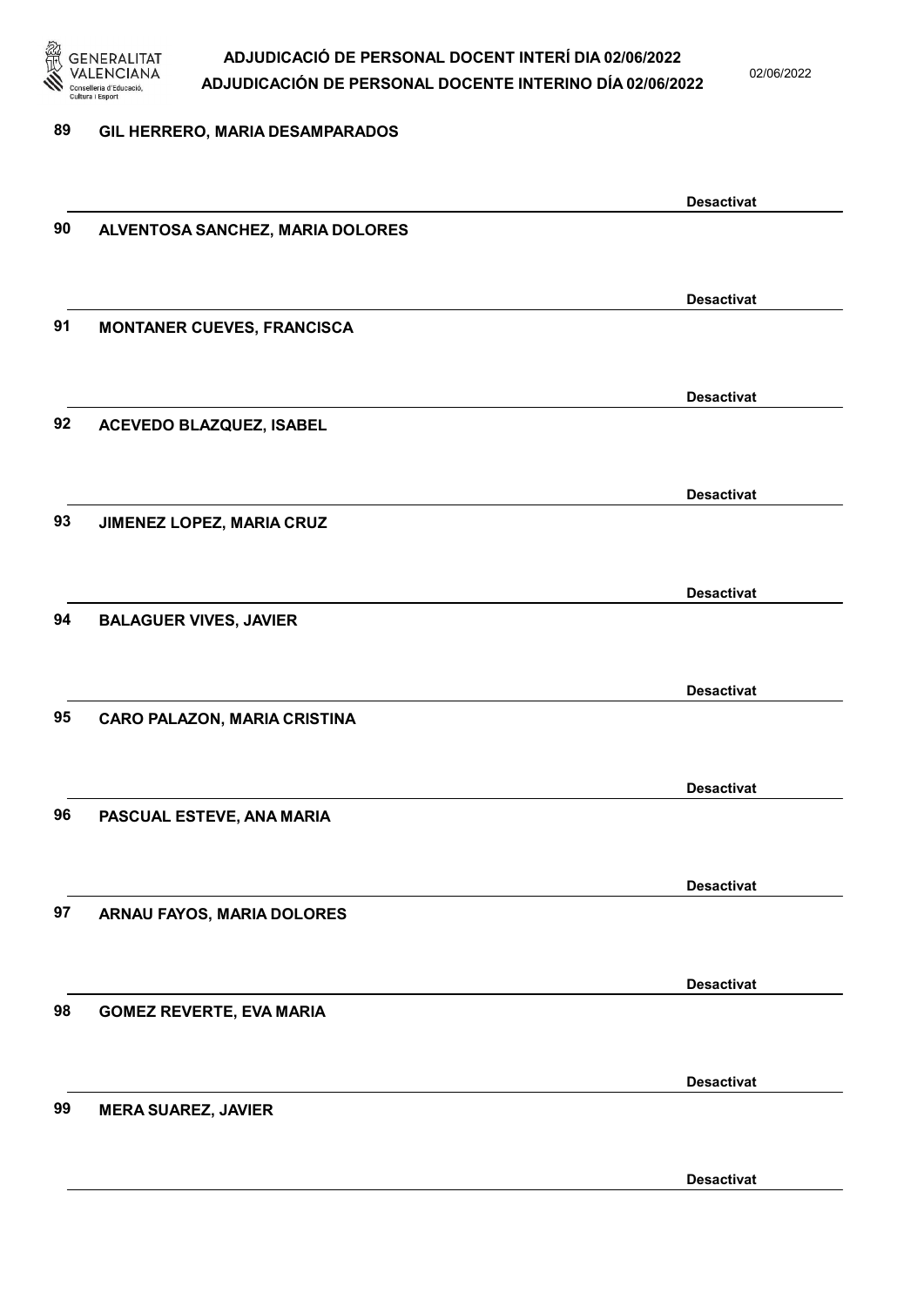

02/06/2022

| 100 | <b>GARCIA BERROCAL, NOEMI</b>                                                  |                                        |                      |
|-----|--------------------------------------------------------------------------------|----------------------------------------|----------------------|
|     |                                                                                | <b>Desactivat</b>                      |                      |
| 101 | FRIAS CRESPO, M. VICTORIA                                                      |                                        |                      |
|     |                                                                                | <b>Desactivat</b>                      |                      |
| 102 | FERNANDEZ FERNANDEZ, JOSE                                                      |                                        |                      |
| 103 | RUIZ ZAMORA, MARIA PILAR                                                       | <b>Desactivat</b>                      |                      |
|     |                                                                                |                                        |                      |
| 104 | PERIS ODENA, MARIA TERESA                                                      | <b>Desactivat</b>                      |                      |
|     |                                                                                |                                        |                      |
| 105 | <b>CUESTA VERGARA, MARIA JOSEFA</b>                                            | <b>Desactivat</b>                      |                      |
|     |                                                                                |                                        |                      |
|     |                                                                                | <b>Desactivat</b>                      |                      |
| 106 | <b>CORS MOGORT, JUANA</b>                                                      |                                        |                      |
|     |                                                                                | <b>Desactivat</b>                      |                      |
| 107 | SANTACRUZ PUJALTE, ANDRES<br>MURO DE ALCOY (03006621) CEIP EL BRACAL<br>518469 | Petición:<br>$\mathbf{1}$              | Adjudicación forzosa |
|     | 128 / EDUCACIÓ PRIMÀRIA.<br>Horas<br>ING.<br>23                                | Adjudicat<br>SUBSTITUCIÓ INDETERMINADA |                      |
| 108 | <b>APARICIO BLANQUEZ, M.DOLORES</b>                                            |                                        |                      |
|     |                                                                                | <b>Desactivat</b>                      |                      |
| 109 | <b>ORTIZ RECHE, ANNA</b>                                                       |                                        |                      |
|     |                                                                                | <b>Desactivat</b>                      |                      |
| 110 | SAEZ BAUTISTA, ANA                                                             |                                        |                      |
|     |                                                                                | <b>Desactivat</b>                      |                      |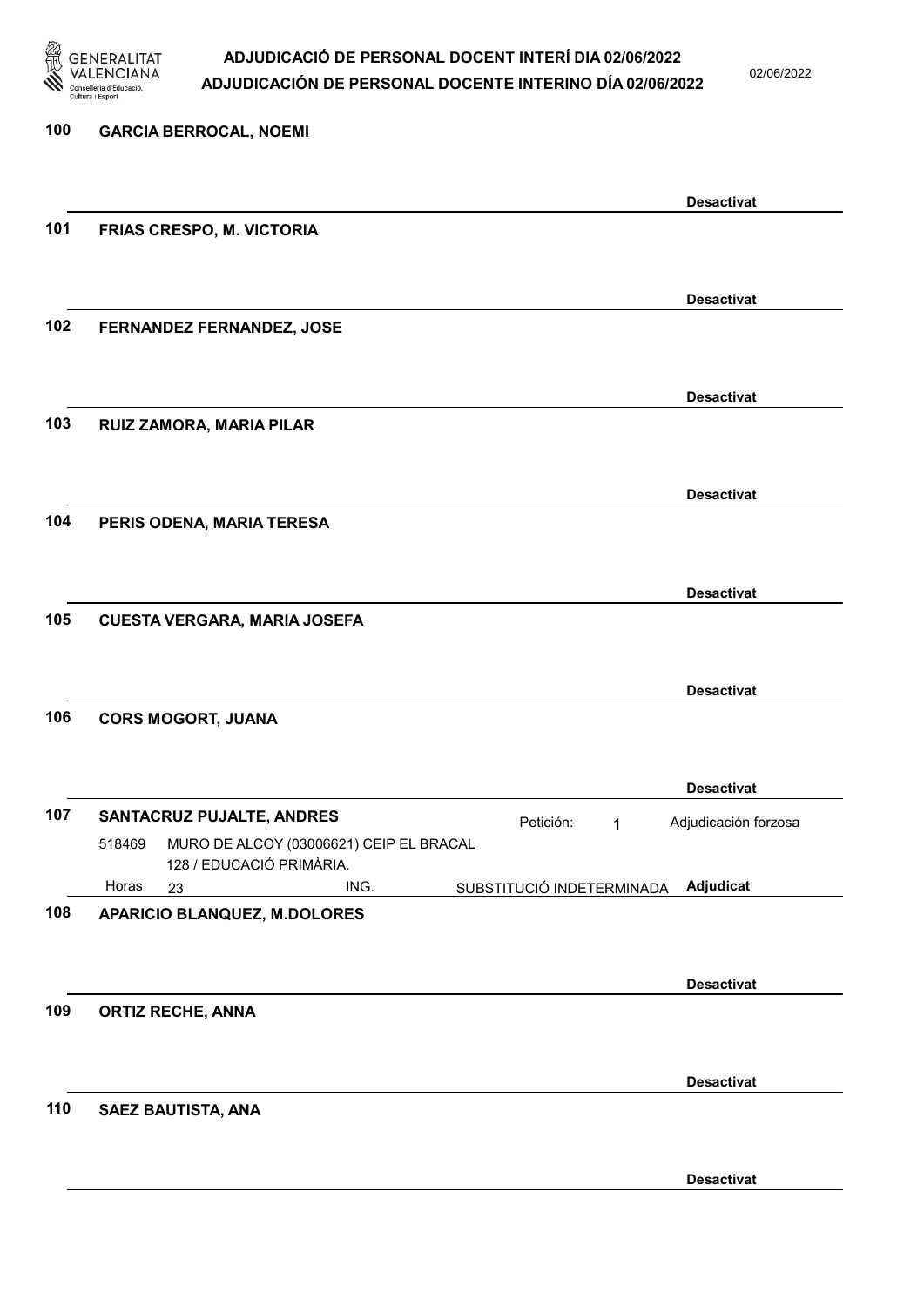

02/06/2022

#### 111 NAVARRO CERVERA, VICTORIA DOLORES

|     |                                  | <b>Desactivat</b> |
|-----|----------------------------------|-------------------|
| 112 | <b>MARI GILABERT, MARIA JOSE</b> |                   |
|     |                                  |                   |
|     |                                  | <b>Desactivat</b> |
| 113 | <b>AGUILAR FRASES, AMPARO</b>    |                   |
|     |                                  |                   |
|     |                                  | <b>Desactivat</b> |
| 114 | <b>BLANCH TORRES, MARTA</b>      |                   |
|     |                                  |                   |
|     |                                  | <b>Desactivat</b> |
| 115 | PLAZA MARTINEZ, ROGELIO          |                   |
|     |                                  |                   |
|     |                                  | <b>Desactivat</b> |
| 116 | FERIA DELGADO, MARIA JOSE        |                   |
|     |                                  |                   |
|     |                                  | <b>Desactivat</b> |
| 117 | PEÑALVER PEÑALVER, MARIA DOLORES |                   |
|     |                                  |                   |
|     |                                  | <b>Desactivat</b> |
| 118 | PASCUAL FANDOS, MARIA SOLEDAD    |                   |
|     |                                  |                   |
|     |                                  |                   |
| 119 | HERRERA CUCALA, LAURA JOSEFA     | <b>Desactivat</b> |
|     |                                  |                   |
|     |                                  |                   |
| 120 | <b>MAHIQUES HUGUET, GLORIA</b>   | <b>Desactivat</b> |
|     |                                  |                   |
|     |                                  |                   |
|     |                                  | <b>Desactivat</b> |
| 121 | <b>BOLEA CLIMENTE, FRANCISCA</b> |                   |
|     |                                  |                   |
|     |                                  | <b>Desactivat</b> |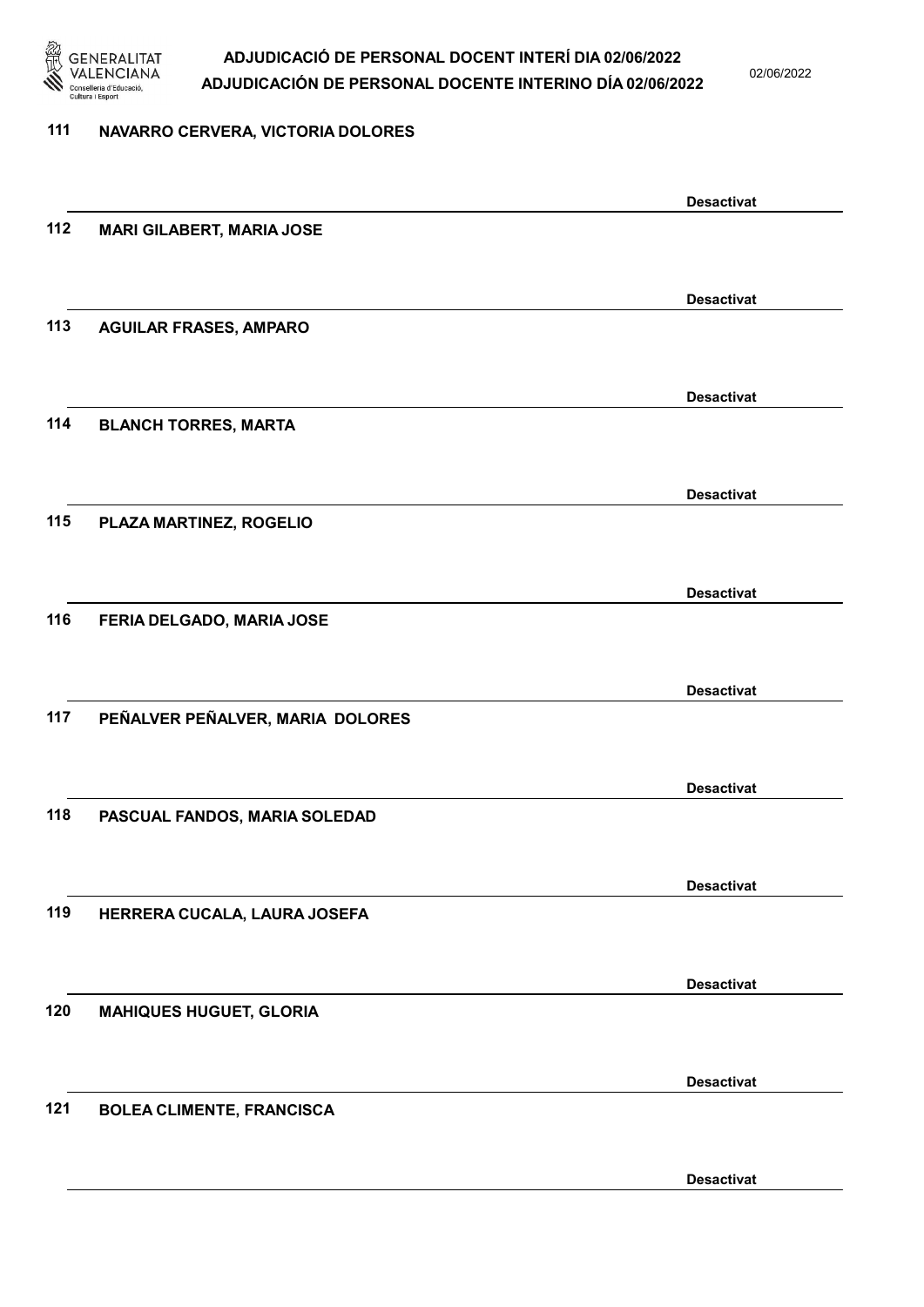

02/06/2022

### 122 LOPEZ SANTA, JOSEFA PIEDAD Desactivat 123 JIMENEZ VALERO, MARIA ELENA Desactivat 124 MEDINA ENRIQUEZ, ANTONIA Desactivat 125 MARTINEZ LOPEZ, GENOVEVA Desactivat 126 GOMEZ CARLOS, JORGE Desactivat 127 CARRION HERNANDEZ, Mª OTILIA Desactivat 128 COMPANY GOMEZ, JULIA Desactivat 129 FABREGAT ANDRES, IVAN Desactivat 130 MOLES GARCIA, JOSE MARIA Desactivat 131 RIPOLL VILLALBA, VERONICA Desactivat 132 BURGUETE BALDO, MARIA ASUNCION Desactivat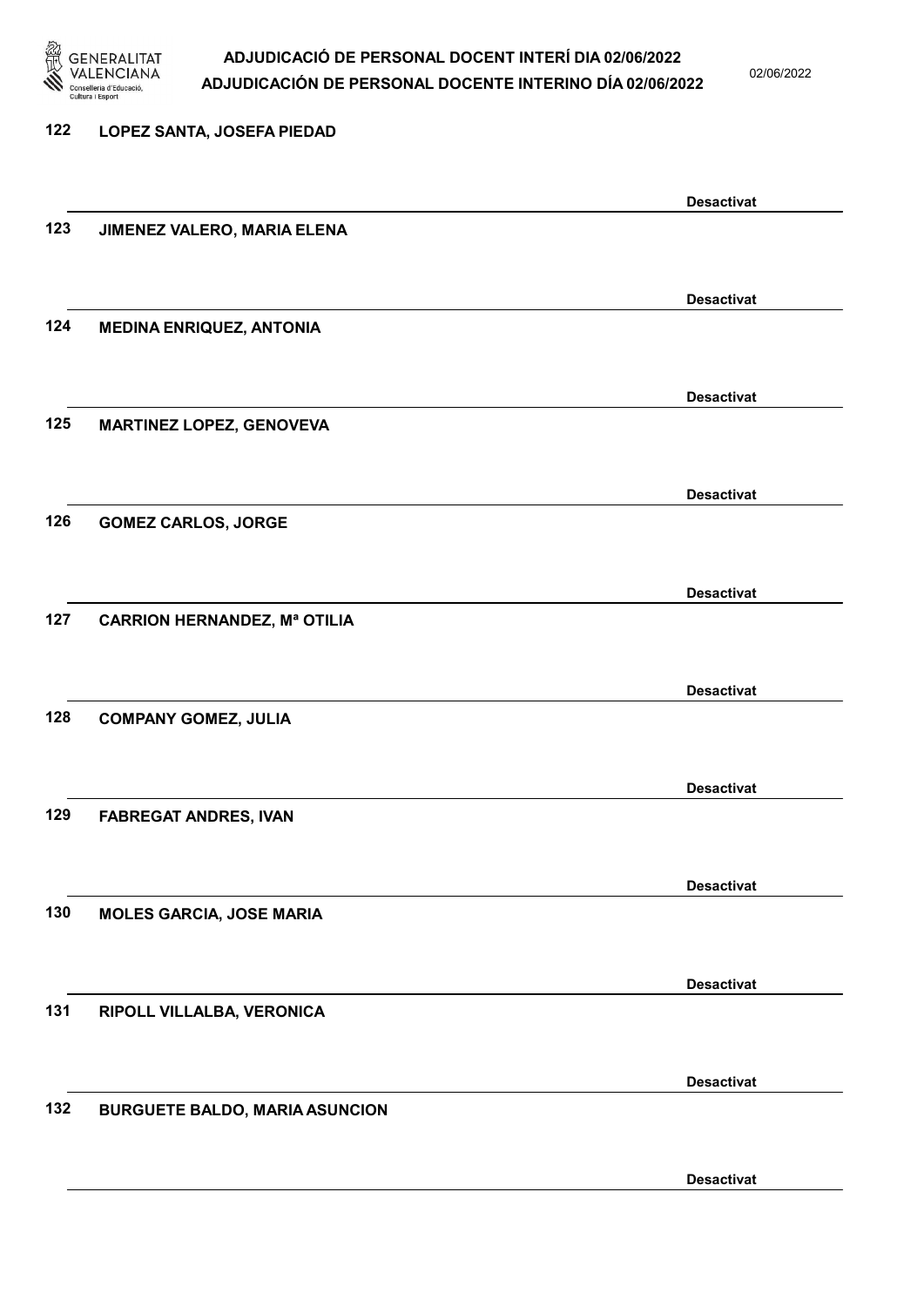

02/06/2022

| 133 | DIEZ GALINDO, MERCEDES                  |                   |
|-----|-----------------------------------------|-------------------|
|     |                                         |                   |
|     |                                         | <b>Desactivat</b> |
| 134 | PARDO LOPEZ, JORGE                      |                   |
|     |                                         |                   |
|     |                                         | <b>Desactivat</b> |
| 135 | HERNANDEZ FOLGADO, ALBERTO              |                   |
|     |                                         |                   |
|     |                                         | <b>Desactivat</b> |
| 136 | <b>RUBIO MARTINEZ, SARA</b>             |                   |
|     |                                         |                   |
|     |                                         | <b>Desactivat</b> |
| 137 | BELTRA CREMADES, EVA MARIA              |                   |
|     |                                         |                   |
|     |                                         | <b>Desactivat</b> |
| 138 | <b>CARBONELL MARTINEZ, JOSE ANTONIO</b> |                   |
|     |                                         |                   |
|     |                                         | <b>Desactivat</b> |
| 139 | LLORET DOMINGUEZ, MARIA                 |                   |
|     |                                         |                   |
|     |                                         | <b>Desactivat</b> |
| 140 | PASCUAL GIMENO, MARIA DE LOS ANGELES    |                   |
|     |                                         |                   |
|     |                                         | <b>Desactivat</b> |
| 141 | <b>BURGUERA JORNET, SARA</b>            |                   |
|     |                                         |                   |
|     |                                         | <b>Desactivat</b> |
| 142 | <b>CATALAN VILLAVERT, MARIA LUISA</b>   |                   |
|     |                                         |                   |
|     |                                         | <b>Desactivat</b> |
| 143 | AGUILELLA MIRALLES, YOLANDA             |                   |
|     |                                         |                   |
|     |                                         |                   |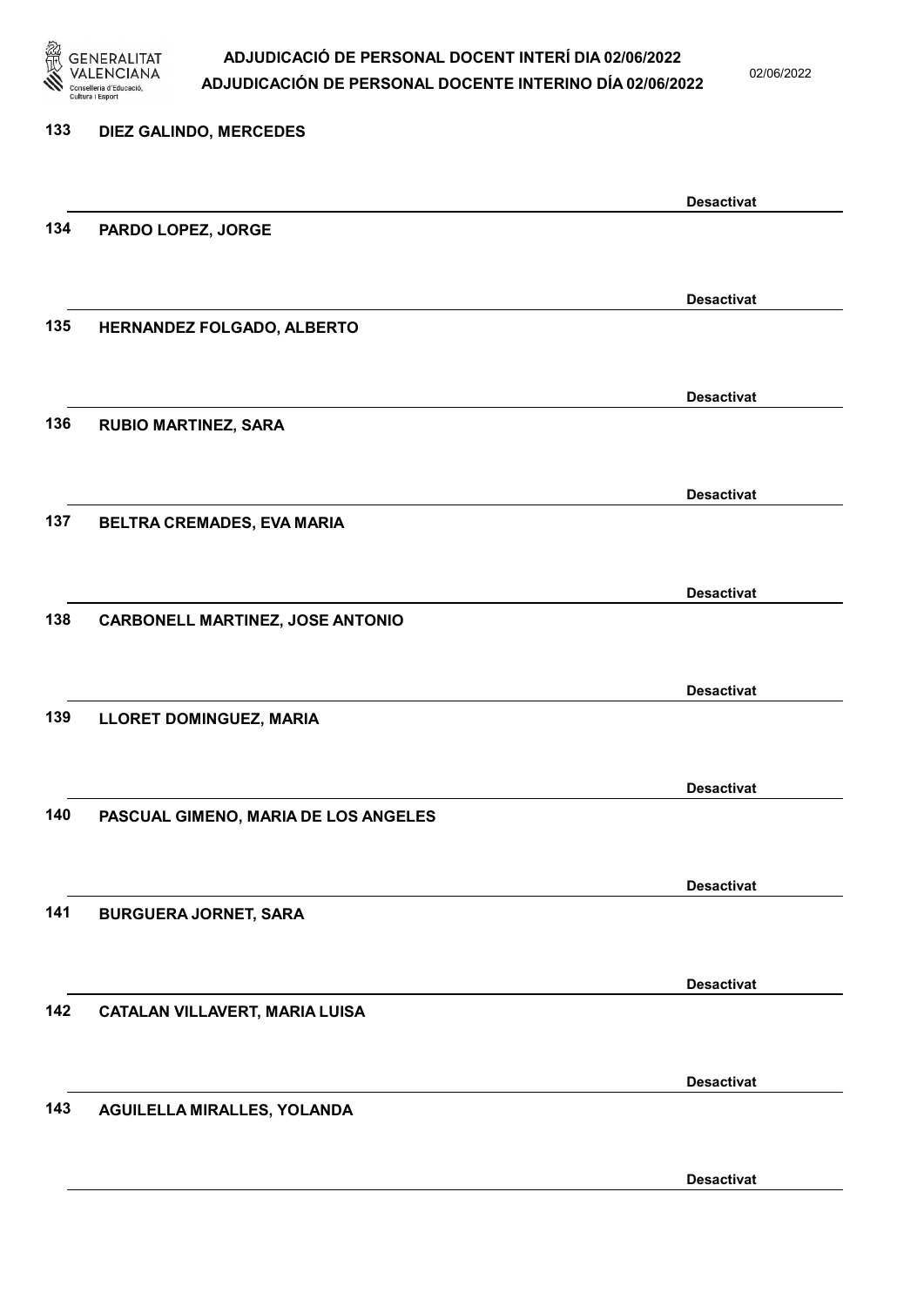

02/06/2022

#### 144 MIQUEL FERNANDEZ, MARIA DESAMPARADOS

|     |                                     | <b>Desactivat</b> |
|-----|-------------------------------------|-------------------|
| 145 | LLORET MARIN, ANGELA MARIA          |                   |
|     |                                     |                   |
|     |                                     | <b>Desactivat</b> |
| 146 | DIAZ MOLINA, JAVIER                 |                   |
|     |                                     |                   |
|     |                                     |                   |
|     |                                     | <b>Desactivat</b> |
| 147 | <b>MARTINEZ GARCIA, LAIA-ISABEL</b> |                   |
|     |                                     |                   |
|     |                                     | <b>Desactivat</b> |
| 148 | <b>NAVARRO SANCHIS, DOLORES</b>     |                   |
|     |                                     |                   |
|     |                                     |                   |
|     |                                     | <b>Desactivat</b> |
| 149 | VILLANUEVA GARCIA, MONTSERRAT       |                   |
|     |                                     |                   |
|     |                                     | <b>Desactivat</b> |
| 150 | PASTOR PEREZ, MARIA AMPARO          |                   |
|     |                                     |                   |
|     |                                     | <b>Desactivat</b> |
| 151 | <b>LLACER GANDIA, JOSE</b>          |                   |
|     |                                     |                   |
|     |                                     |                   |
|     |                                     | <b>Desactivat</b> |
| 152 | QUINTERO REGUEIRO, MARIA VICTORIA   |                   |
|     |                                     |                   |
|     |                                     | <b>Desactivat</b> |
| 153 | ARANDA GRACIA, LAURA                |                   |
|     |                                     |                   |
|     |                                     |                   |
|     |                                     | <b>Desactivat</b> |
| 154 | <b>SEPULCRE RICO, ESTHER</b>        |                   |
|     |                                     |                   |
|     |                                     | <b>Desactivat</b> |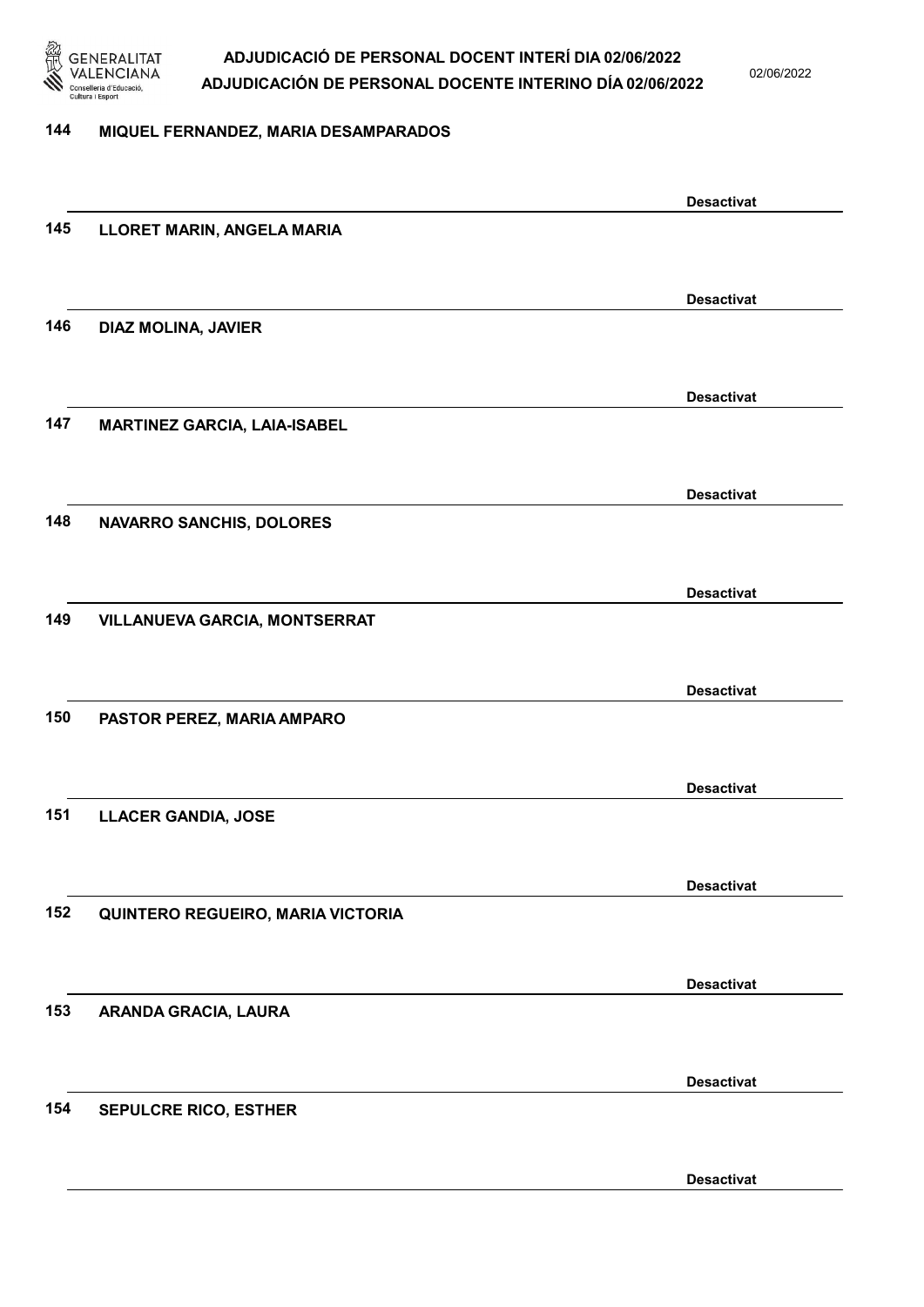

02/06/2022

#### 155 PERTEGAL FELICES, MARIA LUISA

|     |                                 | <b>Desactivat</b> |
|-----|---------------------------------|-------------------|
| 156 | MUÑOZ GALLEGO, MERCEDES         |                   |
|     |                                 |                   |
|     |                                 | <b>Desactivat</b> |
| 157 | <b>MORERA LOPEZ, JORGE</b>      |                   |
|     |                                 |                   |
|     |                                 | <b>Desactivat</b> |
| 158 | <b>GRAU GARCIA, JESUS</b>       |                   |
|     |                                 |                   |
|     |                                 |                   |
| 159 | <b>SANTACREU GRAO, MERCEDES</b> | <b>Desactivat</b> |
|     |                                 |                   |
|     |                                 |                   |
|     |                                 | <b>Desactivat</b> |
| 160 | <b>CARBO DUET, MARIA NIEVES</b> |                   |
|     |                                 |                   |
|     |                                 | <b>Desactivat</b> |
| 161 | LACOMBA CORTES, MARIA SOLEDAD   |                   |
|     |                                 |                   |
|     |                                 | <b>Desactivat</b> |
| 162 | PAREJA SOLER, M. MAGNOLIA       |                   |
|     |                                 |                   |
|     |                                 | <b>Desactivat</b> |
| 163 | TORDERA FULLANA, SHEYLA         |                   |
|     |                                 |                   |
|     |                                 | <b>Desactivat</b> |
| 164 | <b>VERDU TORRES, LORENA</b>     |                   |
|     |                                 |                   |
|     |                                 | <b>Desactivat</b> |
| 165 | <b>GOMIS ZARAGOZI, ANTONIA</b>  |                   |
|     |                                 |                   |
|     |                                 |                   |
|     |                                 | <b>Desactivat</b> |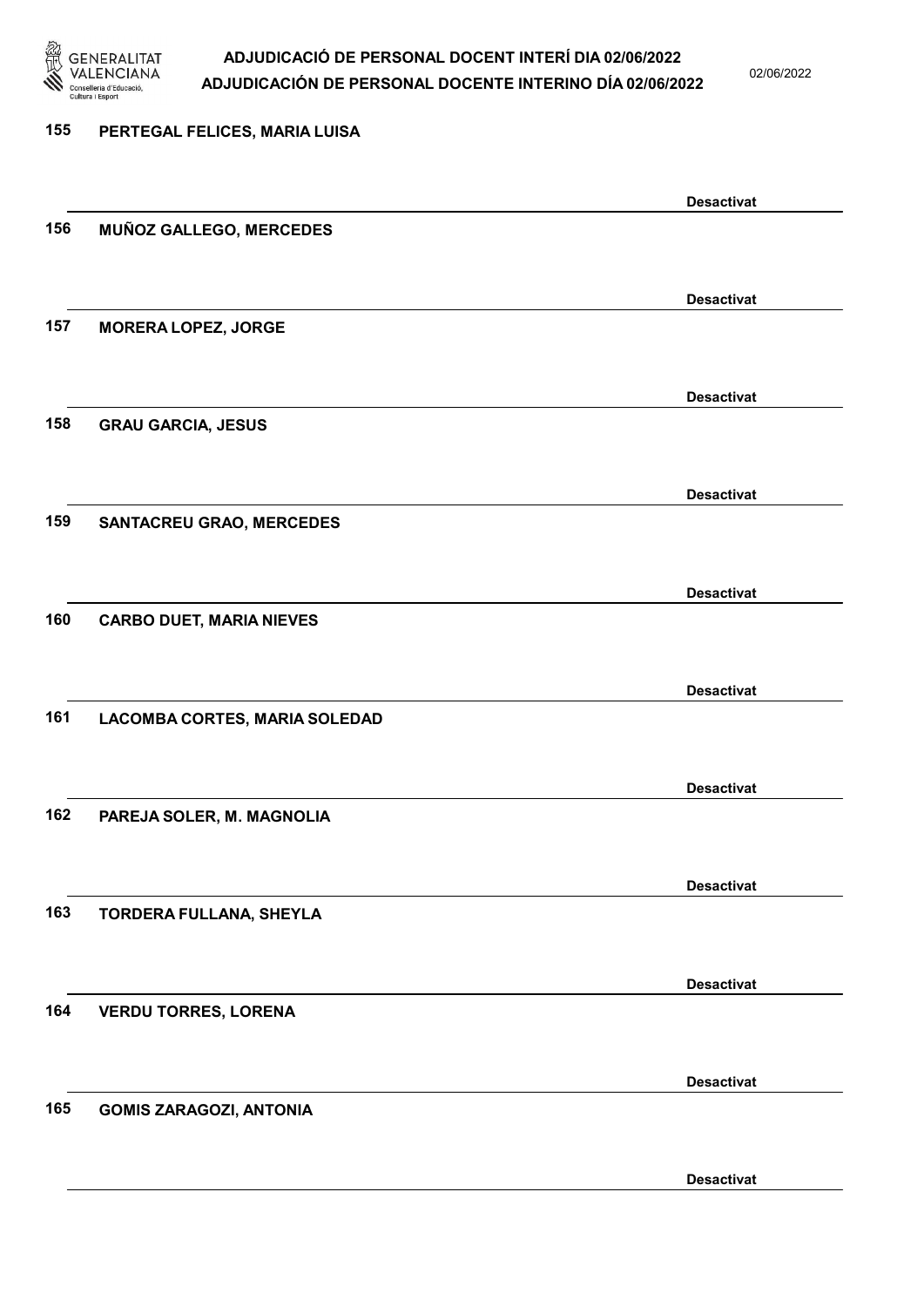

02/06/2022

### 166 HERNANDEZ FERRANDO, JUDIT Desactivat 167 MARTINEZ JORDAN, IRINA Desactivat 168 GARCIA GODOY, YOLANDA Desactivat 169 SASTRE SENDRA, ANA ISABEL Desactivat 170 LOPEZ RUIZ, ELIA Desactivat 171 MIRALLES LOZANO, MARC Desactivat 172 AGUIRRE MAÑEZ, ANA MARIA Desactivat 173 CLIMENT RODRIGUEZ, IGNACIO Desactivat 174 SAUSA MICO, SILVIA Desactivat 175 CANTO ALAMA, IRENE Desactivat 176 CREMADES PEREZ, NIEVES Desactivat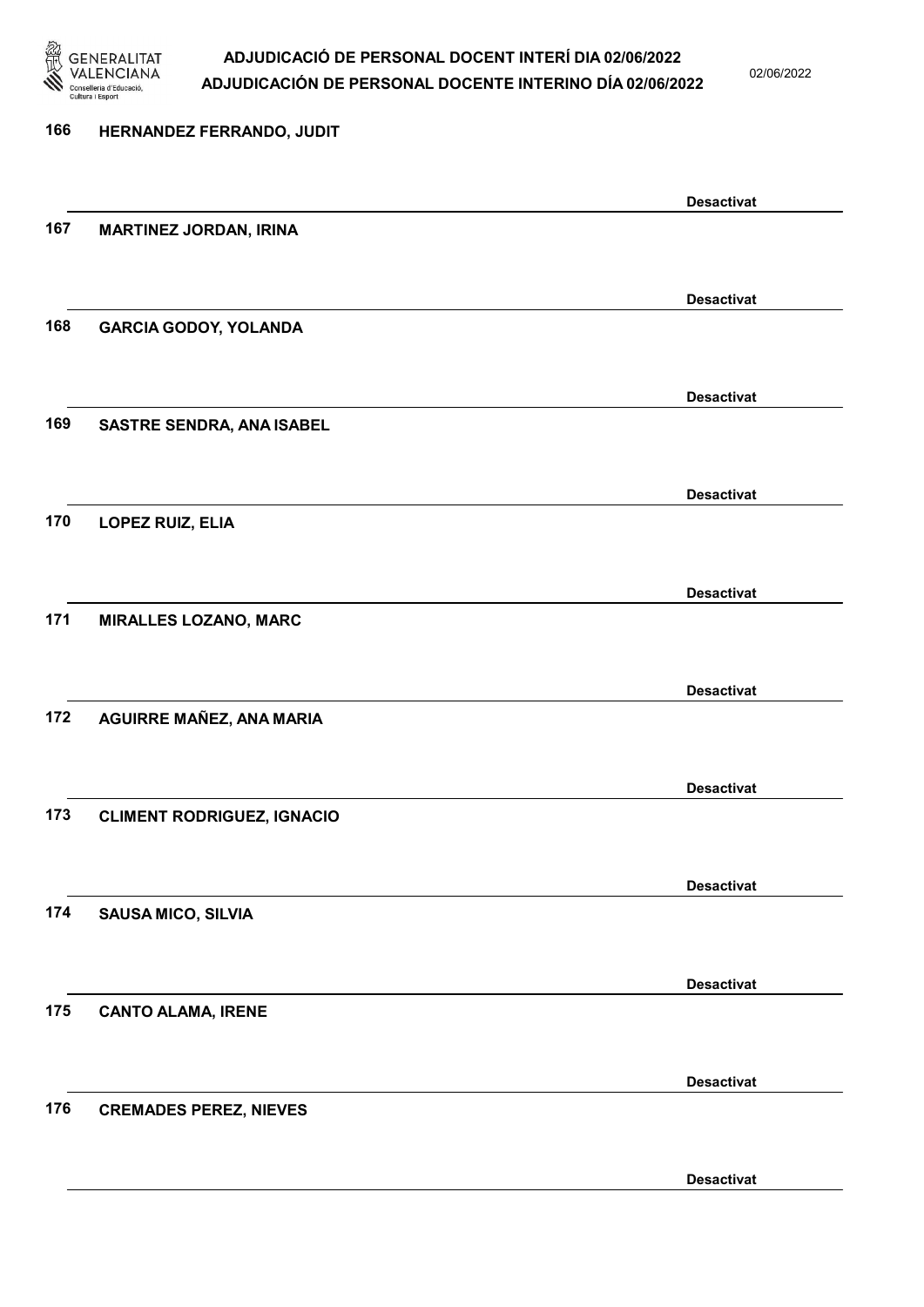

02/06/2022

#### 177 GIMENO HIGUERAS, ANTONIO JOSE

|     |                                   | <b>Desactivat</b> |
|-----|-----------------------------------|-------------------|
| 178 | <b>MARI ORTOLA, ISABEL</b>        |                   |
|     |                                   |                   |
|     |                                   | <b>Desactivat</b> |
| 179 |                                   |                   |
|     | <b>GONZALEZ HERNANDEZ, GISELA</b> |                   |
|     |                                   |                   |
|     |                                   | <b>Desactivat</b> |
| 180 | HERNANDEZ BELTRAN, LAURA          |                   |
|     |                                   |                   |
|     |                                   | <b>Desactivat</b> |
| 181 | JAIME GONZALEZ, MARIA             |                   |
|     |                                   |                   |
|     |                                   |                   |
|     |                                   | <b>Desactivat</b> |
| 182 | <b>MOLLA GALIANA, OLGA</b>        |                   |
|     |                                   |                   |
|     |                                   | <b>Desactivat</b> |
| 183 | TORTAJADA AGUILAR, ANTONIA        |                   |
|     |                                   |                   |
|     |                                   | <b>Desactivat</b> |
| 184 | <b>ESTALRICH FERRER, VANESA</b>   |                   |
|     |                                   |                   |
|     |                                   |                   |
|     |                                   | <b>Desactivat</b> |
| 185 | SANCHEZ VERDU, MARIA TERESA       |                   |
|     |                                   |                   |
|     |                                   | <b>Desactivat</b> |
| 186 | QUILES CENTENO, ERICO             |                   |
|     |                                   |                   |
|     |                                   |                   |
| 187 |                                   | <b>Desactivat</b> |
|     | CARRASCOSA ARTES, CAROLINA        |                   |
|     |                                   |                   |
|     |                                   | <b>Desactivat</b> |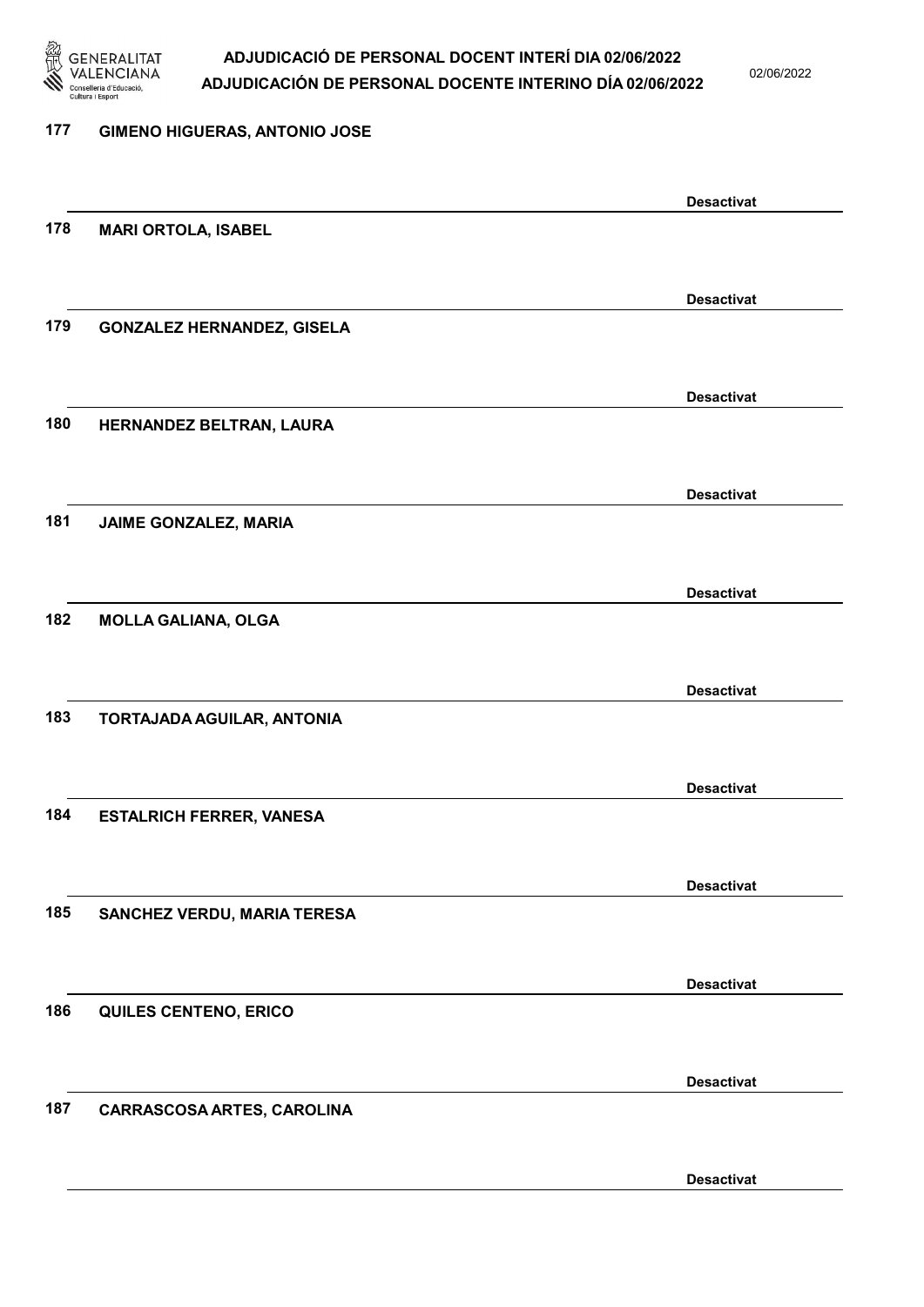

02/06/2022

#### 188 MARIN PARRILLA, MARIA DEL CARMEN

|     |                               | <b>Desactivat</b> |
|-----|-------------------------------|-------------------|
| 189 | <b>CASTAÑ PEREZ, PATRICIA</b> |                   |
|     |                               |                   |
|     |                               |                   |
|     |                               | <b>Desactivat</b> |
| 190 | BERTOMEU PEREZ, MARIA GEMMA   |                   |
|     |                               |                   |
|     |                               | <b>Desactivat</b> |
| 191 | ARELLANO JUAN, ALBA           |                   |
|     |                               |                   |
|     |                               |                   |
|     |                               | <b>Desactivat</b> |
| 192 | VAZQUEZ ALBERT, DANIEL        |                   |
|     |                               |                   |
|     |                               | <b>Desactivat</b> |
| 193 | SANCHEZ RODRIGO, MARIA ELENA  |                   |
|     |                               |                   |
|     |                               |                   |
|     |                               | <b>Desactivat</b> |
| 194 | <b>LORENTE SANCHEZ, ANA</b>   |                   |
|     |                               |                   |
|     |                               | <b>Desactivat</b> |
| 195 | TENZA RIQUELME, BRAULIO       |                   |
|     |                               |                   |
|     |                               |                   |
| 196 |                               | <b>Desactivat</b> |
|     | ZAMORA CALATAYUD, SONIA       |                   |
|     |                               |                   |
|     |                               | <b>Desactivat</b> |
| 197 | <b>IRANZO FORCE, ESTHER</b>   |                   |
|     |                               |                   |
|     |                               |                   |
|     |                               | <b>Desactivat</b> |
| 198 | FERRER IRANZO, CARLA VIRGINIA |                   |
|     |                               |                   |
|     |                               | <b>Desactivat</b> |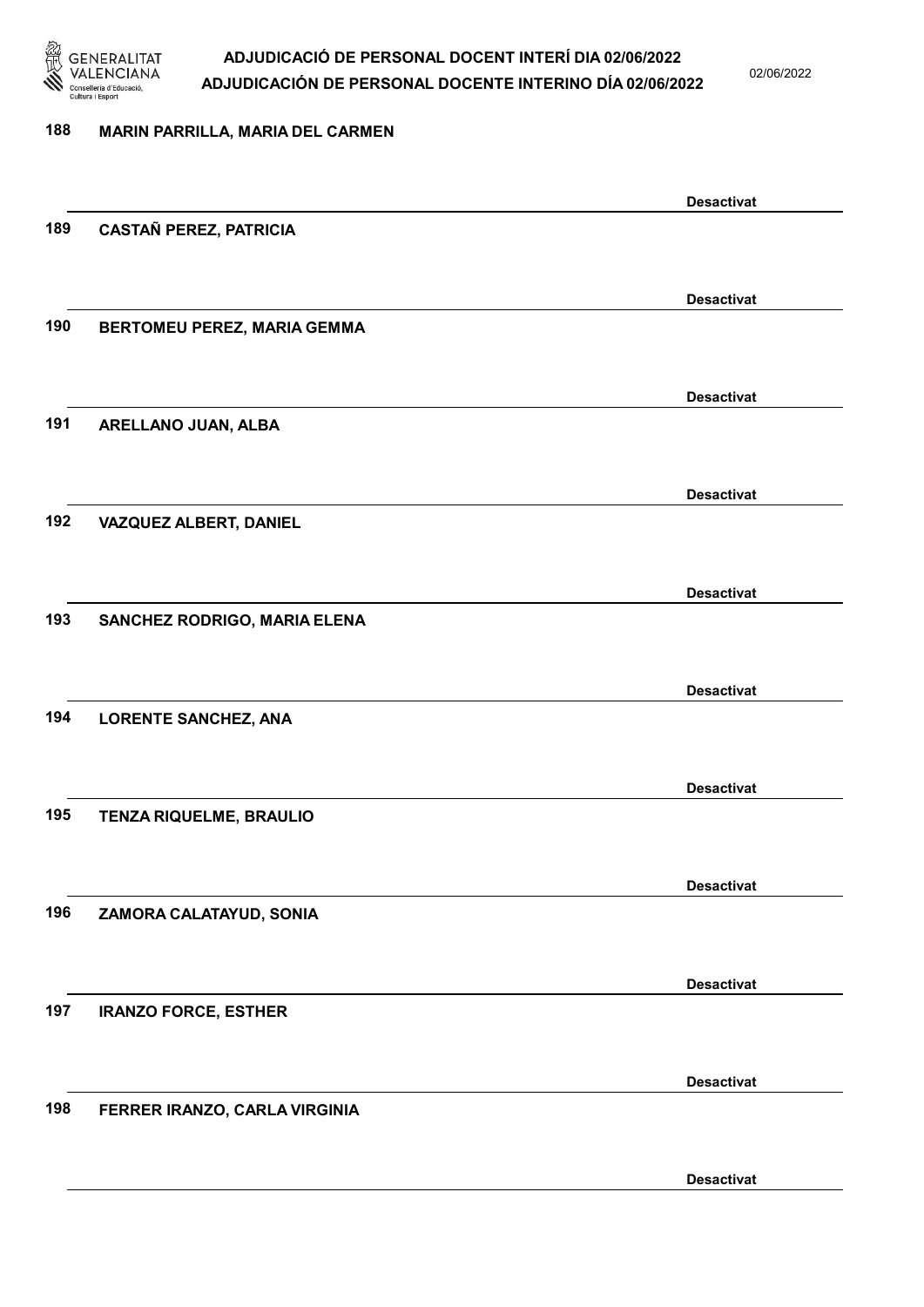

02/06/2022

Desactivat

# 199 DOMENECH LOPEZ, ISABEL MARIA Desactivat 200 PONCE GUERRA, JOSE LUIS Desactivat 201 SILES LARA, EVA MARIA Desactivat 202 CARRASCO VILLANUEVA, CARMEN ESPERANZA Desactivat 203 SERRALTA LORENTE, PATRICIA Desactivat 204 SEVILA DIAZ, SONIA Desactivat 205 CARBONELL PASTOR, INES Desactivat 206 MORATAL PENADES, MARIA Desactivat 207 MORANT PEIRO, LAURA Desactivat 208 MUÑOZ PRADAS, MARIA CONSUELO Desactivat 209 LINARES CHAUME, ANA BELEN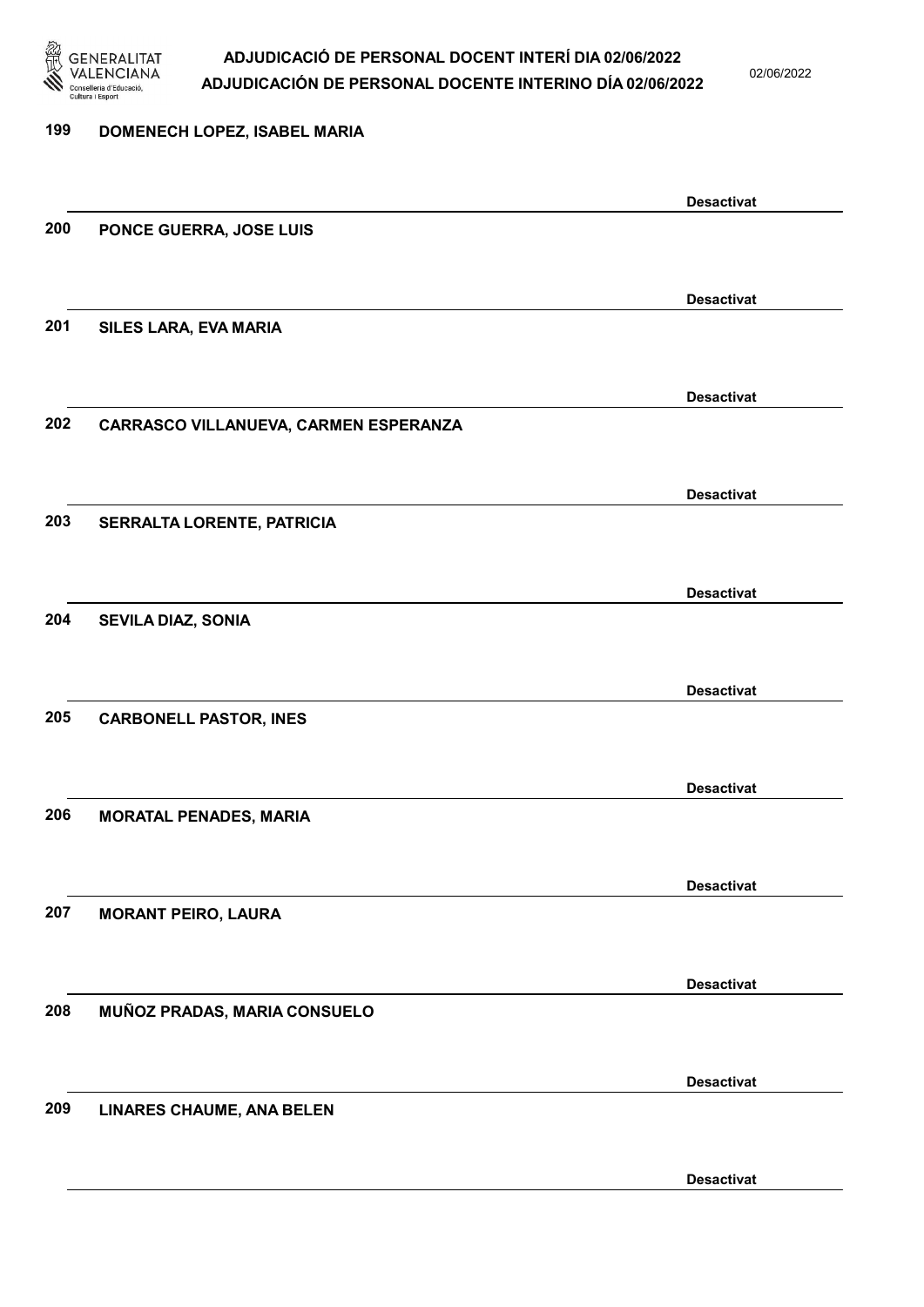

02/06/2022

| 210 | <b>CALOMARDO TORRES, AIDA</b>        |                   |
|-----|--------------------------------------|-------------------|
|     |                                      |                   |
|     |                                      | <b>Desactivat</b> |
| 211 | <b>GONZALEZ ALVAREZ, MARIA PILAR</b> |                   |
|     |                                      |                   |
|     |                                      | <b>Desactivat</b> |
| 212 | <b>GOMEZ PEREZ, MARIA DAVINIA</b>    |                   |
|     |                                      |                   |
|     |                                      | <b>Desactivat</b> |
| 213 | LOPEZ DEL CAMPO, MONTSERRAT          |                   |
|     |                                      |                   |
|     |                                      | <b>Desactivat</b> |
| 214 | LLORENS VALLES, CRISTINA             |                   |
|     |                                      |                   |
| 215 | ALFOSEA MACIA, MARIA                 | <b>Desactivat</b> |
|     |                                      |                   |
|     |                                      | <b>Desactivat</b> |
| 216 | <b>CASTRO LANDETE, MERCEDES</b>      |                   |
|     |                                      |                   |
|     |                                      | <b>Desactivat</b> |
| 217 | <b>VILLALBA LLIDO, SONIA</b>         |                   |
|     |                                      |                   |
|     |                                      | <b>Desactivat</b> |
| 218 | RUBIO GOMEZ, LUCRECIA                |                   |
|     |                                      |                   |
|     |                                      | <b>Desactivat</b> |
| 219 | ANDRES SEGUI, CLARA ISABEL           |                   |
|     |                                      |                   |
|     |                                      | <b>Desactivat</b> |
| 220 | VERGARA HERNANDEZ, YOLANDA           |                   |
|     |                                      |                   |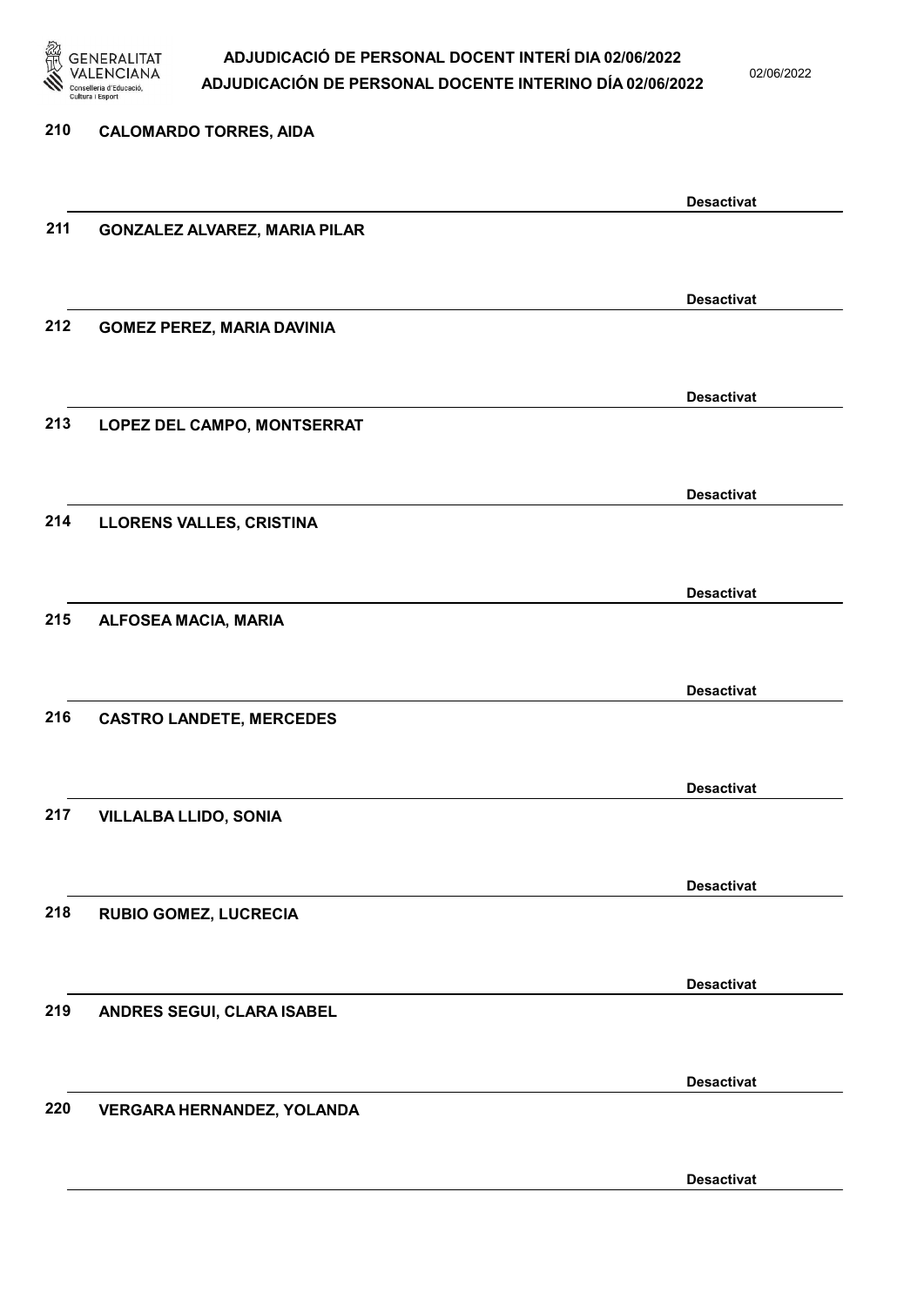

221 ORTEGA IÑESTA, MARIA

#### ADJUDICACIÓ DE PERSONAL DOCENT INTERÍ DIA 02/06/2022 ADJUDICACIÓN DE PERSONAL DOCENTE INTERINO DÍA 02/06/2022

02/06/2022

### Desactivat 222 CAMPOS IBAÑEZ, INMACULADA Desactivat 223 SEGUI CARDONA, YASMINA Desactivat 224 PEDROS TAMARIT, CONCEPCION Desactivat 225 PEIRO MARQUEZ, ANGELA Desactivat 226 SELFA MOLINA, ANTONIO 23 SUBSTITUCIÓ INDETERMINADA GANDIA (46027000) CEIP BOTÀNIC CAVANILLES 128 / EDUCACIÓ PRIMÀRIA. Adjudicat Voluntaria 807766 Horas 227 LOZANO PEREZ, EUNICE Desactivat 228 RUBIO LINARES, ESTHER Desactivat 229 MARTINEZ CRUZ, ROSA ELENA Desactivat 230 PARTIDO GONZALEZ, ANA MARIA Desactivat 231 GARCIA MORALES, ROSA MARIA Desactivat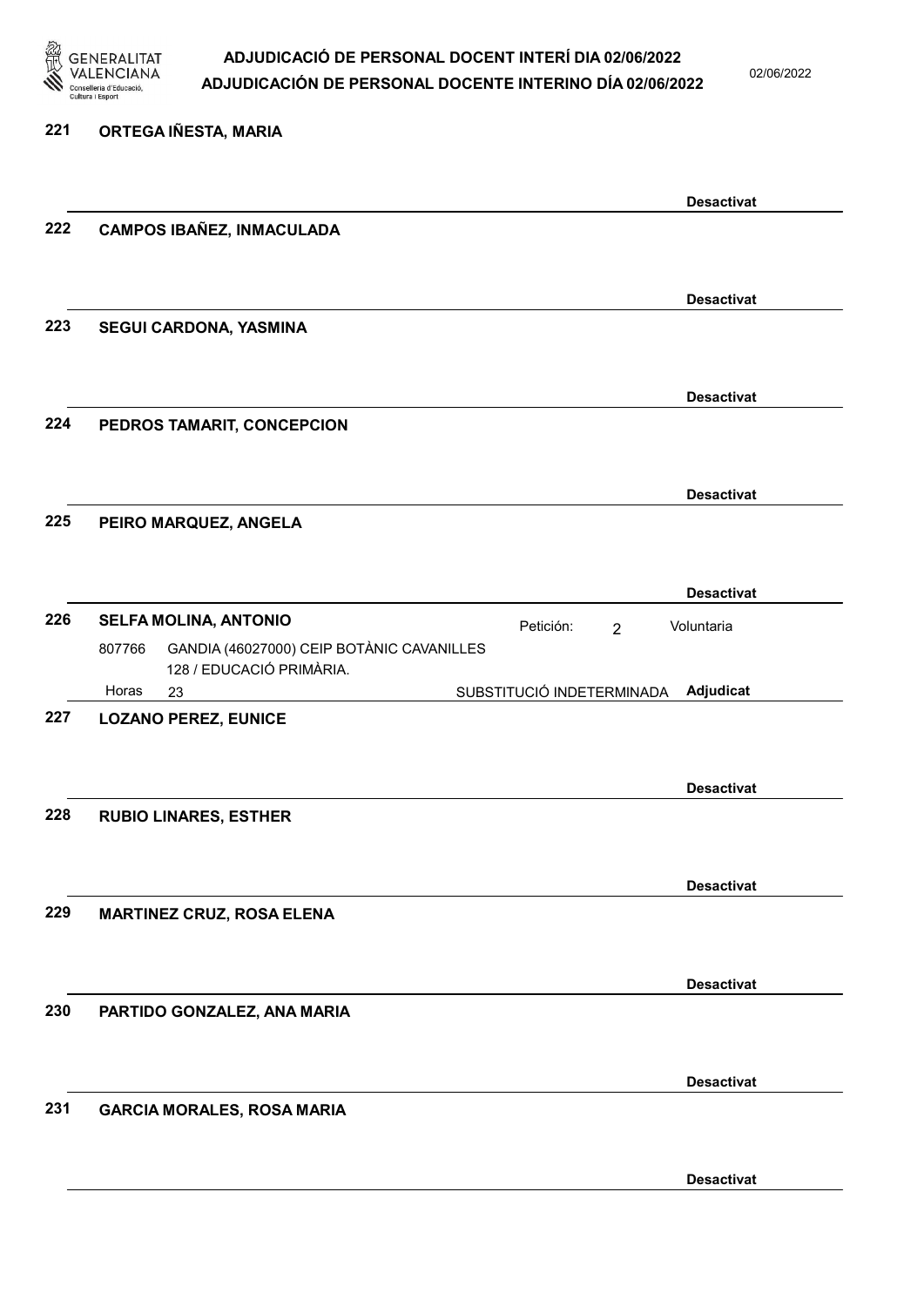

02/06/2022

| 232 | <b>CARBONELL PACHES, MARIA</b>   |                   |
|-----|----------------------------------|-------------------|
|     |                                  | <b>Desactivat</b> |
| 233 | <b>BAIXAULI PALAU, ROSA ANA</b>  |                   |
|     |                                  | <b>Desactivat</b> |
| 234 | <b>BENEDITO SANCHEZ, ANTONIO</b> |                   |
|     |                                  | <b>Desactivat</b> |
| 235 | <b>CARRASCAL ROSAL, MARTA</b>    |                   |
|     |                                  | <b>Desactivat</b> |
| 236 | <b>FORES PEDROS, MARIA PILAR</b> |                   |
|     |                                  | <b>Desactivat</b> |
| 237 | RIBERA GUILLEM, ISABEL           |                   |
| 238 | SOLER GONZALEZ, ANA ISABEL       | <b>Desactivat</b> |
|     |                                  |                   |
| 239 | ULL SELLES, MARIA VICENTA        | <b>Desactivat</b> |
|     |                                  |                   |
| 240 | <b>CARDIEL MORA, ROSA</b>        | <b>Desactivat</b> |
|     |                                  |                   |
| 241 | <b>GARCIA MARTI, LORETA</b>      | <b>Desactivat</b> |
|     |                                  |                   |
| 242 | IBAÑEZ SOLAZ, VICENÇ ALEXANDRE   | <b>Desactivat</b> |
|     |                                  |                   |
|     |                                  | <b>Desactivat</b> |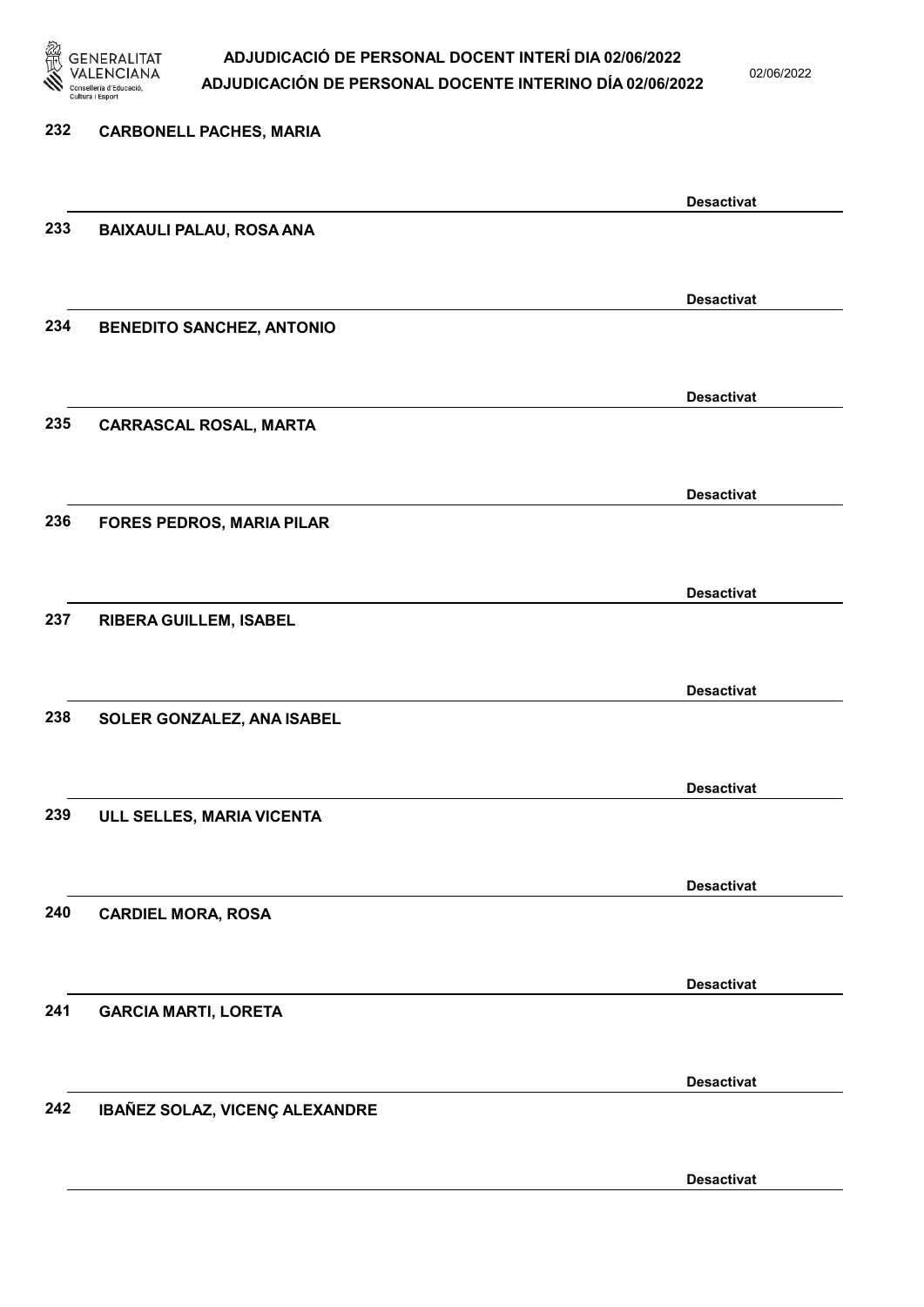

02/06/2022

Desactivat

# 243 MATAS GARCIA, JOSE MANUEL Desactivat 244 MORANTE BONET, MERCEDES Desactivat 245 ROSES LOPEZ, BEATRIZ Desactivat 246 GIMENO GIMENEZ, MARINA Desactivat 247 LLOPART MORA, MARIA ANGELES Desactivat 248 REAL FERNANDEZ, ROSA ANA Desactivat 249 SEVILLA SANCHIS, MARIA MERCEDES Desactivat 250 DELGADO MAGDALENA, VIRGINIA Desactivat 251 CAPIN CASAMAYOR, RAUL Desactivat 252 AMOROS GONZALVEZ, VANESA Desactivat 253 RODRIGUEZ CANO, MARIA DEL CARMEN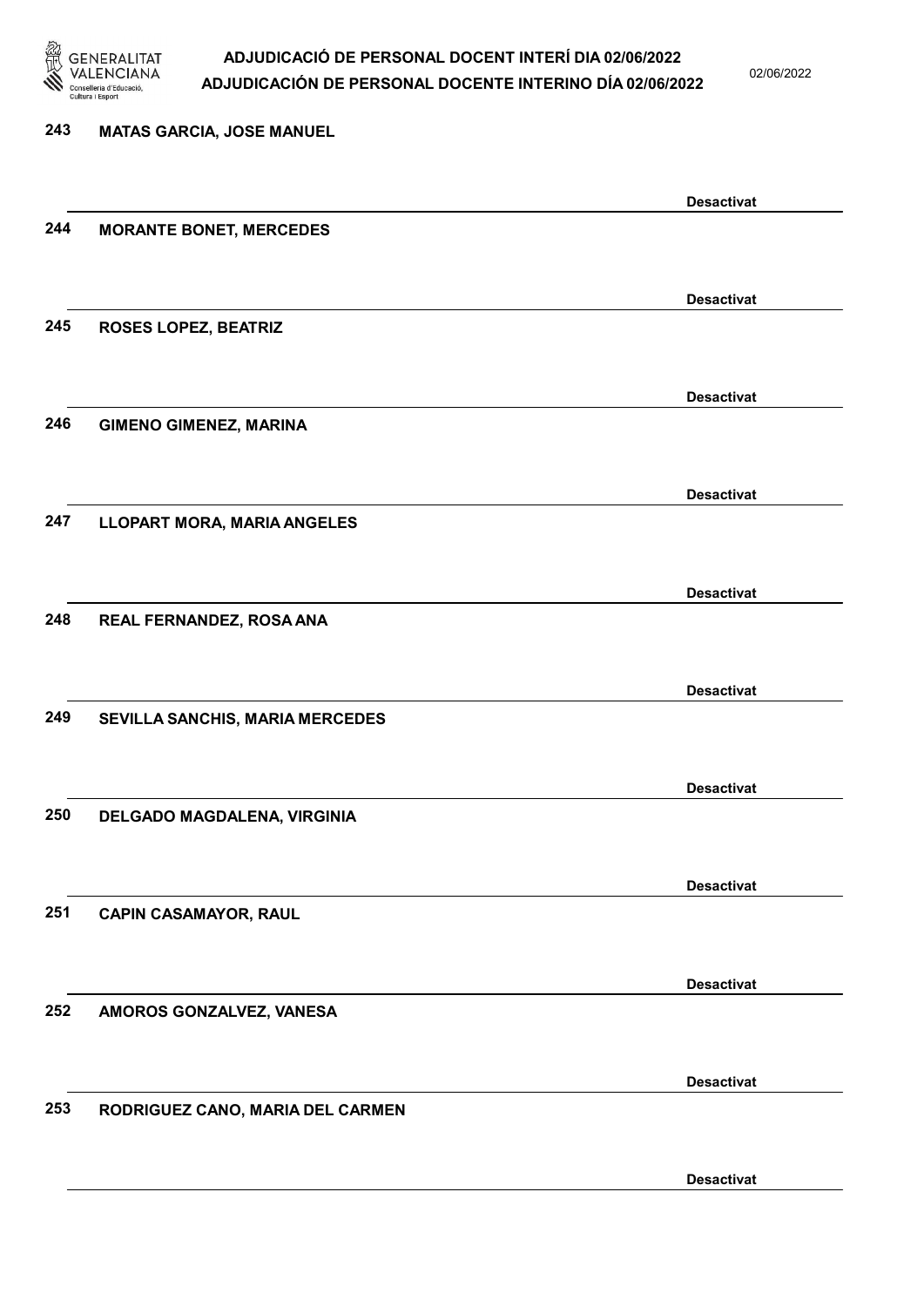

02/06/2022

| 254 | <b>HERRERO HERRERO, MIGUEL</b>    |                   |
|-----|-----------------------------------|-------------------|
|     |                                   | <b>Desactivat</b> |
| 255 | <b>MASCARELL ESPI, ANDREU</b>     |                   |
|     |                                   | <b>Desactivat</b> |
| 256 | VALERO GARCIA, JUANA MARIA        |                   |
|     |                                   | <b>Desactivat</b> |
| 257 | <b>LOREN MENDIETA, ADELA</b>      |                   |
|     |                                   | <b>Desactivat</b> |
| 258 | <b>CRESPO MILLAN, SILVIA</b>      |                   |
|     |                                   | <b>Desactivat</b> |
| 259 | <b>ARRATIA GARRIDO, ANGELES</b>   |                   |
|     |                                   | <b>Desactivat</b> |
| 260 | FORTEA SANCHIS, ABELARDO          |                   |
|     |                                   | <b>Desactivat</b> |
| 261 | MARTINEZ PASCUAL, MARIA COVADONGA |                   |
|     |                                   | <b>Desactivat</b> |
| 262 | PARDO TORMO, VERONICA             |                   |
|     |                                   | <b>Desactivat</b> |
| 263 | <b>GAMIZ MARTINEZ, CRISTINA</b>   |                   |
| 264 |                                   | Ha participat     |
|     | OLTRA CAMARASA, SANDRA            |                   |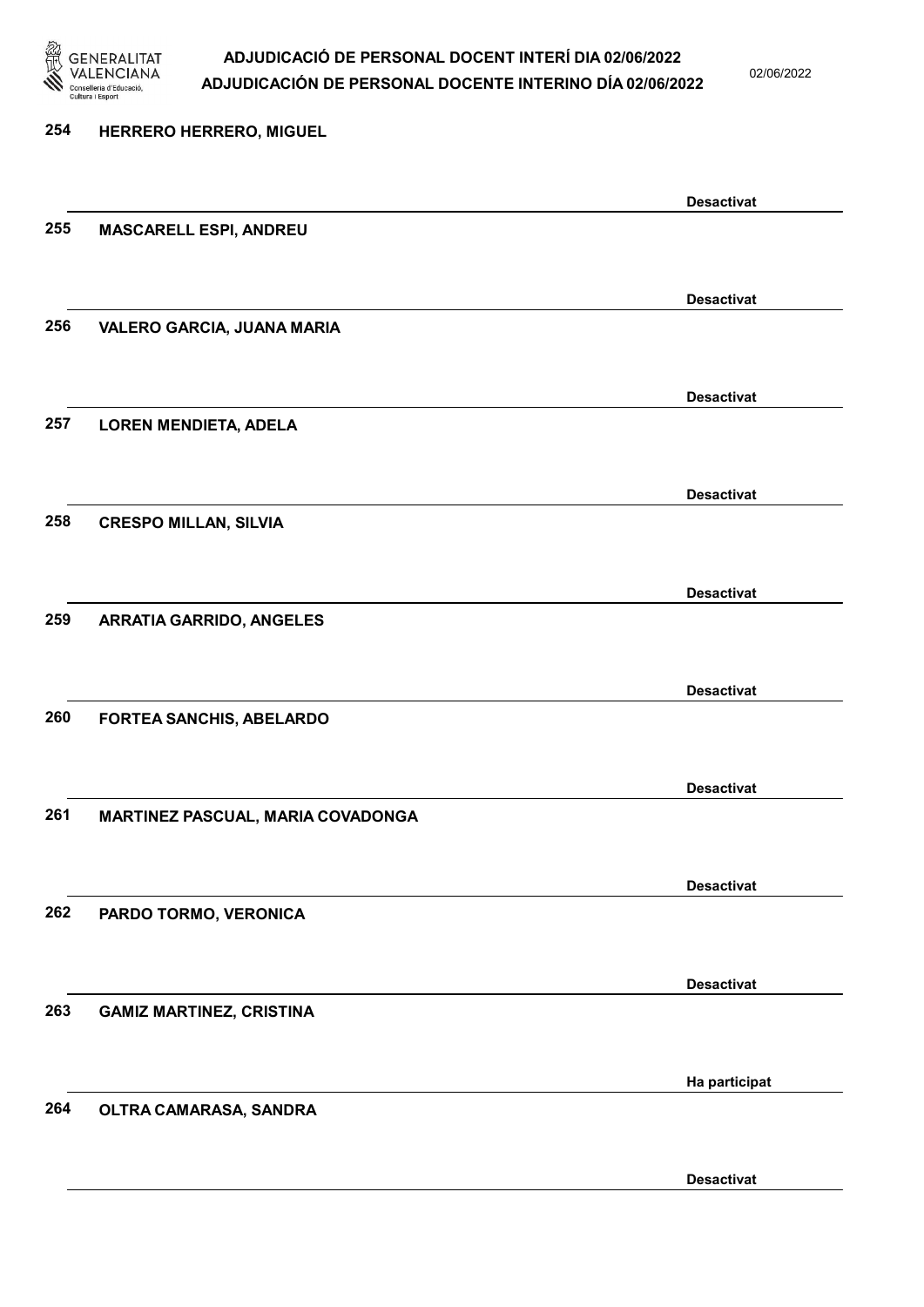

# 265 LURBE ALEIXANDRE, ARANTXA Desactivat 266 FRANCES FERRE, ELENA Desactivat 267 LLOPIS GOMEZ, BERNARDO Desactivat 268 ROSILLO GARCIA, JESICA Desactivat 269 VIDAL GRANCHA, SONIA Desactivat 270 DOMENECH IZQUIERDO, LUCIA GRACIA Desactivat 271 BLAT PERIS, ANA BELEN Desactivat 272 MICO LLORENS, ISABEL Desactivat 273 SANTAMARÍA CORTÉS, ALEJANDRA Desactivat 274 LLORET BELDA, LUBNA Desactivat 275 ROYO CORTES, PATRICIA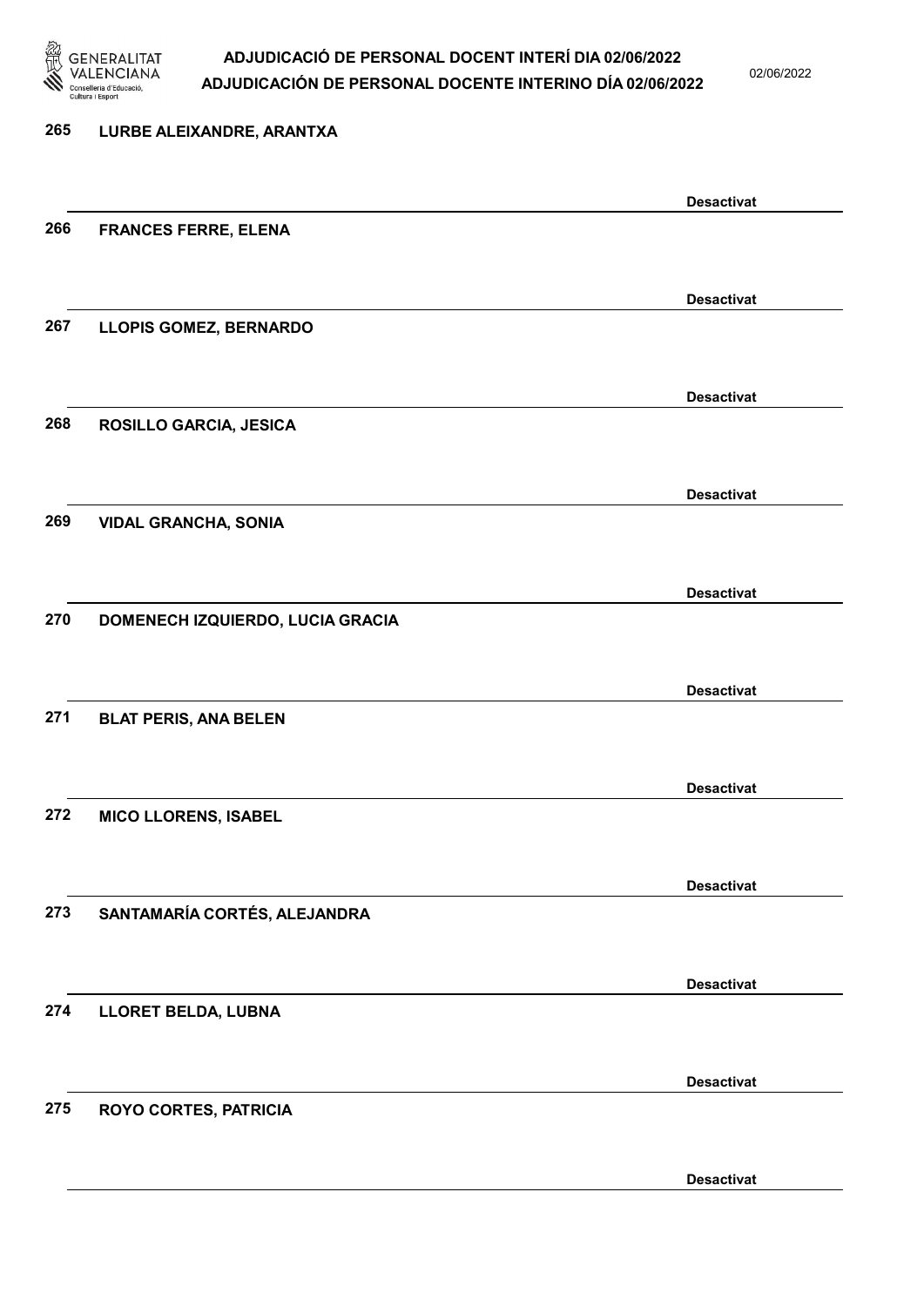

02/06/2022

Desactivat

# 276 CASELLES CHESA, EMPAR Desactivat 277 FUENTES VALBUENA, NOEMI Desactivat 278 GUIRAO LOPEZ, ELENA Desactivat 279 LEON CAMACHO, LIDIA MARIA Desactivat 280 VALLES IBAÑEZ, ELISABET Desactivat 281 ASENSIO MONEDERO, MARIA JESUS Desactivat 282 PEREZ ARNANDIS, LAURA Desactivat 283 ZARAGOZA FONT, JUAN IGNACIO Desactivat 284 ESTEVE BOTELLA, INMACULADA Desactivat 285 MUÑOZ I JORDA, VICENT Desactivat 286 SEGUI PEREZ, MARIA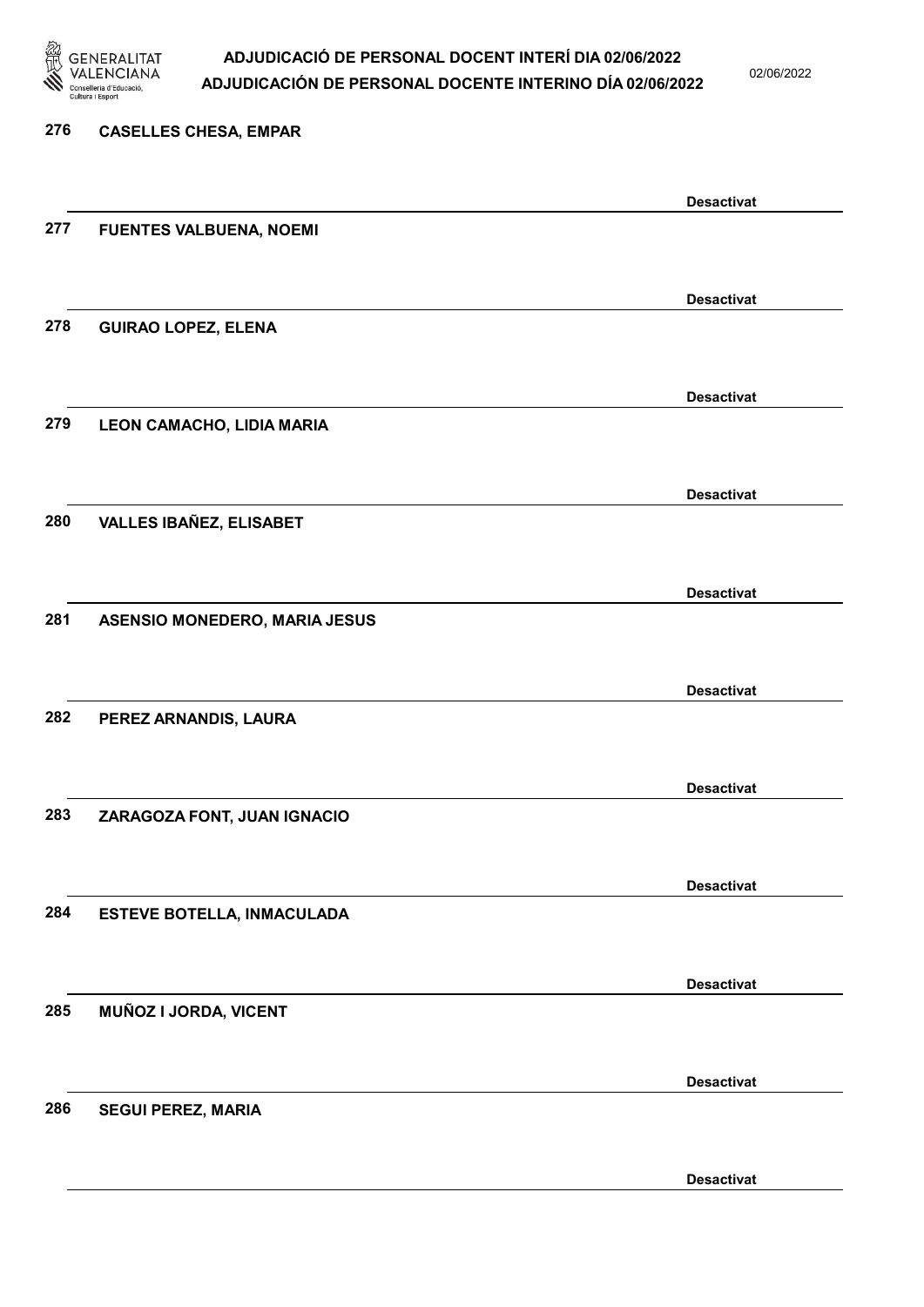

02/06/2022

#### 287 TUR ARLANDIS, MARIA

|     |        |                                                |                         |             | <b>Desactivat</b>    |
|-----|--------|------------------------------------------------|-------------------------|-------------|----------------------|
| 288 |        | NAVARRO EZQUERRA, ALAN                         | Petición:               | $\mathbf 1$ | Adjudicación forzosa |
|     | 893391 | PUERTO SAGUNTO (EL) (46017432) CEIP LA PINAETA |                         |             |                      |
|     | Horas  | 128 / EDUCACIÓ PRIMÀRIA.<br>23                 | SUBSTITUCIÓ DETERMINADA |             | Adjudicat            |
| 289 |        | <b>ROMERO PEREZ, MERCEDES</b>                  |                         |             |                      |
|     |        |                                                |                         |             |                      |
|     |        |                                                |                         |             |                      |
|     |        |                                                |                         |             | <b>Desactivat</b>    |
| 290 |        | <b>CASTELLO ALBUIXECH, MARIA ANUNCIACION</b>   |                         |             |                      |
|     |        |                                                |                         |             |                      |
|     |        |                                                |                         |             | <b>Desactivat</b>    |
| 291 |        | <b>VELASCO OSORIO, JULIAN</b>                  |                         |             |                      |
|     |        |                                                |                         |             |                      |
|     |        |                                                |                         |             | <b>Desactivat</b>    |
| 292 |        | <b>IVARS SAMPER, JOAQUIN</b>                   |                         |             |                      |
|     |        |                                                |                         |             |                      |
|     |        |                                                |                         |             | <b>Desactivat</b>    |
| 293 |        | MOTA CAÑIZARES, MARIA VICTORIA                 |                         |             |                      |
|     |        |                                                |                         |             |                      |
|     |        |                                                |                         |             |                      |
|     |        |                                                |                         |             | <b>Desactivat</b>    |
| 294 |        | MASCARELL ORIOLA, OLGA                         |                         |             |                      |
|     |        |                                                |                         |             |                      |
|     |        |                                                |                         |             | <b>Desactivat</b>    |
| 295 |        | PEREZ MARIN, SILVIA                            |                         |             |                      |
|     |        |                                                |                         |             |                      |
|     |        |                                                |                         |             | <b>Desactivat</b>    |
| 296 |        | <b>BORRAS MONZONIS, MARCOS</b>                 |                         |             |                      |
|     |        |                                                |                         |             |                      |
|     |        |                                                |                         |             |                      |
| 297 |        | <b>BLANES SANCHEZ, BEATRIZ</b>                 |                         |             | <b>Desactivat</b>    |
|     |        |                                                |                         |             |                      |
|     |        |                                                |                         |             |                      |
|     |        |                                                |                         |             | <b>Desactivat</b>    |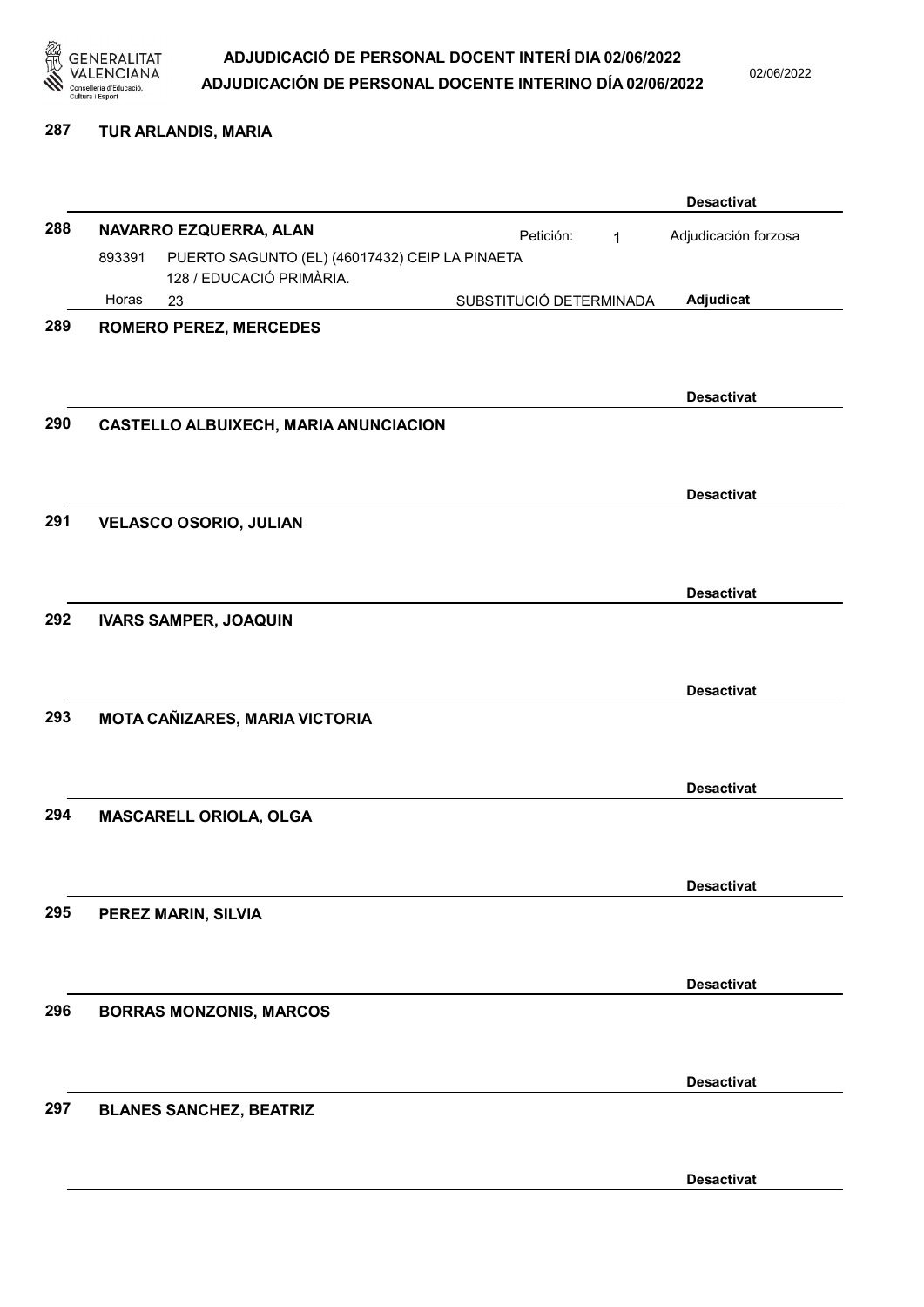

02/06/2022

| 298 | DIEZ PEREZ, MANUEL GABRIEL               |                   |
|-----|------------------------------------------|-------------------|
|     |                                          |                   |
| 299 |                                          | <b>Desactivat</b> |
|     | <b>FUERTES HURTADO, MARIA</b>            |                   |
|     |                                          |                   |
| 300 | <b>GRAN GIL, MARIA TERESA</b>            | <b>Desactivat</b> |
|     |                                          |                   |
|     |                                          | <b>Desactivat</b> |
| 301 | <b>EGUIA TUDELA, ENDIKA</b>              |                   |
|     |                                          |                   |
|     |                                          | <b>Desactivat</b> |
| 302 | MONSORIU SANCHIS, ANA MARIA              |                   |
|     |                                          |                   |
|     |                                          | <b>Desactivat</b> |
| 303 | <b>BALLESTAR BALLESTAR, MARIA GLORIA</b> |                   |
|     |                                          |                   |
|     |                                          | <b>Desactivat</b> |
| 304 | RODRIGUEZ AGÜERO, MARIA ISABEL           |                   |
|     |                                          |                   |
|     |                                          | <b>Desactivat</b> |
| 305 | <b>GALIANA BERTOMEU, ESTELA</b>          |                   |
|     |                                          |                   |
|     |                                          | <b>Desactivat</b> |
| 306 | JIMENEZ MARTINEZ, MARIA JOSEFA           |                   |
|     |                                          |                   |
|     |                                          | <b>Desactivat</b> |
| 307 | <b>GUIRADO PEREZ, ISABEL</b>             |                   |
|     |                                          |                   |
| 308 | <b>GIL PONCE, MARIA AMPARO</b>           | <b>Desactivat</b> |
|     |                                          |                   |
|     |                                          |                   |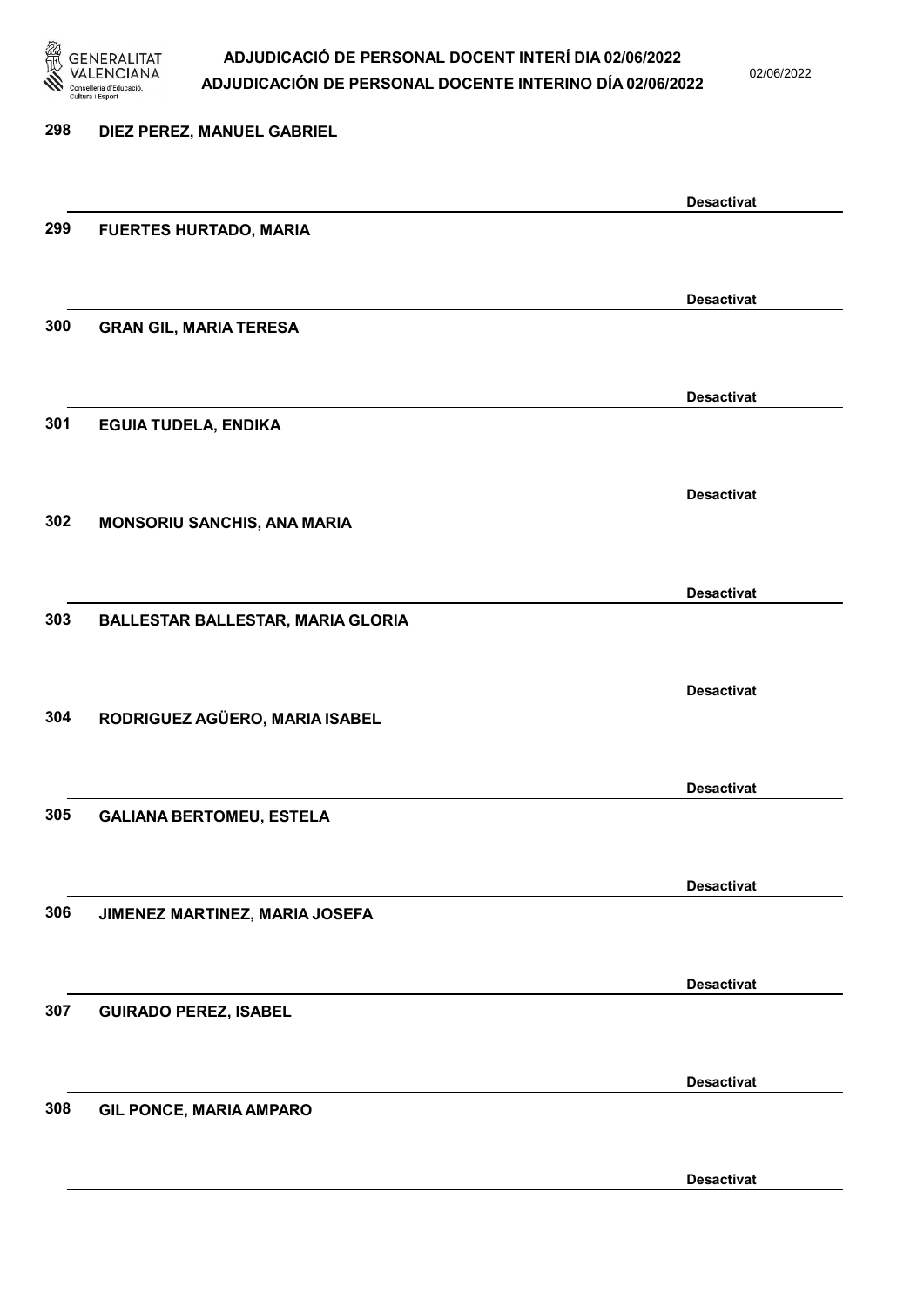

02/06/2022

Desactivat

# 309 MARTINEZ SOLER, NURIA Desactivat 310 LUZON CINTAS, RAQUEL Desactivat 311 SANCHEZ SANCHEZ, MARTA Desactivat 312 NOVELLA GONZALEZ, MARTA Desactivat 313 MOLLA NAVALON, DIANA Desactivat 314 RIBERA GOMEZ, PILAR Desactivat 315 DEL POZO SAN JOSE, ALBA Desactivat 316 SANCHIS LUNA, DOLORES Desactivat 317 LLISO DOMENECH, ANA MARIA Ha participat 318 FERRANDO LOPEZ, CIRA Desactivat 319 COVES GRAU, LORENA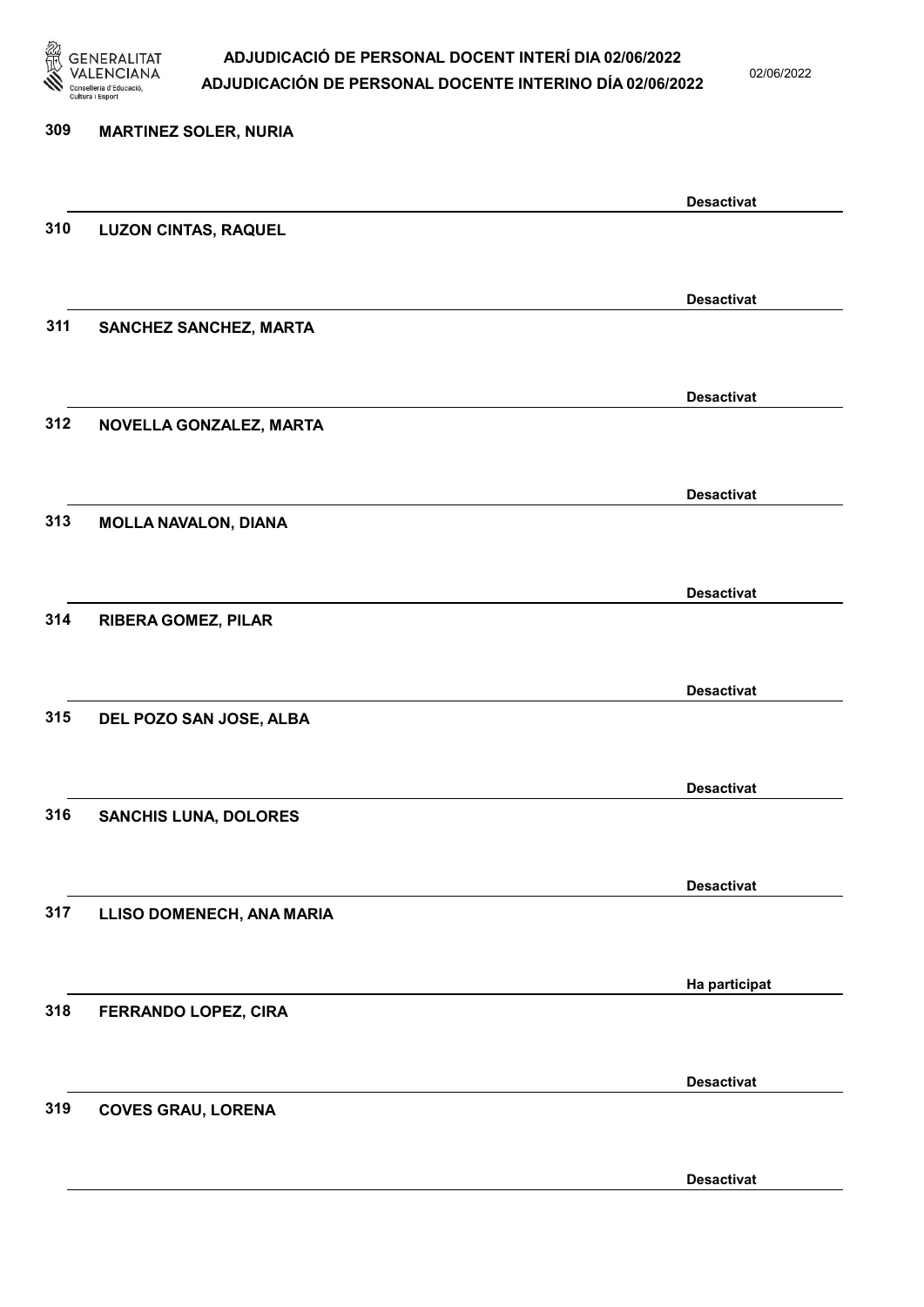

320 LANGA GOMEZ, TERESA

#### ADJUDICACIÓ DE PERSONAL DOCENT INTERÍ DIA 02/06/2022 ADJUDICACIÓN DE PERSONAL DOCENTE INTERINO DÍA 02/06/2022

02/06/2022

Desactivat

# Desactivat 321 FERNANDEZ FERNANDEZ, ESTEFANIA Desactivat 322 LOPEZ SERRANO, URSULA Desactivat 323 VERDU HENARES, MARIA ISABEL Desactivat 324 MARTINEZ HURTADO, CARMEN MARIA Desactivat 325 RODRIGUEZ VARELA, RAQUEL Desactivat 326 ROLDAN MARQUES, ELISA Desactivat 327 SANZ PALAU, MONICA Desactivat 328 RAMIREZ SANCHEZ, VERONICA Desactivat 329 FERNANDEZ VAZQUEZ, ANTONIO M. Desactivat 330 SANCHEZ VALVERDE, ENCARNACION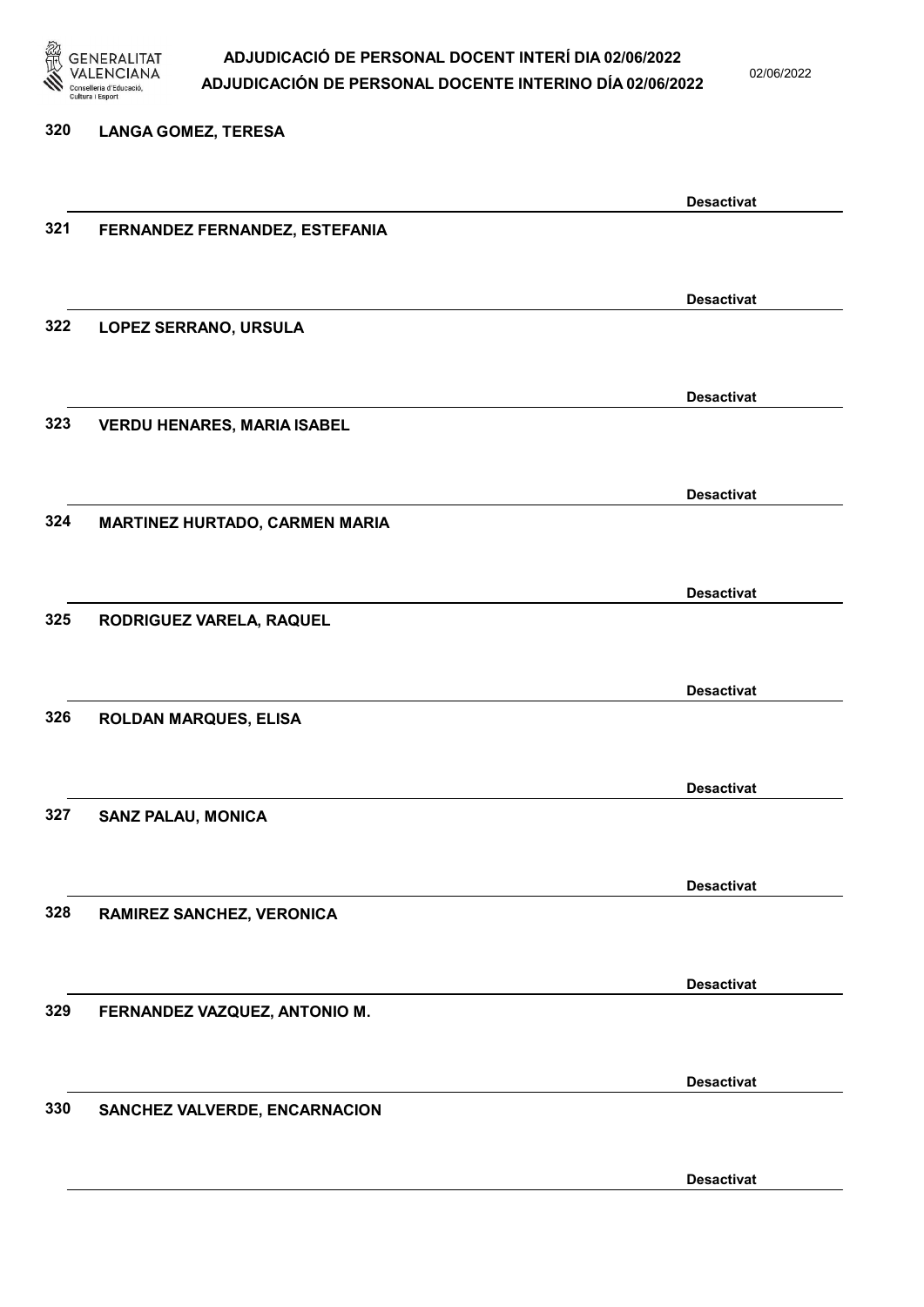

02/06/2022

#### 331 MATEU PEREZ, LIDIA

|     |                                  | <b>Desactivat</b> |
|-----|----------------------------------|-------------------|
| 332 | <b>MARCOS GARCIA, JOSE RAMON</b> |                   |
|     |                                  |                   |
|     |                                  |                   |
|     |                                  | Ha participat     |
| 333 | <b>CANDELA FERNÁNDEZ, LIDIA</b>  |                   |
|     |                                  |                   |
|     |                                  |                   |
|     |                                  | <b>Desactivat</b> |
| 334 |                                  |                   |
|     | LOZANO CARRILLO, ARANZAZU        |                   |
|     |                                  |                   |
|     |                                  | <b>Desactivat</b> |
|     |                                  |                   |
| 335 | <b>SORIANO GIL, MARIA</b>        |                   |
|     |                                  |                   |
|     |                                  |                   |
|     |                                  | <b>Desactivat</b> |
| 336 | SALVADOR CABALLERO, BEATRIZ      |                   |
|     |                                  |                   |
|     |                                  |                   |
|     |                                  | <b>Desactivat</b> |
| 337 | OCAÑA SEVILLA, VICENTE ISMAEL    |                   |
|     |                                  |                   |
|     |                                  |                   |
|     |                                  | <b>Desactivat</b> |
| 338 | BELLON CARRASCOSA, MINERVA       |                   |
|     |                                  |                   |
|     |                                  |                   |
|     |                                  | <b>Desactivat</b> |
| 339 | <b>MORIANA CARAVACA, SILVIA</b>  |                   |
|     |                                  |                   |
|     |                                  |                   |
|     |                                  | <b>Desactivat</b> |
| 340 | <b>RIUS PLANELLS, MIRIAM</b>     |                   |
|     |                                  |                   |
|     |                                  |                   |
|     |                                  | <b>Desactivat</b> |
| 341 |                                  |                   |
|     | DE LA DUEÑA MUÑOZ, ADONAY        |                   |
|     |                                  |                   |
|     |                                  |                   |
|     |                                  | <b>Desactivat</b> |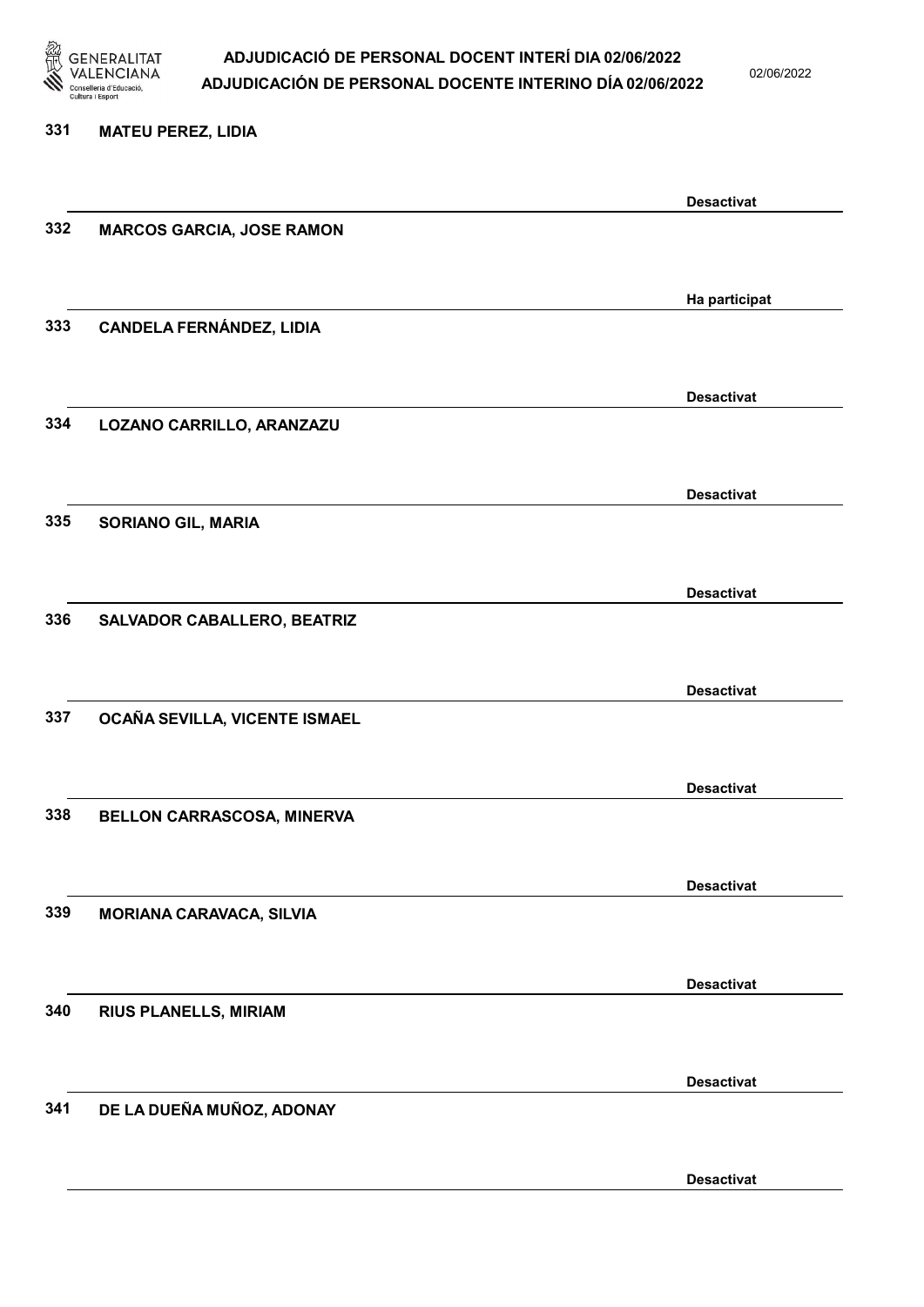

02/06/2022

| 342 | RODRIGUEZ POZO, NATALIA        |                   |
|-----|--------------------------------|-------------------|
|     |                                | <b>Desactivat</b> |
| 343 | FERNANDEZ BARTUAL, CRISTINA    |                   |
|     |                                | <b>Desactivat</b> |
| 344 | <b>ANTON SANTOS, ABEL</b>      |                   |
|     |                                | <b>Desactivat</b> |
| 345 | <b>GIMENO FERNANDEZ, CARLA</b> |                   |
|     |                                | <b>Desactivat</b> |
| 346 | FERRANDO DOMINGUEZ, ALFREDO    |                   |
|     |                                | <b>Desactivat</b> |
| 347 | LOPEZ NAVARRO, MARIA ASUNCION  |                   |
|     |                                | <b>Desactivat</b> |
| 348 | <b>VALERO ROBERTO, PALOMA</b>  |                   |
|     |                                | <b>Desactivat</b> |
| 349 | <b>GONZALEZ VERA, ELENA</b>    |                   |
|     |                                | <b>Desactivat</b> |
| 350 | <b>BELDA VAÑO, ALICIA</b>      |                   |
|     |                                | <b>Desactivat</b> |
| 351 | <b>TEROL BELLVER, MIRIAN</b>   |                   |
| 352 |                                | <b>Desactivat</b> |
|     | <b>FORNER SELLES, MIREIA</b>   |                   |
|     |                                | <b>Desactivat</b> |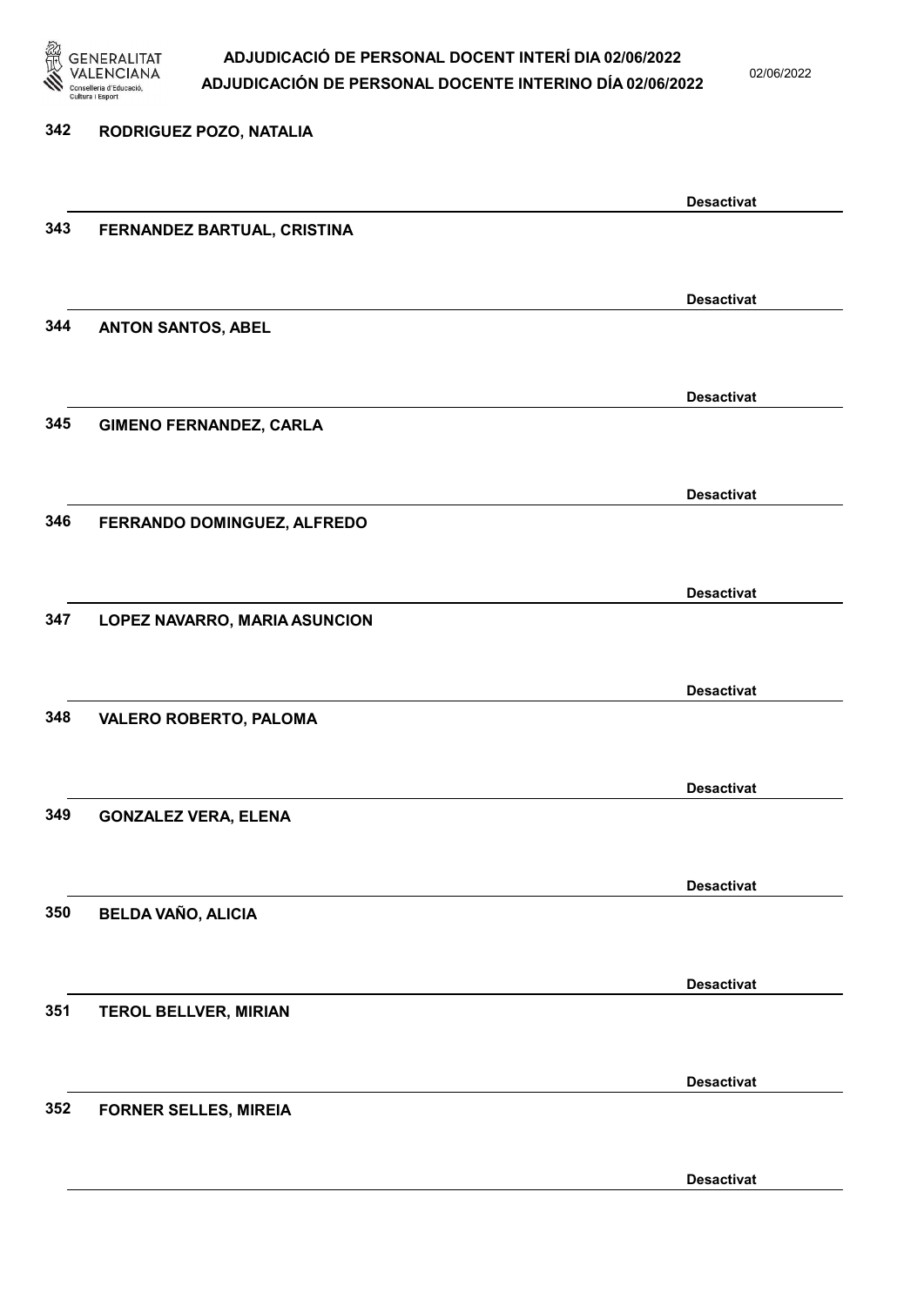

02/06/2022

Desactivat

# 353 BERNA CALDERON, MARIA Desactivat 354 DOMINGO MONTAÑANA, JAVIER Desactivat 355 GALLEGO PERALES, MARIA REIS Desactivat 356 TALON DE LA TORRE, MARIA ISABEL Desactivat 357 MONTOYA RUIZ, LAURA Desactivat 358 MASCARELL FERRUS, PURIFICACION Desactivat 359 PICAZO MARTINEZ, ANA Desactivat 360 ROA LORENTE, VERONICA Desactivat 361 CASTELLO VICO, MATILDE Desactivat 362 SIMO PIQUERES, TERESA Desactivat 363 RAMIREZ LOPEZ, AINARA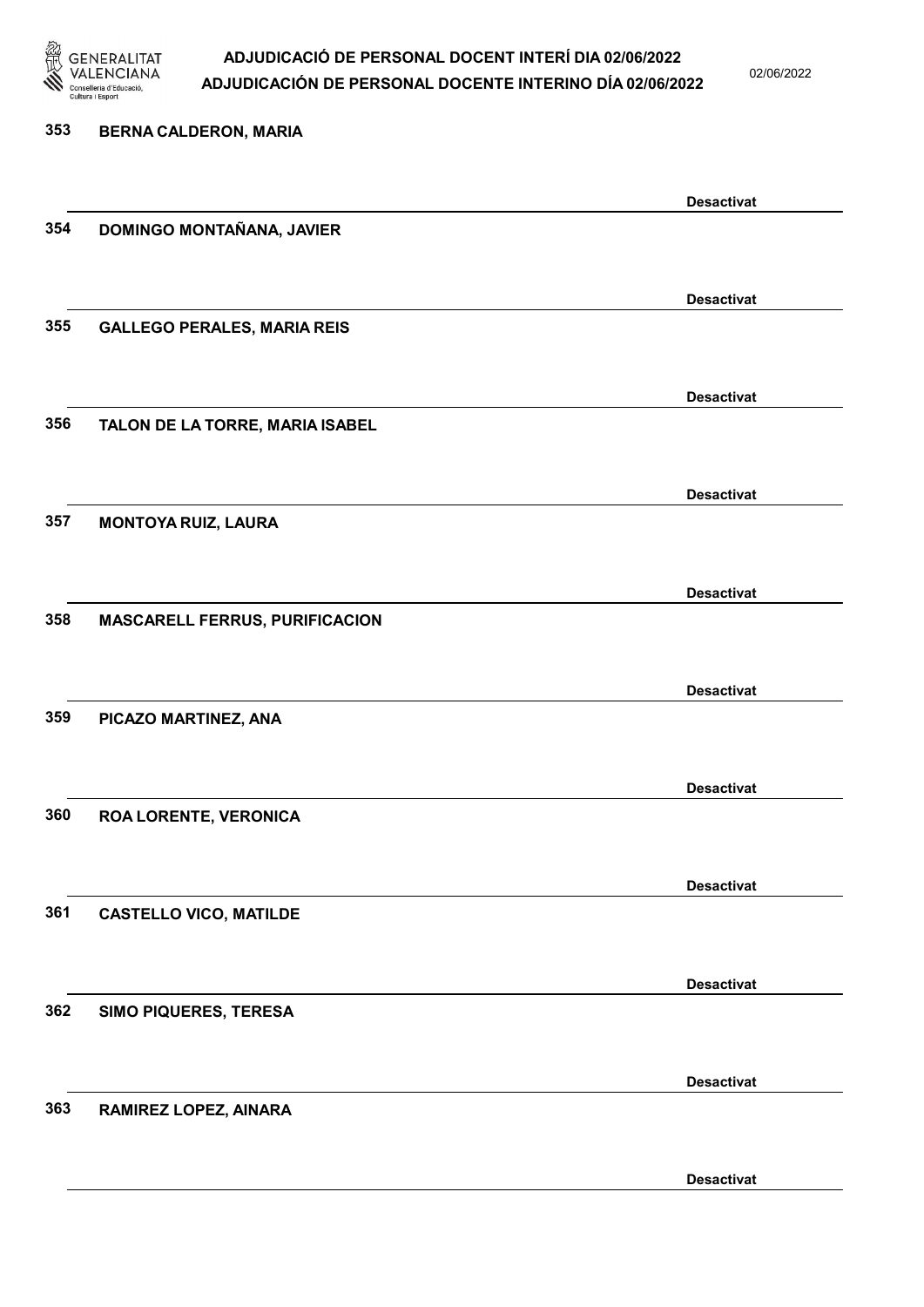

02/06/2022

| 364 | <b>GARCIA RAJADELL, RAQUEL</b>         |                   |
|-----|----------------------------------------|-------------------|
|     |                                        | <b>Desactivat</b> |
| 365 | <b>GARCIA BALAGUER, LIRIOS</b>         |                   |
|     |                                        | <b>Desactivat</b> |
| 366 | <b>CAMARASA GREGORI, ADELA MARIA</b>   |                   |
|     |                                        | <b>Desactivat</b> |
| 367 | <b>CERVERA ANDRES, LAURA</b>           |                   |
|     |                                        | <b>Desactivat</b> |
| 368 | SIMON POBES, MARIA PILAR               |                   |
|     |                                        | <b>Desactivat</b> |
| 369 | <b>ESCRIVA CASTRO, ALBA</b>            |                   |
|     |                                        | <b>Desactivat</b> |
| 370 | <b>GONZALEZ JUAN, LIRIA DEL CARMEN</b> |                   |
|     |                                        | <b>Desactivat</b> |
| 371 | LORENTE MORENO, MARIA FRANCISCA        |                   |
| 372 | <b>BORRELL BORDERA, ALICIA</b>         | <b>Desactivat</b> |
|     |                                        |                   |
| 373 | <b>APARICIO MANZANARES, LUIS</b>       | <b>Desactivat</b> |
|     |                                        |                   |
| 374 | <b>BAÑO MARTINEZ, MARIA</b>            | <b>Desactivat</b> |
|     |                                        |                   |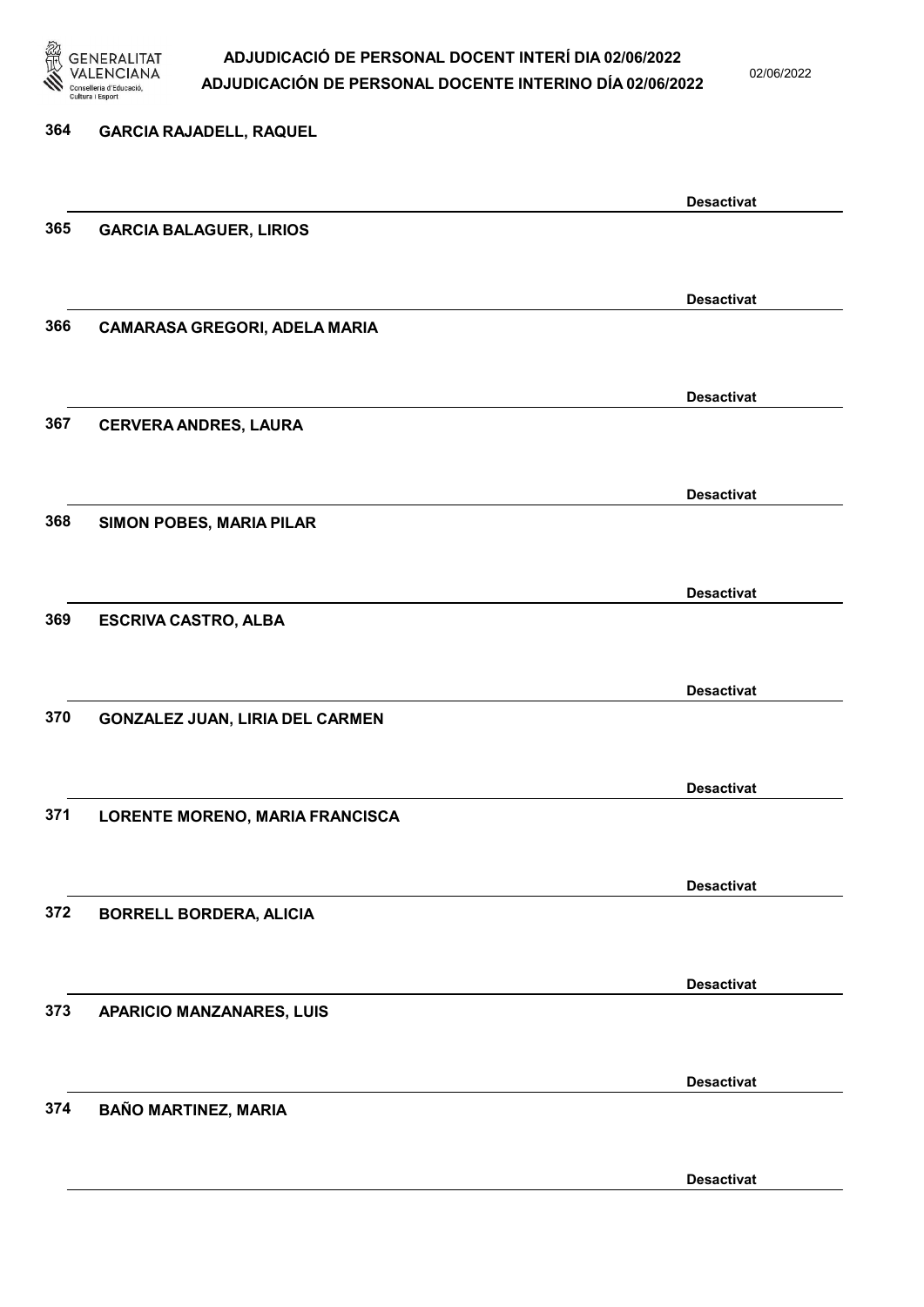

02/06/2022

Desactivat

# 375 MEDINA MILLAN, CARMEN Desactivat 376 CORREA PEREZ, MERCEDES Desactivat 377 MARTI MERINO, MIRIAM Desactivat 378 SANCHEZ TORIO, RAQUEL Desactivat 379 ESTELLER NADAL, HELENA Desactivat 380 LOPEZ NARVAEZ, CINTIA Desactivat 381 SEGURA GONZALEZ, MARIA AMPARO Desactivat 382 VILLANUEVA MARTINEZ, LAURA Desactivat 383 PLA BARBERA, JOAN FRANCESC Desactivat 384 RIPOLLES NUÑEZ, MARIA Desactivat 385 VELLISCA COCA, NOELIA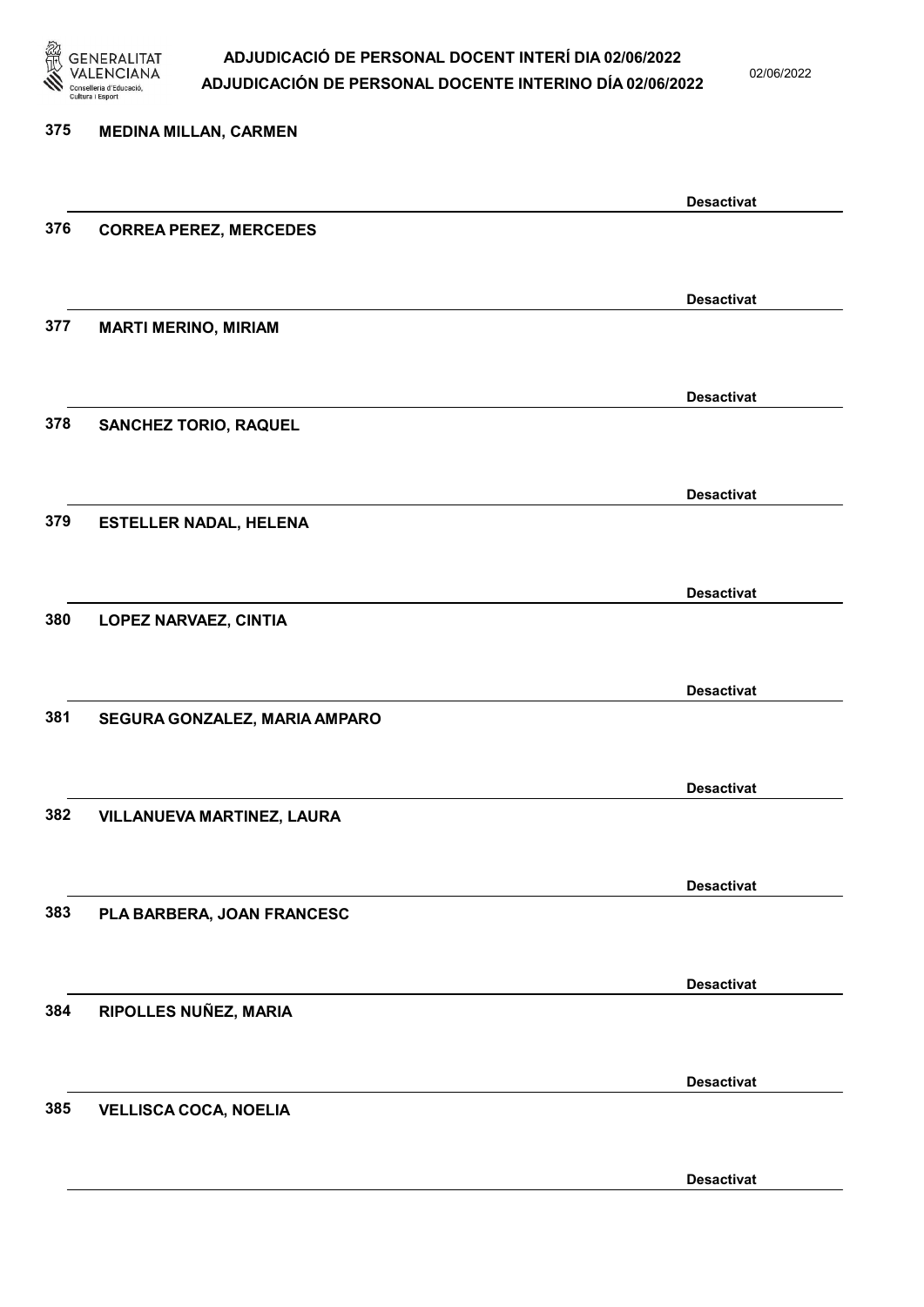

02/06/2022

Desactivat

# 386 GARCIA PAYA, NATIVIDAD Desactivat 387 COSTA PASCUAL, LORENA Desactivat 388 MARCH ALEPUZ, MARIA Desactivat 389 LLAVATA MURGUI, MARIA Desactivat 390 BOTELLA ESPACIO, ANA Ha participat 391 GARRIDO ABAD, MARIA JOSE Desactivat 392 GALDON SANCHEZ, PAULA Desactivat 393 ALBERTOS HERRERO, MONTSERRAT Desactivat 394 DURAN PIQUE, MARTA Desactivat 395 PASTOR FERNANDEZ, YOLANDA Desactivat 396 DIAZ PARDO, PAULA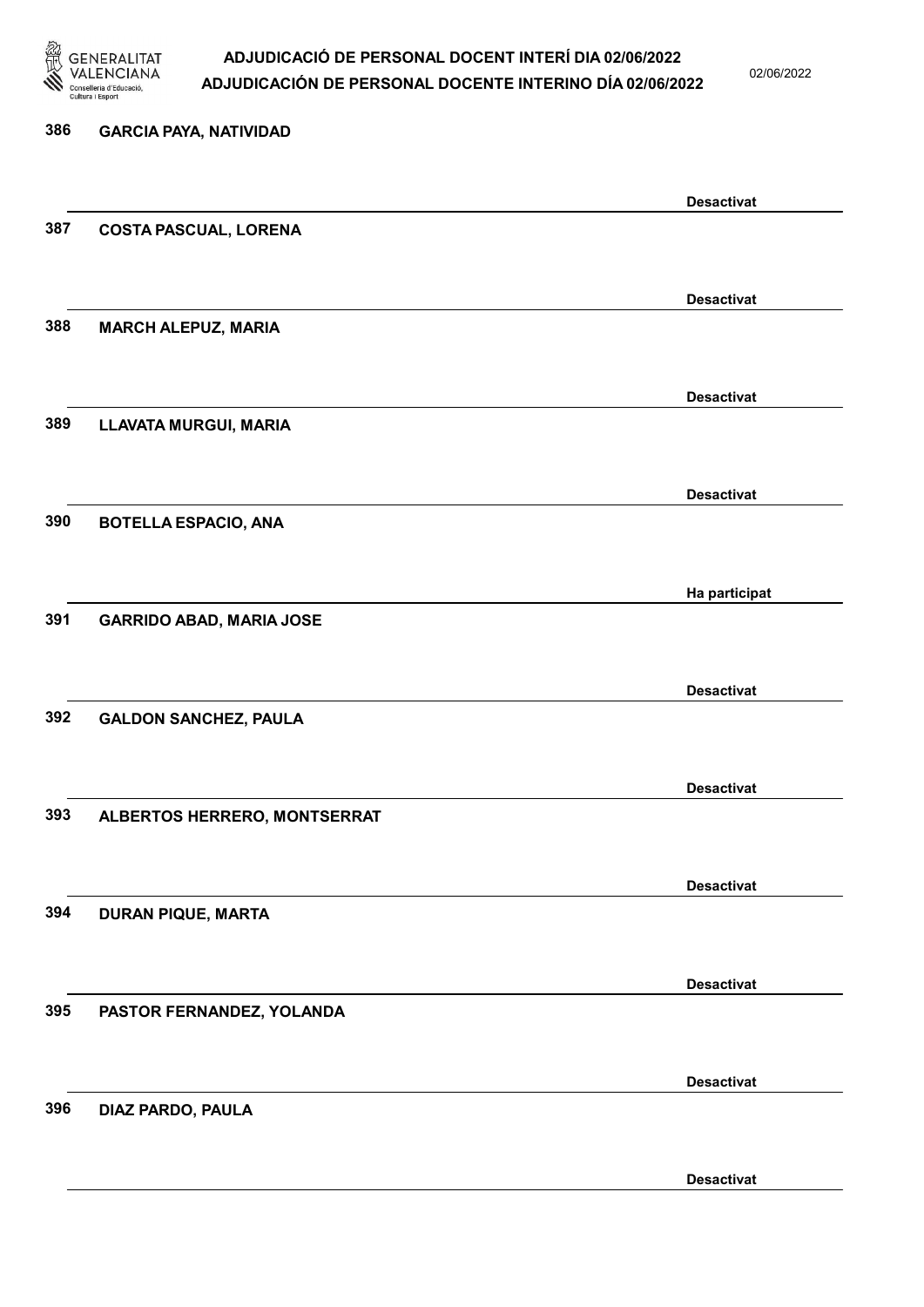

02/06/2022

# 397 CASTELLO COSCOLLA, TERESA Desactivat 398 ORTEGA MOLLA, DESIREE Desactivat 399 PASTOR BERMUDEZ, FELICIDAD Desactivat 400 CONDE GOMEZ, PEDRO Desactivat 401 PARERA FERNANDEZ, NURIA Desactivat 402 MONTERO PORTA, SILVIA Desactivat 403 BAUTISTA VIDAL, LAURA Desactivat 404 AGUSTIN FAJARDO, MATILDE Desactivat 405 CABO FIDELI, TERESA Desactivat 406 VERDECHO SORIANO, IRENE Desactivat 407 MONDRAGON NOVELLA, BELEN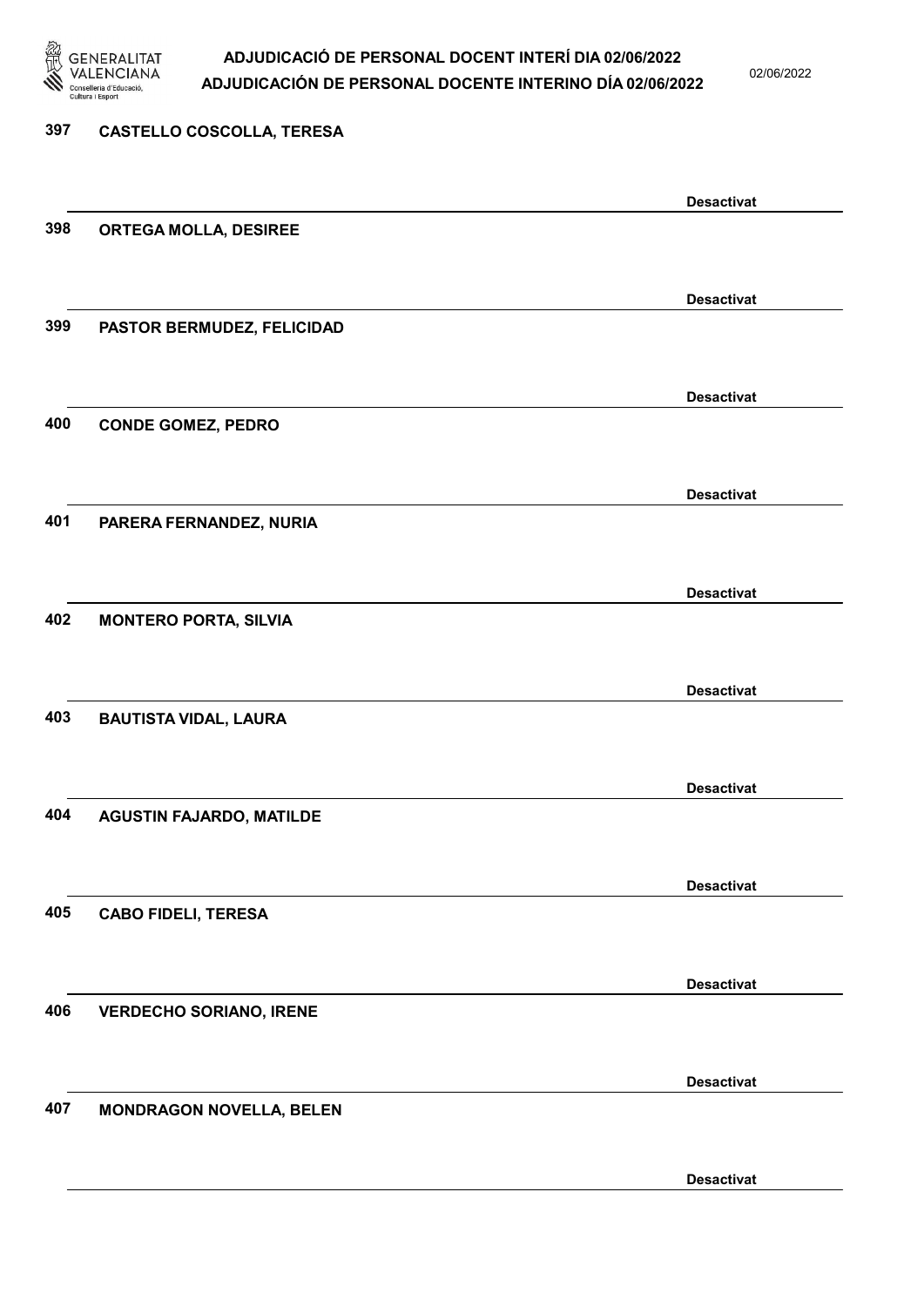

02/06/2022

#### 408 BENEDE MEDINA, MARIA MERCEDES

|     |                                     | <b>Desactivat</b> |
|-----|-------------------------------------|-------------------|
| 409 | RIBES MARTINEZ, SALVADORA FRANCISCA |                   |
|     |                                     |                   |
|     |                                     |                   |
|     |                                     | <b>Desactivat</b> |
| 410 | PACHECO MONERA, GLORIA              |                   |
|     |                                     |                   |
|     |                                     |                   |
|     |                                     | <b>Desactivat</b> |
| 411 | <b>MESTRE MIRALLES, LARA</b>        |                   |
|     |                                     |                   |
|     |                                     |                   |
|     |                                     | <b>Desactivat</b> |
| 412 | <b>DOMINGO BOLUDA, SONIA</b>        |                   |
|     |                                     |                   |
|     |                                     | <b>Desactivat</b> |
| 413 | MUÑOZ GUILLEN, RUBEN                |                   |
|     |                                     |                   |
|     |                                     |                   |
|     |                                     | <b>Desactivat</b> |
| 414 | SOLER MONTAGUT, MARIA VICENTA       |                   |
|     |                                     |                   |
|     |                                     |                   |
|     |                                     | <b>Desactivat</b> |
| 415 | <b>MARTINEZ RECHE, JOSE ONOFRE</b>  |                   |
|     |                                     |                   |
|     |                                     |                   |
|     |                                     | <b>Desactivat</b> |
| 416 | <b>ESCRIBA SANCHEZ, SILVIA</b>      |                   |
|     |                                     |                   |
|     |                                     |                   |
|     |                                     | <b>Desactivat</b> |
| 417 | ARCOS BAREA, ALMUDENA               |                   |
|     |                                     |                   |
|     |                                     | <b>Desactivat</b> |
| 418 | DE MOYA ROMERO, MARIA LUISA         |                   |
|     |                                     |                   |
|     |                                     |                   |
|     |                                     | <b>Desactivat</b> |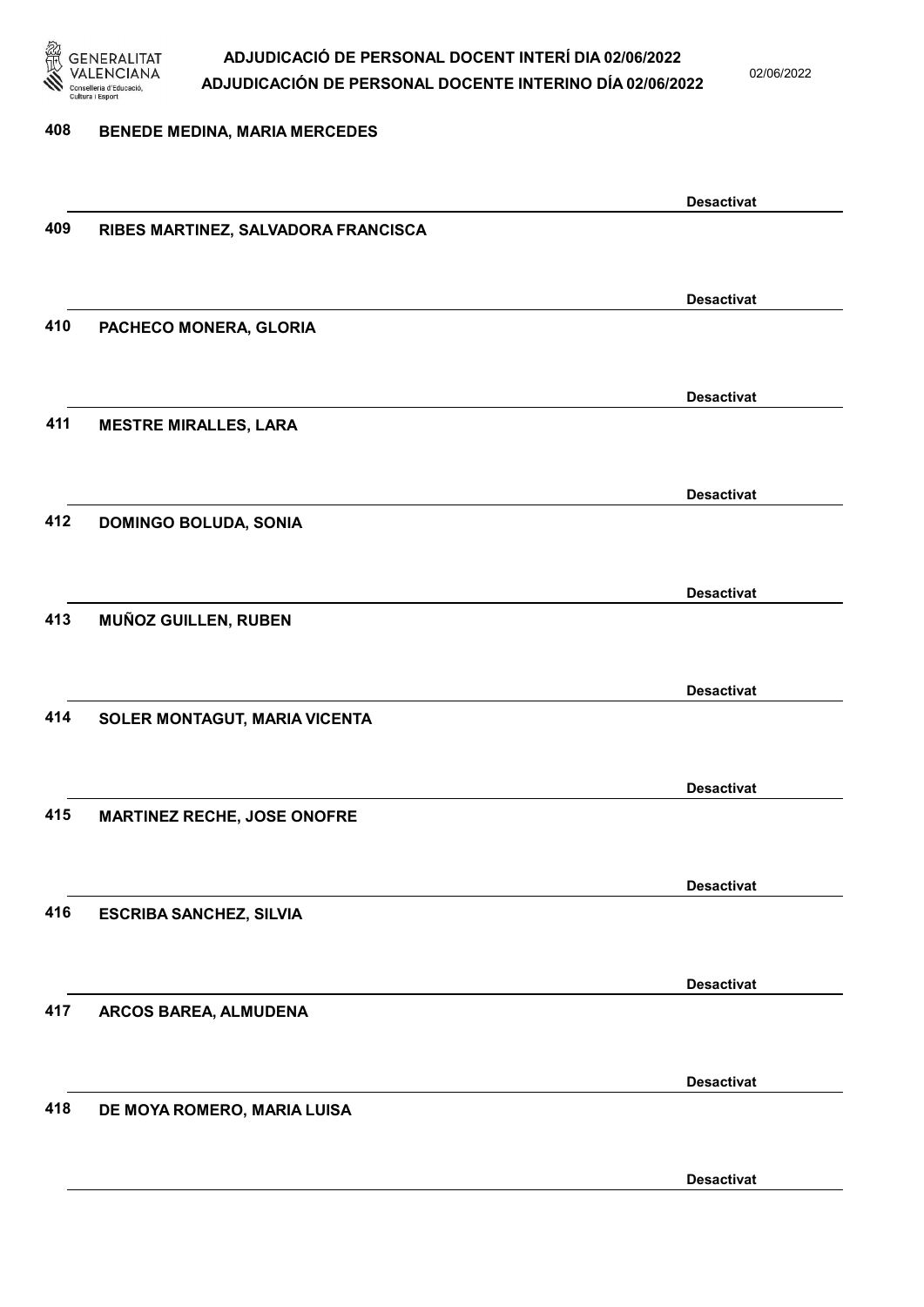

02/06/2022

| 419 | <b>GARCIA SANCHEZ, SANDRA</b>         |                   |
|-----|---------------------------------------|-------------------|
|     |                                       | <b>Desactivat</b> |
| 420 | <b>JURADO TECLES, NOEMI</b>           |                   |
|     |                                       | <b>Desactivat</b> |
| 421 | <b>LINARES MOLINA, ROCIO</b>          |                   |
|     |                                       | <b>Desactivat</b> |
| 422 | <b>CUARTERO MARTINEZ, JOSE MIGUEL</b> |                   |
|     |                                       | <b>Desactivat</b> |
| 423 | SANCHEZ FABREGUES, CAROLINA           |                   |
|     |                                       | <b>Desactivat</b> |
| 424 | REINA SOLA, REBECA                    |                   |
|     |                                       | <b>Desactivat</b> |
| 425 | PATÓN BARCELÓ, Mª DEL PILAR           |                   |
|     |                                       | <b>Desactivat</b> |
| 426 | <b>ESTEVE PONS, ESTEFANIA</b>         |                   |
|     |                                       | <b>Desactivat</b> |
| 427 | <b>BENEDITO CHAFES, MARIA JOSE</b>    |                   |
|     |                                       | <b>Desactivat</b> |
| 428 | JIMENEZ SANCHEZ, VERONICA             |                   |
|     |                                       | <b>Desactivat</b> |
| 429 | <b>BONET PERIS, MANUEL</b>            |                   |
|     |                                       | <b>Desactivat</b> |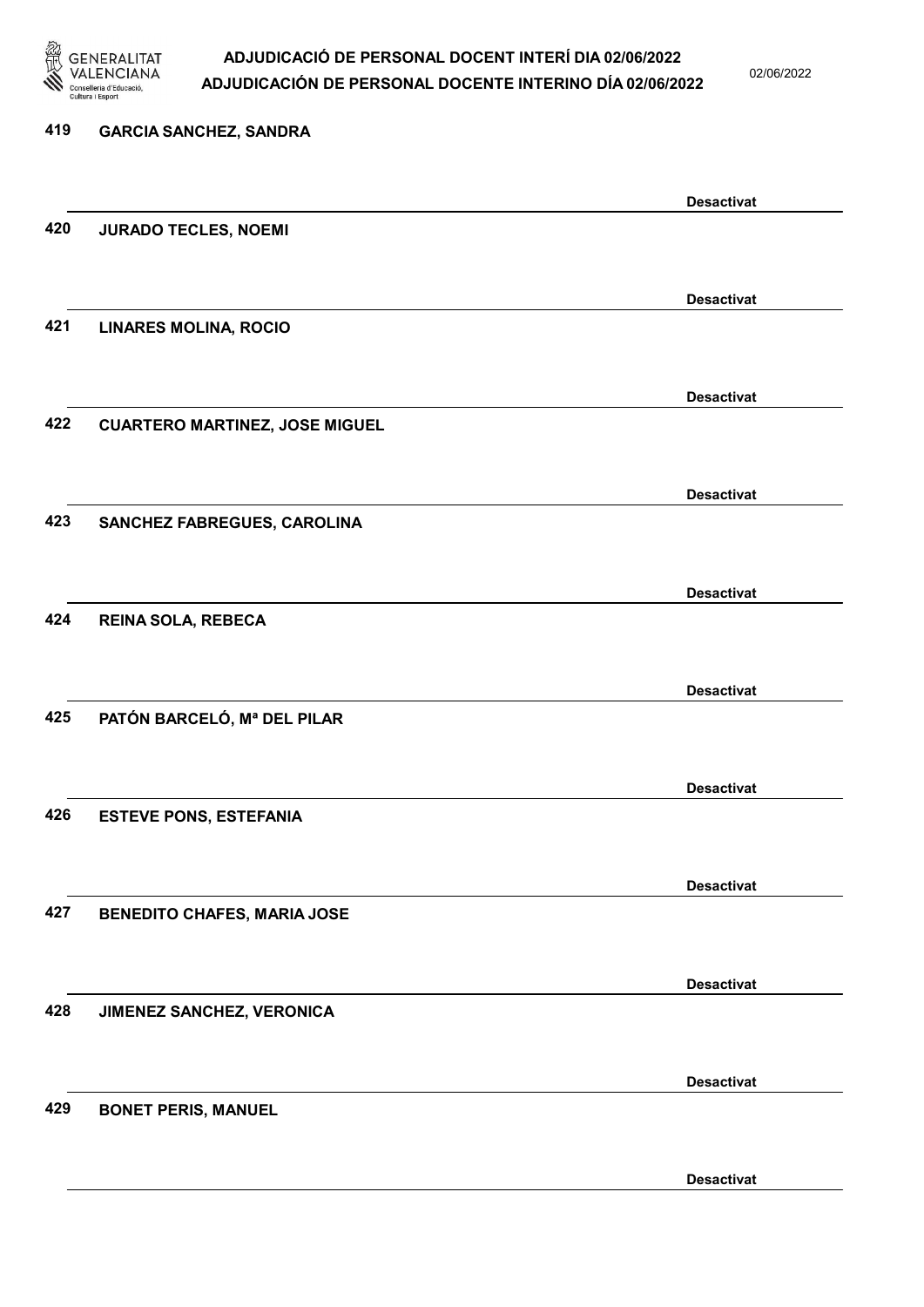

02/06/2022

Desactivat

# 430 SENDRA CAÑELLAS, JORGE Desactivat 431 CARCELLER GARCIA, MONICA Desactivat 432 CHISMOL FERNANDEZ, MARTA Desactivat 433 ANDREU BLASCO, MARIA PILAR Desactivat 434 CARRIO MORAGUES, GEMA Desactivat 435 TOMAS PORTET, CLARA MARIA Desactivat 436 CABRERA TRUJILLO, LORENA Desactivat 437 BORONAT FUSTER, ANDREA Desactivat 438 COLOMER BENEYTO, MARIA Desactivat 439 CORTINAS GARCIA, NOELIA Desactivat 440 DENIA ESPARZA, MIREIA ISABEL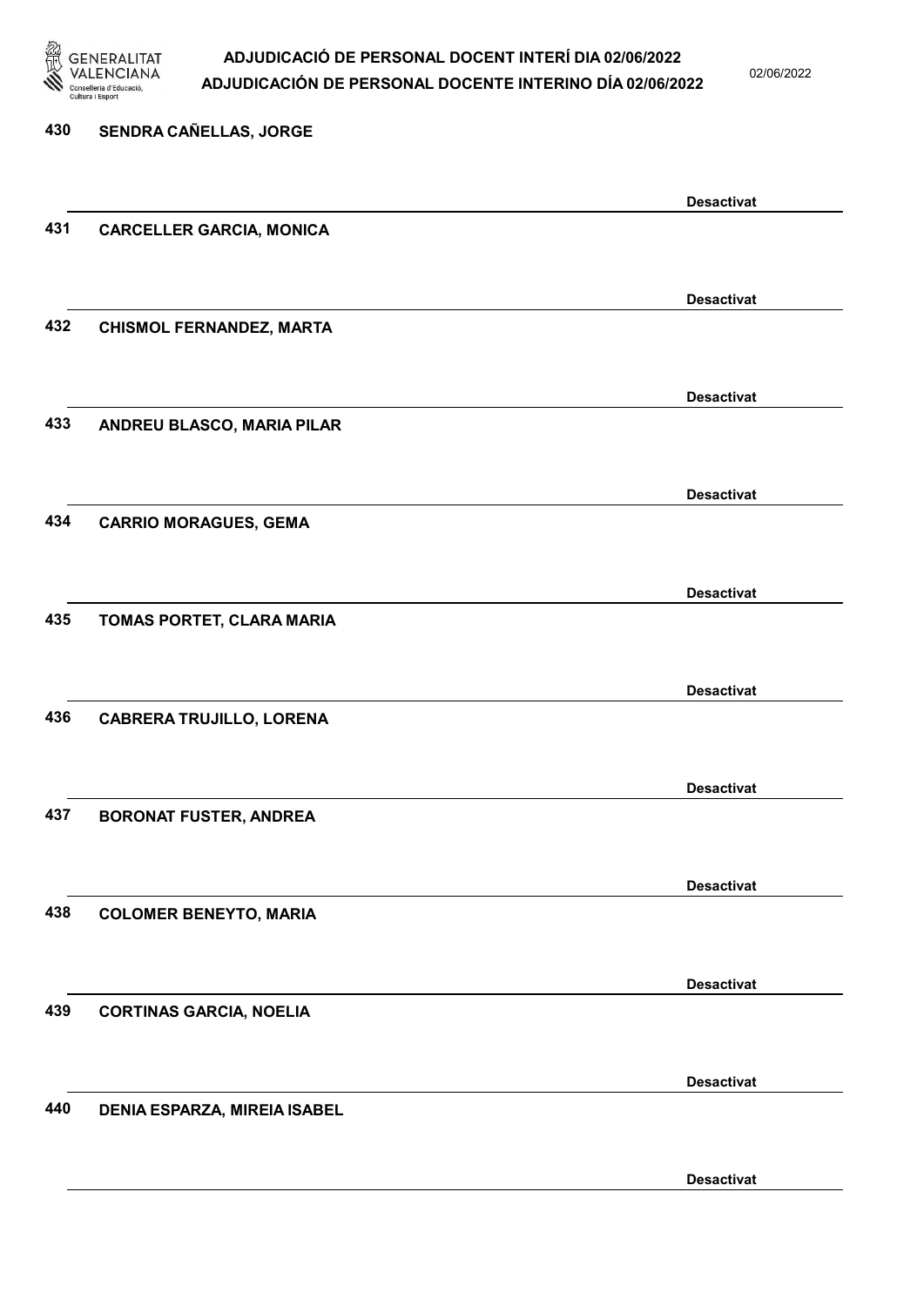

02/06/2022

Desactivat

# 441 GARCIA NAVARRO, SARA Desactivat 442 MARCET HERRANZ, ANA Desactivat 443 GENE DE SCALS, MARIA INMACULADA Desactivat 444 ALBERT RODENAS, ENCARNACION Desactivat 445 ROCHER SASTRE, MARIA JOSE Desactivat 446 CALATAYUD MORENO, GISELA Desactivat 447 GARCIA GARCIA, CARLOS JAVIER Desactivat 448 CUADRADO ROMAN, BEGOÑA Desactivat 449 ALARCON ABIETAR, FATIMA Desactivat 450 MAS TOMAS, PALOMA Desactivat 451 AGUILERA PEREZ, LIDIA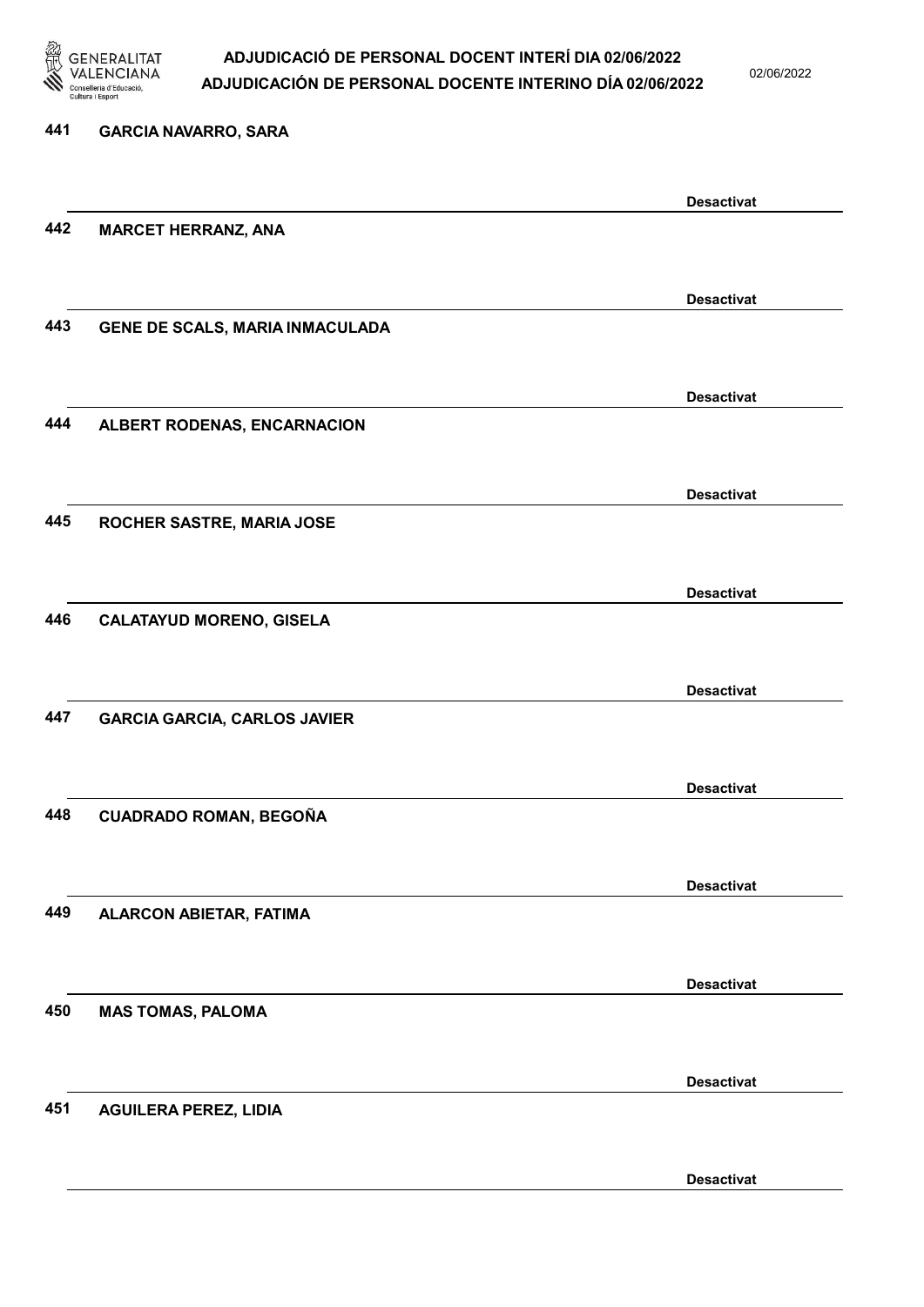

02/06/2022

#### 452 ORTEGA BATALLER, SUSANA

|     |                                        | <b>Desactivat</b> |
|-----|----------------------------------------|-------------------|
| 453 | <b>GOMIS NEGUEROLES, AMALIA ANDREA</b> |                   |
|     |                                        |                   |
|     |                                        |                   |
|     |                                        | <b>Desactivat</b> |
| 454 | <b>COVES FUENTES, ERICA</b>            |                   |
|     |                                        |                   |
|     |                                        |                   |
|     |                                        | <b>Desactivat</b> |
| 455 | <b>MOMPARLER MARZAL, MARIA</b>         |                   |
|     |                                        |                   |
|     |                                        |                   |
|     |                                        | <b>Desactivat</b> |
| 456 | LOPEZ CARBONELL, NURIA                 |                   |
|     |                                        |                   |
|     |                                        |                   |
|     |                                        | <b>Desactivat</b> |
| 457 | LLORENS MANRESA, INMACULADA            |                   |
|     |                                        |                   |
|     |                                        |                   |
|     |                                        | <b>Desactivat</b> |
| 458 | <b>MASIA GARCIA, SARA</b>              |                   |
|     |                                        |                   |
|     |                                        | <b>Desactivat</b> |
|     |                                        |                   |
| 459 | <b>GARCIA FERRIZ, VERONICA</b>         |                   |
|     |                                        |                   |
|     |                                        | <b>Desactivat</b> |
| 460 |                                        |                   |
|     | <b>MENOR ESTEVE, SILVIA</b>            |                   |
|     |                                        |                   |
|     |                                        | <b>Desactivat</b> |
| 461 | ARISTOY CADENAS, BLANCA                |                   |
|     |                                        |                   |
|     |                                        |                   |
|     |                                        | <b>Desactivat</b> |
| 462 | <b>MICO CERDA, NURIA</b>               |                   |
|     |                                        |                   |
|     |                                        |                   |
|     |                                        | <b>Desactivat</b> |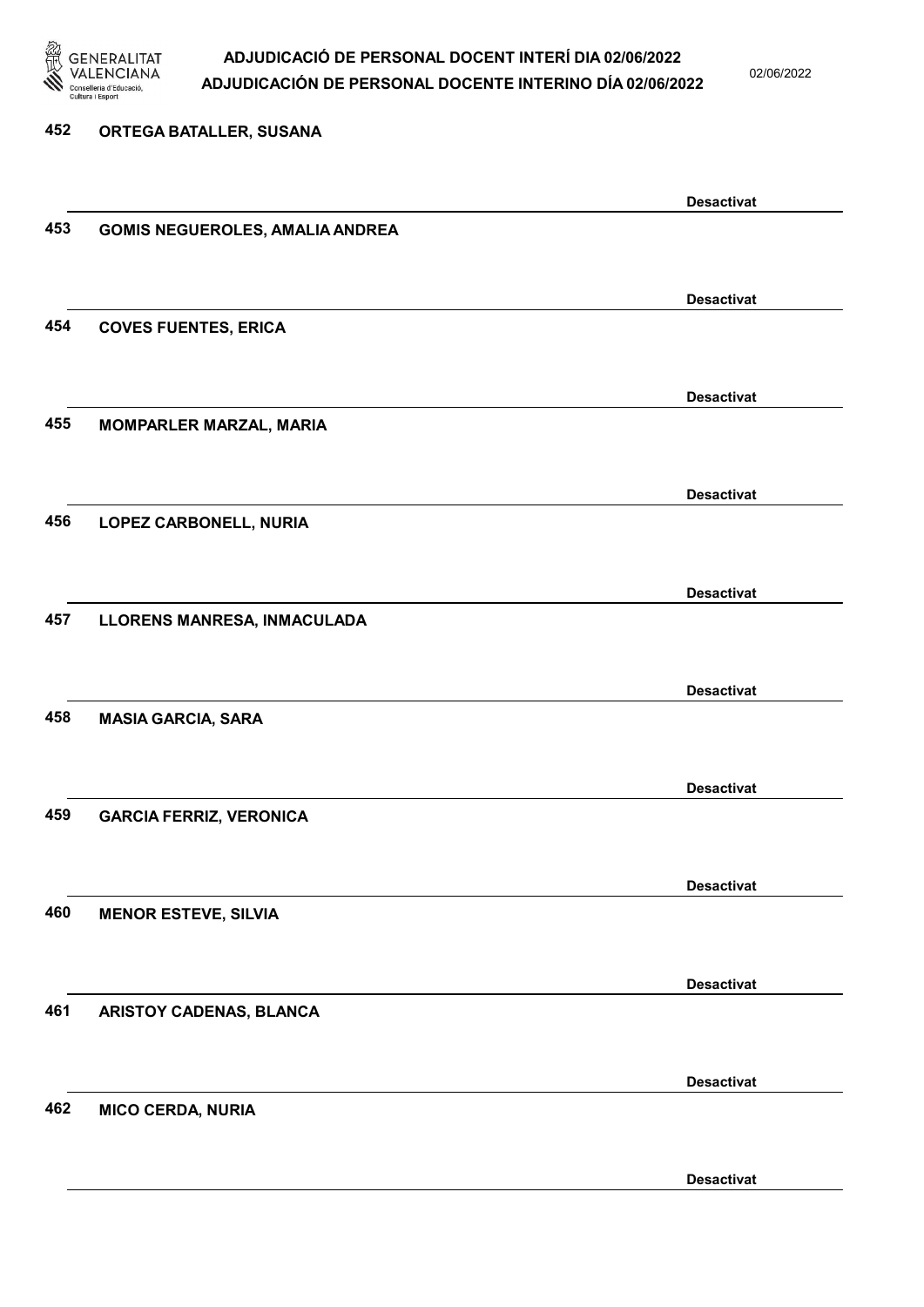

02/06/2022

# 463 NAVARRETE ROZALEN, LAURA Ha participat 464 BARTUAL FERRANDIS, AIDA Desactivat 465 TABARANU, ANCA-MIHAELA Desactivat 466 CALERO GENOVES, CLARA Desactivat 467 ZARAGOZA BARAZA, MARTA Desactivat 468 RODRIGUEZ SANZ, MARIA DE LOS DESAMPARADOS Desactivat 469 DE PERALTA TORRES, CARLA Desactivat 470 GRANGEL GALLEGO, MARIA DE LOS ANGELES Desactivat 471 TARAZONA CHORNET, ADELA Desactivat 472 SEBASTIA GARRIDO, RAQUEL Desactivat 473 AGULLO DOMINGO, LUCIA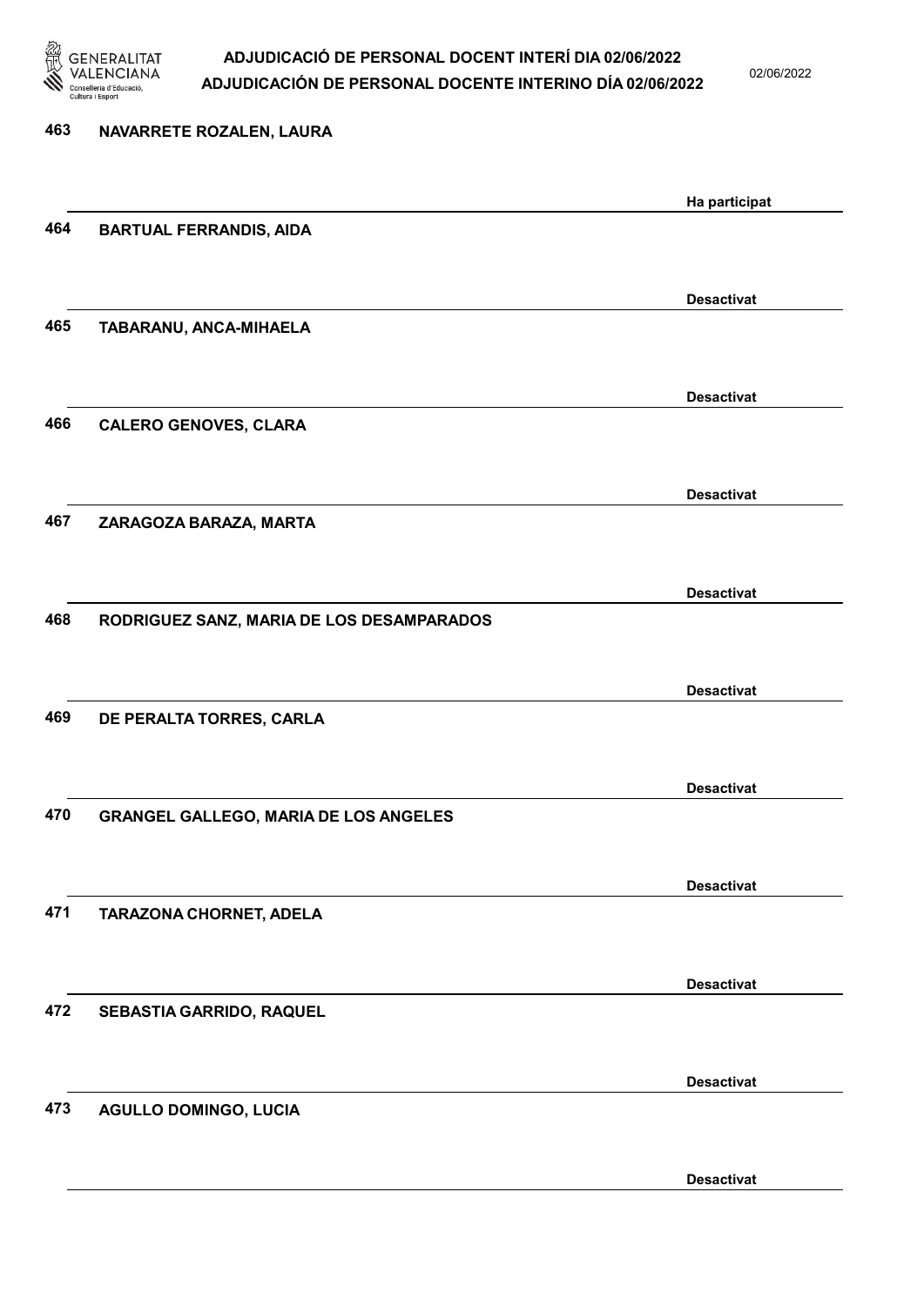

02/06/2022

| 474 | PASTOR PASTOR, MARIA BELEN             |                   |
|-----|----------------------------------------|-------------------|
|     |                                        | <b>Desactivat</b> |
| 475 | <b>RUIZ CERVERA, LARA</b>              |                   |
|     |                                        | <b>Desactivat</b> |
| 476 | <b>MARGARIT ORTOLA, ANNA</b>           |                   |
|     |                                        | <b>Desactivat</b> |
| 477 | <b>BATALLA GIL, LIDON</b>              |                   |
|     |                                        | <b>Desactivat</b> |
| 478 | <b>IBAÑEZ ESCRIG, CARMINA</b>          |                   |
|     |                                        | <b>Desactivat</b> |
| 479 | <b>BENEDI HERNANDEZ, MARTA</b>         |                   |
|     |                                        | <b>Desactivat</b> |
| 480 | TRIGUEROS BAÑO, RAQUEL                 |                   |
|     |                                        | <b>Desactivat</b> |
| 481 | PONS POQUET, EVARISTO JOSE             |                   |
|     |                                        | <b>Desactivat</b> |
| 482 | <b>CAMPOS MOLERO, MARIA DEL CAMINO</b> |                   |
|     |                                        | <b>Desactivat</b> |
| 483 | ARQUIMBAU CHINCHILLA, ANA ISABEL       |                   |
|     |                                        | <b>Desactivat</b> |
| 484 | <b>GONZALEZ ANTON, MARINA</b>          |                   |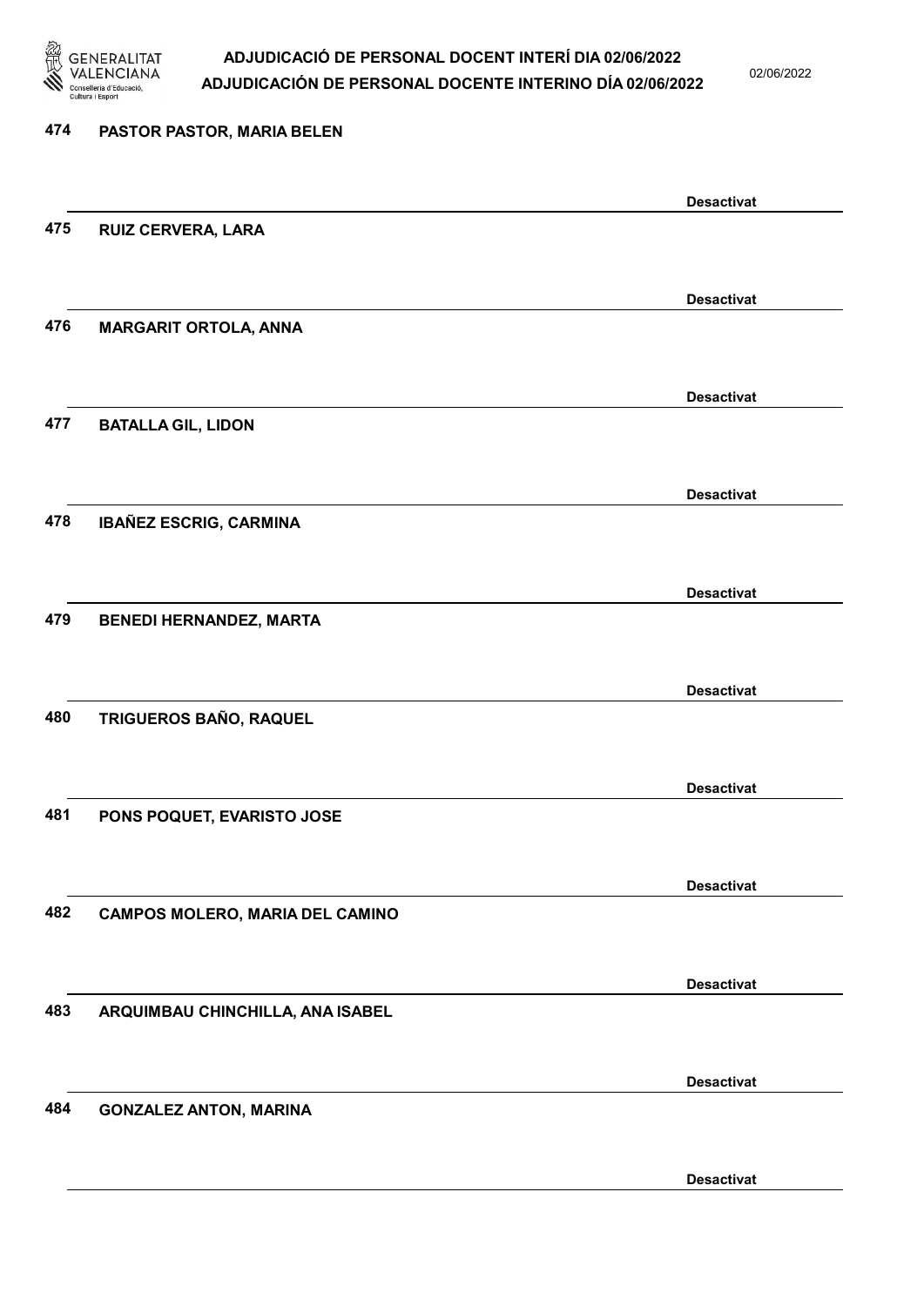

02/06/2022

Desactivat

# 485 ADRIA CASANS, SARA Desactivat 486 PONCE BALLESTEROS, PAULA Desactivat 487 MARTI PEREZ, SUSANA Desactivat 488 DURA MARTINEZ, MONICA Desactivat 489 MADRID PALERM, ROSA MARIA Desactivat 490 TUR LLORCA, JORDI Desactivat 491 REIG BORRELL-PENADES, MARTA Desactivat 492 GISBERT CASTELLS, MARIA Ha participat 493 RAMIREZ RAMON, ROSA Ha participat 494 MAIQUES CAMARERO, CRISTINA Desactivat 495 NAVARRO OLTRA, TANIA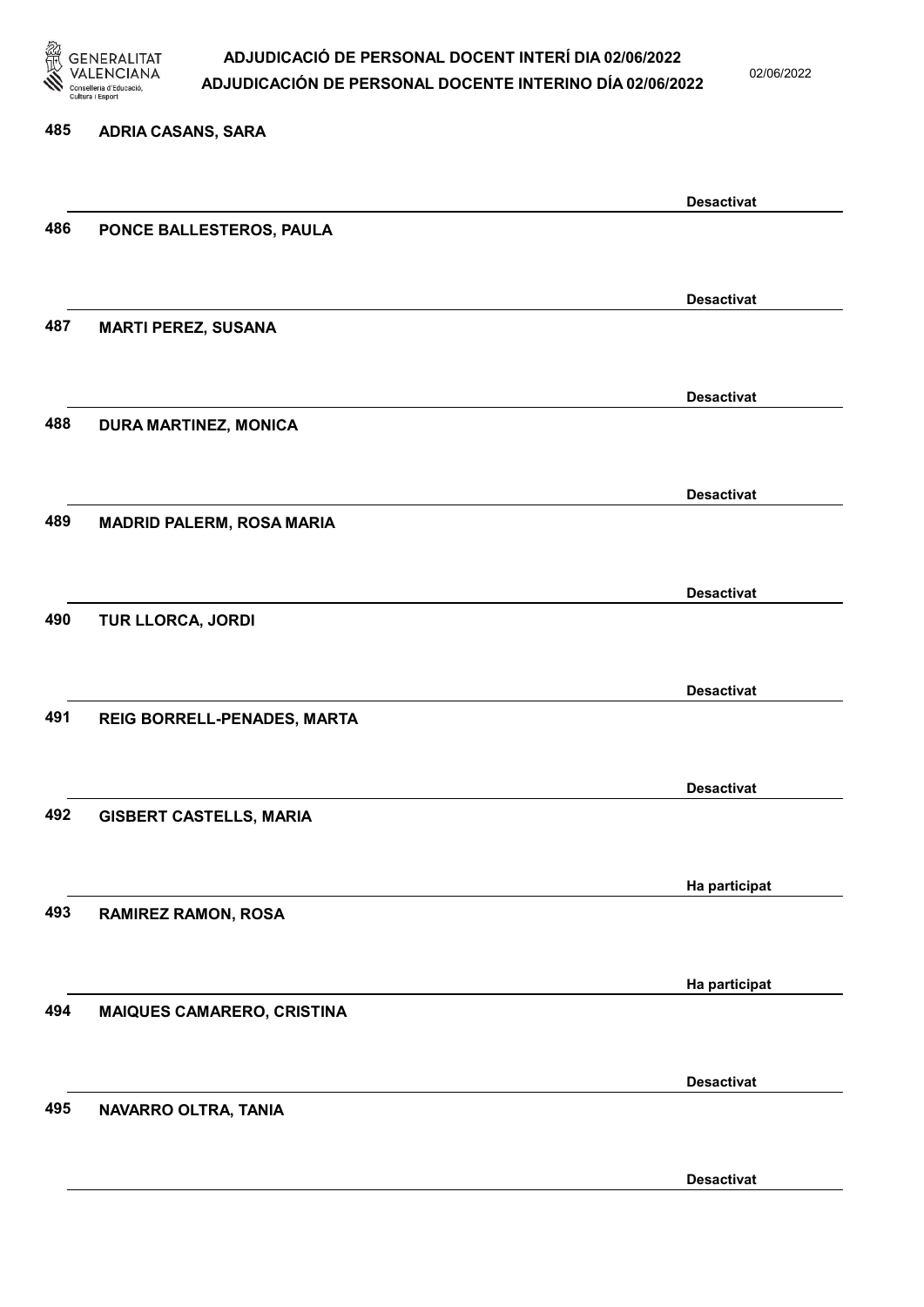

02/06/2022

Desactivat

### 496 FITA GARCIA, CARMEN Desactivat 497 BORDES GONZALEZ, GLORIA Desactivat 498 FERNANDEZ FERNANDEZ, LAURA ENCARNACION Desactivat 499 MATA FERRERO, BERNARDO Ha participat 500 HORTELANO DEVES, ESTER Desactivat 501 CLIMENT BROTONS, PATRICIA Desactivat 502 GIL PASTOR, MARIA BEATRIZ Desactivat 503 TORTAJADA ALEMANY, ALBA Desactivat 504 MARTINEZ LOPEZ, ALEXANDRA Desactivat 505 ORTIZ CORTES, ELENA Desactivat 506 GARCIA SANCHEZ, LARA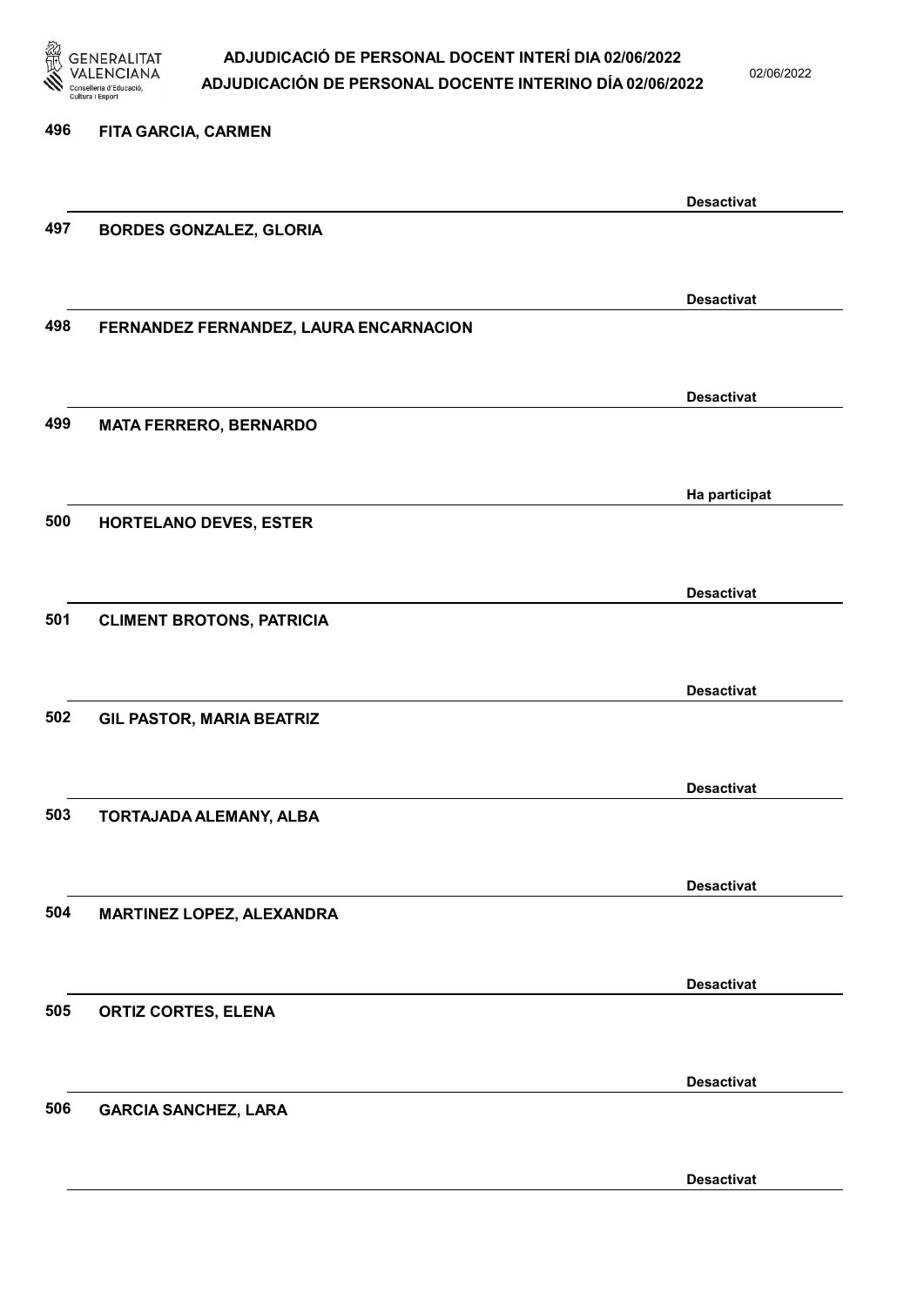

02/06/2022

| 507 | <b>GARCIA GOMEZ, ANA MARIA</b>       |                   |
|-----|--------------------------------------|-------------------|
|     |                                      |                   |
|     |                                      | <b>Desactivat</b> |
| 508 | <b>BUSQUIER DIAZ, INES</b>           |                   |
|     |                                      |                   |
|     |                                      | <b>Desactivat</b> |
| 509 | SORIA JOVER, MARIA MAGDALENA         |                   |
|     |                                      |                   |
|     |                                      | <b>Desactivat</b> |
| 510 | HERNANDEZ DUART, MARIA MAGDALENA     |                   |
|     |                                      |                   |
|     |                                      | <b>Desactivat</b> |
| 511 | <b>VENTURA BALLESTER, CRISTINA</b>   |                   |
|     |                                      |                   |
|     |                                      | <b>Desactivat</b> |
| 512 | <b>BRAVO CASCALES, VERONICA</b>      |                   |
|     |                                      |                   |
|     |                                      |                   |
| 513 | <b>GARCIA RODRIGO, CLARA</b>         | <b>Desactivat</b> |
|     |                                      |                   |
|     |                                      |                   |
|     |                                      | <b>Desactivat</b> |
| 514 | <b>CHACON DIAZ, NOEMI</b>            |                   |
|     |                                      |                   |
|     |                                      | <b>Desactivat</b> |
| 515 | <b>CARCEL MARTINEZ, MARIA ESTHER</b> |                   |
|     |                                      |                   |
|     |                                      | <b>Desactivat</b> |
| 516 | <b>GIL BOLUFER, NIEVES</b>           |                   |
|     |                                      |                   |
|     |                                      | <b>Desactivat</b> |
| 517 | JIMENEZ VICENTE, PAULA MERCEDES      |                   |
|     |                                      |                   |
|     |                                      |                   |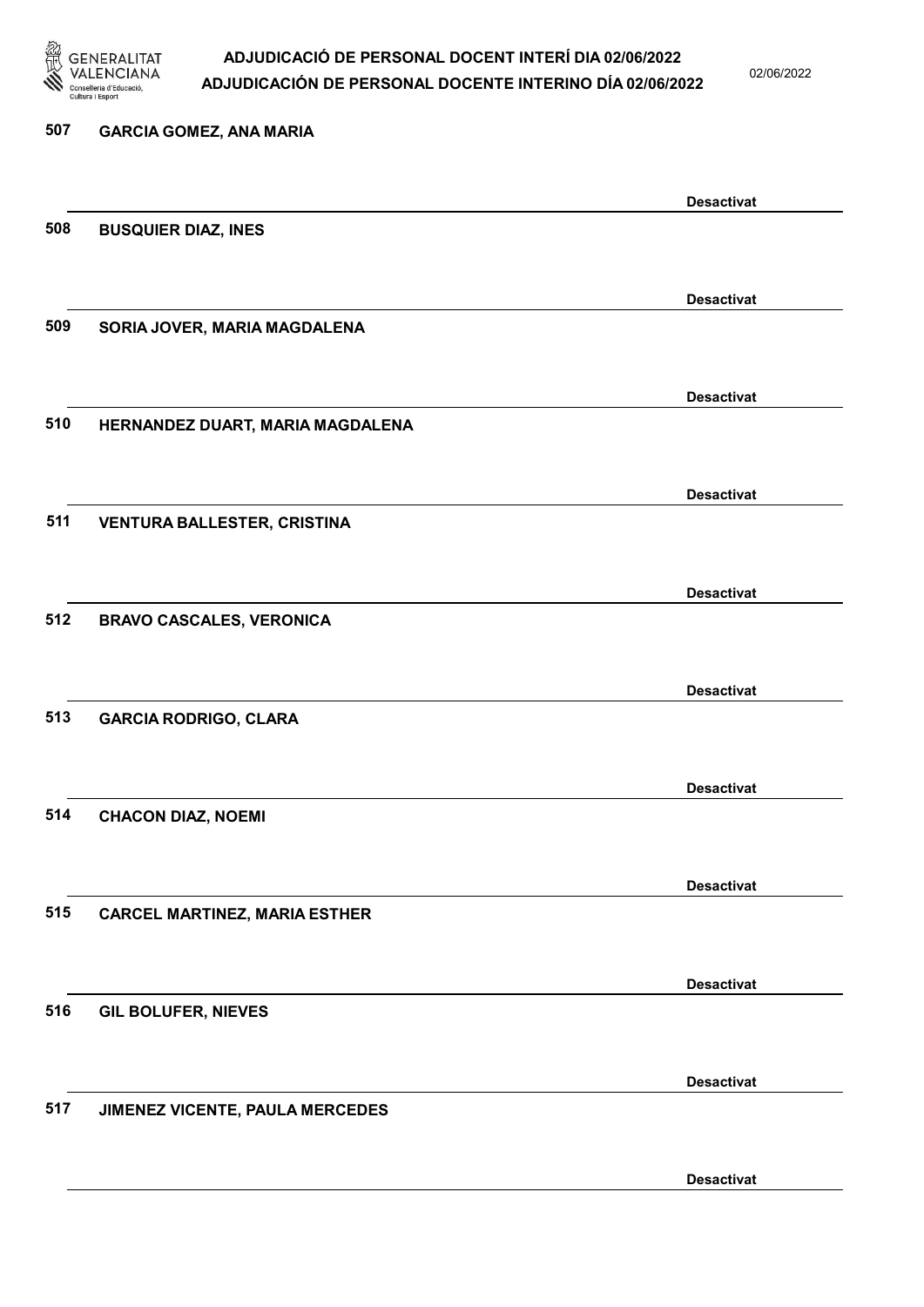

02/06/2022

#### 518 HERNANDEZ BELMONTE, MARIA JOSE

|     |                                     | <b>Desactivat</b> |
|-----|-------------------------------------|-------------------|
| 519 | <b>GOMEZ LUNA, RAQUEL</b>           |                   |
|     |                                     |                   |
|     |                                     | <b>Desactivat</b> |
| 520 | <b>GARCIA BERGIA, ALICIA SUSANA</b> |                   |
|     |                                     |                   |
|     |                                     |                   |
|     |                                     | <b>Desactivat</b> |
| 521 | SOTOMAYOR MARIA, ROSARIO            |                   |
|     |                                     |                   |
|     |                                     | <b>Desactivat</b> |
| 522 | <b>MAS LLORENS, VICTORIA</b>        |                   |
|     |                                     |                   |
|     |                                     | <b>Desactivat</b> |
| 523 | <b>MARTINEZ TORRECILLAS, CORINA</b> |                   |
|     |                                     |                   |
|     |                                     |                   |
|     |                                     | <b>Desactivat</b> |
| 524 | <b>TORNERO ROCA, CARMEN</b>         |                   |
|     |                                     |                   |
|     |                                     | <b>Desactivat</b> |
| 525 | <b>LOPEZ GIMENEZ, ANDREA</b>        |                   |
|     |                                     |                   |
|     |                                     | <b>Desactivat</b> |
| 526 | LIMORTI GALLARDO, SARAI MARIA       |                   |
|     |                                     |                   |
|     |                                     |                   |
| 527 |                                     | <b>Desactivat</b> |
|     | PERIS FERRANDO, MARIA ADELA         |                   |
|     |                                     |                   |
|     |                                     | <b>Desactivat</b> |
| 528 | <b>MARTI ASENSIO, EVA Mª</b>        |                   |
|     |                                     |                   |
|     |                                     | <b>Desactivat</b> |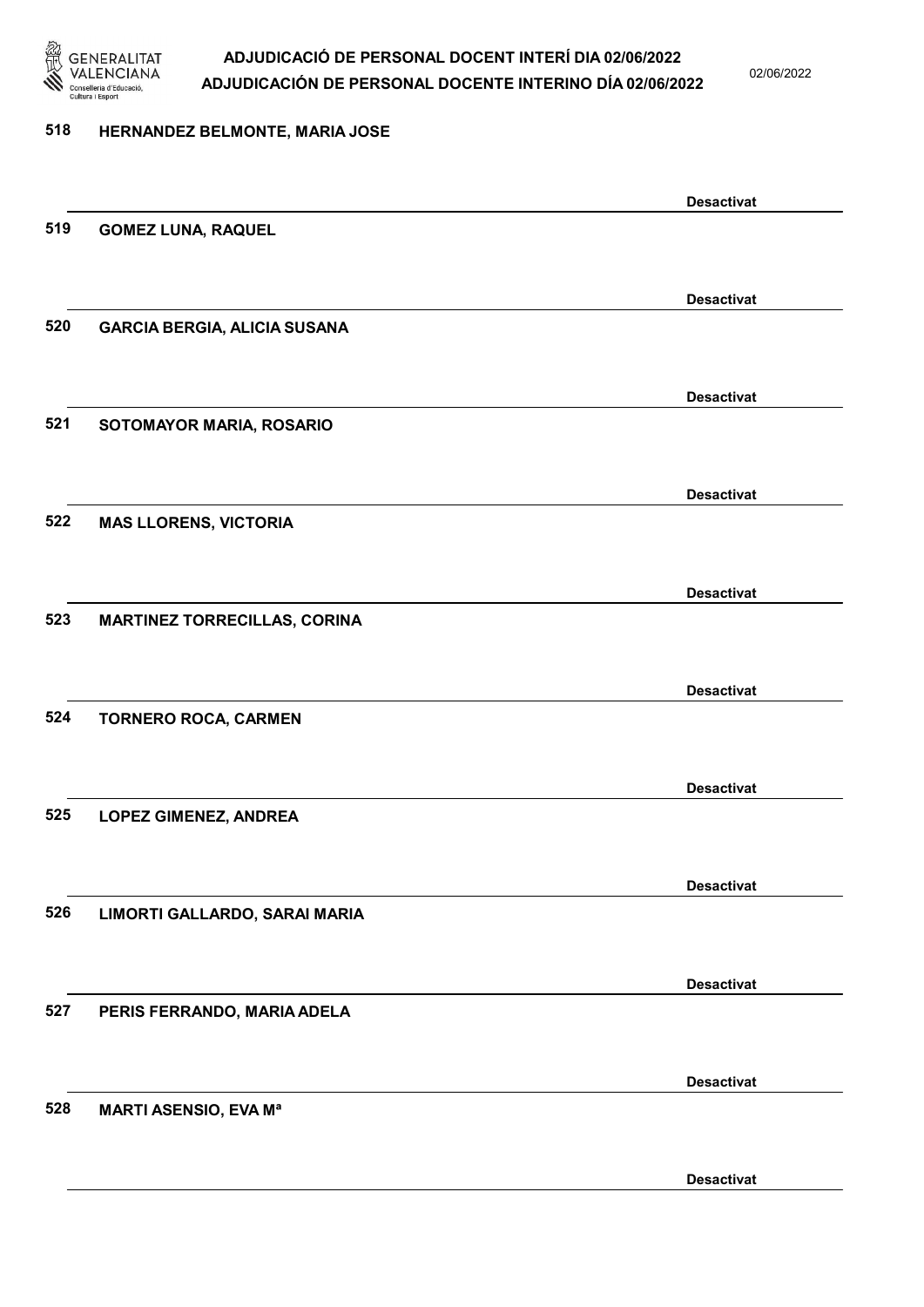

02/06/2022

### 529 BALLESTER GONZALEZ, MIRIAM Desactivat 530 PAREJA CHACON, MARIA JOSE Desactivat 531 FERNANDEZ SOLER, MARIA No adjudicat 532 LOPEZ LAFOND, CAROLE MANUELA Desactivat 533 CAMPOS GARCÍA, LUCIA Desactivat 534 DONATE RODRIGUEZ, PAULA Desactivat 535 RODRIGUEZ LOPEZ, SARAY MIRIAM Desactivat 536 GINER SANCHEZ, MARIA Desactivat 537 CANET CANO, SARA Desactivat 538 BELDA CALABUIG, MARIA CARMEN Desactivat 539 SOLE ORTS, JANA Desactivat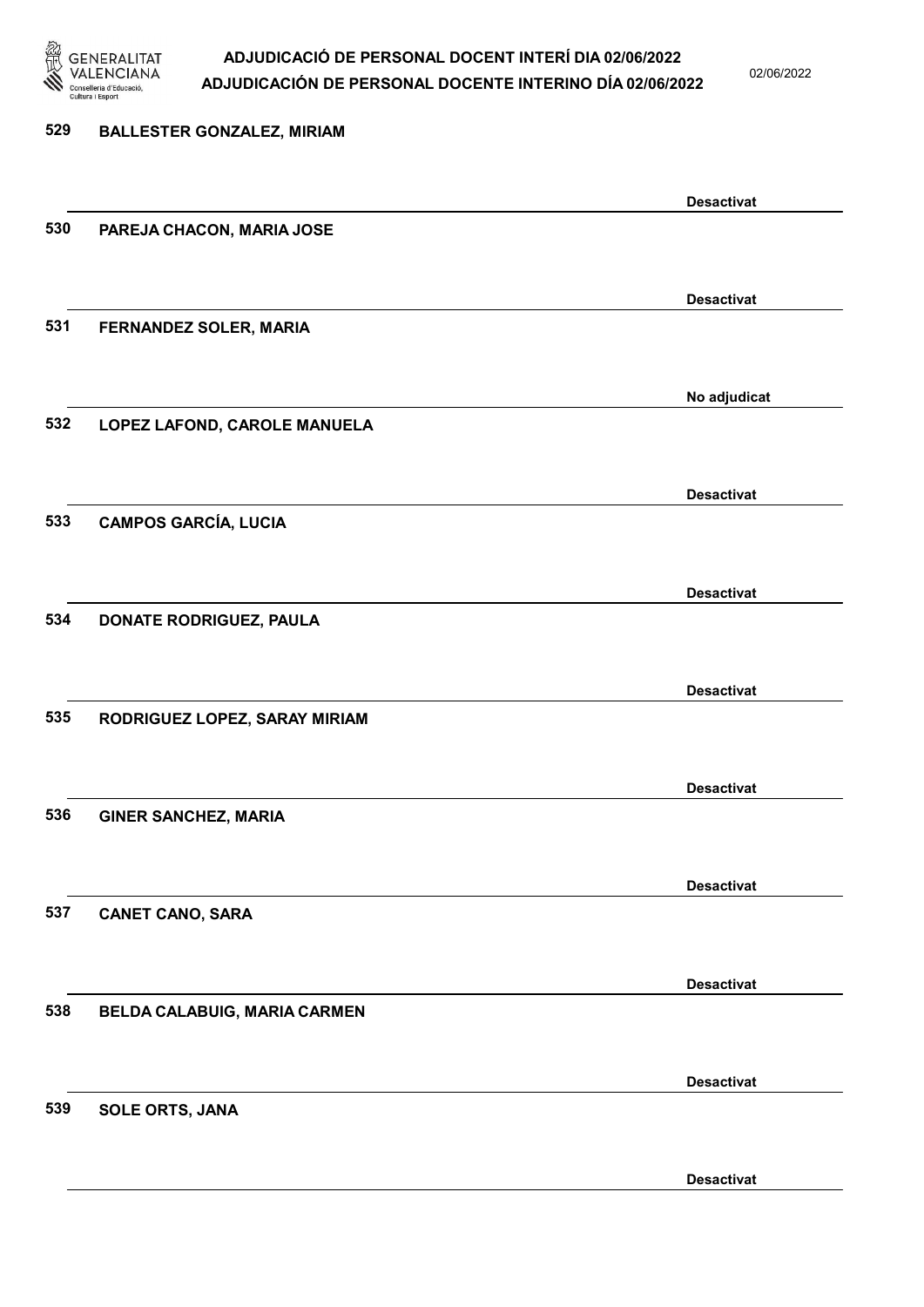

02/06/2022

#### 540 LOZANO LOPEZ, CLARA

|     |                                  | <b>Desactivat</b> |
|-----|----------------------------------|-------------------|
| 541 | PEREZ DIAZ, MARIA                |                   |
|     |                                  |                   |
|     |                                  | <b>Desactivat</b> |
| 542 | <b>RUIZ GARCIA, ANGELA</b>       |                   |
|     |                                  |                   |
|     |                                  | <b>Desactivat</b> |
| 543 | <b>MOLAS VILLANUEVA, MARÍA</b>   |                   |
|     |                                  |                   |
|     |                                  |                   |
| 544 | PASTOR SOLA, SONIA               | <b>Desactivat</b> |
|     |                                  |                   |
|     |                                  |                   |
|     |                                  | <b>Desactivat</b> |
| 545 | <b>RATIA MARTINEZ, JORDI</b>     |                   |
|     |                                  |                   |
|     |                                  | <b>Desactivat</b> |
| 546 | APARISI MASCARELL, ANGELA        |                   |
|     |                                  |                   |
|     |                                  | <b>Desactivat</b> |
| 547 | GONZALEZ CHUAN, MARIA MAZZARELLO |                   |
|     |                                  |                   |
|     |                                  | <b>Desactivat</b> |
| 548 | NAVARRO OCHANDO, ALICIA          |                   |
|     |                                  |                   |
|     |                                  | <b>Desactivat</b> |
| 549 | PICAZO MORCILLO, ALBERTO         |                   |
|     |                                  |                   |
|     |                                  | <b>Desactivat</b> |
| 550 | TORNADOR BELTRAN, EVA            |                   |
|     |                                  |                   |
|     |                                  |                   |
|     |                                  | <b>Desactivat</b> |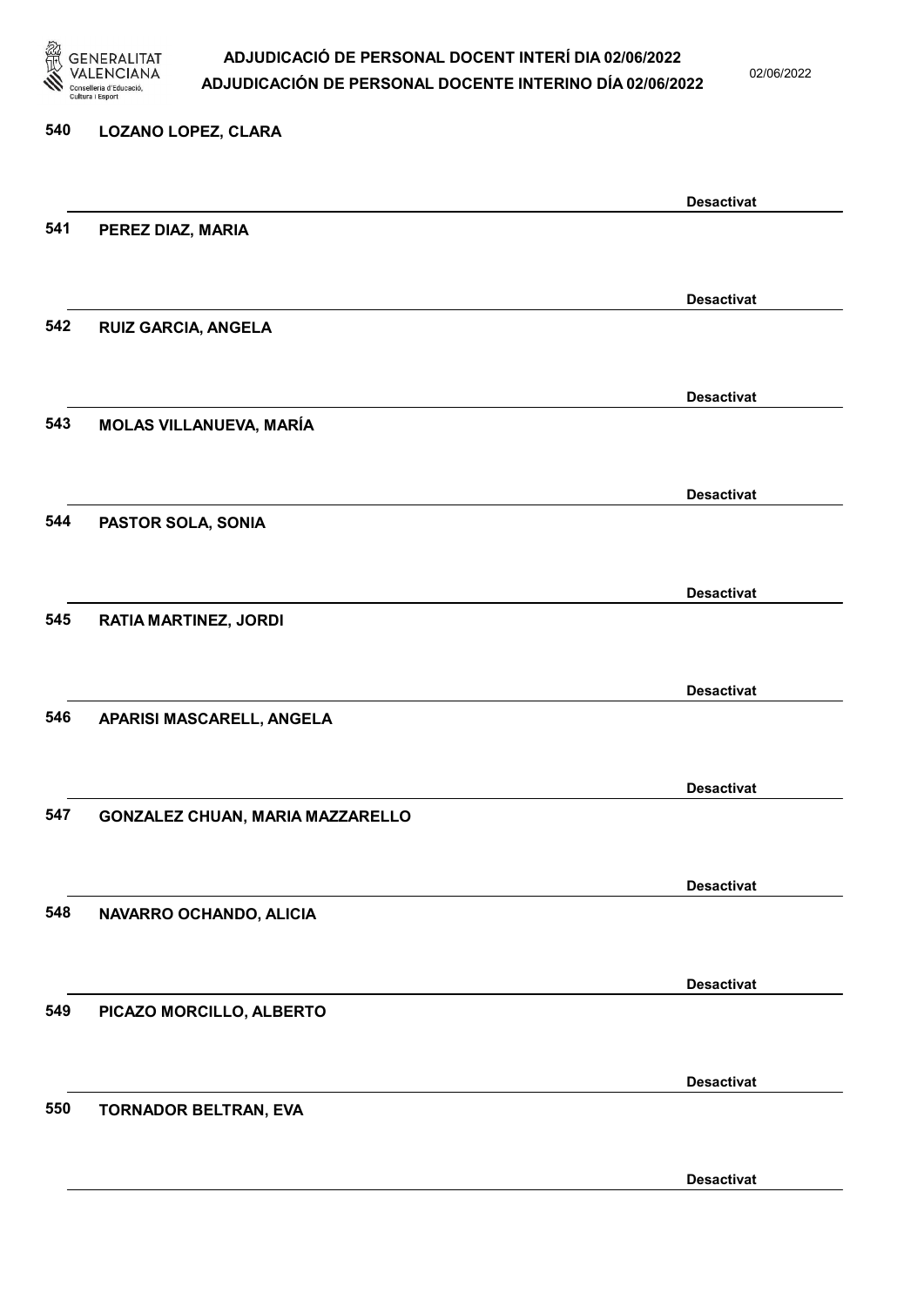

02/06/2022

Desactivat

# 551 BAÑOS OLMOS, NURIA Desactivat 552 GOMEZ VIVES, PABLO Desactivat 553 GONZALEZ PEREZ, MARIA DE LOS ANGELES Desactivat 554 SANCHIS BUSTOS, JAVIER Desactivat 555 LEON RUIZ, NOELIA Desactivat 556 BENITO BENITO, IRENE Desactivat 557 FALAGUERA MATA, VIRGINIA MARIA Desactivat 558 GONZALEZ PASCUAL, ZORAIDA Desactivat 559 MOLL MORELL, ANGELA Desactivat 560 PEREZ ZAMORA, BEGOÑA Desactivat 561 SERRA GARCIA, EVA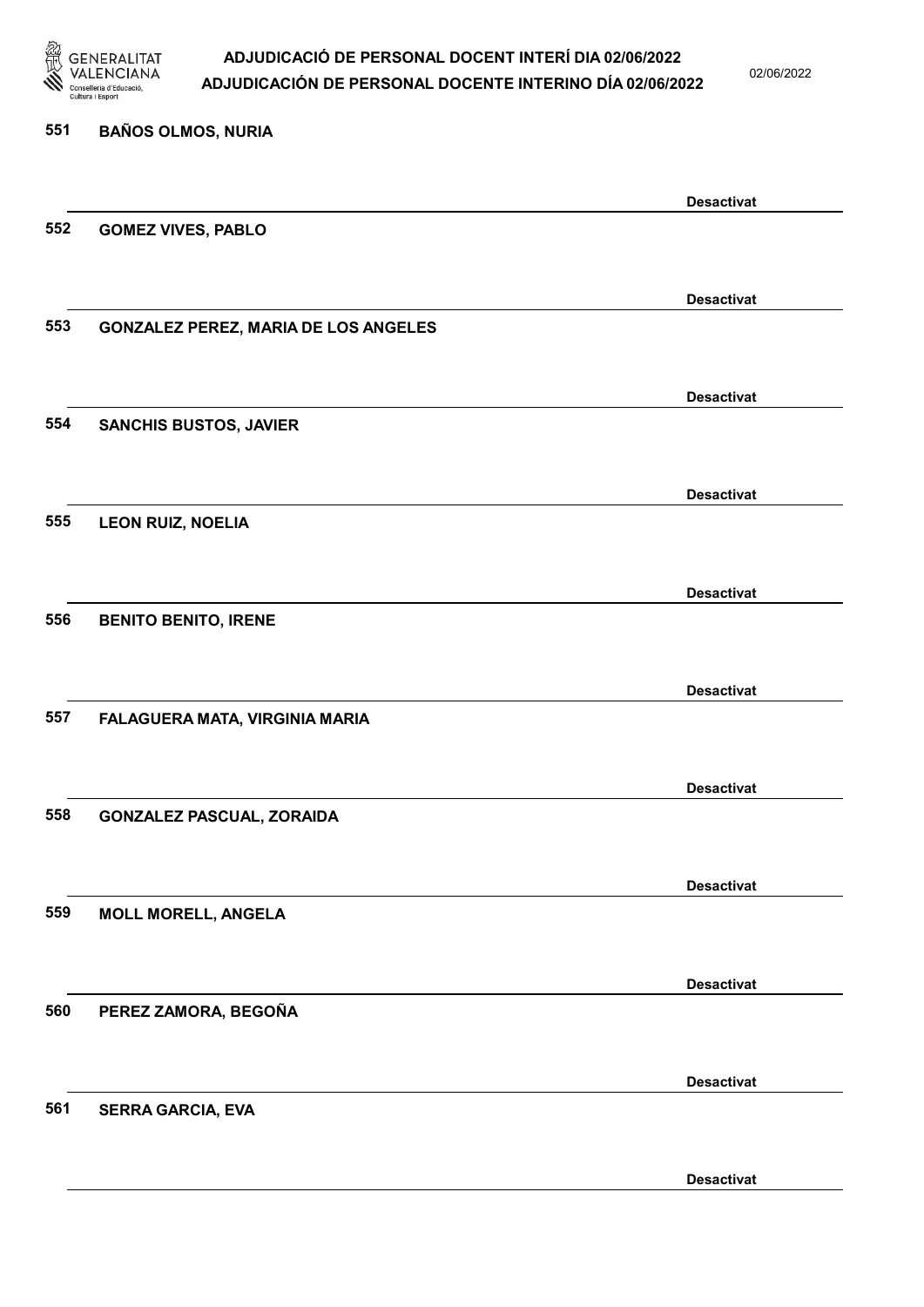

02/06/2022

| 562 | LLISTERRI GIL, JOANA                    |                   |
|-----|-----------------------------------------|-------------------|
|     |                                         | <b>Desactivat</b> |
| 563 | <b>SAEZ POMARES, MARIA</b>              |                   |
|     |                                         | <b>Desactivat</b> |
| 564 | HERNANDEZ BERTO, CRISTINA               |                   |
|     |                                         | <b>Desactivat</b> |
| 565 | ALONSO LOPEZ, MARIA DEL MAR             |                   |
|     |                                         | <b>Desactivat</b> |
| 566 | SANJUAN CASTELLO, PURIFICACION          |                   |
|     |                                         | <b>Desactivat</b> |
| 567 | <b>LABERNIA BOIX, MARIA DELS ANGELS</b> |                   |
|     |                                         | <b>Desactivat</b> |
| 568 | <b>BERNABEU BENEITO, MARIA DOLORES</b>  |                   |
|     |                                         | <b>Desactivat</b> |
| 569 | <b>MORA GUIJARRO, IGNACIO</b>           |                   |
|     |                                         | <b>Desactivat</b> |
| 570 | <b>MARIN CASELLES, DIEGO</b>            |                   |
|     |                                         | <b>Desactivat</b> |
| 571 | <b>LOZANO MATEU, MARTA</b>              |                   |
|     |                                         | <b>Desactivat</b> |
| 572 | <b>GOMEZ GARCIA, ISABEL</b>             |                   |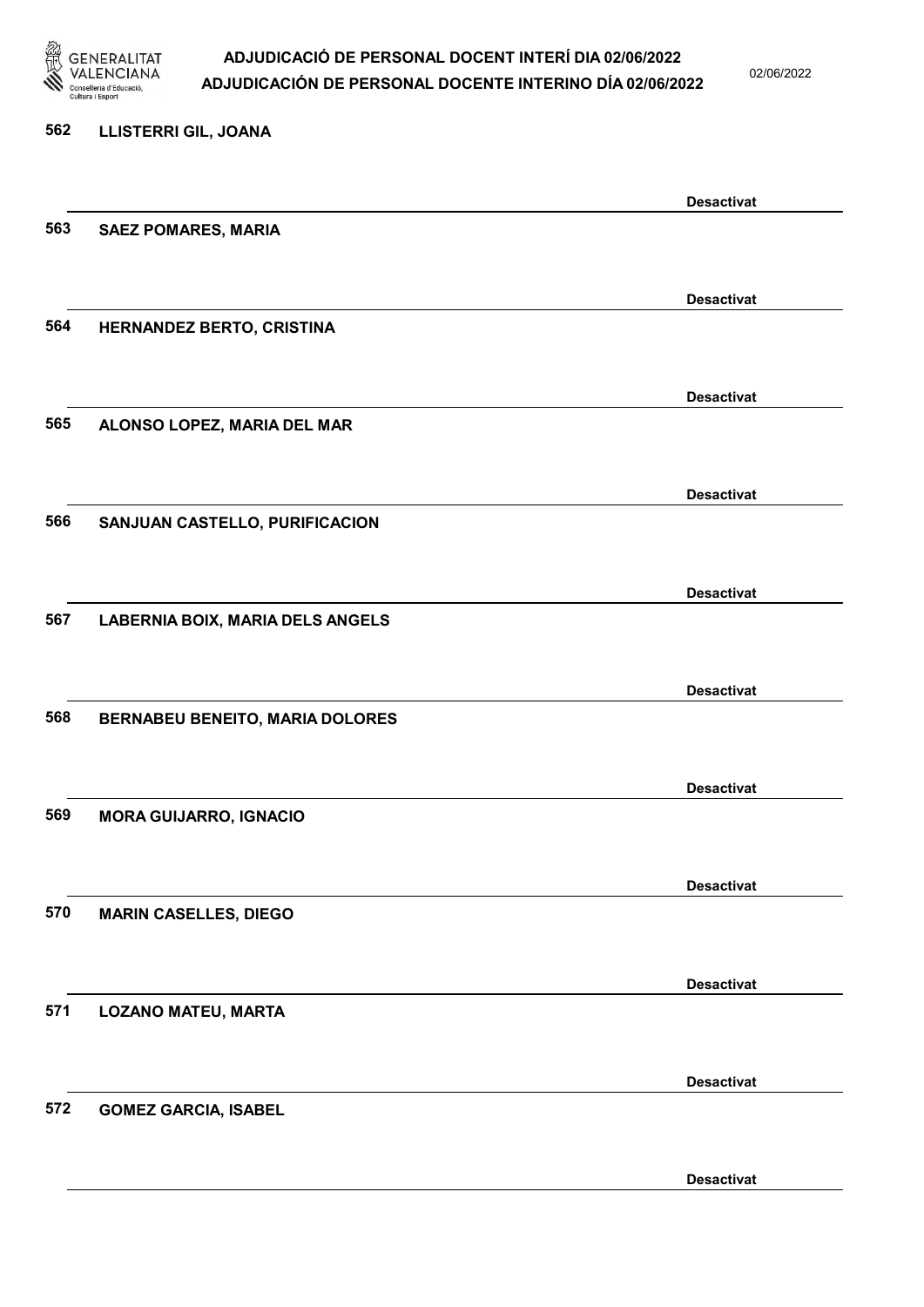

02/06/2022

#### 573 DE DIOS RUIZ, MIREIA

|     |                               | <b>Desactivat</b> |
|-----|-------------------------------|-------------------|
| 574 | HERRERA VÁZQUEZ, MIRIAM       |                   |
|     |                               |                   |
|     |                               | <b>Desactivat</b> |
| 575 | PEREZ GRIMA, SANDRA           |                   |
|     |                               |                   |
|     |                               | <b>Desactivat</b> |
| 576 | <b>LLOPIS GINESTAR, ESTER</b> |                   |
|     |                               |                   |
|     |                               | <b>Desactivat</b> |
| 577 | <b>EUGENIO DIAZ, JAVIER</b>   |                   |
|     |                               |                   |
|     |                               | <b>Desactivat</b> |
| 578 | MORANT ZARAGOZA, LUIS MIGUEL  |                   |
|     |                               |                   |
|     |                               | <b>Desactivat</b> |
| 579 | TURELL MARTIN, CRISTINA       |                   |
|     |                               |                   |
|     |                               | <b>Desactivat</b> |
| 580 | <b>MUT GIMENEZ, CRISTINA</b>  |                   |
|     |                               |                   |
|     |                               | <b>Desactivat</b> |
| 581 | NACHER SOLER, MARIA JOSE      |                   |
|     |                               |                   |
|     |                               | <b>Desactivat</b> |
| 582 | <b>FRAILE CASTRO, NURIA</b>   |                   |
|     |                               |                   |
|     |                               |                   |
| 583 | <b>LOZANO ESPERT, CARLA</b>   | <b>Desactivat</b> |
|     |                               |                   |
|     |                               |                   |
|     |                               | <b>Desactivat</b> |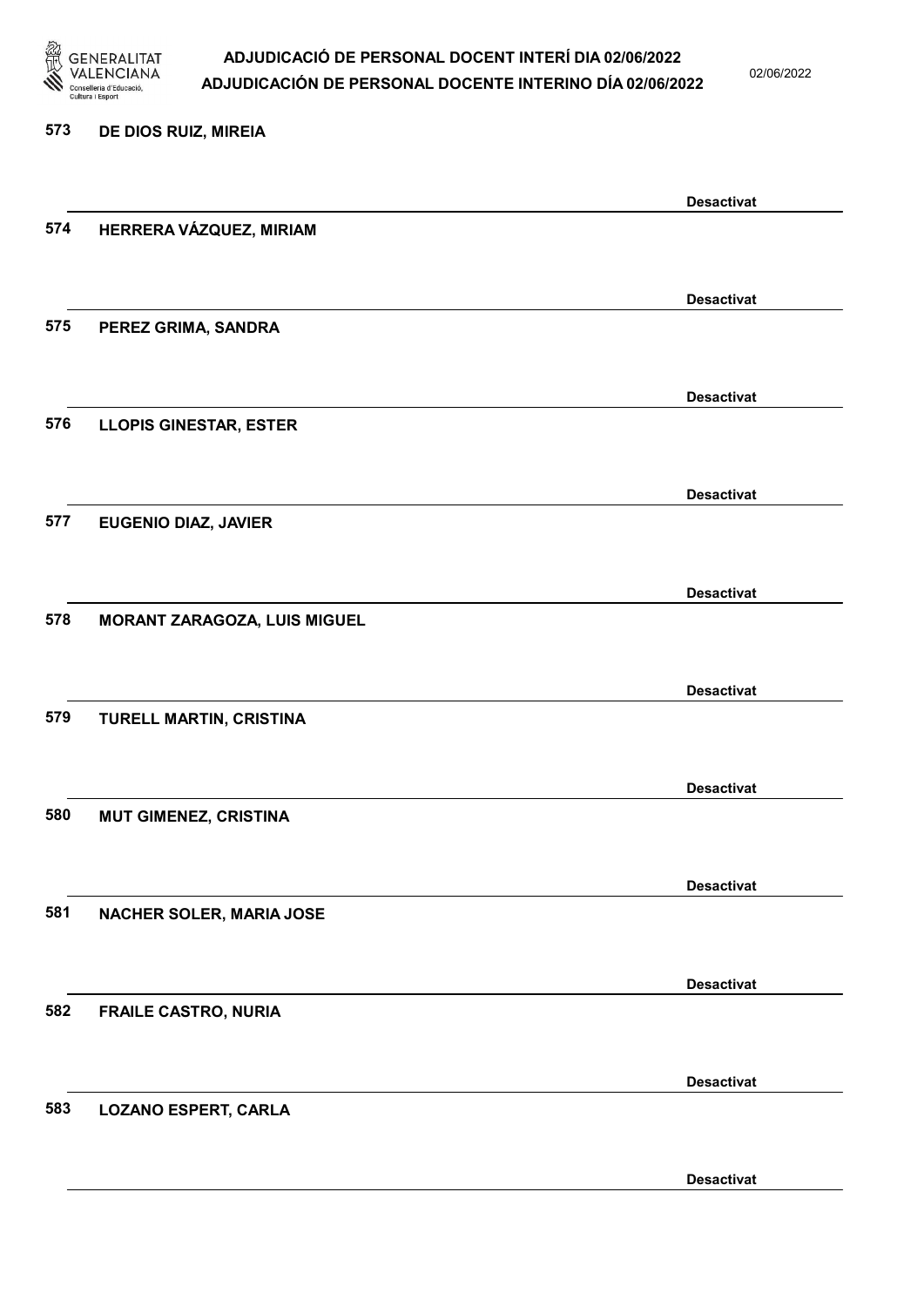

02/06/2022

#### 584 SANTOLARIA MAÑES, MARIA VICTORIA

|     |                                 | <b>Desactivat</b> |
|-----|---------------------------------|-------------------|
| 585 | FORNES LLODRA, MARIA DOLORES    |                   |
|     |                                 |                   |
|     |                                 |                   |
|     |                                 | <b>Desactivat</b> |
| 586 | HERREROS RAMON, ANA MARIA       |                   |
|     |                                 |                   |
|     |                                 |                   |
|     |                                 | <b>Desactivat</b> |
|     |                                 |                   |
| 587 | <b>BENEYTO CARDOS, MARIOLA</b>  |                   |
|     |                                 |                   |
|     |                                 |                   |
|     |                                 | <b>Desactivat</b> |
| 588 | <b>GUILLEN LUQUE, EVA MARIA</b> |                   |
|     |                                 |                   |
|     |                                 |                   |
|     |                                 | <b>Desactivat</b> |
| 589 | <b>MARTINEZ MONREAL, CARLES</b> |                   |
|     |                                 |                   |
|     |                                 |                   |
|     |                                 | <b>Desactivat</b> |
| 590 | <b>BATALLER GRAU, LAURA</b>     |                   |
|     |                                 |                   |
|     |                                 |                   |
|     |                                 | <b>Desactivat</b> |
|     |                                 |                   |
| 591 | RIPOLL MANSANET, ROSANA JULIA   |                   |
|     |                                 |                   |
|     |                                 |                   |
|     |                                 | <b>Desactivat</b> |
| 592 | MANZANA SEGARRA, MARIA TERESA   |                   |
|     |                                 |                   |
|     |                                 |                   |
|     |                                 | <b>Desactivat</b> |
| 593 | <b>GUZMAN SANCHIS, LAURA</b>    |                   |
|     |                                 |                   |
|     |                                 |                   |
|     |                                 | <b>Desactivat</b> |
| 594 | PEREZ TOMAS, DOLORES YOLANDA    |                   |
|     |                                 |                   |
|     |                                 |                   |
|     |                                 | <b>Desactivat</b> |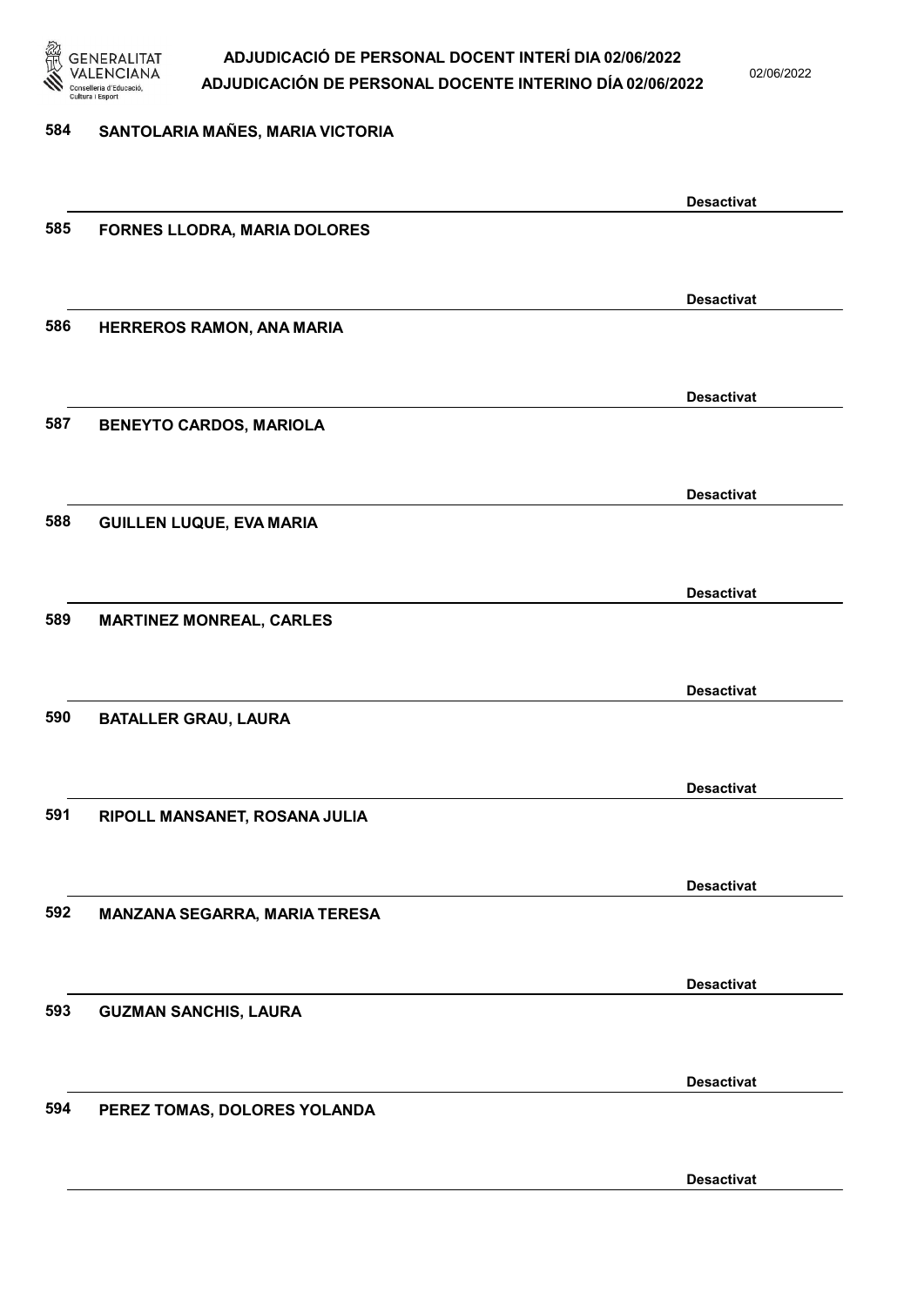

02/06/2022

Desactivat

# 595 CERDAN PERIS, NOEMI Desactivat 596 CATALAN MEDINA, LAURA Desactivat 597 DENIA BENLLOCH, LAIA Desactivat 598 MARTINEZ NEGRETE, BEATRIZ ELENA Desactivat 599 BARBA SANCHEZ, SARA Desactivat 600 GIL AUCEJO, ALVARO Desactivat 601 MARTI SEMPERE, CLARA Desactivat 602 MARTINEZ TORREGROSA, MARIA Desactivat 603 HITA NOHALES, MARIA Desactivat 604 TALENS MARTINEZ, YANIRA Desactivat 605 LANCIS LLORCA, ESTEFANIA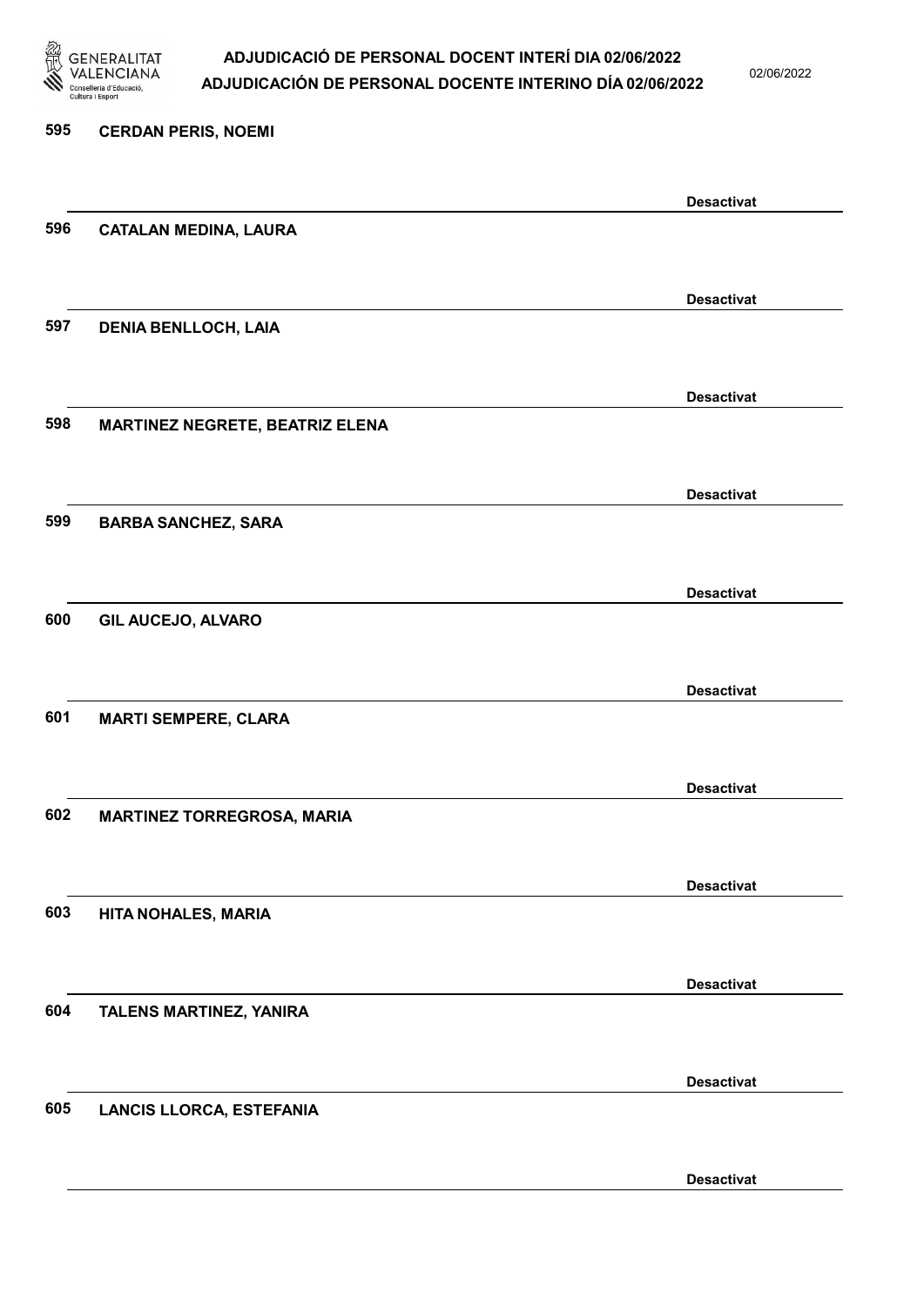

02/06/2022

Desactivat

# 606 HUGUET GIL, JUDIT Desactivat 607 VIDAL SANFELIX, LIDIA Desactivat 608 VALERO AGUT, INMACULADA Desactivat 609 COBOS ALBA, SANDRA Desactivat 610 LOPEZ GARRIDO, LUCIA Desactivat 611 CUBAS MARTINEZ, VICTOR Desactivat 612 MARTIN LORENTE TABERNERO, SANDRA Desactivat 613 ARROYO LLEDO, VANESSA Desactivat 614 MIRA MARTINEZ, ADELA Desactivat 615 BORREDA ALVENTOSA, ALEJANDRO Desactivat 616 PEREZ MARTIN, ERICA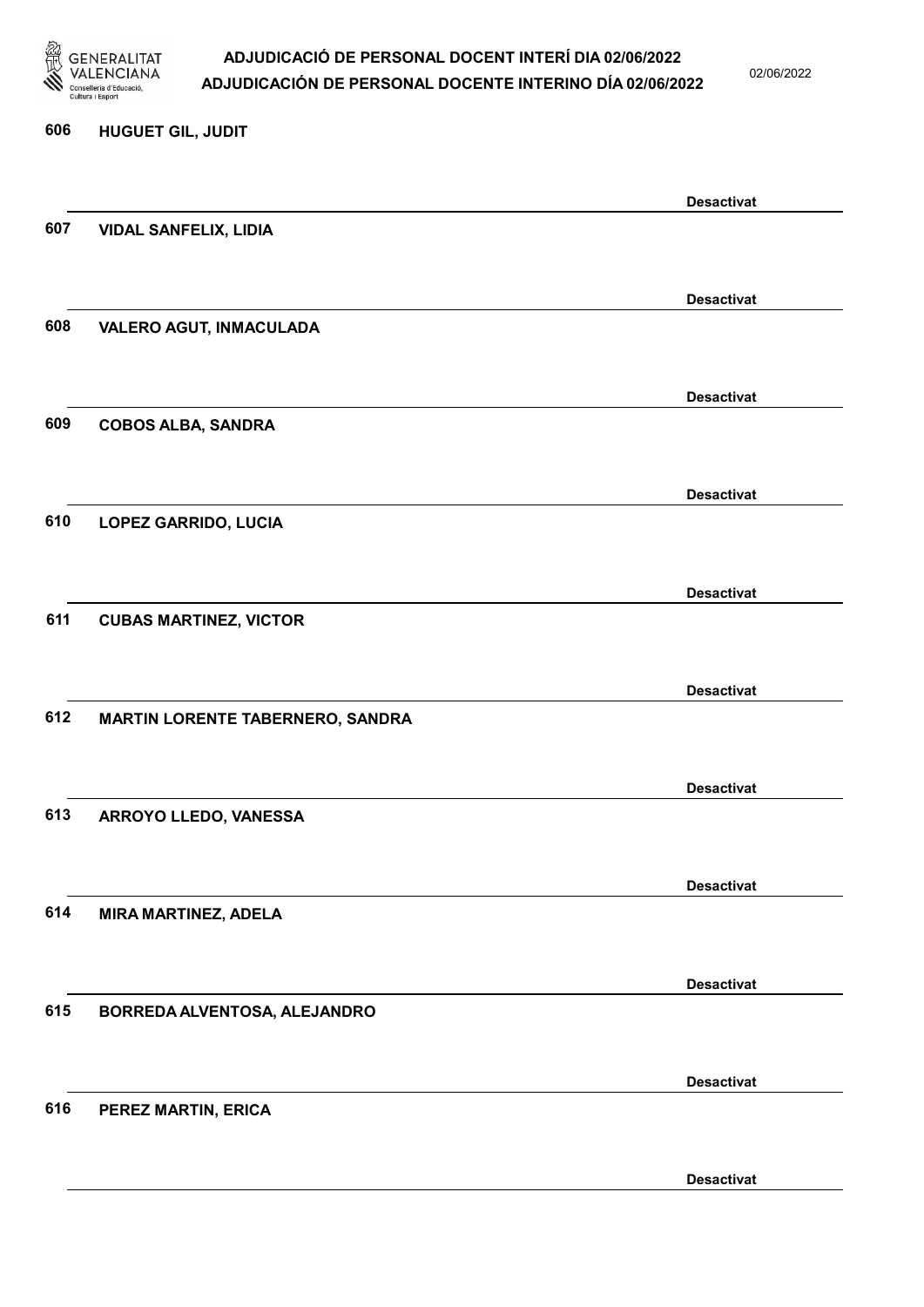

02/06/2022

#### 617 BOCHONS ALVAREZ, MARÍA TERESA

|     |                               | <b>Desactivat</b> |
|-----|-------------------------------|-------------------|
| 618 | <b>ALONSO TENA, BEATRIZ</b>   |                   |
|     |                               |                   |
|     |                               | <b>Desactivat</b> |
| 619 | VILLARROYA PEDROSA, JOSE LUIS |                   |
|     |                               |                   |
|     |                               | <b>Desactivat</b> |
| 620 | DELGADO OLIVA, RAQUEL         |                   |
|     |                               |                   |
|     |                               | <b>Desactivat</b> |
| 621 | <b>TORRENT ALBORCH, ANA</b>   |                   |
|     |                               |                   |
|     |                               | <b>Desactivat</b> |
| 622 | <b>GOMEZ SOLER, CRISTIAN</b>  |                   |
|     |                               |                   |
|     |                               | <b>Desactivat</b> |
| 623 | <b>ESPASA RONDA, LYDIA</b>    |                   |
|     |                               |                   |
|     |                               |                   |
| 624 | <b>GONZALEZ EDO, SANTIAGO</b> | <b>Desactivat</b> |
|     |                               |                   |
|     |                               |                   |
|     |                               | <b>Desactivat</b> |
| 625 | <b>ROMERO BAS, NEREA</b>      |                   |
|     |                               |                   |
|     |                               | <b>Desactivat</b> |
| 626 | PEREZ SILVA, ISABEL MARIA     |                   |
|     |                               |                   |
|     |                               | <b>Desactivat</b> |
| 627 | LOPEZ SERRANO, ELENA          |                   |
|     |                               |                   |
|     |                               | <b>Desactivat</b> |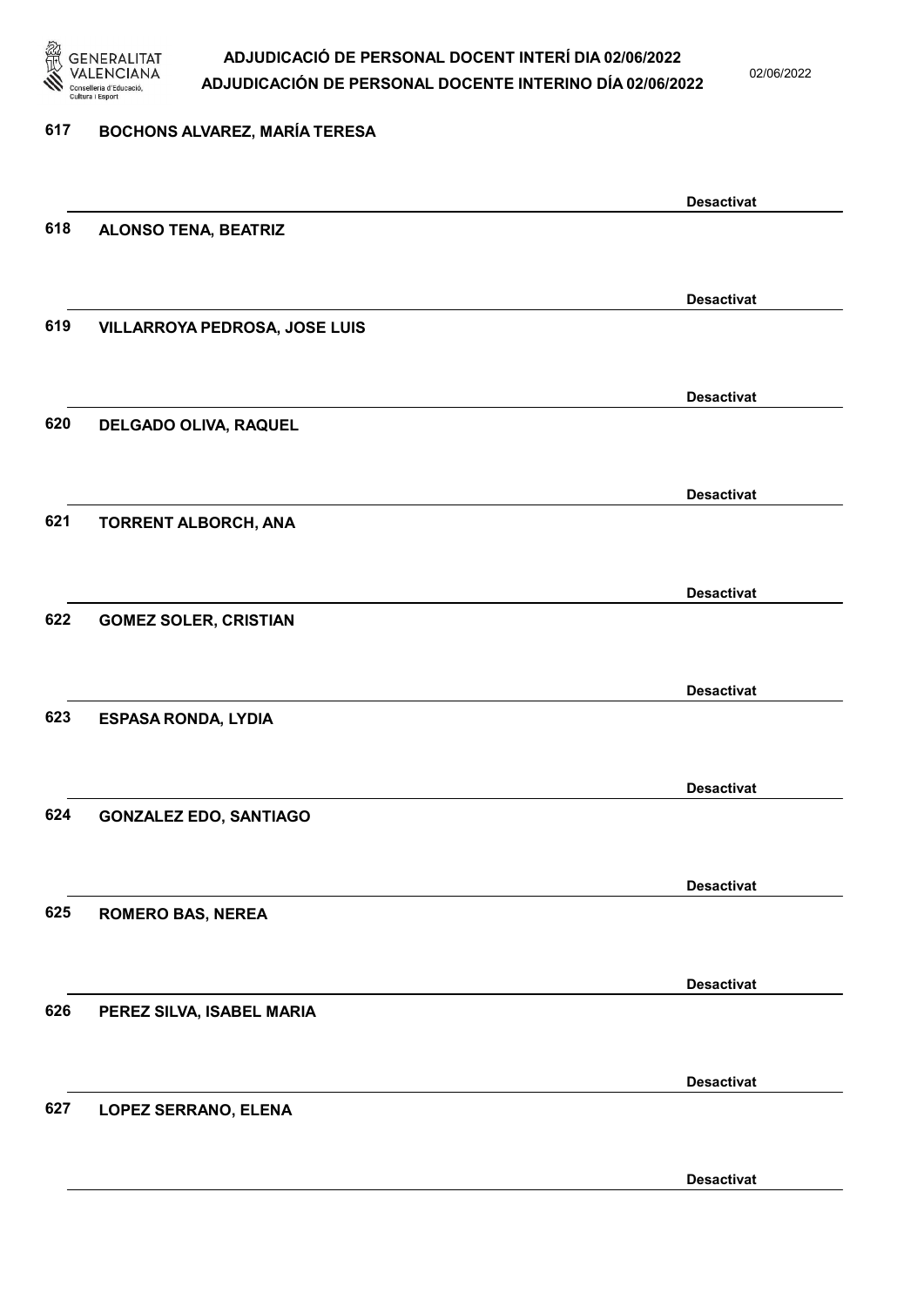

02/06/2022

# 628 RUIZ APARICIO, RAQUEL 629 POMARES RAMON, MARINA 630 DIAZ URBANO, LUCIA

631 LEAL ROMO, ANA

632 CALABUIG BELDA, CARMEN

633 PICO GUZMAN, JOSE VICENTE

634 MARTI ROMERO, BRENDA

635 CUERDA CASTILLO, MARIA DEL CARMEN

636 MORILLO MOSCARDÓ, RAQUEL

637 OLCINA PEREZ, MIREIA

638 PEY IVARS, PAULA

Desactivat

Desactivat

Desactivat

Desactivat

Desactivat

Desactivat

Desactivat

Desactivat

Desactivat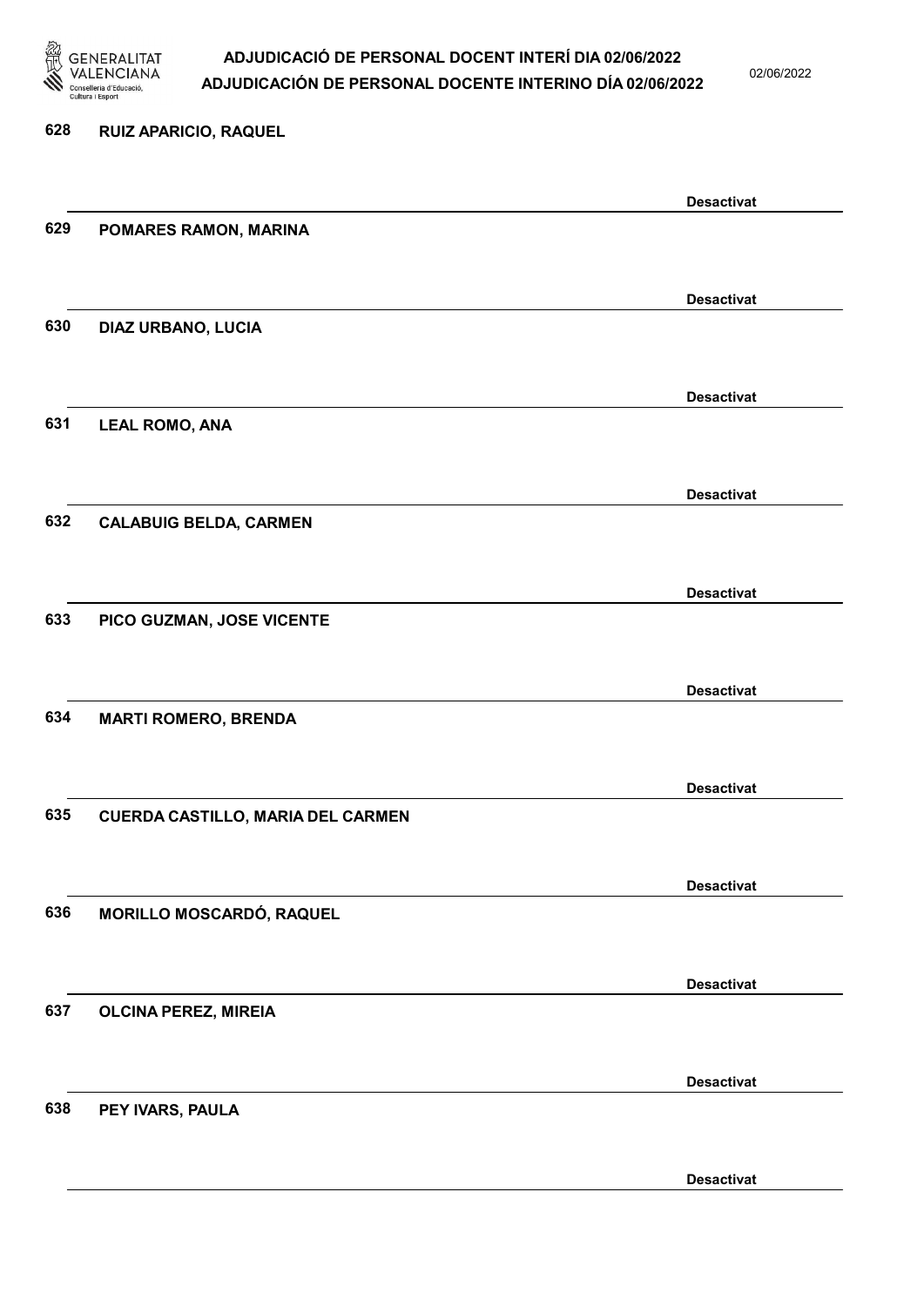

02/06/2022

| 639 | <b>CONEJOS SANCHEZ, BEATRIZ</b>   |                   |
|-----|-----------------------------------|-------------------|
|     |                                   |                   |
|     |                                   | <b>Desactivat</b> |
| 640 | PONS MANZANET, SARAY              |                   |
|     |                                   |                   |
|     |                                   | <b>Desactivat</b> |
| 641 | <b>MARTI SANCHEZ, ANGELA</b>      |                   |
|     |                                   |                   |
|     |                                   | <b>Desactivat</b> |
| 642 | <b>VILLAVICENCIO CORELLA, ANA</b> |                   |
|     |                                   |                   |
|     |                                   | <b>Desactivat</b> |
| 643 | NAVARRO ALIAGA, MARIA DEL CARMEN  |                   |
|     |                                   |                   |
|     |                                   | <b>Desactivat</b> |
| 644 | ADAM GIMENEZ, ANGELA              |                   |
|     |                                   |                   |
|     |                                   | <b>Desactivat</b> |
| 645 | QUESADA CANDELA, VICTORIA         |                   |
|     |                                   |                   |
|     |                                   | <b>Desactivat</b> |
| 646 | <b>SEMPERE MIRA, CLARA</b>        |                   |
|     |                                   |                   |
|     |                                   | <b>Desactivat</b> |
| 647 | <b>ALARCON GALLEN, JORGE</b>      |                   |
|     |                                   |                   |
|     |                                   | <b>Desactivat</b> |
| 648 | <b>VIVAS CLIMENT, ANDREA</b>      |                   |
|     |                                   |                   |
|     |                                   | <b>Desactivat</b> |
| 649 | <b>LORES SENAR, SUSANA</b>        |                   |
|     |                                   |                   |
|     |                                   |                   |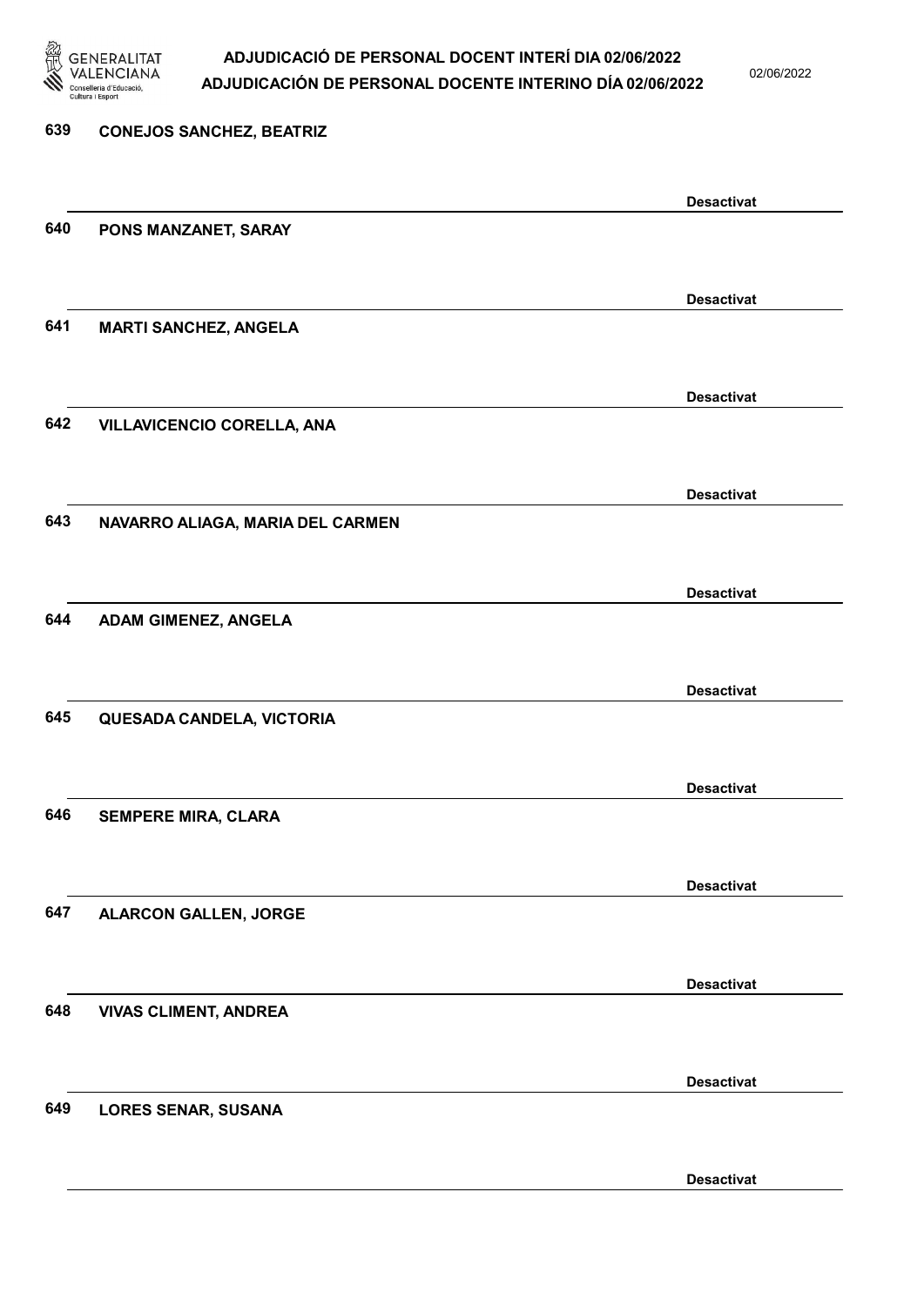

02/06/2022

Desactivat

# 650 FORNES PORTA, MARTA Desactivat 651 ALEJO LOPEZ, JUAN MANUEL Desactivat 652 APARICI PEREZ, CARLA Desactivat 653 BALLESTER FERRANDEZ, LORENA Desactivat 654 MARI FERNANDEZ, TONI Desactivat 655 HERNANDEZ MORENZA, LUIS Desactivat 656 CABALLERO PASTOR, RAQUEL Desactivat 657 CUESTA CHACON, CARMEN MARIA Desactivat 658 RODADO ORTIZ, MARIA DEL ROCIO Desactivat 659 FRANCES REQUENA, CRISTINA Desactivat 660 DOMENECH VALERO, ERNESTO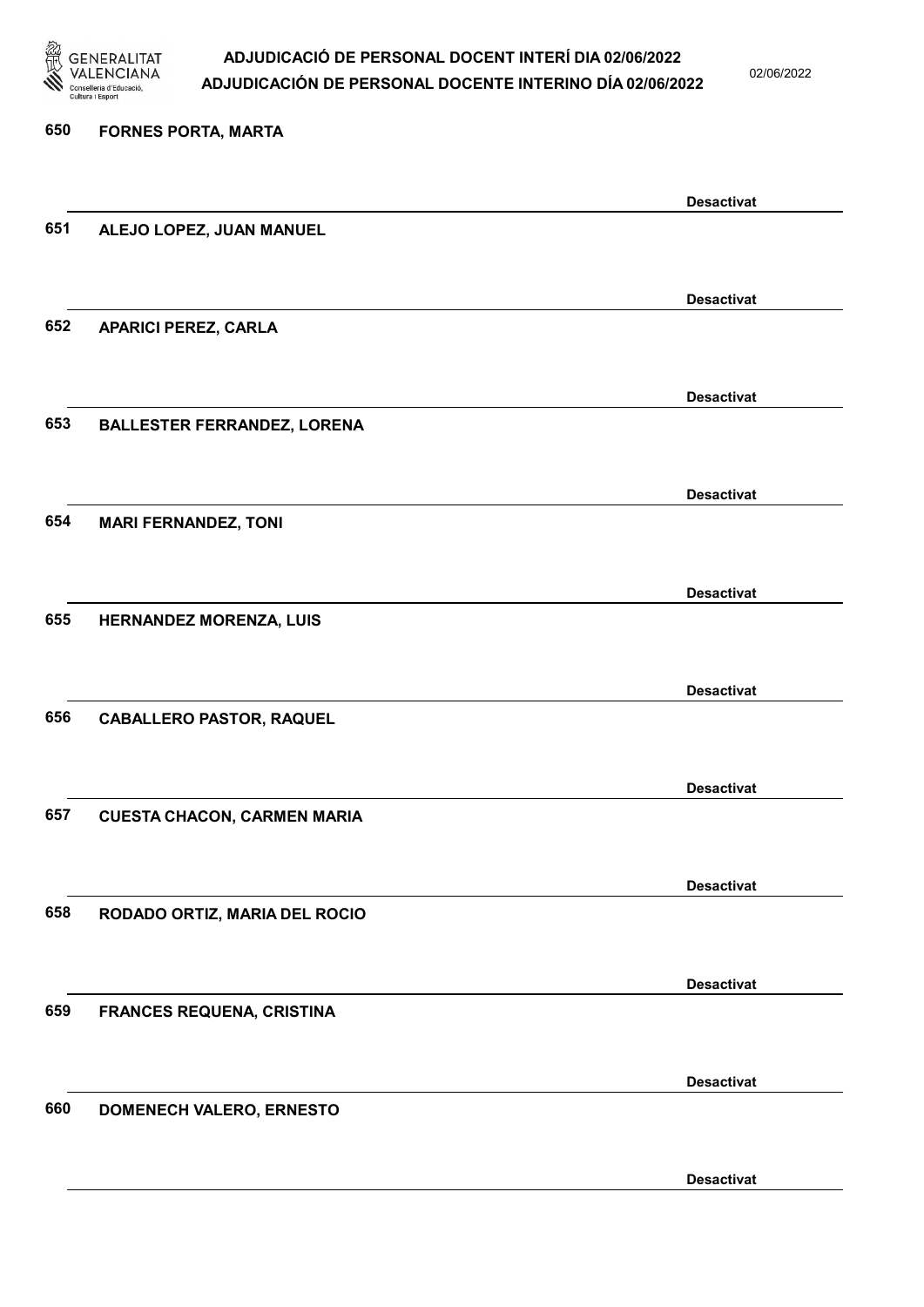

02/06/2022

#### 661 FENOLL CANDELA, MIRIAM COVADONGA

|     |                                      | <b>Desactivat</b> |
|-----|--------------------------------------|-------------------|
| 662 | <b>MARTINEZ BLASCO, CARMEN</b>       |                   |
|     |                                      |                   |
|     |                                      | <b>Desactivat</b> |
| 663 | <b>MONTERDE ROMERO, SOFIA</b>        |                   |
|     |                                      |                   |
|     |                                      | <b>Desactivat</b> |
| 664 | <b>MELERO VIDAL, MARIA AMPARO</b>    |                   |
|     |                                      |                   |
|     |                                      | <b>Desactivat</b> |
| 665 | VALLET RUIZ, INMACULADA              |                   |
|     |                                      |                   |
|     |                                      | <b>Desactivat</b> |
| 666 | <b>SELLES PEREZ, RAQUEL</b>          |                   |
|     |                                      |                   |
|     |                                      | <b>Desactivat</b> |
| 667 | <b>GOMEZ FABRA, NATALIA</b>          |                   |
|     |                                      |                   |
|     |                                      |                   |
| 668 | <b>ESCUDERO COLLADO, JOSE</b>        | <b>Desactivat</b> |
|     |                                      |                   |
|     |                                      |                   |
|     |                                      | <b>Desactivat</b> |
| 669 | MUÑOZ CARRIL, OLGA                   |                   |
|     |                                      |                   |
|     |                                      | <b>Desactivat</b> |
| 670 | <b>BODÍ GONZÁLEZ, SONIA</b>          |                   |
|     |                                      |                   |
|     |                                      | <b>Desactivat</b> |
| 671 | <b>GARRIDO MALLACH, MARTA ISABEL</b> |                   |
|     |                                      |                   |
|     |                                      | <b>Desactivat</b> |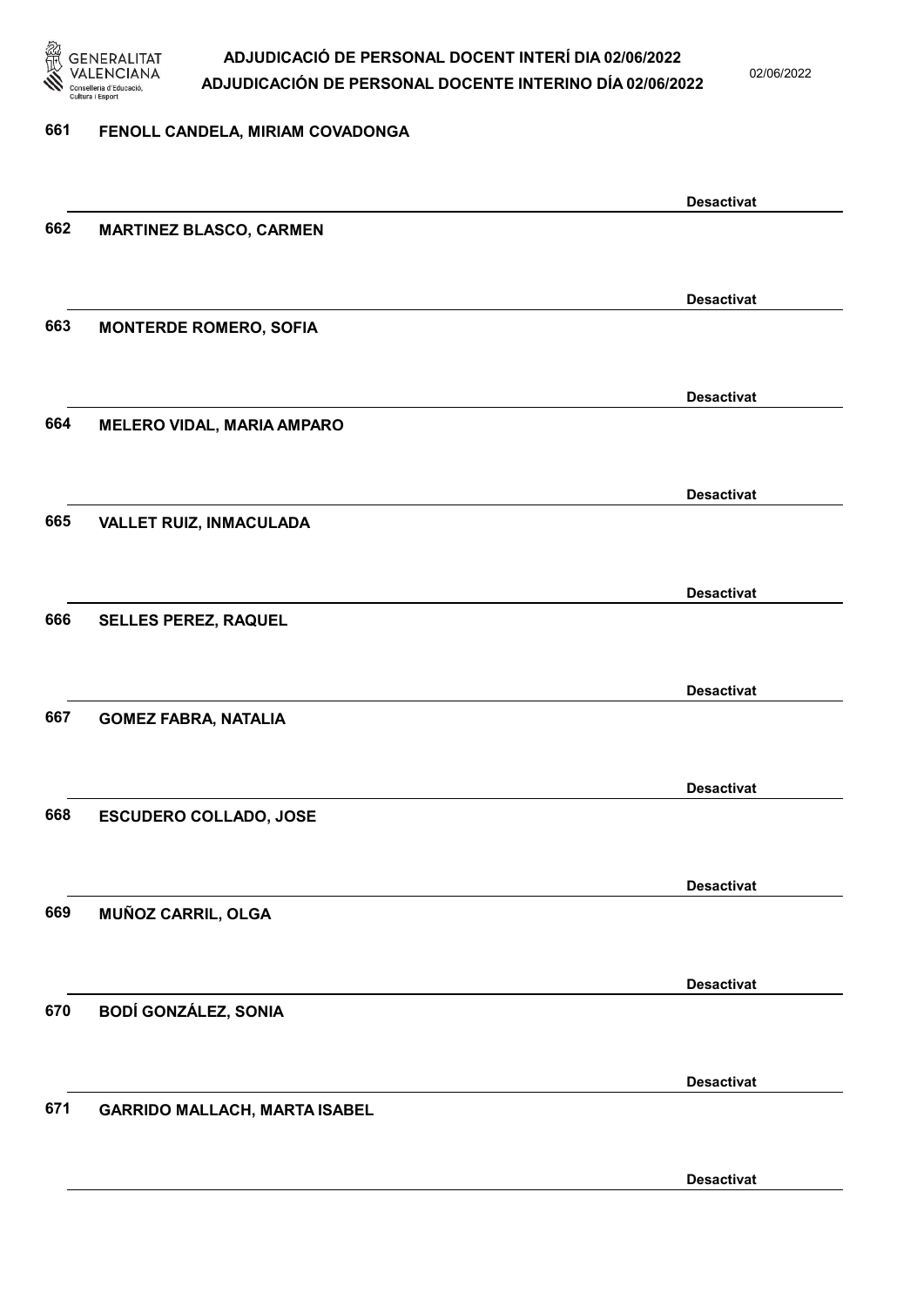

02/06/2022

Desactivat

# 672 VALLES MONTAGUD, LOURDES Desactivat 673 SAEZ BROTONS, NURIA Desactivat 674 COLOMER CLIMENT, MARTA Desactivat 675 ALVAREZ LUJAN, ALICIA Desactivat 676 GRAS BALLESTER, CARLOS Desactivat 677 SEMPERE DOMENECH, FLORA Desactivat 678 MASCARELL PAVIA, CARMEN Desactivat 679 MARTINEZ RUBIO, ANGELES CARMEN Desactivat 680 BENAVENT GIMENEZ, SHEILA Desactivat 681 LOZOYA MARTINEZ, ROSA MARIA Desactivat 682 PALOP TECLES, FRANCISCO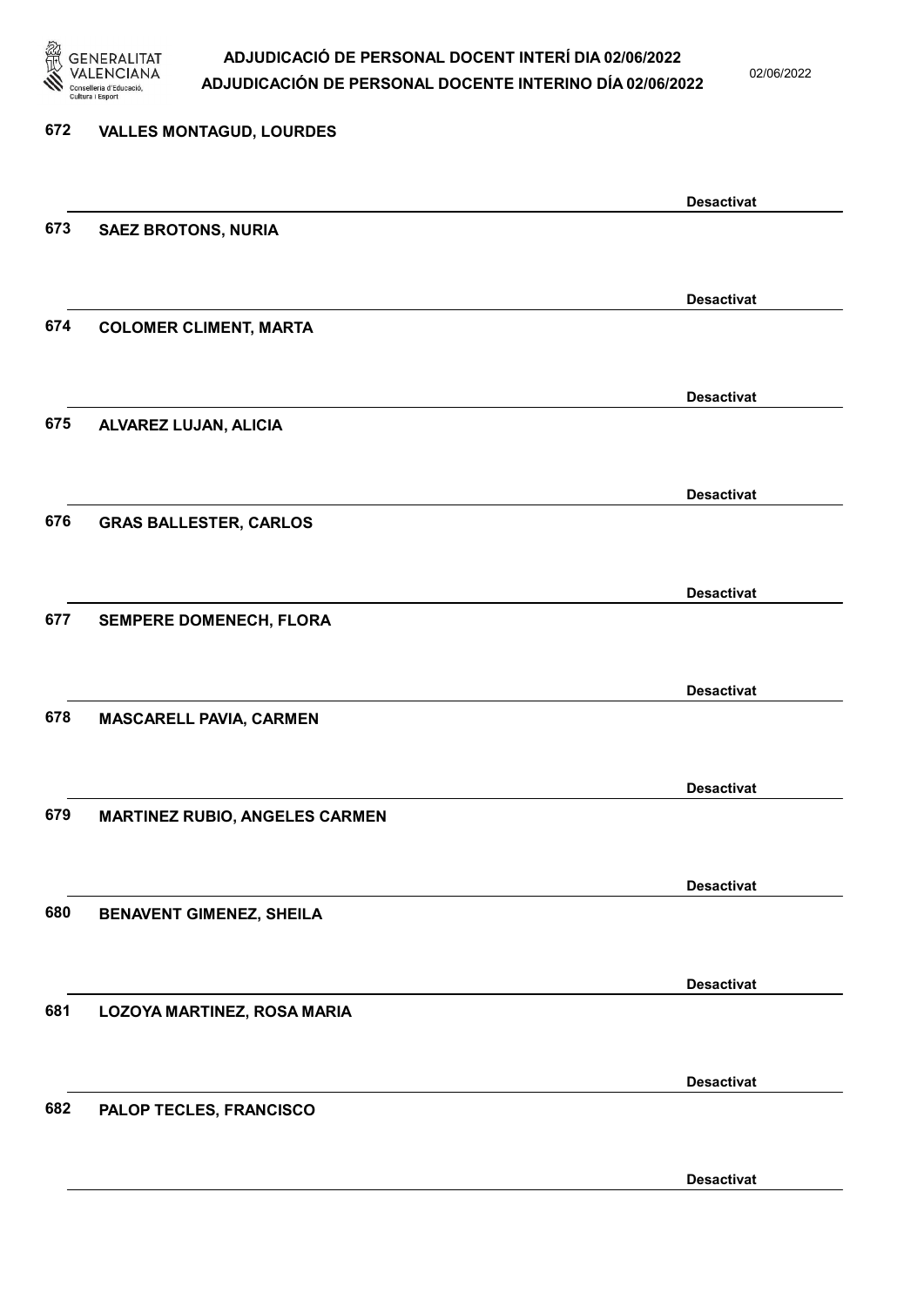

02/06/2022

Desactivat

# 683 RODRIGUEZ DE HARO, YOLANDA Desactivat 684 MARTI SANCHEZ, CELIA EUNICE Desactivat 685 MACHI CASTELLANO, ISABEL Desactivat 686 LOPEZ RUANO, PAOLA Desactivat 687 GONZALEZ DIENTE, MIREIA Desactivat 688 FLOR PEREZ, MARIA GEMA Desactivat 689 ESPERT MOLTO, NURIA Desactivat 690 PERALES SANCHIS, LETICIA Desactivat 691 ALARCON MARTINEZ, LIDIA Desactivat 692 BESES RAMO, MIREIA Desactivat 693 SEMPERE PARRA, SARA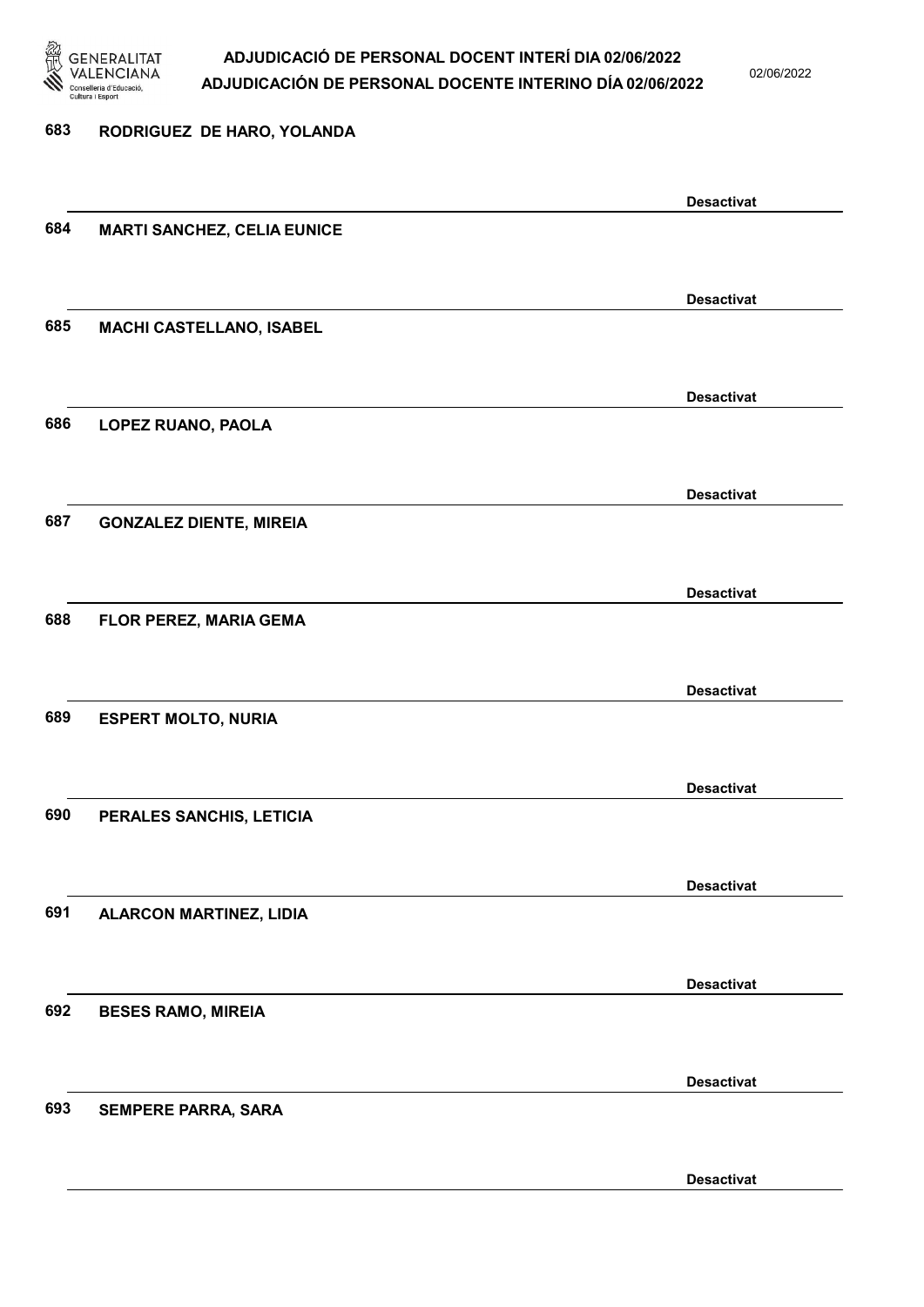

02/06/2022

Desactivat

# 694 MORENO PEÑA, ARANTXA Desactivat 695 BOLUDA PEREZ, VICTORIA Desactivat 696 MATEO PIQUER, ESTHER Desactivat 697 MOLERO NAVARRO, LAURA Desactivat 698 SELMA PUCHALT, INMACULADA Desactivat 699 JIMENEZ REQUENA, MARIA Desactivat 700 BADENES CAPSIR, SARA Desactivat 701 MARTINEZ GARCIA, LORENA Desactivat 702 CONTRERAS GIMENO, LAURA Desactivat 703 CALVO PANADERO, LORENA Desactivat 704 QUINTANILLA ALEMANY, SILVIA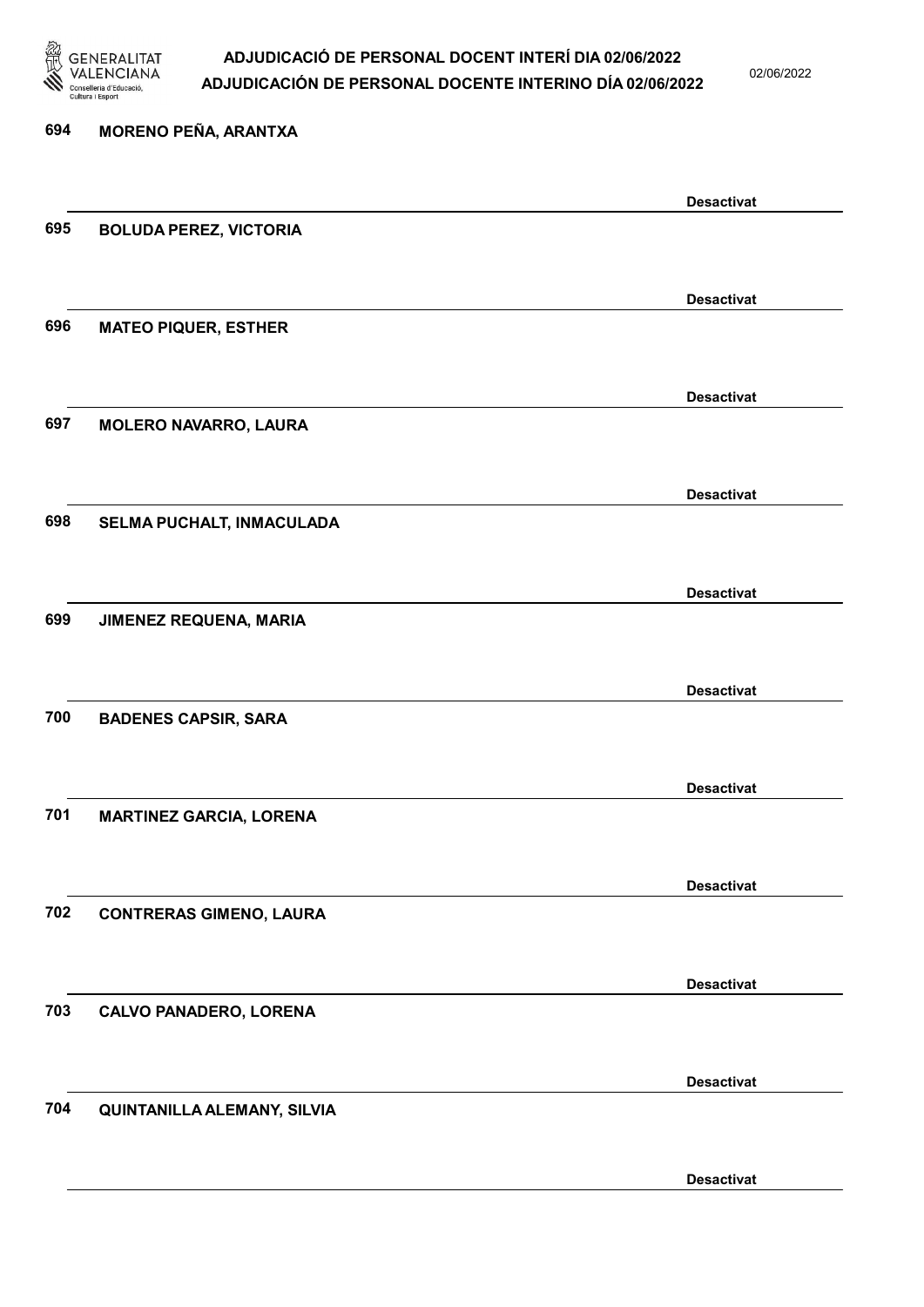

02/06/2022

| 705 | <b>GONZALVEZ BOIX, Mª MAR</b>    |                   |
|-----|----------------------------------|-------------------|
|     |                                  |                   |
|     |                                  | <b>Desactivat</b> |
| 706 | PONCE BALAGUER, GEMA             |                   |
|     |                                  |                   |
|     |                                  | <b>Desactivat</b> |
| 707 | <b>CARRILLO PLAZA, ANA BELEN</b> |                   |
|     |                                  |                   |
|     |                                  | <b>Desactivat</b> |
| 708 | LUCAS MUÑOZ, FRANCISCA           |                   |
|     |                                  |                   |
|     |                                  | <b>Desactivat</b> |
| 709 | DOMENECH MONFORT, VERONICA       |                   |
|     |                                  |                   |
|     |                                  |                   |
| 710 |                                  | <b>Desactivat</b> |
|     | ORTS FRANCES, NEUS               |                   |
|     |                                  |                   |
|     |                                  | <b>Desactivat</b> |
| 711 | PEREZ CERDAN, LUIS               |                   |
|     |                                  |                   |
|     |                                  | <b>Desactivat</b> |
| 712 | PONZ DOMINGO, MARIA LOURDES      |                   |
|     |                                  |                   |
|     |                                  | <b>Desactivat</b> |
| 713 | <b>ESTORNELL PEREZ, NOELIA</b>   |                   |
|     |                                  |                   |
|     |                                  | <b>Desactivat</b> |
| 714 | <b>FERRER ROMERO, LARA</b>       |                   |
|     |                                  |                   |
|     |                                  |                   |
| 715 | <b>RIBAS BROCH, PAULA</b>        | <b>Desactivat</b> |
|     |                                  |                   |
|     |                                  |                   |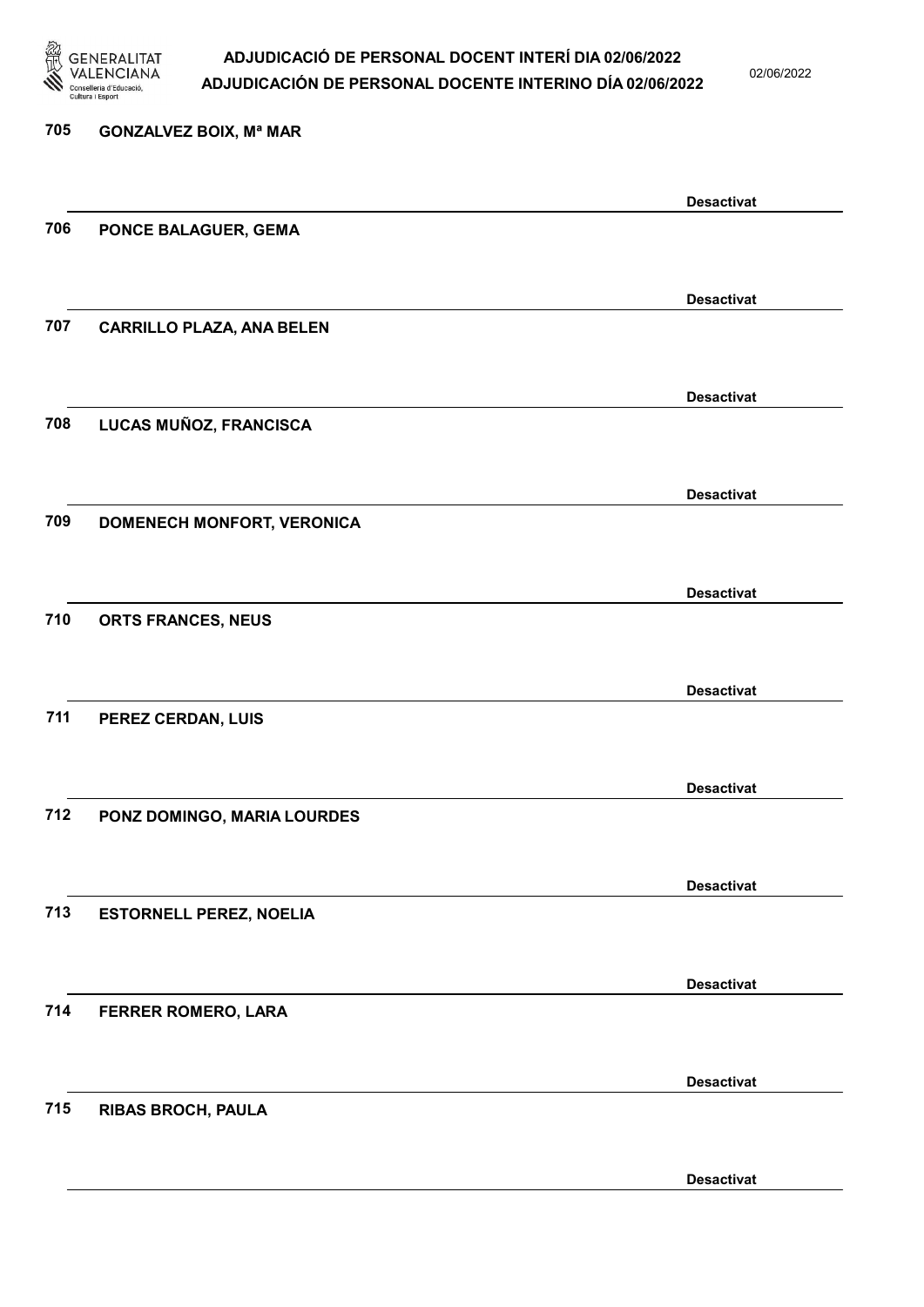

02/06/2022

| 716 | NIETO ALBORS, NAIARA               |                   |
|-----|------------------------------------|-------------------|
|     |                                    | <b>Desactivat</b> |
| 717 | PUCHADES DASI, DAVID               |                   |
|     |                                    | <b>Desactivat</b> |
| 718 | <b>COSTA SANCHO, MARIA LOURDES</b> |                   |
|     |                                    | <b>Desactivat</b> |
| 719 | <b>BURGUERA JIMENEZ, SARA</b>      |                   |
|     |                                    | <b>Desactivat</b> |
| 720 | <b>LLOPIS CASTELL, ESTER</b>       |                   |
|     |                                    | <b>Desactivat</b> |
| 721 | <b>MARI ARMELLES, ROSA ELENA</b>   |                   |
|     |                                    | <b>Desactivat</b> |
| 722 | <b>MARTINEZ MARIN, HELENA</b>      |                   |
|     |                                    | <b>Desactivat</b> |
| 723 | <b>SORRENTINO MONT, LORENA</b>     |                   |
|     |                                    | <b>Desactivat</b> |
| 724 | <b>CLEMENTE LIZONDO, VICENTA</b>   |                   |
|     |                                    | <b>Desactivat</b> |
| 725 | ALTAVA AVINENT, CARLA              |                   |
|     |                                    | <b>Desactivat</b> |
| 726 | <b>CARREÑO SAN NICOLAS, JULIA</b>  |                   |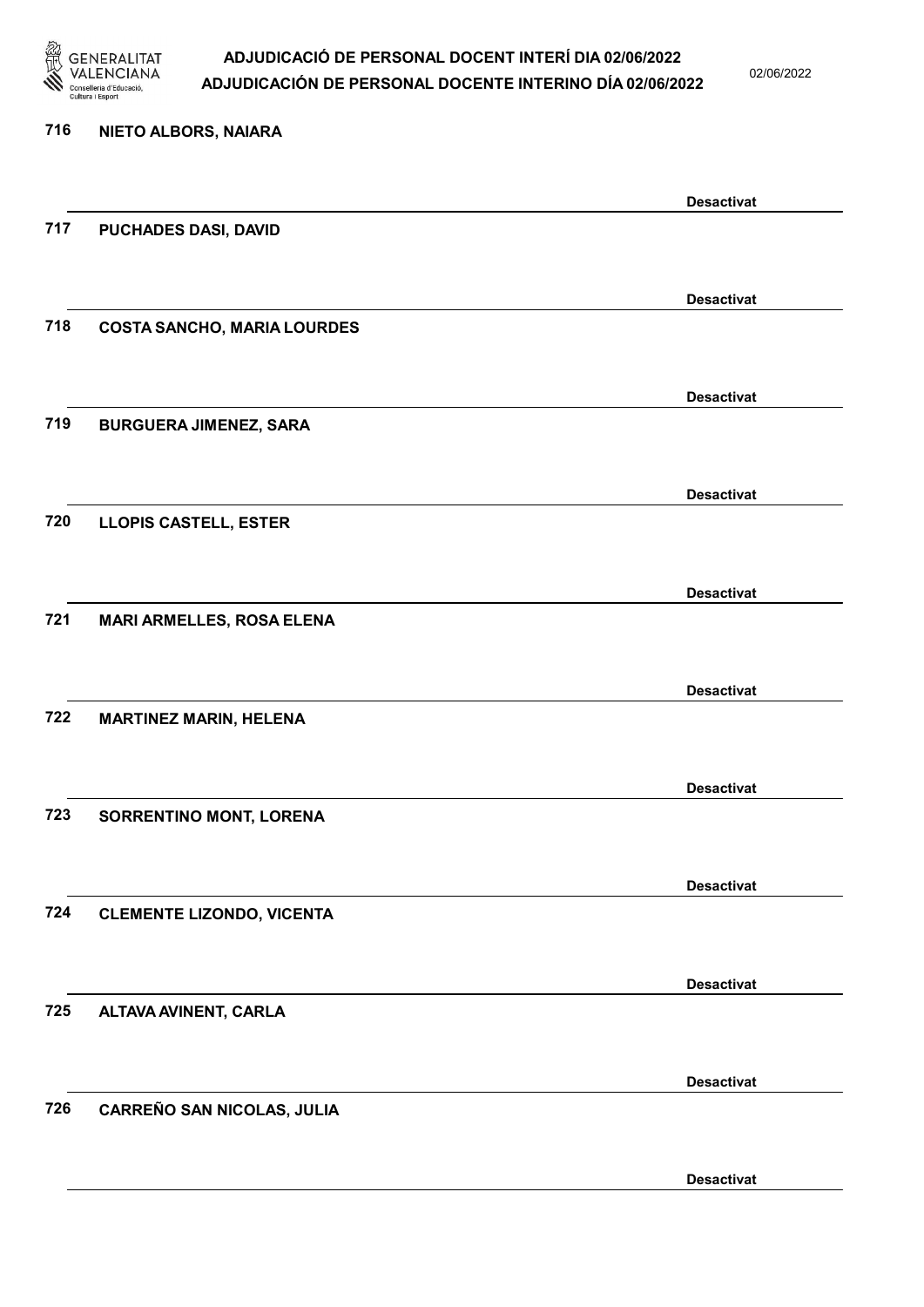

02/06/2022

Desactivat

# 727 ORDOÑEZ MUÑOZ, AITANA Desactivat 728 LLACER GUILLEM, VICTOR Desactivat 729 MUÑOZ RUIZ, INMACULADA MERCEDES Desactivat 730 SANCHEZ REOLID, ALICIA Desactivat 731 TARIN VIVES, MARIA ELVIRA Desactivat 732 CALBO MARONDA, REMEDIOS Desactivat 733 MONZO LOPEZ, ANA MARIA Desactivat 734 NAVARRO ALIAGA, CRISTINA Desactivat 735 RIPOLL FONS, JUDITH Desactivat 736 RODENAS CABAÑAS, RAUL Desactivat 737 PARDO BUSTAMANTE, MARIA JOSE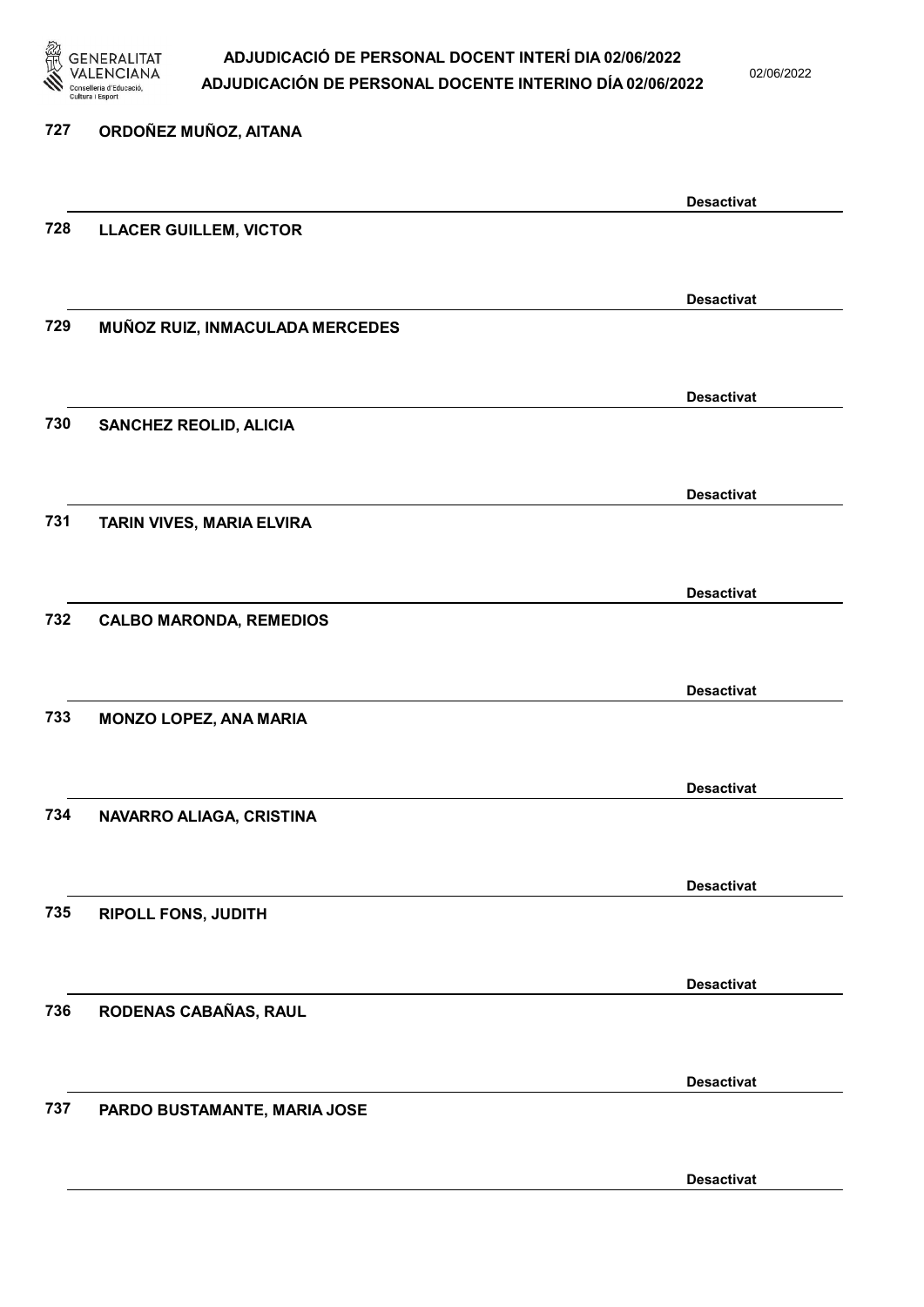

02/06/2022

#### 738 CORDOBA MARTINEZ, MARIA DEL CARMEN

|     |                                  | <b>Desactivat</b> |
|-----|----------------------------------|-------------------|
| 739 | <b>CLARAMUNT CARCEL, SILVIA</b>  |                   |
|     |                                  |                   |
|     |                                  | <b>Desactivat</b> |
| 740 | <b>CARMONA BALAGUER, ANA</b>     |                   |
|     |                                  |                   |
|     |                                  |                   |
|     |                                  | <b>Desactivat</b> |
| 741 | MARGALEJO BLASCO, ALICIA         |                   |
|     |                                  |                   |
|     |                                  | <b>Desactivat</b> |
| 742 | ALBEROLA MONTELL, INMACULADA     |                   |
|     |                                  |                   |
|     |                                  |                   |
|     |                                  | <b>Desactivat</b> |
| 743 | <b>BAEZA HURTADO, RAQUEL</b>     |                   |
|     |                                  |                   |
|     |                                  | <b>Desactivat</b> |
| 744 | PARRA EIXEA, DAVID PASCUAL       |                   |
|     |                                  |                   |
|     |                                  |                   |
|     |                                  | <b>Desactivat</b> |
| 745 | PALMI REVERT, ANTONI             |                   |
|     |                                  |                   |
|     |                                  | <b>Desactivat</b> |
| 746 | <b>ESPERANZA MORENO, BEATRIZ</b> |                   |
|     |                                  |                   |
|     |                                  | <b>Desactivat</b> |
| 747 | <b>DOMENECH VIVES, OSCAR</b>     |                   |
|     |                                  |                   |
|     |                                  |                   |
|     |                                  | <b>Desactivat</b> |
| 748 | SANCHEZ REQUENA, CRISTINA        |                   |
|     |                                  |                   |
|     |                                  | <b>Desactivat</b> |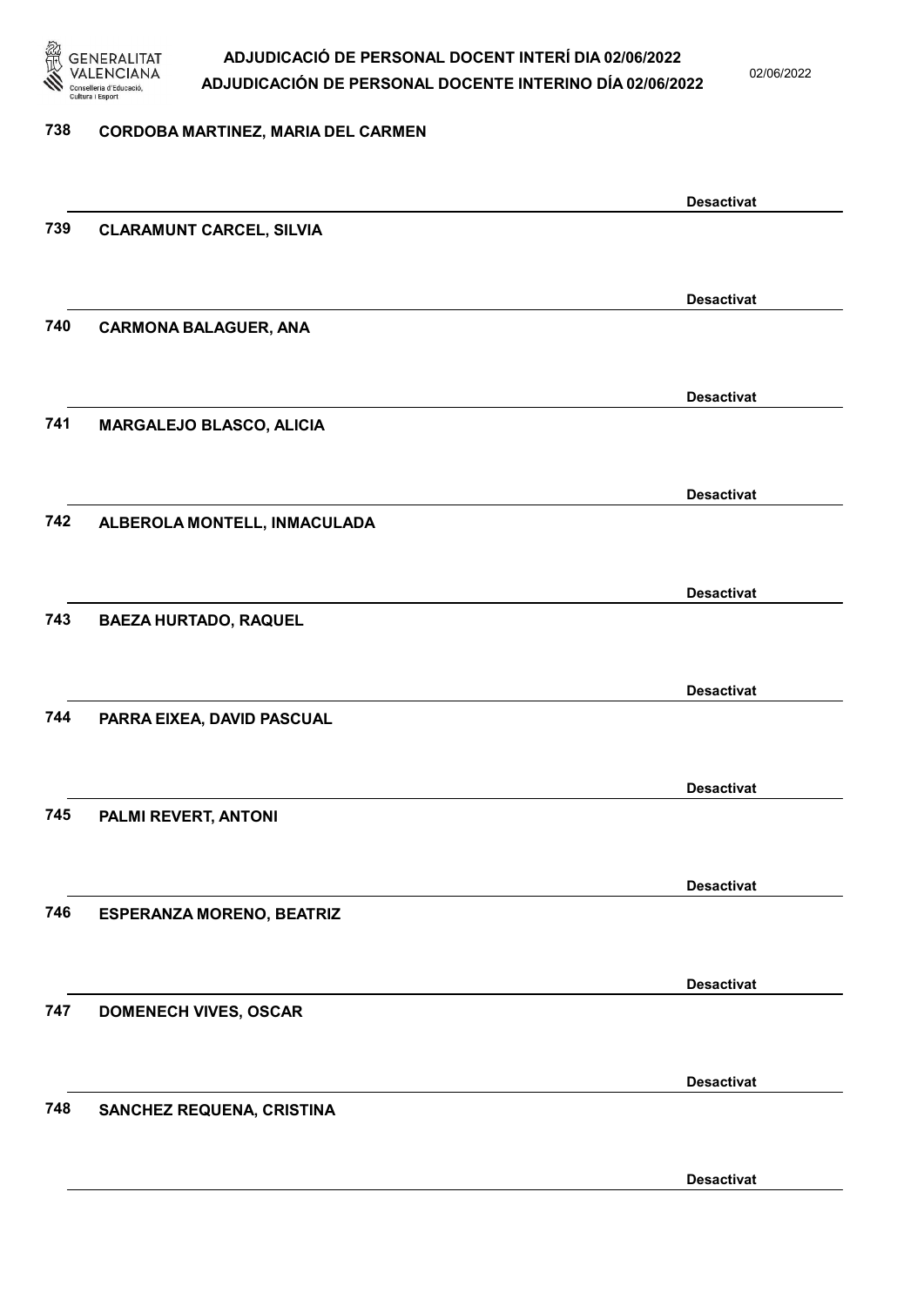

02/06/2022

#### 749 ROVIRA GOMEZ, ESTHER

|     |                                      | <b>Desactivat</b> |
|-----|--------------------------------------|-------------------|
| 750 | CARBONERES TAFANER, MARIA INMACULADA |                   |
|     |                                      |                   |
|     |                                      |                   |
|     |                                      | <b>Desactivat</b> |
| 751 | <b>CEPEDA COLMENERO, GEMA</b>        |                   |
|     |                                      |                   |
|     |                                      |                   |
| 752 |                                      | Ha participat     |
|     | <b>MARCO GREGORIO, MARIA ALEXIA</b>  |                   |
|     |                                      |                   |
|     |                                      | <b>Desactivat</b> |
| 753 | PIÑA DOMINGUEZ, LAURA                |                   |
|     |                                      |                   |
|     |                                      |                   |
|     |                                      | <b>Desactivat</b> |
| 754 | <b>VILAPLANA PEREZ, LORENA</b>       |                   |
|     |                                      |                   |
|     |                                      |                   |
|     |                                      | <b>Desactivat</b> |
| 755 | <b>ROS HERRERO, MIREIA</b>           |                   |
|     |                                      |                   |
|     |                                      | Ha participat     |
| 756 | RAYAS DUARTE, ANA MARIA              |                   |
|     |                                      |                   |
|     |                                      |                   |
|     |                                      | <b>Desactivat</b> |
| 757 | ORQUIN VERCHER, CRISTINA             |                   |
|     |                                      |                   |
|     |                                      |                   |
|     |                                      | <b>Desactivat</b> |
| 758 | <b>MATEU MARTINEZ, CARLOS</b>        |                   |
|     |                                      |                   |
|     |                                      | <b>Desactivat</b> |
| 759 | DE PAUL AGUILAR, ISABEL              |                   |
|     |                                      |                   |
|     |                                      |                   |
|     |                                      | <b>Desactivat</b> |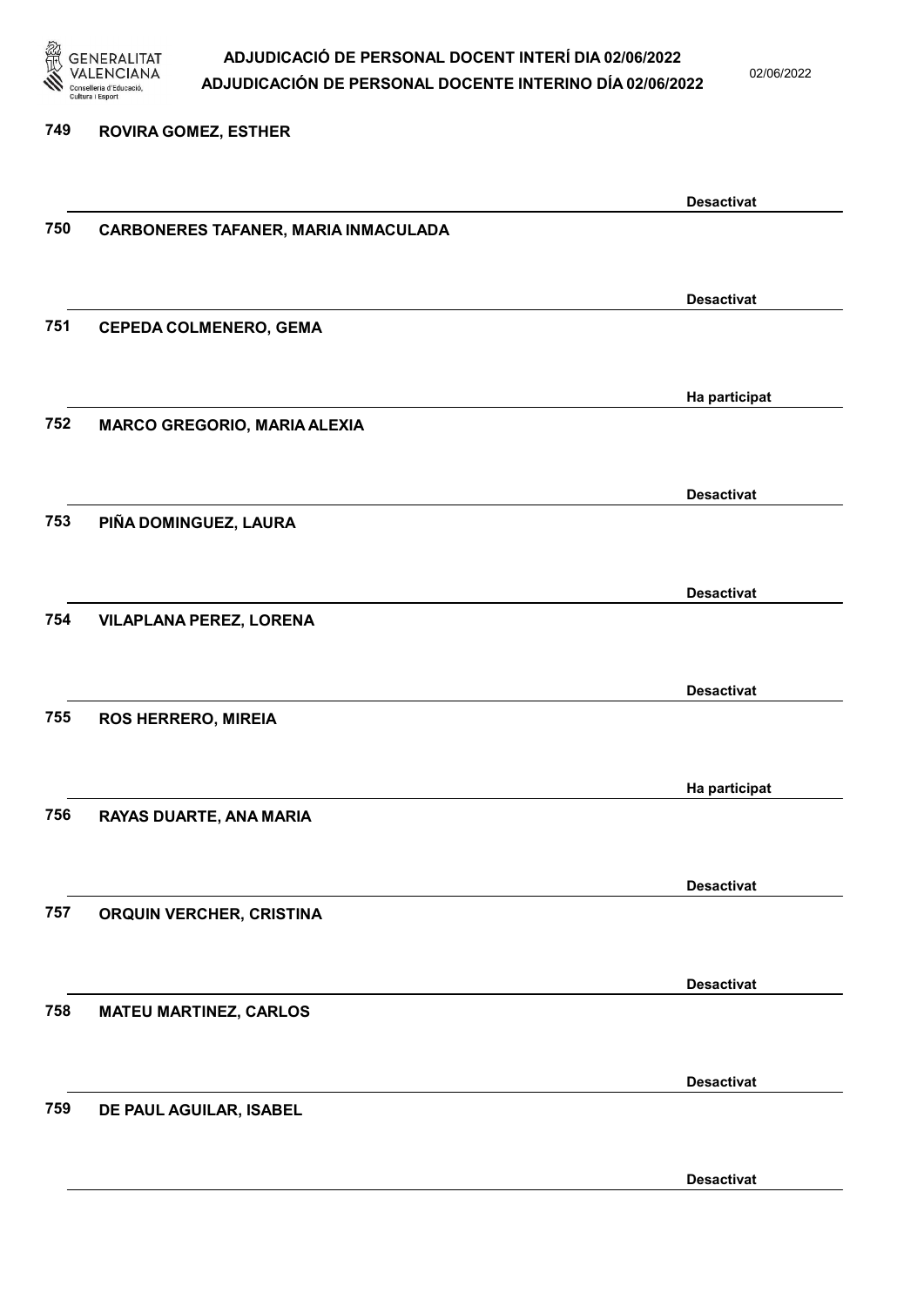

02/06/2022

| 760 | NARGANES GALLARDO, ANA          |                   |
|-----|---------------------------------|-------------------|
|     |                                 |                   |
|     |                                 | <b>Desactivat</b> |
| 761 | <b>BARCELO MONTOYA, BARBARA</b> |                   |
|     |                                 |                   |
|     |                                 | <b>Desactivat</b> |
| 762 | REQUENA AGULLO, JESSICA         |                   |
|     |                                 |                   |
|     |                                 | <b>Desactivat</b> |
| 763 | <b>GARCIA CONTRERAS, RUBEN</b>  |                   |
|     |                                 |                   |
|     |                                 | <b>Desactivat</b> |
| 764 | <b>MUÑOZ GARCIA, AIDA</b>       |                   |
|     |                                 |                   |
|     |                                 | <b>Desactivat</b> |
| 765 | OCHOA HERNANDEZ, ESTELA         |                   |
|     |                                 |                   |
|     |                                 | <b>Desactivat</b> |
| 766 | <b>CERISUELO CAMPOS, MARIA</b>  |                   |
|     |                                 |                   |
|     |                                 | <b>Desactivat</b> |
| 767 | NADAL TUR, MIGUEL ANGEL         |                   |
|     |                                 |                   |
|     |                                 | <b>Desactivat</b> |
| 768 | <b>ROS FORES, ISABEL</b>        |                   |
|     |                                 |                   |
|     |                                 | <b>Desactivat</b> |
| 769 | <b>GUILLEN GARCIA, MARCOS</b>   |                   |
|     |                                 |                   |
|     |                                 | <b>Desactivat</b> |
| 770 | PASCUAL CASANOVA, ALEJANDRA     |                   |
|     |                                 |                   |
|     |                                 |                   |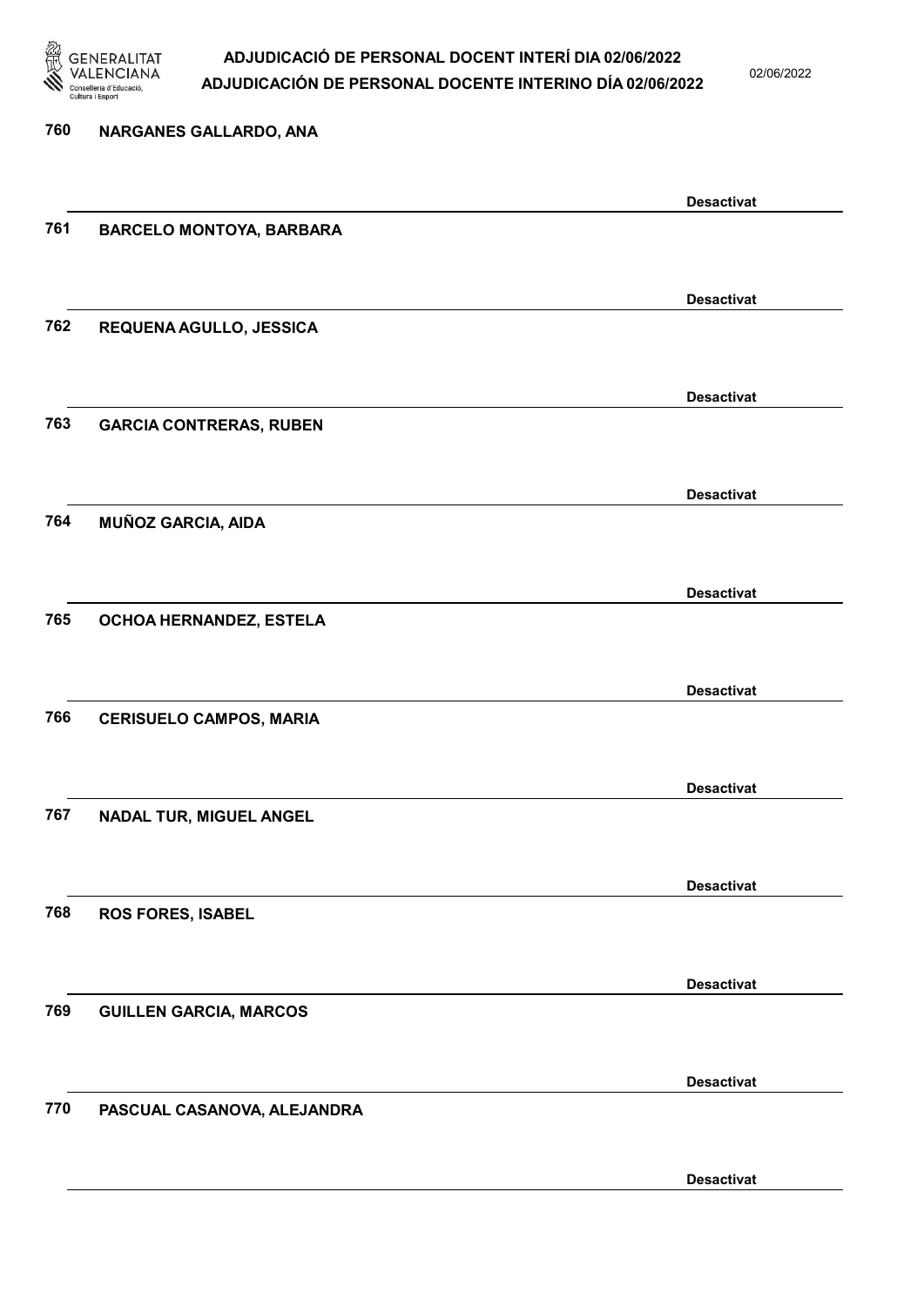

02/06/2022

Desactivat

# 771 SÁNCHEZ MORA, ANA Desactivat 772 COTANDA ROSELLO, DANIEL Desactivat 773 TARAZONA CISCAR, GEMMA Desactivat 774 GALLARDO OLIVARES, LAURA Desactivat 775 PERIS HERVÁS, ÁNGELA Desactivat 776 ROS RUIZ, YESMINA Desactivat 777 ROCA DURA, MARIA Desactivat 778 PASTOR GINER, MARIA Desactivat 779 GALLACH MARTINEZ, MARIA DEL MAR Desactivat 780 MINAYA VIRGIL, ANA MARIA Desactivat 781 SEGARRA CAMPILLO, MIRIAM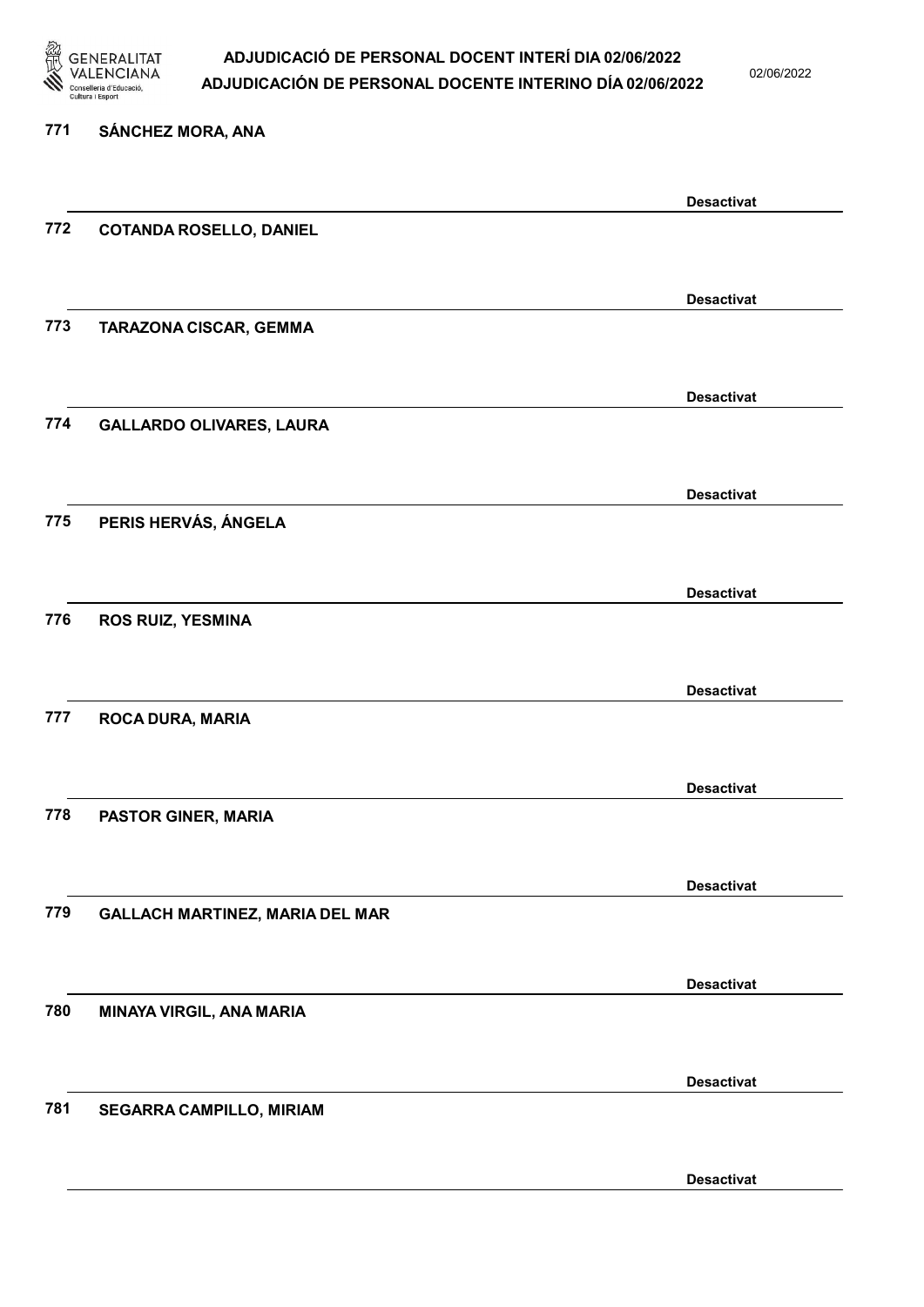

02/06/2022

### 782 GONZALEZ-CARRIÓN VELLÓN, ROCÍO

|     |                                        | <b>Desactivat</b> |
|-----|----------------------------------------|-------------------|
| 783 | <b>TORTOSA ESQUEMBRE, MARIA</b>        |                   |
|     |                                        |                   |
|     |                                        | <b>Desactivat</b> |
| 784 | MORATAL VIVES, ALEXANDRA               |                   |
|     |                                        |                   |
|     |                                        | <b>Desactivat</b> |
| 785 | <b>BOSCA CALATAYUD, SONSOLES</b>       |                   |
|     |                                        |                   |
|     |                                        |                   |
| 786 |                                        | <b>Desactivat</b> |
|     | CHAMORRO VILLADANGOS, MARIA DEL CARMEN |                   |
|     |                                        |                   |
|     |                                        | <b>Desactivat</b> |
| 787 | <b>MARTINEZ SALAZAR, VIRGINIA</b>      |                   |
|     |                                        |                   |
|     |                                        | <b>Desactivat</b> |
| 788 | <b>BENAVENT COSTA, PAULA</b>           |                   |
|     |                                        |                   |
|     |                                        | <b>Desactivat</b> |
| 789 | <b>MYUMYUN, SABRIE SAMI</b>            |                   |
|     |                                        |                   |
|     |                                        | <b>Desactivat</b> |
| 790 | HERRERO VALLS, MARIA                   |                   |
|     |                                        |                   |
|     |                                        | <b>Desactivat</b> |
| 791 | <b>BOIX TORMOS, SANDRA</b>             |                   |
|     |                                        |                   |
|     |                                        | <b>Desactivat</b> |
| 792 | <b>CABALLER MONSONIS, ANA</b>          |                   |
|     |                                        |                   |
|     |                                        |                   |
|     |                                        | <b>Desactivat</b> |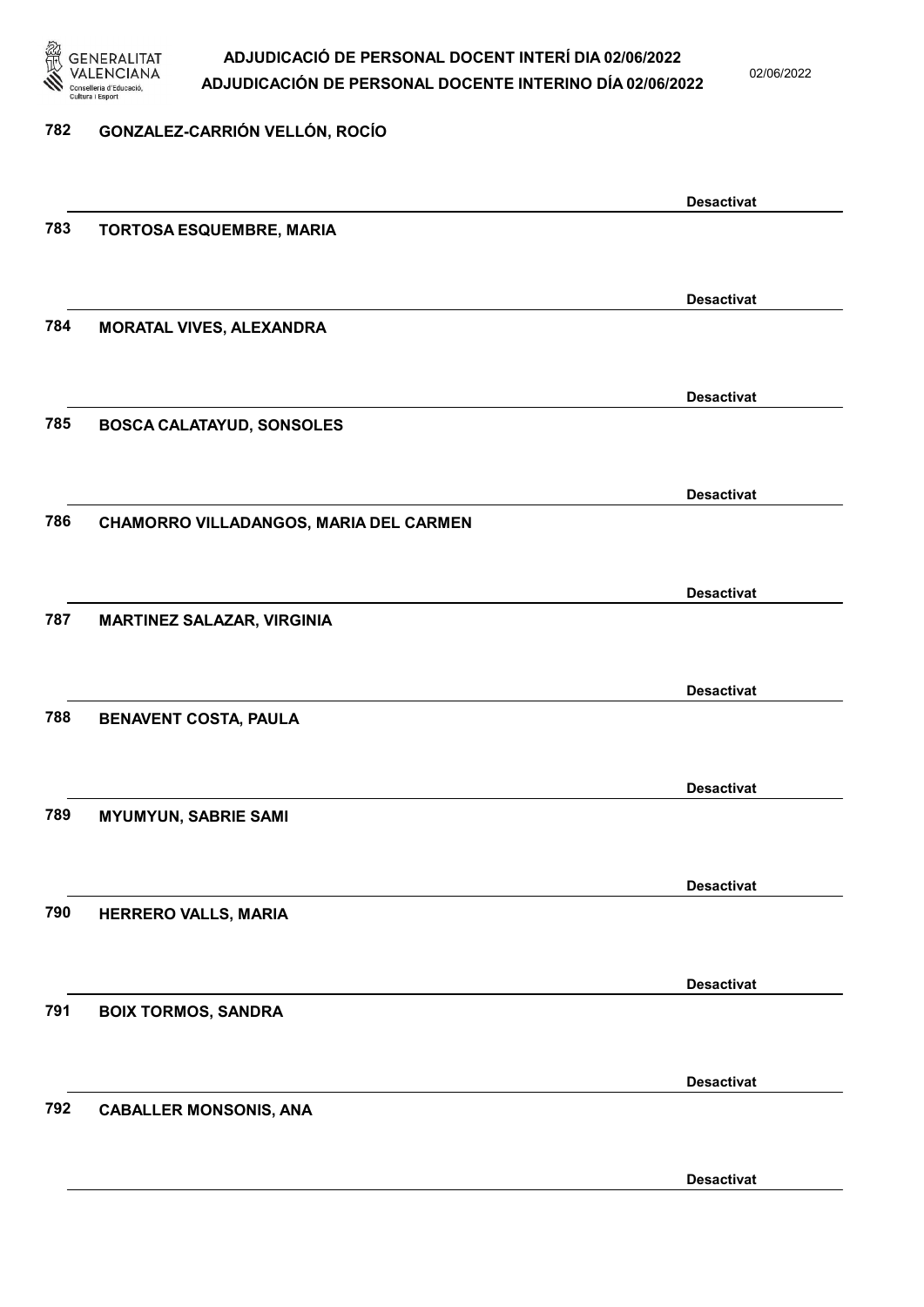

02/06/2022

#### 793 SALAZAR BALAGUER, ERIKA FRANCISCA

|     |                                           | <b>Desactivat</b> |
|-----|-------------------------------------------|-------------------|
| 794 | <b>LOZOYA MACIA, ANA</b>                  |                   |
|     |                                           |                   |
|     |                                           | <b>Desactivat</b> |
| 795 | <b>BLESA LLANA, SARA</b>                  |                   |
|     |                                           |                   |
|     |                                           | <b>Desactivat</b> |
| 796 | FERNÁNDEZ ESCOBAR, EVA                    |                   |
|     |                                           |                   |
|     |                                           | <b>Desactivat</b> |
| 797 | <b>GARRIDO JUAN, MARIA DE LOS ANGELES</b> |                   |
|     |                                           |                   |
|     |                                           | <b>Desactivat</b> |
| 798 | <b>RUIZ GRACIA, SONIA</b>                 |                   |
|     |                                           |                   |
|     |                                           | <b>Desactivat</b> |
| 799 | <b>MEDINA GOMEZ, JESUS</b>                |                   |
|     |                                           |                   |
|     |                                           | <b>Desactivat</b> |
| 800 | SORIA REY, PAULA                          |                   |
|     |                                           |                   |
|     |                                           |                   |
| 801 | <b>ORTIZ IBORRA, MARTA</b>                | <b>Desactivat</b> |
|     |                                           |                   |
|     |                                           |                   |
| 802 |                                           | <b>Desactivat</b> |
|     | <b>GIL COLL, AIDA</b>                     |                   |
|     |                                           |                   |
|     |                                           | <b>Desactivat</b> |
| 803 | SANCHEZ VALERO, MARTA                     |                   |
|     |                                           |                   |
|     |                                           | <b>Desactivat</b> |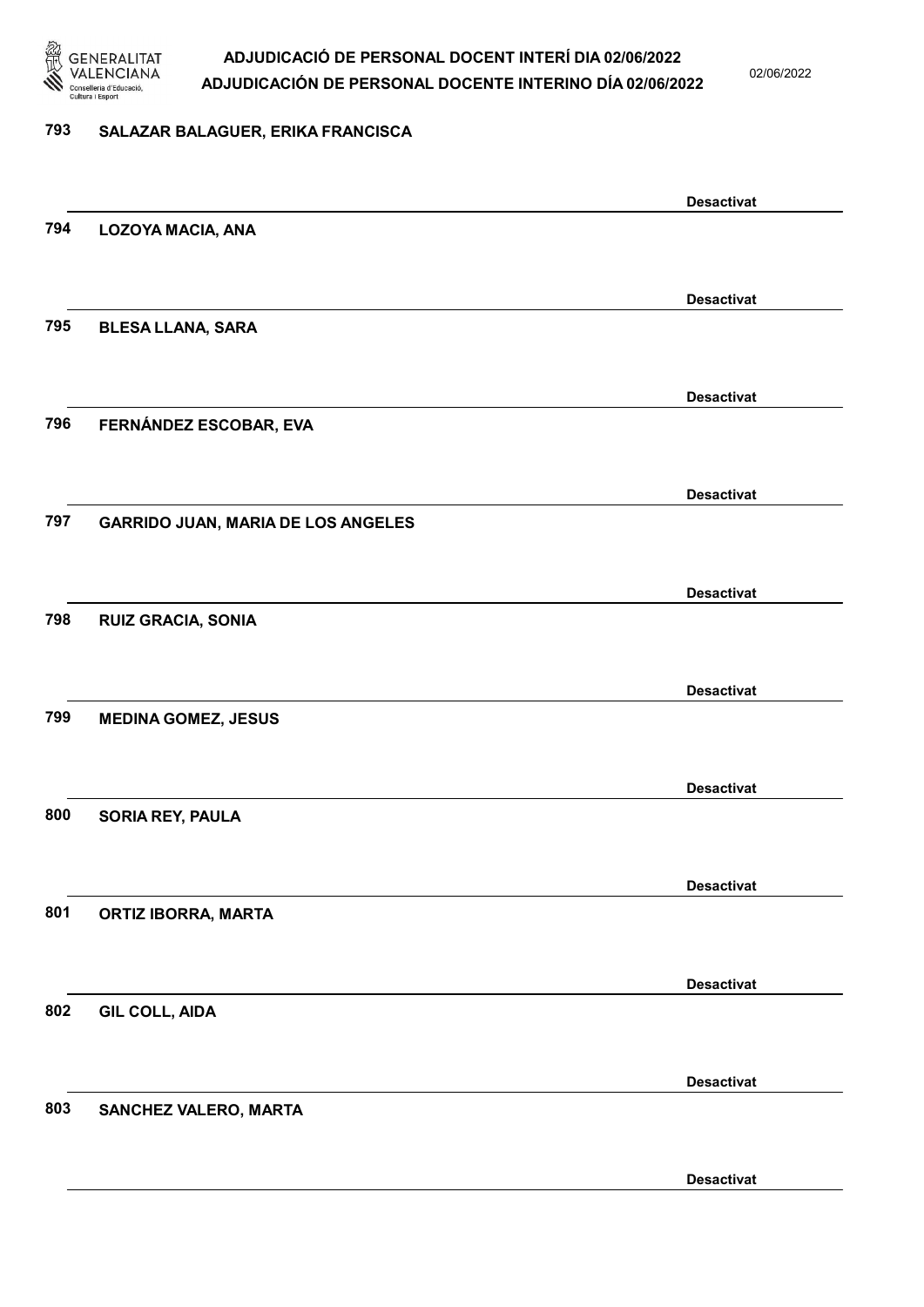

02/06/2022

Desactivat

# 804 FUSTER MOLINA, RAUL Desactivat 805 MORENO LUCAS, MARIA TERESA Desactivat 806 TORRES FERNANDEZ, MANUEL Desactivat 807 RODENAS GALAS, ALBA Desactivat 808 GARCIA CHILLIDA, INMACULADA Desactivat 809 DIAZ MOLINA, CARLOS ANDRES Desactivat 810 BELTRAN SUELVES, MARIO Desactivat 811 BENAVENT PRATS, SORAYA Desactivat 812 FERRANDEZ CLEMENTE, LUIS Desactivat 813 MASCARELL ESTRUCH, MARIA Desactivat 814 GARCIA PALOMARES, ALEJANDRO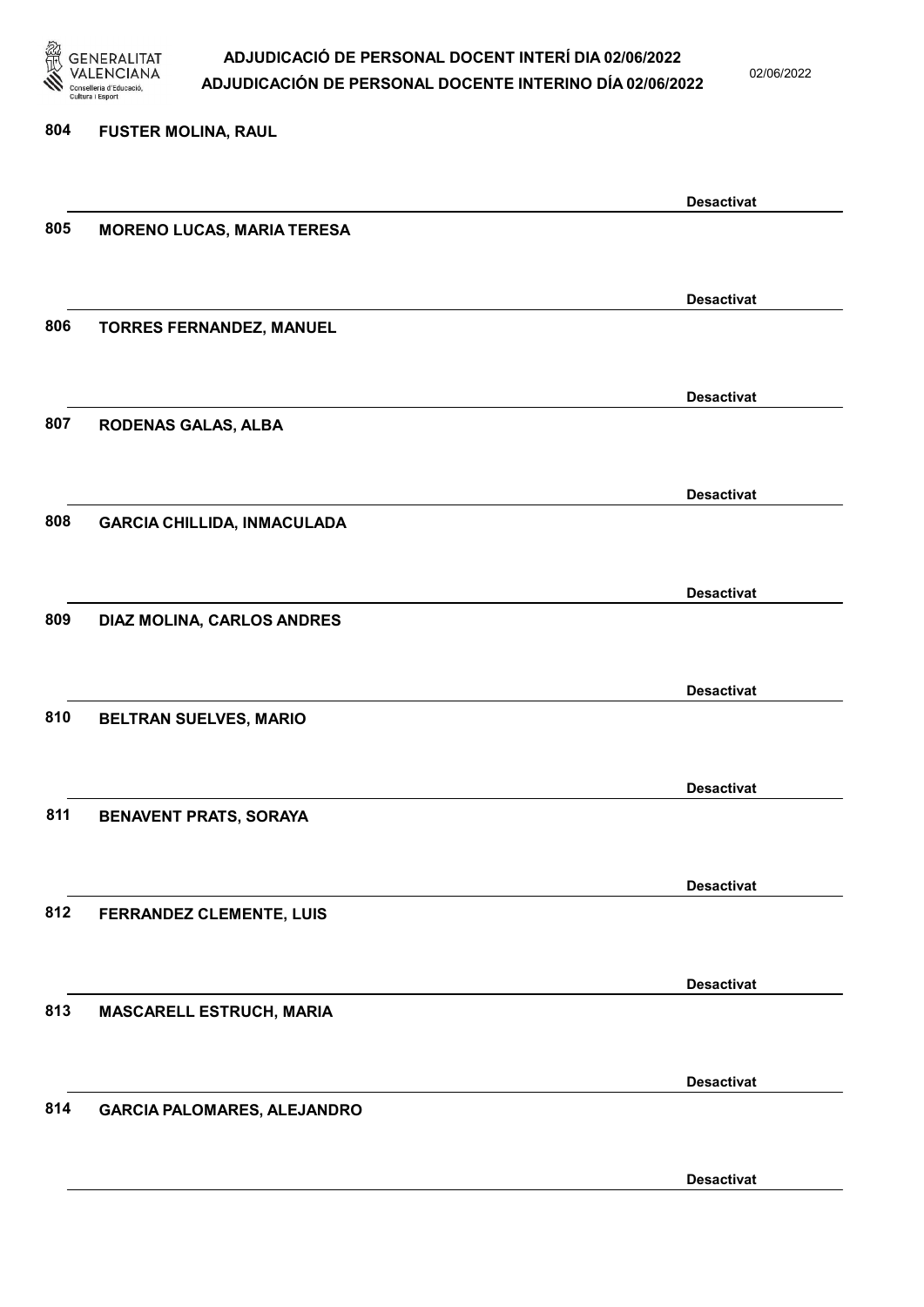

02/06/2022

#### 815 ALIS ALCAÑIZ, PABLO

|     |                                     | <b>Desactivat</b> |
|-----|-------------------------------------|-------------------|
| 816 | LOPEZ TORRELLA, CLARA               |                   |
|     |                                     |                   |
|     |                                     | <b>Desactivat</b> |
| 817 | <b>BLASCO SEBASTIA, JESSICA</b>     |                   |
|     |                                     |                   |
|     |                                     | <b>Desactivat</b> |
| 818 | <b>CERVERA VIVO, MARIA</b>          |                   |
|     |                                     |                   |
|     |                                     |                   |
| 819 |                                     | <b>Desactivat</b> |
|     | <b>VERCHER BARBER, NEUS</b>         |                   |
|     |                                     |                   |
|     |                                     | <b>Desactivat</b> |
| 820 | <b>BENAVENT OLTRA, INES</b>         |                   |
|     |                                     |                   |
|     |                                     | <b>Desactivat</b> |
| 821 | <b>BOLUDA CASTELLO, MIRIAM</b>      |                   |
|     |                                     |                   |
|     |                                     | <b>Desactivat</b> |
| 822 | <b>SALES ARTES, CRISTINA</b>        |                   |
|     |                                     |                   |
|     |                                     | <b>Desactivat</b> |
| 823 | <b>MARTI MANCLUS, MARIA DEL MAR</b> |                   |
|     |                                     |                   |
|     |                                     | <b>Desactivat</b> |
| 824 | <b>LOPEZ GUIMERA, CAROL</b>         |                   |
|     |                                     |                   |
|     |                                     | <b>Desactivat</b> |
| 825 | <b>MONLLOR OLTRA, JORGE</b>         |                   |
|     |                                     |                   |
|     |                                     |                   |
|     |                                     | <b>Desactivat</b> |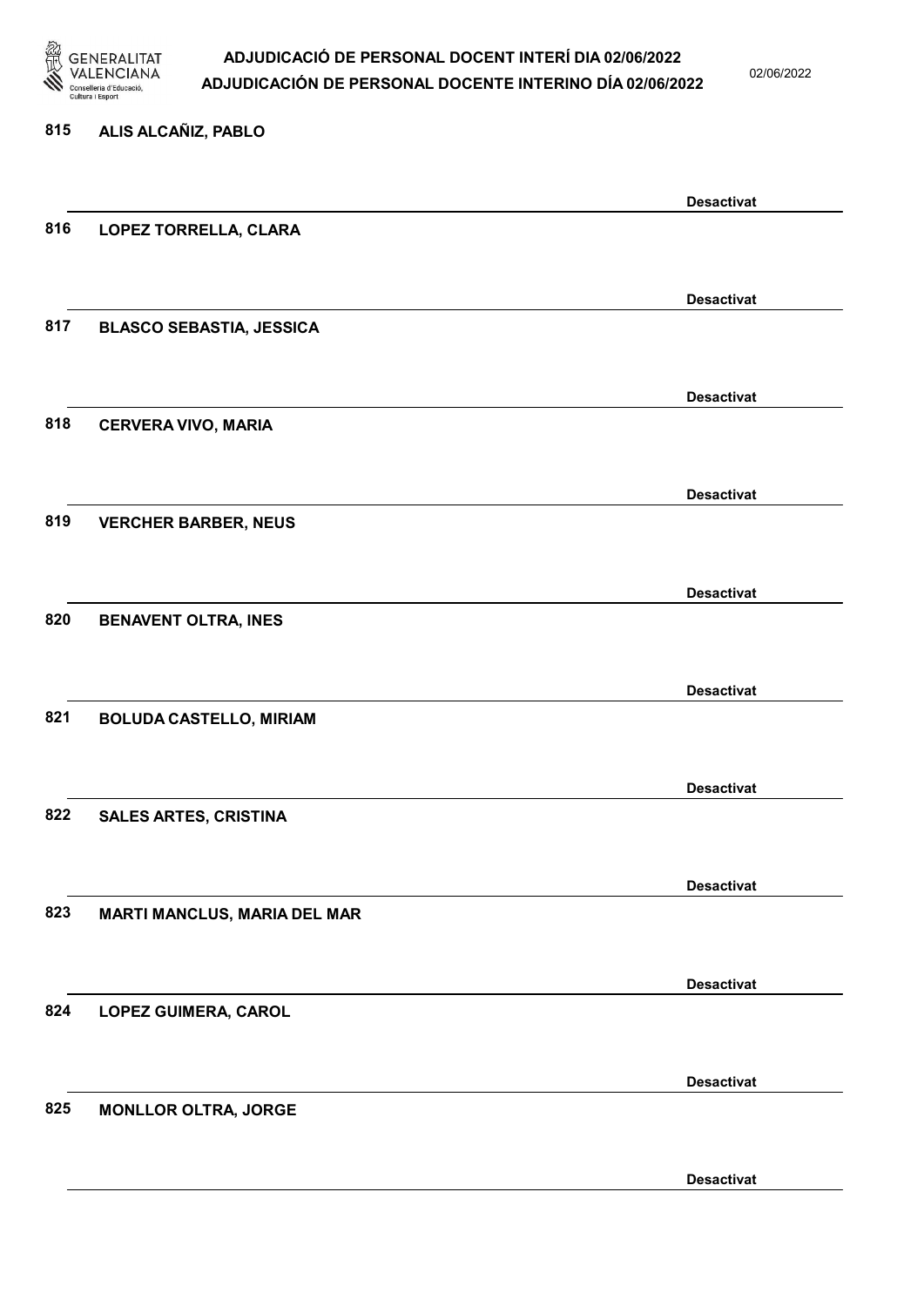

02/06/2022

Desactivat

# 826 FERNANDEZ OJEDA, MARINA Desactivat 827 SUAY NICOLAS, ENRIQUE Desactivat 828 CATALA GARRIGOS, GEMMA Desactivat 829 GOMEZ GOMEZ, KATIA MARIA Desactivat 830 MARZAL MOSCARDO, LAURA Desactivat 831 PIQUER ROS, CELINA Desactivat 832 ALABAU RIVAS, ESTHER Desactivat 833 CHORRO GIL, ANA Desactivat 834 HONRUBIA BELENGUER, LAURA Desactivat 835 VILLATORO GARCIA, PAULA MARINA Desactivat 836 LAMBEA BALBASTRE, MARIA ELISA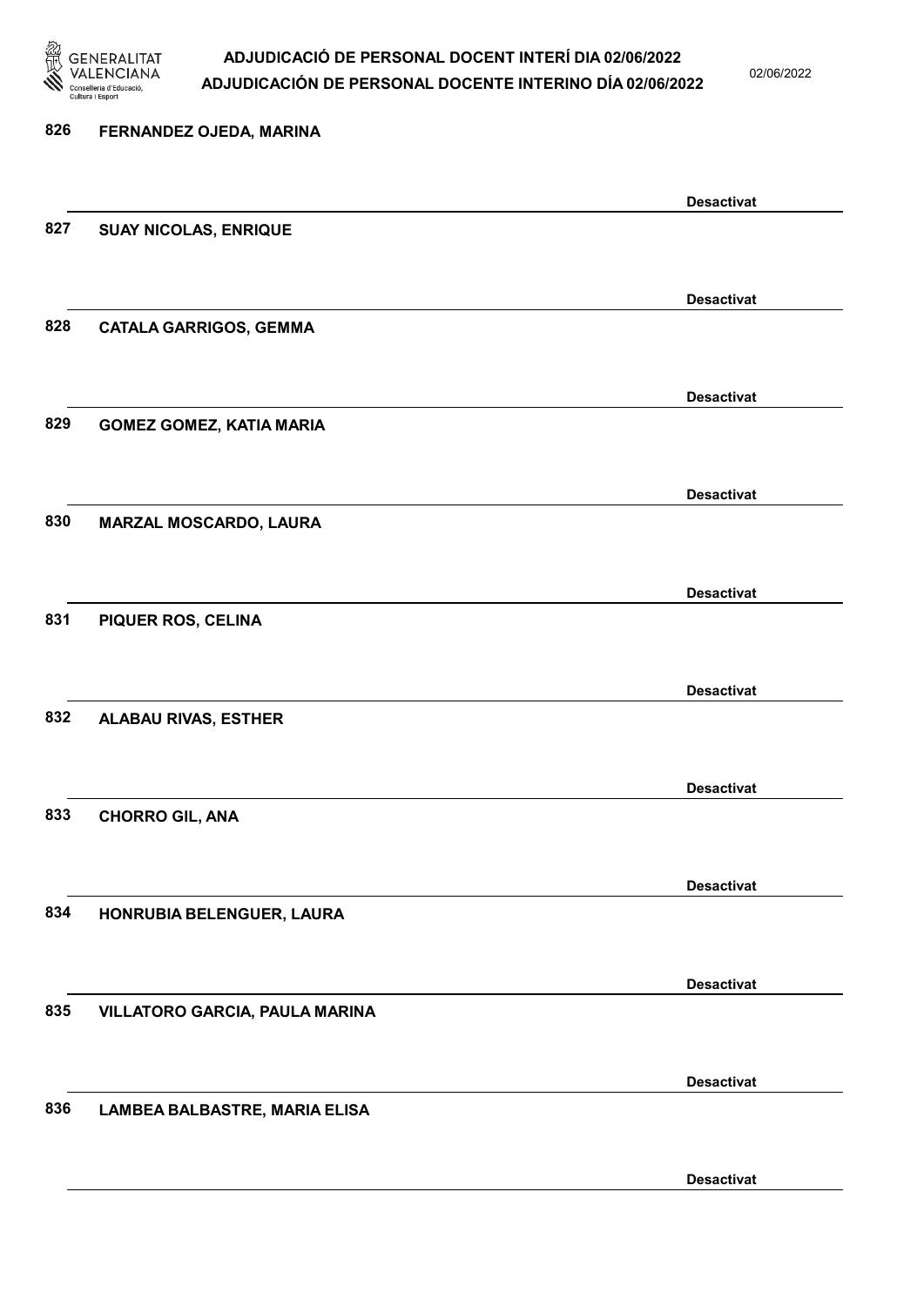

02/06/2022

Desactivat

# 837 POVEDA SERNA, SUSANA Desactivat 838 LEON VILLETA, SERGIO Desactivat 839 ALEPUZ BRUNET, PATRICIA Desactivat 840 PUIG GARCES, MARIA NEUS Desactivat 841 GOMAR SELFA, SANDRA Desactivat 842 SALVADOR MARTINEZ, ROSA Desactivat 843 SALOM FEMENIA, LIDIA Desactivat 844 ADEVA ALONSO, M. PALOMA No ha participat 845 VERDEGUER CRESPO, BEATRIZ Desactivat 846 SORIANO PARRA, ANA ISABEL Desactivat 847 PUCHADES MATOQUE, SELICA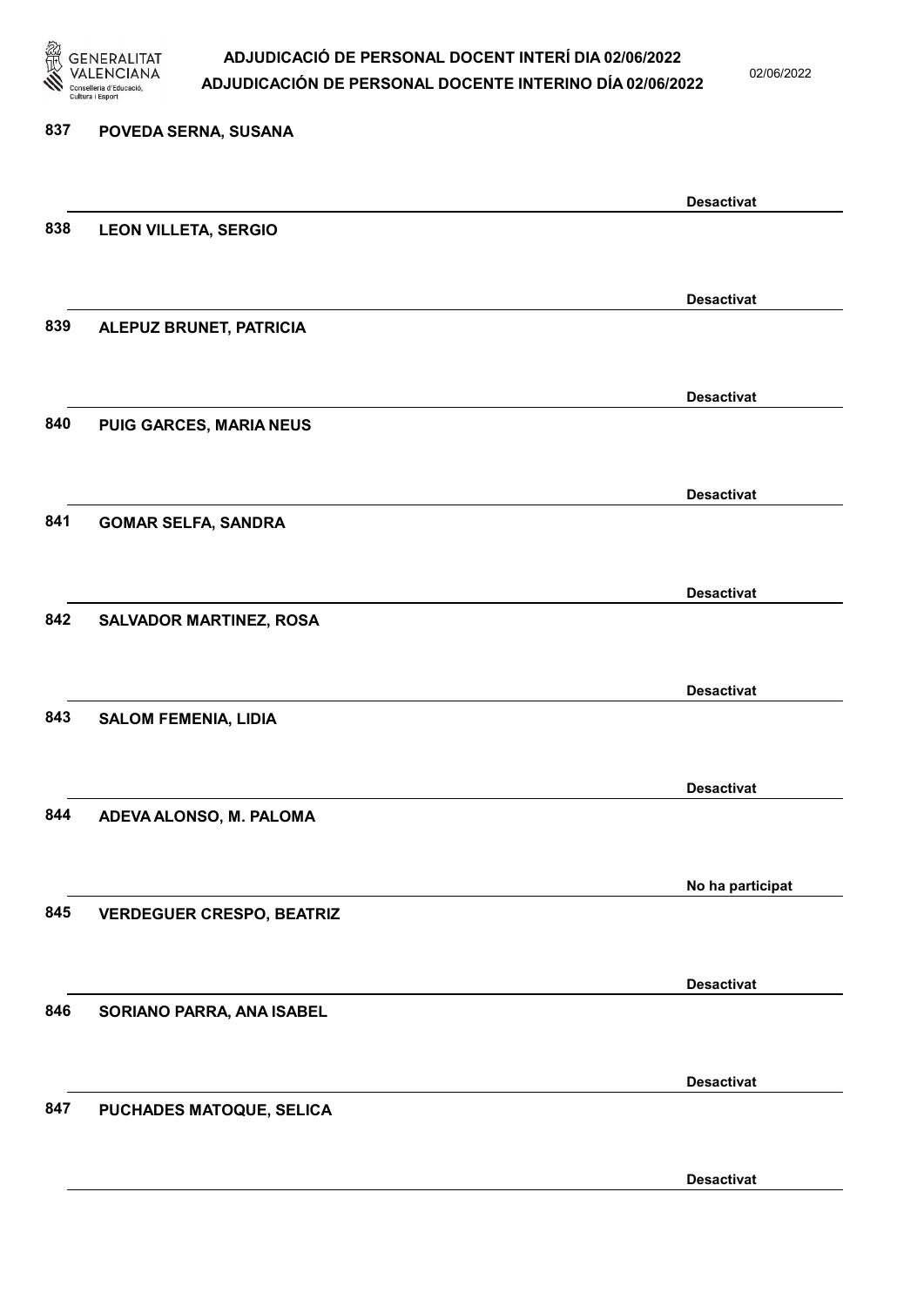

02/06/2022

No ha participat

# 848 BONO GANDIA, MARIA Desactivat 849 GARCIA FRAGUAS, SANDRA Desactivat 850 PEREA SANZ, ESTELA Desactivat 851 GUILLEM TORRES, NURIA Desactivat 852 GONZALEZ CHUST, CELIA Desactivat 853 GIMENO CASTELLO, MARIA BELEN Desactivat 854 VINDEL PEREZ, RAFAEL Desactivat 855 CAMPOS RIBES, PURIFICACIÓN Desactivat 856 PARRA VERDU, MOISES Desactivat 857 CORRAL COSTA, MARÍA LUISA Desactivat 858 PEIRO MARQUES, VANESA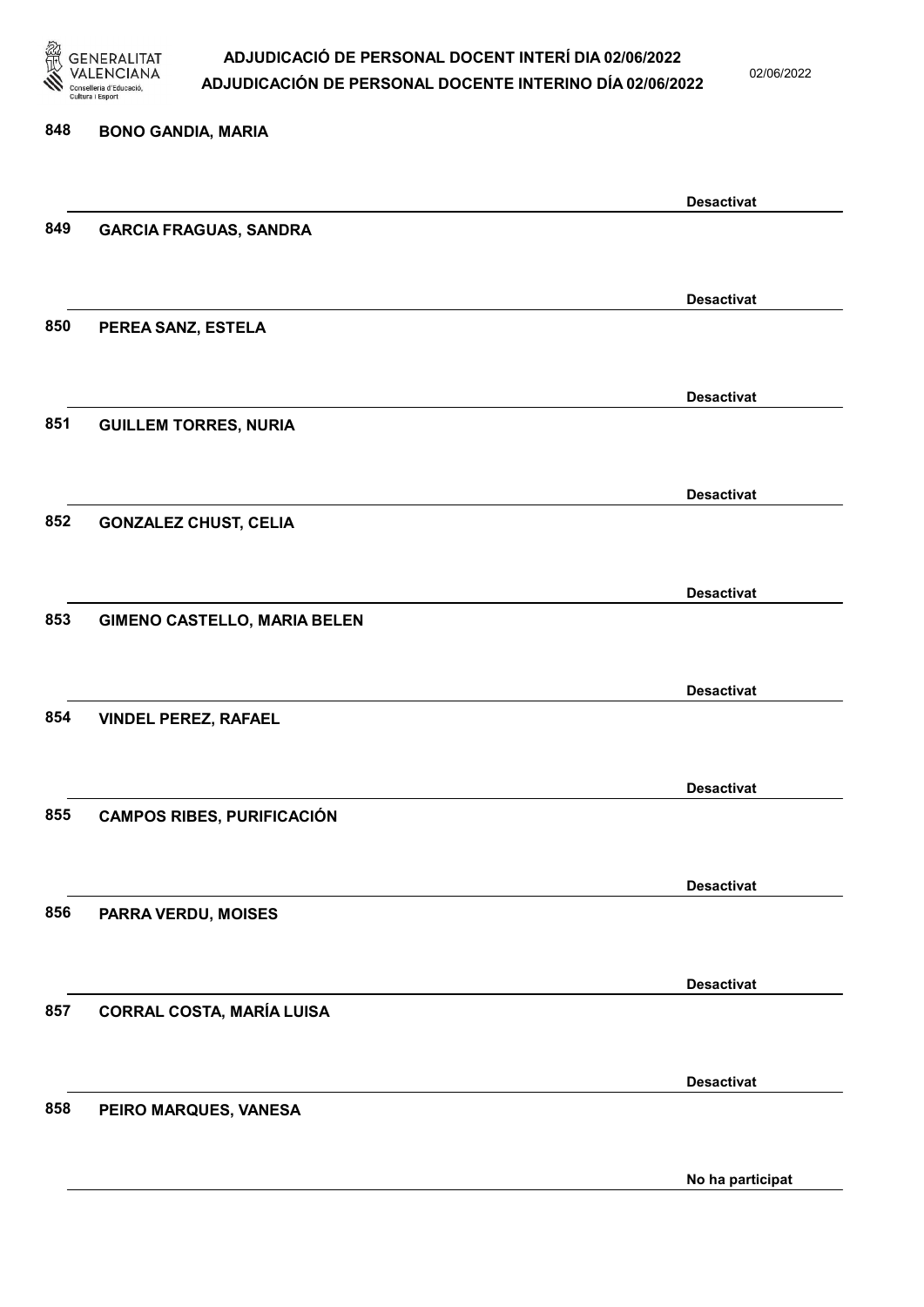

02/06/2022

#### 859 NIETO MACLINO, SILVIA

|     |                                      | <b>Desactivat</b> |
|-----|--------------------------------------|-------------------|
| 860 | NAVARRO DE LA ROSA, MARIA DOLORES    |                   |
|     |                                      |                   |
|     |                                      |                   |
|     |                                      | <b>Desactivat</b> |
| 861 | <b>GISBERT GONZALEZ, MARIO</b>       |                   |
|     |                                      |                   |
|     |                                      | <b>Desactivat</b> |
| 862 |                                      |                   |
|     | <b>RIBES QUINTANA, IGNACIO</b>       |                   |
|     |                                      |                   |
|     |                                      | <b>Desactivat</b> |
| 863 | <b>IRANZO BOLINCHES, LORENA</b>      |                   |
|     |                                      |                   |
|     |                                      |                   |
|     |                                      | <b>Desactivat</b> |
| 864 | ORTS TORRES, MANUEL                  |                   |
|     |                                      |                   |
|     |                                      | <b>Desactivat</b> |
| 865 | <b>MAYORDOMO LOPEZ, PATRICIA</b>     |                   |
|     |                                      |                   |
|     |                                      |                   |
|     |                                      | <b>Desactivat</b> |
| 866 | ARNANDIS LIZANA, IRINA               |                   |
|     |                                      |                   |
|     |                                      | <b>Desactivat</b> |
| 867 | PERIS REIG, LAURA                    |                   |
|     |                                      |                   |
|     |                                      |                   |
|     |                                      | <b>Desactivat</b> |
| 868 | MICO FERRANDO, INMACULADA CONCEPCION |                   |
|     |                                      |                   |
|     |                                      | <b>Desactivat</b> |
| 869 | CARDENAL FERNANDEZ, MARIA EUGENIA    |                   |
|     |                                      |                   |
|     |                                      |                   |
|     |                                      | <b>Desactivat</b> |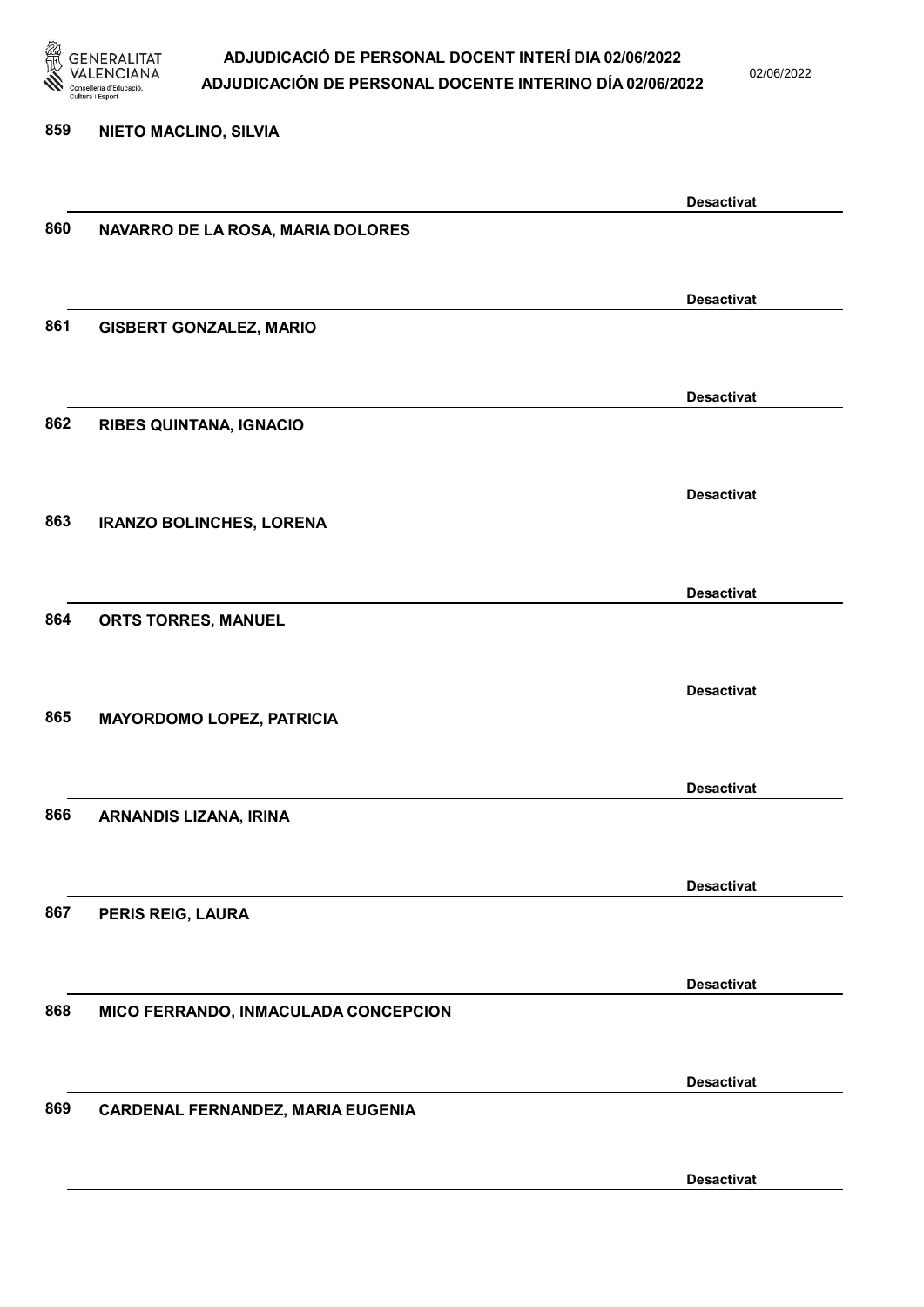

02/06/2022

#### 870 NICASIO QUERALT, MARIA ENCARNACION

|     |                                 | <b>Desactivat</b> |
|-----|---------------------------------|-------------------|
| 871 | <b>SERRANO GIL, AIDA</b>        |                   |
|     |                                 |                   |
|     |                                 | <b>Desactivat</b> |
| 872 | <b>GIL BAYARRI, ADRIAN</b>      |                   |
|     |                                 |                   |
|     |                                 | <b>Desactivat</b> |
| 873 | <b>SERNA SERNA, ALICIA</b>      |                   |
|     |                                 |                   |
|     |                                 | Ha participat     |
| 874 | ROLDÁN LUCAS, MARI CARMEN       |                   |
|     |                                 |                   |
|     |                                 | <b>Desactivat</b> |
| 875 | <b>CHUMILLAS JURADO, CARLOS</b> |                   |
|     |                                 |                   |
|     |                                 | <b>Desactivat</b> |
| 876 | LLOPEZ TORRENT, MARIA AMPARO    |                   |
|     |                                 |                   |
|     |                                 | <b>Desactivat</b> |
| 877 | <b>MIRASOL CARRION, YAIZA</b>   |                   |
|     |                                 |                   |
|     |                                 | <b>Desactivat</b> |
| 878 | <b>CARRASCO MATA, JESICA</b>    |                   |
|     |                                 |                   |
|     |                                 | <b>Desactivat</b> |
| 879 | FABUEL RAGA, MARIA JOSE         |                   |
|     |                                 |                   |
|     |                                 | <b>Desactivat</b> |
| 880 | <b>MARTIN PEREZ, PATRICIA</b>   |                   |
|     |                                 |                   |
|     |                                 | <b>Desactivat</b> |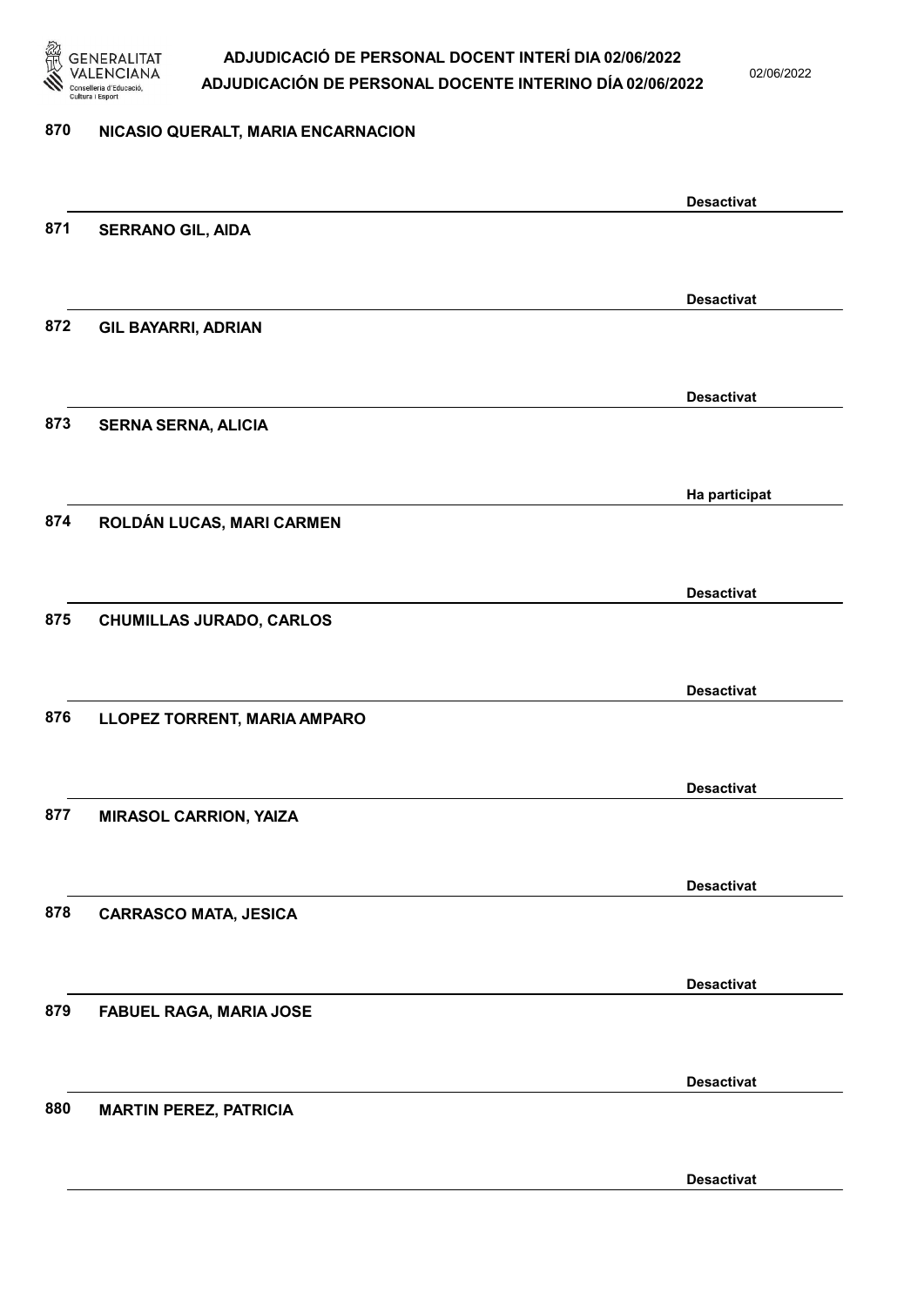

02/06/2022

| 881 | PEREZ CASTAÑOS, ALFREDO           |                   |
|-----|-----------------------------------|-------------------|
|     |                                   | <b>Desactivat</b> |
| 882 | <b>SORREL AMAT, JENNIFER</b>      |                   |
|     |                                   | <b>Desactivat</b> |
| 883 | <b>TORMO LLOPIS, MARIA TERESA</b> |                   |
|     |                                   | <b>Desactivat</b> |
| 884 | ALCARAZ SANTOS, EVA MARIA         |                   |
|     |                                   | <b>Desactivat</b> |
| 885 | <b>HERRERO FELIP, AINARA</b>      |                   |
|     |                                   | <b>Desactivat</b> |
| 886 | ALEDON ARAGONES, LAURA            |                   |
| 887 | RIOS BELDA, DAVINIA               | <b>Desactivat</b> |
|     |                                   |                   |
| 888 | <b>GARCIA ESCORTELL, INES</b>     | <b>Desactivat</b> |
|     |                                   |                   |
| 889 | <b>MONZONIS CARDA, IRENE</b>      | <b>Desactivat</b> |
|     |                                   |                   |
| 890 | <b>CAPELLA SANCHIS, JOSEP</b>     | <b>Desactivat</b> |
|     |                                   |                   |
| 891 | ORTUÑO SALVADOR, ANA MARIA        | <b>Desactivat</b> |
|     |                                   |                   |
|     |                                   | <b>Desactivat</b> |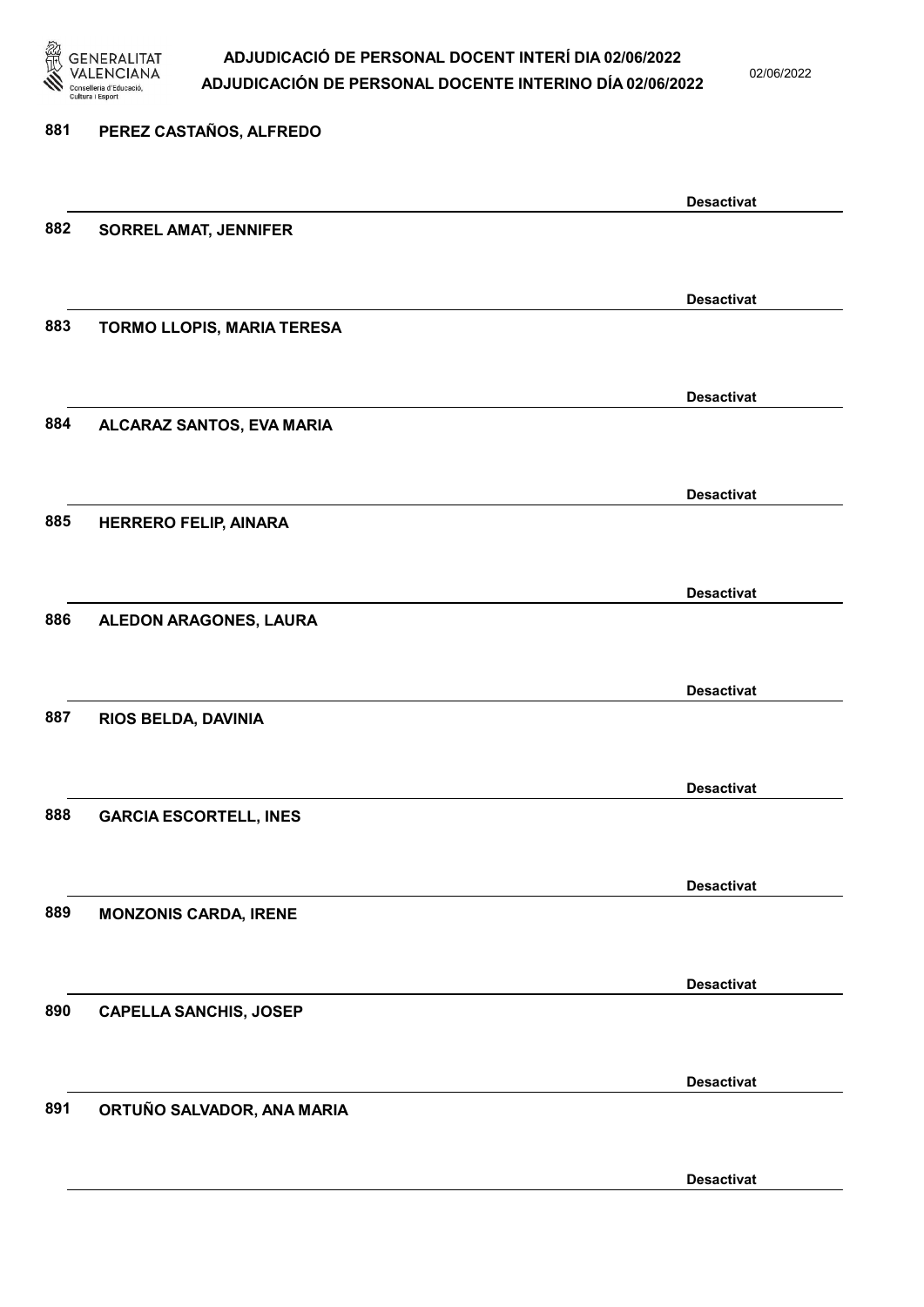

02/06/2022

| 892 | DEVESA FERRER, CAROLINA        |                   |
|-----|--------------------------------|-------------------|
|     |                                | <b>Desactivat</b> |
| 893 | LLOPIS GOMEZ, PAULA            |                   |
|     |                                | <b>Desactivat</b> |
| 894 | JOVER GOMEZ, PATRICIA          |                   |
|     |                                | <b>Desactivat</b> |
| 895 | <b>BENEDITO CALVO, MANUEL</b>  |                   |
|     |                                | <b>Desactivat</b> |
| 896 | <b>VALLS APARICI, RUBEN</b>    |                   |
| 897 |                                | <b>Desactivat</b> |
|     | LOPEZ GAMEZ, LAURA             |                   |
|     |                                | <b>Desactivat</b> |
| 898 | <b>SOLER FERNANDEZ, MIREIA</b> |                   |
|     |                                | <b>Desactivat</b> |
| 899 | <b>GALAN CABRERA, CRISTINA</b> |                   |
|     |                                | <b>Desactivat</b> |
| 900 | HERRERO CAMPOS, DAVID          |                   |
|     |                                | <b>Desactivat</b> |
| 901 | SANCHEZ HIDALGO, ANA MARIA     |                   |
|     |                                | <b>Desactivat</b> |
| 902 | LOPEZOSA LUQUE, MARTA          |                   |
|     |                                |                   |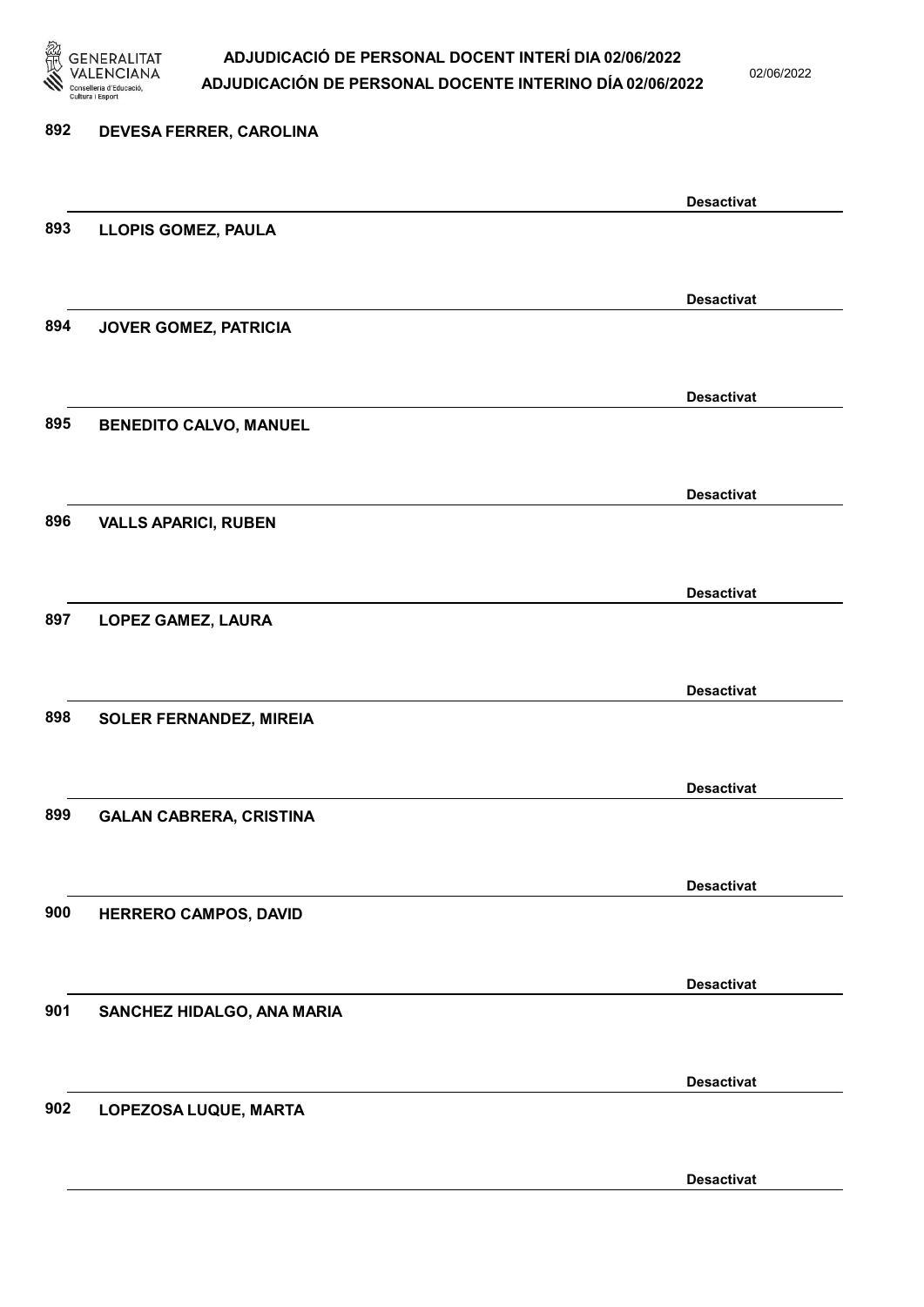

02/06/2022

| 903 | PASTOR HERRERO, TERESA         |                   |
|-----|--------------------------------|-------------------|
|     |                                | <b>Desactivat</b> |
| 904 | <b>FONS COMPANY, HECTOR</b>    |                   |
|     |                                | <b>Desactivat</b> |
| 905 | RICART BORONAT, JOANA JULIA    |                   |
|     |                                | <b>Desactivat</b> |
| 906 | <b>BENAVENT GIMENEZ, ESTER</b> |                   |
|     |                                | <b>Desactivat</b> |
| 907 | <b>BELDA PEREZ, MARIA JOSE</b> |                   |
|     |                                | <b>Desactivat</b> |
| 908 | <b>RUIZ ROS, ANNA PILAR</b>    |                   |
|     |                                | <b>Desactivat</b> |
| 909 | <b>FORNES MUT, SANDRA</b>      |                   |
|     |                                | <b>Desactivat</b> |
| 910 | SEMPERE ANDREU, MARGARITA      |                   |
|     |                                | <b>Desactivat</b> |
| 911 | PEREZ IVORRA, MIGUEL ANGEL     |                   |
|     |                                | <b>Desactivat</b> |
| 912 | <b>GARCIA JORDA, YAIZA</b>     |                   |
| 913 |                                | <b>Desactivat</b> |
|     | <b>GINER REAL, CLAUDIA</b>     |                   |
|     |                                |                   |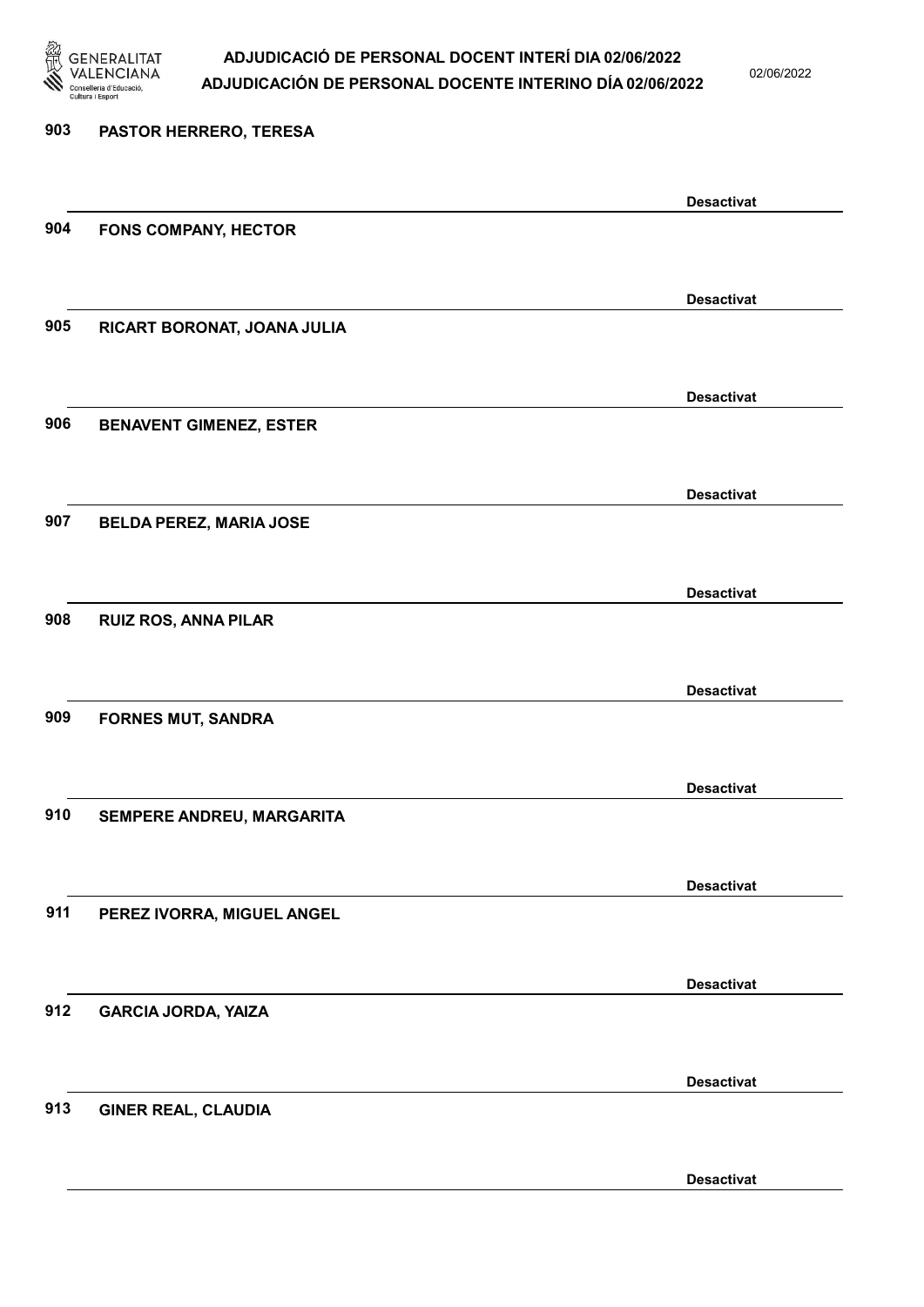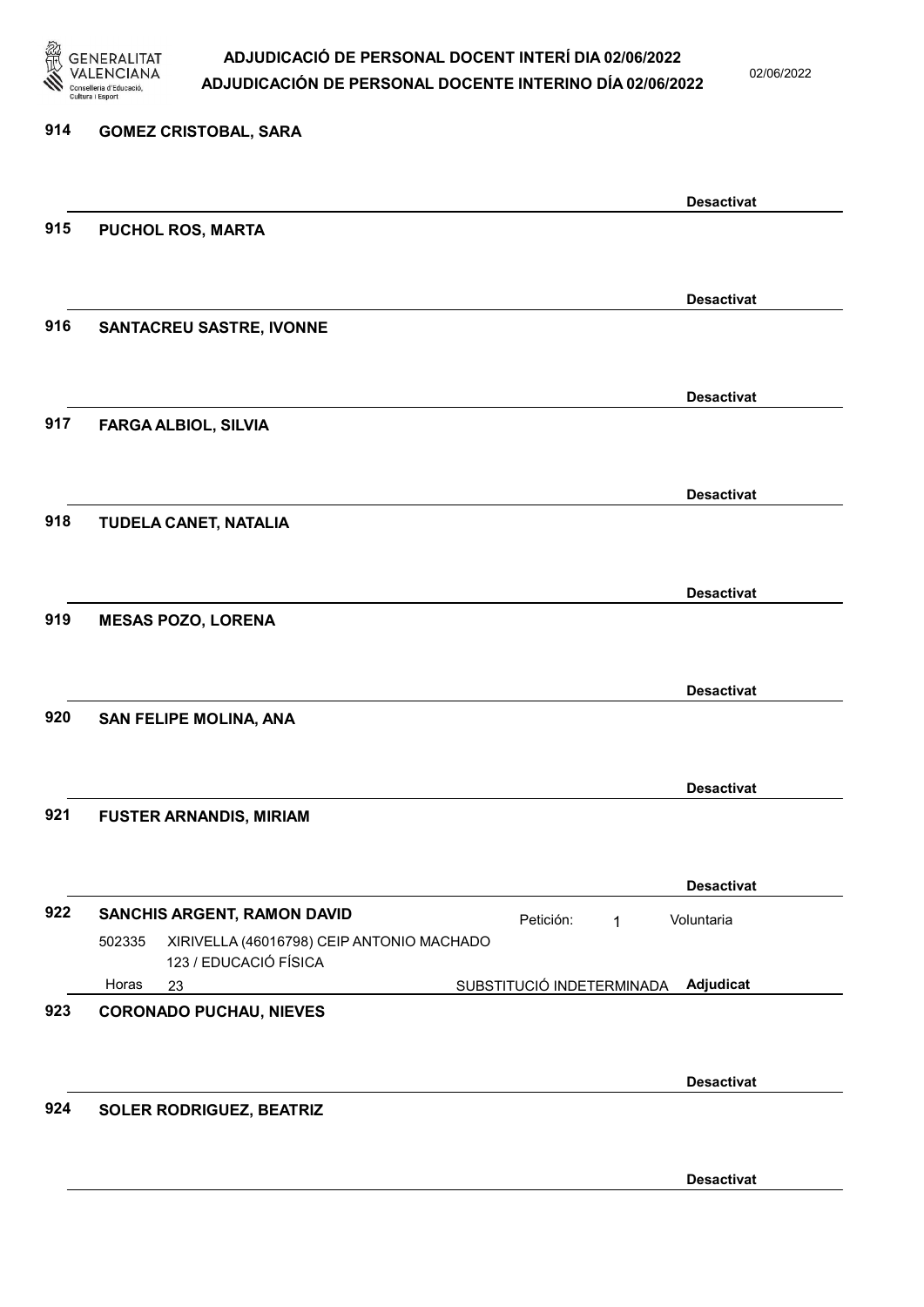

02/06/2022

Desactivat

# 925 CATALAN GUTIERREZ, ANDREA Desactivat 926 CIURANA PEREZ, ESTHER Desactivat 927 GORRITA RAJA, MARIA Desactivat 928 MORA PEÑAFIEL, MIREIA Desactivat 929 CAMPAYO JULVE, RAUL Desactivat 930 RODRIGUEZ DE GUZMAN MORENO, MARTA Desactivat 931 GARCIA ORRICO, SUSANA Desactivat 932 SORIANO ESCUDER, CELIA Desactivat 933 PORCAR DIAZ, DAVID Desactivat 934 TORRES LEAL, ESTEFANIA Desactivat 935 PRADES FERRER, ELISABET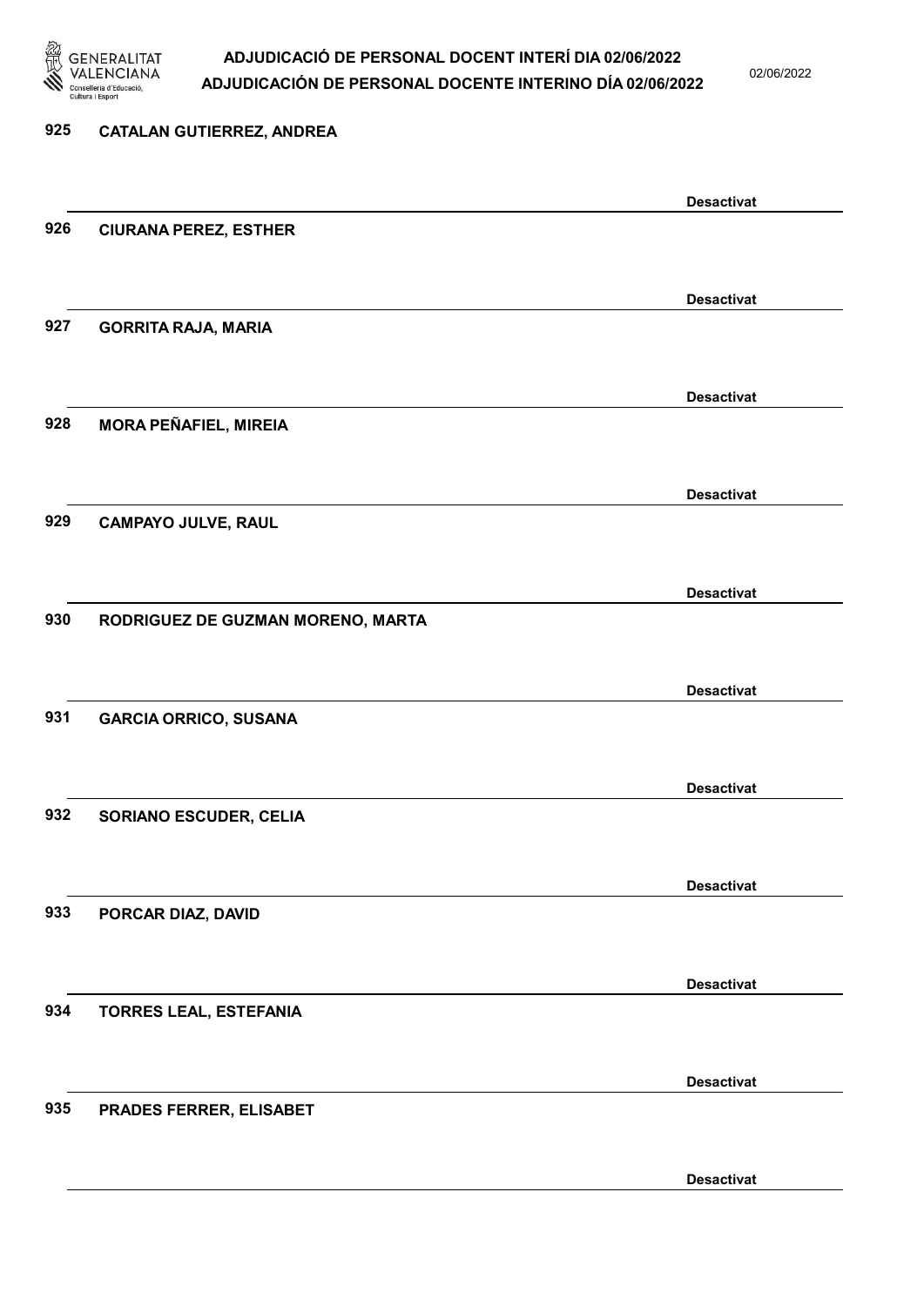

02/06/2022

Desactivat

# 936 MAESTRE PIZARRO, LAURA Desactivat 937 MARTINEZ ANTON, PAULA Desactivat 938 MUÑOZ BOU, CARLOS Desactivat 939 FELIP ROCA, CARLA Desactivat 940 MINGOL PALLARES, ANDREA Desactivat 941 GARCIA BALAGUER, PATRICIA Desactivat 942 SAN JOSE VILLACH, PAULA Desactivat 943 SOLER SELLES, NURIA Desactivat 944 GOMEZ ALCANTUD, RAQUEL Desactivat 945 GARCIA BARRACHINA, NOELIA Desactivat 946 MARTI BALLESTER, SILVIA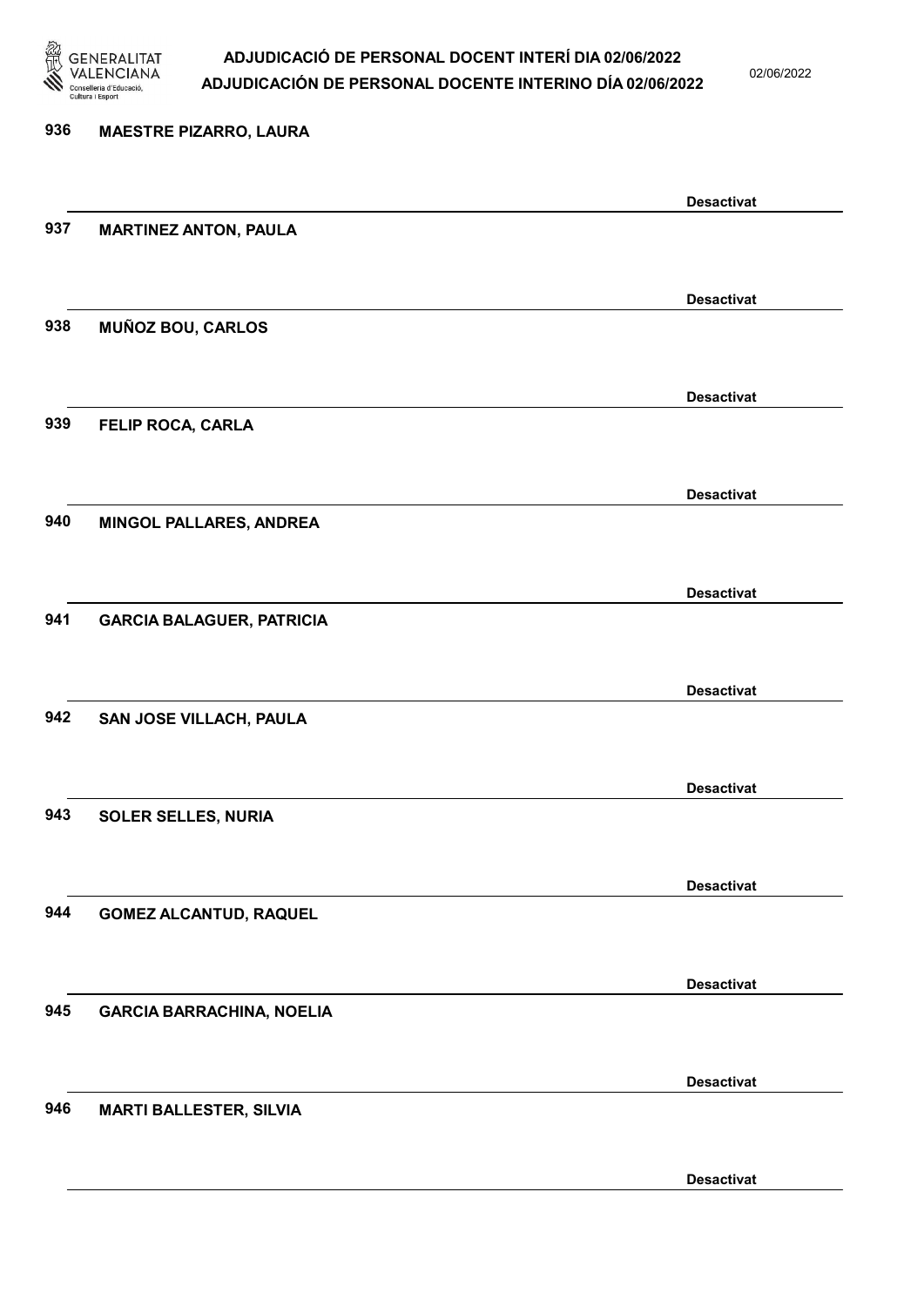

02/06/2022

| 947 | CAMAÑ BELLMUNT, MARTA          |                   |
|-----|--------------------------------|-------------------|
|     |                                | <b>Desactivat</b> |
| 948 | <b>CABALLER ESTEVE, VICTOR</b> |                   |
|     |                                | <b>Desactivat</b> |
| 949 | ADARO BAEZ, CARLA NOELIA       |                   |
|     |                                | <b>Desactivat</b> |
| 950 | BENAVENT TARRASO, MAR ANGELS   |                   |
|     |                                | <b>Desactivat</b> |
| 951 | <b>CORBERAN RUIZ, PAULA</b>    |                   |
|     |                                | <b>Desactivat</b> |
| 952 | ROIG ESCORCIA, MARTA           |                   |
|     |                                | <b>Desactivat</b> |
| 953 | PUERTO BELDA, MARIA            |                   |
| 954 |                                | <b>Desactivat</b> |
|     | <b>MOLL VINUESA, NATALIA</b>   |                   |
| 955 | ROMAN CARBONELL, NURIA         | <b>Desactivat</b> |
|     |                                |                   |
| 956 | HUIDOBRO TAENGUA, LUCIA        | <b>Desactivat</b> |
|     |                                |                   |
| 957 | JUAN VALERO, BERTA             | <b>Desactivat</b> |
|     |                                |                   |
|     |                                | <b>Desactivat</b> |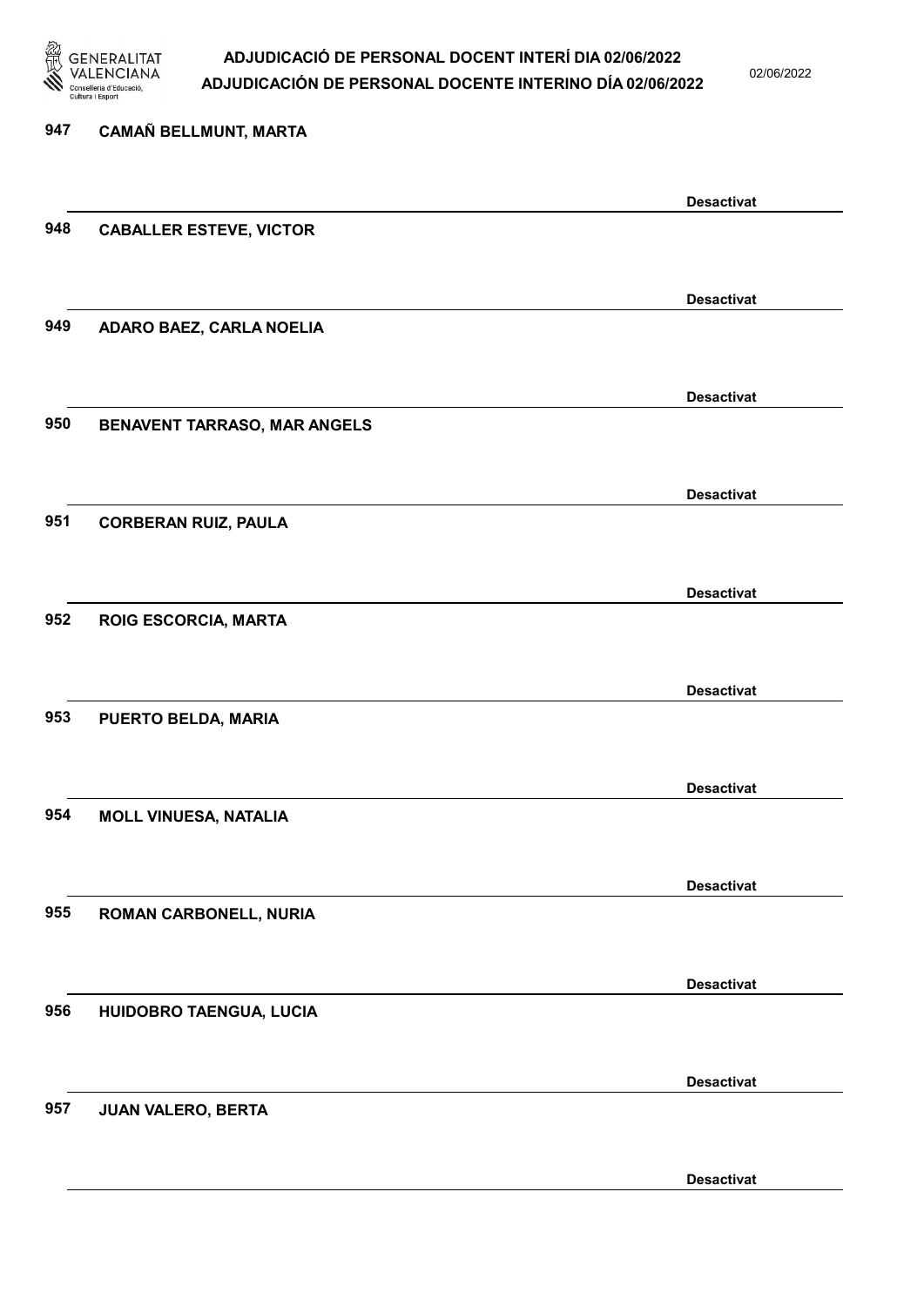

02/06/2022

#### 958 COLL LARA, ANA

|     |                                       | <b>Desactivat</b> |
|-----|---------------------------------------|-------------------|
| 959 | <b>TARIN CUENCA, JUAN</b>             |                   |
|     |                                       |                   |
|     |                                       | <b>Desactivat</b> |
| 960 | JIMÉNEZ ARCO, MARÍA JOSÉ              |                   |
|     |                                       |                   |
|     |                                       |                   |
|     |                                       | <b>Desactivat</b> |
| 961 | <b>SANCHEZ LLUCH, ERIK</b>            |                   |
|     |                                       |                   |
|     |                                       | <b>Desactivat</b> |
| 962 | ZARAGOZA BALLESTER, MARIA DE LA BALMA |                   |
|     |                                       |                   |
|     |                                       |                   |
|     |                                       | <b>Desactivat</b> |
| 963 | <b>CAMACHO GOSALVEZ, MARIA PILAR</b>  |                   |
|     |                                       |                   |
|     |                                       | <b>Desactivat</b> |
| 964 | <b>VILA VILA, CARLES</b>              |                   |
|     |                                       |                   |
|     |                                       | <b>Desactivat</b> |
| 965 | <b>MOYA RUIZ, LAURA</b>               |                   |
|     |                                       |                   |
|     |                                       |                   |
|     |                                       | <b>Desactivat</b> |
| 966 | <b>GIRONES TAMARIT, ALEJANDRO</b>     |                   |
|     |                                       |                   |
|     |                                       | <b>Desactivat</b> |
| 967 | PISA FERNANDEZ, MARIA DEL CARMEN      |                   |
|     |                                       |                   |
|     |                                       | <b>Desactivat</b> |
| 968 | CHIARAMELLO BORRAJO, GABRIELA         |                   |
|     |                                       |                   |
|     |                                       |                   |
|     |                                       | <b>Desactivat</b> |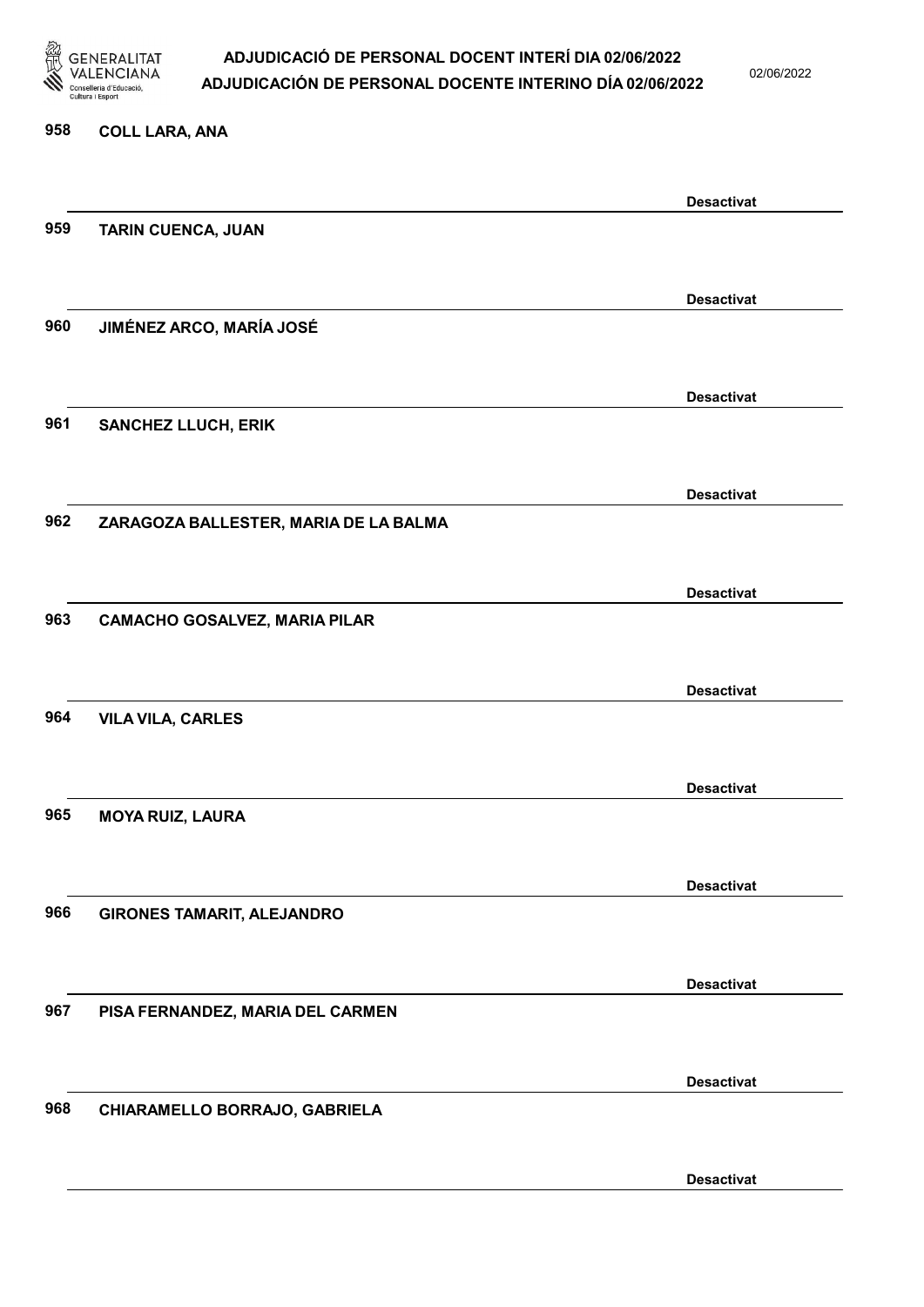

02/06/2022

| 969 | PUIG MORENO, ALBA                   |                   |
|-----|-------------------------------------|-------------------|
|     |                                     | <b>Desactivat</b> |
| 970 | <b>VERCHER RUIZ, DAVID</b>          |                   |
|     |                                     | <b>Desactivat</b> |
| 971 | <b>MOLL CARRION, MARIA ARACELI</b>  |                   |
|     |                                     | <b>Desactivat</b> |
| 972 | ESCUTIA MURILLO, TERESA ELENA       |                   |
|     |                                     | <b>Desactivat</b> |
| 973 | <b>MONSELL MORALES, MARIA JESUS</b> |                   |
|     |                                     | <b>Desactivat</b> |
| 974 | <b>GINER PLA, IRIS</b>              |                   |
|     |                                     | <b>Desactivat</b> |
| 975 | PALANCA MATEU, LUISA GEMMA          |                   |
|     |                                     | <b>Desactivat</b> |
| 976 | <b>UBEDA SAEZ, ESTEFANIA</b>        |                   |
|     |                                     | <b>Desactivat</b> |
| 977 | <b>GOMIS ESTEVE, ANTONI</b>         |                   |
|     |                                     | <b>Desactivat</b> |
| 978 | <b>CLIMENT ORTIZ, VICENT</b>        |                   |
|     |                                     | <b>Desactivat</b> |
| 979 | ALBERO URBÁN, CLARA                 |                   |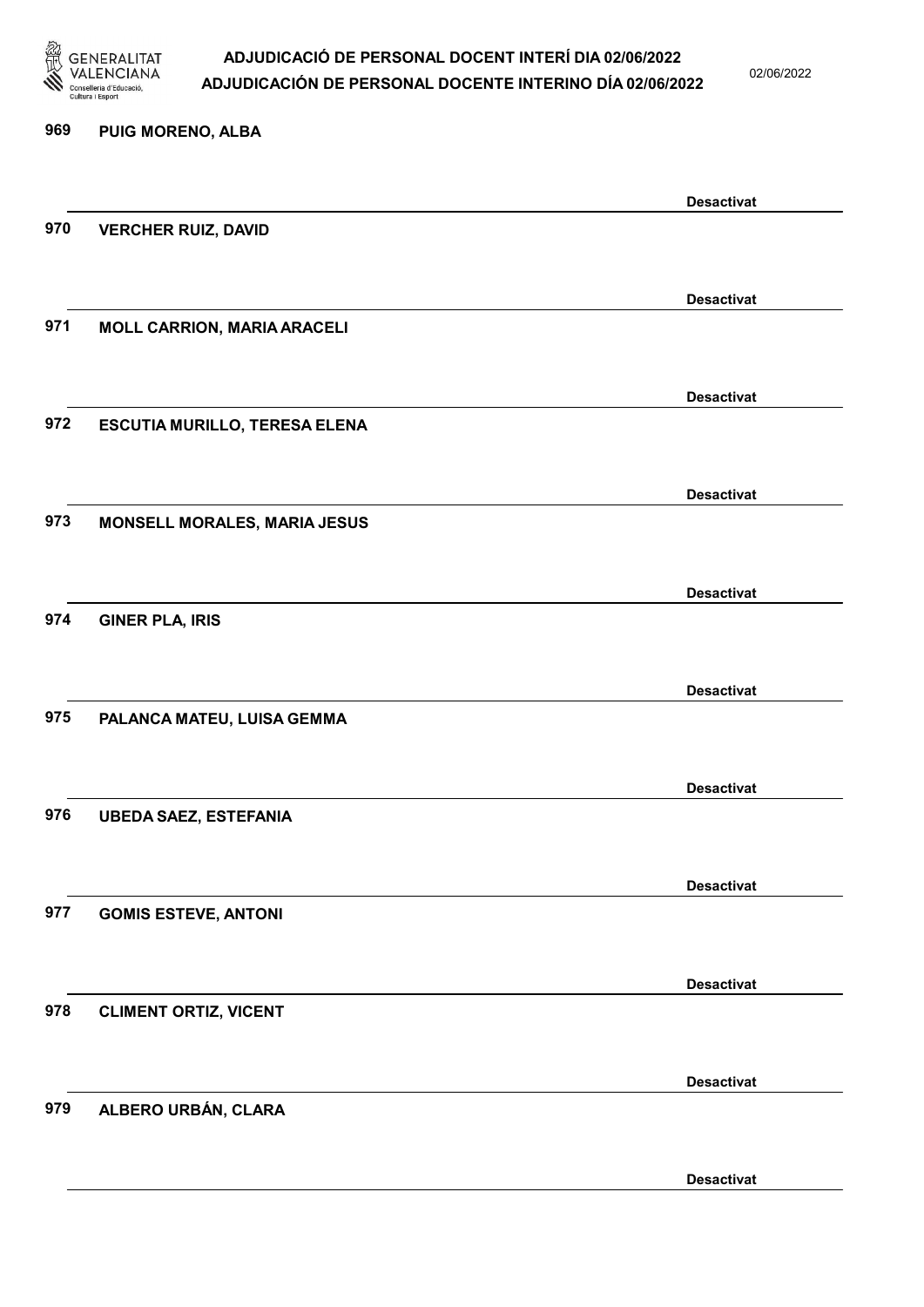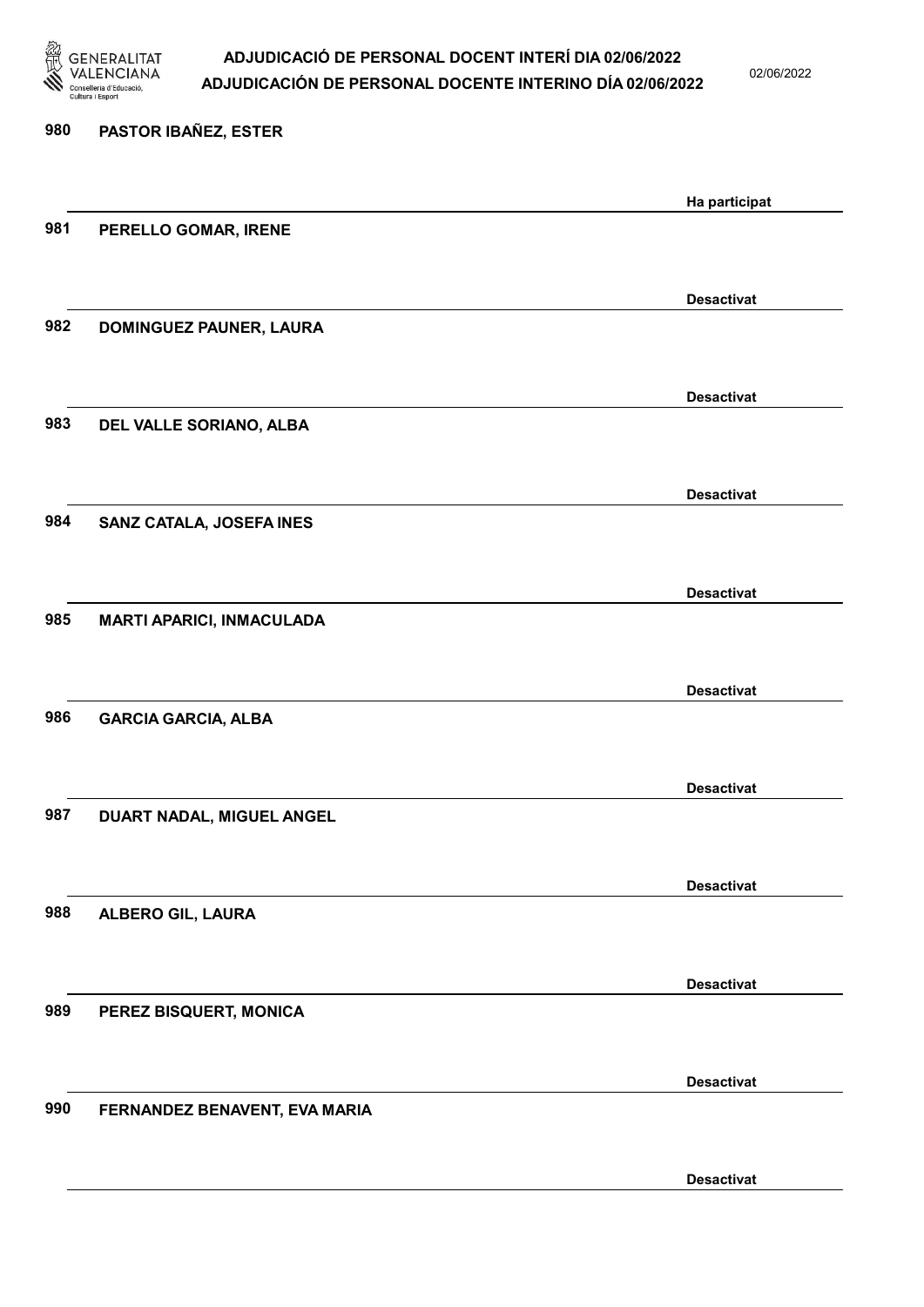

02/06/2022

### 991 CARBONELL MACIA, MIRIAM Desactivat 992 IBAÑEZ MONTAÑANA, ANDREA Desactivat 993 PEIRO JARQUE, LUIS Desactivat 994 GIMENO GRAU, MARIA Desactivat 995 PEREZ MARTINEZ, CARLA Desactivat 996 GARCIA NIÑEROLA, ALICIA Desactivat 997 LLORENS OROZCO, ALTEA Desactivat 998 SANCHIS BALAGUER, ANDREA Desactivat 999 ESCRICH SENENT, MIREIA Desactivat 1000 ALPERA ARACIL, MARIA Desactivat 1001 PEREZ COLLADO, LUCIA Desactivat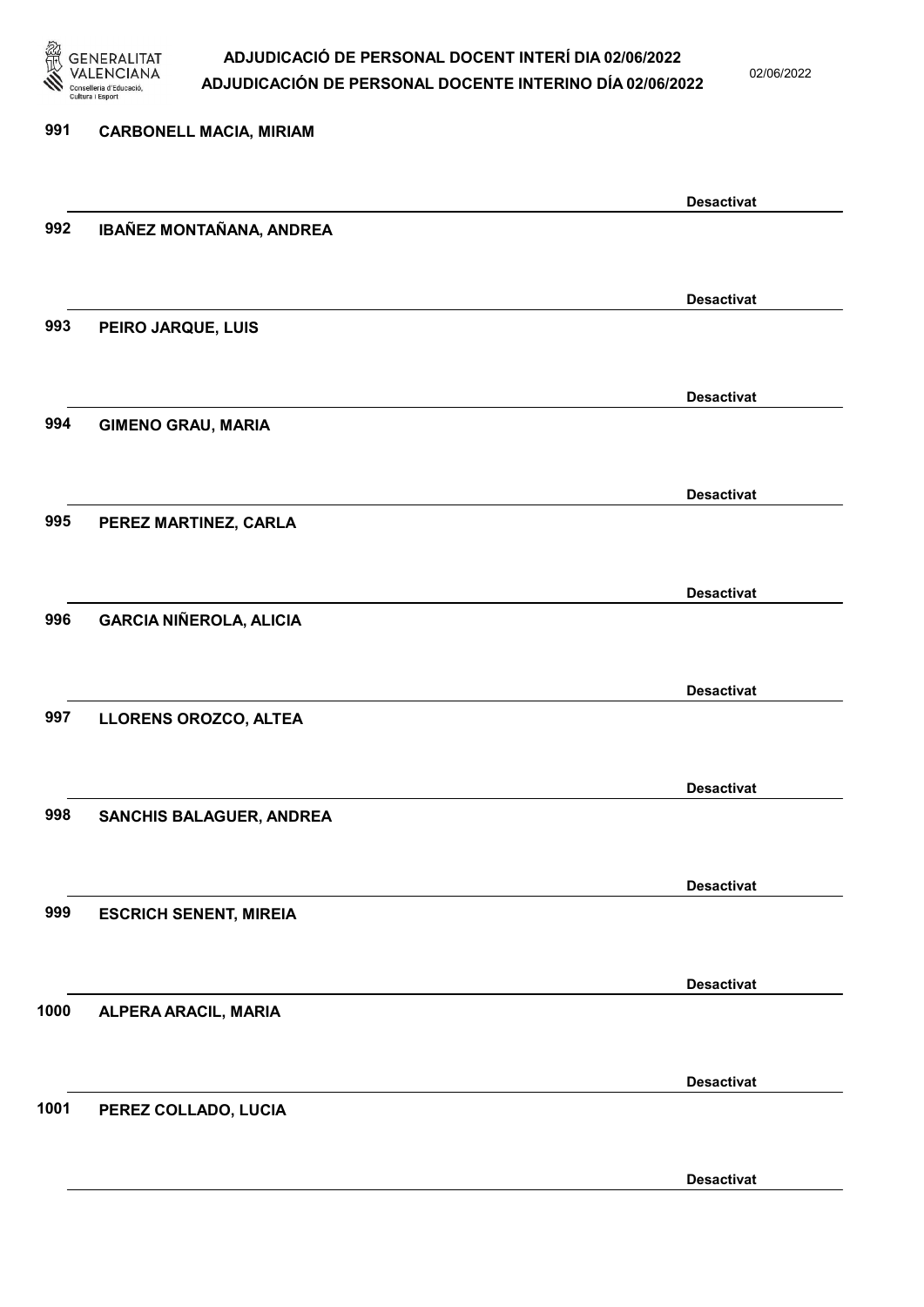

02/06/2022

Desactivat

# 1002 VALERO PORTOLES, VIRGINIA Desactivat 1003 CAÑIZARES AYALA, TAMARA Desactivat 1004 SAIS CANUT, REBECA Desactivat 1005 VILLAR MORENO, SONIA Desactivat 1006 RAMOS MARTINEZ, SANDRA Desactivat 1007 MOLLON BADAL, MARIA Desactivat 1008 MACARRO GARRIDO, ANA ISABEL Desactivat 1009 LLAVATA GALLACH, ELIA Desactivat 1010 IBAÑEZ NOVA, ESTER Desactivat 1011 HERVAS JORDAN, IRIS Desactivat 1012 GRIMALT CABRERA, LORENA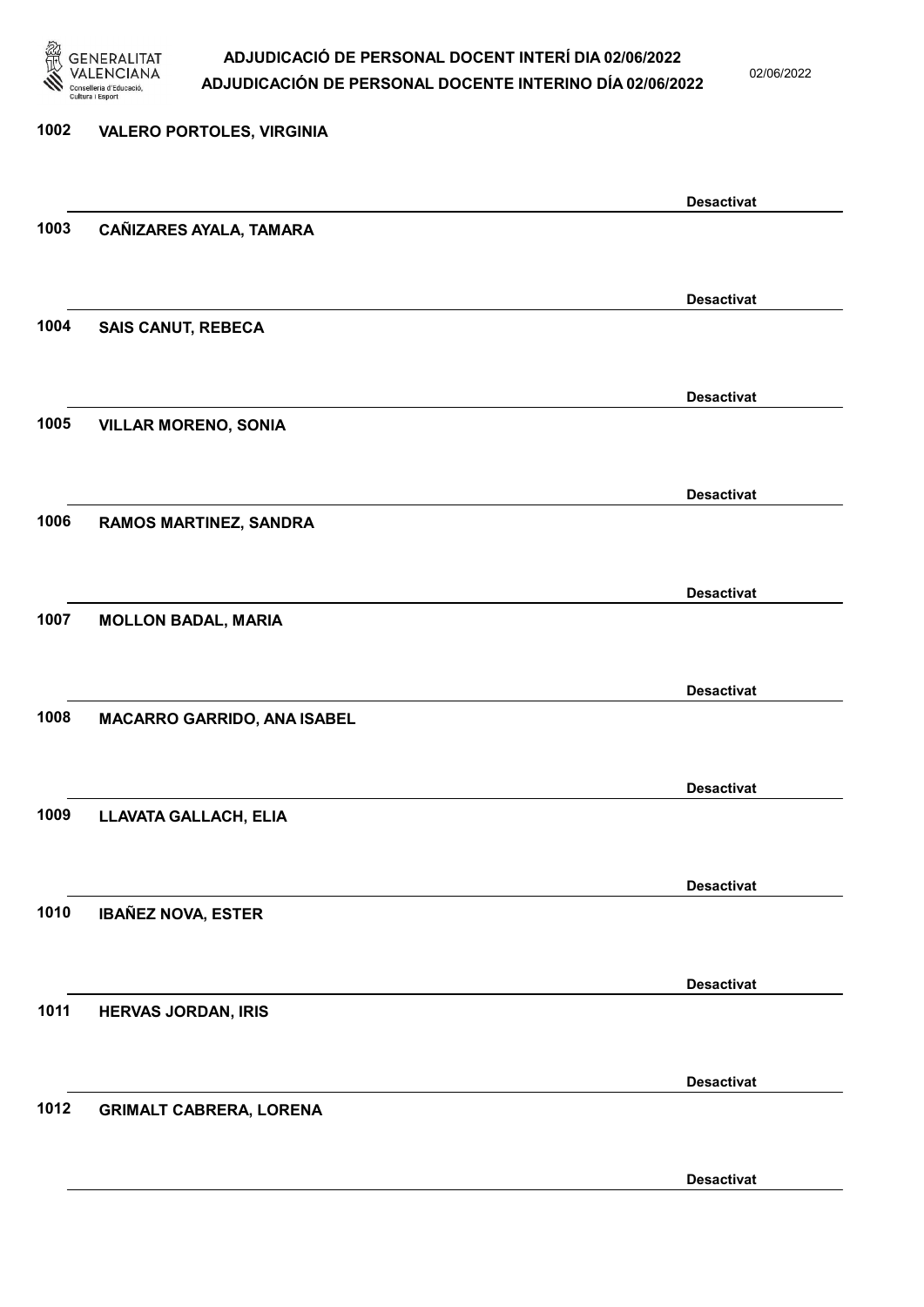

1013 GAY QUINZA, ALBA

### ADJUDICACIÓ DE PERSONAL DOCENT INTERÍ DIA 02/06/2022 ADJUDICACIÓN DE PERSONAL DOCENTE INTERINO DÍA 02/06/2022

02/06/2022

|      |                                     | <b>Desactivat</b> |
|------|-------------------------------------|-------------------|
| 1014 | TOLEDO CORRALO, PAULA               |                   |
|      |                                     |                   |
|      |                                     |                   |
| 1015 | <b>GARCIA SANCHEZ, JOSE ANTONIO</b> | <b>Desactivat</b> |
|      |                                     |                   |
|      |                                     |                   |
|      |                                     | <b>Desactivat</b> |
| 1016 | RODRIGUEZ TORCA, SARA               |                   |
|      |                                     |                   |
|      |                                     | <b>Desactivat</b> |
| 1017 | <b>GOMIS GOMEZ, MIRIAM</b>          |                   |
|      |                                     |                   |
|      |                                     |                   |
|      |                                     | <b>Desactivat</b> |
| 1018 | ROMERO CAMARENA, VERONICA           |                   |
|      |                                     |                   |
|      |                                     | <b>Desactivat</b> |
| 1019 | DIAZ CASTILLO, LAURA                |                   |
|      |                                     |                   |
|      |                                     |                   |
| 1020 | <b>BATALLER HITA, ASELA</b>         | <b>Desactivat</b> |
|      |                                     |                   |
|      |                                     |                   |
|      |                                     | <b>Desactivat</b> |
| 1021 | IBAÑEZ OSUNA, ALEJANDRO             |                   |
|      |                                     |                   |
|      |                                     | <b>Desactivat</b> |
| 1022 | <b>GALLEGO CALERO, ANDREA</b>       |                   |
|      |                                     |                   |
|      |                                     |                   |
|      |                                     | <b>Desactivat</b> |

1023 NAVARRO GUERRERO, ANA BELEN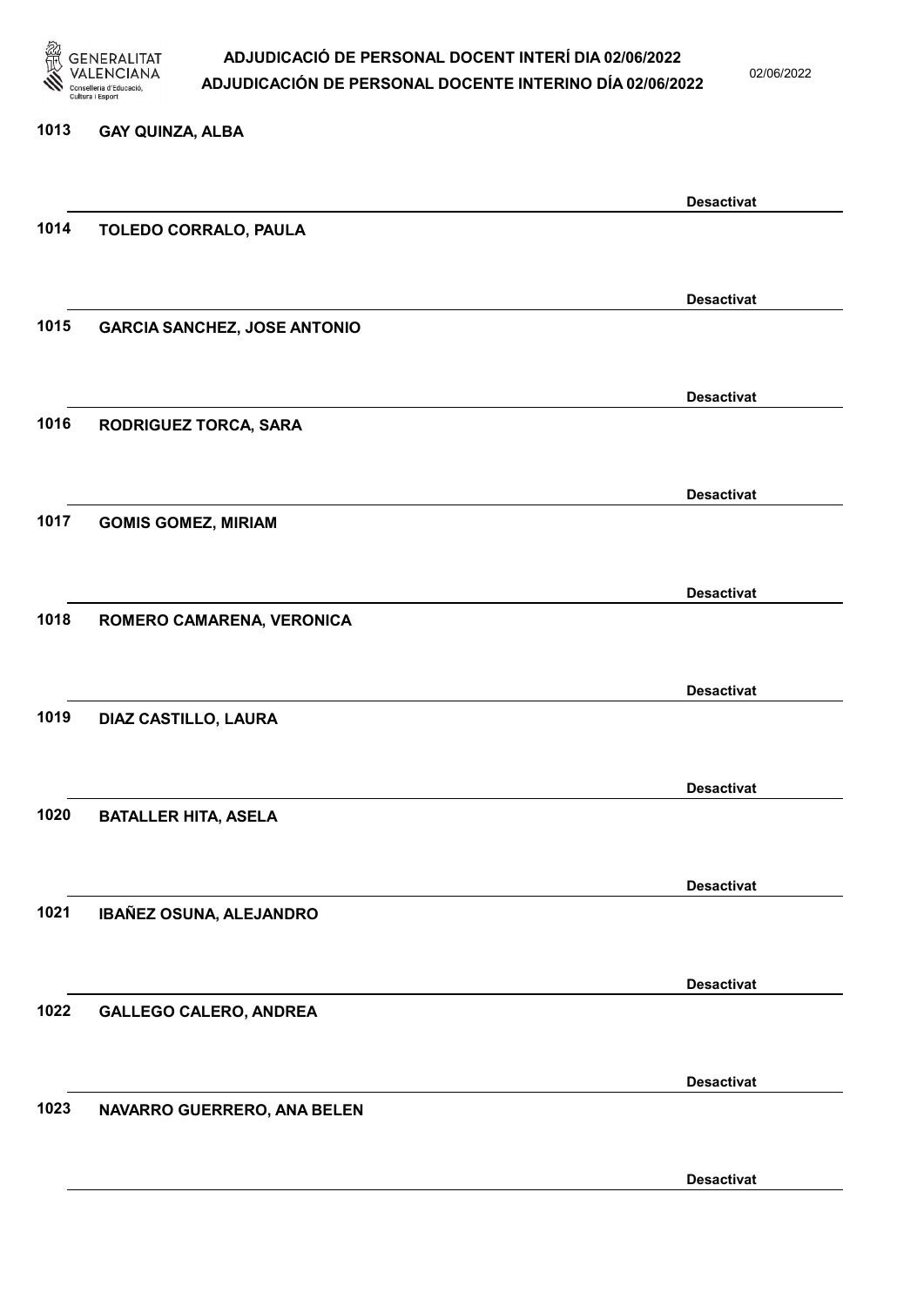

02/06/2022

Desactivat

# 1024 CHAQUES RAGA, RAQUEL Desactivat 1025 ESCRIVA MORENO, ROSA ANA Desactivat 1026 AGUSTI OLIVARES, MARIA GEMA Desactivat 1027 SALINAS LOPEZ, BEATRIZ Desactivat 1028 SABATER RAMIREZ, ALVARO Desactivat 1029 GARCIA CARBO, AINA Desactivat 1030 CASANOVA MOLINA, NOEMI Desactivat 1031 RAMON RUIZ, CLAUDIA LLEDO Desactivat 1032 BLANCO TARIN, ENRIQUE No adjudicat 1033 PEREZ SANCHEZ, MARINA Desactivat 1034 NUÑEZ NAVARRETE, JUAN RAMON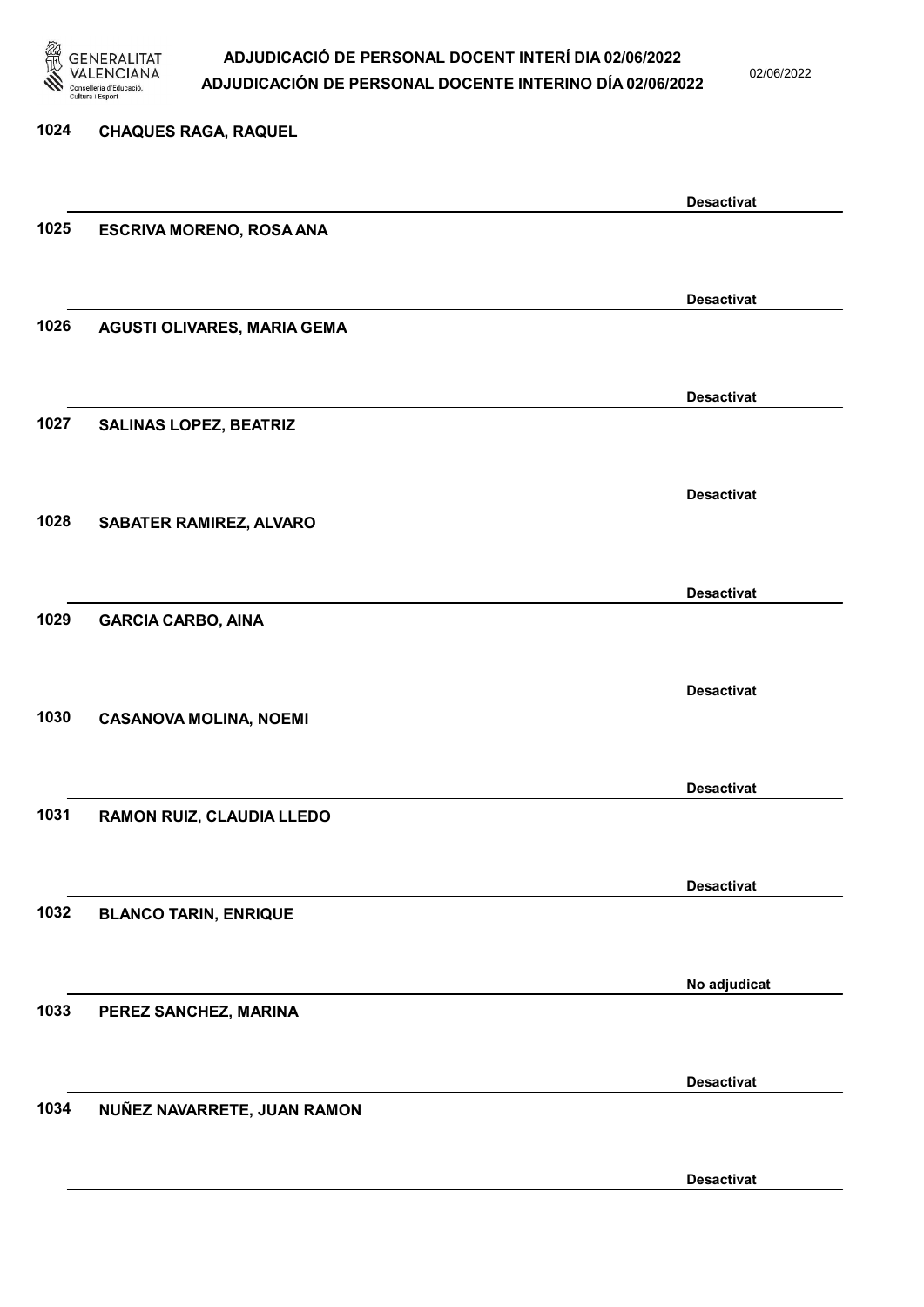

02/06/2022

Desactivat

# 1035 GORDON RUIZ, ROCIO Desactivat 1036 PUERTA ARCAS, VERONICA Desactivat 1037 PASCUAL GONZALEZ, NATALIA Desactivat 1038 BARCELO SANCHEZ, ZAIRA Desactivat 1039 JULIA FERNANDEZ, CARLA Ha participat 1040 LLORENS NEBOT, ANDREA Desactivat 1041 DOMENECH JIMENEZ, ALICIA Desactivat 1042 OMBUENA YAGO, SANDRA Desactivat 1043 ESPASA SAVAL, MARIA YASMINA Desactivat 1044 CHULVI SAEZ, CARLA Desactivat 1045 SANCHEZ MELIA, LAURA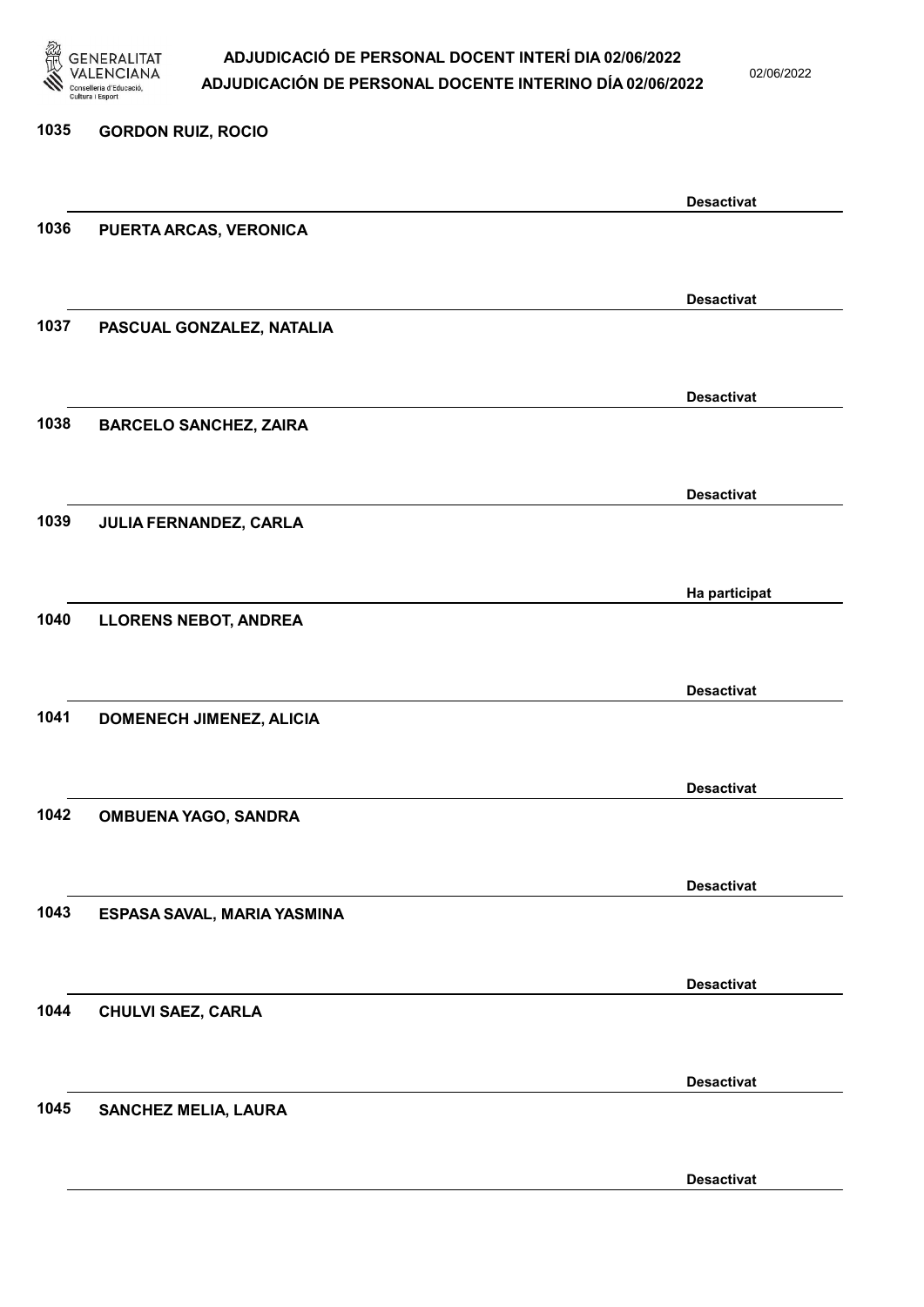

02/06/2022

### 1046 MARTI VIDAL, LAURA Desactivat 1047 NAVARRO BELENGUER, INMACULADA Desactivat 1048 CASADO HARO, MARIA JESUS Desactivat 1049 ANDREU DE LA CRUZ, CARLOS Ha participat 1050 MEDINA GARCIA, ALEJANDRO EDUARDO Desactivat 1051 RAMOS OLMOS, MARTA Desactivat 1052 BAUTISTA SANCHEZ VALDEPEÑAS, EVELINA Desactivat 1053 GARROTE SILLAS, EVA Ha participat 1054 DIES LOPEZ, ANDREA Desactivat 1055 BADAL BLASCO, CRISTIAN Desactivat 1056 URBAN QUILES, MARIA TERESA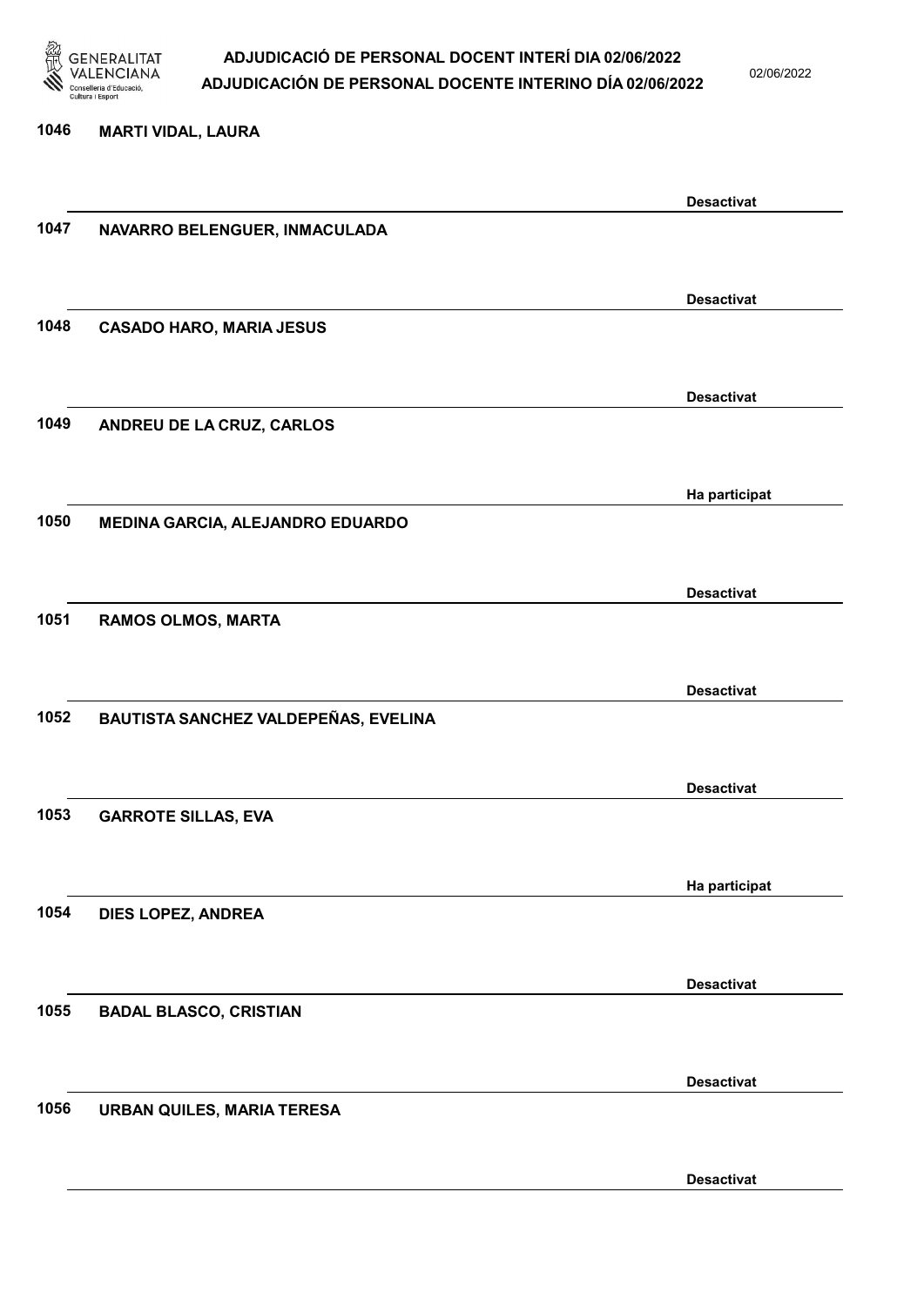

02/06/2022

#### 1057 SERRANO MOLINA, MARIA DEL CARMEN

Desactivat 1058 TORMO VICO, CLARA SOFIA Desactivat 1059 CAMARASA PASTOR, MARIA DESAMPARADOS Desactivat 1060 CERDAN GOMIS, TERESA Desactivat 1061 LOSA CAMACHO, RAQUEL Desactivat 1062 OLIVER GAVARA, SANDRA Desactivat 1063 COY CASAS, SARA Desactivat 1064 VALLS NIETO, MARIA PILAR Ha participat 1065 MONTOLIU GIL, ALBA Desactivat 1066 BORDONADO MORENO, ALMUDENA Desactivat 1067 MUÑOZ GARCIA, SANDRA Ha participat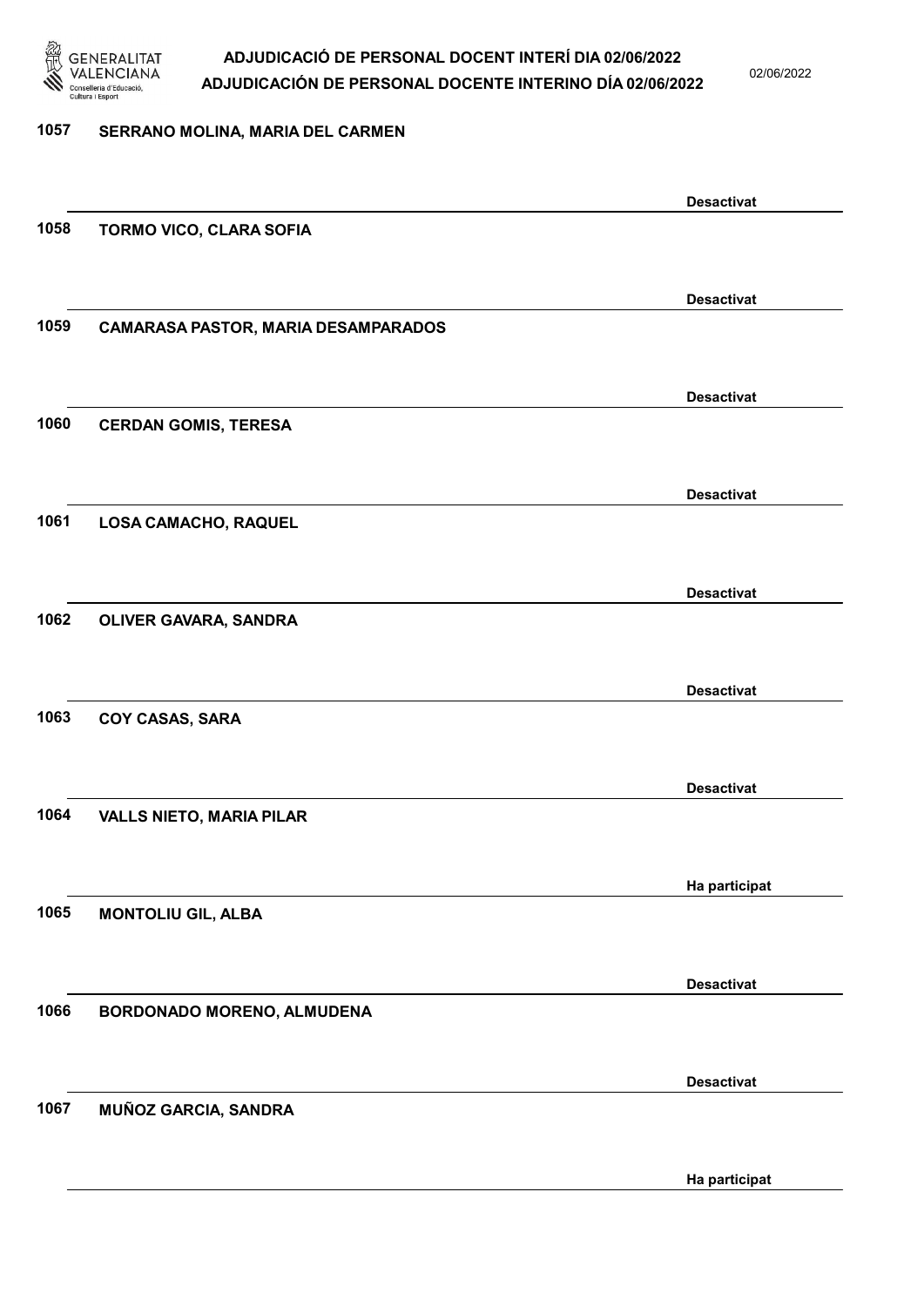

02/06/2022

| 1068 | <b>GUILLEM SOLDEVILA, LAURA</b>       |                   |
|------|---------------------------------------|-------------------|
|      |                                       |                   |
|      |                                       | <b>Desactivat</b> |
| 1069 | ZANON MOLINER, JOAQUIN RAFAEL         |                   |
|      |                                       |                   |
|      |                                       | <b>Desactivat</b> |
| 1070 | <b>CARRETON DIAZ-MINGUEZ, DAVINIA</b> |                   |
|      |                                       |                   |
|      |                                       | <b>Desactivat</b> |
| 1071 | <b>BENAVENT MATEU, SARA</b>           |                   |
|      |                                       |                   |
|      |                                       | Ha participat     |
| 1072 | <b>VILA REIG, CARLA</b>               |                   |
|      |                                       |                   |
|      |                                       | <b>Desactivat</b> |
| 1073 | <b>GARCIA SOSPEDRA, LAURA</b>         |                   |
|      |                                       |                   |
|      |                                       | <b>Desactivat</b> |
| 1074 | NADERPOUR PEÑALVER, MARTA             |                   |
|      |                                       |                   |
|      |                                       |                   |
| 1075 | ALBERT PATIÑO, ESTER                  | <b>Desactivat</b> |
|      |                                       |                   |
|      |                                       |                   |
| 1076 | <b>LENO CARCELLER, MELANI</b>         | <b>Desactivat</b> |
|      |                                       |                   |
|      |                                       |                   |
|      |                                       | <b>Desactivat</b> |
| 1077 | FELIX FERRER, AIDA                    |                   |
|      |                                       |                   |
|      |                                       | <b>Desactivat</b> |
| 1078 | <b>ORDINAS LLOP, ESTHER</b>           |                   |
|      |                                       |                   |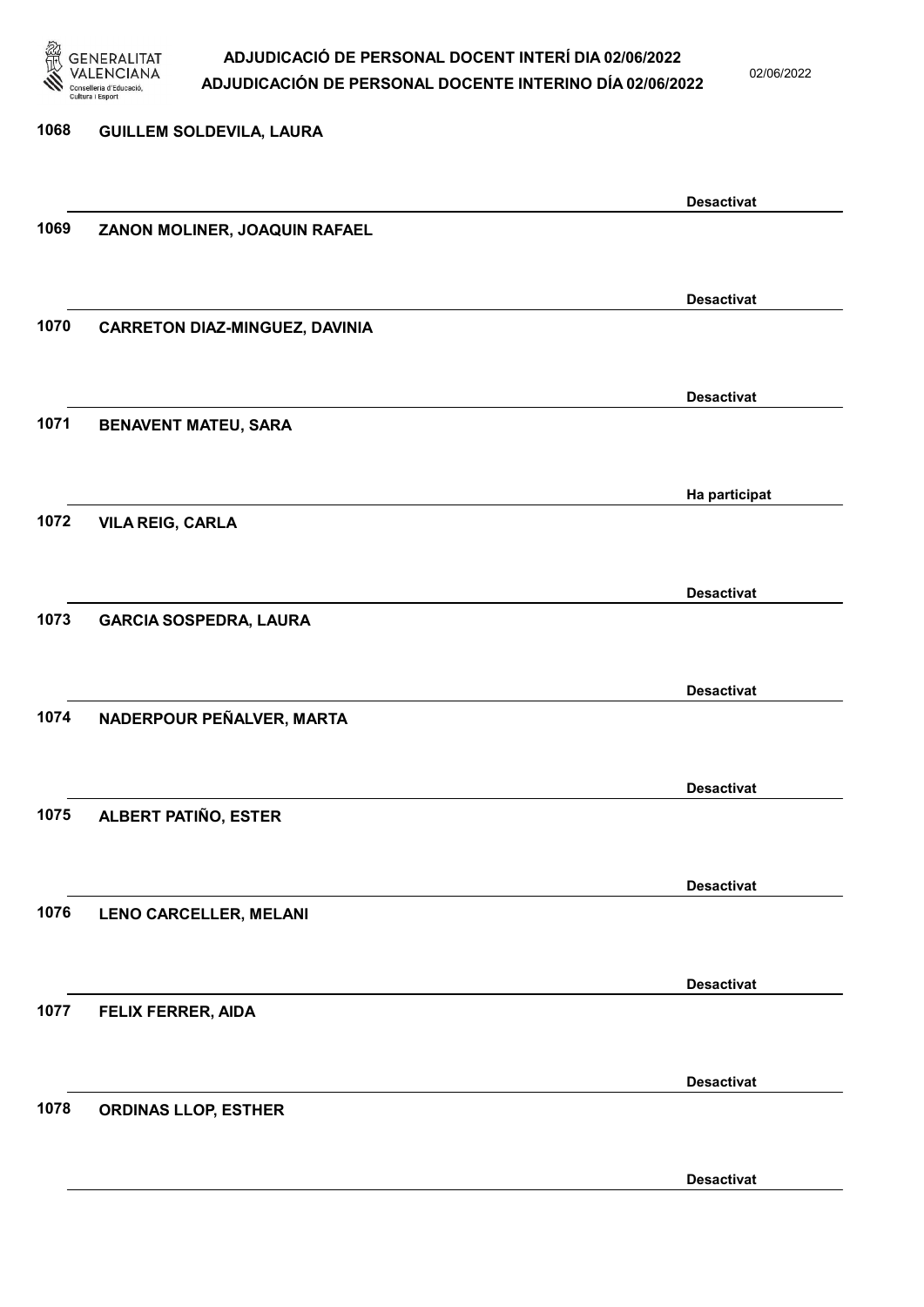

02/06/2022

# 1079 PERONA CALDES, CLARA Desactivat 1080 SANCHEZ MOLLA, ANA Desactivat 1081 ESCAMILLA QUIROGA, ANA Desactivat 1082 ALIAGA MONTOLIO, LIDIA Desactivat 1083 FERNANDEZ LAINS, JUAN ANTONIO Desactivat 1084 FRANCH JOVER, ARACELI Desactivat 1085 SORIANO AGUADO, VICENTE Desactivat 1086 SANCHO BATALLER, INMACULADA Desactivat 1087 MARTINEZ CASTILLO, NATALIA Desactivat 1088 LLORCA GONZALVO, AROA Desactivat 1089 ARRIBAS VILLAR, CONSUELO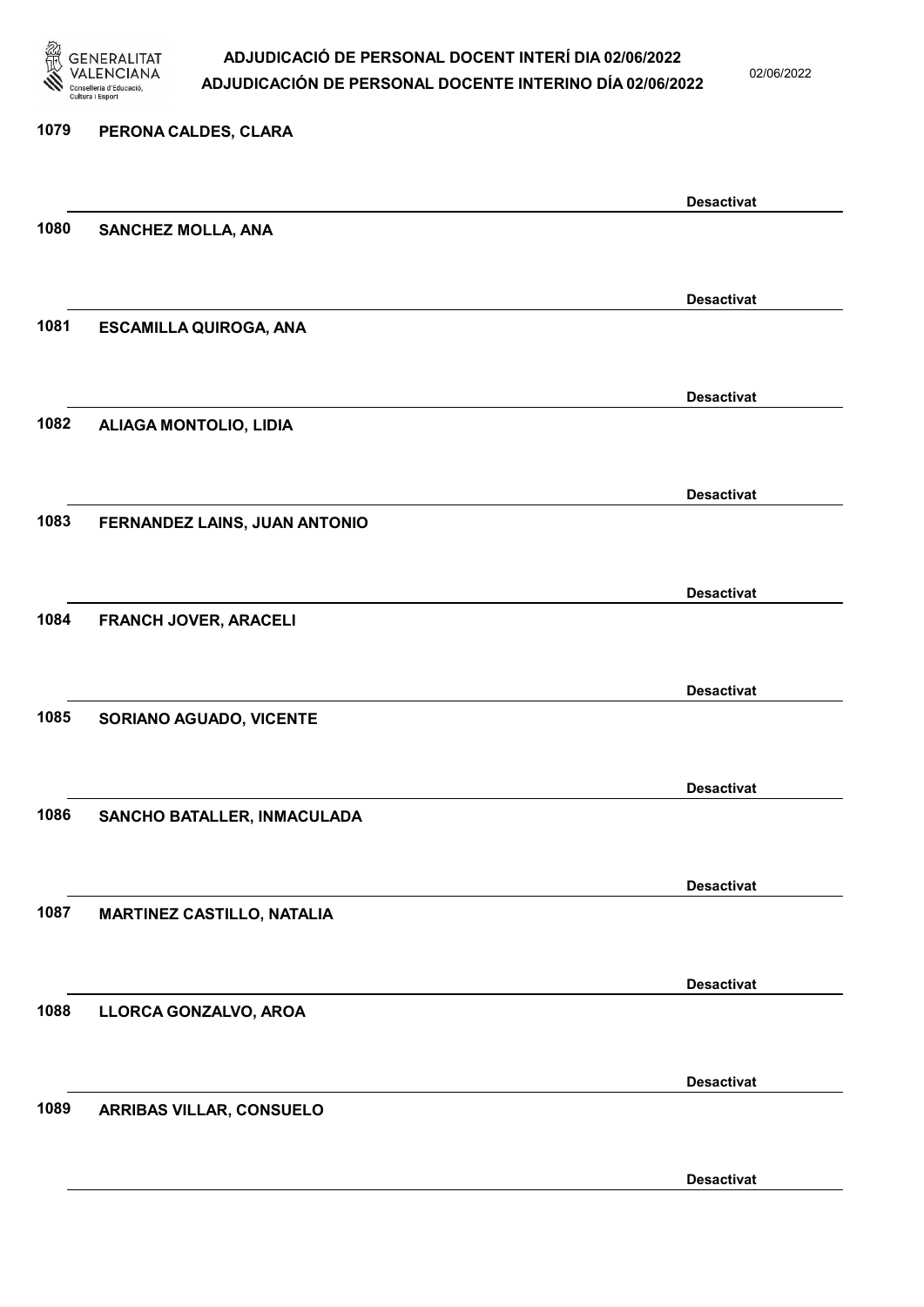

02/06/2022

| 1090 | <b>GARIN MENENDEZ, CLAUDIA</b>       |                   |
|------|--------------------------------------|-------------------|
|      |                                      |                   |
|      |                                      | <b>Desactivat</b> |
| 1091 | <b>GARCIA VALENCIA, MARIA AMPARO</b> |                   |
|      |                                      |                   |
|      |                                      | <b>Desactivat</b> |
| 1092 | MARTINEZ MUÑOZ, RAQUEL MARIA         |                   |
|      |                                      |                   |
|      |                                      | <b>Desactivat</b> |
| 1093 | <b>CES CERVERA, ESTELA</b>           |                   |
|      |                                      |                   |
|      |                                      | <b>Desactivat</b> |
| 1094 | <b>BURRIEL FERRER, MARIA</b>         |                   |
|      |                                      |                   |
| 1095 |                                      | <b>Desactivat</b> |
|      | RAMON SERRANO, PAULA                 |                   |
|      |                                      | <b>Desactivat</b> |
| 1096 | SERRANO CUQUERELLA, MARIA            |                   |
|      |                                      |                   |
|      |                                      | <b>Desactivat</b> |
| 1097 | <b>SANCHEZ SANCHEZ, BRISA</b>        |                   |
|      |                                      |                   |
|      |                                      | <b>Desactivat</b> |
| 1098 | TERUEL HERNANDEZ, JOSE MARIA         |                   |
|      |                                      |                   |
|      |                                      | Ha participat     |
| 1099 | <b>MARTINEZ GONZALEZ, RAQUEL</b>     |                   |
|      |                                      |                   |
|      |                                      | <b>Desactivat</b> |
| 1100 | <b>OLMOS GARDEY, PAULA</b>           |                   |
|      |                                      |                   |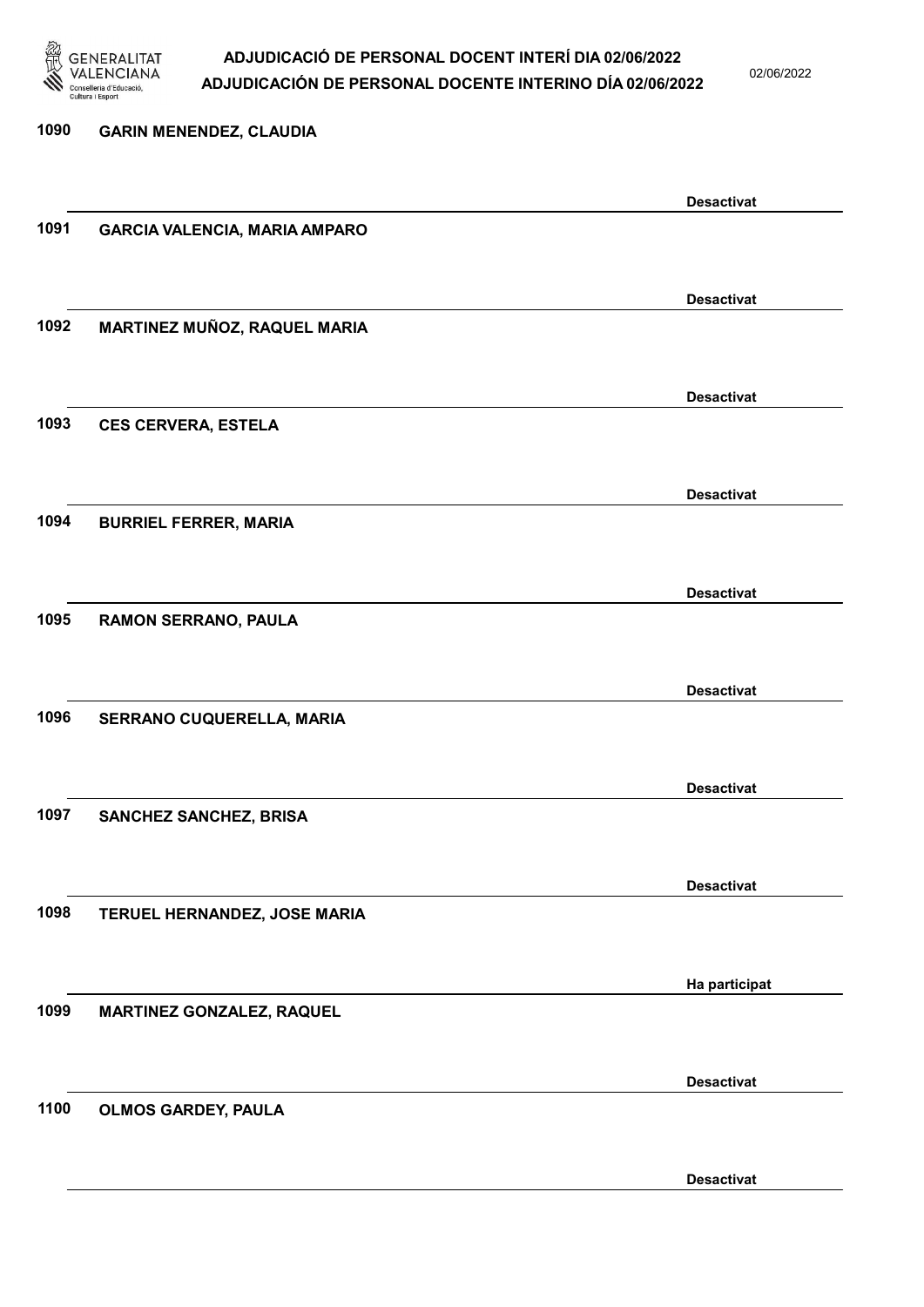

02/06/2022

### 1101 PILES NAVARRO, SANDRA Desactivat 1102 PAÑOS PEREA, ANDREA Desactivat 1103 SORIANO SORO, SANDRA Desactivat 1104 GIL BOSCA, ANDREA Desactivat 1105 TOMAS PARRILLA, NEREA Petición: 1 23 SUBSTITUCIÓ INDETERMINADA VALÈNCIA (46031349) CEIP L'ALBEREDA 120 / EDUCACIÓ INFANTIL Adjudicat Voluntaria 833527 Horas 1106 CARRETERO DE CARA, ESTIBALIZ Desactivat 1107 MALAGON RODRIGUEZ, PAULA Desactivat 1108 CATALA FERRIZ, ANA ALICIA Desactivat 1109 MOYA GARRIDO, LIDIA Desactivat 1110 VILANOVA LUNA, ALEXANDRA Desactivat 1111 BRUIXOLA CHIRIVELLA, ESTHER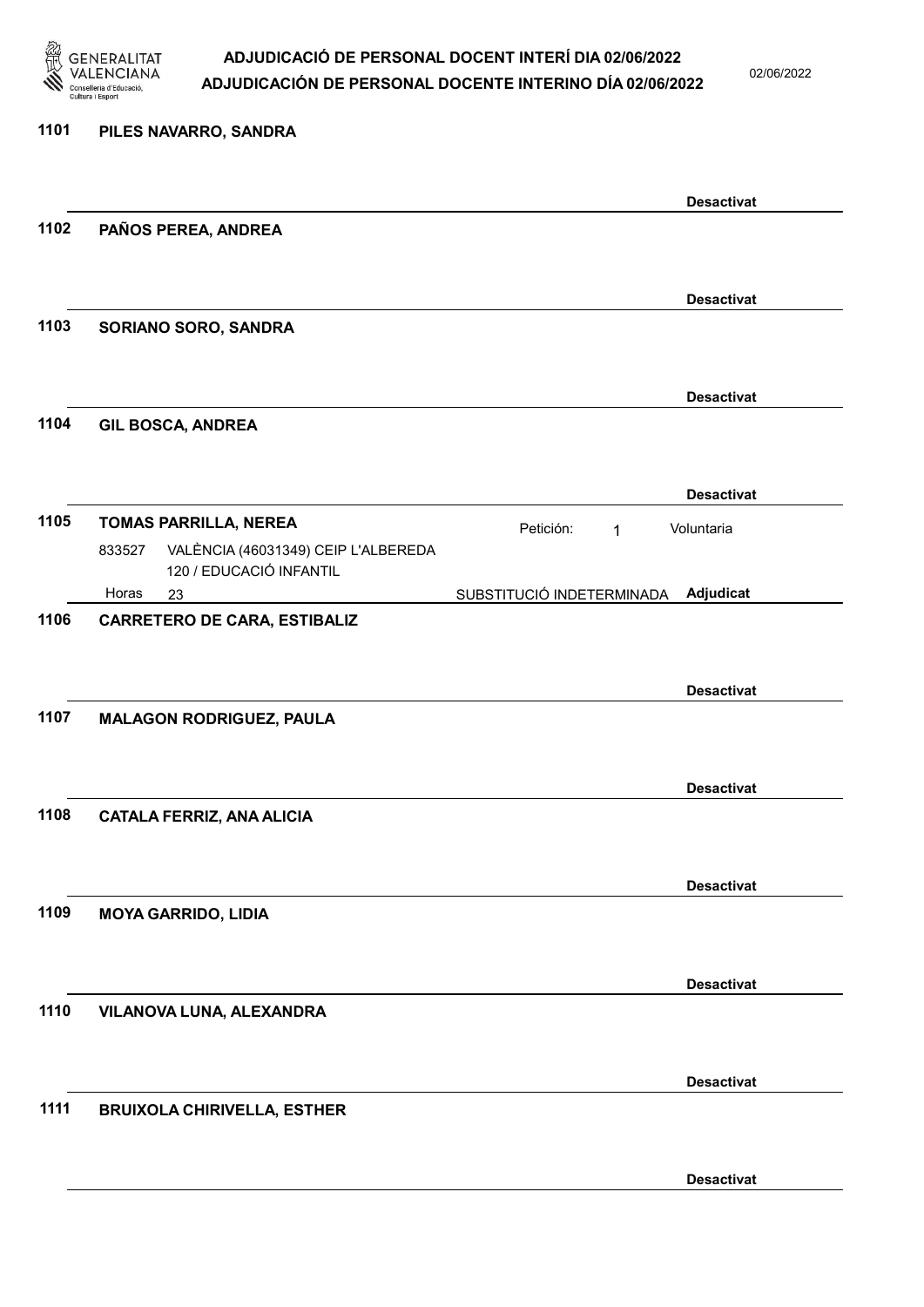

02/06/2022

#### 1112 ARENAS LOBATO, NOELIA

|      |                                               | <b>Desactivat</b> |
|------|-----------------------------------------------|-------------------|
| 1113 | <b>BRACELI BEJERANO, ANDREA DE LAS NIEVES</b> |                   |
|      |                                               |                   |
|      |                                               | <b>Desactivat</b> |
| 1114 | FERRUS BAYARRI, JANA                          |                   |
|      |                                               |                   |
|      |                                               |                   |
|      |                                               | <b>Desactivat</b> |
| 1115 | LOPEZ GOMEZ, ALBA MARIA                       |                   |
|      |                                               |                   |
|      |                                               | <b>Desactivat</b> |
| 1116 | <b>BUIGUES IRANZO, ANA MIREIA</b>             |                   |
|      |                                               |                   |
|      |                                               |                   |
|      |                                               | <b>Desactivat</b> |
| 1117 | HERRERA GONZALEZ, BELEN                       |                   |
|      |                                               |                   |
|      |                                               | <b>Desactivat</b> |
| 1118 | FERNANDEZ CABRERA, ROSALIA                    |                   |
|      |                                               |                   |
|      |                                               |                   |
| 1119 |                                               | <b>Desactivat</b> |
|      | <b>CALABUIG SIGNES, MARINA</b>                |                   |
|      |                                               |                   |
|      |                                               | <b>Desactivat</b> |
| 1120 | SANTAMARIA POVEDA, RAQUEL                     |                   |
|      |                                               |                   |
|      |                                               | <b>Desactivat</b> |
| 1121 | <b>LOPEZ PEREZ, MIRIAM</b>                    |                   |
|      |                                               |                   |
|      |                                               |                   |
|      |                                               | <b>Desactivat</b> |
| 1122 | <b>SALINAS MAÑEZ, EVA</b>                     |                   |
|      |                                               |                   |
|      |                                               | <b>Desactivat</b> |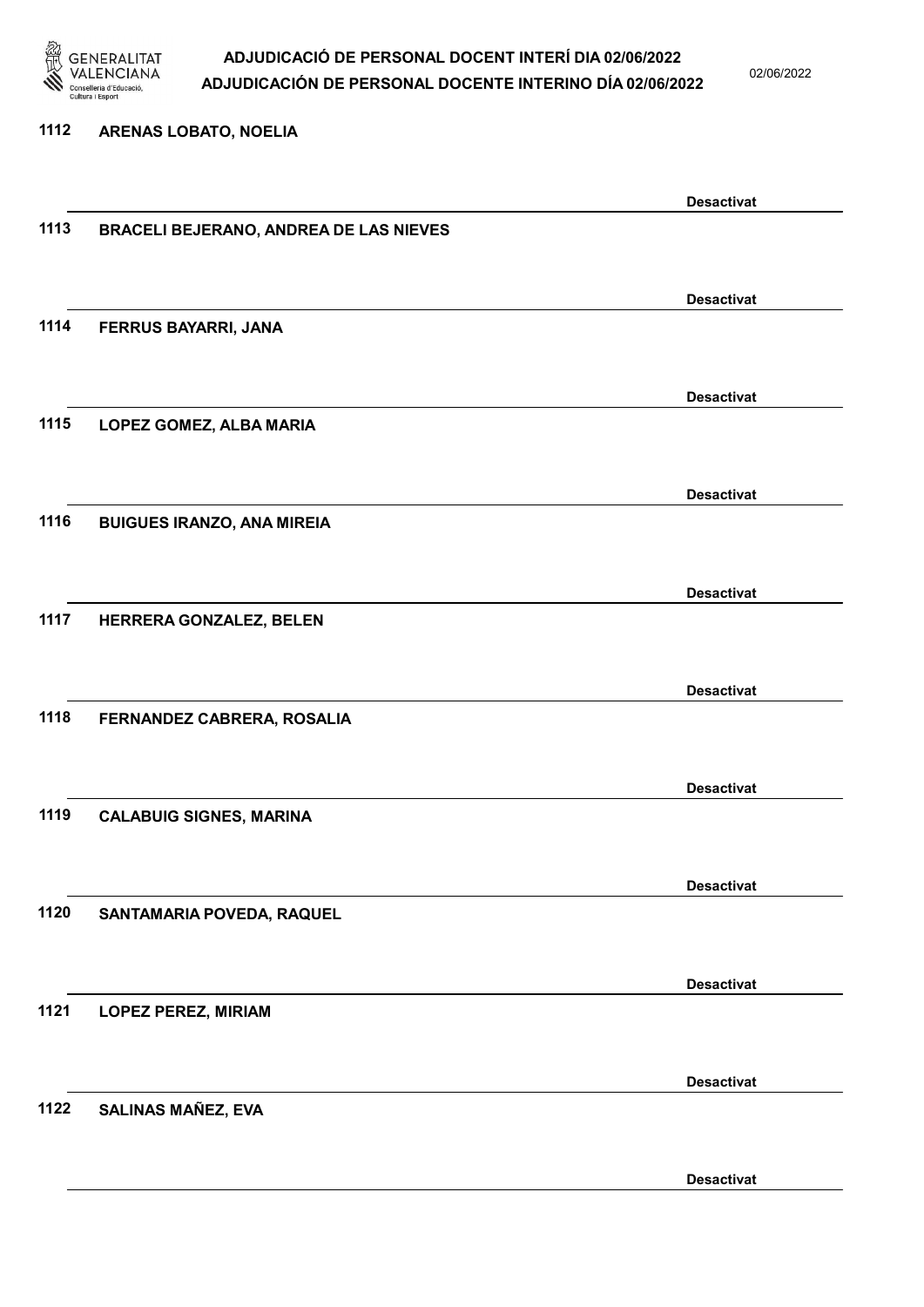GENERALITAT<br>VALENCIANA

02/06/2022

| m    | Conselleria d'Educació,<br>Cultura i Esport | <b>ADJUDICACION DE PERSONAL DOCENTE INTERINO DIA 02/06/2022</b>   |                         |   |                   |
|------|---------------------------------------------|-------------------------------------------------------------------|-------------------------|---|-------------------|
| 1123 |                                             | DIAZ MARTINEZ, ANABEL                                             | Petición:               | 1 | Voluntaria        |
|      | 513474                                      | GANDIA (46004188) CEIP JOAN MARTORELL<br>128 / EDUCACIÓ PRIMÀRIA. |                         |   |                   |
|      | Horas                                       | 23                                                                | SUBSTITUCIÓ DETERMINADA |   | Adjudicat         |
| 1124 |                                             | <b>MARTINEZ CANTOS, CAROLINA</b>                                  |                         |   |                   |
|      |                                             |                                                                   |                         |   | Ha participat     |
| 1125 |                                             | <b>MURCIA TARRAGA, ANGELA</b>                                     |                         |   |                   |
|      |                                             |                                                                   |                         |   | <b>Desactivat</b> |
| 1126 |                                             | <b>VILA ALFARO, AITOR</b>                                         |                         |   | <b>Desactivat</b> |
| 1127 |                                             | LLORET CUCARELLA, ANNA                                            |                         |   |                   |
|      |                                             |                                                                   |                         |   | <b>Desactivat</b> |
| 1128 |                                             | <b>COTANDA ROSELLO, DESAMPARADOS</b>                              |                         |   |                   |
|      |                                             |                                                                   |                         |   | <b>Desactivat</b> |
| 1129 |                                             | YRAZUSTA MOLINA, PAULA                                            |                         |   |                   |
|      |                                             |                                                                   |                         |   | <b>Desactivat</b> |
| 1130 |                                             | <b>CAMPILLO GALLEGO, SUSANA</b>                                   |                         |   |                   |
|      |                                             |                                                                   |                         |   | <b>Desactivat</b> |
| 1131 |                                             | GOMEZ ALMODOVAR, INMACULADA                                       |                         |   |                   |
|      |                                             |                                                                   |                         |   | <b>Desactivat</b> |
| 1132 |                                             | <b>GARCIA VALERO, NURIA</b>                                       |                         |   |                   |
|      |                                             |                                                                   |                         |   | <b>Desactivat</b> |
| 1133 |                                             | <b>MARCHANTE LORENTE, DAVINIA</b>                                 |                         |   |                   |
|      |                                             |                                                                   |                         |   | <b>Desactivat</b> |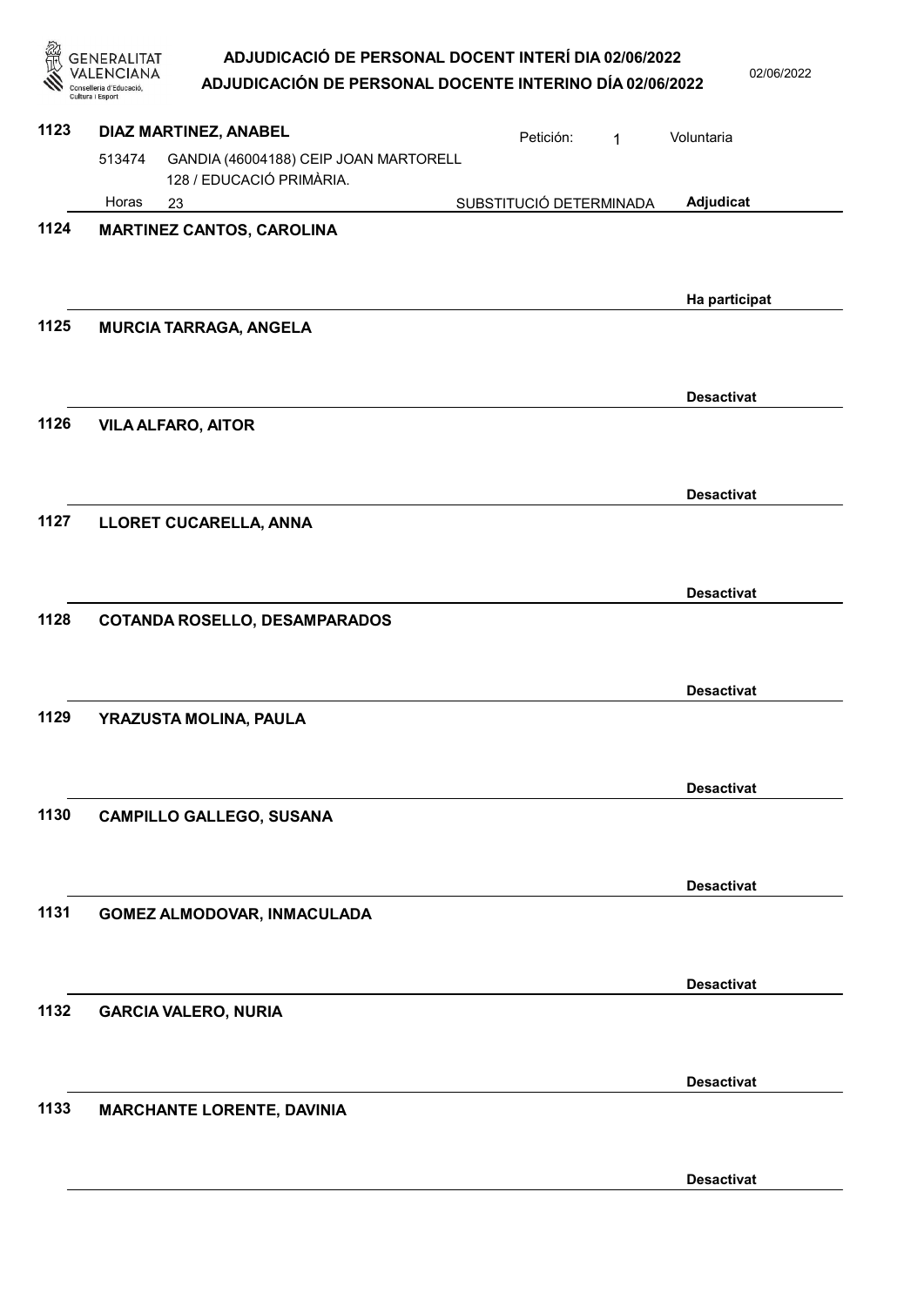

02/06/2022

Desactivat

# 1134 GARCIA MARTIN, SANDRA Desactivat 1135 LOPEZ LOPEZ, LAURA Ha participat 1136 MONTON SANCHEZ, JAVIER Desactivat 1137 ARBONA PICOT, EVA Desactivat 1138 PARREÑO GIMENEZ, ISABEL Desactivat 1139 CARCELES GARCIA, MARTA Desactivat 1140 GARCIA ESPINAR, CRISTINA Desactivat 1141 MOLINA BOX, ESTEFANIA Desactivat 1142 FERRANDO ORTOLA, ANNA MARIA Desactivat 1143 HERNANDIS LATORRE, ITZIAR Desactivat 1144 ROCHINA ASTORGA, CRISTINA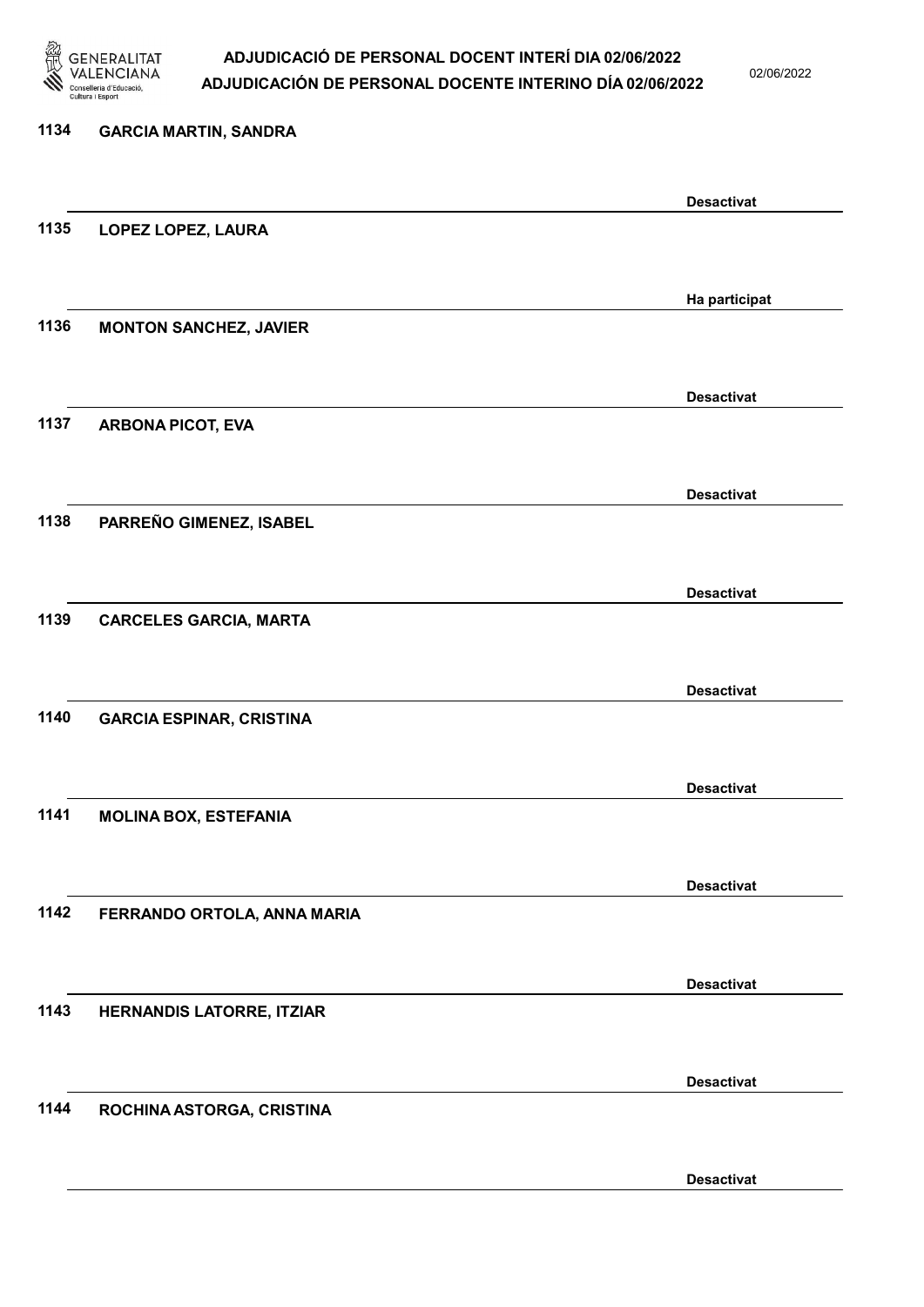

02/06/2022

Desactivat

# 1145 GARCIA MUÑOZ, GERARDO Desactivat 1146 FERRER TUR, MARIA AMPARO Desactivat 1147 ALONSO EGEA, INMACULADA Desactivat 1148 SISTERNAS CERVERA, MARIA REYES Desactivat 1149 HARO GODOY, MARIA DE LOS ANGELES Desactivat 1150 MOYA GOMEZ, IGNACIO Desactivat 1151 GAMEZ NARANJO, FRANCISCO JOSE Desactivat 1152 MARQUEZ LOPEZ, ANA Desactivat 1153 MUÑOZ GONZALEZ, MARIA FUENSANTA Desactivat 1154 RONCHERA URQUIZU, MAR Desactivat 1155 CARRIO RUEDA, MARINA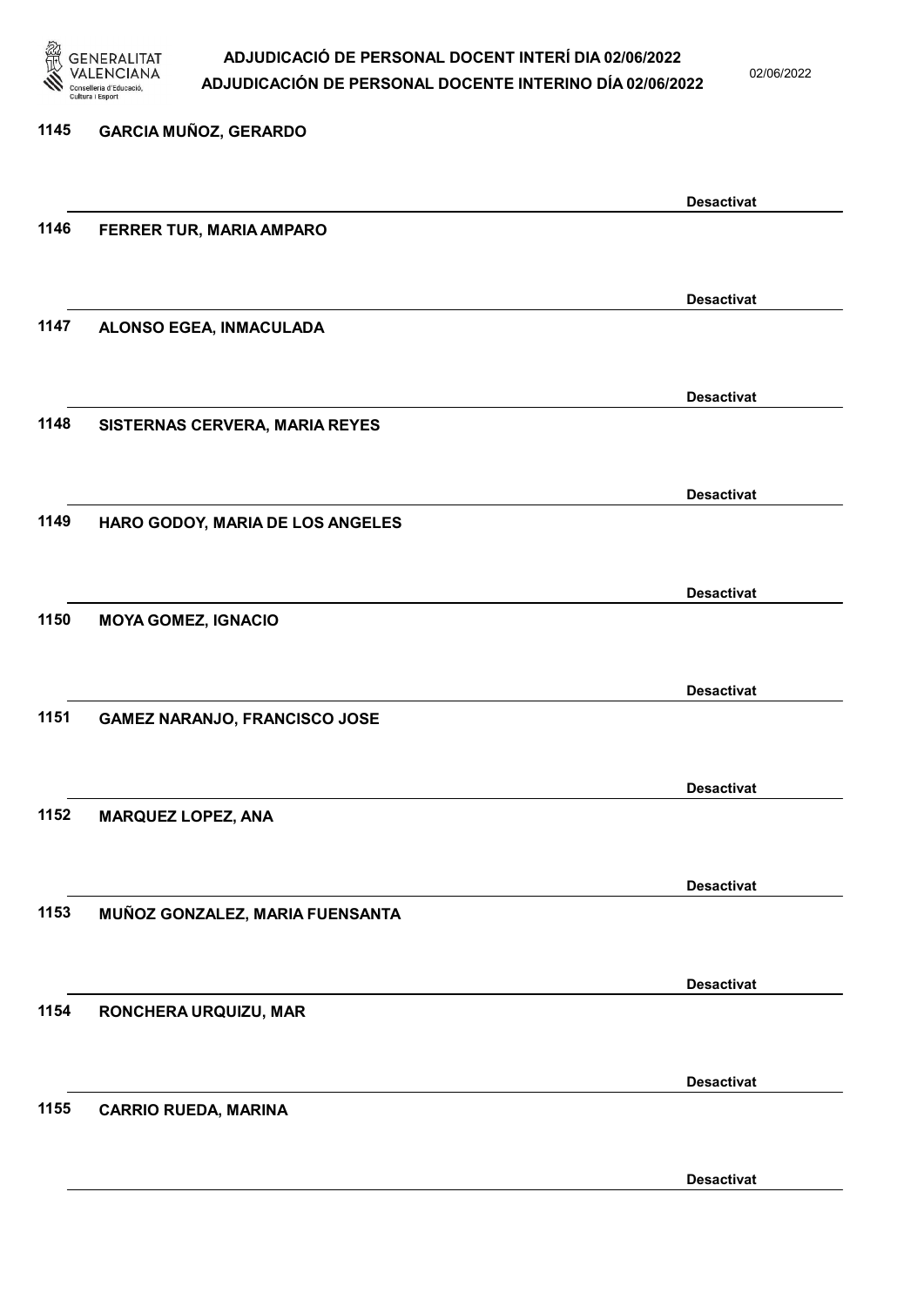

02/06/2022

| 1156 | <b>TORRES MARTI, GEMA</b>          |                   |
|------|------------------------------------|-------------------|
|      |                                    |                   |
|      |                                    | <b>Desactivat</b> |
| 1157 | <b>MORENO VALVERDE, ANA BELEN</b>  |                   |
|      |                                    |                   |
|      |                                    | <b>Desactivat</b> |
| 1158 | <b>GIL MARTINEZ, LORENA</b>        |                   |
|      |                                    |                   |
|      |                                    | <b>Desactivat</b> |
| 1159 | <b>MAÑEZ DOMINGUEZ, MIRIAM</b>     |                   |
|      |                                    |                   |
|      |                                    | <b>Desactivat</b> |
| 1160 | <b>LOPEZ PIERA, SERGIO</b>         |                   |
|      |                                    |                   |
| 1161 |                                    | <b>Desactivat</b> |
|      | ALVAREZ BLASCO, FATIMA LARA        |                   |
|      |                                    |                   |
| 1162 | <b>GOMEZ MORENO, CRISTINA</b>      | <b>Desactivat</b> |
|      |                                    |                   |
|      |                                    | <b>Desactivat</b> |
| 1163 | RAMOS VILLAESCUSA, RAQUEL          |                   |
|      |                                    |                   |
|      |                                    | <b>Desactivat</b> |
| 1164 | SANTIAGO CARAME, MONTSERRAT        |                   |
|      |                                    |                   |
|      |                                    | <b>Desactivat</b> |
| 1165 | <b>LORENTE MORENO, ANNA</b>        |                   |
|      |                                    |                   |
|      |                                    | <b>Desactivat</b> |
| 1166 | DELGADO MASEGOSA, FRANCISCO MANUEL |                   |
|      |                                    |                   |
|      |                                    |                   |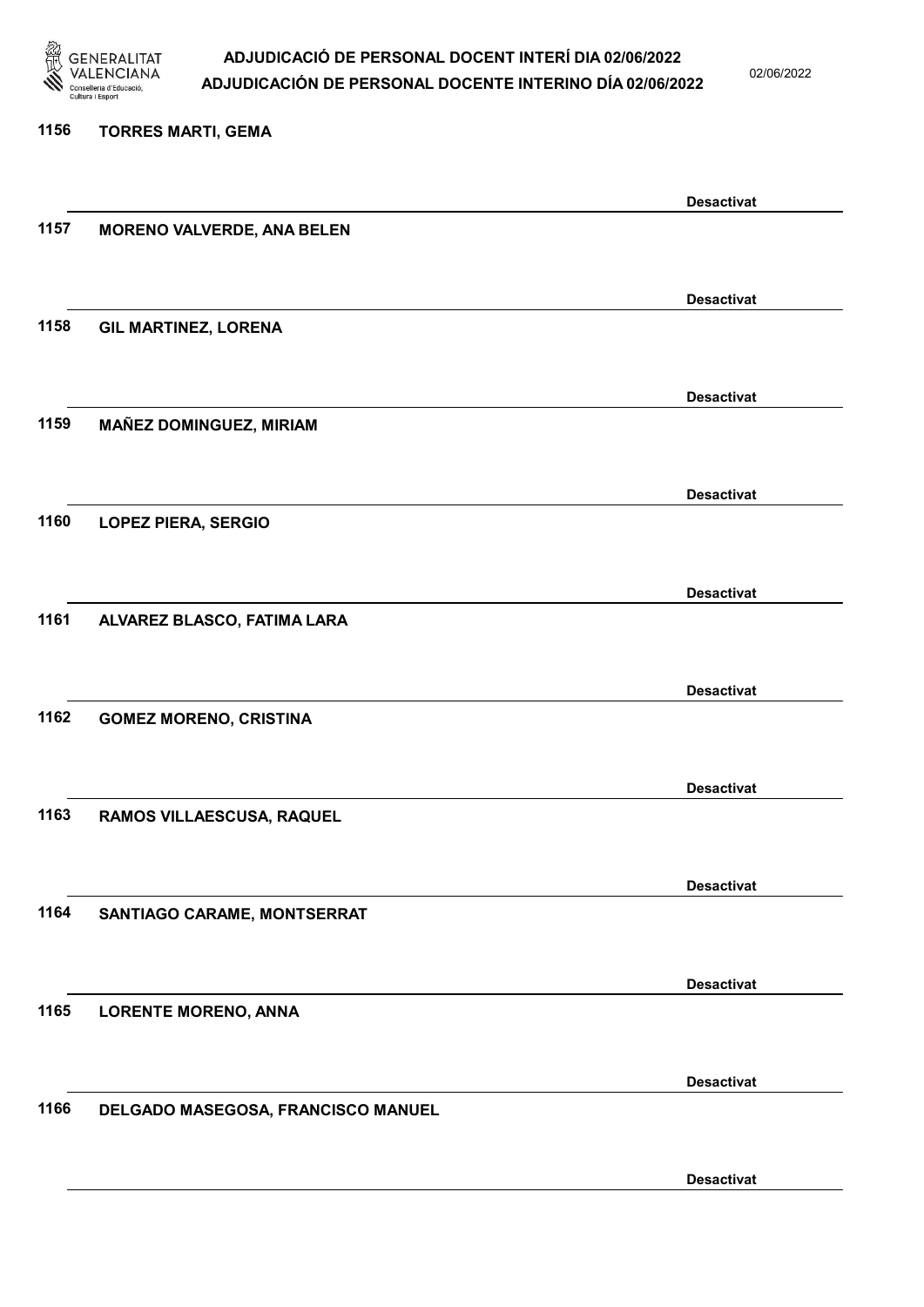

1167 EPILA RUIZ, NURIA

### ADJUDICACIÓ DE PERSONAL DOCENT INTERÍ DIA 02/06/2022 ADJUDICACIÓN DE PERSONAL DOCENTE INTERINO DÍA 02/06/2022

02/06/2022

|      |                                        | <b>Desactivat</b> |
|------|----------------------------------------|-------------------|
| 1168 | COBO MARTINEZ, JOANA MARIA             |                   |
|      |                                        |                   |
|      |                                        | <b>Desactivat</b> |
| 1169 | <b>MONTESINOS PINA, SARA</b>           |                   |
|      |                                        |                   |
|      |                                        |                   |
| 1170 | <b>MENDEZ VERCHER, CRISTINA ISABEL</b> | <b>Desactivat</b> |
|      |                                        |                   |
|      |                                        |                   |
|      |                                        | <b>Desactivat</b> |
| 1171 | ANTOLINOS LAHUERTA, MARINA             |                   |
|      |                                        |                   |
|      |                                        | <b>Desactivat</b> |
| 1172 | LLORCA GONZALEZ, CRISTINA              |                   |
|      |                                        |                   |
|      |                                        | <b>Desactivat</b> |
| 1173 | <b>CANTÓ MAS, NURIA</b>                |                   |
|      |                                        |                   |
|      |                                        | Ha participat     |
| 1174 | PASCUAL PULIDO, CARLA                  |                   |
|      |                                        |                   |
|      |                                        |                   |
| 1175 | <b>CASIMIRO SORIANO, ELENA</b>         | <b>Desactivat</b> |
|      |                                        |                   |
|      |                                        |                   |
|      |                                        | <b>Desactivat</b> |
| 1176 | <b>ESCRIBANO SERRANO, GLORIA</b>       |                   |
|      |                                        |                   |
|      |                                        | <b>Desactivat</b> |
| 1177 | NUÑEZ VIVES, SANDRA                    |                   |
|      |                                        |                   |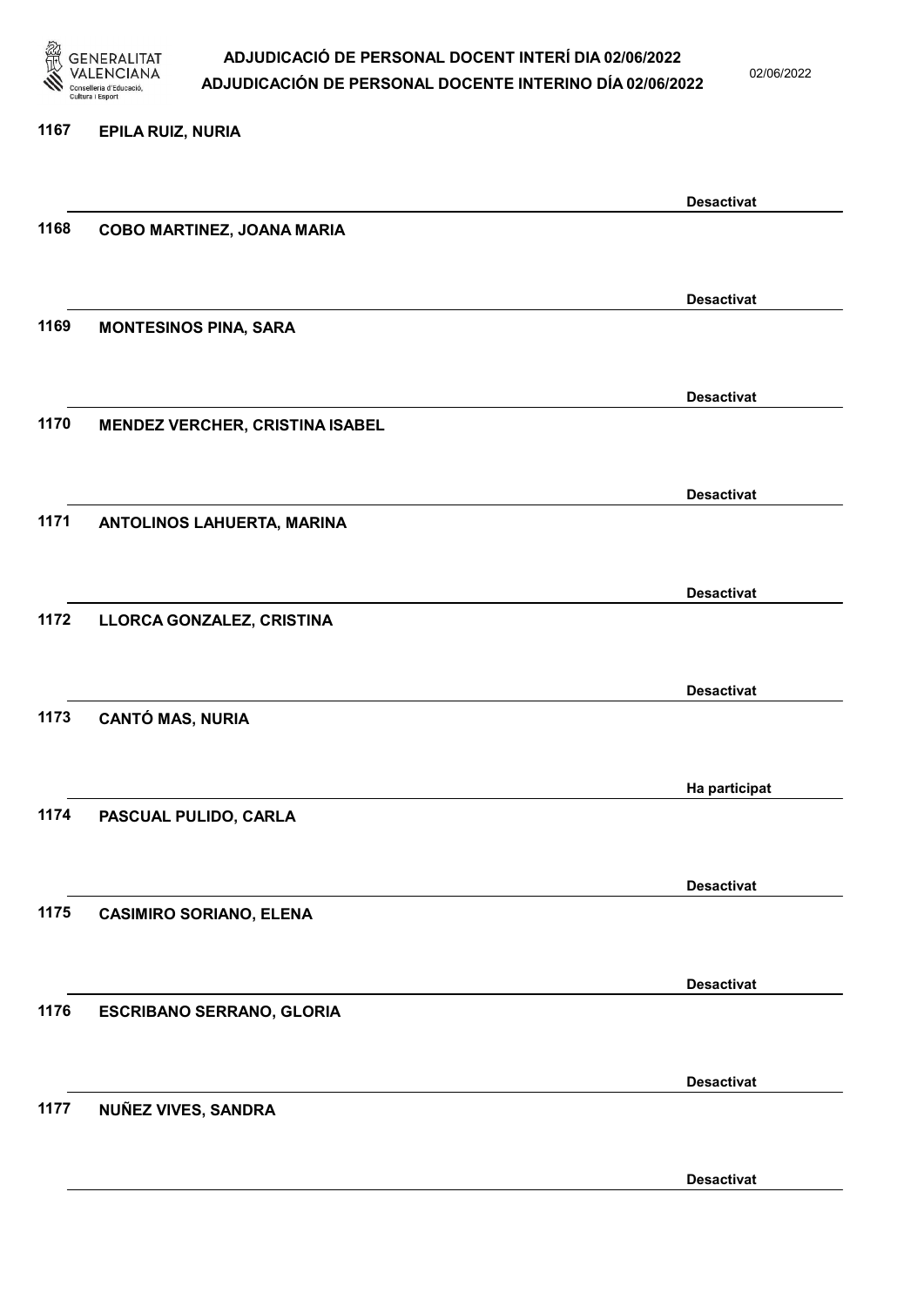

02/06/2022

Desactivat

# 1178 BENITO SANCHEZ, MIRYAM Desactivat 1179 MARTI ISACH, NEUS Desactivat 1180 PASTOR BEVIA, NEREA Desactivat 1181 CARDONA VELEZ, CRISTINA Desactivat 1182 RIOS PLAZA, MARIA DEL CARMEN Desactivat 1183 SANCHEZ SERVER, MARTA Desactivat 1184 MARTINEZ CARBONERES, LOURDES Desactivat 1185 LURBE BATALLER, ESTEFANIA Desactivat 1186 GARCIA FRANCES, EVA Desactivat 1187 FERRER CARVAJAL, JOAN ANDREU Desactivat 1188 ORTEGA MATEU, JORDI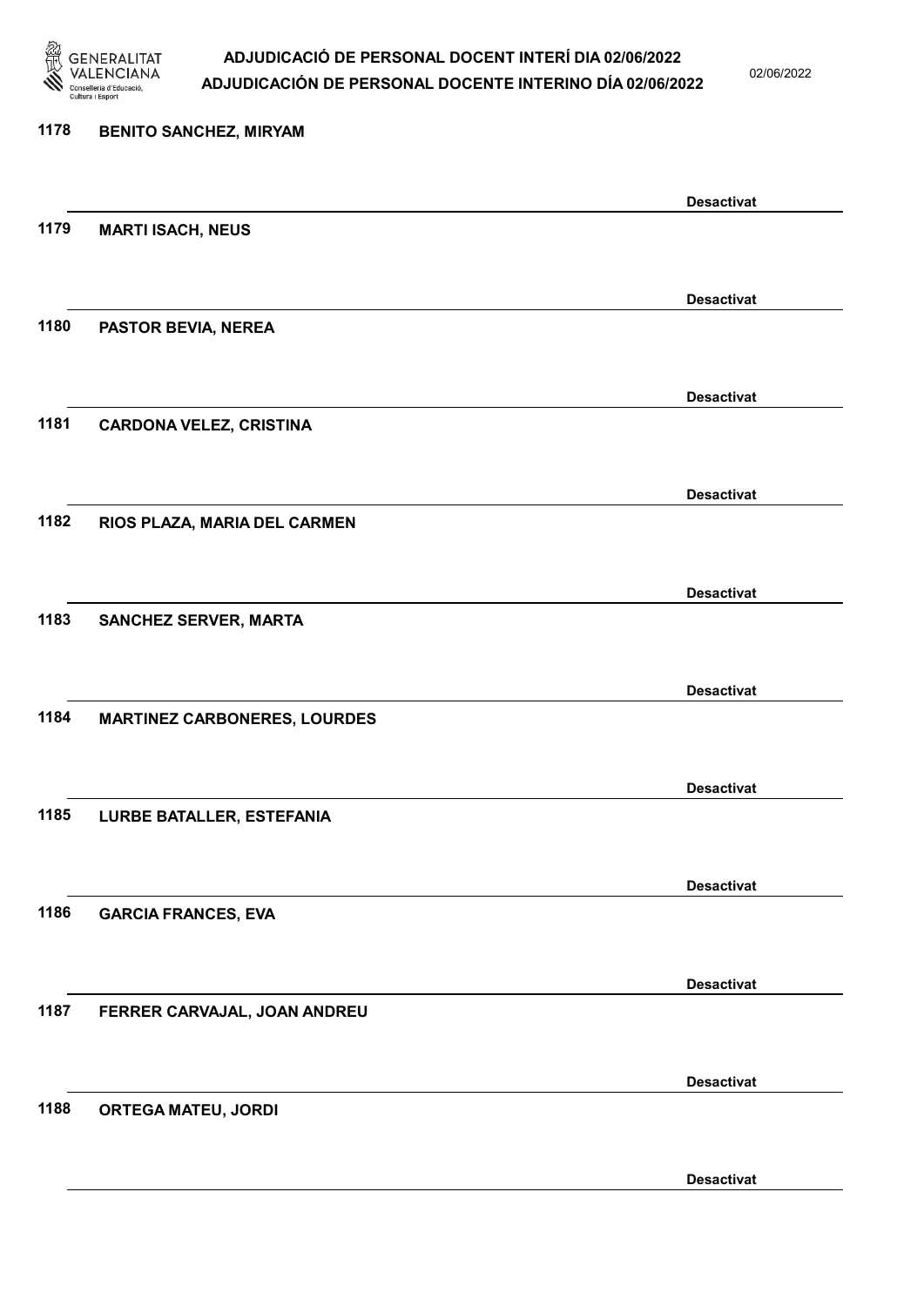

02/06/2022

### 1189 PEIRO CLIMENT, ANNA Desactivat 1190 FLOR SANCHEZ, SARA Desactivat 1191 CANDEL CONTELL, MARIA ELVIRA Ha participat 1192 LLAVATA GALLACH, LARA Desactivat 1193 MONTELL BATALLER, RAQUEL Ha participat 1194 TALENS LLINARES, CLARA Desactivat 1195 RUIZ MARÍN, MARÍA JESÚS Desactivat 1196 GAS VALOIS, AITANA Desactivat 1197 COLOMINA JUAN, TERESA Ha participat 1198 FERRANDIS ABEL, SALVADOR Desactivat 1199 SANCHEZ MOLTO, JOAQUIN Ha participat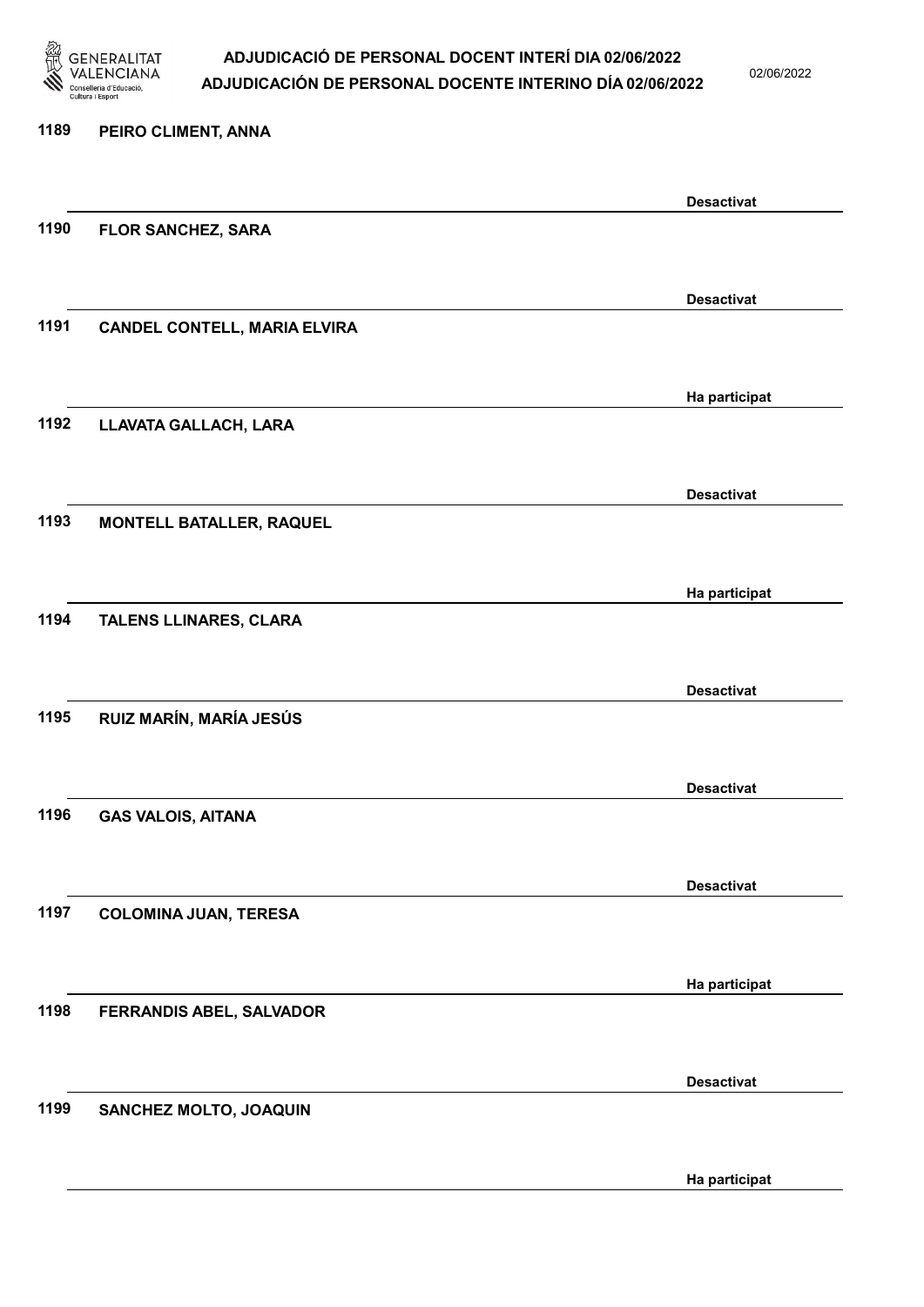

02/06/2022

Desactivat

## 1200 MOLINA FERNANDEZ, MARTA Desactivat 1201 PIERA DOMINGUEZ, LAURA Desactivat 1202 RENART ROSELL, ADRIANA Desactivat 1203 MUÑOZ MARTI, FRANCISCO JAVIER Desactivat 1204 MARTIN LOPEZ, SARA Desactivat 1205 MARTINEZ JEMES, BARBARA Desactivat 1206 MARTINEZ ALBERT, BEATRIZ Desactivat 1207 MACIAN PEREZ, ANDREA Desactivat 1208 GARCIA GARCIA, VICENTE DAVID Desactivat 1209 BELDA CALABUIG, LAURA Desactivat 1210 HUESO HERNANDEZ, TANIA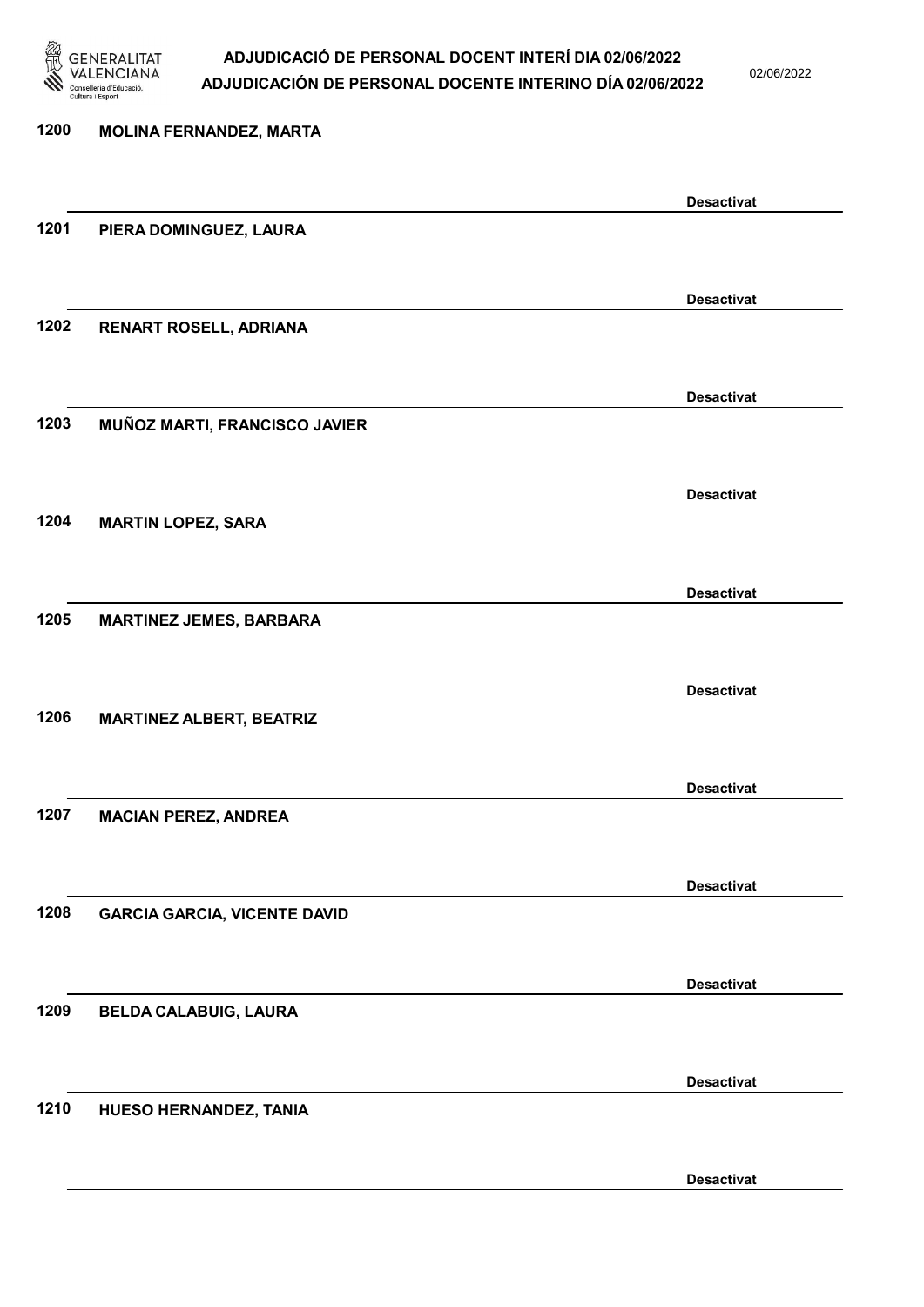

02/06/2022

Desactivat

# 1211 MARTINEZ GADEA, JOSE Desactivat 1212 MARTINEZ MULLOR, JOSE Desactivat 1213 ZABALA BERGANZA, CAROLINA PILAR Desactivat 1214 ABAD BOSCA, MARTA LEONOR Desactivat 1215 SANFELIX SANCHO, JOSEP Desactivat 1216 BEAS SALVADOR, NURIA Desactivat 1217 COLMENERO JIMENEZ, MARTA Desactivat 1218 HERNANDEZ MOLINA, CARLA Desactivat 1219 IZQUIERDO JUAN, CELESTE Desactivat 1220 BOSCH ROBLES, BELEN Desactivat 1221 GARCIA TORRES, ANAIS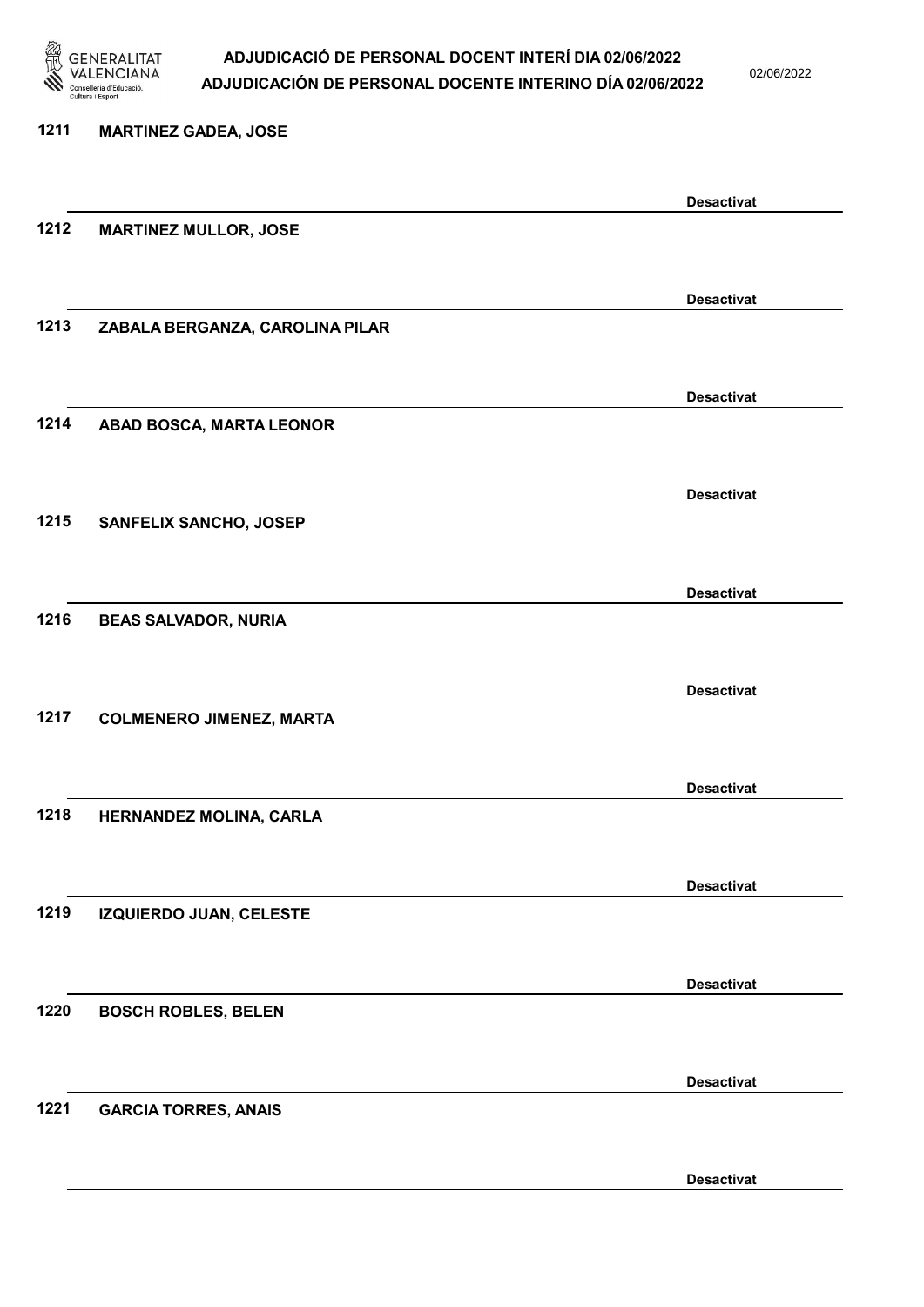

02/06/2022

Desactivat

Desactivat

Desactivat

Desactivat

Desactivat

Desactivat

Desactivat

Ha participat

# 1222 BROTONS PEREZ, ANA

1223 UGEDA PEREZ, RUT

1224 BORI MURGUI, MARIA JOSE

1225 GIL PERETO, SARA

1226 RODRIGUEZ GOMEZ, MARTA

1227 ARROYO MEDINA, ITZIAR

1228 SEGURA BERESALUCE, MARIA

1229 RODRIGUEZ NAJAR, DAVID

1230 CARRILERO DIAZ, ALICIA

Desactivat 1231 MURCIANO HERNANDEZ, MARIA **Petición:** 1 23 SUBSTITUCIÓ INDETERMINADA XIRIVELLA (46003652) CEIP MIGUEL DE CERVANTES 120 / EDUCACIÓ INFANTIL Adjudicat Voluntaria 510693 Horas

#### 1232 CANTOS SOLAZ, FRANCISCO PEDRO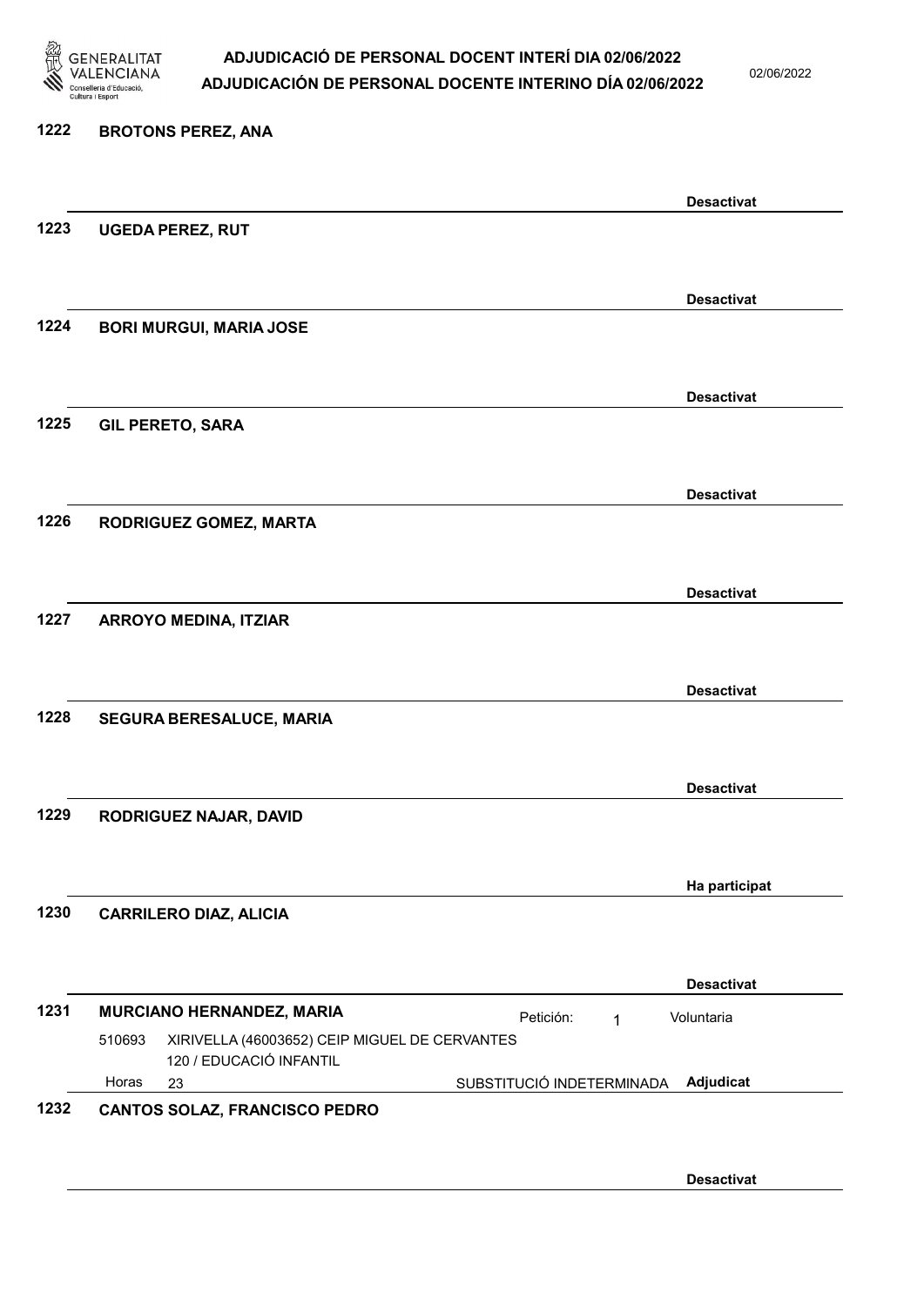

02/06/2022

Desactivat

# 1233 HERRERA ABAD, PATRICIA Desactivat 1234 GABARDA VEINTIMILLA, MARIA Desactivat 1235 FERNANDEZ MASCARELL, MIGUEL ANGEL Desactivat 1236 SANCHEZ PINEDA, BRAULIO Desactivat 1237 PASTOR LAGUNA, ROCIO Desactivat 1238 VICENTE HIDALGO, ROSA MARIA Desactivat 1239 CARBONELL ALFONSO, JESSICA Desactivat 1240 ZURIAGA BALAGUER, ALBA Desactivat 1241 BIELSA ROLDAN, RAQUEL Desactivat 1242 CORRALES VILANOVA, MONICA Desactivat 1243 YAÑEZ MONEDERO, MARIA AMPARO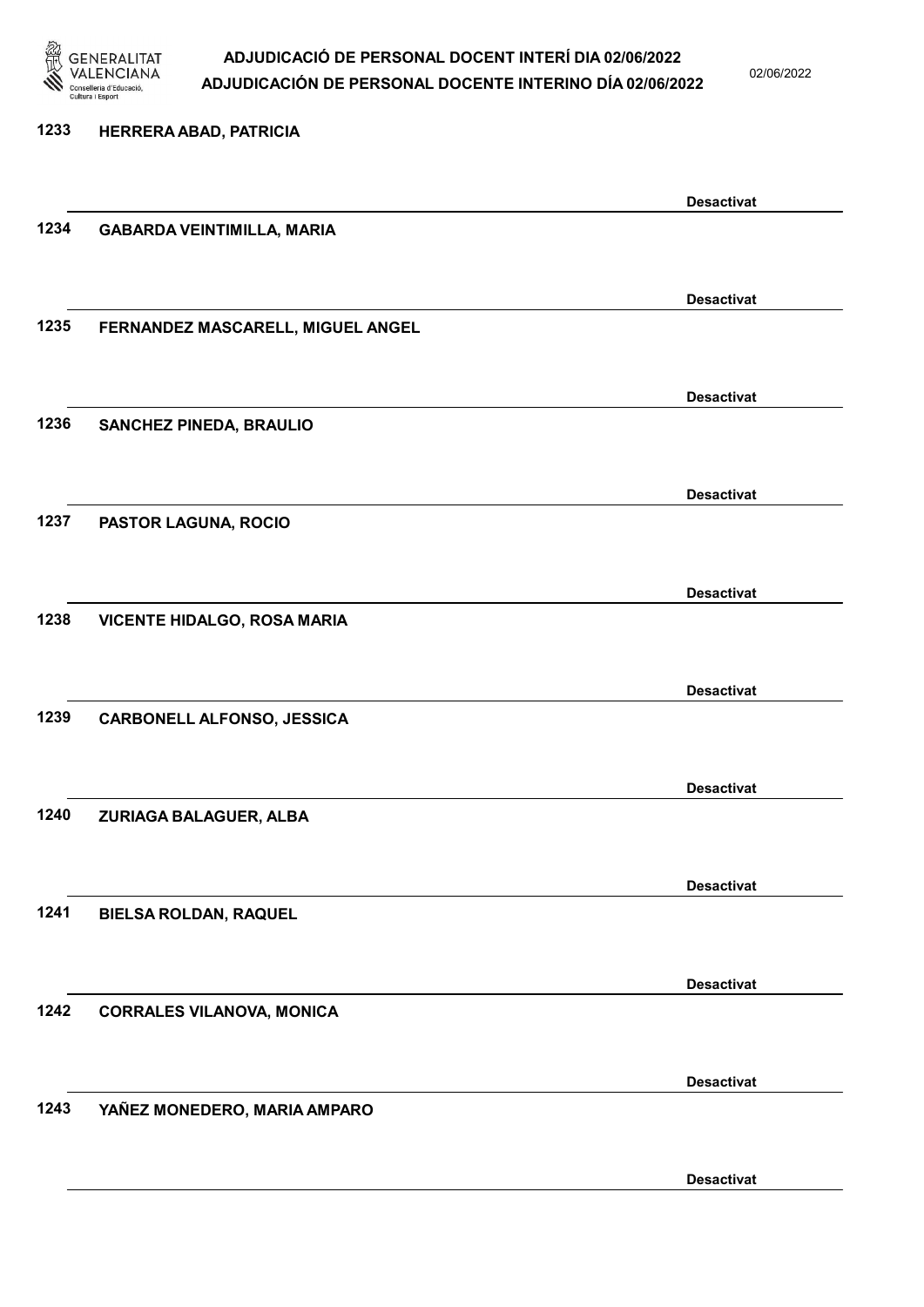

02/06/2022

### 1244 BERENGUER PARREÑO, AILEEN Desactivat 1245 MILITARU, OANA TATIANA Desactivat 1246 NOFUENTES MONTES, PURIFICACION MARIA Desactivat 1247 MARTINEZ SANCHEZ, SANDRA Desactivat 1248 OÑATE JIMENEZ, ESTHER Desactivat 1249 PASCUAL VICEDO, MIRIAM Desactivat 1250 GODOY MORALES, Mª JOSE Desactivat 1251 GARCIA RODRIGUEZ, ANA MARIA Desactivat 1252 PELLICER MARQUES, MARIA DEL PILAR Desactivat 1253 COTANDA MONTANER, PILAR Desactivat 1254 PASAMONTES HIGUERAS, SAUL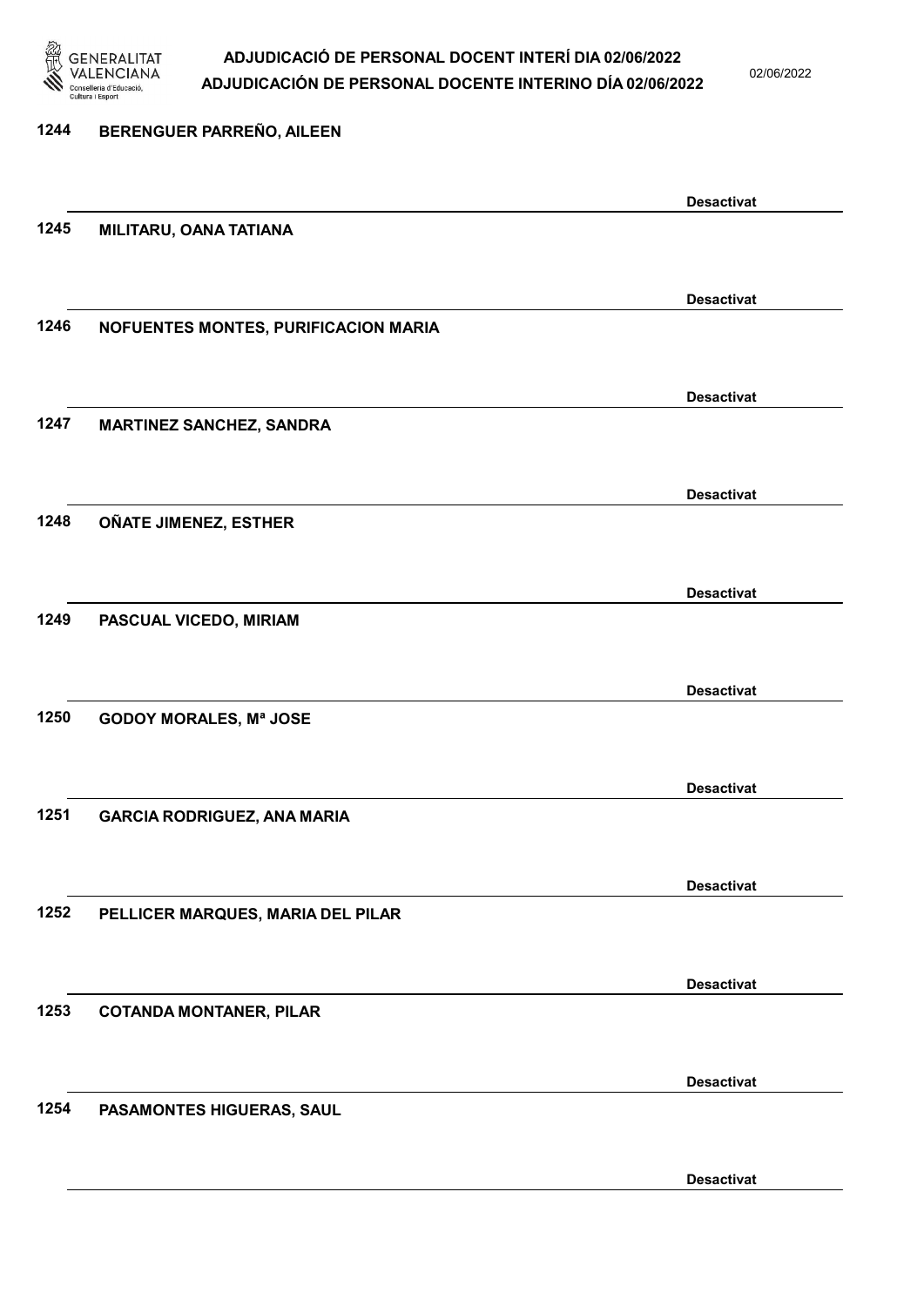

02/06/2022

| 1255 | NAVALON CAMARASA, JORGE           |                   |
|------|-----------------------------------|-------------------|
|      |                                   |                   |
|      |                                   | <b>Desactivat</b> |
| 1256 | <b>CARRASCO MORALES, LAURA</b>    |                   |
|      |                                   |                   |
|      |                                   | <b>Desactivat</b> |
| 1257 | <b>MAHIQUES MIÑANA, TANIA</b>     |                   |
|      |                                   |                   |
|      |                                   | <b>Desactivat</b> |
| 1258 | RODENAS PORRIÑO, ALEXANDRA        |                   |
|      |                                   |                   |
|      |                                   |                   |
|      |                                   | <b>Desactivat</b> |
| 1259 | POVEDA IRLES, DANIEL              |                   |
|      |                                   |                   |
|      |                                   | <b>Desactivat</b> |
| 1260 | <b>BALLESTER ESTRUCH, VICENTE</b> |                   |
|      |                                   |                   |
|      |                                   | No adjudicat      |
| 1261 | FERRER MORELLA, CRISTINA          |                   |
|      |                                   |                   |
|      |                                   | <b>Desactivat</b> |
| 1262 | <b>FRANCO COMPANY, SARA</b>       |                   |
|      |                                   |                   |
|      |                                   | <b>Desactivat</b> |
| 1263 | <b>TORRIJOS VIVES, ROSA</b>       |                   |
|      |                                   |                   |
|      |                                   |                   |
| 1264 |                                   | <b>Desactivat</b> |
|      | <b>ANTON LOZANO, RAQUEL</b>       |                   |
|      |                                   |                   |
|      |                                   | <b>Desactivat</b> |
| 1265 | <b>MARTI SEMPERE, TERESA</b>      |                   |
|      |                                   |                   |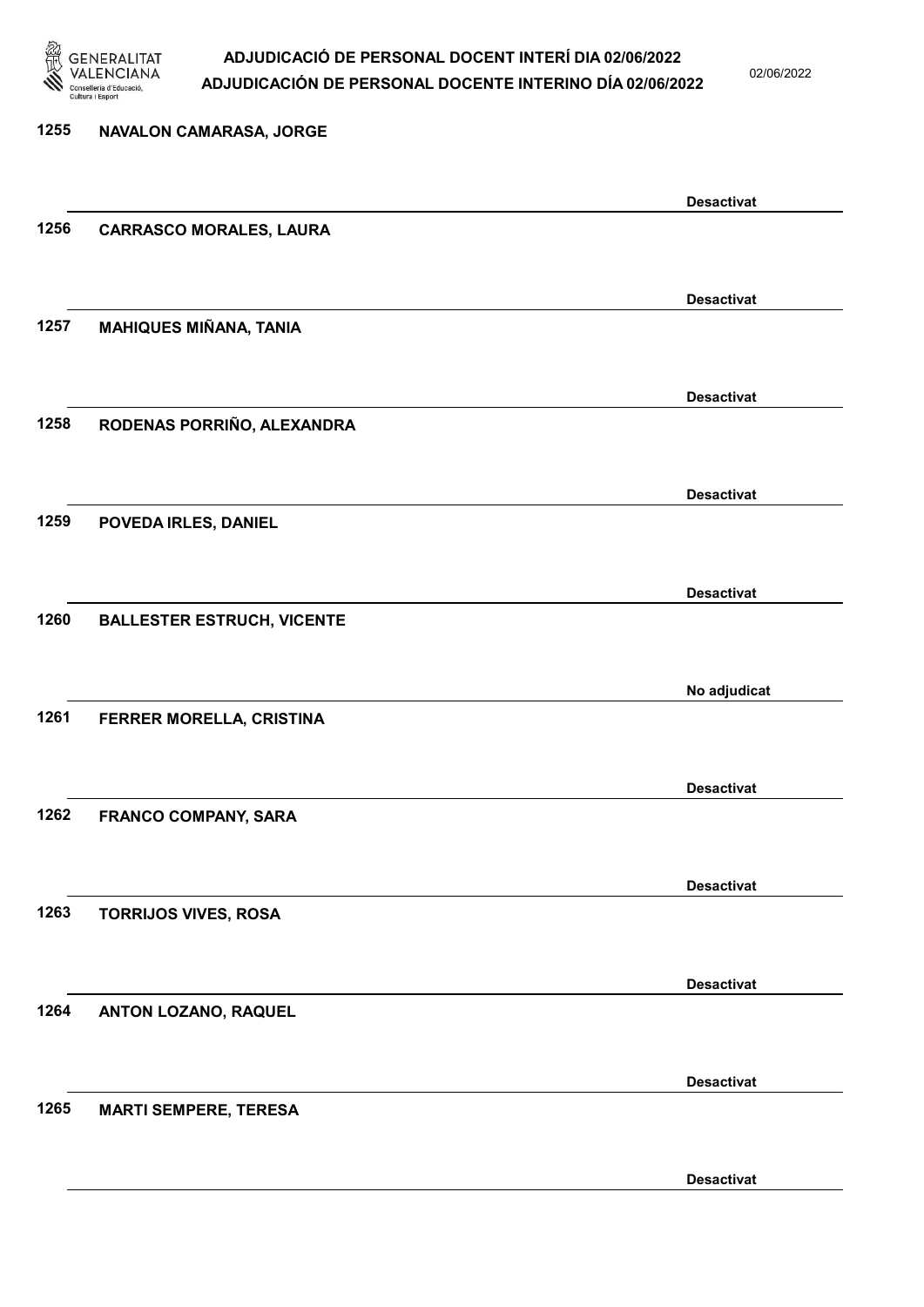

02/06/2022

| 1266 | <b>XALER MARIN, MIRIAM</b>         |                   |
|------|------------------------------------|-------------------|
|      |                                    |                   |
|      |                                    | <b>Desactivat</b> |
| 1267 | <b>COUÑAGO MARTIN, JONATAN</b>     |                   |
|      |                                    |                   |
|      |                                    | <b>Desactivat</b> |
| 1268 | TORREGROSA MORAGUES, LORENA        |                   |
|      |                                    |                   |
|      |                                    | <b>Desactivat</b> |
| 1269 | <b>GARCIA ORTI, DANIEL ALBERTO</b> |                   |
|      |                                    |                   |
|      |                                    | <b>Desactivat</b> |
| 1270 | <b>SANCHEZ URIOS, IVAN</b>         |                   |
|      |                                    |                   |
|      |                                    |                   |
| 1271 |                                    | <b>Desactivat</b> |
|      | FERRANDIS GARRIDO, INDARA MARIA    |                   |
|      |                                    |                   |
|      |                                    | <b>Desactivat</b> |
| 1272 | <b>FRIAS GRANELL, EDGAR</b>        |                   |
|      |                                    |                   |
|      |                                    | <b>Desactivat</b> |
| 1273 | <b>MIRA JUAN, CARLA</b>            |                   |
|      |                                    |                   |
|      |                                    | <b>Desactivat</b> |
| 1274 | <b>MONTERDE LLORIA, LUCIA</b>      |                   |
|      |                                    |                   |
|      |                                    | <b>Desactivat</b> |
| 1275 | ALIAGA MUNDO, LLEDO                |                   |
|      |                                    |                   |
|      |                                    | Ha participat     |
| 1276 | <b>CUBERTORER ROS, PAULA</b>       |                   |
|      |                                    |                   |
|      |                                    |                   |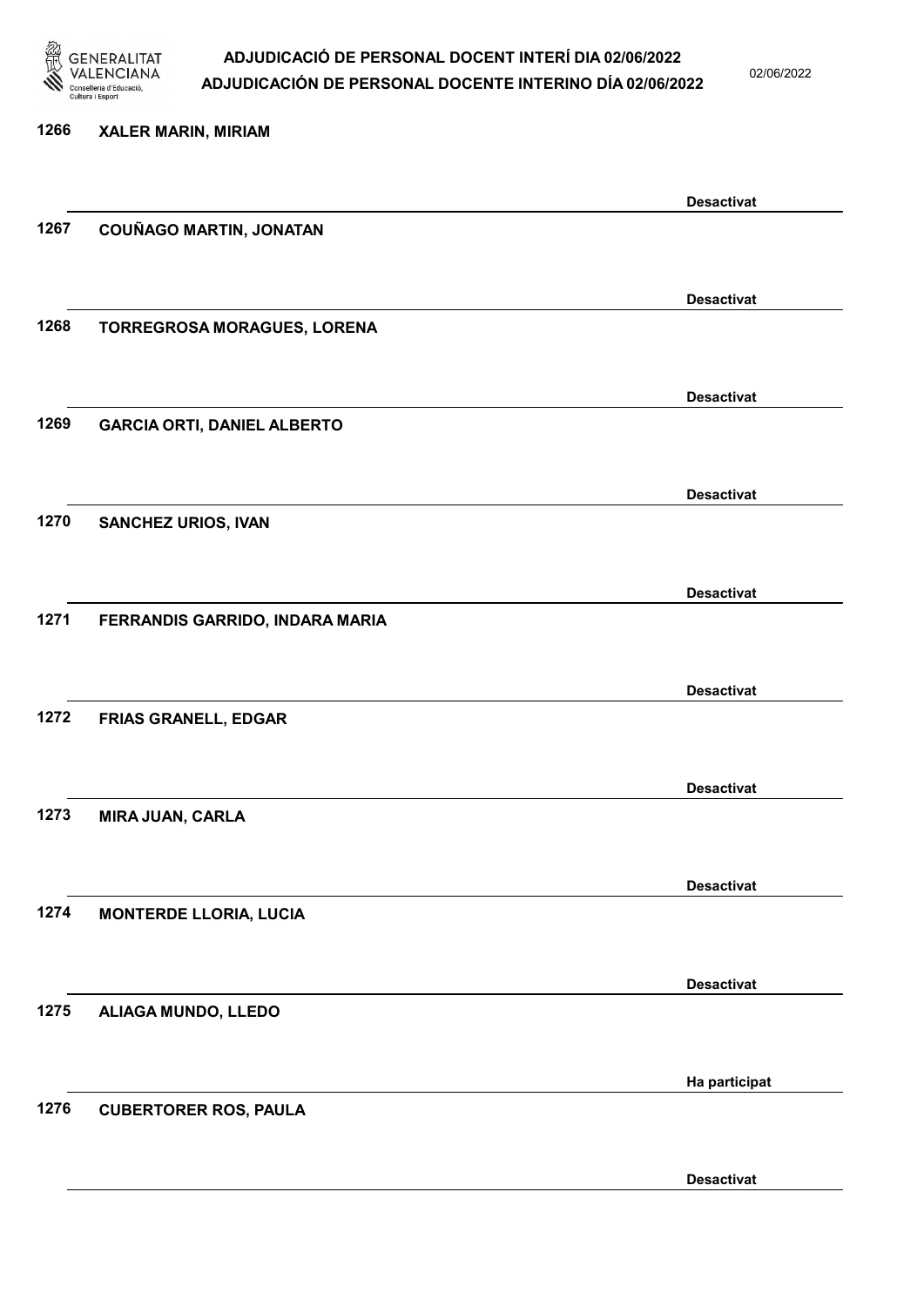

02/06/2022

Desactivat

## 1277 ROCAMORA ARAEZ, ANGELA Desactivat 1278 SAEZ FERRER, ADRIAN Desactivat 1279 SANCHEZ CABRERA, JUDIT MARIA Desactivat 1280 MARTINEZ ALARCON, GUILLERMO Desactivat 1281 NAVARRO NAVARRO, LUNA Desactivat 1282 PARDO PEDRON, ESTELA Desactivat 1283 URBAN QUILES, ANA MARIA Desactivat 1284 BELLOD BALLESTER, DANIEL Desactivat 1285 FERRANDO RODRIGUEZ, MARIA LUISA Desactivat 1286 LLOPIS RODRIGO, ANDREA Ha participat 1287 PEREZ GARCIA, SHEILA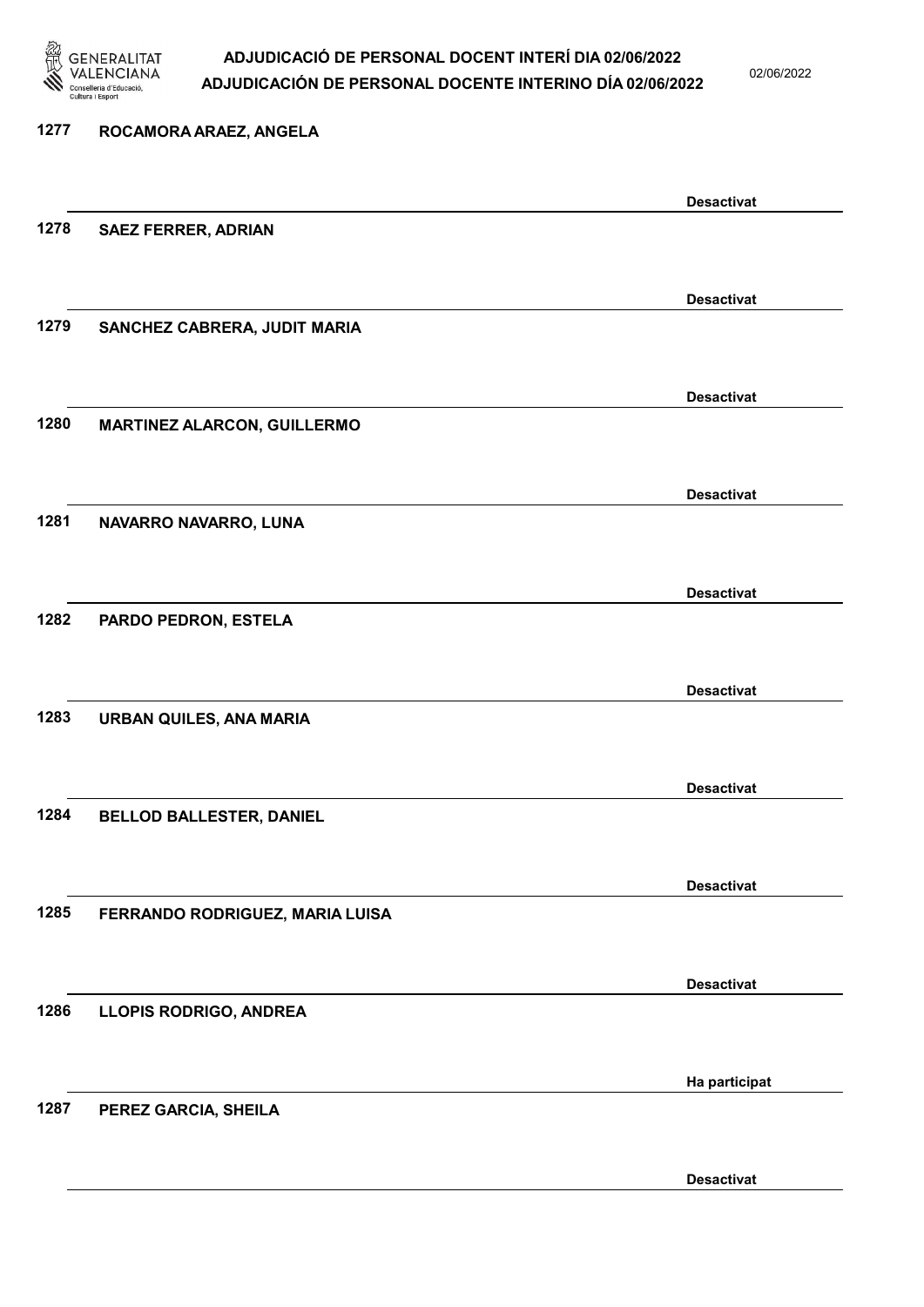|      | ADJUDICACIÓ DE PERSONAL DOCENT INTERÍ DIA 02/06/2022<br>GENERALITAT<br>NCIANA<br>ADJUDICACIÓN DE PERSONAL DOCENTE INTERINO DÍA 02/06/2022<br>onselleria d'Educació<br>Cultura i Esport |                           |              | 02/06/2022        |
|------|----------------------------------------------------------------------------------------------------------------------------------------------------------------------------------------|---------------------------|--------------|-------------------|
| 1288 | SANZ FERNANDEZ, ARANZAZU                                                                                                                                                               | Petición:                 | $\mathbf{1}$ | Voluntaria        |
|      | PAIPORTA (46006185) CEIP AUSIÀS MARCH<br>712253<br>120 / EDUCACIÓ INFANTIL                                                                                                             |                           |              |                   |
|      | Horas<br>23                                                                                                                                                                            | SUBSTITUCIÓ INDETERMINADA |              | Adjudicat         |
| 1289 | <b>TEROL PASTOR, NATALIA</b>                                                                                                                                                           |                           |              | <b>Desactivat</b> |
| 1290 | <b>VALERO INIESTA, ROSA JULIA</b>                                                                                                                                                      |                           |              | <b>Desactivat</b> |
| 1291 | <b>DURA RAMETA, RAQUEL</b>                                                                                                                                                             |                           |              |                   |
|      |                                                                                                                                                                                        |                           |              | <b>Desactivat</b> |
| 1292 | SORIANO CLARAMONTE, PAULA                                                                                                                                                              |                           |              | <b>Desactivat</b> |
| 1293 | <b>FRANCES CASTELLO, MARIA</b>                                                                                                                                                         |                           |              |                   |
| 1294 | SANFELIX RICHART, BALBINO                                                                                                                                                              |                           |              | <b>Desactivat</b> |
| 1295 | <b>BARBA CANALES, CARLA</b>                                                                                                                                                            |                           |              | <b>Desactivat</b> |
|      |                                                                                                                                                                                        |                           |              | <b>Desactivat</b> |
| 1296 | <b>BELTRAN VILLA, ISABEL</b>                                                                                                                                                           |                           |              |                   |
|      |                                                                                                                                                                                        |                           |              | <b>Desactivat</b> |
| 1297 | <b>JUAN SASTRE, PAULA</b>                                                                                                                                                              |                           |              |                   |
|      |                                                                                                                                                                                        |                           |              | <b>Desactivat</b> |
| 1298 | SERRA IVÁÑEZ, ALBA                                                                                                                                                                     |                           |              | Ha participat     |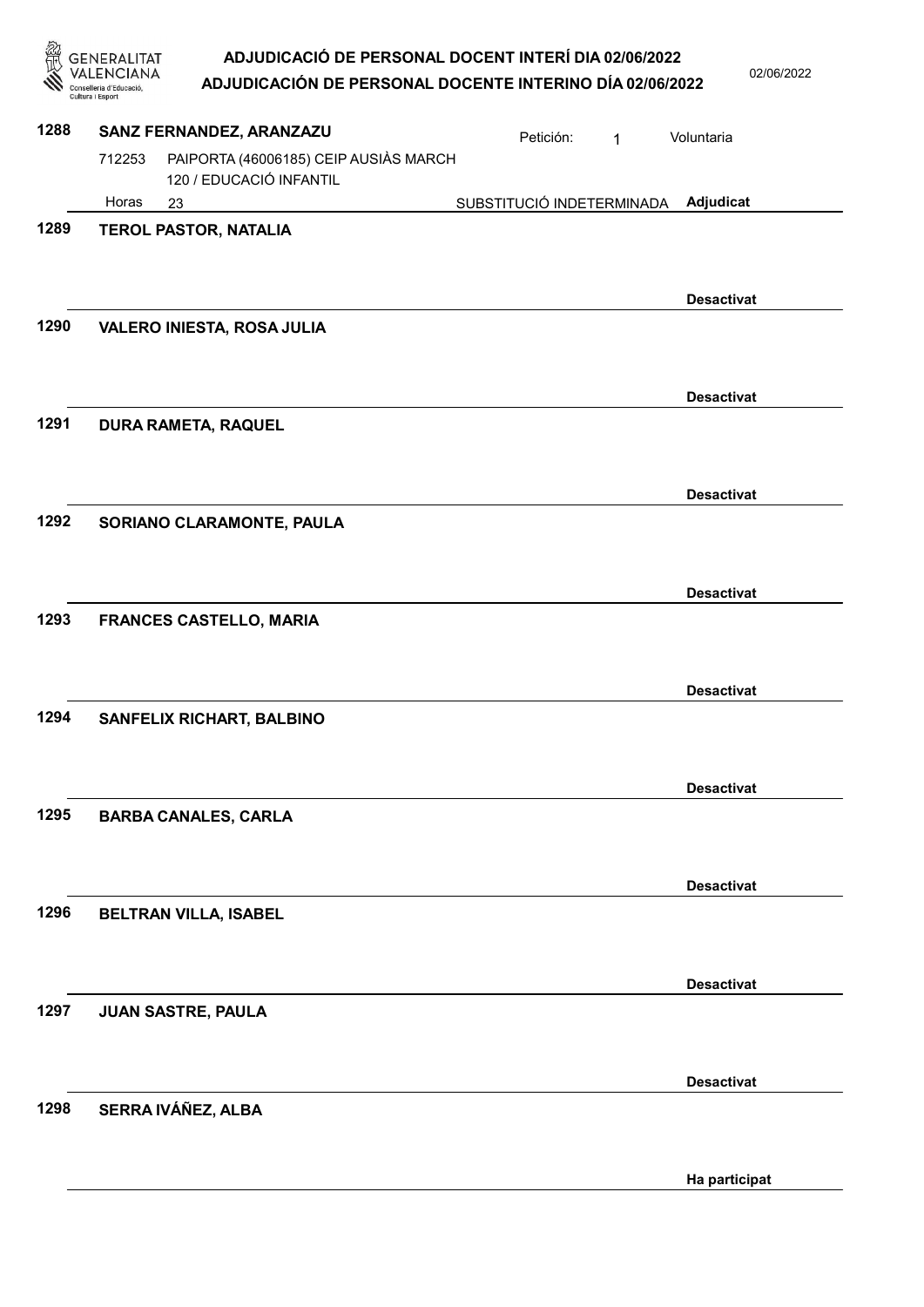

02/06/2022

| 1299 | ALEMAÑ MORELL, PAULA               |                   |
|------|------------------------------------|-------------------|
|      |                                    | <b>Desactivat</b> |
| 1300 | HURTADO MONGE, JUDIT               |                   |
|      |                                    | <b>Desactivat</b> |
| 1301 | <b>MARI LAUDER, MARIA VICTORIA</b> |                   |
|      |                                    | <b>Desactivat</b> |
| 1302 | RAMIREZ PAREDES, ANA ESMERALDA     |                   |
|      |                                    | <b>Desactivat</b> |
| 1303 | <b>GOMEZ GARCIA, PAULA</b>         |                   |
| 1304 | <b>SIGNES FORNES, JOSEFA</b>       | <b>Desactivat</b> |
|      |                                    |                   |
| 1305 | DIAZ MAS, PAULA                    | <b>Desactivat</b> |
|      |                                    |                   |
| 1306 | JUAN RUBIO, SANDRA                 | <b>Desactivat</b> |
|      |                                    |                   |
| 1307 | <b>VICTORIA AÑO, CELIA</b>         | <b>Desactivat</b> |
|      |                                    | <b>Desactivat</b> |
| 1308 | <b>SARRION PICON, ALBA</b>         |                   |
|      |                                    | <b>Desactivat</b> |
| 1309 | SIMO ESTEVE, MIREIA ISABEL         |                   |
|      |                                    | <b>Desactivat</b> |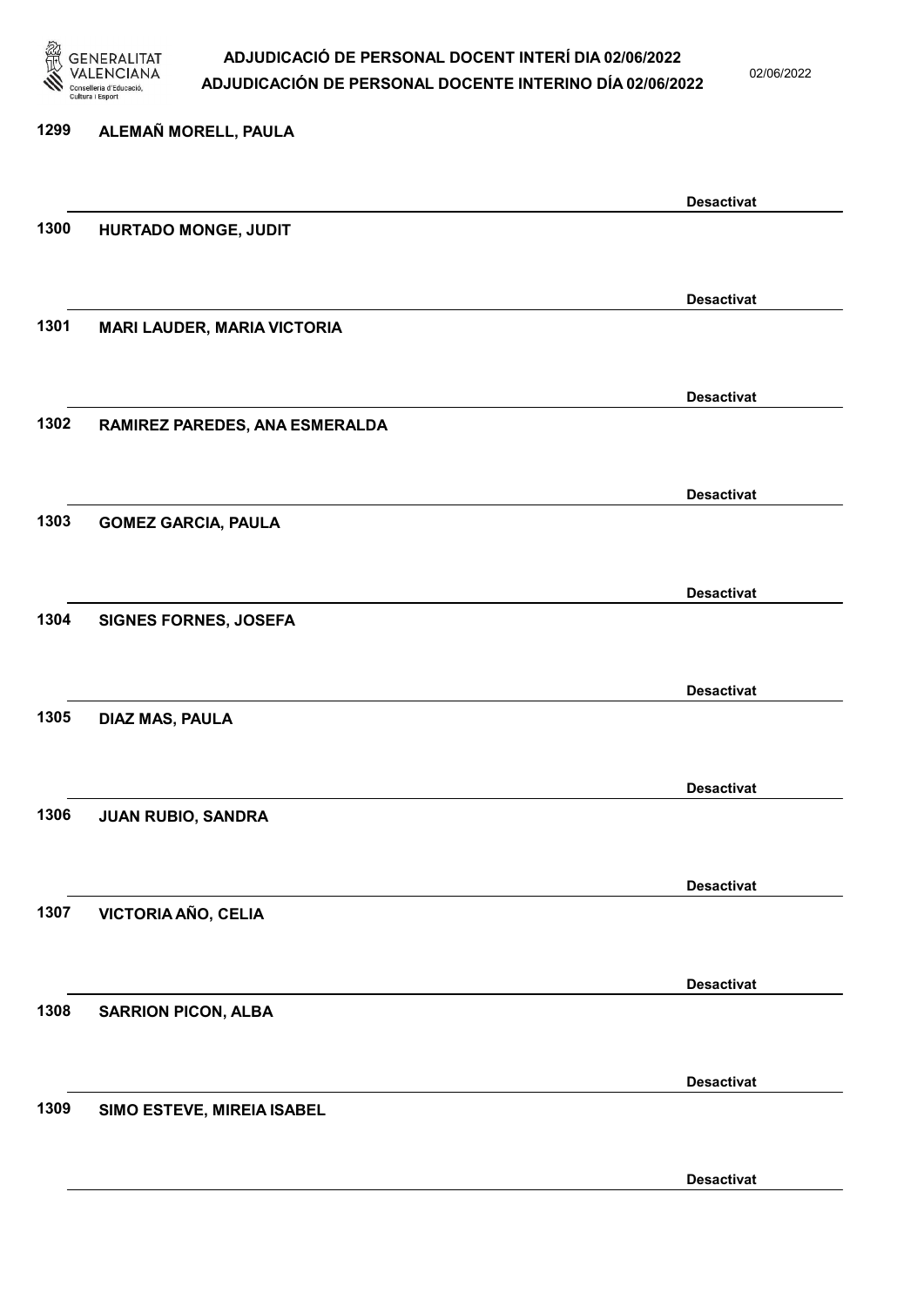

02/06/2022

#### 1310 ORTIZ MARTI, FRANCISCA

|      |                                                                          |                           | <b>Desactivat</b> |
|------|--------------------------------------------------------------------------|---------------------------|-------------------|
| 1311 | <b>MARTINEZ MOLINA, CRISTINA</b>                                         |                           |                   |
|      |                                                                          |                           |                   |
|      |                                                                          |                           |                   |
| 1312 |                                                                          |                           | <b>Desactivat</b> |
|      | <b>GOMEZ ESCRIVA, EMMA</b>                                               |                           |                   |
|      |                                                                          |                           |                   |
|      |                                                                          |                           | <b>Desactivat</b> |
| 1313 | LOPEZ RUIZ, JORGE                                                        |                           |                   |
|      |                                                                          |                           |                   |
|      |                                                                          |                           | <b>Desactivat</b> |
| 1314 | <b>BOLTA GIMENEZ, JOAQUIN</b>                                            |                           |                   |
|      |                                                                          |                           |                   |
|      |                                                                          |                           | Ha participat     |
| 1315 | PEDRAJAS ASENSIO, NOELIA                                                 |                           |                   |
|      | ALQUERIA DE LA COMTESSA (L') (46001436) CEIP SANT PERE APÒSTOL<br>891243 | Petición:<br>1            | Voluntaria        |
|      | 121 / LLENGUA ESTRANGERA: ANGLÉS                                         |                           |                   |
|      | Horas<br>23                                                              | SUBSTITUCIÓ INDETERMINADA | Adjudicat         |
| 1316 | FAS FITA, JOANA                                                          |                           |                   |
|      |                                                                          |                           |                   |
|      |                                                                          |                           | <b>Desactivat</b> |
| 1317 | <b>MONTALT CUSTODIO, FABIANA</b>                                         |                           |                   |
|      |                                                                          |                           |                   |
|      |                                                                          |                           | <b>Desactivat</b> |
| 1318 | <b>MOROS ALBERT, BEATRIZ</b>                                             |                           |                   |
|      |                                                                          |                           |                   |
|      |                                                                          |                           | <b>Desactivat</b> |
| 1319 | OCHEDA BONET, GRACIELA                                                   |                           |                   |
|      |                                                                          |                           |                   |
|      |                                                                          |                           |                   |
|      |                                                                          |                           | <b>Desactivat</b> |
| 1320 | REDO RINCON, REBECA MARIA                                                |                           |                   |
|      |                                                                          |                           |                   |
|      |                                                                          |                           | <b>Desactivat</b> |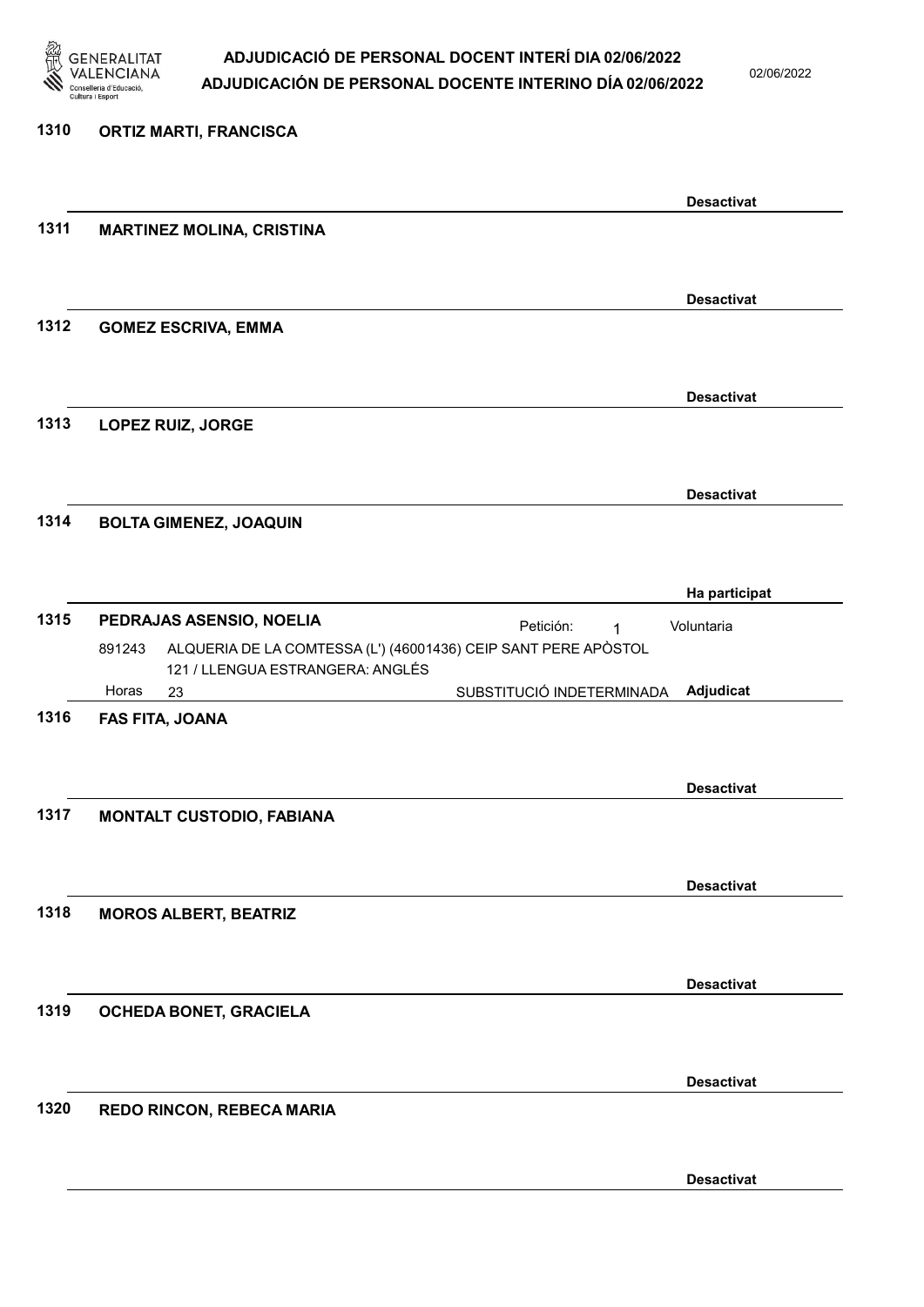

02/06/2022

### 1321 SANCHEZ SANTANA, FRANCINE Desactivat 1322 SANCHIS HERRERO, ALMA MARIA Desactivat 1323 GONZALEZ ALBIÑANA, MARIA Desactivat 1324 CISCAR TUR, LOLES Desactivat 1325 LOPEZ PEREZ, SANDRA Desactivat 1326 CHAFER BENAVENT, BELEN Desactivat 1327 BALAGUER LOPEZ, MARIOLA Desactivat 1328 CABALLER ROVIRA, SARA Desactivat 1329 FERRIS BLESA, PATRICIA Desactivat 1330 SANMARTIN GUILABERT, ANA Desactivat 1331 ALEIXANDRE AGUSTIN, CLARA Ha participat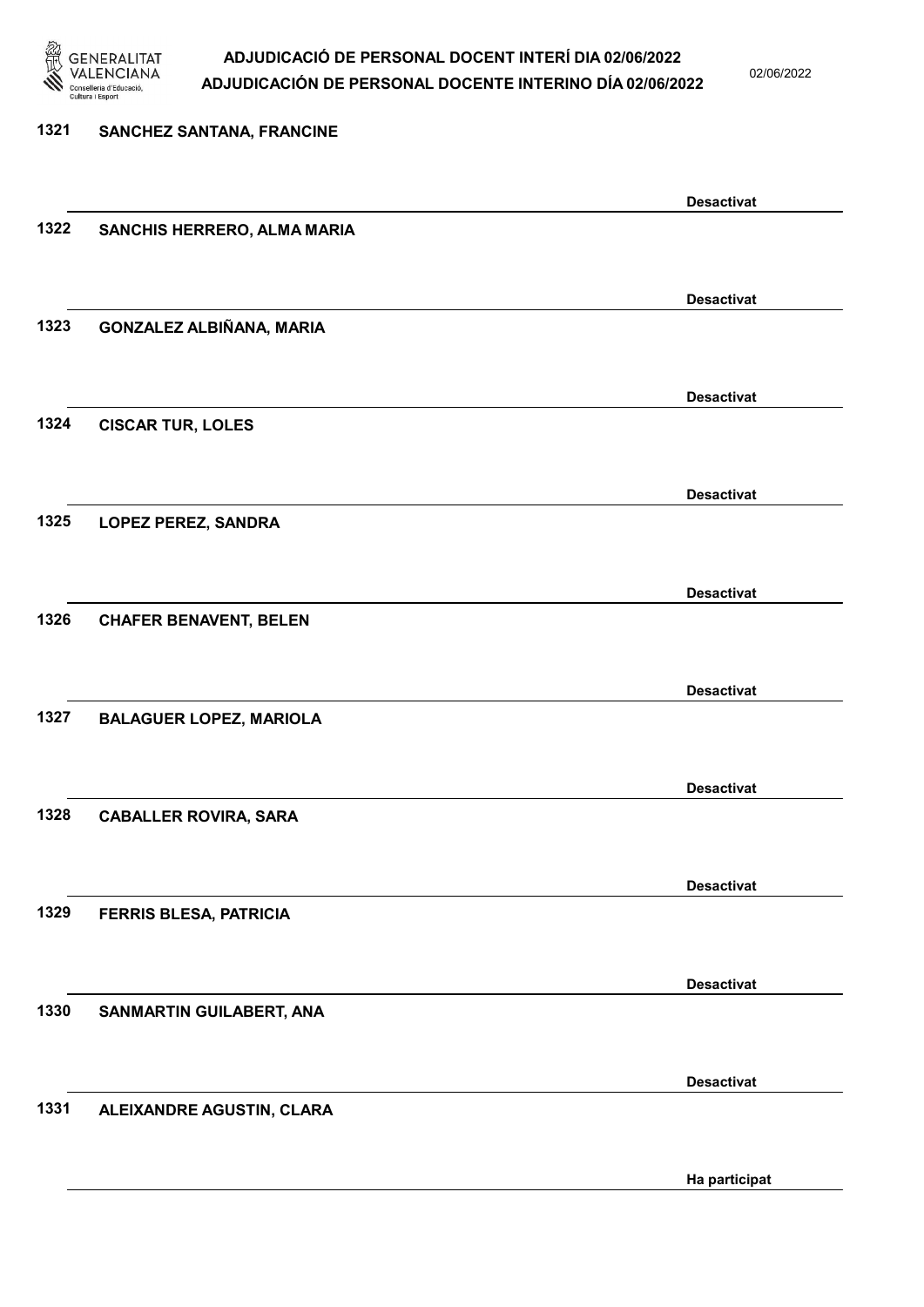

02/06/2022

| 1332 | <b>MAYANS REYNAU, RUBEN</b>    |                   |
|------|--------------------------------|-------------------|
|      |                                |                   |
|      |                                | <b>Desactivat</b> |
| 1333 | <b>GUERRERO SALOM, ESTELA</b>  |                   |
|      |                                |                   |
|      |                                | <b>Desactivat</b> |
| 1334 | <b>MARTINEZ SANCHEZ, ANA</b>   |                   |
|      |                                |                   |
|      |                                | <b>Desactivat</b> |
| 1335 | MOMPO TAVARES, JOAN JOSEP      |                   |
|      |                                |                   |
|      |                                | <b>Desactivat</b> |
| 1336 | SERRA ISNARDO, MARTA           |                   |
|      |                                |                   |
|      |                                |                   |
| 1337 |                                | <b>Desactivat</b> |
|      | TAFALLA IZQUIERDO, LUCIA       |                   |
|      |                                |                   |
|      |                                | <b>Desactivat</b> |
| 1338 | <b>CARBONELL MARTIN, BELEN</b> |                   |
|      |                                |                   |
|      |                                | Ha participat     |
| 1339 | <b>CASINOS MONTORO, ESTER</b>  |                   |
|      |                                |                   |
|      |                                | <b>Desactivat</b> |
| 1340 | <b>DEFEZ GOMEZ, MARIA</b>      |                   |
|      |                                |                   |
|      |                                | <b>Desactivat</b> |
| 1341 | LOPEZ CABREJAS, CRISTINA       |                   |
|      |                                |                   |
|      |                                |                   |
| 1342 |                                | <b>Desactivat</b> |
|      | PALAU BOVEDA, SARA             |                   |
|      |                                |                   |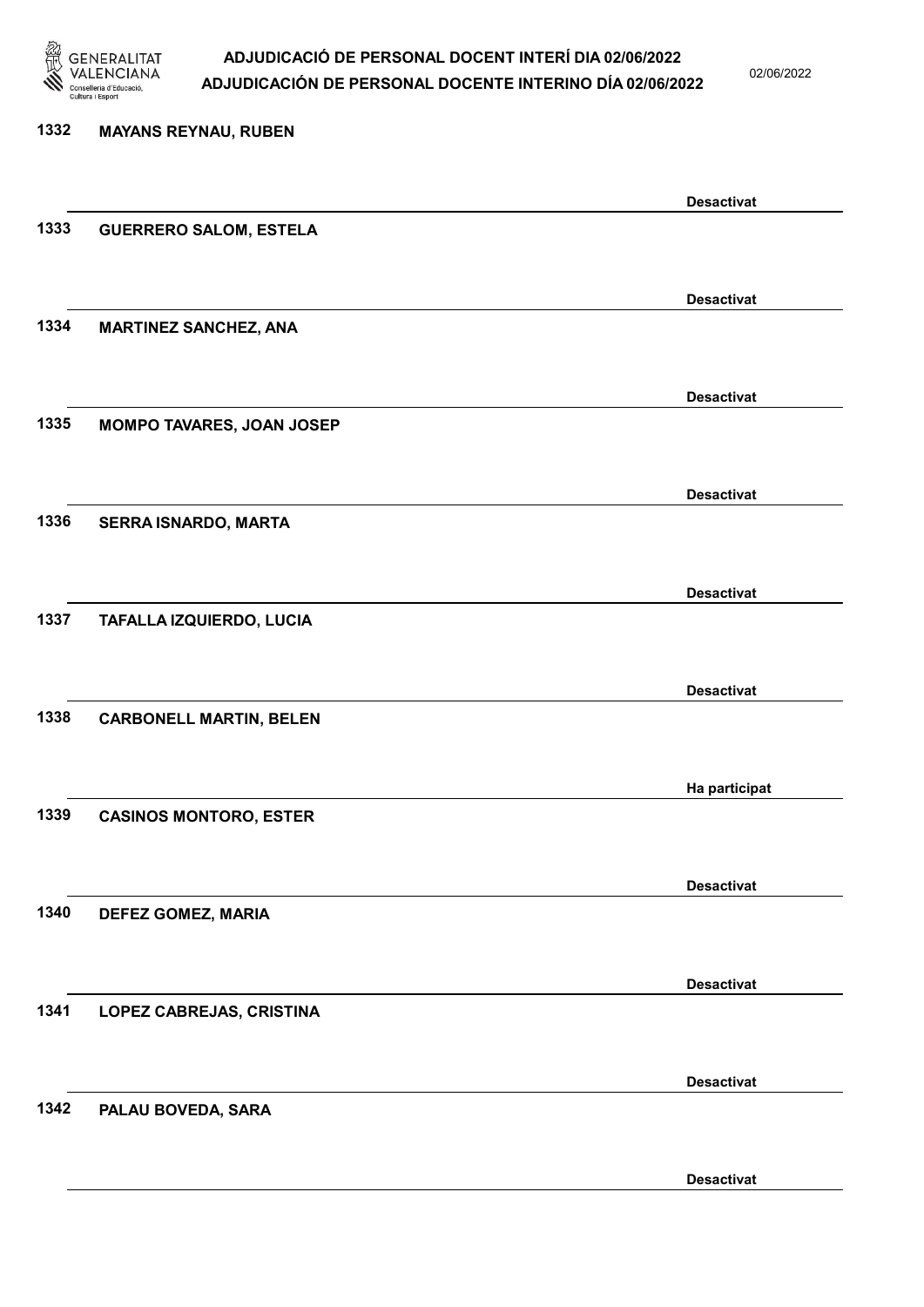

02/06/2022

1343 PEREZ LUNA, SONIA

|      |                                                              |           |   | <b>Desactivat</b> |  |
|------|--------------------------------------------------------------|-----------|---|-------------------|--|
| 1344 | SANCHEZ AMOROS, JOSE ANDRES                                  |           |   |                   |  |
|      |                                                              |           |   |                   |  |
|      |                                                              |           |   | <b>Desactivat</b> |  |
| 1345 | <b>LOPEZ MARTINEZ, SONIA</b>                                 | Petición: |   | Voluntaria        |  |
|      | SANT MATEU (12002211) CEIP MARE DE DÉU DELS ÀNGELS<br>518288 |           | 1 |                   |  |
|      | 120 / EDUCACIÓ INFANTIL                                      |           |   |                   |  |
|      | Horas<br>23                                                  | VACANT    |   | Adjudicat         |  |
| 1346 | <b>GARCIA SUÑER, JAVIER</b>                                  |           |   |                   |  |
|      |                                                              |           |   |                   |  |
|      |                                                              |           |   | <b>Desactivat</b> |  |
| 1347 | <b>MORELL VICENTE, ANDRES</b>                                |           |   |                   |  |
|      |                                                              |           |   |                   |  |
|      |                                                              |           |   |                   |  |
|      |                                                              |           |   | <b>Desactivat</b> |  |
| 1348 | <b>ORTEGA VAYA, PATRICIA</b>                                 |           |   |                   |  |
|      |                                                              |           |   |                   |  |
|      |                                                              |           |   | <b>Desactivat</b> |  |
| 1349 | <b>BALLESTEROS PEREZ, CARLA</b>                              |           |   |                   |  |
|      |                                                              |           |   |                   |  |
|      |                                                              |           |   |                   |  |
|      |                                                              |           |   | <b>Desactivat</b> |  |
| 1350 | <b>BLAT GIMENO, HELENA</b>                                   |           |   |                   |  |
|      |                                                              |           |   |                   |  |
|      |                                                              |           |   | <b>Desactivat</b> |  |
| 1351 | HERNANDEZ WELTI, AMANDA DOLORES                              |           |   |                   |  |
|      |                                                              |           |   |                   |  |
|      |                                                              |           |   |                   |  |
| 1352 |                                                              |           |   | <b>Desactivat</b> |  |
|      | <b>VITORIA TOMAS, MARIA</b>                                  |           |   |                   |  |
|      |                                                              |           |   |                   |  |
|      |                                                              |           |   | <b>Desactivat</b> |  |
| 1353 | <b>BENITO GONZALEZ, ANA MARIA</b>                            |           |   |                   |  |
|      |                                                              |           |   |                   |  |
|      |                                                              |           |   | <b>Desactivat</b> |  |
|      |                                                              |           |   |                   |  |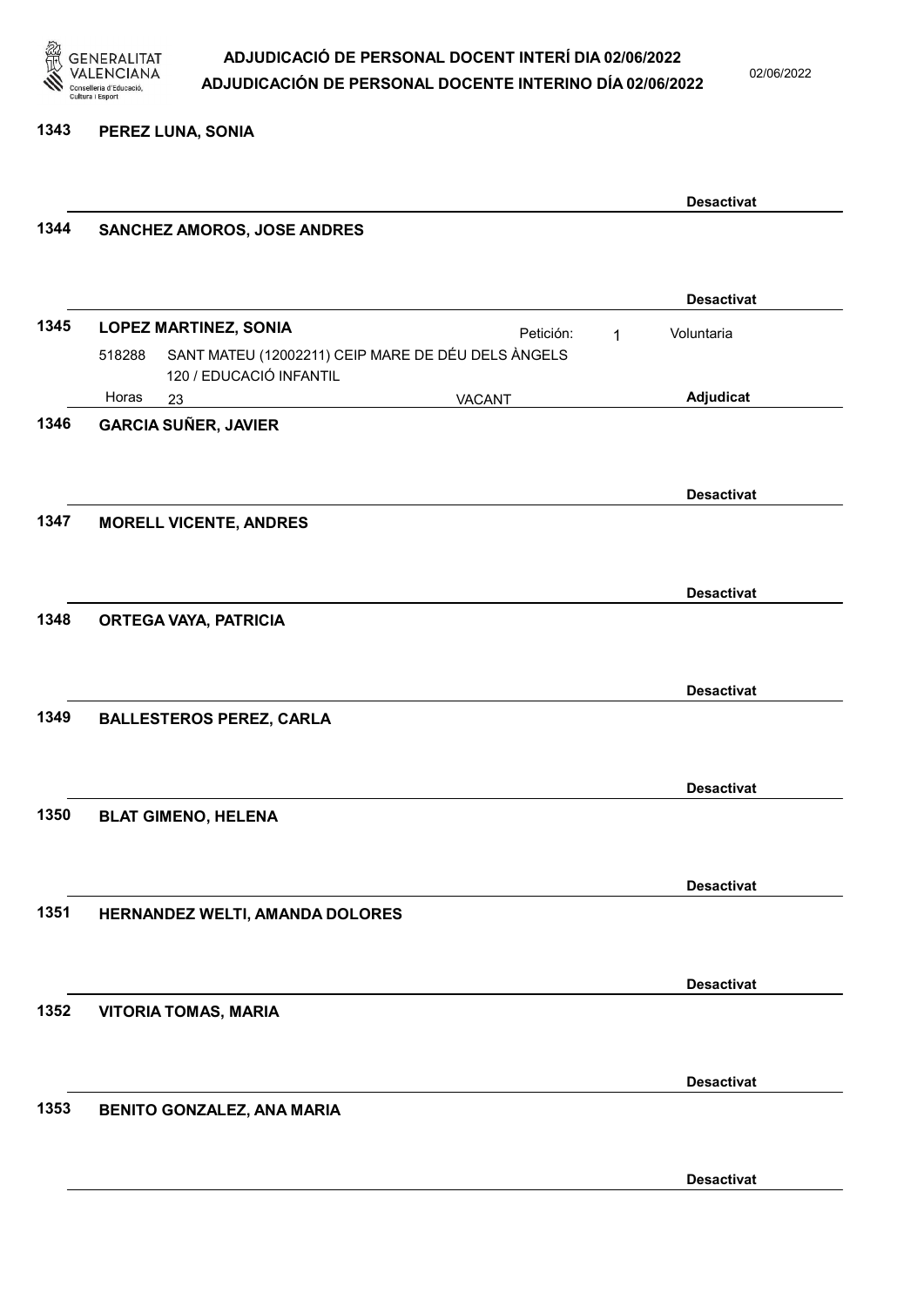

02/06/2022

#### 1354 ZANON CARRASCOSA, MARIA AMPARO

|      |                                  | <b>Desactivat</b> |
|------|----------------------------------|-------------------|
| 1355 | TARANCON SERRANO, AMPARO         |                   |
|      |                                  |                   |
|      |                                  | <b>Desactivat</b> |
| 1356 | LOPATEGUI LARAUDOGOITIA, XABIER  |                   |
|      |                                  |                   |
|      |                                  |                   |
|      |                                  | <b>Desactivat</b> |
| 1357 | ALBERT NACHER, SARA              |                   |
|      |                                  |                   |
|      |                                  | Ha participat     |
| 1358 | <b>SANTIAGO SANCHEZ, BEATRIZ</b> |                   |
|      |                                  |                   |
|      |                                  |                   |
|      |                                  | <b>Desactivat</b> |
| 1359 | <b>MOCETE MATEU, CRISTINA</b>    |                   |
|      |                                  |                   |
|      |                                  | <b>Desactivat</b> |
| 1360 | <b>TALENS PEREZ, NEREA</b>       |                   |
|      |                                  |                   |
|      |                                  | <b>Desactivat</b> |
| 1361 | TAUS VOLTES, ISABEL              |                   |
|      |                                  |                   |
|      |                                  |                   |
|      |                                  | <b>Desactivat</b> |
| 1362 | PEREZ GARRETA, SANDRA            |                   |
|      |                                  |                   |
|      |                                  | <b>Desactivat</b> |
| 1363 | <b>MARIN PEIRO, NURIA</b>        |                   |
|      |                                  |                   |
|      |                                  |                   |
|      |                                  | Ha participat     |
| 1364 | REDONDO MILLAN, DIANA            |                   |
|      |                                  |                   |
|      |                                  | <b>Desactivat</b> |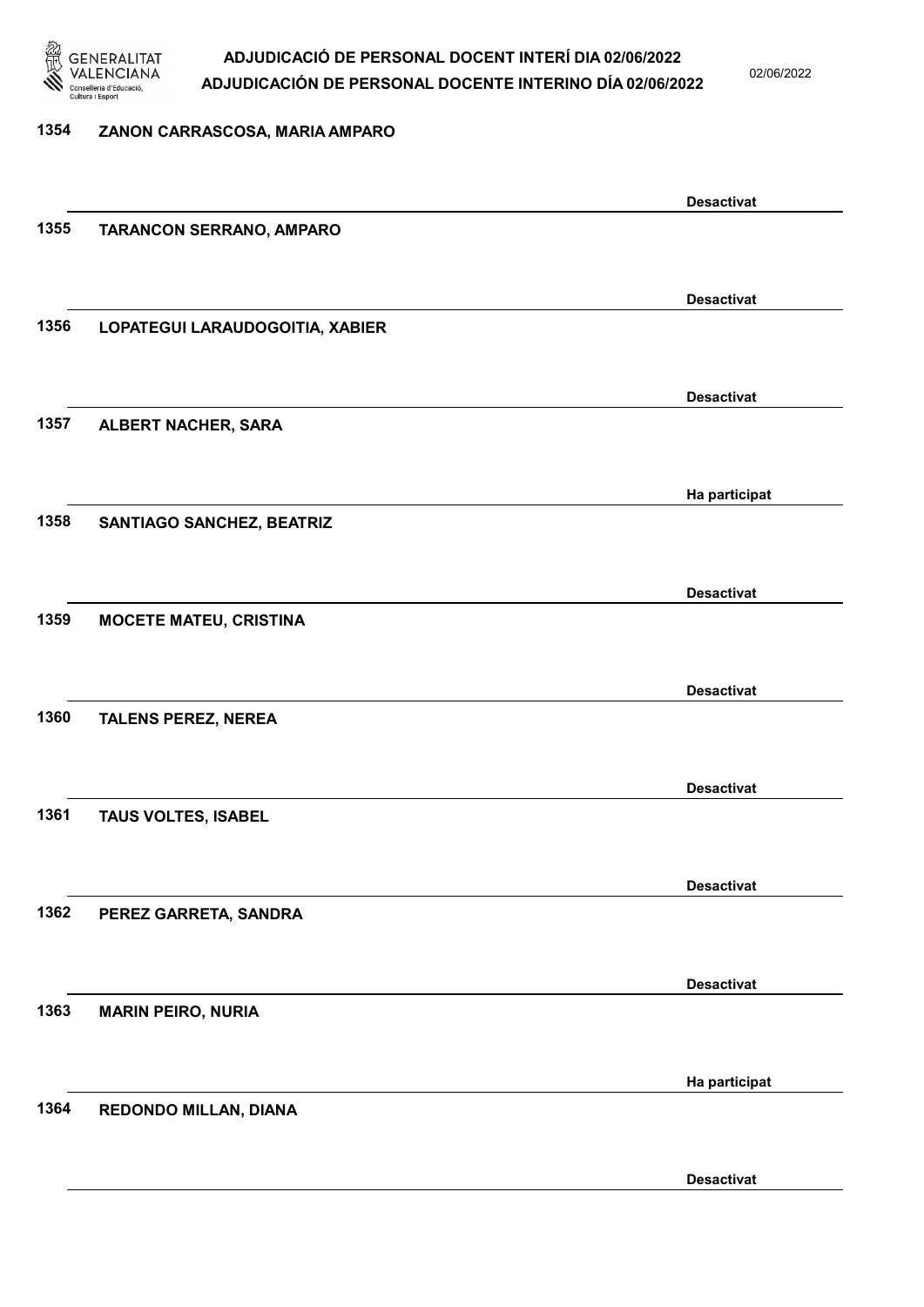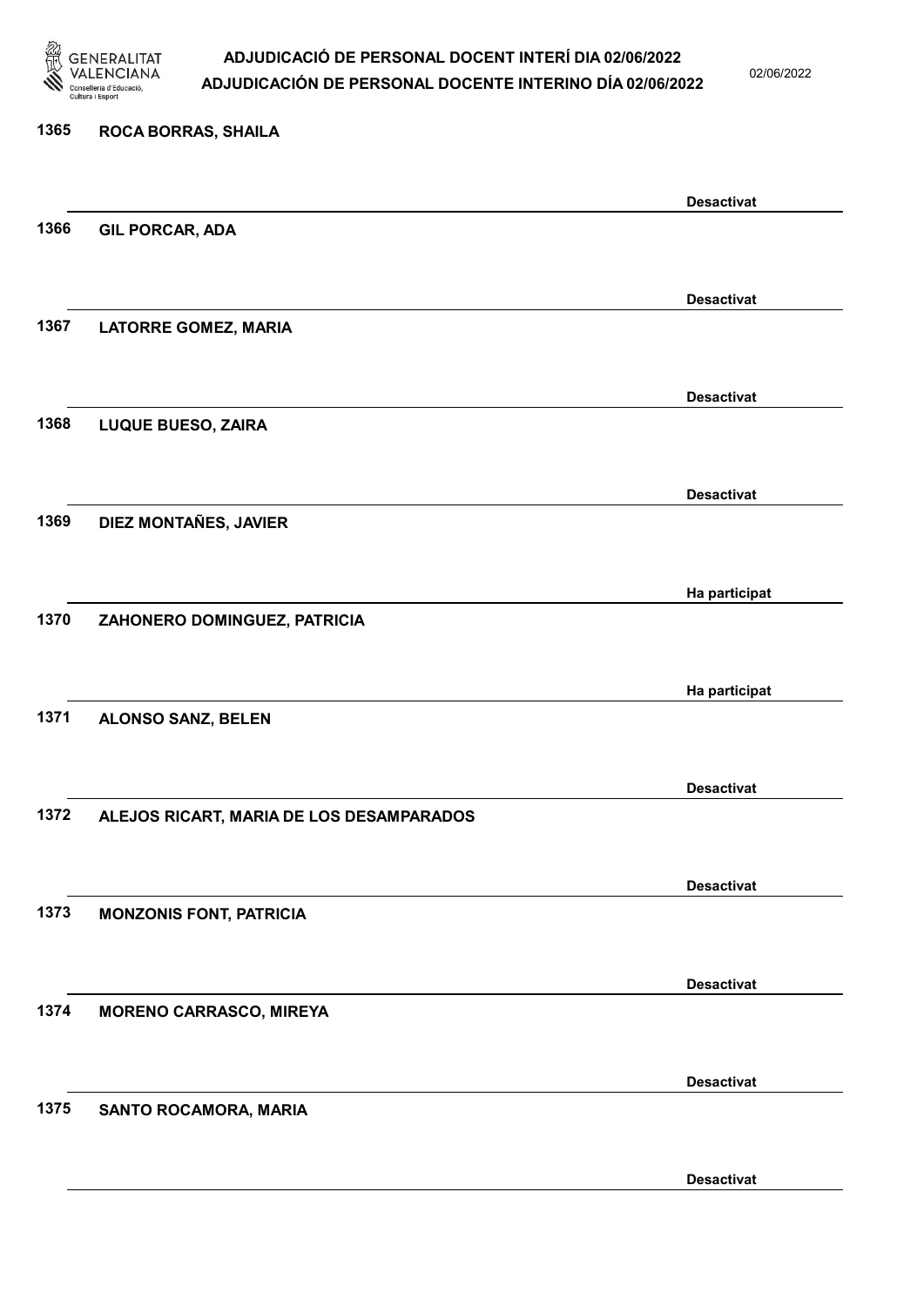

02/06/2022

| 1376 | <b>CLARI SANCHEZ, HECTOR</b>                  |                   |
|------|-----------------------------------------------|-------------------|
|      |                                               | Ha participat     |
| 1377 | <b>COLLADO CARRIO, EVA</b>                    |                   |
|      |                                               | <b>Desactivat</b> |
| 1378 | JIMENEZ GARRIDO, MARIA ISABEL                 |                   |
|      |                                               | <b>Desactivat</b> |
| 1379 | TORREGROSA PEIRO, ANA ISABEL                  |                   |
|      |                                               | <b>Desactivat</b> |
| 1380 | <b>CUÑAT ROSELLO, ANA</b>                     |                   |
|      |                                               | <b>Desactivat</b> |
| 1381 | <b>ARIAS TRAPERO, SILVIA</b>                  |                   |
|      |                                               | <b>Desactivat</b> |
| 1382 | LAPROVITERA SILVERA, CECILIA ALESSANDRA       |                   |
|      |                                               | <b>Desactivat</b> |
| 1383 | <b>GONZALEZ IRANZO, MARIA DE LAS MERCEDES</b> |                   |
|      |                                               | <b>Desactivat</b> |
| 1384 | <b>COSTA TORDERA, SHEREZADE MARIA</b>         |                   |
|      |                                               | <b>Desactivat</b> |
| 1385 | DIAZ GOMEZ, NOEMI                             |                   |
|      |                                               | <b>Desactivat</b> |
| 1386 | <b>GARCIA CASADO, ROCIO</b>                   |                   |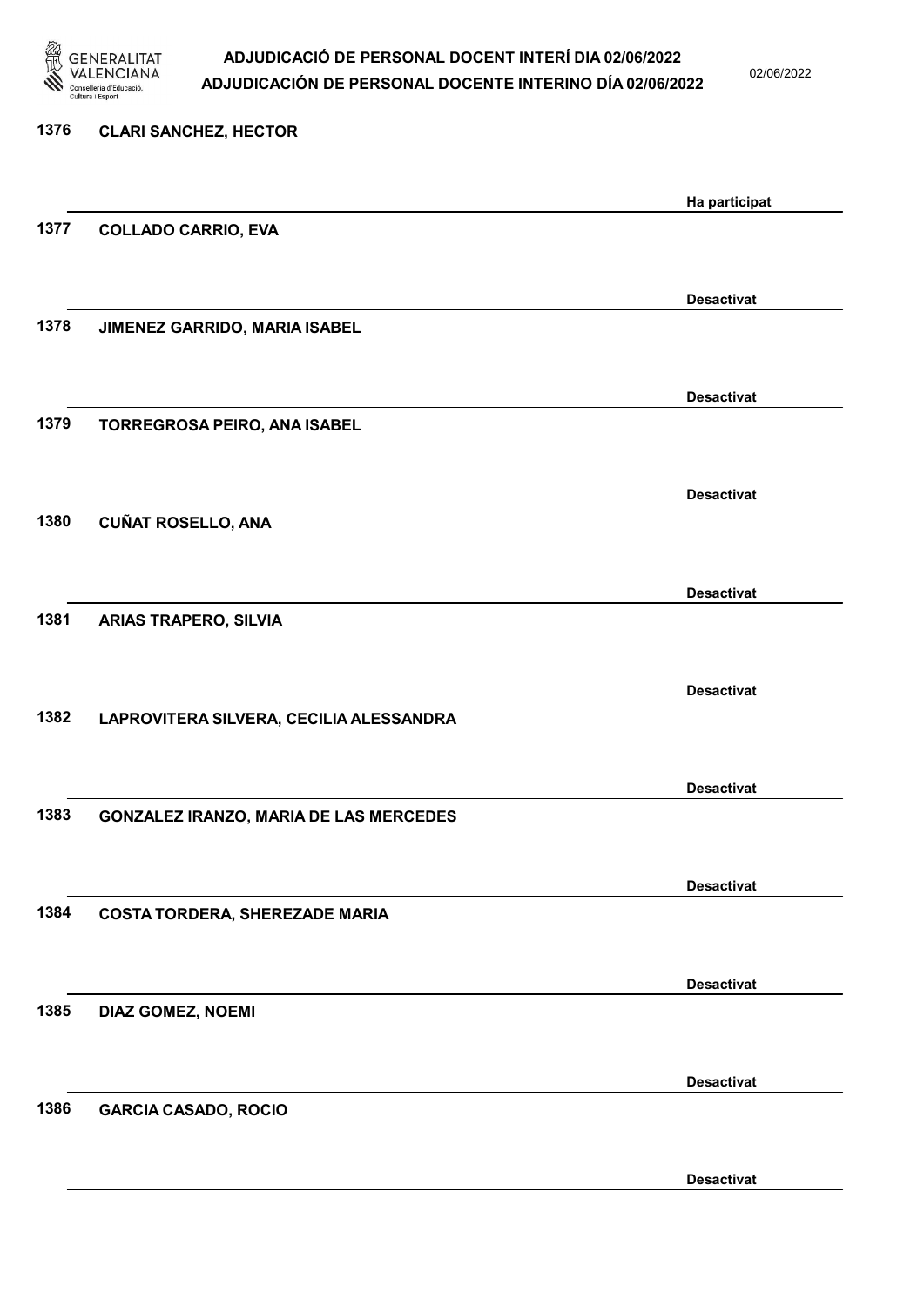

02/06/2022

Desactivat

# 1387 RAMIREZ CARPIO, NEREA Desactivat 1388 GARCIA GINES, MONICA Desactivat 1389 SANCHEZ NUÑEZ, SARAY Desactivat 1390 CARMONA RUBIO, MARIA ELENA Desactivat 1391 GUTIERREZ URBAN, ANABEL Desactivat 1392 COLLADO TARIN, PAULA Desactivat 1393 FRANCH FLETA, BELEN JUANA Desactivat 1394 ORTEGA FERNANDEZ, MARIA JOSE Desactivat 1395 PERIS DONATO, ANA Desactivat 1396 DELGADO MERINO, ALBA Desactivat 1397 GUADILLA ORTIGOSA, OLGA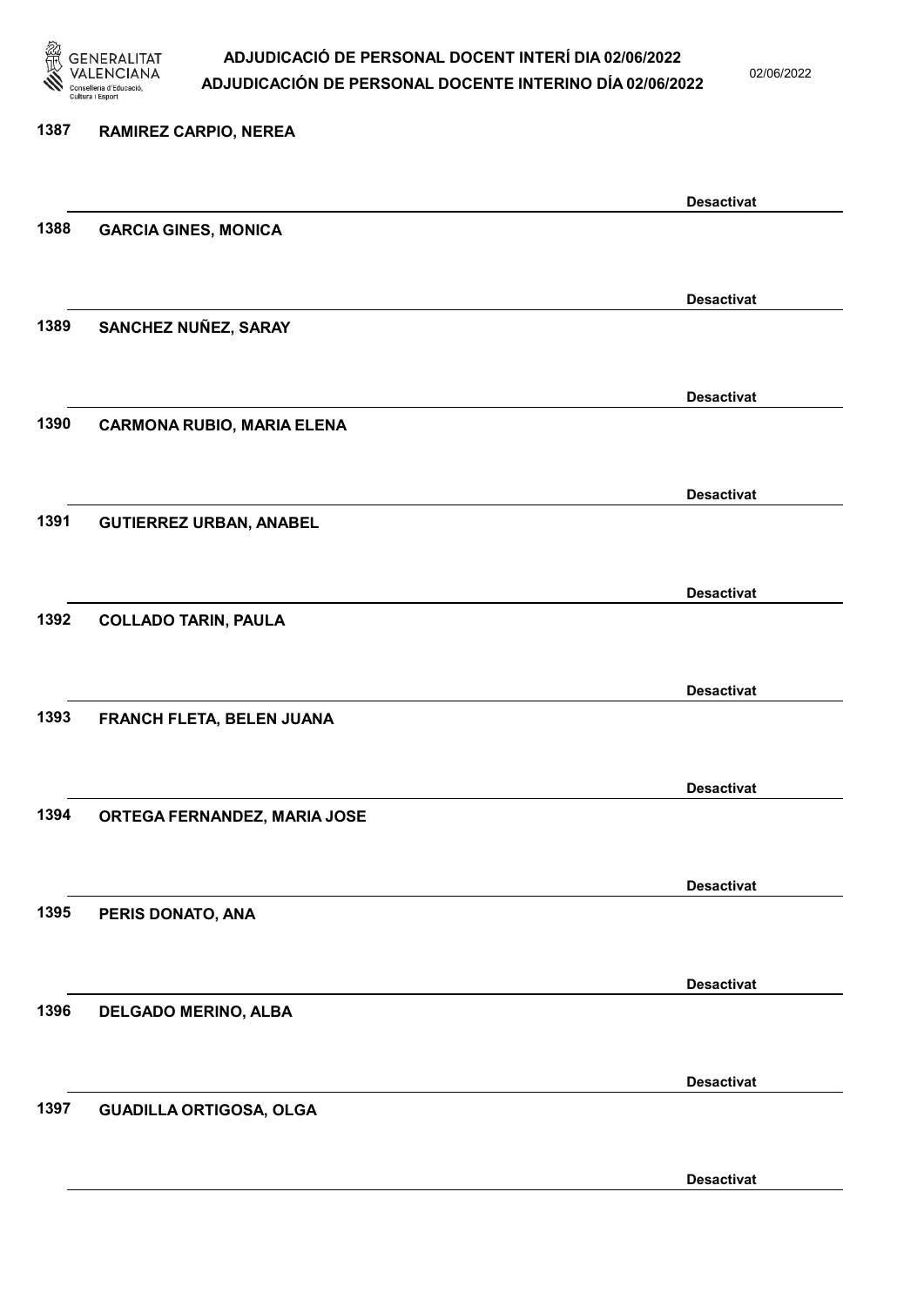

02/06/2022

### 1398 ALBELDA ALIAGA, BLANCA Desactivat 1399 BELEN LOPEZ, PERE Desactivat 1400 CASANOVA BERTOMEU, ISABEL Desactivat 1401 LATORRE SERNA, MARIA DE LA PAZ Desactivat 1402 SOSA CHANAB, VALERIA DAIANA Desactivat 1403 TEJERA GOMEZ, CARLA Desactivat 1404 VALLES CASADO, CAROLINA Desactivat 1405 IBARRA ESPINOSA, MARIA ASUNCION Petición: 1 18 SUBSTITUCIÓ INDETERMINADA ELX (03013881) IES VICTORIA KENT 151 / EDUCACIO ESPECIAL: AUDICIO I LLENGUATGE Adjudicat Voluntaria 901693 Horas 1406 CORELL SÁNCHEZ, ADRIÁN Desactivat 1407 SIMO ESBRI, LORENA Desactivat 1408 ORTELLS BALAGUER, JAVIER Desactivat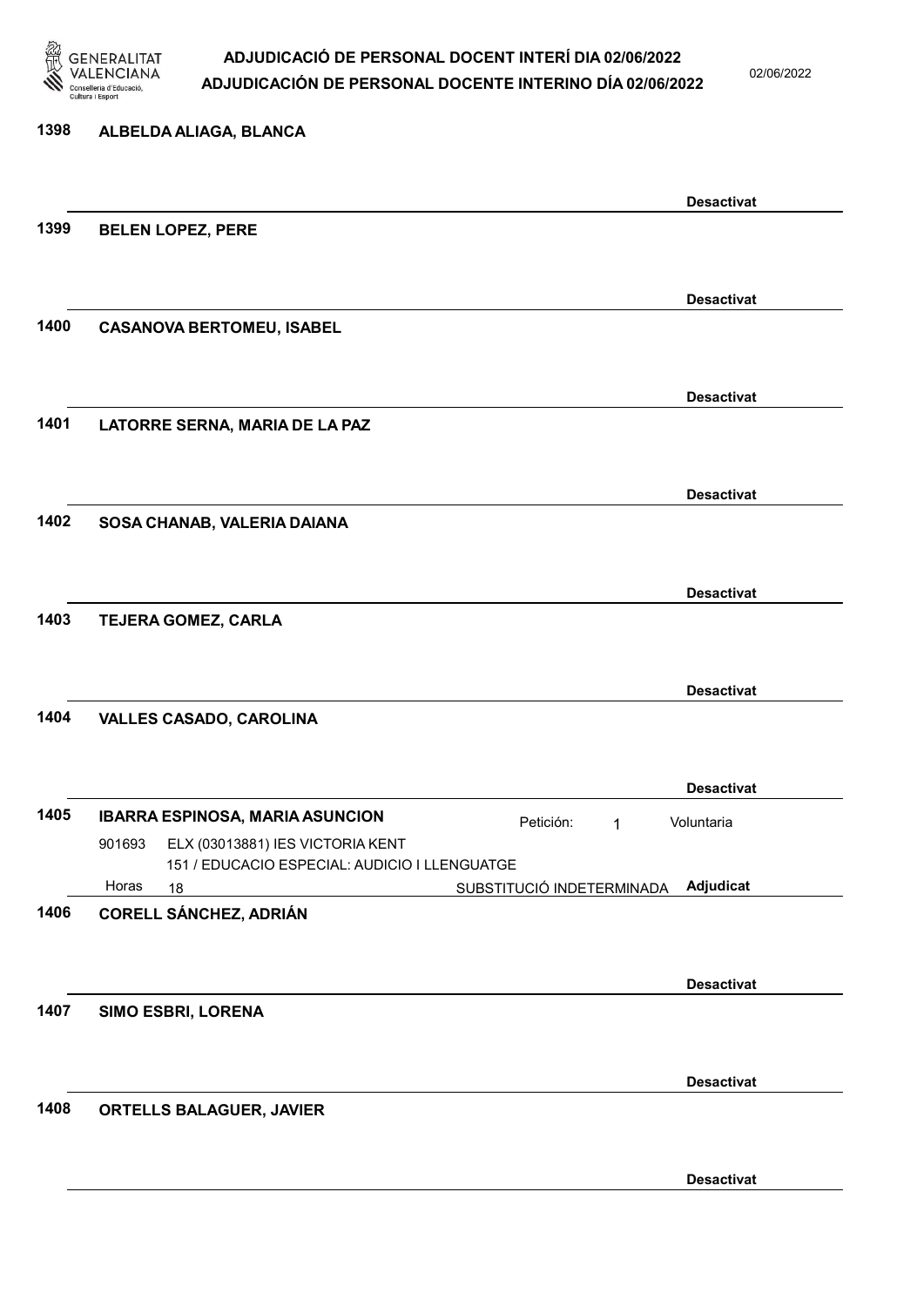

02/06/2022

| 1409 | HERRERA SANCHEZ, ESTHER           |                   |
|------|-----------------------------------|-------------------|
|      |                                   | <b>Desactivat</b> |
| 1410 | ZAFRILLA PELACH, ALEX             |                   |
|      |                                   | <b>Desactivat</b> |
| 1411 | <b>BARAJA BELENGUER, MARIA</b>    |                   |
|      |                                   | <b>Desactivat</b> |
| 1412 | TITOS SANCHEZ, IRENE              |                   |
|      |                                   | <b>Desactivat</b> |
| 1413 | <b>GONZALEZ VILA, IRENE</b>       |                   |
|      |                                   | <b>Desactivat</b> |
| 1414 | <b>MARTI ESCOLANO, LUCIA</b>      |                   |
|      |                                   | <b>Desactivat</b> |
| 1415 | <b>SEGUI MAS, PAULA</b>           |                   |
|      |                                   | <b>Desactivat</b> |
| 1416 | <b>MONTEJANO MARTINEZ, NURIA</b>  |                   |
|      |                                   | <b>Desactivat</b> |
| 1417 | <b>MARTINEZ FERNANDEZ, CARLOS</b> |                   |
|      |                                   | <b>Desactivat</b> |
| 1418 | GARGALLO CAMARILLAS, LAURA        |                   |
|      |                                   | Ha participat     |
| 1419 | <b>BETORET GUIZA, SARA</b>        |                   |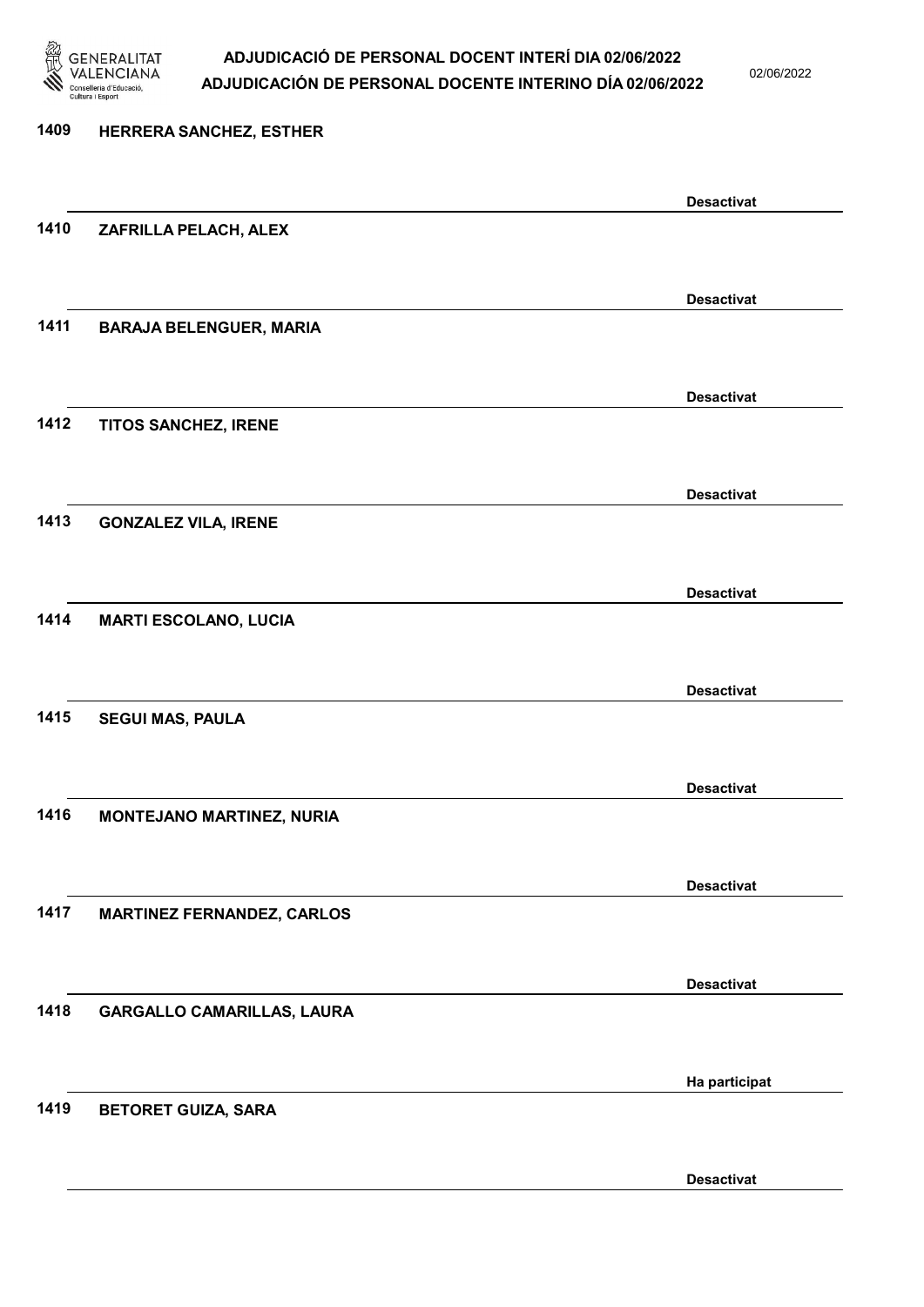

02/06/2022

Desactivat

# 1420 CREMADES SOLER, IRENE Desactivat 1421 MORATAL LLORCA, MAR Desactivat 1422 PEREZ PARDO, SILVIA Desactivat 1423 SORRIBES PARIS, CARMEN MARIA Desactivat 1424 BLASCO BELLOCH, SANDRA Desactivat 1425 GIL MONTANER, MARIA DE LAS MERCEDES Desactivat 1426 SORO DIAGO, MIRIAM Desactivat 1427 HERRAIZ MARTINEZ, SONIA Desactivat 1428 BLASCO RAMOS, SARA Desactivat 1429 MAS IVARS, GEMA Desactivat 1430 MORENO MARTI, MIRIAM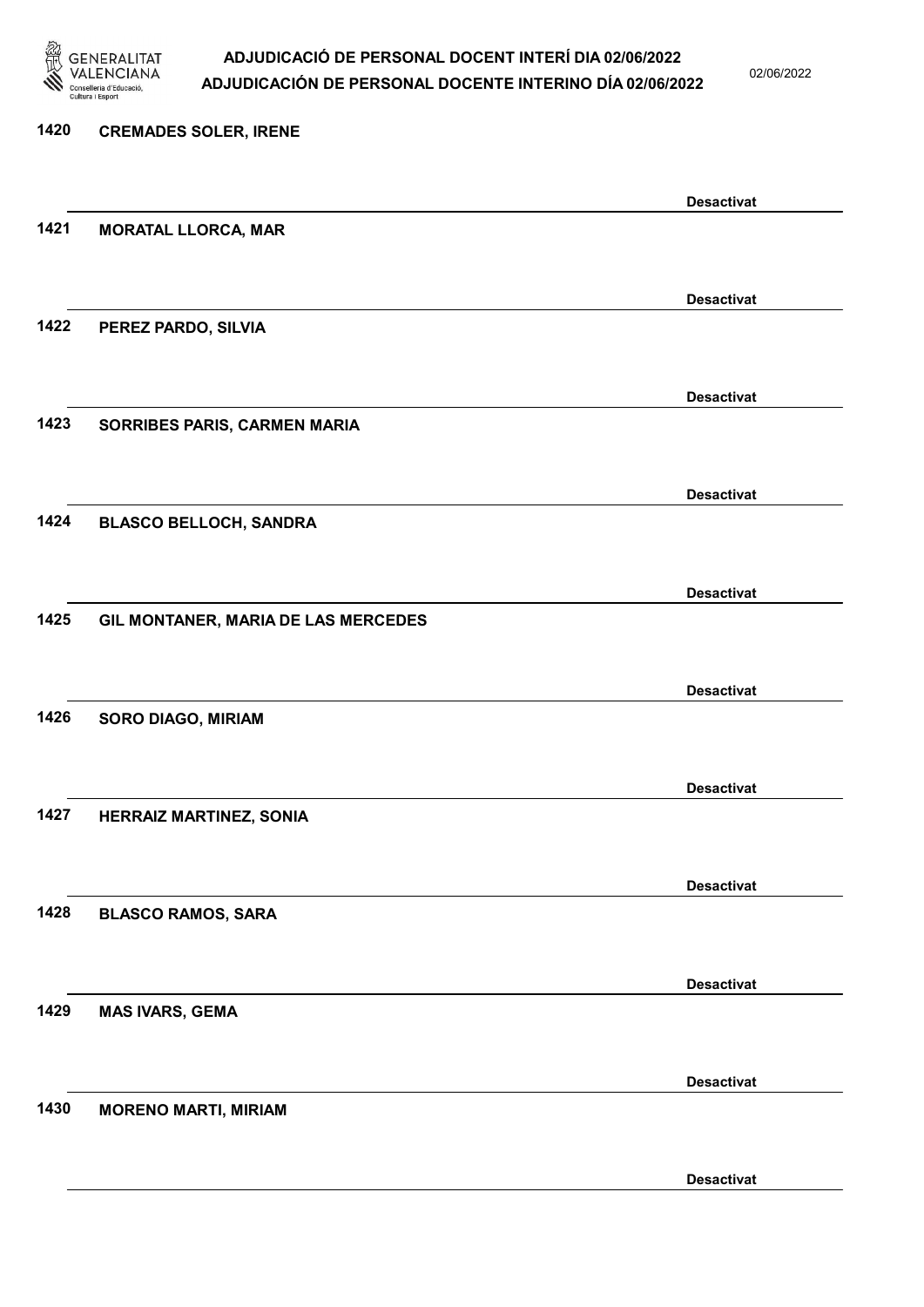

02/06/2022

### 1431 FUENTES ALGARRA, ALBA Desactivat 1432 MARTINEZ MOYA, CAROLINA Desactivat 1433 NAVALON NAVARRO, GLORIA Desactivat 1434 SANCHEZ CASAS, CRISTINA Desactivat 1435 SANTISTEBAN LOPEZ, ANA Desactivat 1436 SANZ LORENTE, JESSICA Desactivat 1437 AGUILERA SALMERON, MARIA INMACULADA Desactivat 1438 LORENZO MATAMOROS, CRISTINA Desactivat 1439 ALBUIXECH BALDOVI, ANA Desactivat 1440 BRAVO MARTI, BEATRIZ Desactivat 1441 MARTINEZ ESCRIBANO, INDRA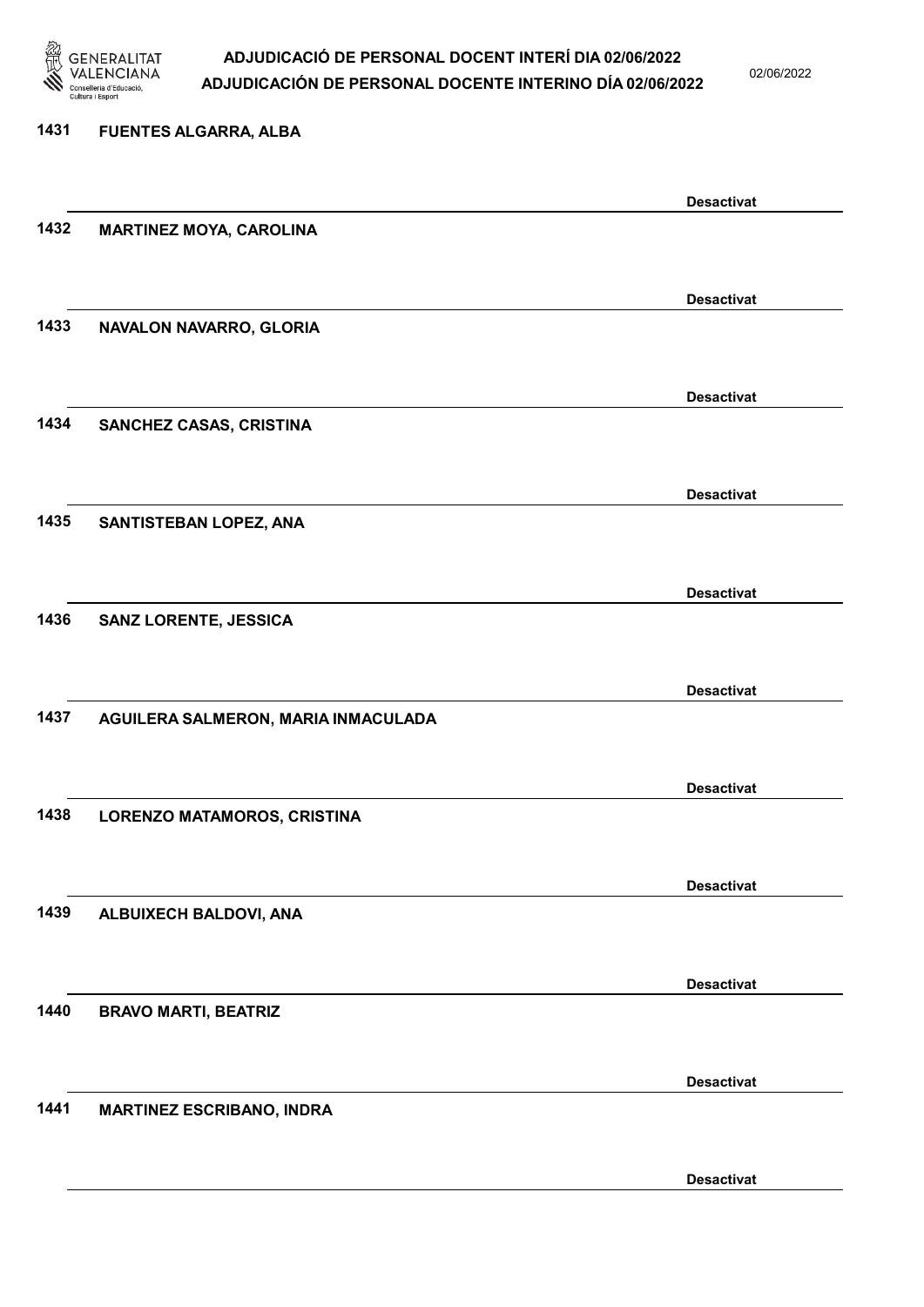

02/06/2022

#### 1442 CLARAMUNT CLARAMUNT, LAURA

|      |                                           | <b>Desactivat</b> |
|------|-------------------------------------------|-------------------|
| 1443 | LOPEZ ANCHEL, MARIA DESAMPARADOS          |                   |
|      |                                           |                   |
|      |                                           | <b>Desactivat</b> |
| 1444 | <b>MARTINEZ RABASCO, SARAY</b>            |                   |
|      |                                           |                   |
|      |                                           | <b>Desactivat</b> |
| 1445 | NAVARRO ARCUSA, ANA                       |                   |
|      |                                           |                   |
|      |                                           | <b>Desactivat</b> |
| 1446 | <b>GRAU SALVADOR, ANA</b>                 |                   |
|      |                                           |                   |
|      |                                           | <b>Desactivat</b> |
| 1447 | <b>CASTELLON MOLLA, MARIA DEL MAR</b>     |                   |
|      |                                           |                   |
|      |                                           | <b>Desactivat</b> |
| 1448 | PEIGNEUX D'EGMONT BOILLOS, CRISTINA LAURA |                   |
|      |                                           |                   |
|      |                                           | <b>Desactivat</b> |
| 1449 | PEREZ ESTRUCH, MONICA                     |                   |
|      |                                           |                   |
|      |                                           | <b>Desactivat</b> |
| 1450 | <b>LLISO CABO, CRISTINA</b>               |                   |
|      |                                           |                   |
|      |                                           | <b>Desactivat</b> |
| 1451 | LOPEZ CORONADO, MARTA                     |                   |
|      |                                           |                   |
|      |                                           | <b>Desactivat</b> |
| 1452 | <b>BODI GIJON, ERICA</b>                  |                   |
|      |                                           |                   |
|      |                                           | <b>Desactivat</b> |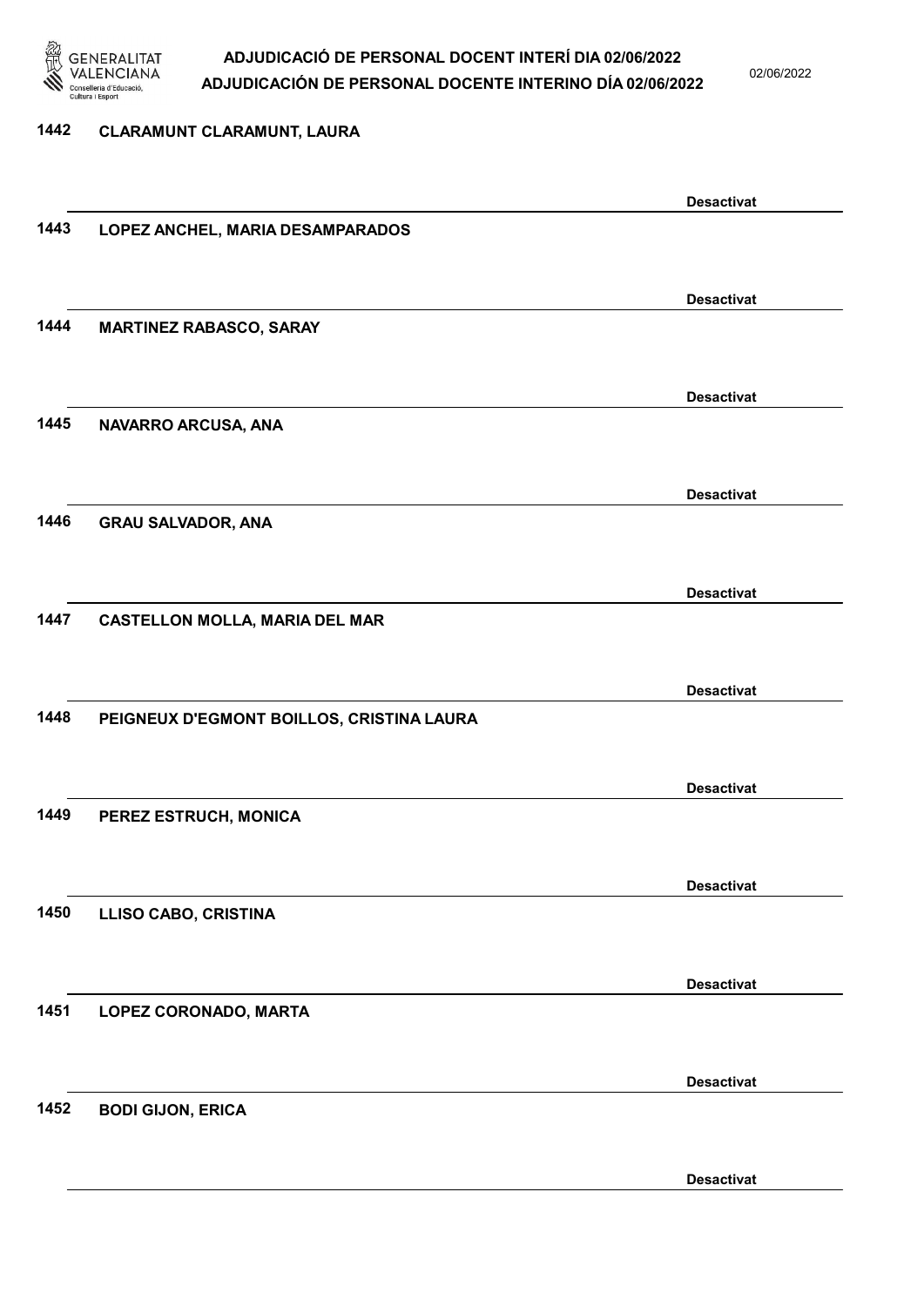

02/06/2022

#### 1453 OBRA JARA, ROCIO

|      |                                 | <b>Desactivat</b> |
|------|---------------------------------|-------------------|
| 1454 | <b>VIVES CASANOVA, ANGELA</b>   |                   |
|      |                                 |                   |
|      |                                 | <b>Desactivat</b> |
| 1455 | <b>TORRES BORJA, MARIA</b>      |                   |
|      |                                 |                   |
|      |                                 | <b>Desactivat</b> |
| 1456 | SUEY MOTILLA, CRISTINA          |                   |
|      |                                 |                   |
|      |                                 |                   |
|      |                                 | <b>Desactivat</b> |
| 1457 | SENENT ALVAREZ, LAURA           |                   |
|      |                                 |                   |
|      |                                 | <b>Desactivat</b> |
| 1458 | <b>SELLES CORTES, REBECA</b>    |                   |
|      |                                 |                   |
|      |                                 | <b>Desactivat</b> |
| 1459 | PEREZ LORENZO, RAUL             |                   |
|      |                                 |                   |
|      |                                 | <b>Desactivat</b> |
| 1460 | <b>GALIANA TORRO, SOFIA</b>     |                   |
|      |                                 |                   |
|      |                                 | <b>Desactivat</b> |
| 1461 | <b>MARTINEZ FERRER, BEATRIZ</b> |                   |
|      |                                 |                   |
|      |                                 |                   |
| 1462 | APARICIO LOSTADO, MARTA         | <b>Desactivat</b> |
|      |                                 |                   |
|      |                                 |                   |
|      |                                 | <b>Desactivat</b> |
| 1463 | SANCHEZ INIESTA, MARIA LYDIA    |                   |
|      |                                 |                   |
|      |                                 | <b>Desactivat</b> |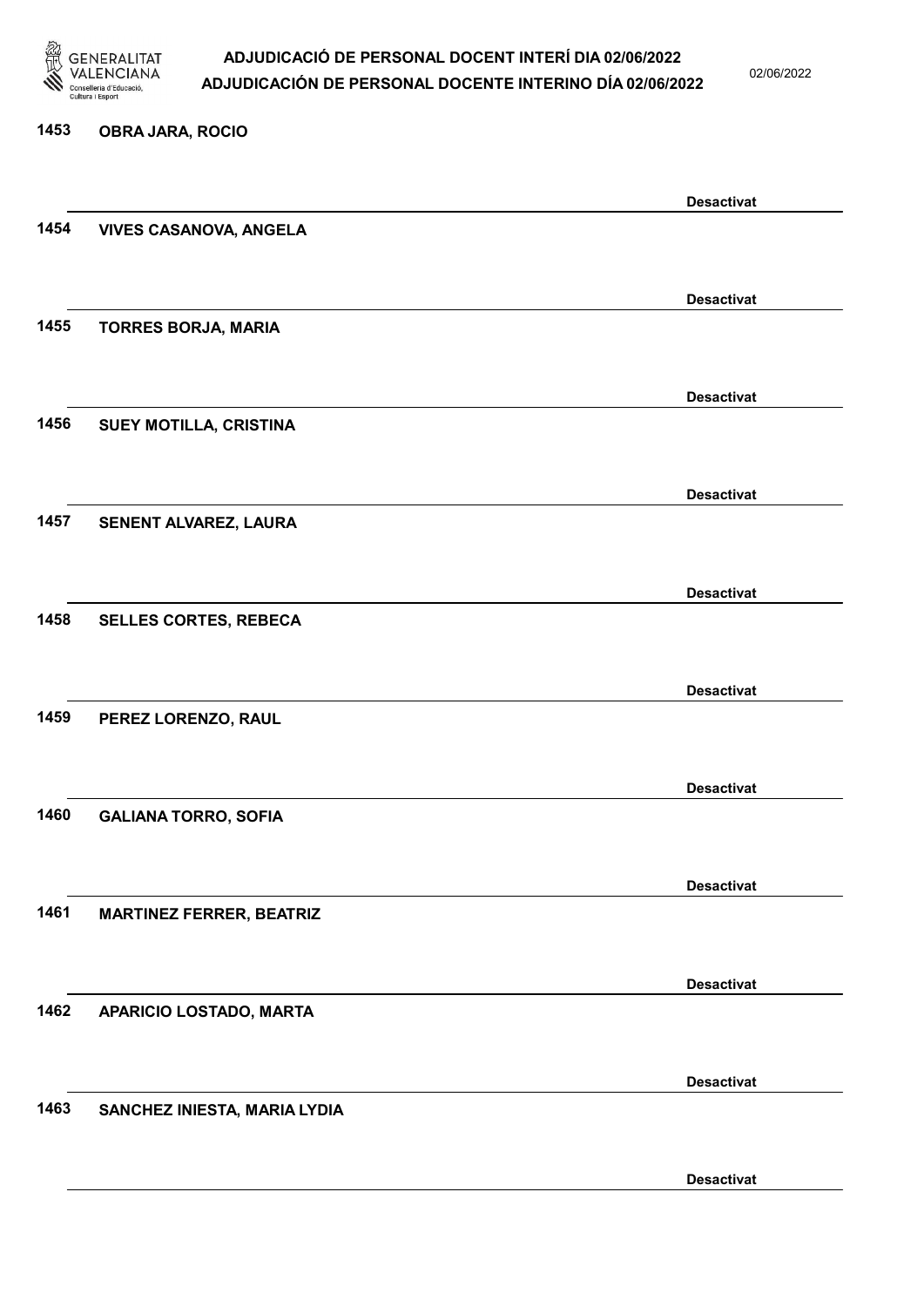

02/06/2022

#### 1464 MARTINEZ PARDO, LAURA

|      |        |                                      |                           |              | <b>Desactivat</b> |
|------|--------|--------------------------------------|---------------------------|--------------|-------------------|
| 1465 |        | <b>LLORENS JORNET, ROSARIO</b>       | Petición:                 | $\mathbf{1}$ | Voluntaria        |
|      | 515220 | OTOS (46006148) FRANCISCO CERDA REIG |                           |              |                   |
|      | Horas  | 128 / EDUCACIÓ PRIMÀRIA.             |                           |              | Adjudicat         |
| 1466 |        | 23<br><b>DIAZ MARCOS, JAVIER</b>     | SUBSTITUCIÓ INDETERMINADA |              |                   |
|      |        |                                      |                           |              |                   |
|      |        |                                      |                           |              |                   |
|      |        |                                      |                           |              | <b>Desactivat</b> |
| 1467 |        | <b>VICENTE LOPEZ, NEREA</b>          |                           |              |                   |
|      |        |                                      |                           |              |                   |
|      |        |                                      |                           |              | <b>Desactivat</b> |
| 1468 |        | <b>VELIS GIMENEZ, BEATRIZ</b>        |                           |              |                   |
|      |        |                                      |                           |              |                   |
|      |        |                                      |                           |              |                   |
|      |        |                                      |                           |              | <b>Desactivat</b> |
| 1469 |        | <b>CATURLA DOBLADO, ANNA</b>         |                           |              |                   |
|      |        |                                      |                           |              |                   |
|      |        |                                      |                           |              | <b>Desactivat</b> |
| 1470 |        | ROLDAN NAVALON, MIRIAM               |                           |              |                   |
|      |        |                                      |                           |              |                   |
|      |        |                                      |                           |              |                   |
|      |        |                                      |                           |              | <b>Desactivat</b> |
| 1471 |        | <b>MARCO PEIRO, CRISTINA</b>         |                           |              |                   |
|      |        |                                      |                           |              |                   |
|      |        |                                      |                           |              | <b>Desactivat</b> |
| 1472 |        | <b>MARTIN GUTIERREZ, SANDRA</b>      |                           |              |                   |
|      |        |                                      |                           |              |                   |
|      |        |                                      |                           |              |                   |
|      |        |                                      |                           |              | <b>Desactivat</b> |
| 1473 |        | SANZ CARRASCO, REBECA                |                           |              |                   |
|      |        |                                      |                           |              |                   |
|      |        |                                      |                           |              | <b>Desactivat</b> |
| 1474 |        | SERRA MINGUEZ, MARIA IRENE           |                           |              |                   |
|      |        |                                      |                           |              |                   |
|      |        |                                      |                           |              |                   |
|      |        |                                      |                           |              | <b>Desactivat</b> |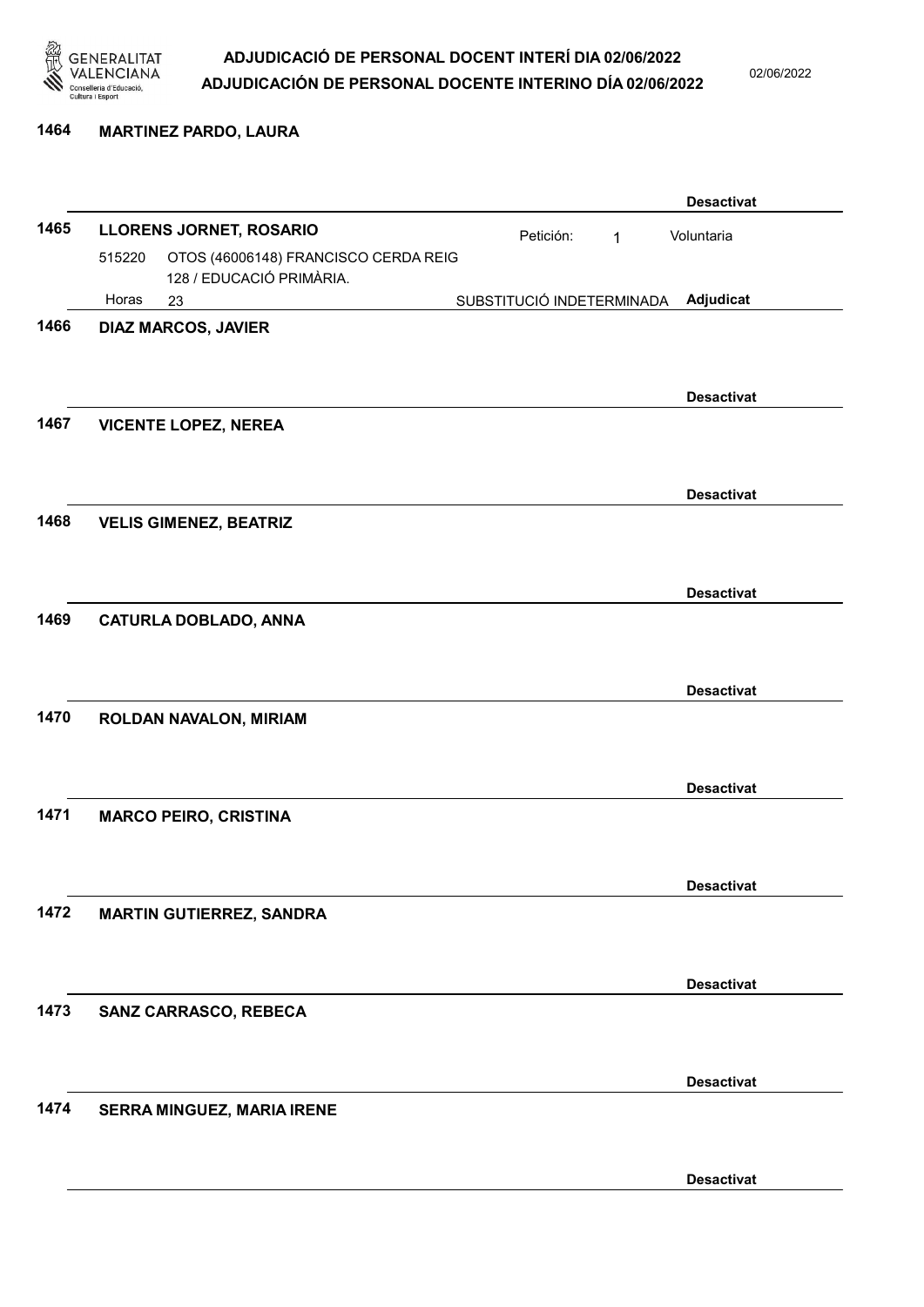

02/06/2022

Ha participat

# 1475 HERRAN MENDOZA, BERNARDO Desactivat 1476 PENADES MATALI, EVA Desactivat 1477 LLOPIS PEREZ, ANDREA Desactivat 1478 CANO AZOR, LIDIA Desactivat 1479 CASTILLO BLASCO, ISABEL Desactivat 1480 VALERO MARTINEZ, ISABEL Desactivat 1481 TARRASO CRESPO, AIDA Desactivat 1482 REQUENA DEL REY, VERONICA Desactivat 1483 DE LA TORRE MIRA, LAURA Desactivat 1484 VARELA NEGRE, ELENA MARIA Desactivat 1485 MOTOSO CIFUENTES, NIEVES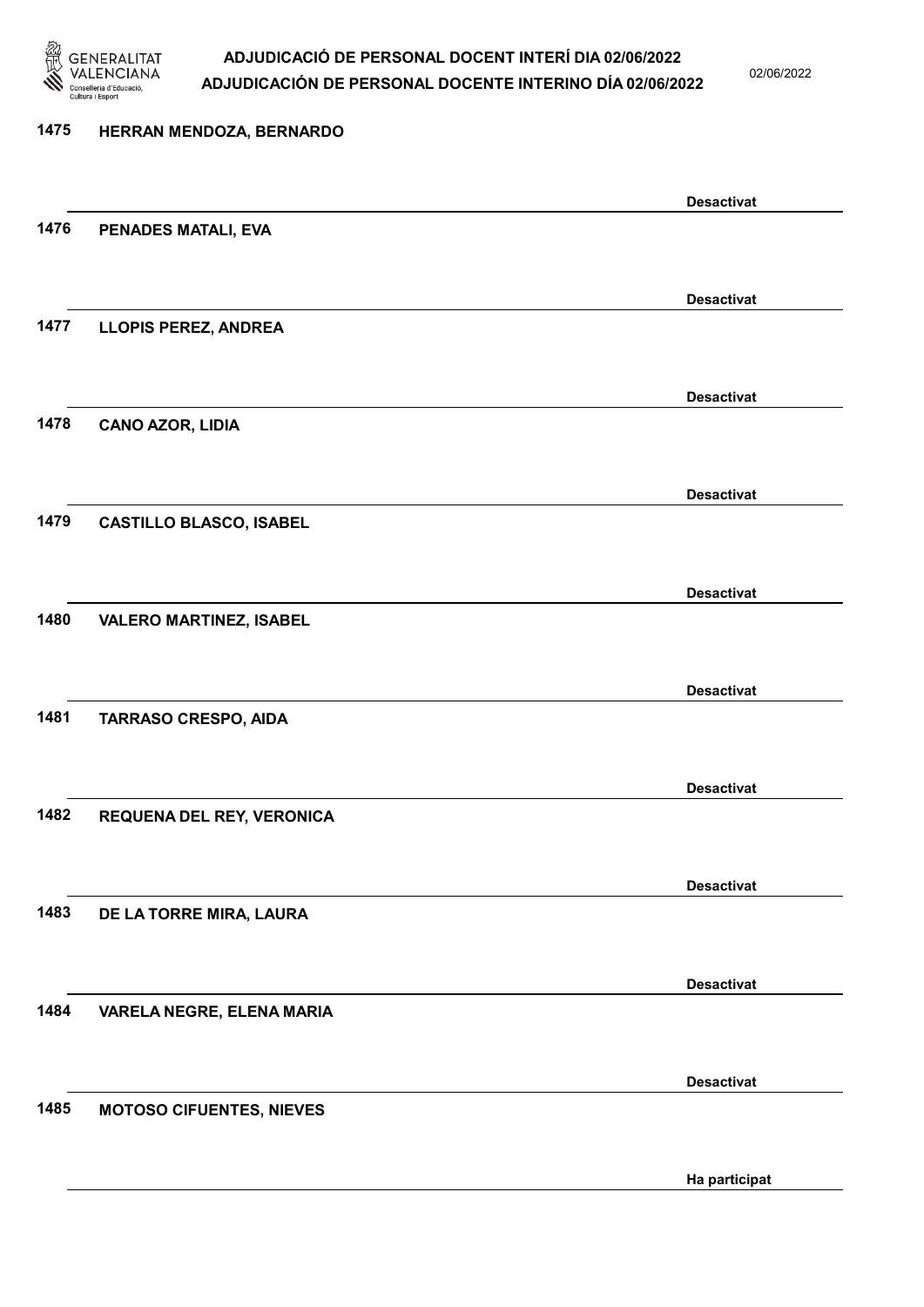

02/06/2022

Desactivat

# 1486 ROMAN HURTADO, GEMMA Desactivat 1487 OLIVA TORRENT, SANDRA Desactivat 1488 SELFA NOGUES, SANDRA Desactivat 1489 BERTO COTS, NEREA Ha participat 1490 BOQUER CORTES, SANDRA Desactivat 1491 CORTS APARICIO, SARA Desactivat 1492 HUESO RIERA, BARBARA Desactivat 1493 RULL SORIA, ROSA MARIA Desactivat 1494 BENEYTO TEL, ALEJANDRA Desactivat 1495 CLERIGUES SEBASTIA, ANA BELEN Desactivat 1496 PLANELLS BLANES, SERGIO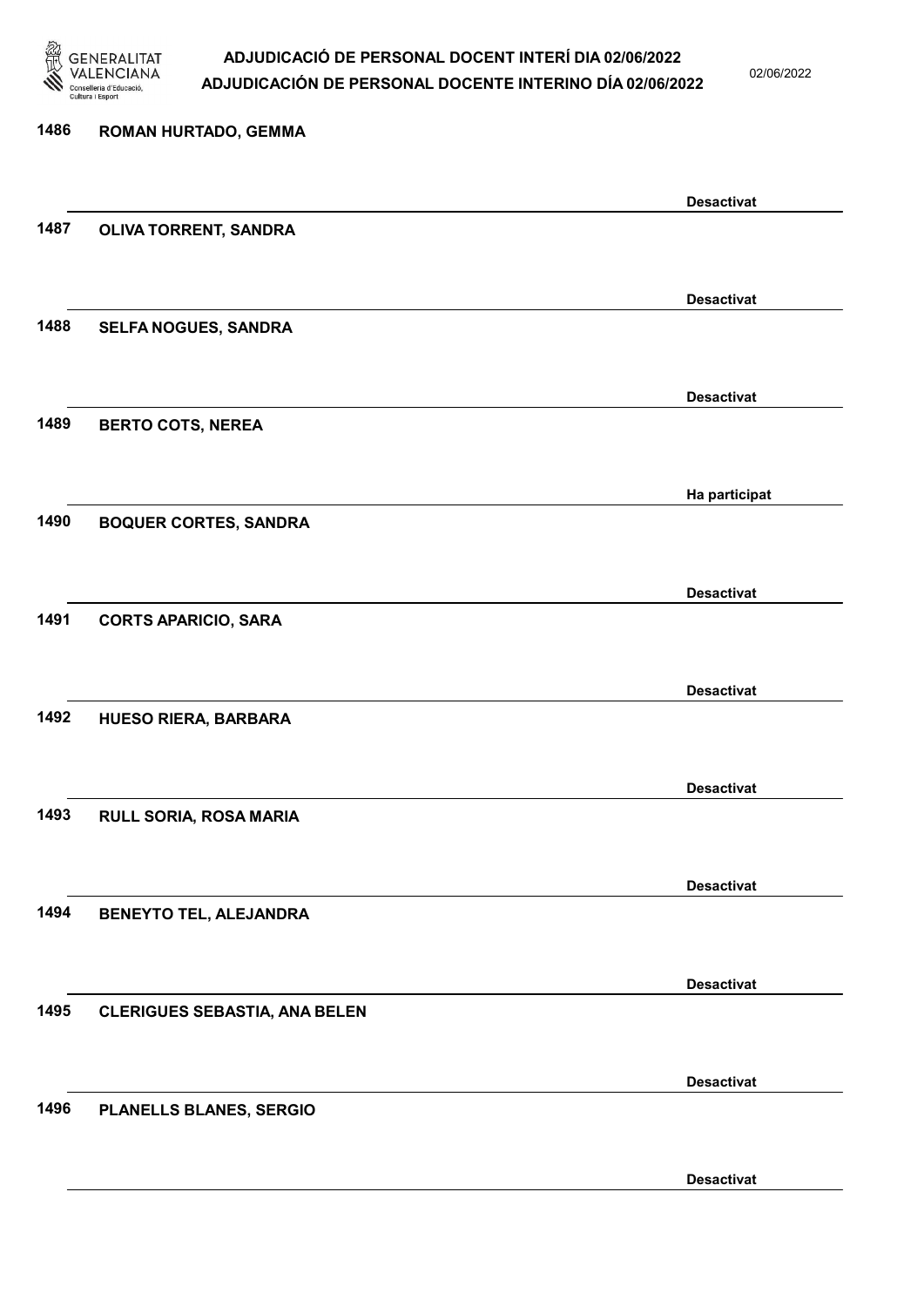

02/06/2022

Desactivat

# 1497 MARTINEZ MEDINA, SANDRA Desactivat 1498 MARTIN GARCIA, PATRICIA Desactivat 1499 SUAREZ MAÑEZ, ALICIA Desactivat 1500 AUÑON MUÑOZ, IRENE Desactivat 1501 YAÑEZ RUBIO, NEREA Desactivat 1502 MANRIQUE CARRASCO, SARA ISABEL Desactivat 1503 PONZ DOMINGO, SERGIO Desactivat 1504 PEREZ TORAN, ALBA Desactivat 1505 FERNANDEZ LEONIS, MONICA ALANA Desactivat 1506 RIBERA NAVARRO, AINARA Desactivat 1507 CANET ORTEGA, CLAUDIA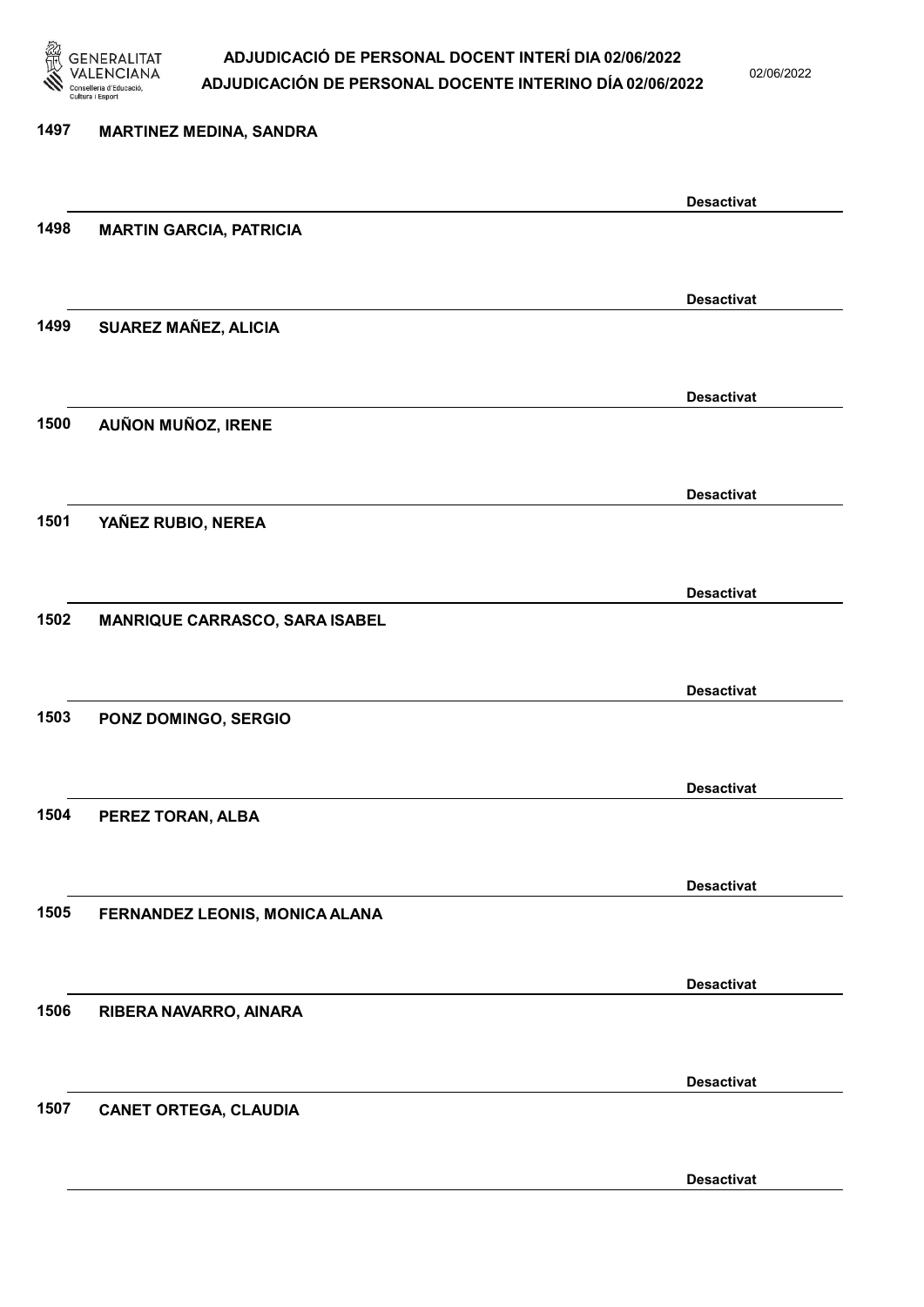

02/06/2022

#### 1508 VILA CHAFER, ISABEL

|      |                                     | <b>Desactivat</b> |
|------|-------------------------------------|-------------------|
| 1509 | <b>BELTRA PEREA, MARIA JESUS</b>    |                   |
|      |                                     |                   |
|      |                                     |                   |
|      |                                     | Ha participat     |
| 1510 |                                     |                   |
|      | <b>LOPEZ MARTI, SARA</b>            |                   |
|      |                                     |                   |
|      |                                     |                   |
|      |                                     | <b>Desactivat</b> |
| 1511 | OCHOA PLAZA, LUCIA                  |                   |
|      |                                     |                   |
|      |                                     |                   |
|      |                                     | <b>Desactivat</b> |
| 1512 | <b>ORTIZ MARCO, SANDRA</b>          |                   |
|      |                                     |                   |
|      |                                     |                   |
|      |                                     | <b>Desactivat</b> |
| 1513 | VAÑO CASTELLO, LORETO               |                   |
|      |                                     |                   |
|      |                                     |                   |
|      |                                     |                   |
|      |                                     | No adjudicat      |
| 1514 | <b>GARRIDO MERCADO, CARLA MARIA</b> |                   |
|      |                                     |                   |
|      |                                     |                   |
|      |                                     | <b>Desactivat</b> |
| 1515 | TROYA NAVARRO, ROCIO                |                   |
|      |                                     |                   |
|      |                                     |                   |
|      |                                     | <b>Desactivat</b> |
| 1516 | ALLER MAÑAS, JAVIER                 |                   |
|      |                                     |                   |
|      |                                     |                   |
|      |                                     | <b>Desactivat</b> |
| 1517 | LEON RUDILLA, MARIA ELENA           |                   |
|      |                                     |                   |
|      |                                     |                   |
|      |                                     | <b>Desactivat</b> |
|      |                                     |                   |
| 1518 | <b>VALLES LLORCA, SARA</b>          |                   |
|      |                                     |                   |
|      |                                     |                   |
|      |                                     | <b>Desactivat</b> |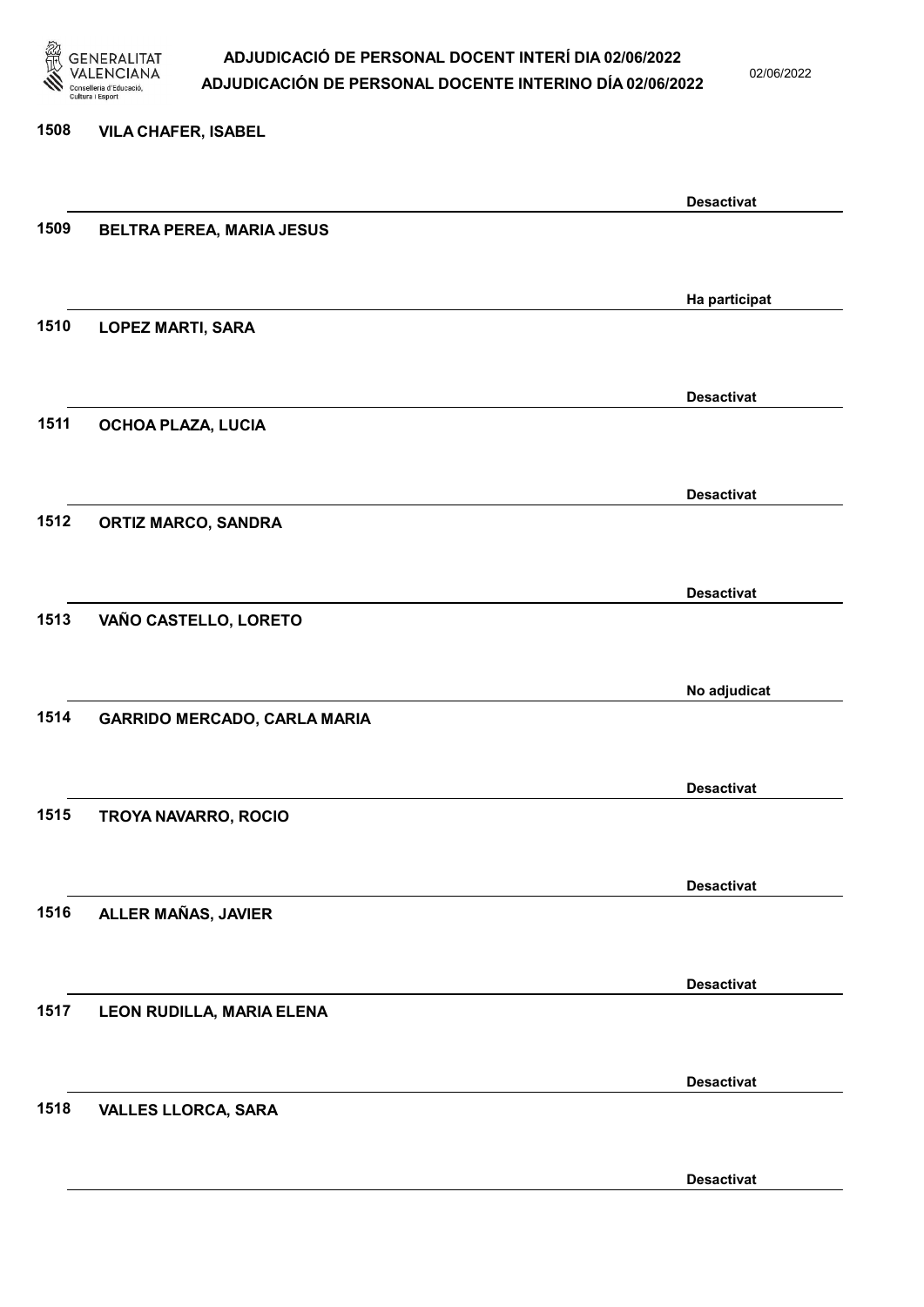

02/06/2022

Desactivat

### 1519 GOMEZ BATALLER, ANA MARIA Desactivat 1520 BERENGUER RAMIREZ, MARIA DEL PILAR Desactivat 1521 CAMPO HERNANDEZ, CRISTIAN Desactivat 1522 BIOT CABRERA, MARIA AMPARO Desactivat 1523 PASCUAL GARCIA, ESTHER Desactivat 1524 RUBIO ROGLA, PALOMA Desactivat 1525 TARRAZONA CASTELLA, CARLA Desactivat 1526 CALAFORRA PALOP, MARIA DEL CARMEN Desactivat 1527 GREGORI ABAD, CARMEN Desactivat 1528 PEREZ SANCHO, YAGO Desactivat 1529 TORRES GASCON, JESSICA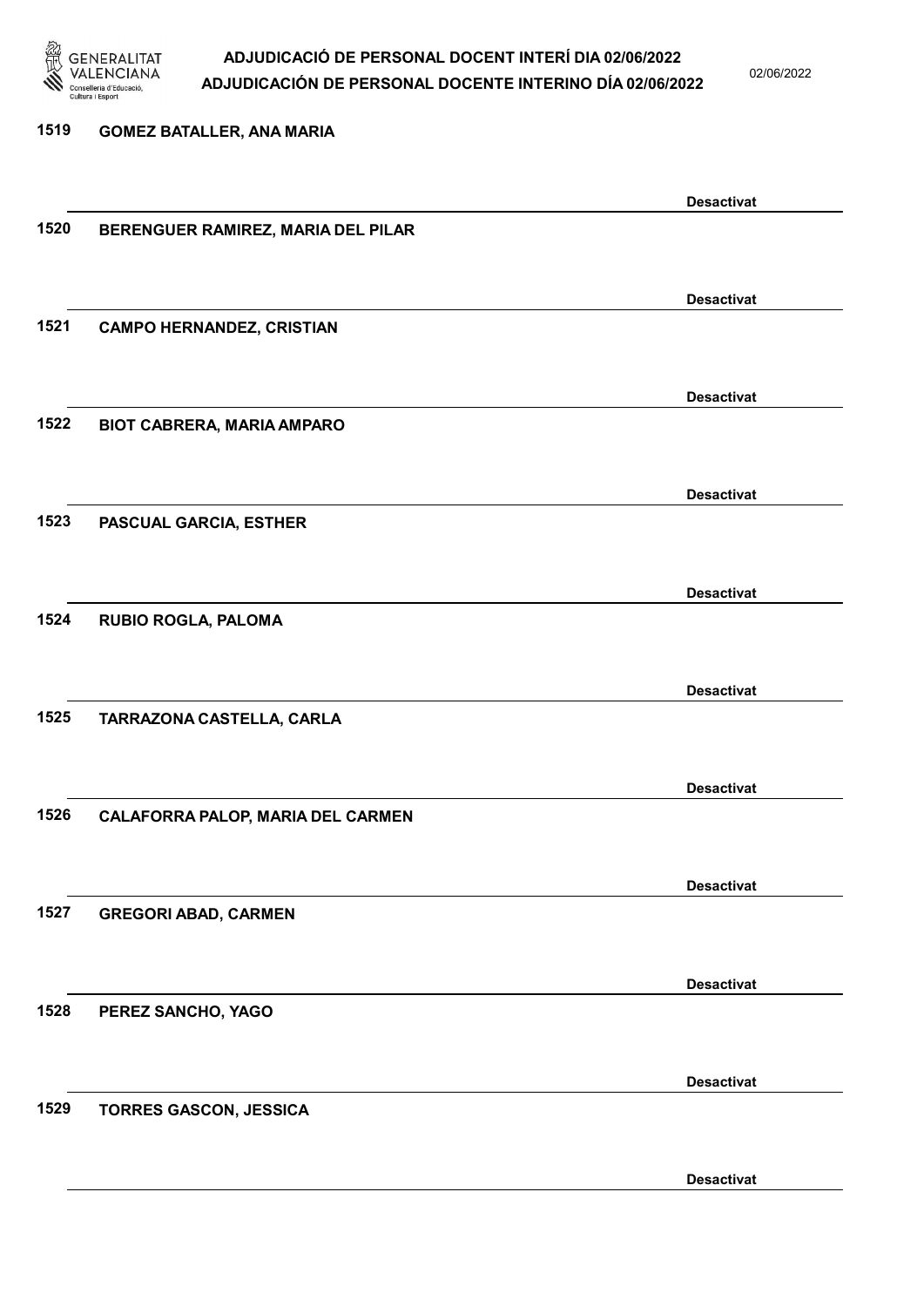

02/06/2022

Desactivat

# 1530 LOPEZ GALVAÑ, JOSE DAVID Desactivat 1531 MORENO MEDINA, ALVARO Desactivat 1532 GARRIDO MARTÍNEZ, JUAN MANUEL Desactivat 1533 BENEIT MORENO, CELIA Desactivat 1534 HERAS PIQUER, MARIA GEMMA Desactivat 1535 SOLER TEROL, ALBA Desactivat 1536 RUBIO JORDÁ, JORGE Desactivat 1537 MUÑOZ BIENDICHO, ANDREA Desactivat 1538 VILA CERDA, MARIA DEL CARMEN Desactivat 1539 SAORIN POZUELO, MIGUEL Desactivat 1540 OLIVER MORENO, PAULA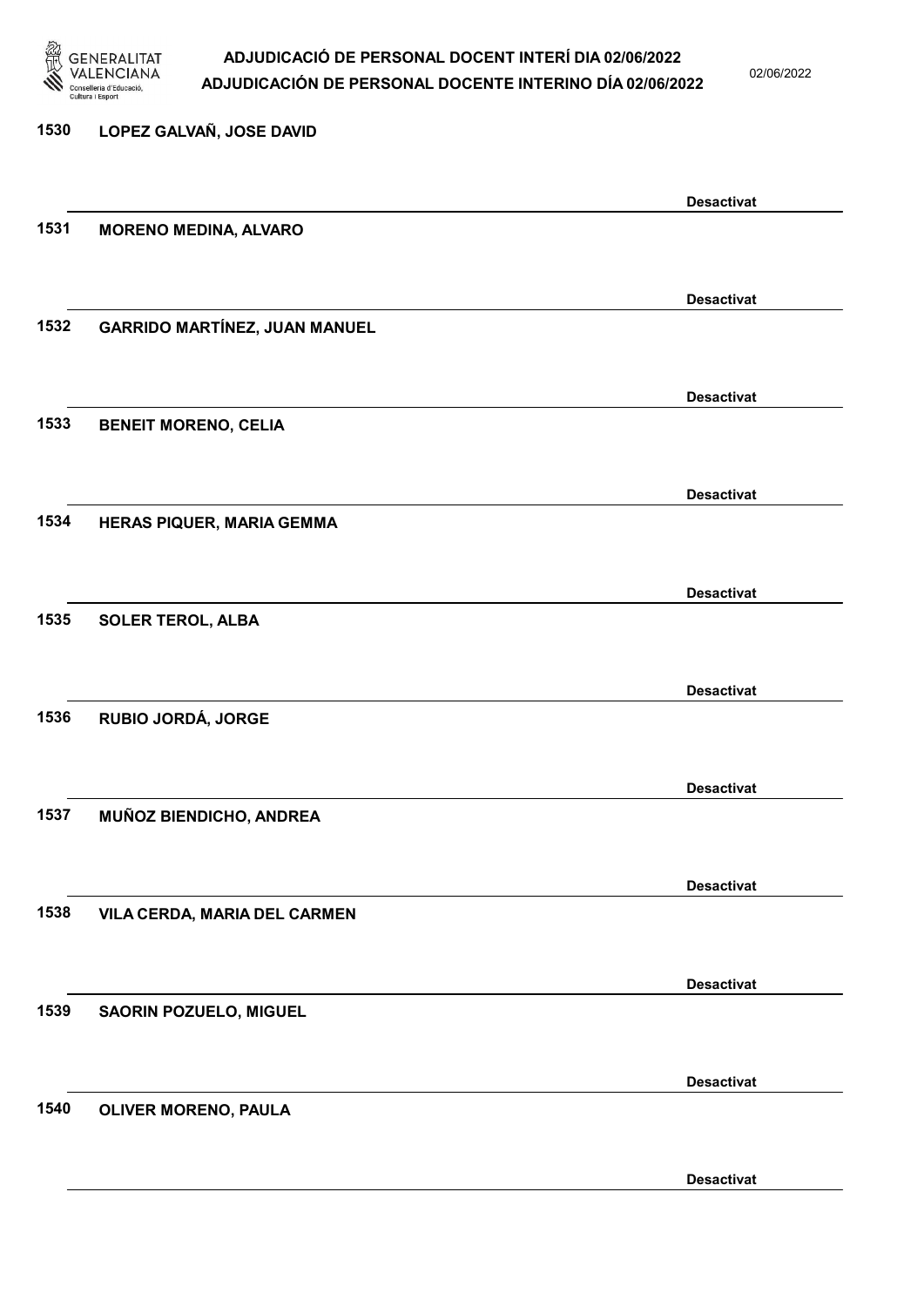

02/06/2022

| 1541 | <b>MOLINA OLIVARES, VANESA</b>    |                   |
|------|-----------------------------------|-------------------|
|      |                                   | <b>Desactivat</b> |
| 1542 | <b>ARLANDIS BONET, AURORA</b>     |                   |
|      |                                   | <b>Desactivat</b> |
| 1543 | JIMENA PEREZ, LUIS ANGEL          |                   |
|      |                                   | <b>Desactivat</b> |
| 1544 | <b>GARCIA GARRIDO, ARANZAZU</b>   |                   |
|      |                                   | <b>Desactivat</b> |
| 1545 | <b>MARTINEZ RODRIGUEZ, VICTOR</b> |                   |
|      |                                   | <b>Desactivat</b> |
| 1546 | <b>MOR DOLZ, JAVIER</b>           |                   |
|      |                                   | <b>Desactivat</b> |
| 1547 | <b>GOMEZ ELLACURIA, MARTA</b>     |                   |
|      |                                   | <b>Desactivat</b> |
| 1548 | RIOS PENALBA, RAQUEL              |                   |
|      |                                   | <b>Desactivat</b> |
| 1549 | <b>MARTINEZ ESTELLER, NOELIA</b>  |                   |
|      |                                   | <b>Desactivat</b> |
| 1550 | LLOPIS INGLES, LAURA              |                   |
|      |                                   |                   |
| 1551 | ROCAMORA LOZANO, AGUSTIN          | <b>Desactivat</b> |
|      |                                   |                   |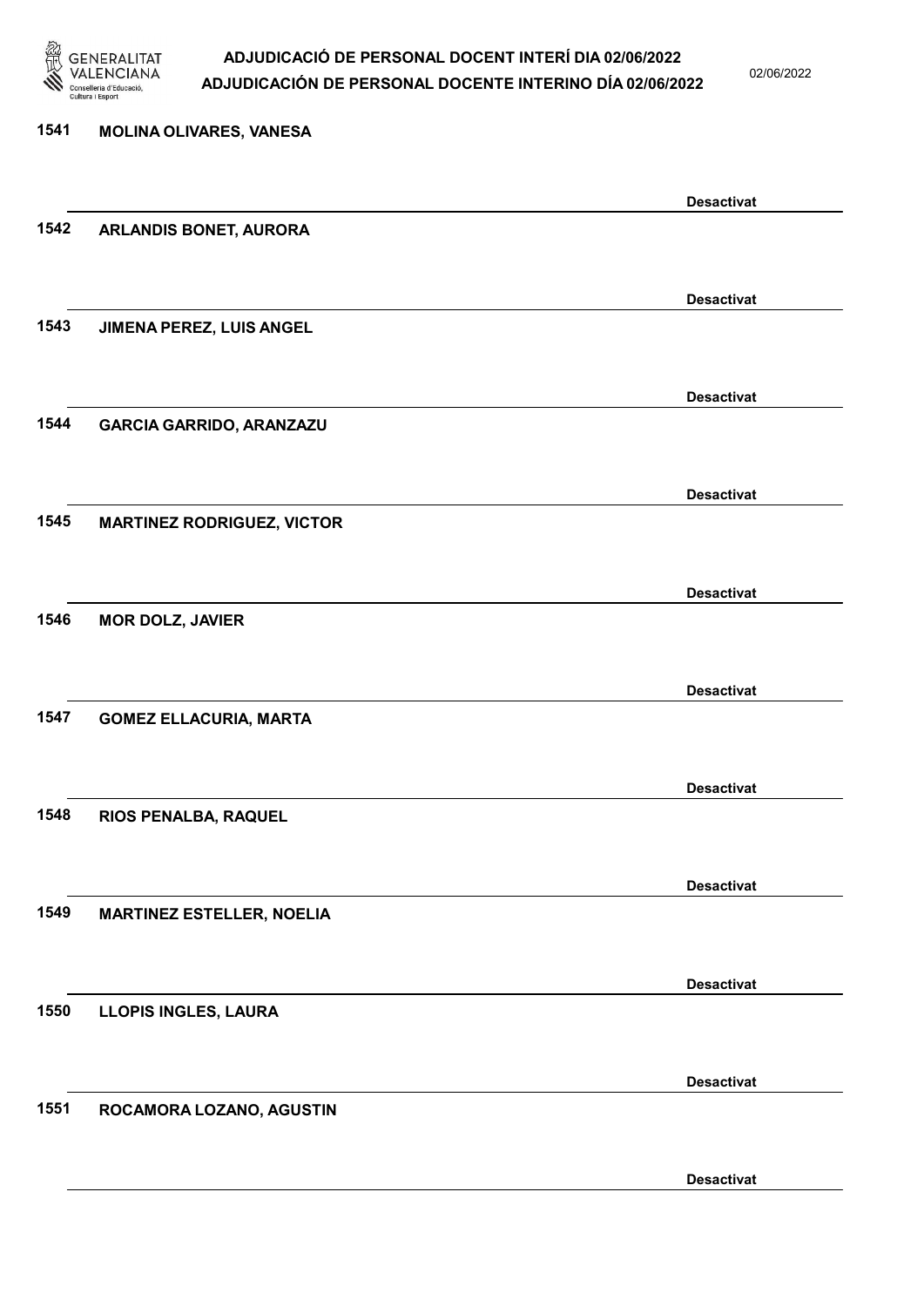

1552 MUÑOZ VILA, LAURA

#### ADJUDICACIÓ DE PERSONAL DOCENT INTERÍ DIA 02/06/2022 ADJUDICACIÓN DE PERSONAL DOCENTE INTERINO DÍA 02/06/2022

02/06/2022

Desactivat

# Desactivat 1553 PEREZ ARAGON, JOSE SAMUEL Desactivat 1554 SALA PUCHE, AARON Desactivat 1555 MARTINEZ PEÑA, MARIA MERCEDES Desactivat 1556 BOSCH MONTAGUD, VICENTE Desactivat 1557 MOLINA MACIA, JOSE Desactivat 1558 MUÑOZ ARDILA, LAURA Desactivat 1559 JORDA PEREZ, SILVIA Desactivat 1560 COPEIRO DEL VILLAR JIMENEZ, MARTA Desactivat 1561 MATEU GISBERT, JAVIER Desactivat 1562 SANCHEZ GINER, EVA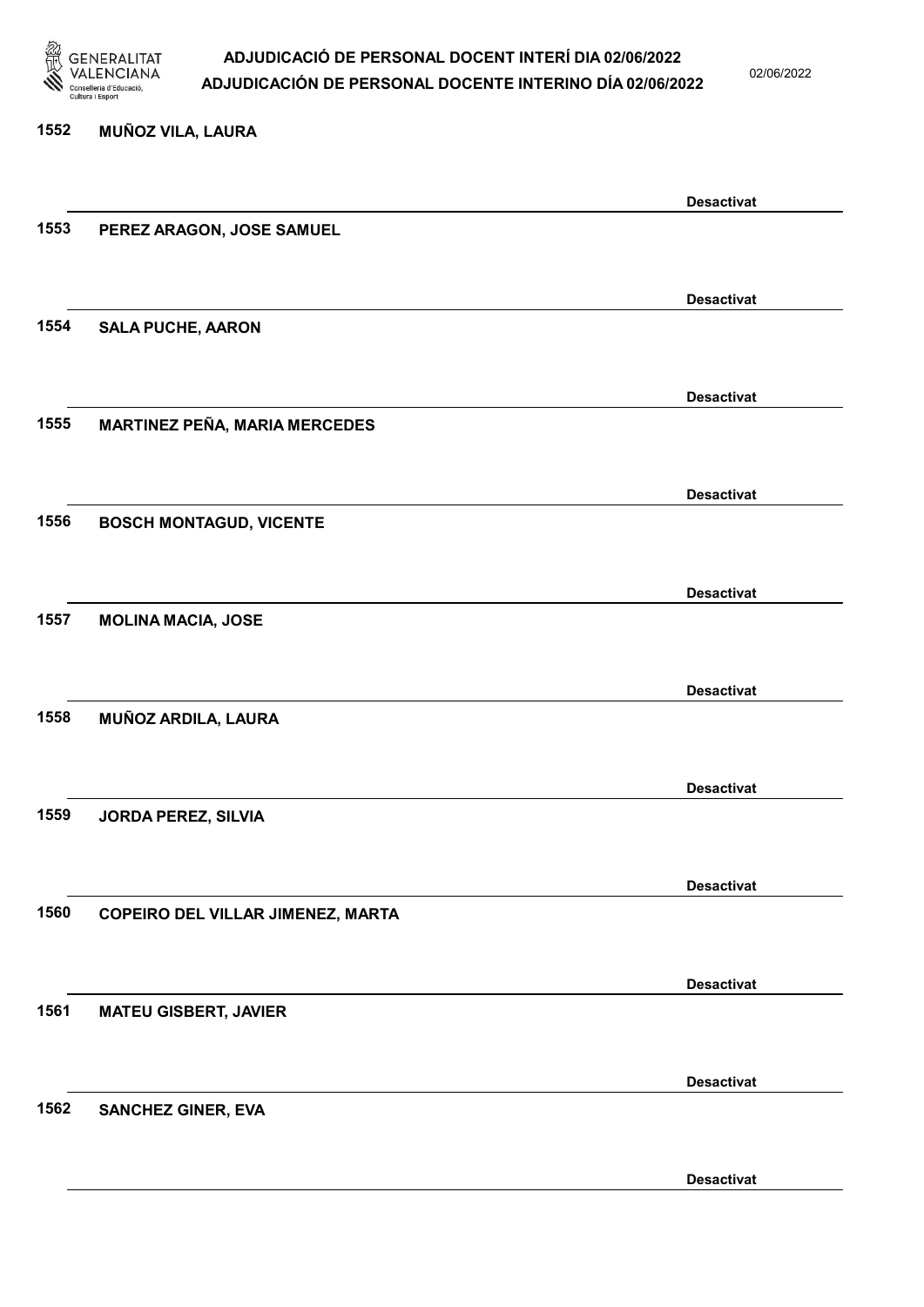

02/06/2022

1563 CLAR BONO, CRISTINA

|      |        |                                                                             |                           |           |   | <b>Desactivat</b> |
|------|--------|-----------------------------------------------------------------------------|---------------------------|-----------|---|-------------------|
| 1564 |        | <b>VERONESE MOSCARDO, PATRICIA CRISTINA</b>                                 |                           | Petición: | 1 | Voluntaria        |
|      | 886138 | VALÈNCIA (46012823) CEIP CIUTAT ARTISTA FALLER<br>128 / EDUCACIÓ PRIMÀRIA.  |                           |           |   |                   |
|      | Horas  | 23                                                                          | SUBSTITUCIÓ INDETERMINADA |           |   | Adjudicat         |
| 1565 |        | ZAPATER HARO, MARIA JOSE                                                    |                           | Petición: | 1 | Voluntaria        |
|      | 514943 | MISLATA (46005511) CEIP GREGORI MAYANS I CÍSCAR<br>128 / EDUCACIÓ PRIMÀRIA. |                           |           |   |                   |
|      | Horas  | 23                                                                          | SUBSTITUCIÓ INDETERMINADA |           |   | Adjudicat         |
| 1566 |        | <b>CORREA PEREZ, IGNACIO VICENTE</b>                                        |                           |           |   |                   |
|      |        |                                                                             |                           |           |   | <b>Desactivat</b> |
| 1567 |        | SAIZ LORENTE, PATRICIA                                                      |                           |           |   |                   |
|      |        |                                                                             |                           |           |   | <b>Desactivat</b> |
| 1568 |        | PEREZ LOPEZ, IRENE                                                          |                           |           |   |                   |
|      |        |                                                                             |                           |           |   | <b>Desactivat</b> |
| 1569 |        | <b>MACHI BAÑON, REBECA</b>                                                  |                           |           |   |                   |
|      |        |                                                                             |                           |           |   | <b>Desactivat</b> |
| 1570 |        | <b>MORALES PATON, ALVARO</b>                                                |                           |           |   |                   |
|      |        |                                                                             |                           |           |   | <b>Desactivat</b> |
| 1571 |        | <b>RIPOLL MORANT, MERCEDES</b>                                              |                           |           |   |                   |
|      |        |                                                                             |                           |           |   | <b>Desactivat</b> |
| 1572 |        | <b>CABANILLES LOZANO, RUBEN</b>                                             |                           |           |   |                   |
|      |        |                                                                             |                           |           |   | <b>Desactivat</b> |
| 1573 |        | PEREDA GARRIDO, CARMEN                                                      |                           |           |   |                   |
|      |        |                                                                             |                           |           |   | <b>Desactivat</b> |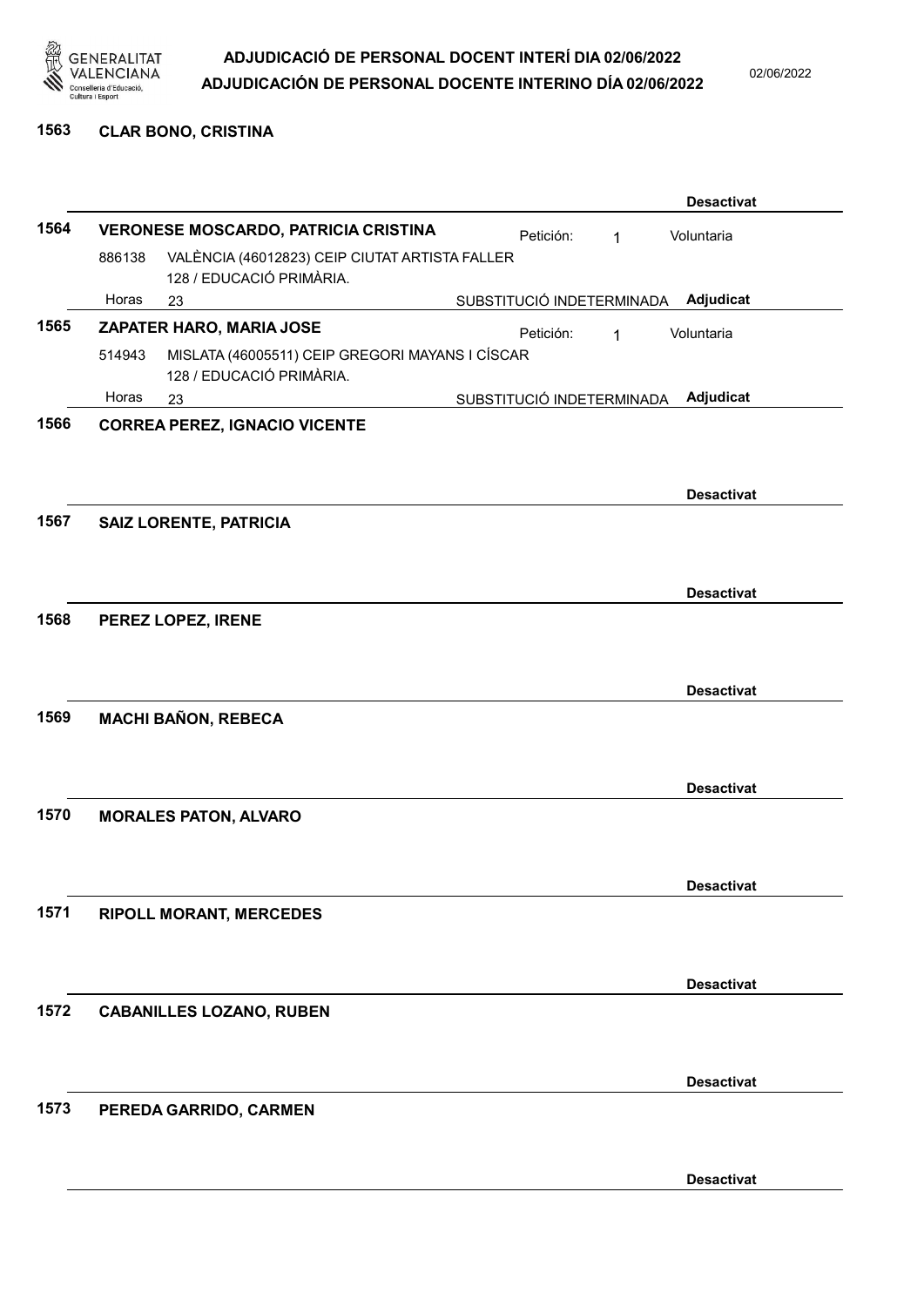

02/06/2022

### 1574 PIERA ESCRIVA, MARTA Desactivat 1575 SANZ SIMON, OSCAR Desactivat 1576 PAYA CRESPO, DAVID Desactivat 1577 PERCOCO FERNANDEZ, CARMEN Desactivat 1578 FURIO RECATALA, ALEJANDRO Desactivat 1579 CUENCA GARCIA, ISABEL Desactivat 1580 CARO BLAT, MARIA Desactivat 1581 GONZALVEZ VIUDES, LAURA **El proportante de la proportante de la proportante de la proportante de la proporta** 23 SUBSTITUCIÓ INDETERMINADA TORREVIEJA (03008666) CEIP INMACULADA CONCEPCIÓN 128 / EDUCACIÓ PRIMÀRIA. Adjudicat Adjudicación forzosa 514505 Horas 1582 MARTINEZ VIDAL, ROSA MARIA Desactivat 1583 MARTINEZ FONT, SARA Desactivat 1584 PEREZ MARTINEZ, JOSE LUIS Desactivat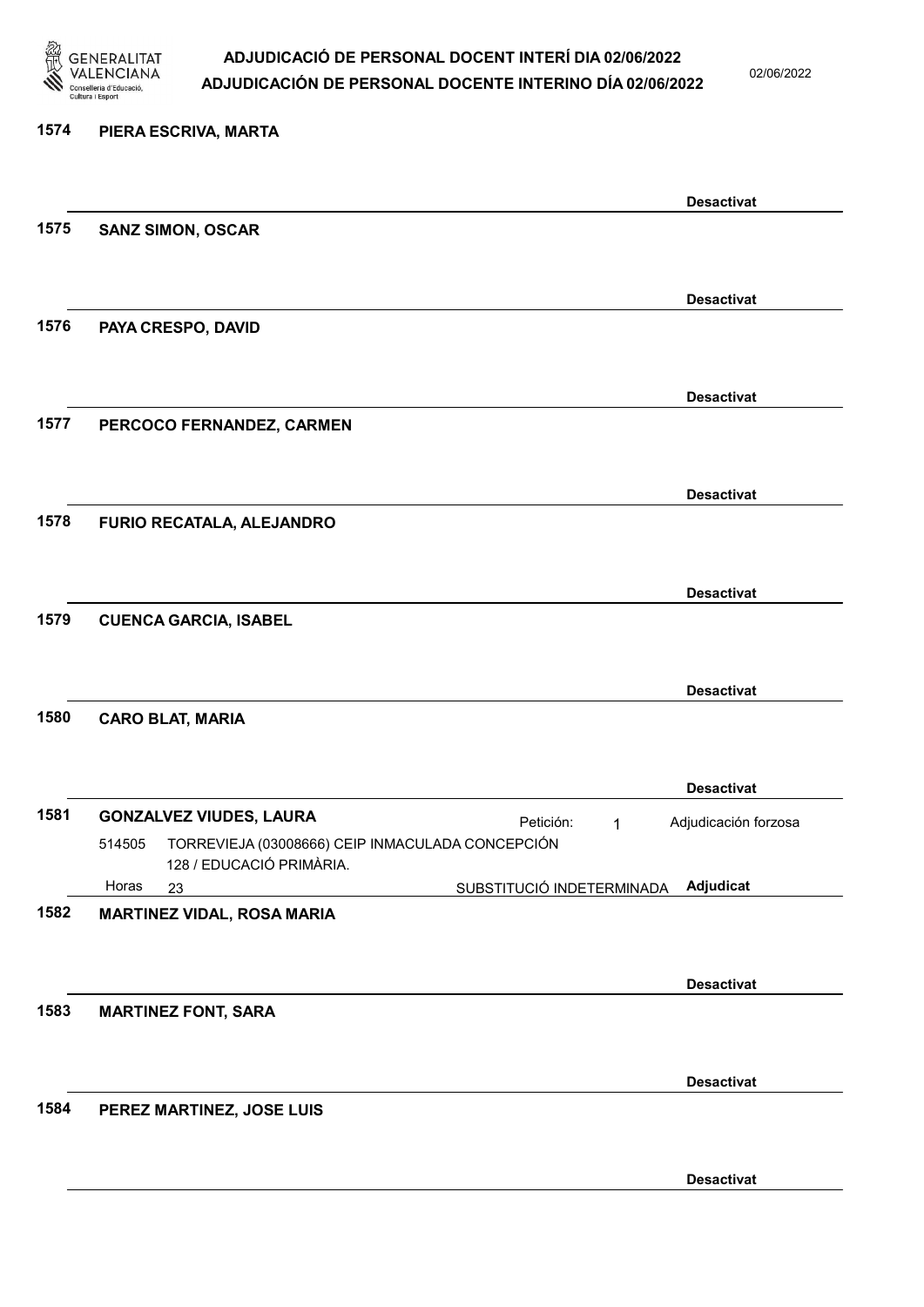

02/06/2022

Desactivat

# 1585 APARISI ORTEGA, SARA Desactivat 1586 GARCIA LOPEZ, MIRIAM Desactivat 1587 GIMENEZ EGEA, GUILLERMO Desactivat 1588 DIAZ VALLES, FRANCISCO Desactivat 1589 IZQUIERDO SALVADOR, EVA Desactivat 1590 NADAL FERRANDIZ, MARCEL Desactivat 1591 GONZALEZ MARQUINA, SANDRA Desactivat 1592 GARCIA GARCIA, CLAUDIA Desactivat 1593 CLIMENT FERRER, ALBA Desactivat 1594 ALTUR ALONSO, ISABEL Desactivat 1595 PASTOR PLA, DAVID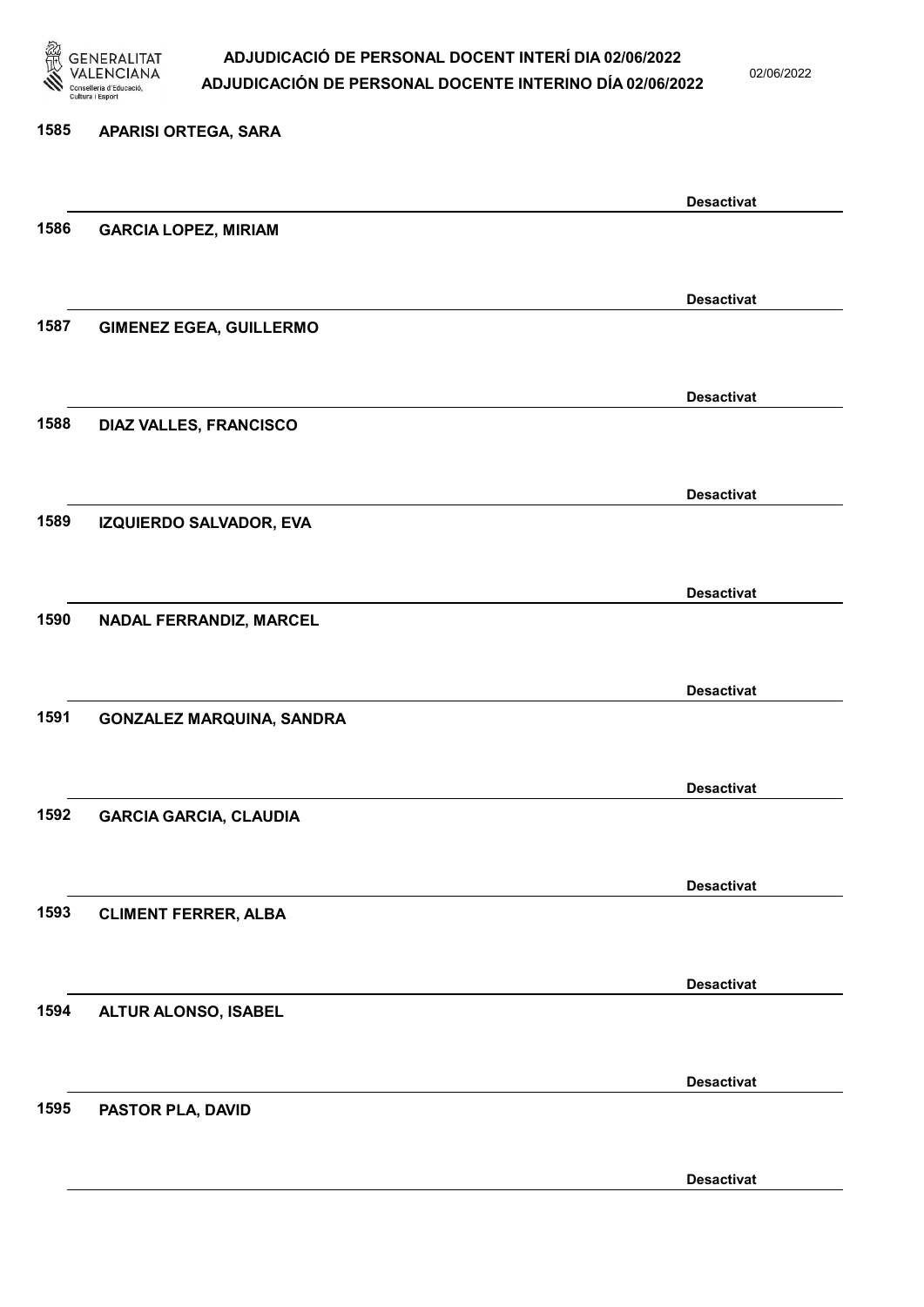

02/06/2022

### 1596 GOMEZ FUSTER, JUAN MANUEL Desactivat 1597 CRESPO CISCAR, IRENE Desactivat 1598 ROIG BOHIGUES, XAVIER Desactivat 1599 GREGORI VISO, NOEMI Desactivat 1600 LAZARO TORRALBA, PATRICIA Desactivat 1601 BOU SIMON, HECTOR **Petición:** 1 23 SUBSTITUCIÓ INDETERMINADA XIRIVELLA (46003639) CEIP GREGORI MAYANS I CISCAR 128 / EDUCACIÓ PRIMÀRIA. Adjudicat Voluntaria 514563 Horas 1602 SANCHEZ FERNANDEZ, ELENA Desactivat 1603 LANGA RODRIGUEZ, NOELIA Desactivat 1604 NAVARRO SORIA, SARA Desactivat 1605 LLUESMA REQUENA, ANDREA Petición: 2 23 SUBSTITUCIÓ INDETERMINADA CERDÀ (46003056) COL·LEGI EDUCACIÓ PRIMÀRIA 128 / EDUCACIÓ PRIMÀRIA. Adjudicat Voluntaria 518782 Horas 1606 NAVARRO HERNANDEZ, MARIA DE LOS ANGELES Desactivat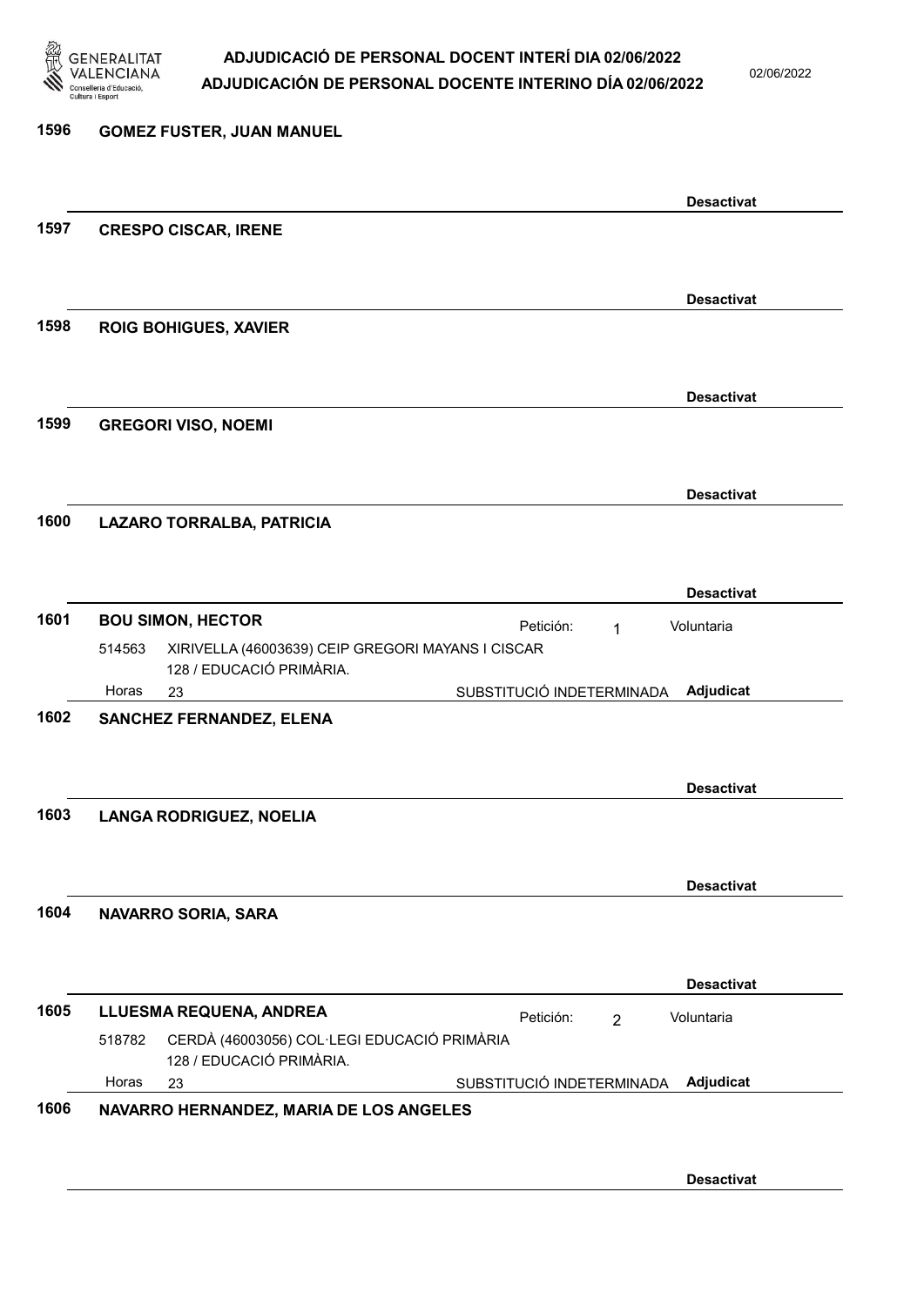

02/06/2022

| 1607 | <b>VALLS ALEDON, ROSA ISABEL</b>                                                 |                   |
|------|----------------------------------------------------------------------------------|-------------------|
|      |                                                                                  | <b>Desactivat</b> |
| 1608 | <b>VILCHES TENA, MARIA LIDON</b>                                                 |                   |
|      |                                                                                  |                   |
|      |                                                                                  | <b>Desactivat</b> |
| 1609 | EGEA MARTINEZ, AFRICA MARIA                                                      |                   |
|      |                                                                                  | <b>Desactivat</b> |
| 1610 | <b>MARTINEZ BIOSCA, LARA</b>                                                     |                   |
|      |                                                                                  |                   |
|      |                                                                                  | <b>Desactivat</b> |
| 1611 | <b>TORRES POZO, CAROLINA</b>                                                     |                   |
|      |                                                                                  |                   |
|      |                                                                                  | <b>Desactivat</b> |
| 1612 | SARRIO CAMARASA, JOSE MARIA<br>Petición:<br>1                                    | Voluntaria        |
|      | VALÈNCIA (46016245) CEE PÚB. PROFESOR SEBASTIÁN BURGOS<br>845386<br>124 / MÚSICA |                   |
|      | Horas<br>SUBSTITUCIÓ INDETERMINADA<br>23                                         | Adjudicat         |
| 1613 | SENDRA FEMENIA, JUAN JOSE                                                        |                   |
|      |                                                                                  |                   |
|      |                                                                                  | <b>Desactivat</b> |
| 1614 | <b>GARCIA JULIÁ, VICTOR</b>                                                      |                   |
|      |                                                                                  |                   |
| 1615 | ORDIÑANA SANCHIS, ELODIA                                                         | <b>Desactivat</b> |
|      |                                                                                  |                   |
|      |                                                                                  | <b>Desactivat</b> |
| 1616 | TRESCOLI SANZ, MARIA                                                             |                   |
|      |                                                                                  |                   |
|      |                                                                                  | <b>Desactivat</b> |
| 1617 | ALCARAZ MARQUEZ, SONIA                                                           |                   |
|      |                                                                                  |                   |
|      |                                                                                  |                   |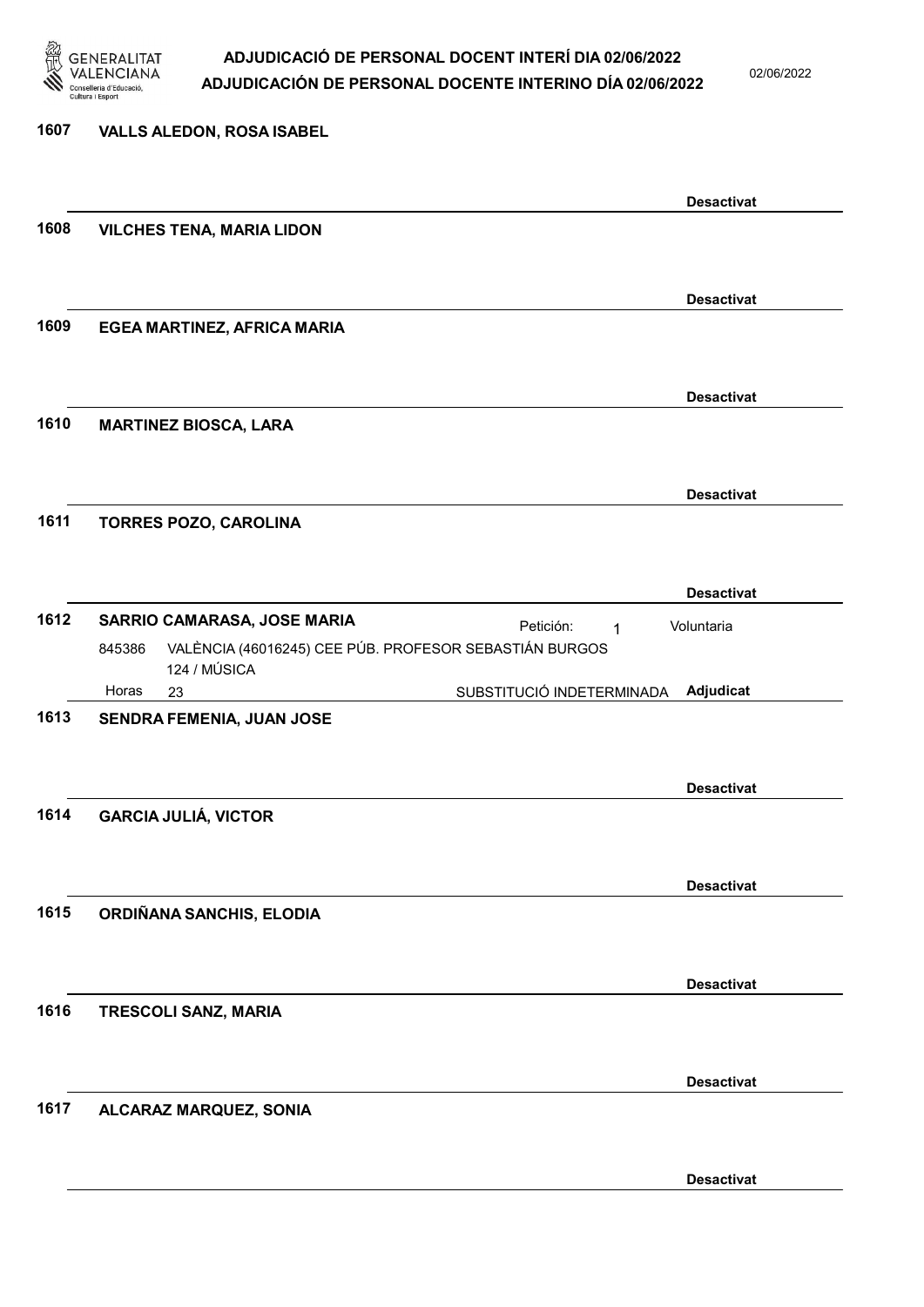

02/06/2022

#### 1618 FERMOSELLE ESCLAPEZ, ANGEL

|      |                                                                           |                           | <b>Desactivat</b> |
|------|---------------------------------------------------------------------------|---------------------------|-------------------|
| 1619 | HERNANDEZ OLIVER, PATRICIA                                                |                           |                   |
|      |                                                                           |                           | <b>Desactivat</b> |
| 1620 | <b>EVORA MARTINEZ, MARIA</b>                                              |                           |                   |
|      |                                                                           |                           | <b>Desactivat</b> |
| 1621 | PEREZ APARICIO, SUSANA<br>VALÈNCIA (46017468) CEIP PABLO NERUDA<br>509174 | Petición:<br>1            | Voluntaria        |
|      | 128 / EDUCACIÓ PRIMÀRIA.<br>Horas<br>23                                   | SUBSTITUCIÓ INDETERMINADA | Adjudicat         |
| 1622 | <b>CORDOBA VIÑO, NOEMI</b>                                                |                           |                   |
|      |                                                                           |                           | <b>Desactivat</b> |
| 1623 | TOLEDO RIPOLL, VANESA                                                     |                           |                   |
|      |                                                                           |                           | <b>Desactivat</b> |
| 1624 | SORANDO GARCIA, LORENA                                                    |                           |                   |
|      |                                                                           |                           | <b>Desactivat</b> |
| 1625 | GIL VERGEL, ANA ISABEL                                                    |                           |                   |
|      |                                                                           |                           | <b>Desactivat</b> |
| 1626 | <b>ADSUAR BOU, JOSEFA</b>                                                 |                           |                   |
|      |                                                                           |                           | <b>Desactivat</b> |
| 1627 | <b>BOLUFER SENDRA, JOSE MARIA</b>                                         |                           |                   |
|      |                                                                           |                           | <b>Desactivat</b> |
| 1628 | DOMINGO GONZALEZ, PALOMA                                                  |                           |                   |
|      |                                                                           |                           | <b>Desactivat</b> |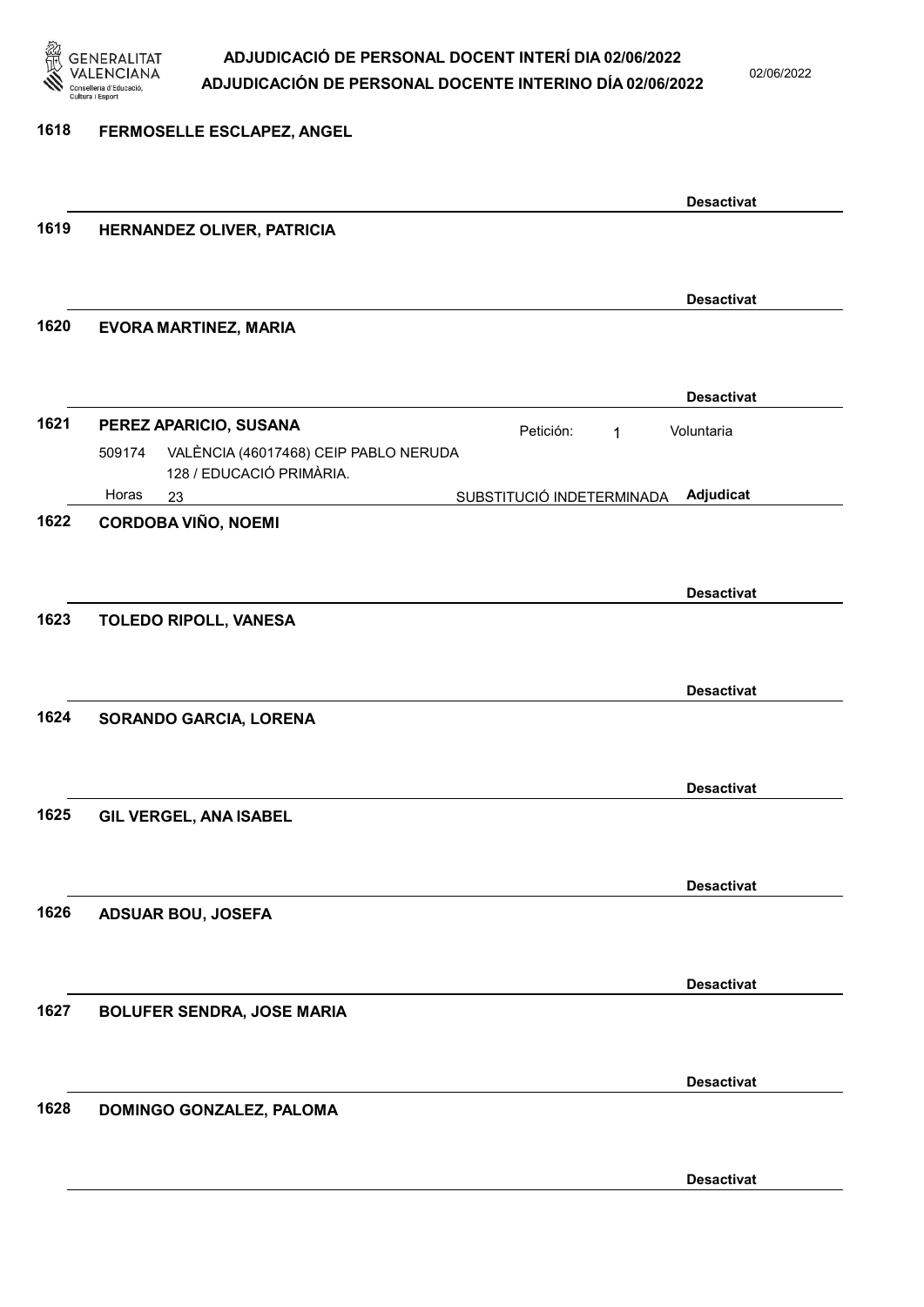

02/06/2022

| 1629 |        | <b>ESCUDERO MORAN, BEGOÑA</b>                                                             |      |                           |    |                   |  |
|------|--------|-------------------------------------------------------------------------------------------|------|---------------------------|----|-------------------|--|
|      |        |                                                                                           |      |                           |    | <b>Desactivat</b> |  |
| 1630 |        | <b>TRILLO CAMPO, BEATRIZ</b>                                                              |      |                           |    |                   |  |
|      |        |                                                                                           |      |                           |    |                   |  |
|      |        |                                                                                           |      |                           |    | <b>Desactivat</b> |  |
| 1631 |        | LLORENS MIGUEL, INES DE LA CONCEPCION                                                     |      |                           |    |                   |  |
|      |        |                                                                                           |      |                           |    | <b>Desactivat</b> |  |
| 1632 |        | FERRANDO LLOBELL, PABLO                                                                   |      |                           |    |                   |  |
|      |        |                                                                                           |      |                           |    |                   |  |
|      |        |                                                                                           |      |                           |    | <b>Desactivat</b> |  |
| 1633 |        | <b>MEDINA PIERA, CRISTINA</b>                                                             |      |                           |    |                   |  |
|      |        |                                                                                           |      |                           |    |                   |  |
|      |        |                                                                                           |      |                           |    | <b>Desactivat</b> |  |
| 1634 |        | OLTRA LUCENA, JORGE LIDIANO                                                               |      |                           |    |                   |  |
|      |        |                                                                                           |      |                           |    |                   |  |
|      |        |                                                                                           |      |                           |    | <b>Desactivat</b> |  |
| 1635 |        | PEREZ SANTANA, ADORACION                                                                  |      | Petición:                 | 12 | Voluntaria        |  |
|      | 807443 | NÁQUERA (46005788) CEIP EMILIO LLUCH<br>128 / EDUCACIÓ PRIMÀRIA.                          |      |                           |    |                   |  |
|      | Horas  | 23                                                                                        |      | SUBSTITUCIÓ INDETERMINADA |    | Adjudicat         |  |
| 1636 |        | <b>VIDAL PUERTOS, EDUARD</b>                                                              |      |                           |    |                   |  |
|      |        |                                                                                           |      |                           |    |                   |  |
|      |        |                                                                                           |      |                           |    | <b>Desactivat</b> |  |
| 1637 |        | <b>MORENO ESTEVE, MIRIAM</b>                                                              |      | Petición:                 | 1  | Voluntaria        |  |
|      | 893181 | REAL DE GANDIA (EL) (46015319) CEIP NUESTRA SEÑORA DEL AMPARO<br>128 / EDUCACIÓ PRIMÀRIA. |      |                           |    |                   |  |
|      | Horas  | 23                                                                                        | ING. | SUBSTITUCIÓ DETERMINADA   |    | Adjudicat         |  |
| 1638 |        | <b>MARTINEZ TORTOSA, ALBA</b>                                                             |      |                           |    |                   |  |
|      |        |                                                                                           |      |                           |    |                   |  |
|      |        |                                                                                           |      |                           |    | <b>Desactivat</b> |  |
| 1639 |        | MARTINEZ LATORRE, PAULA AIDA                                                              |      |                           |    |                   |  |
|      |        |                                                                                           |      |                           |    |                   |  |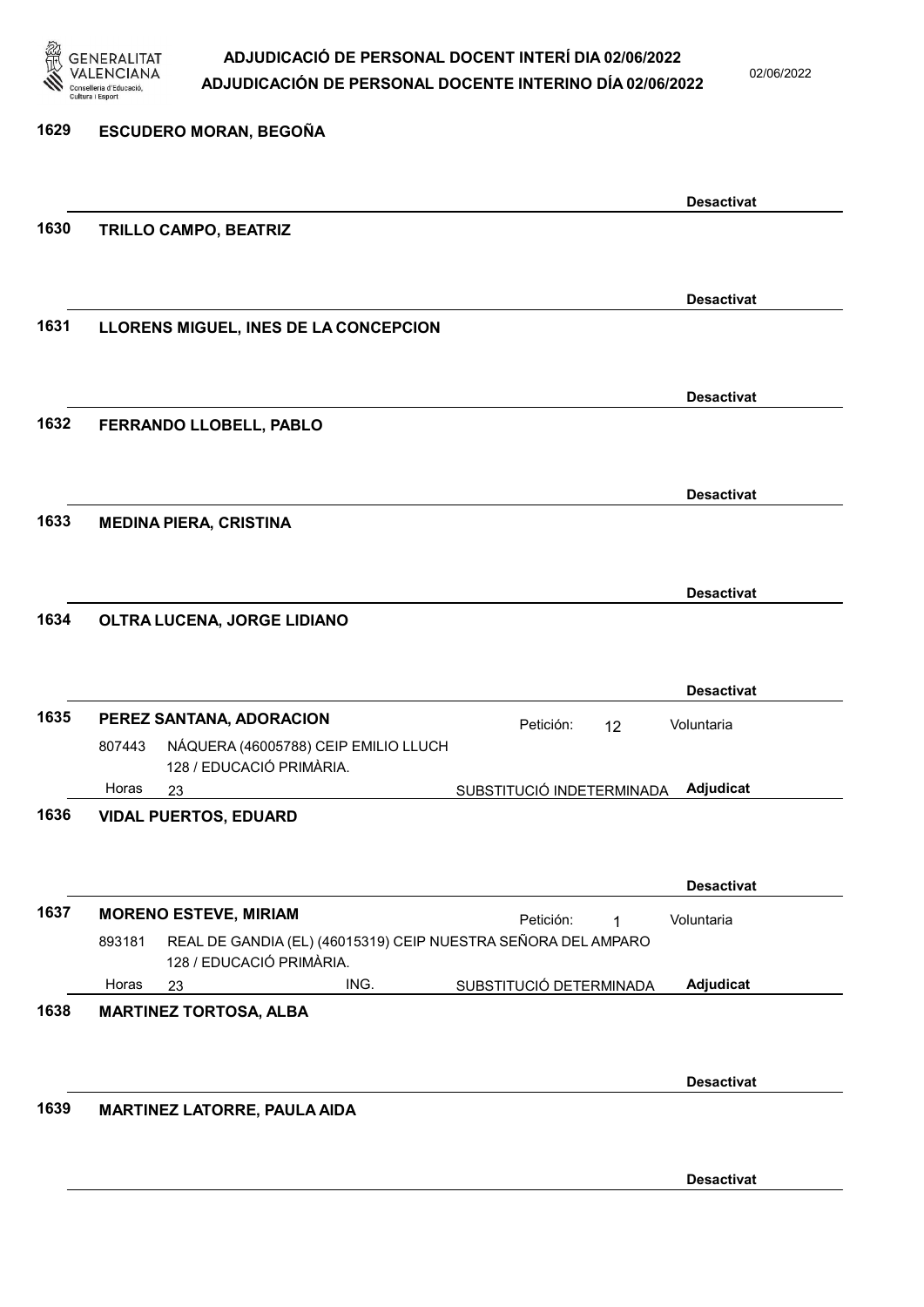

02/06/2022

### 1640 BARRIONUEVO VILCHES, CRISTINA Desactivat 1641 ESCOBAR FERNANDEZ, JAVIER Desactivat 1642 SERAL GALINDO, JORGE Desactivat 1643 ALTAMIRANO CERRILLO, LORENA Desactivat 1644 MONTESINOS BOSCA, CAROLINA Desactivat 1645 ALCARRIA LA PAZ, SARA Desactivat 1646 PERIS GOIG, DAVID Desactivat 1647 TORINOS RODRIGO, ALEXIA SFORZZA Desactivat 1648 PALANCA MARTINEZ, MARTA Desactivat 1649 SANCHEZ SERRANO, MIREIA **El proportante de la proportante de la proportante de la proportante de la proporta** 23 SUBSTITUCIÓ DETERMINADA CHESTE (46003524) CEE PÚB. VIRGEN DE LA ESPERANZA 127 / PEDAGOGIA TERAPÈUTICA Adjudicat Adjudicación forzosa 500509 Horas 1650 ROMERO SERRANO, CRISTINA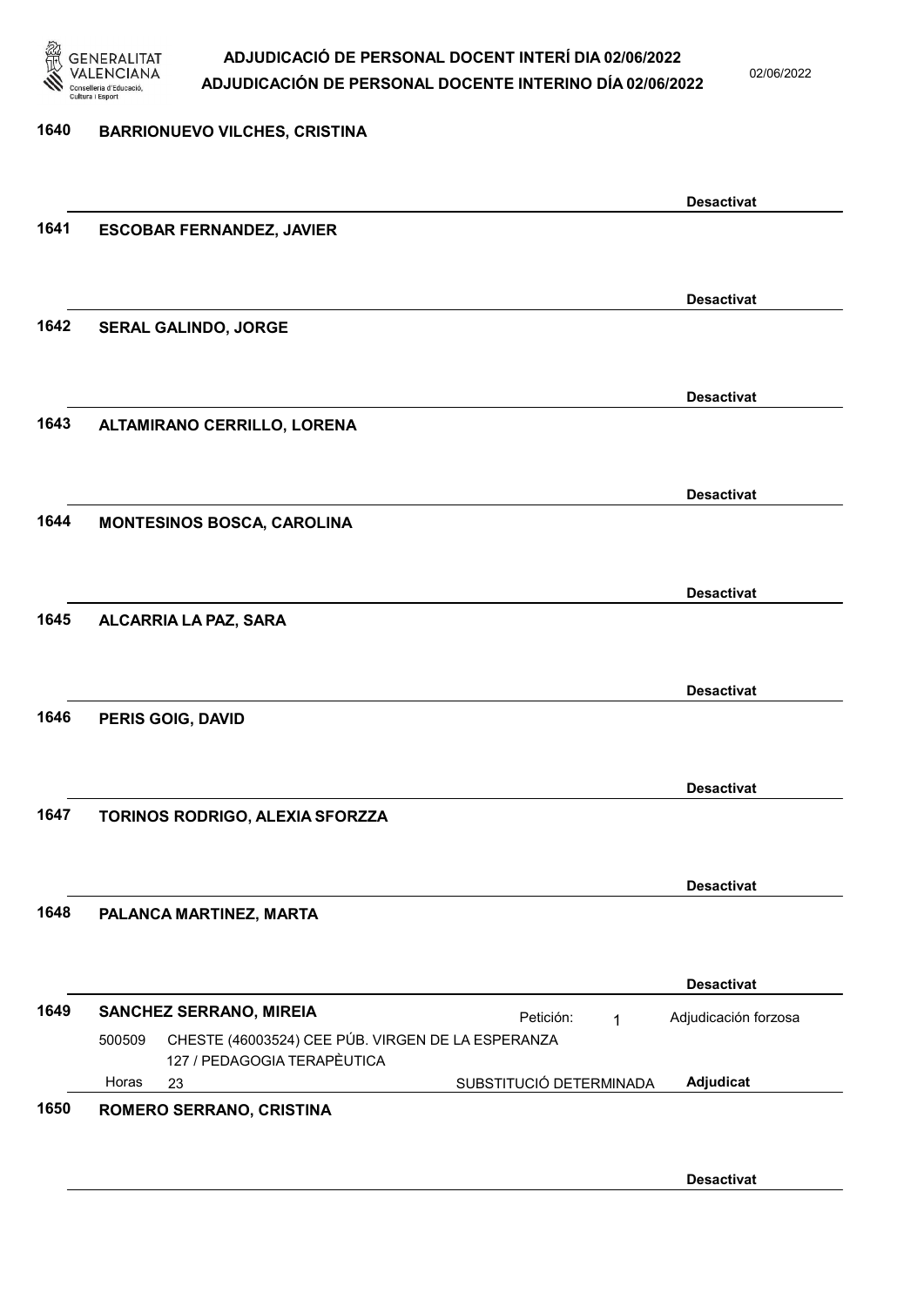| 忽    | <b>GENERALITAT</b><br>NCIANA)<br>onselleria d'Educació<br>Cultura i Esport | ADJUDICACIÓ DE PERSONAL DOCENT INTERÍ DIA 02/06/2022<br>ADJUDICACIÓN DE PERSONAL DOCENTE INTERINO DÍA 02/06/2022 | 02/06/2022        |
|------|----------------------------------------------------------------------------|------------------------------------------------------------------------------------------------------------------|-------------------|
| 1651 |                                                                            | <b>BUENO AMOROS, ELVIRA</b><br>Petición:<br>1                                                                    | Voluntaria        |
|      | 503166                                                                     | TORREVIEJA (03013923) CEIP ROMUALDO BALLESTER<br>128 / EDUCACIÓ PRIMÀRIA.                                        |                   |
|      | Horas                                                                      | ING.<br>SUBSTITUCIÓ INDETERMINADA<br>23                                                                          | Adjudicat         |
| 1652 |                                                                            | <b>CARDENAL CARBONELL, ANA MARIA</b>                                                                             | <b>Desactivat</b> |
| 1653 |                                                                            | <b>MARTI MOLLA, EVA</b>                                                                                          |                   |
|      |                                                                            |                                                                                                                  | <b>Desactivat</b> |
| 1654 |                                                                            | SANCHEZ POVEDA, JONATHAN                                                                                         |                   |
|      |                                                                            |                                                                                                                  | <b>Desactivat</b> |
| 1655 |                                                                            | <b>BORRAS LARZA, GERMAN</b>                                                                                      |                   |
|      |                                                                            |                                                                                                                  | Ha participat     |
| 1656 |                                                                            | PALOMARES FERNANDEZ, IRENE                                                                                       |                   |
| 1657 |                                                                            | NOGUES PEREZ, MARIA DE LOS DESAMPARADOS                                                                          | <b>Desactivat</b> |
|      |                                                                            |                                                                                                                  | <b>Desactivat</b> |
| 1658 |                                                                            | <b>IVARS FERRER, MARIA</b>                                                                                       |                   |
|      |                                                                            |                                                                                                                  | <b>Desactivat</b> |
| 1659 |                                                                            | <b>TAPIA GARCIA, JOAN VICENT</b>                                                                                 |                   |
|      |                                                                            |                                                                                                                  | <b>Desactivat</b> |
| 1660 |                                                                            | SEMPERE TORRELLA, ALEJANDRO                                                                                      |                   |
|      |                                                                            |                                                                                                                  | <b>Desactivat</b> |
| 1661 |                                                                            | <b>CORTELL MARTINEZ, BEATRIZ</b>                                                                                 |                   |
|      |                                                                            |                                                                                                                  | <b>Desactivat</b> |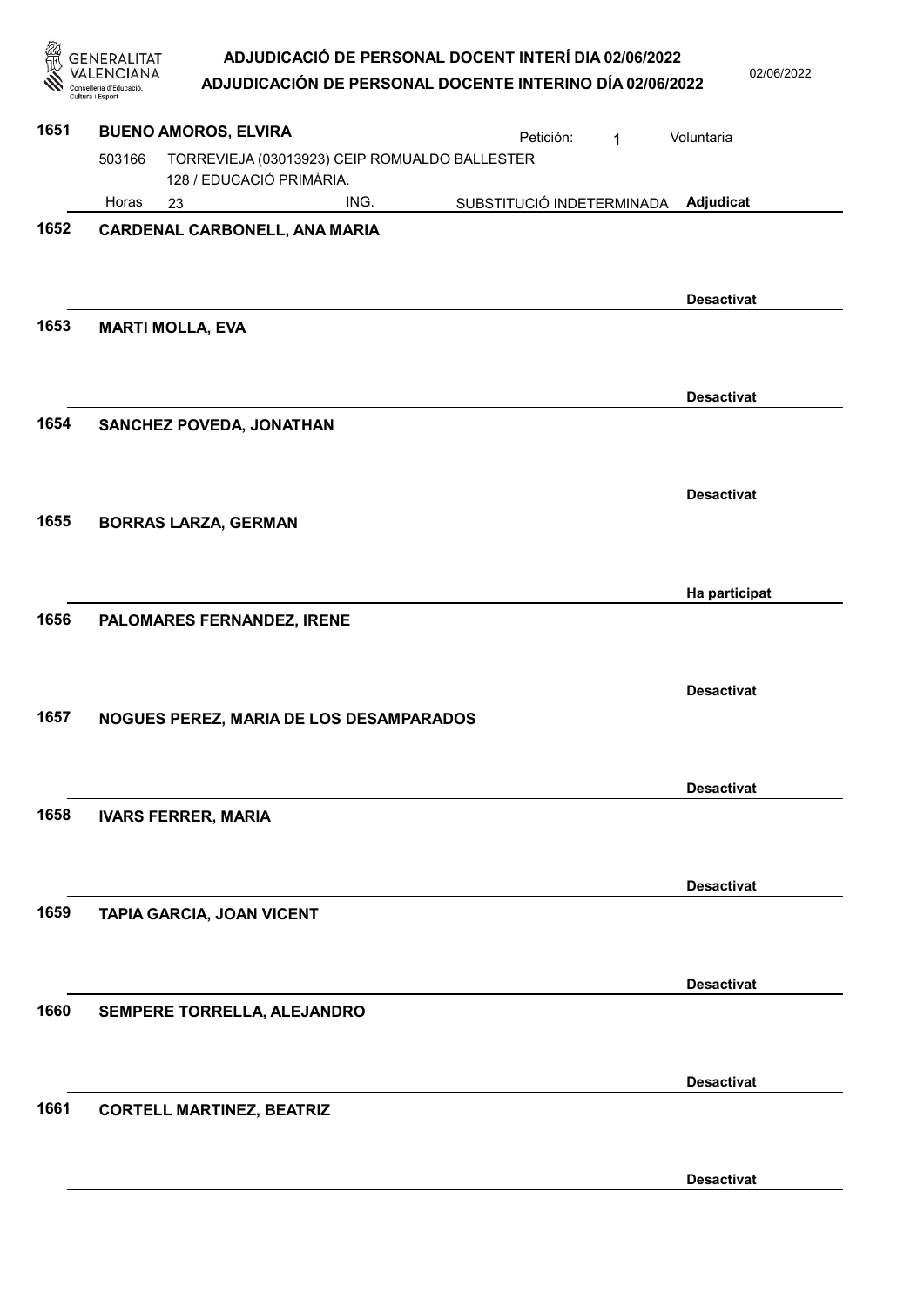

02/06/2022

| 1662 | <b>VALLS BALLESTER, RAQUEL</b>        |                   |
|------|---------------------------------------|-------------------|
|      |                                       | <b>Desactivat</b> |
| 1663 | SENDRA FOLQUES, NATIVIDAD             |                   |
|      |                                       |                   |
|      |                                       | <b>Desactivat</b> |
| 1664 | MIÑANA OLIVER, CARMEN                 |                   |
|      |                                       | <b>Desactivat</b> |
| 1665 | <b>CABALLERO MARTI, ISABEL EMILIA</b> |                   |
|      |                                       |                   |
|      |                                       | Ha participat     |
| 1666 | CATALAN NUÑEZ, JOAQUIN                |                   |
|      |                                       |                   |
|      |                                       | <b>Desactivat</b> |
| 1667 | HUIDOBRO SALAZAR, MARTA               |                   |
|      |                                       |                   |
|      |                                       | <b>Desactivat</b> |
| 1668 | <b>CREMADES OLMO, AMPARO SALUD</b>    |                   |
|      |                                       |                   |
|      |                                       | <b>Desactivat</b> |
| 1669 | <b>FUSTER BLASCO, SANDRA</b>          |                   |
|      |                                       |                   |
|      |                                       |                   |
| 1670 |                                       | <b>Desactivat</b> |
|      | <b>CARRASCO GUILLEN, ALEJANDRO</b>    |                   |
|      |                                       |                   |
|      |                                       | <b>Desactivat</b> |
| 1671 | <b>IVARS ROMA, NATALIA</b>            |                   |
|      |                                       |                   |
|      |                                       | <b>Desactivat</b> |
| 1672 | <b>CRESPO LUNA, JOSE FRANCISCO</b>    |                   |
|      |                                       |                   |
|      |                                       |                   |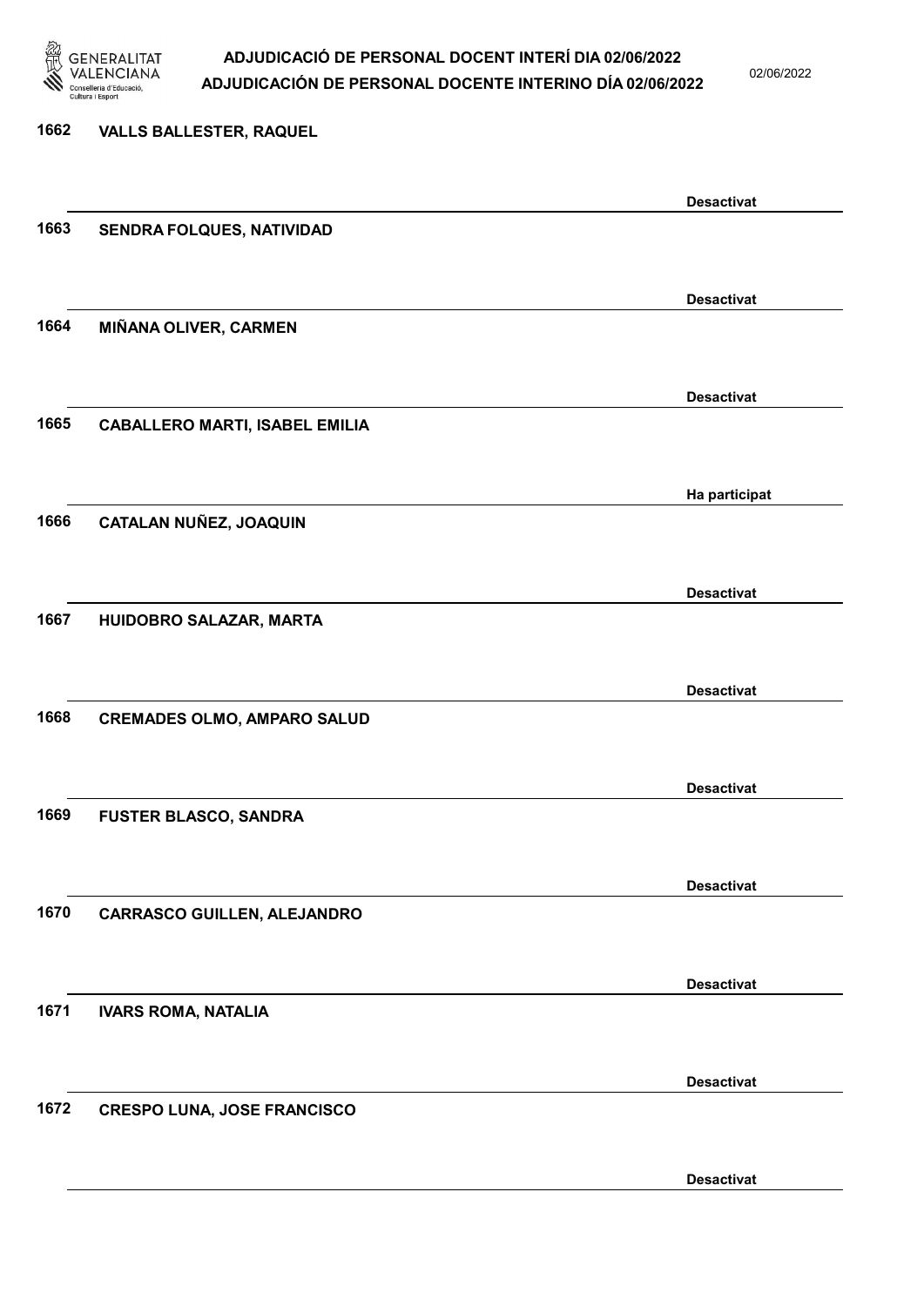

02/06/2022

#### 1673 CALABUIG BELLIDO, CARLOS MANUEL

|      |                                                     |                         |   | <b>Desactivat</b> |  |
|------|-----------------------------------------------------|-------------------------|---|-------------------|--|
| 1674 | <b>SERE LEYDA, LIDIA</b>                            |                         |   |                   |  |
|      |                                                     |                         |   |                   |  |
|      |                                                     |                         |   | <b>Desactivat</b> |  |
| 1675 | <b>GARCIA ROCA, MARIA</b>                           |                         |   |                   |  |
|      |                                                     |                         |   |                   |  |
|      |                                                     |                         |   | <b>Desactivat</b> |  |
| 1676 | <b>RENAU PENADES, PAULA</b>                         |                         |   |                   |  |
|      |                                                     |                         |   |                   |  |
|      |                                                     |                         |   | <b>Desactivat</b> |  |
| 1677 | <b>CAPARROS BLANCO, BELEN</b>                       |                         |   |                   |  |
|      |                                                     |                         |   |                   |  |
|      |                                                     |                         |   | <b>Desactivat</b> |  |
| 1678 | SEDEÑO ESCRIBA, MONICA                              |                         |   |                   |  |
|      |                                                     |                         |   |                   |  |
|      |                                                     |                         |   | <b>Desactivat</b> |  |
| 1679 | LOPEZ RUBIO, JOSE ANTONIO                           |                         |   |                   |  |
|      |                                                     |                         |   |                   |  |
|      |                                                     |                         |   | <b>Desactivat</b> |  |
| 1680 | FLORES GARCÍA, ANA MARÍA                            |                         |   |                   |  |
|      |                                                     |                         |   |                   |  |
|      |                                                     |                         |   | <b>Desactivat</b> |  |
| 1681 | <b>BLANQUER MARIN, MARIA CARMEN</b>                 |                         |   |                   |  |
|      |                                                     |                         |   |                   |  |
|      |                                                     |                         |   | <b>Desactivat</b> |  |
| 1682 | PONS CORBERA, MARIA                                 |                         |   |                   |  |
|      |                                                     |                         |   |                   |  |
|      |                                                     |                         |   | <b>Desactivat</b> |  |
| 1683 | TORREGROSA SARRION, NOELIA                          | Petición:               | 1 | Voluntaria        |  |
|      | XIRIVELLA (46016798) CEIP ANTONIO MACHADO<br>502336 |                         |   |                   |  |
|      | 124 / MÚSICA<br>Horas<br>23                         | SUBSTITUCIÓ DETERMINADA |   | Adjudicat         |  |
|      |                                                     |                         |   |                   |  |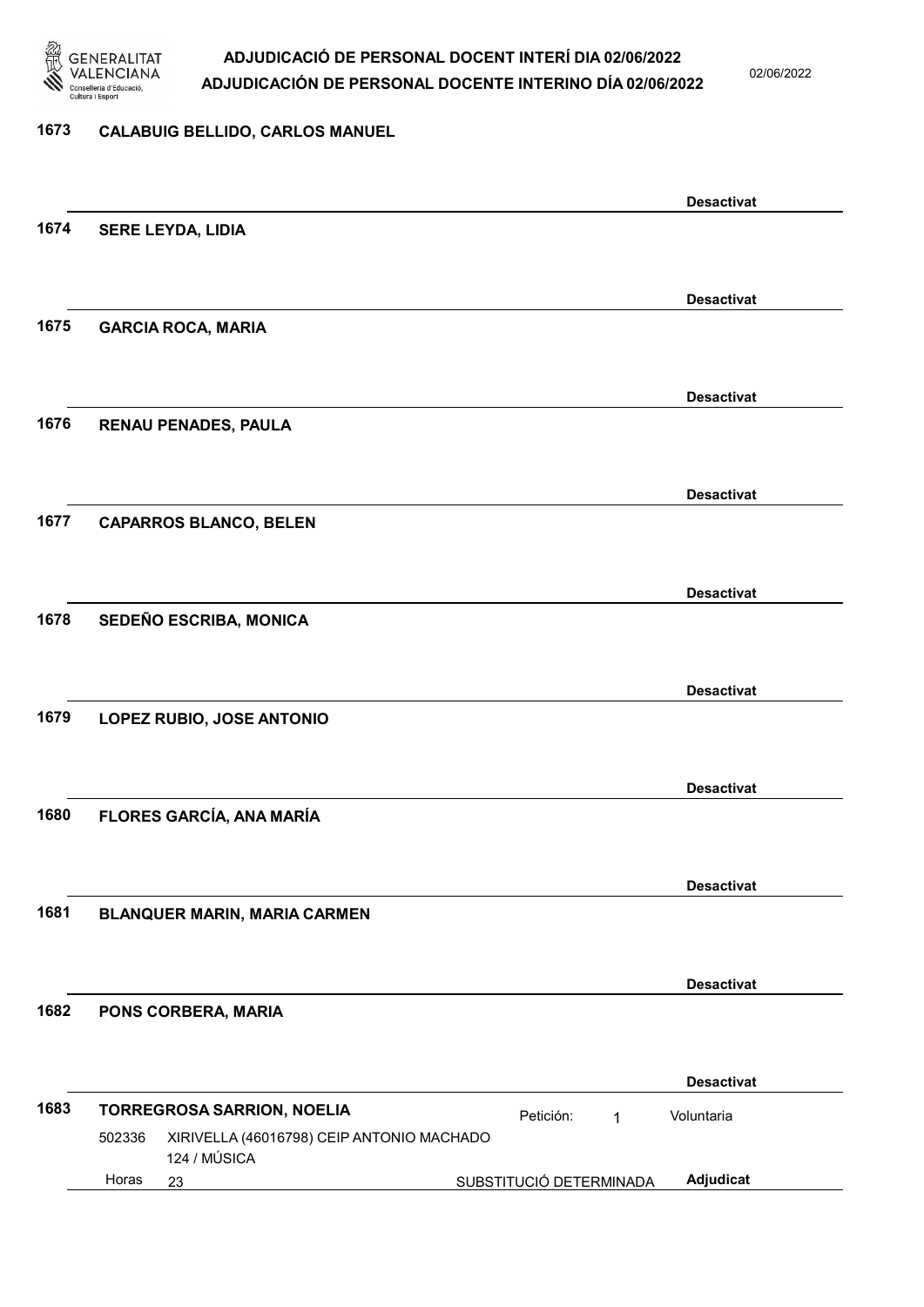

02/06/2022

| 1684 | <b>BORONAT CERDA, RAQUEL</b>                                                              |                   |
|------|-------------------------------------------------------------------------------------------|-------------------|
|      |                                                                                           |                   |
|      |                                                                                           | <b>Desactivat</b> |
| 1685 | BERESALUCE GOMEZ, TERESA                                                                  |                   |
|      |                                                                                           |                   |
|      |                                                                                           | <b>Desactivat</b> |
| 1686 | <b>ORTIZ IGUAL, MARIA TERESA</b>                                                          |                   |
|      |                                                                                           |                   |
|      |                                                                                           | <b>Desactivat</b> |
| 1687 | <b>CARBONELL FERRER, ESTEFANIA</b>                                                        |                   |
|      |                                                                                           |                   |
|      |                                                                                           | <b>Desactivat</b> |
| 1688 | <b>MAÑAS PEREZ, ANTONIO FRANCISCO</b>                                                     |                   |
|      |                                                                                           |                   |
|      |                                                                                           | <b>Desactivat</b> |
| 1689 | ZARZO DURA, BEATRIZ                                                                       |                   |
|      |                                                                                           |                   |
|      |                                                                                           | <b>Desactivat</b> |
| 1690 | <b>ALVAREZ GIMENEZ, RICARDO</b>                                                           |                   |
|      |                                                                                           |                   |
|      |                                                                                           | <b>Desactivat</b> |
| 1691 | PEREZ GARCIA, PEDRO GABRIEL<br>Petición:<br>4                                             | Voluntaria        |
|      | MONÒVER (03011689) CEIP MESTRE RICARDO LEAL<br>511539<br>121 / LLENGUA ESTRANGERA: ANGLÉS |                   |
|      | Horas<br>SUBSTITUCIÓ INDETERMINADA<br>23                                                  | Adjudicat         |
| 1692 | ARANDA ALVAREZ, CARMEN                                                                    |                   |
|      |                                                                                           |                   |
|      |                                                                                           | <b>Desactivat</b> |
| 1693 | SANCHO MARCO, CARLA                                                                       |                   |
|      |                                                                                           |                   |
|      |                                                                                           | <b>Desactivat</b> |
| 1694 | <b>GARCIA MURCIA, ELENA</b>                                                               |                   |
|      |                                                                                           |                   |
|      |                                                                                           | <b>Desactivat</b> |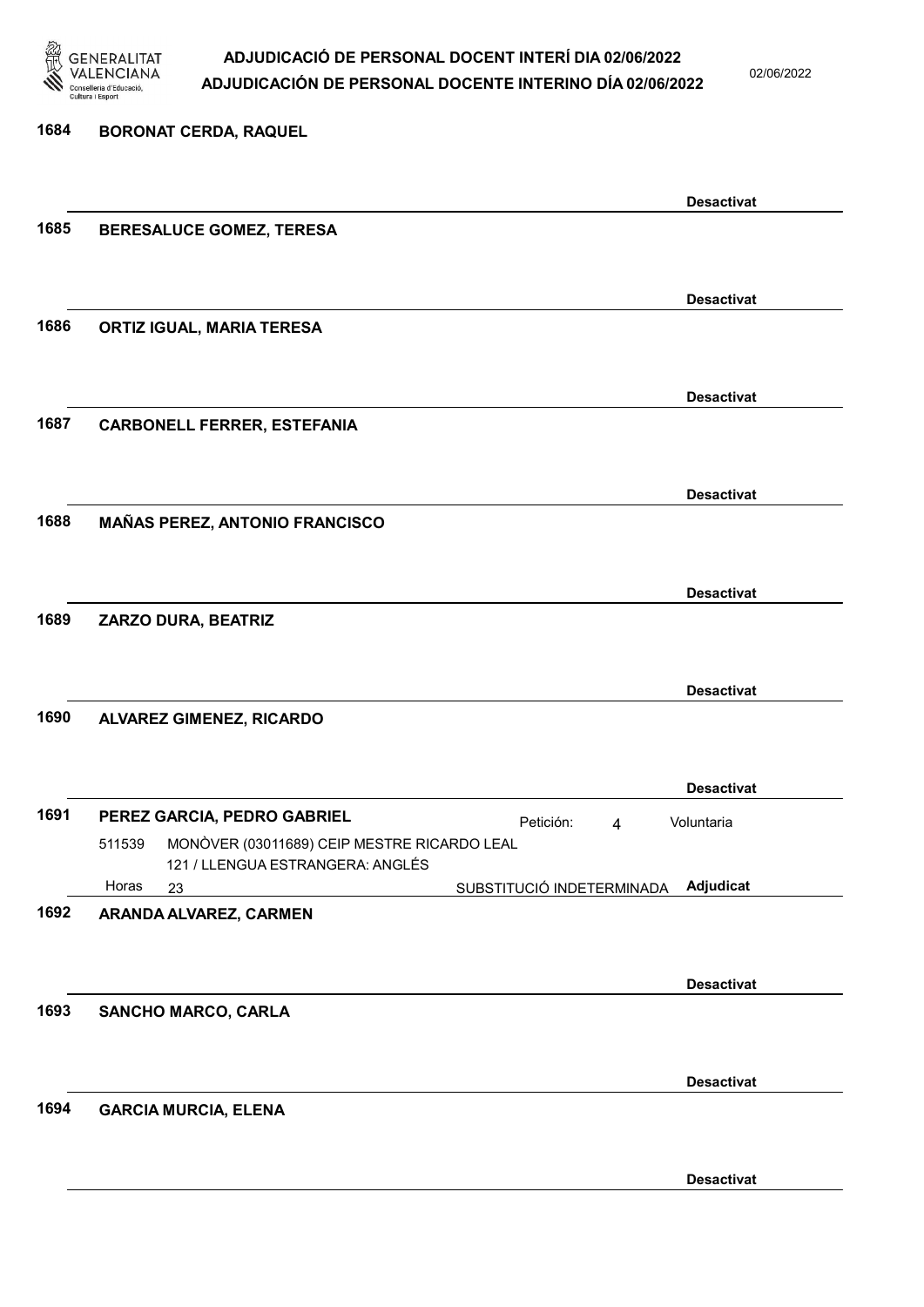

02/06/2022

#### 1695 GARCIA BARBERA, RAQUEL

|      |        |                                                |                           |             | <b>Desactivat</b> |
|------|--------|------------------------------------------------|---------------------------|-------------|-------------------|
| 1696 |        | LORENZO MAGARIÑO, ANA                          | Petición:                 | $\mathbf 1$ | Voluntaria        |
|      | 845772 | BENIDORM (03002974) CEIP VASCO NÚÑEZ DE BALBOA |                           |             |                   |
|      | Horas  | 121 / LLENGUA ESTRANGERA: ANGLÉS<br>23         | SUBSTITUCIÓ INDETERMINADA |             | Adjudicat         |
| 1697 |        | <b>APARICIO SOLER, EVA</b>                     |                           |             |                   |
|      |        |                                                |                           |             |                   |
|      |        |                                                |                           |             |                   |
|      |        |                                                |                           |             | <b>Desactivat</b> |
| 1698 |        | SAHUQUILLO SAEZ, MARTA                         |                           |             |                   |
|      |        |                                                |                           |             |                   |
|      |        |                                                |                           |             | <b>Desactivat</b> |
| 1699 |        | <b>CONTELLES GOMEZ, TERESA</b>                 |                           |             |                   |
|      |        |                                                |                           |             |                   |
|      |        |                                                |                           |             |                   |
| 1700 |        |                                                |                           |             | <b>Desactivat</b> |
|      |        | <b>MICO CHAMORRO, ELISA</b>                    |                           |             |                   |
|      |        |                                                |                           |             |                   |
|      |        |                                                |                           |             | <b>Desactivat</b> |
| 1701 |        | <b>MEZQUITA SOLER, AINA</b>                    |                           |             |                   |
|      |        |                                                |                           |             |                   |
|      |        |                                                |                           |             | <b>Desactivat</b> |
| 1702 |        | FERNANDEZ-CARRANZA PEREZ, ARANZAZU             |                           |             |                   |
|      |        |                                                |                           |             |                   |
|      |        |                                                |                           |             |                   |
|      |        |                                                |                           |             | <b>Desactivat</b> |
| 1703 |        | <b>GARCIA GARCIA, EMILIANO JOSE</b>            |                           |             |                   |
|      |        |                                                |                           |             |                   |
|      |        |                                                |                           |             | <b>Desactivat</b> |
| 1704 |        | ZAMARBIDE FORES, SARA                          |                           |             |                   |
|      |        |                                                |                           |             |                   |
|      |        |                                                |                           |             | <b>Desactivat</b> |
| 1705 |        |                                                |                           |             |                   |
|      |        | LOZANO MARTINEZ, ISAAC FLORENCIO               |                           |             |                   |
|      |        |                                                |                           |             |                   |
|      |        |                                                |                           |             | <b>Desactivat</b> |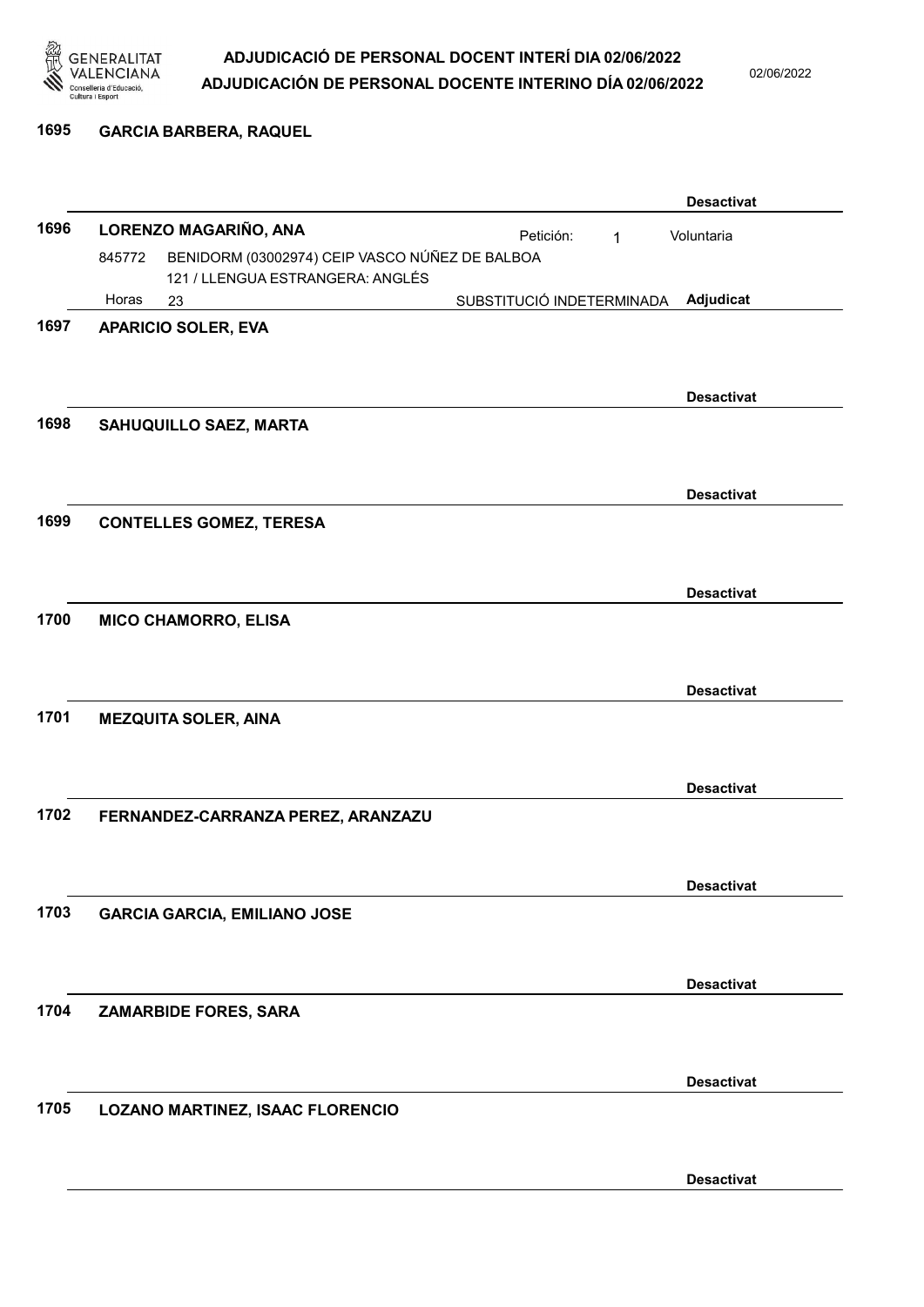

02/06/2022

#### 1706 FILGAIRA ALCON, LAURA

|      |                                  | <b>Desactivat</b> |
|------|----------------------------------|-------------------|
| 1707 | MONZO MARTINEZ, MARIA MICAELA    |                   |
|      |                                  |                   |
|      |                                  | <b>Desactivat</b> |
| 1708 | <b>GRANERO CHISVERT, LAURA</b>   |                   |
|      |                                  |                   |
|      |                                  | <b>Desactivat</b> |
| 1709 | TRAPERO CARRASCO, ANA            |                   |
|      |                                  |                   |
|      |                                  |                   |
|      |                                  | <b>Desactivat</b> |
| 1710 | AMOROS GOMEZ, BIENVENIDA         |                   |
|      |                                  |                   |
|      |                                  | <b>Desactivat</b> |
| 1711 | <b>SANCHEZ PLAZA, INES</b>       |                   |
|      |                                  |                   |
|      |                                  | <b>Desactivat</b> |
| 1712 | <b>RAMIREZ GIL, MATIAS</b>       |                   |
|      |                                  |                   |
|      |                                  | <b>Desactivat</b> |
| 1713 | <b>COZAR PILAN, VALERIA</b>      |                   |
|      |                                  |                   |
|      |                                  | <b>Desactivat</b> |
| 1714 | <b>CASES LOPEZ, LUCIA</b>        |                   |
|      |                                  |                   |
|      |                                  | <b>Desactivat</b> |
| 1715 | ROCA GIMENEZ, CARLA              |                   |
|      |                                  |                   |
|      |                                  |                   |
| 1716 |                                  | <b>Desactivat</b> |
|      | <b>GARCIA HERNANDEZ, DOLORES</b> |                   |
|      |                                  |                   |
|      |                                  | <b>Desactivat</b> |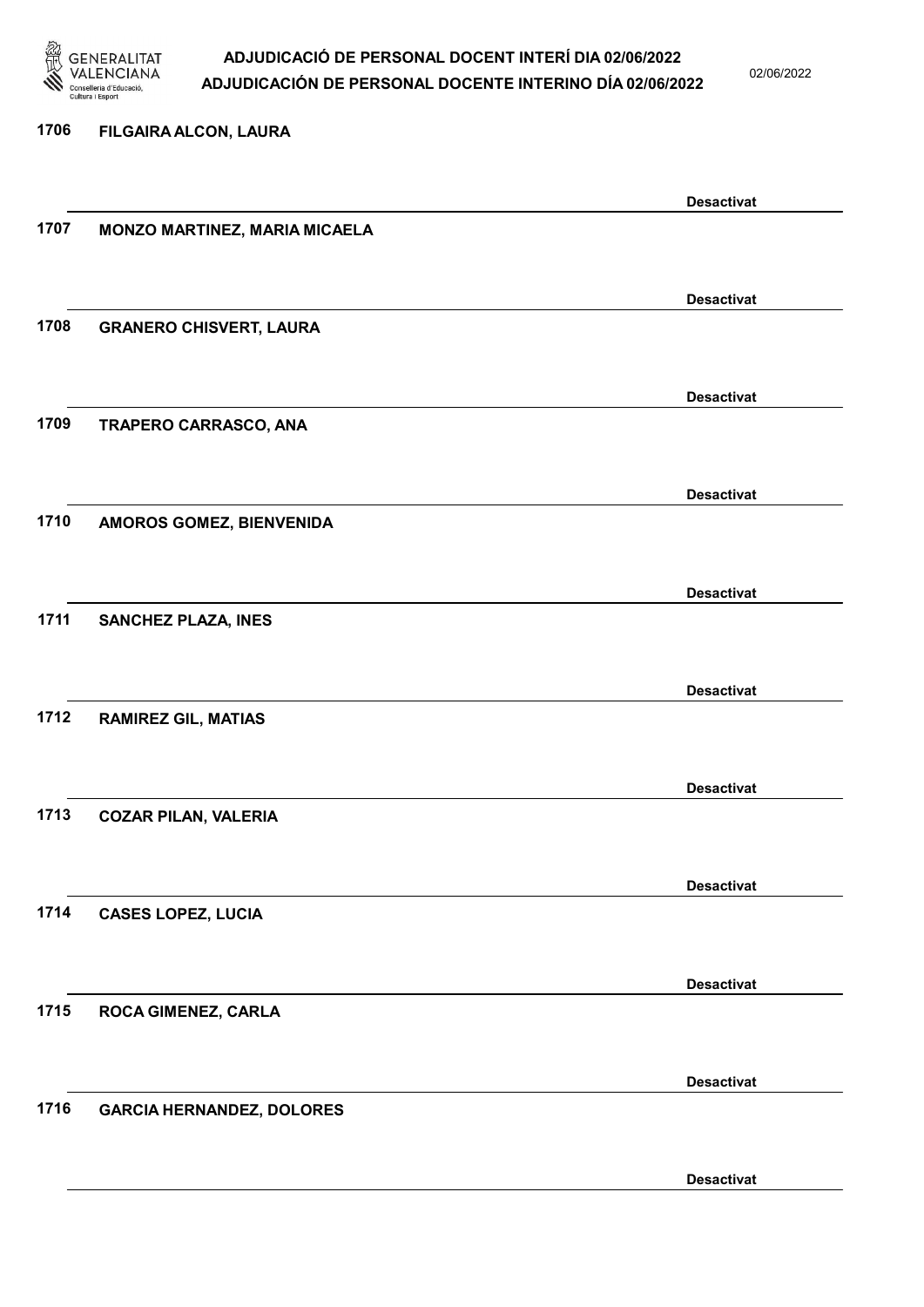

02/06/2022

#### 1717 MORALES FABRA, MARTA MARIA

|      |                                     | <b>Desactivat</b> |
|------|-------------------------------------|-------------------|
| 1718 | <b>GARRIDO MARTINEZ, MIRIAM</b>     |                   |
|      |                                     |                   |
|      |                                     | <b>Desactivat</b> |
| 1719 | <b>MARTINEZ ROIG, IRENE</b>         |                   |
|      |                                     |                   |
|      |                                     | <b>Desactivat</b> |
| 1720 | PRADAS TORRES, BELEN                |                   |
|      |                                     |                   |
| 1721 | ALCARAZ CASTILLO, LAURA             | <b>Desactivat</b> |
|      |                                     |                   |
|      |                                     | <b>Desactivat</b> |
| 1722 | <b>GOMEZ INZA, VERONICA</b>         |                   |
|      |                                     |                   |
|      |                                     | <b>Desactivat</b> |
| 1723 | <b>GARCIA VIZCAINO, NATALIA</b>     |                   |
|      |                                     |                   |
| 1724 |                                     | <b>Desactivat</b> |
|      | ROMERO MIQUEL, ANNA MARIA           |                   |
|      |                                     | <b>Desactivat</b> |
| 1725 | <b>FRASQUET CORTES, Mª HERMINIA</b> |                   |
|      |                                     |                   |
|      |                                     | <b>Desactivat</b> |
| 1726 | <b>BALLESTER GALVEZ, RAQUEL</b>     |                   |
|      |                                     |                   |
|      |                                     | <b>Desactivat</b> |
| 1727 | OSA NAVAJAS, RAQUEL                 |                   |
|      |                                     |                   |
|      |                                     | <b>Desactivat</b> |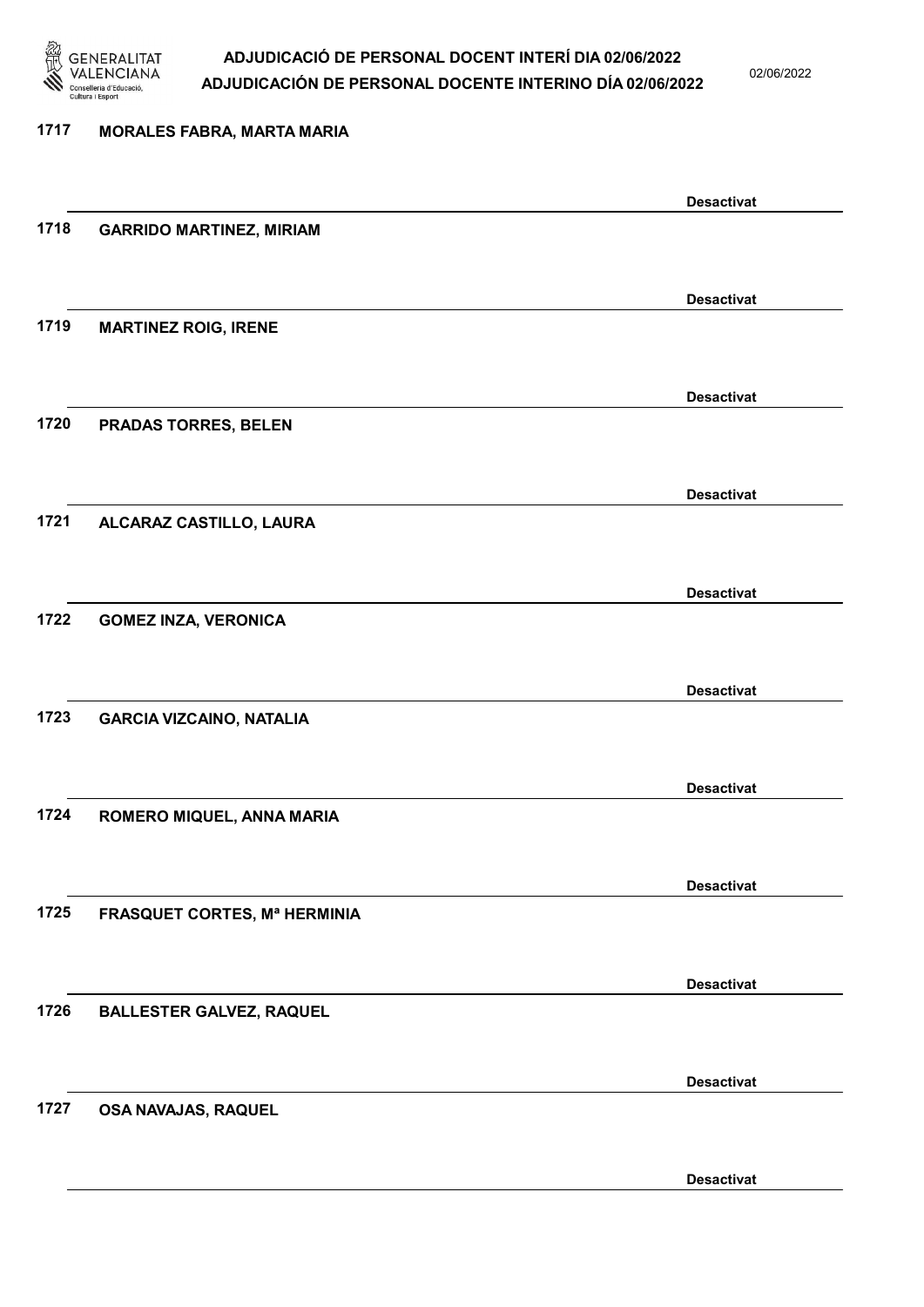

02/06/2022

### 1728 MAXIA BERNABE, MARTA Desactivat 1729 TOMAS CUELLAR, NEREA Desactivat 1730 SOLER HERNANDEZ, MARIA Desactivat 1731 QUILES DIRANZO, SANDRA Desactivat 1732 LLUNA JORGE, LOURDES Desactivat 1733 CARPINTERO ORTEGA, REBECA Desactivat 1734 ESTEVE GALVEZ, PAULA Desactivat 1735 MAS GOMEZ, GLORIA Desactivat 1736 RAMOS HERNANDEZ, MARIA Desactivat 1737 FERRIOLS JORGE, ROSA Desactivat 1738 RAMON RAMOS, PABLO Desactivat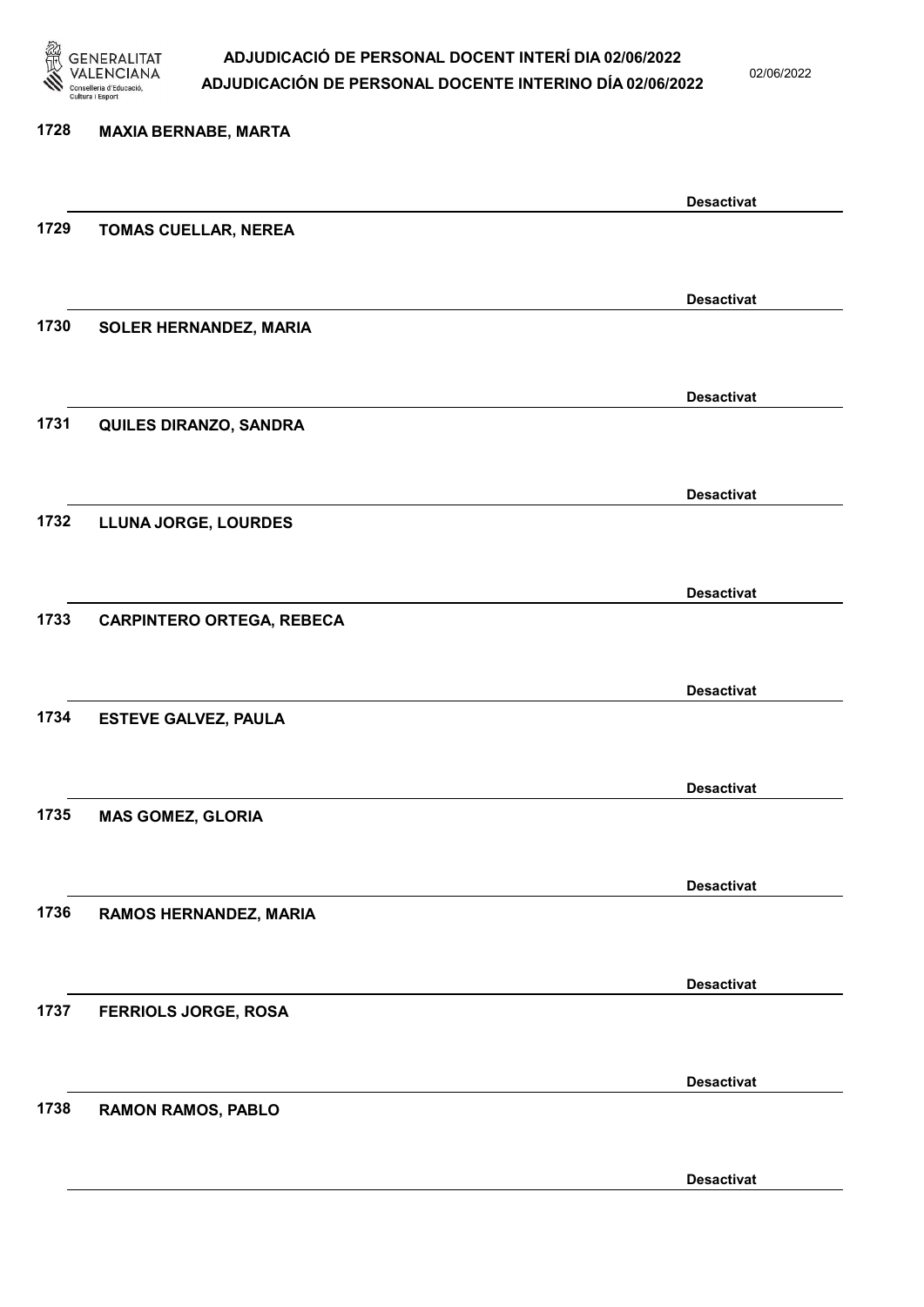

02/06/2022

#### 1739 MANRESA FRANCO, ELIAS

|      |        |                                                |                           |   | <b>Desactivat</b> |
|------|--------|------------------------------------------------|---------------------------|---|-------------------|
| 1740 |        | <b>GARCIA ROVIRA, JOSEP</b>                    | Petición:                 | 1 | Voluntaria        |
|      | 769891 | CARLET (46002787) IES 9 D'OCTUBRE              |                           |   |                   |
|      | Horas  | 152 / EDUCACIO ESPECIAL: PEDAGOGIA TERAPÈUTICA |                           |   |                   |
| 1741 |        | 18                                             | SUBSTITUCIÓ INDETERMINADA |   | Adjudicat         |
|      |        | <b>GARCIA PELAEZ, MARIA</b>                    |                           |   |                   |
|      |        |                                                |                           |   |                   |
|      |        |                                                |                           |   | <b>Desactivat</b> |
| 1742 |        | <b>BLASCO VERGE, JAVIER LUIS</b>               |                           |   |                   |
|      |        |                                                |                           |   |                   |
|      |        |                                                |                           |   |                   |
|      |        |                                                |                           |   | <b>Desactivat</b> |
| 1743 |        | <b>CANALES LOPEZ, SONIA</b>                    |                           |   |                   |
|      |        |                                                |                           |   |                   |
|      |        |                                                |                           |   | <b>Desactivat</b> |
| 1744 |        | <b>ESCUDERO CANDEL, PABLO PEDRO</b>            |                           |   |                   |
|      |        |                                                |                           |   |                   |
|      |        |                                                |                           |   |                   |
|      |        |                                                |                           |   | <b>Desactivat</b> |
| 1745 |        | <b>RAMON PEREZ, MARIA</b>                      |                           |   |                   |
|      |        |                                                |                           |   |                   |
|      |        |                                                |                           |   | <b>Desactivat</b> |
| 1746 |        | LOZANO PARDO, PABLO                            |                           |   |                   |
|      |        |                                                |                           |   |                   |
|      |        |                                                |                           |   |                   |
|      |        |                                                |                           |   | <b>Desactivat</b> |
| 1747 |        | <b>BELMAR LOPEZ, LAURA</b>                     |                           |   |                   |
|      |        |                                                |                           |   |                   |
|      |        |                                                |                           |   |                   |
|      |        |                                                |                           |   | <b>Desactivat</b> |
| 1748 |        | SANTOS ZAMBRANA, MIRIAM                        |                           |   |                   |
|      |        |                                                |                           |   |                   |
|      |        |                                                |                           |   | <b>Desactivat</b> |
| 1749 |        | VARO PEREZ, MARIA CRISTINA                     |                           |   |                   |
|      |        |                                                |                           |   |                   |
|      |        |                                                |                           |   |                   |
|      |        |                                                |                           |   | <b>Desactivat</b> |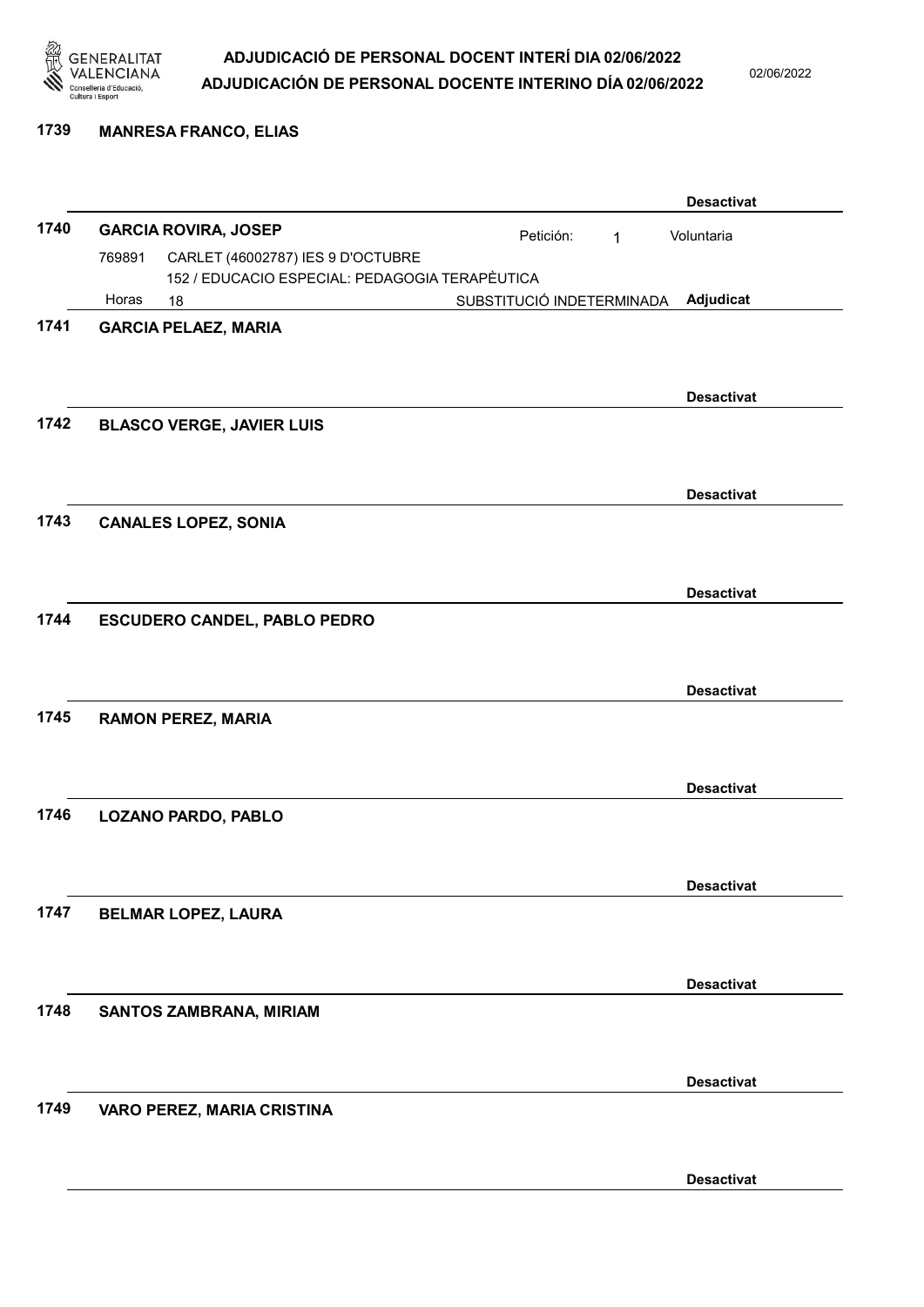

02/06/2022

Desactivat

# 1750 RIBES RUBIO, RAFAEL Desactivat 1751 CARPIO RIOS, ADRIANA Desactivat 1752 MELERO PEREZ, PAOLA Desactivat 1753 PARDO GUILLEM, MARC Desactivat 1754 LLUCH SANCHO, LAURA Desactivat 1755 SIENRA GUTIERREZ, IRENE ISABEL Desactivat 1756 GABALDO LERMA, ROSER Desactivat 1757 DIAGO SANCHEZ, CARLOS Desactivat 1758 RUIZ LLOPIS, ESTEFANIA Desactivat 1759 ALBERT MARÍN, ARANCHA Desactivat 1760 MARTIN CARBO, MARTA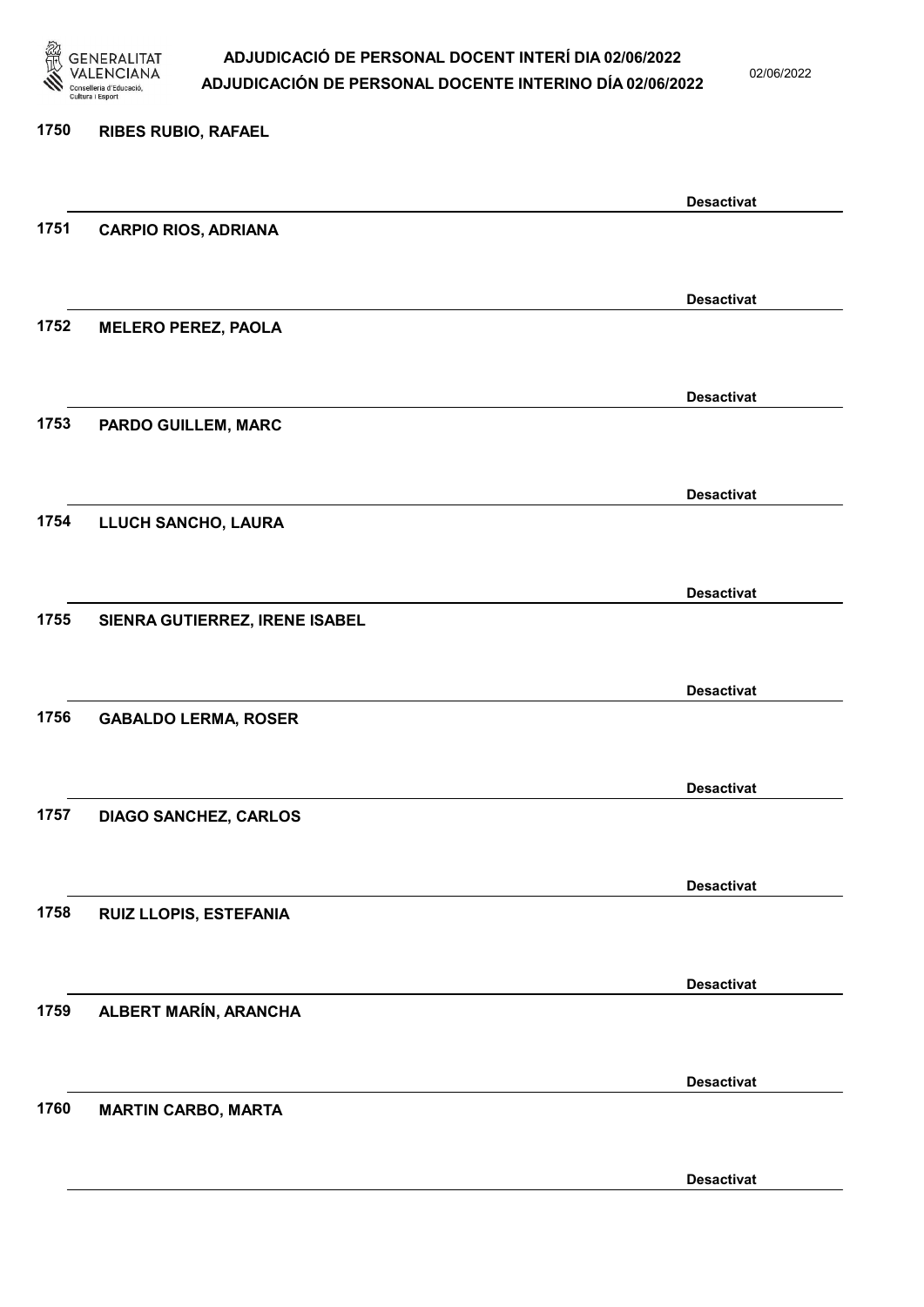

02/06/2022

| 1761 | <b>CAMALLONGA ESCOBAR, MARIA</b>         |                   |
|------|------------------------------------------|-------------------|
|      |                                          |                   |
|      |                                          | <b>Desactivat</b> |
| 1762 | LORCA ALHAMA, MARIA TERESA               |                   |
|      |                                          |                   |
|      |                                          | <b>Desactivat</b> |
| 1763 | <b>CUENCA LARAS, EMMA</b>                |                   |
|      |                                          |                   |
|      |                                          | <b>Desactivat</b> |
| 1764 | <b>MIFSUD BALLESTEROS, SERGI</b>         |                   |
|      |                                          |                   |
|      |                                          | <b>Desactivat</b> |
| 1765 | <b>CARAVACA BERENGUER, MARIA ANGELES</b> |                   |
|      |                                          |                   |
|      |                                          | <b>Desactivat</b> |
| 1766 | <b>LORENTE PUENTE, RAQUEL</b>            |                   |
|      |                                          |                   |
|      |                                          | <b>Desactivat</b> |
| 1767 | <b>VIVES GIMENO, MARIA DEL CARMEN</b>    |                   |
|      |                                          |                   |
|      |                                          | <b>Desactivat</b> |
| 1768 | <b>VELA SOLER, GEMMA</b>                 |                   |
|      |                                          |                   |
|      |                                          | <b>Desactivat</b> |
| 1769 | <b>VERDEJO LIEBANA, LAURA</b>            |                   |
|      |                                          |                   |
|      |                                          | <b>Desactivat</b> |
| 1770 | SILVESTRE FOLCH, PAULA                   |                   |
|      |                                          |                   |
| 1771 |                                          | <b>Desactivat</b> |
|      | AZORIN EXOJOS, SERGIO                    |                   |
|      |                                          |                   |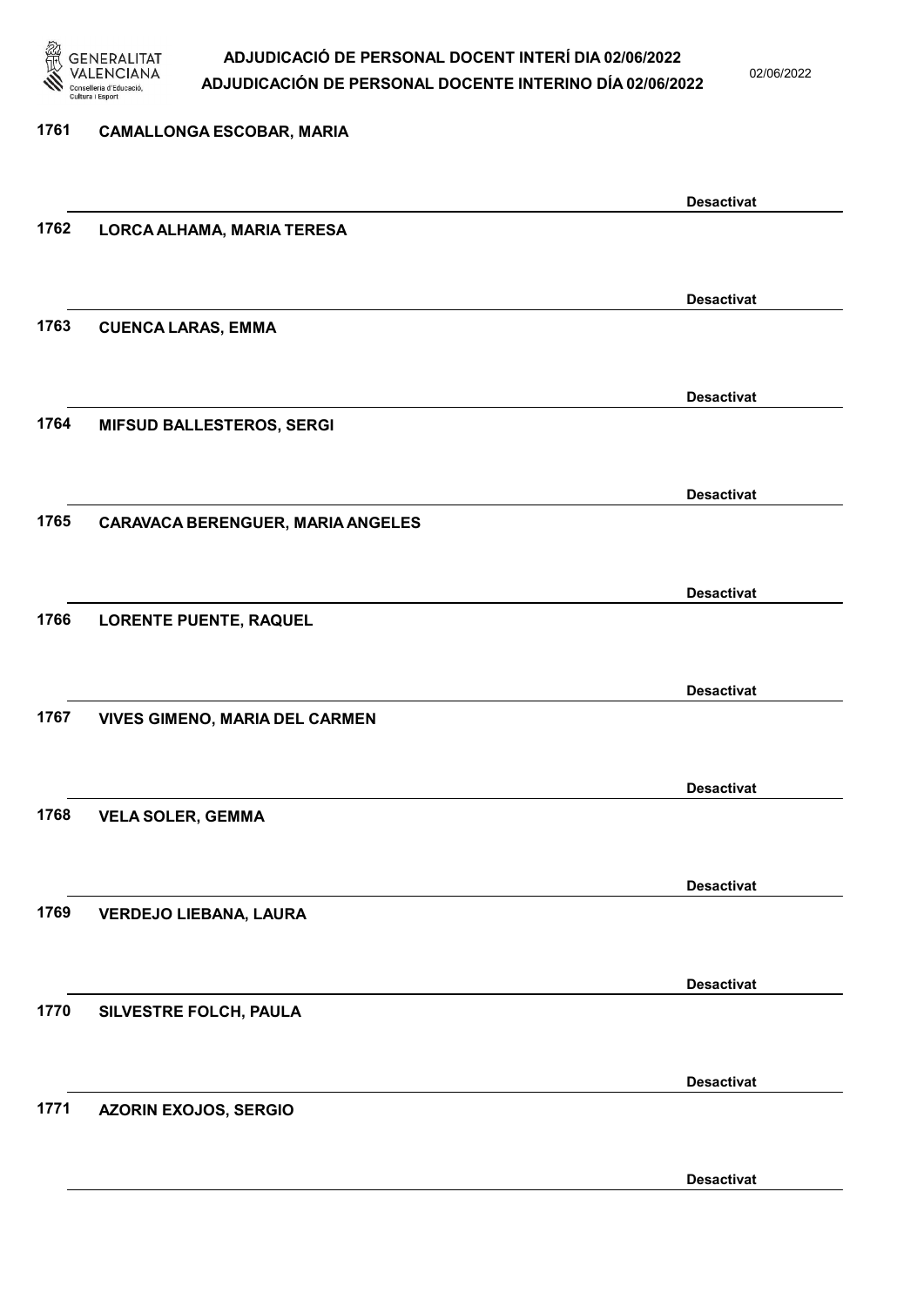

02/06/2022

Desactivat

# 1772 HERNANDEZ GALLARDO, DANIEL Desactivat 1773 BARAZA SANCHEZ, BEATRIZ Desactivat 1774 GOMEZ PEREZ, LAURA Desactivat 1775 CISCAR BLASCO, ANTONI Desactivat 1776 MARTINEZ NAVARRO, PAULA Desactivat 1777 MARTINEZ PRATS, LAURA Desactivat 1778 JULIAN QUINTANILLA, ANA Desactivat 1779 MENESES ROMERO, EVA Desactivat 1780 ROS BERNARDINO, FRANCESCA Desactivat 1781 DONET CAMARENA, MARIA GEMMA Desactivat 1782 MARQUES PRADAS, RAQUEL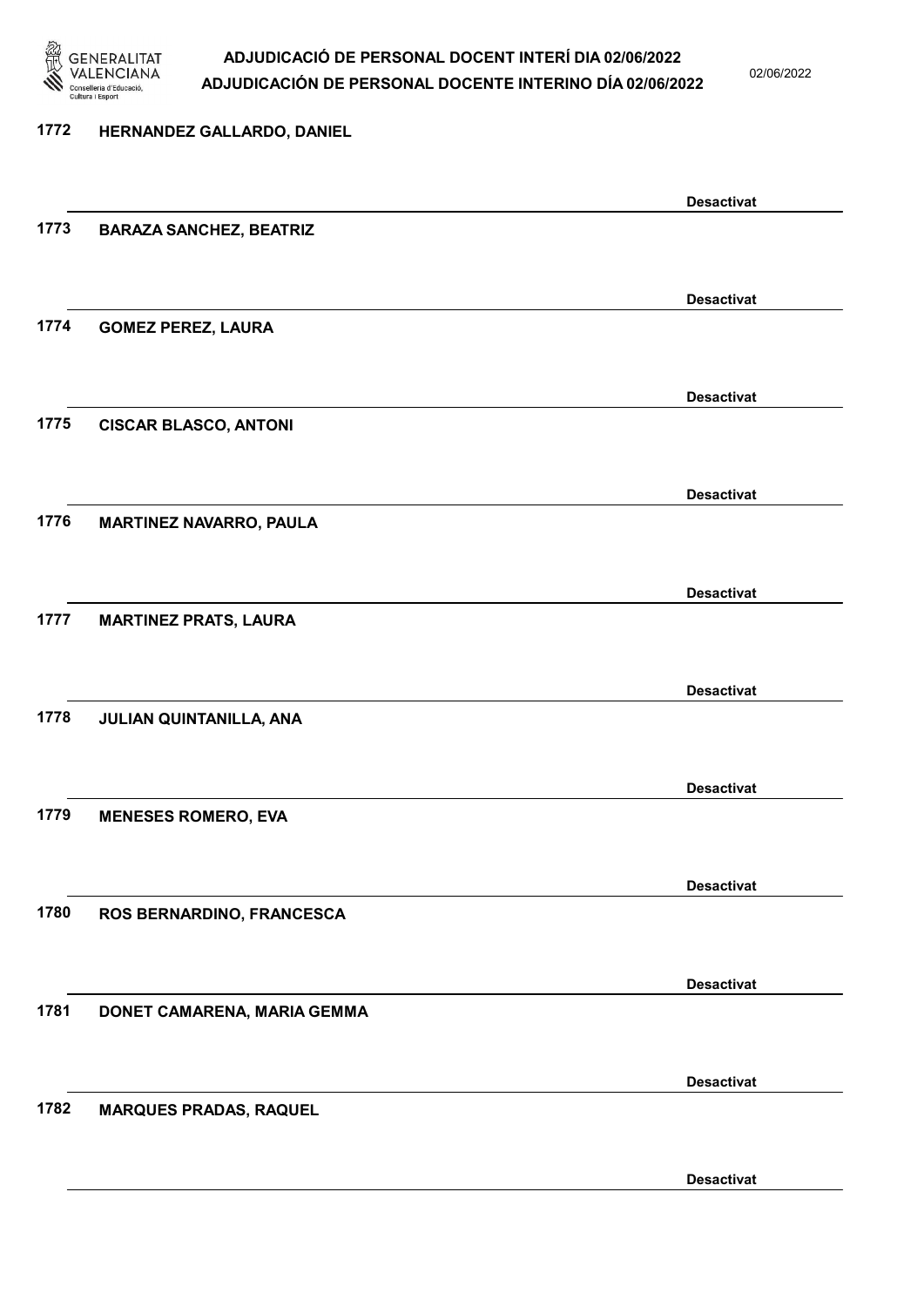

02/06/2022

#### 1783 PEREZ SELLES, LUCIA

|      |                                     | <b>Desactivat</b> |
|------|-------------------------------------|-------------------|
| 1784 | BELTRAN LECHA, NURIA                |                   |
|      |                                     |                   |
|      |                                     | <b>Desactivat</b> |
| 1785 | RUIZ CASES, ANA MARIA               |                   |
|      |                                     |                   |
|      |                                     | <b>Desactivat</b> |
| 1786 | <b>CREMADES GALLEGO, OLGA</b>       |                   |
|      |                                     |                   |
|      |                                     | <b>Desactivat</b> |
| 1787 | FOLGUERA ARAGO, SARA                |                   |
|      |                                     |                   |
|      |                                     | <b>Desactivat</b> |
| 1788 | PEREZ SILVESTRE, ALVARO             |                   |
|      |                                     |                   |
|      |                                     | <b>Desactivat</b> |
| 1789 | MORENO CARRASCOSA, MONICA ELISABETH |                   |
|      |                                     |                   |
|      |                                     | <b>Desactivat</b> |
| 1790 | <b>GALLEGO DELGADO, JAIME</b>       |                   |
|      |                                     |                   |
|      |                                     | <b>Desactivat</b> |
| 1791 | <b>BOSO PEREZ, CRISTINA</b>         |                   |
|      |                                     |                   |
|      |                                     | <b>Desactivat</b> |
| 1792 | <b>LIZAN VILLEGAS, NURIA</b>        |                   |
|      |                                     |                   |
|      |                                     | <b>Desactivat</b> |
| 1793 | <b>CORTES SERRANO, LAIA</b>         |                   |
|      |                                     |                   |
|      |                                     | No adjudicat      |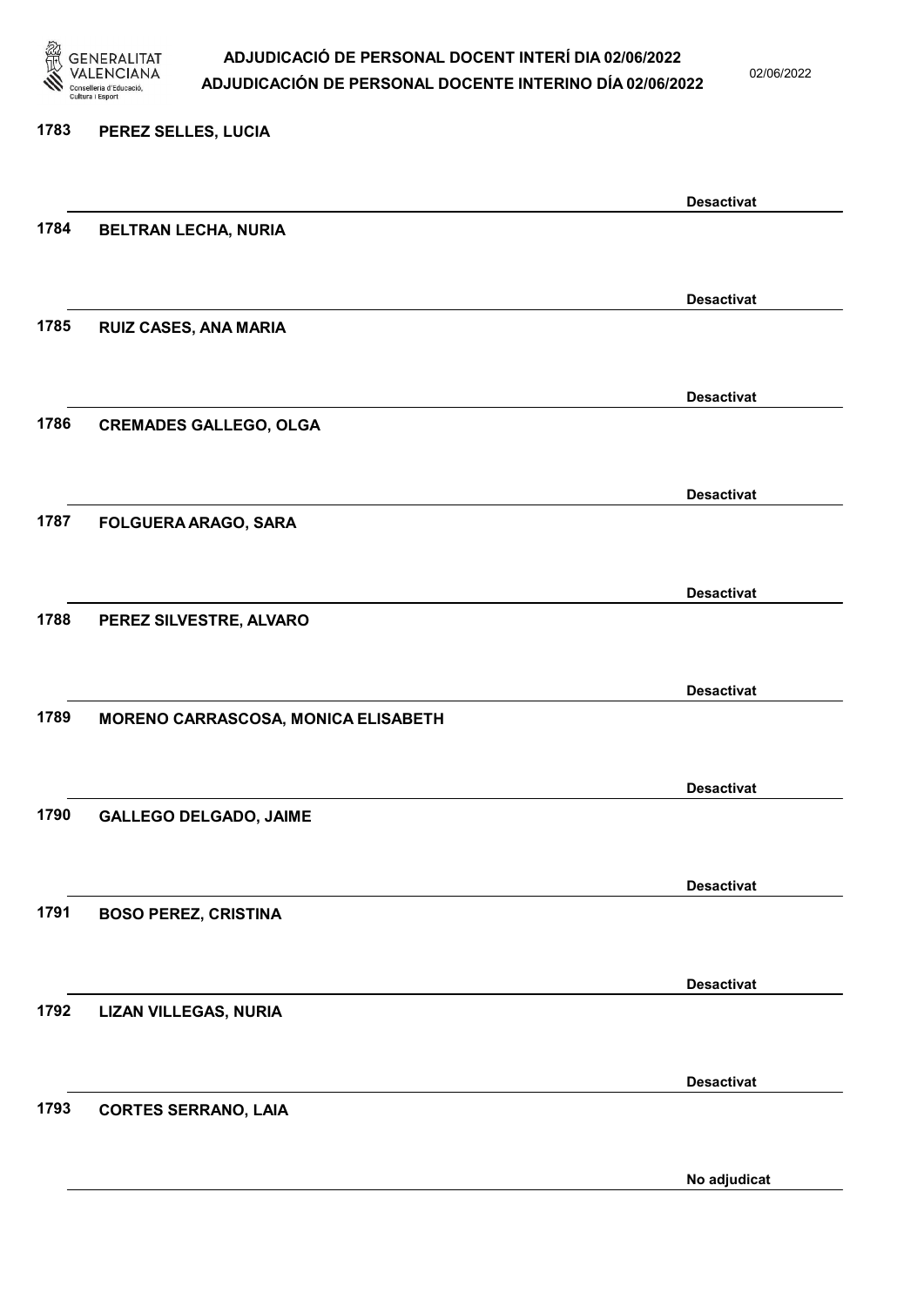

02/06/2022

#### 1794 CANO ALTES, JAVIER

|      |                                                   |                           | <b>Desactivat</b> |
|------|---------------------------------------------------|---------------------------|-------------------|
| 1795 | NAVARRO ALVAREZ, AMPARO                           |                           |                   |
|      |                                                   |                           |                   |
|      |                                                   |                           |                   |
|      |                                                   |                           | <b>Desactivat</b> |
| 1796 | <b>SANCHO PONS, LAURA</b>                         |                           |                   |
|      |                                                   |                           |                   |
|      |                                                   |                           | <b>Desactivat</b> |
| 1797 | VILLACAMPA RIERA, ARANTXA                         |                           |                   |
|      |                                                   |                           |                   |
|      |                                                   |                           |                   |
|      |                                                   |                           | <b>Desactivat</b> |
| 1798 | PARDO LIRIO, MIREIA                               |                           |                   |
|      |                                                   |                           |                   |
|      |                                                   |                           | <b>Desactivat</b> |
| 1799 | MARTINAVARRO PORTALES, MARIA TERESA               | Petición:<br>1            | Voluntaria        |
|      | ALMASSORA (12000251) IES ÁLVARO FALOMIR<br>890794 |                           |                   |
|      | 152 / EDUCACIO ESPECIAL: PEDAGOGIA TERAPÈUTICA    |                           |                   |
|      | Horas<br>18                                       | SUBSTITUCIÓ INDETERMINADA | Adjudicat         |
| 1800 | <b>COUPEAU SANCHEZ, YVETTE</b>                    |                           |                   |
|      |                                                   |                           |                   |
|      |                                                   |                           | <b>Desactivat</b> |
| 1801 | FERRER AÑON, ANA                                  |                           |                   |
|      |                                                   |                           |                   |
|      |                                                   |                           |                   |
|      |                                                   |                           | <b>Desactivat</b> |
| 1802 | <b>REIG ROCA, SANDRA</b>                          |                           |                   |
|      |                                                   |                           |                   |
|      |                                                   |                           | <b>Desactivat</b> |
| 1803 | <b>LLORENS PARDO, MARIA</b>                       |                           |                   |
|      |                                                   |                           |                   |
|      |                                                   |                           |                   |
|      |                                                   |                           | <b>Desactivat</b> |
| 1804 | <b>GARCIA DIAZ, LIDIA</b>                         |                           |                   |
|      |                                                   |                           |                   |
|      |                                                   |                           | <b>Desactivat</b> |
|      |                                                   |                           |                   |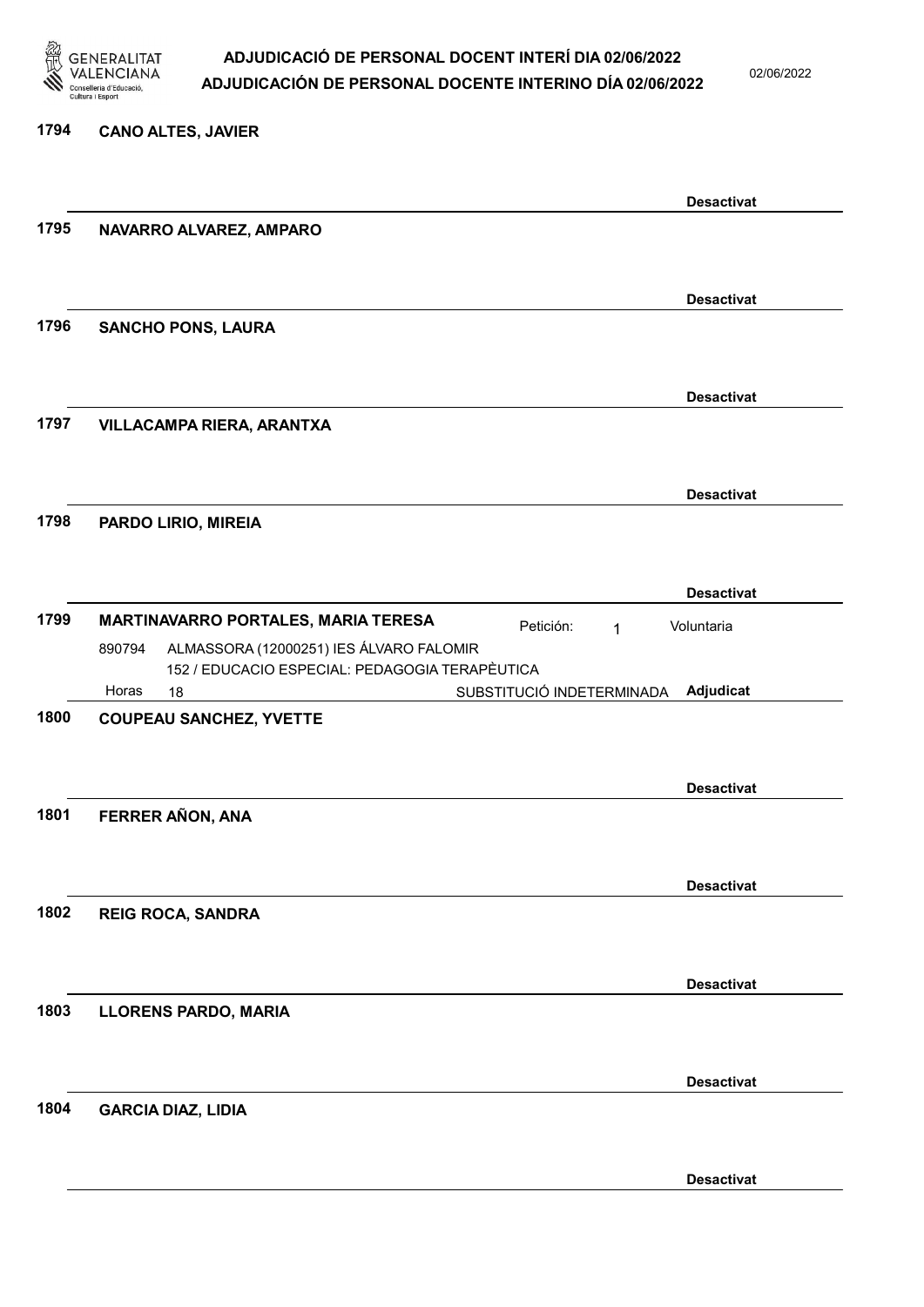

02/06/2022

| 1805 | <b>ORTOLA CRESPO, SILVIA</b>      |                   |
|------|-----------------------------------|-------------------|
|      |                                   | <b>Desactivat</b> |
| 1806 | <b>CORTES RUIZ, LYDIA</b>         |                   |
|      |                                   |                   |
| 1807 | BELLO FERNANDEZ, MARIA ESPERANZA  | <b>Desactivat</b> |
|      |                                   |                   |
|      |                                   | <b>Desactivat</b> |
| 1808 | <b>GOMIS PIÑA, SHEILA</b>         |                   |
|      |                                   |                   |
| 1809 | <b>SAEZ MARCH, CLAUDIA</b>        | <b>Desactivat</b> |
|      |                                   |                   |
|      |                                   | <b>Desactivat</b> |
| 1810 | <b>CABAÑERO CASTILLO, NOELIA</b>  |                   |
|      |                                   | <b>Desactivat</b> |
| 1811 | <b>CHORDA MARTINEZ, MARTA</b>     |                   |
|      |                                   |                   |
| 1812 | <b>VILLALBA SANFELIX, ANDREA</b>  | <b>Desactivat</b> |
|      |                                   |                   |
|      |                                   | <b>Desactivat</b> |
| 1813 | RUIZ GARCIA, ELENA DE LOS ANGELES |                   |
|      |                                   | <b>Desactivat</b> |
| 1814 | RUIZ BUSTOS, ÚRSULA               |                   |
|      |                                   |                   |
|      |                                   | <b>Desactivat</b> |
| 1815 | <b>GOMEZ POMARES, ALEJANDRO</b>   |                   |
|      |                                   |                   |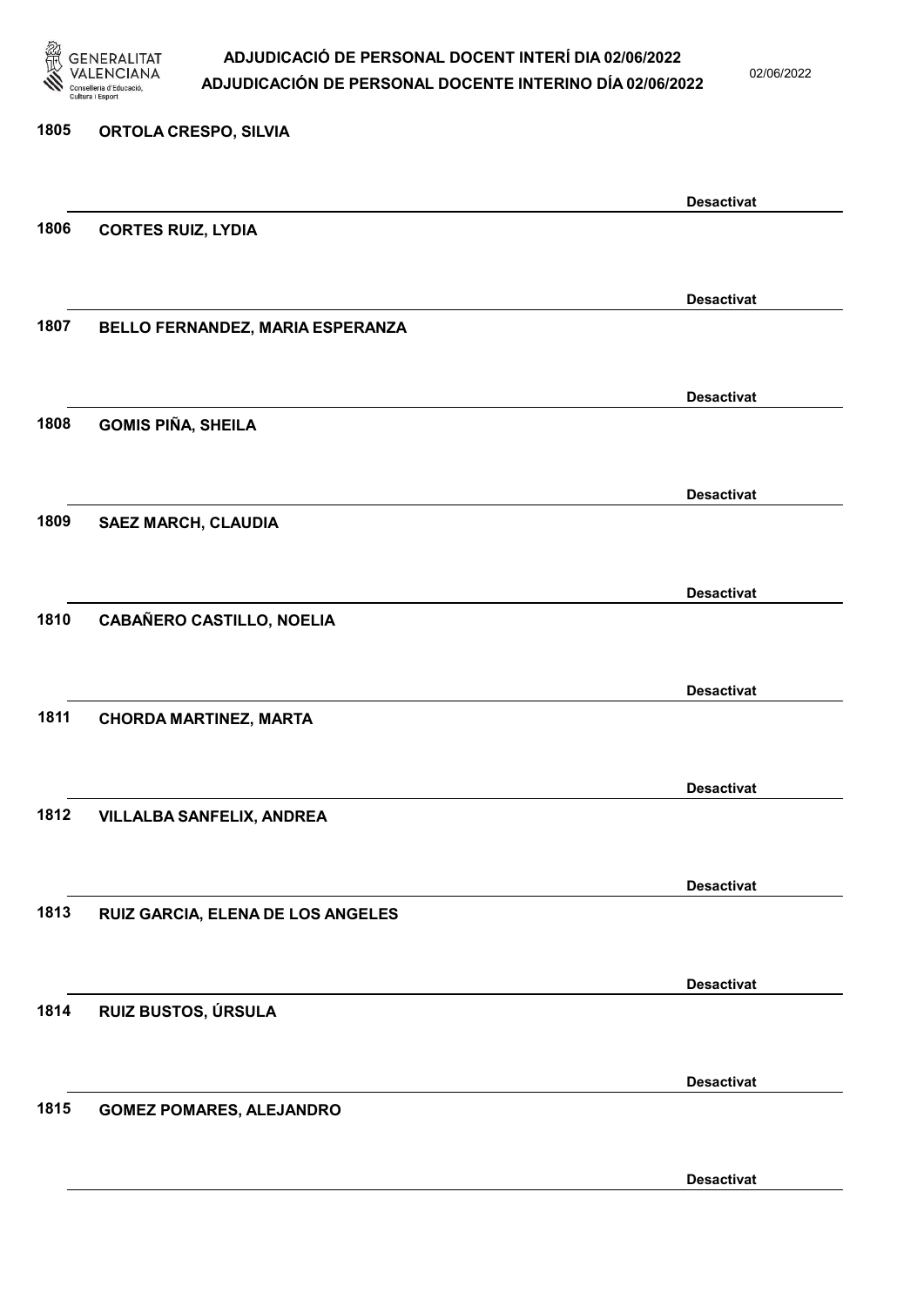

02/06/2022

| 1816 | FERRER IVORRA, SILVIA                                                |                             |                   |
|------|----------------------------------------------------------------------|-----------------------------|-------------------|
|      |                                                                      |                             |                   |
|      |                                                                      |                             | <b>Desactivat</b> |
| 1817 | <b>TORMOS GARCIA, EVA</b>                                            |                             |                   |
|      |                                                                      |                             |                   |
|      |                                                                      |                             | <b>Desactivat</b> |
| 1818 | SERRA TERUEL, MIREIA LLUÏSA                                          |                             |                   |
|      |                                                                      |                             |                   |
|      |                                                                      |                             | <b>Desactivat</b> |
| 1819 | <b>CHECA RIVERES, MARIA CARMEN</b>                                   | Petición:<br>$\overline{2}$ | Voluntaria        |
|      | VALÈNCIA (46018141) CEIP CIUDAD DE BOLONIA<br>519207<br>124 / MÚSICA |                             |                   |
|      | Horas<br>23                                                          | SUBSTITUCIÓ INDETERMINADA   | Adjudicat         |
| 1820 | <b>BOIX PADILLA, MARINA</b>                                          |                             |                   |
|      |                                                                      |                             |                   |
|      |                                                                      |                             | <b>Desactivat</b> |
| 1821 | <b>RIBES FERRER, ALEJANDRO</b>                                       |                             |                   |
|      |                                                                      |                             |                   |
|      |                                                                      |                             | <b>Desactivat</b> |
| 1822 | <b>ROMERO SEDANO, LOURDES</b>                                        |                             |                   |
|      |                                                                      |                             |                   |
|      |                                                                      |                             | <b>Desactivat</b> |
| 1823 | <b>LOPEZ BENEDICTO, TANIA</b>                                        |                             |                   |
|      |                                                                      |                             |                   |
|      |                                                                      |                             | <b>Desactivat</b> |
| 1824 | <b>MORELL SAVALL, RAQUEL</b>                                         |                             |                   |
|      |                                                                      |                             |                   |
|      |                                                                      |                             | <b>Desactivat</b> |
| 1825 | SANZ RUBIO, MARIA DEL CARMEN                                         |                             |                   |
|      |                                                                      |                             |                   |
|      |                                                                      |                             | <b>Desactivat</b> |
| 1826 | <b>BOLEA DESCO, YOLANDA</b>                                          |                             |                   |
|      |                                                                      |                             |                   |
|      |                                                                      |                             |                   |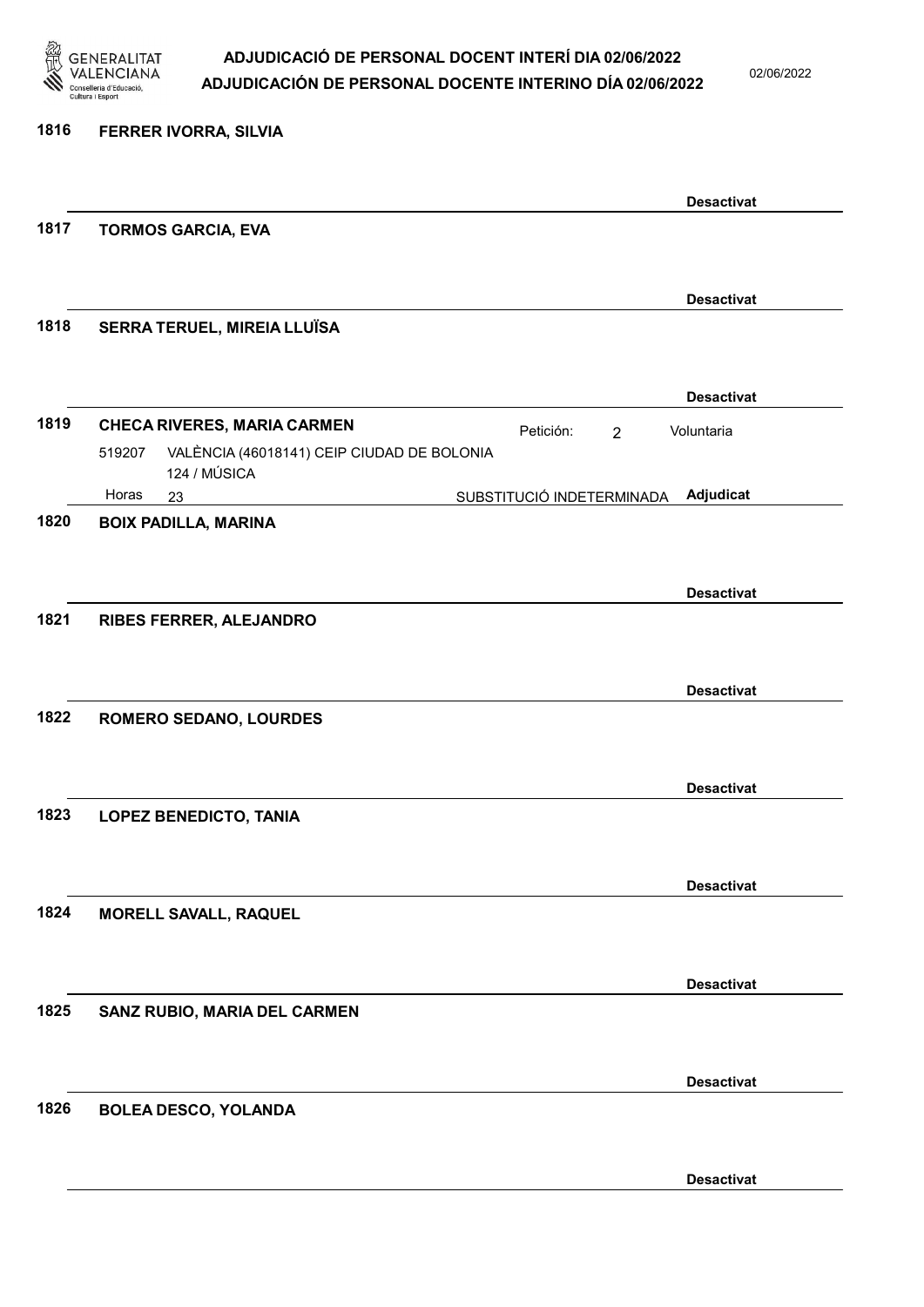

02/06/2022

#### 1827 BENAVENT CALAFAT, MARIA DOLORES

|      |                                                                     | <b>Desactivat</b>                         |
|------|---------------------------------------------------------------------|-------------------------------------------|
| 1828 | <b>MARTÍ MARCED, MARÍA PILAR</b>                                    |                                           |
|      |                                                                     |                                           |
|      |                                                                     | <b>Desactivat</b>                         |
| 1829 | <b>GIL SAN ANTONIO, IRENE</b>                                       |                                           |
|      |                                                                     |                                           |
|      |                                                                     | <b>Desactivat</b>                         |
| 1830 | TERUEL MARTINEZ, ANDREA                                             |                                           |
|      |                                                                     |                                           |
|      |                                                                     | <b>Desactivat</b>                         |
| 1831 | PEIRO GASCON, Mª INMACULADA                                         |                                           |
|      |                                                                     |                                           |
|      |                                                                     | <b>Desactivat</b>                         |
| 1832 | <b>GARCIA JIMENEZ, MARIA</b>                                        |                                           |
|      |                                                                     |                                           |
|      |                                                                     | <b>Desactivat</b>                         |
| 1833 | <b>GARCIA SOLAVERA, ANA BELEN</b>                                   |                                           |
|      |                                                                     |                                           |
|      |                                                                     | <b>Desactivat</b>                         |
| 1834 | <b>BONO SANCHEZ, JOSE FRANCISCO</b>                                 |                                           |
|      |                                                                     |                                           |
|      |                                                                     | <b>Desactivat</b>                         |
| 1835 | <b>MOMPO FORTUÑO, SILVIA</b>                                        |                                           |
|      |                                                                     |                                           |
|      |                                                                     | <b>Desactivat</b>                         |
| 1836 | <b>MARTINEZ GARCIA, DANIEL</b>                                      | Voluntaria<br>Petición:<br>$\overline{4}$ |
|      | 845479<br>PATERNA (46020534) CEIP ANTONIO FERRANDIS<br>124 / MÚSICA |                                           |
|      | Horas<br>23                                                         | SUBSTITUCIÓ INDETERMINADA<br>Adjudicat    |
| 1837 | <b>GUTIERREZ SOLAZ, VICENTE</b>                                     |                                           |
|      |                                                                     |                                           |
|      |                                                                     | <b>Desactivat</b>                         |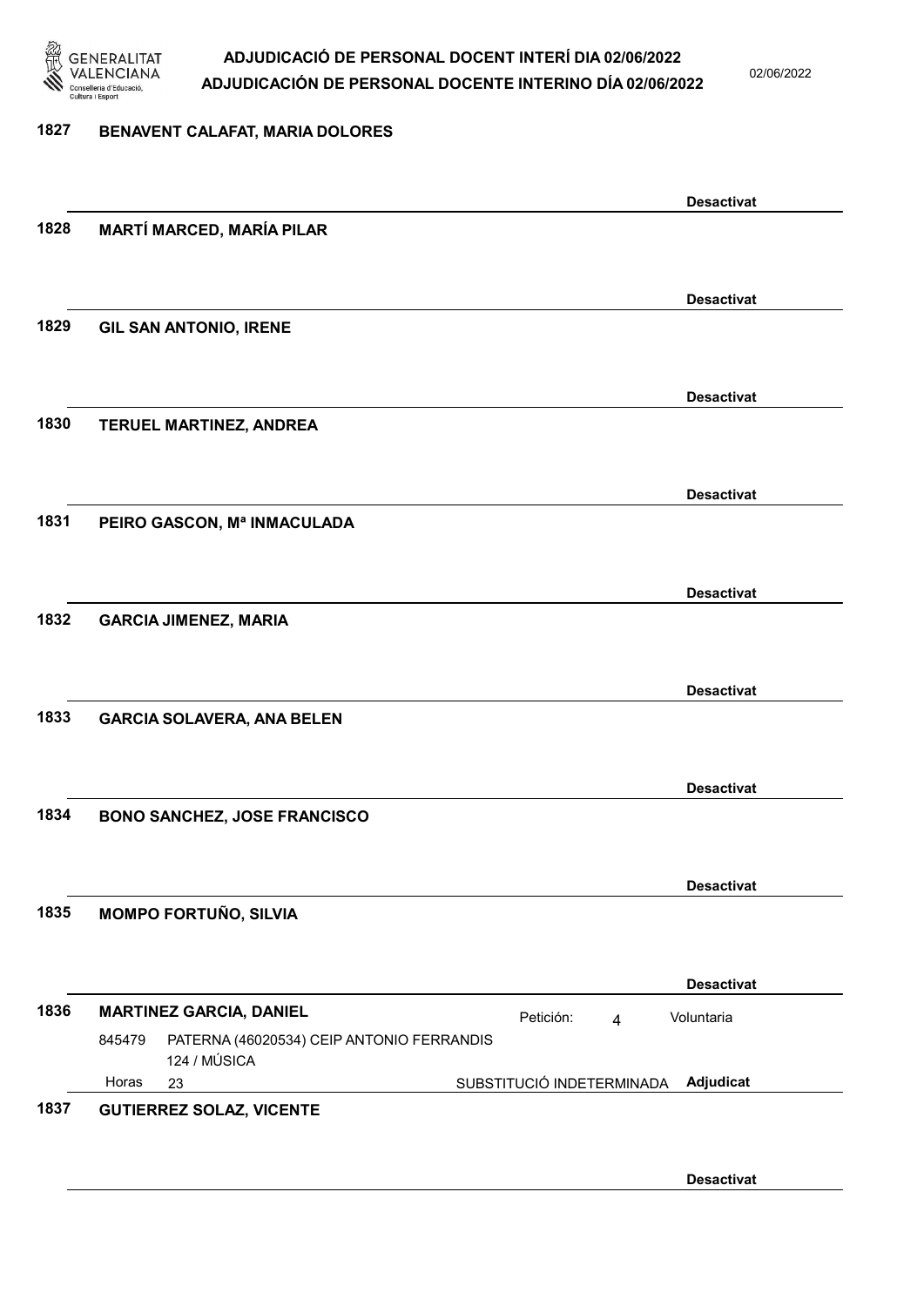

02/06/2022

### 1838 BOSQUE ORTUÑO, CARMEN Desactivat 1839 ARGUDO ESPI, MIREIA Desactivat 1840 CEPAS DUQUE, OLGA Desactivat 1841 DEUSTO ABAROA, JUAN ANTONIO Desactivat 1842 PONS MARCO, LAURA Desactivat 1843 FERRANDO BATALLER, MARIA DEL CARMEN No ha participat 1844 BARRERA PLA, ANDREA Desactivat 1845 GIMENO REAL, ANDREA Desactivat 1846 RICO SALVADOR, NURIA Desactivat 1847 CAMUS FERRI, MARIA DEL MAR Desactivat 1848 CHAIR BEN ACHA, SOFIAN Desactivat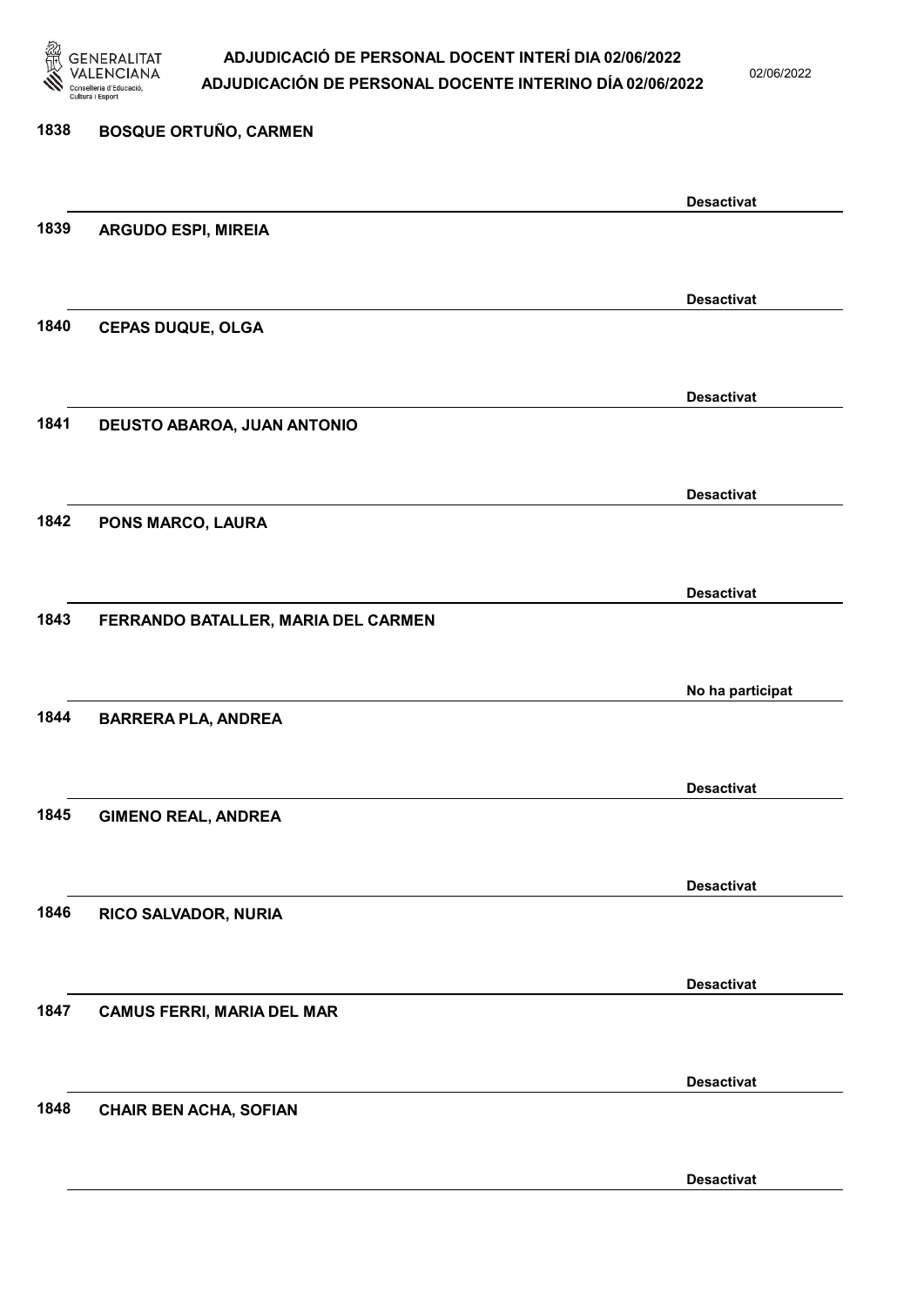

02/06/2022

| 1849 | <b>VILLANUEVA VERICAT, YASMINA</b>   |                   |
|------|--------------------------------------|-------------------|
|      |                                      | <b>Desactivat</b> |
| 1850 | PARDO CLIMENT, MARIA DEL CARMEN      |                   |
|      |                                      |                   |
| 1851 | PAVIA RICO, CARMEN                   | <b>Desactivat</b> |
|      |                                      |                   |
|      |                                      | <b>Desactivat</b> |
| 1852 | QUINTO LATORRE, MANUEL ALEJANDRO     |                   |
|      |                                      | <b>Desactivat</b> |
| 1853 | <b>HEREDIA COMINS, ANGEL</b>         |                   |
|      |                                      |                   |
| 1854 | REBOLLO SAMPER, PEDRO ANTONIO        | <b>Desactivat</b> |
|      |                                      |                   |
|      |                                      | <b>Desactivat</b> |
| 1855 | <b>BENAVENT BENAVENT, JOSEP</b>      |                   |
|      |                                      | <b>Desactivat</b> |
| 1856 | BELTRAN MONREAL, BALMA               |                   |
|      |                                      |                   |
|      |                                      | <b>Desactivat</b> |
| 1857 | <b>GEA CASELLES, FRANCISCA IRENE</b> |                   |
|      |                                      | <b>Desactivat</b> |
| 1858 | PALAZON IBAÑEZ, RAQUEL               |                   |
|      |                                      |                   |
| 1859 | <b>CUENCA IBAÑEZ, RAFAEL</b>         | <b>Desactivat</b> |
|      |                                      |                   |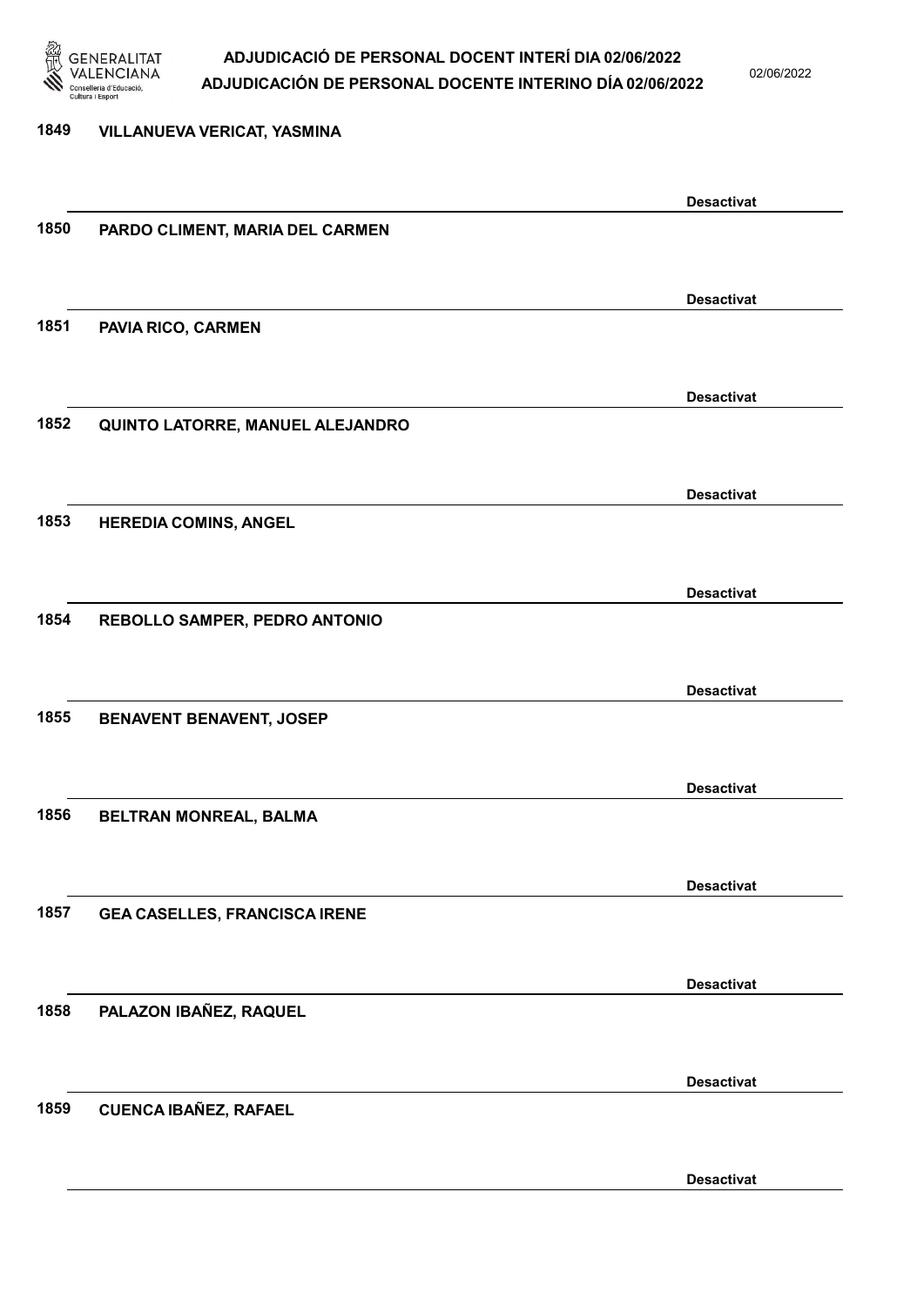

02/06/2022

### 1860 MAÑEZ TESTOR, MARIA DEL MAR Desactivat 1861 FERRER CALATAYUD, ANGELA Desactivat 1862 VAZQUEZ VICENTE, LOURDES MARIA Desactivat 1863 RUIZ GARCIA, MARIA JOSE Desactivat 1864 REINA RODES, ISABEL Desactivat 1865 RUBIO FERNANDEZ, ANA Desactivat 1866 MIRALLES BAYARRI, JESSICA Desactivat 1867 PESUDO MARCILLA, ESTER Desactivat 1868 GREGORI LLOPIS, MARISA Desactivat 1869 SANCHO TOLEDO, MARTA Desactivat 1870 BADA ZAGALÁ, MARIA Desactivat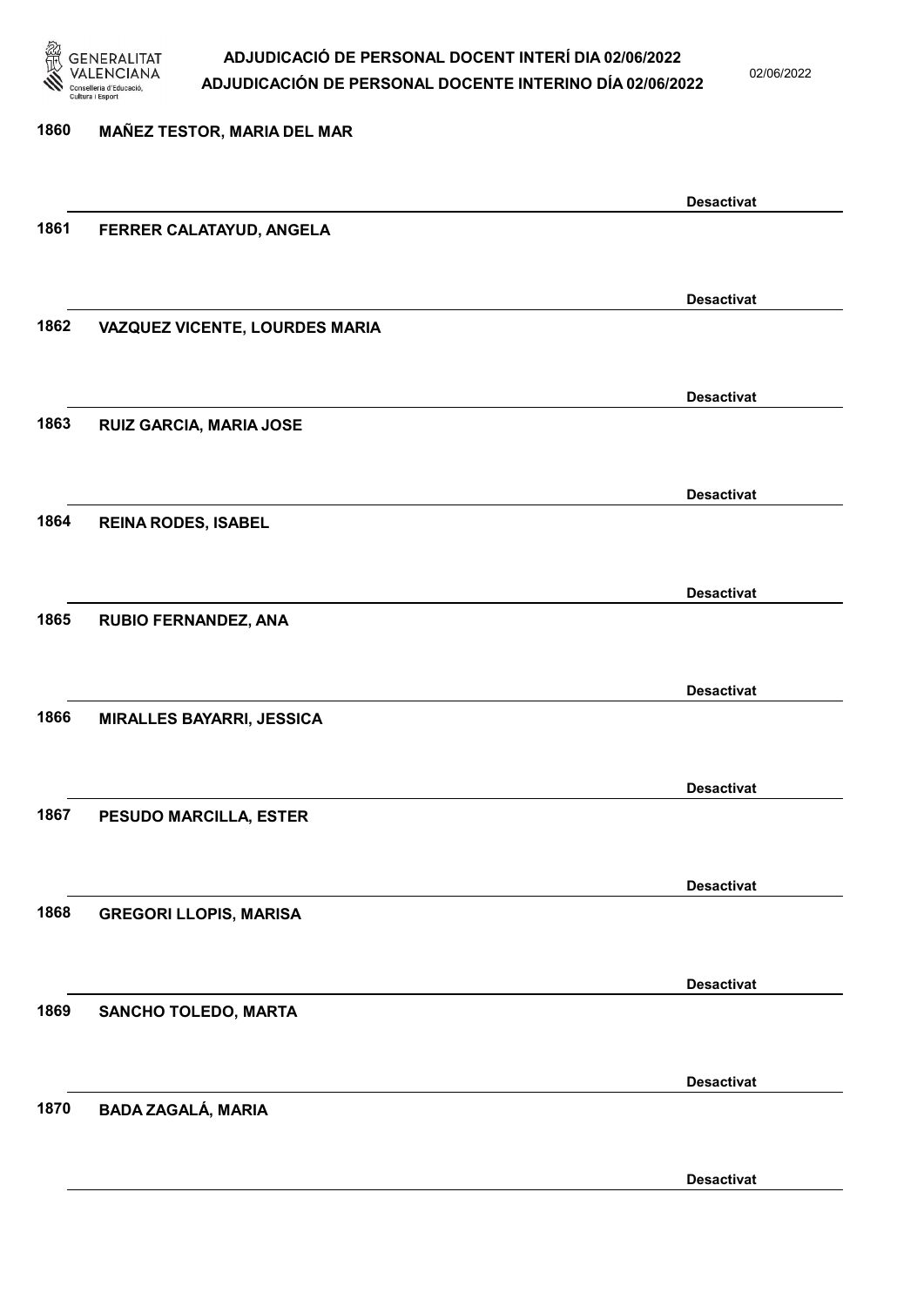

02/06/2022

### 1871 LLACER GARCIA, MIREIA Desactivat 1872 RAMOS BAGAN, CELIA Desactivat 1873 GALINDO FERRER, TERESA Desactivat 1874 BERMEJO GOMEZ, MARIA DE LAS MERCEDES Desactivat 1875 CORTES CANTO, VERONICA Desactivat 1876 MOLINA VIDAL, LUIS Desactivat 1877 ALVAREZ VICIOSO, CRISTINA Desactivat 1878 VIDAL PASTOR, LAURA Desactivat 1879 PLANCHADELL MAJUELOS, FRANCISCO Desactivat 1880 GINES VILLAESCUSA, MARIA Desactivat 1881 SALVADOR GIMENO, LEYRE Desactivat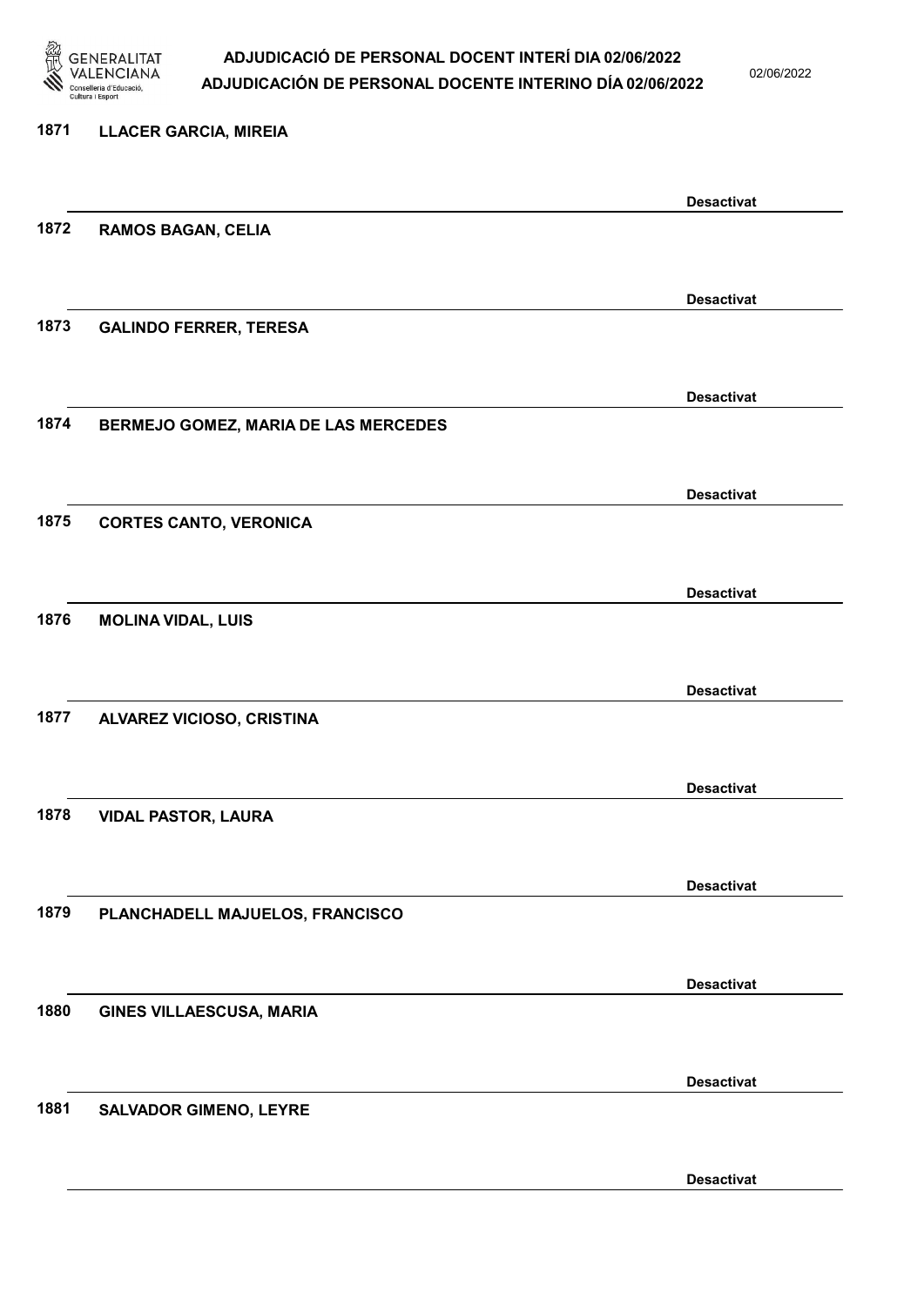

02/06/2022

### 1882 GOMEZ CONDE, MARIA AMPARO Desactivat 1883 SELMA SANCHEZ, MARIA DEL CARMEN Ha participat 1884 BAÑULS BENAVENT, GEMA Desactivat 1885 SANZ MARTINEZ, JOAQUIN JOSE Desactivat 1886 PEREZ SERRANO, ESMERALDA Desactivat 1887 CARDONA BLASCO, ANGELA Desactivat 1888 TAVIRA MOYA, JOSE Desactivat 1889 JIMÉNEZ RUÍZ, MIRIAM Desactivat 1890 JULVE LLORENS, ANGEL Desactivat 1891 LOPEZ DE SCALS, CARMEN VICTORIA Desactivat 1892 MIRALLES SERRANO, ANDREA Desactivat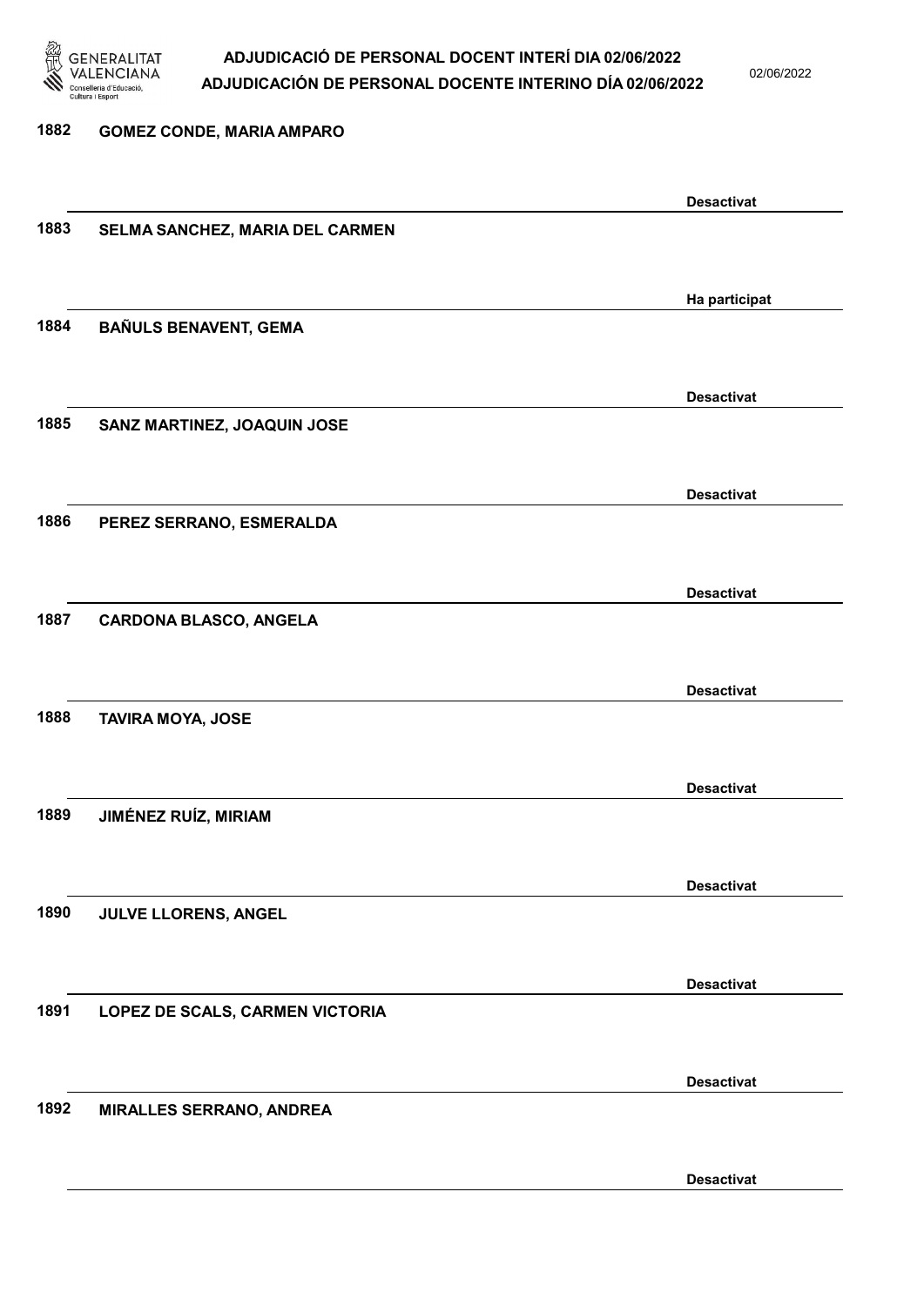

02/06/2022

| 1893 | PRADES MARTINEZ, MARTA               |                   |
|------|--------------------------------------|-------------------|
|      |                                      |                   |
|      |                                      | <b>Desactivat</b> |
| 1894 | ROCHER MASCARELL, ROSA               |                   |
|      |                                      |                   |
|      |                                      | <b>Desactivat</b> |
| 1895 | JUAN CUCARELLA, ANDREA               |                   |
|      |                                      |                   |
|      |                                      | <b>Desactivat</b> |
| 1896 | PEREZ RODRIGUEZ, MARIA CRUZ          |                   |
|      |                                      |                   |
|      |                                      | <b>Desactivat</b> |
| 1897 | <b>BLASCO GONZALEZ, CRISTINA</b>     |                   |
|      |                                      |                   |
|      |                                      | <b>Desactivat</b> |
| 1898 | PONS ROGER, JAIME                    |                   |
|      |                                      |                   |
|      |                                      | <b>Desactivat</b> |
| 1899 | <b>GARCIA MARTINEZ, MARIA TERESA</b> |                   |
|      |                                      |                   |
|      |                                      | <b>Desactivat</b> |
| 1900 | JOVER MURILLO, GRACIELA              |                   |
|      |                                      |                   |
|      |                                      | <b>Desactivat</b> |
| 1901 | HERRANZ AGUSTÍN, ELENA               |                   |
|      |                                      |                   |
| 1902 |                                      | <b>Desactivat</b> |
|      | NAVARRO GARCIA, ELENA                |                   |
|      |                                      |                   |
| 1903 |                                      | <b>Desactivat</b> |
|      | <b>MARTI NAVARRO, ALBERTO</b>        |                   |
|      |                                      |                   |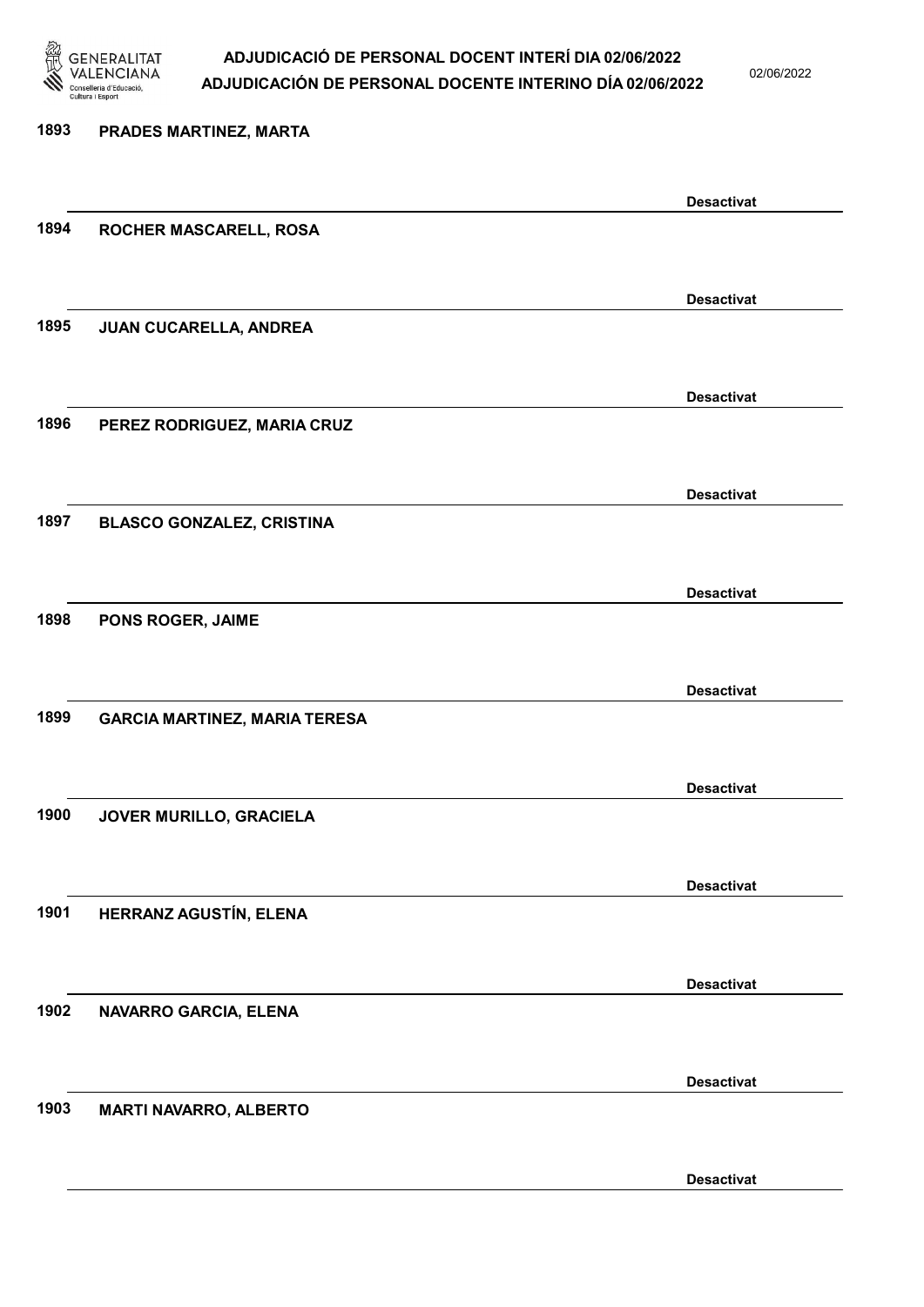

02/06/2022

# 1904 VAQUER GONZALEZ, RAQUEL Desactivat 1905 TEBAR HERNANDEZ, JUAN MIGUEL Desactivat 1906 ALMENAR ROYO, RAUL Desactivat 1907 MOLINER SIMO, JUDIT Desactivat 1908 PEREZ VAZQUEZ, ELENA Desactivat 1909 CABRER CARVAJAL, LAURA Desactivat 1910 COLL RODRIGUEZ, PATRICIA Desactivat 1911 SANMARTIN COSTA, JOAQUIN Desactivat 1912 MARTINEZ LOPEZ, NATALIA Desactivat 1913 GONZALEZ TRONCHONI, BELEN Desactivat 1914 ALARCON SANCHEZ, CARMEN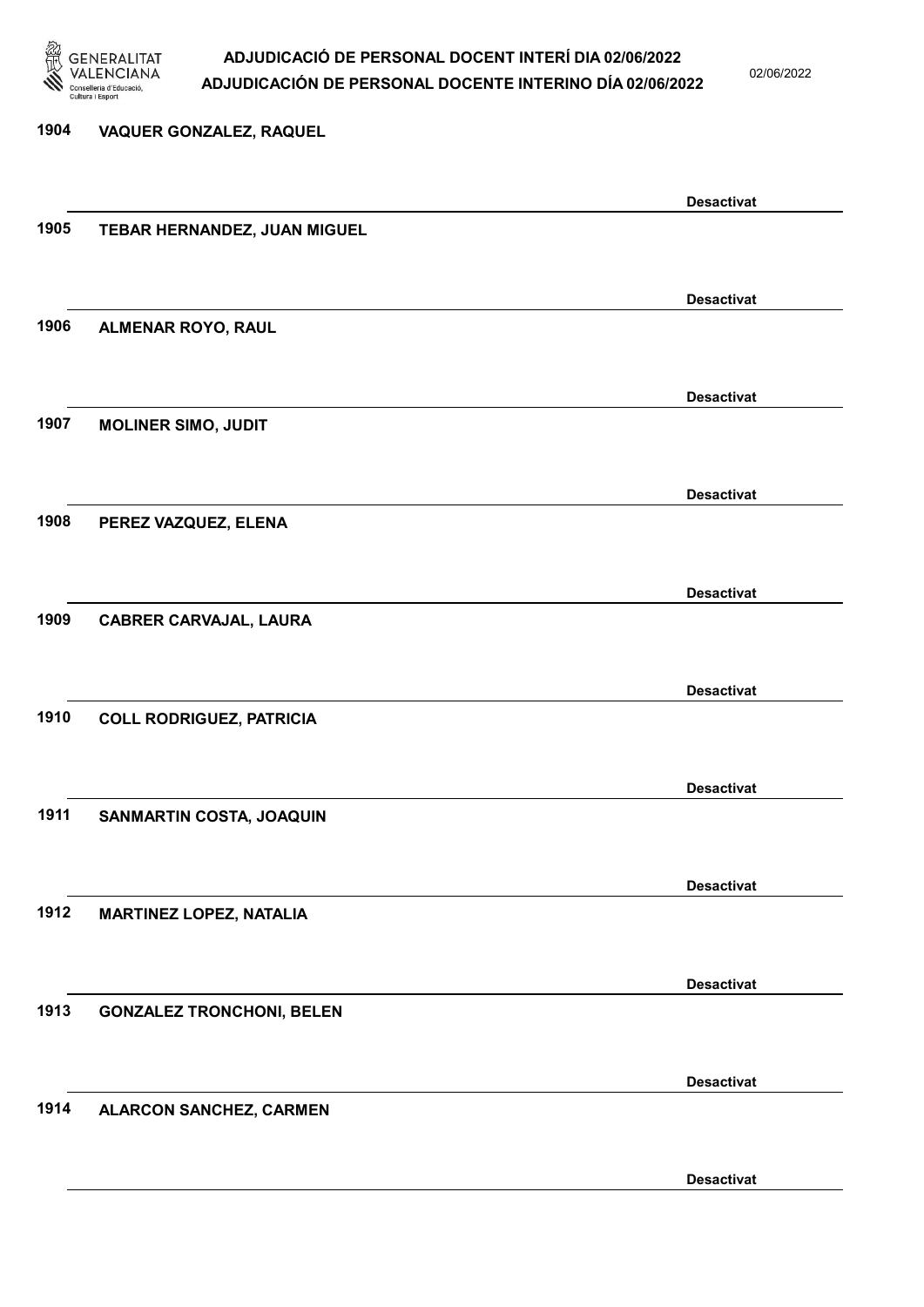

02/06/2022

#### 1915 PALOMARES CAMARENA, ALEIXANDRA

|      |                                 | <b>Desactivat</b> |
|------|---------------------------------|-------------------|
| 1916 | MURILLO SANTAMARIA, LORENA      |                   |
|      |                                 |                   |
|      |                                 | <b>Desactivat</b> |
| 1917 | <b>MESA LAFARGUE, LORENA</b>    |                   |
|      |                                 |                   |
|      |                                 |                   |
|      |                                 | <b>Desactivat</b> |
| 1918 | <b>CRISTO RODRIGUEZ, BELEN</b>  |                   |
|      |                                 |                   |
|      |                                 | <b>Desactivat</b> |
| 1919 | <b>SALVADOR MIRALLES, BERTA</b> |                   |
|      |                                 |                   |
|      |                                 | <b>Desactivat</b> |
| 1920 | <b>MIRO TORMO, AIDA</b>         |                   |
|      |                                 |                   |
|      |                                 |                   |
|      |                                 | <b>Desactivat</b> |
| 1921 | <b>BALAGUER FERRI, SILVIA</b>   |                   |
|      |                                 |                   |
|      |                                 | <b>Desactivat</b> |
| 1922 | VAQUER HERRERO, MARIA DEL PILAR |                   |
|      |                                 |                   |
|      |                                 | <b>Desactivat</b> |
| 1923 | FERRERO PERALES, PAOLA          |                   |
|      |                                 |                   |
|      |                                 |                   |
|      |                                 | <b>Desactivat</b> |
| 1924 | ROMERO MONTESINOS, AZUCENA      |                   |
|      |                                 |                   |
|      |                                 | <b>Desactivat</b> |
| 1925 | <b>GALARZA ROMERO, RAUL</b>     |                   |
|      |                                 |                   |
|      |                                 | <b>Desactivat</b> |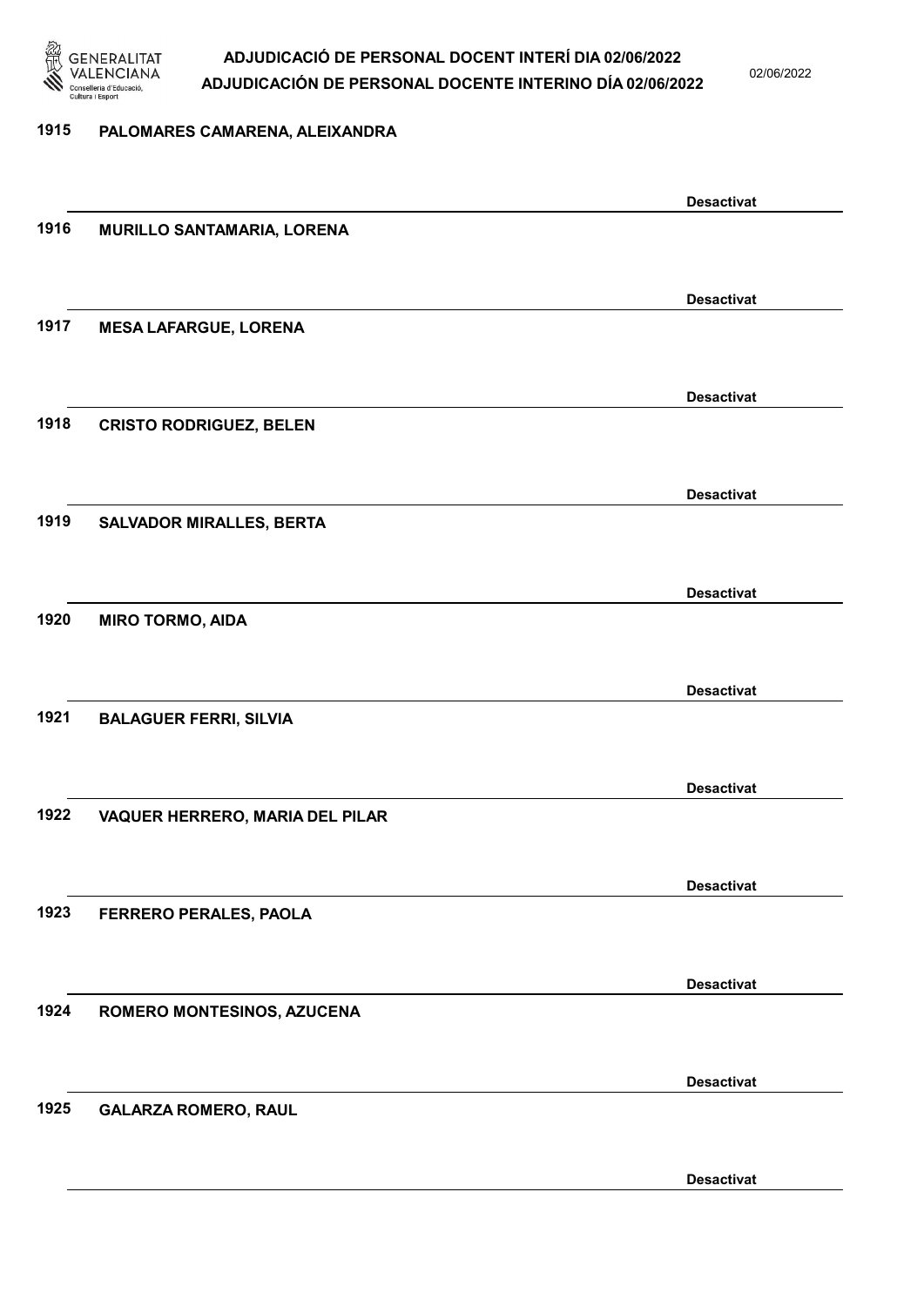

02/06/2022

| 1926 | <b>ORTS FUENTES, MARIA</b>         |                   |
|------|------------------------------------|-------------------|
|      |                                    | <b>Desactivat</b> |
| 1927 | ALVAREZ MARIN, ESTELA              |                   |
|      |                                    | <b>Desactivat</b> |
| 1928 | <b>MARIN LOPEZ, FRANCISCO JOSE</b> |                   |
|      |                                    | <b>Desactivat</b> |
| 1929 | <b>VERDEGUER HERNANDEZ, ELISA</b>  |                   |
|      |                                    | <b>Desactivat</b> |
| 1930 | PERALES GIJON, DAVINIA             |                   |
|      |                                    | Ha participat     |
| 1931 | <b>MARTELL CHETO, PERE</b>         |                   |
|      |                                    | <b>Desactivat</b> |
| 1932 | <b>BELLVER ALONSO, LAIA</b>        |                   |
|      |                                    | <b>Desactivat</b> |
| 1933 | <b>LOZANO GARCIA, CRISTIAN</b>     |                   |
|      |                                    | <b>Desactivat</b> |
| 1934 | RAMON LLACER, VALERIANA            |                   |
|      |                                    | <b>Desactivat</b> |
| 1935 | <b>FAULI BLANES, SARA</b>          |                   |
|      |                                    | <b>Desactivat</b> |
| 1936 | RIQUELME CELDA, SARA               |                   |
|      |                                    | <b>Desactivat</b> |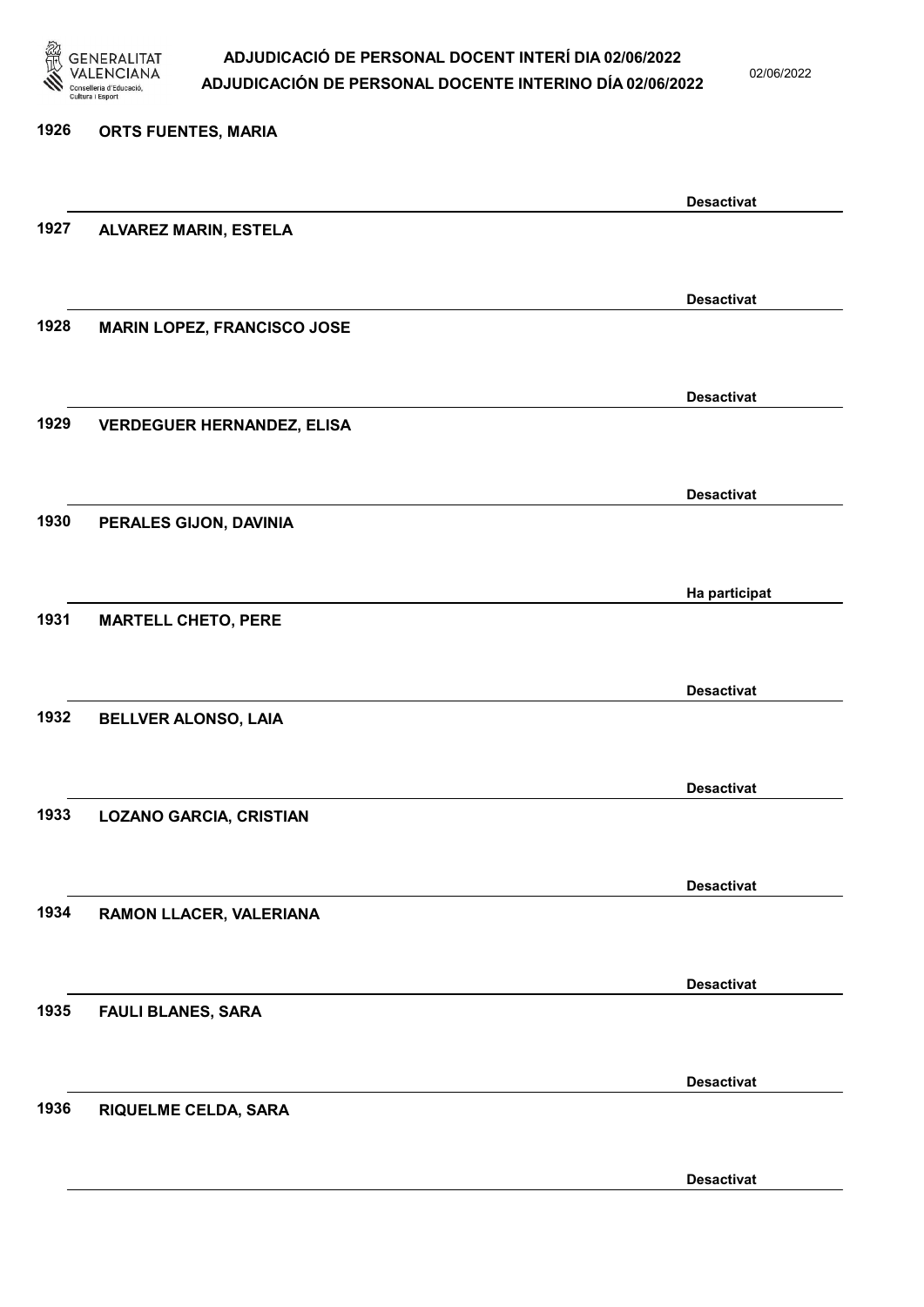

02/06/2022

Desactivat

# 1937 BERNAT SANCHO, LUCIA Desactivat 1938 YUSTE VIÑOLES, MARIA SALES Desactivat 1939 RUBIO MUÑOZ, PAULA Desactivat 1940 SOMEÑO CANET, RAQUEL Desactivat 1941 HIGUERAS MORENO, CAROLINA Desactivat 1942 GARCIA CALVO, JUAN Desactivat 1943 MARTI PAGES, ANA Desactivat 1944 ARLANDIS TOLEDANO, CARLA Desactivat 1945 APARICIO CAUDET, MARIA Desactivat 1946 ANDRES SORIANO, TANIA Desactivat 1947 FERNANDEZ MOROTE, AITOR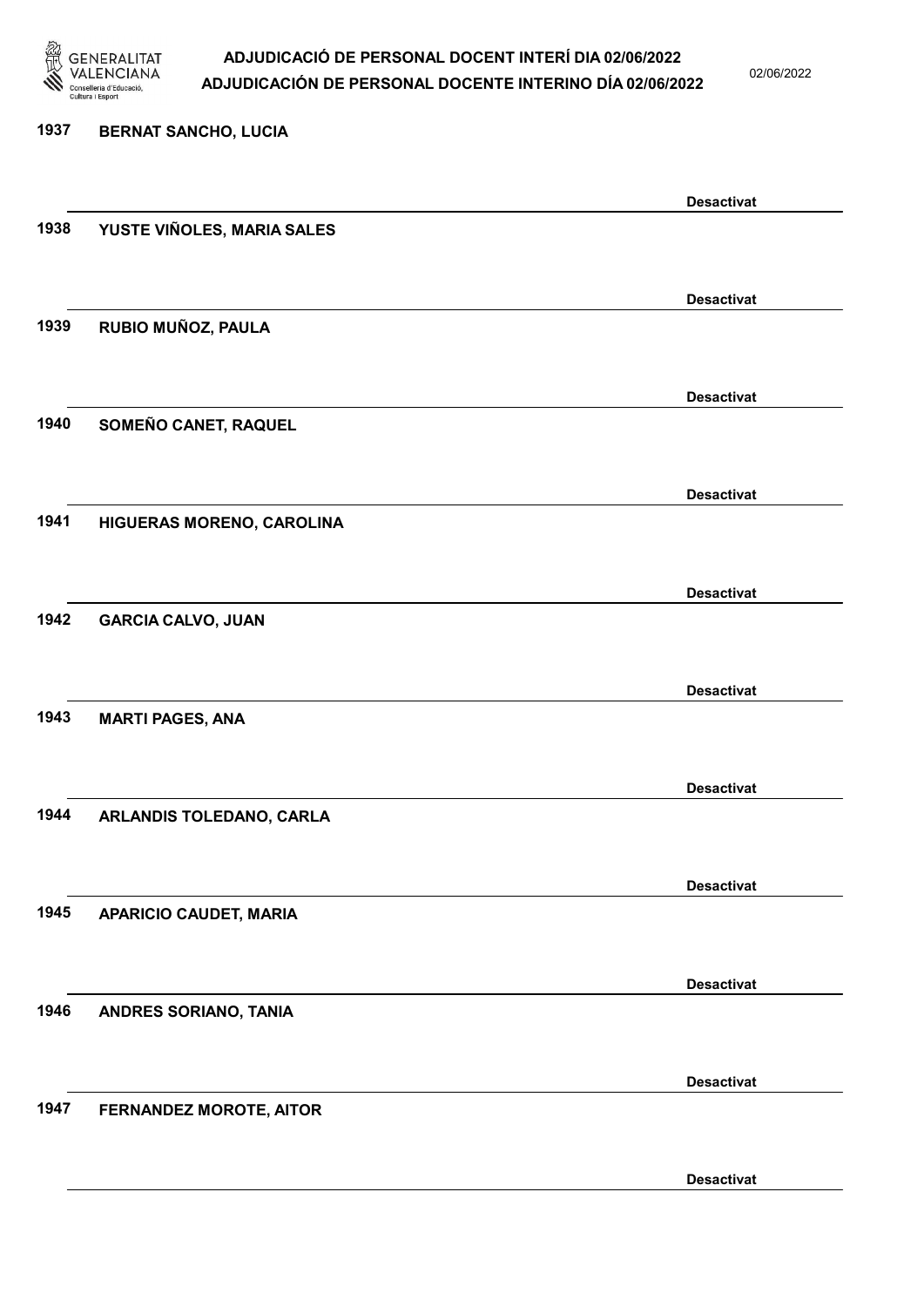

02/06/2022

Desactivat

# 1948 MUÑIZ SALINAS, ANGELA Desactivat 1949 FORNER FUSTER, ROCIO Desactivat 1950 GUZMAN ALCON, IRENE Desactivat 1951 CHIRLAQUE ALBERT, SANDRA Desactivat 1952 CAPELLINO MICO, JOSEP Desactivat 1953 DIAGO MONTON, ANNA Desactivat 1954 CARRERES GOMEZ, ANA Desactivat 1955 BELMONTE MONZON, MARIA DEL CARMEN Desactivat 1956 HERVAS LORENTE, ESTELA Desactivat 1957 VALLES RUIZ, ELENA Desactivat 1958 HERRERO AMAT, MARIO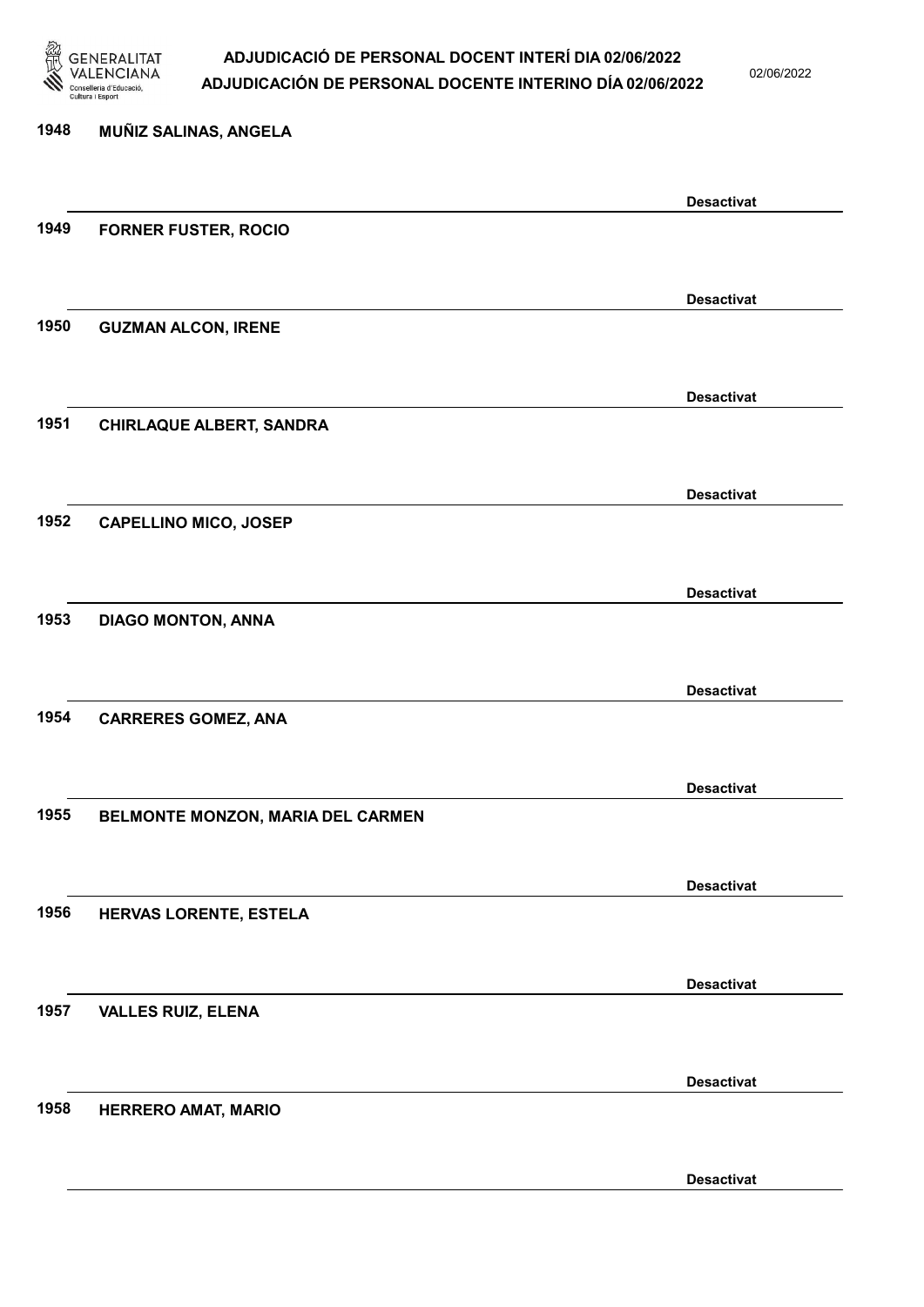

02/06/2022

### 1959 BERNABEU MIRA, NOELIA Desactivat 1960 ORTEGA GIMENEZ, CELIA Desactivat 1961 APARISI CASTELLOTE, MARIA JESUS Desactivat 1962 DURA MARTIN, JORGE ANTONIO Desactivat 1963 VIECO FRANCISCO, BLANCA Desactivat 1964 MESEGUER FABREGAT, FATIMA Desactivat 1965 MARTÍNEZ DEL RÍO, BEGOÑA Desactivat 1966 LLIDO BONET, PABLO Desactivat 1967 MILLAN PRADOS, NATALIA Desactivat 1968 GARCIA RUIZ, REBECA Desactivat 1969 SANCHIS VAROCH, ARIADNA Desactivat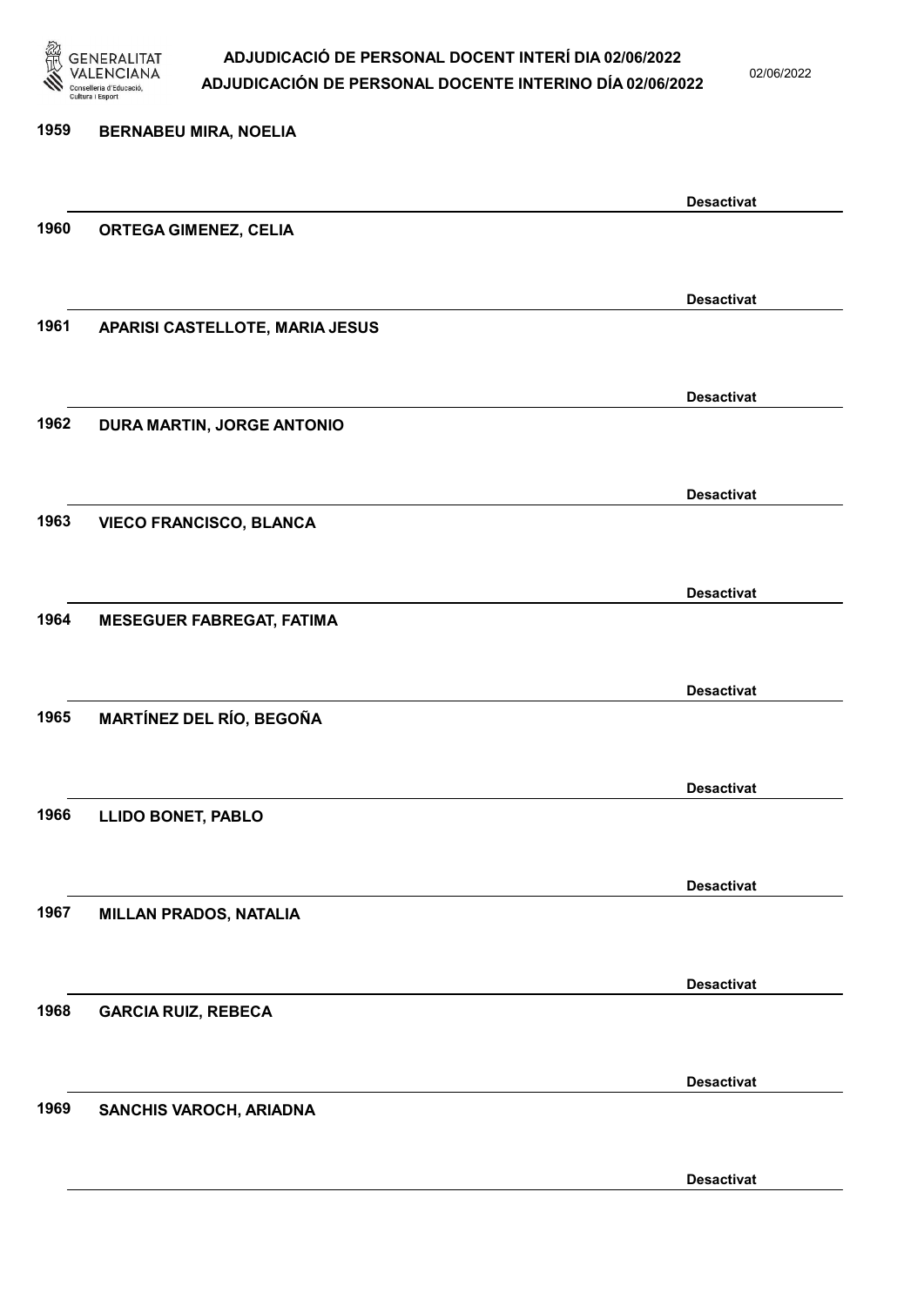

02/06/2022

| 1970 | <b>CRESPI PORCAR, XAVIER</b>         |                   |
|------|--------------------------------------|-------------------|
|      |                                      | <b>Desactivat</b> |
| 1971 | <b>MONTAÑES ZAPATA, ALICIA</b>       |                   |
|      |                                      |                   |
| 1972 | <b>MORENO PARRADO, GABRIELA RITA</b> | <b>Desactivat</b> |
|      |                                      |                   |
| 1973 | <b>MARCO MELGAREJO, NURIA</b>        | <b>Desactivat</b> |
|      |                                      |                   |
| 1974 | <b>CHERTA CUCALA, RAQUEL</b>         | <b>Desactivat</b> |
|      |                                      |                   |
| 1975 | FERNANDEZ MORENO, SUSANA             | <b>Desactivat</b> |
|      |                                      |                   |
| 1976 | DALMAU ALFONSO, MARIA                | <b>Desactivat</b> |
|      |                                      |                   |
|      |                                      | <b>Desactivat</b> |
| 1977 | SORIA COMPANY, DIANA                 |                   |
|      |                                      | <b>Desactivat</b> |
| 1978 | <b>BOTELLA ASENCIO, ISABEL</b>       |                   |
|      |                                      | <b>Desactivat</b> |
| 1979 | LOPEZ CASTELLO, DANIEL               |                   |
|      |                                      | <b>Desactivat</b> |
| 1980 | LOPEZ ESCOBAR, BARBARA               |                   |
|      |                                      |                   |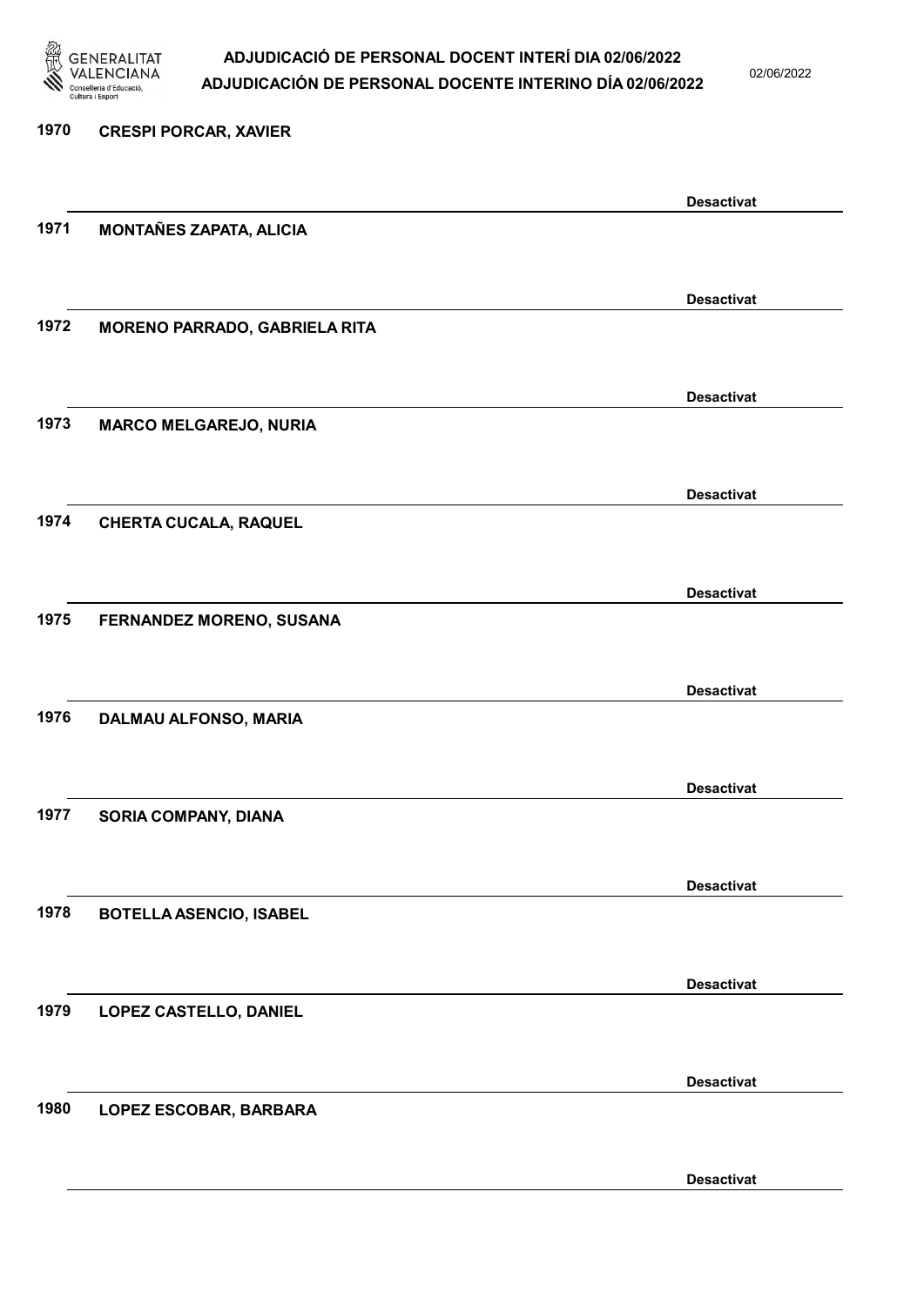

02/06/2022

Desactivat

# 1981 MEZQUIDA CASTAÑER, SILVIA Desactivat 1982 MARTINEZ LOPEZ, DAVID Desactivat 1983 PEPIOL MARIN, ANA MARIA Desactivat 1984 NAVARRO MARTINEZ, ESTEFANIA Desactivat 1985 SANCHEZ YAGO, ESTHER Desactivat 1986 RUIZ GARCIA, ALEJANDRA Desactivat 1987 PEDRO ORTOLA, MARIA Desactivat 1988 CABANES RIPOLL, KRYSTEL Desactivat 1989 DE LA CRUZ RIBES, CRISTINA Desactivat 1990 ARMERO TORNEL, ANA MARIA Desactivat 1991 RODRIGO SANZ, MARIA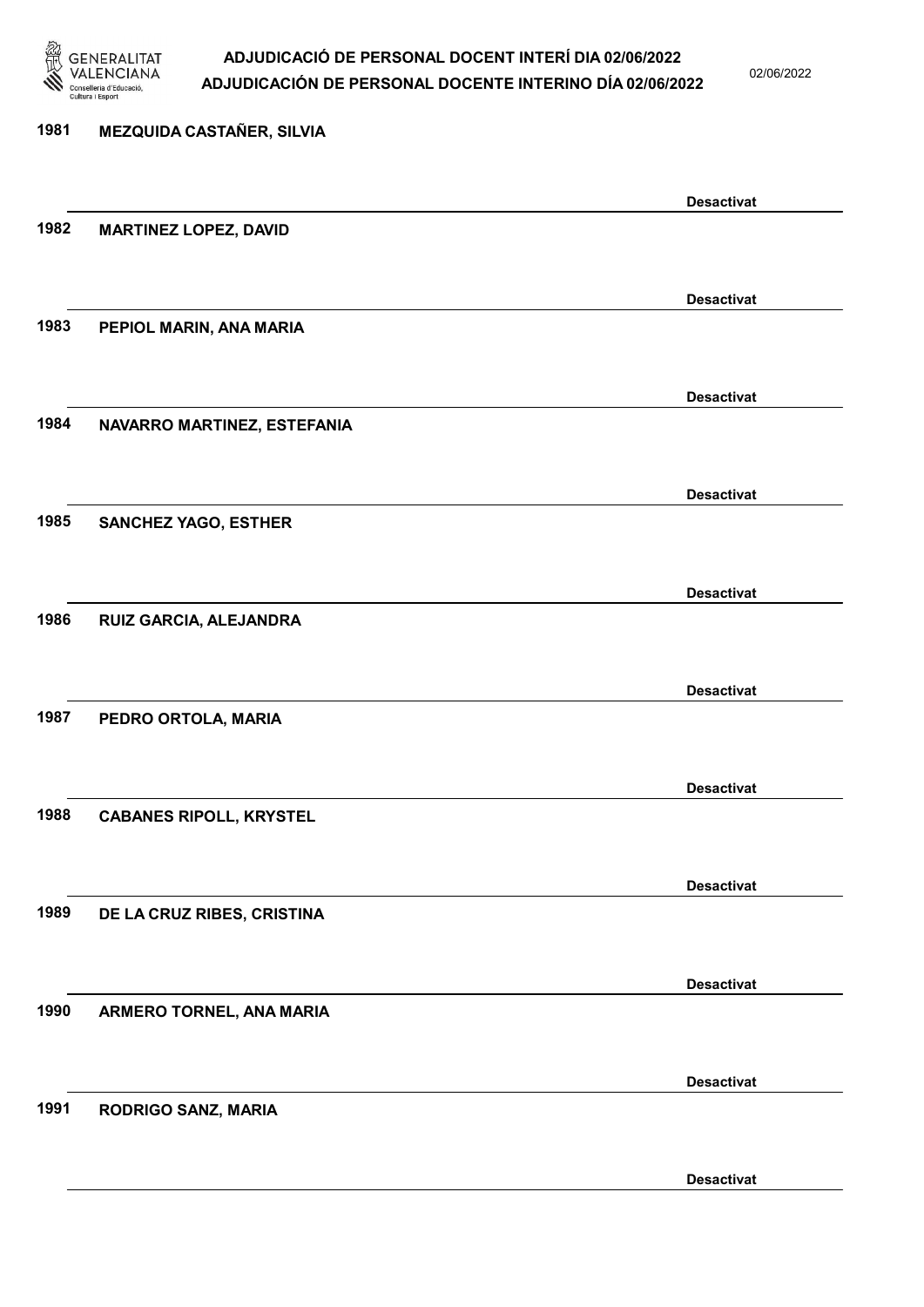

02/06/2022

### 1992 SANCHEZ PIÑERO, ANA Desactivat 1993 CORDONES HERNANDEZ, LORETO Desactivat 1994 ROMERO ALARCON, MARIA Desactivat 1995 SOLER IÑARETA, JOAN Desactivat 1996 UBEDA CRESPO, CRISTIAN Desactivat 1997 CASTELLO MOLINA, MARIA MERCEDES Desactivat 1998 LOPEZ DE ATALAYA ORTEGA, MARIA Desactivat 1999 SIRVENT MUÑOZ, MARÍA DEL MAR Desactivat 2000 MELIA SEGARRA, MARIA BLANCA Desactivat 2001 POZO NOGUERAS, ANA MARIA Desactivat 2002 RUIZ TORRES, MARIA DE LA CRUZ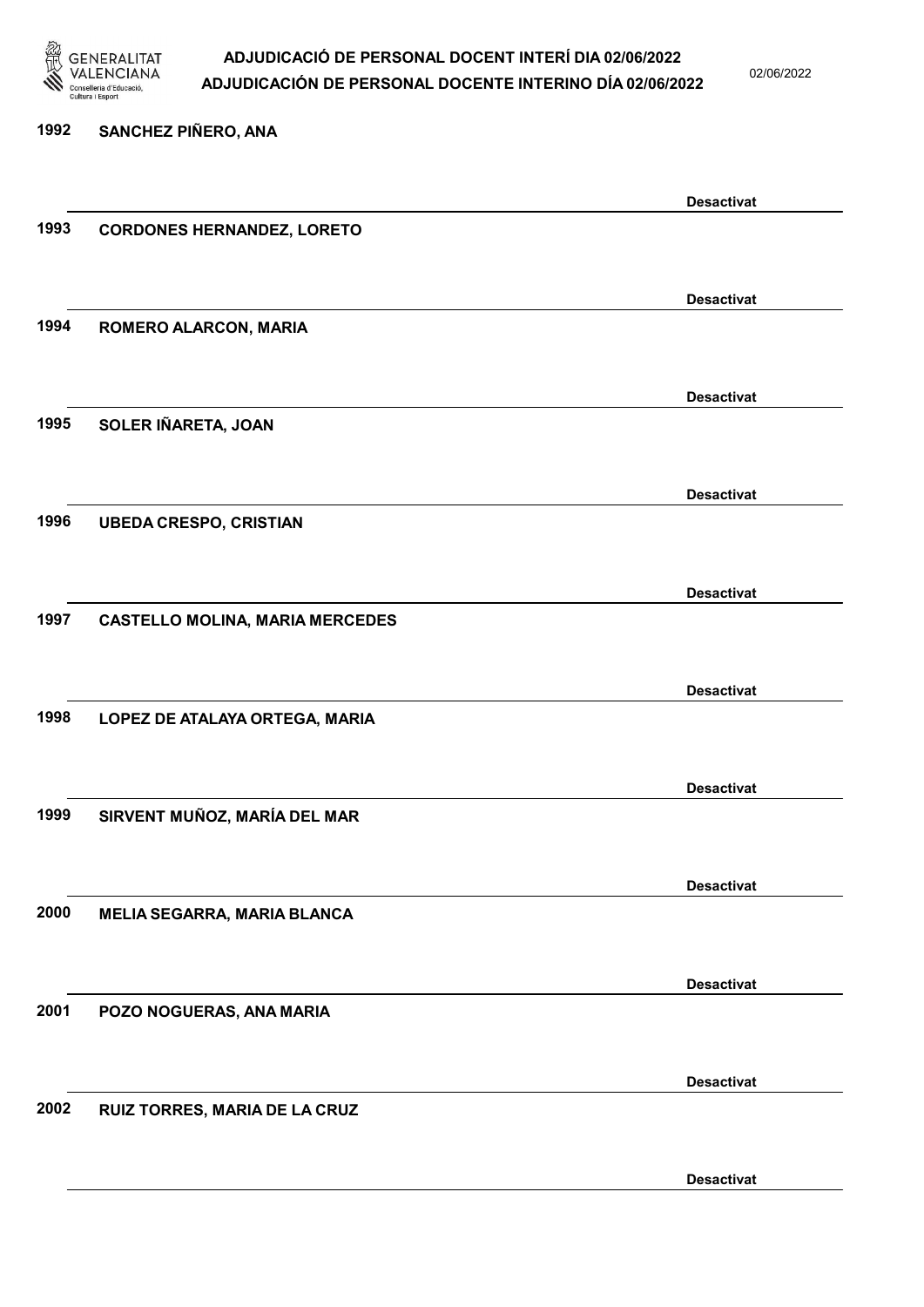

02/06/2022

#### 2003 PERDIGONES BORREGO, ANA MERCEDES

|      |                                | <b>Desactivat</b> |
|------|--------------------------------|-------------------|
| 2004 | <b>CABANILLES LOZANO, JOSE</b> |                   |
|      |                                |                   |
|      |                                | <b>Desactivat</b> |
| 2005 |                                |                   |
|      | <b>MARTINEZ JUAN, RICARDO</b>  |                   |
|      |                                |                   |
|      |                                | <b>Desactivat</b> |
| 2006 | OSMA JOVER, ANA                |                   |
|      |                                |                   |
|      |                                | <b>Desactivat</b> |
| 2007 | <b>GUILLEN AGUILAR, JAVIER</b> |                   |
|      |                                |                   |
|      |                                |                   |
|      |                                | <b>Desactivat</b> |
| 2008 | VILASECA VAYA, GEMA MARIA      |                   |
|      |                                |                   |
|      |                                | <b>Desactivat</b> |
| 2009 | <b>MANCHON MOLLA, MARIA</b>    |                   |
|      |                                |                   |
|      |                                |                   |
|      |                                | <b>Desactivat</b> |
| 2010 | <b>MARTINEZ MIRALLES, SARA</b> |                   |
|      |                                |                   |
|      |                                | <b>Desactivat</b> |
| 2011 | <b>GONZALEZ LLOPIS, CELIA</b>  |                   |
|      |                                |                   |
|      |                                |                   |
|      |                                | <b>Desactivat</b> |
| 2012 | <b>TOLEDO LORENTE, LOURDES</b> |                   |
|      |                                |                   |
|      |                                | <b>Desactivat</b> |
| 2013 | <b>VIDAL ALBALAT, CARLES</b>   |                   |
|      |                                |                   |
|      |                                |                   |
|      |                                | <b>Desactivat</b> |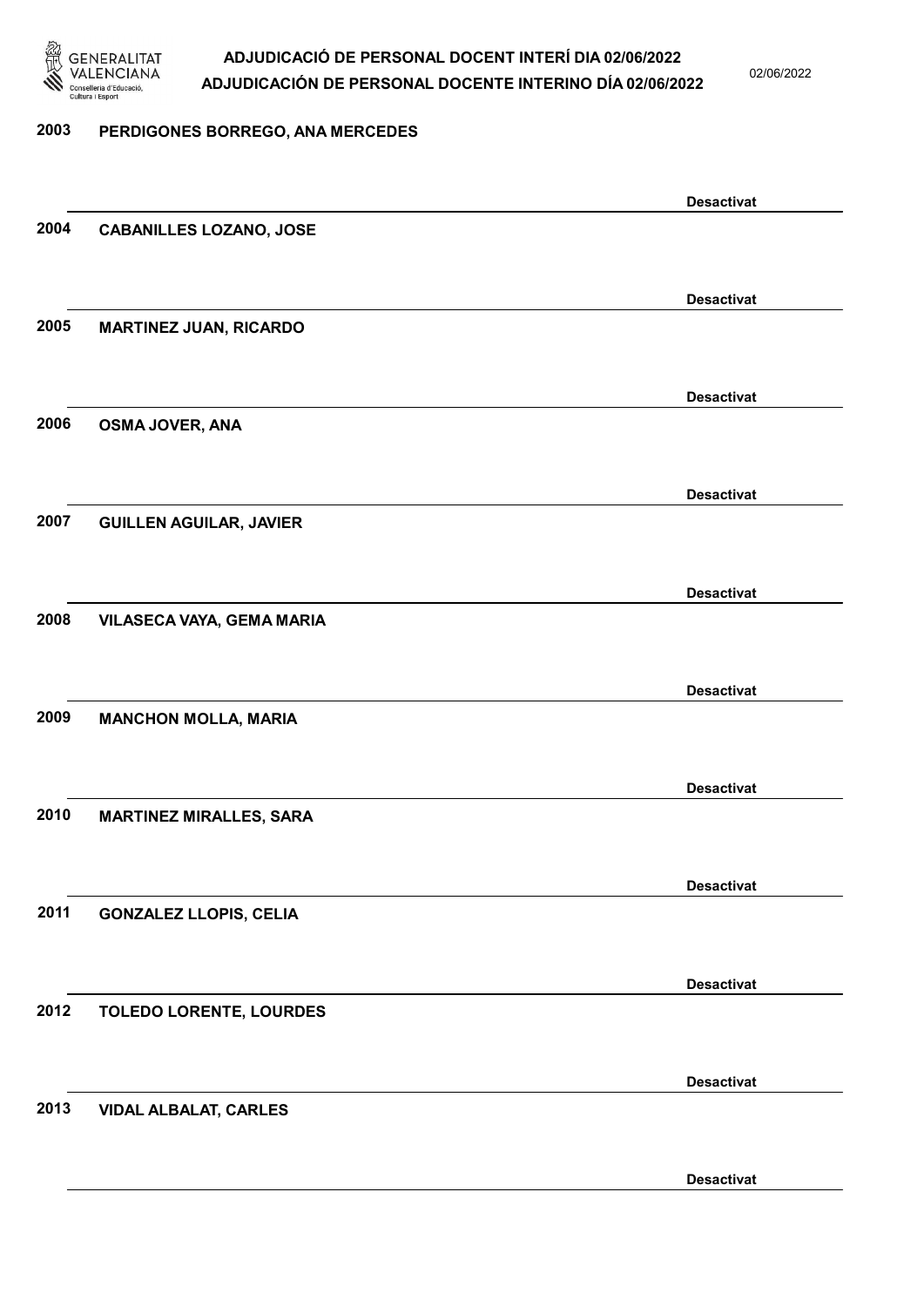

02/06/2022

### 2014 GARCIA MONTEAGUDO, CARLOS Desactivat 2015 GOMEZ MUÑOZ, ROSA MARIA Desactivat 2016 BARBERA MORENO, MARTA GEMA Desactivat 2017 FULLERA CAMPOS, PAULA Desactivat 2018 FERRER SORIANO, ISABEL GEMA Desactivat 2019 BENEITO ALOS, BIBIANA Desactivat 2020 MONFORT GARCIA, CRISTIAN Desactivat 2021 CASTELLO SERRANO, ESTELA Desactivat 2022 HERNANDEZ LANDETE, MARIA DE ARANZAZU Ha participat 2023 FENOLLAR AGUT, PAULA Desactivat 2024 VIVES CARRIÓ, JOSEP MATEU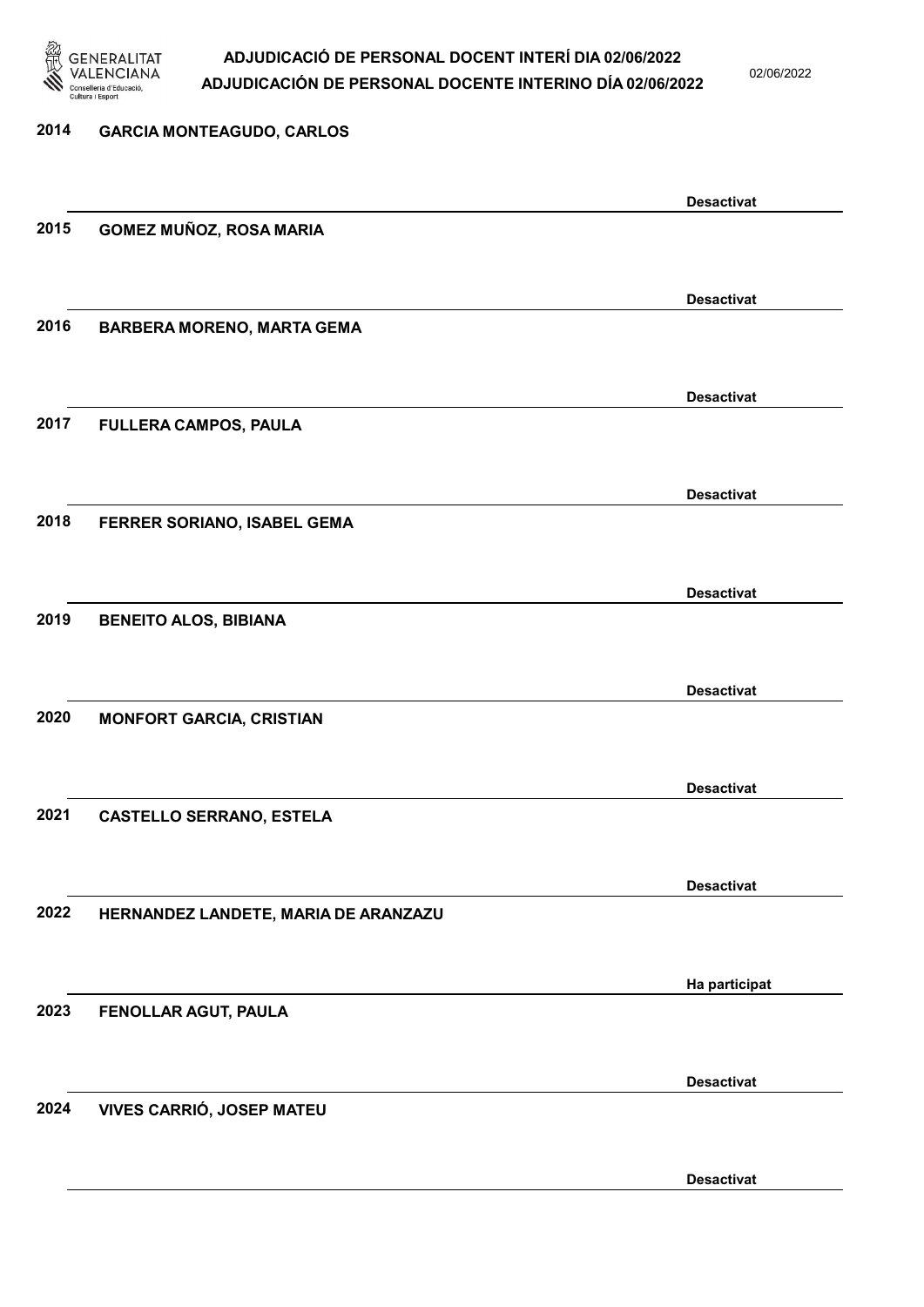

02/06/2022

Desactivat

### 2025 FERRANDIS LOPEZ, MARIA PILAR Desactivat 2026 VIDAL SOLER, RAMON Desactivat 2027 APARICIO VITORIA, PAULA Desactivat 2028 PEIRO FEMENIA, SANDRA Desactivat 2029 GISBERT SOTO, ANGELA Desactivat 2030 RUIZ SALAS, RUBEN Desactivat 2031 GALAN MONZON, SILVIA Desactivat 2032 MONTOLIO GARCES, MIGUEL Desactivat 2033 ESCRICHE CATALA, SARA Desactivat 2034 MARTINEZ TORTOSA, MARIA DE LAS NIEVES Ha participat 2035 BALLESTER PERIS, MARIA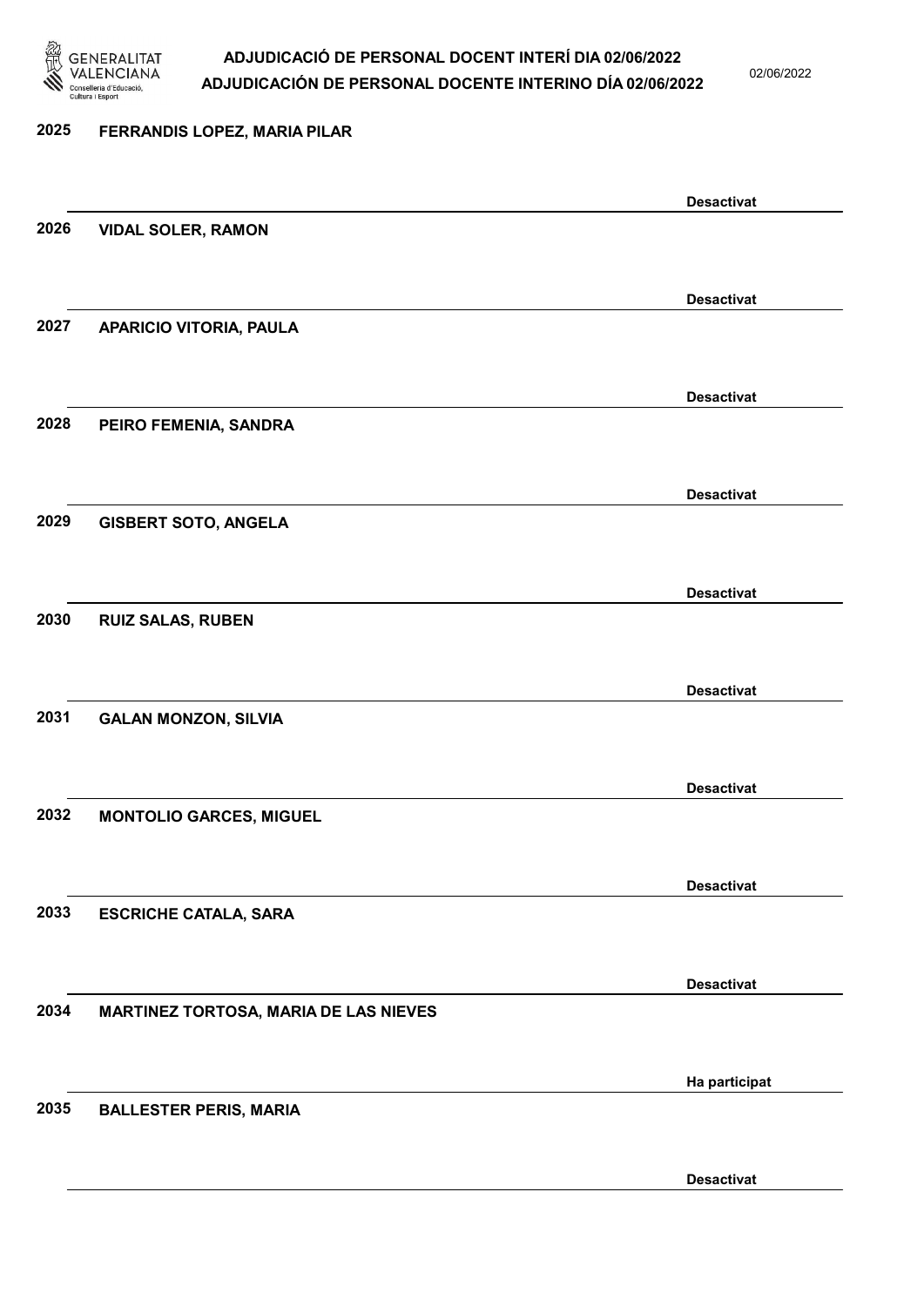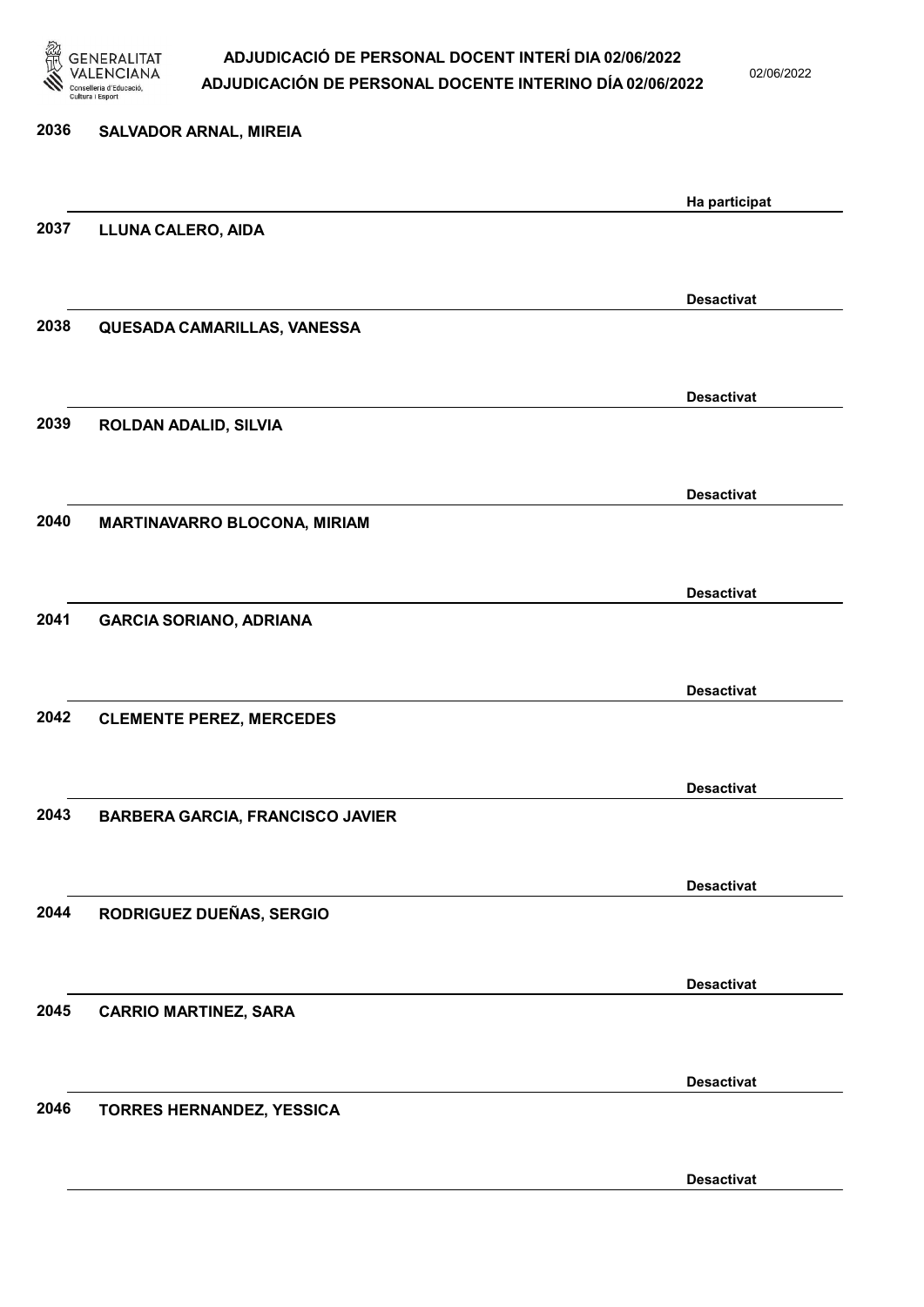

02/06/2022

Desactivat

# 2047 GANAU GIMENO, MARIA Desactivat 2048 GIL GINER, NURIA Desactivat 2049 PEREZ BLANES, CARLA Desactivat 2050 AGUADO ARGUDO, DAVID Ha participat 2051 LOPEZ REQUENA, SARA Desactivat 2052 ASSAD BOSCH, SOUHA Desactivat 2053 AGUILAR ALCAÑIZ, ESTEFANIA Ha participat 2054 CORTES GARCIA, MARIA ANGELES Desactivat 2055 DOMENECH LILLO, VERÓNICA Desactivat 2056 LUCAS PONS, DOLORES Desactivat 2057 COBO TOYOS, JUAN CARLOS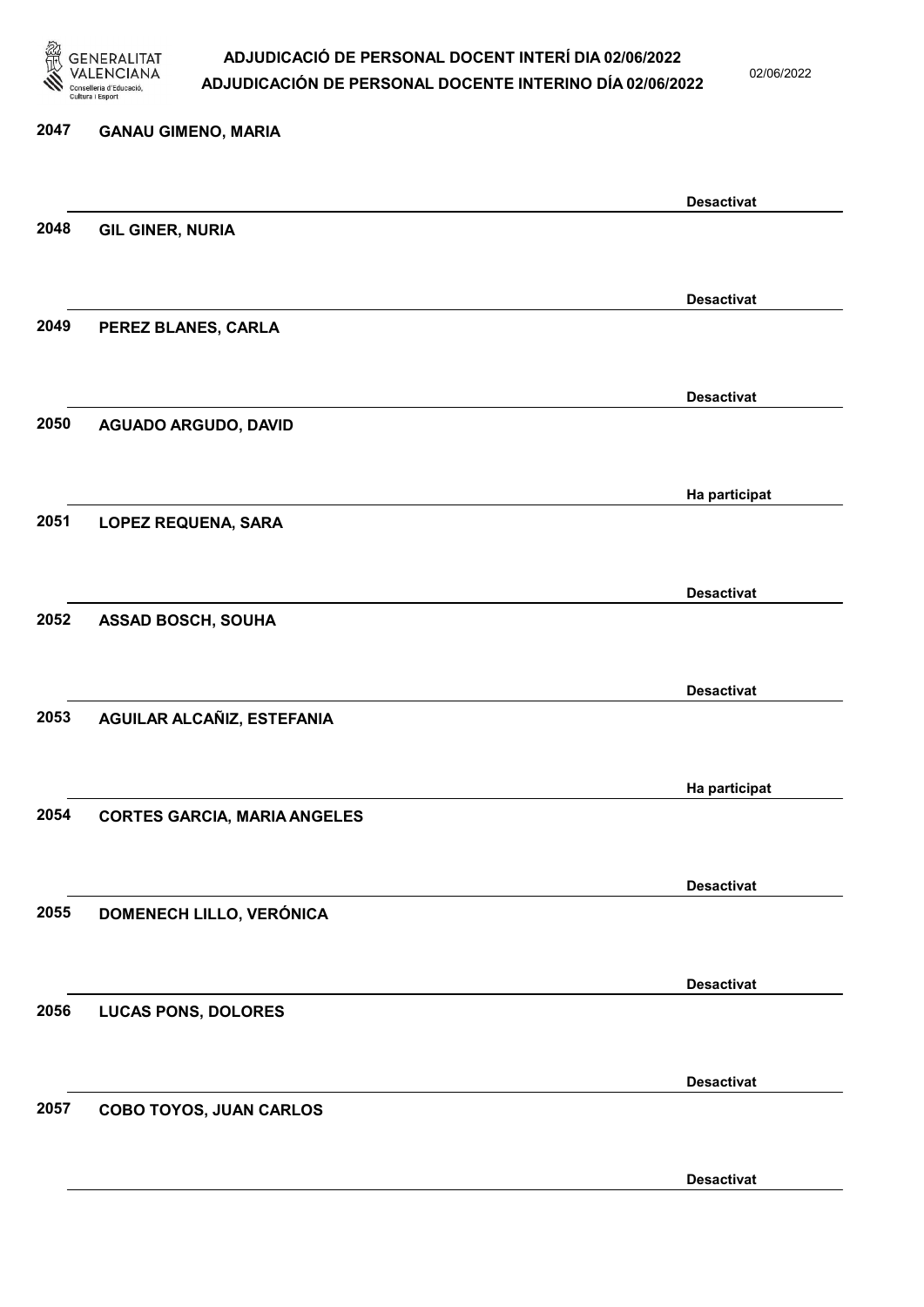

2058 VICTORIO VERDU, SONIA

### ADJUDICACIÓ DE PERSONAL DOCENT INTERÍ DIA 02/06/2022 ADJUDICACIÓN DE PERSONAL DOCENTE INTERINO DÍA 02/06/2022

02/06/2022

# Desactivat 2059 MARTINEZ MANZANO, SALVADOR Desactivat 2060 JORDA CARCHANO, CLARA Desactivat 2061 CARBONELL AGUILAR, SARA Desactivat 2062 PARDO MARTINEZ, LUCIA Desactivat 2063 MILAN FRANCES, VIRGINIA Desactivat 2064 SERRA FORTEA, FELIX RAMON Desactivat 2065 RUIZ REVELLES, ALBA Ha participat 2066 RUIZ GREGORI, ROSER Desactivat 2067 DE LA TORRE MUÑOZ, JESSICA Ha participat 2068 RAMOS ALVAREZ, ANA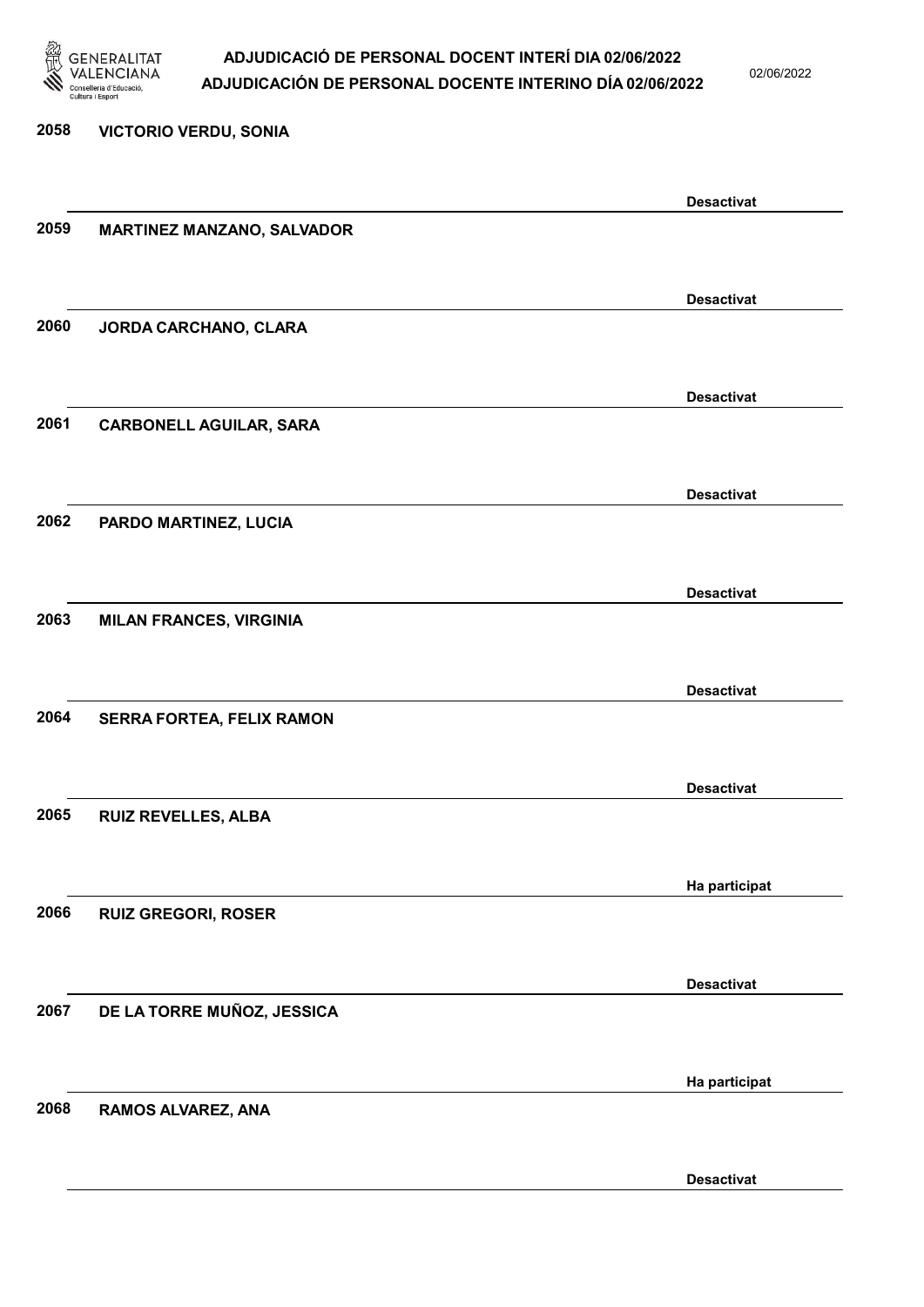

02/06/2022

Desactivat

# 2069 LOPEZ ISAZA, LEIDY JOHANA Desactivat 2070 SAIZ COLOMINA, SHEILA Desactivat 2071 CLEMENTE CASTELLO, CARLOS Desactivat 2072 ORQUIN SABATER, ROSA Desactivat 2073 LLINARES RONDA, NEUS Desactivat 2074 CANET MIRALLES, ANA Desactivat 2075 APARICI CABEDO, LUCAS Desactivat 2076 CABAÑERO CASTILLO, MARIA ESPERANZA Desactivat 2077 GARCES VENTURA, MARIA AMPARO Desactivat 2078 PEREZ SENCHERMES, ROSA MARIA Ha participat 2079 ALENTADO MUÑOZ, SANDRA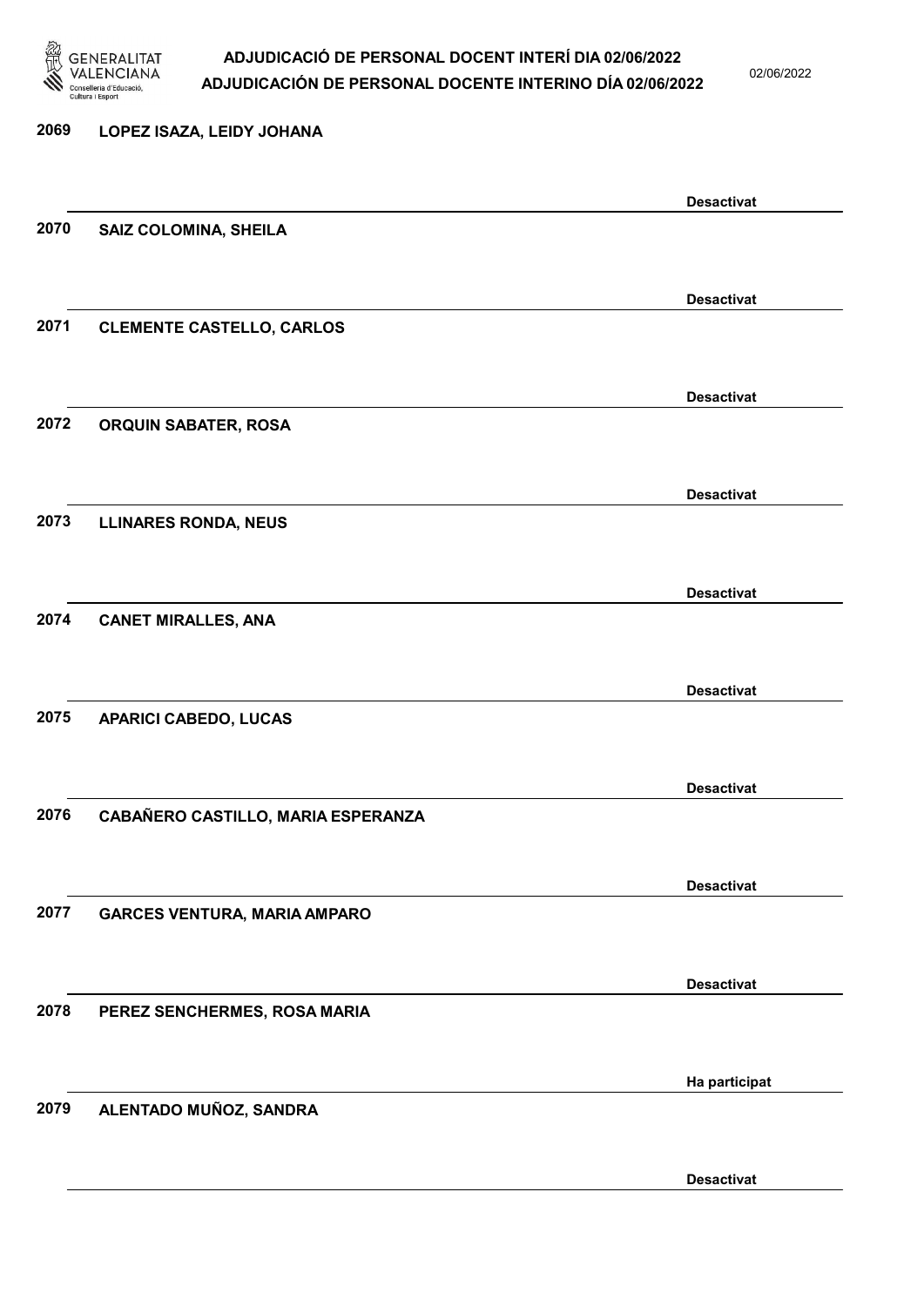

02/06/2022

| 2080 | <b>SALVADOR POBES, CARLOS</b>  |                   |
|------|--------------------------------|-------------------|
|      |                                | <b>Desactivat</b> |
| 2081 | <b>MONZO MILLET, MIGUEL</b>    |                   |
|      |                                |                   |
| 2082 | <b>MARTIN CARMONA, JENIFER</b> | <b>Desactivat</b> |
|      |                                |                   |
|      |                                | <b>Desactivat</b> |
| 2083 | TORMO AGUSTI, JOSE SALVADOR    |                   |
|      |                                |                   |
| 2084 | ESTEVAN GREGORI, JOAN MANUEL   | Ha participat     |
|      |                                |                   |
|      |                                | <b>Desactivat</b> |
| 2085 | PEREZ SALORT, MARIA TERESA     |                   |
|      |                                | <b>Desactivat</b> |
| 2086 | RADA COBO, OLGA                |                   |
|      |                                |                   |
| 2087 | TORTOSA SORIANO, RICARDO       | <b>Desactivat</b> |
|      |                                |                   |
|      |                                | <b>Desactivat</b> |
| 2088 | HERNANDEZ RAMON, MARINA PILAR  |                   |
|      |                                | <b>Desactivat</b> |
| 2089 | LLORACH GONZALEZ, MARIA        |                   |
|      |                                |                   |
|      |                                | Ha participat     |
| 2090 | <b>COLOMER ALIAGA, LIDIA</b>   |                   |
|      |                                | <b>Desactivat</b> |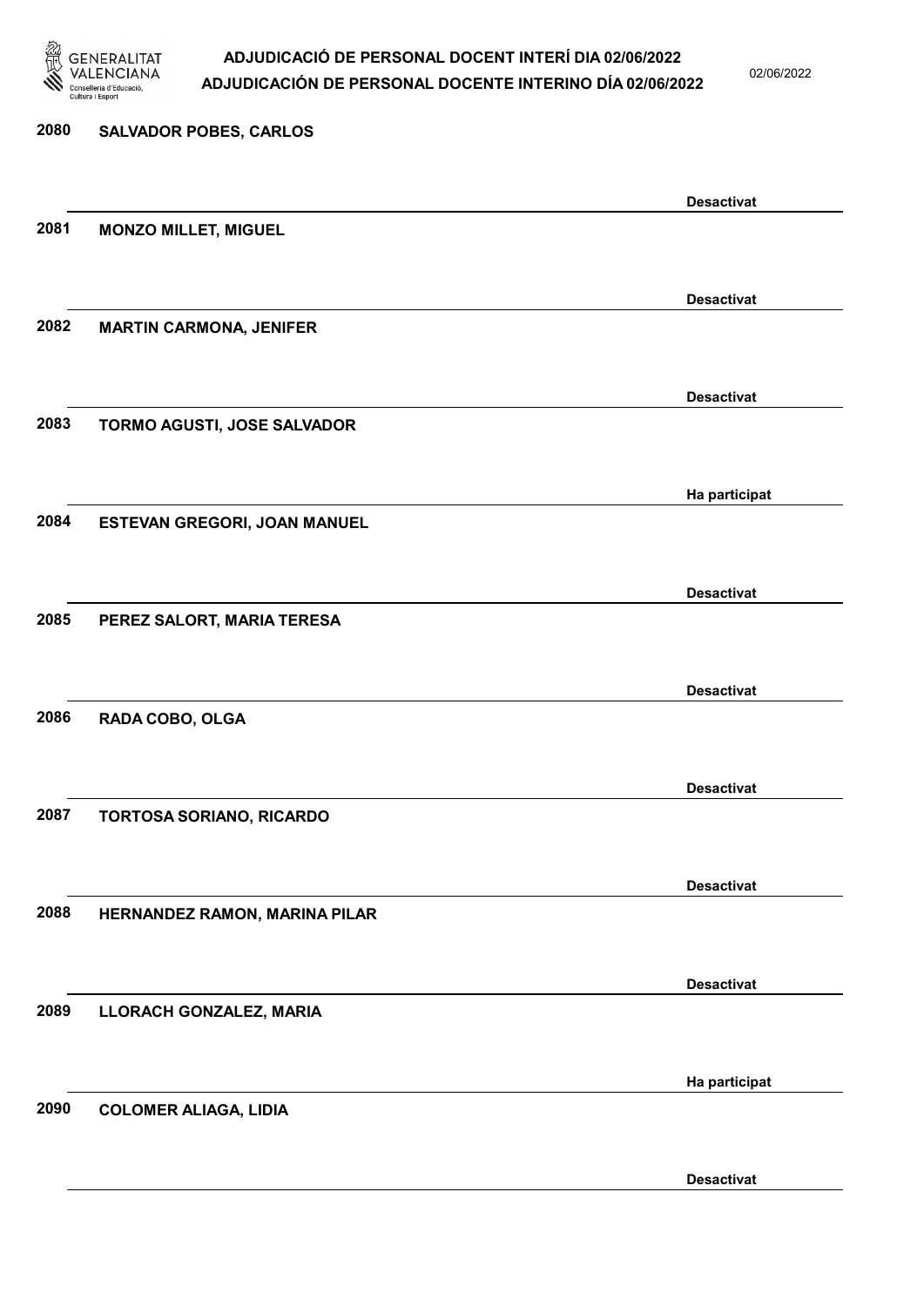

02/06/2022

#### 2091 BAU GAVILA, PAULA

|      |                                       | <b>Desactivat</b> |
|------|---------------------------------------|-------------------|
| 2092 | <b>ROS ARGENTE, ELENA</b>             |                   |
|      |                                       |                   |
|      |                                       | <b>Desactivat</b> |
| 2093 | CAÑAS ORTEGA, CRISTINA                |                   |
|      |                                       |                   |
|      |                                       |                   |
|      |                                       | <b>Desactivat</b> |
| 2094 | <b>CURRAS GALLARDO, LETICIA</b>       |                   |
|      |                                       |                   |
|      |                                       | <b>Desactivat</b> |
| 2095 | <b>CHILET NAVARRO, AIDA</b>           |                   |
|      |                                       |                   |
|      |                                       | <b>Desactivat</b> |
| 2096 | <b>MENGUAL BIELSA, JOSE VICENTE</b>   |                   |
|      |                                       |                   |
|      |                                       |                   |
|      |                                       | Ha participat     |
| 2097 | BAÑULS RODRIGUEZ, TATIANA             |                   |
|      |                                       |                   |
|      |                                       | <b>Desactivat</b> |
| 2098 | <b>LOPEZ GILABERTE, MARIA</b>         |                   |
|      |                                       |                   |
|      |                                       | Ha participat     |
| 2099 | <b>MARTINEZ SALVADOR, ASUNCION</b>    |                   |
|      |                                       |                   |
|      |                                       |                   |
|      |                                       | <b>Desactivat</b> |
| 2100 | <b>BELVIS REIG, REBECA</b>            |                   |
|      |                                       |                   |
|      |                                       | <b>Desactivat</b> |
| 2101 | LLOBET BELTRAN, INMACULADA CONCEPCION |                   |
|      |                                       |                   |
|      |                                       | <b>Desactivat</b> |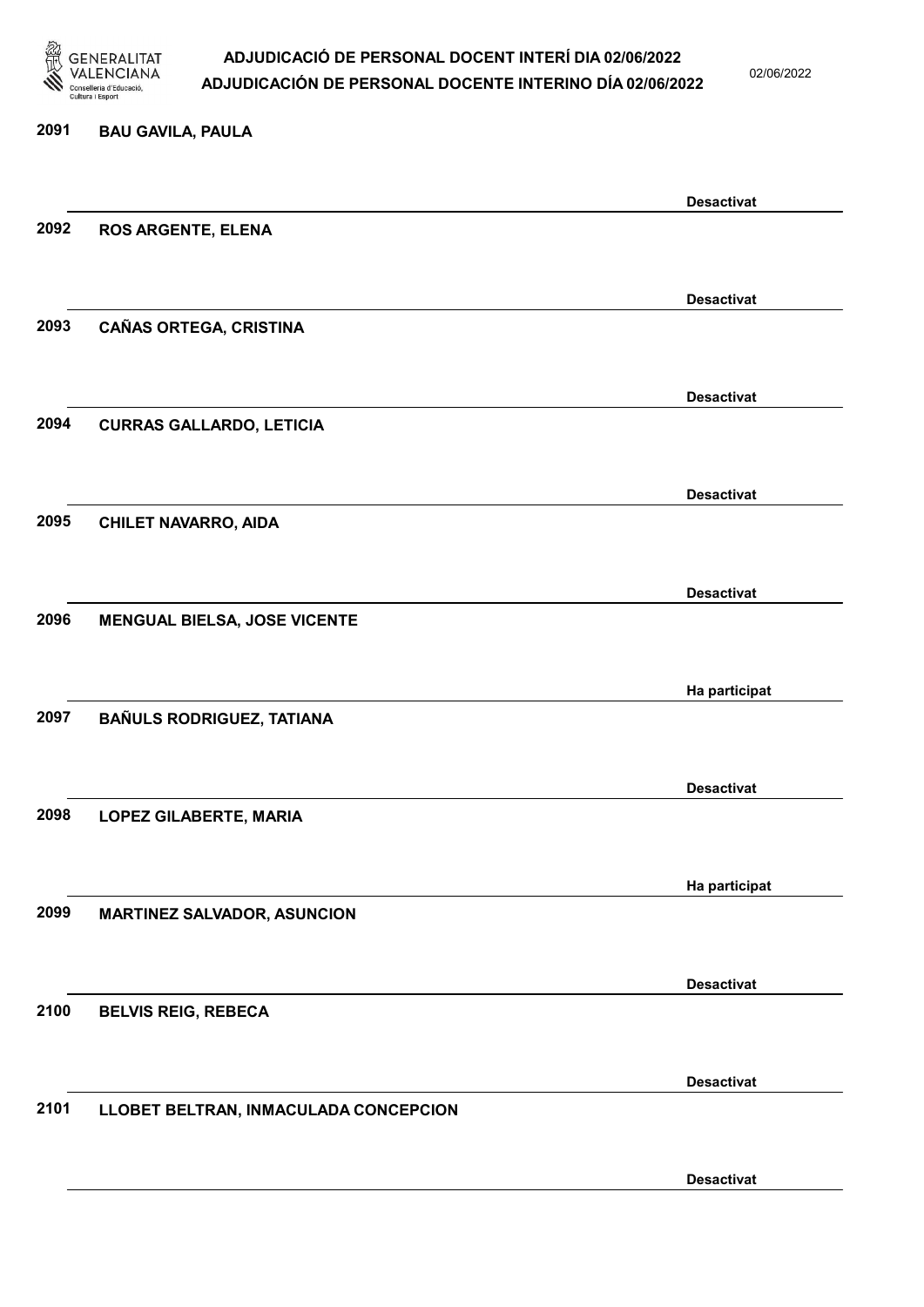

02/06/2022

Desactivat

# 2102 LLACER ROSA, JAIME Desactivat 2103 FRANCES RICO, LAURA Desactivat 2104 MARCO CONS, MARIA TERESA Desactivat 2105 BARBERA MARTI, MERCE Desactivat 2106 GARCIA LATORRE, SARA Desactivat 2107 RUIZ MACHUCA, MARINA Desactivat 2108 ALOS GARDO, MARIA Desactivat 2109 MATEU ROIG, JORDI Desactivat 2110 CLARAMUNT VIANA, MARIA ISABEL Desactivat 2111 FORNES NOGUERA, PASCUALA MARIA Desactivat 2112 CASAS RUSTARAZO, RAQUEL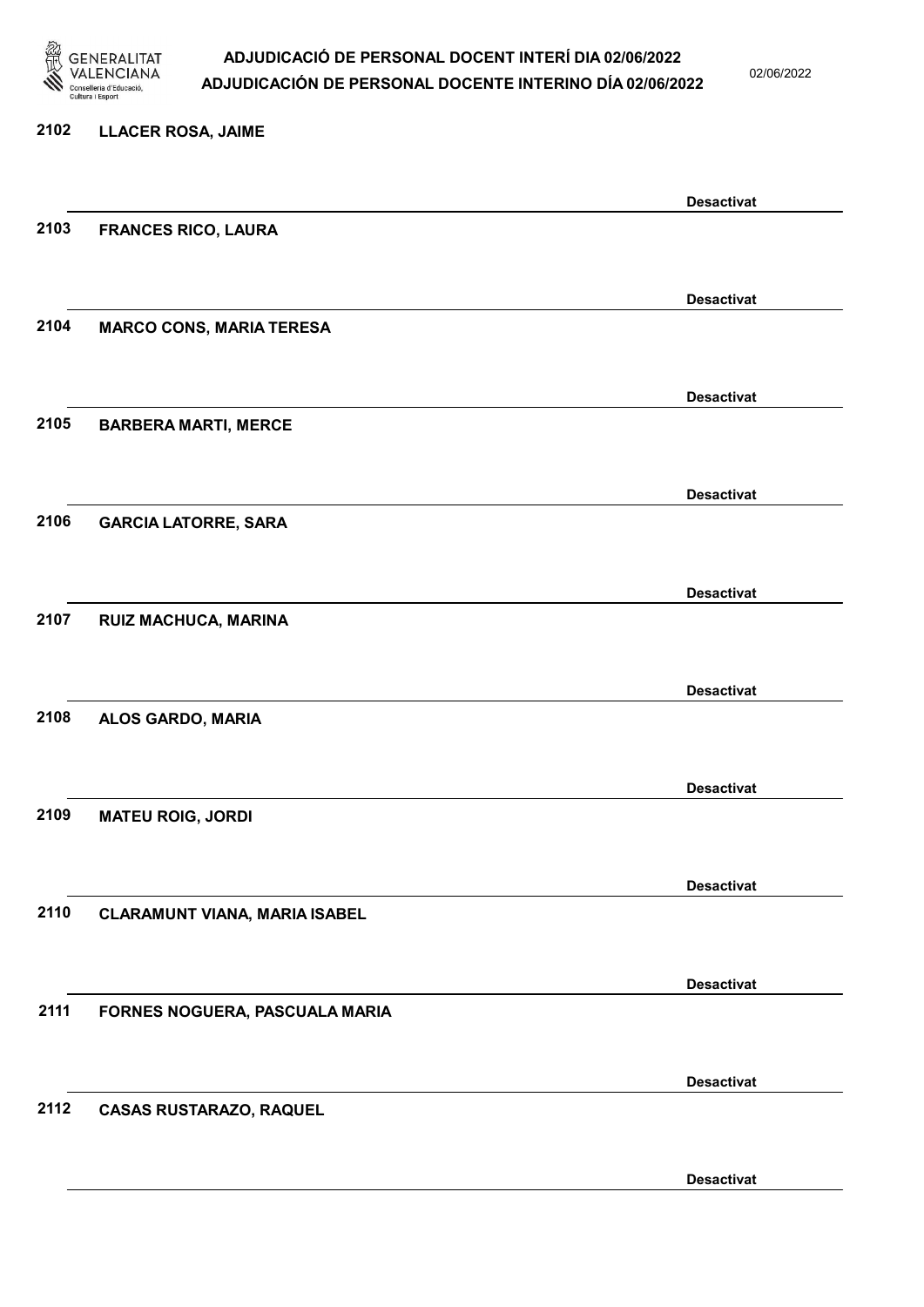

02/06/2022

Ha participat

### 2113 DELAS ALVAREZ, LEONOR Desactivat 2114 FONT MONFORT, YOLANDA Desactivat 2115 SORRIBES NEBOT, CARLO Ha participat 2116 BASILI ASIN, SANDRA Desactivat 2117 CORTES MORA, LAURA Desactivat 2118 GARCIA SEMPERE, ROSER Desactivat 2119 PEIRO FUSTER, YASMINA Desactivat 2120 RUBERT MONTOLIU, ESTHER Desactivat 2121 RUIZ CHINCHILLA, JUAN MANUEL Desactivat 2122 SALVADOR FRANCH, CARLA Desactivat 2123 SORIA PERPINYA, SALVADOR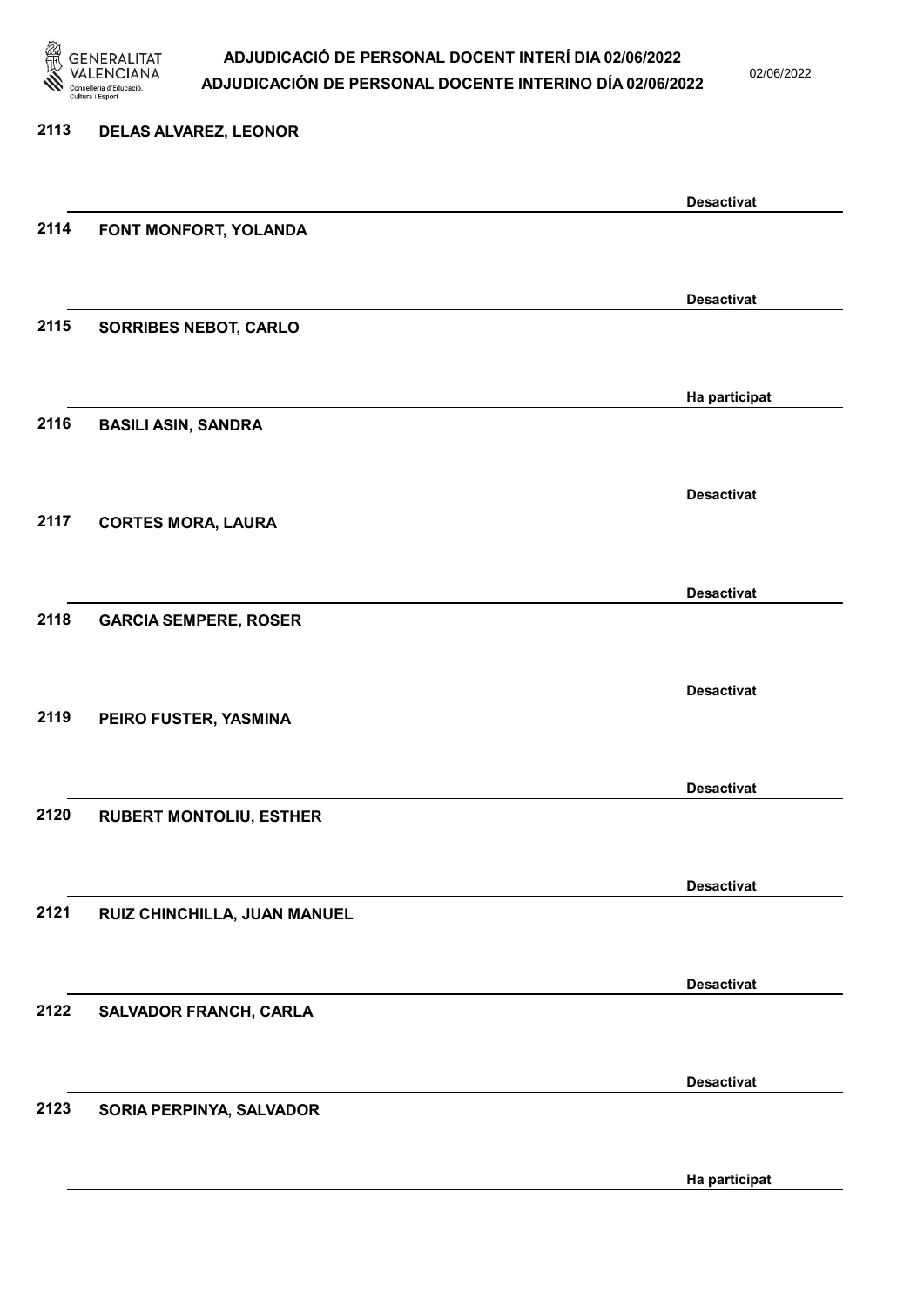

02/06/2022

| 2124 | RODRIGUEZ SERNA, MARIA           |                   |
|------|----------------------------------|-------------------|
|      |                                  | Ha participat     |
| 2125 | ARCOS CAÑAVERAS, ISAAC           |                   |
|      |                                  | <b>Desactivat</b> |
| 2126 | LORENTE CANOVES, GAL.LA          |                   |
|      |                                  | <b>Desactivat</b> |
| 2127 | <b>GARCIA PASTOR, JORGE</b>      |                   |
|      |                                  | <b>Desactivat</b> |
| 2128 | <b>MESEGUER NAVARRO, IRENE</b>   |                   |
|      |                                  | <b>Desactivat</b> |
| 2129 | <b>CHICO BAYONA, JESSICA</b>     |                   |
|      |                                  | <b>Desactivat</b> |
| 2130 | <b>MARTIN MUSEROS, NEUS</b>      |                   |
|      |                                  | <b>Desactivat</b> |
| 2131 | RAMON FUENTES, CARMEN MARIA      |                   |
|      |                                  | <b>Desactivat</b> |
| 2132 | RODRIGUEZ MARTINEZ, MANUEL JESUS |                   |
|      |                                  | <b>Desactivat</b> |
| 2133 | <b>CATURLA JODAS, SYLVIA</b>     |                   |
|      |                                  | <b>Desactivat</b> |
| 2134 | <b>FRASES FRUCTUOSO, NEREA</b>   |                   |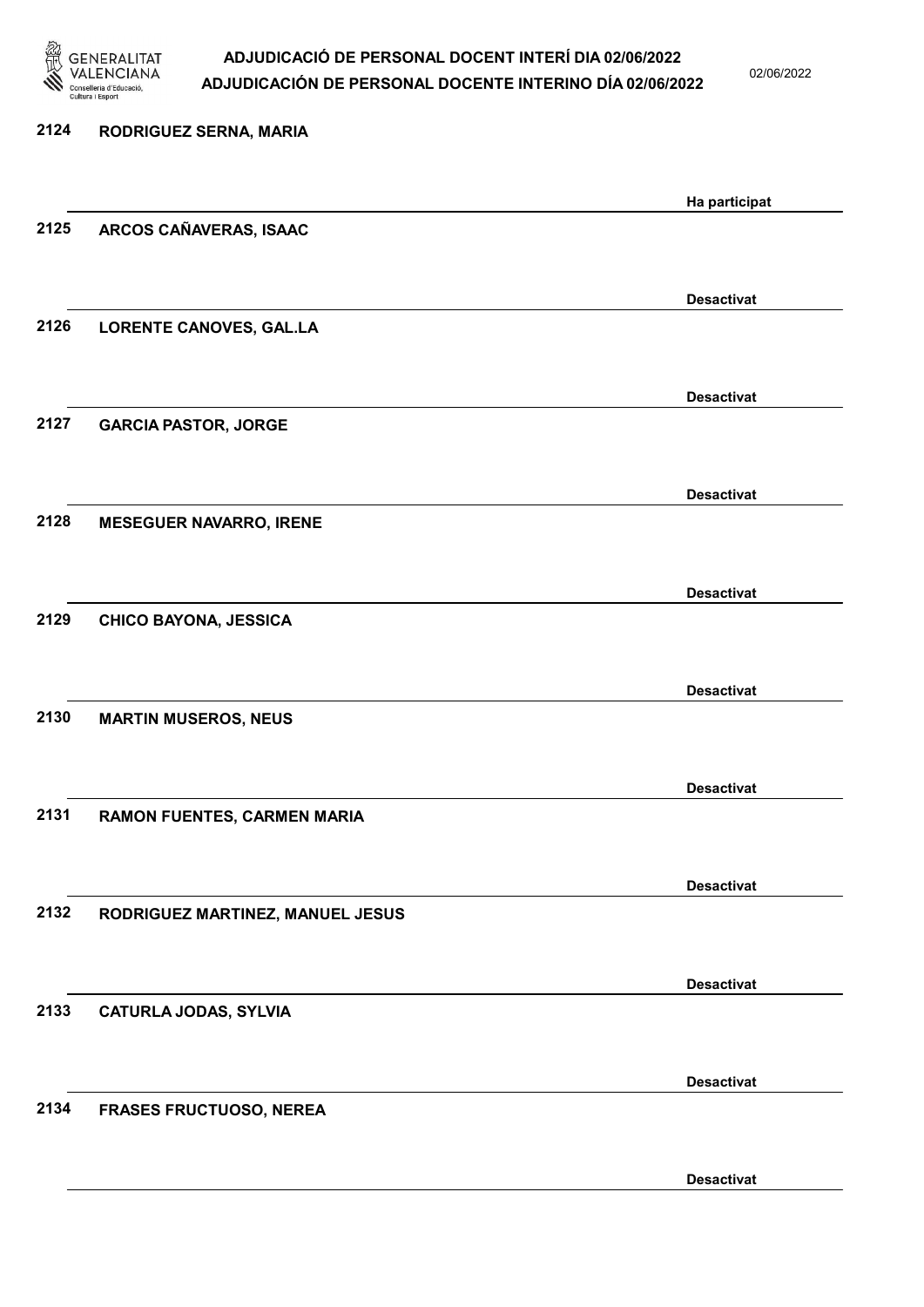

02/06/2022

#### 2135 GAUXACHS SOSPEDRA, MARTA

Desactivat 2136 MARI MILLET, LAURA Desactivat 2137 MENGUAL FORNES, LAURA Desactivat 2138 PALAZON SANZ, MIRIAM Desactivat 2139 PERALES MESTRE, JUAN MANUEL Desactivat 2140 SANCHEZ FERRANDIZ, MARIA INMACULADA Desactivat 2141 SOTO LONGO, LUCIANA AYELEN Desactivat 2142 MARTIN LAGUNA, ISABEL DOLORES Desactivat 2143 MONTOYO PUJOL, CINTIA TERESA Desactivat 2144 GOMEZ GIMENEZ, MILAGROS BARBARA Desactivat 2145 MOLINA FUENTES, MARIA ISABEL Desactivat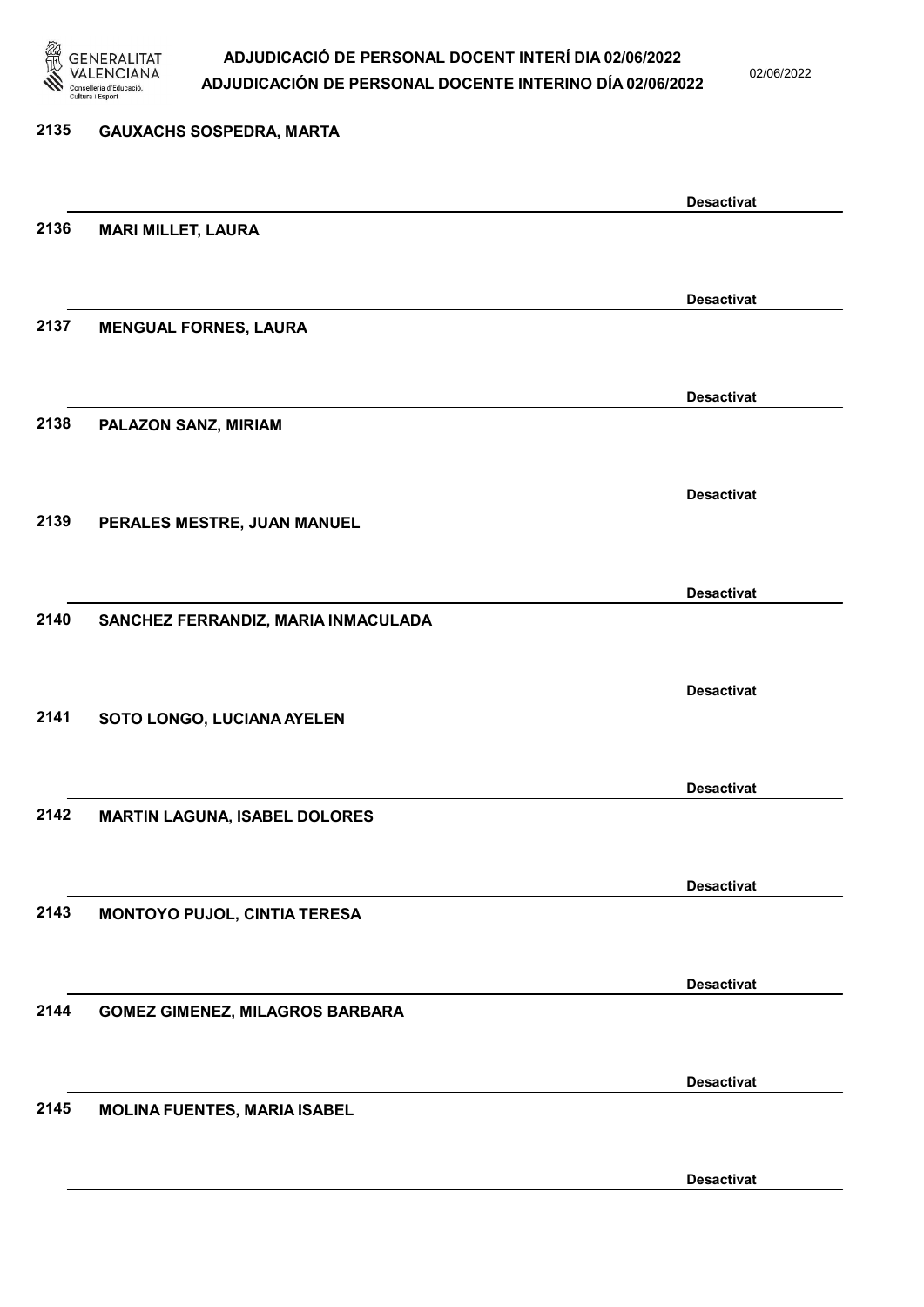

02/06/2022

#### 2146 CARRERO MARTINEZ, YOLANDA

|      |                                      | <b>Desactivat</b> |
|------|--------------------------------------|-------------------|
| 2147 | FERRANDIS GIMENEZ, SUSANA            |                   |
|      |                                      |                   |
|      |                                      |                   |
|      |                                      | <b>Desactivat</b> |
| 2148 | <b>VELASCO GARCIA, IRENE</b>         |                   |
|      |                                      |                   |
|      |                                      |                   |
|      |                                      | <b>Desactivat</b> |
| 2149 | ALFONSO MARTINEZ, EVA                |                   |
|      |                                      |                   |
|      |                                      |                   |
|      |                                      | <b>Desactivat</b> |
| 2150 | <b>CANO GOMEZ, NOELIA</b>            |                   |
|      |                                      |                   |
|      |                                      |                   |
|      |                                      | <b>Desactivat</b> |
| 2151 | <b>MARTINEZ MARCO, NEREIDA</b>       |                   |
|      |                                      |                   |
|      |                                      |                   |
|      |                                      | <b>Desactivat</b> |
| 2152 | <b>GARCIA DE LEONARDO GIL, ROCIO</b> |                   |
|      |                                      |                   |
|      |                                      |                   |
|      |                                      | <b>Desactivat</b> |
| 2153 | SOLANO FERNANDEZ, JULIAN             |                   |
|      |                                      |                   |
|      |                                      |                   |
|      |                                      | <b>Desactivat</b> |
| 2154 | <b>CORREDOR VALLES, AINHOA</b>       |                   |
|      |                                      |                   |
|      |                                      |                   |
|      |                                      | <b>Desactivat</b> |
| 2155 | <b>CONDE MARTINEZ, JOSE FILOMENO</b> |                   |
|      |                                      |                   |
|      |                                      |                   |
|      |                                      | <b>Desactivat</b> |
| 2156 | FERRANDEZ PEREZ, ANTONIO             |                   |
|      |                                      |                   |
|      |                                      |                   |
|      |                                      | <b>Desactivat</b> |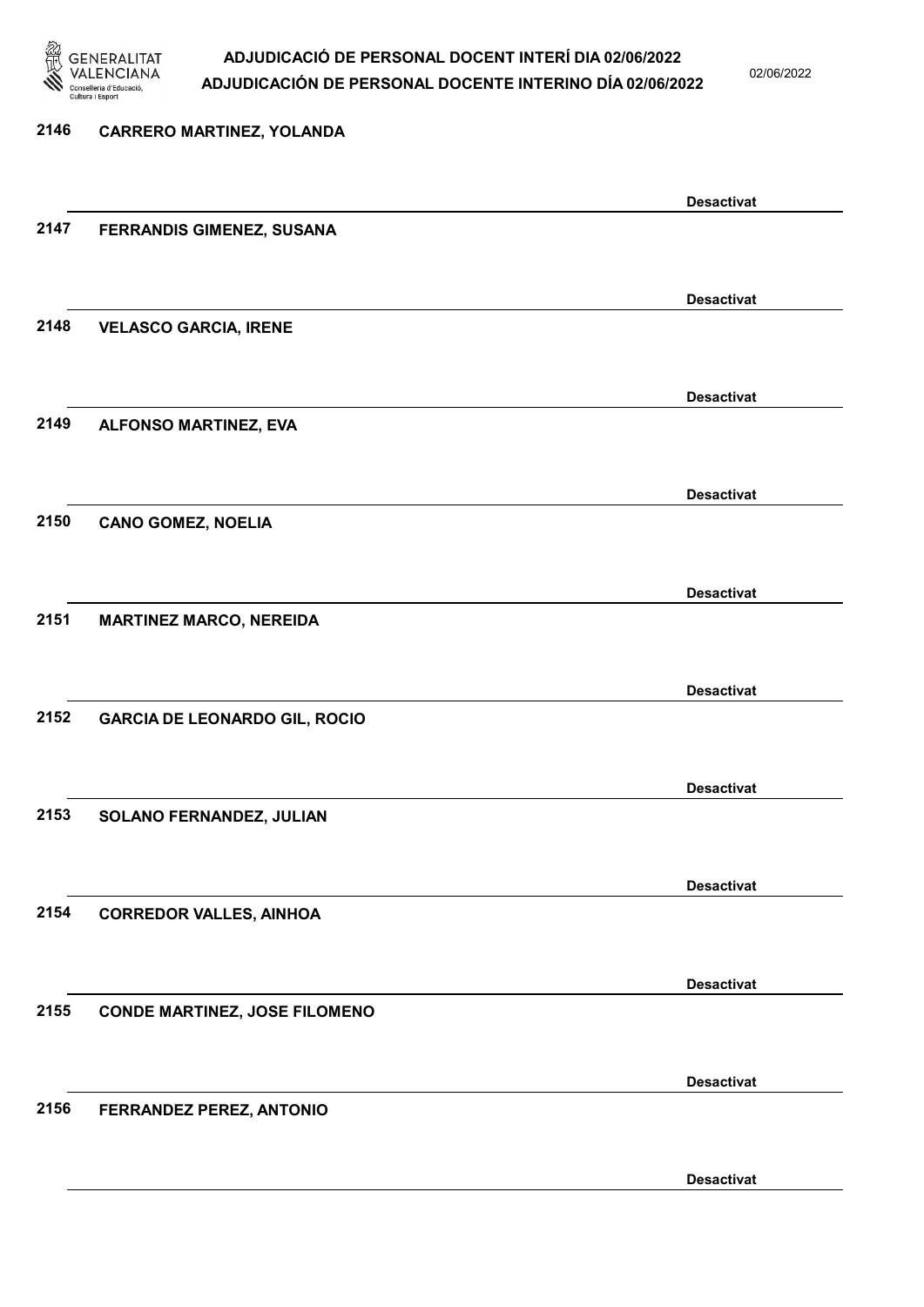

02/06/2022

### 2157 AGRAZ GARCÍA, HELENA

|      |                                         | <b>Desactivat</b> |
|------|-----------------------------------------|-------------------|
| 2158 | ARNAU NAVARRO, NURIA                    |                   |
|      |                                         |                   |
|      |                                         | <b>Desactivat</b> |
| 2159 | <b>RAYOS MARCO, EVA</b>                 |                   |
|      |                                         |                   |
|      |                                         |                   |
|      |                                         | <b>Desactivat</b> |
| 2160 | <b>SANS VIDAL, NORBERT</b>              |                   |
|      |                                         |                   |
|      |                                         | <b>Desactivat</b> |
| 2161 | <b>SENABRE ALABORT, ESTHER</b>          |                   |
|      |                                         |                   |
|      |                                         | <b>Desactivat</b> |
| 2162 | RAMIREZ CAMAÑO, MARTA                   |                   |
|      |                                         |                   |
|      |                                         |                   |
|      |                                         | <b>Desactivat</b> |
| 2163 | <b>CARTAGENA MARTINEZ, MARIA OLVIDO</b> |                   |
|      |                                         |                   |
|      |                                         | <b>Desactivat</b> |
| 2164 | <b>GIL TORTOSA, TERESA</b>              |                   |
|      |                                         |                   |
|      |                                         | <b>Desactivat</b> |
| 2165 | <b>LEAL PICAZO, ALBERTO</b>             |                   |
|      |                                         |                   |
|      |                                         |                   |
|      |                                         | <b>Desactivat</b> |
| 2166 | TORRECILLA GONZALEZ, CAROLINA           |                   |
|      |                                         |                   |
|      |                                         | <b>Desactivat</b> |
| 2167 | <b>VILA BORRULL, JAVIER</b>             |                   |
|      |                                         |                   |
|      |                                         | <b>Desactivat</b> |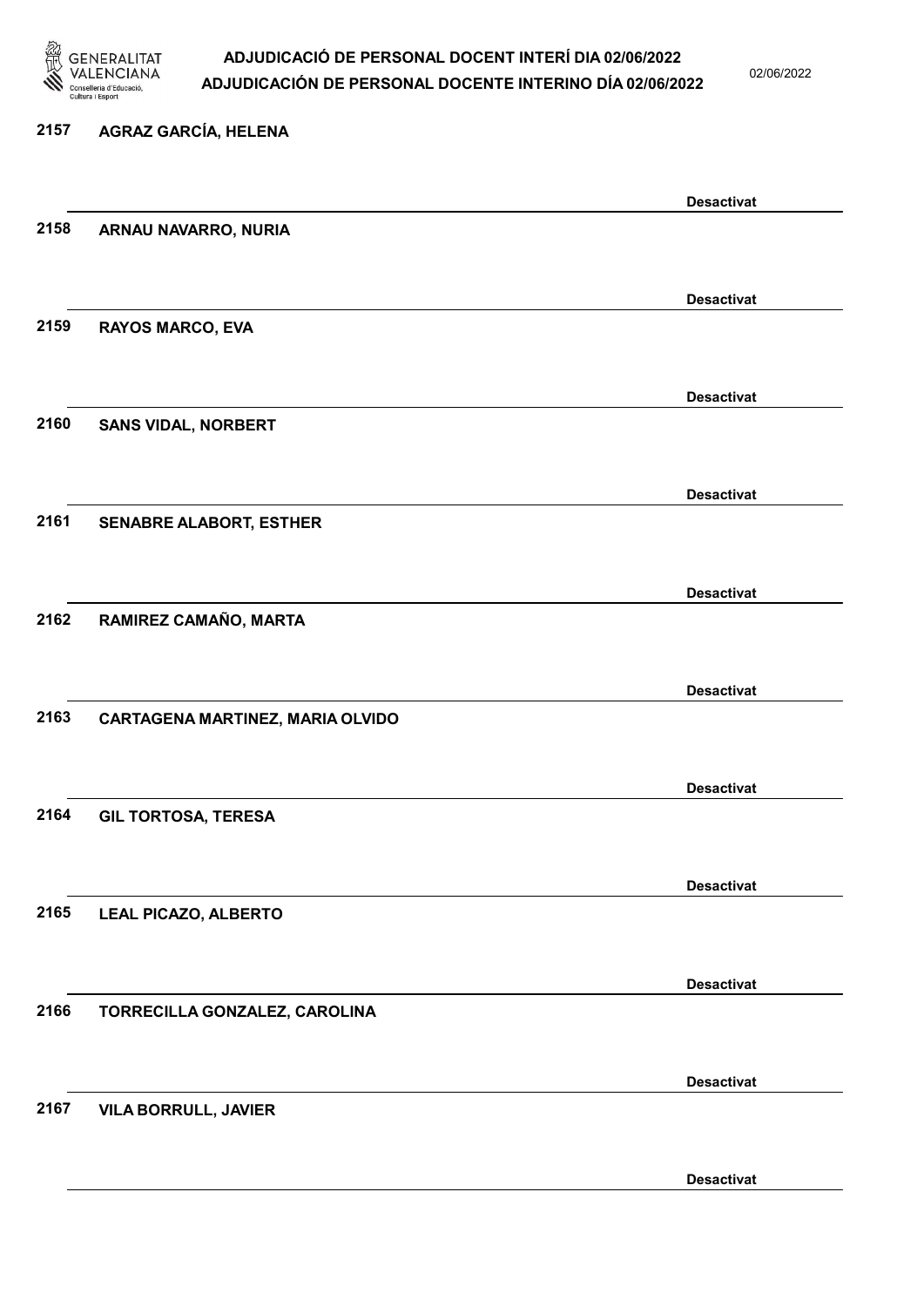

02/06/2022

#### 2168 LOPEZ PEREZ, LAURA

|      |                                    | <b>Desactivat</b> |
|------|------------------------------------|-------------------|
| 2169 | SANCHEZ ZAMORANO, MARIA DEL CARMEN |                   |
|      |                                    |                   |
|      |                                    |                   |
|      |                                    | <b>Desactivat</b> |
|      |                                    |                   |
| 2170 | <b>MARTINEZ IBORRA, ESTHER</b>     |                   |
|      |                                    |                   |
|      |                                    |                   |
|      |                                    | <b>Desactivat</b> |
| 2171 | <b>MORENO AMORES, LAURA</b>        |                   |
|      |                                    |                   |
|      |                                    |                   |
|      |                                    | <b>Desactivat</b> |
| 2172 | ALVEAR BOIX, ELENA ANDREA          |                   |
|      |                                    |                   |
|      |                                    |                   |
|      |                                    | <b>Desactivat</b> |
| 2173 |                                    |                   |
|      | <b>GALLARDO JIMENEZ, SANDRA</b>    |                   |
|      |                                    |                   |
|      |                                    | <b>Desactivat</b> |
|      |                                    |                   |
| 2174 | SANCHIS CARAÑANA, NEREA            |                   |
|      |                                    |                   |
|      |                                    |                   |
|      |                                    | <b>Desactivat</b> |
| 2175 | <b>VIDAL FITA, SANDRA</b>          |                   |
|      |                                    |                   |
|      |                                    |                   |
|      |                                    | <b>Desactivat</b> |
| 2176 | <b>FRACES BALAGUER, ANDREA</b>     |                   |
|      |                                    |                   |
|      |                                    |                   |
|      |                                    | Ha participat     |
| 2177 | <b>SEGURA GOMEZ, RAUL</b>          |                   |
|      |                                    |                   |
|      |                                    |                   |
|      |                                    | <b>Desactivat</b> |
|      |                                    |                   |
| 2178 | <b>ALBERT SANCHIS, SONIA</b>       |                   |
|      |                                    |                   |
|      |                                    |                   |
|      |                                    | <b>Desactivat</b> |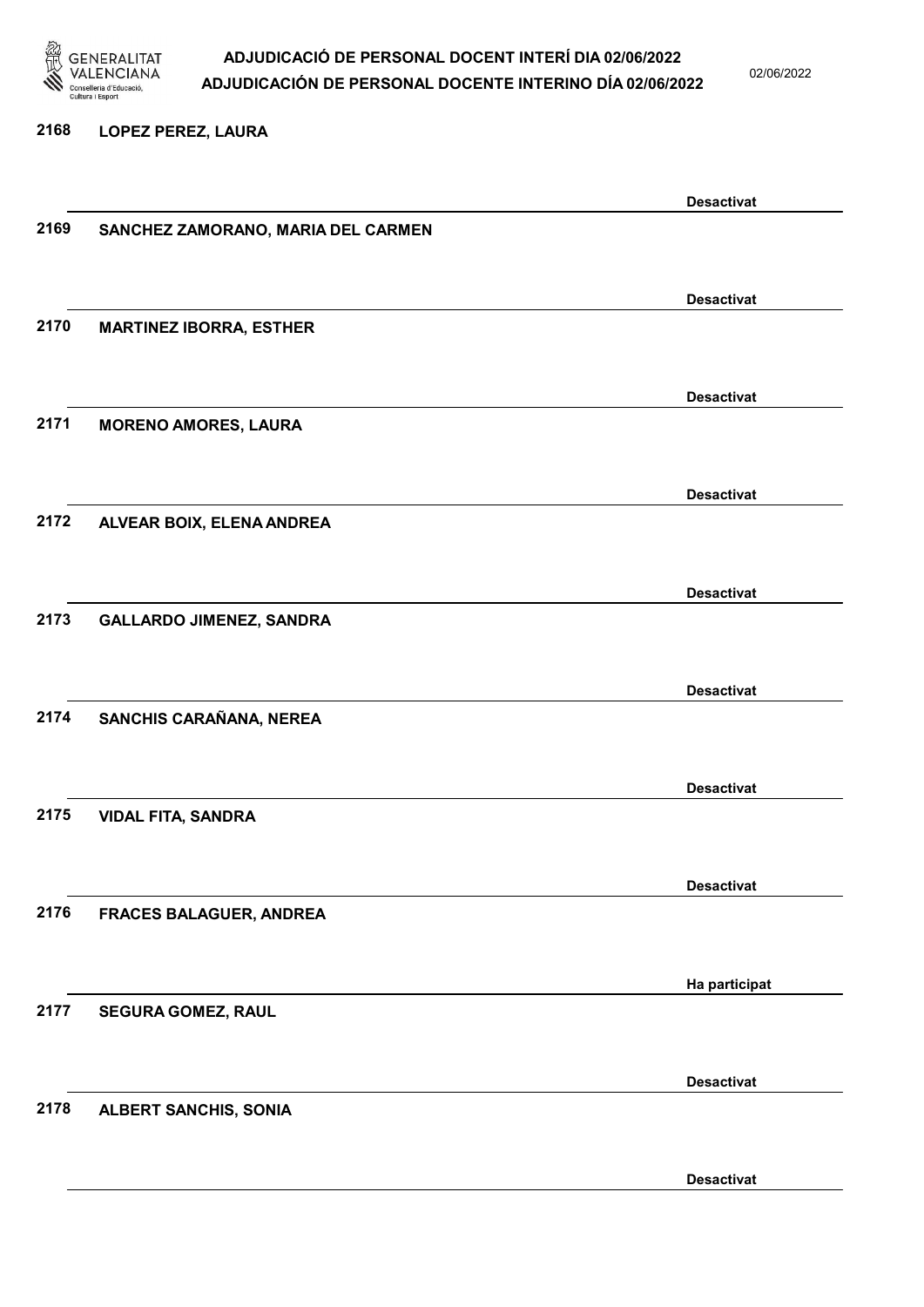

02/06/2022

Ha participat

# 2179 ALCACER BALLESTER, JESSICA Desactivat 2180 GARCIA LUIS, CECILIA Desactivat 2181 SAMPER DE ESPAÑA, LAURA Desactivat 2182 IBAÑEZ ESCRIG, MONICA Desactivat 2183 ALMEIDA MOTA, IRENE Desactivat 2184 GRAU SOLER, JOSE VICENTE Desactivat 2185 ALVENTOSA TORMO, INMACULADA Desactivat 2186 GALLEGO GARCIA, ZEUS ANTONIO Desactivat 2187 MOLLA GUEROLA, ANDREA Desactivat 2188 FERRIS GALINDO, LAURA Desactivat 2189 FERRIOLS FERRIOLS, RAQUEL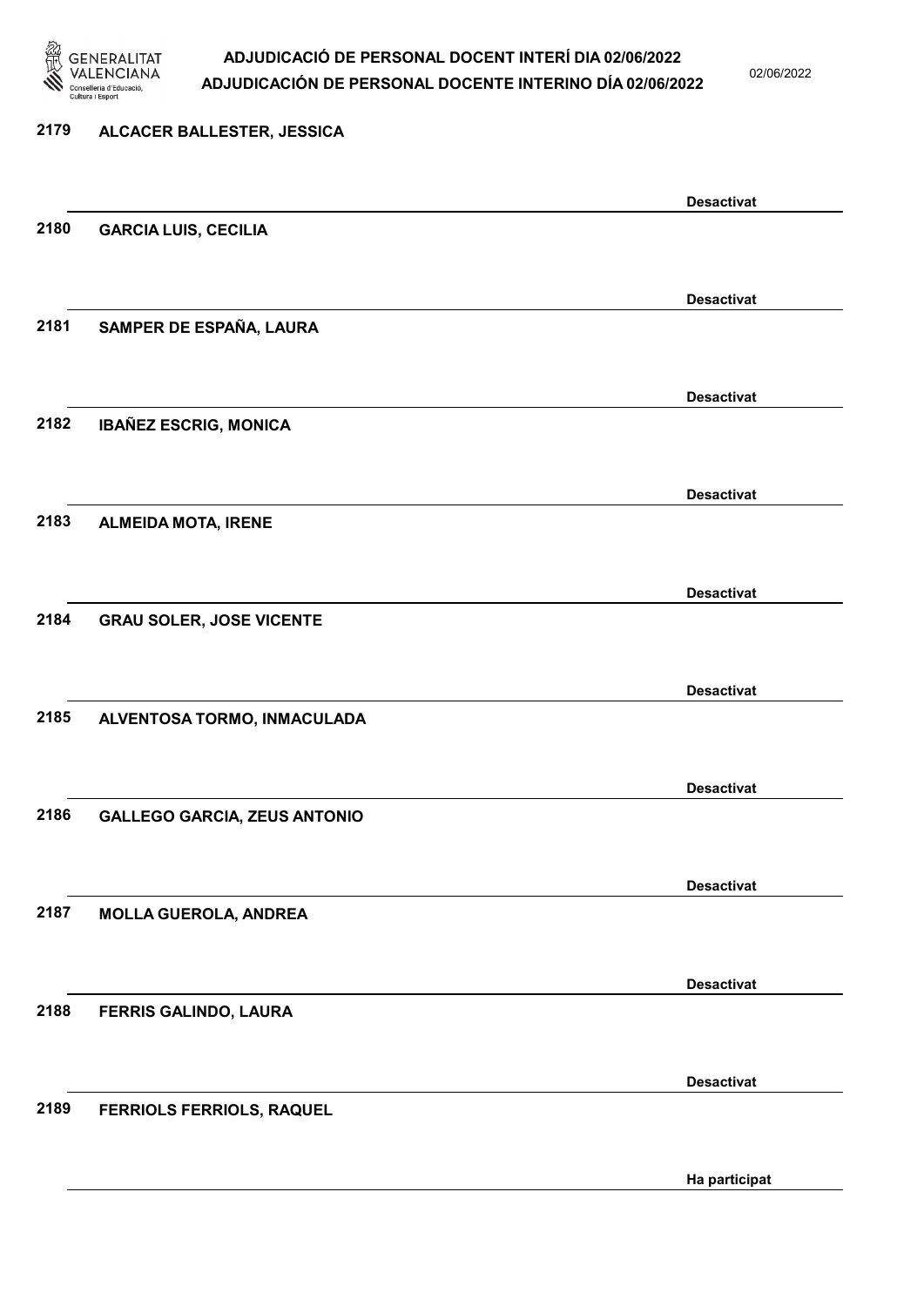

02/06/2022

Desactivat

## 2190 TORRES ROMANS, ROSA MARIA Desactivat 2191 BOTELLA MARTÍN, CELIA Desactivat 2192 PARRAGA SALORT, ANNA Desactivat 2193 GARCIA ARSIS, PASQUAL Desactivat 2194 JUAREZ MOLLON, OSCAR Desactivat 2195 GARCIA CENTENO, BEATRIZ Desactivat 2196 GARCIA LLIN, VICENT Ha participat 2197 GARCIA MILLET, JOANA Desactivat 2198 GARCIA NAVARRETE, MARIA TRINIDAD Desactivat 2199 LIMORTI RIPOLL, CARLOS Desactivat 2200 SEGORBE AYZA, MARIA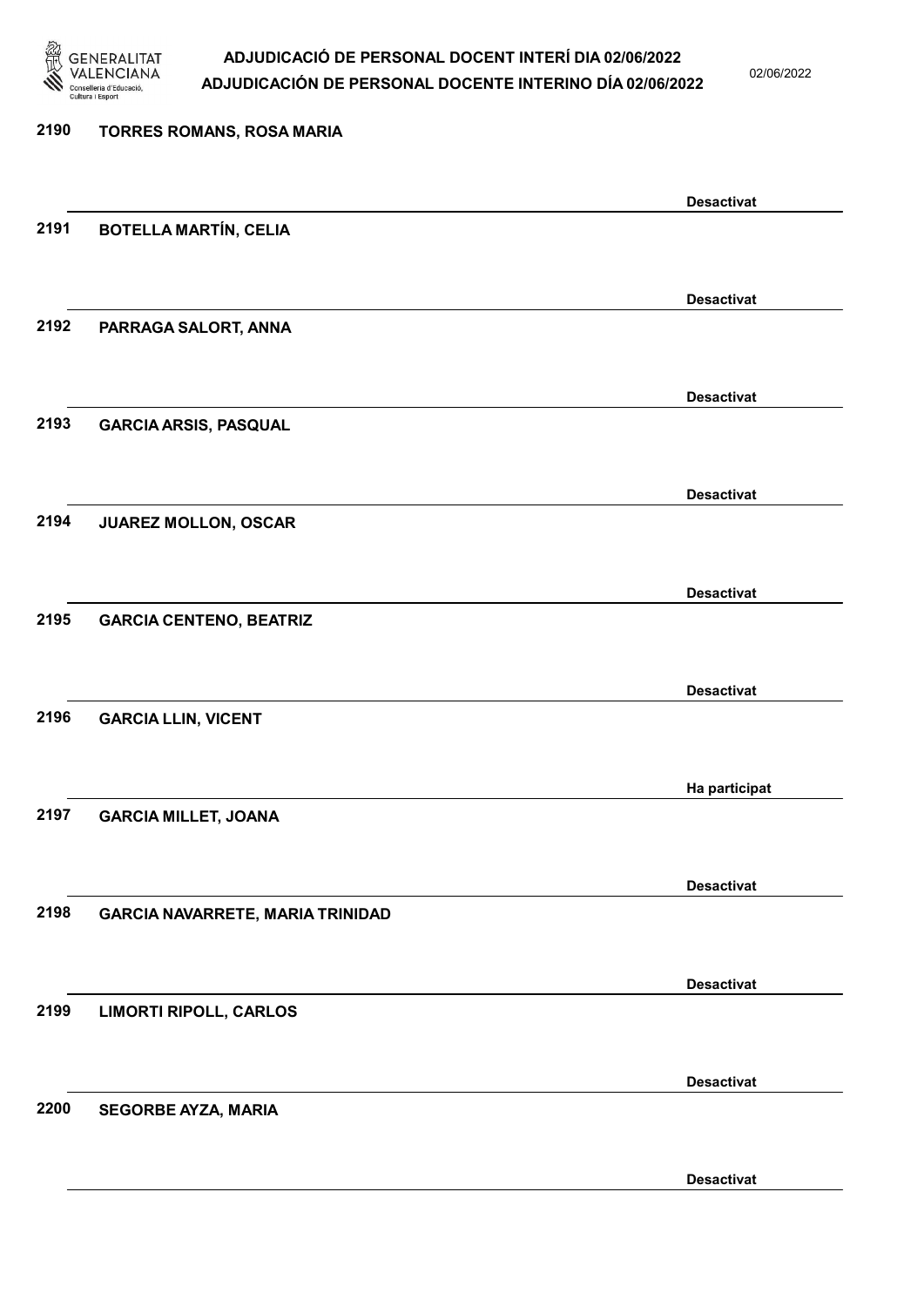

02/06/2022

Desactivat

### 2201 FERNANDEZ MILLA, ALBA Desactivat 2202 GALLEGO CANDEL, LORENA Ha participat 2203 NAVARRO MONTESINOS, RAMON Desactivat 2204 SERRA BARBERA, NEUS Desactivat 2205 SANCHIS MIQUEL, PAULA Desactivat 2206 GRANELL RUIZ, SERGIO Desactivat 2207 TENDERO REOLID, GLORIA MARIA Desactivat 2208 SANTOS DIEZ, EVA Desactivat 2209 TENA SAURA, ANA ISABEL Ha participat 2210 MARTINEZ BLASCO, VICTORIA Desactivat 2211 CAÑADAS CABANES, MARIA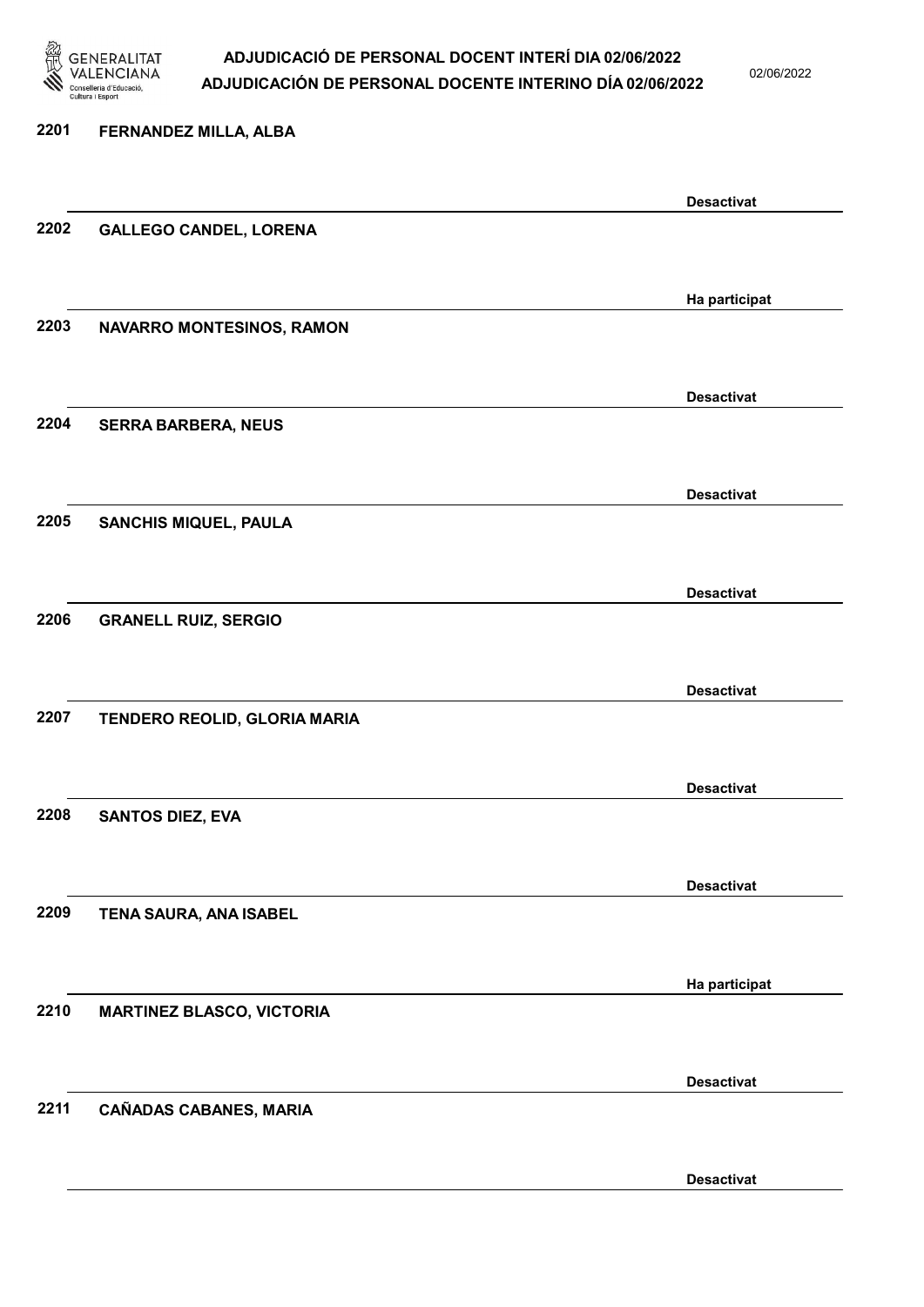

02/06/2022

Desactivat

# 2212 CLAUSI MORANT, ANDREA Desactivat 2213 NAVARRO SIERRA, NURIA DIANA Desactivat 2214 SOLER CASTELL0, ALICIA Desactivat 2215 OLMOS LIDON, SILVIA Desactivat 2216 MUÑOZ QUINTANAR, MARTA Desactivat 2217 CASTAÑO GARCIA, ALEXANDRA Desactivat 2218 CASTELLS FEMENIA, MARIA DEL CARMEN Desactivat 2219 FERRER MARGAIX, SUSANA Desactivat 2220 GINER FUENTES, SARA Desactivat 2221 FUSTER OCHANDO, LAURA Desactivat 2222 MURILLO GARCIA, PATRICIA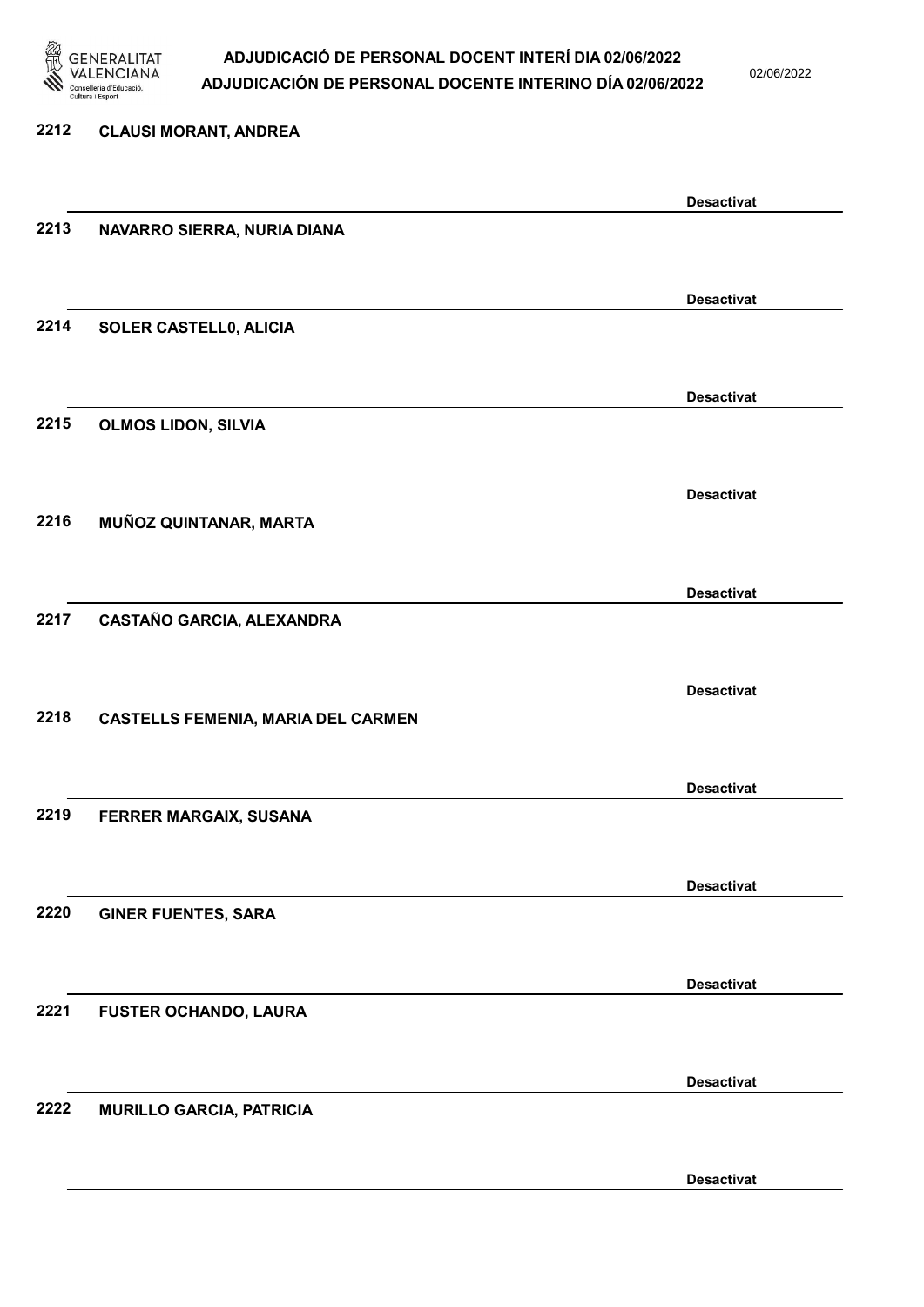

02/06/2022

| 2223 | ANDREU GALLEGO, ANDRES         |                   |
|------|--------------------------------|-------------------|
|      |                                | <b>Desactivat</b> |
| 2224 | ÑECO MESAS, PATRICIA           |                   |
|      |                                | <b>Desactivat</b> |
| 2225 | DE LA PEÑITA ARQUES, ANA       |                   |
|      |                                | <b>Desactivat</b> |
| 2226 | ARNAU LLORIS, FERRAN           |                   |
|      |                                | <b>Desactivat</b> |
| 2227 | LLORCA LÓPEZ, FRANCISCA        |                   |
|      |                                | Ha participat     |
| 2228 | <b>CARCEL CANO, CAROLINA</b>   |                   |
|      |                                | No adjudicat      |
| 2229 | MUÑOZ FERNANDEZ, LORENA        |                   |
| 2230 |                                | <b>Desactivat</b> |
|      | <b>GIL FERRANDEZ, RUBEN</b>    |                   |
| 2231 | <b>SOLBES BACHILLER, LIDIA</b> | <b>Desactivat</b> |
|      |                                |                   |
| 2232 | <b>RAYOS MARCO, ASUNCION</b>   | <b>Desactivat</b> |
|      |                                |                   |
| 2233 | PLANA CUÑAT, CARLA             | <b>Desactivat</b> |
|      |                                |                   |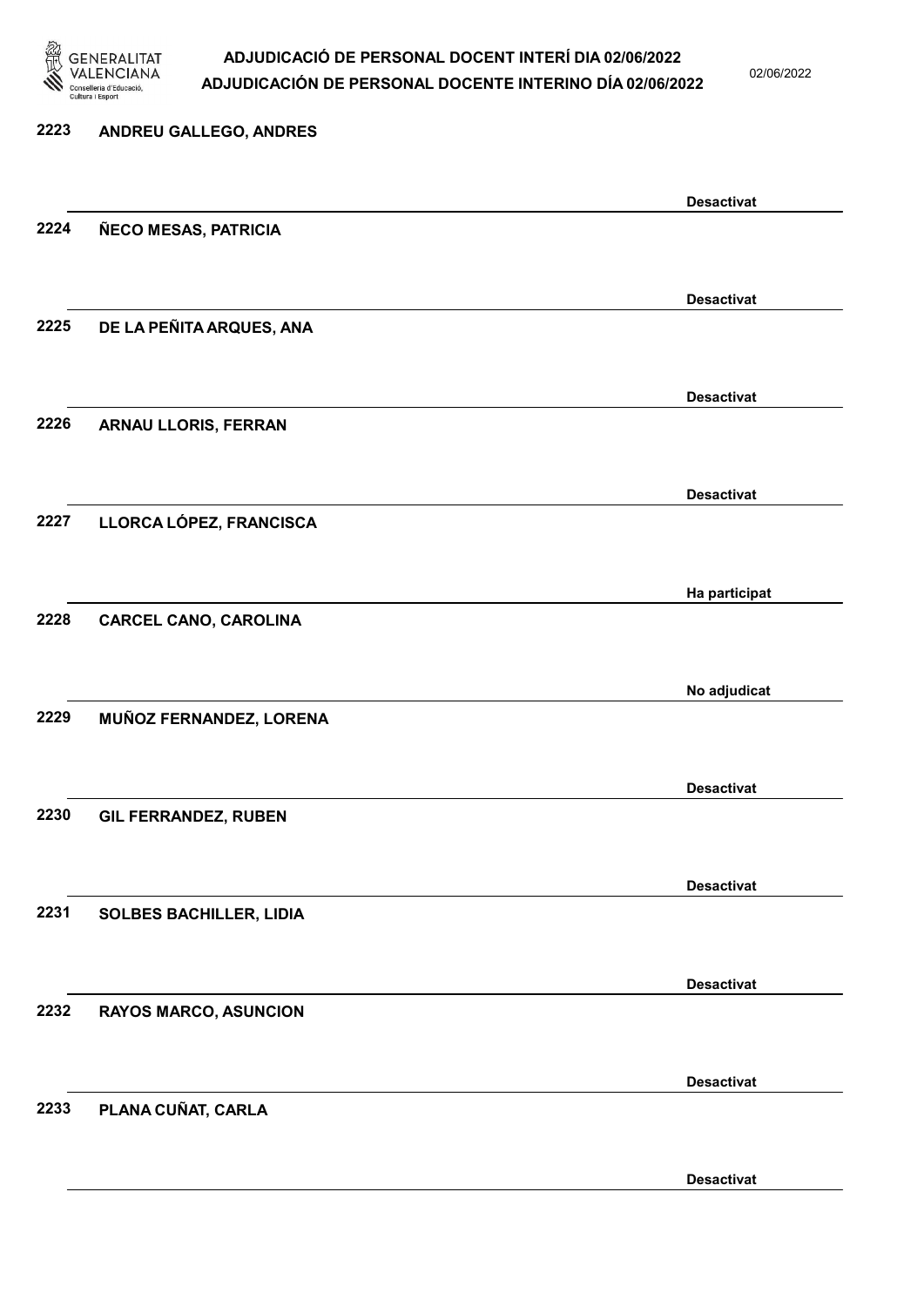

2234 CUENCA LOZAR, NATALIA CAROLINA

### ADJUDICACIÓ DE PERSONAL DOCENT INTERÍ DIA 02/06/2022 ADJUDICACIÓN DE PERSONAL DOCENTE INTERINO DÍA 02/06/2022

02/06/2022

# Desactivat 2235 MATEU NAVARRO, ESTHER Desactivat 2236 VIDAL ESCRIVA, MARIA AMPARO Desactivat 2237 EXOJO HURTADO, JORGE Desactivat 2238 PIZCUETA SOLER, BEATRIZ Desactivat 2239 IZQUIERDO VALENCIA, CAROLINA Desactivat 2240 MONZO SANCHIS, REBECA Desactivat 2241 BLANQUER GARRIDO, LUCIA Desactivat 2242 CHINCHILLA LOZANO, ESTEFANIA Desactivat 2243 MARTINEZ PASTOR, CRISTINA Desactivat 2244 SIRVENT QUIÑONERO, LAURA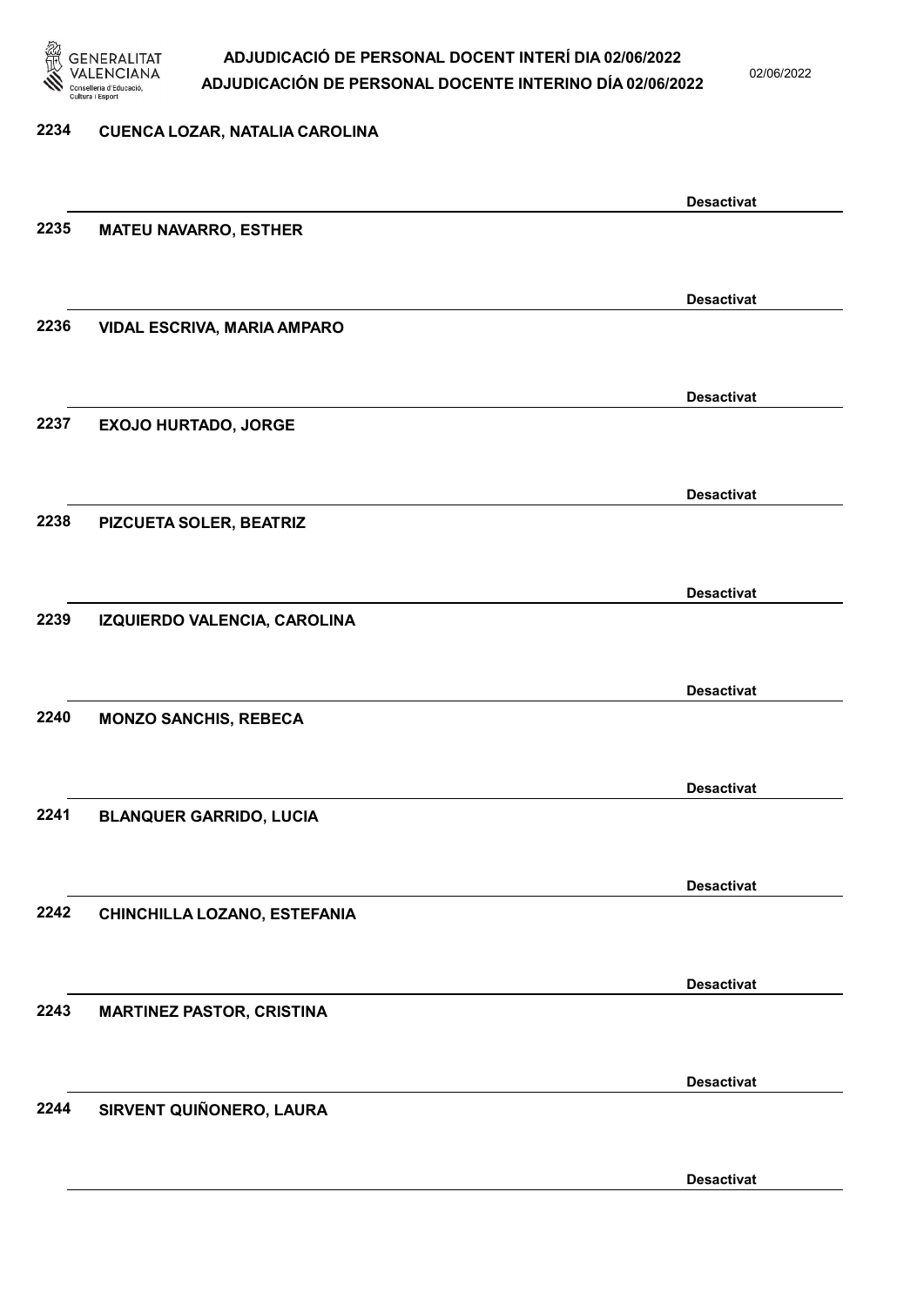

02/06/2022

### 2245 AGUDO SANCHEZ, ROSA Desactivat 2246 ALTUR MARTI, CAROLINA Ha participat 2247 JORDÁ AZNAR, JULIA Desactivat 2248 GARCIA FRIAS, ANTONIO Desactivat 2249 DIAZ DE MERA GONZALEZ DE LA ALEJA, EVA Desactivat 2250 CASANOVA GOMEZ, NACHO Desactivat 2251 NAVARRO BENEYTO, MARIA JOSE Desactivat 2252 FABRA PERALES, MARTA Desactivat 2253 GIMENO PERIS, CARLES Desactivat 2254 MOSCARDO GOMAR, PAULA Desactivat 2255 NAVARRO IBAÑEZ, MARIA AMPARO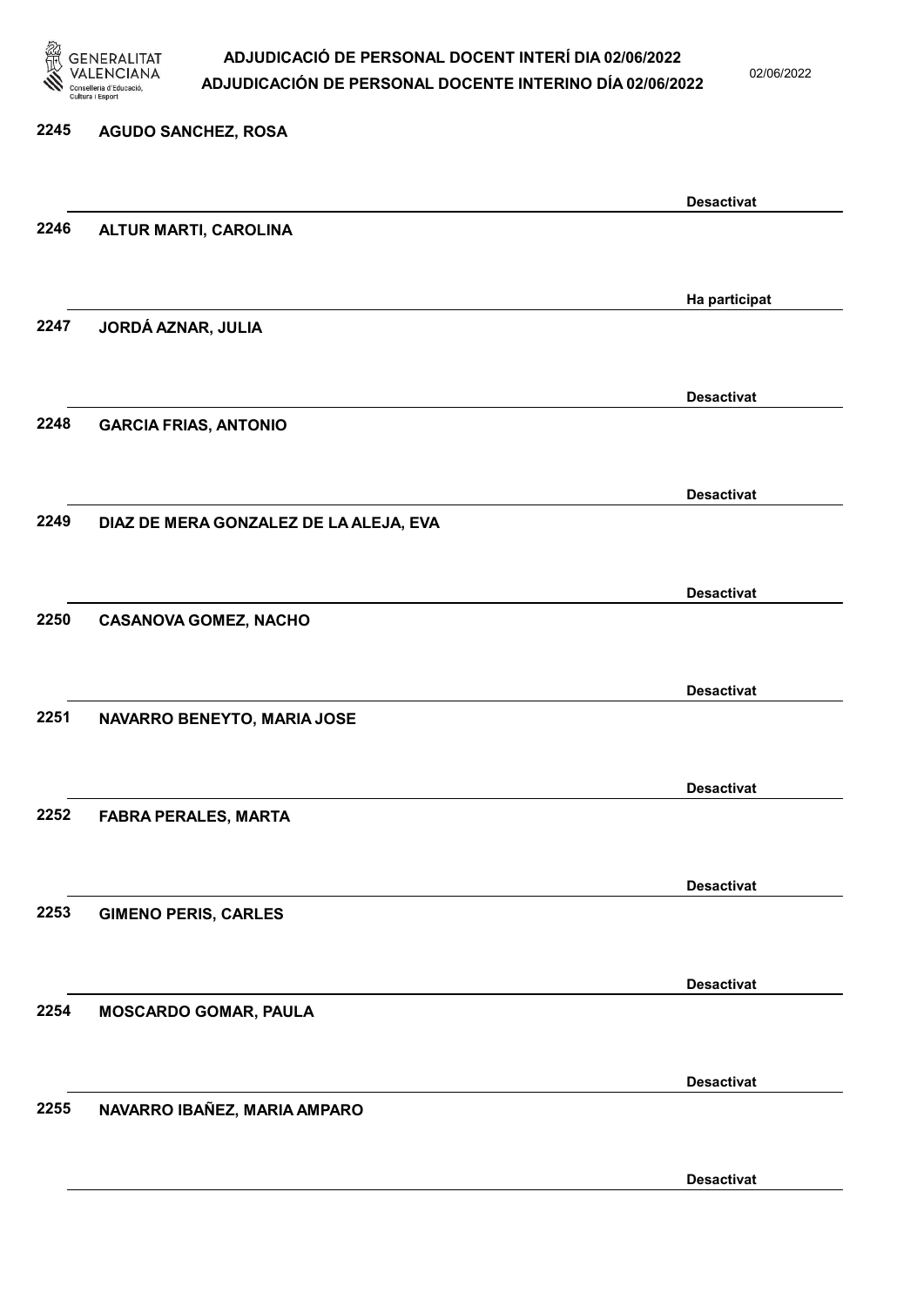

02/06/2022

#### 2256 TENT ESCRIVÀ, TAMARA

|      |                                                                       | <b>Desactivat</b>                             |
|------|-----------------------------------------------------------------------|-----------------------------------------------|
| 2257 | VERA AGUIRRE, LOURDES INMACULADA                                      |                                               |
|      |                                                                       |                                               |
|      |                                                                       | <b>Desactivat</b>                             |
| 2258 | ANDREU NUÑEZ, YESSIKA YUSELL                                          |                                               |
|      |                                                                       |                                               |
|      |                                                                       |                                               |
|      |                                                                       | <b>Desactivat</b>                             |
| 2259 | BELTRAN MARTINEZ, MARTA                                               |                                               |
|      |                                                                       |                                               |
|      |                                                                       | <b>Desactivat</b>                             |
| 2260 | DAPENA DIACO, ANTONELLA                                               |                                               |
|      |                                                                       |                                               |
|      |                                                                       | <b>Desactivat</b>                             |
| 2261 | MOLINA MARTINEZ, MARIA DEL MAR                                        |                                               |
|      |                                                                       |                                               |
|      |                                                                       |                                               |
| 2262 |                                                                       | <b>Desactivat</b>                             |
|      | VAZQUEZ MIQUEL, MARIA JOSE                                            |                                               |
|      |                                                                       |                                               |
|      |                                                                       | <b>Desactivat</b>                             |
| 2263 | <b>DOMINGO DE LAMO, SARA</b>                                          | Petición:<br>Adjudicación forzosa<br>1        |
|      | ALTEA (03011537) CEIP LES ROTES<br>512414<br>128 / EDUCACIÓ PRIMÀRIA. |                                               |
|      | Horas<br>23                                                           | <b>Adjudicat</b><br>SUBSTITUCIÓ INDETERMINADA |
| 2264 | <b>CARRION SANMARTIN, ANA</b>                                         |                                               |
|      |                                                                       |                                               |
|      |                                                                       | <b>Desactivat</b>                             |
| 2265 | <b>CANO SANCHEZ, DAVID</b>                                            |                                               |
|      |                                                                       |                                               |
|      |                                                                       |                                               |
|      |                                                                       | <b>Desactivat</b>                             |
| 2266 | <b>BENLLOCH FAUS, MONTIEL</b>                                         |                                               |
|      |                                                                       |                                               |
|      |                                                                       | <b>Desactivat</b>                             |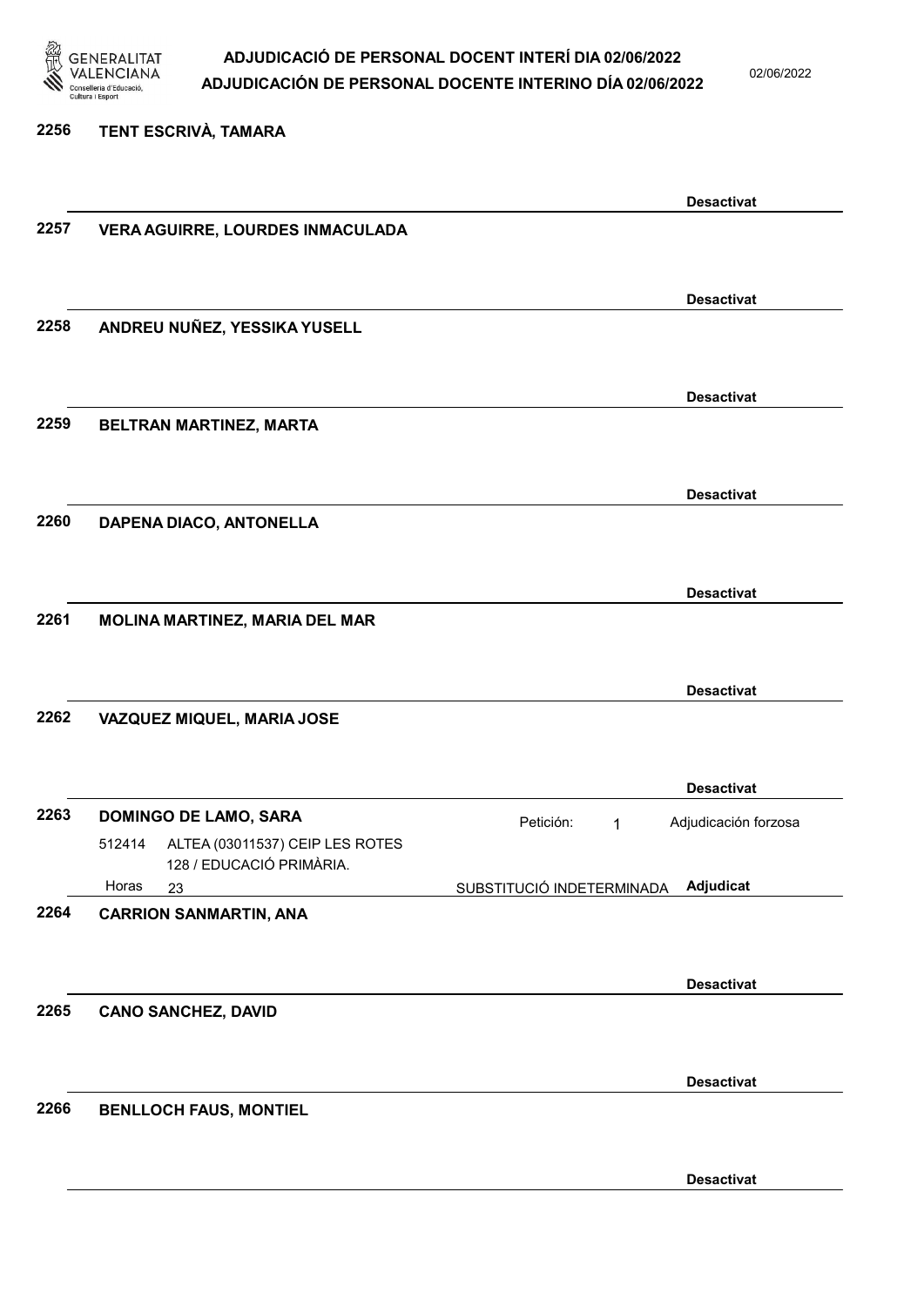

02/06/2022

### 2267 HERNANDEZ BEL, MIRIAM Desactivat 2268 BELLVER APARICI, ALBA Desactivat 2269 PAREJA MARTINEZ, RAQUEL Desactivat 2270 MOLINA MARTINEZ, MARIA NIEVES Desactivat 2271 MOLINER SAURA, LORENA Desactivat 2272 PLANELLS MARMANEU, MARIA Desactivat 2273 VERDÚ RUBIO, ZULIMA Desactivat 2274 EGEA SAURA, OLGA Desactivat 2275 ARABI OLIVER, CARMEN Desactivat 2276 FRANCO BELTRAN, GAIL Desactivat 2277 ROIG SERRANO, CLAUDIA Desactivat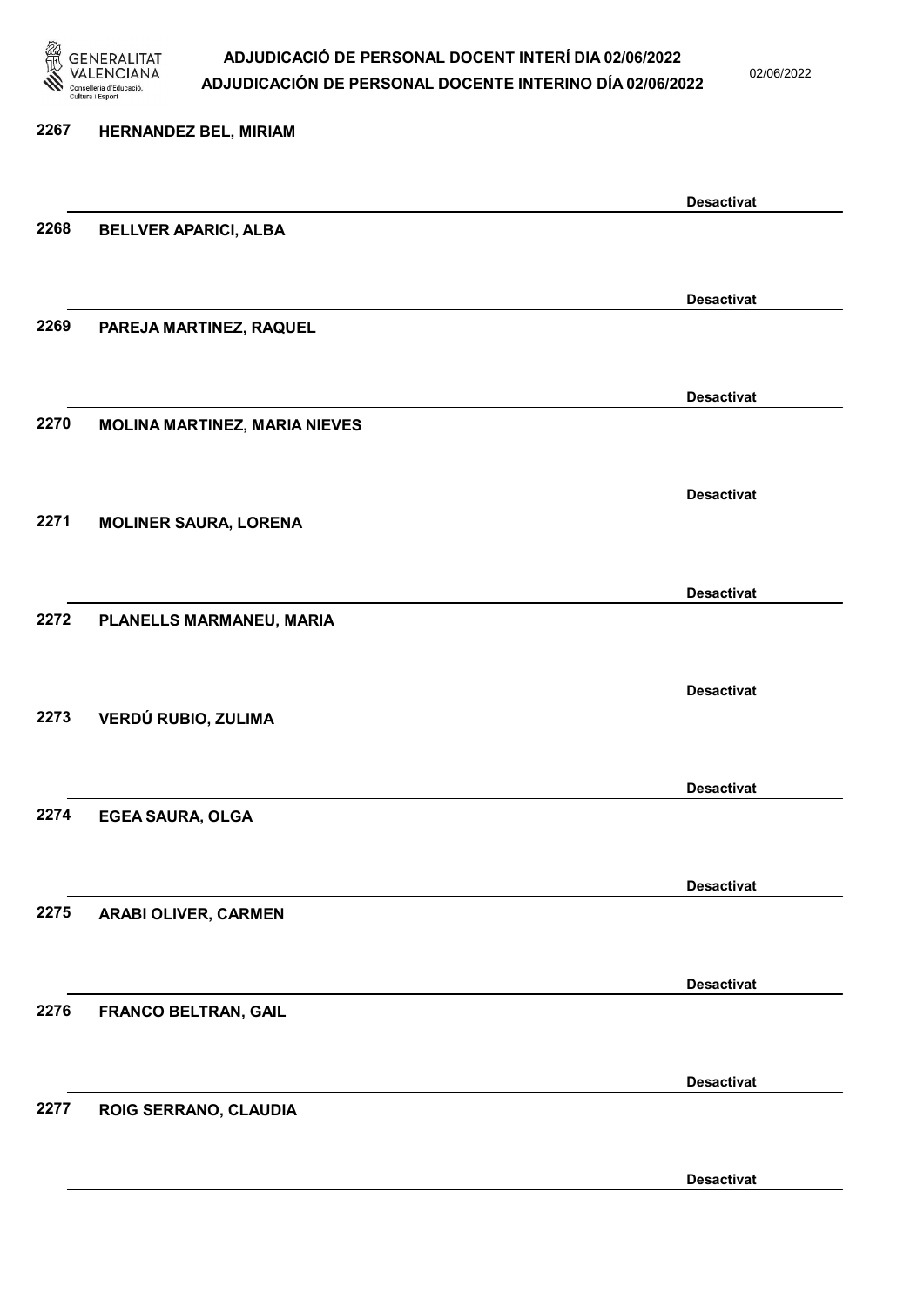

02/06/2022

Desactivat

# 2278 CRESPO JIMENEZ, ANNA Desactivat 2279 PINEDA LLOPIS, MARIANA Desactivat 2280 DOMÉNECH GARCÍA, ANDREA Desactivat 2281 ANDREU MARTINEZ, LIDIA Desactivat 2282 ESTRADA OLIVA, MARIA DOLORES Desactivat 2283 GONZALEZ PINA, MARC Desactivat 2284 ZANON HERNANDEZ, ISABEL Desactivat 2285 MUÑOZ FRANCO, MARINA MERCEDES Desactivat 2286 HERRERO VAÑO, ANA Desactivat 2287 BUENO GARCIA, ADELA Desactivat 2288 CASTELLET GARCIA, FELICIDAD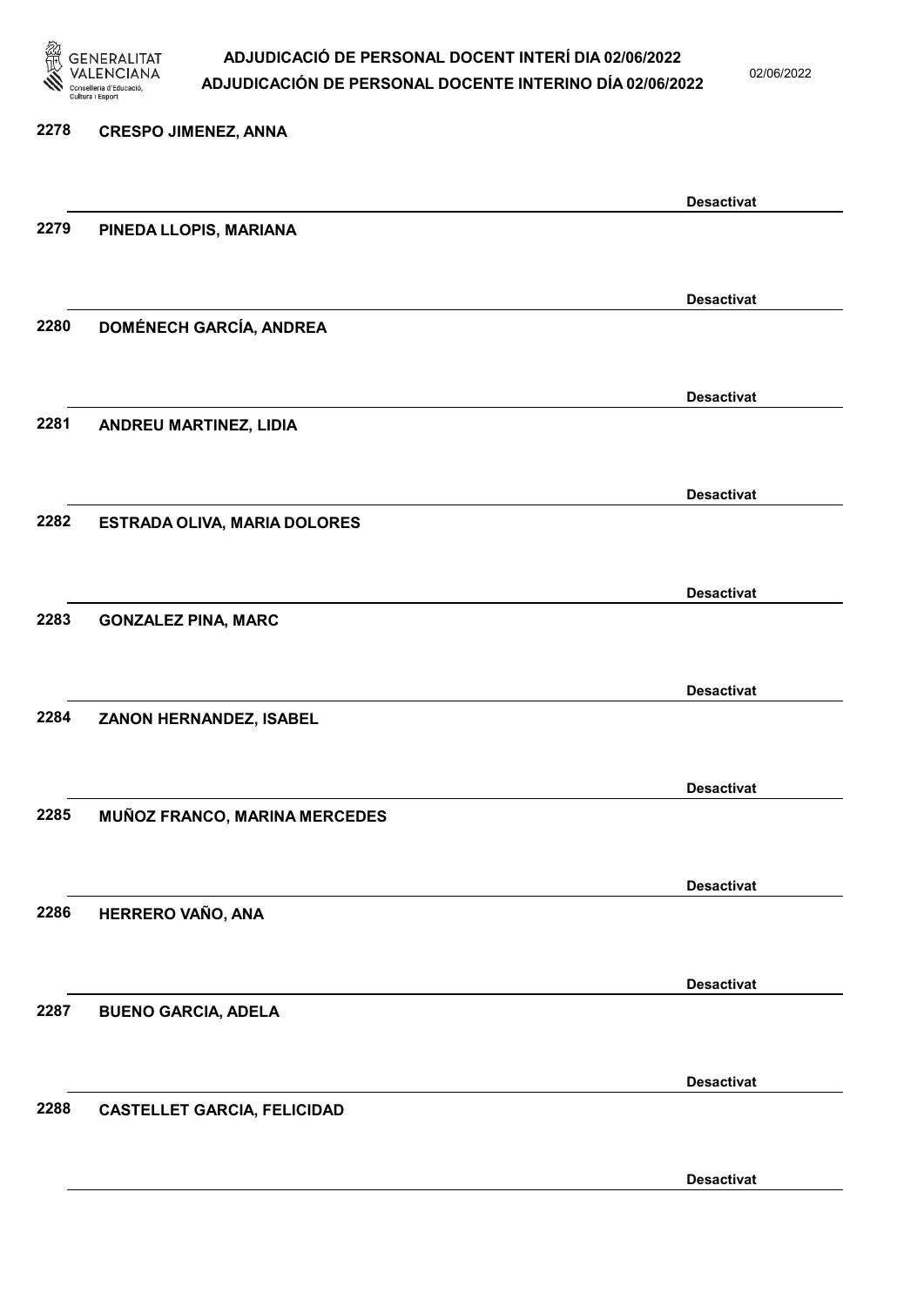

02/06/2022

2289 FERRANDO DONOSO, INES

|      |                                                                          |                           | <b>Desactivat</b> |
|------|--------------------------------------------------------------------------|---------------------------|-------------------|
| 2290 | FERRER MARTORELL, MARIA                                                  |                           |                   |
|      |                                                                          |                           |                   |
|      |                                                                          |                           | <b>Desactivat</b> |
| 2291 | <b>GARCIA MARTINEZ, SARA</b>                                             | Petición:<br>26           | Voluntaria        |
|      | VALÈNCIA (46012227) CEIP MONTOLIVET<br>508419<br>120 / EDUCACIÓ INFANTIL |                           |                   |
|      | Horas<br>23                                                              | SUBSTITUCIÓ INDETERMINADA | Adjudicat         |
| 2292 | <b>REQUENA LOPEZ, ROCIO</b>                                              |                           |                   |
|      |                                                                          |                           |                   |
|      |                                                                          |                           | <b>Desactivat</b> |
| 2293 | SALA CAMPOS, ARANTXA                                                     |                           |                   |
|      |                                                                          |                           |                   |
|      |                                                                          |                           | <b>Desactivat</b> |
| 2294 | <b>ABAD JIMENEZ, CARMEN</b>                                              |                           |                   |
|      |                                                                          |                           |                   |
|      |                                                                          |                           | <b>Desactivat</b> |
| 2295 | <b>TAPIA PEREZ, CRISTINA</b>                                             |                           |                   |
|      |                                                                          |                           |                   |
|      |                                                                          |                           |                   |
|      |                                                                          |                           | <b>Desactivat</b> |
| 2296 | <b>IZQUIERDO FOGUED, CRISTINA</b>                                        |                           |                   |
|      |                                                                          |                           |                   |
|      |                                                                          |                           | <b>Desactivat</b> |
| 2297 | <b>INOTO CLOS, MARIA AMPARO</b>                                          |                           |                   |
|      |                                                                          |                           |                   |
|      |                                                                          |                           | <b>Desactivat</b> |
| 2298 | <b>GARRIDO BATALLER, NOEMI</b>                                           |                           |                   |
|      |                                                                          |                           |                   |
|      |                                                                          |                           | <b>Desactivat</b> |
| 2299 | <b>SANCHEZ GARCIA, NURIA</b>                                             |                           |                   |
|      |                                                                          |                           |                   |
|      |                                                                          |                           |                   |
|      |                                                                          |                           | <b>Desactivat</b> |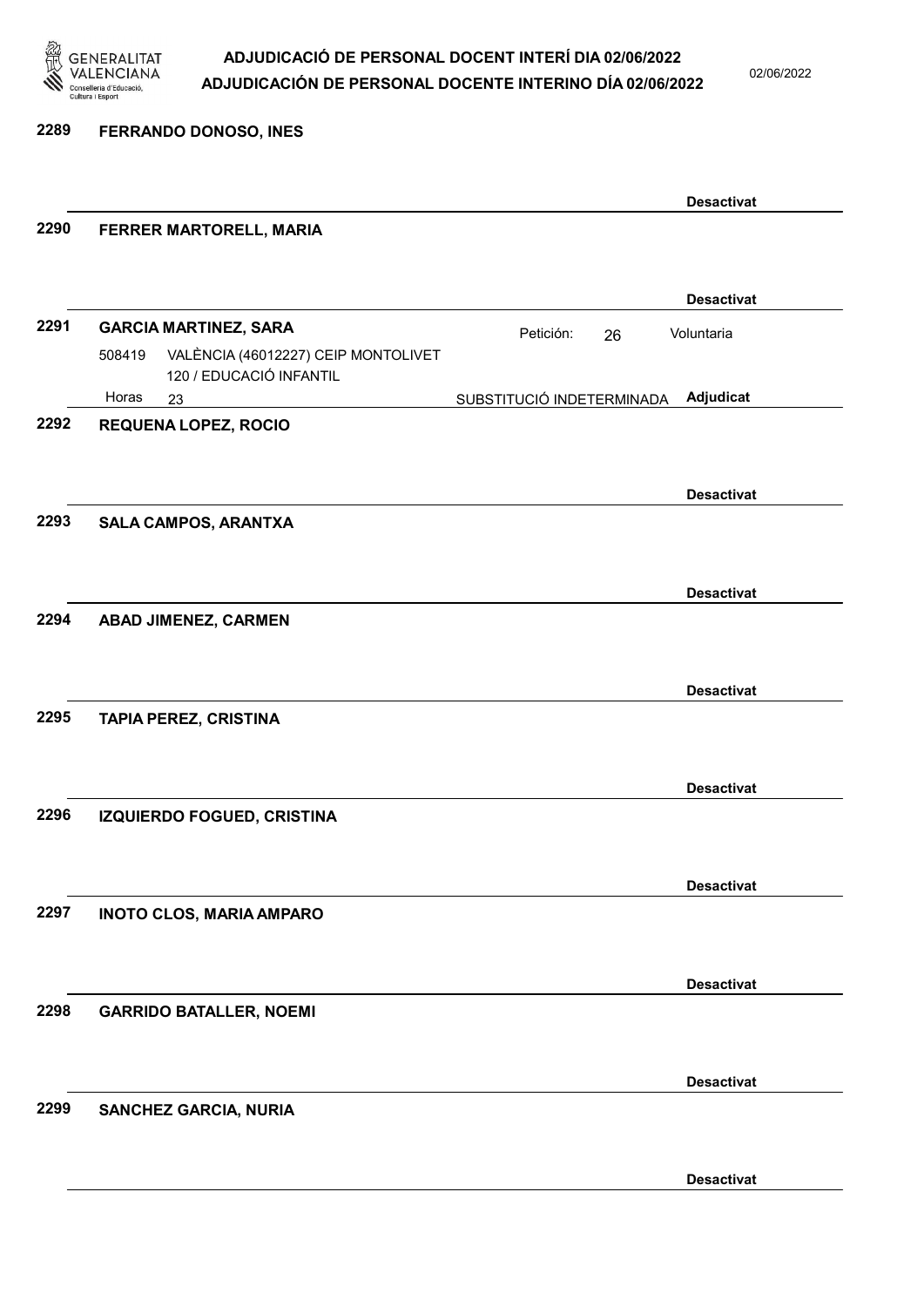

02/06/2022

Desactivat

# 2300 ESTEBAN BLANES, CLARA Desactivat 2301 JIMENEZ BARRIOS, ALBA Desactivat 2302 MARTINEZ FERNANDEZ, NOELIA Desactivat 2303 MARTINEZ FERNANDEZ, CRISTINA Ha participat 2304 FAYOS CARBONERES, AMPARO Desactivat 2305 MARTINEZ MOLINA, LORENA Desactivat 2306 ALACREU ROSELLO, INES Desactivat 2307 VIDAL ROIG, MARIA Desactivat 2308 TORREGROSA MONTER, IRENE Desactivat 2309 SANJUAN ESTEVAN, JULIA Desactivat 2310 MARINER PEREZ, ANA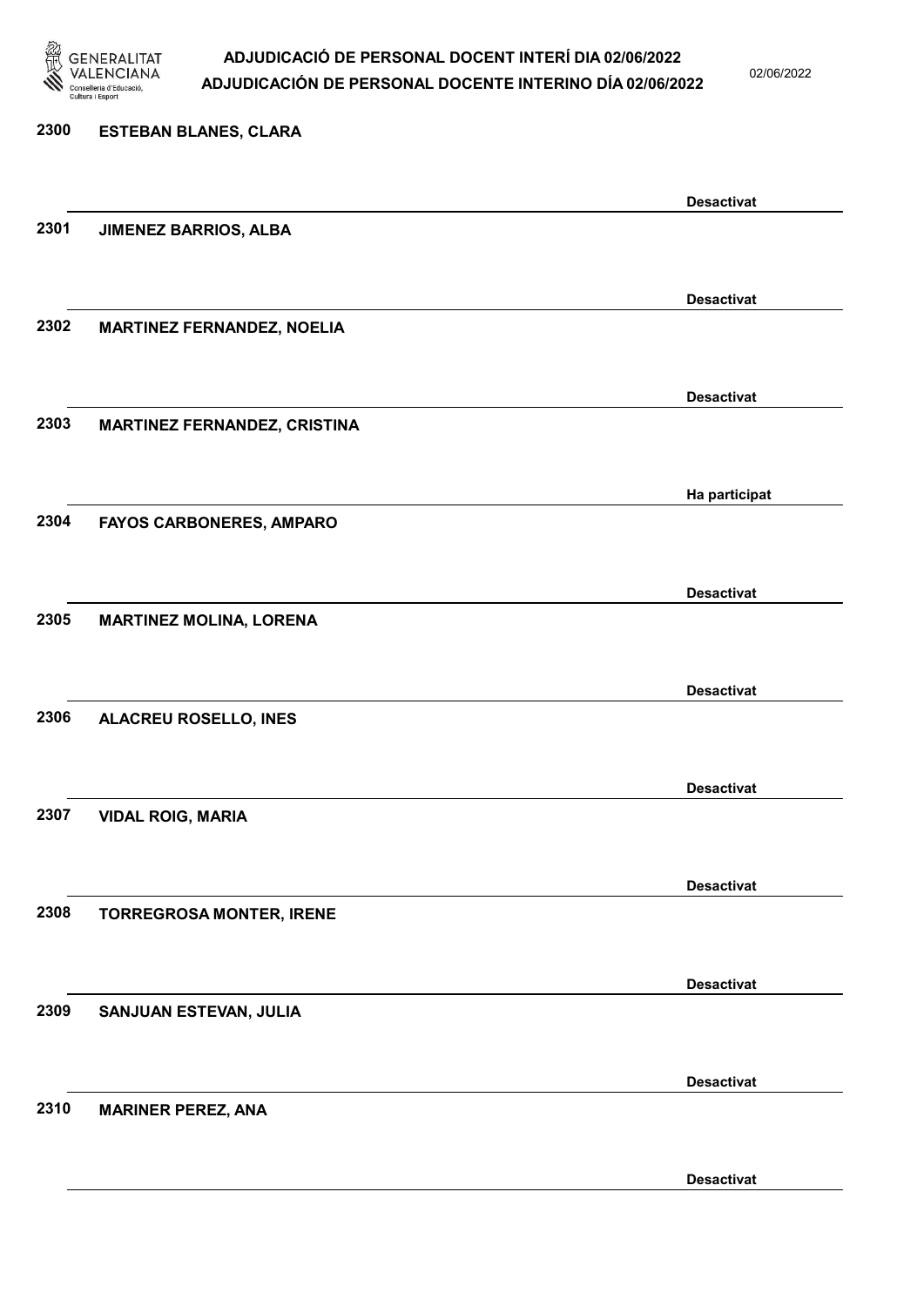

02/06/2022

| 2311 | PEREZ MONTANER, DAVID                                                        |                           |                   |
|------|------------------------------------------------------------------------------|---------------------------|-------------------|
|      |                                                                              |                           | <b>Desactivat</b> |
| 2312 | <b>ESCRIVA MORANT, MIREIA</b>                                                |                           |                   |
|      |                                                                              |                           | <b>Desactivat</b> |
| 2313 | <b>GUEROLA MARTINEZ, SANDRA</b>                                              |                           |                   |
|      |                                                                              |                           | <b>Desactivat</b> |
| 2314 | LLORET BATALLER, RAQUEL PILAR                                                |                           |                   |
|      |                                                                              |                           | <b>Desactivat</b> |
| 2315 | PEREZ FORNES, ANTONIA                                                        |                           |                   |
|      |                                                                              |                           | <b>Desactivat</b> |
| 2316 | <b>CATENA FRANCES, CARLA</b>                                                 |                           |                   |
|      |                                                                              |                           | <b>Desactivat</b> |
| 2317 | <b>ESCRIG BELLES, JUAN ANTONIO</b>                                           |                           |                   |
|      |                                                                              |                           | <b>Desactivat</b> |
| 2318 | NAVARRO CLIMENT, MARIA JOSE                                                  |                           |                   |
|      |                                                                              |                           | <b>Desactivat</b> |
| 2319 | VILA MONZO, LAURA MIREIA<br>CULLERA (46003366) CEIP DOCTOR ALEMANY<br>717983 | Petición:<br>$\mathbf{1}$ | Voluntaria        |
|      | 120 / EDUCACIÓ INFANTIL                                                      |                           |                   |
| 2320 | Horas<br>ING.<br>23<br>POMARES SANCHIZ, CAROLINA                             | SUBSTITUCIÓ INDETERMINADA | Adjudicat         |
|      |                                                                              |                           |                   |
|      |                                                                              |                           | <b>Desactivat</b> |
| 2321 | <b>GONZALEZ MARTIN, AINHOA</b>                                               |                           |                   |
|      |                                                                              |                           |                   |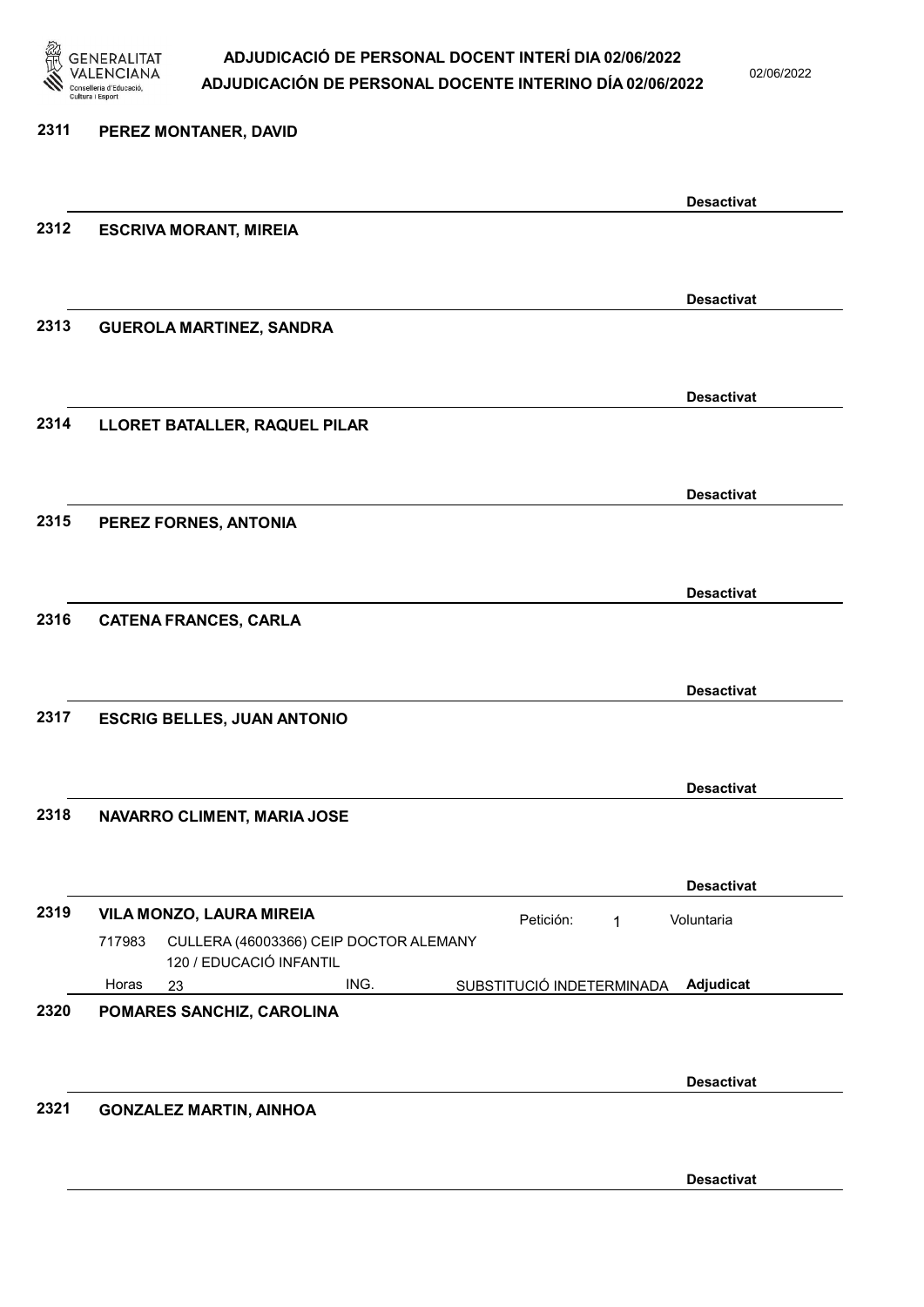

02/06/2022

| 2322 | NAVARRO LLARIO, CRISTINA                                                                       |                           |                   |
|------|------------------------------------------------------------------------------------------------|---------------------------|-------------------|
|      |                                                                                                |                           | <b>Desactivat</b> |
| 2323 | TARIN GARCIA, MARIA AMPARO                                                                     |                           |                   |
|      |                                                                                                |                           | <b>Desactivat</b> |
| 2324 | <b>GUZMAN TENA, SILVIA</b>                                                                     |                           |                   |
|      |                                                                                                |                           | <b>Desactivat</b> |
| 2325 | BERNAT NAVARRO, MARTA                                                                          |                           |                   |
|      |                                                                                                |                           | <b>Desactivat</b> |
| 2326 | <b>MARTI BATALLER, ANGELES</b>                                                                 |                           |                   |
|      |                                                                                                |                           | <b>Desactivat</b> |
| 2327 | ORTIZ VALLADOLID, CRISTINA                                                                     |                           |                   |
|      |                                                                                                |                           | <b>Desactivat</b> |
| 2328 | <b>SERVAN EXPOSITO, NAIRA</b>                                                                  |                           |                   |
|      |                                                                                                |                           | <b>Desactivat</b> |
| 2329 | <b>GABALDON MORATALLA, MARIA LUISA</b><br>TEULADA (03008563) CEIP SAN VICENTE FERRER<br>895573 | Petición:<br>1            | Voluntaria        |
|      | 120 / EDUCACIÓ INFANTIL<br>Horas<br>23                                                         | SUBSTITUCIÓ INDETERMINADA | Adjudicat         |
| 2330 | MARTINEZ PAYA, LETICIA DE LOS ANGELES                                                          |                           |                   |
|      |                                                                                                |                           | <b>Desactivat</b> |
| 2331 | <b>TARRAGO BENITO, ZAIRA</b>                                                                   |                           |                   |
|      |                                                                                                |                           | <b>Desactivat</b> |
| 2332 | <b>LLIDO MORELL, ESTER</b>                                                                     |                           |                   |
|      |                                                                                                |                           | <b>Desactivat</b> |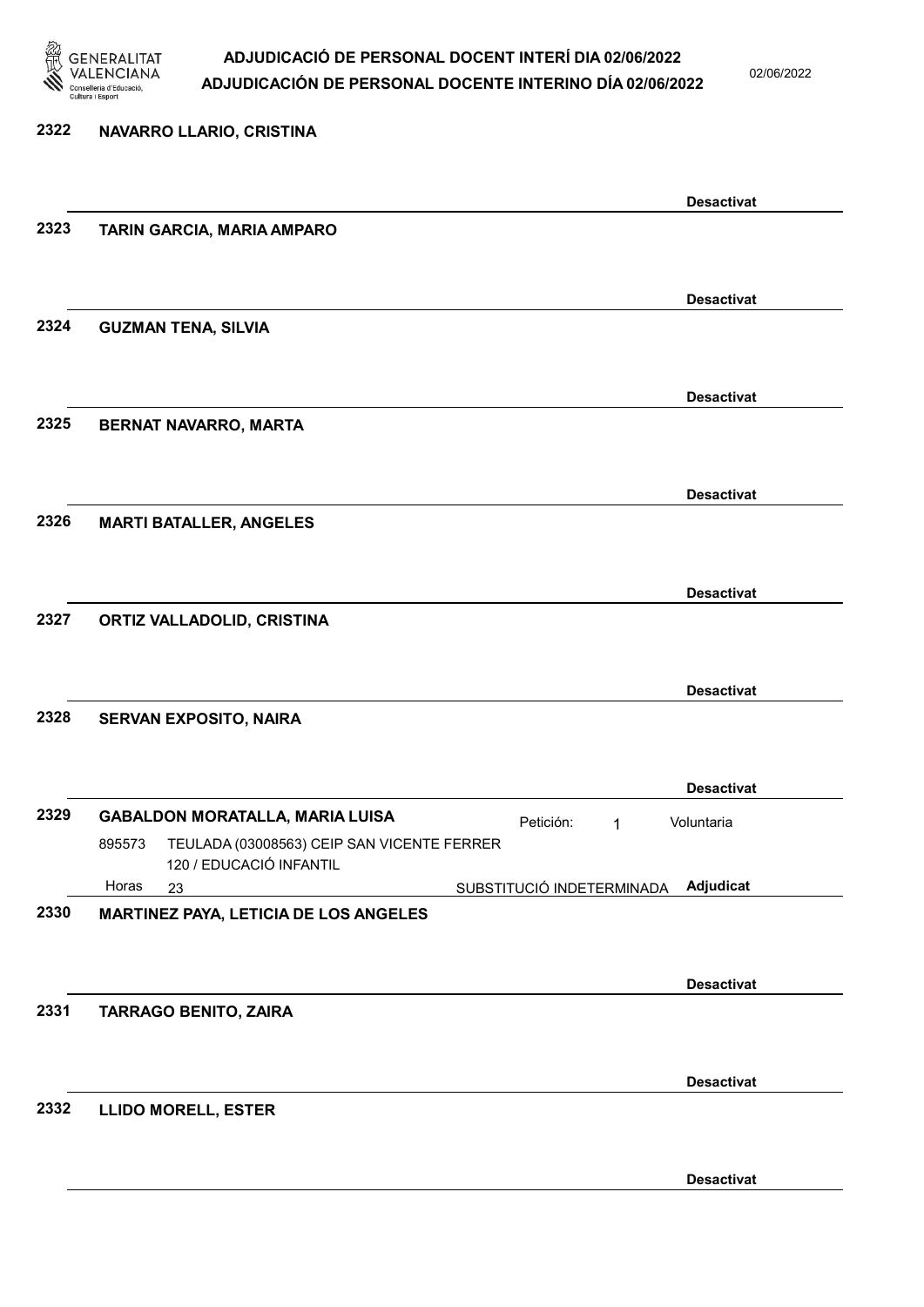

02/06/2022

| 2333 |        | <b>DOMENECH SANZ, GUIOMAR</b>                                       |                           |   |                   |  |
|------|--------|---------------------------------------------------------------------|---------------------------|---|-------------------|--|
|      |        |                                                                     |                           |   |                   |  |
|      |        |                                                                     |                           |   | <b>Desactivat</b> |  |
| 2334 |        | BLAZQUEZ BLAZQUEZ, MARIA LOURDES                                    |                           |   |                   |  |
|      |        |                                                                     |                           |   |                   |  |
|      |        |                                                                     |                           |   | <b>Desactivat</b> |  |
| 2335 |        | ALLOZA FERRET, MARTA MARIA                                          |                           |   |                   |  |
|      |        |                                                                     |                           |   |                   |  |
|      |        |                                                                     |                           |   | <b>Desactivat</b> |  |
| 2336 |        | FERNANDEZ CAMPOS, RAQUEL                                            |                           |   |                   |  |
|      |        |                                                                     |                           |   |                   |  |
| 2337 |        |                                                                     |                           |   | <b>Desactivat</b> |  |
|      |        | <b>VILA BARTOLOME, MARIA</b>                                        |                           |   |                   |  |
|      |        |                                                                     |                           |   |                   |  |
| 2338 |        | TORMO ALBIÑANA, MARÍA                                               |                           |   | <b>Desactivat</b> |  |
|      |        |                                                                     |                           |   |                   |  |
|      |        |                                                                     |                           |   | <b>Desactivat</b> |  |
| 2339 |        | <b>ARNAU PORCAR, MARIA</b>                                          | Petición:                 | 8 | Voluntaria        |  |
|      | 500288 | MONCOFA (12001861) CEIP CIENTÍFIC AVEL·LÍ CORMA                     |                           |   |                   |  |
|      | Horas  | 120 / EDUCACIÓ INFANTIL<br>23                                       | SUBSTITUCIÓ INDETERMINADA |   | Adjudicat         |  |
| 2340 |        | SORIANO PALANCA, MARIA DOLORES                                      |                           |   |                   |  |
|      |        |                                                                     |                           |   |                   |  |
|      |        |                                                                     |                           |   | <b>Desactivat</b> |  |
| 2341 |        | ROCA BOLUMAR, NOELIA                                                | Petición:                 | 2 | Voluntaria        |  |
|      | 745055 | VILA-REAL (12003936) CEIP PASCUAL NACHER<br>120 / EDUCACIÓ INFANTIL |                           |   |                   |  |
|      | Horas  | 23                                                                  | SUBSTITUCIÓ INDETERMINADA |   | Adjudicat         |  |
| 2342 |        | <b>ASENCIO MONTIEL, GUILLERMO</b>                                   |                           |   |                   |  |
|      |        |                                                                     |                           |   |                   |  |
|      |        |                                                                     |                           |   | <b>Desactivat</b> |  |
| 2343 |        | <b>GARI BALAGUER, PAULA</b>                                         |                           |   |                   |  |
|      |        |                                                                     |                           |   |                   |  |

Ha participat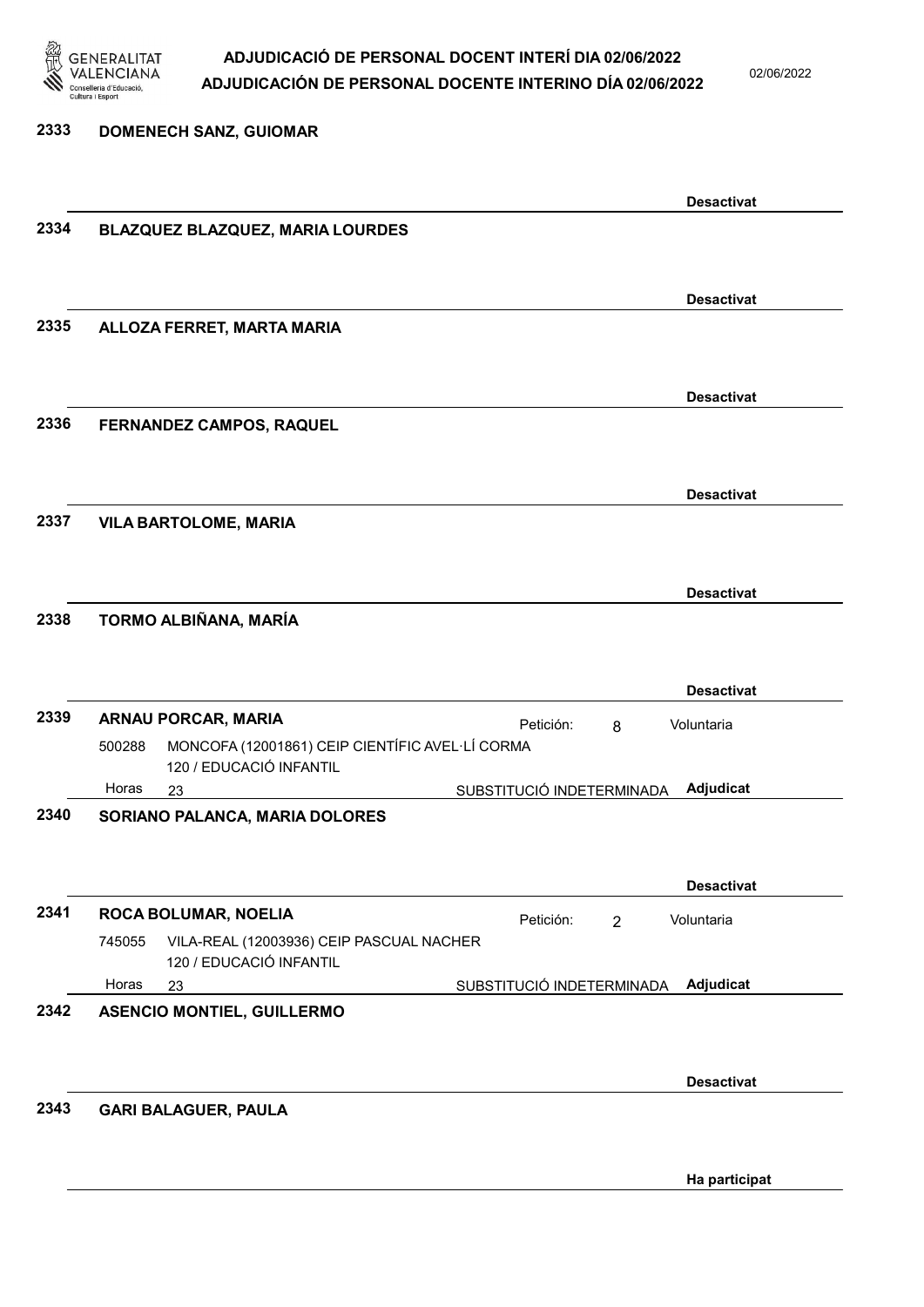

02/06/2022

| 2344 | <b>DONET PERALES, RUTH</b>                                                 |                           |                   |
|------|----------------------------------------------------------------------------|---------------------------|-------------------|
|      |                                                                            |                           | <b>Desactivat</b> |
| 2345 | <b>MOLL VARGAS, CRISTINA</b>                                               |                           |                   |
|      |                                                                            |                           | Ha participat     |
| 2346 | <b>GIL DURA, MARGARITA</b>                                                 |                           |                   |
|      |                                                                            |                           | <b>Desactivat</b> |
| 2347 | <b>MATUTANO GRANCHEL, SILVIA</b>                                           | Petición:<br>43           | Voluntaria        |
|      | VALÈNCIA (46012471) CEIP SAN FERNANDO<br>887090<br>120 / EDUCACIÓ INFANTIL |                           |                   |
| 2348 | Horas<br>23<br>ROCA TORTOLA, MARTINA                                       | SUBSTITUCIÓ INDETERMINADA | Adjudicat         |
|      |                                                                            |                           |                   |
|      |                                                                            |                           | <b>Desactivat</b> |
| 2349 | SIERRAS SORIANO, JESUS DE LOS REYES                                        |                           |                   |
|      |                                                                            |                           |                   |
|      |                                                                            |                           | <b>Desactivat</b> |
| 2350 | <b>DOMINGUEZ ROYO, BEATRIZ</b>                                             |                           |                   |
|      |                                                                            |                           | Ha participat     |
| 2351 | BLANCO LOZANO, MARIA ISABEL                                                |                           |                   |
|      |                                                                            |                           |                   |
|      |                                                                            |                           | <b>Desactivat</b> |
| 2352 | <b>GUTIERREZ GONZALEZ, NURIA</b>                                           |                           |                   |
|      |                                                                            |                           | <b>Desactivat</b> |
| 2353 | YAGO CANET, ALBERTO                                                        |                           |                   |
|      |                                                                            |                           |                   |
|      |                                                                            |                           | <b>Desactivat</b> |
| 2354 | SIRVENT GAZQUEZ, ISABEL                                                    |                           |                   |
|      |                                                                            |                           |                   |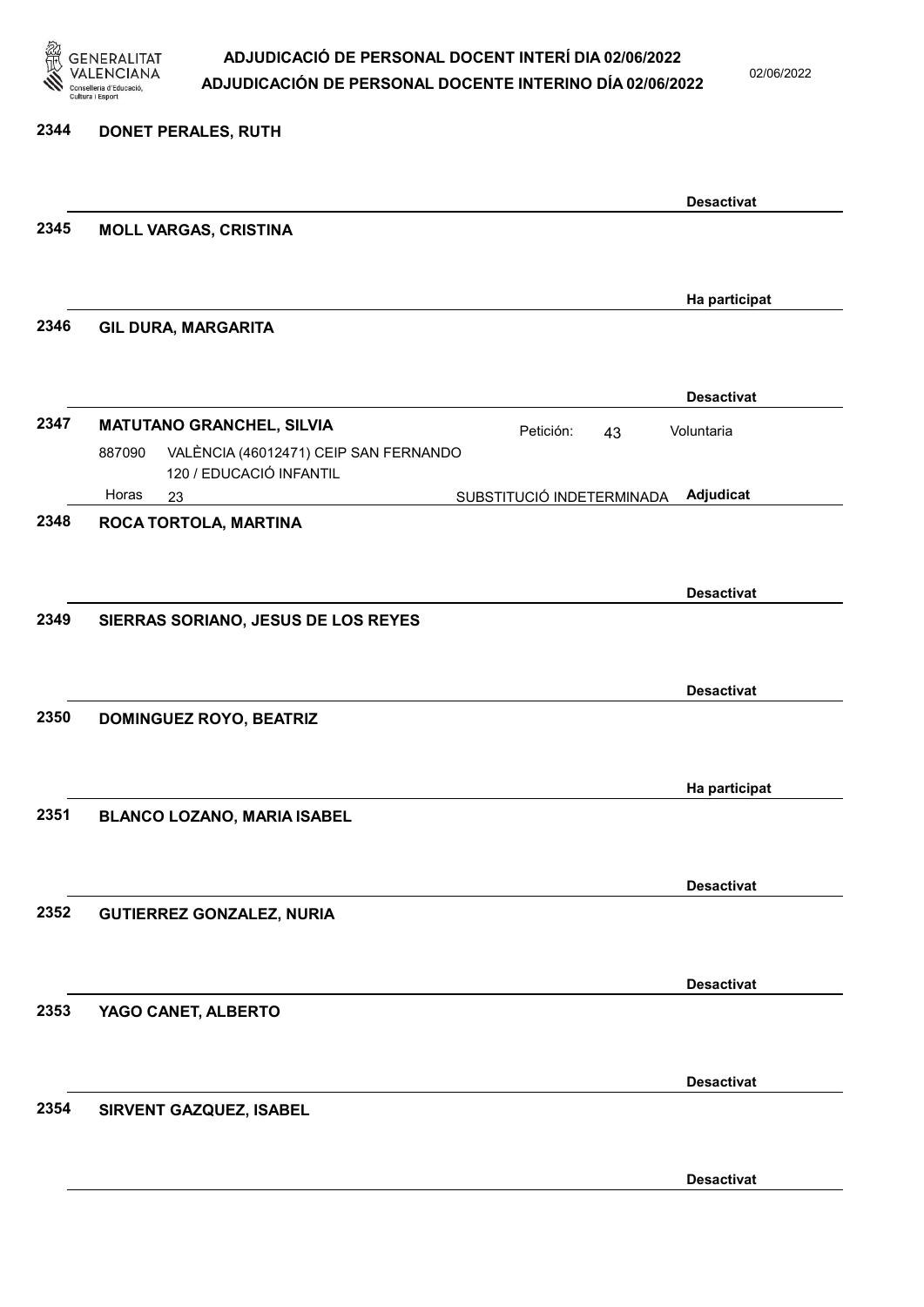

02/06/2022

### 2355 MASCARELL BESOS, CARLOS Desactivat 2356 CASTELLO CHORDA, LOURDES Desactivat 2357 MARTINEZ TENA, AIDA Desactivat 2358 MIRA GALINDO, CAROLINA Desactivat 2359 ONSURBE GARCIA, NURIA MARIA Desactivat 2360 SANZ ORERO, EVA MARIA Desactivat 2361 GUTIERREZ RIVAS, LARA Ha participat 2362 BOTELLA ALARCON, NURIA Desactivat 2363 MARTIN SANTAMARIA, LETICIA Desactivat 2364 RODRIGUEZ MARTINEZ, ESPERANZA Ha participat 2365 COLLADO LOZANO, ANA MARIA **Petición:** 2 23 ING. SUBSTITUCIÓ INDETERMINADA Adjudicat VALÈNCIA (46013426) CEIP RAQUEL PAYA 120 / EDUCACIÓ INFANTIL Voluntaria 507470 Horas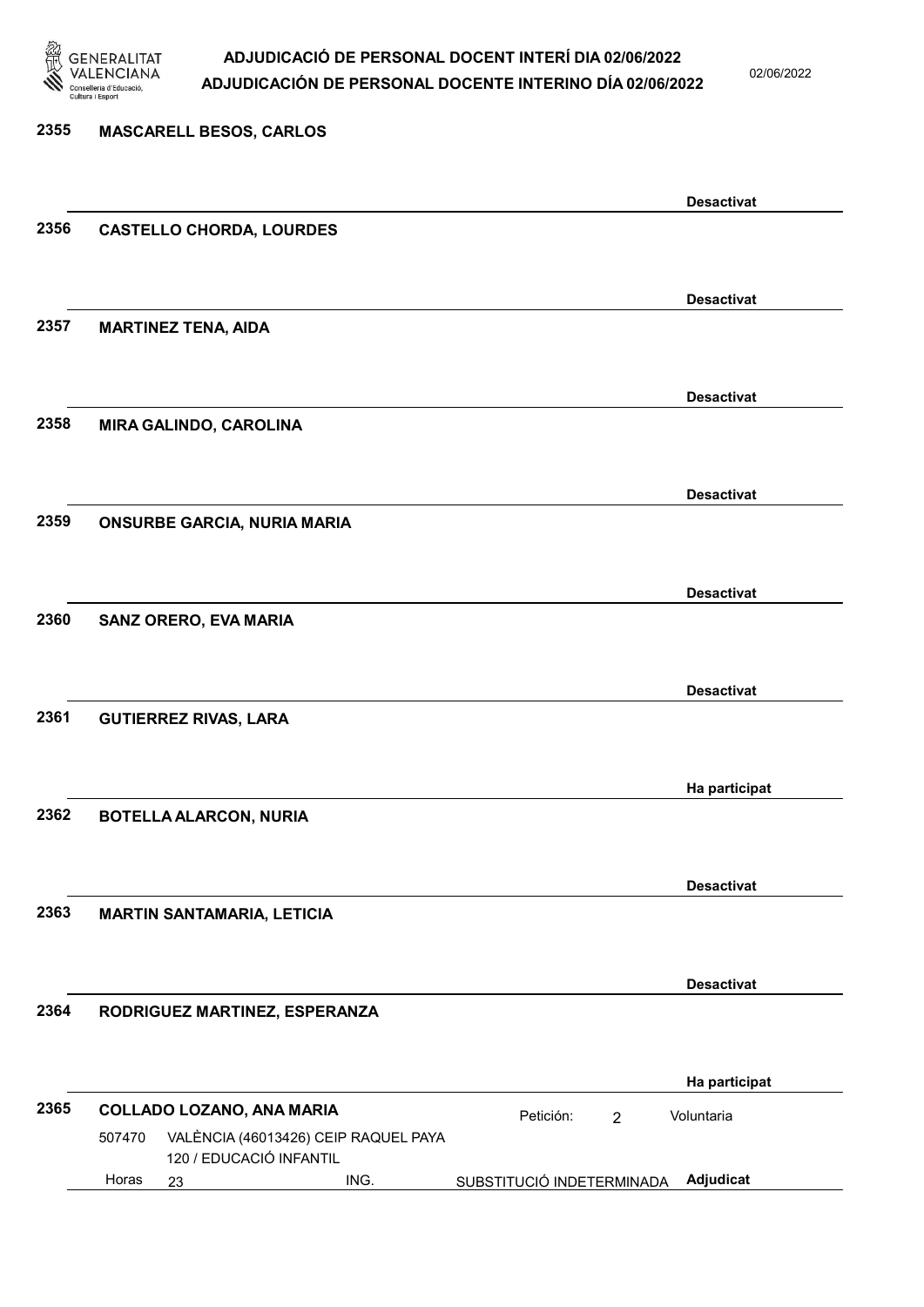

02/06/2022

| 2366 | <b>SANCHIS REIG, DAMARIS</b>                                     |                                         |
|------|------------------------------------------------------------------|-----------------------------------------|
|      |                                                                  | <b>Desactivat</b>                       |
| 2367 | <b>CERVERA CARCEL, MELODY</b>                                    |                                         |
|      |                                                                  | Ha participat                           |
| 2368 | MENGUAL NADAL, MARIA ESTEFANIA                                   |                                         |
|      |                                                                  | Ha participat                           |
| 2369 | <b>MATEU JUAN, EDGAR</b>                                         |                                         |
|      |                                                                  | <b>Desactivat</b>                       |
| 2370 | HERNANDEZ CASTELLO, ALMUDENA                                     |                                         |
| 2371 | <b>VELAZQUEZ FUENTES, LORENA</b>                                 | <b>Desactivat</b>                       |
|      |                                                                  |                                         |
|      |                                                                  | <b>Desactivat</b>                       |
| 2372 | <b>GONELL FORTANET, JUAN</b>                                     |                                         |
|      |                                                                  | <b>Desactivat</b>                       |
| 2373 | MIÑANA CAMARENA, MARIA JOSE                                      |                                         |
|      |                                                                  | <b>Desactivat</b>                       |
| 2374 | <b>LOPEZ RUIZ, CRISTINA</b>                                      |                                         |
|      |                                                                  | <b>Desactivat</b>                       |
| 2375 | NADAL BERNABEU, PATRICIA                                         | Petición:<br>Voluntaria<br>$\mathbf{1}$ |
|      | BELLÚS (46001618) SANTA ANA<br>895800<br>120 / EDUCACIÓ INFANTIL |                                         |
|      | Horas<br>Itinerante ING.<br>23                                   | Adjudicat<br>SUBSTITUCIÓ INDETERMINADA  |
| 2376 | <b>GARCIA ESPINOSA, LAURA</b>                                    |                                         |
|      |                                                                  |                                         |

Ha participat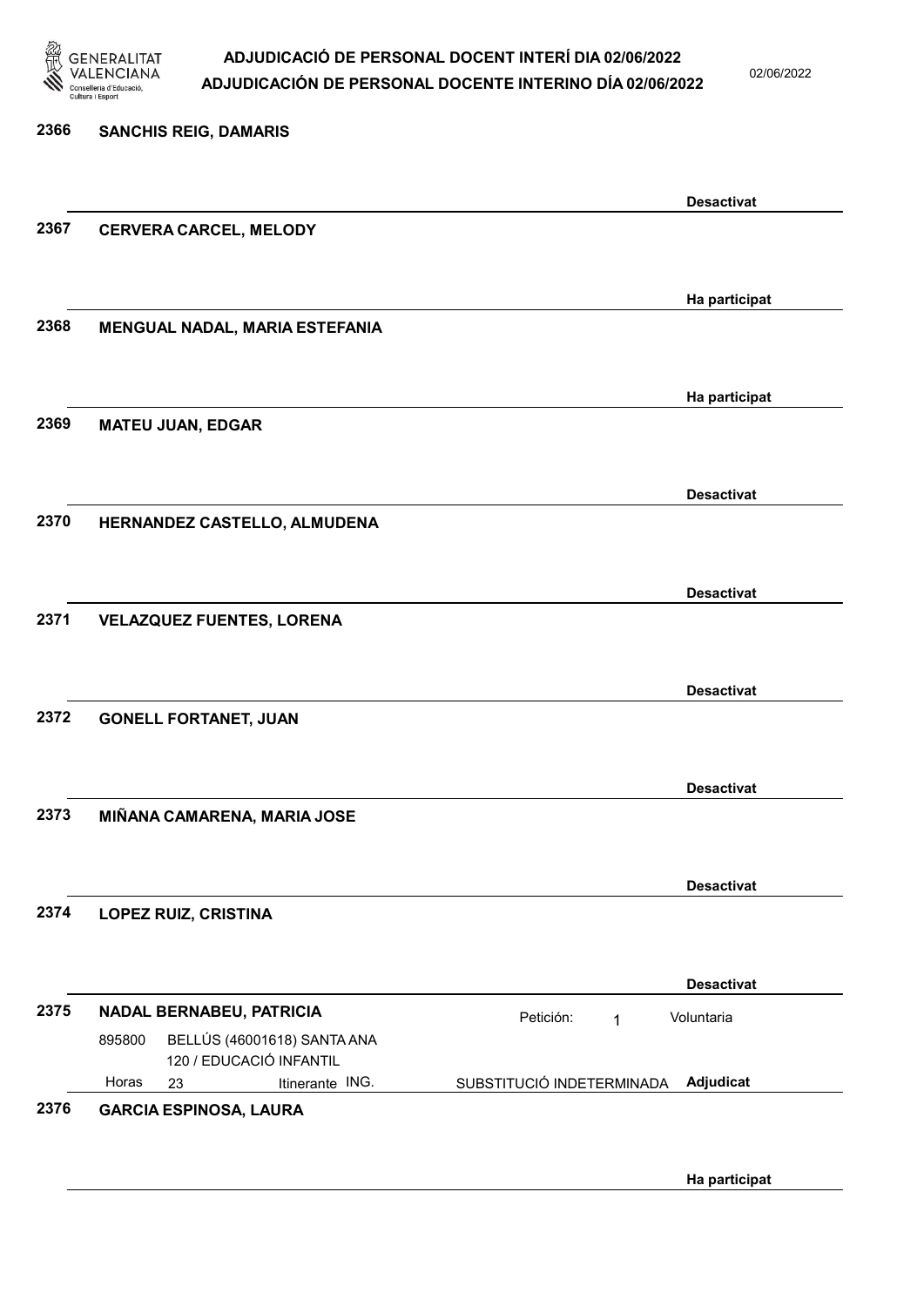

02/06/2022

| 2377 | MUÑOZ ESCALADA, MARIA CARMEN                                                          |                           |    |                   |
|------|---------------------------------------------------------------------------------------|---------------------------|----|-------------------|
|      |                                                                                       |                           |    | No adjudicat      |
| 2378 | <b>BERROJO VALENCIA, DAVID</b>                                                        |                           |    |                   |
|      |                                                                                       |                           |    |                   |
|      |                                                                                       |                           |    | <b>Desactivat</b> |
| 2379 | PASTOR VIDAL, FERMIN                                                                  |                           |    |                   |
|      |                                                                                       |                           |    |                   |
|      |                                                                                       |                           |    | <b>Desactivat</b> |
| 2380 | <b>JUAN CABRERA, MARIA</b>                                                            |                           |    |                   |
|      |                                                                                       |                           |    |                   |
|      |                                                                                       |                           |    | <b>Desactivat</b> |
| 2381 | <b>ROMERO MERI, LOURDES</b>                                                           |                           |    |                   |
|      |                                                                                       |                           |    |                   |
|      |                                                                                       |                           |    | <b>Desactivat</b> |
| 2382 | <b>MORENO MONREAL, EVA MARIA</b>                                                      |                           |    |                   |
|      |                                                                                       |                           |    |                   |
| 2383 | <b>BELDA LLORET, OMAR</b>                                                             |                           |    | Ha participat     |
|      |                                                                                       |                           |    |                   |
|      |                                                                                       |                           |    | <b>Desactivat</b> |
| 2384 | ALCALA TORRES, Mª DESAMPARADOS                                                        |                           |    |                   |
|      |                                                                                       |                           |    |                   |
|      |                                                                                       |                           |    | <b>Desactivat</b> |
| 2385 | <b>CAMPELLO GAMEZ, ANABEL</b>                                                         | Petición:                 | 12 | Voluntaria        |
|      | ONTINYENT (46006070) CEIP LLUÍS VIVES<br>511898<br>120 / EDUCACIÓ INFANTIL            |                           |    |                   |
|      | Horas<br>23                                                                           | SUBSTITUCIÓ INDETERMINADA |    | Adjudicat         |
| 2386 | TRILLO NAVARRO, NOELIA                                                                | Petición:                 | 9  | Voluntaria        |
|      | BENISSUERA (46001977) COL·LEGI EDUCACIÓ PRIMÀRIA<br>746056<br>120 / EDUCACIÓ INFANTIL |                           |    |                   |
|      | Horas15,333<br>Itinerante                                                             | SUBSTITUCIÓ INDETERMINADA |    | Adjudicat         |
| 2387 | <b>GASPAR PES, ELENA</b>                                                              |                           |    |                   |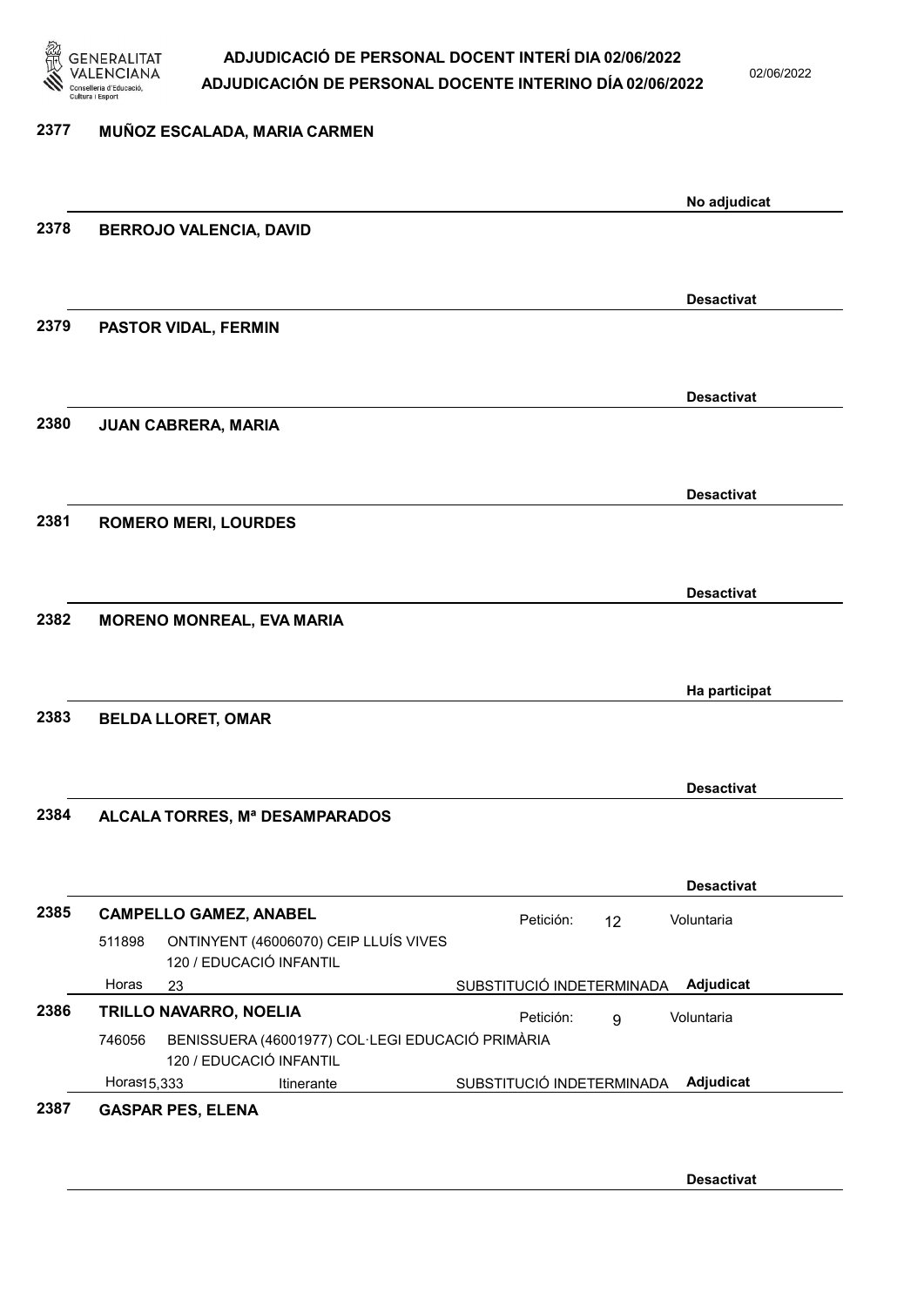|      | GENERALITAT                               | ADJUDICACIÓ DE PERSONAL DOCENT INTERÍ DIA 02/06/2022                                                                |                           |    | 02/06/2022        |
|------|-------------------------------------------|---------------------------------------------------------------------------------------------------------------------|---------------------------|----|-------------------|
|      | onselleria d'Educació<br>Cultura i Esport | ADJUDICACIÓN DE PERSONAL DOCENTE INTERINO DÍA 02/06/2022                                                            |                           |    |                   |
| 2388 |                                           | NAVARRO CANO, LUCIA                                                                                                 | Petición:                 | 1  | Voluntaria        |
|      | 712308                                    | VILAMARXANT (46030205) CEIP LA PEA<br>120 / EDUCACIÓ INFANTIL                                                       |                           |    |                   |
|      | Horas                                     | 23                                                                                                                  | SUBSTITUCIÓ INDETERMINADA |    | <b>Adjudicat</b>  |
| 2389 |                                           | ALBENTOSA PALACIOS, PAULA                                                                                           |                           |    |                   |
|      |                                           |                                                                                                                     |                           |    | <b>Desactivat</b> |
| 2390 |                                           | <b>CASANOVA CALPENA, MONICA</b>                                                                                     |                           |    |                   |
| 2391 |                                           |                                                                                                                     |                           |    | Ha participat     |
|      |                                           | <b>CHIVA ANDREU, GEMA</b>                                                                                           |                           |    |                   |
|      |                                           |                                                                                                                     |                           |    |                   |
| 2392 |                                           | <b>CONEJERO MARIN, MARTA</b>                                                                                        |                           |    | <b>Desactivat</b> |
|      | 820747                                    | ALMUSSAFES (46001357) CEIP ALMASSAF<br>120 / EDUCACIÓ INFANTIL                                                      | Petición:                 | 1  | Voluntaria        |
|      | Horas                                     | 23                                                                                                                  | SUBSTITUCIÓ INDETERMINADA |    | Adjudicat         |
| 2394 |                                           | <b>ORTIZ BALLESTER, ROSA</b>                                                                                        |                           |    | <b>Desactivat</b> |
|      |                                           |                                                                                                                     |                           |    | <b>Desactivat</b> |
| 2395 | 515806                                    | RECHE VICENTE, ANTONIA DEL CARMEN<br>BENIMAMET-BENIFERRI (46009061) CEIP CAMI DE L'HORTA<br>120 / EDUCACIÓ INFANTIL | Petición:                 | 5  | Voluntaria        |
|      | Horas                                     | 23                                                                                                                  | SUBSTITUCIÓ INDETERMINADA |    | Adjudicat         |
| 2396 |                                           | <b>SEGURA ORTEGA, MURIEL</b>                                                                                        |                           |    |                   |
|      |                                           |                                                                                                                     |                           |    | Ha participat     |
| 2397 |                                           | JIMENEZ PASCUAL, BEATRIZ                                                                                            |                           |    |                   |
|      |                                           |                                                                                                                     |                           |    | Ha participat     |
| 2398 |                                           | PLASENCIA PEREZ, MARTA                                                                                              | Petición:                 | 25 | Voluntaria        |
|      | 820917<br>Horas                           | TOUS (46008820) CEIP SANTA BÁRBARA<br>120 / EDUCACIÓ INFANTIL                                                       |                           |    | Adjudicat         |
|      |                                           | 23                                                                                                                  | SUBSTITUCIÓ INDETERMINADA |    |                   |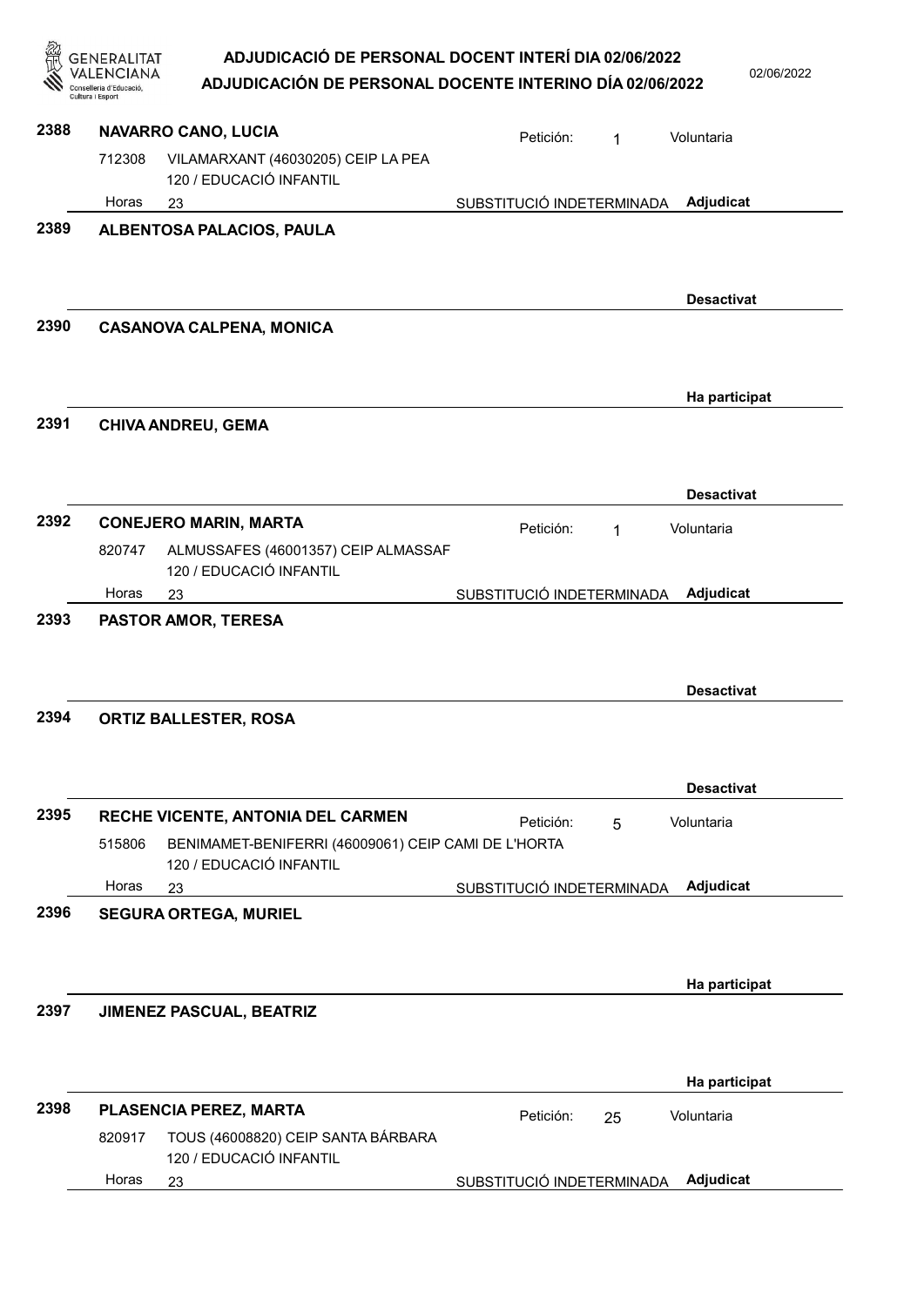

02/06/2022

2399 SOLER CAMPINS, JORDI Desactivat 2400 TORTOSA NAVARRO, MARIA BELEN Desactivat 2401 IBAÑEZ SEGRELLES, SILVIA No adjudicat 2402 MARTINEZ LOMEÑAS, SABRINA No adjudicat 2403 CEREZO LEDESMA, CRISTINA Desactivat 2404 VEGARA JOVER, ANDREA No adjudicat 2405 LLUCH TOLOSA, MONTSERRAT Ha participat 2406 PADILLA BOSQUE, PRISCILA No adjudicat 2407 RAMOS PERALTA, LAURA No adjudicat 2408 ROSALEN ALCOCER, ASUNCION DEL PILAR Desactivat 2409 VERCHER MARIA, ESTER

No adjudicat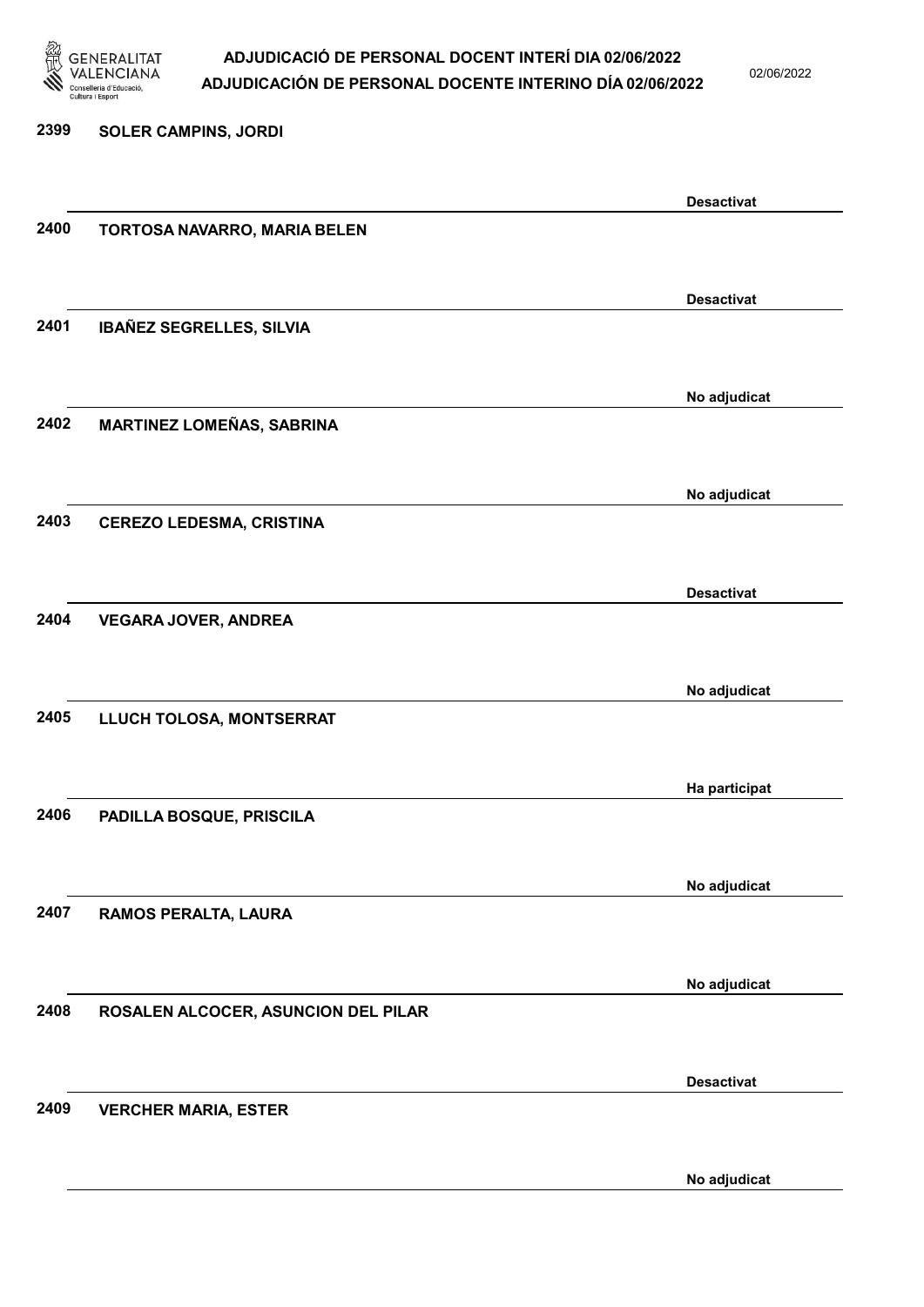

02/06/2022

| 2410 | PARRIZAS PALOMERO, SILVIA     |                   |
|------|-------------------------------|-------------------|
|      |                               | <b>Desactivat</b> |
| 2411 | <b>MATEU MIRALLES, MARTA</b>  |                   |
|      |                               | <b>Desactivat</b> |
| 2412 | <b>FERRUS PELLICER, ESTER</b> |                   |
|      |                               | No adjudicat      |
| 2413 | <b>INSA PLA, ANA REYES</b>    |                   |
|      |                               | No adjudicat      |
| 2414 | <b>MICO PINA, ANA BELEN</b>   |                   |
|      |                               | No adjudicat      |
| 2415 | VAYA CASAS, ALBA              |                   |
|      |                               | <b>Desactivat</b> |
| 2416 | PERALES CALATAYUD, SONIA      |                   |
|      |                               | <b>Desactivat</b> |
| 2417 | SENDROS MARTINEZ, MARIA       |                   |
|      |                               | <b>Desactivat</b> |
| 2418 | <b>LANZA ALBENTOSA, WENDY</b> |                   |
|      |                               | No adjudicat      |
| 2419 | LOPEZ IRUELA, MARIA JESUS     |                   |
|      |                               | No adjudicat      |
| 2420 | IRAÑETA IBAÑEZ, MARIA NIEVES  |                   |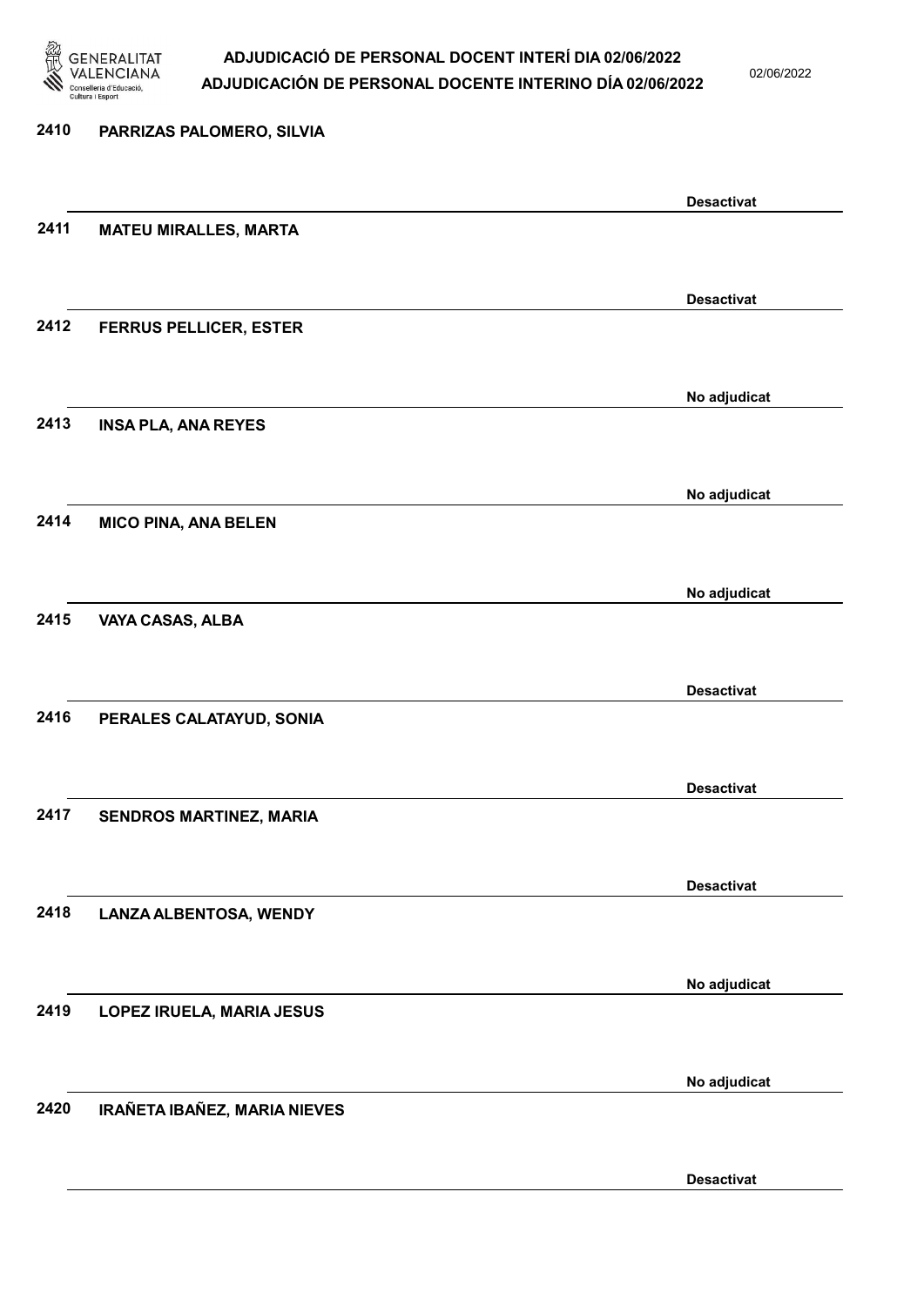

02/06/2022

## 2421 IBAÑEZ CEBRIAN, ANDREU EULOGI

|      |                                         | <b>Desactivat</b> |
|------|-----------------------------------------|-------------------|
| 2422 | SANCHIS MARTÍNEZ, NOEMÍ                 |                   |
|      |                                         |                   |
|      |                                         |                   |
|      |                                         | <b>Desactivat</b> |
| 2423 | <b>JORQUES ZAFRILLA, BELEN</b>          |                   |
|      |                                         |                   |
|      |                                         | <b>Desactivat</b> |
| 2424 | NOGUES GONZALEZ, ALBA                   |                   |
|      |                                         |                   |
|      |                                         |                   |
|      |                                         | No adjudicat      |
| 2425 | <b>VELERT CARRION, ISABEL</b>           |                   |
|      |                                         |                   |
|      |                                         |                   |
|      |                                         | No adjudicat      |
| 2426 | <b>LANDETE SANCHEZ, GEMMA</b>           |                   |
|      |                                         |                   |
|      |                                         | No adjudicat      |
| 2427 | AGUSTI GIL, INMACULADA CONCEPCION       |                   |
|      |                                         |                   |
|      |                                         |                   |
|      |                                         | No adjudicat      |
| 2428 | <b>GUERRERO CARAYOL, EVA MARIA</b>      |                   |
|      |                                         |                   |
|      |                                         |                   |
|      |                                         | No adjudicat      |
| 2429 | <b>COMPANY MEDINA, LUCIA</b>            |                   |
|      |                                         |                   |
|      |                                         | <b>Desactivat</b> |
| 2430 | YNAT LOPEZ, NOELIA EMPAR                |                   |
|      |                                         |                   |
|      |                                         |                   |
|      |                                         | <b>Desactivat</b> |
| 2431 | <b>GARCIA FABREGAT, TATIANA VALERIA</b> |                   |
|      |                                         |                   |
|      |                                         |                   |
|      |                                         | <b>Desactivat</b> |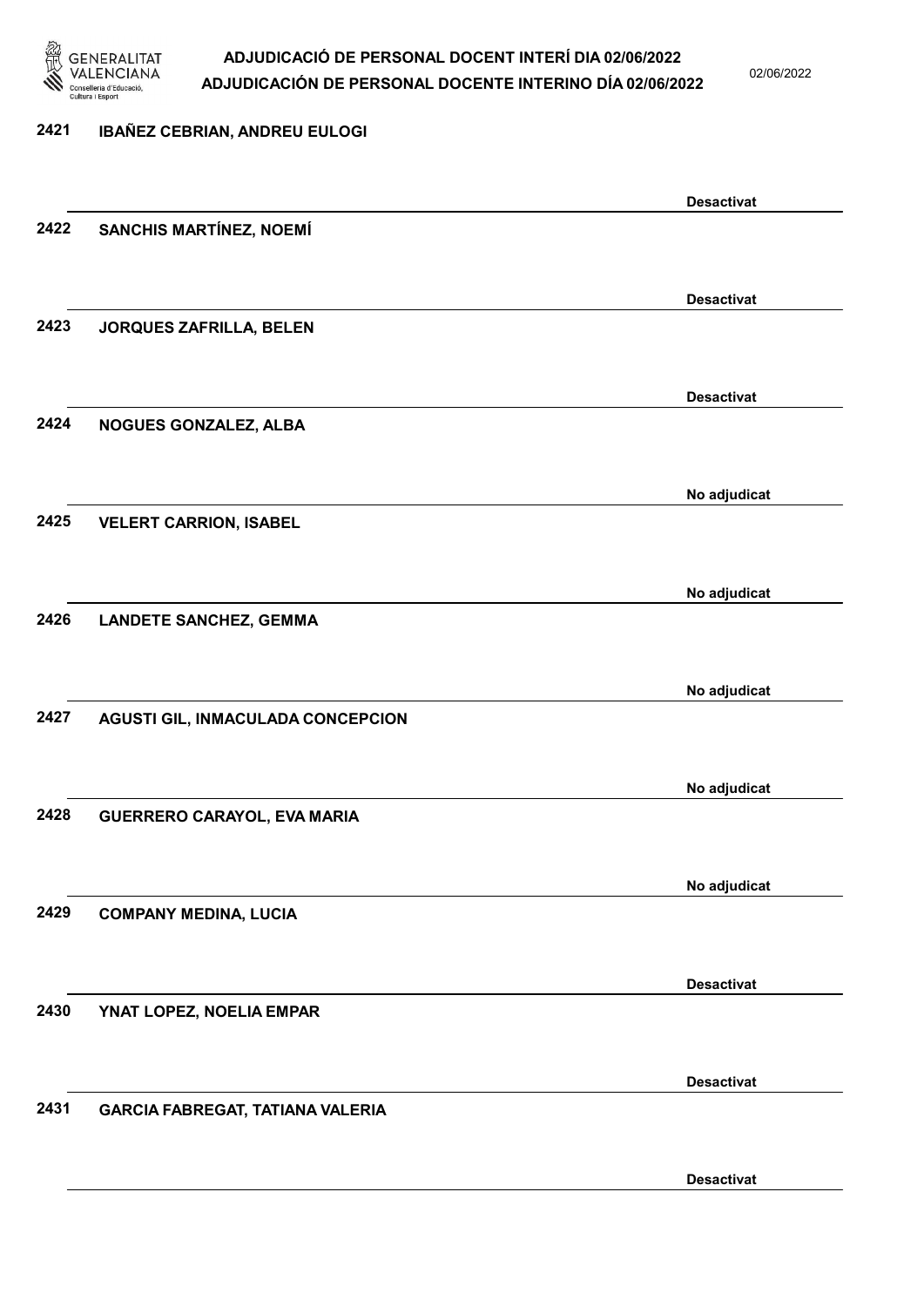

02/06/2022

# 2432 BOLOS VALERO, EDNA Desactivat 2433 CALVO MOSCARDO, ISABEL Desactivat 2434 PERICACHO MIRALLES, ROSA MARIA Desactivat 2435 RUEDA MARFIL, CRISTINA No adjudicat 2436 GARCIA GOMEZ, BEATRIZ Desactivat 2437 ORTIZ SILVESTRE, OMAR Desactivat 2438 GONZALEZ GILABERT, VIRGINIA Desactivat 2439 ALIQUES GARCIA, JAVIER Desactivat 2440 GUADILLA IÑIGUEZ, EVA MARIA No adjudicat 2441 NOGUERA BERTO, DESAMPARADOS No adjudicat 2442 VILA BELLOT, MARIA JOSE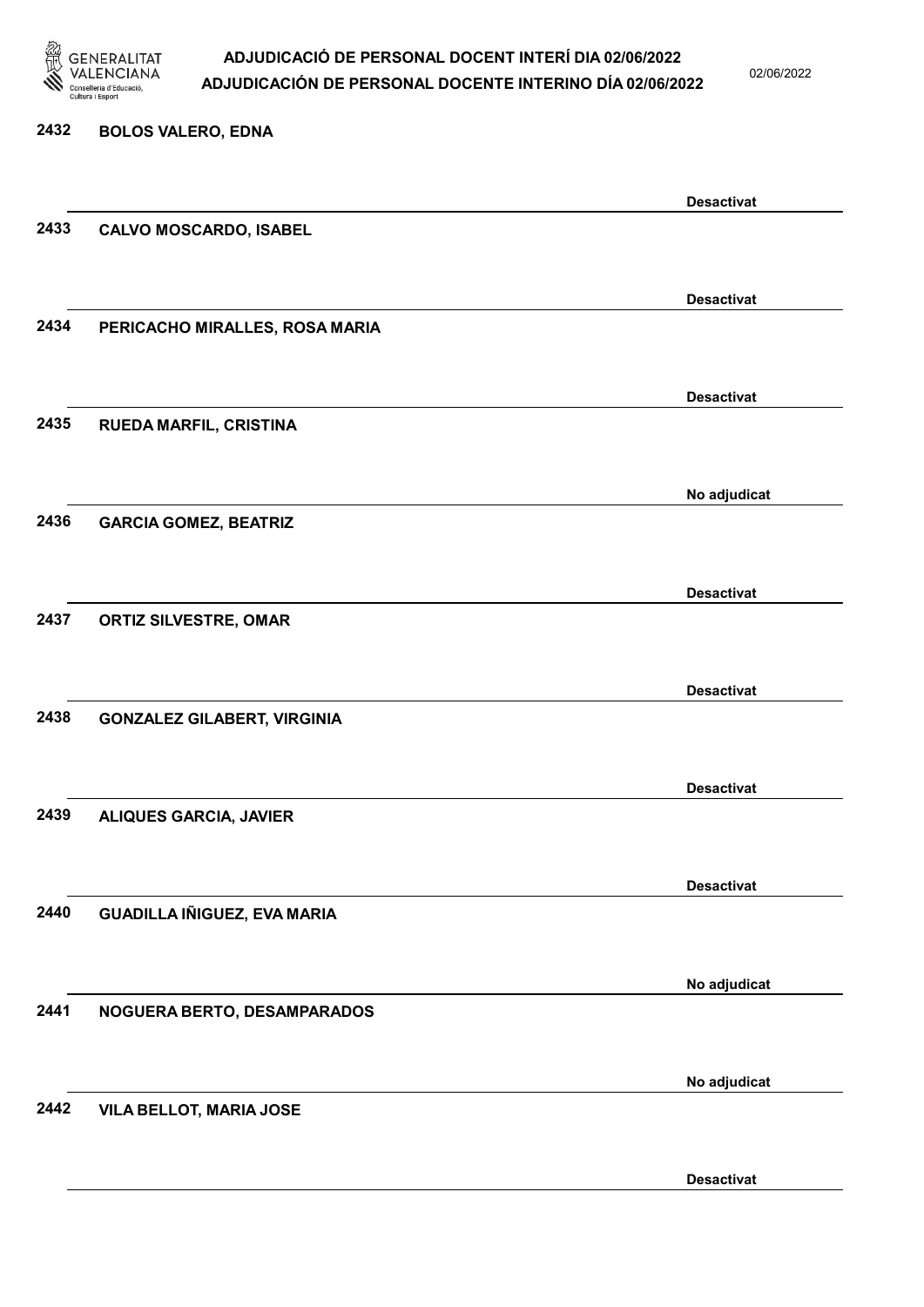

02/06/2022

# 2443 CONTRERAS CANTO, SARA Ha participat 2444 PEREZ PICO, NAIARA No adjudicat 2445 PASCUAL ORENGA, MIREIA No adjudicat 2446 NAVARRO CASTILLO, MIRIAM Desactivat 2447 LINERO DIAZ, SARAY No adjudicat 2448 FOLCH TORLA, ELSA DOLORES No adjudicat 2449 GARRIDO MUNDINA, PAULA Desactivat 2450 CASTILLO SAN GERONIMO, JORGE Desactivat 2451 ROMERO ORTIZ, TANIA Desactivat 2452 CHUMILLAS CANOS, MARIA No adjudicat 2453 SANTAMARIA AGULLO, MARIA

No adjudicat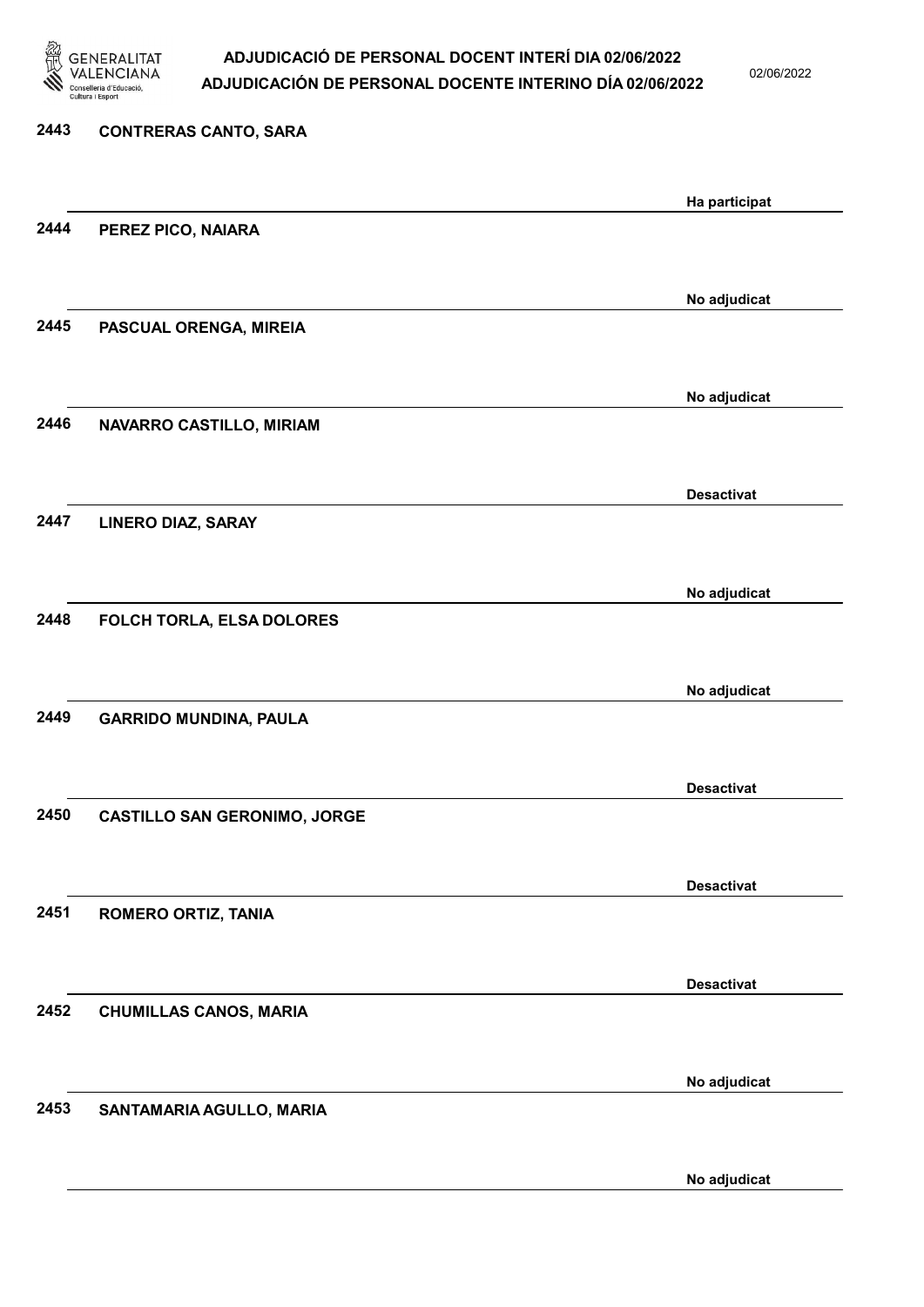

02/06/2022

#### 2454 CECA CABOTA, IRENE

|      |                                 | <b>Desactivat</b> |
|------|---------------------------------|-------------------|
| 2455 | SILVA CARRO, NOEMI              |                   |
|      |                                 |                   |
|      |                                 | <b>Desactivat</b> |
| 2456 | PICO OLIVERT, MARC              |                   |
|      |                                 |                   |
|      |                                 | <b>Desactivat</b> |
| 2457 | <b>MURCIA PEREZ, MARINA</b>     |                   |
|      |                                 |                   |
|      |                                 | No adjudicat      |
| 2458 | <b>ESPI BOLUDA, IRENE</b>       |                   |
|      |                                 |                   |
|      |                                 | <b>Desactivat</b> |
| 2459 | <b>GIL SOLA, MARTA</b>          |                   |
|      |                                 |                   |
|      |                                 |                   |
| 2460 | GUERRERO DE LA TORRE, ANA MARIA | No adjudicat      |
|      |                                 |                   |
|      |                                 |                   |
| 2461 |                                 | No adjudicat      |
|      | <b>MEJIAS RODRÍGUEZ, MARINA</b> |                   |
|      |                                 |                   |
|      |                                 | <b>Desactivat</b> |
| 2462 | RICO FRANCH, JOSE VICTOR        |                   |
|      |                                 |                   |
|      |                                 | <b>Desactivat</b> |
| 2463 | <b>GUTIERREZ RAMOS, VANESA</b>  |                   |
|      |                                 |                   |
|      |                                 | <b>Desactivat</b> |
| 2464 | <b>GRAO OROZCO, MARIA LUISA</b> |                   |
|      |                                 |                   |
|      |                                 | No adjudicat      |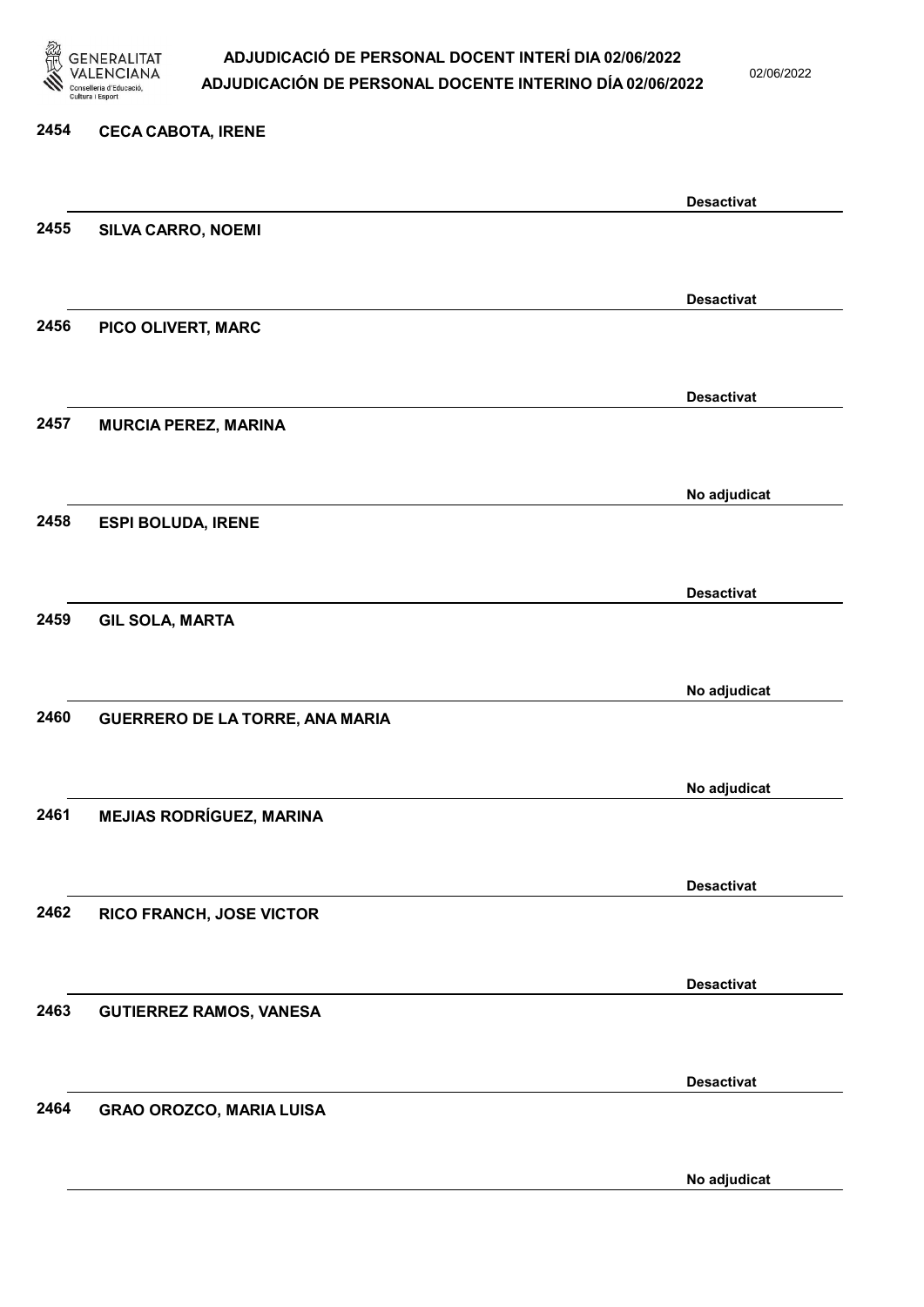

02/06/2022

Desactivat

# 2465 MANZANO VIDAL, ALOMA DEL LLEDO No adjudicat 2466 GUINOT NAVAS, CRISTINA No adjudicat 2467 CARDONA COSTA, ROSA MARIA Desactivat 2468 NOGUES CATALAN, ANAIS Desactivat 2469 TRAVER SERRAT, DIANA No adjudicat 2470 GARCIA FERRE, LAURA Desactivat 2471 HERNANDEZ PEIRO, SHEILA Desactivat 2472 MENESES MARTINEZ, PURIFICACIÓN No adjudicat 2473 OLTRA VICENS, MONICA No adjudicat 2474 ORTIZ FONT, MARTA No adjudicat 2475 SANCHEZ CASAS, DAVID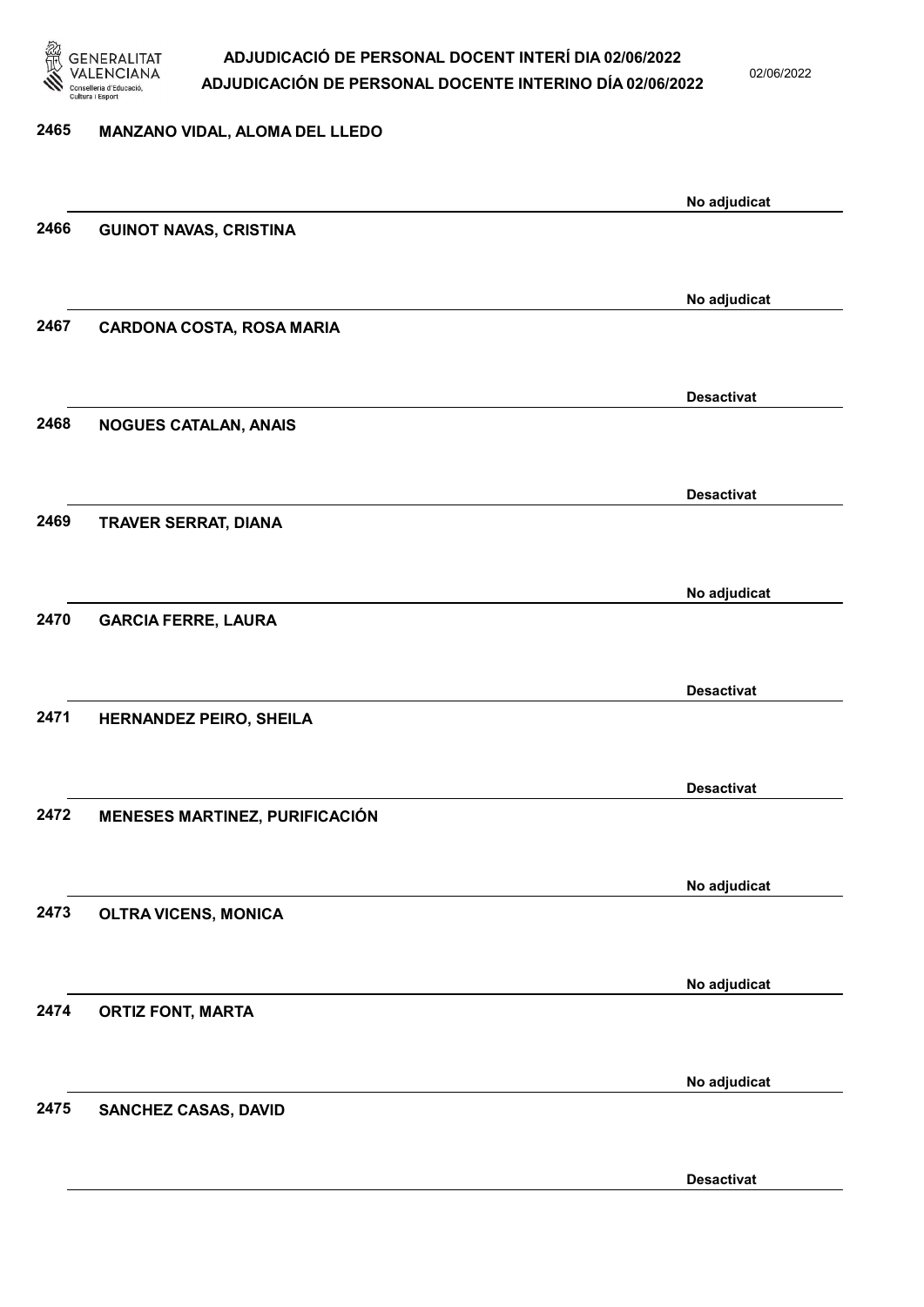

02/06/2022

No adjudicat

# 2476 PEIRO SERRALTA, ALICIA Desactivat 2477 SANZ ALONSO, NURIA Desactivat 2478 RIPOLL RODRIGUEZ, REBECA No adjudicat 2479 CALVO MORENO, SONIA Desactivat 2480 CRUZ SERNA, NURIA Desactivat 2481 GANDIA MARCO, LEILA No adjudicat 2482 OLTRA SANCHIS, MILAGROSA No adjudicat 2483 ANDUJAR RODRIGUEZ, TANIA Desactivat 2484 ASENCIO BAEZA, SUSANA Desactivat 2485 GALAN BARTUAL, GERMAN Desactivat 2486 CALERO LLORET, LAURA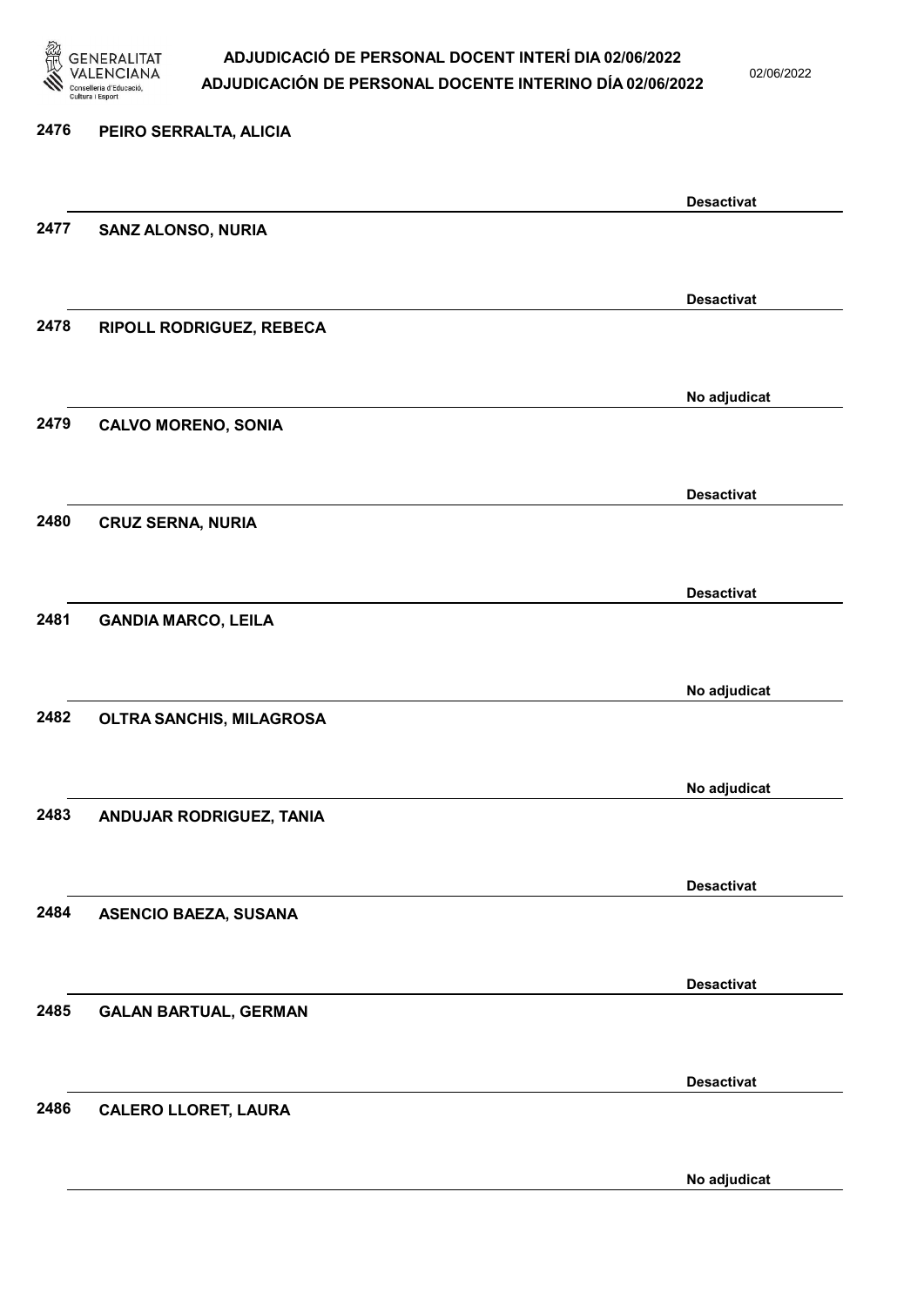

02/06/2022

| 2487 | <b>CHARCOS CHAZARRA, LAURA</b>    |                   |
|------|-----------------------------------|-------------------|
|      |                                   |                   |
|      |                                   | <b>Desactivat</b> |
| 2488 | ORENGA DE LA LAMA, MARIA          |                   |
|      |                                   |                   |
|      |                                   | <b>Desactivat</b> |
| 2489 | <b>MARQUES ORGILES, ESTEFANIA</b> |                   |
|      |                                   |                   |
|      |                                   | Ha participat     |
| 2490 | <b>TUDELA GOMAR, ESTHER</b>       |                   |
|      |                                   |                   |
|      |                                   | <b>Desactivat</b> |
| 2491 | SANCHIS SANJUAN, DORA MARIA       |                   |
|      |                                   |                   |
|      |                                   | No adjudicat      |
| 2492 | <b>MOLINA LEIVA, PAULA</b>        |                   |
|      |                                   |                   |
|      |                                   | <b>Desactivat</b> |
| 2493 | <b>ALBERT PRATS, PAULA</b>        |                   |
|      |                                   |                   |
|      |                                   | No adjudicat      |
| 2494 | ZAMORA SANCHEZ, ANA MARIA         |                   |
|      |                                   |                   |
|      |                                   | Ha participat     |
| 2495 | <b>LORENTE PEREZ, SANDRA</b>      |                   |
|      |                                   |                   |
|      |                                   | No adjudicat      |
| 2496 | <b>VERDÚ GARCÍA, NEUS</b>         |                   |
|      |                                   |                   |
|      |                                   | <b>Desactivat</b> |
| 2497 | <b>FORNES ERN, NEREA</b>          |                   |
|      |                                   |                   |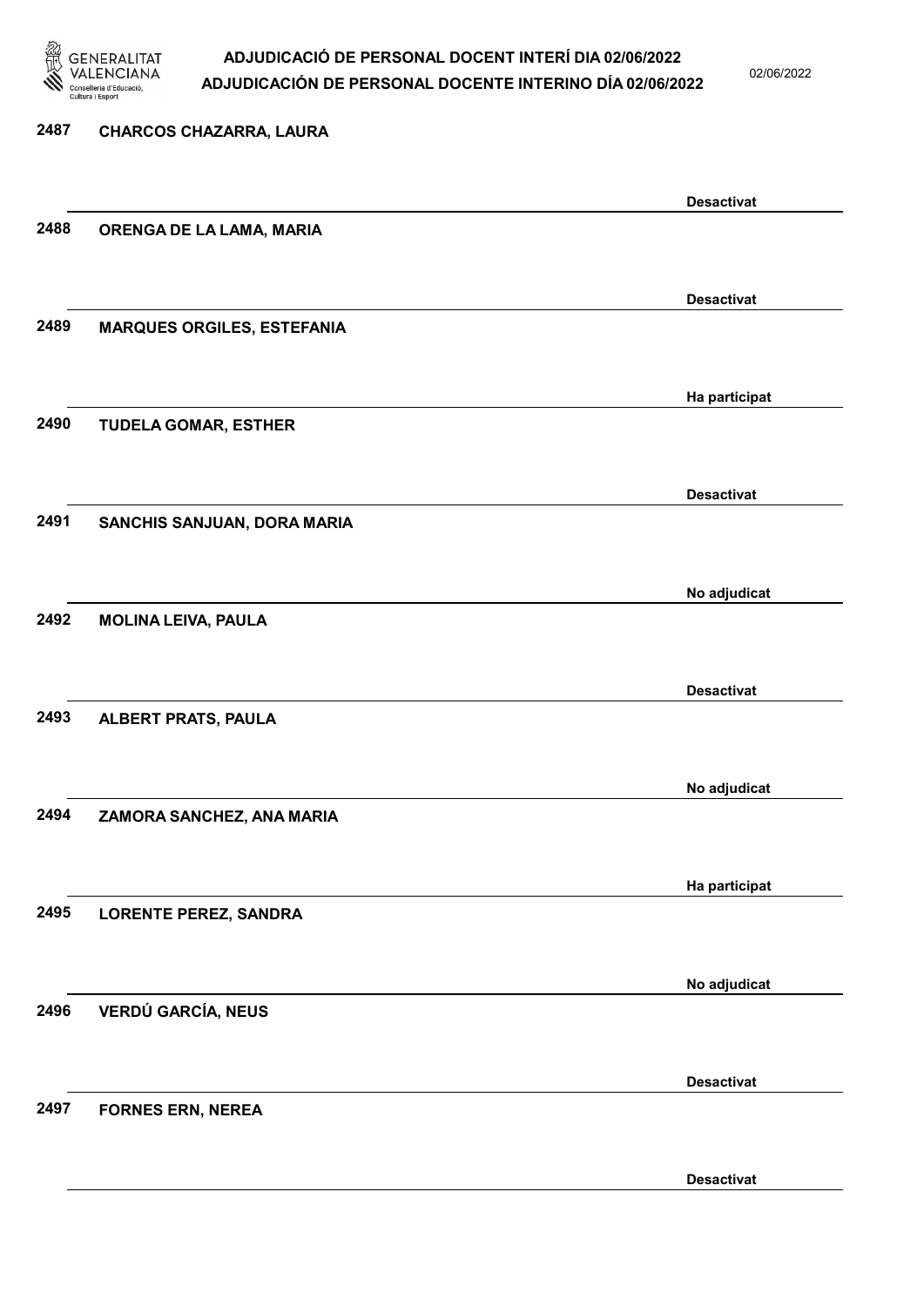

02/06/2022

# 2498 ABELLAN OCHOA, NATALIA No adjudicat 2499 SANCHO FERRER, ANA No adjudicat 2500 ASINS ENGASA, ESTEFANIA No adjudicat 2501 GARCIA RODRIGUEZ, NOELIA No adjudicat 2502 SANCHO LLINARES, PAULA MARIA No adjudicat 2503 ORTIZ SAMBLAS, ESTEFANIA Desactivat 2504 RIOS GAVANCHO, CLAUDIA CAROLINA No adjudicat 2505 DEL RIO VELLOSILLO, VANESSA Desactivat 2506 PELLICER MORERA, MIREYA No adjudicat 2507 HIDALGO VAZQUEZ, MARIA DEL MAR Desactivat 2508 MARCOS SANTOS, CRISTINA

Ha participat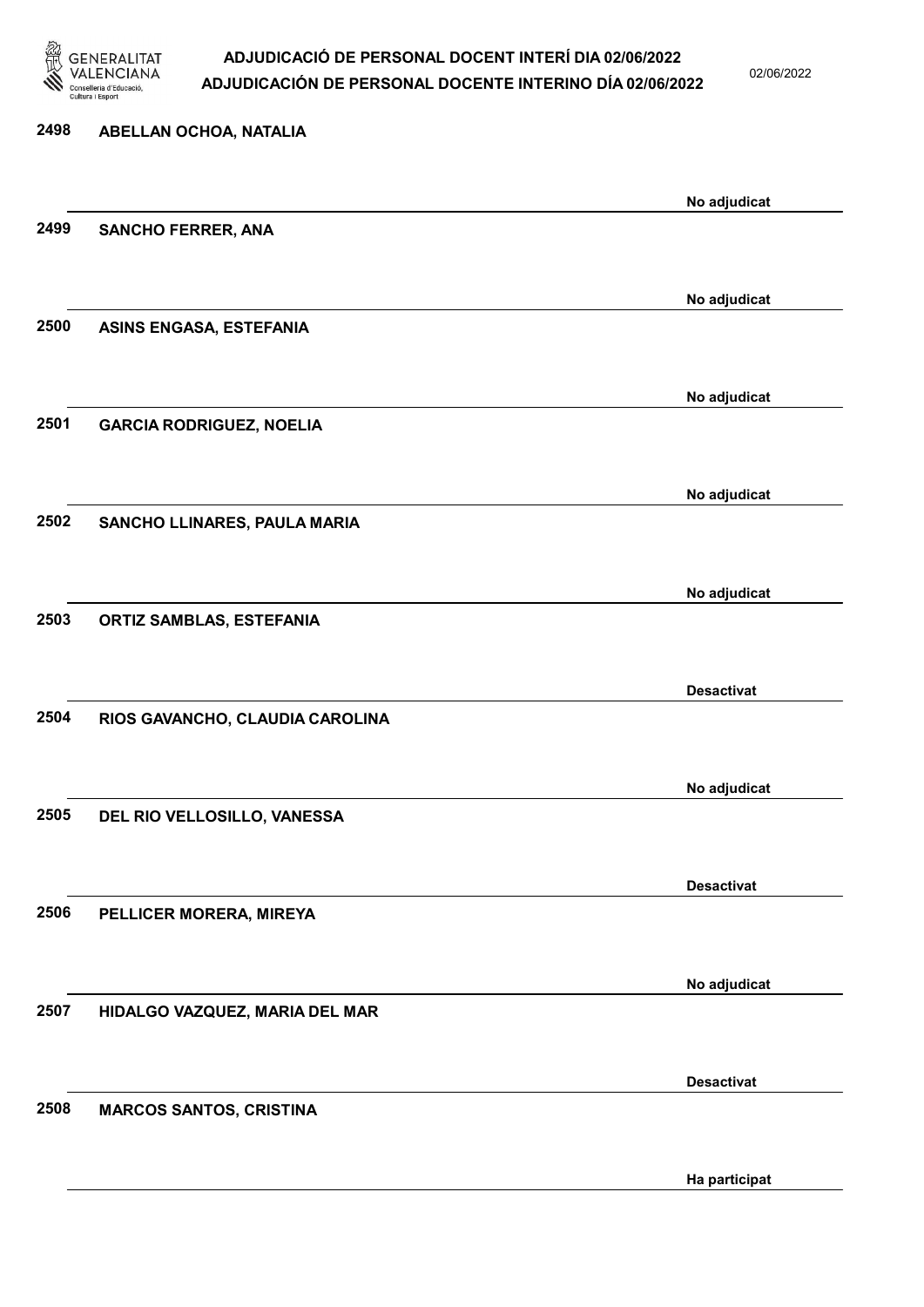

02/06/2022

| 2509 | SANCHO MEDINA, EVA MARIA                                              |                                        |
|------|-----------------------------------------------------------------------|----------------------------------------|
|      |                                                                       | No adjudicat                           |
| 2510 | <b>GRANADOS MORALES, ANA MARIA</b>                                    |                                        |
|      |                                                                       |                                        |
|      |                                                                       | <b>Desactivat</b>                      |
| 2511 | <b>GARCIA OTERO, ROSA ANA</b>                                         |                                        |
|      |                                                                       | Ha participat                          |
| 2512 | AMOROS RAMIREZ, SANDRA                                                |                                        |
|      |                                                                       | No adjudicat                           |
| 2513 | <b>SORIANO TOMAS, PAULA</b>                                           |                                        |
|      |                                                                       | No adjudicat                           |
| 2514 | DEL MORAL IRLES, CRISTINA                                             |                                        |
|      |                                                                       |                                        |
|      |                                                                       | No adjudicat                           |
| 2515 | <b>GARCIA FERNANDEZ, CRISTINA</b>                                     |                                        |
|      |                                                                       | Ha participat                          |
| 2516 | SEDANO LOZANO, MARTA                                                  |                                        |
|      |                                                                       | <b>Desactivat</b>                      |
| 2517 | <b>GOMAR LLARIO, ADRIAN</b>                                           | Petición:<br>Voluntaria<br>4           |
|      | 902797<br>PATERNA (46017481) CEIP LA COMA<br>128 / EDUCACIÓ PRIMÀRIA. |                                        |
|      | Horas<br>23                                                           | SUBSTITUCIÓ INDETERMINADA<br>Adjudicat |
| 2518 | <b>FERRER ALBERO, NEUS</b>                                            |                                        |
|      |                                                                       | <b>Desactivat</b>                      |
| 2519 | <b>BALLESTER MARCO, EVELIA</b>                                        |                                        |
|      |                                                                       |                                        |

No adjudicat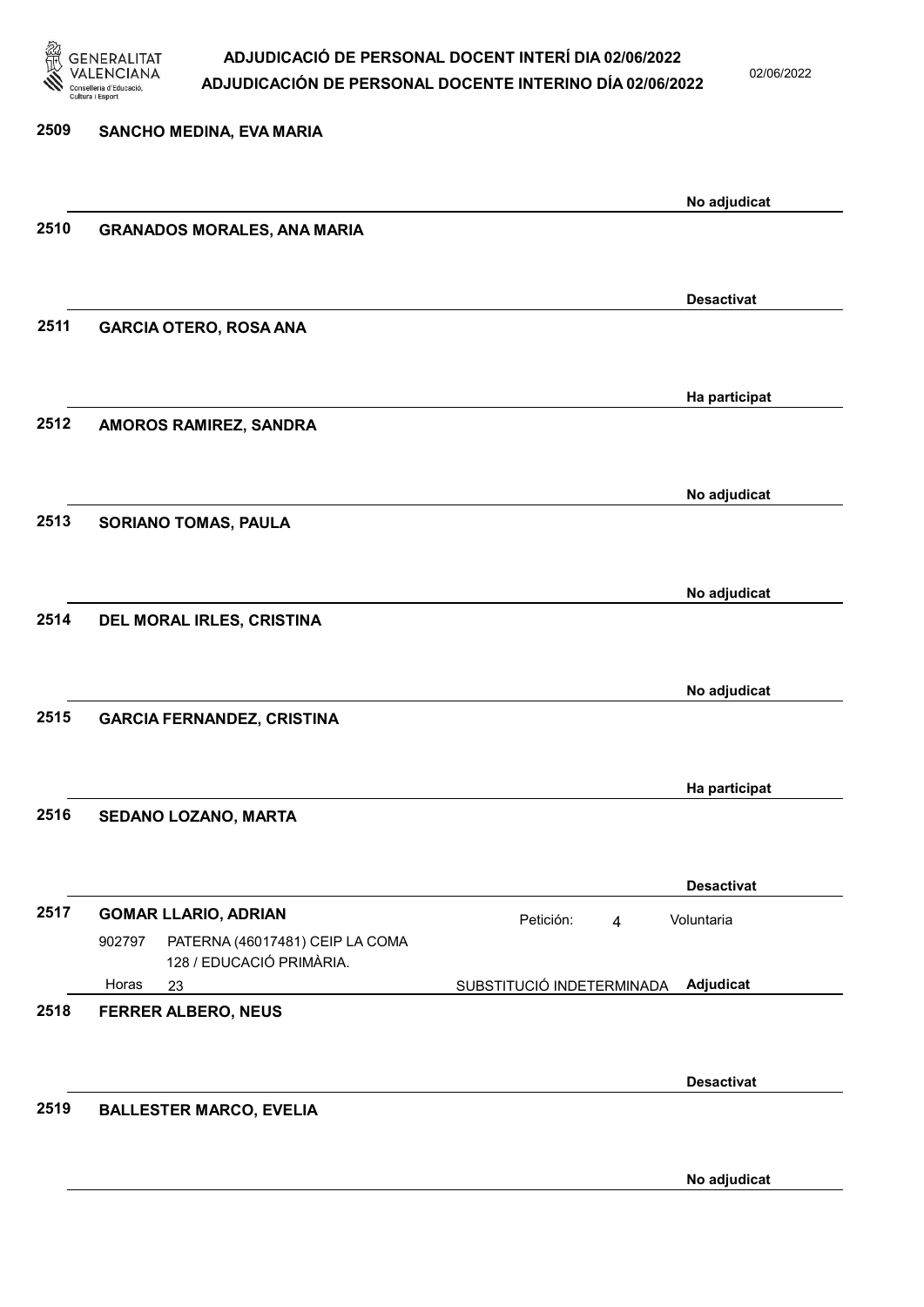

02/06/2022

# 2520 PASTOR HEREDIA, JOSE ANDRES Desactivat 2521 RANDO HERNANDEZ, LAIA Desactivat 2522 SANCHIS GINER, LAURA No adjudicat 2523 ANDREU MIRALLES, ANA No adjudicat 2524 AROCA AJENJO, ANA Ha participat 2525 JIMENEZ IBARRA, JESSICA No adjudicat 2526 PELLICER BAREA, GRACIA Desactivat 2527 MARIN RAMOS, MARIA DE LAS MERCEDES Desactivat 2528 PERALES VILA, YOLANDA No adjudicat 2529 NAPOLEON FERRANDIS, ISABEL No adjudicat 2530 SAUS VILA, CRISTINA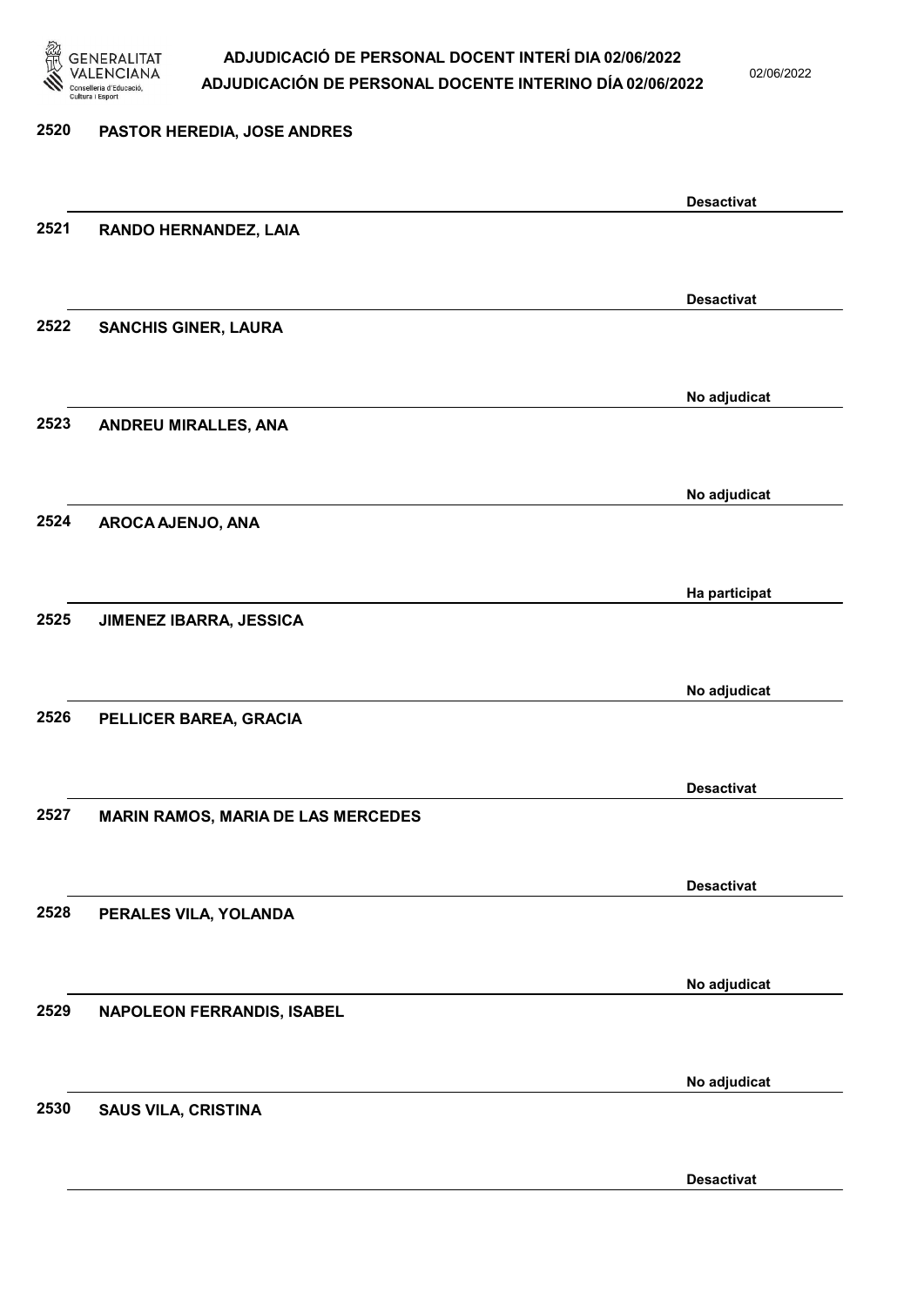

02/06/2022

#### 2531 SELFA CERVERO, OSCAR

|      |        |                                                                            |      |                           |   | <b>Desactivat</b> |
|------|--------|----------------------------------------------------------------------------|------|---------------------------|---|-------------------|
| 2532 |        | <b>CORTES ORTIZ, CRISTINA MARIA</b>                                        |      |                           |   |                   |
|      |        |                                                                            |      |                           |   |                   |
|      |        |                                                                            |      |                           |   |                   |
|      |        |                                                                            |      |                           |   | <b>Desactivat</b> |
| 2533 |        | PANCORBO GARCIA, RAQUEL                                                    |      |                           |   |                   |
|      |        |                                                                            |      |                           |   |                   |
|      |        |                                                                            |      |                           |   | Ha participat     |
| 2534 |        | SCHVARTZMAN, VERONICA PAOLA                                                |      |                           |   |                   |
|      |        |                                                                            |      |                           |   |                   |
|      |        |                                                                            |      |                           |   | <b>Desactivat</b> |
| 2535 |        | ANDRES SANCHEZ, CRISTINA                                                   |      |                           |   |                   |
|      |        |                                                                            |      |                           |   |                   |
|      |        |                                                                            |      |                           |   |                   |
|      |        |                                                                            |      |                           |   | <b>Desactivat</b> |
| 2536 |        | <b>BARJOLA TORRES, ESTER</b>                                               |      | Petición:                 | 5 | Voluntaria        |
|      | 712266 | QUART DE POBLET (46016521) CEIP LA CONSTITUCIÓN<br>120 / EDUCACIÓ INFANTIL |      |                           |   |                   |
|      | Horas  | 23                                                                         | ING. | SUBSTITUCIÓ INDETERMINADA |   | Adjudicat         |
| 2537 |        | SANJERONIMO ESPI, PATRICIA                                                 |      |                           |   |                   |
|      |        |                                                                            |      |                           |   |                   |
|      |        |                                                                            |      |                           |   | No adjudicat      |
| 2538 |        | <b>GAVILA BLAZQUEZ, JOSEFA</b>                                             |      |                           |   |                   |
|      |        |                                                                            |      |                           |   |                   |
|      |        |                                                                            |      |                           |   |                   |
|      |        |                                                                            |      |                           |   | <b>Desactivat</b> |
| 2539 |        | SORIANO TORTOSA, SARA                                                      |      | Petición:                 | 9 | Voluntaria        |
|      | 807597 | RAFAL (03007893) CEIP TRINITARIO SEVA<br>120 / EDUCACIÓ INFANTIL           |      |                           |   |                   |
|      | Horas  | 23                                                                         | ING. | SUBSTITUCIÓ INDETERMINADA |   | Adjudicat         |
| 2540 |        | ALBA CERVERA, MARIA ESMERALDA                                              |      |                           |   |                   |
|      |        |                                                                            |      |                           |   |                   |
|      |        |                                                                            |      |                           |   |                   |
|      |        |                                                                            |      |                           |   | <b>Desactivat</b> |
| 2541 |        | <b>MARTINEZ CEREZO, GLORIA</b>                                             |      |                           |   |                   |
|      |        |                                                                            |      |                           |   |                   |
|      |        |                                                                            |      |                           |   | No adjudicat      |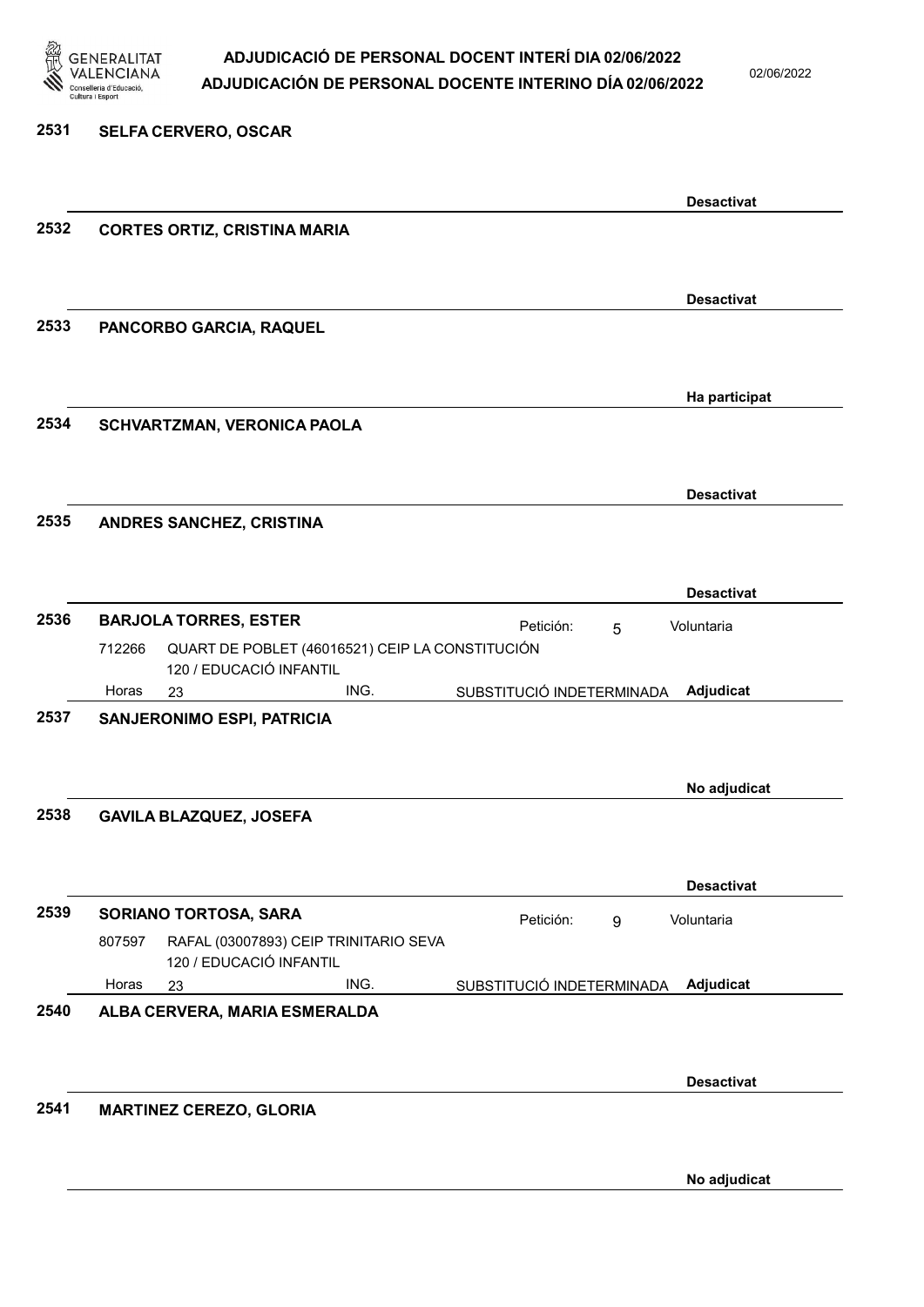

02/06/2022

#### 2542 BARRES PAULS, CARMEN MARIA

|      |                                                                        |                                            |      |                           |   | <b>Desactivat</b> |
|------|------------------------------------------------------------------------|--------------------------------------------|------|---------------------------|---|-------------------|
| 2543 |                                                                        | RODRIGUEZ RATIA, ANABEL                    |      | Petición:                 | 3 | Voluntaria        |
|      | PUERTO SAGUNTO (EL) (46007487) CEIP NUESTRA SEÑORA DE BEGOÑA<br>509590 |                                            |      |                           |   |                   |
|      | Horas                                                                  | 120 / EDUCACIÓ INFANTIL<br>23              | ING. | SUBSTITUCIÓ INDETERMINADA |   | Adjudicat         |
| 2544 |                                                                        | <b>RODRIGUEZ GIMENEZ, ESTHER</b>           |      |                           |   |                   |
|      |                                                                        |                                            |      |                           |   |                   |
|      |                                                                        |                                            |      |                           |   |                   |
| 2545 |                                                                        |                                            |      |                           |   | No adjudicat      |
|      |                                                                        | <b>SERRET PEDRA, ANDREU</b>                |      |                           |   |                   |
|      |                                                                        |                                            |      |                           |   |                   |
|      |                                                                        |                                            |      |                           |   | <b>Desactivat</b> |
| 2546 |                                                                        | SANCHEZ GONZALEZ, MARTA                    |      |                           |   |                   |
|      |                                                                        |                                            |      |                           |   |                   |
|      |                                                                        |                                            |      |                           |   | No adjudicat      |
| 2547 |                                                                        | <b>BARBERA CERDA, SARAI</b>                |      |                           |   |                   |
|      |                                                                        |                                            |      |                           |   |                   |
|      |                                                                        |                                            |      |                           |   |                   |
| 2548 |                                                                        |                                            |      |                           |   | No adjudicat      |
|      |                                                                        | <b>GARCIA ANAYA, PAULA</b>                 |      |                           |   |                   |
|      |                                                                        |                                            |      |                           |   |                   |
|      |                                                                        |                                            |      |                           |   | <b>Desactivat</b> |
| 2549 |                                                                        | <b>GARCIA-GALBIS CRUZ, MARIA DEL PILAR</b> |      |                           |   |                   |
|      |                                                                        |                                            |      |                           |   |                   |
|      |                                                                        |                                            |      |                           |   | No adjudicat      |
| 2550 |                                                                        | ROIG SANJUAN, SILVIA                       |      |                           |   |                   |
|      |                                                                        |                                            |      |                           |   |                   |
|      |                                                                        |                                            |      |                           |   | <b>Desactivat</b> |
| 2551 |                                                                        | SANCHIS APARICIO, MARIA DOLORES            |      |                           |   |                   |
|      |                                                                        |                                            |      |                           |   |                   |
|      |                                                                        |                                            |      |                           |   |                   |
|      |                                                                        |                                            |      |                           |   | No adjudicat      |
| 2552 |                                                                        | SANZ FABREGAT, ADRIANA                     |      |                           |   |                   |
|      |                                                                        |                                            |      |                           |   |                   |
|      |                                                                        |                                            |      |                           |   | No adjudicat      |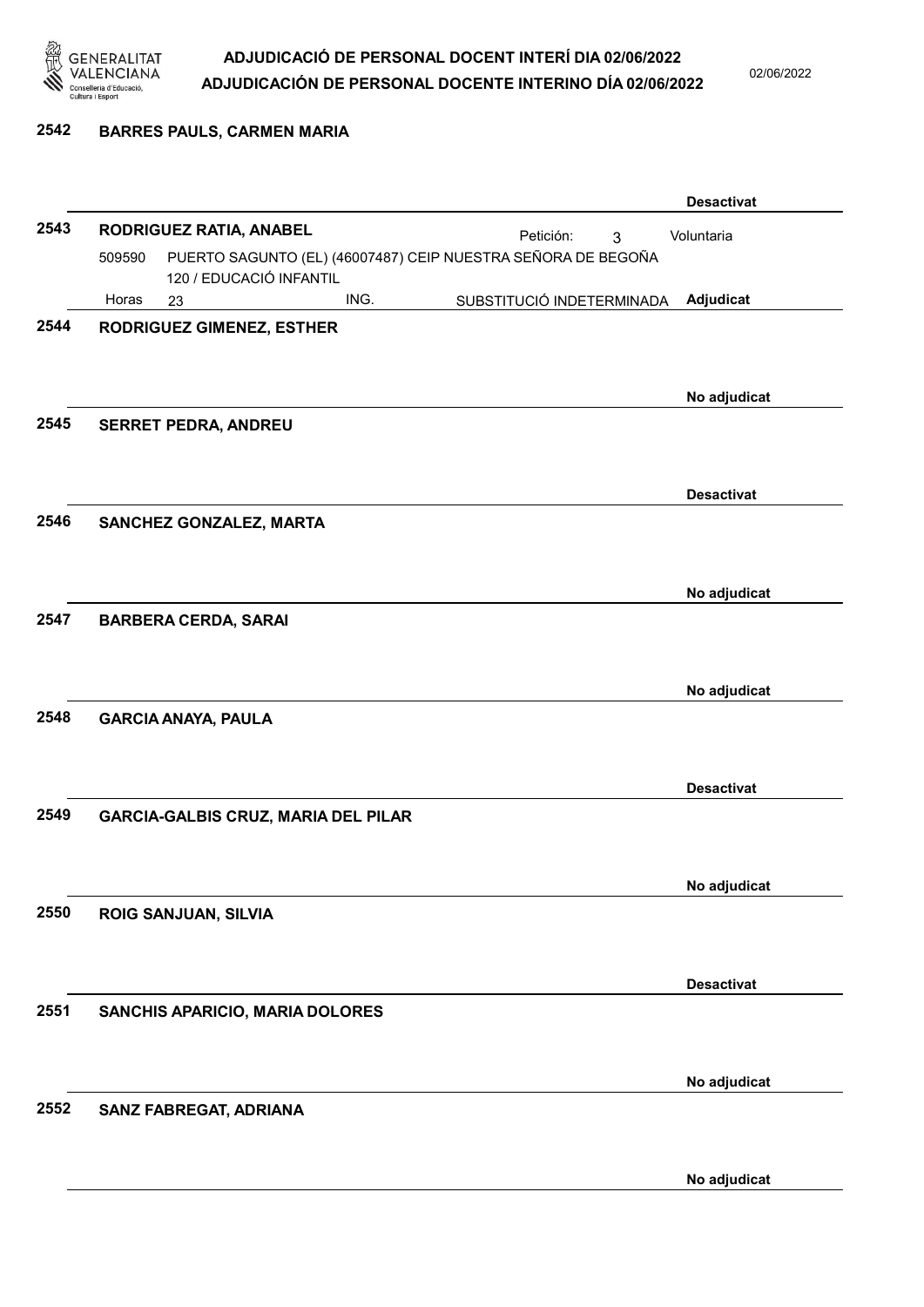

02/06/2022

## 2553 SERRANO ALMENDRO, EVA MARIA No adjudicat 2554 ASENSI CONEJERO, MARTA No adjudicat 2555 MOLINA NORTES, RAQUEL No adjudicat 2556 MAÑE SERRA, MIREIA Desactivat 2557 BUITRAGO MAESTRE, MARINA No adjudicat 2558 BAEZA BERMUDEZ, LORENA No adjudicat 2559 CHARCOS ALVARO, ESTEFANIA Ha participat 2560 GUINOT FELIS, MARIA No adjudicat 2561 ASES ESPI, MARIA ROSA No adjudicat 2562 ANTON ROS, ALEXANDRA Desactivat 2563 GASULL GARROTE, ESTER Desactivat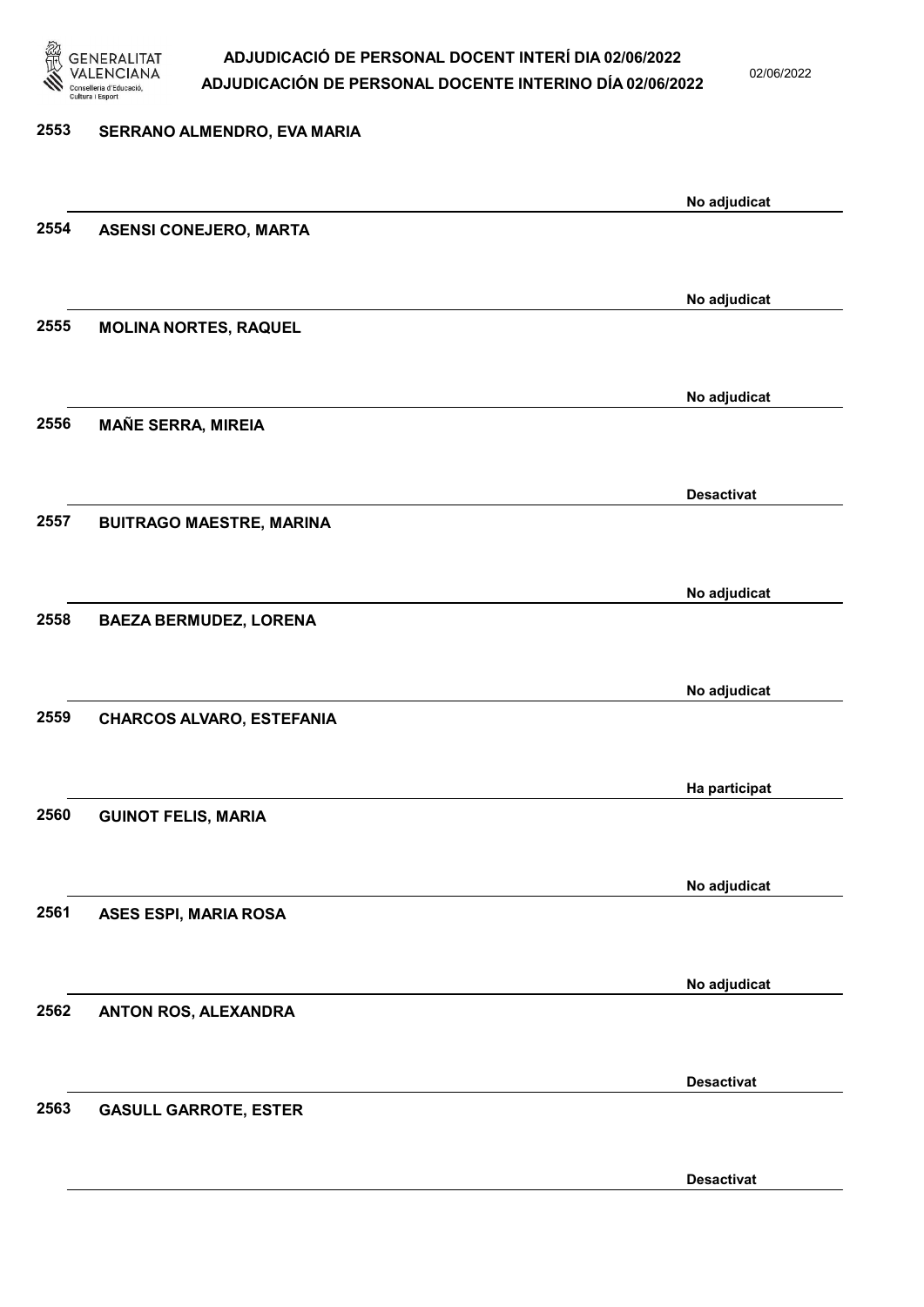

02/06/2022

| 2564 | <b>CUADRADO ROMERO, TAMARA</b>  |                   |
|------|---------------------------------|-------------------|
|      |                                 |                   |
|      |                                 | Ha participat     |
| 2565 | <b>FRANCO MATOSES, CLARA</b>    |                   |
|      |                                 |                   |
|      |                                 | <b>Desactivat</b> |
| 2566 | <b>PIQUER FLOR, MONICA</b>      |                   |
|      |                                 |                   |
|      |                                 | Ha participat     |
| 2567 | <b>CABANES MARTINEZ, CARLA</b>  |                   |
|      |                                 |                   |
|      |                                 | No adjudicat      |
| 2568 | ROMERO CARBALLO, LEIRE          |                   |
|      |                                 |                   |
|      |                                 | Ha participat     |
| 2569 | <b>VEGA GARCIA, SANDRA</b>      |                   |
|      |                                 |                   |
|      |                                 | <b>Desactivat</b> |
| 2570 | <b>CORTIJO ABELA, SUSANA</b>    |                   |
|      |                                 |                   |
|      |                                 | <b>Desactivat</b> |
| 2571 | <b>OLMO GUILLEN, TANIA</b>      |                   |
|      |                                 |                   |
|      |                                 | <b>Desactivat</b> |
| 2572 | IBAÑEZ IBAÑEZ, MARIA BIENVENIDA |                   |
|      |                                 |                   |
|      |                                 | <b>Desactivat</b> |
| 2573 | <b>ALVAREZ PALLAS, SILVIA</b>   |                   |
|      |                                 |                   |
|      |                                 |                   |
| 2574 | MOSCARDÓ CASTELLÓ, LUCIA        | No adjudicat      |
|      |                                 |                   |
|      |                                 |                   |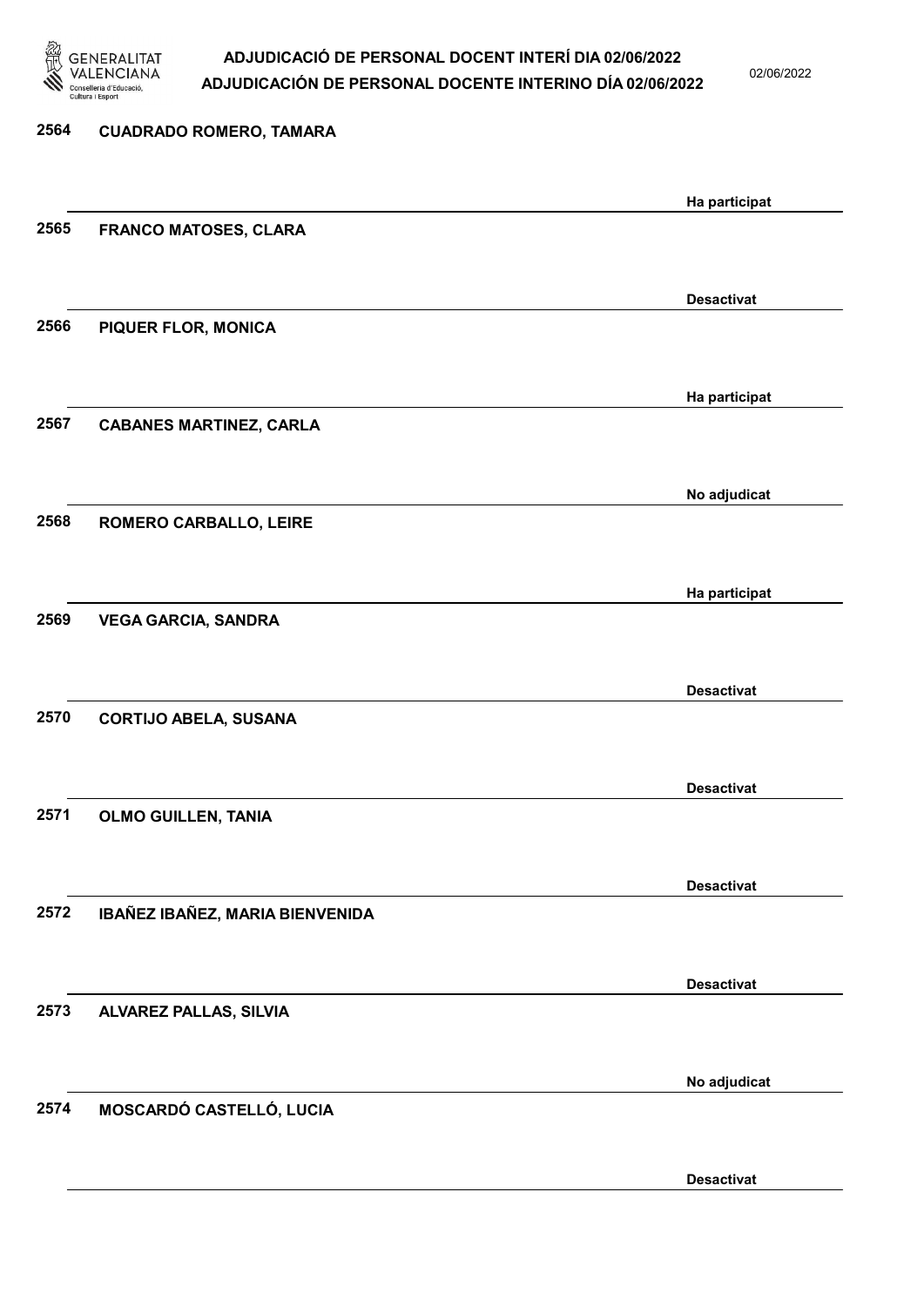

02/06/2022

| 2575 | PEIRO ZARZO, MARIA             |                   |
|------|--------------------------------|-------------------|
|      |                                | No adjudicat      |
| 2576 | <b>APARICI GONZALEZ, INES</b>  |                   |
|      |                                | No adjudicat      |
| 2577 | <b>TORMO ALEMANY, GABRIEL</b>  |                   |
|      |                                | <b>Desactivat</b> |
| 2578 | SAEZ MANRESA, ROSALIA          |                   |
|      |                                | No adjudicat      |
| 2579 | PASTOR ALBUJER, SANDRA         |                   |
|      |                                | No adjudicat      |
| 2580 | <b>BACO ROMERO, VERÓNICA</b>   |                   |
|      |                                | <b>Desactivat</b> |
| 2581 | DE LA FUENTE IVORRA, ALBA      |                   |
|      |                                | No adjudicat      |
| 2582 | <b>SERRAT GUARINOS, AURORA</b> |                   |
|      |                                | No adjudicat      |
| 2583 | ALTET ARANEGA, MARIA           |                   |
|      |                                | No adjudicat      |
| 2584 | <b>ARMERO CARPIO, ENRIQUE</b>  |                   |
|      |                                | <b>Desactivat</b> |
| 2585 | POMARES MAS, MIRIAM            |                   |

No adjudicat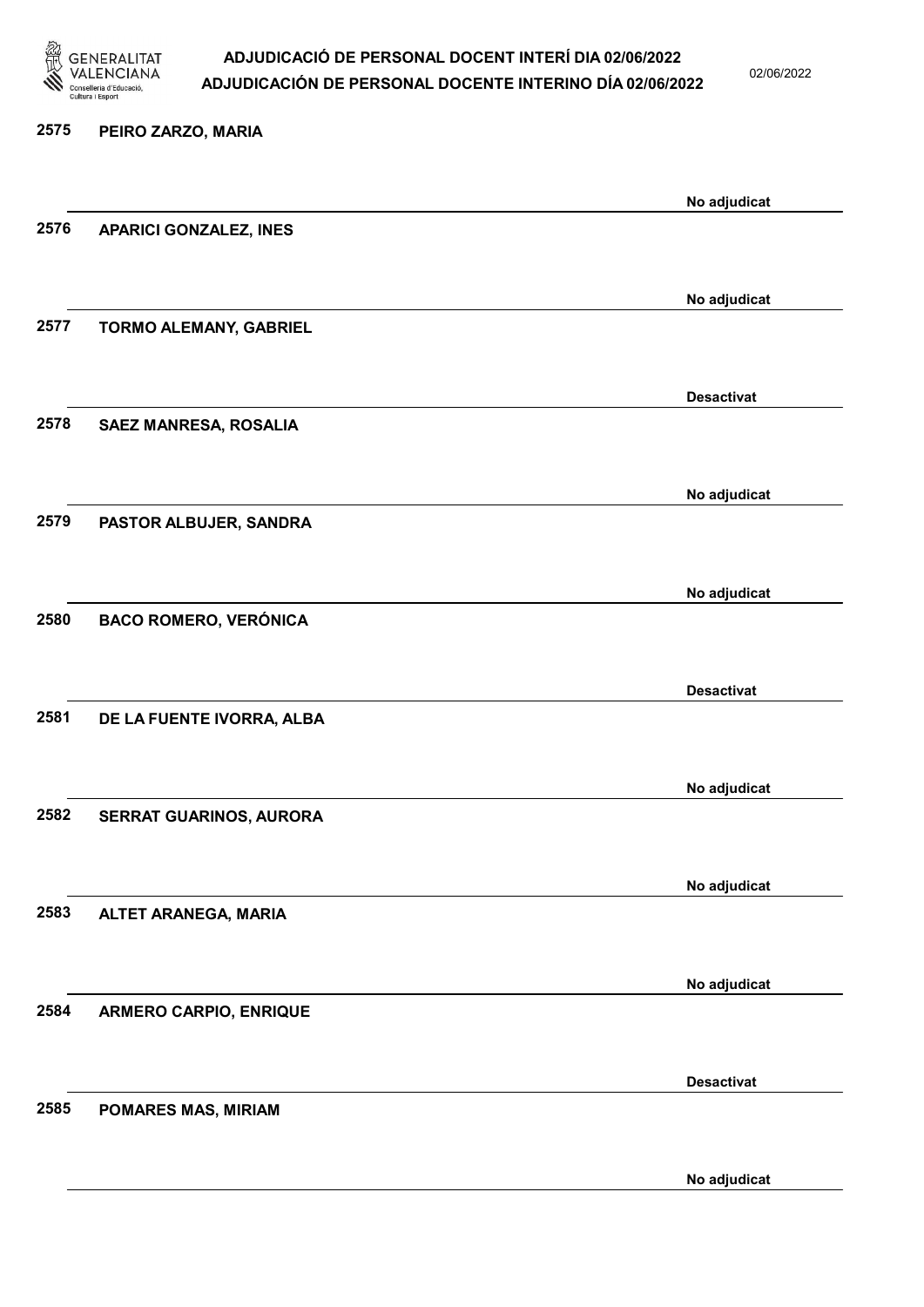

02/06/2022

#### 2586 BELDA MARTINEZ, FLORENCIA PAULA

|      |                                 | <b>Desactivat</b> |
|------|---------------------------------|-------------------|
| 2587 | LOPEZ VALDES, MARIA AMPARO      |                   |
|      |                                 |                   |
|      |                                 | Ha participat     |
| 2588 | <b>CRESPO SALAIS, EVA</b>       |                   |
|      |                                 |                   |
|      |                                 | <b>Desactivat</b> |
| 2589 | <b>GARCIA SERRA, LAURA</b>      |                   |
|      |                                 |                   |
|      |                                 | No adjudicat      |
| 2590 | <b>GIMENO MOLINER, LUIS</b>     |                   |
|      |                                 |                   |
| 2591 | SEMPERE FERRANDIZ, MARIA        | <b>Desactivat</b> |
|      |                                 |                   |
|      |                                 | No adjudicat      |
| 2592 | APARICI ARTAL, MARIA JOSE       |                   |
|      |                                 |                   |
|      |                                 | <b>Desactivat</b> |
| 2593 | IBAÑEZ ESTARELLES, PILAR        |                   |
|      |                                 |                   |
|      |                                 | <b>Desactivat</b> |
| 2594 | <b>MOLINS MORELLO, MACARENA</b> |                   |
|      |                                 |                   |
|      |                                 | <b>Desactivat</b> |
| 2595 | SAIZ ADELL, NURIA               |                   |
|      |                                 |                   |
| 2596 | APARISI CHOVER, MARIA AMPARO    | <b>Desactivat</b> |
|      |                                 |                   |
|      |                                 | No adjudicat      |
|      |                                 |                   |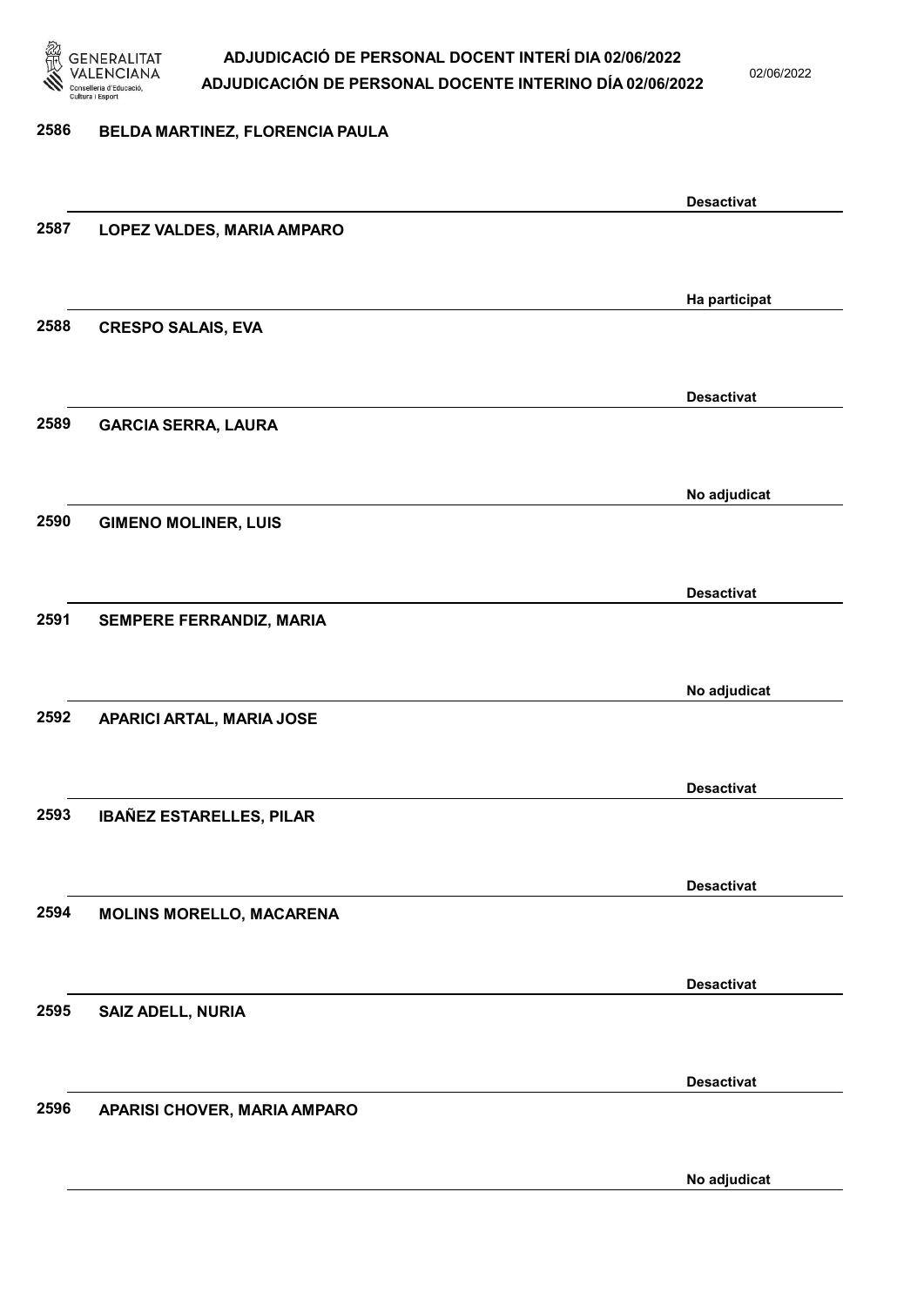

02/06/2022

## 2597 GARCIA NAJAR, RAQUEL No adjudicat 2598 PEREZ AZNAR, MARIA Ha participat 2599 QUIÑONERO DEL VAS, MARIA No adjudicat 2600 MESEGUER ENGUIDANOS, MERITXELL No adjudicat 2601 ZAPATA SANCHEZ, LAURA No adjudicat 2602 JULBE ARAYO, PAU Desactivat 2603 MIRA GOMEZ, NURIA Ha participat 2604 MONDEJAR CABRERA, MARIA No adjudicat 2605 PEREZ LUIS, AIDA No adjudicat 2606 TARRAZO PERELLO, AINARA CONCEPCION Desactivat 2607 SEMPERE ESCLAPEZ, NOELIA Desactivat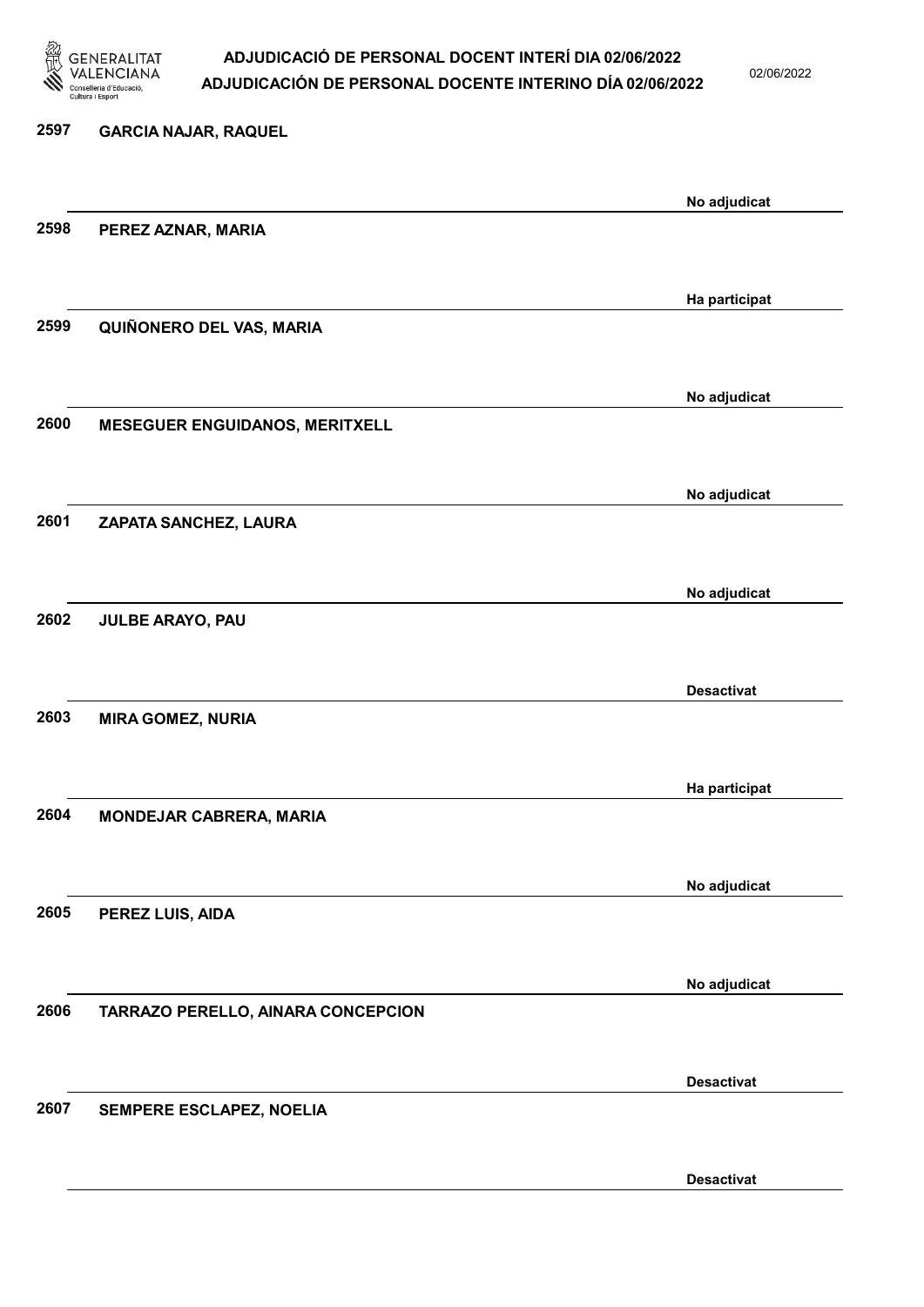

02/06/2022

| 2608 | RICO MANRIQUE, PAULA         |                   |
|------|------------------------------|-------------------|
|      |                              | No adjudicat      |
| 2609 | TOLEDO AMORES, SANDRA        |                   |
|      |                              | No adjudicat      |
| 2610 | <b>RUIZ MOLTO, MARIA</b>     |                   |
|      |                              | <b>Desactivat</b> |
| 2611 | FERRANDO VIDAGANY, RUTH      |                   |
|      |                              | No adjudicat      |
| 2612 | RAMON LABRADOR, ALICIA PILAR |                   |
|      |                              |                   |
| 2613 | <b>SALAS GINER, ANA</b>      | No adjudicat      |
|      |                              |                   |
| 2614 | SAN ONOFRE EGEA, BEATRIZ     | <b>Desactivat</b> |
|      |                              |                   |
| 2615 | <b>SERVER ROMAN, ANDREA</b>  | Ha participat     |
|      |                              |                   |
| 2616 | RODRIGUEZ ESTELLES, CARLA    | <b>Desactivat</b> |
|      |                              |                   |
| 2617 | SANTAMARIA JAEN, PATRICIA    | No adjudicat      |
|      |                              |                   |
| 2618 | TIETJE FONOLLOSA, ESTHER     | No adjudicat      |
|      |                              |                   |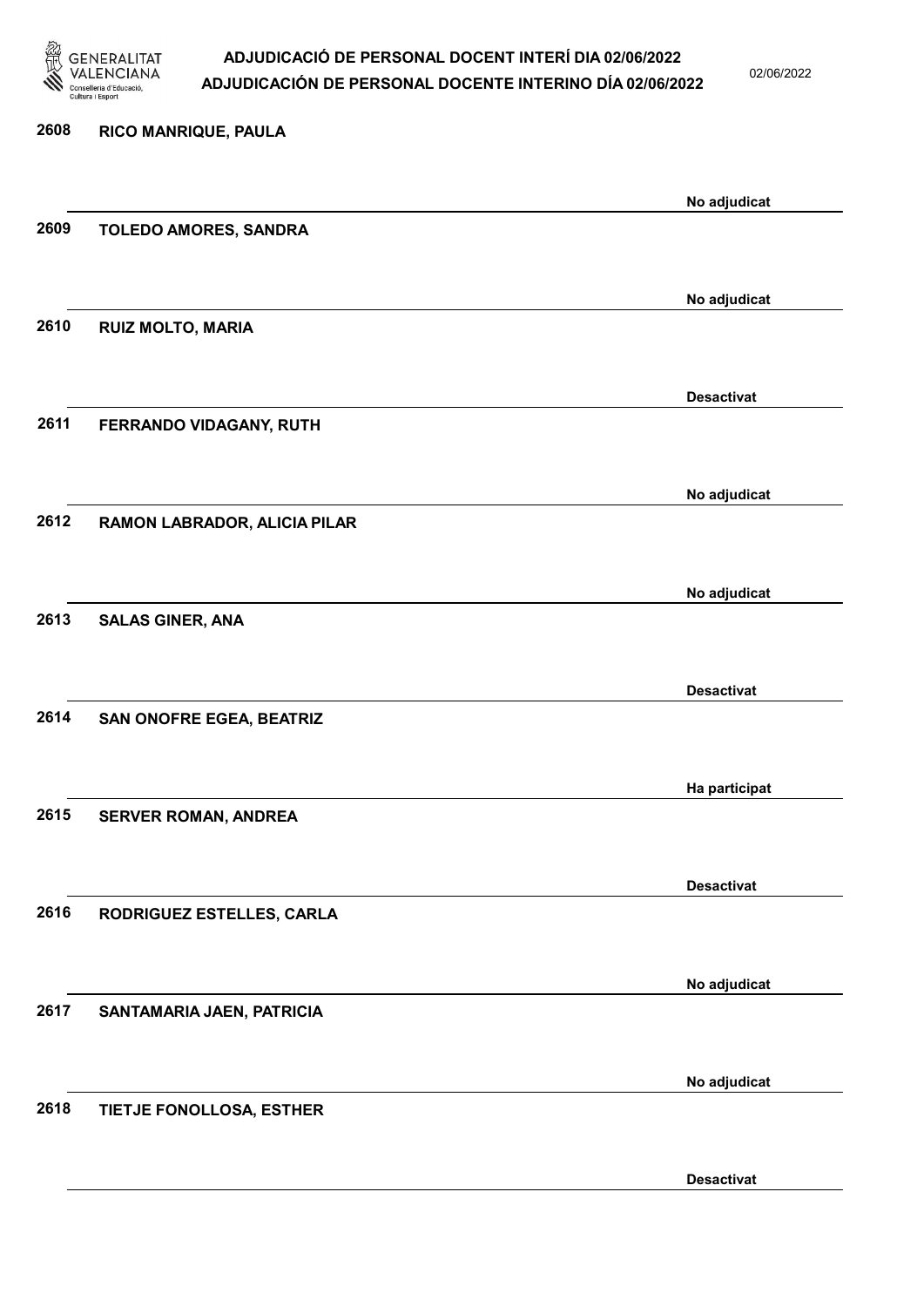

02/06/2022

Ha participat

| 2619 | PARRA BONDIA, ERIKA MARIA       |               |
|------|---------------------------------|---------------|
|      |                                 |               |
| 2620 | ARANDA MARGARIT, YOLANDA        | No adjudicat  |
|      |                                 |               |
|      |                                 | No adjudicat  |
| 2621 | <b>MARTINEZ CARPIO, LAURA</b>   |               |
|      |                                 |               |
| 2622 | BASCUÑANA HERNANDEZ, MARIA JOSE | No adjudicat  |
|      |                                 |               |
|      |                                 | Ha participat |
| 2623 | SERRANO GOMAR, VERONICA         |               |
|      |                                 | No adjudicat  |
| 2624 | LLORET FERRER, MARIA LUISA      |               |
|      |                                 |               |
|      |                                 | No adjudicat  |
| 2625 | ASES GONZALEZ, ALBA             |               |
|      |                                 | No adjudicat  |
| 2626 | SENDRA BORDES, JOANA            |               |
|      |                                 |               |
| 2627 |                                 | No adjudicat  |
|      | MINGOT ARAGONÉS, ESTEFANÍA      |               |
|      |                                 | No adjudicat  |
| 2628 | <b>RAMON PEREZ, BORJA</b>       |               |
|      |                                 |               |
| 2629 | ALARCON CARRASCO, ARIANA MARIA  | No adjudicat  |
|      |                                 |               |
|      |                                 |               |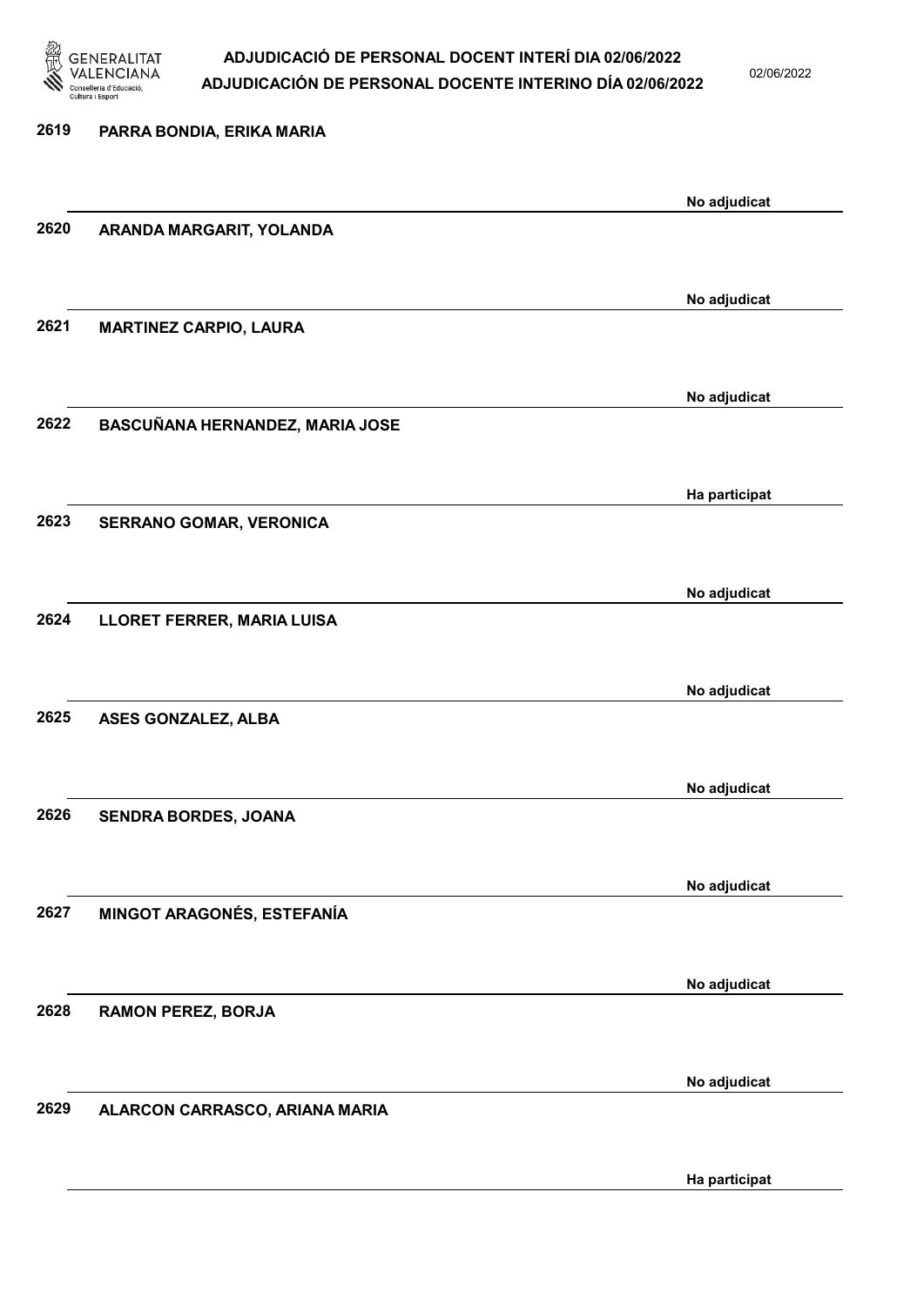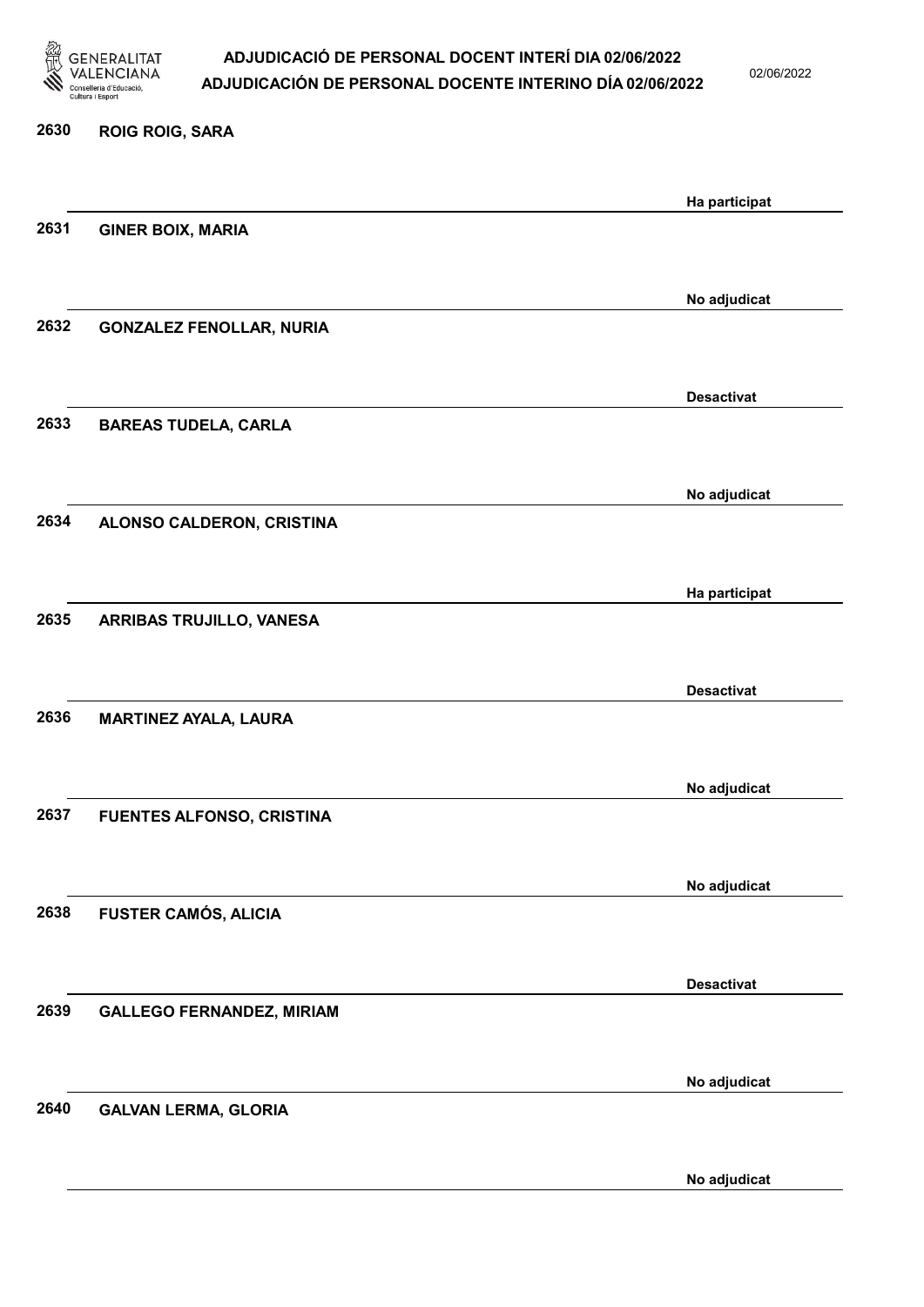

02/06/2022

| 2641 | MALONDA LLORCA, MARIA CARMEN       |                   |
|------|------------------------------------|-------------------|
|      |                                    |                   |
|      |                                    | No adjudicat      |
| 2642 | PEREZ ESCANDELL, BEGOÑA            |                   |
|      |                                    |                   |
|      |                                    | <b>Desactivat</b> |
| 2643 | <b>BLANCH NICOLAU, NEREA</b>       |                   |
|      |                                    |                   |
|      |                                    | <b>Desactivat</b> |
| 2644 | <b>DAMIA VERA, SOFIA</b>           |                   |
|      |                                    |                   |
|      |                                    | Ha participat     |
| 2645 | LORENTE REQUENA, AMPARO IRENE      |                   |
|      |                                    |                   |
|      |                                    | No adjudicat      |
| 2646 | <b>GONZALEZ CANDEL, ANA ISABEL</b> |                   |
|      |                                    |                   |
|      |                                    | No adjudicat      |
| 2647 | <b>ESCRIVA FERRER, MERCE</b>       |                   |
|      |                                    |                   |
|      |                                    | No adjudicat      |
| 2648 | MOLLÁ MOMPÓ, MARÍA JOSÉ            |                   |
|      |                                    |                   |
|      |                                    | No adjudicat      |
| 2649 | MICO BLAZQUEZ, LOIDE               |                   |
|      |                                    |                   |
|      |                                    | No adjudicat      |
| 2650 | SISCAR MENGUAL, MARIA              |                   |
|      |                                    |                   |
|      |                                    | No adjudicat      |
| 2651 | <b>MARCO CASIMIRO, IRIS</b>        |                   |
|      |                                    |                   |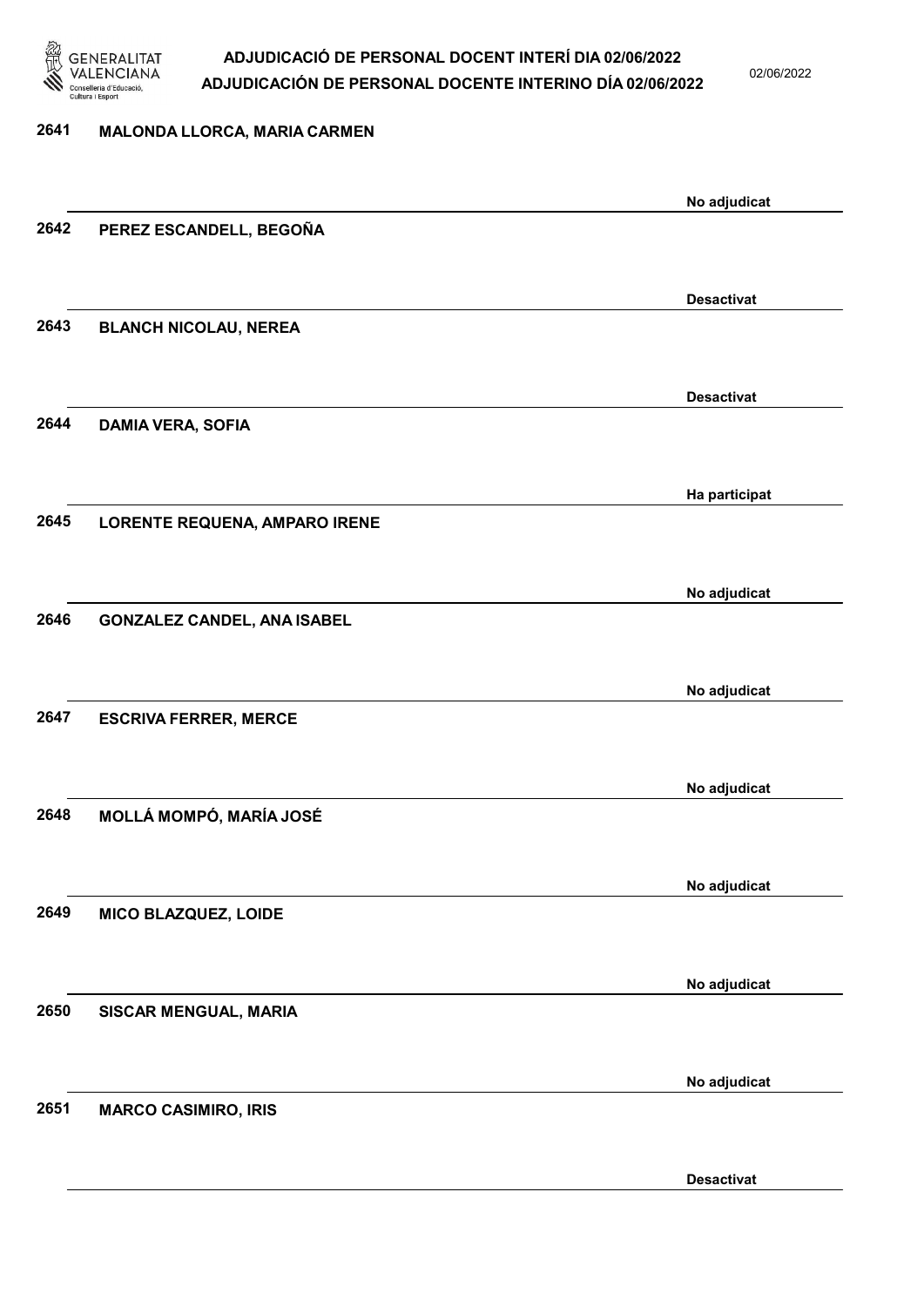

02/06/2022

| 2652 | ALVAREZ HERRERA, ALBA                  |                   |
|------|----------------------------------------|-------------------|
|      |                                        | <b>Desactivat</b> |
| 2653 | <b>GINER TOMÁS, JULIO</b>              |                   |
|      |                                        | <b>Desactivat</b> |
| 2654 | RADOSELOVICS CABANES, LIDIA MARIA      |                   |
|      |                                        |                   |
| 2655 | <b>SOLER MARTINEZ, MARIA</b>           | No adjudicat      |
|      |                                        |                   |
|      |                                        | <b>Desactivat</b> |
| 2656 | DURA GANDIA, ALBA                      |                   |
|      |                                        | No adjudicat      |
| 2657 | <b>BALAGUER CASTELLO, LIA</b>          |                   |
|      |                                        | No adjudicat      |
| 2658 | <b>BORRAS CAMARASA, JOSE MANUEL</b>    |                   |
|      |                                        |                   |
| 2659 | PIQUER CASAÑ, ANDREA                   | <b>Desactivat</b> |
|      |                                        |                   |
| 2660 | NOVILLO PASCUAL, TANIA                 | No adjudicat      |
|      |                                        |                   |
|      |                                        | Ha participat     |
| 2661 | <b>GADEA LLORENS, MARÍA DEL CARMEN</b> |                   |
|      |                                        | No adjudicat      |
| 2662 | <b>OLTRA GARCIA, SONIA</b>             |                   |
|      |                                        |                   |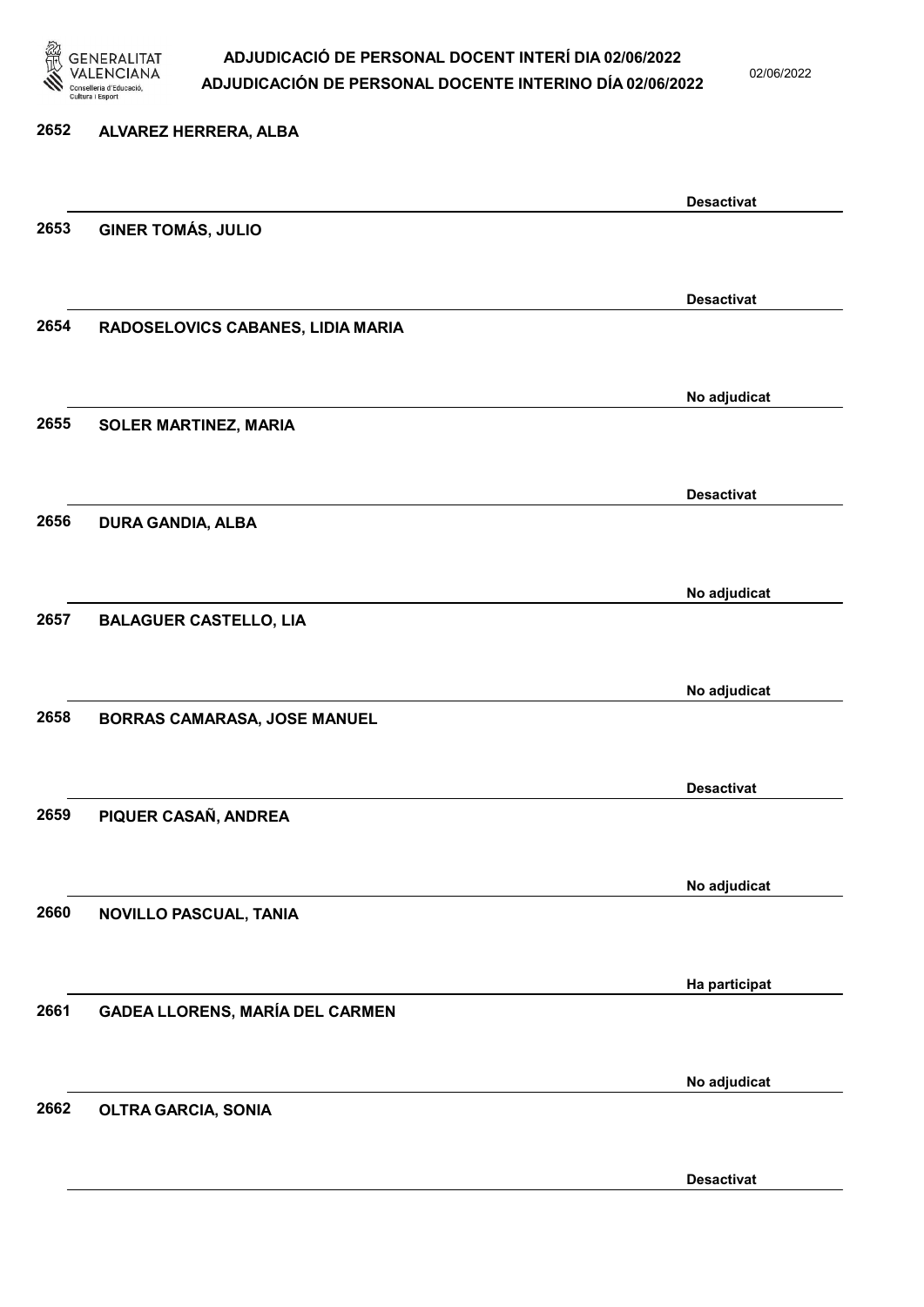

02/06/2022

No adjudicat

# 2663 PALOP BAIXAULI, ASUNCION No adjudicat 2664 ANDREU FONS, MIRIAM No adjudicat 2665 ORTIZ MORENO, ISAURA No adjudicat 2666 PIQUERES MANASE, ANDREA Ha participat 2667 CLEMENTE COLLADO, MARTA No adjudicat 2668 GONZALEZ CAMPOY, TANIA No adjudicat 2669 RUIZ ALBUIXECH, CATALINA Desactivat 2670 ANDRES GARCIA, MARIA Desactivat 2671 PALAZON NAVARRO, CLARA No adjudicat 2672 TERCERO RUIZ, AMANDA Desactivat 2673 GUILLEN ANTON, CLAUDIA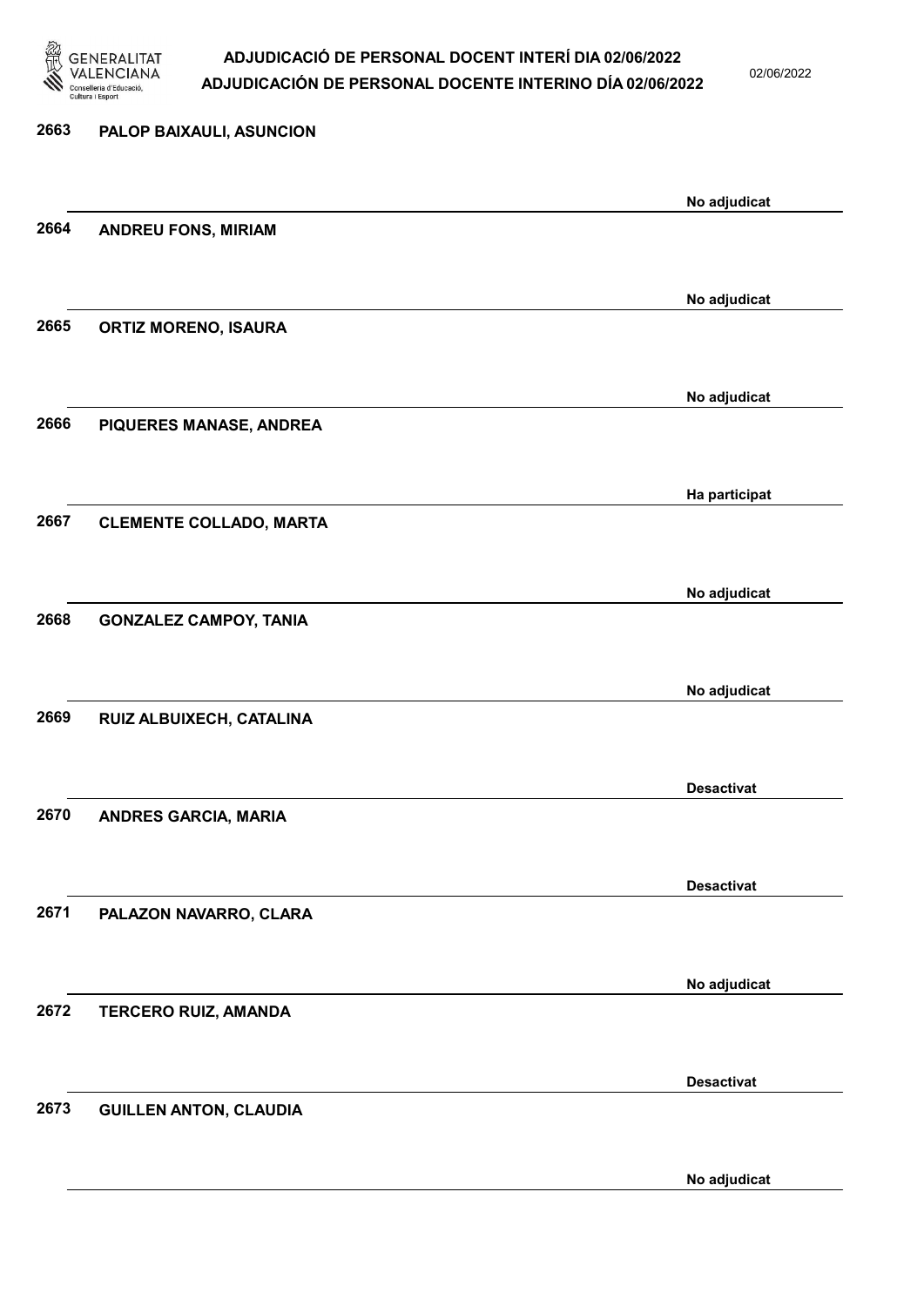

02/06/2022

#### 2674 GARRIDO RUANO, MARIA

|      |                                 | <b>Desactivat</b> |
|------|---------------------------------|-------------------|
| 2675 | <b>ALAPONT ESPADA, MARIA</b>    |                   |
|      |                                 |                   |
|      |                                 |                   |
|      |                                 | Ha participat     |
| 2676 | <b>CRESPO OJEDA, GEMMA</b>      |                   |
|      |                                 |                   |
|      |                                 |                   |
|      |                                 | No adjudicat      |
| 2677 | <b>SALA GINER, PURIFICACION</b> |                   |
|      |                                 |                   |
|      |                                 |                   |
|      |                                 | No adjudicat      |
| 2678 | <b>BOLUMAR GARCIA, LUCIA</b>    |                   |
|      |                                 |                   |
|      |                                 |                   |
|      |                                 | No adjudicat      |
| 2679 | MARTINEZ OLIVARES, INMACULADA   |                   |
|      |                                 |                   |
|      |                                 |                   |
|      |                                 | <b>Desactivat</b> |
| 2680 | ANTON RUIZ, MARGARITA           |                   |
|      |                                 |                   |
|      |                                 |                   |
|      |                                 | <b>Desactivat</b> |
| 2681 | <b>MARCHAN CABRERA, MARIA</b>   |                   |
|      |                                 |                   |
|      |                                 |                   |
|      |                                 | No adjudicat      |
| 2682 | BELENGUER TROYA, ADRIAN         |                   |
|      |                                 |                   |
|      |                                 |                   |
|      |                                 | <b>Desactivat</b> |
| 2683 | <b>GUILLEN RUIZ, LAURA</b>      |                   |
|      |                                 |                   |
|      |                                 |                   |
|      |                                 | <b>Desactivat</b> |
| 2684 | ROS MORENO, ELEAZAR             |                   |
|      |                                 |                   |
|      |                                 | <b>Desactivat</b> |
|      |                                 |                   |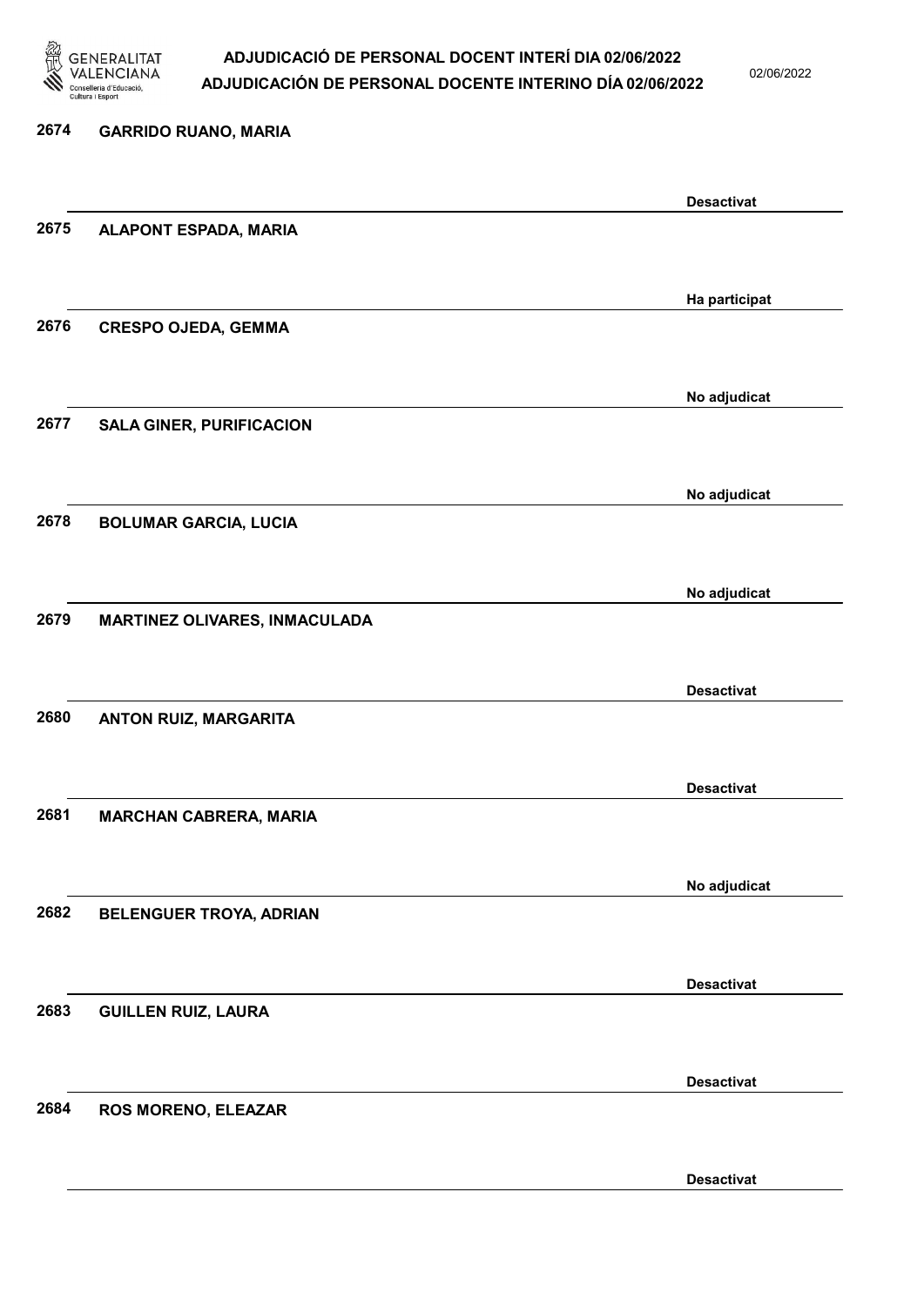

02/06/2022

#### 2685 ABDON TORMO, PAULA

|      |                                       | <b>Desactivat</b> |
|------|---------------------------------------|-------------------|
| 2686 | MUÑOZ RODRIGUEZ, NATALIA ANGELES      |                   |
|      |                                       |                   |
|      |                                       |                   |
|      |                                       | <b>Desactivat</b> |
|      |                                       |                   |
| 2687 | FERNANDEZ MONERRIS, DAVID             |                   |
|      |                                       |                   |
|      |                                       |                   |
|      |                                       | No adjudicat      |
| 2688 | <b>GALLEGO FERRIS, SUSANA</b>         |                   |
|      |                                       |                   |
|      |                                       |                   |
|      |                                       | No adjudicat      |
| 2689 | <b>MARTIN BAEZA, SUSANA</b>           |                   |
|      |                                       |                   |
|      |                                       |                   |
|      |                                       | <b>Desactivat</b> |
| 2690 |                                       |                   |
|      | SAPIÑA ESPAÑA, CARMEN                 |                   |
|      |                                       |                   |
|      |                                       |                   |
|      |                                       | No adjudicat      |
| 2691 | <b>BAYO MARTI, MARIA</b>              |                   |
|      |                                       |                   |
|      |                                       |                   |
|      |                                       | <b>Desactivat</b> |
| 2692 | <b>AGUILERA SAEZ, SANDRA</b>          |                   |
|      |                                       |                   |
|      |                                       |                   |
|      |                                       | No adjudicat      |
| 2693 | AÑO MACHI, PATRICIA                   |                   |
|      |                                       |                   |
|      |                                       |                   |
|      |                                       |                   |
|      |                                       | No adjudicat      |
| 2694 | <b>CABALLERO DIAZ, NATALIA ANDREA</b> |                   |
|      |                                       |                   |
|      |                                       |                   |
|      |                                       | No adjudicat      |
| 2695 | <b>GOMEZ VALLES, ANDREA</b>           |                   |
|      |                                       |                   |
|      |                                       |                   |
|      |                                       | No adjudicat      |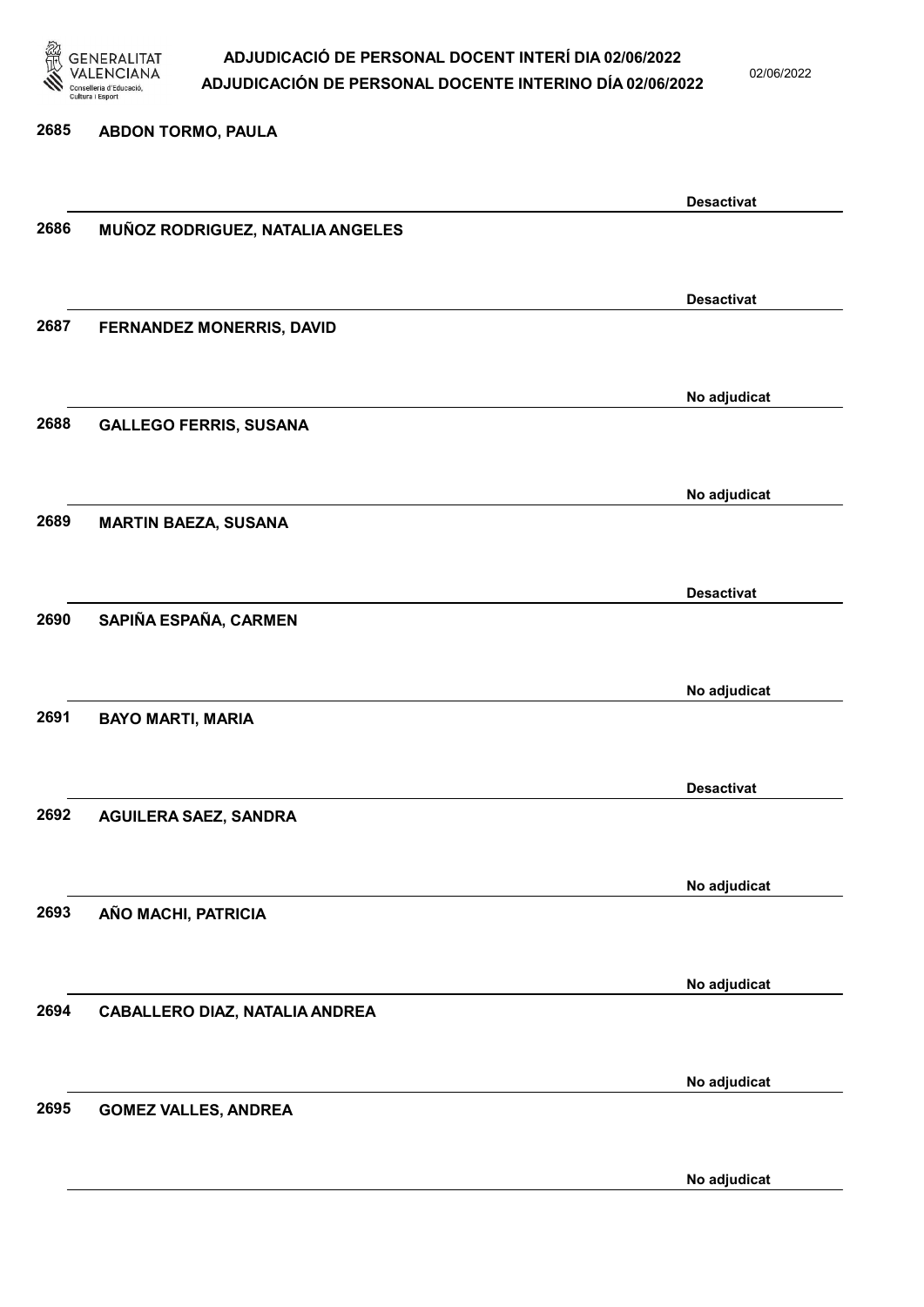

02/06/2022

# 2696 IVARS OLLER, TERESA Desactivat 2697 JIMENEZ DE LA DUEÑA, FATIMA Desactivat 2698 MOLTO RODRIGUEZ, ARACELI No adjudicat 2699 PALAZON GARCIA, AITANA No adjudicat 2700 SANCHIS EGEA, SANDRA Desactivat 2701 ESTELLER EBRI, CLAUDIA Desactivat 2702 LOPEZ MARTINEZ, AIDA No adjudicat 2703 MIRA SAHUQUILLO, ANTONIO Desactivat 2704 CLIMENT BOIX, MARINA Desactivat 2705 PASCUAL FRANCES, MARIA No adjudicat 2706 DE LA CRUZ ESCRIG, MARTA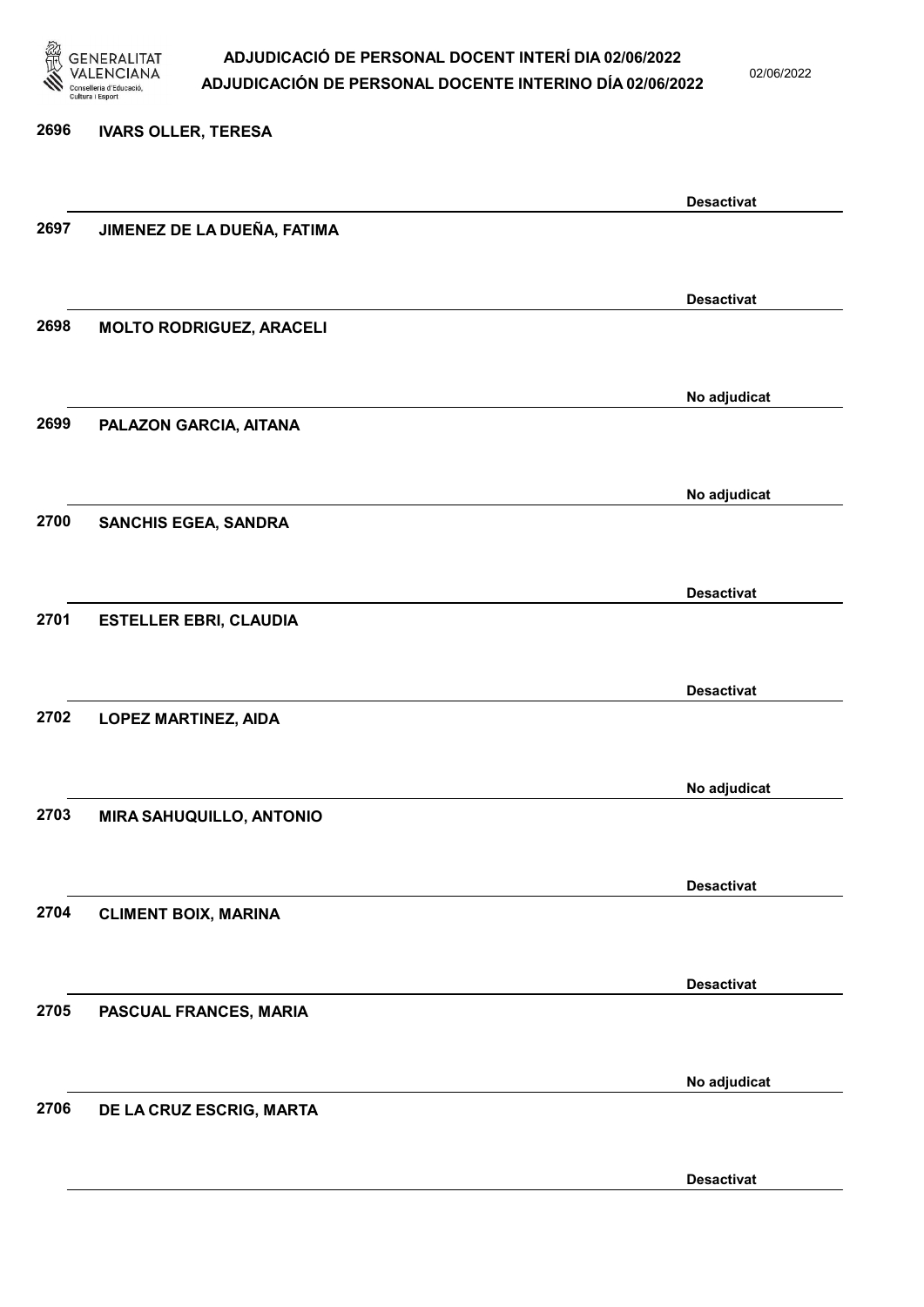

02/06/2022

#### 2707 IBORRA ROMERO, ELENA

|      |                                   | <b>Desactivat</b> |
|------|-----------------------------------|-------------------|
| 2708 | <b>VILLORA BARBA, CRISTINA</b>    |                   |
|      |                                   |                   |
|      |                                   | No adjudicat      |
| 2709 | <b>CLIMENT CARDONA, CARLA</b>     |                   |
|      |                                   |                   |
|      |                                   | No adjudicat      |
| 2710 | POVES MONLEON, SILVIA             |                   |
|      |                                   |                   |
|      |                                   | No adjudicat      |
| 2711 | TOLEDO BONIFÁS, MARTINA           |                   |
|      |                                   |                   |
|      |                                   | <b>Desactivat</b> |
| 2712 | FERNANDEZ PLAZA, PATRICIA         |                   |
|      |                                   |                   |
|      |                                   | No adjudicat      |
| 2713 | ROMERO DEL VALLE, MARIA DEL PILAR |                   |
|      |                                   |                   |
|      |                                   | No adjudicat      |
| 2714 | <b>DUATO CHULIA, LORENA</b>       |                   |
|      |                                   |                   |
|      |                                   | No adjudicat      |
| 2715 | HURTADO CALVO, ANNA               |                   |
|      |                                   |                   |
|      |                                   | No adjudicat      |
| 2716 | <b>VARGAS RUIZ, LAURA</b>         |                   |
|      |                                   |                   |
|      |                                   | <b>Desactivat</b> |
| 2717 | <b>BODI CORBALAN, PEDRO</b>       |                   |
|      |                                   |                   |
|      |                                   | No adjudicat      |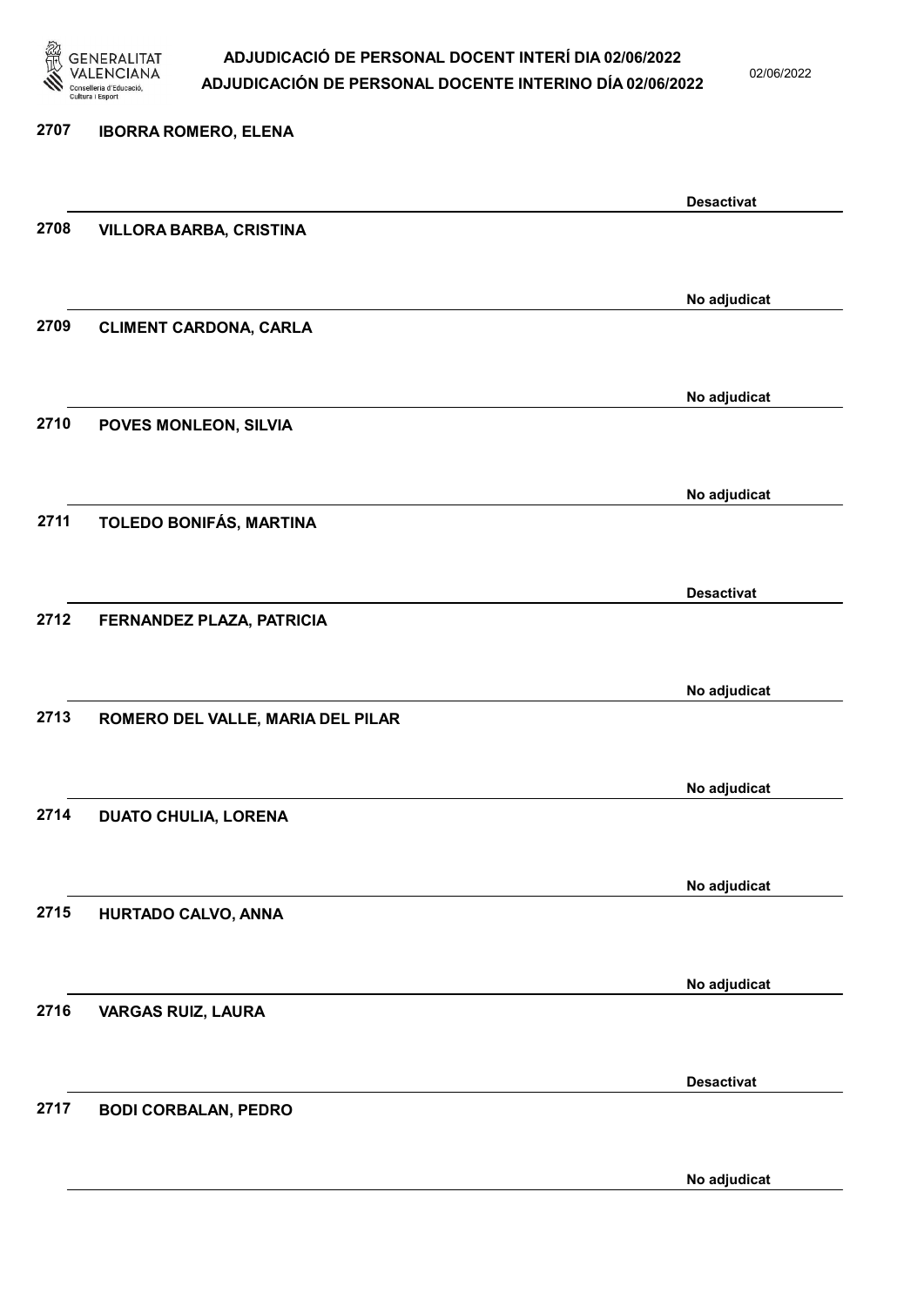

02/06/2022

#### 2718 VICEDO ROMAN, MARIA INMACULADA

| No adjudicat<br>2719<br><b>CRUZ SAUS, CELIA</b><br>No adjudicat<br>2720<br>VICENT CARBO, ALEJANDRA<br>No adjudicat<br>2721<br>AROCA RODRIGO, SANDRA<br>No adjudicat<br>2722<br><b>ORTEGA SARMIENTO, IRENE</b><br>No adjudicat<br>2723<br>PRIETO POZO, VICTORIA<br><b>Desactivat</b><br>2724<br>UNANUA DEAN, ANDREA<br>No adjudicat |  |
|------------------------------------------------------------------------------------------------------------------------------------------------------------------------------------------------------------------------------------------------------------------------------------------------------------------------------------|--|
|                                                                                                                                                                                                                                                                                                                                    |  |
|                                                                                                                                                                                                                                                                                                                                    |  |
|                                                                                                                                                                                                                                                                                                                                    |  |
|                                                                                                                                                                                                                                                                                                                                    |  |
|                                                                                                                                                                                                                                                                                                                                    |  |
|                                                                                                                                                                                                                                                                                                                                    |  |
|                                                                                                                                                                                                                                                                                                                                    |  |
|                                                                                                                                                                                                                                                                                                                                    |  |
|                                                                                                                                                                                                                                                                                                                                    |  |
|                                                                                                                                                                                                                                                                                                                                    |  |
|                                                                                                                                                                                                                                                                                                                                    |  |
|                                                                                                                                                                                                                                                                                                                                    |  |
|                                                                                                                                                                                                                                                                                                                                    |  |
|                                                                                                                                                                                                                                                                                                                                    |  |
|                                                                                                                                                                                                                                                                                                                                    |  |
|                                                                                                                                                                                                                                                                                                                                    |  |
|                                                                                                                                                                                                                                                                                                                                    |  |
|                                                                                                                                                                                                                                                                                                                                    |  |
|                                                                                                                                                                                                                                                                                                                                    |  |
|                                                                                                                                                                                                                                                                                                                                    |  |
| 2725<br>AMPUDIA PENAS, ANDREA                                                                                                                                                                                                                                                                                                      |  |
|                                                                                                                                                                                                                                                                                                                                    |  |
| <b>Desactivat</b>                                                                                                                                                                                                                                                                                                                  |  |
| 2726<br><b>GOMEZ GONZALEZ, MIREIA</b>                                                                                                                                                                                                                                                                                              |  |
|                                                                                                                                                                                                                                                                                                                                    |  |
| No adjudicat                                                                                                                                                                                                                                                                                                                       |  |
| 2727<br><b>APARICIO CHAFER, MARIA</b>                                                                                                                                                                                                                                                                                              |  |
|                                                                                                                                                                                                                                                                                                                                    |  |
| Ha participat                                                                                                                                                                                                                                                                                                                      |  |
| 2728<br>FOIX REDO, ROSA MARIA                                                                                                                                                                                                                                                                                                      |  |
|                                                                                                                                                                                                                                                                                                                                    |  |
| <b>Desactivat</b>                                                                                                                                                                                                                                                                                                                  |  |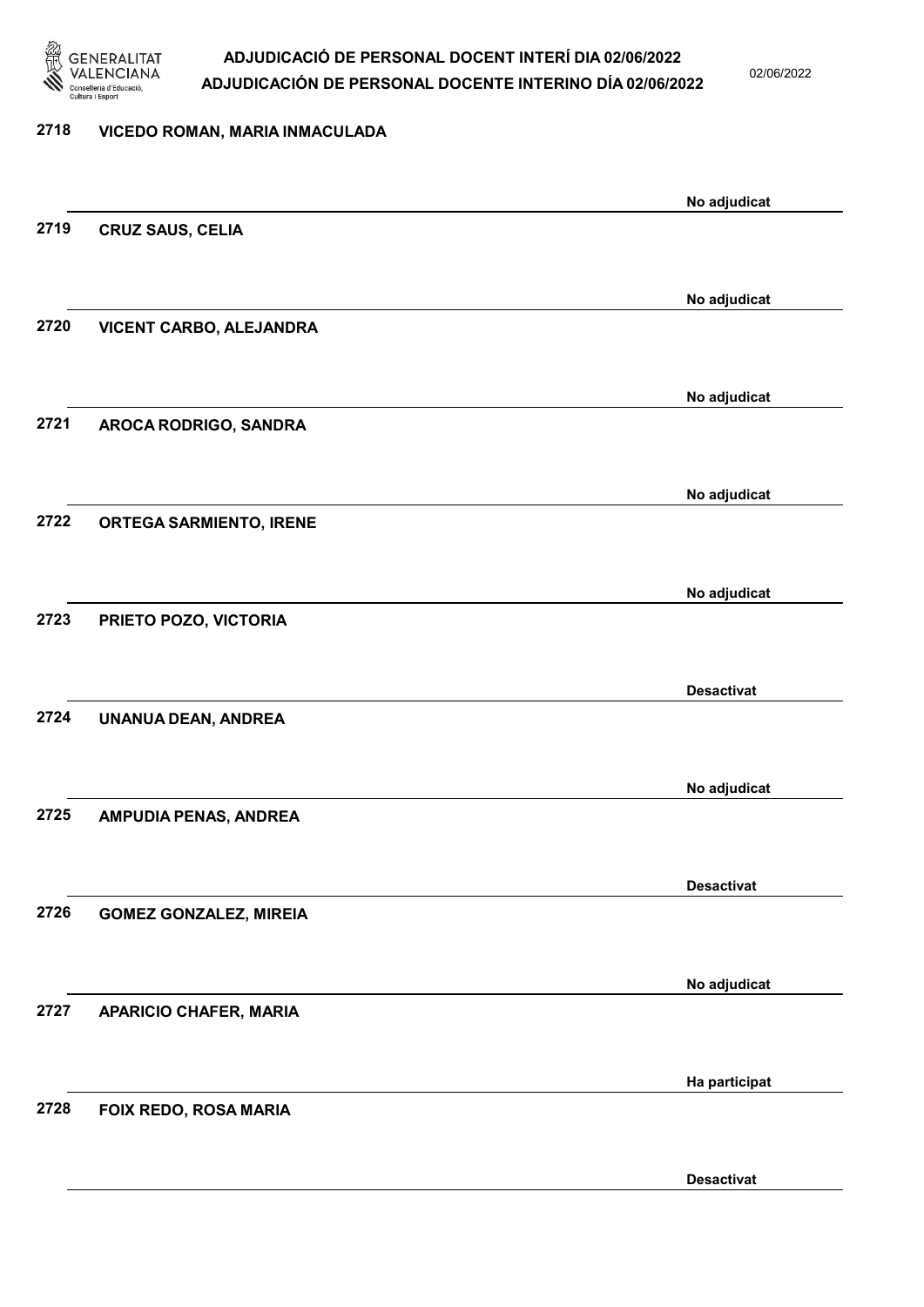

02/06/2022

| 2729 | <b>GOMEZ MORANT, ALEGRIA</b>     |                   |
|------|----------------------------------|-------------------|
|      |                                  | No adjudicat      |
| 2730 | <b>MARTINEZ CARRERES, AMPARO</b> |                   |
|      |                                  | <b>Desactivat</b> |
| 2731 | SANSANO FERRANDEZ, NOELIA        |                   |
|      |                                  | <b>Desactivat</b> |
| 2732 | <b>MUÑOZ VICO, DIANA</b>         |                   |
|      |                                  | No adjudicat      |
| 2733 | ARGENTE VILLANUEVA, LUCAS        |                   |
|      |                                  | <b>Desactivat</b> |
| 2734 | JAVALOYAS ANDRES, ELOY           |                   |
|      |                                  | <b>Desactivat</b> |
| 2735 | HERRANZ PUCHADES, MARINA         |                   |
|      |                                  | No adjudicat      |
| 2736 | <b>CAMACHO VICENTE, AURORA</b>   |                   |
|      |                                  | Ha participat     |
| 2737 | <b>DONET SANCHIS, TERESA</b>     |                   |
|      |                                  | <b>Desactivat</b> |
| 2738 | SABBAGH SANZ, AMIRA              |                   |
|      |                                  | <b>Desactivat</b> |
| 2739 | FERNANDEZ ANDREU, MARIA          |                   |
|      |                                  |                   |

No adjudicat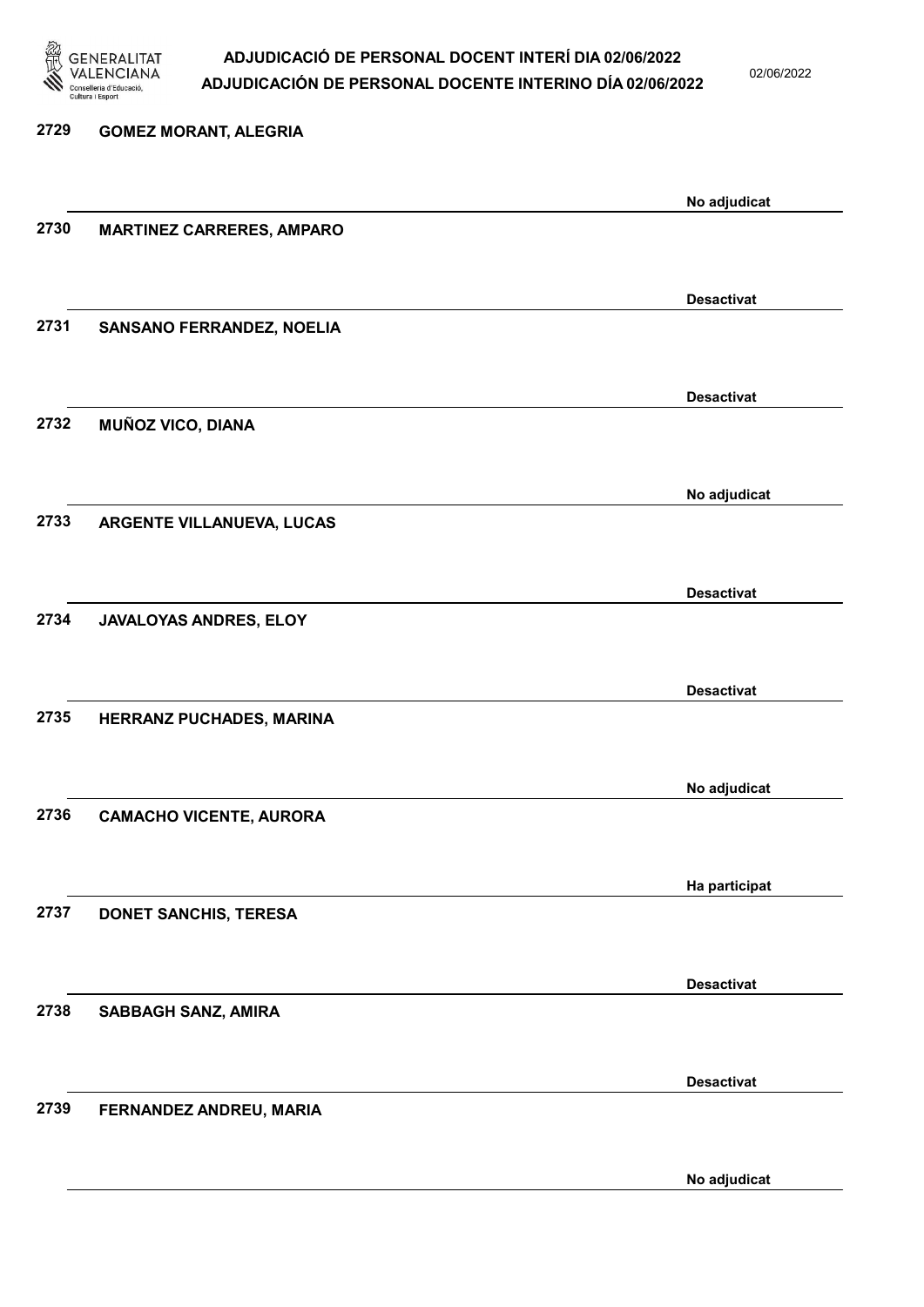

02/06/2022

## 2740 BURRIEL FERRER, JOSEP IBER Desactivat 2741 SANCHO ALBUIXECH, CRISTINA Desactivat 2742 AGUERA PARREÑO, SERGIO Desactivat 2743 CANET VERCHER, JOSE Desactivat 2744 PEREZ MARTINEZ, GLORIA Desactivat 2745 PALOMAR OLCINA, AFRICA No adjudicat 2746 CORTES FERRER, XAVIER Desactivat 2747 RIOS CAROD, SARA No adjudicat 2748 DEVESA ARACIL, LAURA No adjudicat 2749 PALMERO CANTÓN, SARA MARÍA No adjudicat 2750 TRULLENQUE BONAFE, LAIA No adjudicat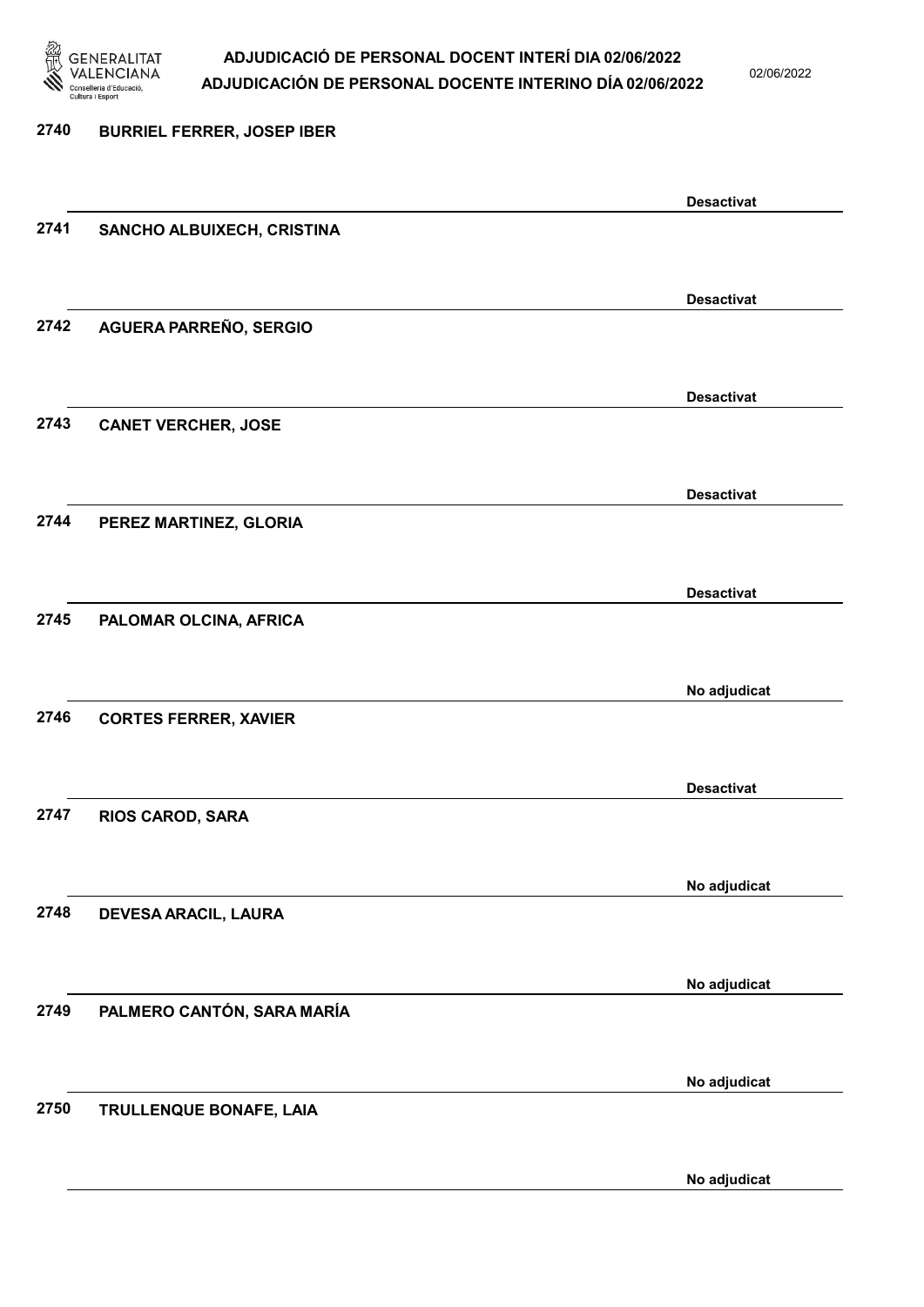

02/06/2022

Ha participat

| 2751 | PARREÑO VICENTE, NOELIA        |                   |
|------|--------------------------------|-------------------|
|      |                                | No adjudicat      |
| 2752 | JOVANI LLUVIA, LAURA           |                   |
|      |                                | <b>Desactivat</b> |
| 2753 | <b>MIRASOL CASTELAR, MARIA</b> |                   |
|      |                                | Ha participat     |
| 2754 | <b>BARRANCO RUIZ, MARIA</b>    |                   |
|      |                                | No adjudicat      |
| 2755 | <b>GARCIA MIRALLES, SARA</b>   |                   |
|      |                                | Ha participat     |
| 2756 | <b>GRIFOL PRADES, EVA</b>      |                   |
|      |                                | Ha participat     |
| 2757 | SILVESTRE MONTES, IDOYA        |                   |
|      |                                | <b>Desactivat</b> |
| 2758 | <b>TORNERO MARRADES, ANA</b>   |                   |
|      |                                | <b>Desactivat</b> |
| 2759 | ALVARO I GAMON, NAIARA         |                   |
|      |                                | <b>Desactivat</b> |
| 2760 | <b>CUBEL SANABRIA, ANA</b>     |                   |
|      |                                | <b>Desactivat</b> |
| 2761 | SANCHEZ BALLESTER, MICAELA     |                   |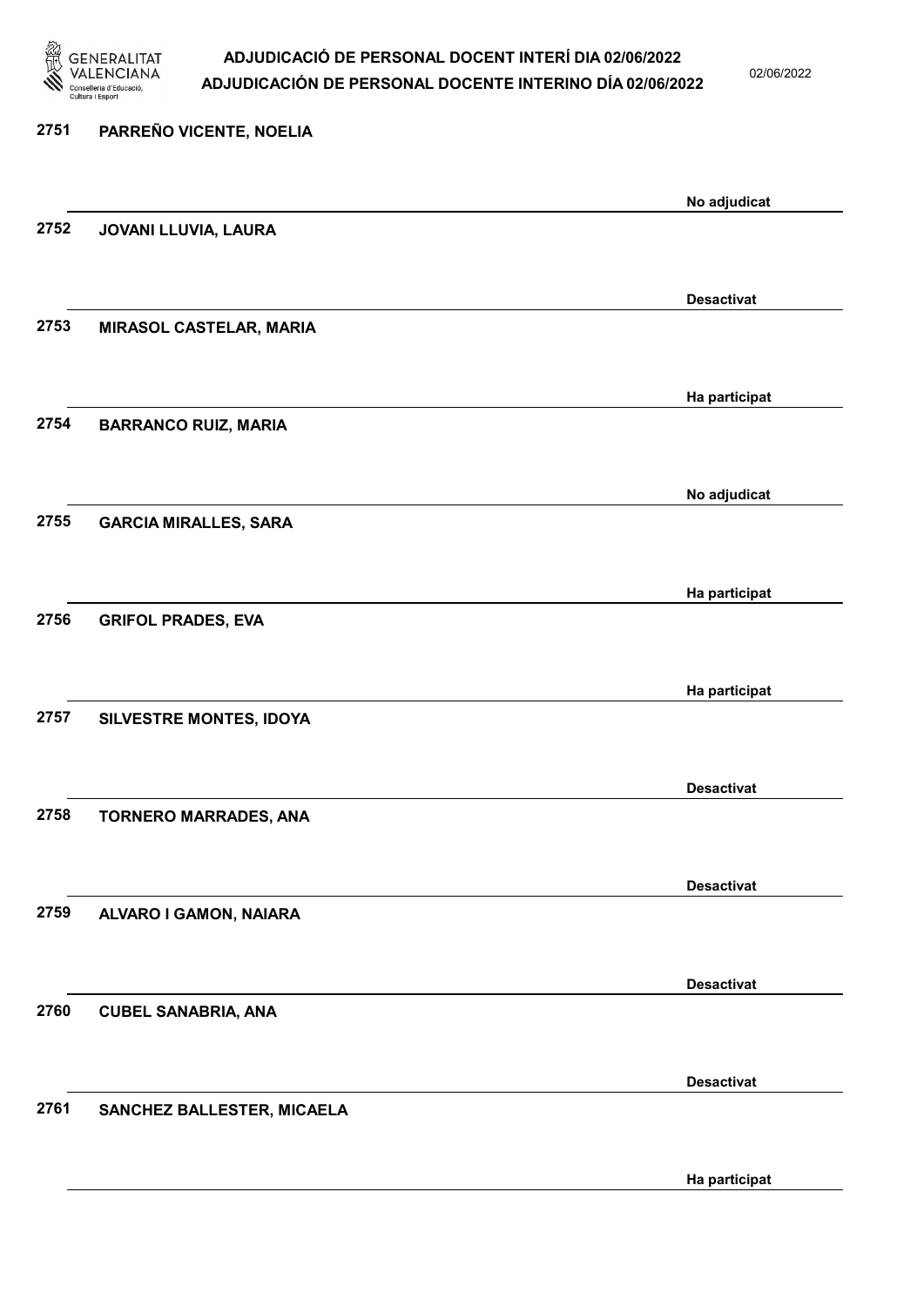

02/06/2022

# 2762 JUAN SANCHEZ, MARIA DOLORES Desactivat 2763 LOPEZ GIL, LUZ MARIA Desactivat 2764 LOZANO LOPEZ, LORENA No adjudicat 2765 MARIN MACIA, MARIA JOSE No adjudicat 2766 RODRIGUEZ GUILLEN, MARIA LINA Desactivat 2767 VAZQUEZ GUERRERO, DAVID ANTONIO Desactivat 2768 GIL DANIEL, EVA MARIA No adjudicat 2769 SOLER VAÑO, GEMA Ha participat 2770 TORMO GOMAR, ARANZAZU Desactivat 2771 RUBIO GALINDO, MARTA No adjudicat 2772 HERRERA SANCHEZ, NOEMI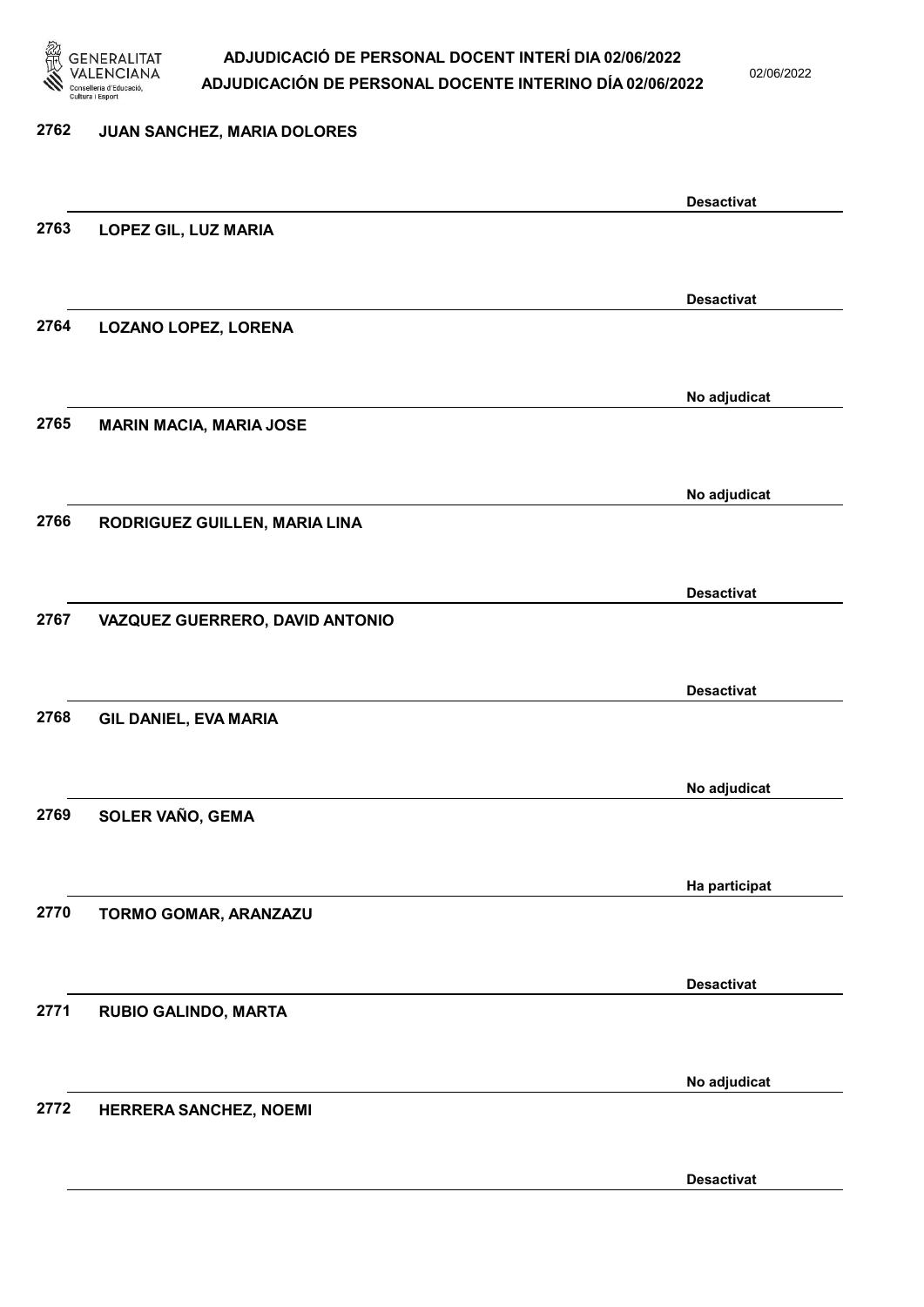

02/06/2022

Desactivat

| 2773 | IÑIGUEZ AÑARES, ARACELI                |                   |
|------|----------------------------------------|-------------------|
|      |                                        | No adjudicat      |
| 2774 | <b>SANCHEZ MAYOR, DAVID</b>            |                   |
|      |                                        |                   |
|      |                                        | Ha participat     |
| 2775 | <b>BARRON FERRANDIS, CARMEN</b>        |                   |
|      |                                        |                   |
| 2776 | <b>CLIMENT MATEOS-APARICIO, ESTHER</b> | <b>Desactivat</b> |
|      |                                        |                   |
|      |                                        | <b>Desactivat</b> |
| 2777 | <b>VILELLA CANALS, ANTONIA</b>         |                   |
|      |                                        |                   |
|      |                                        | No adjudicat      |
| 2778 | <b>SARASOL PERALES, NEUS</b>           |                   |
|      |                                        | <b>Desactivat</b> |
| 2779 | <b>BARRANCA MORENO, MARIA REMEDIOS</b> |                   |
|      |                                        |                   |
|      |                                        | Ha participat     |
| 2780 | <b>GINER PALANQUES, ALBA</b>           |                   |
|      |                                        |                   |
|      |                                        | <b>Desactivat</b> |
| 2781 | <b>SALVADOR SALA, ELENA</b>            |                   |
|      |                                        | Ha participat     |
| 2782 | <b>MELITON GIMENEZ, MARIA ANGELES</b>  |                   |
|      |                                        |                   |
|      |                                        | <b>Desactivat</b> |
| 2783 | IBAÑEZ RAMIREZ, GRACIA MARIA           |                   |
|      |                                        |                   |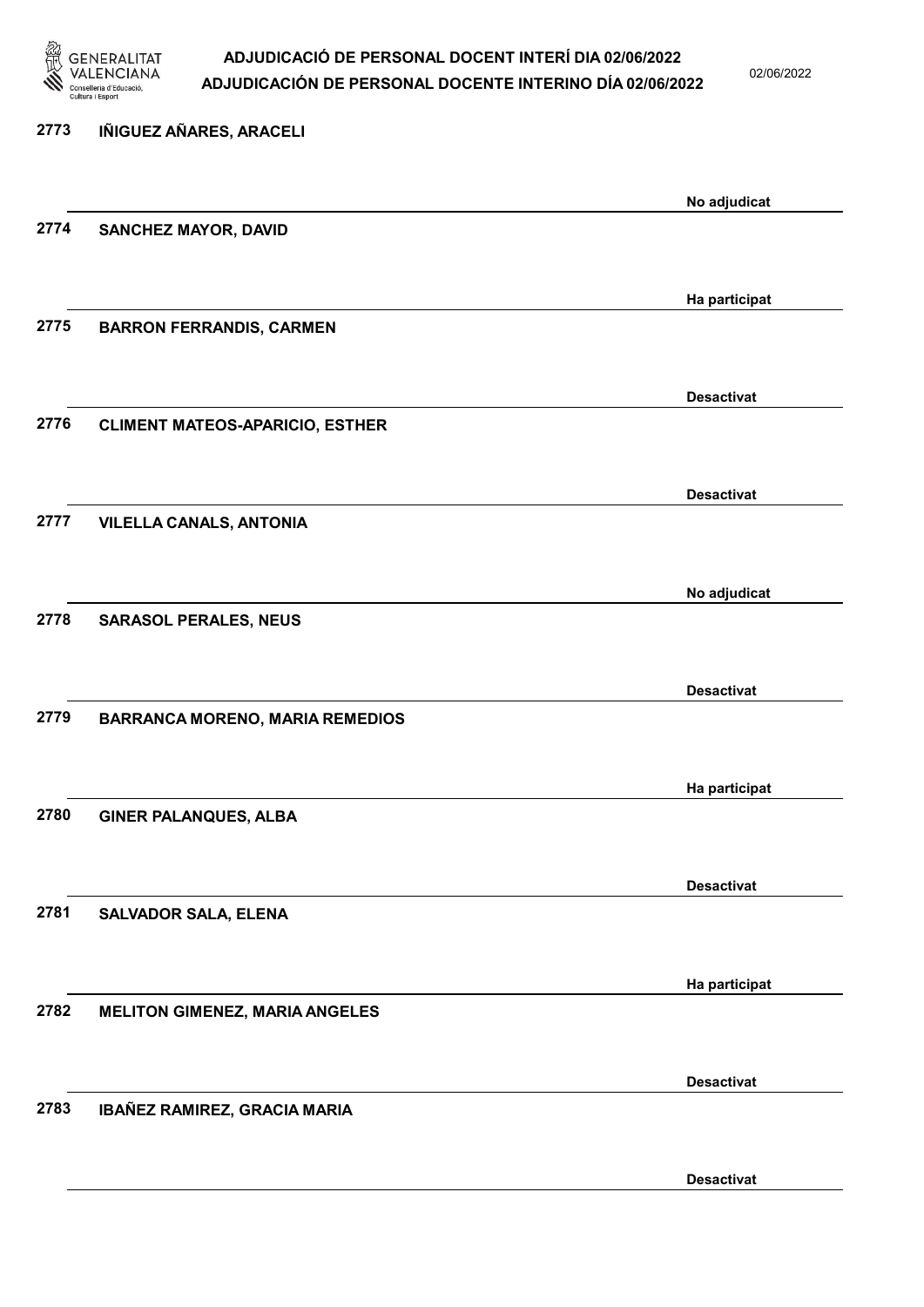

02/06/2022

# 2784 GONZALEZ OLMEDO, VERONICA No adjudicat 2785 BARBERA ARNAU, ELIA Desactivat 2786 BOIX MARQUES, MARIA DEL CARMEN No adjudicat 2787 MOLINA SAURA, MARIA JOSE Desactivat 2788 MUÑOZ DILLEN, NIMIA INES No adjudicat 2789 ROSILLO ALAÑA, SONIA Desactivat 2790 GARCIA SANCHEZ, GEMA No adjudicat 2791 MANZANO MANZANO, VERONICA No adjudicat 2792 MARCET MOLINA, MARÍA Ha participat 2793 NAVARRO SANCHEZ, AINOHA No adjudicat 2794 BAÑULS MAÑO, GLORIA No adjudicat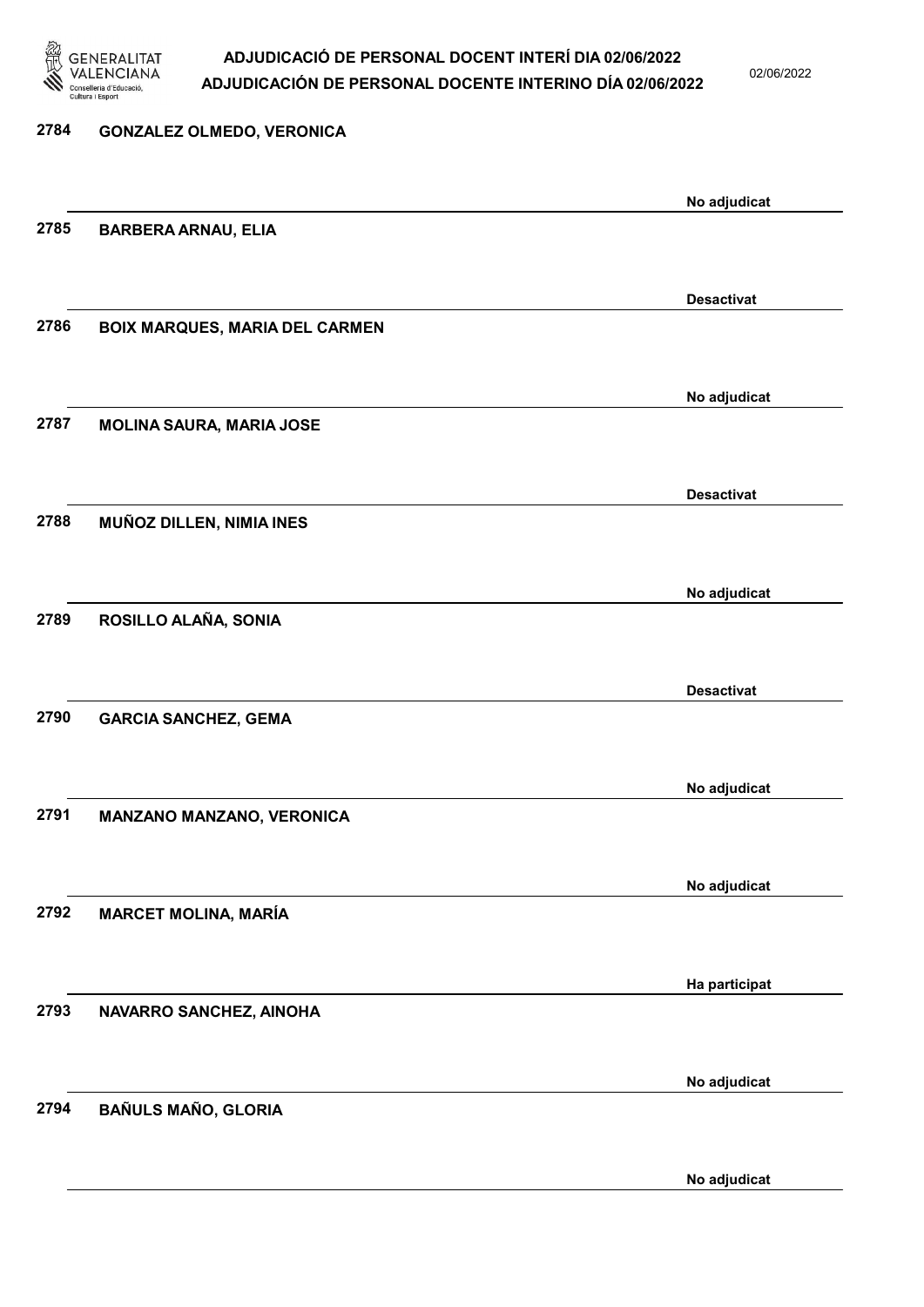

02/06/2022

| 2795 | <b>ARREGUI MEDINA, MARTA</b>         |                   |
|------|--------------------------------------|-------------------|
|      |                                      | <b>Desactivat</b> |
| 2796 | <b>RUIZ TORRES, JAVIER</b>           |                   |
|      |                                      | <b>Desactivat</b> |
| 2797 | ALEMAÑ MORELL, ALBA                  |                   |
|      |                                      | No adjudicat      |
| 2798 | <b>BARBERAN SANCHEZ, MARIA LAITA</b> |                   |
|      |                                      |                   |
| 2799 | PALMERO GARCIA, INMACULADA           | No adjudicat      |
|      |                                      |                   |
|      |                                      | No adjudicat      |
| 2800 | POMAR PUIG, ANA                      |                   |
|      |                                      |                   |
|      |                                      | No adjudicat      |
| 2801 | <b>SERRAT VIDAL, SERGIO</b>          |                   |
|      |                                      | <b>Desactivat</b> |
| 2802 | BERTOMEU MORENO, MARIA DEL ROCIO     |                   |
|      |                                      |                   |
|      |                                      | No adjudicat      |
| 2803 | ALBEROLA CAMPOS, ROSA                |                   |
|      |                                      |                   |
| 2804 | <b>BATALLER OLTRA, SORAYA</b>        | No adjudicat      |
|      |                                      |                   |
|      |                                      | No adjudicat      |
| 2805 | MUÑOZ GARCIA, CAROLINA               |                   |
|      |                                      |                   |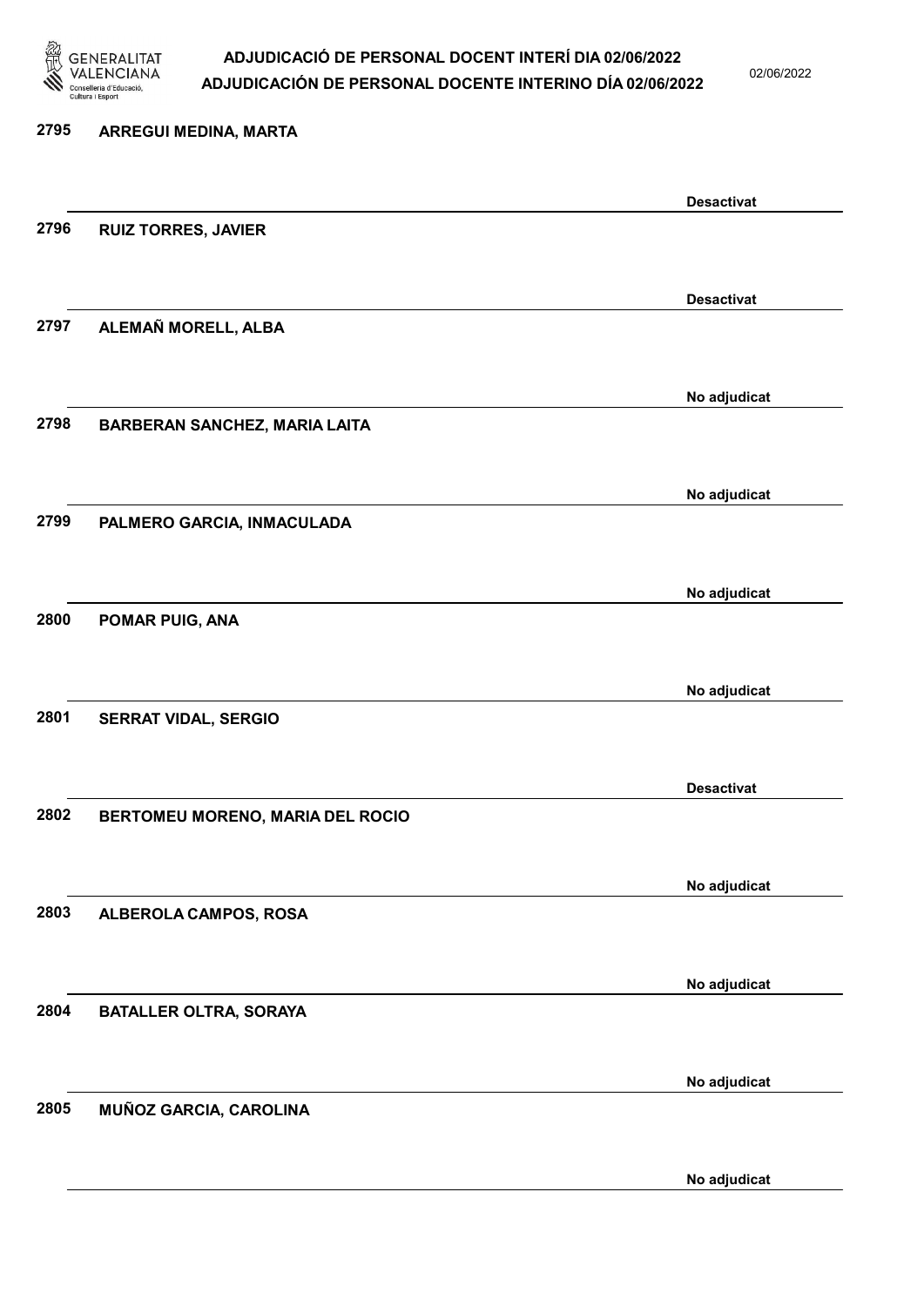

02/06/2022

No adjudicat

# 2806 PEREZ ANIORTE, SAMUEL Desactivat 2807 ALFONSO PEREZ, NOELIA Desactivat 2808 RIOS ARAEZ, LORENA No adjudicat 2809 ARRIAZU HERRERA, RAQUEL No adjudicat 2810 LOPEZ SANCHO, LAURA No adjudicat 2811 RIERA SERRA, LAURA No adjudicat 2812 SENTANDREU SEBASTIAN, GUILLEM Desactivat 2813 MAS POLOP, PRAXEDES Desactivat 2814 DEL REY BALLESTEROS, MARIA ISABEL Ha participat 2815 RODRIGUEZ VILLANUEVA, CARLA Desactivat 2816 MUÑOZ GABARDA, CLARA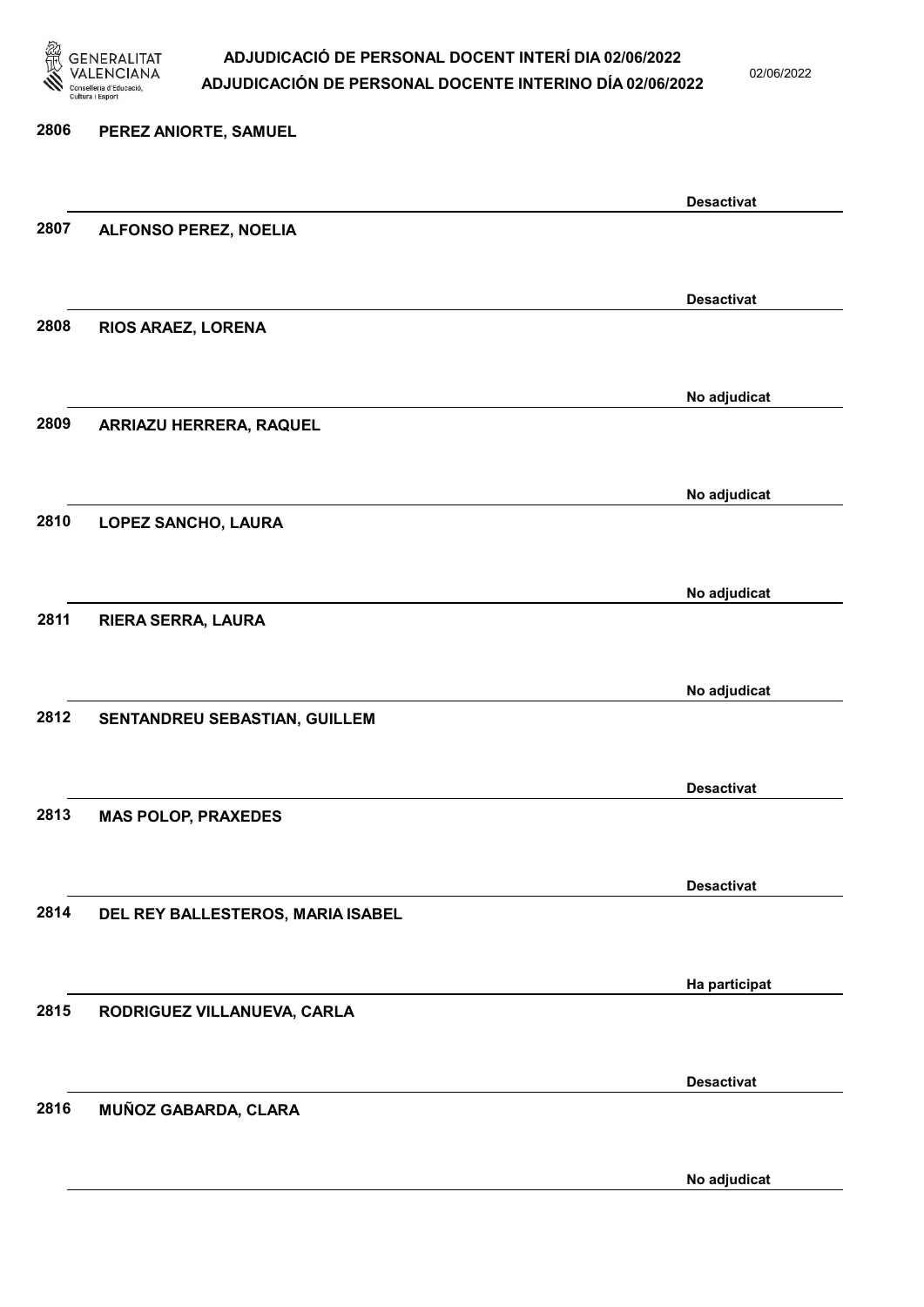

02/06/2022

# 2817 SEMPERE MURCIA, MARIA DEL MAR No adjudicat 2818 FUENTES SERRET, ELISENDA No adjudicat 2819 GIL FORNES, CAROLINA No adjudicat 2820 ADALID NAVARRO, SANDRA Desactivat 2821 VICENS TORRES, MARIA DOLORES No adjudicat 2822 PALAZON ORTIGOSA, BEGOÑA No adjudicat 2823 CABRELLES GALERA, GUADALUPE Ha participat 2824 GARCIA-CASARRUBIOS GALVEZ, ESMERALDA No adjudicat 2825 PARDIÑAS PASTOR, PAU No adjudicat 2826 BERNA ESCOLANO, MARIA JOSE No adjudicat 2827 ROLDÁN CARRETÓN, JOSÉ MARÍA

Desactivat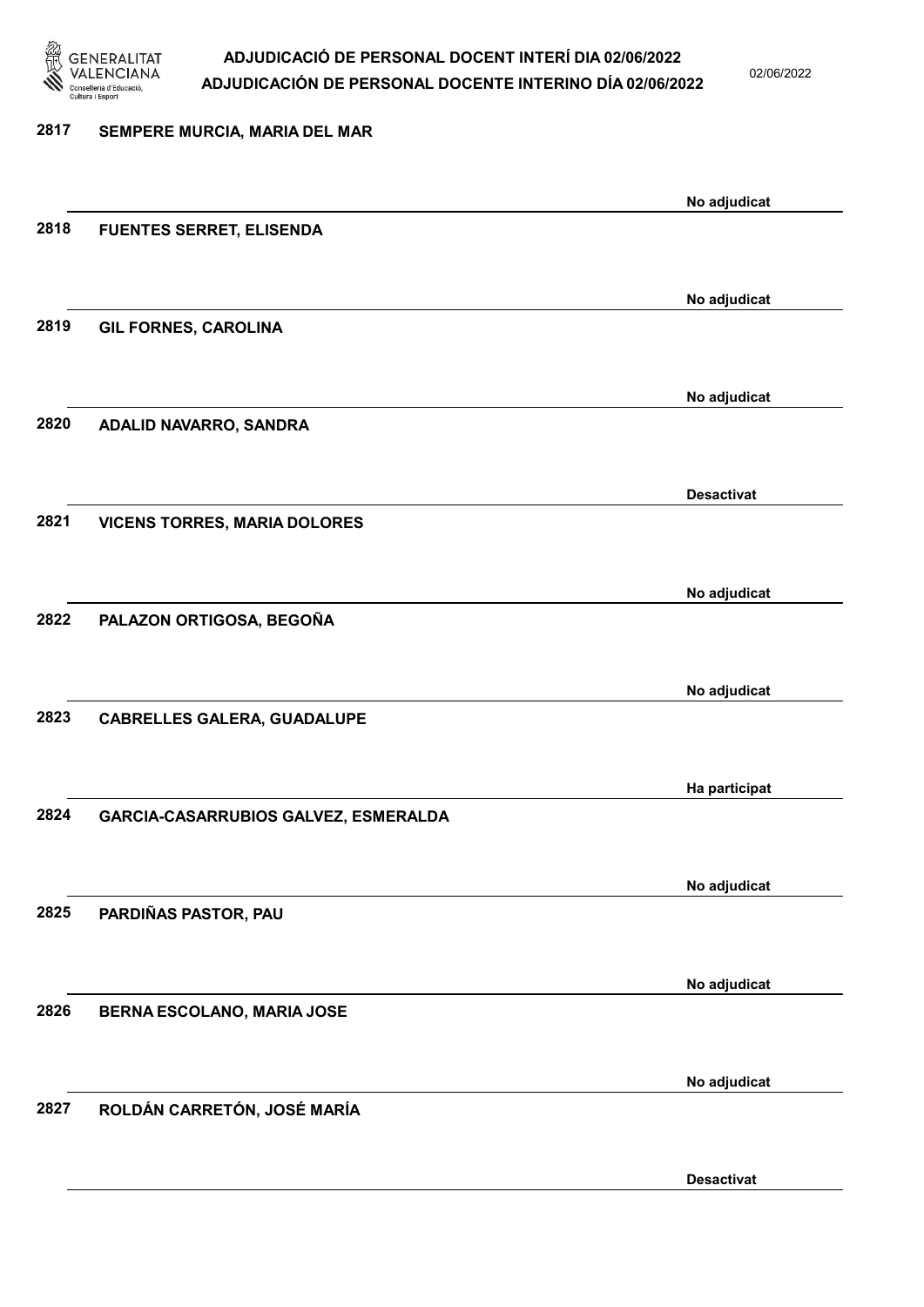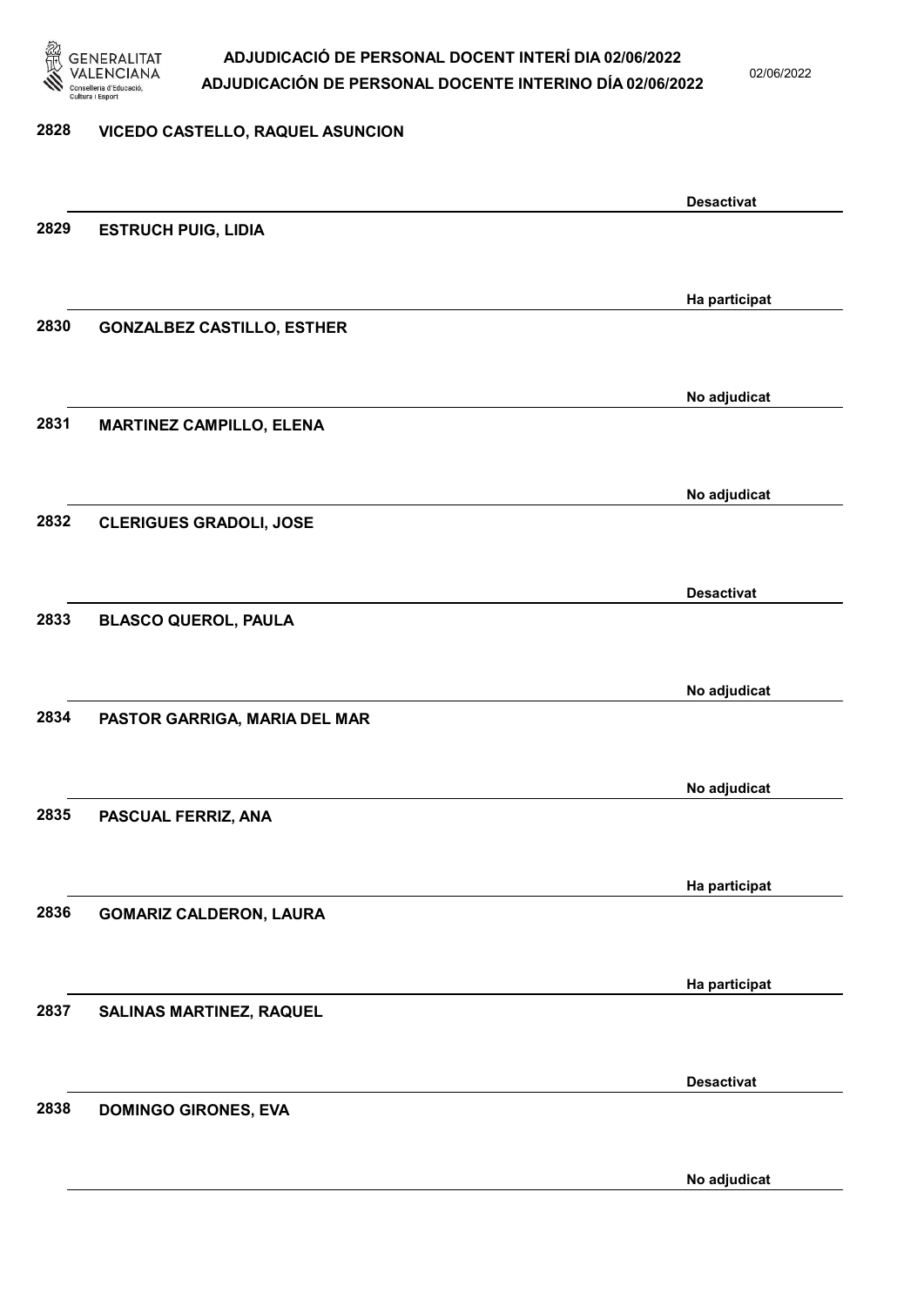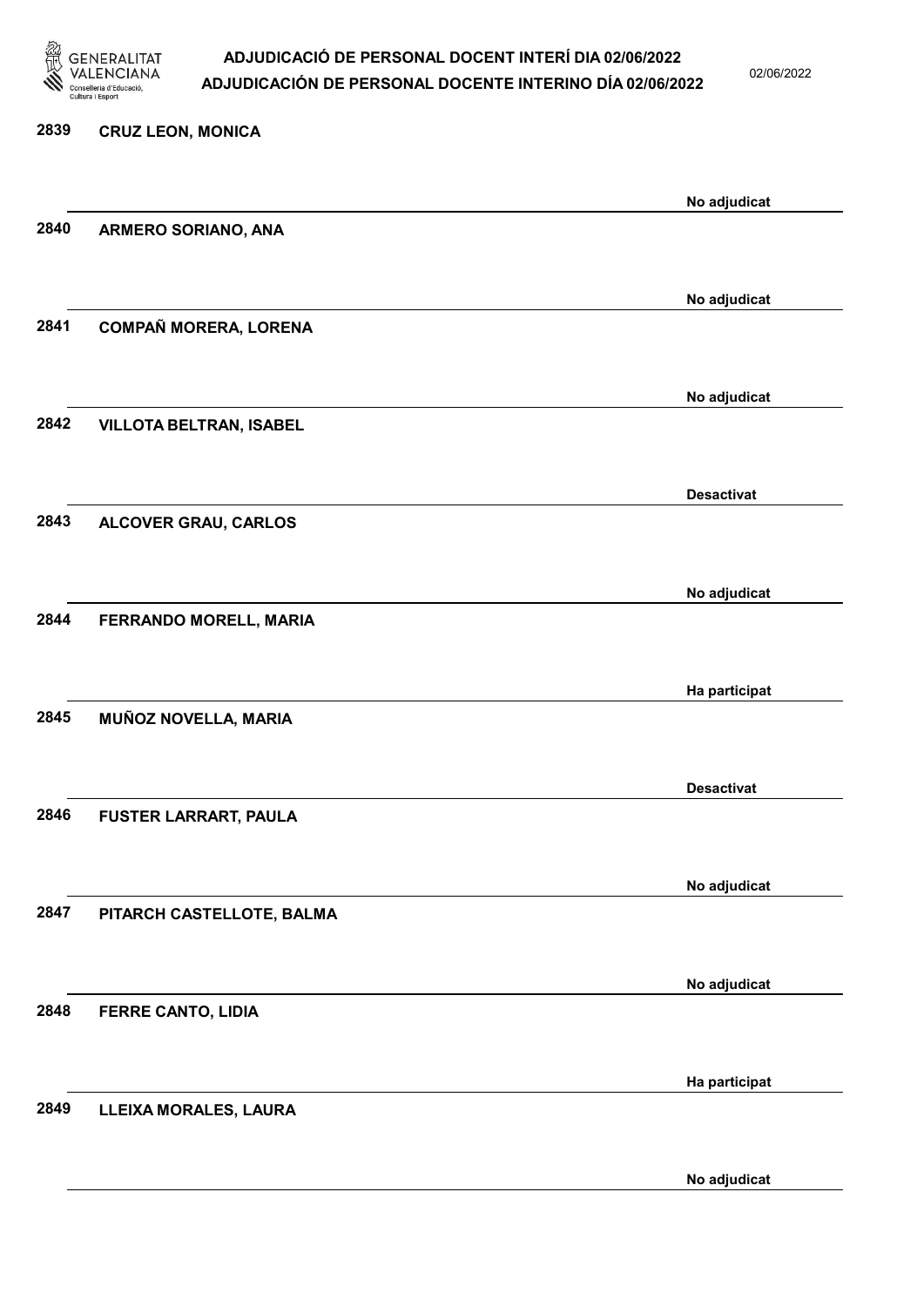

02/06/2022

#### 2850 POPA, NELA

|      |                                     | <b>Desactivat</b> |
|------|-------------------------------------|-------------------|
| 2851 | <b>CAJAS TABARES, PAULA ANDREA</b>  |                   |
|      |                                     |                   |
|      |                                     | Ha participat     |
| 2852 | SILLA GARRIDO, MARIA DEL CARMEN     |                   |
|      |                                     |                   |
|      |                                     | No adjudicat      |
| 2853 | ORTEGA ORTIZ, ANA ISABEL            |                   |
|      |                                     |                   |
|      |                                     | No adjudicat      |
| 2854 | SANCHO ALEIXOS, VERONICA            |                   |
|      |                                     |                   |
| 2855 | <b>LOPEZ MARCOS, SONIA</b>          | No adjudicat      |
|      |                                     |                   |
|      |                                     | <b>Desactivat</b> |
| 2856 | <b>JUAN TATAY, AROA</b>             |                   |
|      |                                     |                   |
|      |                                     | Ha participat     |
| 2857 | <b>NIETO RIBES, LAURA</b>           |                   |
|      |                                     |                   |
|      |                                     | No adjudicat      |
| 2858 | <b>BALLESTEROS MURILLO, YOLANDA</b> |                   |
|      |                                     |                   |
|      |                                     | No adjudicat      |
| 2859 | <b>MORATALLA PASTOR, CRISTINA</b>   |                   |
|      |                                     |                   |
|      |                                     | No adjudicat      |
| 2860 | <b>VILLAPLANA SAEZ, ALOMA</b>       |                   |
|      |                                     |                   |
|      |                                     | No adjudicat      |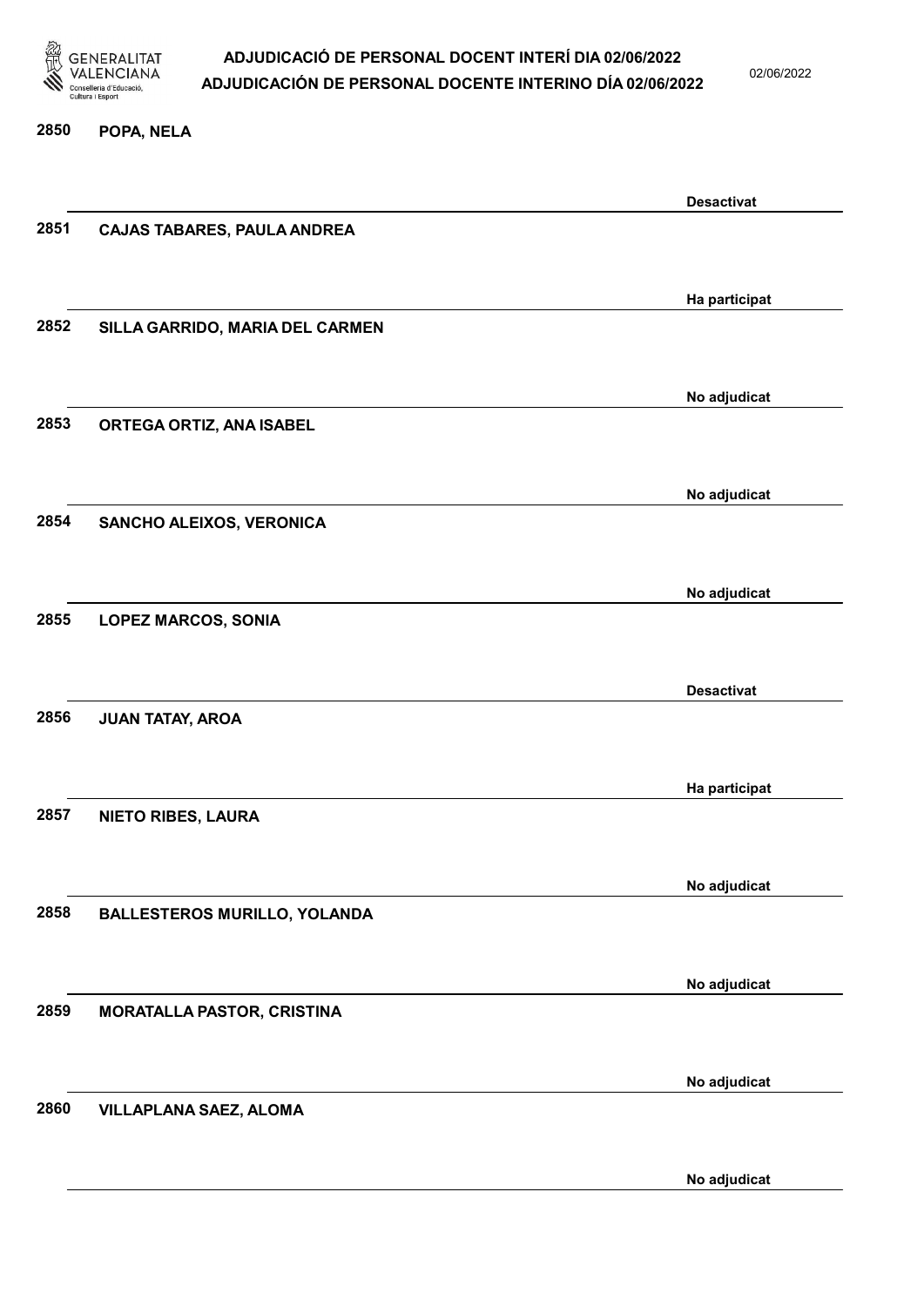

02/06/2022

No adjudicat

# 2861 GIL SEVILLA, CLAUDIA Desactivat 2862 GIMENEZ VIVES, TATIANA Desactivat 2863 CHALER PUIG, MARIA ESTHER No adjudicat 2864 TORNERO GARGALLO, EVA No adjudicat 2865 BONELL NAVARRO, SUSANA No adjudicat 2866 CRESPO MARTINEZ, IRENE No adjudicat 2867 MALLEN GARVI, ROSER Desactivat 2868 MARTI VERGARA, ESTER KAREN No adjudicat 2869 MASANET SOLER, MARIA JOSEFA No adjudicat 2870 MATEU ROIG, MARIA Desactivat 2871 NAVARRO ASURMENDI, VICTORIA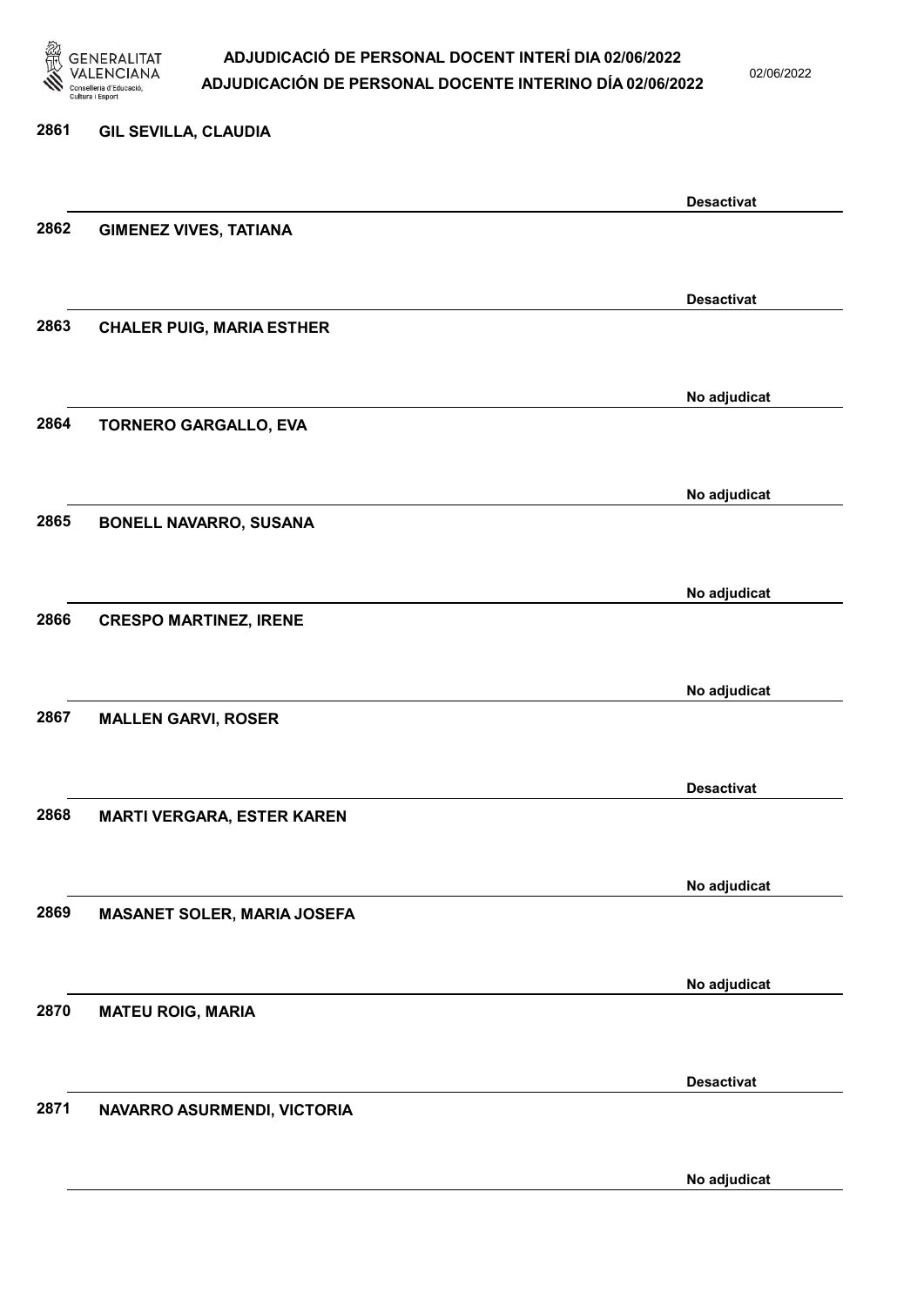

02/06/2022

# 2872 TABOADA MARTIN, MARIA DEL MAR No adjudicat 2873 ARIAS RUTTEN, CLARA Ha participat 2874 FERRER VILAPLANA, ALBA Desactivat 2875 GOMEZ UREÑA, MARIA ISABEL Ha participat 2876 SEMPERE BLASCO, ANDREA No adjudicat 2877 ORTEGA VALLS, TAMARA Ha participat 2878 MARTINEZ RIBES, JULIA Ha participat 2879 MARTINEZ ZALVEZ, LIDIA No adjudicat 2880 TOLEDO SANCHEZ, YASMINA Desactivat 2881 PRADES SALVADOR, MARINA Desactivat 2882 RIOS PENALBA, MONICA No adjudicat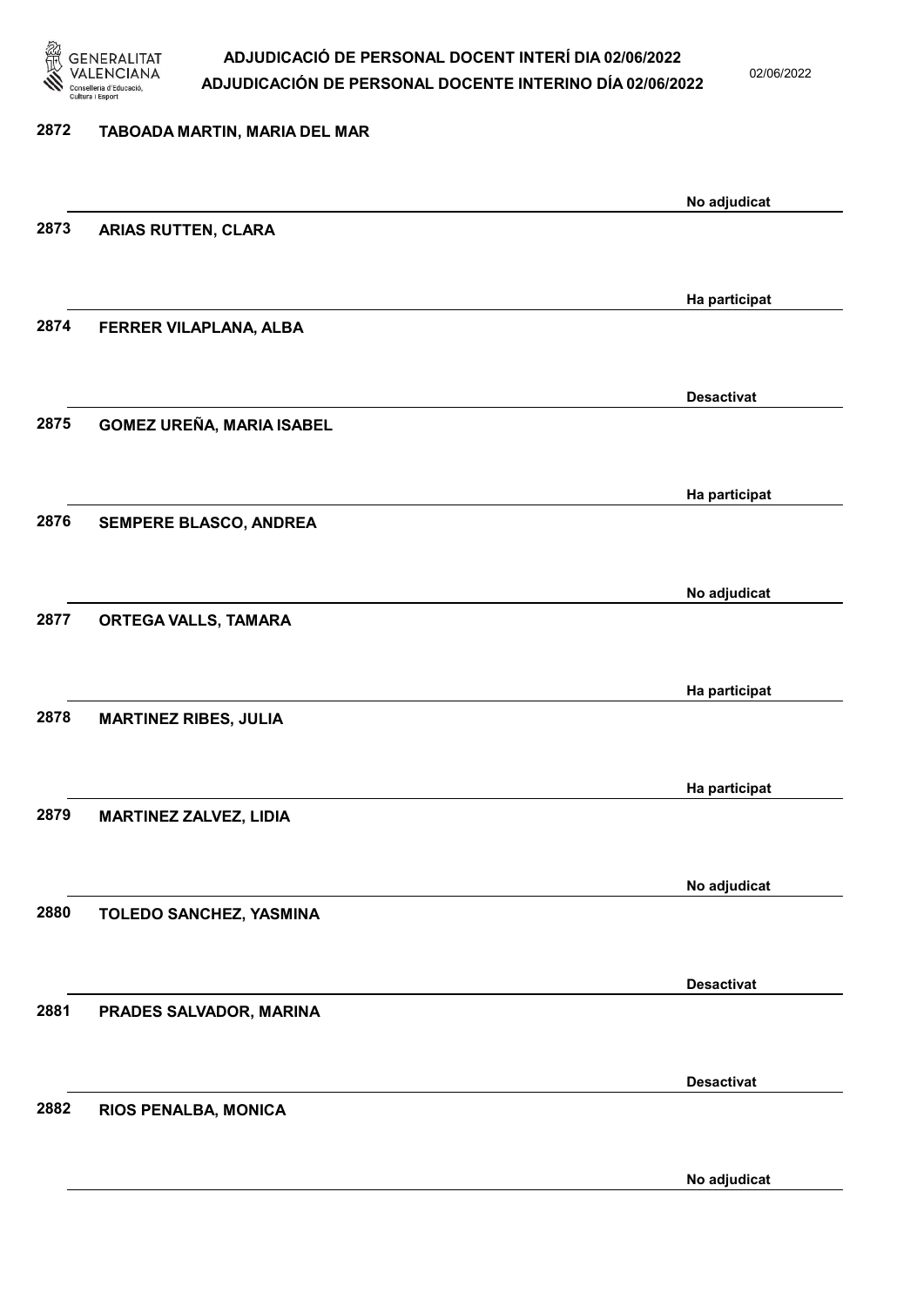

02/06/2022

| 2883 | <b>RONDA BENITEZ, ROCIO</b>      |                   |
|------|----------------------------------|-------------------|
|      |                                  |                   |
|      |                                  | No adjudicat      |
| 2884 | DOMENECH RIBES, TATIANA SALUD    |                   |
|      |                                  |                   |
|      |                                  | No adjudicat      |
| 2885 | <b>GOMIS CASADO, MARIA JOSE</b>  |                   |
|      |                                  |                   |
|      |                                  |                   |
|      |                                  | No adjudicat      |
| 2886 | <b>AGUILAR JIMENEZ, CLARA</b>    |                   |
|      |                                  |                   |
|      |                                  | <b>Desactivat</b> |
| 2887 | <b>BARRACHINA SENTIS, ANA</b>    |                   |
|      |                                  |                   |
|      |                                  |                   |
|      |                                  | No adjudicat      |
| 2888 | FERRANDIS SAN MIGUEL, MARCELA    |                   |
|      |                                  |                   |
|      |                                  | No adjudicat      |
| 2889 | ROMERO ROVIRA, MARIA DEL CARMEN  |                   |
|      |                                  |                   |
|      |                                  |                   |
|      |                                  | <b>Desactivat</b> |
| 2890 | <b>MARIN BLANCO, LETICIA</b>     |                   |
|      |                                  |                   |
|      |                                  | <b>Desactivat</b> |
| 2891 | PEINADO ESCOBAR, ESTRELLA        |                   |
|      |                                  |                   |
|      |                                  |                   |
|      |                                  | <b>Desactivat</b> |
| 2892 | RIBERA RIPOLL, MARIA JOSE        |                   |
|      |                                  |                   |
|      |                                  | No adjudicat      |
| 2893 |                                  |                   |
|      | <b>ESTEVE DE LA OSSA, MIRIAM</b> |                   |
|      |                                  |                   |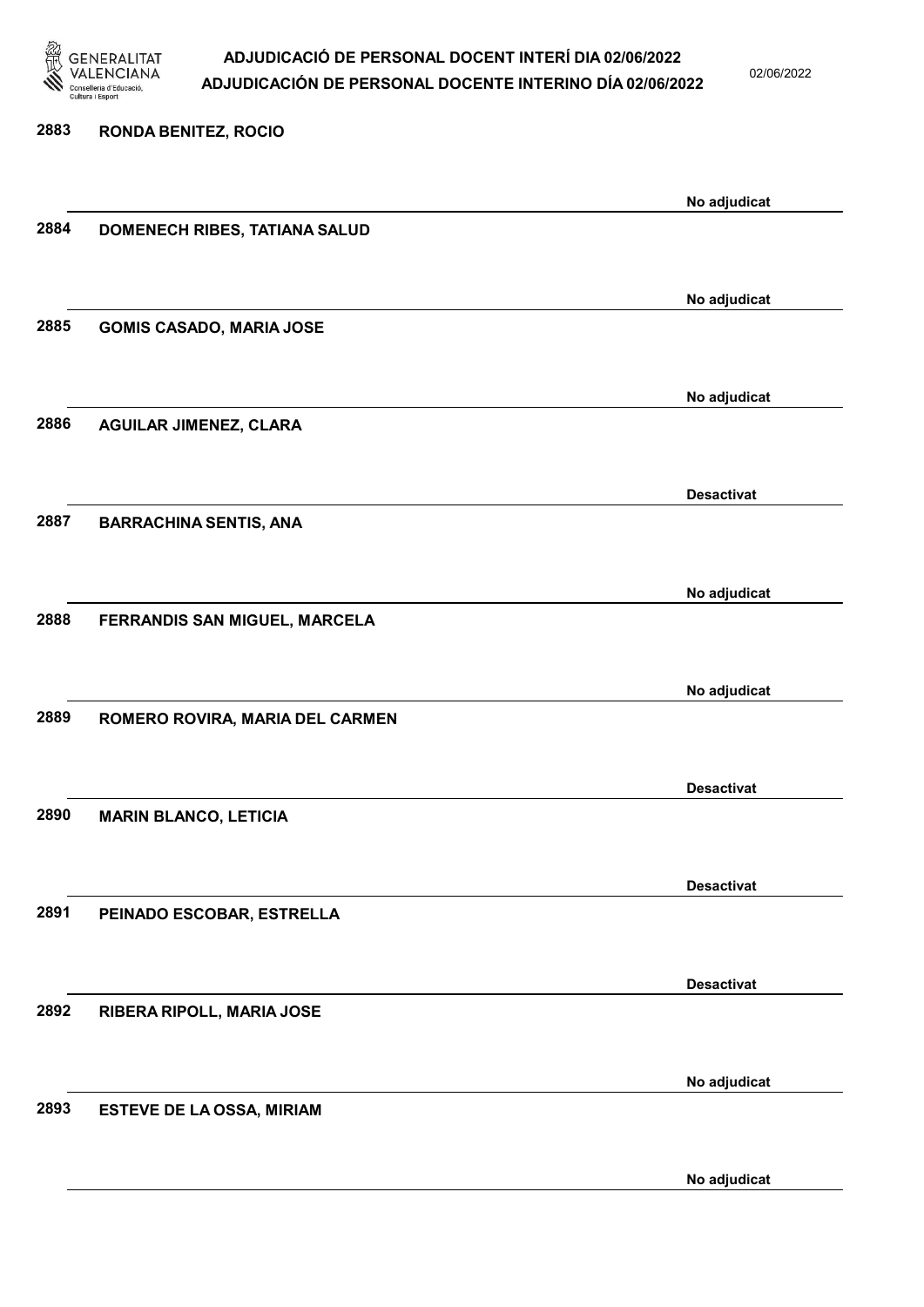

02/06/2022

| 2894 | FITA ALONSO, MARIA ROSARIO      |                   |
|------|---------------------------------|-------------------|
|      |                                 | Ha participat     |
| 2895 | <b>GINER SANCHIS, MARTA</b>     |                   |
|      |                                 |                   |
| 2896 |                                 | No adjudicat      |
|      | PITARCH MARIN, VIOLETA          |                   |
|      |                                 | <b>Desactivat</b> |
| 2897 | HONRUBIA PEREZ, MARIA EUGENIA   |                   |
|      |                                 |                   |
|      |                                 | <b>Desactivat</b> |
| 2898 | MALONDA LARRAGA, ESTRELLA       |                   |
|      |                                 | <b>Desactivat</b> |
| 2899 | AÑO MONTALVA, GEMA              |                   |
|      |                                 |                   |
|      |                                 | Ha participat     |
| 2900 | SORIANO CABRERA, MARIA VICTORIA |                   |
|      |                                 |                   |
| 2901 | <b>MOLINA JAEN, MARTA</b>       | No adjudicat      |
|      |                                 |                   |
|      |                                 | No adjudicat      |
| 2902 | <b>VERA BERNAL, MIRIAM</b>      |                   |
|      |                                 |                   |
| 2903 | <b>BOILS BENAVENT, SILVIA</b>   | No adjudicat      |
|      |                                 |                   |
|      |                                 | No adjudicat      |
| 2904 | PONS BALLESTER, CARLA           |                   |
|      |                                 |                   |

Ha participat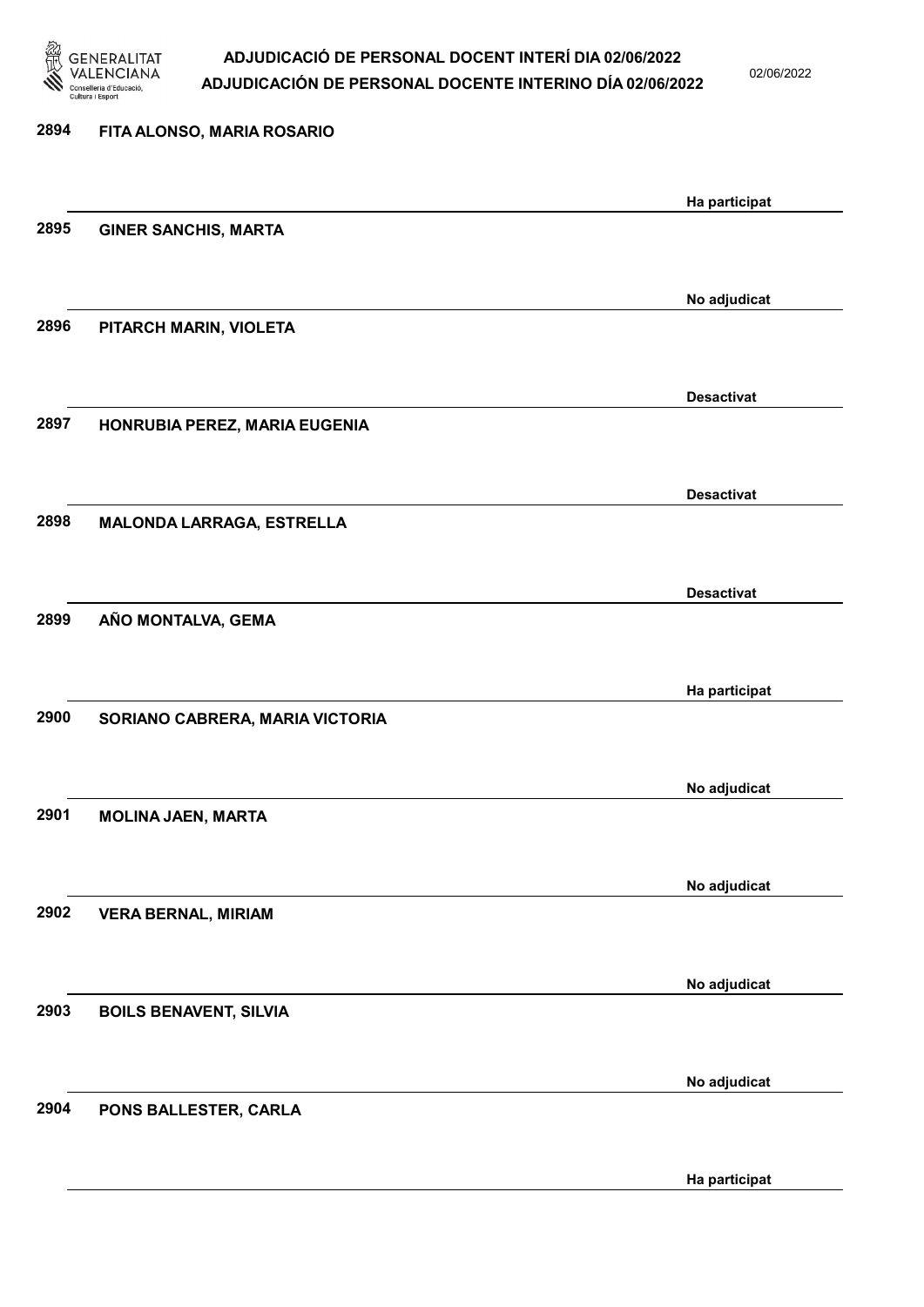

02/06/2022

# 2905 BELENGUER CUESTA, RAQUEL No adjudicat 2906 ESCRIVA BERTOMEU, SERGI Desactivat 2907 FERNANDEZ PALOP, VICENT No adjudicat 2908 MARTINEZ REAL, CAROLINA No adjudicat 2909 CORTES DOMARCO, ANA ORETO Desactivat 2910 ENGO SARRIO, PATRICIA No adjudicat 2911 ORTIZ SAEZ, ALICIA Desactivat 2912 VIDAL ROIG, NANCY No adjudicat 2913 SANCHEZ GONZALEZ, ELIZABETH No adjudicat 2914 BALLESTER GRANCHA, NATIVIDAD Desactivat 2915 PRIETO BELTRAN, MARTA Desactivat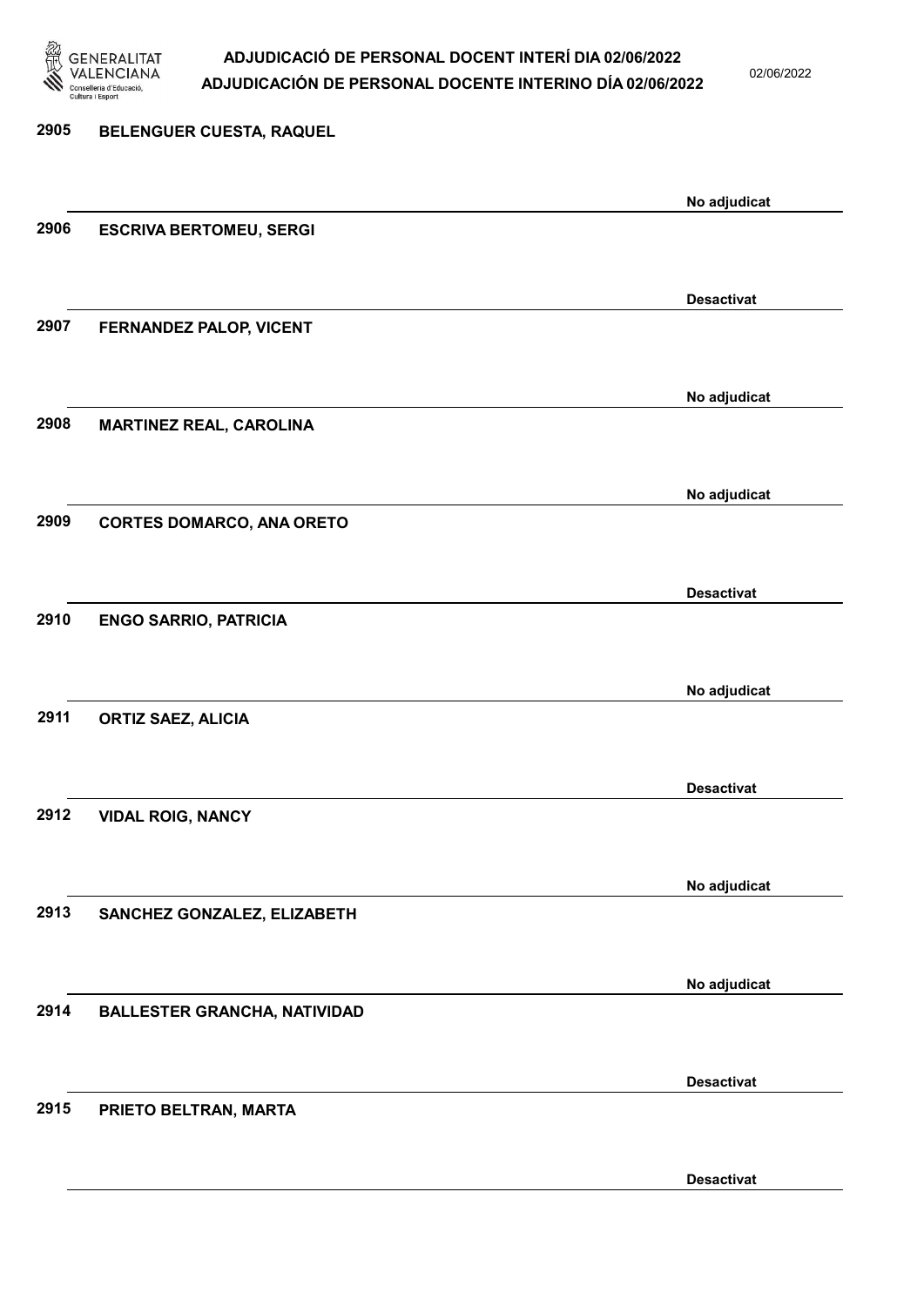

02/06/2022

| 2916 | <b>GUARDIOLA SERRANO, MIREIA</b>    |                   |
|------|-------------------------------------|-------------------|
|      |                                     | Ha participat     |
| 2917 | BUTRON GUTIERREZ, ALEJANDRA         |                   |
|      |                                     | <b>Desactivat</b> |
| 2918 | <b>FAUS GOMEZ, ALICIA</b>           |                   |
|      |                                     | No adjudicat      |
| 2919 | <b>MACIA URBAN, ANDREA</b>          |                   |
|      |                                     | No adjudicat      |
| 2920 | JULIO GRANERO, MARIA ALBA           |                   |
| 2921 |                                     | No adjudicat      |
|      | PASTOR GIL, GEMMA                   |                   |
| 2922 | PUJADES HERNANDEZ, INMACULADA       | Ha participat     |
|      |                                     |                   |
| 2923 | <b>CERDA SANCHIS, MARIA MATILDE</b> | <b>Desactivat</b> |
|      |                                     |                   |
| 2924 | <b>BELLO GARCIA, JANNA</b>          | <b>Desactivat</b> |
|      |                                     |                   |
| 2925 | PITARCH CARBONELL, MERITXELL        | No adjudicat      |
|      |                                     |                   |
| 2926 | HERRERA GORRIZ, ANA                 | <b>Desactivat</b> |
|      |                                     |                   |
|      |                                     | No adjudicat      |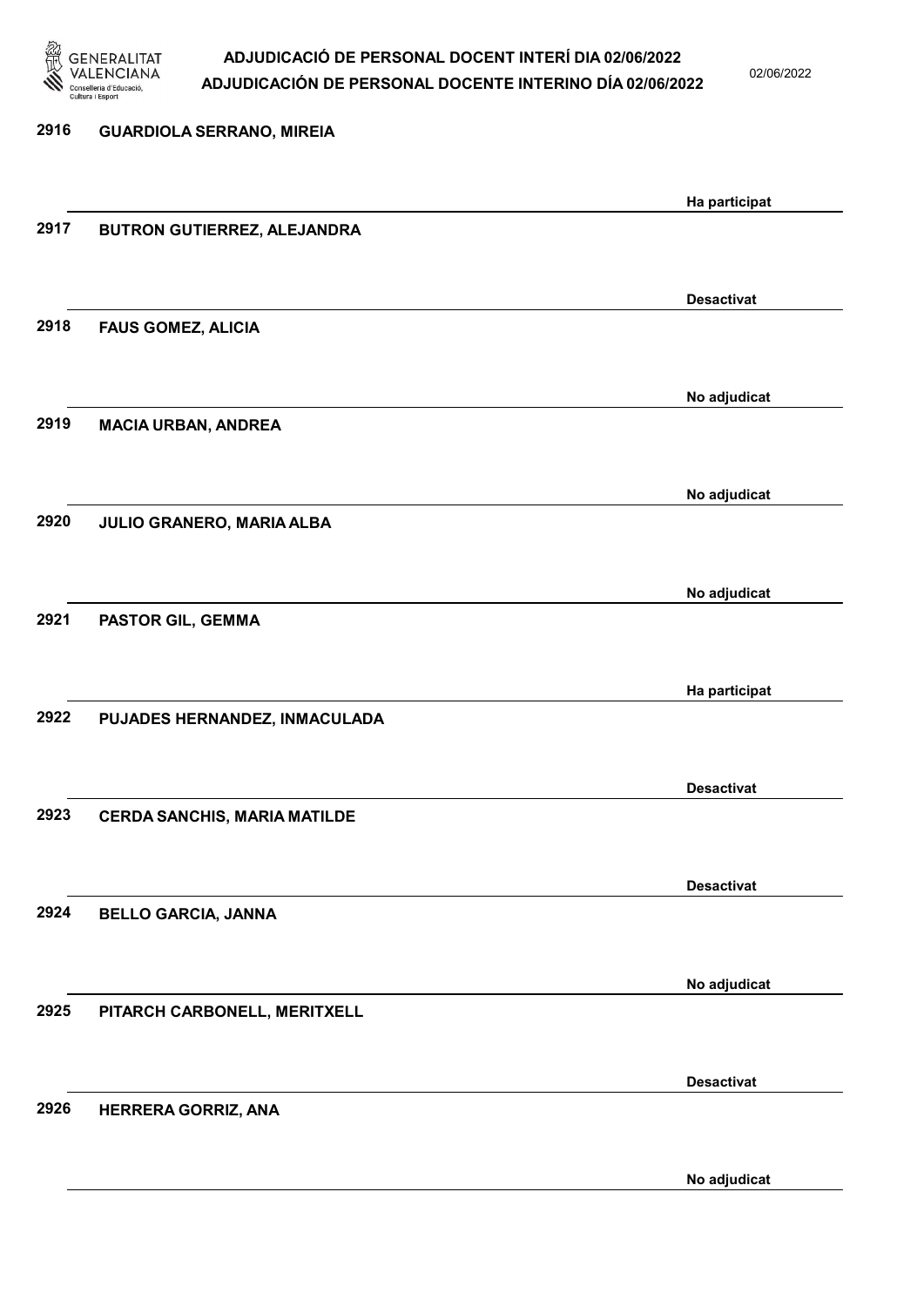

02/06/2022

Ha participat

# 2927 IBAÑEZ TORTAJADA, PAULA Desactivat 2928 ZULLAR LLUECA, VERONICA No adjudicat 2929 PASTOR CIRUJEDA, NATALIA Ha participat 2930 LLAMAS GONZALEZ, ESTRELLA MARIA No adjudicat 2931 MERINO PALACIOS, ANA MARIA Desactivat 2932 SANJUAN DIAZ, FRANCISCO Desactivat 2933 GORRIZ RODRIGUEZ, GLORIA Desactivat 2934 CORTES COLOMINA, INMACULADA No adjudicat 2935 GOMEZ CASTELLS, JOSE MANUEL Desactivat 2936 PEREZ GARCIA, IVAN Desactivat 2937 BELLVER CASANOVA, MIREIA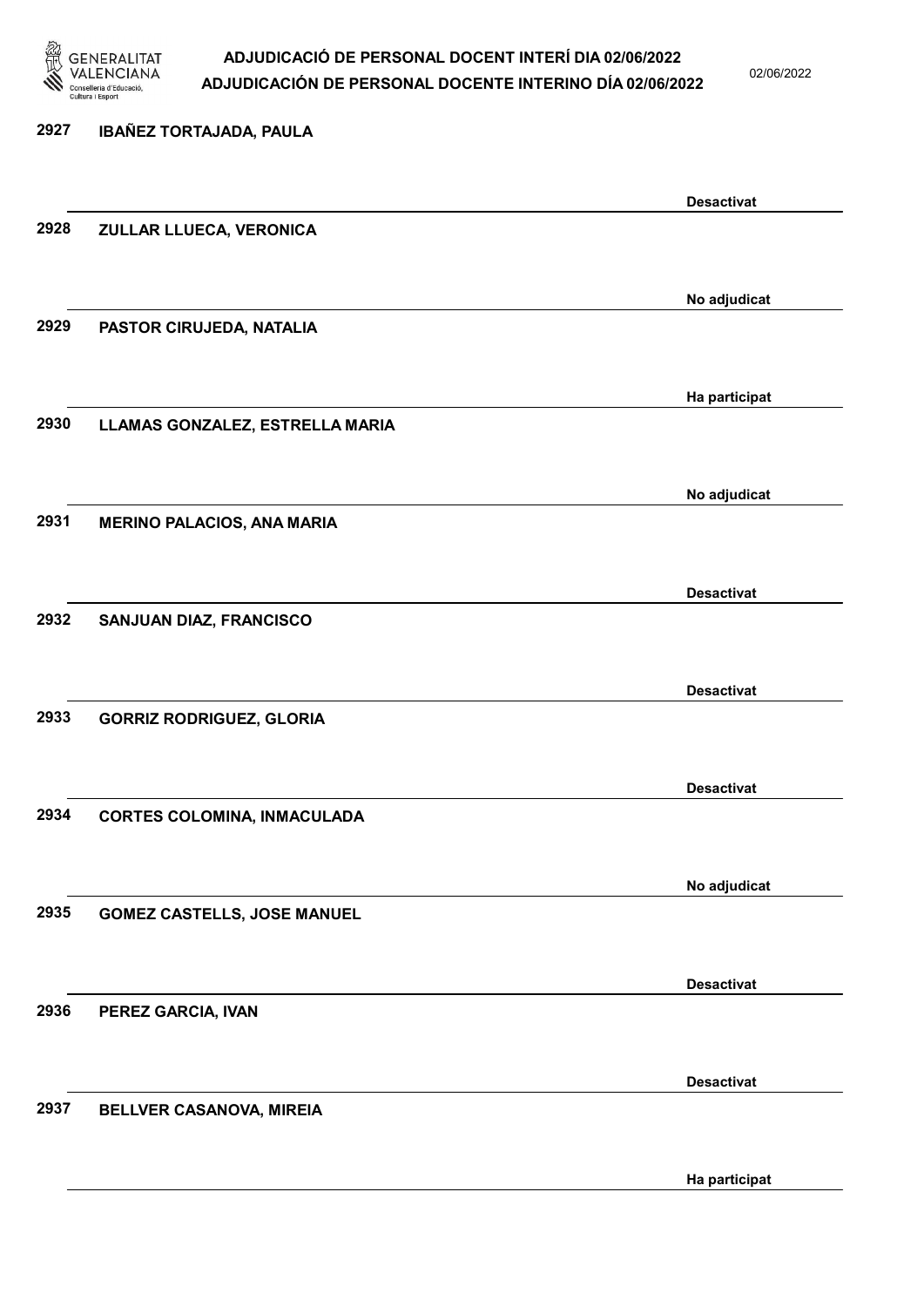

02/06/2022

| 2938 | <b>CARBO SALES, CLARA</b>         |                   |
|------|-----------------------------------|-------------------|
|      |                                   |                   |
|      |                                   | Ha participat     |
| 2939 | <b>CORDOBA CAZORLA, SANDRA</b>    |                   |
|      |                                   |                   |
|      |                                   | No adjudicat      |
| 2940 | <b>MONCHO CASTELLO, LAIA</b>      |                   |
|      |                                   |                   |
|      |                                   | No adjudicat      |
| 2941 | MONTEAGUDO FOMBUENA, DESAMPARADOS |                   |
|      |                                   |                   |
|      |                                   | No adjudicat      |
| 2942 | PICO SANZ, MARIA JULIA            |                   |
|      |                                   |                   |
|      |                                   | <b>Desactivat</b> |
| 2943 | POLO LLEDO, CLARA ISABEL          |                   |
|      |                                   |                   |
|      |                                   | Ha participat     |
| 2944 | ARGUDO CUESTA, RAQUEL             |                   |
|      |                                   |                   |
|      |                                   | Ha participat     |
| 2945 | <b>BORIA RUIZ, CARLOS SAUL</b>    |                   |
|      |                                   |                   |
|      |                                   | Ha participat     |
| 2946 | <b>TENA TORRES, ISABEL</b>        |                   |
|      |                                   |                   |
|      |                                   | No adjudicat      |
| 2947 | APARISI MUÑOZ, AINARA             |                   |
|      |                                   |                   |
|      |                                   | Ha participat     |
| 2948 | <b>MARTIN VILLENA, RAQUEL</b>     |                   |
|      |                                   |                   |
|      |                                   |                   |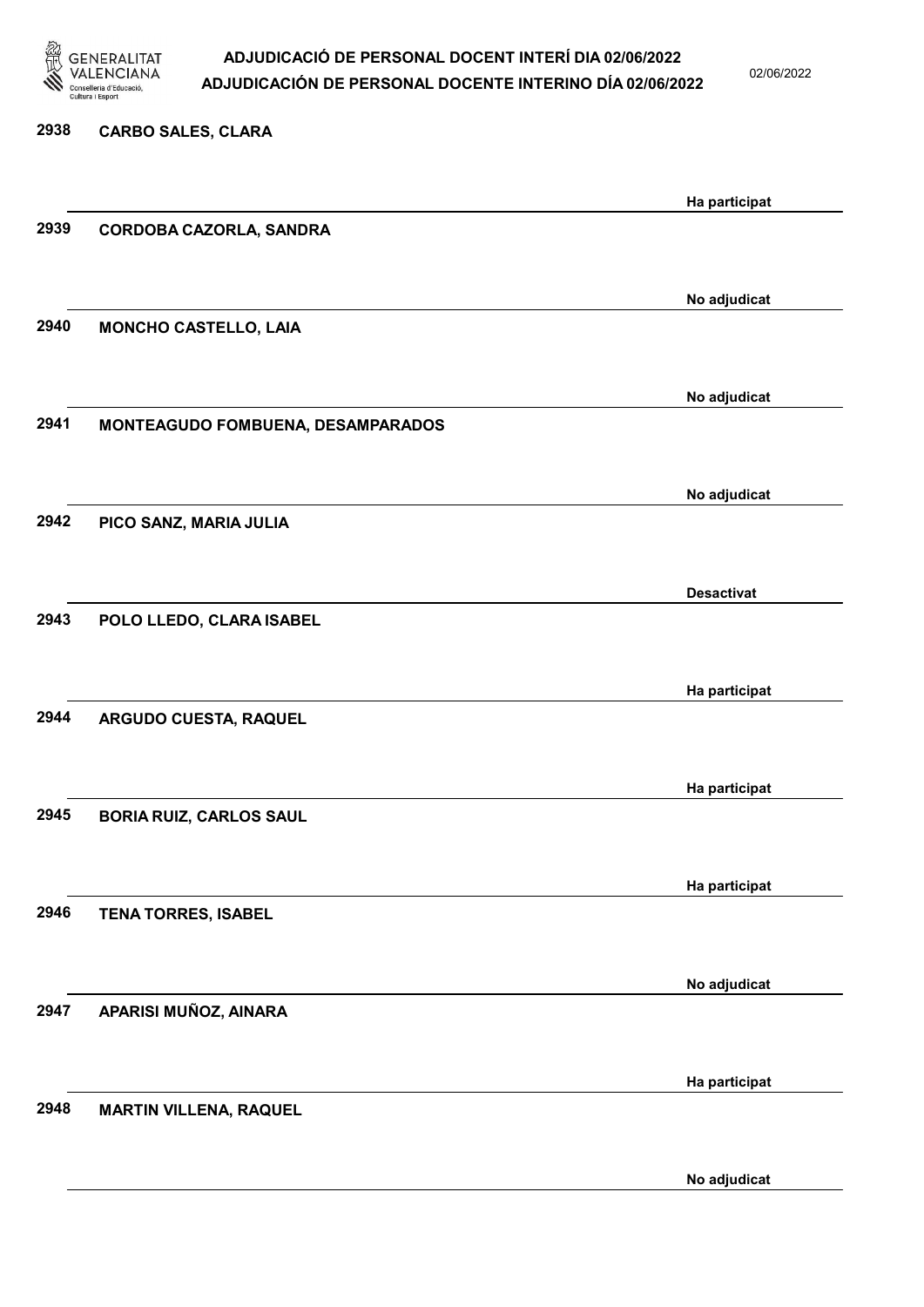

02/06/2022

#### 2949 GALAN BAÑULS, MARIA DEL CARMEN

|      |                                     | <b>Desactivat</b> |
|------|-------------------------------------|-------------------|
| 2950 | ROBLES FERRER, MARIA AMPARO         |                   |
|      |                                     |                   |
|      |                                     |                   |
|      |                                     | No adjudicat      |
| 2951 | <b>MORAGUES JUAREZ, SHEILA</b>      |                   |
|      |                                     |                   |
|      |                                     |                   |
|      |                                     | No adjudicat      |
| 2952 | ESTEBAN LOPEZ ATALAYA, MARIA ISABEL |                   |
|      |                                     |                   |
|      |                                     |                   |
|      |                                     | <b>Desactivat</b> |
| 2953 | <b>ESCOLA LOZANO, SANDRA</b>        |                   |
|      |                                     |                   |
|      |                                     |                   |
|      |                                     | No adjudicat      |
| 2954 | <b>GOMEZ BALASTEGUI, LAURA</b>      |                   |
|      |                                     |                   |
|      |                                     |                   |
|      |                                     | No adjudicat      |
| 2955 | <b>MARTINEZ CAMBRA, YESICA</b>      |                   |
|      |                                     |                   |
|      |                                     |                   |
|      |                                     | No adjudicat      |
| 2956 | <b>SANCHEZ TORRES, BEATRIZ</b>      |                   |
|      |                                     |                   |
|      |                                     |                   |
|      |                                     | No adjudicat      |
| 2957 | <b>ESTEBAN MARES, CELIA</b>         |                   |
|      |                                     |                   |
|      |                                     | <b>Desactivat</b> |
|      |                                     |                   |
| 2958 | ORTUÑO MANJON, ANA DE LAS NIEVES    |                   |
|      |                                     |                   |
|      |                                     | No adjudicat      |
| 2959 |                                     |                   |
|      | <b>ISIERTE CARNICER, MARIA</b>      |                   |
|      |                                     |                   |
|      |                                     | Ha participat     |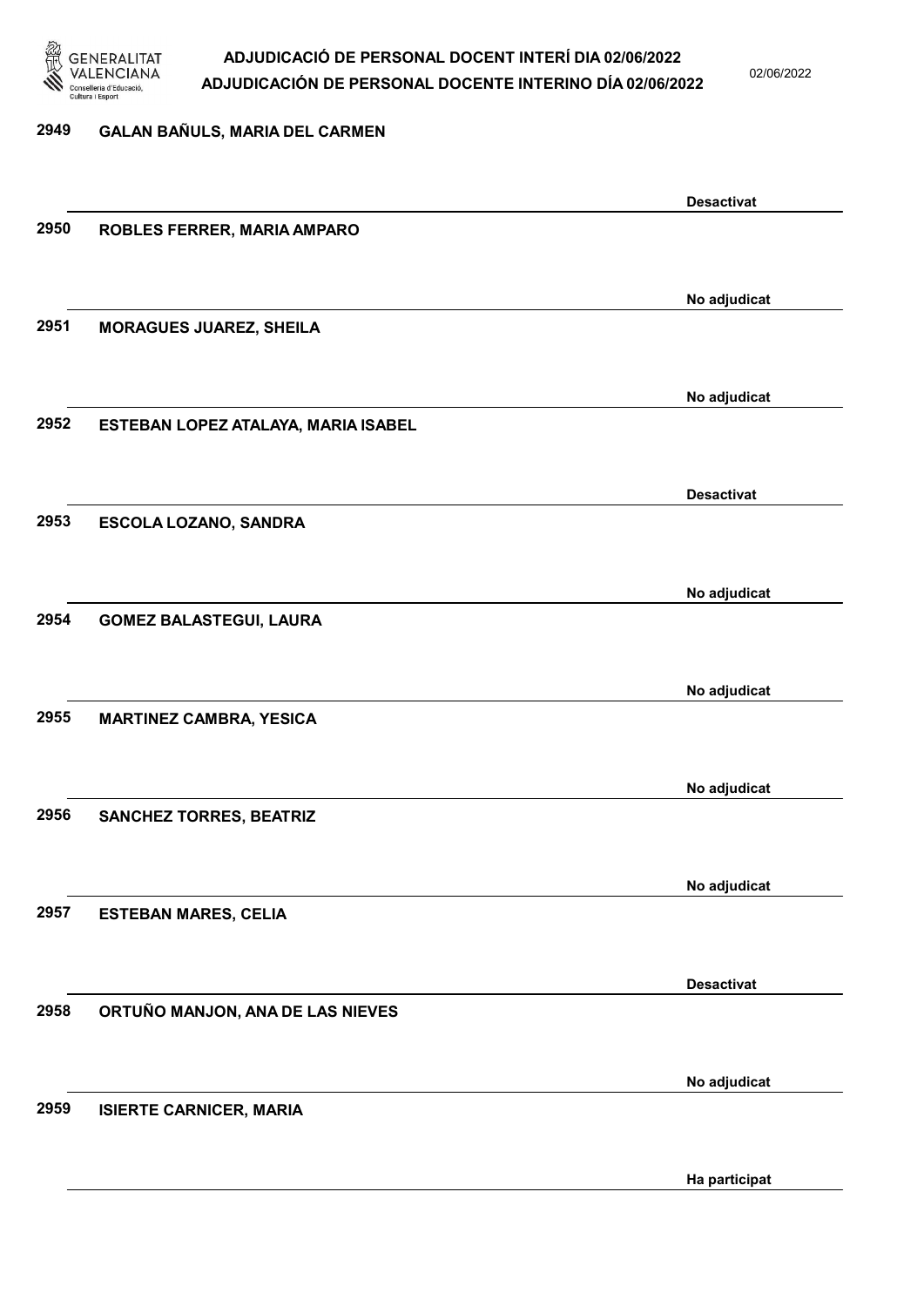

02/06/2022

| 2960 | BUENO PEÑARRUBIA, PAULA BELEN        |                   |
|------|--------------------------------------|-------------------|
|      |                                      |                   |
| 2961 |                                      | No adjudicat      |
|      | JAEN SOTO, BEATRIZ                   |                   |
|      |                                      | <b>Desactivat</b> |
| 2962 | MIRASOL MENACHO, CARMEN LUNA         |                   |
|      |                                      |                   |
|      |                                      | No adjudicat      |
| 2963 | <b>MONEDERO GARCIA, MARIA ISABEL</b> |                   |
|      |                                      |                   |
| 2964 | <b>ANTEQUERA GOMEZ, AITOR</b>        | <b>Desactivat</b> |
|      |                                      |                   |
|      |                                      | Ha participat     |
| 2965 | <b>DURBA CORTINA, CONSUELO</b>       |                   |
|      |                                      |                   |
|      |                                      | <b>Desactivat</b> |
| 2966 | <b>MONLLOR FALCO, VANESA</b>         |                   |
|      |                                      |                   |
| 2967 | FRUCTUOSO HERNANDEZ, SILVIA          | No adjudicat      |
|      |                                      |                   |
|      |                                      | No adjudicat      |
| 2968 | <b>GIMENEZ ORQUIN, BEATRIZ</b>       |                   |
|      |                                      |                   |
| 2969 | MARTINEZ ARACIL, INMACULADA          | Ha participat     |
|      |                                      |                   |
|      |                                      | No adjudicat      |
| 2970 | SIGNES SOLIVERES, CARMEN             |                   |
|      |                                      |                   |

Ha participat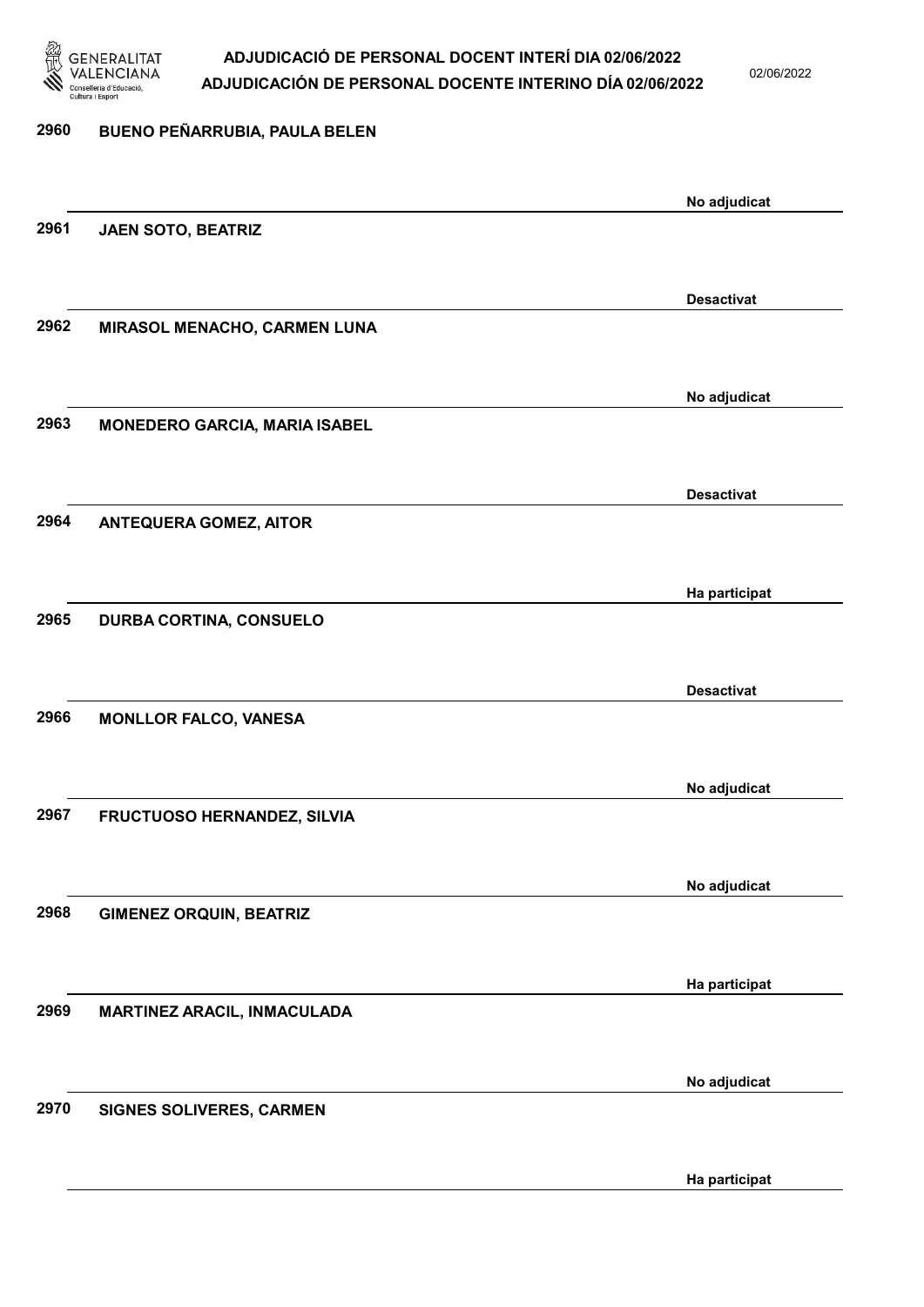

02/06/2022

| 2971 | PEÑALVER MORENO, YAIZA              |                   |
|------|-------------------------------------|-------------------|
|      |                                     |                   |
|      |                                     | No adjudicat      |
| 2972 | <b>MALDONADO SANCHIS, SONIA</b>     |                   |
|      |                                     |                   |
|      |                                     | No adjudicat      |
| 2973 | RODRIGUEZ MOLLA, MARIA ROSA         |                   |
|      |                                     |                   |
|      |                                     |                   |
|      |                                     | No adjudicat      |
| 2974 | RIBERA HILARIO, LAURA TERESA        |                   |
|      |                                     |                   |
|      |                                     | <b>Desactivat</b> |
| 2975 | <b>BUENO SORIANO, YOLANDA</b>       |                   |
|      |                                     |                   |
|      |                                     | No adjudicat      |
| 2976 | <b>CALATAYUD APARICIO, CRISTINA</b> |                   |
|      |                                     |                   |
|      |                                     |                   |
|      |                                     | Ha participat     |
| 2977 | ANDREU CAPARROS, ANA ESTER          |                   |
|      |                                     |                   |
|      |                                     | No adjudicat      |
| 2978 | RIPOLL PÉREZ, MARÍA                 |                   |
|      |                                     |                   |
|      |                                     |                   |
| 2979 |                                     | No adjudicat      |
|      | <b>BERNABEU SORIANO, JORDI</b>      |                   |
|      |                                     |                   |
|      |                                     | Ha participat     |
| 2980 | ENE, BIANCA ALEXANDRA               |                   |
|      |                                     |                   |
|      |                                     | No adjudicat      |
| 2981 | <b>MARTINEZ VALERO, CRISTINA</b>    |                   |
|      |                                     |                   |
|      |                                     |                   |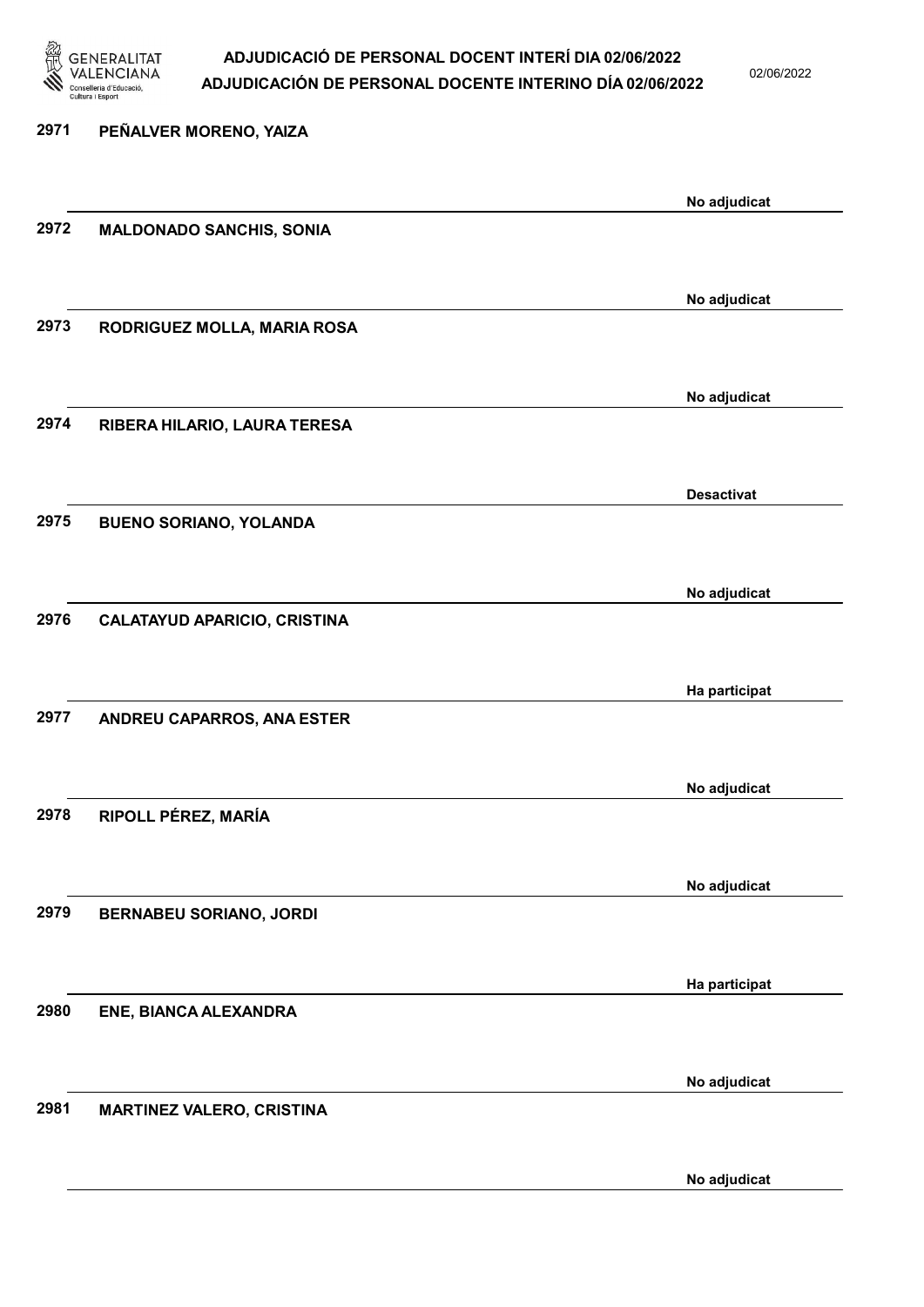

02/06/2022

No adjudicat

# 2982 QUESADA ASENCIO, SARAI CECILIA No adjudicat 2983 LOPEZ RODRIGUEZ, LUCRECIA No adjudicat 2984 ERES ROYO, MARIA TERESA No adjudicat 2985 TOMAS SAMPER, ANDREA No adjudicat 2986 LORENTE DIAZ, LORENA Ha participat 2987 BUIL MARTI, BERTA No adjudicat 2988 TIRADO FORES, ARIADNA Desactivat 2989 RUIZ BAILEN, RAQUEL No adjudicat 2990 FRANCISCO ROBLEDO, MAR Desactivat 2991 GINER ARREDONDO, RAQUEL No adjudicat 2992 JULBE SERRANO, SILVIA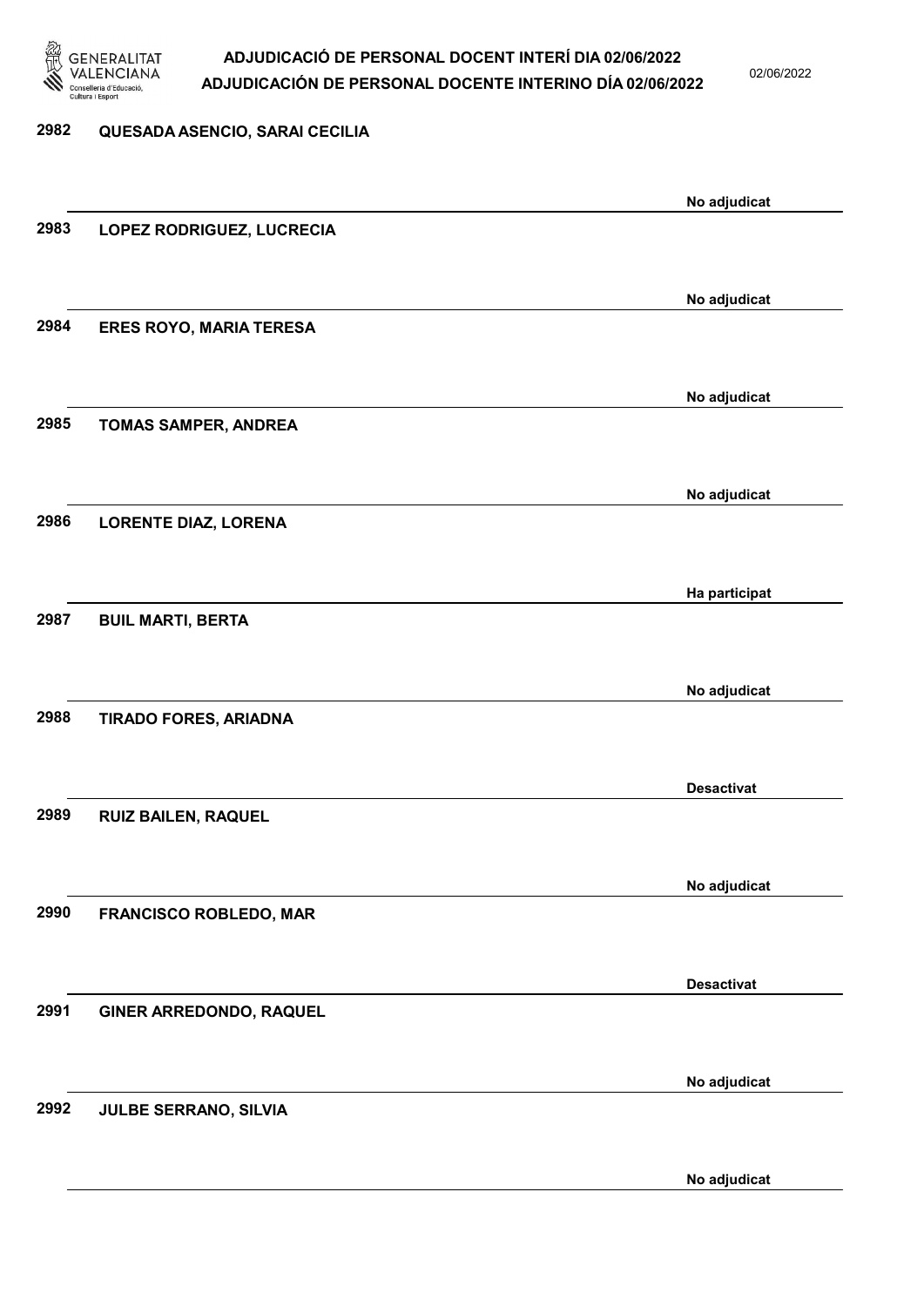

02/06/2022

# 2993 RUBIO CAÑADAS, CLAUDIA MARIA

|      |        |                                                                 |                           |                | <b>Desactivat</b> |
|------|--------|-----------------------------------------------------------------|---------------------------|----------------|-------------------|
| 2994 |        | MARTINEZ RUIZ, NATIVIDAD PATRICIA                               | Petición:                 | $\overline{2}$ | Voluntaria        |
|      | 833712 | ORPESA (12006615) CEIP LA MEDITERRÀNIA<br>123 / EDUCACIÓ FÍSICA |                           |                |                   |
|      | Horas  | 23                                                              | SUBSTITUCIÓ INDETERMINADA |                | Adjudicat         |
| 2995 |        | RUIZ PONS, CLARA MARIA                                          |                           |                | No adjudicat      |
| 2996 |        | ALHAMA DIEZ, MARIA ANGELES                                      |                           |                |                   |
|      |        |                                                                 |                           |                | <b>Desactivat</b> |
| 2997 |        | <b>GALDON VIDAL, TANIA</b>                                      |                           |                |                   |
|      |        |                                                                 |                           |                | <b>Desactivat</b> |
| 2998 |        | <b>MATEO REDON, DIEGO</b>                                       |                           |                | <b>Desactivat</b> |
| 2999 |        | <b>MORENO ENGUIDANOS, DENISE</b>                                |                           |                |                   |
|      |        |                                                                 |                           |                | No adjudicat      |
| 3000 |        | <b>BAUTISTA LOPEZ, MARIA VICTORIA</b>                           |                           |                |                   |
|      |        |                                                                 |                           |                | No adjudicat      |
| 3001 |        | <b>GIL ROMERO, REMEDIO</b>                                      |                           |                |                   |
|      |        |                                                                 |                           |                | <b>Desactivat</b> |
| 3002 |        | <b>TORMO ESPI, DAVID</b>                                        |                           |                |                   |
|      |        |                                                                 |                           |                | No adjudicat      |
| 3003 |        | ROMERO TORRO, PABLO JOSE                                        |                           |                |                   |
|      |        |                                                                 |                           |                | No adjudicat      |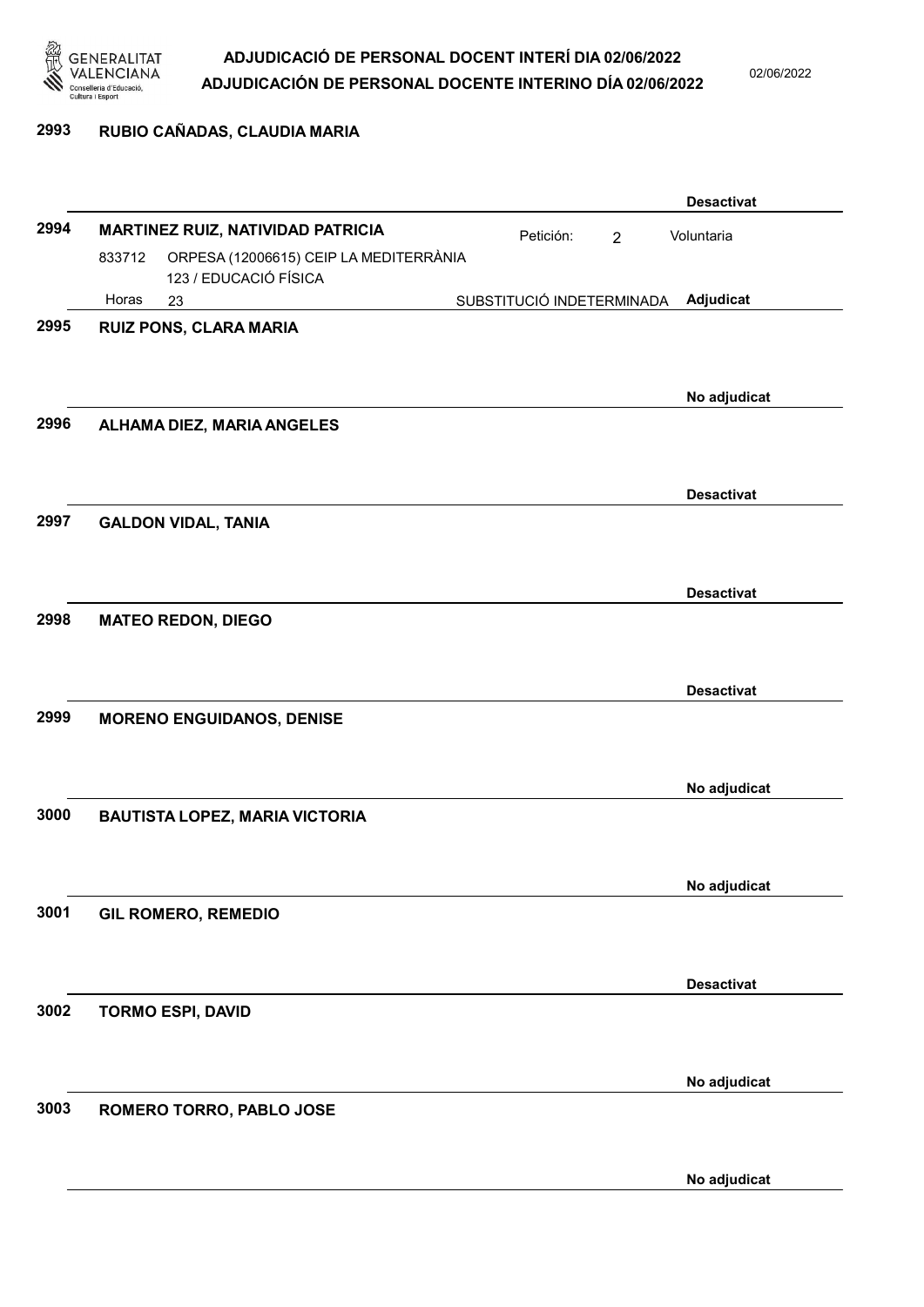

02/06/2022

No adjudicat

3004 GONZALEZ GIL, SILVANA Ha participat 3005 SEMPERE BLASCO, CARLA No adjudicat 3006 SAMBLAS CARCELLER, TAMARA No adjudicat 3007 BASTAN IBAÑEZ, LLEDO No adjudicat 3008 BURGUERA BATALLER, EVA Desactivat 3009 CERDA ORDIÑANA, LUCIA Desactivat 3010 GUILLEM GUILLEM, GLORIA No adjudicat 3011 IBAÑEZ NAVALON, MARTA Desactivat 3012 MOLLA SERRADELL, ELISABET No adjudicat 3013 ROSA ACETA, JOSE MANUEL No adjudicat 3014 SERRA DE SOUZA ROCHA, MARIA NOELIA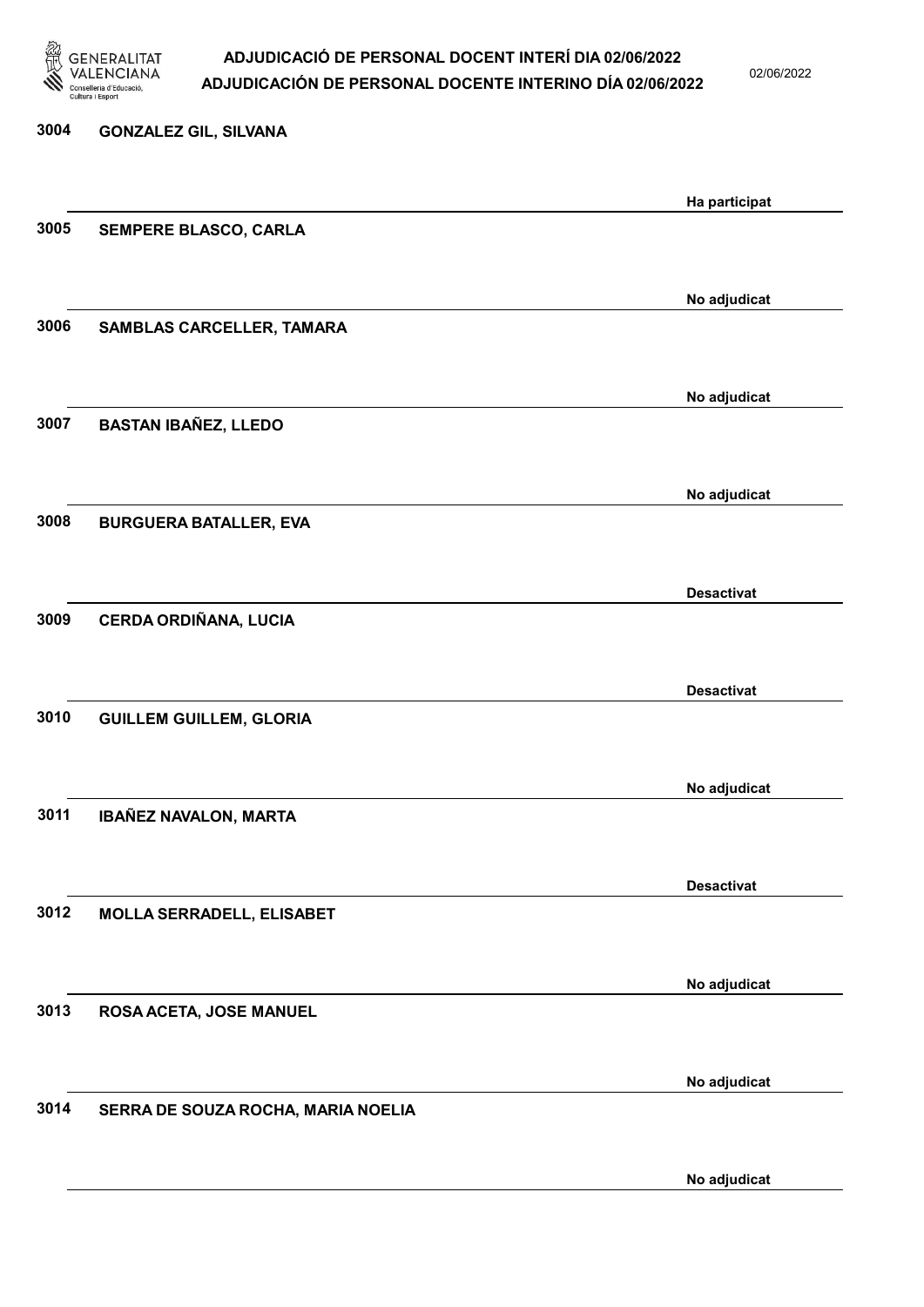

02/06/2022

| 3015 | FONTANA PLA, MARIA MERCEDES                                             |                                        |  |
|------|-------------------------------------------------------------------------|----------------------------------------|--|
|      |                                                                         | No adjudicat                           |  |
| 3016 | <b>GARCIA PEREZ, CARLA</b>                                              |                                        |  |
|      |                                                                         | No adjudicat                           |  |
| 3017 | <b>MARTIN CARMONA, SANDRA</b>                                           |                                        |  |
|      |                                                                         | <b>Desactivat</b>                      |  |
| 3018 | <b>RAMON GASCON, ANTONIO</b>                                            | Petición:<br>Voluntaria<br>72          |  |
|      | ALFONDEGUILLA (12000194) CEIP CASTRO<br>901801<br>123 / EDUCACIÓ FÍSICA |                                        |  |
|      | Horas<br>15                                                             | Adjudicat<br>SUBSTITUCIÓ INDETERMINADA |  |
| 3019 | SEMPERE GUARNER, JESSICA                                                |                                        |  |
|      |                                                                         |                                        |  |
|      |                                                                         | <b>Desactivat</b>                      |  |
| 3020 | MARTÍNEZ GONZÁLEZ, ADELAIDA                                             |                                        |  |
|      |                                                                         |                                        |  |
|      |                                                                         | Ha participat                          |  |
| 3021 | <b>MONTERDE GARCIA, MANUELA</b>                                         |                                        |  |
|      |                                                                         |                                        |  |
|      |                                                                         |                                        |  |
|      |                                                                         | <b>Desactivat</b>                      |  |
| 3022 | <b>CALABUIG FLORES, SANDRA</b>                                          |                                        |  |
|      |                                                                         |                                        |  |
|      |                                                                         | Ha participat                          |  |
| 3023 | FERNANDEZ GOMEZ, LAURA                                                  |                                        |  |
|      |                                                                         |                                        |  |
|      |                                                                         |                                        |  |
|      |                                                                         | <b>Desactivat</b>                      |  |
| 3024 | PASTOR GRIMA, MARIA                                                     |                                        |  |
|      |                                                                         |                                        |  |
|      |                                                                         | <b>Desactivat</b>                      |  |
| 3025 | SANZ FLORDELIS, ISABEL                                                  |                                        |  |
|      |                                                                         |                                        |  |
|      |                                                                         |                                        |  |
|      |                                                                         | No adjudicat                           |  |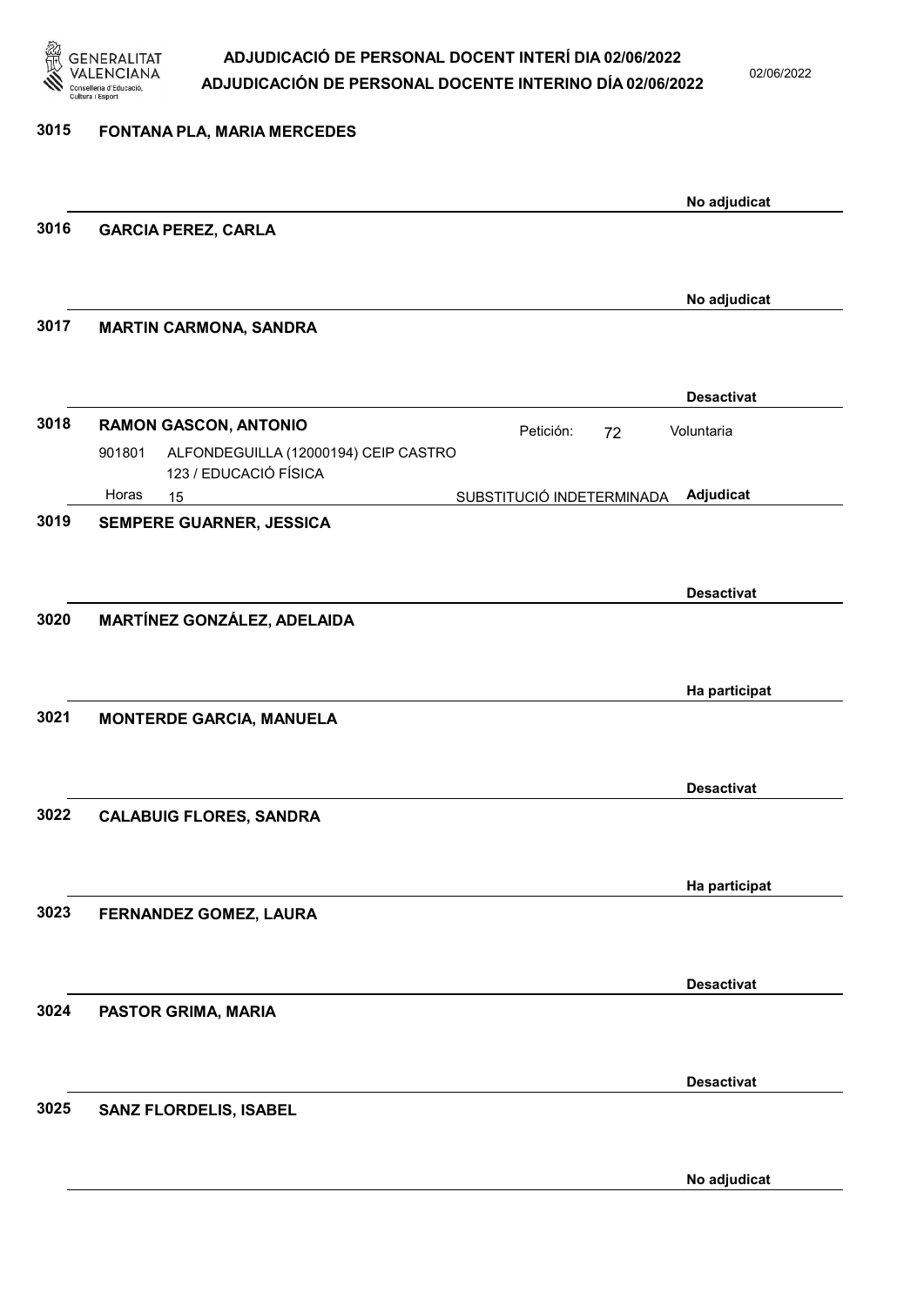

02/06/2022

No adjudicat

# 3026 SERRANO MADRID, LAURA No adjudicat 3027 REQUENA GARRIDO, MONICA No adjudicat 3028 PELLICER TOMAS, NOELIA No adjudicat 3029 LLANSOL PALAZON, MARTA No adjudicat 3030 PALOMARES SANCHEZ, CRISTINA Ha participat 3031 BENEYTO SAN JOSE, MARIA ANGELES No adjudicat 3032 CASTELLANO FERNANDEZ, VERONICA No adjudicat 3033 CERVERA RUBIO, ALICIA Desactivat 3034 ALDEGUER SASTRE, MARIA Desactivat 3035 PEREZ SANCHO, HUGO Desactivat 3036 SERNA MARTINEZ, ESTEFANIA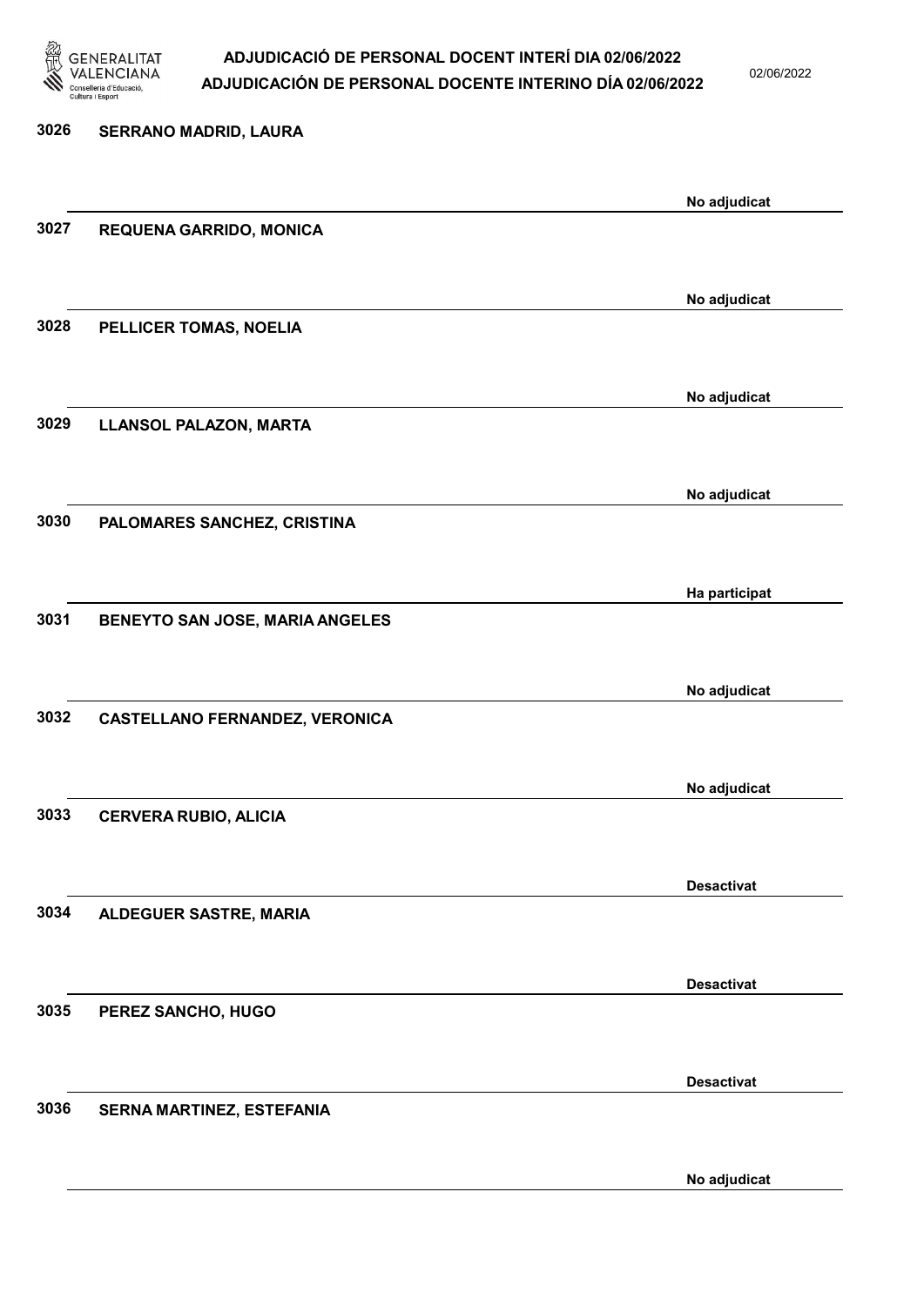

02/06/2022

#### 3037 MOYA NEGRE, ANA

|      |                                     | <b>Desactivat</b> |
|------|-------------------------------------|-------------------|
| 3038 | <b>MENACHO ROSADO, SONIA</b>        |                   |
|      |                                     |                   |
|      |                                     | No adjudicat      |
| 3039 | PERIS SANCHIS, CRISTINA             |                   |
|      |                                     |                   |
|      |                                     | <b>Desactivat</b> |
| 3040 | <b>GALIANA GRAMAGE, JOSE RAFAEL</b> |                   |
|      |                                     |                   |
| 3041 |                                     | <b>Desactivat</b> |
|      | <b>MAS OLIVER, ARACELI</b>          |                   |
|      |                                     |                   |
| 3042 | <b>BUIGUES BISQUERT, ELISA</b>      | Ha participat     |
|      |                                     |                   |
|      |                                     | Ha participat     |
| 3043 | <b>MARTINEZ CATALA, NATALIA</b>     |                   |
|      |                                     |                   |
|      |                                     | No adjudicat      |
| 3044 | <b>MARTINEZ ALBIACH, SHEILA</b>     |                   |
|      |                                     |                   |
|      |                                     | <b>Desactivat</b> |
| 3045 | <b>LATORRE JUAN, LOURDES</b>        |                   |
|      |                                     |                   |
| 3046 | <b>CASTRO NEGRO, JOSE EMILIO</b>    | <b>Desactivat</b> |
|      |                                     |                   |
|      |                                     | <b>Desactivat</b> |
| 3047 | <b>GINER BERNAL, VERONICA</b>       |                   |
|      |                                     |                   |
|      |                                     | No adjudicat      |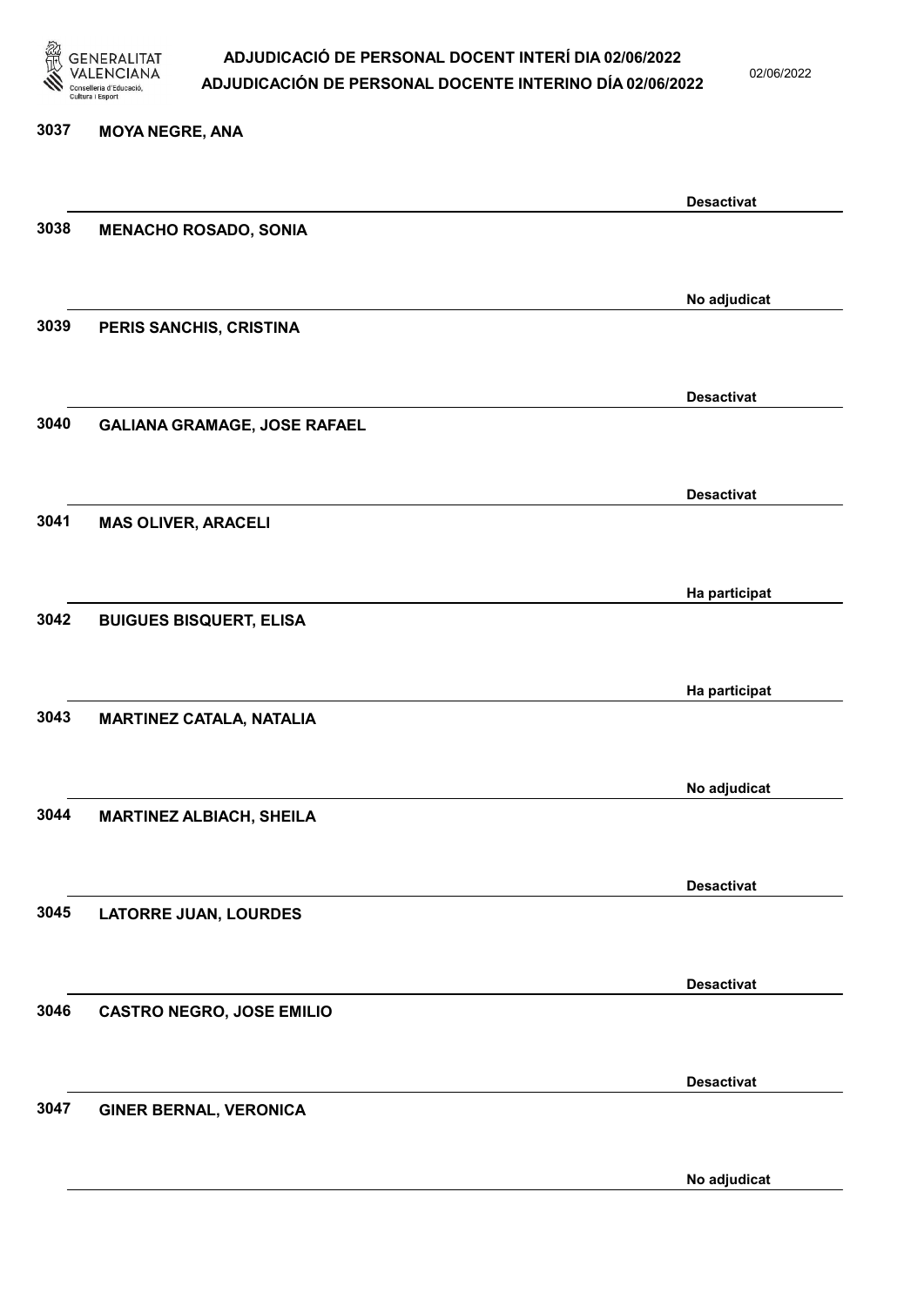

02/06/2022

Ha participat

# 3048 MARTINEZ SAEZ, LIDIA Ha participat 3049 RUBIÑO LOPEZ DE LA NIETA, CARLOS Ha participat 3050 ARIAS ESPINOSA, MARIA No adjudicat 3051 MONTES PEREZ, MARIA Desactivat 3052 VASALO VICEDO, LARA Ha participat 3053 MONTIEL VARELA, ALICIA No adjudicat 3054 RUIZ CULIAÑEZ, LOURDES Desactivat 3055 TORTOSA FRANCES, MIGUEL No adjudicat 3056 MARTIN ARRAEZ, ANA Desactivat 3057 MASCARELL BATALLER, AMPARO No adjudicat 3058 GONZALBEZ MARTIN DE SANTA OLALLA, CARMEN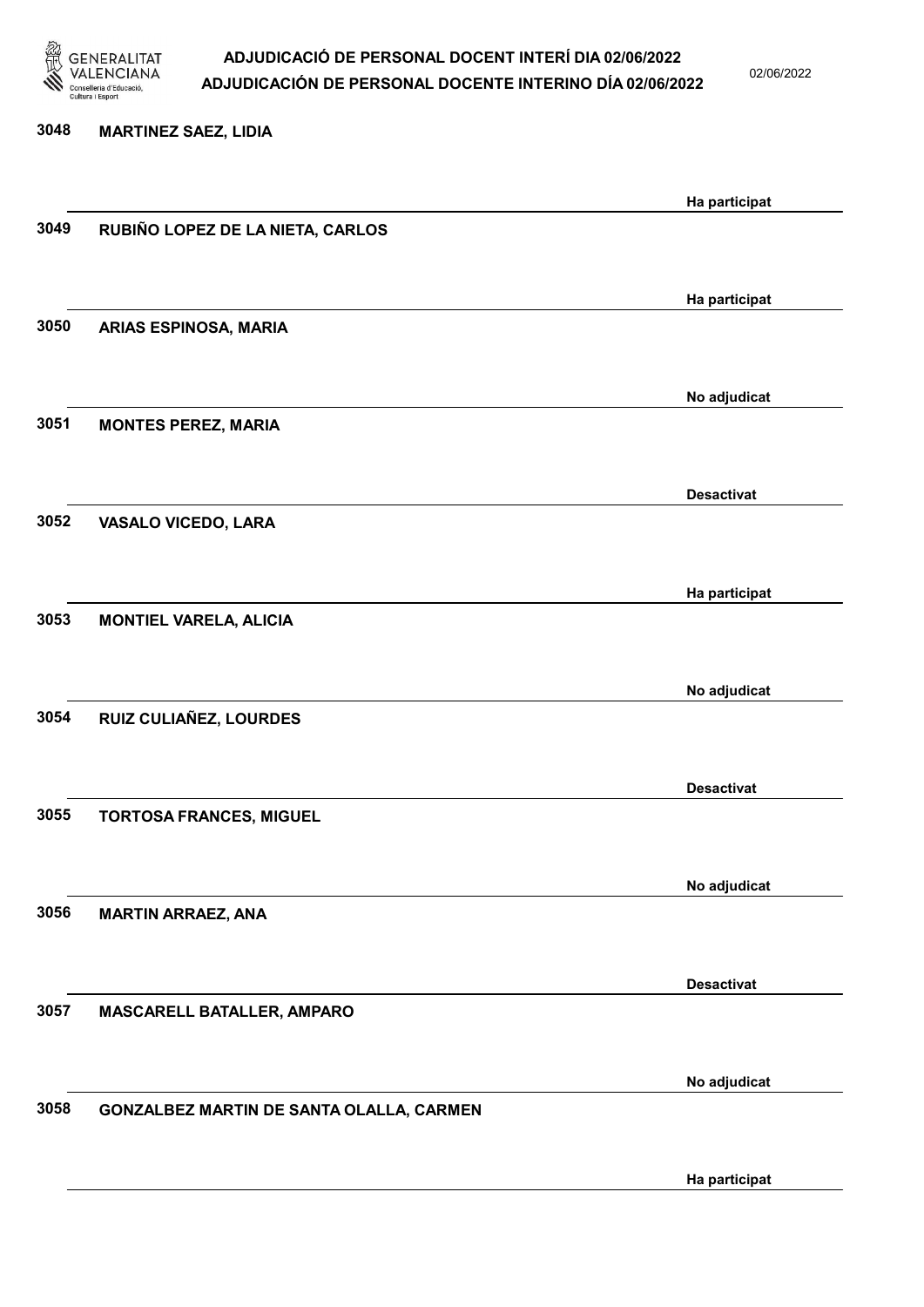

02/06/2022

Desactivat

| 3059 | <b>BUENO GIRBES, SARA</b>      |                   |
|------|--------------------------------|-------------------|
|      |                                | <b>Desactivat</b> |
| 3060 | JIMENEZ RAMOS, SILVIA          |                   |
|      |                                | No adjudicat      |
| 3061 | <b>LLORET BORONAT, MARIA</b>   |                   |
|      |                                | <b>Desactivat</b> |
| 3062 | <b>BAEZA RUZ, CARLA</b>        |                   |
|      |                                | No adjudicat      |
| 3063 | <b>BORDES SENDRA, ANA</b>      |                   |
|      |                                | No adjudicat      |
| 3064 | <b>SALVADOR SEGARRA, NURIA</b> |                   |
|      |                                | No adjudicat      |
| 3065 | HAMILTON LOPEZ, YIANNA FIORELL |                   |
|      |                                | No adjudicat      |
| 3066 | BELTRAN BALLESTER, OLGA        |                   |
|      |                                | <b>Desactivat</b> |
| 3067 | <b>CASAT GIL, LAURA</b>        |                   |
|      |                                | Ha participat     |
| 3068 | RODRIGUEZ PEREZ, LAURA         |                   |
|      |                                | No adjudicat      |
| 3069 | TARAZONA HERNANDEZ, MARIA LUZ  |                   |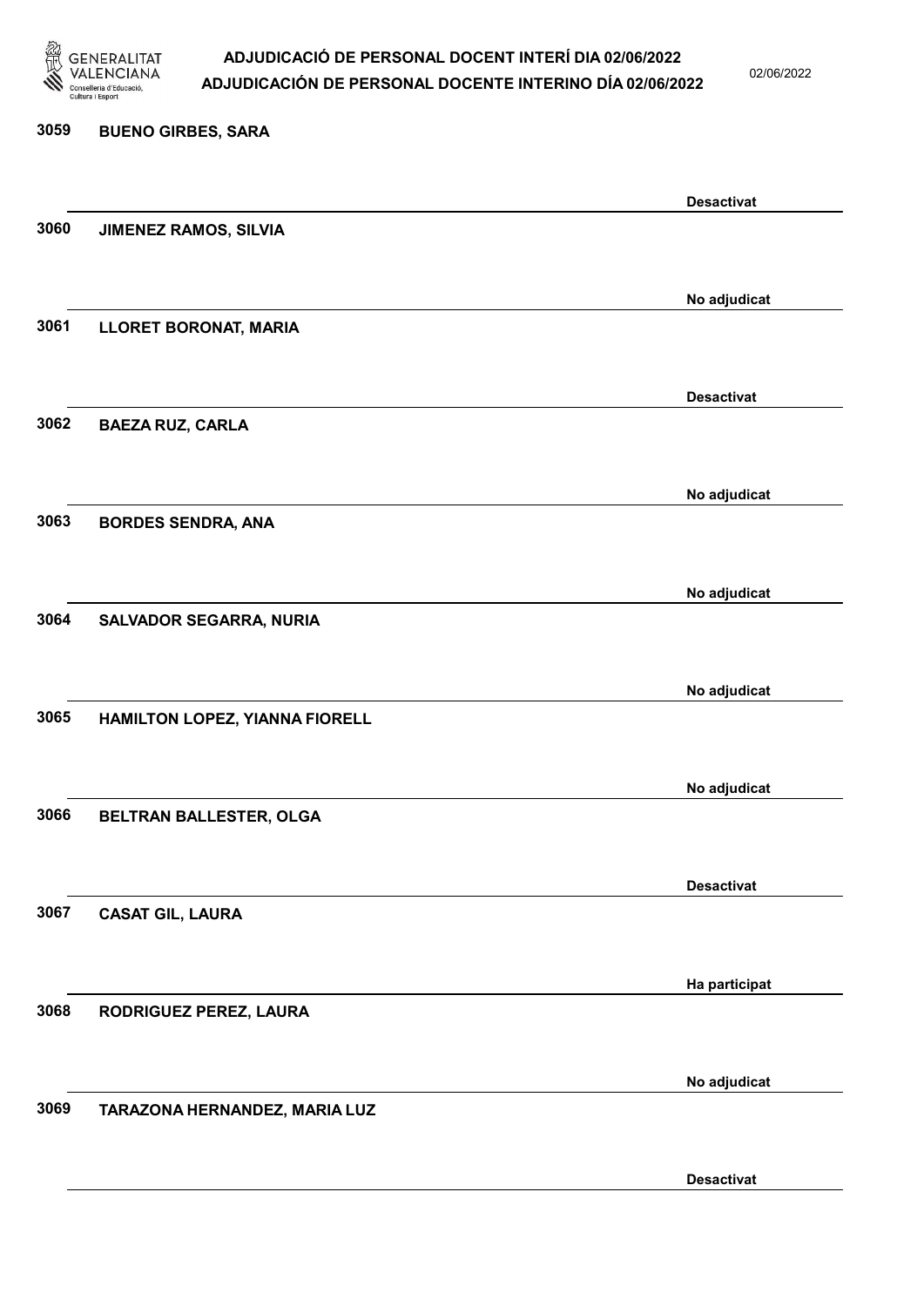

02/06/2022

| 3070 | <b>CARTAGENA SOLIS, FABIOLA</b>       |                   |
|------|---------------------------------------|-------------------|
|      |                                       | No adjudicat      |
| 3071 | <b>MARTINEZ MELADO, NATALIA</b>       |                   |
|      |                                       | No adjudicat      |
| 3072 | <b>MILLAN MENDIOLA, MARIA</b>         |                   |
|      |                                       | Ha participat     |
| 3073 | <b>CUADRADO CORDERO, LORENA</b>       |                   |
|      |                                       | No adjudicat      |
| 3074 | <b>FERRANDO ALTUR, ENRIQUE</b>        |                   |
|      |                                       | No adjudicat      |
| 3075 | <b>GARCIA DEL CANTO, CLARA ISABEL</b> |                   |
|      |                                       | No adjudicat      |
| 3076 | <b>MARCHANTE AVELLANEDA, ESTER</b>    |                   |
|      |                                       | No adjudicat      |
| 3077 | <b>MOMPO MASCARELL, TOMAS</b>         |                   |
|      |                                       | <b>Desactivat</b> |
| 3078 | <b>BOSCH FERRUSES, LAURA</b>          |                   |
|      |                                       | No adjudicat      |
| 3079 | IBAÑEZ NAVARRO, VERONICA              |                   |
|      |                                       | <b>Desactivat</b> |
| 3080 | <b>SOLER LLORCA, ANDRES</b>           |                   |

Ha participat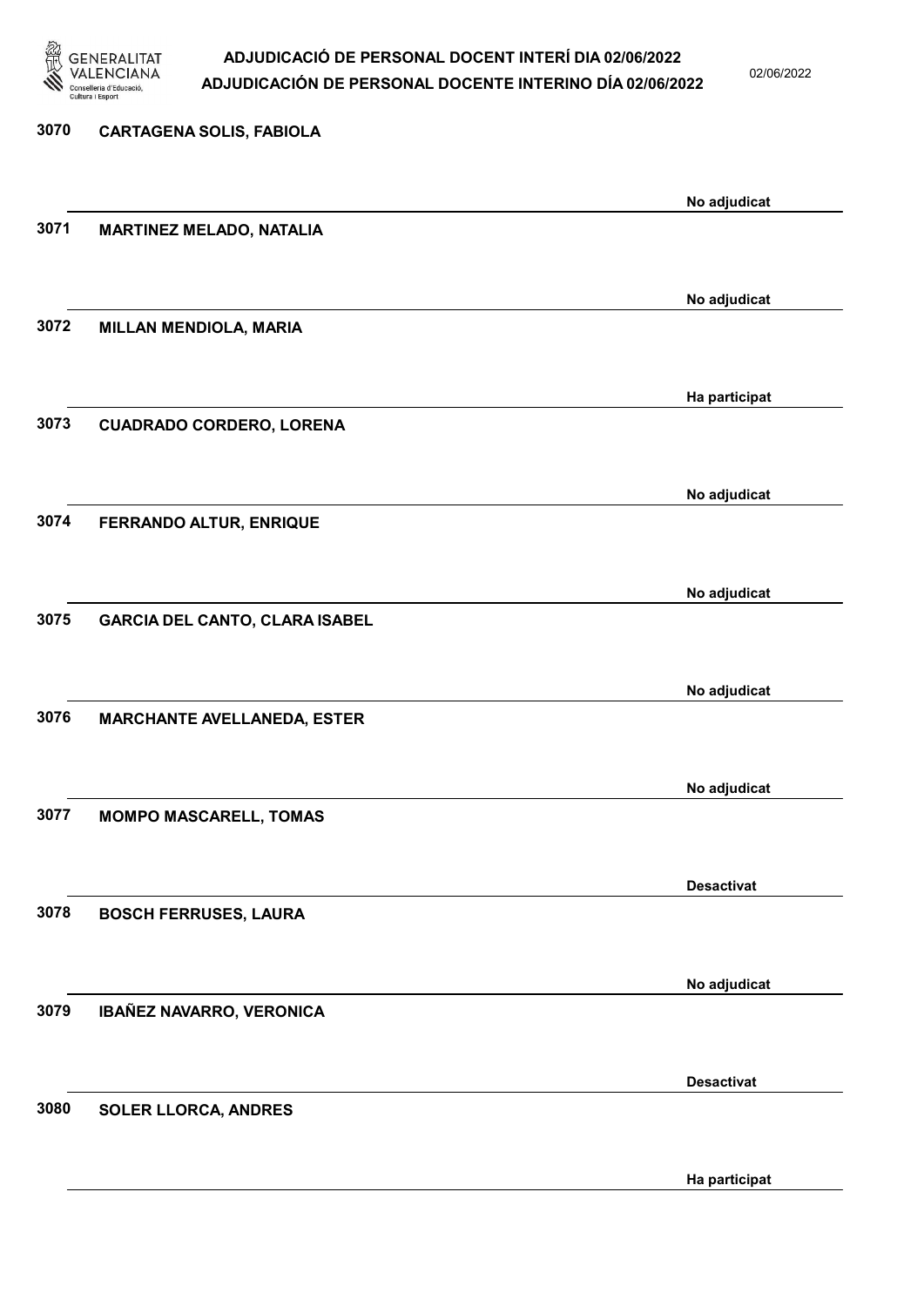

02/06/2022

# 3081 MAYOR DOMENECH, LOURDES No adjudicat 3082 GARCIA ALBEROLA, JUAN PEDRO Desactivat 3083 TARRAZONA GOMAR, MERCEDES Ha participat 3084 PENALVA FERRANDEZ, ANA No adjudicat 3085 CLIMENT MARZAL, GEMA ANA No adjudicat 3086 FERRER ALMIRON, VANESSA No adjudicat 3087 PINA CABAÑERO, SANDRA No adjudicat 3088 ARACIL BARDISA, IRENE Ha participat 3089 ARACIL MATEOS, VERÓNICA No adjudicat 3090 GOZALBEZ AZNAR, SORAYA Ha participat 3091 HERNANDEZ RAMIREZ, GLORIA Desactivat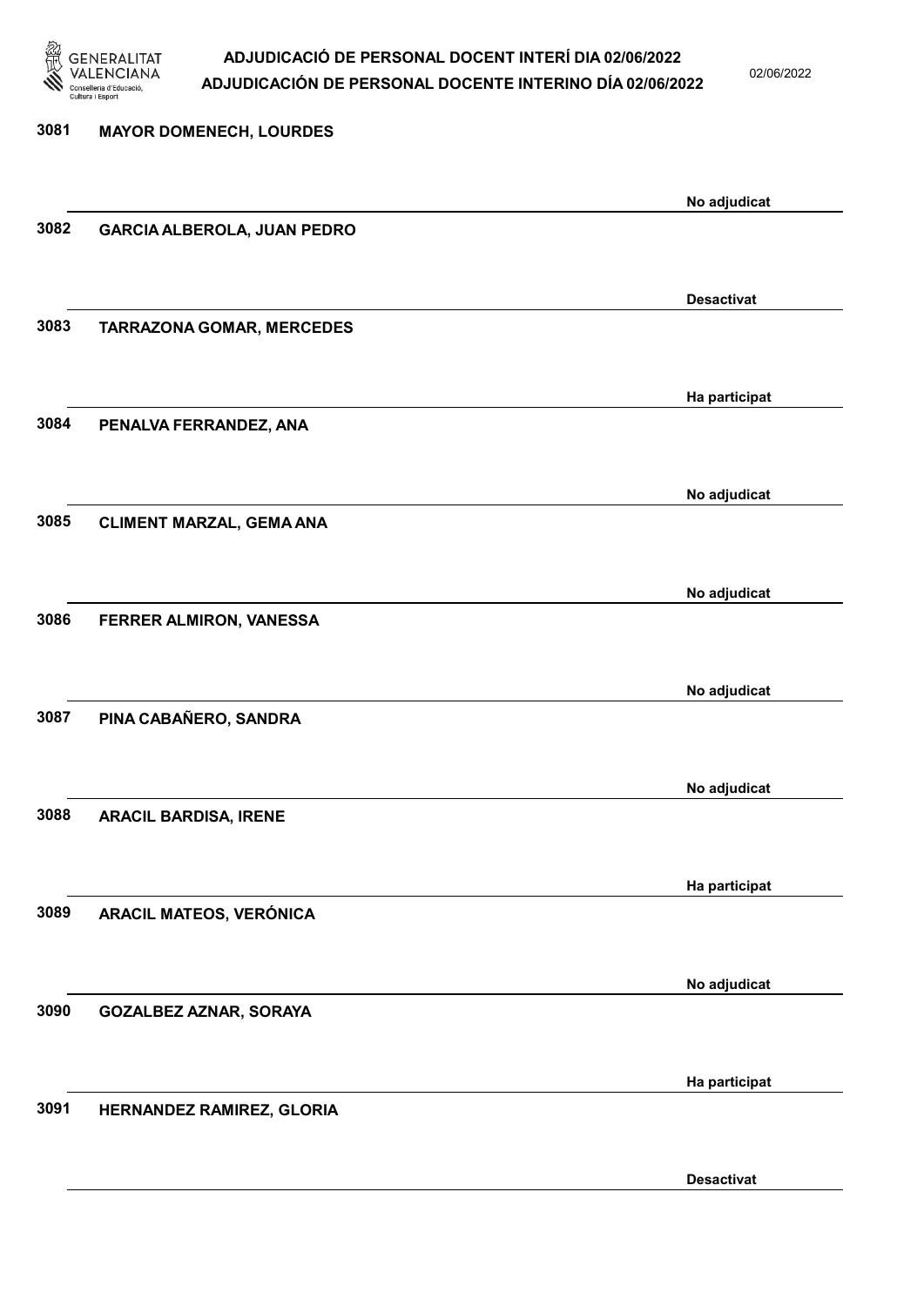

02/06/2022

# 3092 HIGUERO VILLARROYA, LORENA No adjudicat 3093 OLTRA ARANDA, CELIA Desactivat 3094 GINER FACILA, ANA BELEN Ha participat 3095 GUEROLA PUNZANO, ANGELA Desactivat 3096 GUILLEM FORNER, ESTHER No adjudicat 3097 MARTINEZ MARTINEZ, NURIA Ha participat 3098 MARTÍNEZ MARTINEZ, CAROLINA No adjudicat 3099 GONZALEZ LLORCA, MIGUEL Desactivat 3100 MARTINEZ VAZQUEZ, MARIA ANGELES No adjudicat 3101 ORTS CARTAGENA, ANA No adjudicat 3102 ORTUÑO CLIMENT, DELIA

Ha participat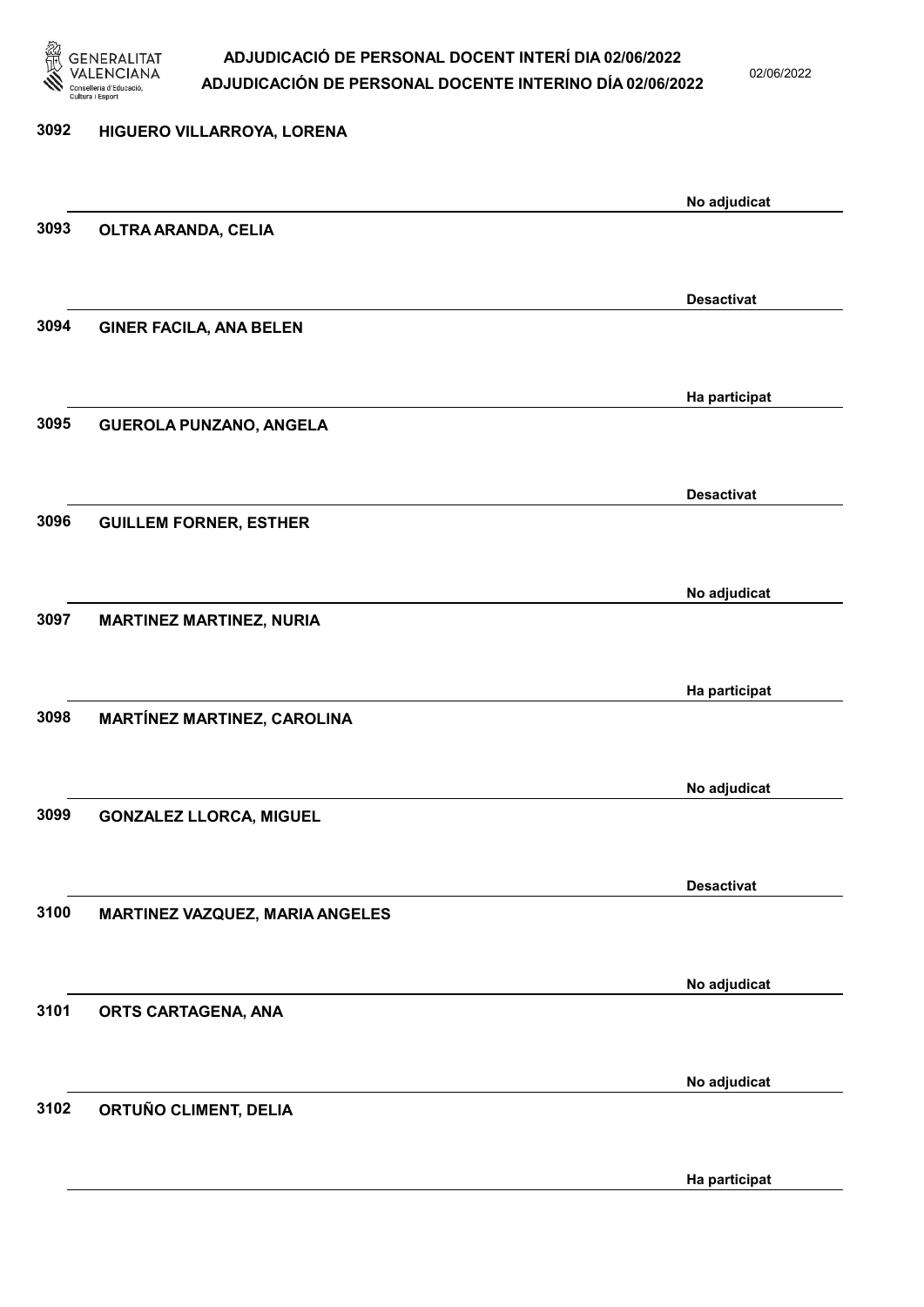

02/06/2022

Ha participat

# 3103 PIQUER FORMENT, MARIA No adjudicat 3104 PORTA HERNANDIS, EDILIA Desactivat 3105 ESCRIVA APARISI, BEATRIZ Ha participat 3106 GONZALEZ POZO, CRISTINA Desactivat 3107 RAMOS BURGOS, NEREIDA Desactivat 3108 ESQUER OLTRA, SONIA No adjudicat 3109 GINER MARTI, CLAUDIA Desactivat 3110 CUARTIELLA LLUCH, MIRIAM No adjudicat 3111 CHAQUET PASCUAL, MARIA TERESA DEL PILAR No adjudicat 3112 MARTIN SOLAZ, MARTA Desactivat 3113 MONZON SANCHEZ, NURIA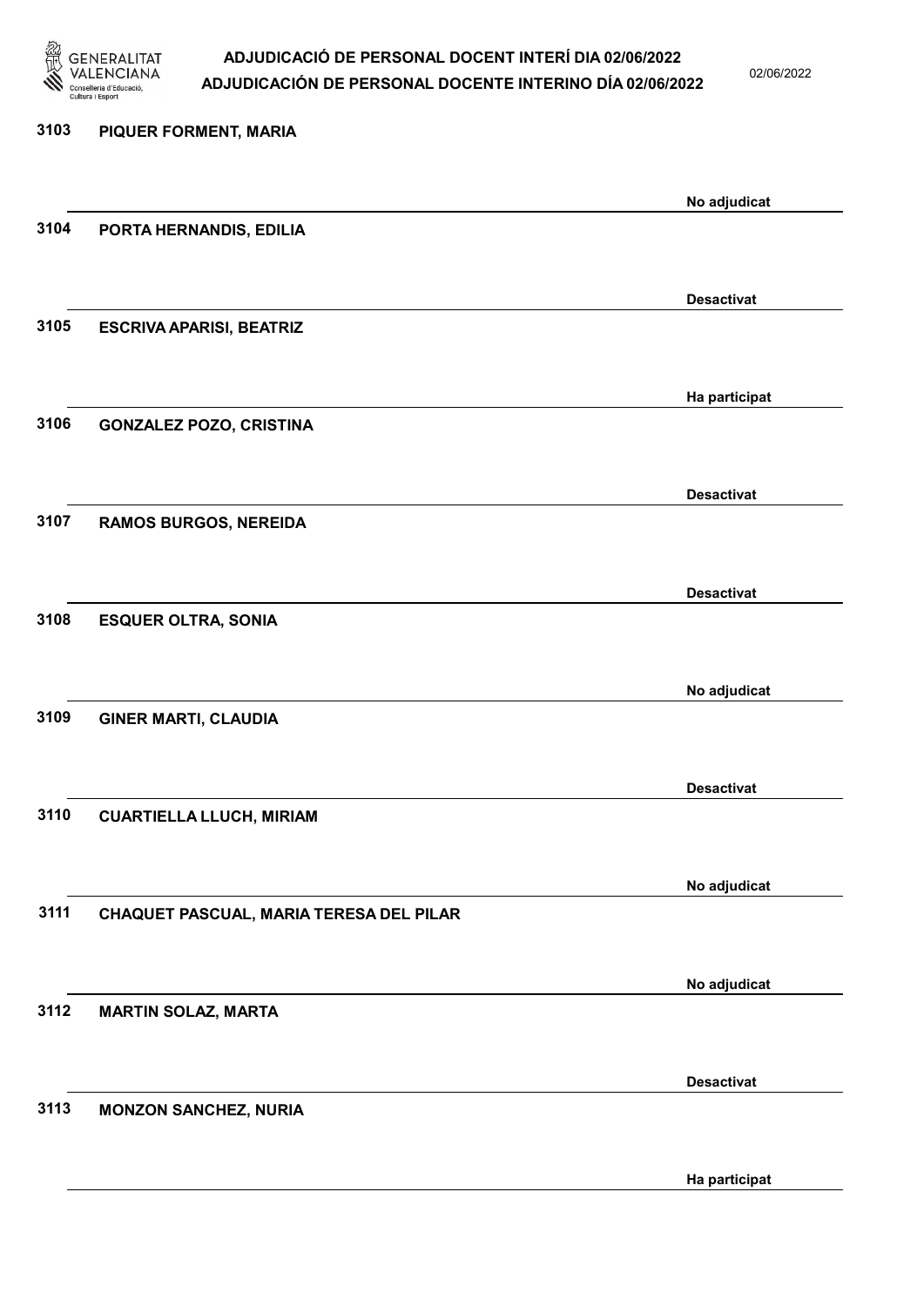

02/06/2022

| 3114 | <b>MORENO LOPEZ, MIRIAM</b>      |                   |
|------|----------------------------------|-------------------|
|      |                                  | No adjudicat      |
| 3115 | <b>VALLS SOLER, LAURA</b>        |                   |
|      |                                  |                   |
| 3116 | VIDAL CALZADA, JOSE ANTONIO      | No adjudicat      |
|      |                                  |                   |
|      |                                  | <b>Desactivat</b> |
| 3117 | ALVARO NAVARRO, TERESA           |                   |
|      |                                  |                   |
| 3118 | <b>GARCIA MAS, MARIA SOLEDAD</b> | <b>Desactivat</b> |
|      |                                  |                   |
|      |                                  | No adjudicat      |
| 3119 | <b>GARCIA SARRION, SARA</b>      |                   |
|      |                                  | No adjudicat      |
| 3120 | JAREÑO MANCLUS, JOSE             |                   |
|      |                                  |                   |
|      |                                  | <b>Desactivat</b> |
| 3121 | <b>ESPI RAMIREZ, DESIRE</b>      |                   |
|      |                                  | Ha participat     |
| 3122 | <b>ESCRICH CUESTA, ANA ROSA</b>  |                   |
|      |                                  |                   |
| 3123 | <b>RENAU BERBIS, PAULA</b>       | No adjudicat      |
|      |                                  |                   |
|      |                                  | <b>Desactivat</b> |
| 3124 | <b>CEBRIA SANCHIS, ELENA</b>     |                   |
|      |                                  |                   |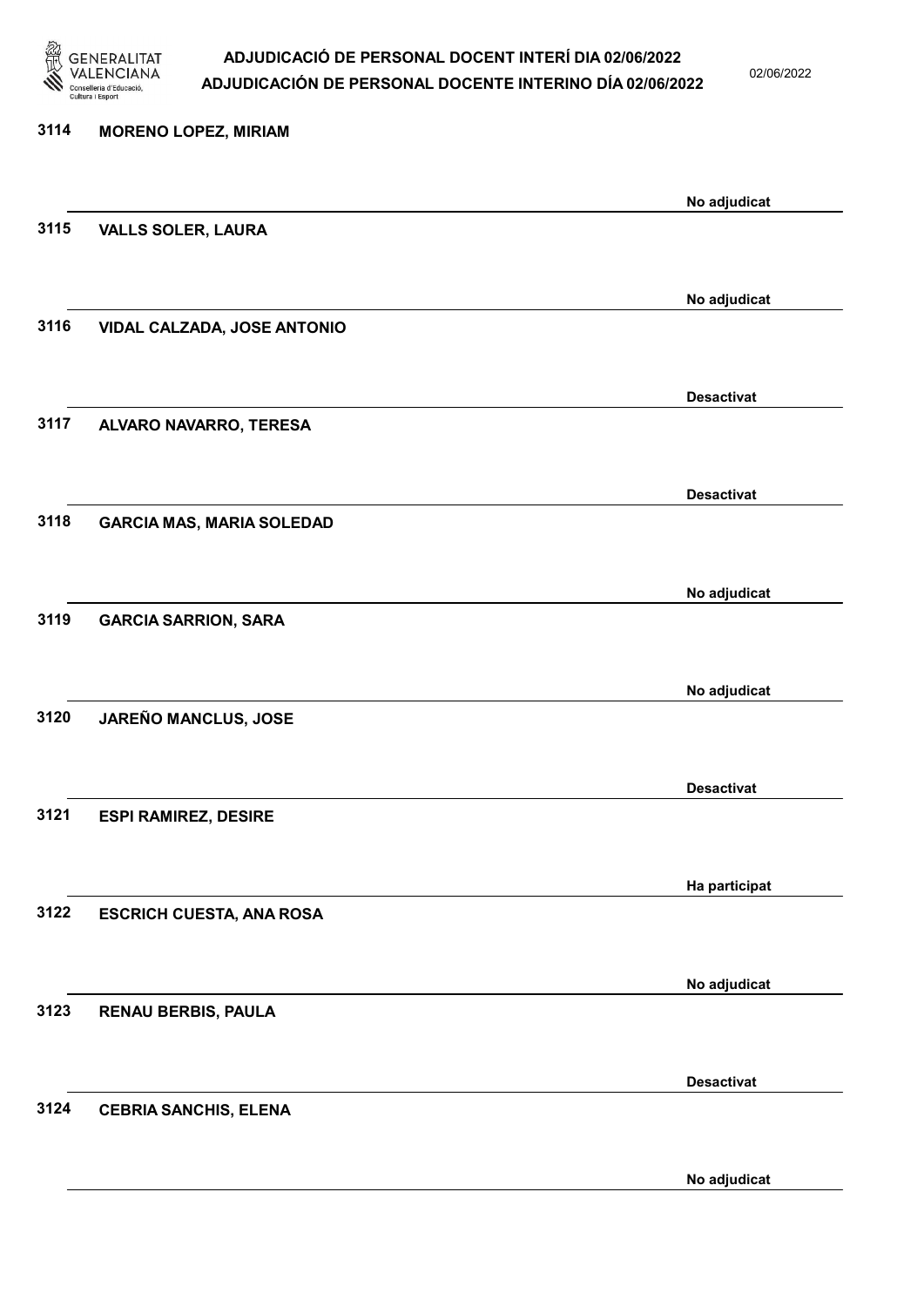

02/06/2022

# 3125 MUÑOZ BALLESTER, ALOMA Desactivat 3126 MUÑOZ GONZALEZ, CRISTINA No adjudicat 3127 MEGIAS ZAPATA, LARA No adjudicat 3128 ESTEVAN MARTINEZ, SILVIA Desactivat 3129 LOPEZ JORGE, SERGIO Desactivat 3130 VICO MANUEL, BLANCA Desactivat 3131 ESCRIG ESPUIG, MARIA TERESA Ha participat 3132 CONTELLES DOMINGO, MARIA ASUNCION Ha participat 3133 SEGARRA NAVARRO, PATRICIO MANUEL No adjudicat 3134 LOPEZ GIMENEZ, JUAN CARLOS Ha participat 3135 GARCIA MASIA, NURIA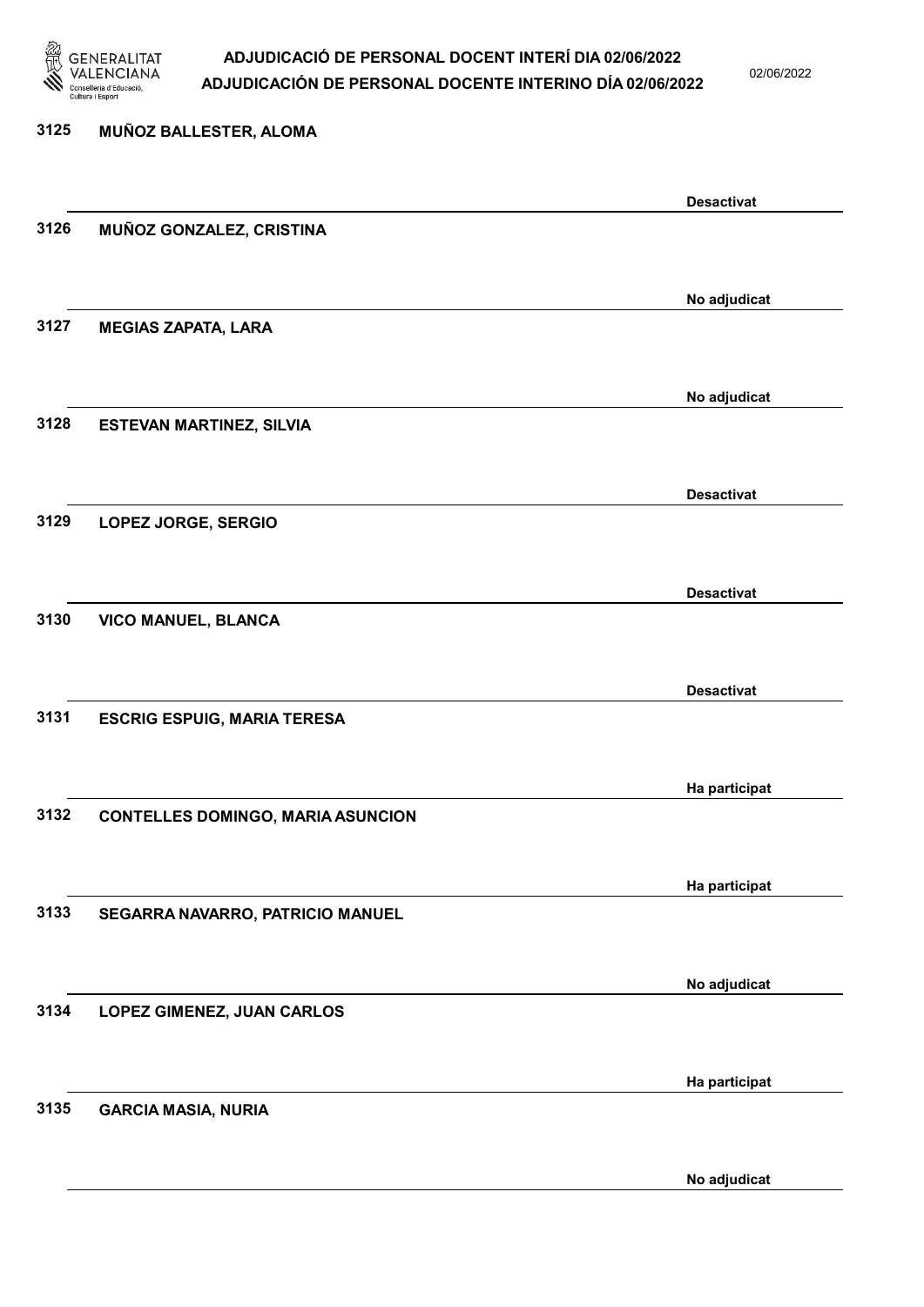

02/06/2022

| 3136 | <b>GAVARA CLOFENT, MARIA</b>          |                   |
|------|---------------------------------------|-------------------|
|      |                                       | No adjudicat      |
| 3137 | <b>CAUDELI PONS, GEMMA</b>            |                   |
|      |                                       | <b>Desactivat</b> |
| 3138 | <b>BENITEZ VITAR, JONATAN</b>         |                   |
|      |                                       | No adjudicat      |
| 3139 | <b>GALLEGO RANGEL, MIRIAM</b>         |                   |
|      |                                       | <b>Desactivat</b> |
| 3140 | <b>GOMIS ALAVES, MARIA DEL CARMEN</b> |                   |
|      |                                       | No adjudicat      |
| 3141 | QUERALT ALGARRA, ALICIA               |                   |
|      |                                       | No adjudicat      |
| 3142 | ALBEROLA GIRBES, DIEGO                |                   |
|      |                                       | <b>Desactivat</b> |
| 3143 | SANTAMARIA PUGA, SILVIA               |                   |
|      |                                       | Ha participat     |
| 3144 | <b>TORRALBA PERELLO, IRENE</b>        |                   |
|      |                                       | No adjudicat      |
| 3145 | <b>CATALA ALBEROLA, PAULA</b>         |                   |
|      |                                       | No adjudicat      |
| 3146 | <b>GOMIS VIDAL, LAURA</b>             |                   |

Desactivat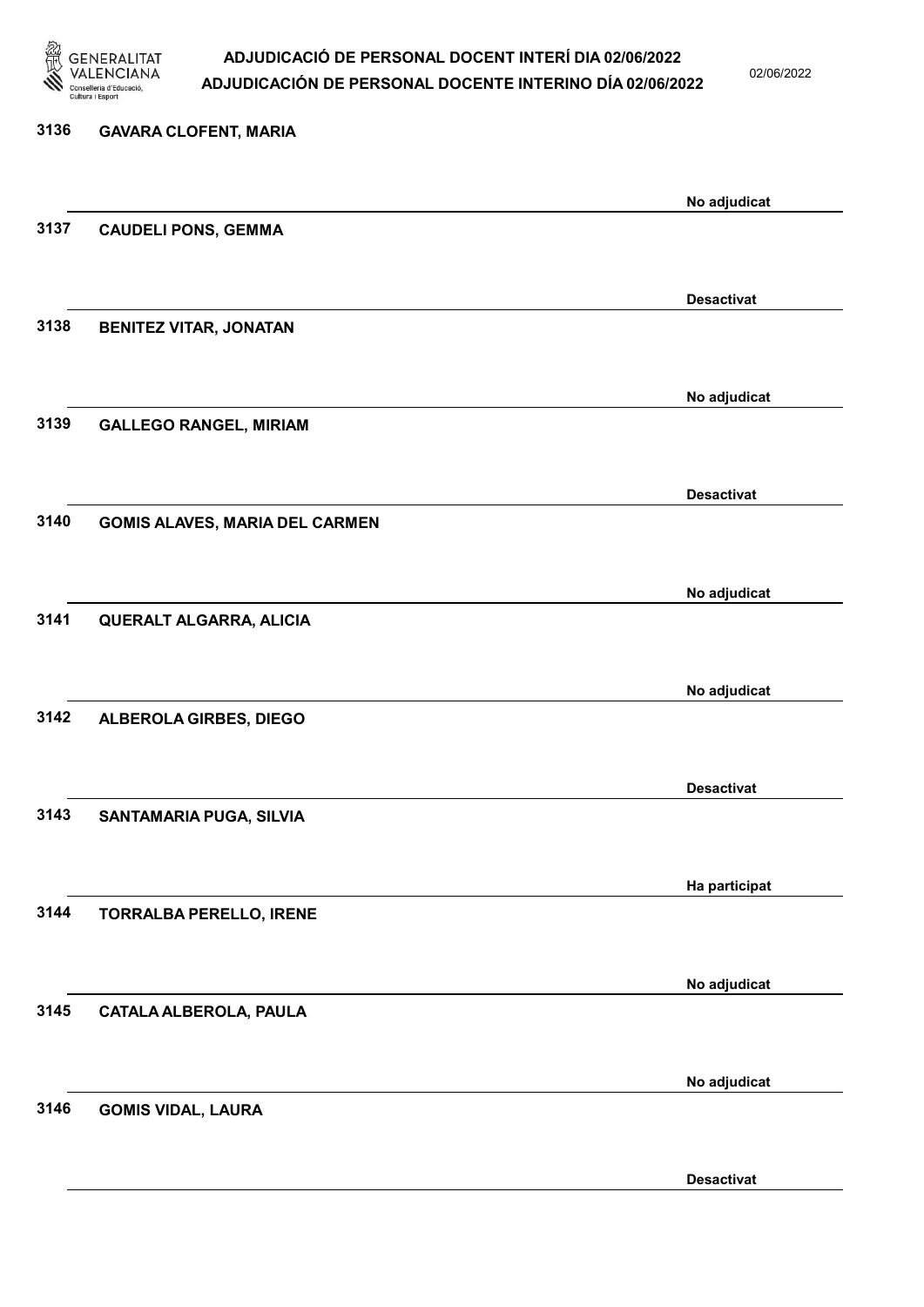

02/06/2022

| 3147 | <b>BARRACHINA VERDU, ALBA</b>    |                   |
|------|----------------------------------|-------------------|
|      |                                  | No adjudicat      |
| 3148 | <b>BLASCO MARTINEZ, ELISABET</b> |                   |
|      |                                  | Ha participat     |
| 3149 | <b>CAZADOR COMINO, ANA LUCIA</b> |                   |
|      |                                  | No adjudicat      |
| 3150 | MONTALBAN MANZANO, MARIA ANGELES |                   |
|      |                                  | Ha participat     |
| 3151 | SISCAR CARRIO, EVA ROSA          |                   |
|      |                                  | <b>Desactivat</b> |
| 3152 | MONCHO CALAFAT, ANA MARGARITA    |                   |
|      |                                  | <b>Desactivat</b> |
| 3153 | PÉREZ GARCÍA, ELENA              |                   |
|      |                                  | No adjudicat      |
| 3154 | <b>MARTINEZ PIQUERAS, LUCIA</b>  |                   |
|      |                                  | Ha participat     |
| 3155 | ROVIRA ORDIÑANA, RICARDO         |                   |
|      |                                  | <b>Desactivat</b> |
| 3156 | <b>MARTINEZ ALBUIXECH, LYDIA</b> |                   |
|      |                                  | No adjudicat      |
| 3157 | GALACHE HOLGADO, MARIA BEGOÑA    |                   |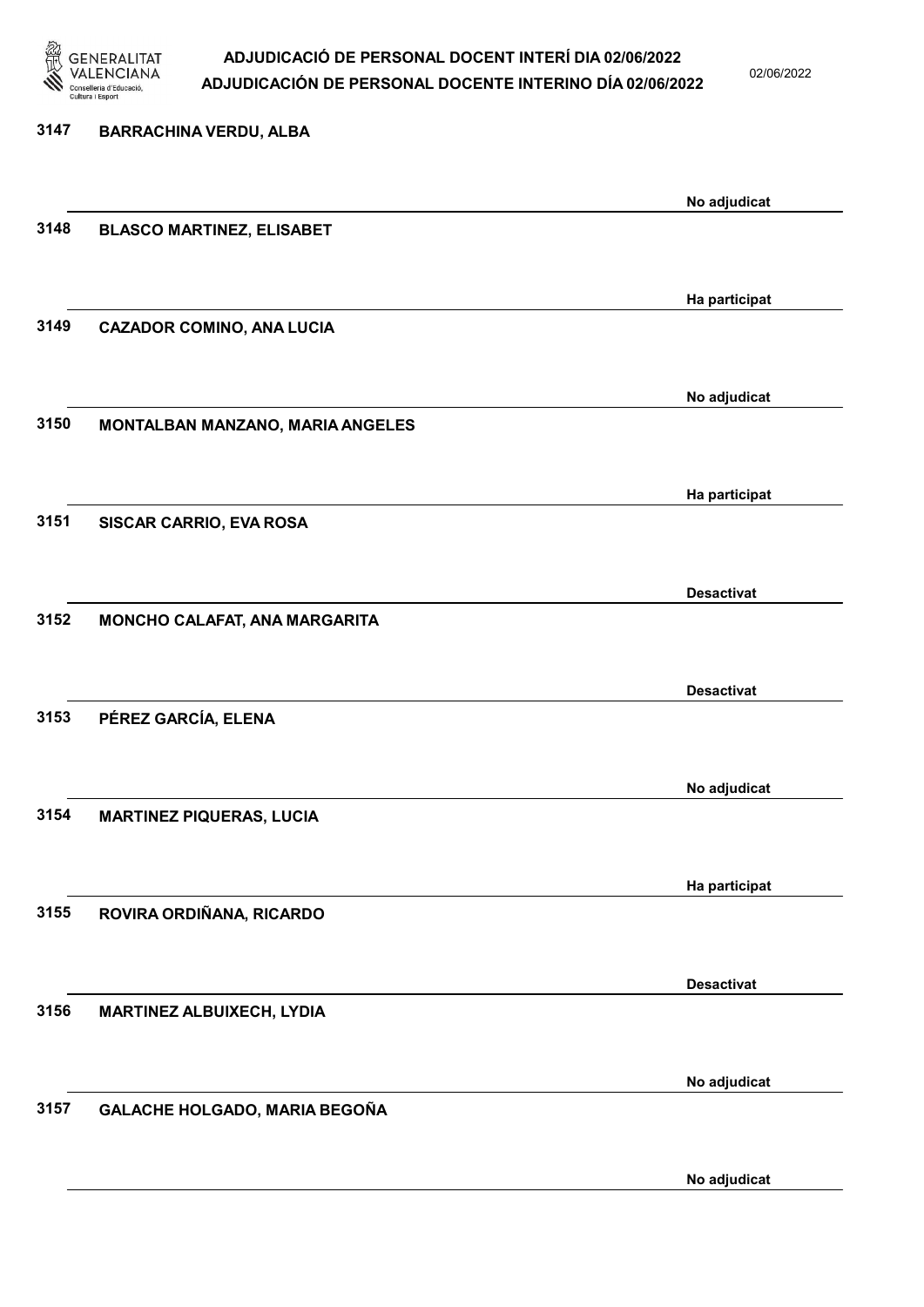

02/06/2022

#### 3158 PEREZ CHULVI, ANTONIO

|      |                                 | <b>Desactivat</b> |
|------|---------------------------------|-------------------|
| 3159 | <b>CALABUIG CASTELLO, MARIA</b> |                   |
|      |                                 |                   |
|      |                                 | No adjudicat      |
| 3160 | <b>MORENO SANZ, ESTHER</b>      |                   |
|      |                                 |                   |
|      |                                 |                   |
|      |                                 | No adjudicat      |
| 3161 | <b>GIMENO NAVAL, ROCIO</b>      |                   |
|      |                                 |                   |
|      |                                 | No adjudicat      |
| 3162 | <b>CERDA BALAGUER, MARTA</b>    |                   |
|      |                                 |                   |
|      |                                 | No adjudicat      |
| 3163 | <b>GOMEZ MARTINEZ, SILVIA</b>   |                   |
|      |                                 |                   |
|      |                                 |                   |
|      |                                 | No adjudicat      |
| 3164 | <b>MARTI ALMENDROS, ANA</b>     |                   |
|      |                                 |                   |
|      |                                 | No adjudicat      |
| 3165 | PEDRON MARZAL, JUAN MANUEL      |                   |
|      |                                 |                   |
|      |                                 | No adjudicat      |
| 3166 | PEREZ VALIENTE, PAULA           |                   |
|      |                                 |                   |
|      |                                 |                   |
| 3167 | SANJUAN GOMAR, ADELAIDA         | No adjudicat      |
|      |                                 |                   |
|      |                                 |                   |
|      |                                 | <b>Desactivat</b> |
| 3168 | ADAM ROIG, ROSA ANA             |                   |
|      |                                 |                   |
|      |                                 | <b>Desactivat</b> |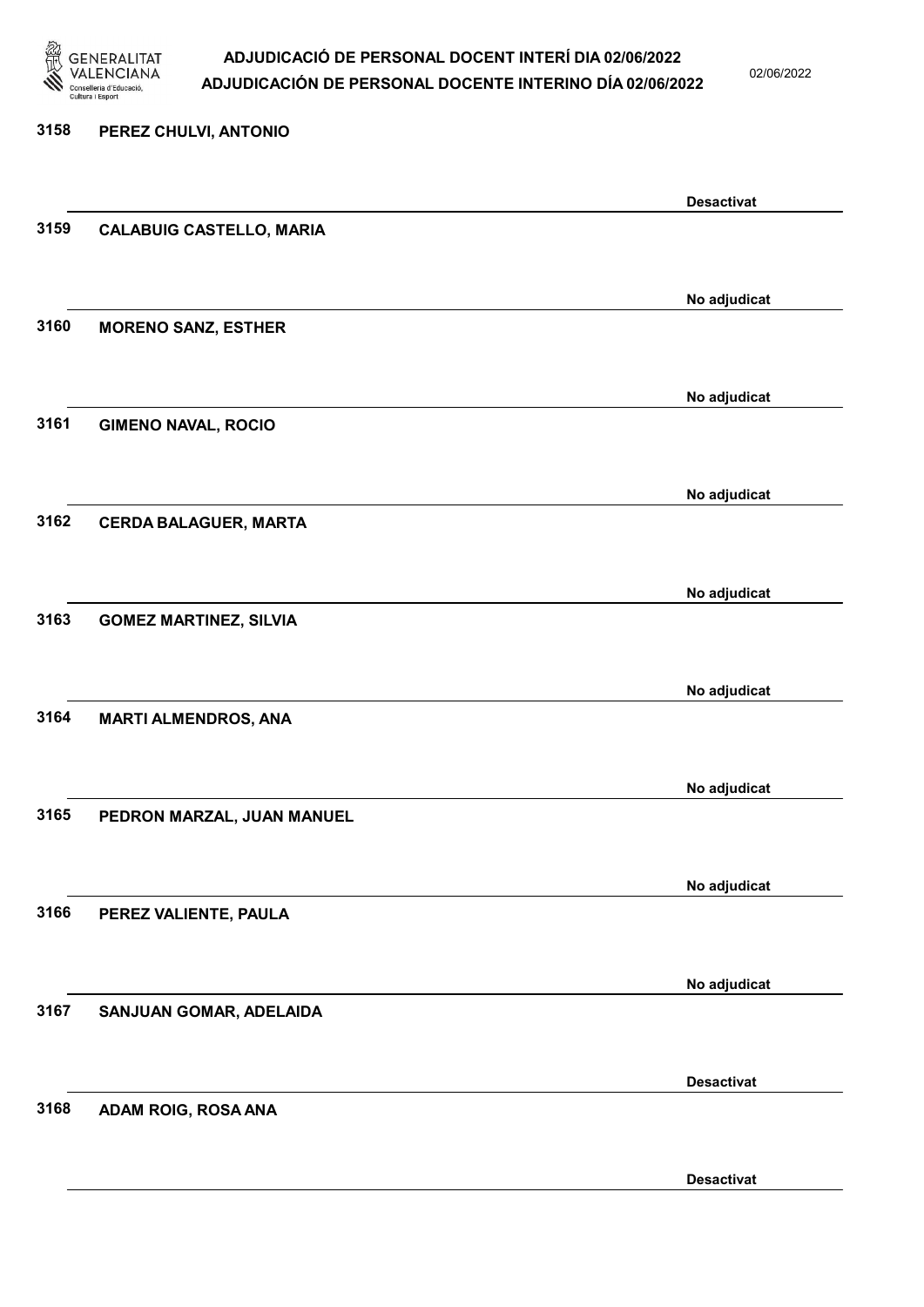

02/06/2022

| 3169 | LLORET ALVADO, ANGELA              |                   |
|------|------------------------------------|-------------------|
|      |                                    | No adjudicat      |
| 3170 | PASCUAL ALFONSO, VANESA            |                   |
| 3171 |                                    | Ha participat     |
|      | <b>GARCIA FERNANDEZ, RUTH</b>      |                   |
| 3172 | LUCAS FERRANDEZ, MARIA DEL MILAGRO | No adjudicat      |
|      |                                    |                   |
| 3173 | <b>SOLANO ROBLES, VERONICA</b>     | No adjudicat      |
|      |                                    | No adjudicat      |
| 3174 | <b>BANACLOY BUENO, SARA</b>        |                   |
|      |                                    | <b>Desactivat</b> |
| 3175 | BELTRÁN BONET, CRISTINA            |                   |
| 3176 |                                    | No adjudicat      |
|      | BELLVER ARANDA, MARIA TERESA       |                   |
| 3177 | VACAS LACRUZ, ALBERTO              | Ha participat     |
|      |                                    |                   |
| 3178 | <b>MEDINA LIS, MARIA JOSE</b>      | No adjudicat      |
|      |                                    | Ha participat     |
| 3179 | FERNANDEZ BORREGO, MARTA           |                   |
|      |                                    |                   |

No adjudicat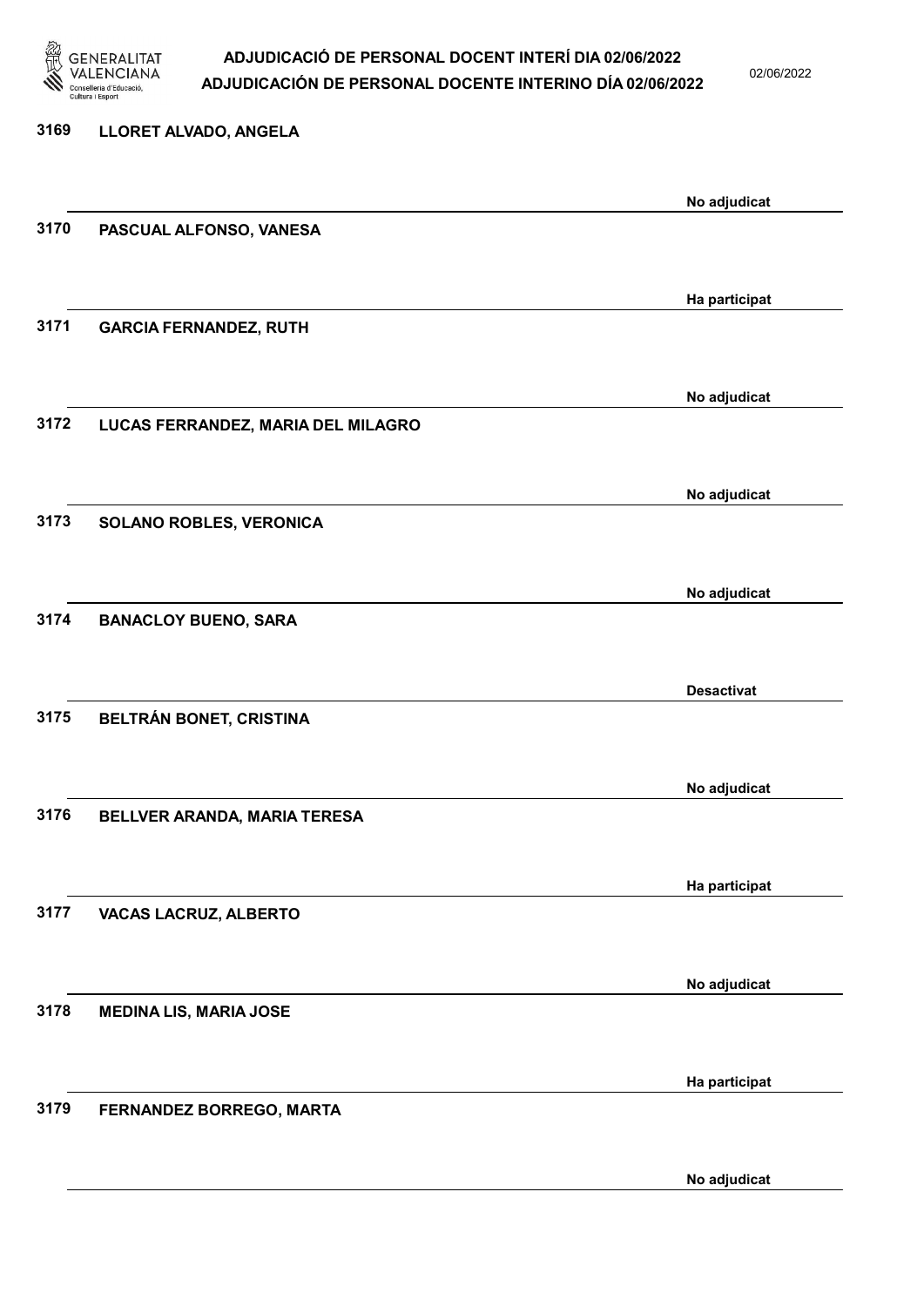

02/06/2022

#### 3180 MOMPO BELLVER, AITANA

|      |                                         | <b>Desactivat</b> |
|------|-----------------------------------------|-------------------|
| 3181 | ALVENTOSA MATEU, ANA MARIA              |                   |
|      |                                         |                   |
|      |                                         |                   |
| 3182 | <b>GOITI ESPERT, CLAUDIA</b>            | Ha participat     |
|      |                                         |                   |
|      |                                         |                   |
|      |                                         | No adjudicat      |
| 3183 | <b>MONFERRER GIMENO, MARIA</b>          |                   |
|      |                                         |                   |
|      |                                         | Ha participat     |
| 3184 | <b>RUBIO GINER, CRISTINA</b>            |                   |
|      |                                         |                   |
|      |                                         |                   |
|      |                                         | <b>Desactivat</b> |
| 3185 | <b>LLOP PEGUEROLES, IRIS</b>            |                   |
|      |                                         |                   |
|      |                                         | <b>Desactivat</b> |
| 3186 | RULL CLIMENT, MARIA BEGOÑA              |                   |
|      |                                         |                   |
|      |                                         | No adjudicat      |
| 3187 | <b>VIDAL ALMIÑANA, INES</b>             |                   |
|      |                                         |                   |
|      |                                         |                   |
|      |                                         | Ha participat     |
| 3188 | <b>RUIZ MONSALVE, MONICA</b>            |                   |
|      |                                         |                   |
|      |                                         | No adjudicat      |
| 3189 | <b>SANCHIS SANCHIS, MARIA DEL PILAR</b> |                   |
|      |                                         |                   |
|      |                                         |                   |
|      |                                         | No adjudicat      |
| 3190 | DEVESA REVERT, JOSÉ VICENTE             |                   |
|      |                                         |                   |
|      |                                         | <b>Desactivat</b> |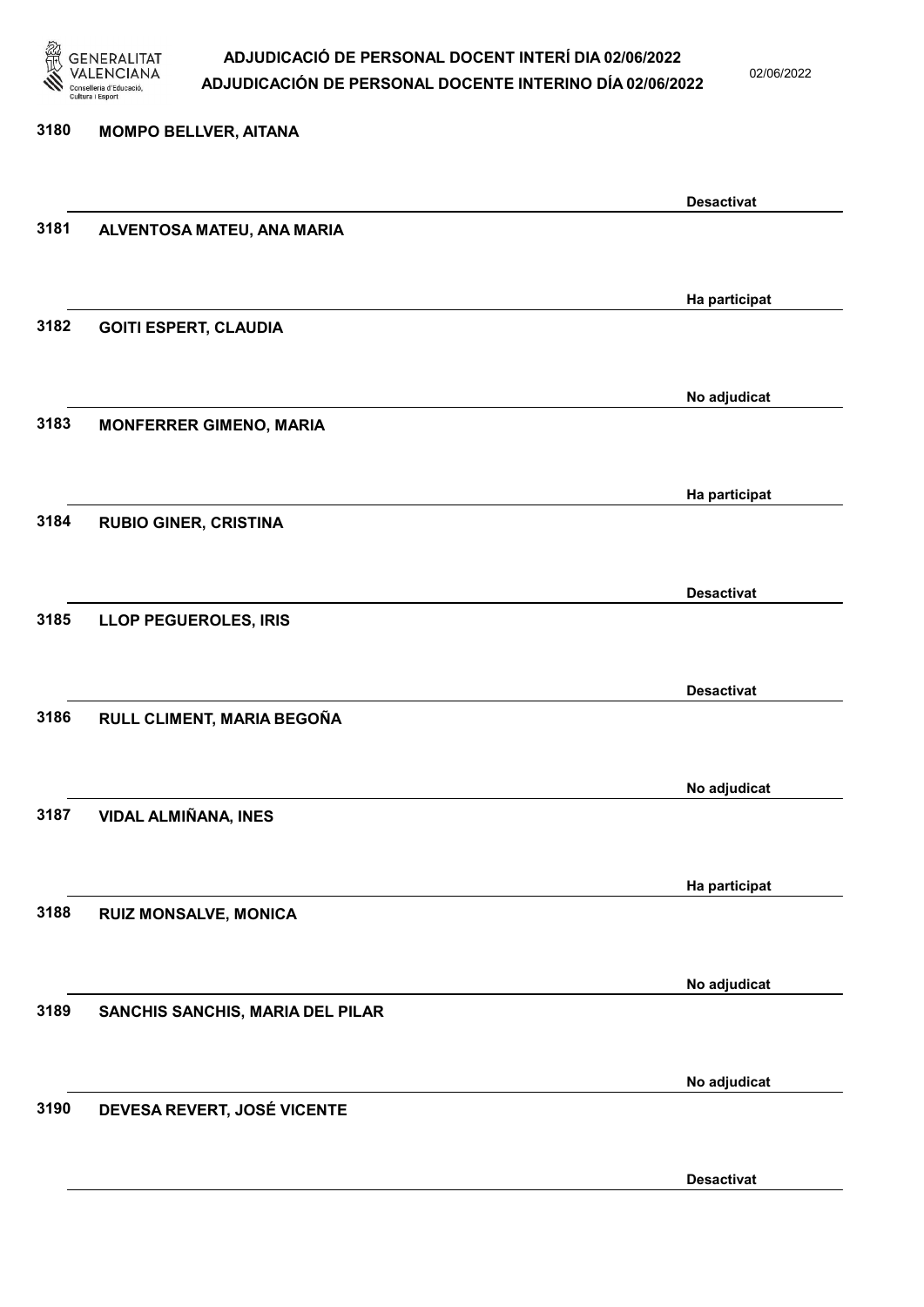

02/06/2022

#### 3191 GIMENEZ GARCIA, MARIA DEL ROSARIO

| No adjudicat<br>3192<br><b>GONZALEZ ALGARRA, KEVIN</b><br><b>Desactivat</b> |  |
|-----------------------------------------------------------------------------|--|
|                                                                             |  |
|                                                                             |  |
|                                                                             |  |
|                                                                             |  |
| PEÑA FOLGUERA, NAIR NOELIA<br>3193                                          |  |
|                                                                             |  |
|                                                                             |  |
| Ha participat                                                               |  |
| <b>CASARRUBIO MEGÍAS, MIREIA</b><br>3194                                    |  |
|                                                                             |  |
| <b>Desactivat</b>                                                           |  |
| 3195<br><b>JUAN CALVO, CELIA</b>                                            |  |
|                                                                             |  |
| Ha participat                                                               |  |
| 3196<br><b>VIEL TUR, JOSE MARIA</b>                                         |  |
|                                                                             |  |
|                                                                             |  |
| <b>Desactivat</b>                                                           |  |
| 3197<br><b>BAILEN VIDAL, JORGE FERNANDO</b>                                 |  |
|                                                                             |  |
| No adjudicat                                                                |  |
| 3198<br><b>MARTINEZ MIGUEL, MACARENA</b>                                    |  |
|                                                                             |  |
| No adjudicat                                                                |  |
| 3199<br>SORIA ARGUDO, PATRICIA                                              |  |
|                                                                             |  |
|                                                                             |  |
| <b>Desactivat</b>                                                           |  |
| 3200<br>SIMO BELDA, CARLES                                                  |  |
|                                                                             |  |
| <b>Desactivat</b>                                                           |  |
| 3201<br><b>MARTINEZ MOLLA, CRISTINA</b>                                     |  |
|                                                                             |  |
| No adjudicat                                                                |  |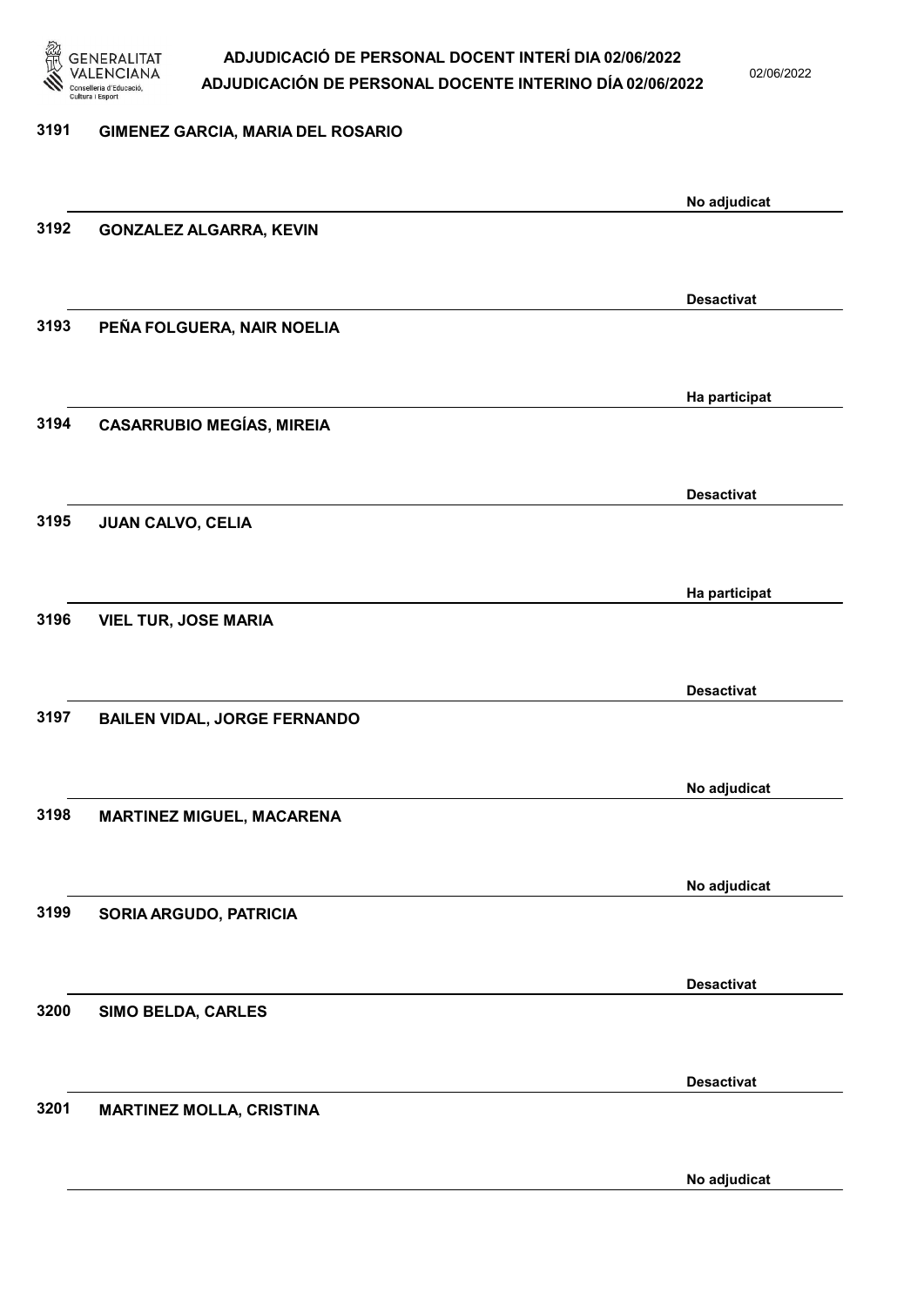

02/06/2022

| 3202 | <b>VIDAL VILLAR, AARON</b>          |                   |
|------|-------------------------------------|-------------------|
|      |                                     | No adjudicat      |
| 3203 | SIFRE ALBORCH, CARLOS               |                   |
|      |                                     |                   |
|      |                                     | <b>Desactivat</b> |
| 3204 | <b>MOLLA MOMPO, ENRIQUE VICENTE</b> |                   |
|      |                                     | <b>Desactivat</b> |
|      |                                     |                   |
| 3205 | GONZALEZ RODRIGUEZ, JOSEP ALBERT    |                   |
|      |                                     | No adjudicat      |
| 3206 | PASTOR SAURA, CARLA                 |                   |
|      |                                     |                   |
|      |                                     |                   |
|      |                                     | Ha participat     |
| 3207 | ANDRES RODRIGUEZ, ANA               |                   |
|      |                                     |                   |
|      |                                     | No adjudicat      |
| 3208 | SOLSONA AVARIENTO, JAUME            |                   |
|      |                                     |                   |
|      |                                     |                   |
|      |                                     | <b>Desactivat</b> |
| 3209 | <b>GIL FERRER, MARIA CRISTINA</b>   |                   |
|      |                                     |                   |
|      |                                     | No adjudicat      |
| 3210 | SISTERNES RIBELLES, BRIGIDA         |                   |
|      |                                     |                   |
|      |                                     |                   |
| 3211 |                                     | No adjudicat      |
|      | <b>MORTE RUIX, LORENA</b>           |                   |
|      |                                     |                   |
|      |                                     | No adjudicat      |
| 3212 | AGUADO MARTORELL, LAURA MARIA       |                   |
|      |                                     |                   |
|      |                                     |                   |

No adjudicat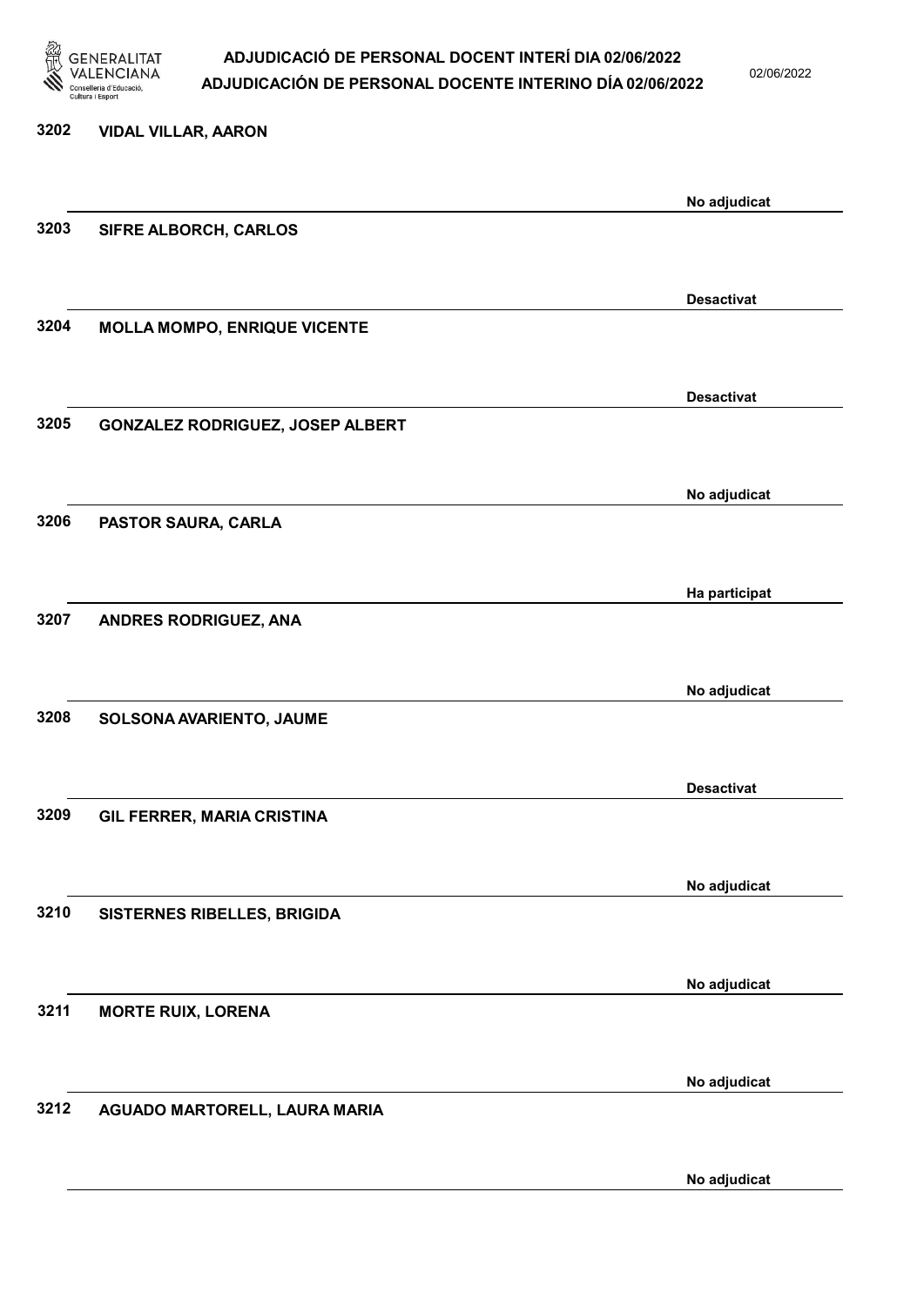

02/06/2022

| 3213 | BENET MARTINEZ, RAQUEL              |                   |
|------|-------------------------------------|-------------------|
|      |                                     | No adjudicat      |
| 3214 | <b>CLIMENT CHORQUES, ELISA</b>      |                   |
|      |                                     | <b>Desactivat</b> |
| 3215 | <b>CORREOSO PERPIÑA, IRIS</b>       |                   |
|      |                                     | <b>Desactivat</b> |
| 3216 | <b>GARFIA CODON, ALICIA</b>         |                   |
|      |                                     | Ha participat     |
| 3217 | <b>MONTERO ROIG, MARIA VICTORIA</b> |                   |
|      |                                     | No adjudicat      |
| 3218 | MOSCARDO LLARIO, ROSANA             |                   |
|      |                                     | <b>Desactivat</b> |
| 3219 | OLTRA JULIA, CARMEN                 |                   |
|      |                                     | No adjudicat      |
| 3220 | PALOMARES GALIANA, MARIA TERESA     |                   |
|      |                                     | <b>Desactivat</b> |
| 3221 | PONS OLIVER, ETELVINA               |                   |
|      |                                     | <b>Desactivat</b> |
| 3222 | PUIG MIRALLES, GEMMA                |                   |
|      |                                     | <b>Desactivat</b> |
| 3223 | RAMON ALMIÑANA, SARA                |                   |
|      |                                     |                   |

Ha participat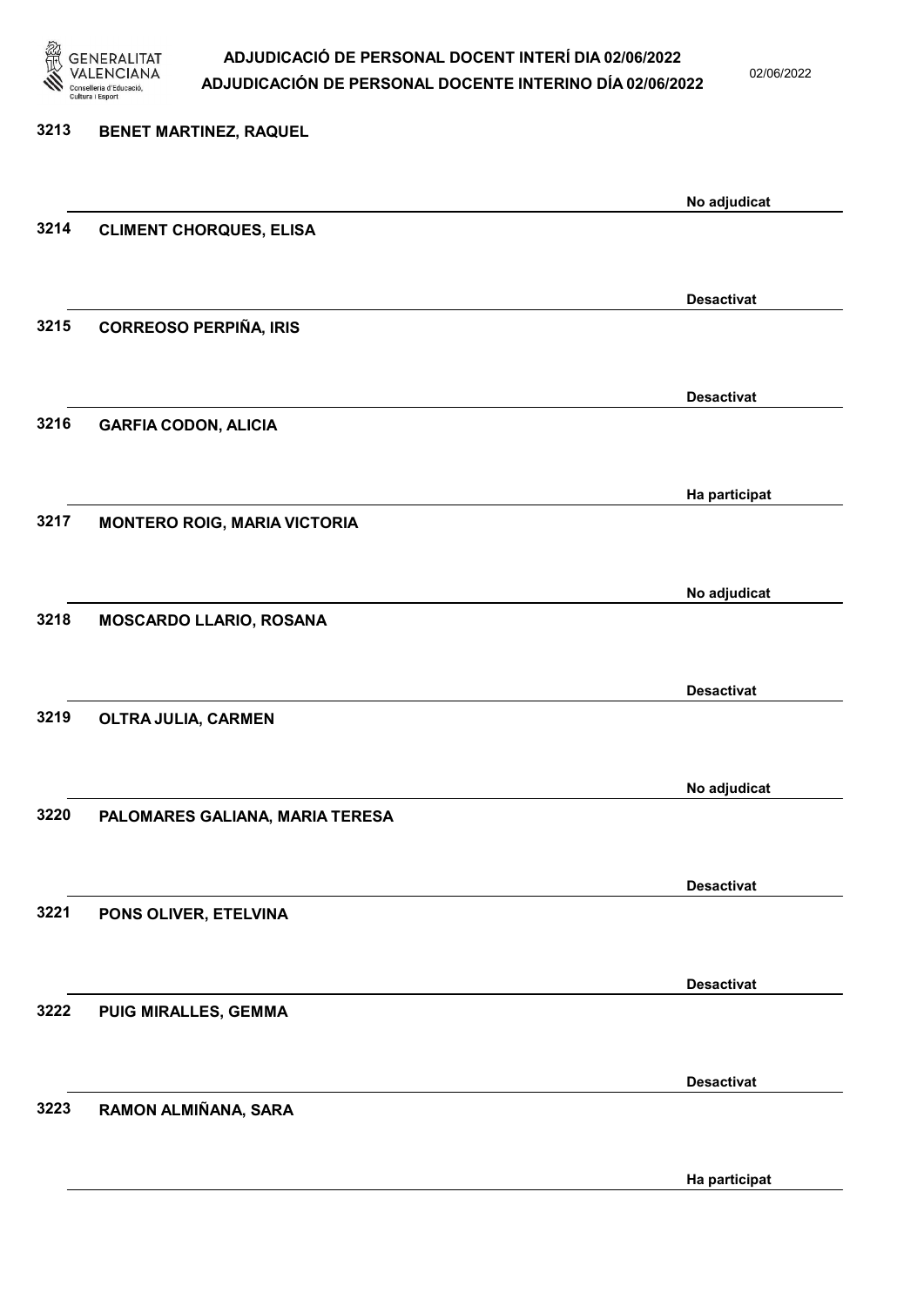

02/06/2022

## 3224 TARAZONA GAMIR, EVA Desactivat 3225 TECLES ROMERA, SARA Desactivat 3226 MARTINEZ CATALA, LIDIA No adjudicat 3227 ABADIA RUIZ, ESTEBAN Desactivat 3228 MARTINEZ GUAITA, AROA No adjudicat 3229 PONS VILA, ISABEL No adjudicat 3230 BADIA TORTOSA, JUAN JOSE No adjudicat 3231 MARTINEZ ALIAGA, MARTA Desactivat 3232 BUENO VALERO, ESTEFANIA Ha participat 3233 PINTOR CRISPIN, CARLOS Desactivat 3234 GARCIA MARTINEZ, CRISTINA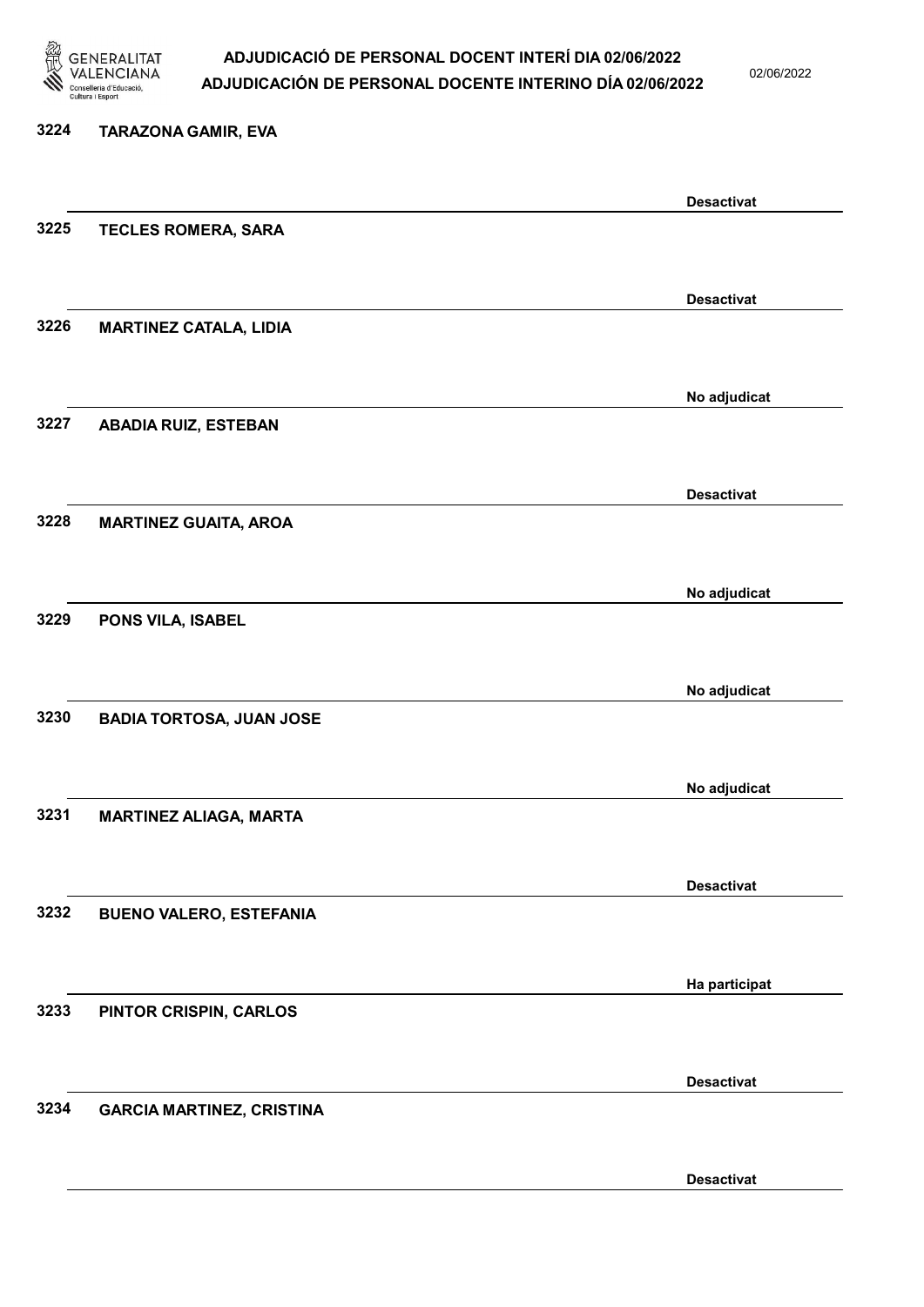

02/06/2022

| 3235 | PEÑAS FERNÁNDEZ, CRISTINA          |                   |
|------|------------------------------------|-------------------|
|      |                                    | <b>Desactivat</b> |
| 3236 | JIMENEZ PICAZO, YOLANDA            |                   |
|      |                                    | No adjudicat      |
| 3237 | <b>GOSALBEZ MATEO, EVA MARIA</b>   |                   |
|      |                                    | No adjudicat      |
| 3238 | FAJARDO ARLANDIS, ARACELI          |                   |
|      |                                    | No adjudicat      |
| 3239 | <b>GIMENEZ FERRANDEZ, VERONICA</b> |                   |
|      |                                    | No adjudicat      |
| 3240 | HERNANDEZ DELGADO, MARIA BELEN     |                   |
|      |                                    | No adjudicat      |
| 3241 | SILVESTRE FERRE, LIDIA             |                   |
|      |                                    | <b>Desactivat</b> |
| 3242 | ZARAGOZA RUBIO, PAULA              |                   |
|      |                                    | No adjudicat      |
| 3243 | <b>GONZALEZ GIL, MARIA</b>         |                   |
|      |                                    | <b>Desactivat</b> |
| 3244 | PICO DE JESUS, TAMARA LIDIA        |                   |
|      |                                    | Ha participat     |
| 3245 | BELTRAN BELTRAN, JAVIER            |                   |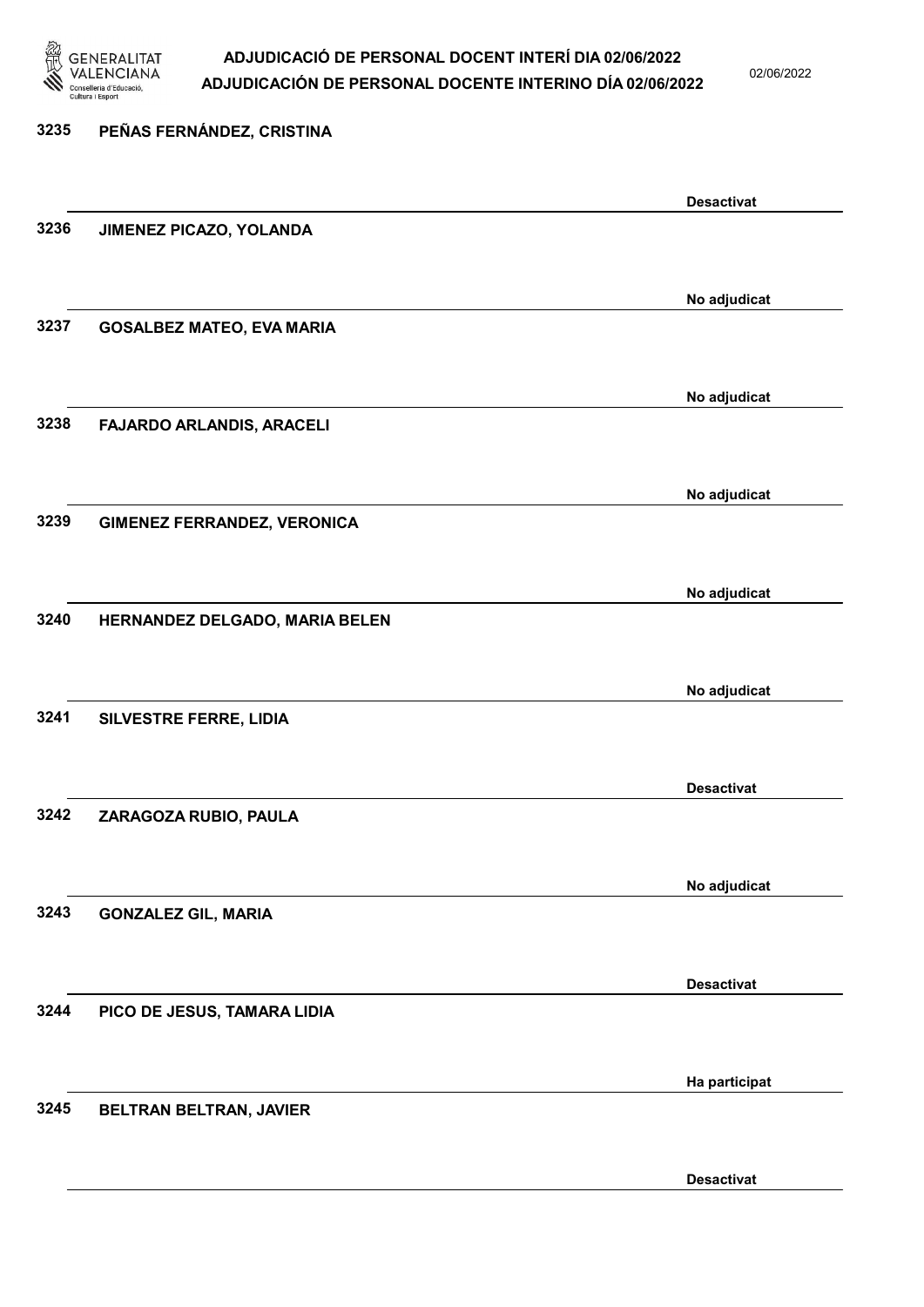

02/06/2022

| 3246 | <b>MANRESA RUIZ, PATRICIA</b>    |                   |
|------|----------------------------------|-------------------|
|      |                                  |                   |
|      |                                  | No adjudicat      |
| 3247 | <b>CANET FAYOS, RUTH</b>         |                   |
|      |                                  |                   |
|      |                                  | No adjudicat      |
| 3248 | AGÜERA SANCHEZ, MARIA DOLORES    |                   |
|      |                                  |                   |
|      |                                  |                   |
|      |                                  | Ha participat     |
| 3249 | <b>ESTEVE ALBARRACIN, MIRIAM</b> |                   |
|      |                                  |                   |
|      |                                  | No adjudicat      |
| 3250 | LLORCA ARLANDIS, MARTA           |                   |
|      |                                  |                   |
|      |                                  | No adjudicat      |
| 3251 | FRANCO SAMPER, JESUS CARLOS      |                   |
|      |                                  |                   |
|      |                                  |                   |
|      |                                  | Ha participat     |
| 3252 | RICO MALLEBRERA, EDURNE          |                   |
|      |                                  |                   |
|      |                                  | Ha participat     |
| 3253 | SANTAMARIA GISBERT, SERGIO       |                   |
|      |                                  |                   |
|      |                                  | <b>Desactivat</b> |
| 3254 | CONDES ESPAÑA, EVA MARIA         |                   |
|      |                                  |                   |
|      |                                  |                   |
|      |                                  | No adjudicat      |
| 3255 | GONZALEZ ALEMAÑ, ALEXANDRA       |                   |
|      |                                  |                   |
|      |                                  | No adjudicat      |
| 3256 | <b>TOMAS RICO, SARAY</b>         |                   |
|      |                                  |                   |
|      |                                  |                   |

No adjudicat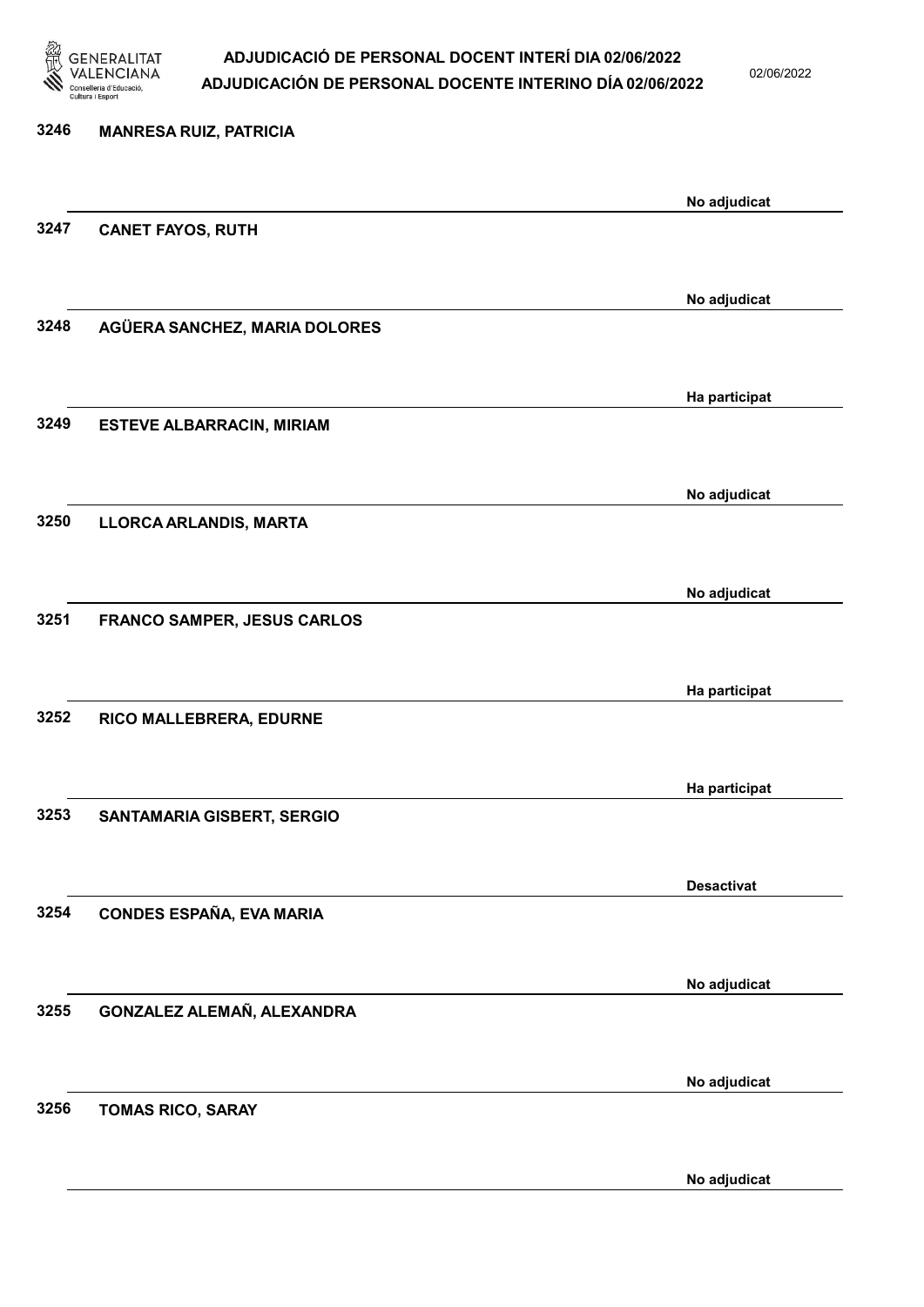

02/06/2022

### 3257 BUSTOS PASTOR, MARIA DOLORES No adjudicat 3258 CANO GOMIS, LAURA Desactivat 3259 ALBERT ALEIXANDRE, NURIA Desactivat 3260 BERNARDO TORRES, DAVINIA MARIA No adjudicat 3261 CASTELLO GARCIA, LAURA Desactivat 3262 GRESA PEIRO, TERESA No adjudicat 3263 RIVAS HERNANDEZ, AMAIA No adjudicat 3264 SALGADO MARTINEZ, MARIA DEL PILAR Desactivat 3265 GARCIA GRANELL, MONTSERRAT Desactivat 3266 GUARDIOLA BOTELLA, MARIA No adjudicat 3267 ESTEBAN FERRER, MARIA CARMEN 23 SUBSTITUCIÓ INDETERMINADA Adjudicat POBLE NOU DE BENITATXELL (EL) (03003309) CEIP SANTA MARÍA MAGDALENA 128 / EDUCACIÓ PRIMÀRIA. Voluntaria 505039 Horas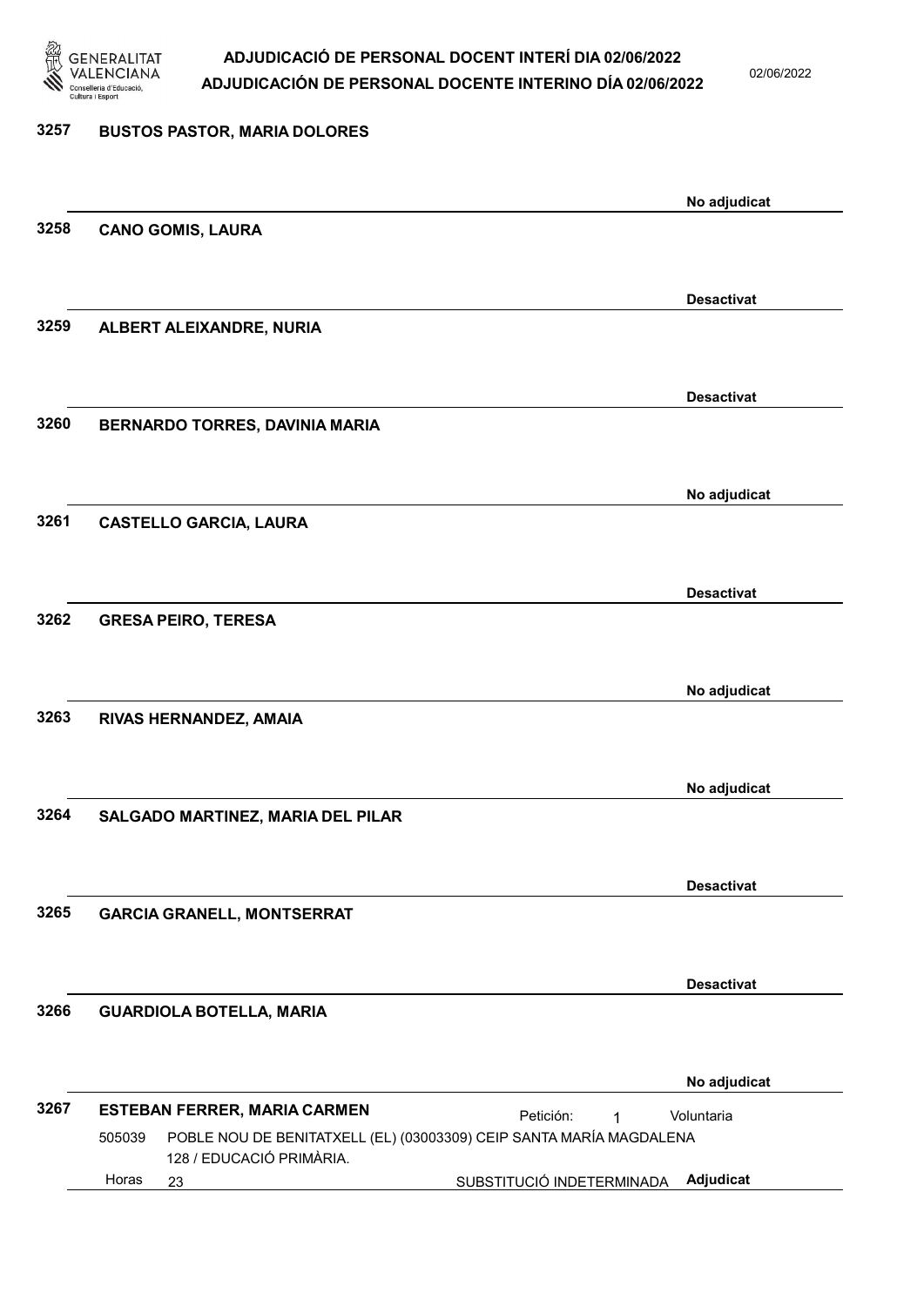

02/06/2022

| 3268 | <b>MARTINEZ SEMPERE, RAFAEL</b>    |                   |
|------|------------------------------------|-------------------|
|      |                                    |                   |
|      |                                    | No adjudicat      |
| 3269 | SEMPERE JIMENEZ, ESTEFANIA         |                   |
|      |                                    |                   |
|      |                                    | <b>Desactivat</b> |
| 3270 | AGUILERA PIZARRO, RAQUEL           |                   |
|      |                                    |                   |
|      |                                    | No adjudicat      |
| 3271 | PONS VILA, ELENA                   |                   |
|      |                                    |                   |
|      |                                    | No adjudicat      |
| 3272 | SORIANO MATEO, CAROLINA            |                   |
|      |                                    |                   |
|      |                                    | No adjudicat      |
| 3273 | AREVALO AGUADO, ANA                |                   |
|      |                                    |                   |
|      |                                    |                   |
| 3274 | <b>MORENO RAMOS, MARIA</b>         | No adjudicat      |
|      |                                    |                   |
|      |                                    |                   |
|      |                                    | No adjudicat      |
| 3275 | MORENO-PALANCA TORREGROSA, PAULA   |                   |
|      |                                    |                   |
|      |                                    | No adjudicat      |
| 3276 | <b>MARTINEZ CISCAR, MARIA</b>      |                   |
|      |                                    |                   |
|      |                                    | <b>Desactivat</b> |
| 3277 | <b>MATIAS SEBASTIAN, CELIA</b>     |                   |
|      |                                    |                   |
|      |                                    | No adjudicat      |
| 3278 | ARTEAGA GUERRERO, FRANCISCO JAVIER |                   |
|      |                                    |                   |
|      |                                    |                   |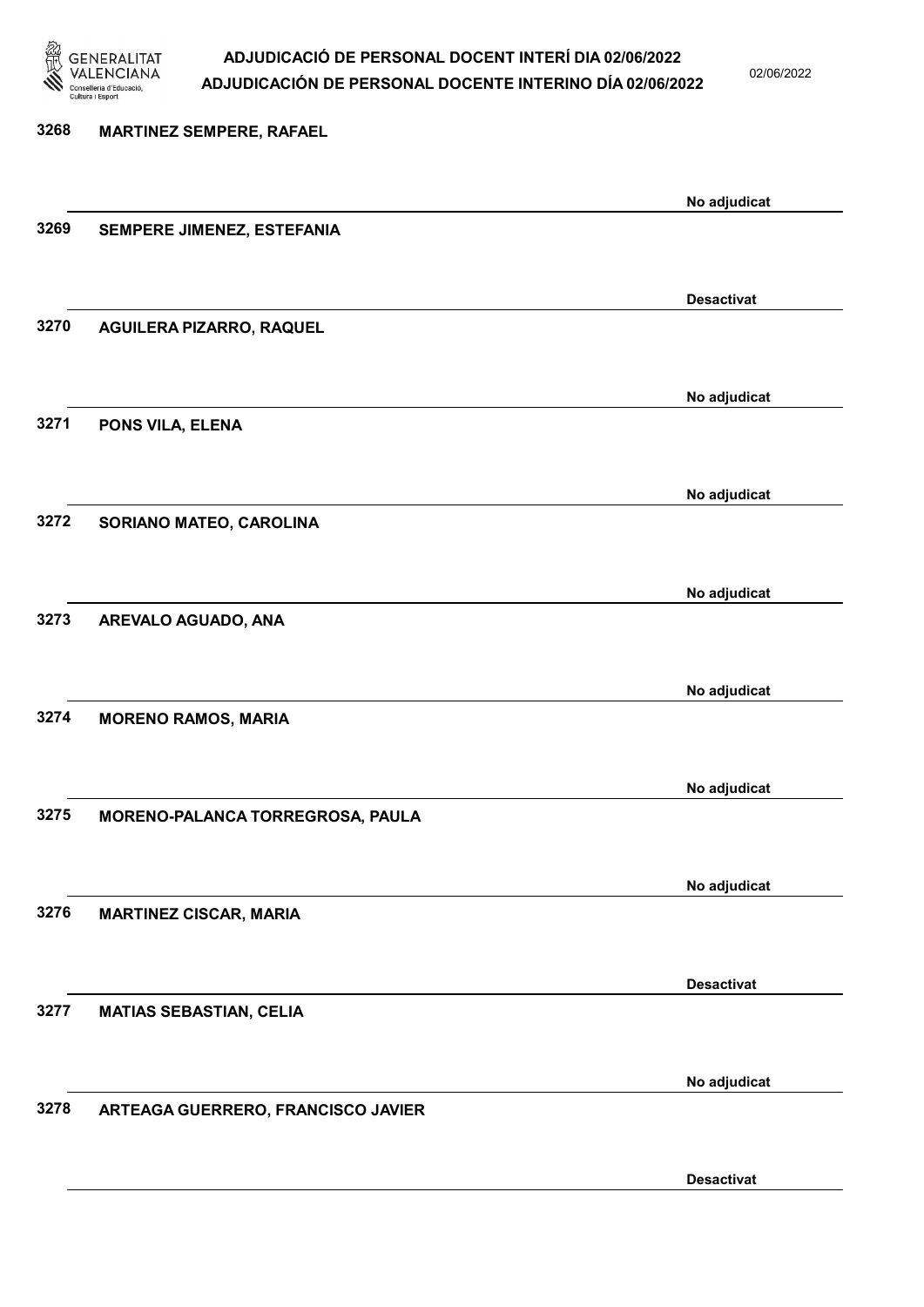

02/06/2022

#### 3279 ORTIZ CABALLERO, ESTEFANIA

|      |                                       | <b>Desactivat</b> |
|------|---------------------------------------|-------------------|
| 3280 | DONET PERALES, JUDIT                  |                   |
|      |                                       |                   |
|      |                                       |                   |
| 3281 |                                       | No adjudicat      |
|      | <b>BAEZA GALLEGO, IRENE</b>           |                   |
|      |                                       |                   |
|      |                                       | No adjudicat      |
| 3282 | PLA LORENTE, MARIA                    |                   |
|      |                                       |                   |
|      |                                       | No adjudicat      |
| 3283 | SORIANO CASCALES, SARAI               |                   |
|      |                                       |                   |
|      |                                       |                   |
|      |                                       | No adjudicat      |
| 3284 | <b>ESTELLES PEREZ, MARIA PILAR</b>    |                   |
|      |                                       |                   |
|      |                                       | <b>Desactivat</b> |
| 3285 | <b>LANDETE GONZALEZ, MARIA TERESA</b> |                   |
|      |                                       |                   |
|      |                                       |                   |
|      |                                       | Ha participat     |
| 3286 | BERMUDEZ ARGUISUELAS, MARIA CARMEN    |                   |
|      |                                       |                   |
|      |                                       | No adjudicat      |
| 3287 | MUÑOZ JORDAN, LORENA MARIA            |                   |
|      |                                       |                   |
|      |                                       |                   |
|      |                                       | No adjudicat      |
| 3288 | <b>MAS PEREZ, TERESA</b>              |                   |
|      |                                       |                   |
|      |                                       | No adjudicat      |
| 3289 | SIMEON VALERO, CARMEN                 |                   |
|      |                                       |                   |
|      |                                       | No adjudicat      |
|      |                                       |                   |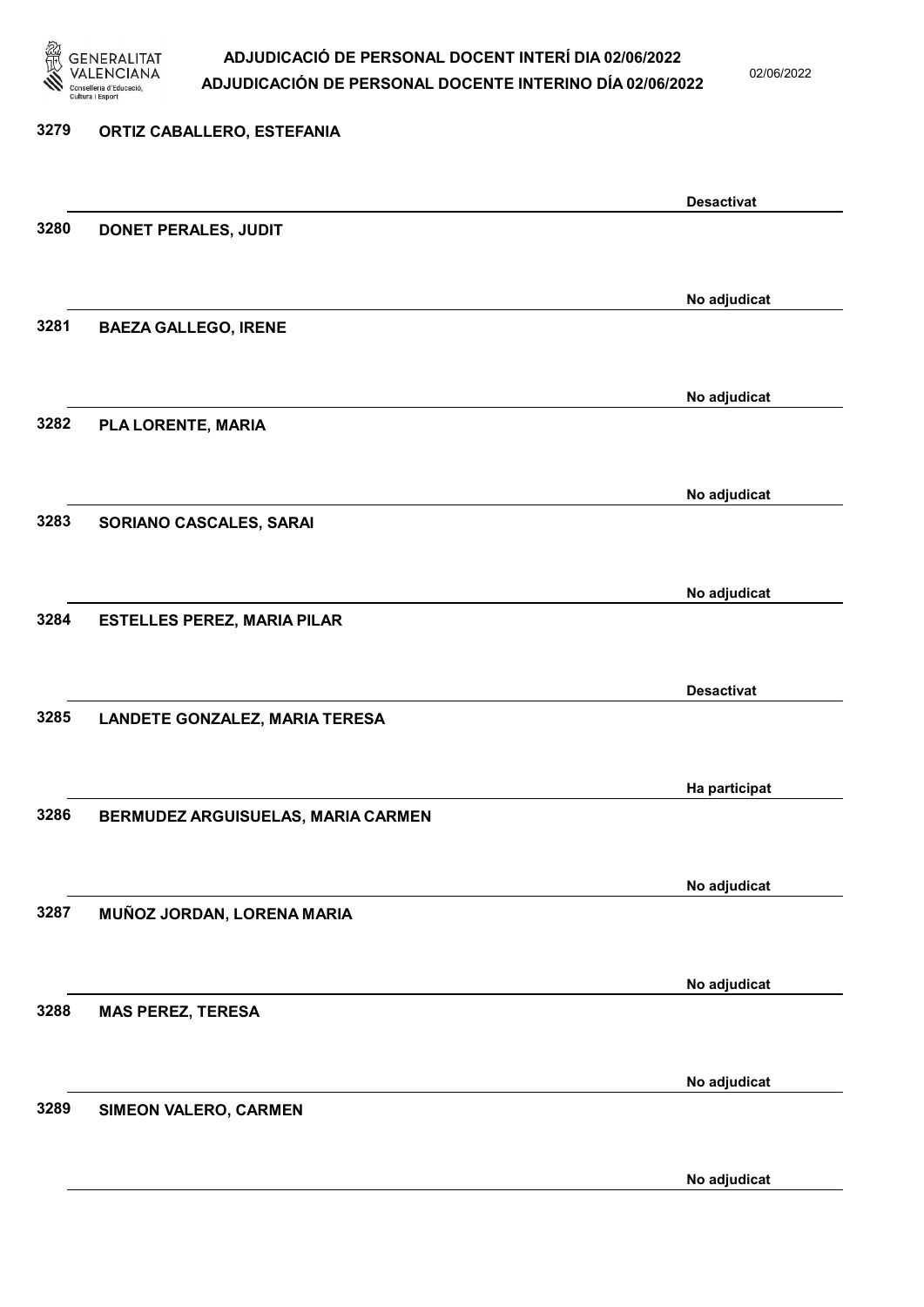

02/06/2022

| 3290 | MARTINEZ SANJUAN, INMACULADA                                                  |                             |                   |
|------|-------------------------------------------------------------------------------|-----------------------------|-------------------|
|      |                                                                               |                             |                   |
|      |                                                                               |                             | Ha participat     |
| 3291 | <b>CALABUIG CALAFORRA, AMELIA</b>                                             |                             |                   |
|      |                                                                               |                             |                   |
|      |                                                                               |                             | No adjudicat      |
| 3292 | <b>CABALLERO MORENO, ANDREA</b>                                               |                             |                   |
|      |                                                                               |                             |                   |
|      |                                                                               |                             |                   |
|      |                                                                               |                             | <b>Desactivat</b> |
| 3293 | <b>COLLADO GONZALEZ, MARTA</b>                                                |                             |                   |
|      |                                                                               |                             |                   |
|      |                                                                               |                             |                   |
|      |                                                                               |                             | Ha participat     |
| 3294 | <b>FONS BASSET, XAVIER</b>                                                    |                             |                   |
|      |                                                                               |                             |                   |
|      |                                                                               |                             | Ha participat     |
| 3295 | <b>FORQUET CARRETERO, CARLOS</b>                                              |                             |                   |
|      |                                                                               |                             |                   |
|      |                                                                               |                             |                   |
|      |                                                                               |                             | No adjudicat      |
| 3296 | REVERT GUEROLA, MARIA JOSE                                                    |                             |                   |
|      |                                                                               |                             |                   |
|      |                                                                               |                             |                   |
|      |                                                                               |                             | No adjudicat      |
| 3297 | <b>CARRASCO ZURIAGA, ANTONIO</b>                                              |                             |                   |
|      |                                                                               |                             |                   |
|      |                                                                               |                             | <b>Desactivat</b> |
| 3298 | <b>CLIMENT ESPINOS, ANA</b>                                                   |                             |                   |
|      |                                                                               |                             |                   |
|      |                                                                               |                             |                   |
|      |                                                                               |                             | No adjudicat      |
| 3299 | <b>CORTES SORIANO, JESSICA</b>                                                |                             |                   |
|      |                                                                               |                             |                   |
|      |                                                                               |                             |                   |
|      |                                                                               |                             | No adjudicat      |
| 3300 | <b>MARI BOSCH, MARTA</b>                                                      | Petición:<br>$\overline{2}$ | Voluntaria        |
|      | VALÈNCIA (46013451) CEIP JOSÉ SOTO MICÓ<br>513160<br>128 / EDUCACIÓ PRIMÀRIA. |                             |                   |
|      | Horas<br>23                                                                   | SUBSTITUCIÓ INDETERMINADA   | Adjudicat         |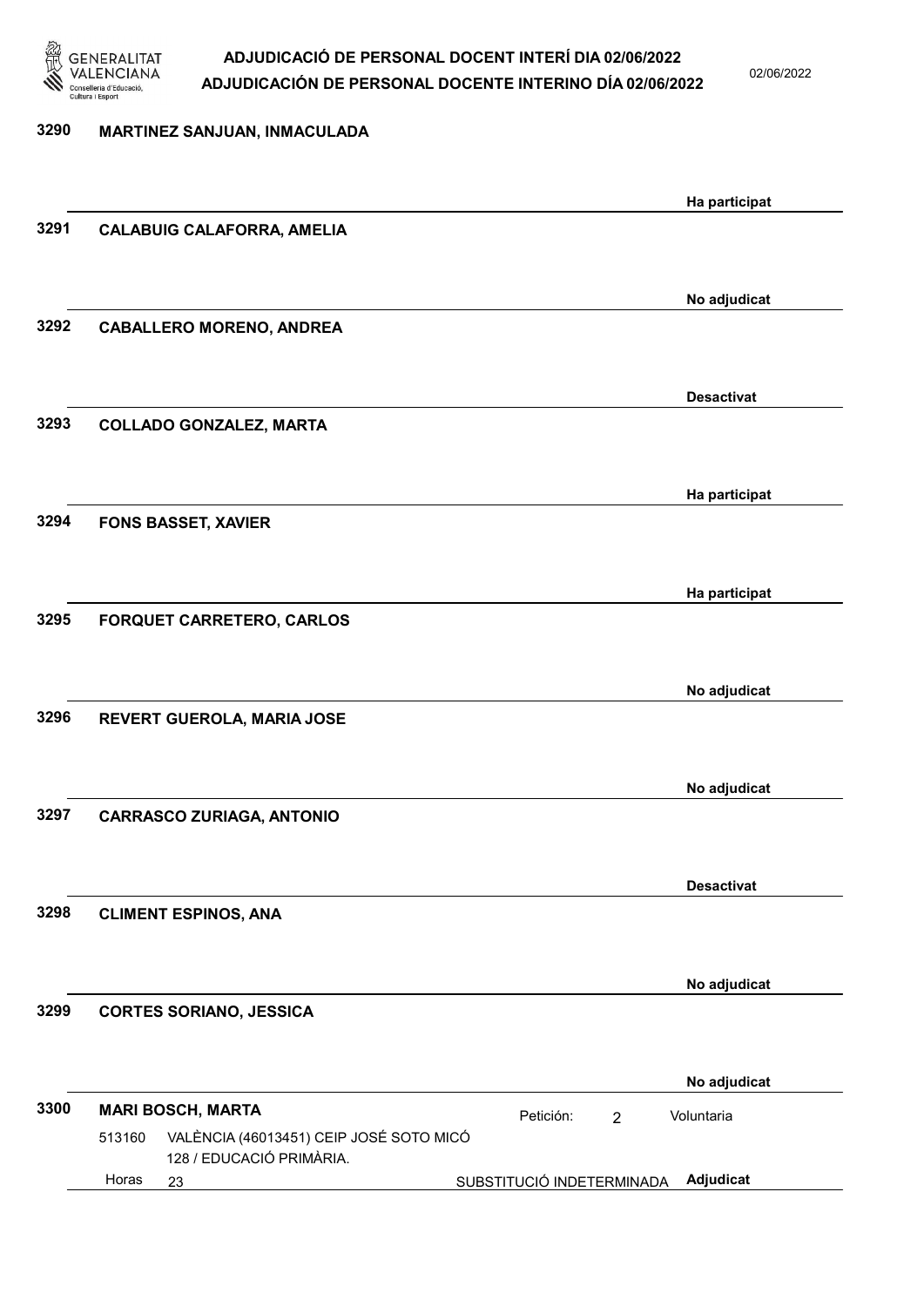

02/06/2022

#### 3301 MIRA LUNA, LAURA

|      |                                  | No adjudicat      |
|------|----------------------------------|-------------------|
| 3302 | <b>MOLINA MARTINEZ, RUBEN</b>    |                   |
|      |                                  |                   |
|      |                                  | <b>Desactivat</b> |
| 3303 | PLA LLARIO, JOSE                 |                   |
|      |                                  |                   |
|      |                                  | No adjudicat      |
| 3304 | ALCANTARA MORENO, ANA ROSA       |                   |
|      |                                  |                   |
|      |                                  | No adjudicat      |
| 3305 | <b>CAMARASA BORDERA, SANDRA</b>  |                   |
|      |                                  |                   |
|      |                                  |                   |
| 3306 | <b>GARCIA PEREZ, FABIOLA</b>     | No adjudicat      |
|      |                                  |                   |
|      |                                  |                   |
|      |                                  | No adjudicat      |
| 3307 | <b>MELLADO CARRION, CRISTINA</b> |                   |
|      |                                  |                   |
|      |                                  | <b>Desactivat</b> |
| 3308 | <b>MARTINEZ BRESO, ROSANNA</b>   |                   |
|      |                                  |                   |
|      |                                  | Ha participat     |
| 3309 | RIBES CUCARELLA, PATRICIA        |                   |
|      |                                  |                   |
|      |                                  | Ha participat     |
| 3310 | <b>MARTINEZ GOMEZ, IVAN</b>      |                   |
|      |                                  |                   |
|      |                                  | No adjudicat      |
| 3311 | BELLVER MONTEAGUDO, TANIA        |                   |
|      |                                  |                   |
|      |                                  | No adjudicat      |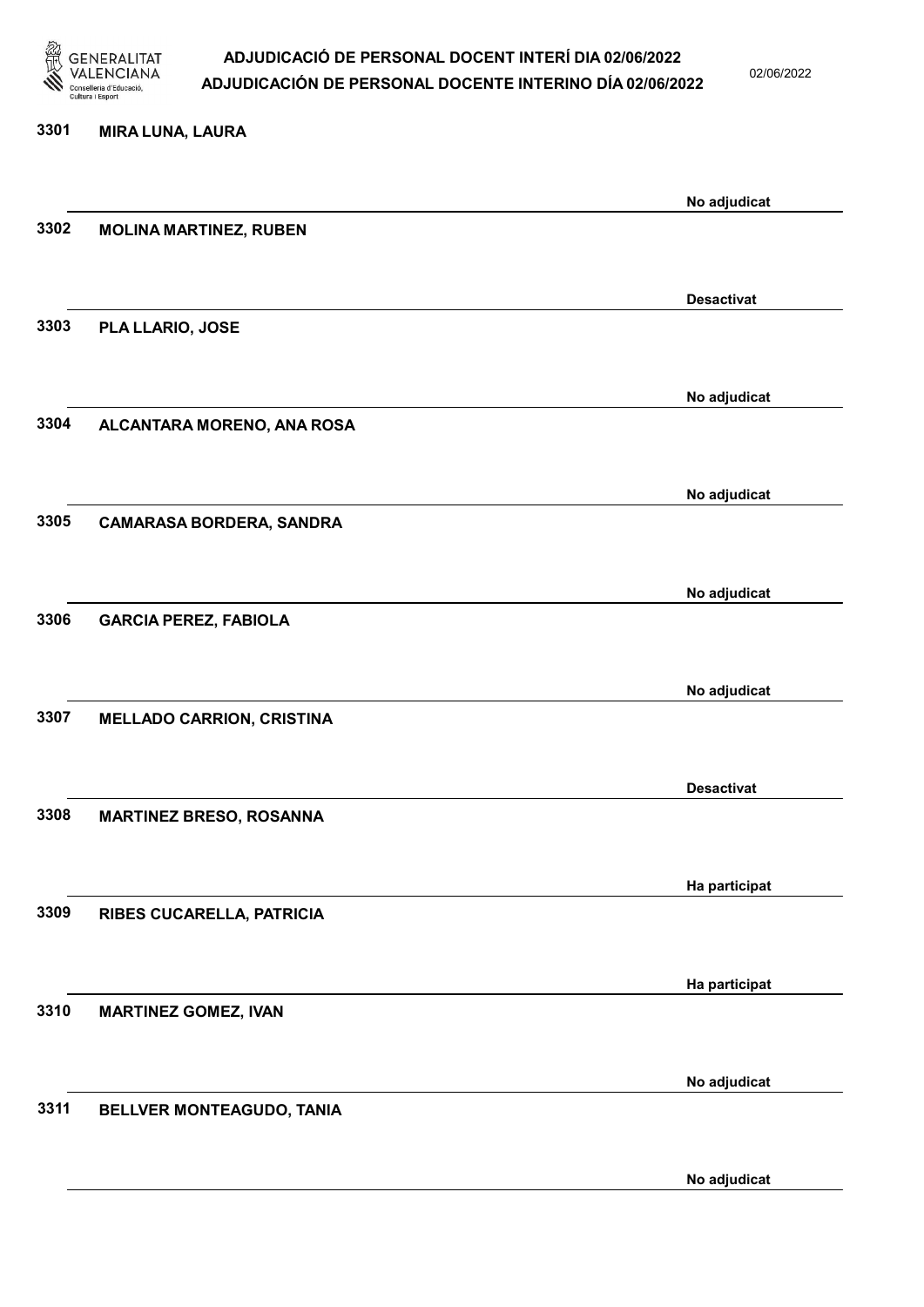

02/06/2022

### 3312 SANCHEZ IBAÑEZ, MONICA Desactivat 3313 PORTILLA EDO, ANA Ha participat 3314 SOTERAS GAY, ANA MARIA Ha participat 3315 TOS MIÑANA, MARIA JOSE No adjudicat 3316 ROCHER FEMENIA, ASUNCION Ha participat 3317 QUESADA CORTES, ELISA No adjudicat 3318 ROJO MONDRIA, CARMIÑA No adjudicat 3319 COSTA GALINDO, MARIA GORETTI No adjudicat 3320 GARCIA TARIN, YAIZA No adjudicat 3321 LOPEZ CUIXERES, MARIA IRENE Ha participat 3322 NAVARRO GONZALEZ, MARGARITA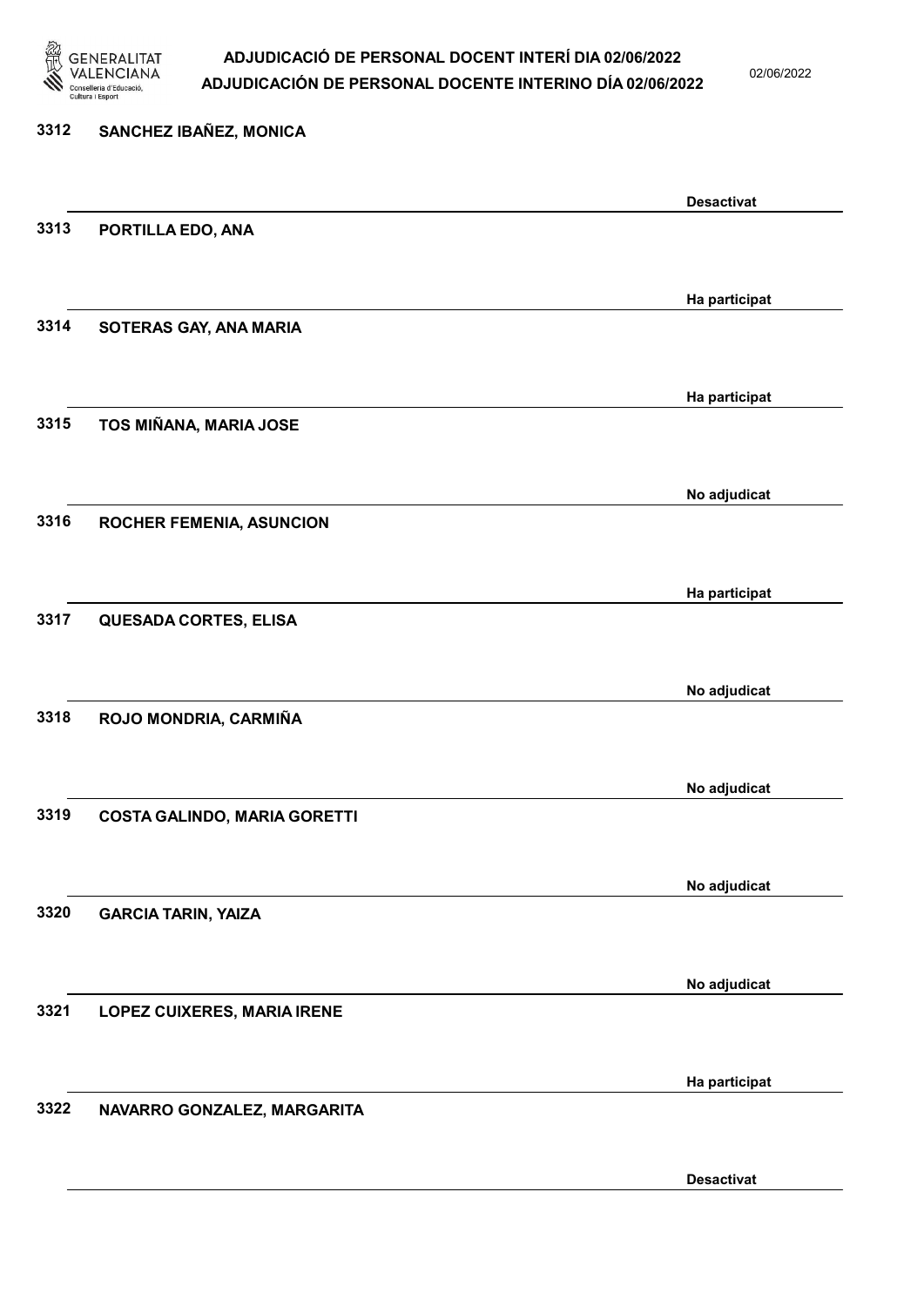

02/06/2022

| 3323 | <b>TERUEL REAL, CRISTINA</b>                                                     |                                        |
|------|----------------------------------------------------------------------------------|----------------------------------------|
|      |                                                                                  | No adjudicat                           |
| 3324 | <b>FERNANDEZ SANCHIS, MARIA</b>                                                  |                                        |
|      |                                                                                  | No adjudicat                           |
| 3325 | <b>MARTINEZ HIDALGO, JAIME</b>                                                   |                                        |
|      |                                                                                  | Ha participat                          |
| 3326 | <b>MORATO SIGNES, DIANA</b>                                                      |                                        |
|      |                                                                                  | Ha participat                          |
| 3327 | FERRANDO ARAGON, LUZ MARIA                                                       |                                        |
| 3328 | PELLICER CORS, ZAIRA                                                             | No adjudicat                           |
|      |                                                                                  |                                        |
|      |                                                                                  | <b>Desactivat</b>                      |
| 3329 | RAMON ALBARRACIN, ALENAR                                                         |                                        |
|      |                                                                                  | Ha participat                          |
| 3330 | <b>GARCIA PICO, LAURA</b>                                                        |                                        |
|      |                                                                                  | No adjudicat                           |
| 3331 | MONSERRAT BORRAS, MARIA DAMARA                                                   |                                        |
|      |                                                                                  | No adjudicat                           |
| 3332 | PIERA TORRES, ELENA SARA                                                         | Petición:<br>Voluntaria<br>2           |
|      | VALÈNCIA (46013475) CEIP 8 DE MARÇ<br>845663<br>121 / LLENGUA ESTRANGERA: ANGLÉS |                                        |
|      | Horas<br>23                                                                      | SUBSTITUCIÓ INDETERMINADA<br>Adjudicat |

No adjudicat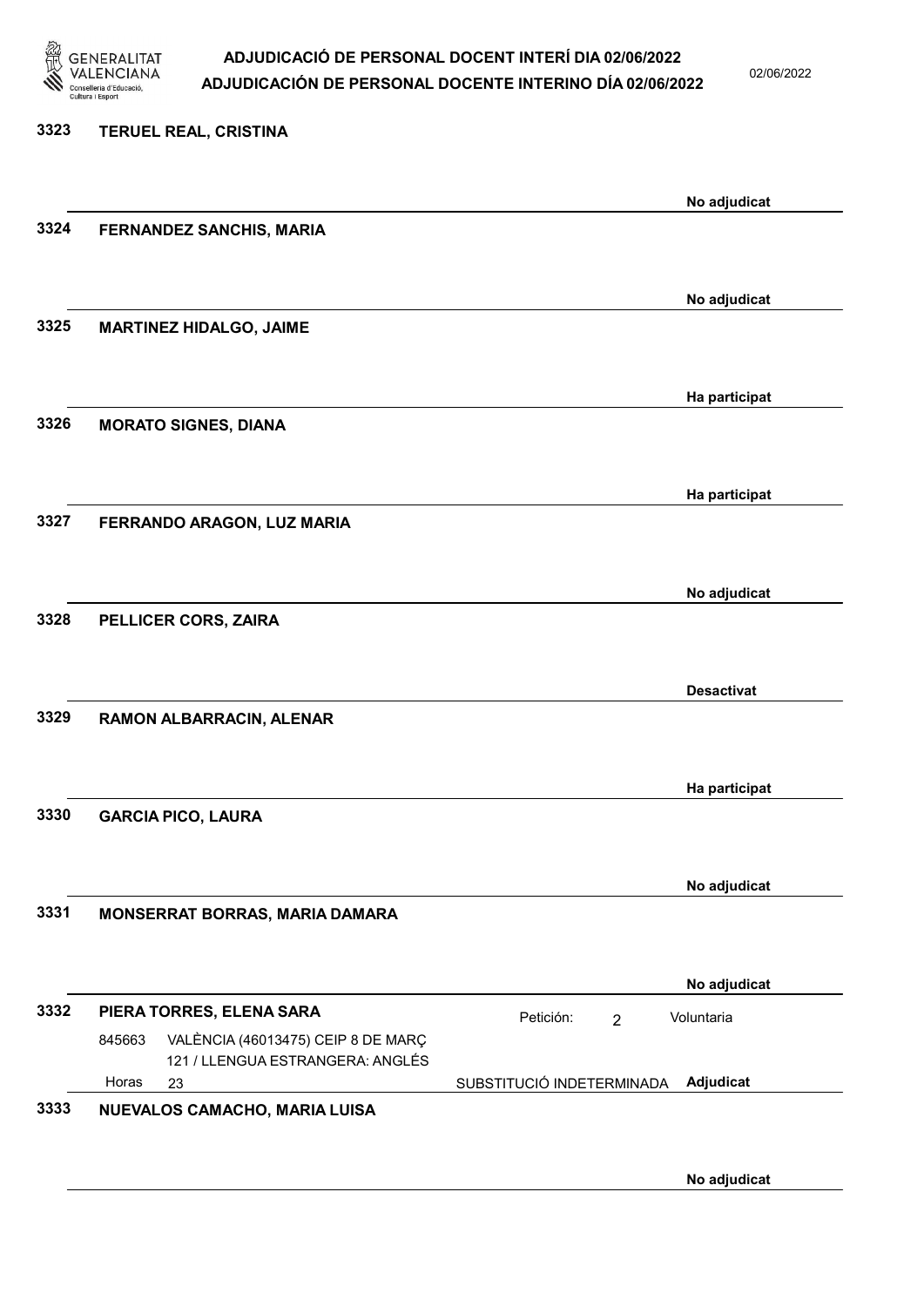

02/06/2022

#### 3334 BENEDICTO IZQUIERDO, RAQUEL

|      |                                   | No adjudicat      |
|------|-----------------------------------|-------------------|
| 3335 | <b>BLANQUER MARTINEZ, DEBORAH</b> |                   |
|      |                                   |                   |
|      |                                   |                   |
|      |                                   | No adjudicat      |
| 3336 | TORRES LLORCA, LYDIA              |                   |
|      |                                   |                   |
|      |                                   |                   |
|      |                                   | No adjudicat      |
| 3337 | <b>COZAR MARTINEZ, JONATAN</b>    |                   |
|      |                                   |                   |
|      |                                   |                   |
|      |                                   | No adjudicat      |
| 3338 | <b>MOSCARDO SABATER, MIGUEL</b>   |                   |
|      |                                   |                   |
|      |                                   |                   |
|      |                                   | <b>Desactivat</b> |
| 3339 | JUAN VIDAL, MYRIAM                |                   |
|      |                                   |                   |
|      |                                   | Ha participat     |
|      |                                   |                   |
| 3340 | <b>TEROL BELEN, ESTER</b>         |                   |
|      |                                   |                   |
|      |                                   | No adjudicat      |
| 3341 |                                   |                   |
|      | <b>CANET TUDELA, INMACULADA</b>   |                   |
|      |                                   |                   |
|      |                                   | <b>Desactivat</b> |
| 3342 |                                   |                   |
|      | <b>GUILLEM GIMENO, SILVIA</b>     |                   |
|      |                                   |                   |
|      |                                   | No adjudicat      |
| 3343 | BERMUDEZ GARCIA, MARIA PILAR      |                   |
|      |                                   |                   |
|      |                                   |                   |
|      |                                   | Ha participat     |
| 3344 | JORQUES PALACIOS, CRISTIAN        |                   |
|      |                                   |                   |
|      |                                   |                   |
|      |                                   | No adjudicat      |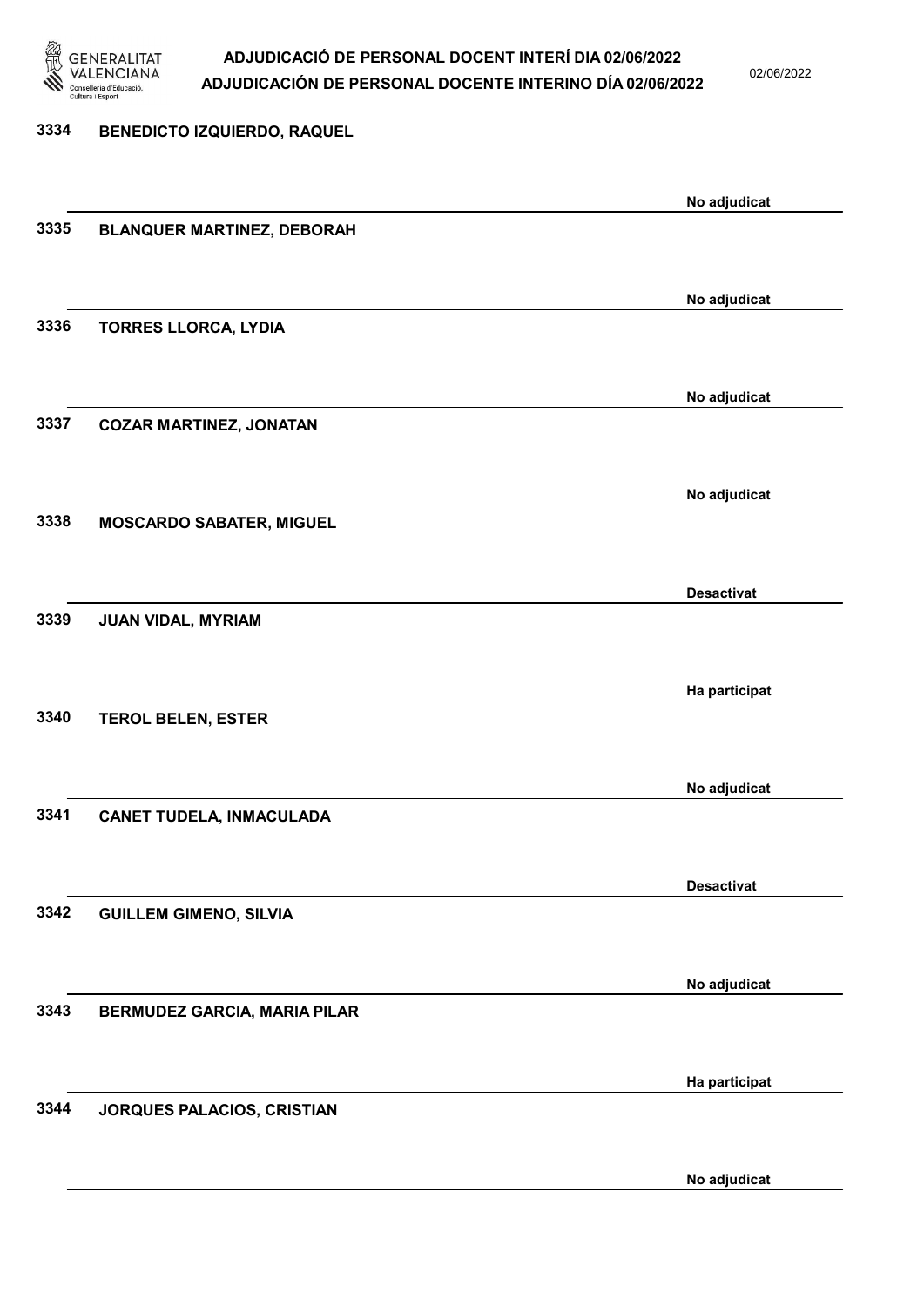

02/06/2022

Desactivat

# 3345 RASO FERNANDEZ, PALOMA No adjudicat 3346 GILABERT SANTOS, ANIA No adjudicat 3347 GALERA PEREZ, JERONIMO No adjudicat 3348 GARCIA SELVA, JESICA No adjudicat 3349 AMOROS GONZALEZ, IRIS No adjudicat 3350 MARTINEZ ROBLEDO, MARIA JOSE Desactivat 3351 FERNANDEZ ESPINOSA, MIGUEL ANGEL Desactivat 3352 PELLICER CORS, HERMINIO Desactivat 3353 GARRIDO RODRIGAÑEZ, MIRIAM Ha participat 3354 SALVADOR TENA, NEREA No adjudicat 3355 BOHIGUES SORIANO, ANGELA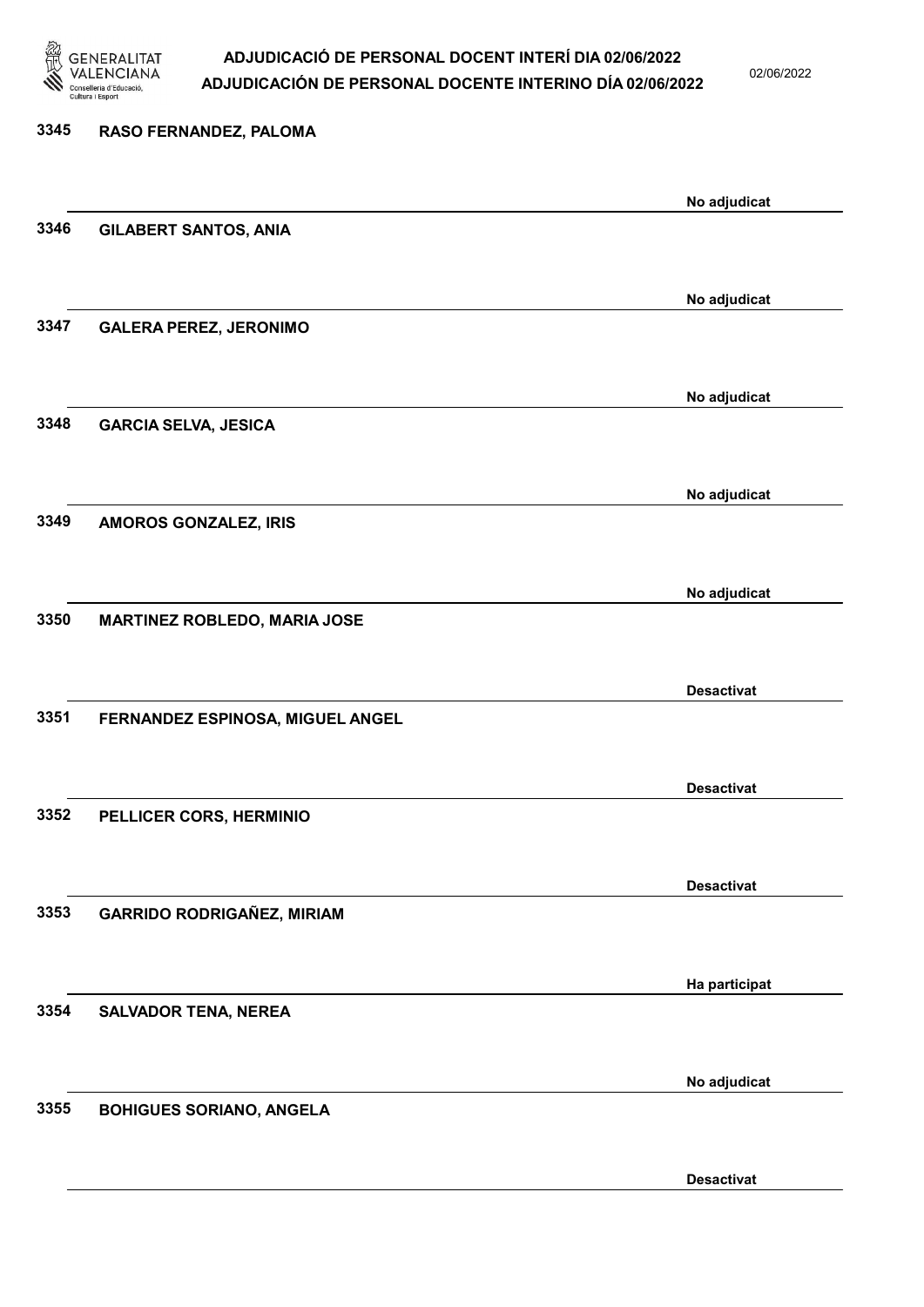

02/06/2022

3356 JIMENEZ RAMA, SILVIA Ha participat 3357 HERNANDEZ GIMENO, ISABEL No adjudicat 3358 CUQUERELLA BELLA, NEREA Desactivat 3359 ARLANDIS CORTES, ALEJANDRO Desactivat 3360 BLASCO VAZQUEZ, ANA MARIA Ha participat 3361 PENALBA BENAVENT, MARIA ENCARNA Ha participat 3362 MUÑOZ SEBASTIA, CARLA No adjudicat 3363 FERRER SUÑER, JOAN PAU Desactivat 3364 LLECHES CARDONA, ANGELA No adjudicat 3365 GOMEZ ALVAREZ, ALMUDENA Ha participat 3366 MARTINEZ SANCHIS, JOSE

Ha participat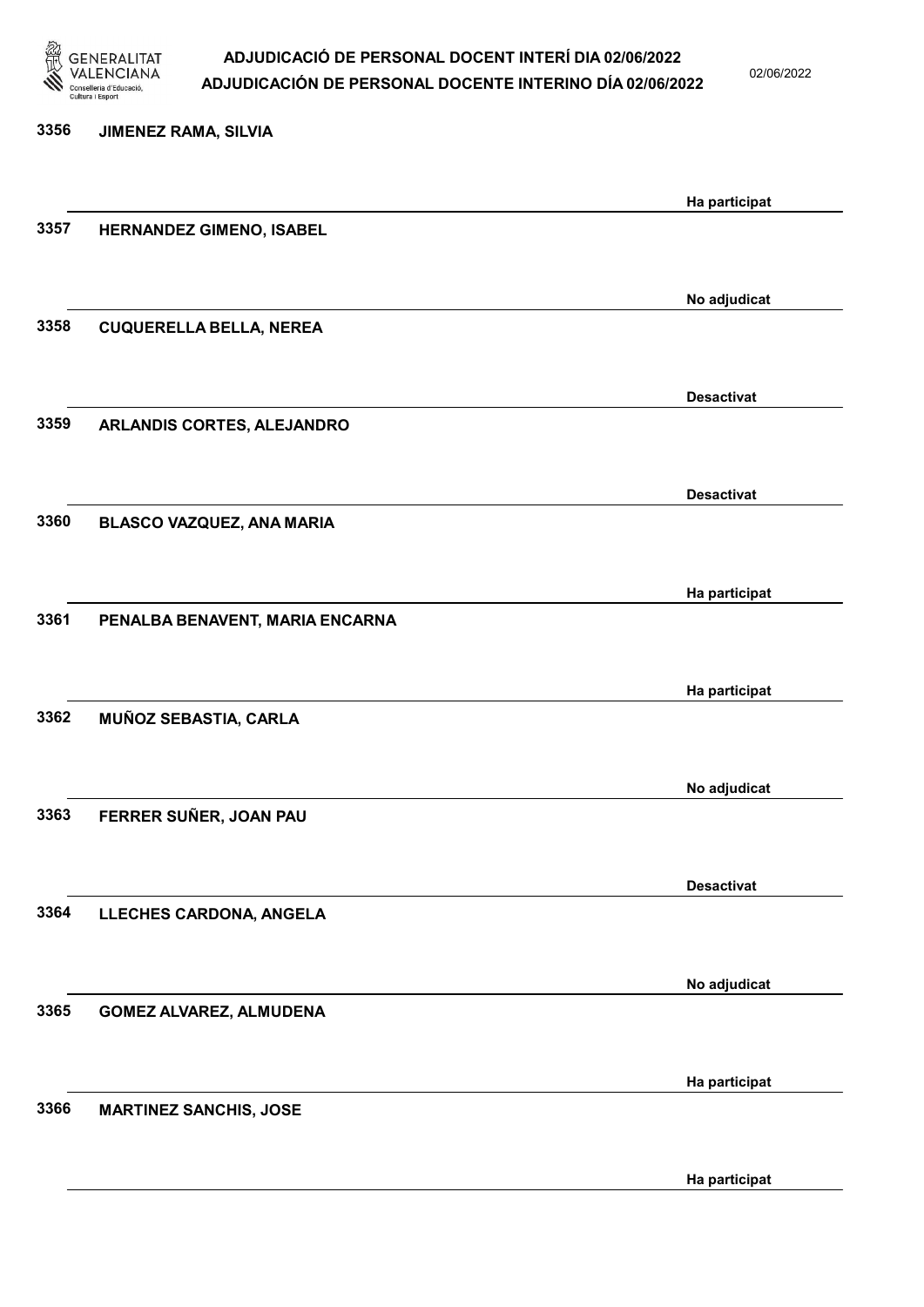

02/06/2022

Desactivat

# 3367 MONLEON CERVERA, JORDI Desactivat 3368 DOMINGO CERVERA, BEGOÑA No adjudicat 3369 GAYAN PERONA, MARTA Ha participat 3370 GOMEZ LLOPIS, ESTER Desactivat 3371 HERRERO SIERRA, ANA No adjudicat 3372 GARCIA TORTOSA, BEATRIZ No adjudicat 3373 ROYO VILLALBA, FERNANDO Desactivat 3374 GARCIA VICENTE, MERITXELL No adjudicat 3375 ROCAFULL SERRADOR, CRISTINA Ha participat 3376 CABRERA LOPEZ, SANDRA No adjudicat 3377 MARTINEZ OLTRA, CRISTINA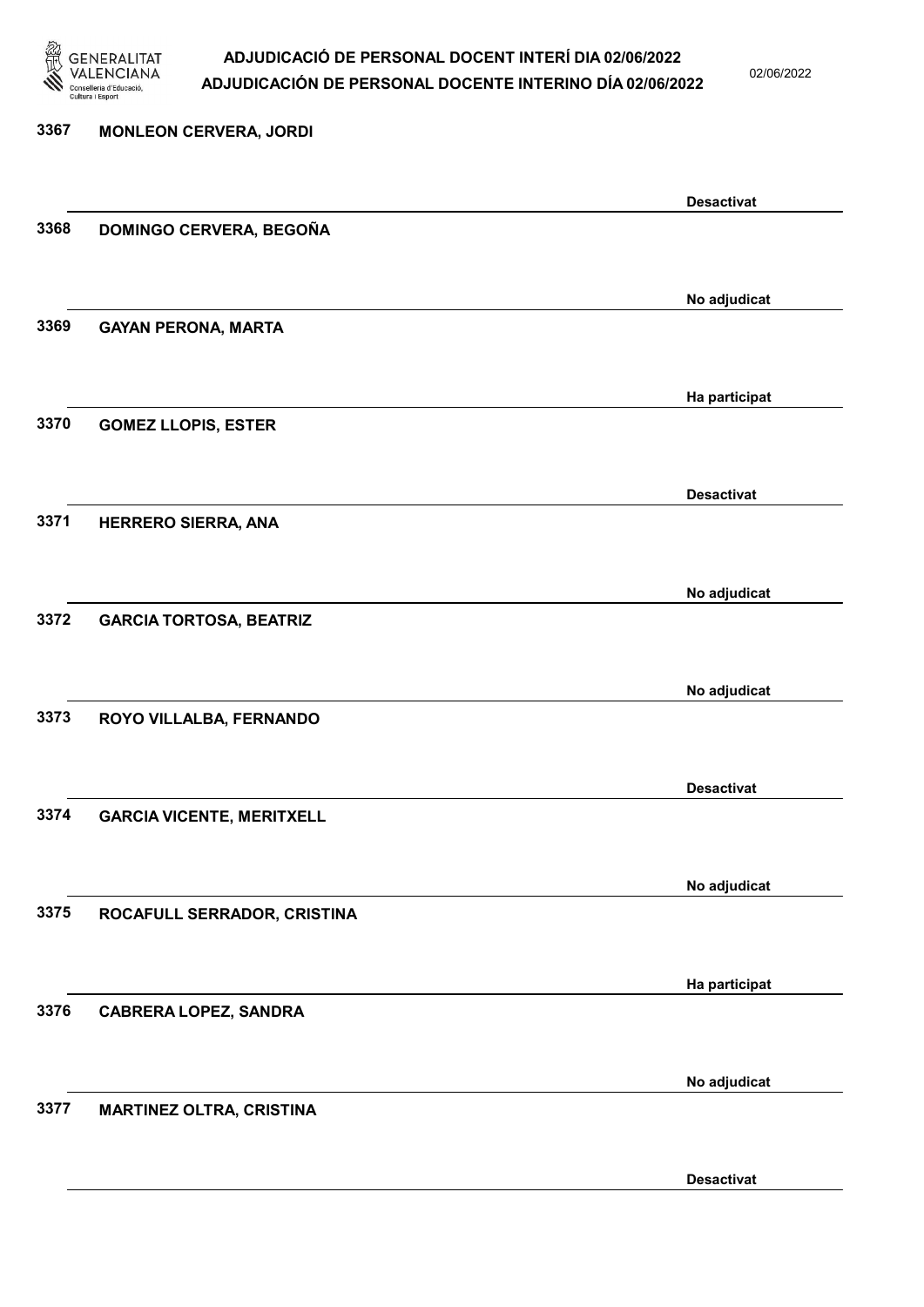

02/06/2022

Desactivat

# 3378 GRAO GARCIA, MARIA No adjudicat 3379 GARCIA PINO, ALBERTO No adjudicat 3380 SALVA BERTOMEU, ANAIS Desactivat 3381 GUEROLA REVERT, YASMINA Desactivat 3382 GARCIA ALCARAZ, ELENA No adjudicat 3383 MUÑOZ CHINCHILLA, LUCIA Ha participat 3384 MARTINEZ GARCIA, CRISTINA Ha participat 3385 MARTÍNEZ LÓPEZ, ARACELI Desactivat 3386 ANDRES CIFUENTES, ANTONIO Desactivat 3387 DE HAROS TORTOSA, AZUR No adjudicat 3388 RIPOLL MARTI, SARA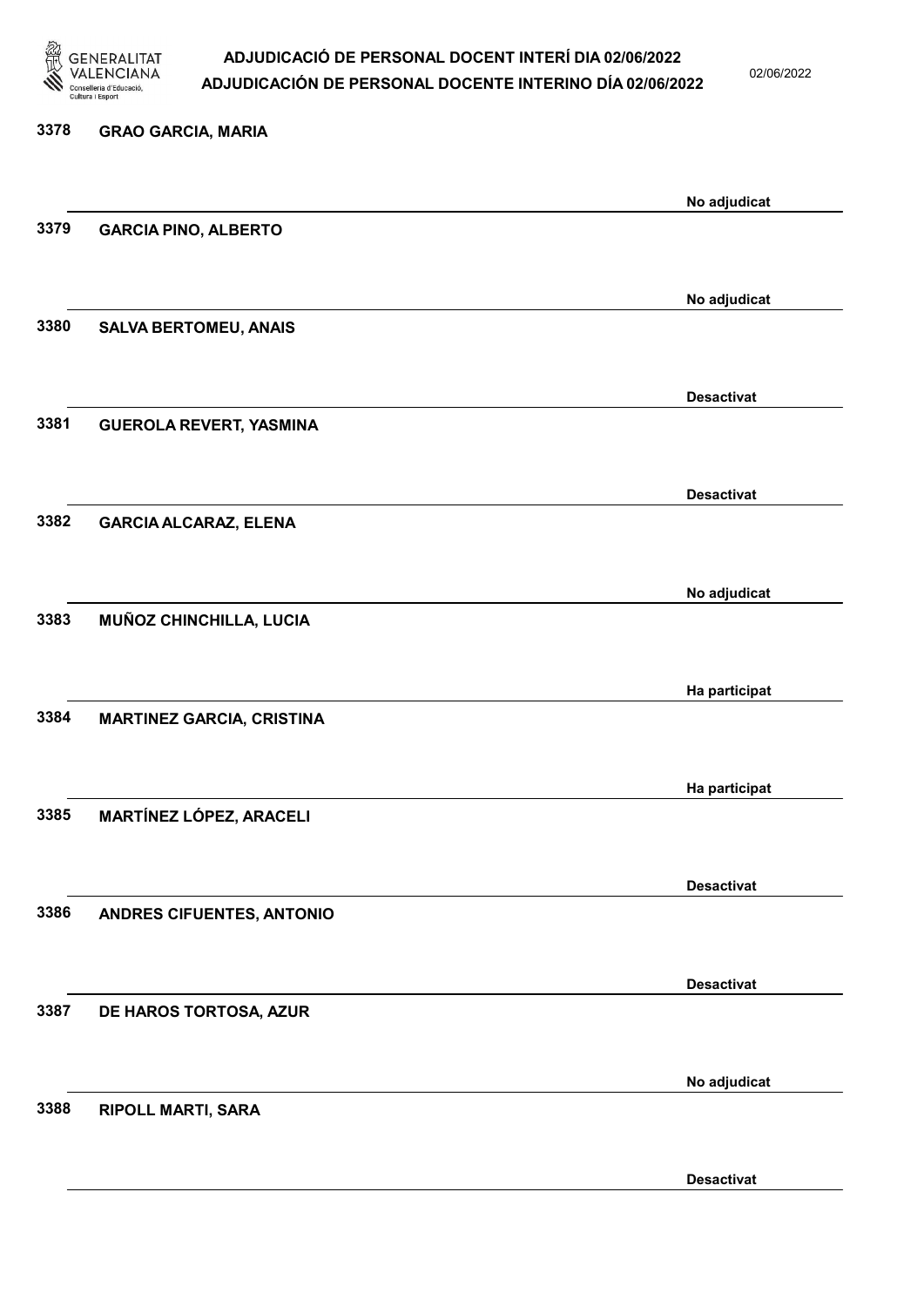

02/06/2022

### 3389 APARICIO SALA, LUCIA

|      |                                    | <b>Desactivat</b> |
|------|------------------------------------|-------------------|
| 3390 | <b>CUÑAT FERRANDO, JAUME</b>       |                   |
|      |                                    | <b>Desactivat</b> |
| 3391 | <b>COLLADO AÑON, SANTIAGO</b>      |                   |
|      |                                    | No adjudicat      |
| 3392 | <b>CULLA SANTAMARIA, CANDELA</b>   |                   |
|      |                                    | No adjudicat      |
| 3393 | FERRANDO SERRA, MARIA              |                   |
|      |                                    | <b>Desactivat</b> |
| 3394 | PEDROS RIBERA, PASQUAL             |                   |
|      |                                    | <b>Desactivat</b> |
| 3395 | <b>MARTINEZ PIÑOL, LUCIA</b>       |                   |
| 3396 |                                    | <b>Desactivat</b> |
|      | <b>SANZ GARCIA, DAVID</b>          |                   |
| 3397 |                                    | <b>Desactivat</b> |
|      | <b>BURGOS GUILL, PILAR</b>         |                   |
| 3398 |                                    | <b>Desactivat</b> |
|      | <b>VIDAL SOLER, CRISTINA</b>       |                   |
| 3399 | <b>GARCIA CHOVER, MARIA AMPARO</b> | <b>Desactivat</b> |
|      |                                    |                   |
|      |                                    | <b>Desactivat</b> |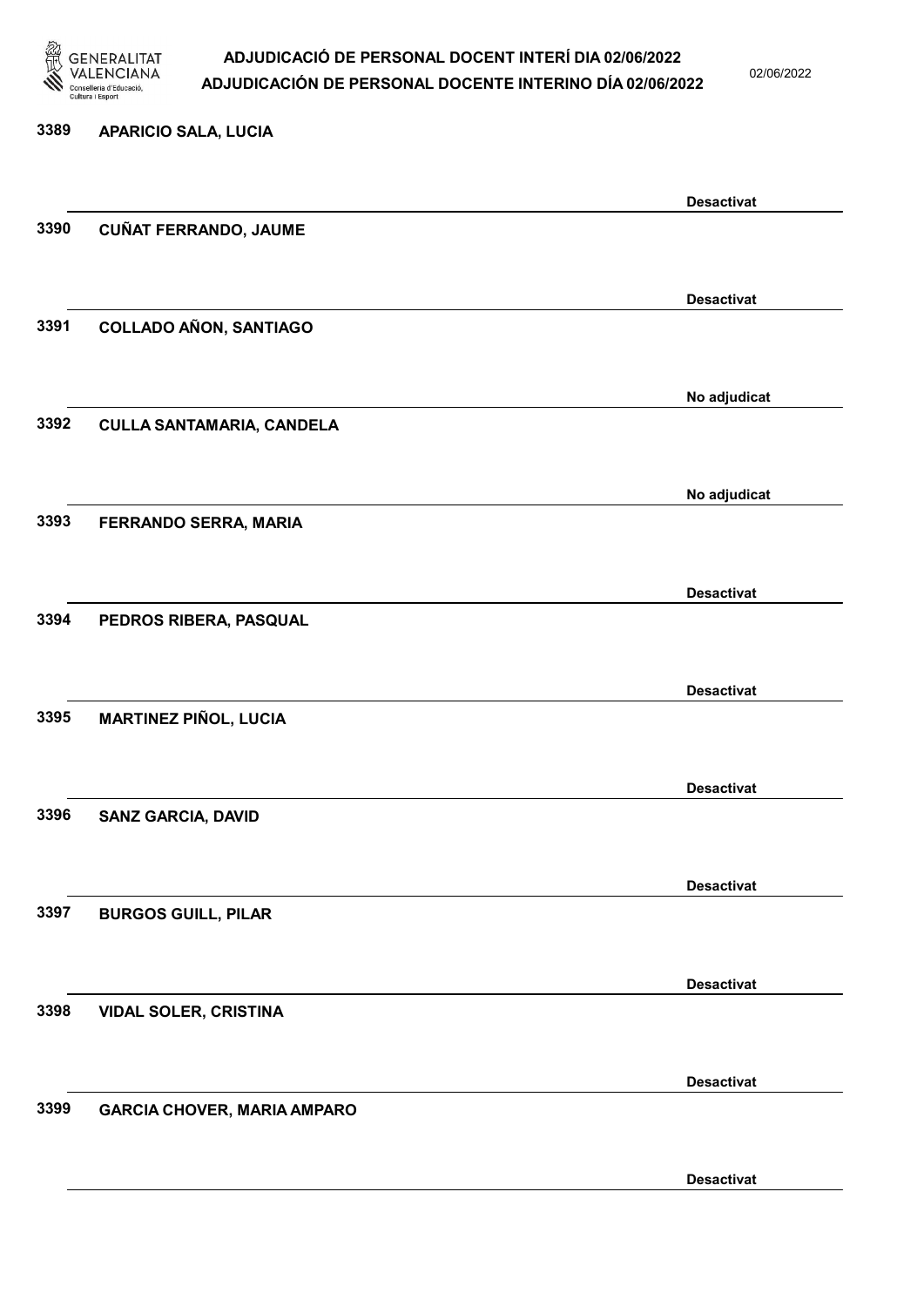

02/06/2022

Desactivat

# 3400 ESTEVE MADRIGAL, MARIA Desactivat 3401 SANSANO APARICI, SILVIA Desactivat 3402 TOBARRA VERDU, JUAN ANTONIO Desactivat 3403 MARTINEZ PEREZ, AURORA Desactivat 3404 PLA SORRIBES, ELENA Desactivat 3405 PUIGSERVER DANTI, FRANCISCA MARIA Desactivat 3406 MORERA SENDRA, MIRIAM Desactivat 3407 CRUZ VERDU, CRISTINA Desactivat 3408 MUÑOZ NICOLAU, FRANCISCO Desactivat 3409 ARTAL GALBIS, MARIA LORETO No adjudicat 3410 NICOLAS GARCIA, AIDA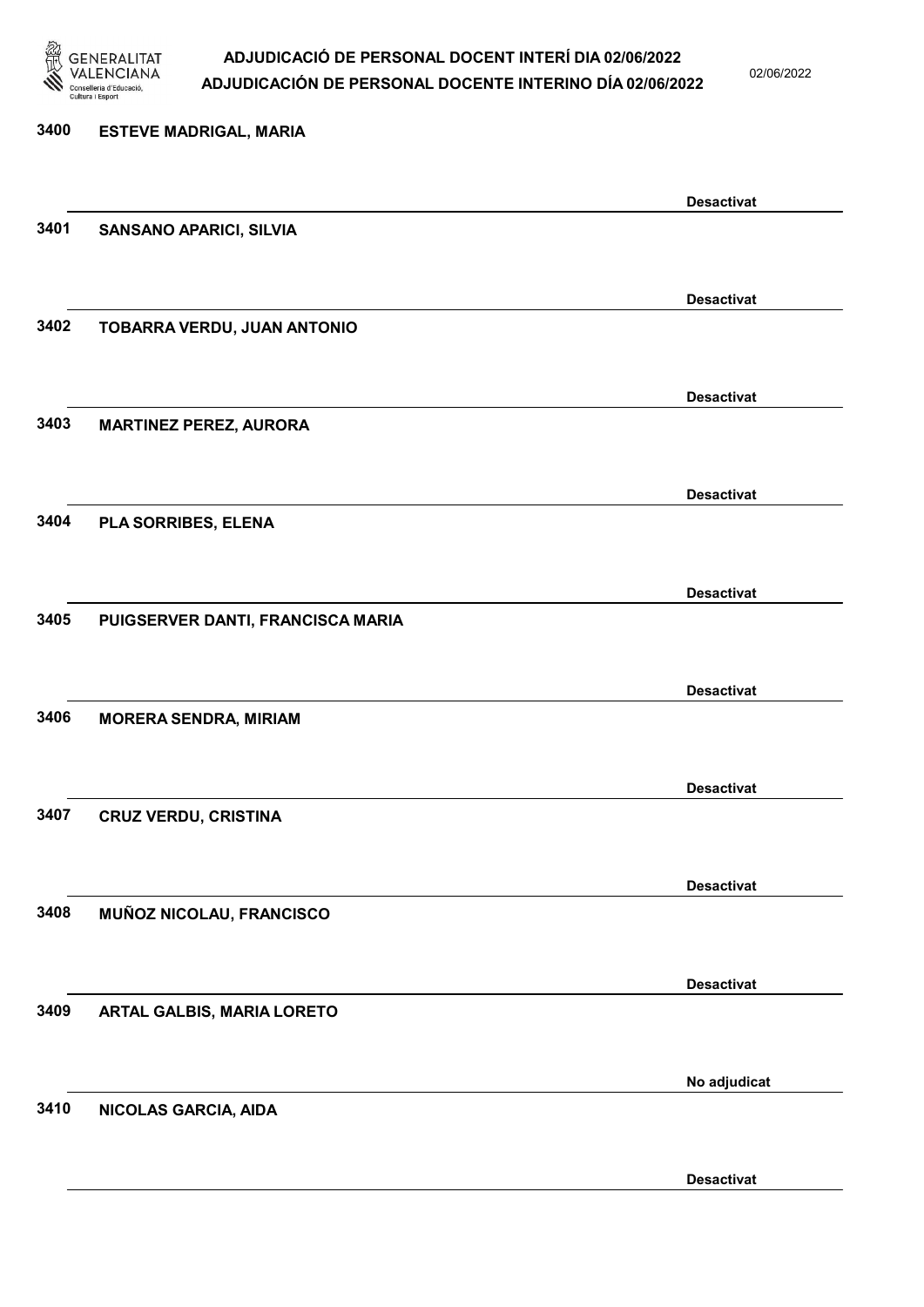

02/06/2022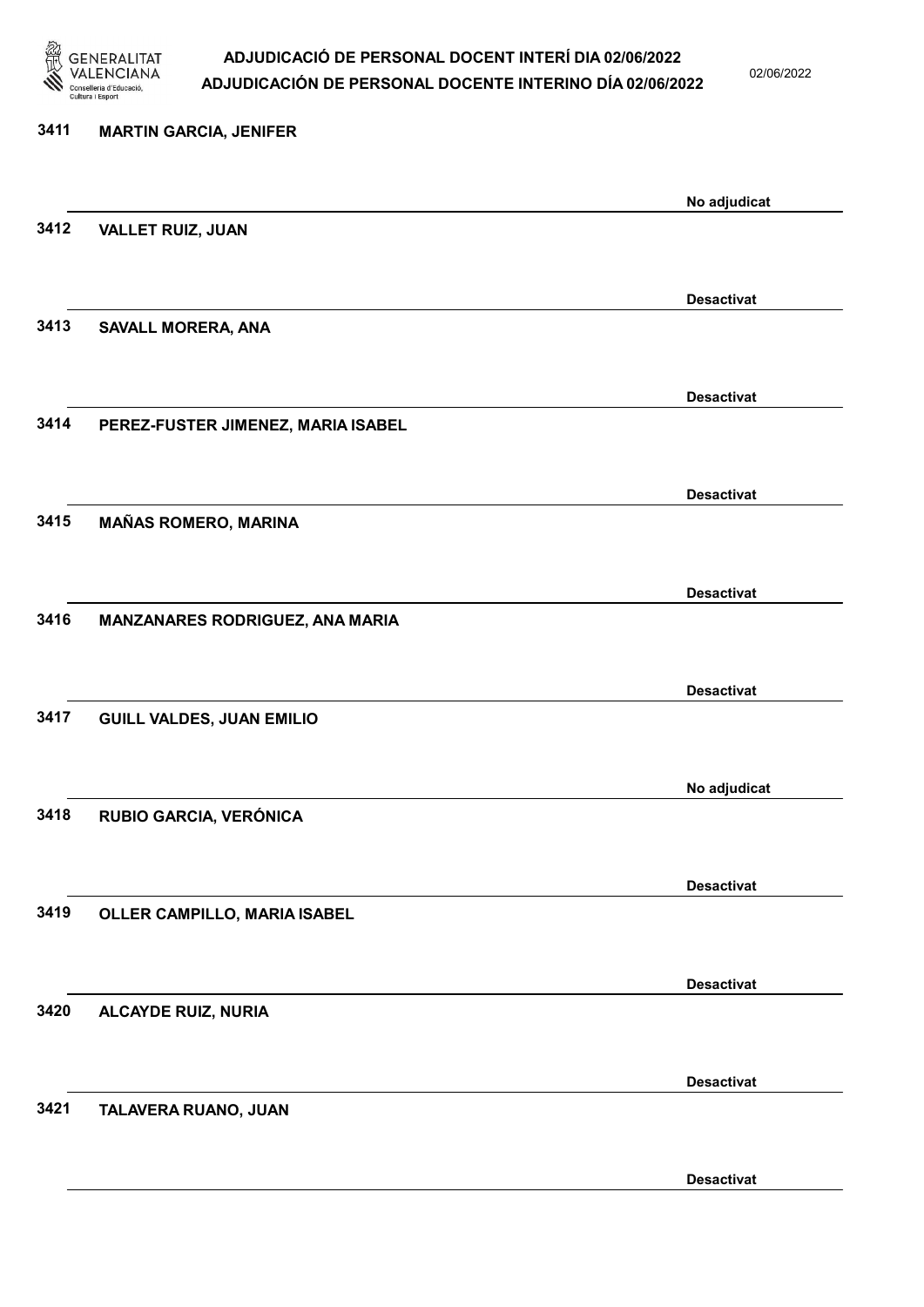

02/06/2022

| 3422 | TORTOSA RAMON, ROSA MARIA           |                   |
|------|-------------------------------------|-------------------|
|      |                                     | <b>Desactivat</b> |
| 3423 | <b>GARCIA TORTOSA, LIDIA</b>        |                   |
|      |                                     |                   |
| 3424 | RESCALVO RODA, SARAY                | <b>Desactivat</b> |
|      |                                     |                   |
|      |                                     | <b>Desactivat</b> |
| 3425 | LLORENS AGUILELLA, ALBERT           |                   |
|      |                                     | <b>Desactivat</b> |
| 3426 | <b>VILA MONTESINOS, MARTA</b>       |                   |
|      |                                     |                   |
| 3427 | <b>MARTINEZ CORONADO, NOELIA</b>    | No adjudicat      |
|      |                                     |                   |
|      |                                     | No adjudicat      |
| 3428 | <b>MONTESINOS MONZO, MONICA</b>     |                   |
|      |                                     | <b>Desactivat</b> |
| 3429 | TOMAS AZNAR, ARIANA DEL CARMEN      |                   |
|      |                                     |                   |
| 3430 | SANCHO BENAVENT, MARÍA DESAMPARADOS | Ha participat     |
|      |                                     |                   |
|      |                                     | <b>Desactivat</b> |
| 3431 | YARZA APARICIO, ALEJANDRA           |                   |
|      |                                     | Ha participat     |
| 3432 | MASCARELL IZABAL, EDITH             |                   |
|      |                                     |                   |

No adjudicat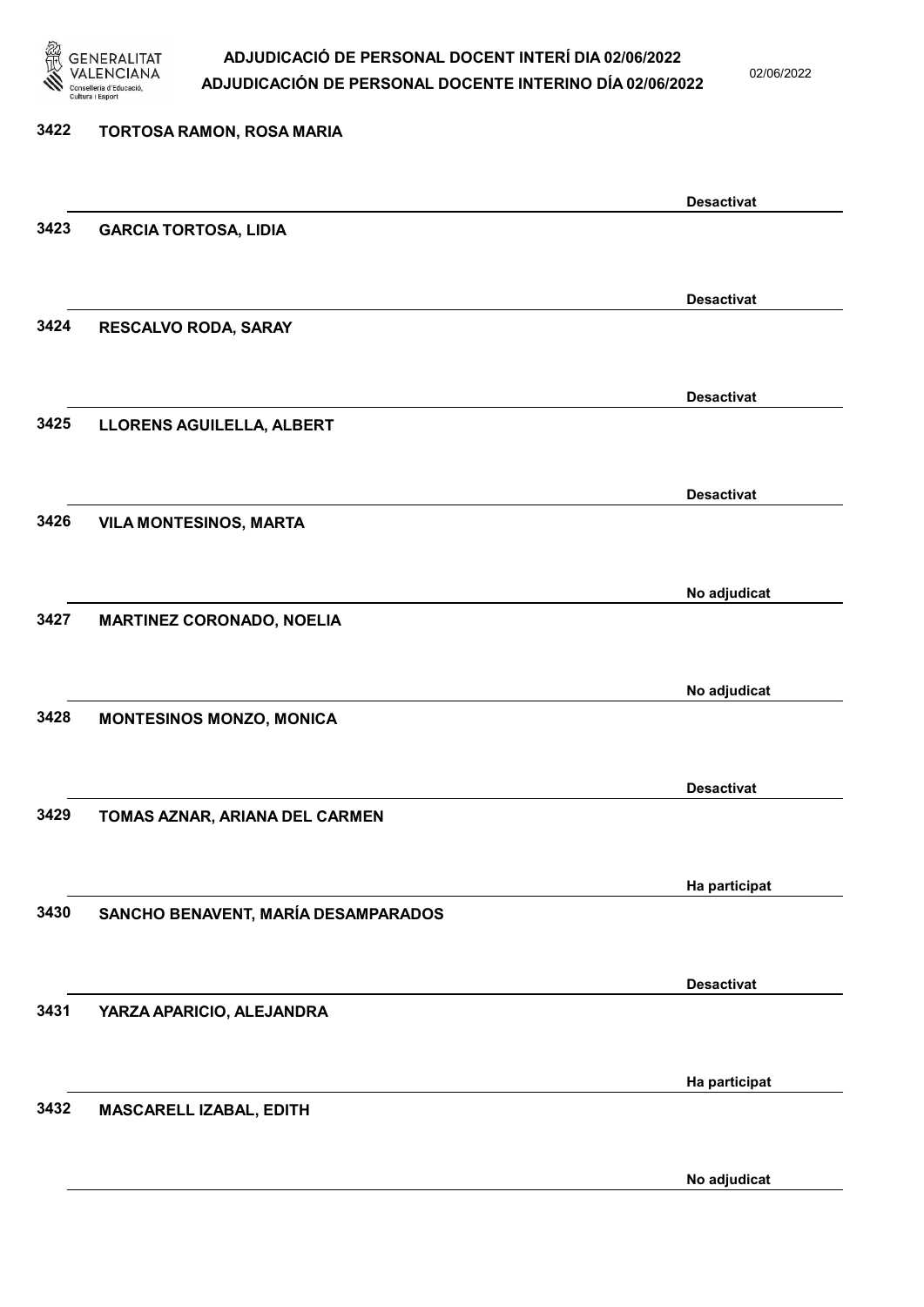

02/06/2022

| No adjudicat<br>Ha participat<br>Ha participat |
|------------------------------------------------|
|                                                |
|                                                |
|                                                |
|                                                |
|                                                |
|                                                |
|                                                |
|                                                |
| No adjudicat                                   |
|                                                |
| <b>Desactivat</b>                              |
|                                                |
|                                                |
| <b>Desactivat</b>                              |
|                                                |
| No adjudicat                                   |
|                                                |
|                                                |
| <b>Desactivat</b>                              |
|                                                |
| No adjudicat                                   |
|                                                |
|                                                |
| No adjudicat                                   |
|                                                |
|                                                |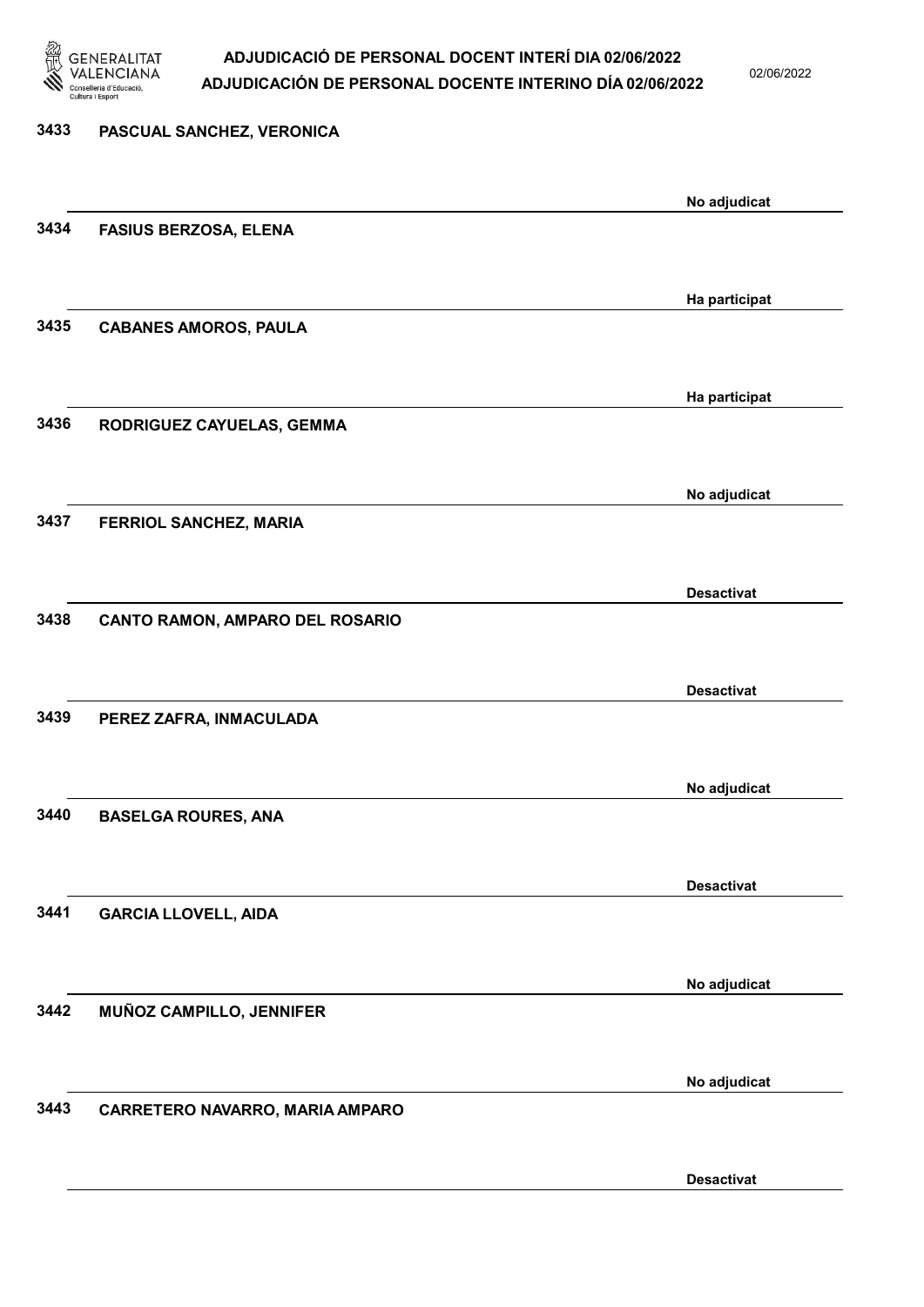

02/06/2022

### 3444 MIRALLES CERESOLA, MARIA AMPARO

|      |                                   | No adjudicat      |
|------|-----------------------------------|-------------------|
| 3445 | <b>ALCACER ESCRIG, LEONOR</b>     |                   |
|      |                                   |                   |
|      |                                   | <b>Desactivat</b> |
| 3446 | RUIZ LLOPIS, ISABEL               |                   |
|      |                                   |                   |
|      |                                   |                   |
|      |                                   | <b>Desactivat</b> |
| 3447 | <b>TORRES GAYAN, RAQUEL</b>       |                   |
|      |                                   |                   |
|      |                                   | No adjudicat      |
| 3448 | HERNANDIS PALOMARES, JOANA        |                   |
|      |                                   |                   |
|      |                                   |                   |
|      |                                   | <b>Desactivat</b> |
| 3449 | <b>GARCIA CANDELA, PAULA</b>      |                   |
|      |                                   |                   |
|      |                                   | No adjudicat      |
| 3450 | <b>BALLESTER MEZQUITA, ALICIA</b> |                   |
|      |                                   |                   |
|      |                                   |                   |
| 3451 |                                   | Ha participat     |
|      | <b>MOLINA GUIJARRO, MARTA</b>     |                   |
|      |                                   |                   |
|      |                                   | Ha participat     |
| 3452 | PLAZA ESPIN, AMPARO               |                   |
|      |                                   |                   |
|      |                                   | No adjudicat      |
| 3453 | <b>MOROÑO CARRION, Mª REYES</b>   |                   |
|      |                                   |                   |
|      |                                   |                   |
|      |                                   | Ha participat     |
| 3454 | <b>RUBIO GAMIZ, MARIA</b>         |                   |
|      |                                   |                   |
|      |                                   | Ha participat     |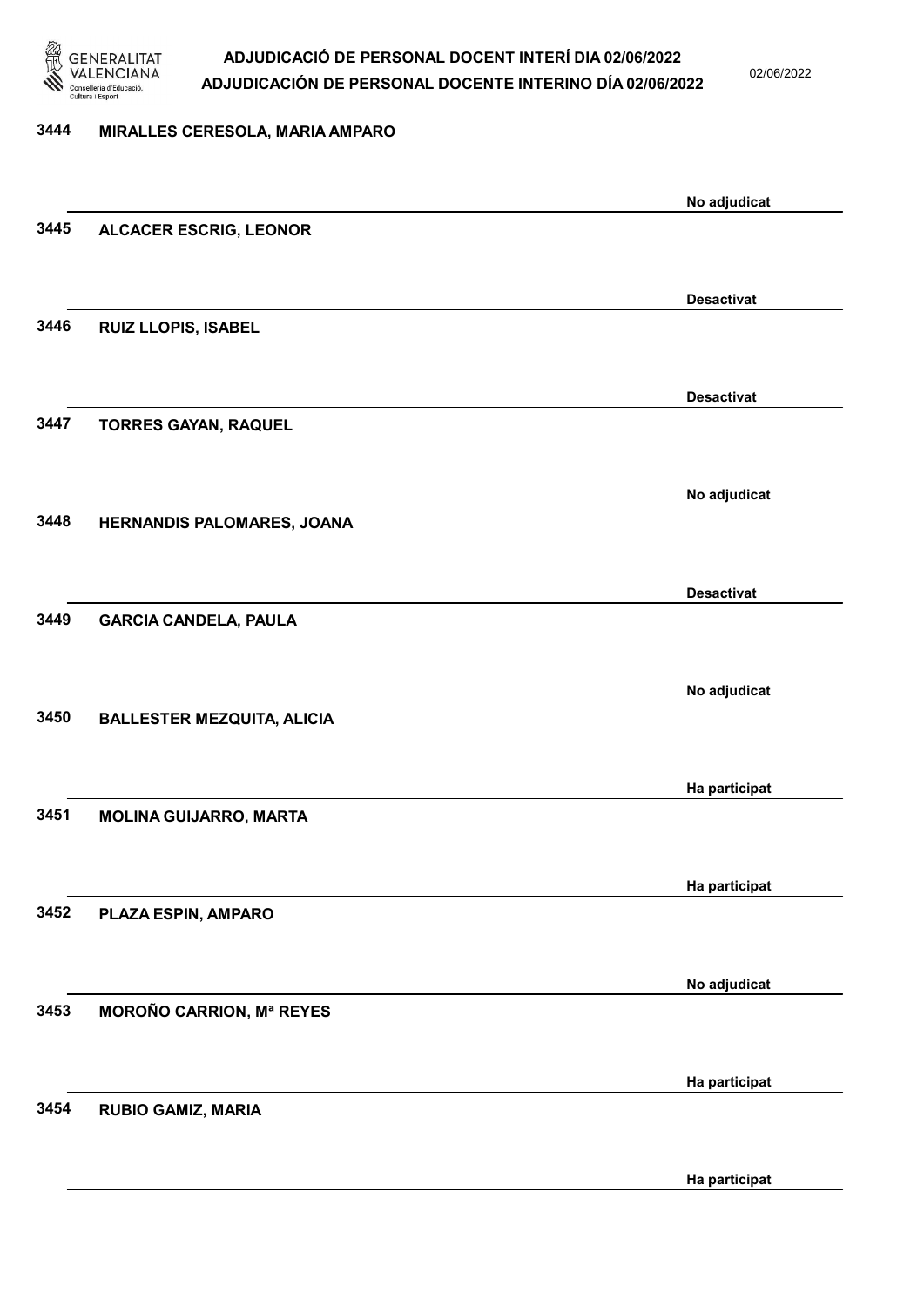

02/06/2022

#### 3455 MOYA PEREZ, SAMANTA

|      |                                        | <b>Desactivat</b> |
|------|----------------------------------------|-------------------|
| 3456 | PARRA MARTINEZ, ESTEFANIA ISABEL       |                   |
|      |                                        |                   |
|      |                                        |                   |
|      |                                        | <b>Desactivat</b> |
| 3457 |                                        |                   |
|      | ESPARZA CEBRIA, Mª CARMEN              |                   |
|      |                                        |                   |
|      |                                        |                   |
|      |                                        | No adjudicat      |
| 3458 | <b>GARCIA FERNANDEZ, BEGOÑA</b>        |                   |
|      |                                        |                   |
|      |                                        |                   |
|      |                                        | No adjudicat      |
| 3459 |                                        |                   |
|      | MOLINA SANJUAN, SANDRA                 |                   |
|      |                                        |                   |
|      |                                        |                   |
|      |                                        | Ha participat     |
| 3460 | FERRER QUESADA, HALLET                 |                   |
|      |                                        |                   |
|      |                                        |                   |
|      |                                        | No adjudicat      |
| 3461 | <b>MONTERDE MUÑOZ, MARIA</b>           |                   |
|      |                                        |                   |
|      |                                        |                   |
|      |                                        | <b>Desactivat</b> |
|      |                                        |                   |
| 3462 | <b>MARTI GUIJARRO, AMALIA</b>          |                   |
|      |                                        |                   |
|      |                                        |                   |
|      |                                        | No adjudicat      |
| 3463 | <b>GARCÍA RIQUELME, PATRICIA ELISA</b> |                   |
|      |                                        |                   |
|      |                                        |                   |
|      |                                        | No adjudicat      |
|      |                                        |                   |
| 3464 | <b>SALA GARCIA, VERONICA</b>           |                   |
|      |                                        |                   |
|      |                                        |                   |
|      |                                        | No adjudicat      |
| 3465 | SANJUAN VILLENA, DIANA                 |                   |
|      |                                        |                   |
|      |                                        |                   |
|      |                                        | No adjudicat      |
|      |                                        |                   |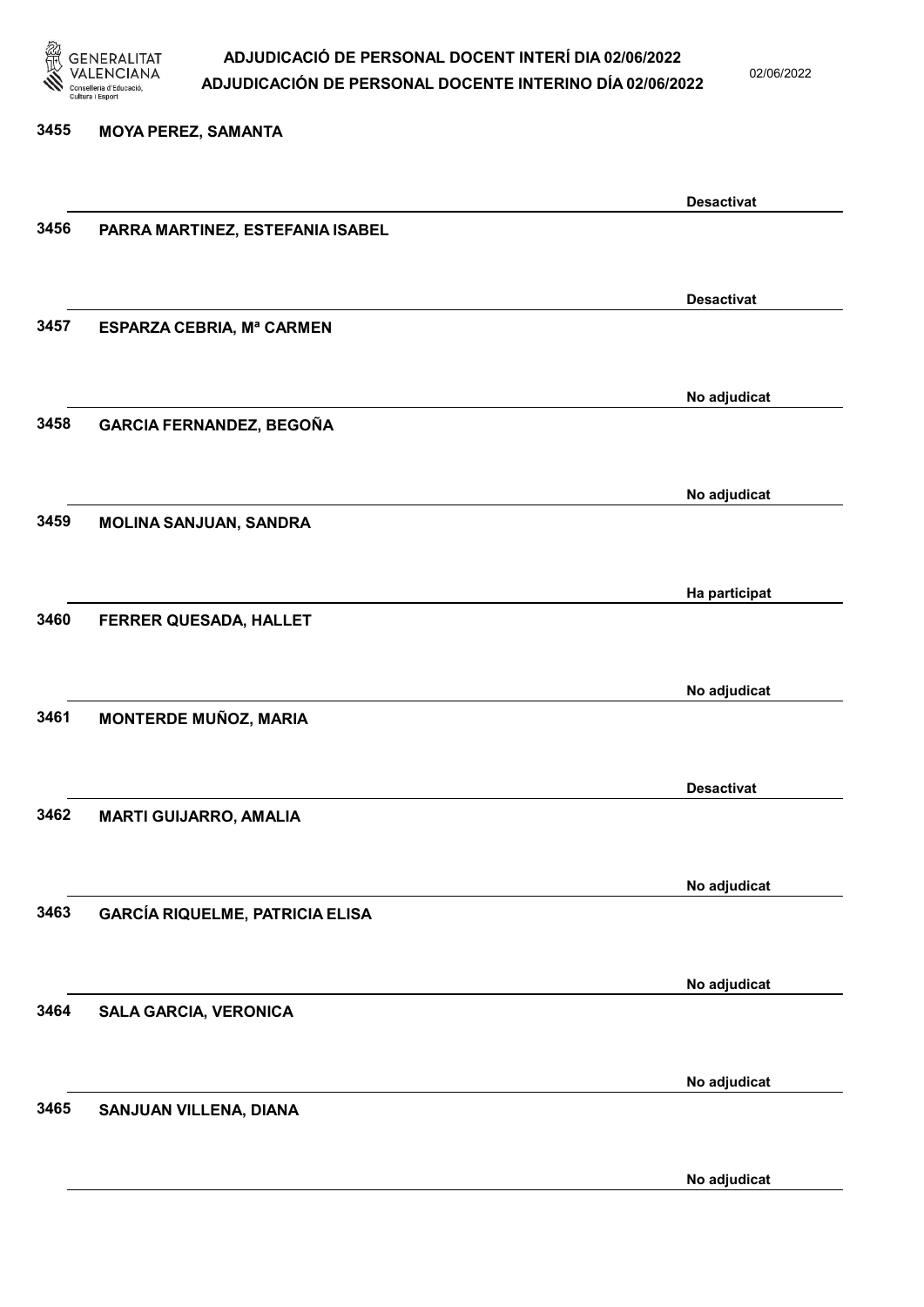

3476 BENZAL TARIN, ELENA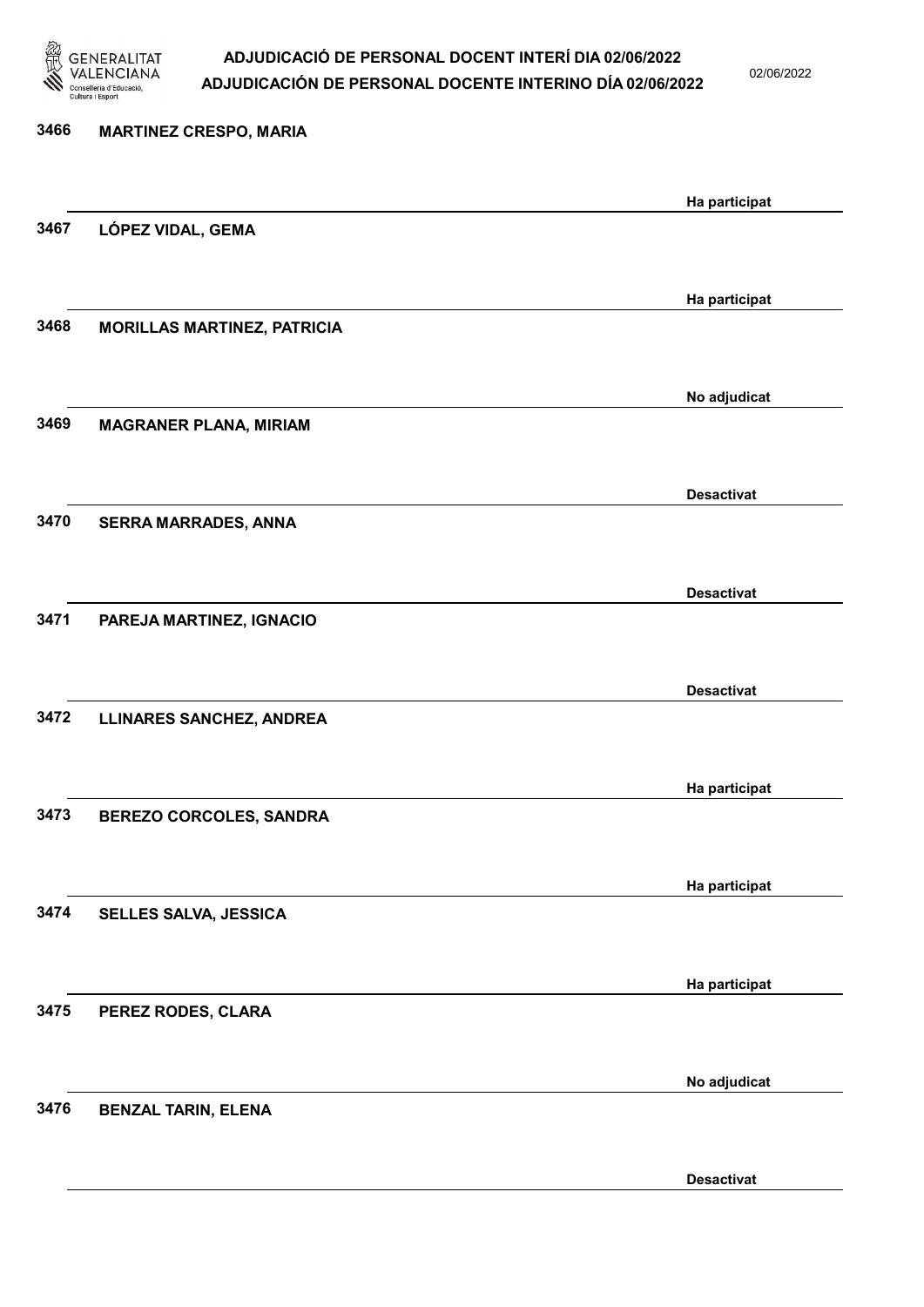

02/06/2022

#### 3477 VIOSCA TORNERO, PABLO

|      |                                 | <b>Desactivat</b> |
|------|---------------------------------|-------------------|
| 3478 | ALVENTOSA CALATAYUD, ANA MARIA  |                   |
|      |                                 |                   |
|      |                                 | <b>Desactivat</b> |
| 3479 | <b>VELA MAZARROTA, ROMAN</b>    |                   |
|      |                                 |                   |
|      |                                 | Ha participat     |
| 3480 | MIRALLES SANCHEZ, YOLANDA       |                   |
|      |                                 |                   |
|      |                                 | Ha participat     |
| 3481 | <b>CATALA EIGUREN, PAULA</b>    |                   |
|      |                                 |                   |
|      |                                 | No adjudicat      |
| 3482 | <b>BALAGUER TOMAS, REMEDIOS</b> |                   |
|      |                                 |                   |
|      |                                 | <b>Desactivat</b> |
| 3483 | <b>BOU PEREZ, SARA</b>          |                   |
|      |                                 |                   |
|      |                                 | No adjudicat      |
| 3484 | <b>MARTINEZ MACHIN, ANA</b>     |                   |
|      |                                 |                   |
|      |                                 | <b>Desactivat</b> |
| 3485 | ROIG PASCUAL, ANDREA            |                   |
|      |                                 |                   |
|      |                                 | <b>Desactivat</b> |
| 3486 | <b>GONZALEZ CAÑAVATE, ELENA</b> |                   |
|      |                                 |                   |
|      |                                 | <b>Desactivat</b> |
| 3487 | ALCALA SANZ, MARIA              |                   |
|      |                                 |                   |
|      |                                 | No adjudicat      |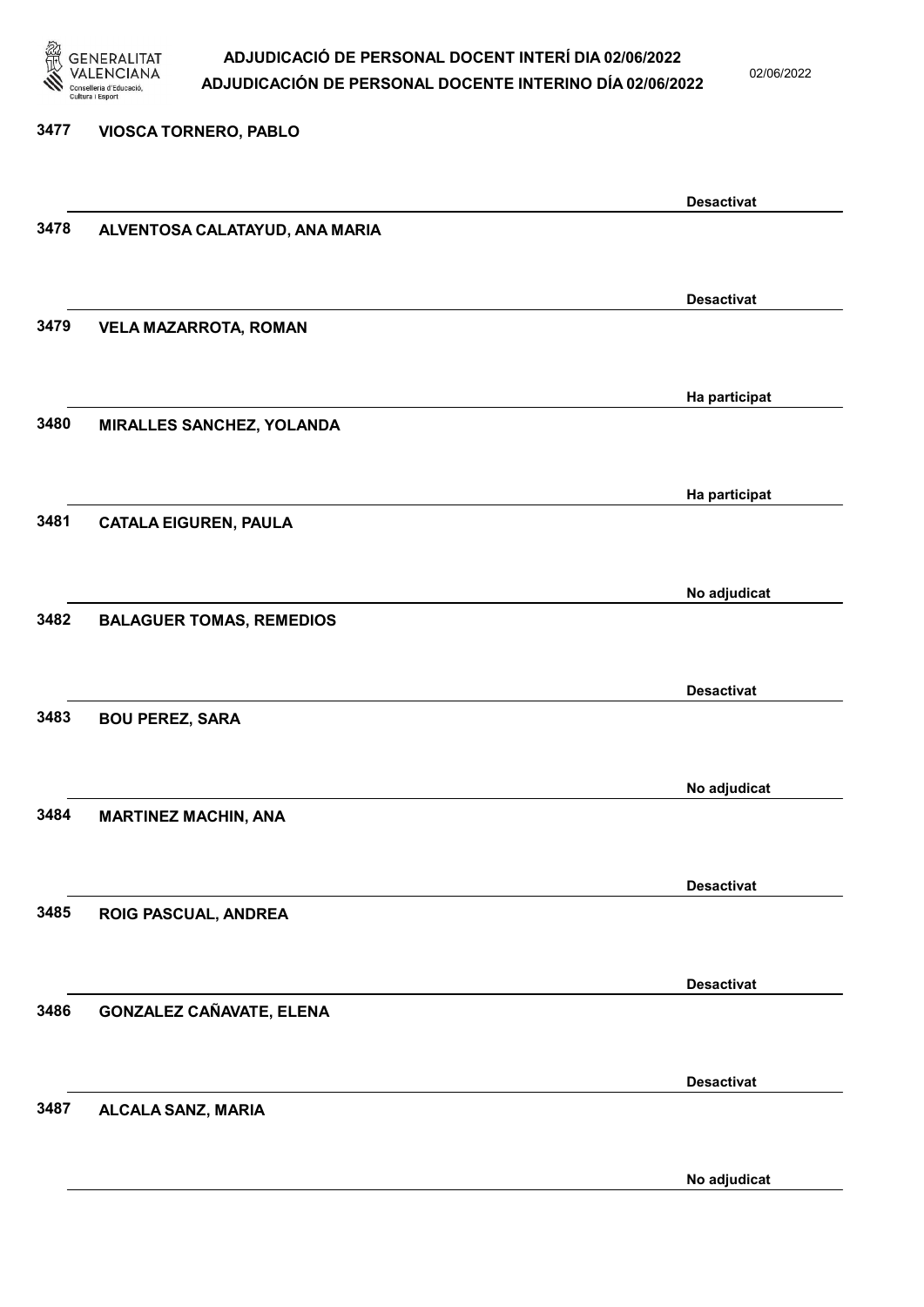

02/06/2022

No adjudicat

# 3488 RICO RICO, JUAN CARLOS Desactivat 3489 MUÑOZ VICENT, ANA Ha participat 3490 SAIZ VALVERDE, MARIA Desactivat 3491 MARTINEZ SEMPERE, RAQUEL Desactivat 3492 AMBIT MARTINEZ, LORETO Desactivat 3493 HERNANDEZ AYLLON, EUGENIA MARIA No adjudicat 3494 MIGUEL GIMENEZ, LAURA Ha participat 3495 TORMO ALBERT, VANESA Ha participat 3496 GÓMEZ CASTELLANO, EVA Desactivat 3497 CLIMENT CALAFAT, ANGELA Desactivat 3498 MONLEON HIDALGO, JORGE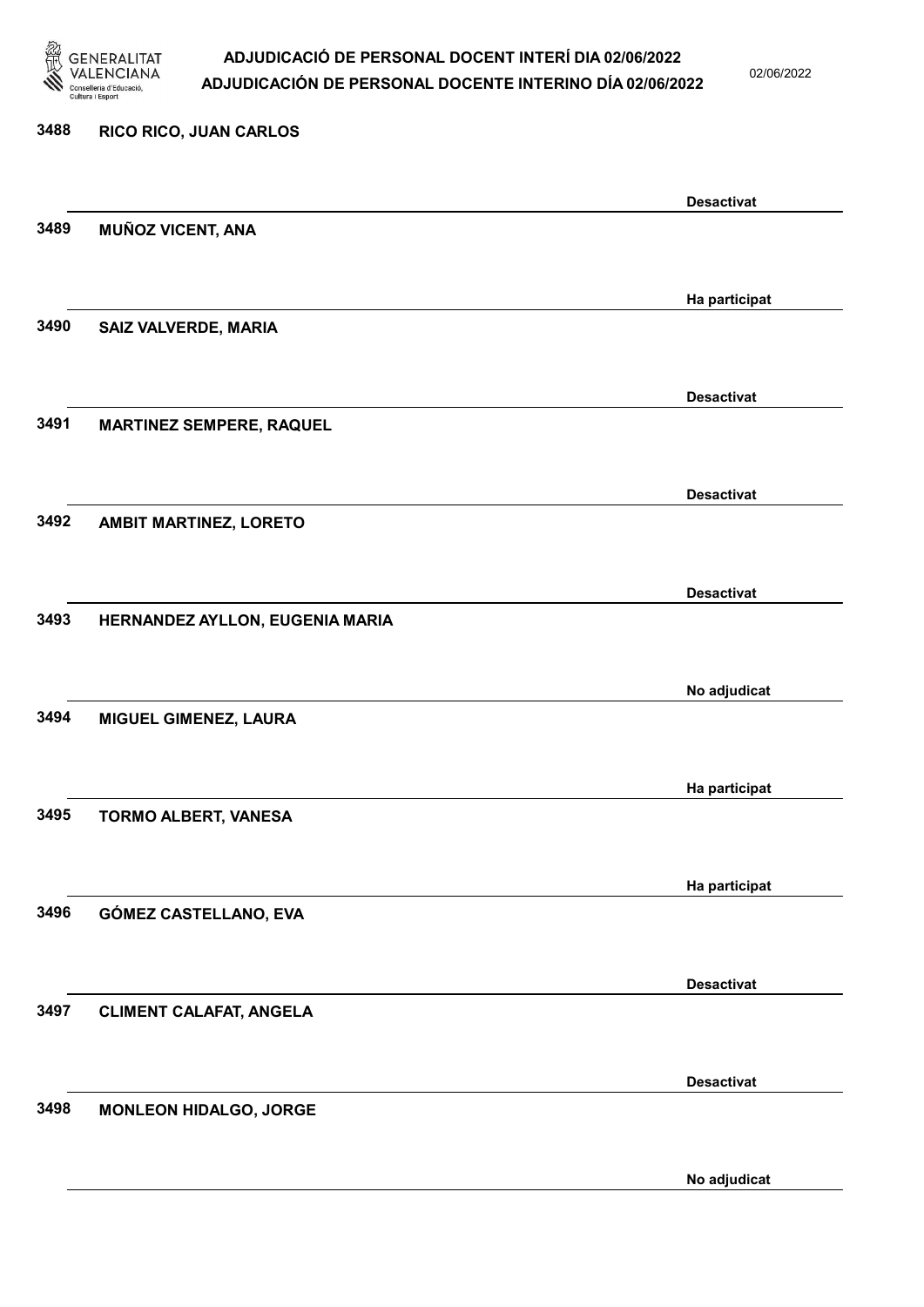

02/06/2022

Desactivat

# 3499 MARTINEZ BAIXAULI, JORDI Desactivat 3500 PIÑOL JIMENEZ, AINHOA Ha participat 3501 PARRA RODENAS, ANA BELEN Ha participat 3502 JARRIN SANCHEZ, ANA MARIA Ha participat 3503 LLACER BADAL, ISAAC Desactivat 3504 ASENSIO RAMON, LYDIA No adjudicat 3505 GARCIA FRANCO, CARLOS Desactivat 3506 HORTAL SOLER, ROSA MARIA No adjudicat 3507 GARCIA MIGUEL, PATRICIA No adjudicat 3508 MARTINEZ PASTOR, ELISA No adjudicat 3509 LLOPIS MARTINEZ, CRISTINA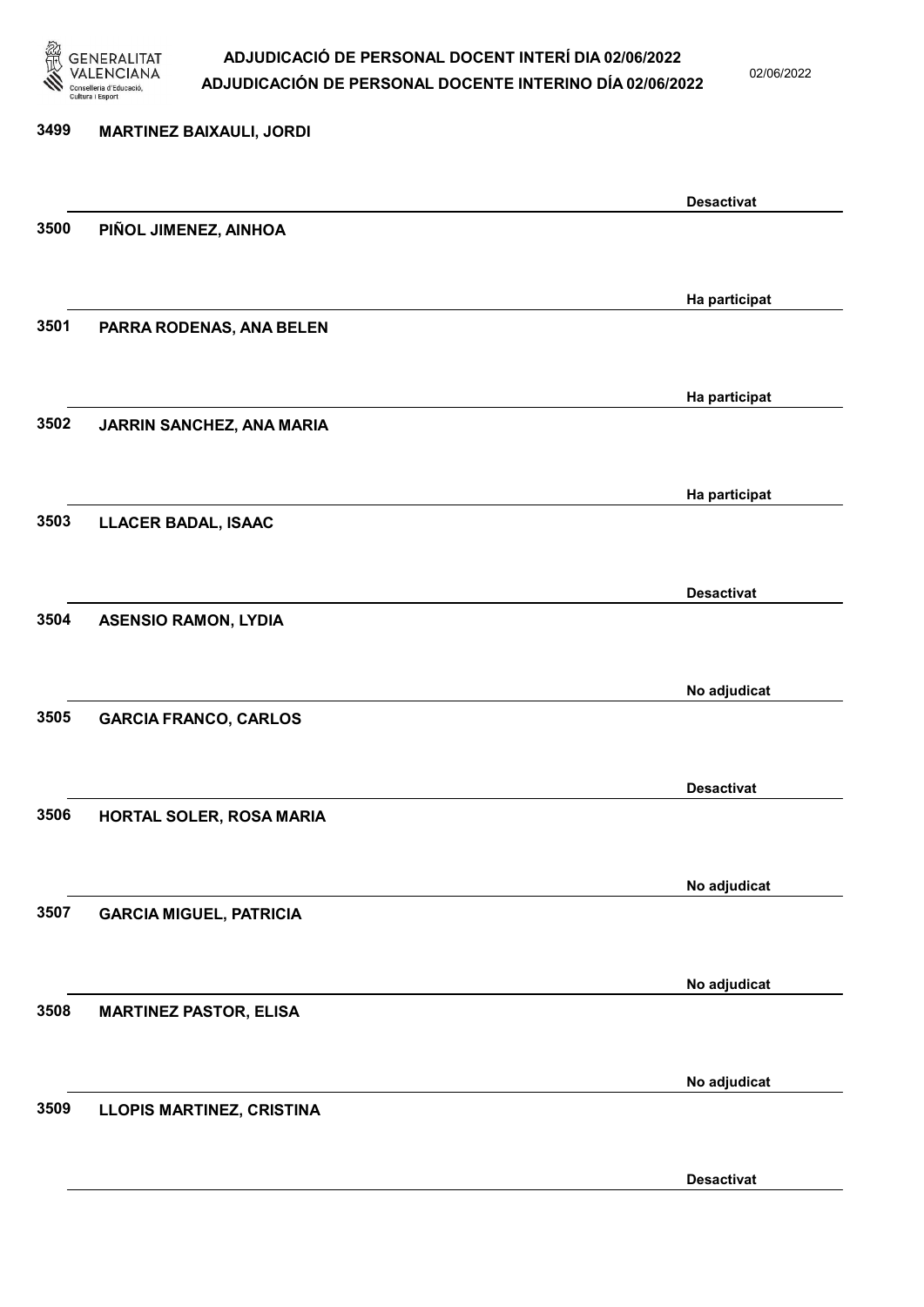

02/06/2022

# 3510 HERNANDEZ PASCUAL, VERONICA No adjudicat 3511 SANTANA GRAU, BERTA Desactivat 3512 RUBIO SEGARRA, AITOR Desactivat 3513 MORENO MENENDEZ, RAUL Desactivat 3514 ALBORCH MUÑOZ, ADAN Ha participat 3515 HERNANDEZ BENEYTEZ, ALMUDENA Desactivat 3516 GARCIA BAREA, AITOR Desactivat 3517 AÑON RUIZ, MIRIAM Desactivat 3518 GARCIA PEREZ, PABLO Desactivat 3519 GONZALEZ SANZ, CARLOS No adjudicat 3520 MONDEJAR LARA, JOSE LUIS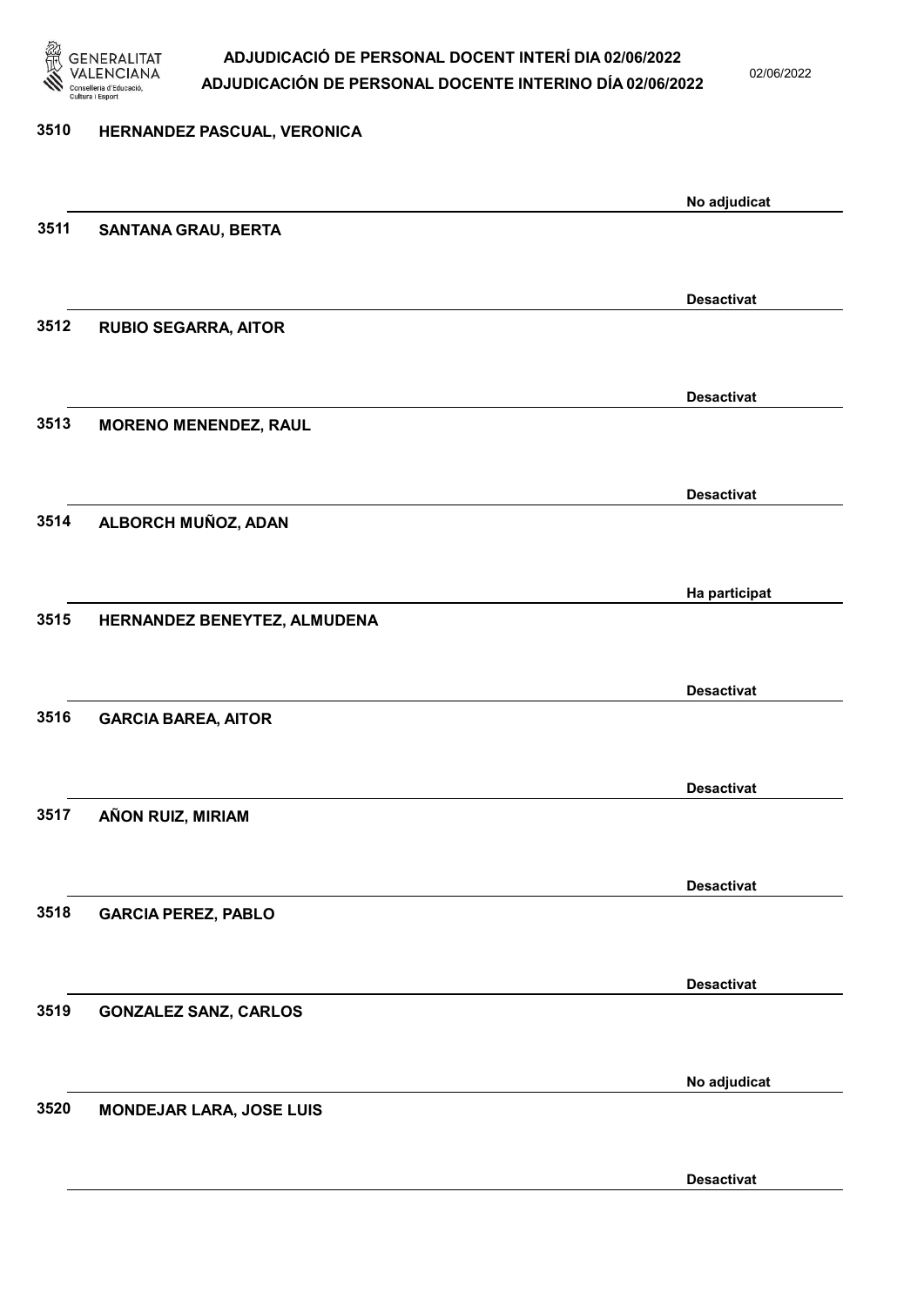

02/06/2022

| 3521 | DEL CAMPO GIL, MARIA JOSE     |                   |
|------|-------------------------------|-------------------|
|      |                               |                   |
|      |                               | No adjudicat      |
| 3522 | ALBALAT ALBA, RAQUEL ARANZAZU |                   |
|      |                               |                   |
|      |                               | <b>Desactivat</b> |
| 3523 | FERNANDEZ CORTES, BEATRIZ     |                   |
|      |                               |                   |
|      |                               | <b>Desactivat</b> |
| 3524 | <b>SABATER VIDAL, GEMMA</b>   |                   |
|      |                               |                   |
|      |                               | <b>Desactivat</b> |
| 3525 | <b>ESPLA GISBERT, GEMA</b>    |                   |
|      |                               |                   |
|      |                               | <b>Desactivat</b> |
| 3526 | LOPEZ BALLESTER, MARIA TERESA |                   |
|      |                               |                   |
| 3527 | <b>BORQUE PAREDES, GEMMA</b>  | <b>Desactivat</b> |
|      |                               |                   |
|      |                               | Ha participat     |
| 3528 | DIAZ CANO, JOSE JOAQUIN       |                   |
|      |                               |                   |
|      |                               | Ha participat     |
| 3529 | JUAN SANZ, ANNA               |                   |
|      |                               |                   |
|      |                               | Ha participat     |
| 3530 | LOPEZ PASCUAL, PABLO          |                   |
|      |                               |                   |
|      |                               | No adjudicat      |
| 3531 | TORRES CHECA, MARIA JESUS     |                   |
|      |                               |                   |

No adjudicat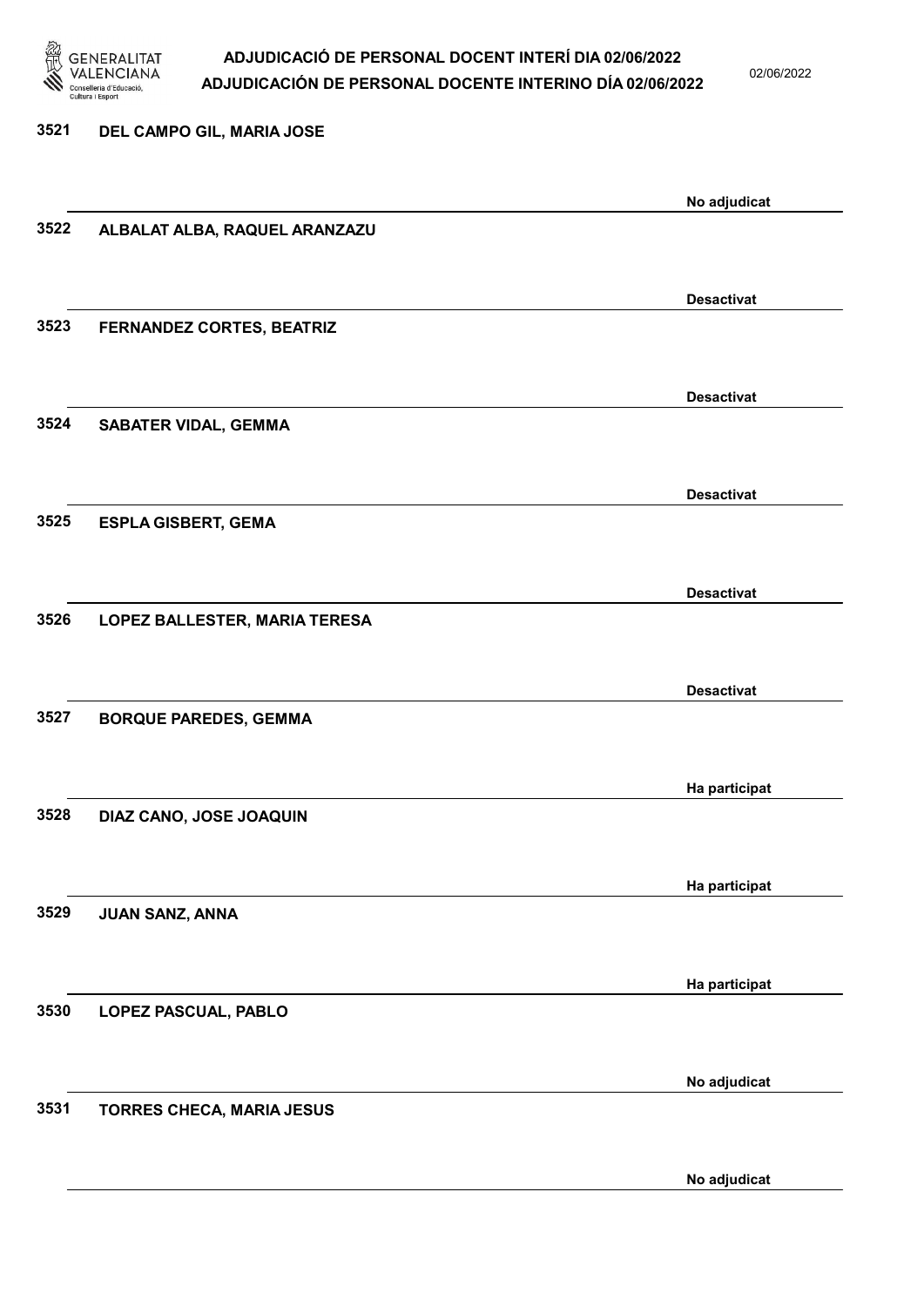

02/06/2022

| 3532 | TALAVAN RODRIGUEZ, SANDRA     |                   |
|------|-------------------------------|-------------------|
|      |                               | Ha participat     |
| 3533 | LUCAS CASTELLANOS, LUCIA      |                   |
|      |                               |                   |
| 3534 | <b>FEMENIA SANCHO, MARTA</b>  | No adjudicat      |
|      |                               |                   |
| 3535 | <b>BENAVENT BELLA, MELISA</b> | No adjudicat      |
|      |                               |                   |
|      |                               | No adjudicat      |
| 3536 | SALVADOR GARCIA, PAULA PILAR  |                   |
|      |                               | No adjudicat      |
| 3537 | MINGUEZ PALAZON, CRISTINA     |                   |
|      |                               | No adjudicat      |
| 3538 | <b>RIPOLLES LORETO, ANA</b>   |                   |
|      |                               |                   |
| 3539 | TORMO FERRERO, MARIA DOLORES  | <b>Desactivat</b> |
|      |                               |                   |
| 3540 | OLIVER COLOMER, MARIA-ISABEL  | Ha participat     |
|      |                               |                   |
|      |                               | <b>Desactivat</b> |
| 3541 | ALVAREZ ROMERO, PABLO         |                   |
|      |                               | <b>Desactivat</b> |
| 3542 | <b>SALES CHORDA, RICARDO</b>  |                   |
|      |                               |                   |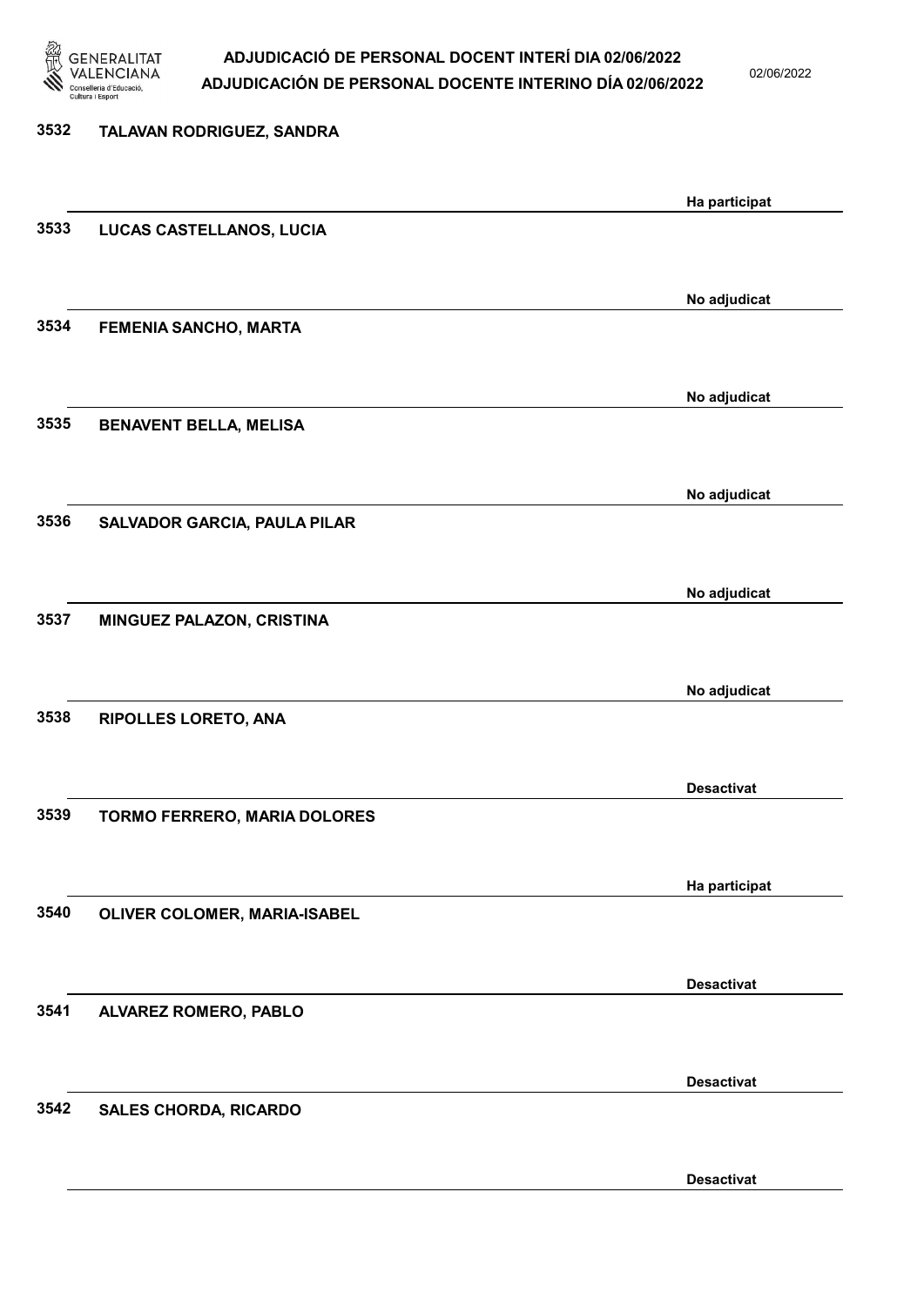

02/06/2022

# 3543 LOPEZ MOLLA, NURIA Ha participat 3544 SANCHEZ FERRANDO, ROSA NOEMI Desactivat 3545 GALVAÑ TORRES, FRANCISCO JOSE Ha participat 3546 BAÑULS BAHAMONDE, JUAN ANTONIO Desactivat 3547 IGUAL NICASIO, ROSA MARIA Ha participat 3548 CORDOBA GUILLEN, MARTA Desactivat 3549 GALDON PEREZ, RUBEN Desactivat 3550 CLIMENT RIPOLLES, ANA Desactivat 3551 ROCA CORTES, LUCIA No adjudicat 3552 BLANES SAPORTA, IRENE Ha participat 3553 IVARS FEMENIA, DAVID

No adjudicat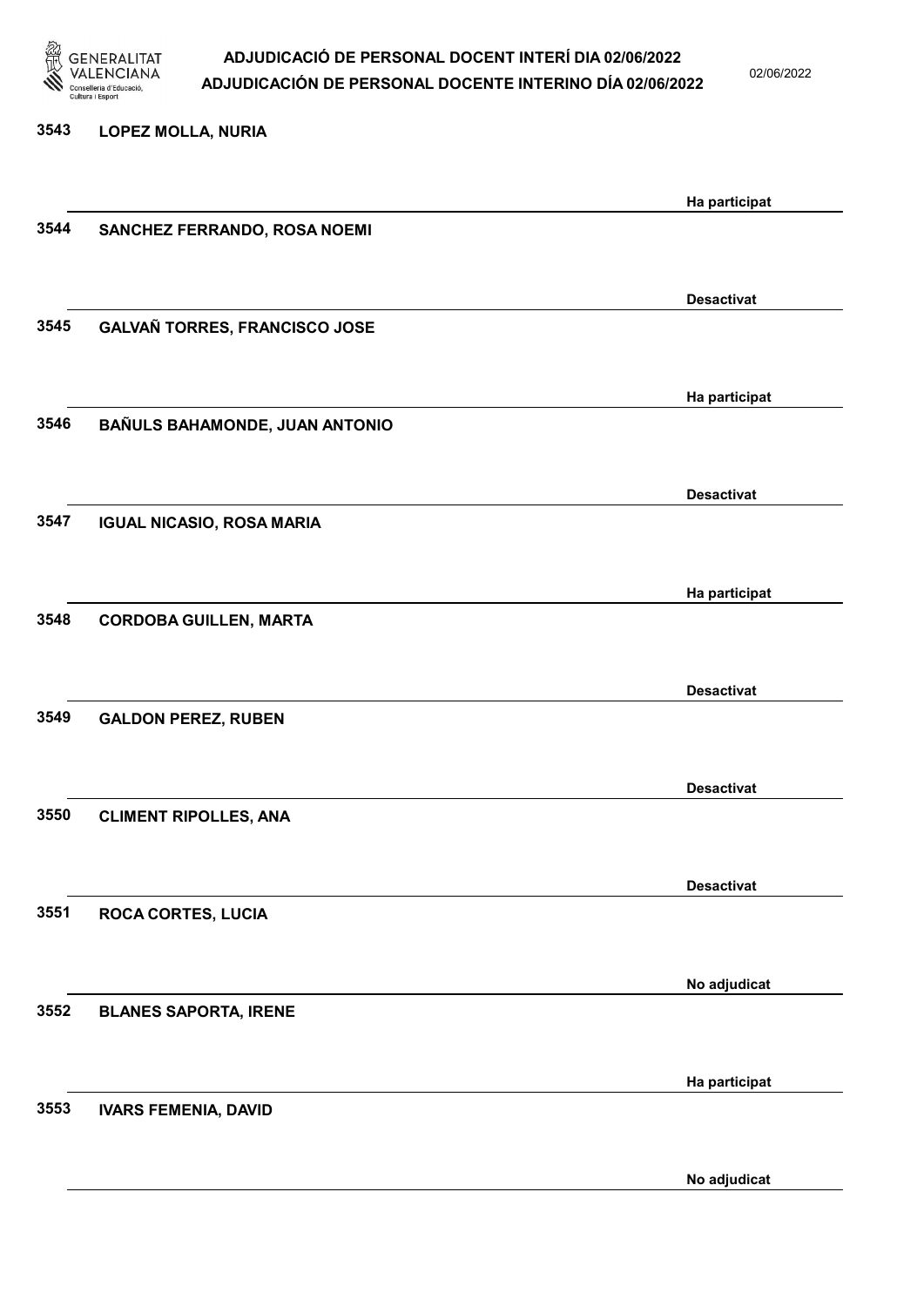

02/06/2022

#### 3554 PARDOS BERNAD, ANA

|      |                                             | Ha participat     |
|------|---------------------------------------------|-------------------|
| 3555 | <b>FABREGAT MORILLAS, FRANCISCO ENRIQUE</b> |                   |
|      |                                             |                   |
|      |                                             |                   |
|      |                                             | Ha participat     |
| 3556 | ALCALA PUERTAS, MARIA CARMEN                |                   |
|      |                                             |                   |
|      |                                             |                   |
|      |                                             | Ha participat     |
| 3557 | NOGUERON LOPEZ, MARÍA ROCIO                 |                   |
|      |                                             |                   |
|      |                                             |                   |
|      |                                             | Ha participat     |
| 3558 | ARIAS MUÑOZ, LUCIA                          |                   |
|      |                                             |                   |
|      |                                             |                   |
|      |                                             | Ha participat     |
| 3559 | <b>CLIMENT SOLAZ, VÍCTOR</b>                |                   |
|      |                                             |                   |
|      |                                             |                   |
|      |                                             | <b>Desactivat</b> |
| 3560 | <b>GOMAR TARRASO, DAVID</b>                 |                   |
|      |                                             |                   |
|      |                                             |                   |
|      |                                             | No adjudicat      |
| 3561 | ALBEROLA PALOMARES, AINA                    |                   |
|      |                                             |                   |
|      |                                             |                   |
|      |                                             | <b>Desactivat</b> |
| 3562 | ROSA JIMENEZ, REBECA                        |                   |
|      |                                             |                   |
|      |                                             |                   |
|      |                                             | Ha participat     |
| 3563 | DE FEZ BOLOS, IRENE                         |                   |
|      |                                             |                   |
|      |                                             |                   |
|      |                                             | Ha participat     |
| 3564 | <b>GUTIERREZ CAZORLA, ANTONIO</b>           |                   |
|      |                                             |                   |
|      |                                             |                   |
|      |                                             | <b>Desactivat</b> |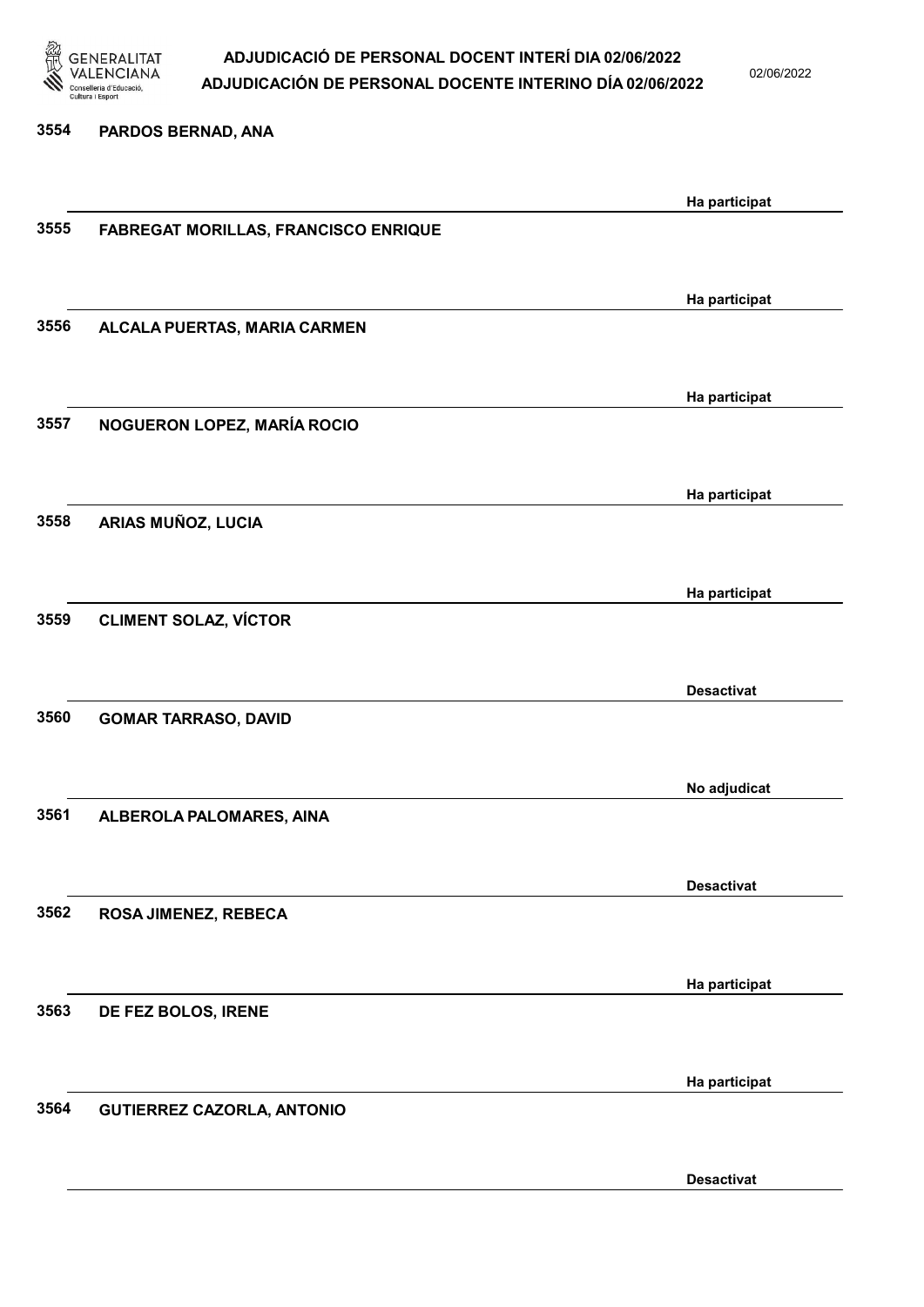

02/06/2022

| 3565 | LOMAS CRESPO, MARIA AMPARO          |                   |
|------|-------------------------------------|-------------------|
|      |                                     | Ha participat     |
| 3566 | <b>BESER BELTRAN, ROCIO</b>         |                   |
|      |                                     |                   |
|      |                                     | Ha participat     |
| 3567 | ABELLAN PUCHE, DAVID                |                   |
|      |                                     | Ha participat     |
| 3568 | PRADILLO BELEN, AURORA FELICIDAD    |                   |
|      |                                     |                   |
|      |                                     | Ha participat     |
| 3569 | <b>GARCIA MORCILLO, ANTONIA</b>     |                   |
|      |                                     |                   |
| 3570 | PEREZ TEBAR, ELENA                  | Ha participat     |
|      |                                     |                   |
|      |                                     | Ha participat     |
| 3571 | <b>BLANES ARMENGOT, IRIS</b>        |                   |
|      |                                     |                   |
| 3572 | <b>LOPEZ CRESPO, IRENE</b>          | No adjudicat      |
|      |                                     |                   |
|      |                                     | No adjudicat      |
| 3573 | <b>MOLINA GARCIA, LIDIA NEREA</b>   |                   |
|      |                                     |                   |
|      |                                     | Ha participat     |
| 3574 | <b>CARBALLIDO FERNANDEZ, NOELIA</b> |                   |
|      |                                     | <b>Desactivat</b> |
| 3575 | <b>VALIENTE MARTINEZ, JERONIMA</b>  |                   |
|      |                                     |                   |
|      |                                     |                   |

No adjudicat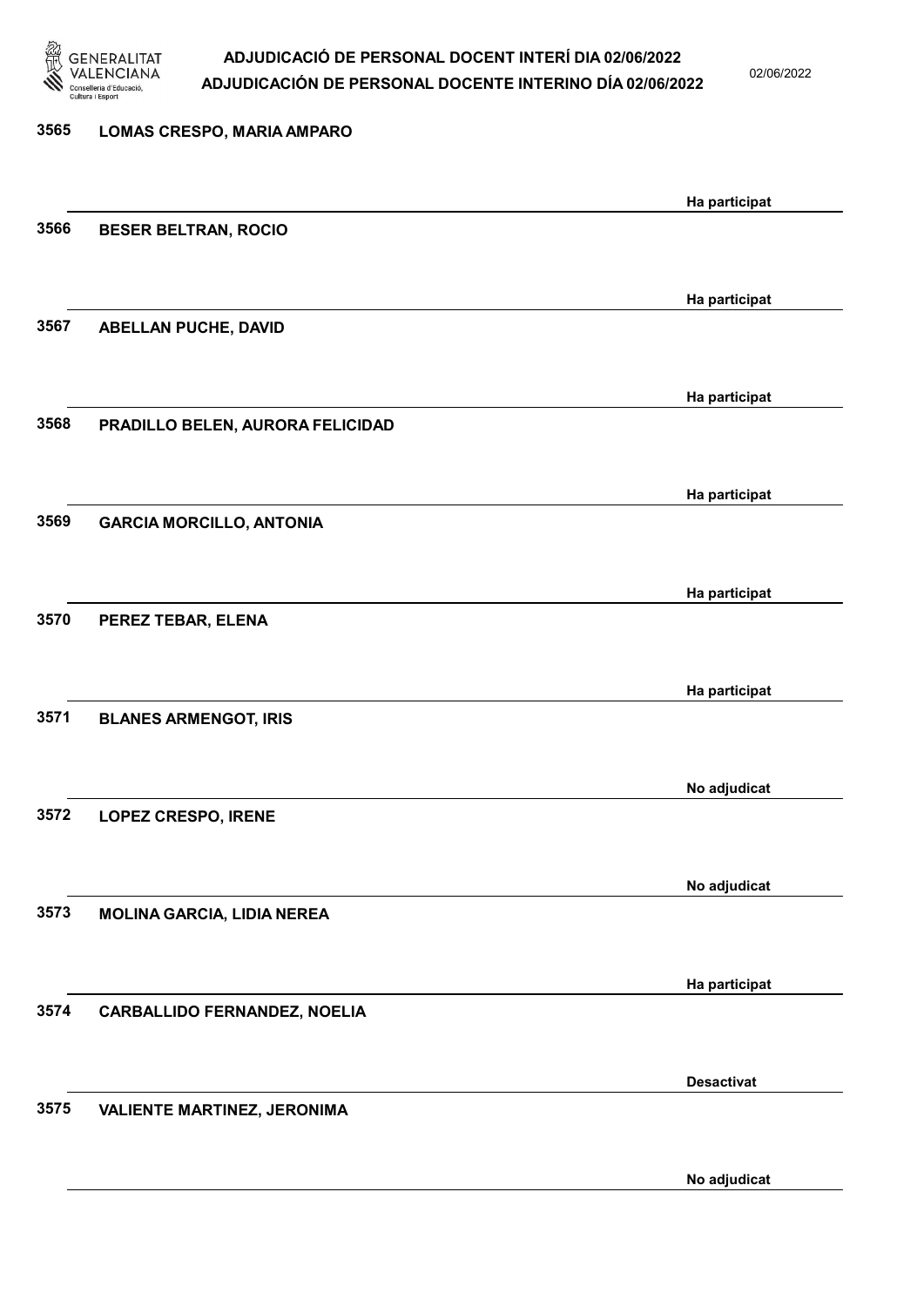

02/06/2022

| 3576 | HERNANDEZ DUART, MARISA                                                                                                |                                        |
|------|------------------------------------------------------------------------------------------------------------------------|----------------------------------------|
|      |                                                                                                                        | No adjudicat                           |
| 3577 | <b>AZNAR PASTOR, JUDIT Ma</b>                                                                                          |                                        |
|      |                                                                                                                        | Ha participat                          |
| 3578 | <b>CUQUERELLA JIMENEZ, MONICA</b>                                                                                      |                                        |
| 3579 | <b>GOMEZ NAVARRETE, JAVIER</b>                                                                                         | Ha participat                          |
|      |                                                                                                                        |                                        |
| 3580 |                                                                                                                        | <b>Desactivat</b>                      |
|      | <b>CABALLER BARTUAL, MARIA JOSE</b><br>CHELVA (46003433) CEIP VIRGEN DEL REMEDIO<br>713277<br>128 / EDUCACIÓ PRIMÀRIA. | Petición:<br>Adjudicación forzosa<br>1 |
|      | Horas<br>23                                                                                                            | Adjudicat<br>SUBSTITUCIÓ INDETERMINADA |
| 3582 | PONS BELMONTE, EVA                                                                                                     | <b>Desactivat</b>                      |
|      |                                                                                                                        | <b>Desactivat</b>                      |
| 3583 | <b>BELMONTE LOPEZ, SARA</b>                                                                                            | <b>Desactivat</b>                      |
| 3584 | <b>BENLLOCH BONDIA, RAUL</b>                                                                                           |                                        |
| 3585 | PEREZ ARRIBAS, RICARDO                                                                                                 | <b>Desactivat</b>                      |
| 3586 | <b>MEDIERO MARTÍ, AIDA</b>                                                                                             | <b>Desactivat</b>                      |
|      |                                                                                                                        |                                        |
|      |                                                                                                                        | <b>Desactivat</b>                      |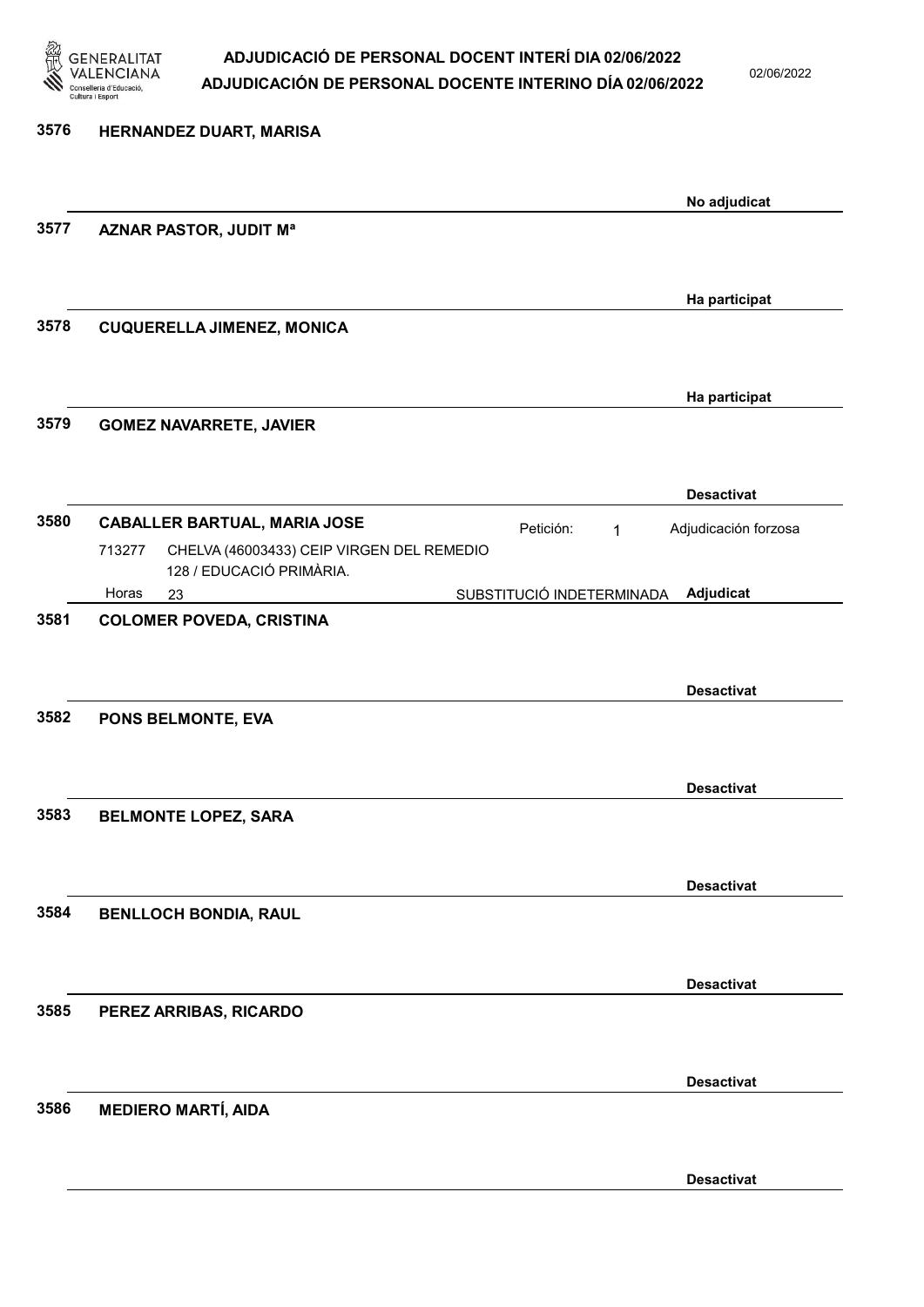

02/06/2022

Desactivat

| 3587 | TOMÁS RÓDENAS, ALICIA             |                   |
|------|-----------------------------------|-------------------|
|      |                                   | <b>Desactivat</b> |
| 3588 | <b>QUILES LLORET, TOMAS</b>       |                   |
|      |                                   |                   |
| 3589 | <b>LOPEZ PASTOR, MARIA BELEN</b>  | <b>Desactivat</b> |
|      |                                   |                   |
|      |                                   |                   |
| 3590 | <b>MIRA MOLINA, JOSE LUIS</b>     | <b>Desactivat</b> |
|      |                                   |                   |
|      |                                   |                   |
| 3591 |                                   | <b>Desactivat</b> |
|      | SANCHEZ SEPULCRE, ANA BELEN       |                   |
|      |                                   |                   |
|      |                                   | <b>Desactivat</b> |
| 3592 | CEBELLÁN HERNANDEZ, NOELIA        |                   |
|      |                                   |                   |
|      |                                   | <b>Desactivat</b> |
| 3593 | <b>BORREGO NOVELLA, ESPERANZA</b> |                   |
|      |                                   |                   |
|      |                                   | <b>Desactivat</b> |
| 3594 | <b>MIRALLES LOZANO, IRENE</b>     |                   |
|      |                                   |                   |
|      |                                   | <b>Desactivat</b> |
| 3595 | <b>BELLA REDONDO, SANDRA</b>      |                   |
|      |                                   |                   |
|      |                                   | <b>Desactivat</b> |
| 3596 | SORIANO HERNANDEZ, LAURA          |                   |
|      |                                   |                   |
|      |                                   | <b>Desactivat</b> |
| 3597 | ESPLUGUES UREÑA, JOSEP MANUEL     |                   |
|      |                                   |                   |
|      |                                   |                   |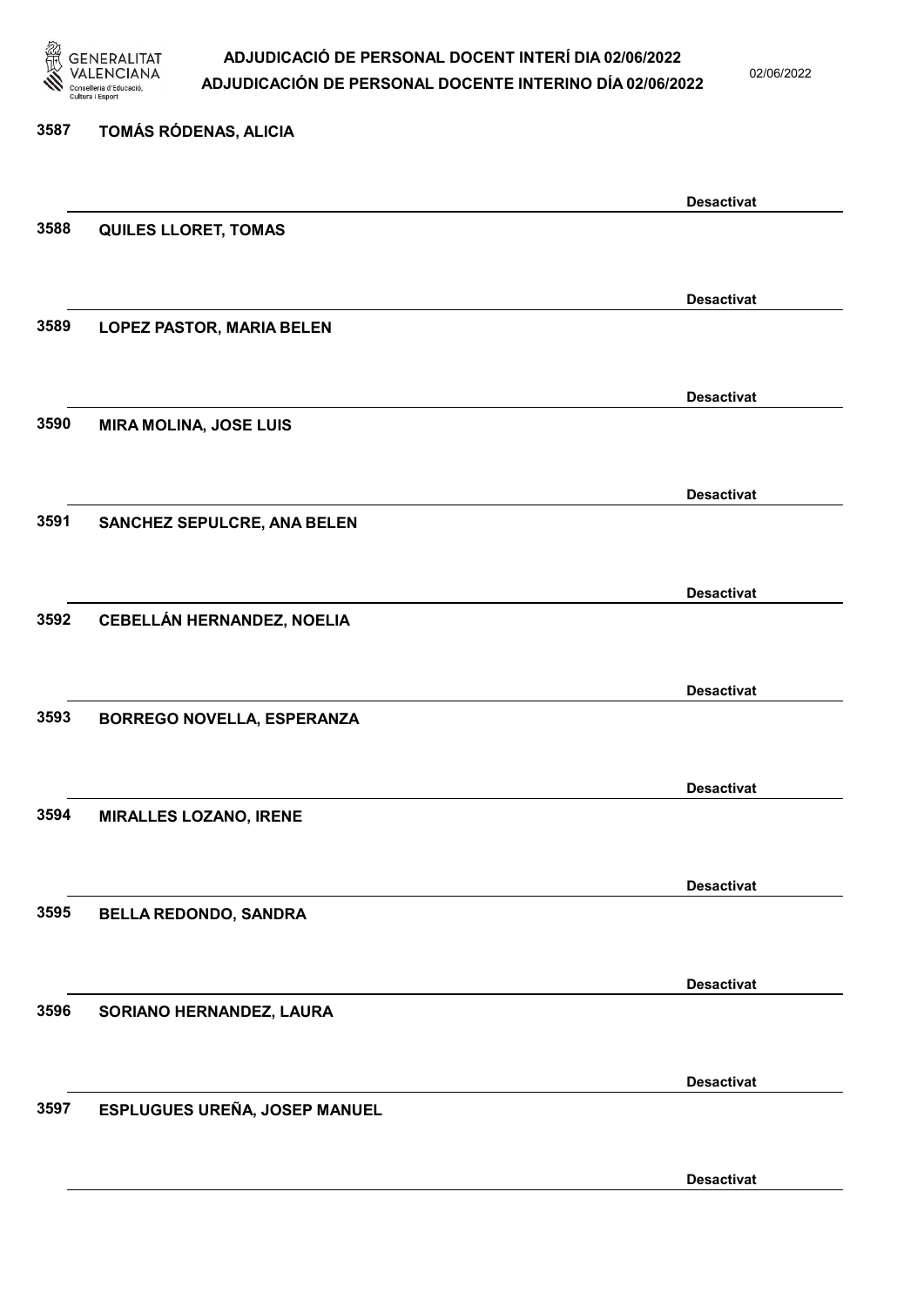

02/06/2022

| 3598 | <b>GONZALEZ ARRUFAT, CARLOS</b>           |                   |
|------|-------------------------------------------|-------------------|
|      |                                           |                   |
|      |                                           | <b>Desactivat</b> |
| 3599 | SIRVENT CARBONELL, CRISTIAN               |                   |
|      |                                           |                   |
|      |                                           | <b>Desactivat</b> |
| 3600 | MONCADA OROZCO, ALEJANDRA                 |                   |
|      |                                           |                   |
|      |                                           | <b>Desactivat</b> |
| 3601 | <b>GIL CARRERES, ESTER</b>                |                   |
|      |                                           |                   |
|      |                                           | <b>Desactivat</b> |
| 3602 | <b>BENAGES MALLOL, ALEJANDRO</b>          |                   |
|      |                                           |                   |
|      |                                           | <b>Desactivat</b> |
| 3603 | <b>CHAFER BARBA, PAULA</b>                |                   |
|      |                                           |                   |
|      |                                           | <b>Desactivat</b> |
| 3604 | FERRANDIZ GONZALEZ, M. DOLORE DEL REMEDIO |                   |
|      |                                           |                   |
|      |                                           | <b>Desactivat</b> |
| 3605 | <b>GONZALVEZ JIMENEZ, ADRIAN ALBERTO</b>  |                   |
|      |                                           |                   |
|      |                                           | <b>Desactivat</b> |
| 3606 | FEMENIA CRESPO, MARIA                     |                   |
|      |                                           |                   |
|      |                                           | <b>Desactivat</b> |
| 3607 | SANCHEZ TABOADA, BEGOÑA                   |                   |
|      |                                           |                   |
|      |                                           | <b>Desactivat</b> |
| 3608 | GALLARDO CAIROLS, ANA BLANCA              |                   |
|      |                                           |                   |
|      |                                           |                   |

Desactivat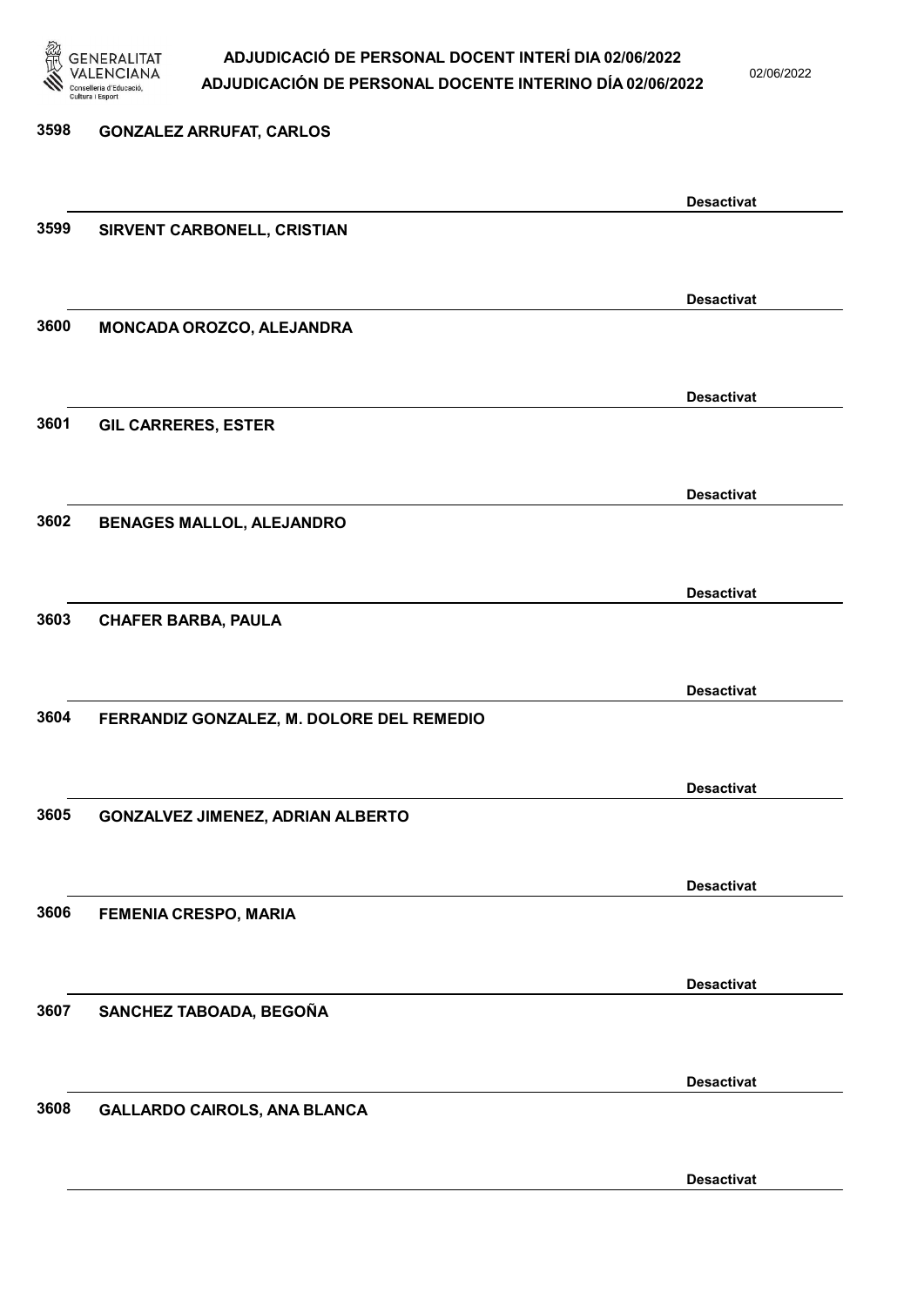

02/06/2022

Desactivat

# 3609 CALPE TALENS, MARIA Desactivat 3610 VERCHER MARTINEZ, ASTRID Desactivat 3611 VAZQUEZ SERRANO, TAMARA Desactivat 3612 HERNANDEZ TRILLO, NURIA Desactivat 3613 GARCIA VELA, MARIA Desactivat 3614 CHAFER GONZALEZ, DAVID Desactivat 3615 AGUILAR PEREZ, NÚRIA Desactivat 3616 BENIMELI NAVARRO, JOSE VICENTE Desactivat 3617 BERNA SANTOS, ROBERTO Desactivat 3618 ROVIRA BOLUMAR, DOLORES VISITACION Ha participat 3619 NAVARRO BLAZQUEZ, PATRICIA SOLEDAD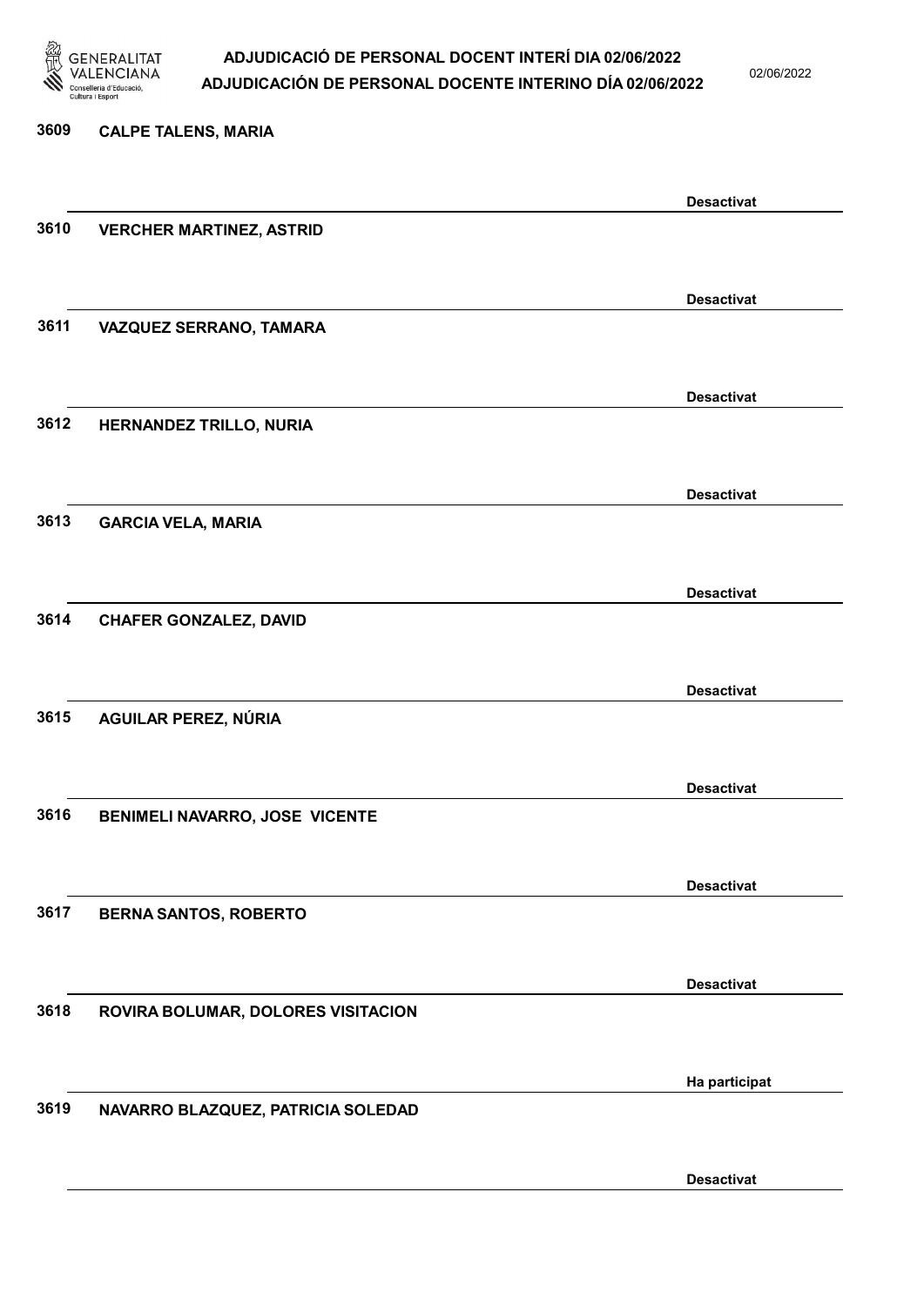

02/06/2022

| 3620 | BORONAT ALBORS, BEGOÑA              |                   |
|------|-------------------------------------|-------------------|
|      |                                     | Ha participat     |
| 3621 | <b>NAVARRETE CUTILLAS, IRENE</b>    |                   |
|      |                                     | <b>Desactivat</b> |
| 3622 | <b>CALABUIG ESPLUGUES, CRISTIAN</b> |                   |
|      |                                     | <b>Desactivat</b> |
| 3623 | ALONSO ALBQA, VANESSA               |                   |
|      |                                     | Ha participat     |
| 3624 | <b>CULIAÑEZ ROCH, ELENA</b>         |                   |
|      |                                     | <b>Desactivat</b> |
| 3625 | <b>MARTINEZ PASTOR, BEGOÑA</b>      |                   |
|      |                                     | Ha participat     |
| 3626 | SANCHEZ SUBIELA, CONSUELO           |                   |
|      |                                     | No adjudicat      |
| 3627 | <b>FORTEA BUENO, MARIA</b>          |                   |
|      |                                     | Ha participat     |
| 3628 | PICO MORENO, INMACULADA             |                   |
|      |                                     | Ha participat     |
| 3629 | <b>SALVADOR ROCA, ANA</b>           |                   |
|      |                                     | Ha participat     |
| 3630 | VAÑO ROCAMORA, MARIA JESUS          |                   |
|      |                                     | No adjudicat      |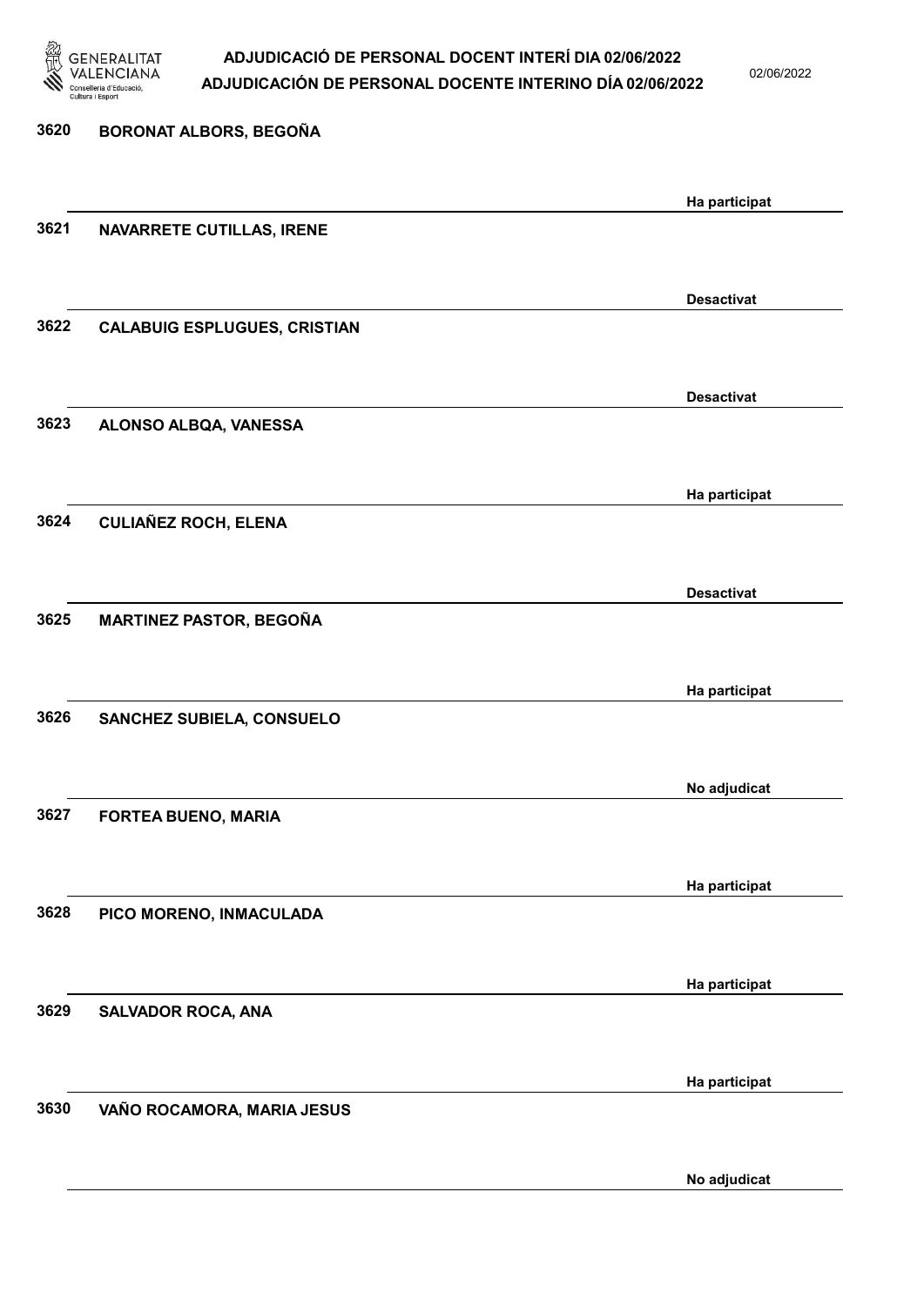

02/06/2022

# 3631 GARCIA BONDIA, GEMA Desactivat 3632 MONTALVO CALONGE, VERÓNICA Ha participat 3633 TARI VICENTE, ANA ISABEL Desactivat 3634 MACIA GOMEZ, NEREIDA No adjudicat 3635 RODRIGUEZ RUIZ, VANESA Ha participat 3636 MARTINEZ HUESO, ANA Ha participat 3637 CONTRERAS GOMEZ, LAURA Ha participat 3638 PEÑA GARCIA, LAURA Ha participat 3639 SANCHEZ BERMUDEZ, PEDRO JOSE Ha participat 3640 BENEITO PASCUAL, VANESSA Desactivat 3641 RUIZ VALERO, ALBA

Desactivat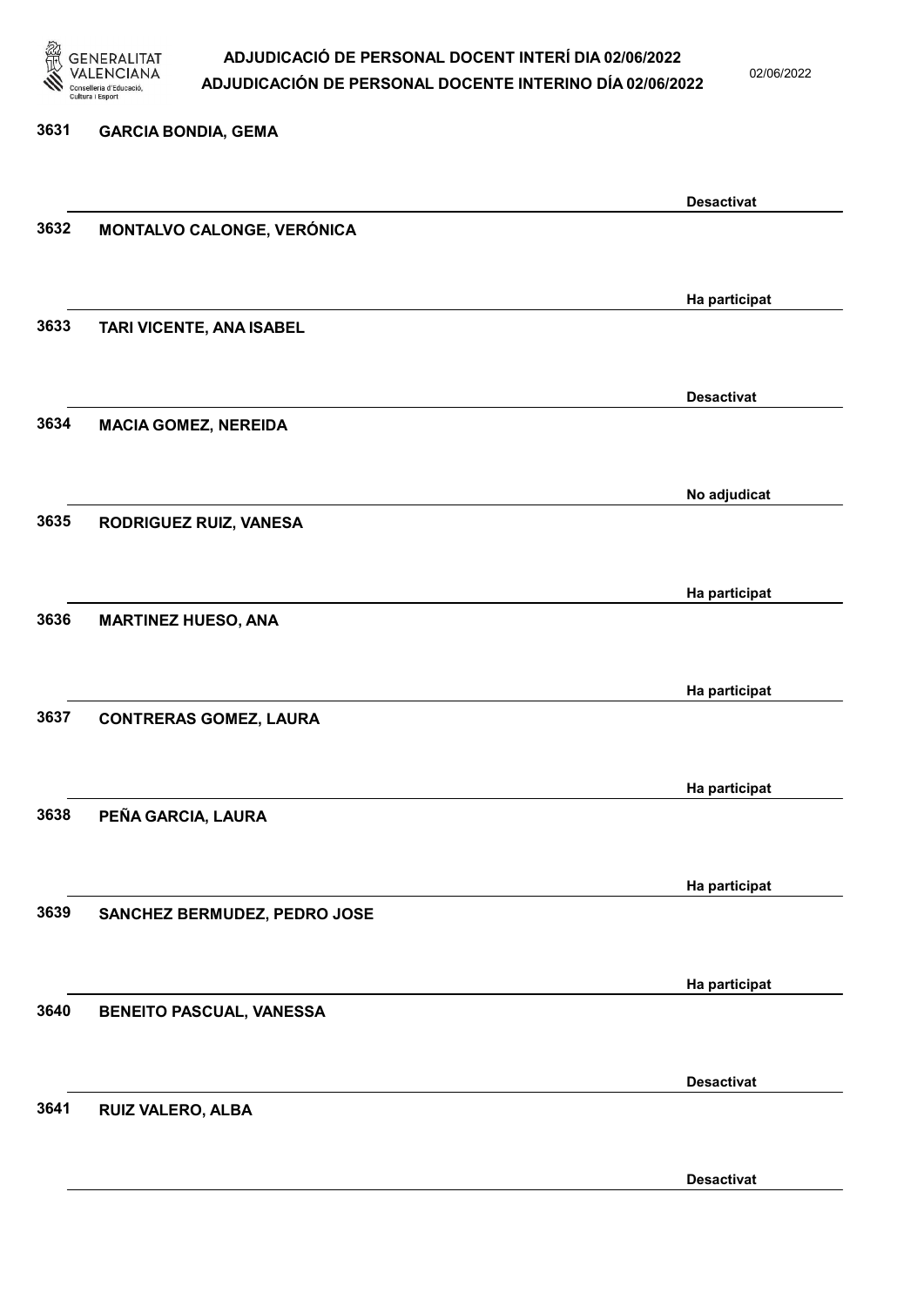

02/06/2022

Ha participat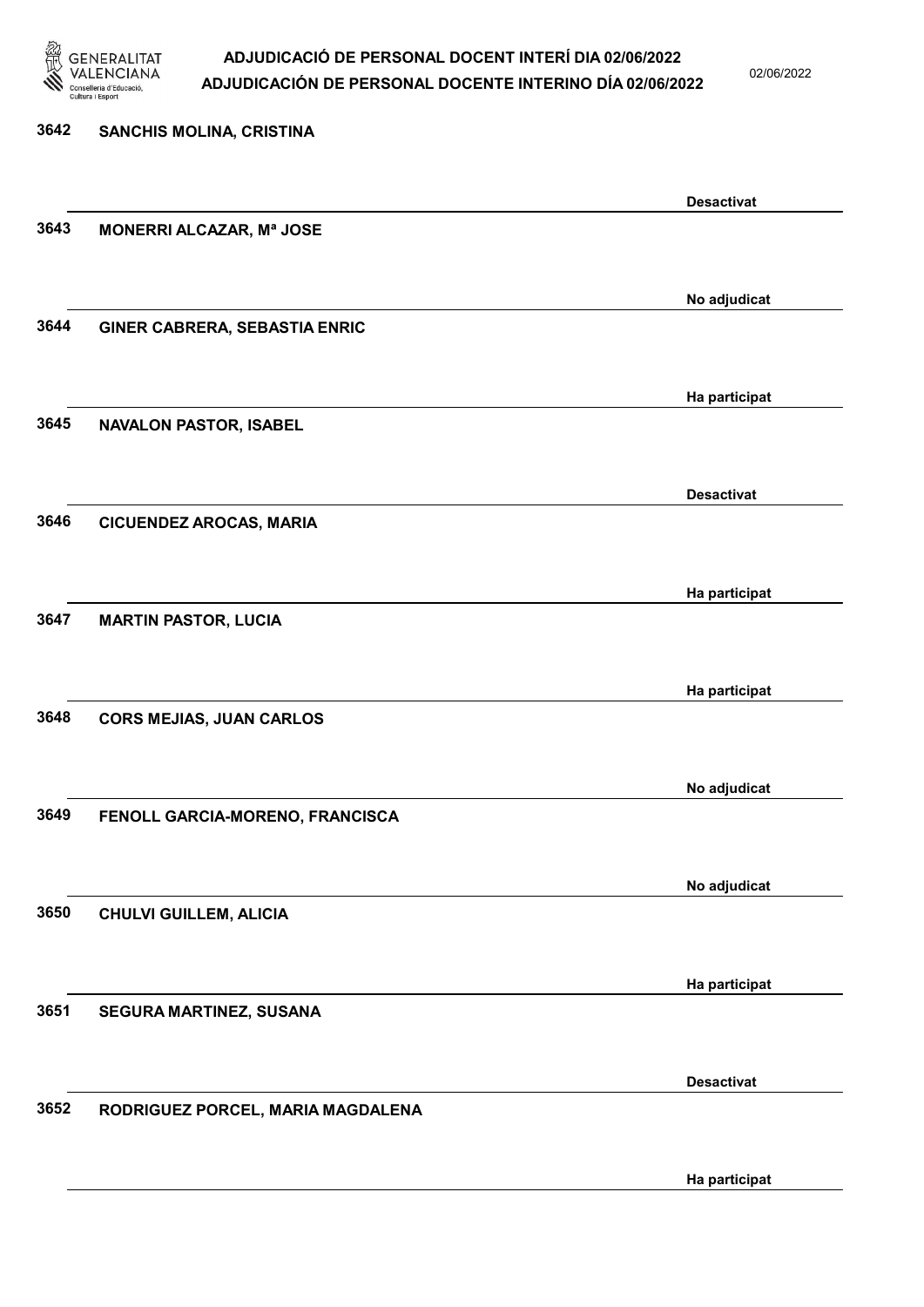

02/06/2022

# 3653 PALAO GARCIA, ROCIO Ha participat 3654 AGUILAR JAEN, IRENE Ha participat 3655 CANTÓ DURÁ, Mª JOSE Ha participat 3656 TORRES CASARES, MARIA DEL PILAR Ha participat 3657 PEREZ PONTE, MIRIAM Ha participat 3658 ADELL PERIS, MARIA NIEVES Desactivat 3659 MARTINEZ CONSTANT, MAGDALENA No adjudicat 3660 MAGAN JIMENEZ, VERÓNICA No adjudicat 3661 HERRERO ARANDA, AROA No adjudicat 3662 GARCIA GUIRAU, AIDA MARIA No adjudicat 3663 CANOVAS PEREZ, NOELIA

Desactivat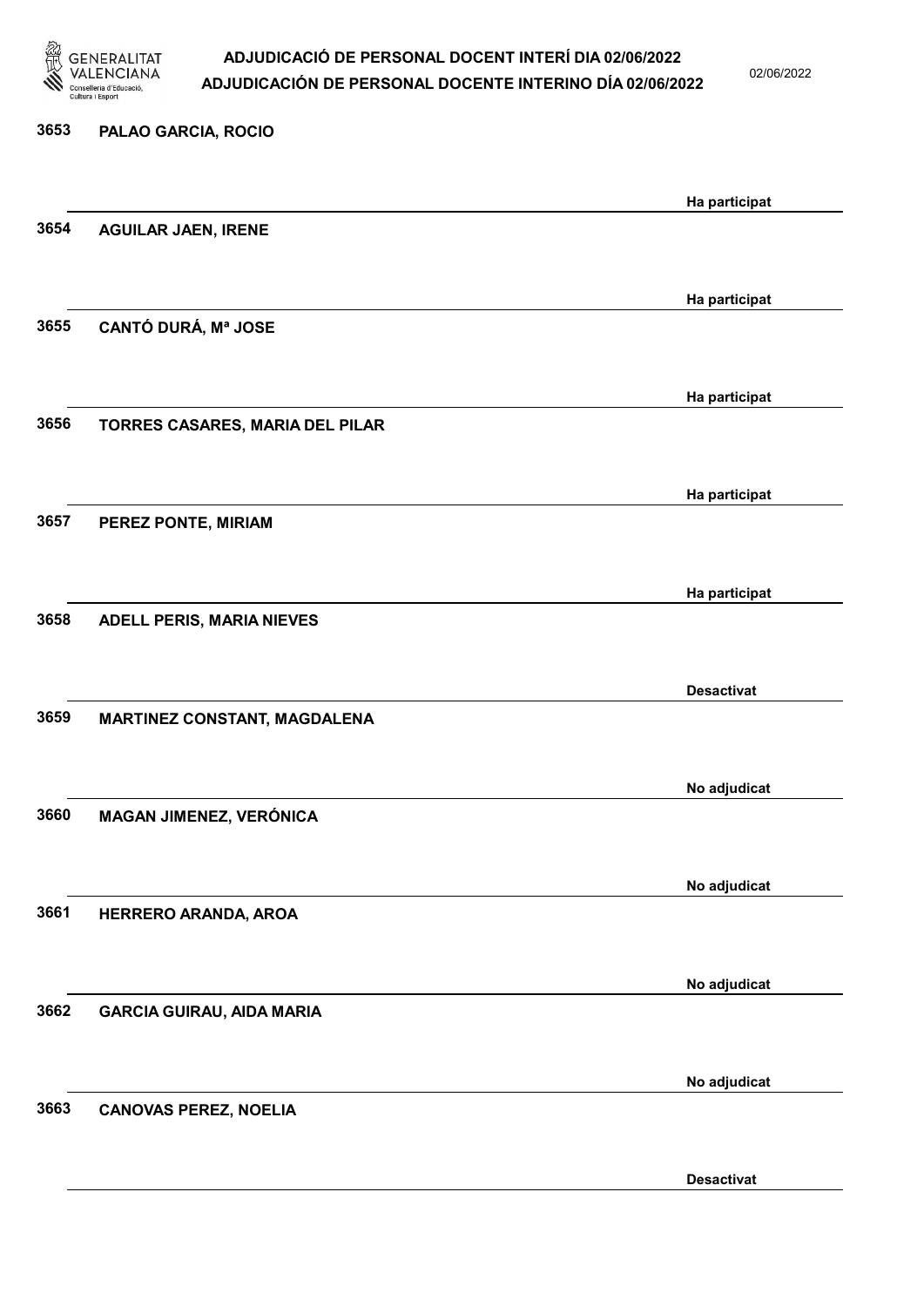

02/06/2022

| <b>MATAIX RICHART, ROSARIO</b>     |                                                      |
|------------------------------------|------------------------------------------------------|
|                                    | <b>Desactivat</b>                                    |
| <b>BARTOLL ANDREU, MARIA LIDON</b> |                                                      |
|                                    | Ha participat                                        |
| <b>CORTES MOLINA, MARIOLA</b>      |                                                      |
|                                    | <b>Desactivat</b>                                    |
| PEDROS PONS, ELENA                 |                                                      |
|                                    | Ha participat                                        |
| PACHECO CALATAYUD, M. ISABEL       |                                                      |
|                                    | No adjudicat                                         |
| <b>COVES SAEZ, Mª CRISTINA</b>     |                                                      |
|                                    | Ha participat                                        |
| <b>GALERA RUBIO, ALMUDENA</b>      |                                                      |
|                                    | No adjudicat                                         |
| <b>GALARZA AROCAS, ANA</b>         |                                                      |
|                                    | Ha participat                                        |
| <b>LOPEZ COSTA, CRISTINA</b>       |                                                      |
|                                    | No adjudicat                                         |
|                                    |                                                      |
|                                    | Ha participat                                        |
|                                    |                                                      |
|                                    | PORTA MILLO, ALBA<br><b>MARTÍNEZ ALONSO, Mª ROSA</b> |

No adjudicat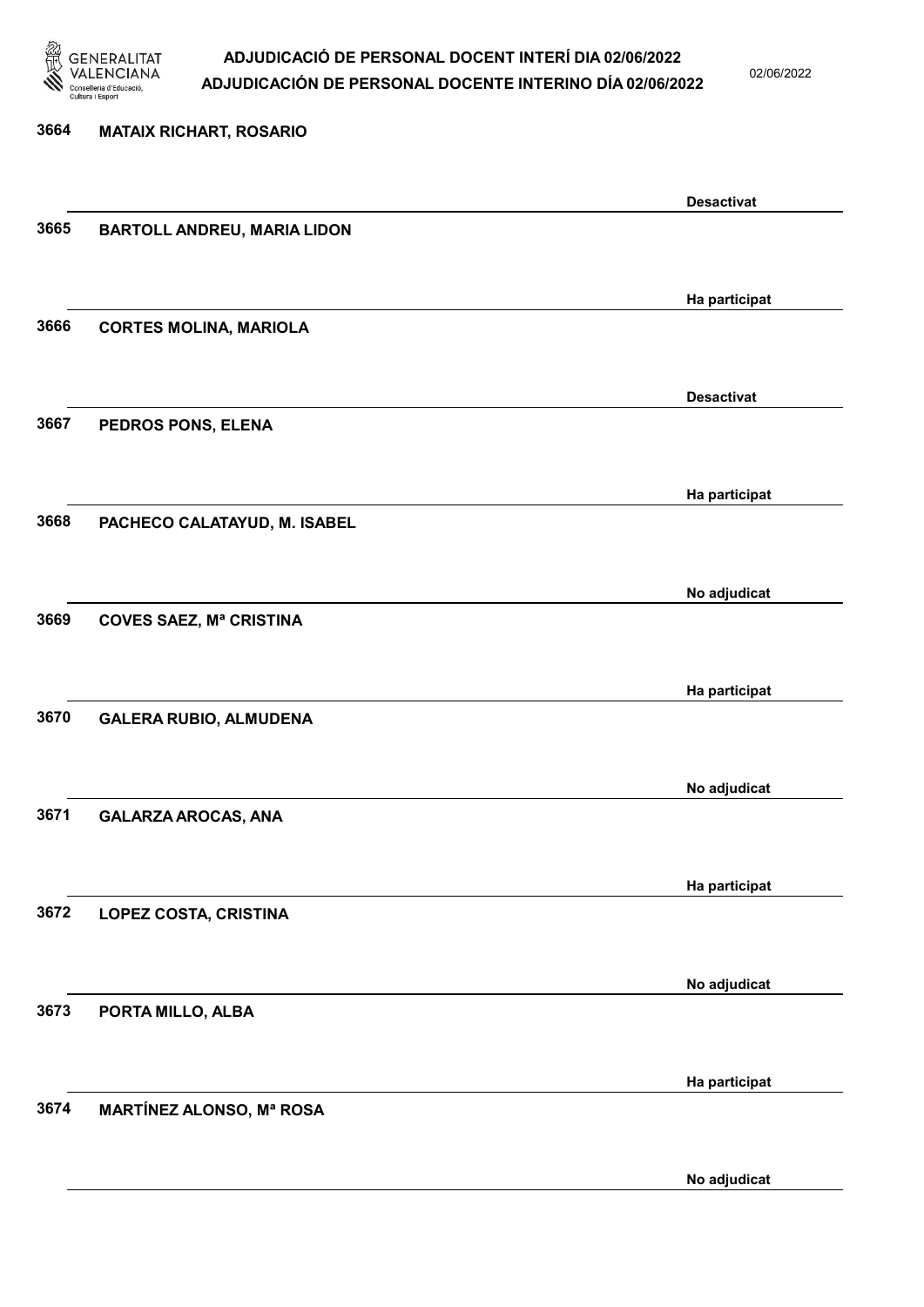

02/06/2022

No adjudicat

| 3675 | <b>GALINDO ORTIZ, NATALIA</b>       |                   |
|------|-------------------------------------|-------------------|
|      |                                     |                   |
| 3676 | FERNANDEZ ALEMANY, BORJA            | Ha participat     |
|      |                                     |                   |
|      |                                     | <b>Desactivat</b> |
| 3677 | CASTAÑO NAVARRO, PEDRO ANTONIO      |                   |
|      |                                     |                   |
| 3678 | <b>BALBUENA GREUS, ROSANA</b>       | Ha participat     |
|      |                                     |                   |
|      |                                     | No adjudicat      |
| 3679 | <b>IBAÑEZ GINES, MARIA</b>          |                   |
|      |                                     |                   |
| 3680 |                                     | No adjudicat      |
|      | ALVAREZ SANJUAN, ALBA               |                   |
|      |                                     | Ha participat     |
| 3681 | <b>CLEMENTE SACASA, ANA MARIA</b>   |                   |
|      |                                     |                   |
|      |                                     | Ha participat     |
| 3682 | CEREZUELA MARTÍNEZ, MARIA JOSE      |                   |
|      |                                     |                   |
| 3683 | <b>SALMERON BENITEZ, MARIA INES</b> | No adjudicat      |
|      |                                     |                   |
|      |                                     | Ha participat     |
| 3684 | ROVIRA LILAO, CELIA                 |                   |
|      |                                     |                   |
| 3685 | DIAZ MATAIX, YOLANDA                | No adjudicat      |
|      |                                     |                   |
|      |                                     |                   |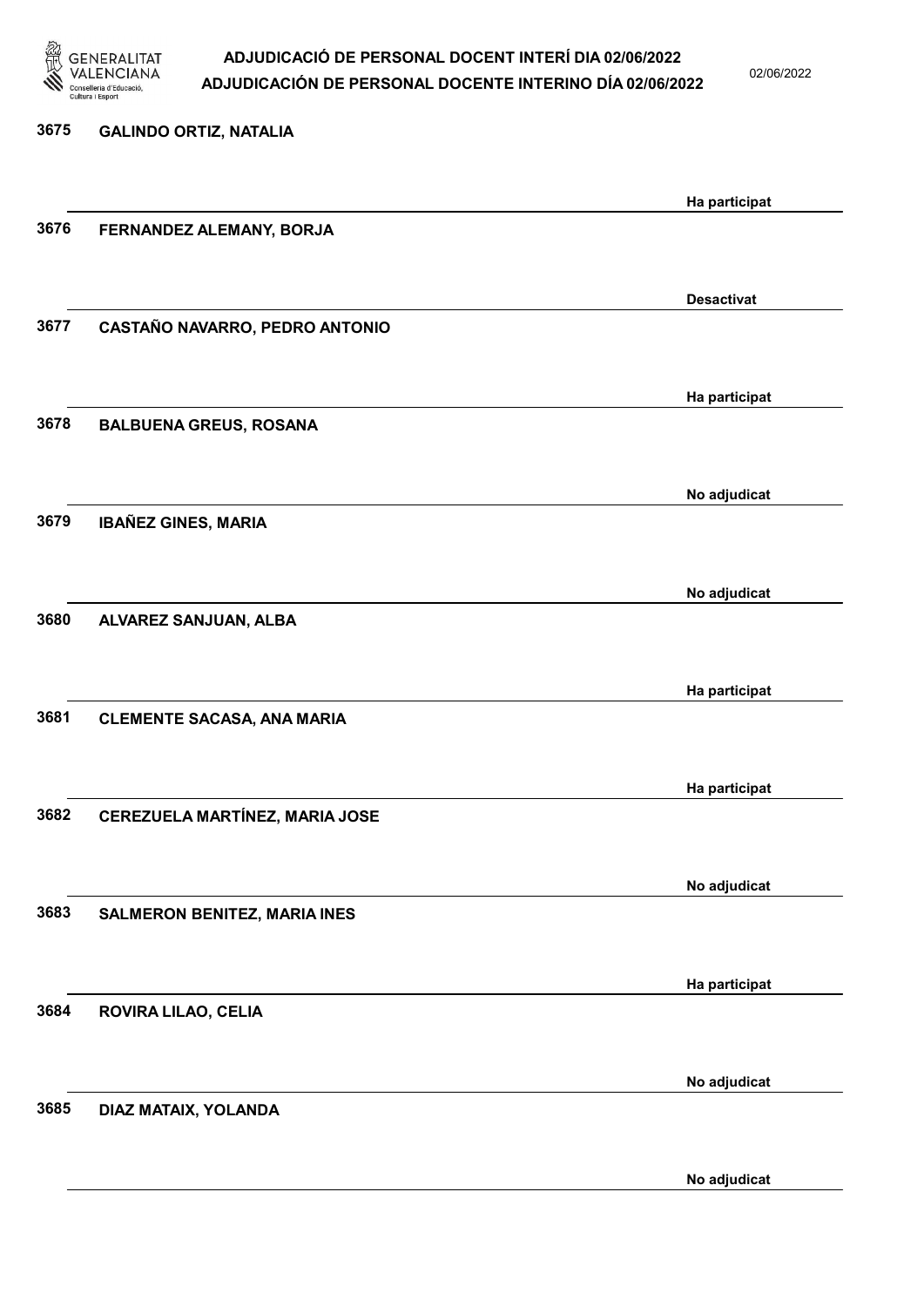

02/06/2022

3686 PROSPER PARRA, NOELIA Ha participat 3687 BALLESTER MEDINA, VERONICA Ha participat 3688 GIMENEZ MURCIA, AFRICA Ha participat 3689 CARRIO FRASES, NURIA Ha participat 3690 DEL ARCO VICENTE, Mª DESAMPARADOS No adjudicat 3691 VARGAS LLORCA, SONIA Ha participat 3692 LOPEZ LABRADOR, ELOISA Ha participat 3693 GARCIA GARCIA, BEATRIZ No adjudicat 3694 GARCÍA LUQUE, MARTA Ha participat 3695 LIDUEÑA LOPEZ, NOELIA Ha participat 3696 PEREZ HERRERO, JESSICA

Ha participat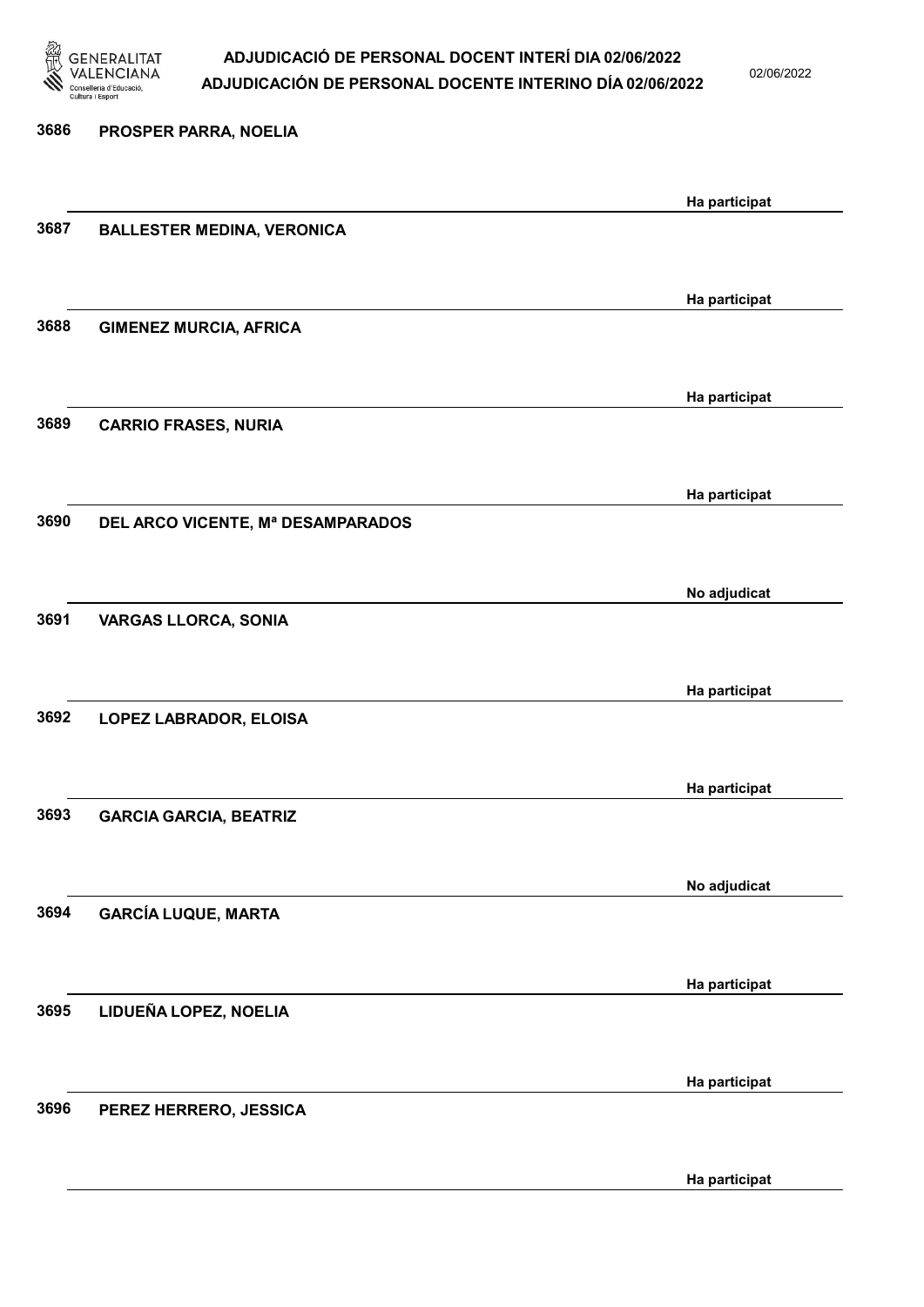

02/06/2022

Desactivat

# 3697 TORRES PARRA, ANA ISABEL No adjudicat 3698 VARA CHIVA, ALBA No adjudicat 3699 GARCIA MARTINEZ, MIGUEL Ha participat 3700 ALVENTOSA SUÑER, VERONICA Desactivat 3701 SANCHEZ DIAZ, TRINIDAD Ha participat 3702 QUERAL CAPDEVILA, HUMILDAD No adjudicat 3703 IVARS SOLAZ, MARIA PILAR No adjudicat 3704 SOTO BERMUDEZ, RAQUEL Desactivat 3705 IRLES VIDAL, M. DOLORES No adjudicat 3706 SOLAZ SERRANO, AMPARO No adjudicat 3707 SANZ DIAZ, ELENA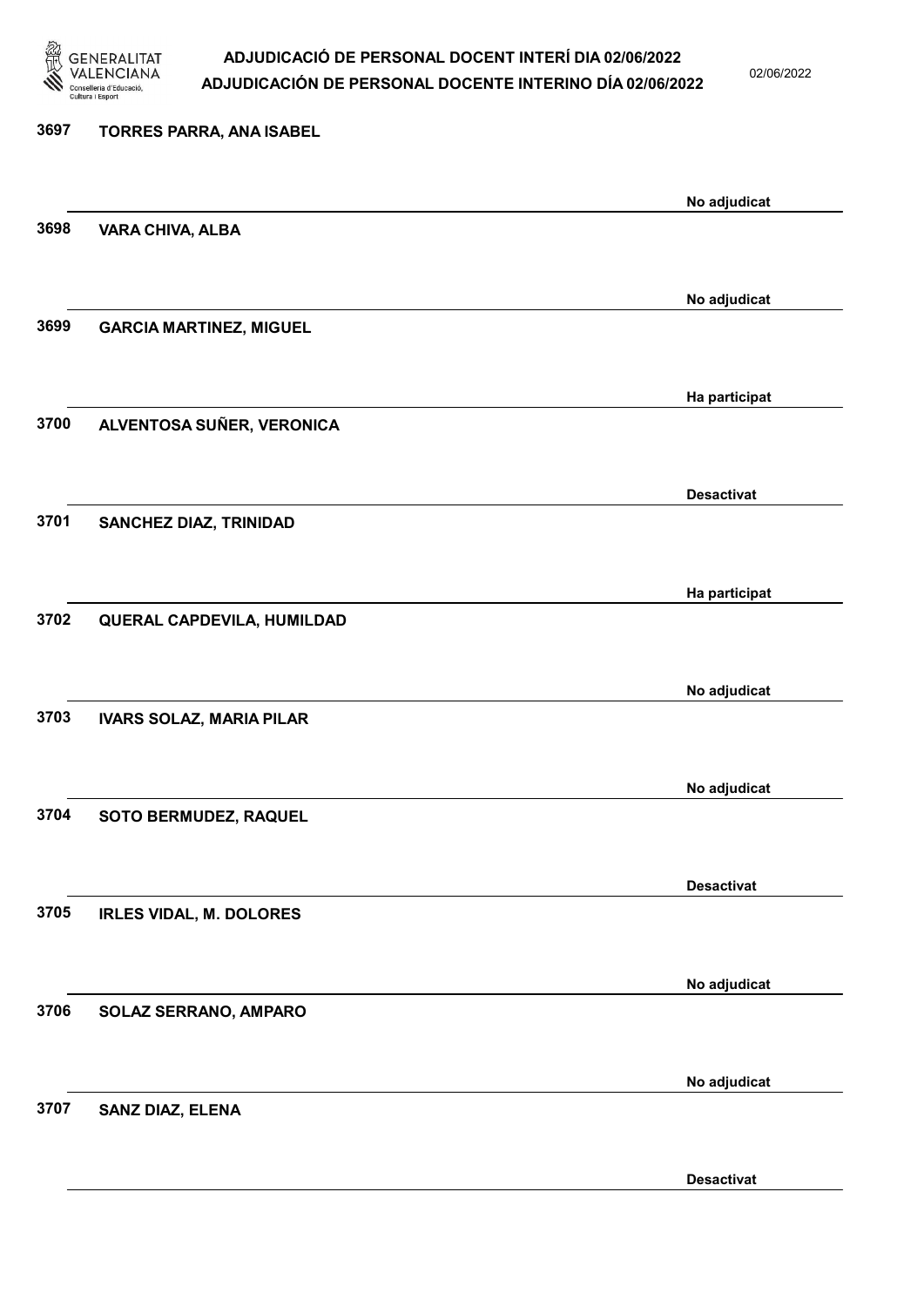

02/06/2022

#### 3708 ANDRES BESO, CONSUELO DESAMPARADOS

|      |                                      | <b>Desactivat</b> |
|------|--------------------------------------|-------------------|
| 3709 | <b>CANDELA LÓPEZ, MARIA ESTHER</b>   |                   |
|      |                                      |                   |
|      |                                      |                   |
|      |                                      | No adjudicat      |
| 3710 | ALCOY SANCHO, LIDIA MARIA            |                   |
|      |                                      |                   |
|      |                                      |                   |
|      |                                      | <b>Desactivat</b> |
| 3711 |                                      |                   |
|      | VAÑO GOMEZ, YOLANDA                  |                   |
|      |                                      |                   |
|      |                                      |                   |
|      |                                      | No adjudicat      |
| 3712 | RODRIGUEZ BARBERAN, MARIA TERESA     |                   |
|      |                                      |                   |
|      |                                      |                   |
|      |                                      | Ha participat     |
| 3713 | ZAFRA MEDRANO, ROCIO                 |                   |
|      |                                      |                   |
|      |                                      |                   |
|      |                                      | No adjudicat      |
| 3714 | <b>BENEDICTO ROIG, ESTEFANIA</b>     |                   |
|      |                                      |                   |
|      |                                      |                   |
|      |                                      | Ha participat     |
| 3715 | <b>MARTINEZ MARTINEZ, MILAGROS</b>   |                   |
|      |                                      |                   |
|      |                                      |                   |
|      |                                      | No adjudicat      |
| 3716 | <b>MORELL RONDA, ALMUDENA</b>        |                   |
|      |                                      |                   |
|      |                                      |                   |
|      |                                      | No adjudicat      |
| 3717 | ARNAL CABANES, Mª ANGELES            |                   |
|      |                                      |                   |
|      |                                      |                   |
|      |                                      | No adjudicat      |
| 3718 |                                      |                   |
|      | <b>VIDAL CARNICER, CESAR VICENTE</b> |                   |
|      |                                      |                   |
|      |                                      |                   |
|      |                                      | Ha participat     |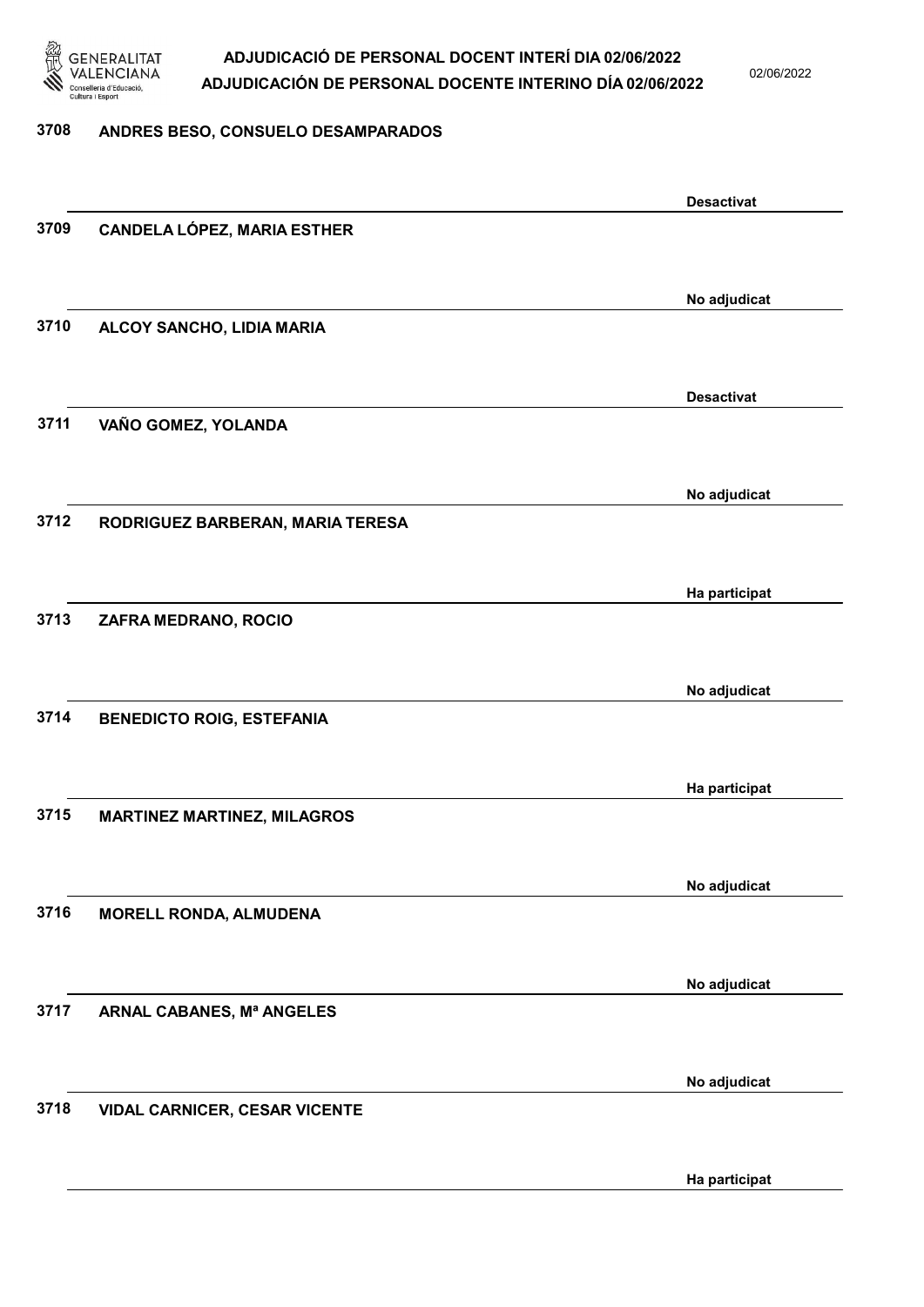

02/06/2022

No adjudicat

# 3719 ALBELDA DURA, MARIA TERESA No adjudicat 3720 SORIANO HIDALGO, SONIA Ha participat 3721 ESPASA PONS, ANA Ha participat 3722 SALA GOMEZ, LOURDES Ha participat 3723 ROMERO OLIVER, MERCEDES No adjudicat 3724 FUENTENEBRO CRESPO, TERESA No adjudicat 3725 TOLEDO MOYA, PILAR Ha participat 3726 GOMEZ BELTRAN, PAULA Desactivat 3727 GONZALEZ AMER, MARIA JOSE Ha participat 3728 LLORET PEREZ, ELENA Desactivat 3729 LÓPEZ BAU, MARÍA PILAR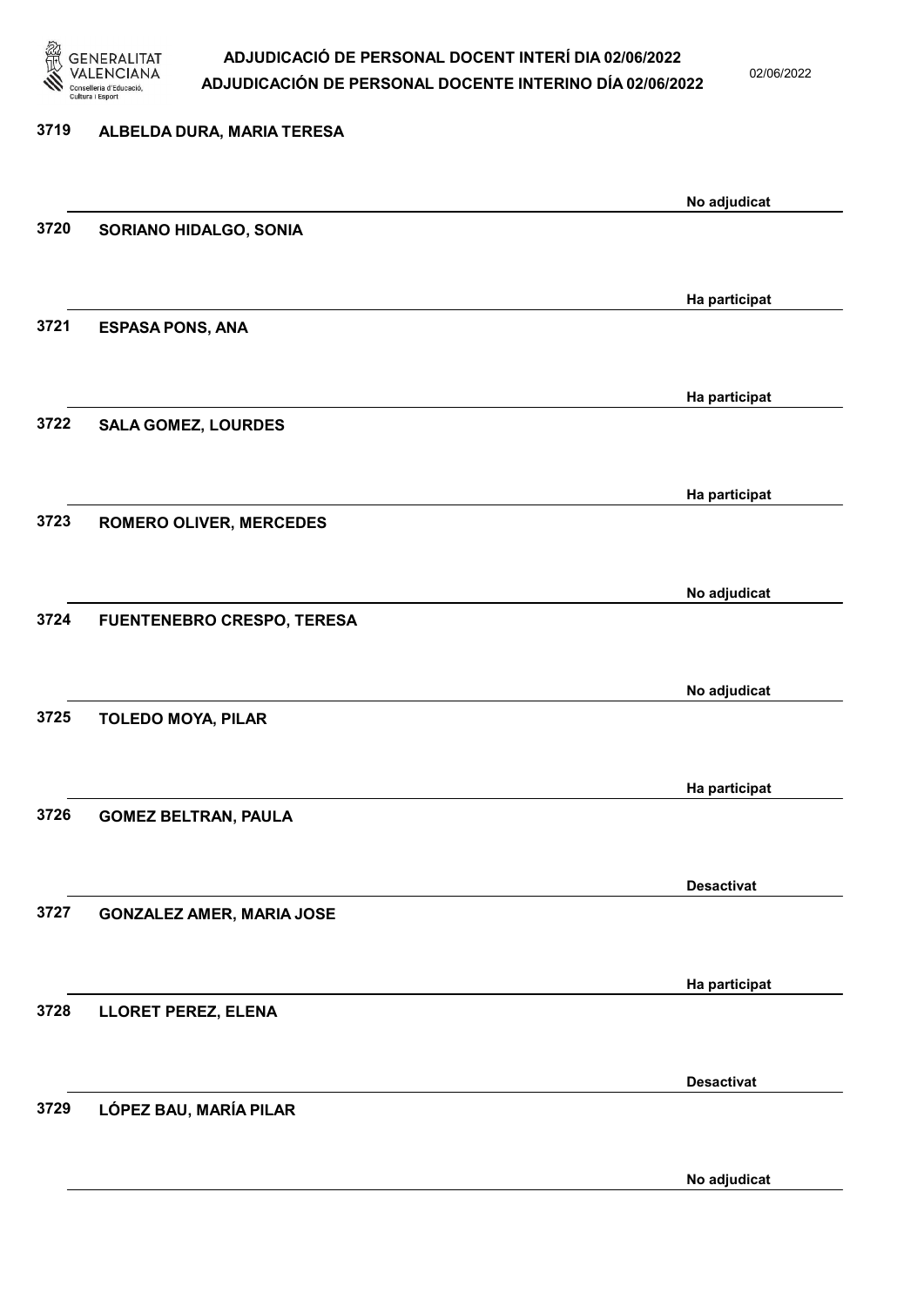

02/06/2022

| 3730 | TIERRASECA ROSA, Mª JOSE               |               |
|------|----------------------------------------|---------------|
|      |                                        | Ha participat |
| 3731 | LLORENS ESQUERDO, Mª ANGELES           |               |
|      |                                        |               |
| 3732 | <b>GARIJO REQUENA, MIRIAM</b>          | Ha participat |
|      |                                        |               |
|      |                                        | Ha participat |
| 3733 | PEREZ CERVERO, PATRICIA                |               |
|      |                                        |               |
| 3734 | <b>GUILLOT NICASIO, MARIA CONSUELO</b> | Ha participat |
|      |                                        |               |
|      |                                        | Ha participat |
| 3735 | RUBIO FREIXANET, VERONICA              |               |
|      |                                        |               |
| 3736 | <b>TAMARIT LLORET, DEBORAH</b>         | Ha participat |
|      |                                        |               |
|      |                                        | No adjudicat  |
| 3737 | TRAPERO CARRASCO, NELY                 |               |
|      |                                        |               |
| 3738 | NEBOT VILLALBA, AMELIA                 | No adjudicat  |
|      |                                        |               |
|      |                                        | No adjudicat  |
| 3739 | <b>GONZÁLEZ TEJEDO, JUDITH</b>         |               |
|      |                                        |               |
| 3740 | FERRANDO BLASCO, MARTA                 | No adjudicat  |
|      |                                        |               |
|      |                                        |               |

Desactivat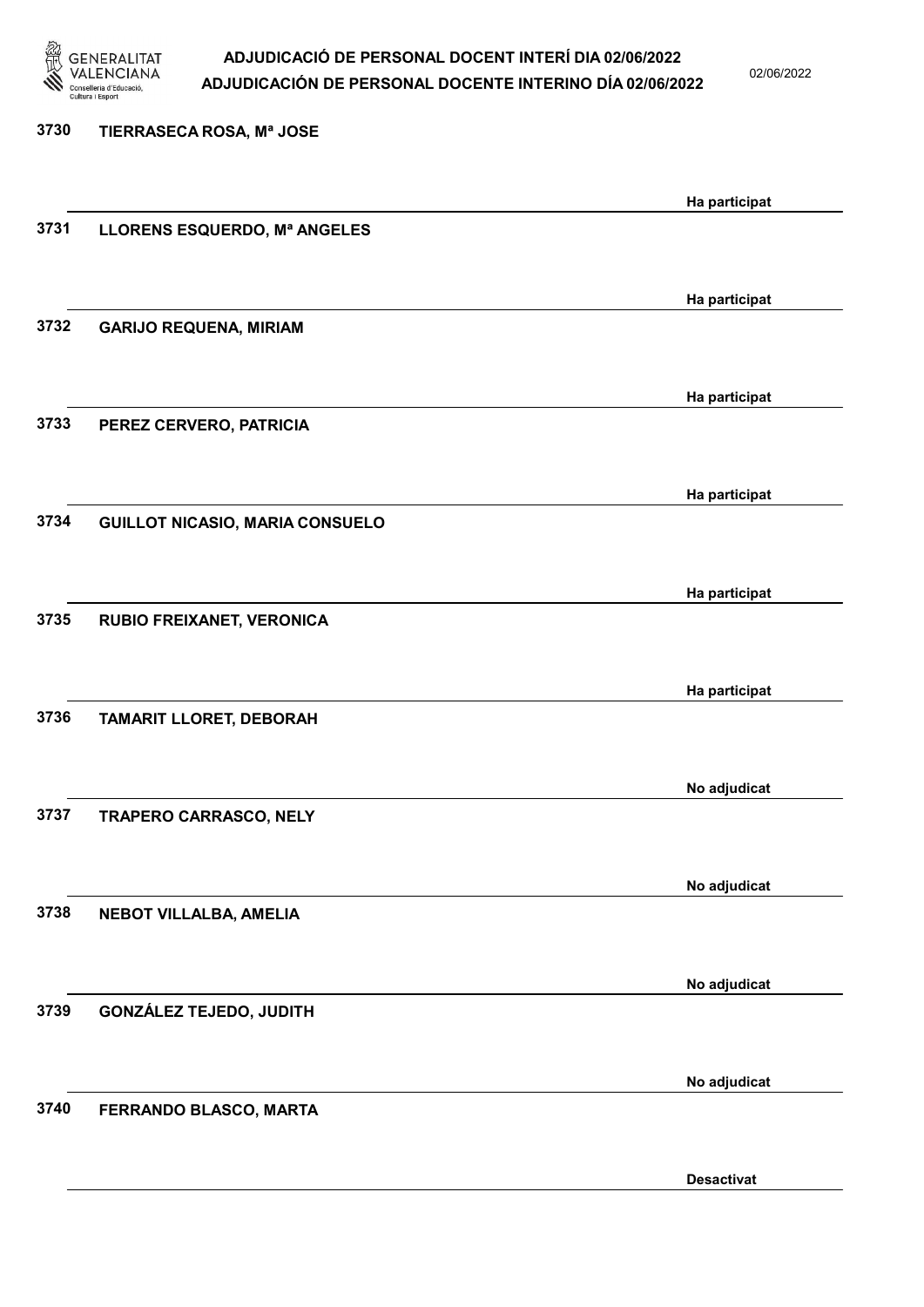

02/06/2022

Ha participat

# 3741 VALERO BRAVO, Mª NIEVES Desactivat 3742 VALLS ROSELLO, Mª SOLEDAD No adjudicat 3743 MARTINEZ FALCO, AMELIA No adjudicat 3744 CAMPOS PEREZ, DESIREE No adjudicat 3745 MARCO ARMERO, EVA MARIA Ha participat 3746 SERNA PEREZ, Mª ANGELES Desactivat 3747 ALBERO ALBERT, NOEMI Ha participat 3748 PASTOR NACHER, JUANA Ha participat 3749 RIBES GREGORI, ASUNCION No adjudicat 3750 GONZALEZ DESCALS, MARIA PILAR Ha participat 3751 PUIG SALAVERT, RAQUEL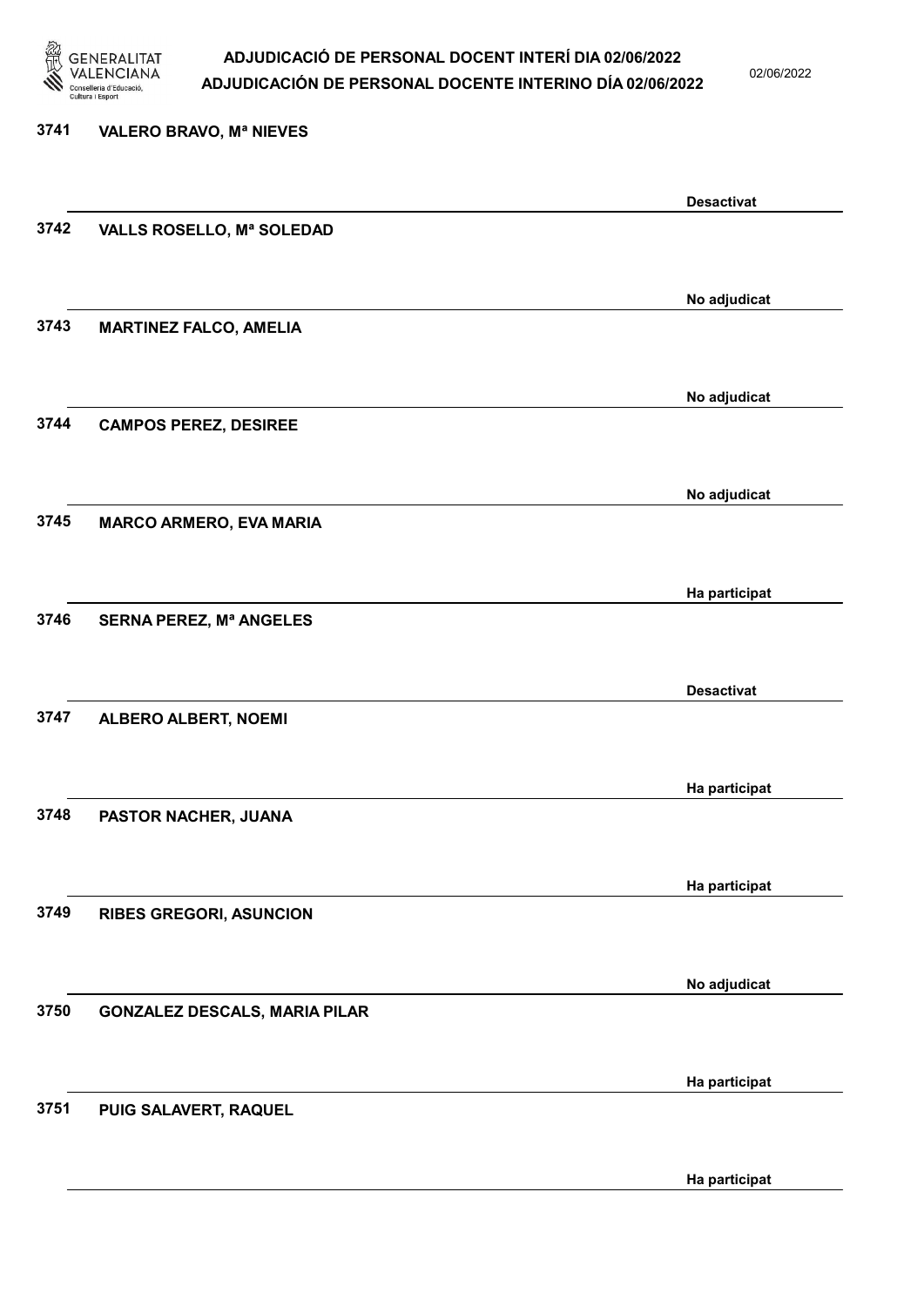

02/06/2022

No adjudicat

| 3752 | SAEZ NAVARRO, ALMUDENA            |                   |
|------|-----------------------------------|-------------------|
|      |                                   | <b>Desactivat</b> |
| 3753 | MÁRQUEZ GARCÉS, PATRICIA          |                   |
|      |                                   | No adjudicat      |
| 3754 | MILLÁN LENGUA, SARA               |                   |
|      |                                   | Ha participat     |
| 3755 | <b>CALATAYUD ASENSI, BARBARA</b>  |                   |
|      |                                   | No adjudicat      |
| 3756 | TORREGROSA ROVIRA, BARBARA        |                   |
|      |                                   | No adjudicat      |
| 3757 | <b>CAROT CAROT, PATRICIA</b>      |                   |
|      |                                   | Ha participat     |
| 3758 | <b>GONZALEZ MORENO, ALBERTO</b>   |                   |
|      |                                   | <b>Desactivat</b> |
| 3759 | <b>UBEDA BELMONTE, ANA ISABEL</b> |                   |
|      |                                   | <b>Desactivat</b> |
| 3760 | ARMADA TORREGROSA, ELENA          |                   |
|      |                                   | Ha participat     |
| 3761 | POVEDA TRISTAN, SONIA             |                   |
|      |                                   | Ha participat     |
| 3762 | PEREZ RAMIRO, MARIA RITA          |                   |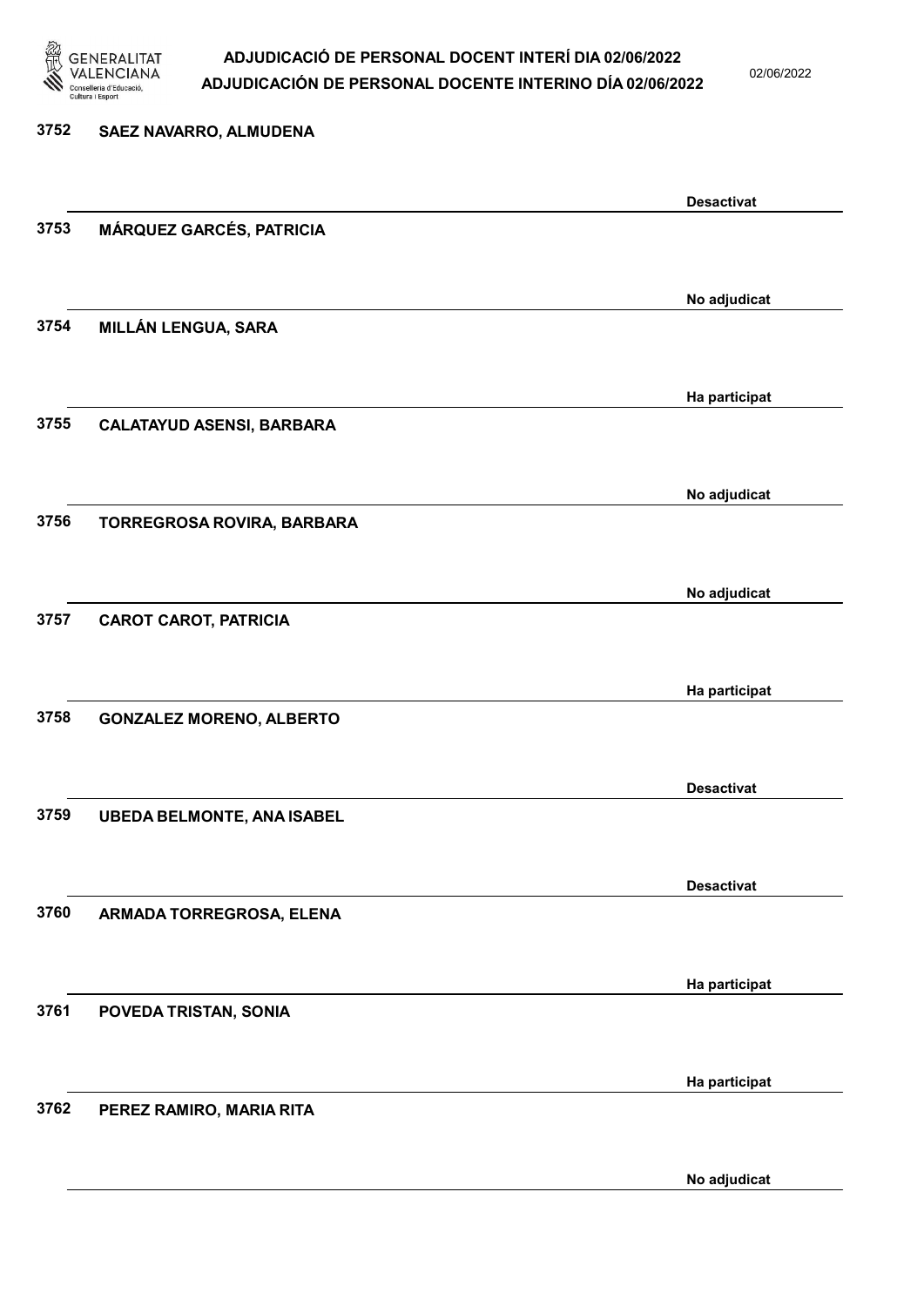

02/06/2022

| 3763 | <b>CASTELLO MARTINEZ, MIRIAM</b> |                   |
|------|----------------------------------|-------------------|
|      |                                  | Ha participat     |
| 3764 | SAIZ DONET, INGRID ELENA         |                   |
|      |                                  | No adjudicat      |
| 3765 | DONATE JIMENEZ, RAQUEL           |                   |
|      |                                  | Ha participat     |
| 3766 | BLASCO MORA, MARIA DEL CARMEN    |                   |
|      |                                  | <b>Desactivat</b> |
| 3767 | <b>MORENO MORA, MARIA AMPARO</b> |                   |
|      |                                  | <b>Desactivat</b> |
| 3768 | <b>MONTOLIO NEBOT, SARA</b>      |                   |
|      |                                  | Ha participat     |
| 3769 | GIL TRÓ, ROSANA                  |                   |
|      |                                  | No adjudicat      |
| 3770 | TORREGROSA BEVIA, MARIA GEMMA    |                   |
|      |                                  | <b>Desactivat</b> |
| 3771 | <b>ROCA DURA, ESTHER</b>         |                   |
|      |                                  | Ha participat     |
| 3772 | GALVAÑ TORTOSA, LAURA            |                   |
|      |                                  | Ha participat     |
| 3773 | BELLES BELLES, BEGOÑA            |                   |
|      |                                  | <b>Desactivat</b> |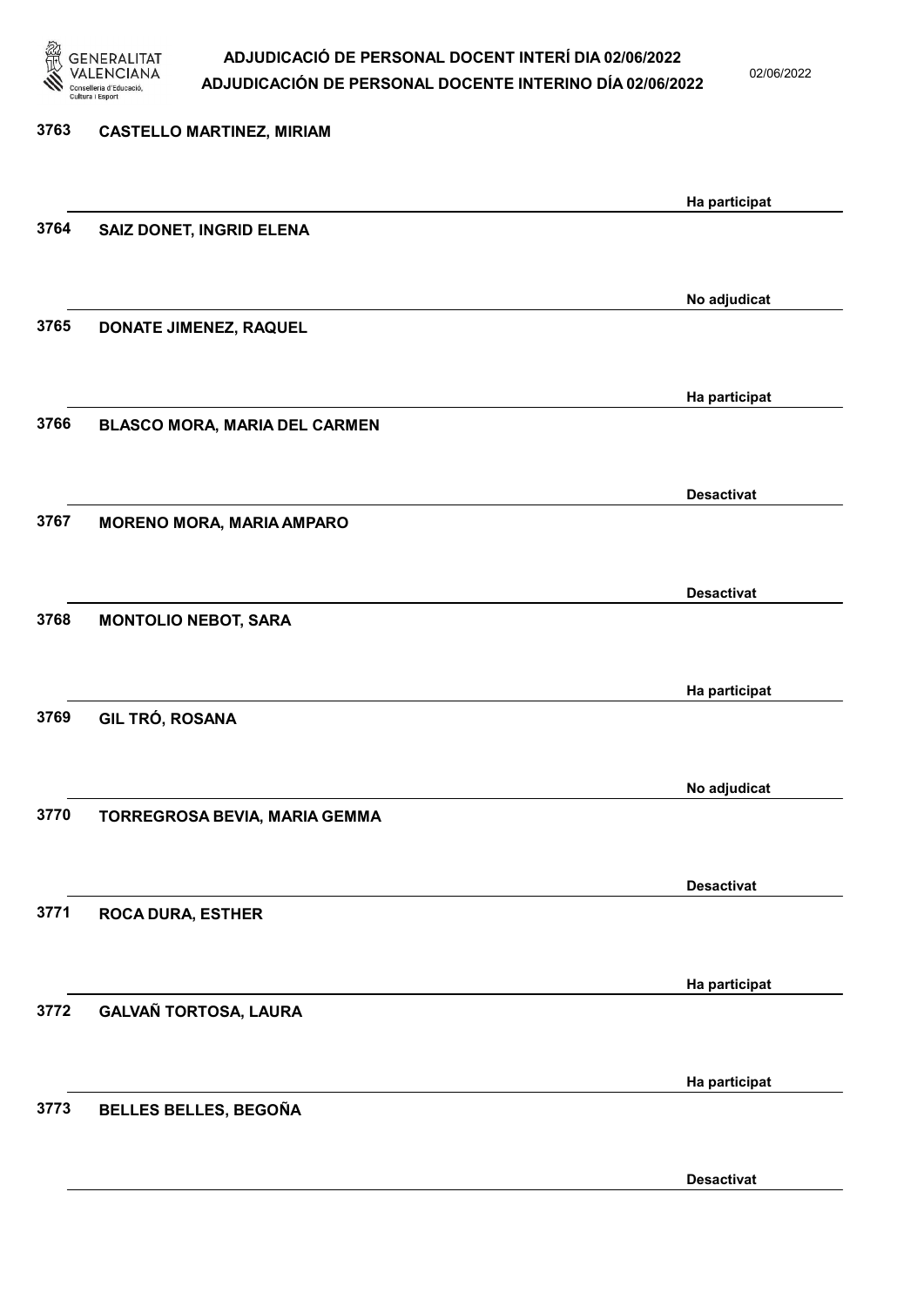

02/06/2022

| 3774 | <b>CAMP FORMENT, LUCIA</b>           |               |
|------|--------------------------------------|---------------|
|      |                                      | No adjudicat  |
| 3775 | <b>MOLINA PASCUAL, OLGA</b>          |               |
|      |                                      |               |
|      |                                      | No adjudicat  |
| 3776 | <b>CANO RODRIGUEZ, SCHEREZADE</b>    |               |
|      |                                      | Ha participat |
| 3777 | MONTOSA ALONSO, CRISTINA             |               |
|      |                                      |               |
|      |                                      | No adjudicat  |
| 3778 | <b>CARRASCO BRAVO, SHEILA</b>        |               |
|      |                                      | Ha participat |
| 3779 | NAVARRO FERNANDEZ, SILVIA            |               |
|      |                                      |               |
|      |                                      | No adjudicat  |
| 3780 | SOLER PLA, REMEDIOS DEL CARMEN       |               |
|      |                                      | No adjudicat  |
| 3781 | <b>NARBONA BOLINCHES, NOELIA</b>     |               |
|      |                                      |               |
|      |                                      | Ha participat |
| 3782 | RAMIREZ BERTOLIN, DELIA              |               |
|      |                                      |               |
| 3783 | <b>MARTINEZ MOMPO, MARIA ANGELES</b> | Ha participat |
|      |                                      |               |
|      |                                      | No adjudicat  |
| 3784 | <b>VALLEJO GARCIA, EVA PATRICIA</b>  |               |
|      |                                      |               |

Ha participat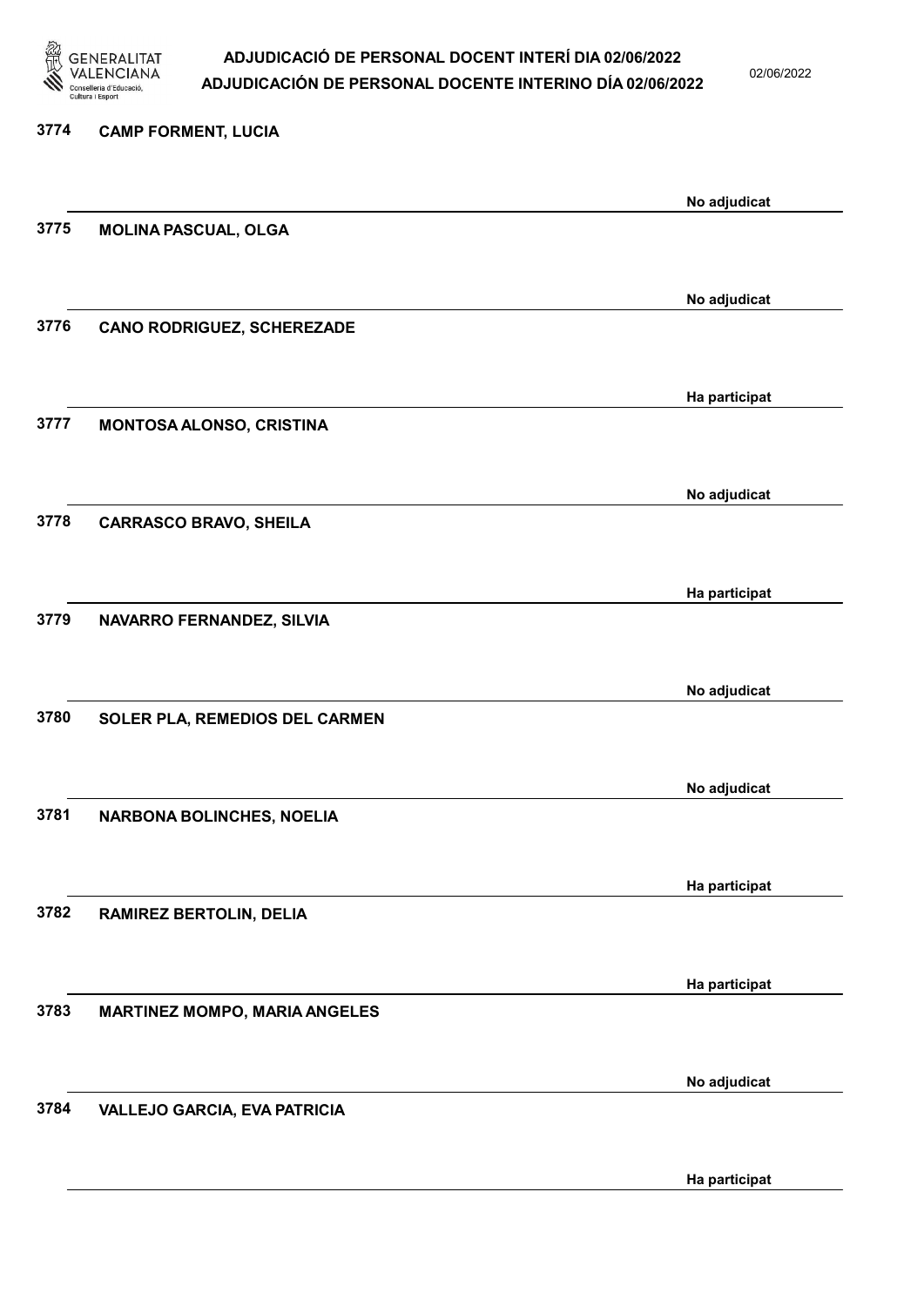

02/06/2022

Ha participat

# 3785 ORTIZ PASTOR, VERONICA No adjudicat 3786 LINUESA BERMUDEZ, MARIA ISABEL Ha participat 3787 GUTIERREZ GARCIA, JORGE Ha participat 3788 BASELGA LAZARO, MARTA No adjudicat 3789 CUCARELLA MARTINEZ, OSCAR Ha participat 3790 MOLINER ALEGRE, MARIA No adjudicat 3791 IBORRA CLIMENT, MARIA ARANZAZU Ha participat 3792 RAGA MAYQUEZ, CRISTINA Ha participat 3793 SANTOJA ANGEL, JOSEFA Ha participat 3794 BALLESTA ORTUÑO, DOMINGO Desactivat 3795 PRIETO REY, MARIA DOLORES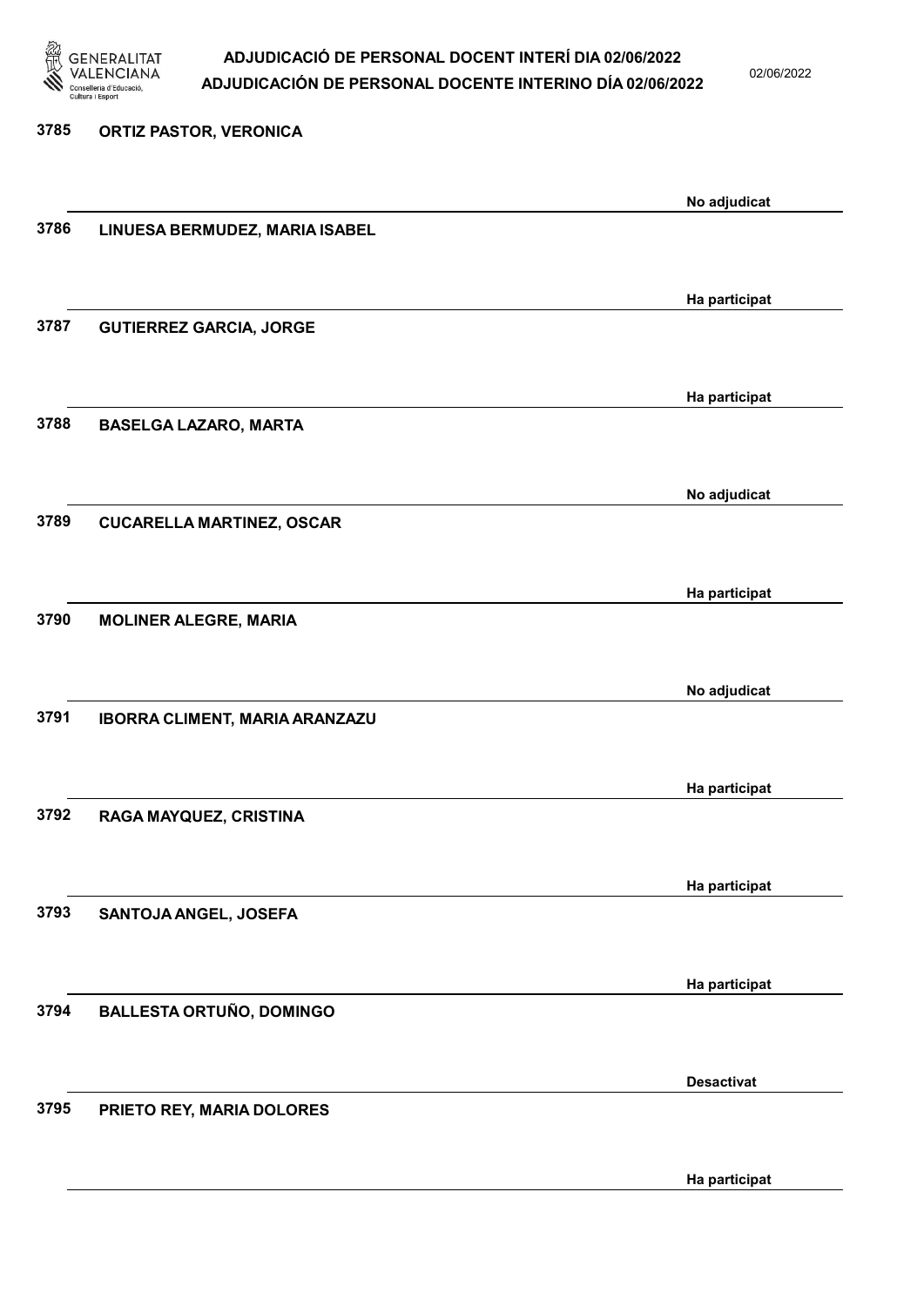

02/06/2022

### 3796 SANTOLARIA DAS, DOLORES OLGA

|      |                                   | No adjudicat      |
|------|-----------------------------------|-------------------|
| 3797 | REYNOSO RUIZ, LAURA MARTINA       |                   |
|      |                                   |                   |
|      |                                   |                   |
|      |                                   | Ha participat     |
| 3798 | <b>CORDERO MARTINEZ, SONIA</b>    |                   |
|      |                                   |                   |
|      |                                   | No adjudicat      |
| 3799 | SANCHIS SANZ, JUANA GEMMA         |                   |
|      |                                   |                   |
|      |                                   |                   |
|      |                                   | No adjudicat      |
| 3800 | TORREJON REQUENA, Mª ISABEL       |                   |
|      |                                   |                   |
|      |                                   | Ha participat     |
| 3801 | <b>ESCRIVA BATALLER, FERNANDO</b> |                   |
|      |                                   |                   |
|      |                                   |                   |
|      |                                   | No adjudicat      |
| 3802 | <b>MARES ESPARZA, RUBEN</b>       |                   |
|      |                                   |                   |
|      |                                   | <b>Desactivat</b> |
| 3803 | CAÑADAS PASTOR, BLANCA            |                   |
|      |                                   |                   |
|      |                                   |                   |
|      |                                   | Ha participat     |
| 3804 | <b>MOLL RICHART, MARTA</b>        |                   |
|      |                                   |                   |
|      |                                   | Ha participat     |
| 3805 | <b>VALLS MARTINEZ, BEATRIZ</b>    |                   |
|      |                                   |                   |
|      |                                   |                   |
|      |                                   | Ha participat     |
| 3806 | SANTAMATILDE ANDREU, Mª TERESA    |                   |
|      |                                   |                   |
|      |                                   | Ha participat     |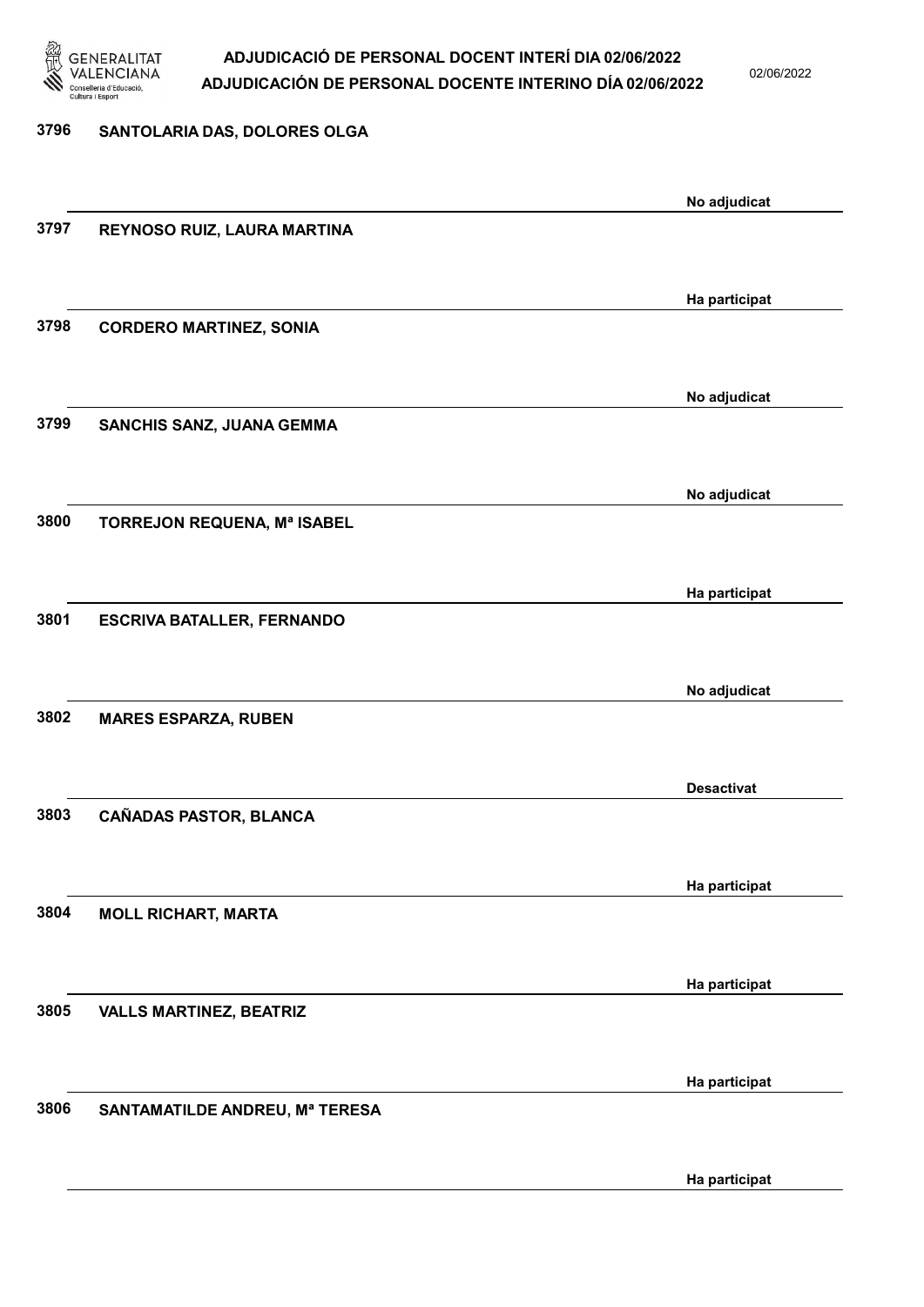

02/06/2022

# 3807 ROCA QUEROL, MARIA TERESA Desactivat 3808 PASCUAL GARCIA, CLARA No adjudicat 3809 ARACIL CERVERA, ANGELA No adjudicat 3810 MIRO JIMENEZ, JUDIT Desactivat 3811 SEGARRA CARRILLO, LUIS Ha participat 3812 BADIA TALENS, ANA MARIA Desactivat 3813 HURTADO LÓPEZ, JOSÉ ANTONIO Ha participat 3814 GAVARA TORTES, ANA No adjudicat 3815 GARCIA GASCON, FERNANDO ANTONIO Ha participat 3816 CHAFER CASTELLO, MARIA ISABEL No adjudicat 3817 VIDAL VIDAL, ALICIA

Ha participat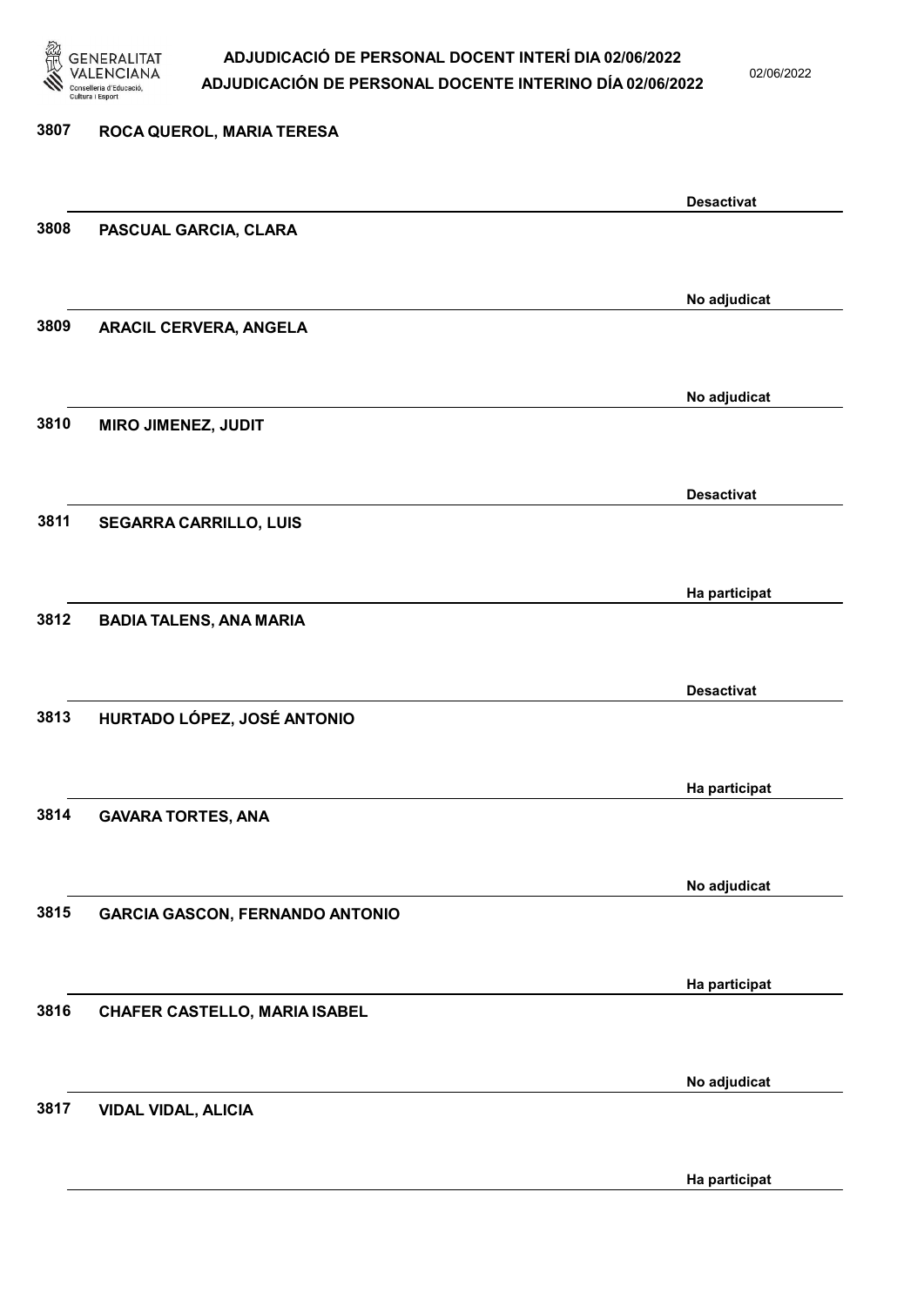

02/06/2022

Ha participat

# 3818 AMBROS LLONCH, MARIA ANGELES Ha participat 3819 GIMENEZ CABRERA, CELIA Ha participat 3820 LLORET PEREZ, MARIA JOSE Ha participat 3821 TUDELA ATIENZA, ALICIA Ha participat 3822 LLEONART SALES, ARACELI No adjudicat 3823 POZO CAMBRA, MARTA Desactivat 3824 REMOLAR NAVARRO, SUSANA Desactivat 3825 RUIZ BOYERO, JAVIER Ha participat 3826 SOLA RECHE, JAVIER Ha participat 3827 TORTOSA VIDAL, ANTONIO No adjudicat 3828 ALEMANY ALMUNIA, JOSE VICENTE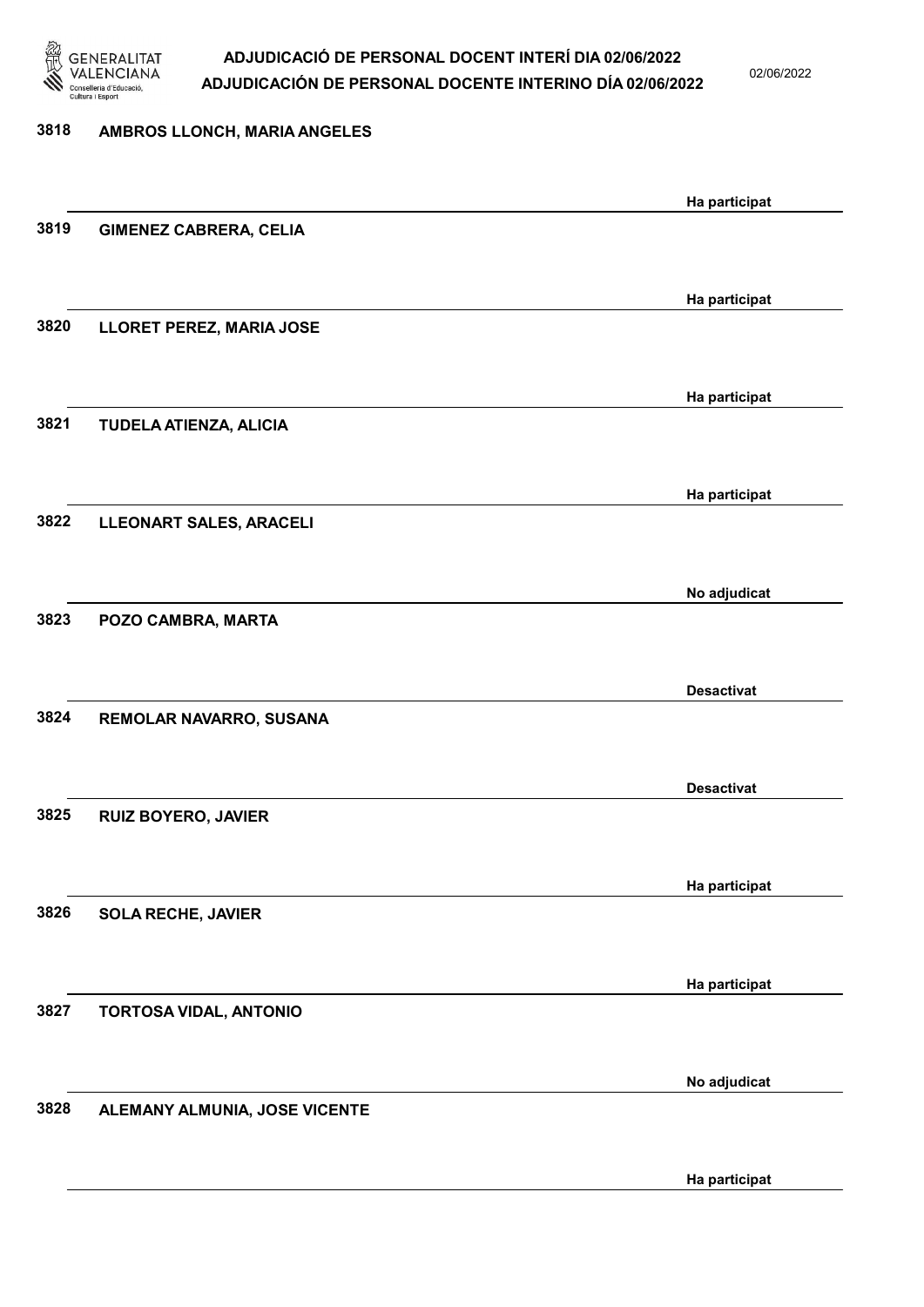

02/06/2022

# 3829 PARRA CAMACHO, DAVID Desactivat 3830 SOLDEVILA MATEU, CARME Ha participat 3831 VALLS JOSA, ANTONIO JOSE No adjudicat 3832 BARRIGA SANCHEZ, JOSE LUIS Ha participat 3833 NAVARRO BALLESTER, FRANCISCO JAVIER Ha participat 3834 SÁNCHEZ LLUPART, VIRGINIO Ha participat 3835 MOLINER SEGURA, MAXIMO Ha participat 3836 MAQUEDA NOVEJARQUE, ANA ISABEL Ha participat 3837 SANCHEZ PERIS, ELIAS JOSE Ha participat 3838 GEA SORIANO, MARIA AMPARO Ha participat 3839 LLINARES CLIMENT, Mª. AMPARO

Ha participat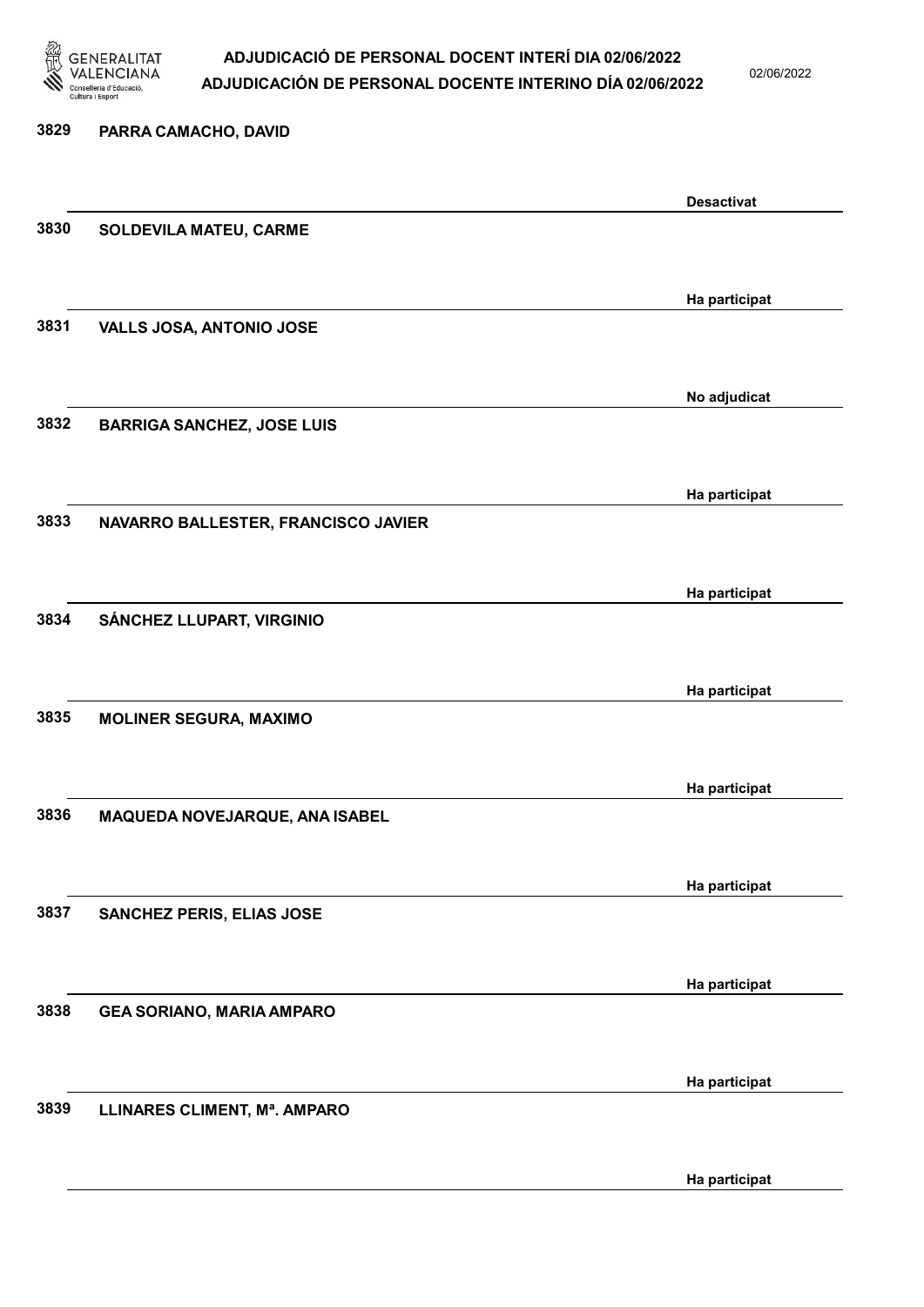

02/06/2022

Ha participat

| 3840 | <b>MARCO BALAGUER, MARIA DOLORES</b> |                   |
|------|--------------------------------------|-------------------|
|      |                                      | Ha participat     |
| 3841 | <b>CASTELLO CAÑADAS, MAIDA</b>       |                   |
|      |                                      |                   |
|      |                                      | Ha participat     |
| 3842 | <b>ESTEVE SOLER, MARIA JOSE</b>      |                   |
|      |                                      | <b>Desactivat</b> |
| 3843 | <b>OLTRA BENAVENT, ESTER</b>         |                   |
|      |                                      |                   |
|      |                                      | No adjudicat      |
| 3844 | PI PLA, VICENT                       |                   |
|      |                                      |                   |
|      |                                      | Ha participat     |
| 3845 | ALFONSO PAYA, Mª DEL CARMEN          |                   |
|      |                                      |                   |
|      |                                      | Ha participat     |
| 3846 | <b>AZNAR GUILLEN, EVA MARIA</b>      |                   |
|      |                                      |                   |
|      |                                      | <b>Desactivat</b> |
| 3847 | SOTO PAREJA, MARIA DE LA LUZ         |                   |
|      |                                      |                   |
| 3848 | <b>VERDU MARTINEZ, ELENA</b>         | Ha participat     |
|      |                                      |                   |
|      |                                      | Ha participat     |
| 3849 | GUILLAMÓN ANDRÉS, MARÍA VICENTA      |                   |
|      |                                      |                   |
|      |                                      | No adjudicat      |
| 3850 | <b>CASTELLO RIZO, CONCEPCION</b>     |                   |
|      |                                      |                   |
|      |                                      |                   |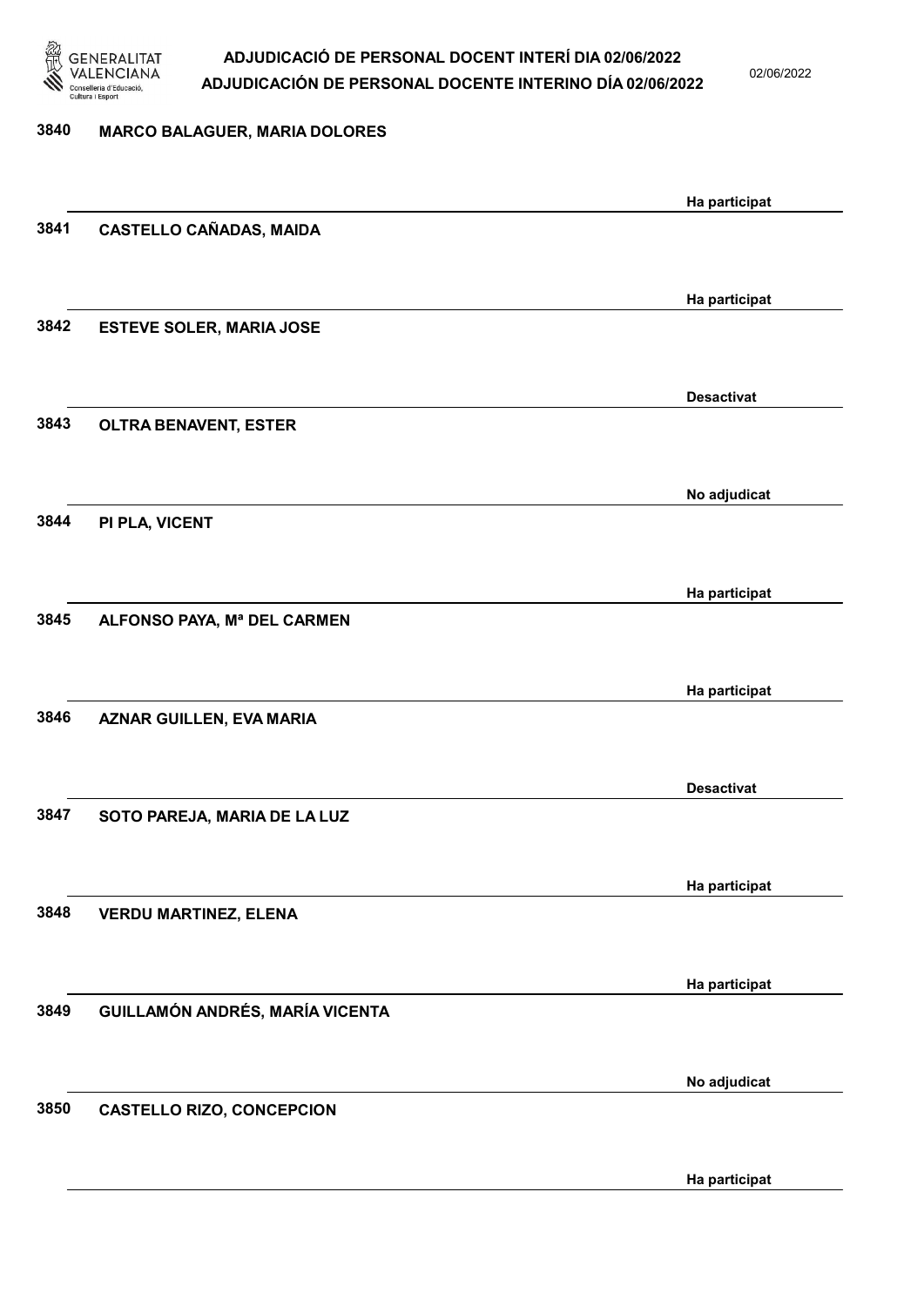

Desactivat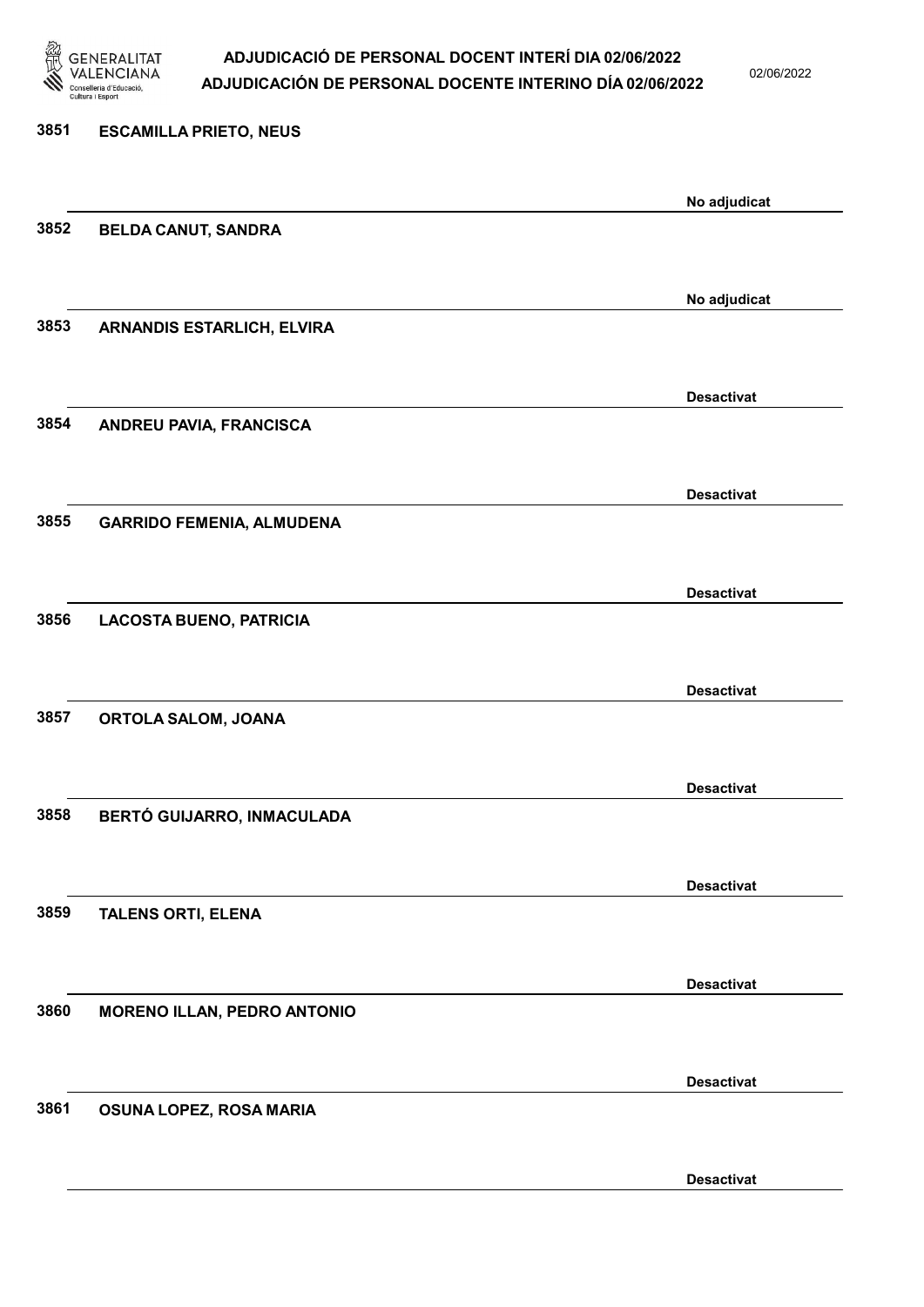

02/06/2022

### 3862 GALBIS PLA, JOSEFA

|      |                                     | <b>Desactivat</b> |
|------|-------------------------------------|-------------------|
| 3863 | <b>GARCIA MIRALLES, MARIA PILAR</b> |                   |
|      |                                     |                   |
|      |                                     |                   |
|      |                                     |                   |
|      |                                     | Ha participat     |
| 3864 | ORTS BENIMELI, ARANTXA              |                   |
|      |                                     |                   |
|      |                                     |                   |
|      |                                     | <b>Desactivat</b> |
|      |                                     |                   |
| 3865 | <b>CLIMENT TORMO, JOSE</b>          |                   |
|      |                                     |                   |
|      |                                     |                   |
|      |                                     | <b>Desactivat</b> |
| 3866 | LLOPIS IVORRA, PAULA                |                   |
|      |                                     |                   |
|      |                                     |                   |
|      |                                     |                   |
|      |                                     | <b>Desactivat</b> |
| 3867 | <b>MARIN GARCIA, JOSE MARIA</b>     |                   |
|      |                                     |                   |
|      |                                     |                   |
|      |                                     | <b>Desactivat</b> |
|      |                                     |                   |
| 3868 | MIRAPEIX SANMARTIN, INMACULADA      |                   |
|      |                                     |                   |
|      |                                     |                   |
|      |                                     | <b>Desactivat</b> |
| 3869 | PARDO BALDOVI, MARIA ISABEL         |                   |
|      |                                     |                   |
|      |                                     |                   |
|      |                                     |                   |
|      |                                     | <b>Desactivat</b> |
| 3870 | SANCHEZ ANDRES, JOSE IGNACIO        |                   |
|      |                                     |                   |
|      |                                     |                   |
|      |                                     | <b>Desactivat</b> |
|      |                                     |                   |
| 3871 | <b>BERMUDEZ BOLOS, JAIME MIGUEL</b> |                   |
|      |                                     |                   |
|      |                                     |                   |
|      |                                     | <b>Desactivat</b> |
| 3872 |                                     |                   |
|      | <b>CIFRES PORTA, FERRAN</b>         |                   |
|      |                                     |                   |
|      |                                     |                   |
|      |                                     | <b>Desactivat</b> |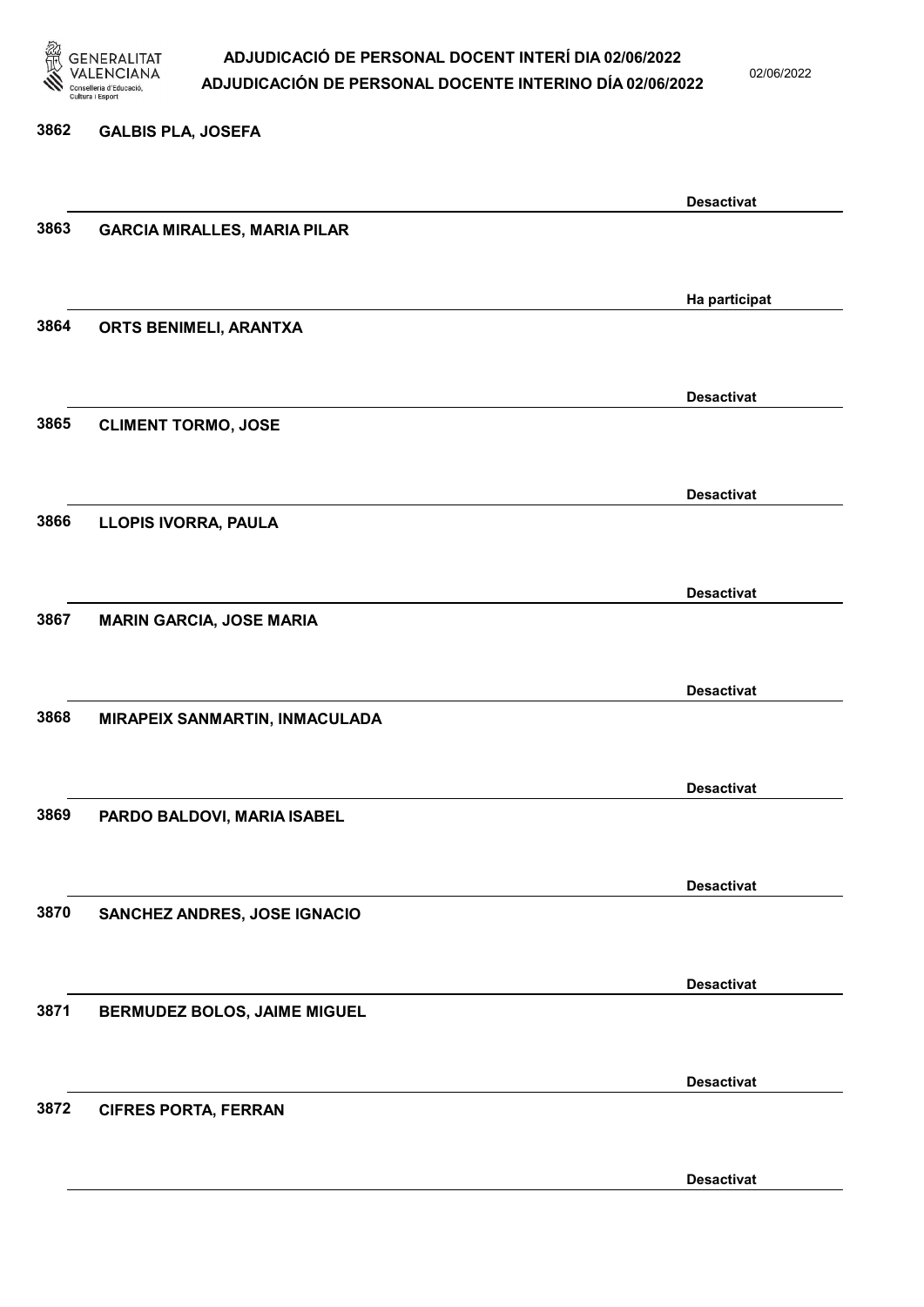

02/06/2022

Desactivat

# 3873 JUNQUERA PASTOR, MARIA JOSE Desactivat 3874 TORRES CHANZA, SORAIA Desactivat 3875 VERDU LORENTE, LAURA Desactivat 3876 MIRA ESPINOSA, PEDRO Desactivat 3877 DOMENECH LLINARES, JOSE RAMON Desactivat 3878 DOMINGUEZ SOLER, MARIA CRISTINA Desactivat 3879 MIR PARDO, MARIA Desactivat 3880 VALIENTE PUCHAL, DANIEL Desactivat 3881 FLORS ROGLA, JOSE JAVIER Desactivat 3882 MIRA CANDELA, TOMAS Desactivat 3883 CALAS SABATER, HELGA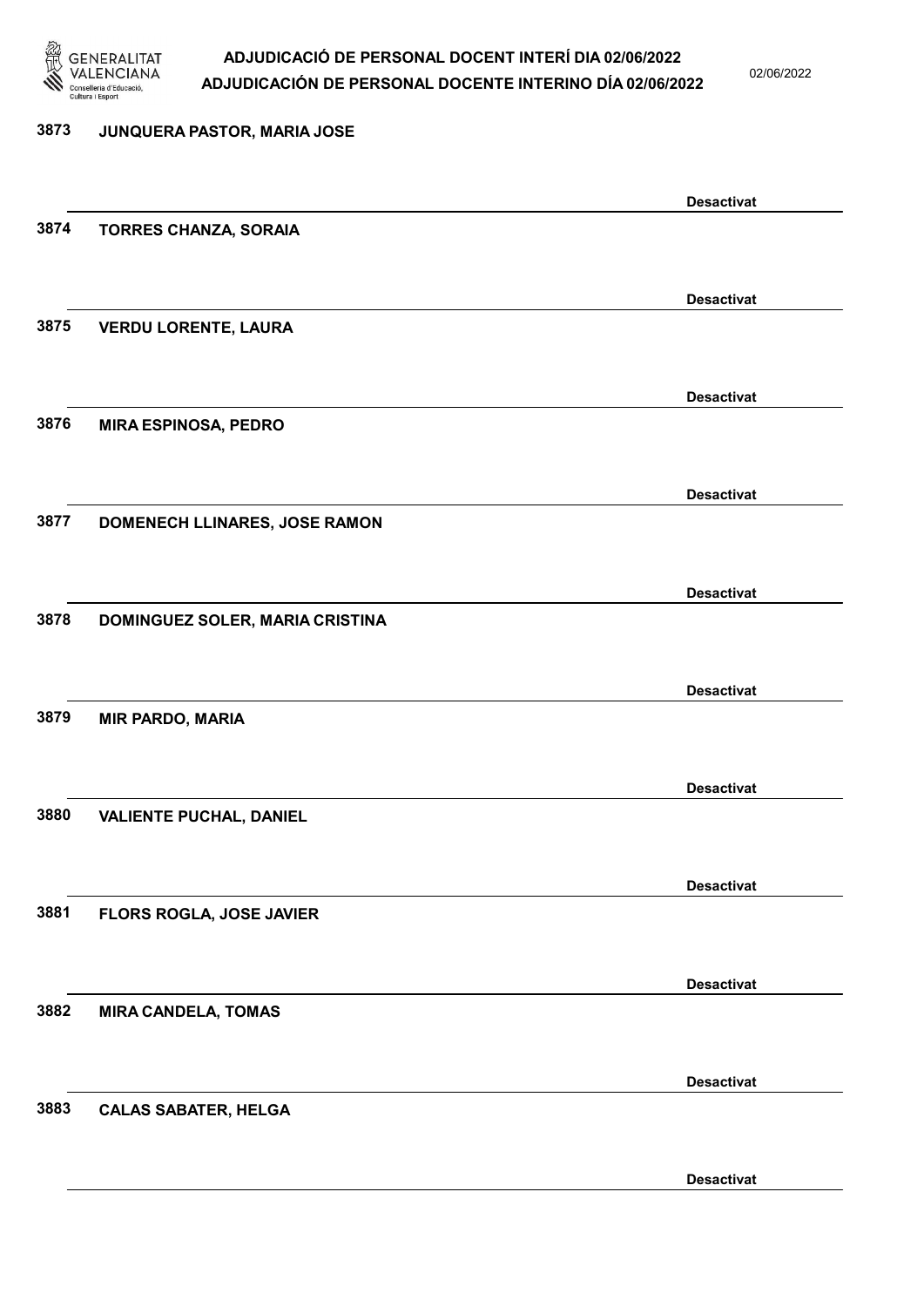

02/06/2022

### 3884 ESBRI VILAR, MARC

|      |                                | <b>Desactivat</b> |
|------|--------------------------------|-------------------|
| 3885 | <b>FRANCES GARCIA, MOISES</b>  |                   |
|      |                                |                   |
|      |                                | <b>Desactivat</b> |
| 3886 | <b>BERNABEU SENDRA, CARLOS</b> |                   |
|      |                                |                   |
|      |                                | No adjudicat      |
| 3887 | <b>CANET BERNAT, JOSE</b>      |                   |
|      |                                |                   |
|      |                                | <b>Desactivat</b> |
| 3888 | <b>CHIVA PORCAR, LAURA</b>     |                   |
|      |                                |                   |
|      |                                | <b>Desactivat</b> |
| 3889 | DONET GASCO, ALEXANDRA         |                   |
|      |                                |                   |
|      |                                | <b>Desactivat</b> |
| 3890 | NAVARRO MESTRE, JOSEFA ISABEL  |                   |
|      |                                |                   |
|      |                                | <b>Desactivat</b> |
| 3891 | PEÑA GONZALEZ, MARIA RAQUEL    |                   |
|      |                                |                   |
| 3892 |                                | <b>Desactivat</b> |
|      | POMBO CEBADERO, MIRYAM         |                   |
|      |                                |                   |
| 3893 | ROIG GARCIA, ESTEFANIA         | Ha participat     |
|      |                                |                   |
|      |                                |                   |
| 3894 | <b>CIFUENTES ESBRI, RAUL</b>   | <b>Desactivat</b> |
|      |                                |                   |
|      |                                |                   |
|      |                                | No adjudicat      |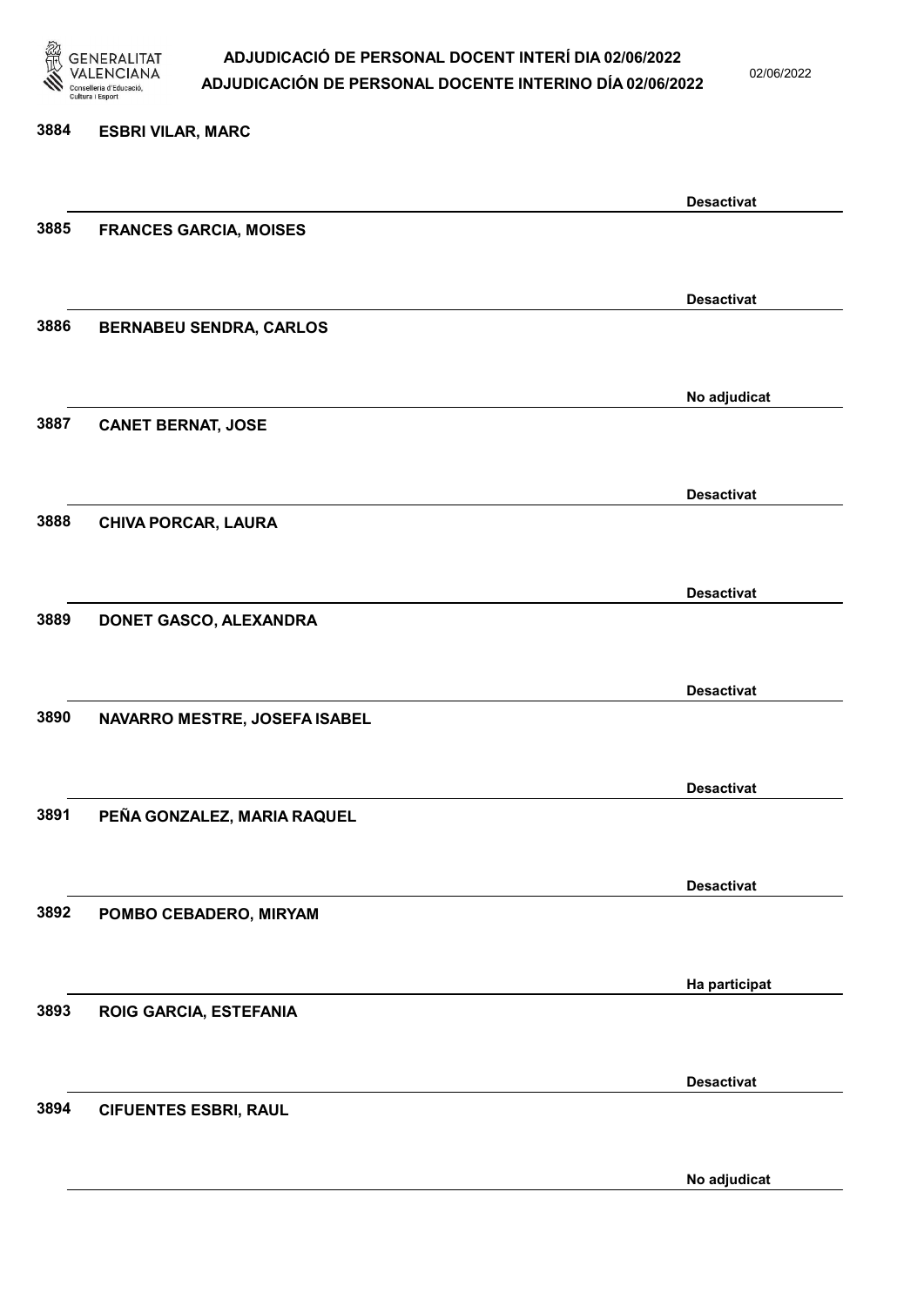

02/06/2022

| 3895 | <b>SABATER DEL PINO, MONICA</b>      |                   |
|------|--------------------------------------|-------------------|
|      |                                      |                   |
| 3896 | <b>CARDO MADRONA, DIANA</b>          | <b>Desactivat</b> |
|      |                                      |                   |
|      |                                      | <b>Desactivat</b> |
| 3897 | <b>SAEZ CLEMENTE, REBECA</b>         |                   |
|      |                                      | <b>Desactivat</b> |
| 3898 | ALIAGA FERRANDIS, MARIA AMPARO       |                   |
|      |                                      |                   |
| 3899 | <b>BORJA GIMENEZ, PAULA</b>          | <b>Desactivat</b> |
|      |                                      |                   |
|      |                                      | <b>Desactivat</b> |
| 3900 | <b>GARCIA GARCIA, ELENA</b>          |                   |
|      |                                      |                   |
|      |                                      | No adjudicat      |
| 3901 | <b>CARRIO ROLDAN, CARLA CONSUELO</b> |                   |
|      |                                      | <b>Desactivat</b> |
| 3902 | PEREZ BENLLOCH, BEATRIZ PILAR        |                   |
|      |                                      |                   |
|      |                                      | <b>Desactivat</b> |
| 3903 | SAN MILLAN SANCHEZ, JAVIER           |                   |
|      |                                      | <b>Desactivat</b> |
| 3904 | <b>CONTRERAS CARO, VICENT ALEXIS</b> |                   |
|      |                                      |                   |
|      |                                      | <b>Desactivat</b> |
| 3905 | <b>INOUE FERRANDO, DANIEL</b>        |                   |
|      |                                      |                   |

Desactivat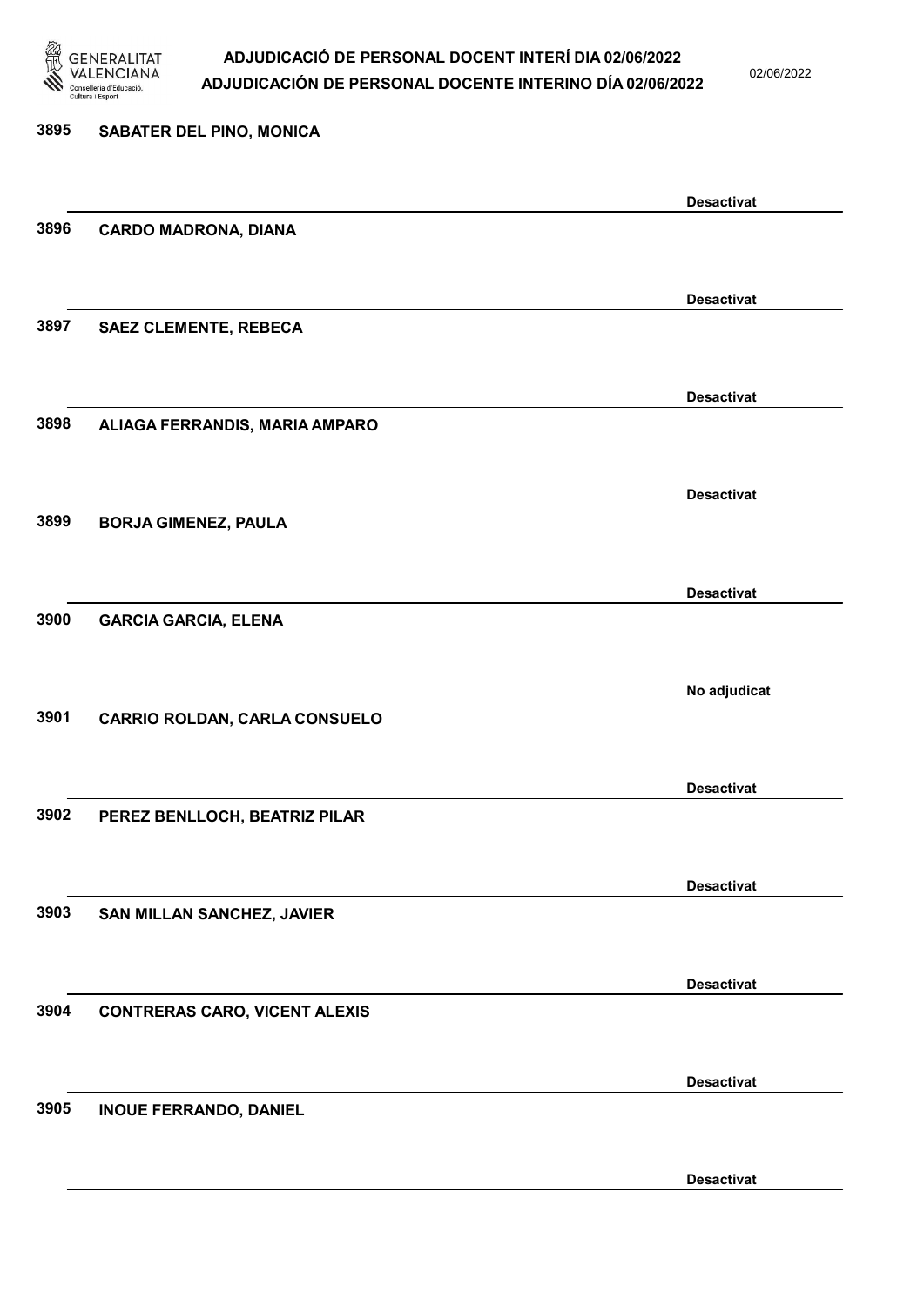

02/06/2022

### 3906 CABALLERO PELLITERO, CRISTINA

|                                | <b>Desactivat</b> |
|--------------------------------|-------------------|
| <b>LLACER TRULL, PAULA</b>     |                   |
|                                |                   |
|                                | <b>Desactivat</b> |
| PEIRO CAMARENA, MARIA          |                   |
|                                |                   |
|                                | <b>Desactivat</b> |
| <b>CAMACHO HUERTA, RAQUEL</b>  |                   |
|                                |                   |
|                                | <b>Desactivat</b> |
| <b>CHIRIVELLA TORRES, JOAN</b> |                   |
|                                |                   |
|                                | <b>Desactivat</b> |
| <b>SOLER LLORENS, TANIA</b>    |                   |
|                                |                   |
|                                | <b>Desactivat</b> |
| <b>CUBEROS LOPEZ, ANDREA</b>   |                   |
|                                |                   |
|                                | <b>Desactivat</b> |
| <b>MARCO PACHECO, MARIA</b>    |                   |
|                                |                   |
|                                | <b>Desactivat</b> |
| SAEZ CLARAMUNT, RAQUEL         |                   |
|                                |                   |
|                                | <b>Desactivat</b> |
| <b>CANO LEAL, SARA</b>         |                   |
|                                |                   |
|                                | <b>Desactivat</b> |
| <b>MARIN ORTEGA, JAIME</b>     |                   |
|                                |                   |
|                                | <b>Desactivat</b> |
|                                |                   |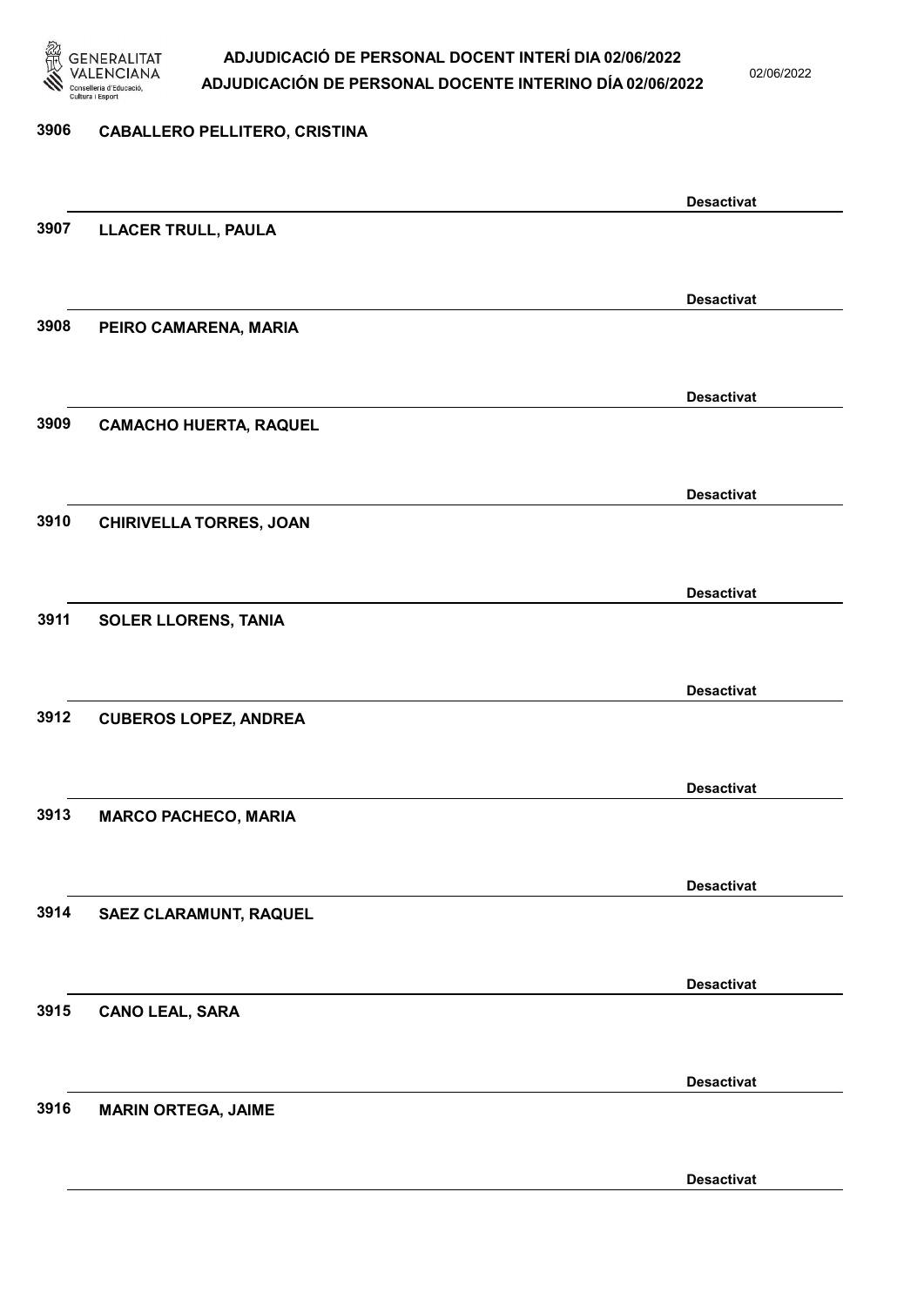

02/06/2022

Desactivat

# 3917 LOPES BRIONES GARCIA, SOFIA Desactivat 3918 GUIRAO HERNANDEZ, ANA ISABEL Desactivat 3919 PARRA FERRANDO, CARLOS Desactivat 3920 GOMEZ JUAREZ, ELENA Desactivat 3921 GRANERO ANDANI, MIGUEL ANGEL Desactivat 3922 ALACID BRAVO, JUANA Desactivat 3923 ROCAMORA PEREZ, MARIA CARMEN Desactivat 3924 ESCRIVA SEBASTIA, CRISTINA Desactivat 3925 FERRER SENA, ANDREA Desactivat 3926 FRANCO GRANERO, IGNACIO Desactivat 3927 HERRERA CALVET, CARMEN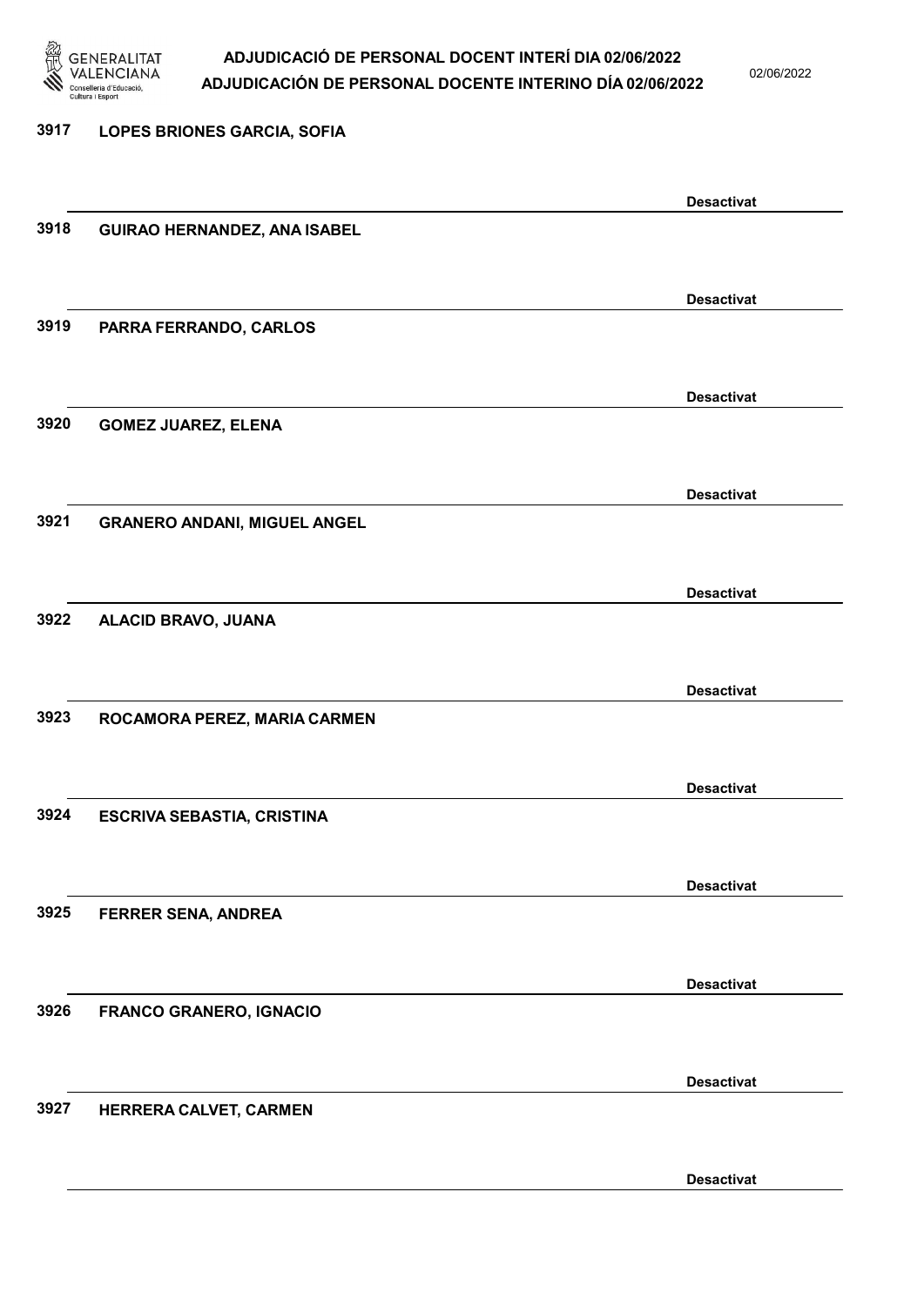

02/06/2022

Desactivat

# 3928 MIR OFICIAL, ROQUE Desactivat 3929 BLANES SUAREZ, JENNIFER Desactivat 3930 MELIA MARTINEZ, NURIA Desactivat 3931 ESPAÑA GALERA, JENNIFER Desactivat 3932 SARRIO NAVALON, SONIA Desactivat 3933 DOMÉNECH ABAD, ANDREA ISABEL No ha participat 3934 LORES FERRER, MARC Desactivat 3935 PERPIÑA ARCAS, ERIKA Desactivat 3936 SANJOSE FERRI, LIDIA Desactivat 3937 ROIG ABELLA, NEUS Desactivat 3938 HORTELANO MONTEJANO, ANA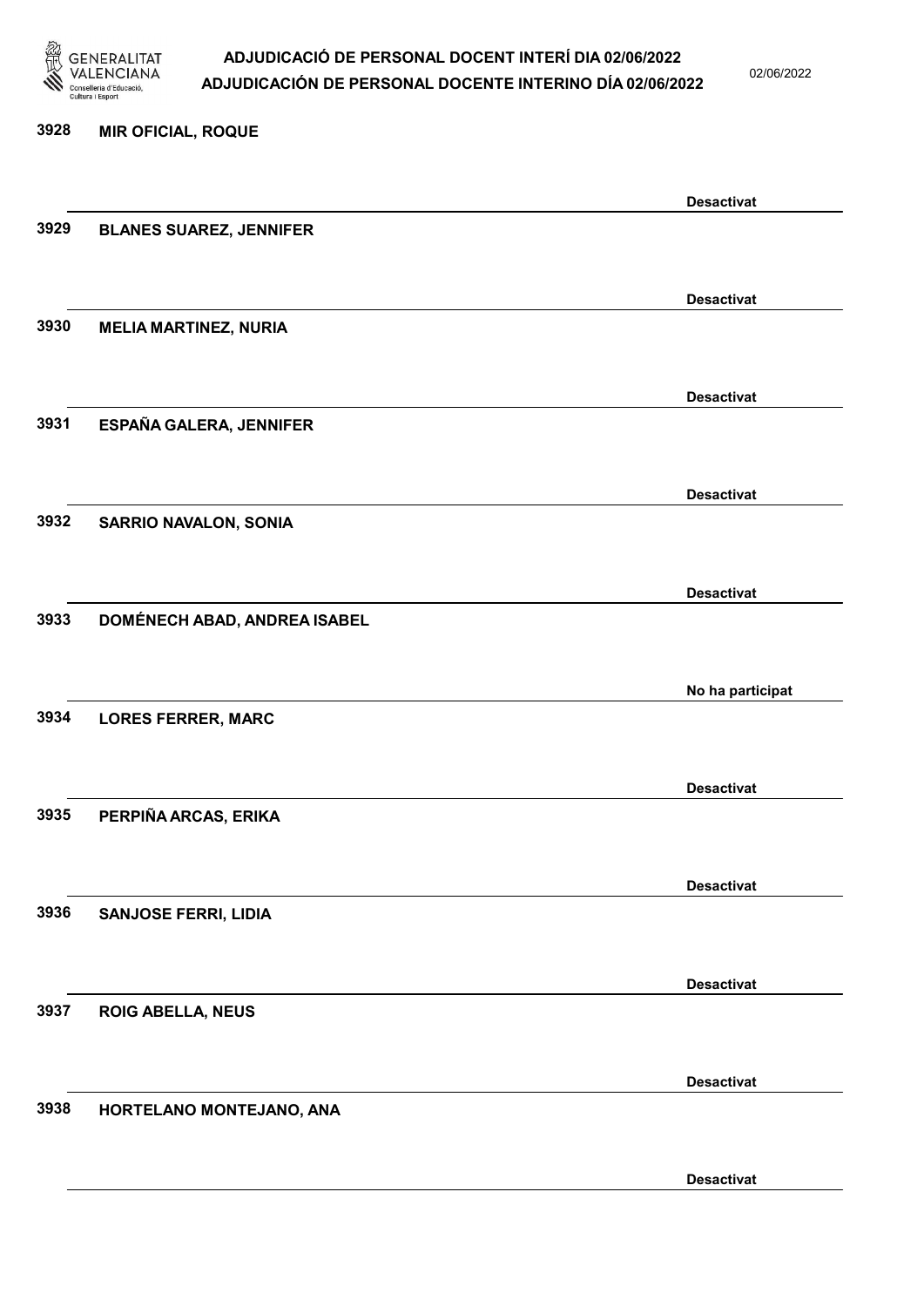

02/06/2022

Desactivat

# 3939 SAFONT BARREDA, MARIA Desactivat 3940 YAGUES GUILABERT, IRENE Desactivat 3941 ORTEGA SEGARRA, JUAN Desactivat 3942 PEREZ BATALLER, MARIA Desactivat **3943 OLIVER MAS, LUIS Exercía e Exercía e Petición:** 2 23 SUBSTITUCIÓ INDETERMINADA PUÇOL (46015356) EI LA MILOTXA 127 / PEDAGOGIA TERAPÈUTICA Adjudicat Voluntaria 893187 Horas 3944 MOLINERO TORRECILLAS, MARIA ISABEL Desactivat 3945 VERDEGUER TRAVER, SONIA Desactivat 3946 CASELLES ALBANELL, ARNAU Desactivat 3947 CLARAMUNT CARCEL, ESTER Desactivat 3948 PEREZ ESCRIVA, JORGE Desactivat 3949 ARIAS VIDAL, VICTOR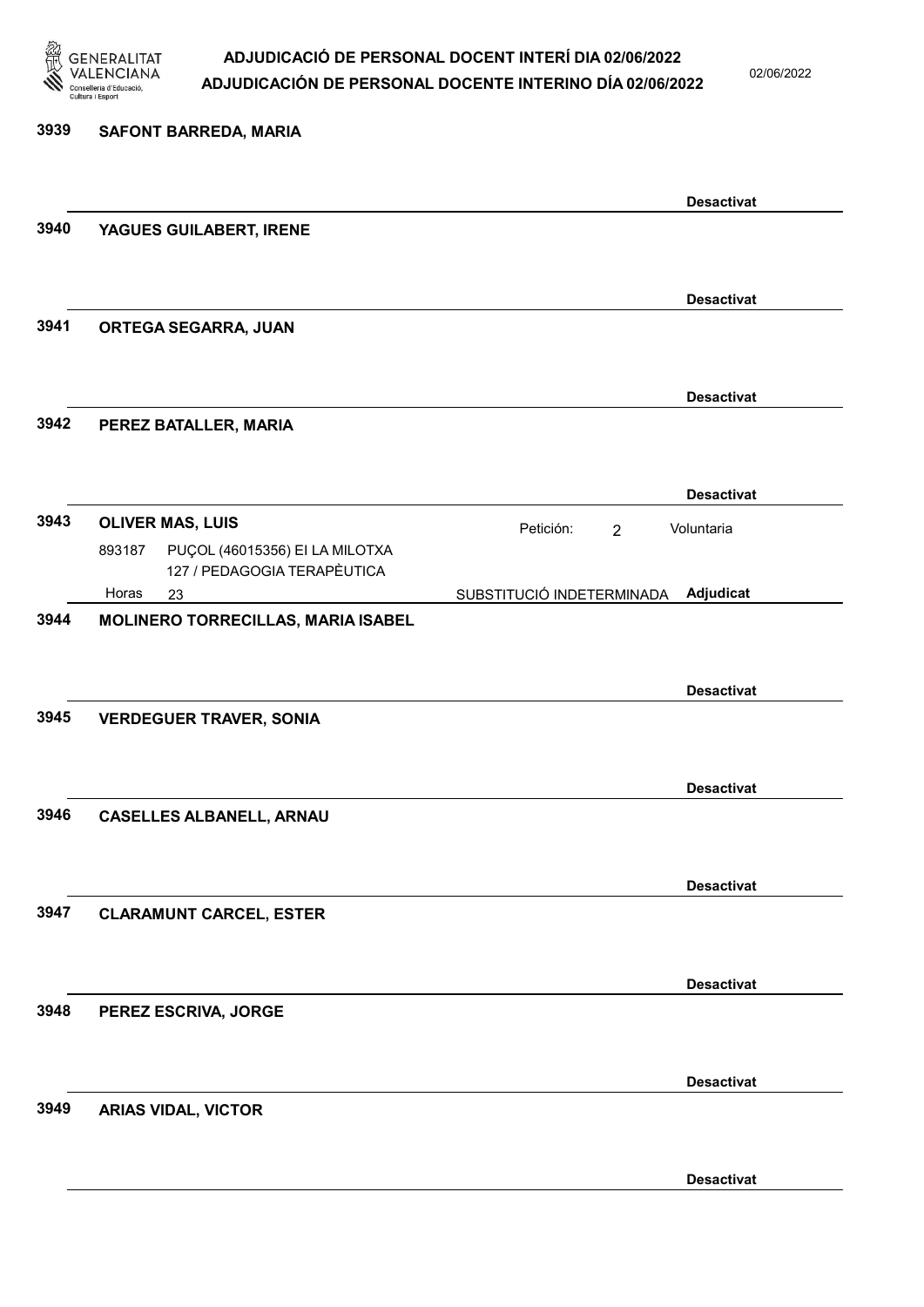

02/06/2022

| 3950 | <b>MARTINEZ MARTINEZ, LUIS</b>                                                                        |                           |                   |
|------|-------------------------------------------------------------------------------------------------------|---------------------------|-------------------|
|      |                                                                                                       |                           | <b>Desactivat</b> |
| 3951 | ZARAGOZA LAFUENTE, DANIEL                                                                             |                           |                   |
|      |                                                                                                       |                           | <b>Desactivat</b> |
| 3952 | <b>MONTORO FRANCES, ALBERTO</b>                                                                       |                           |                   |
| 3953 |                                                                                                       |                           | <b>Desactivat</b> |
|      | <b>VALLES MOYA, PAULA</b>                                                                             |                           |                   |
|      |                                                                                                       |                           | <b>Desactivat</b> |
| 3954 | ALFARO LORCA, VERONICA<br>516936<br>MISLATA (46018278) CEIP L'ALMASSIL<br>127 / PEDAGOGIA TERAPÈUTICA | Petición:<br>9            | Voluntaria        |
|      | Horas<br>23                                                                                           | SUBSTITUCIÓ INDETERMINADA | Adjudicat         |
| 3955 | SORIANO MARTINEZ, MARTA                                                                               |                           | <b>Desactivat</b> |
| 3956 | <b>REIG BAS, LUCIA</b>                                                                                |                           |                   |
| 3957 | SANCHEZ ADAN, MARIA ISABEL                                                                            |                           | <b>Desactivat</b> |
| 3958 | <b>VICENTE RUVIRA, MARIA</b>                                                                          |                           | <b>Desactivat</b> |
| 3959 | OLIVA LOPEZ, JAVIER                                                                                   |                           | <b>Desactivat</b> |
|      |                                                                                                       |                           | No ha participat  |
| 3960 | <b>COMPANY BOU, JUDIT</b>                                                                             |                           |                   |
|      |                                                                                                       |                           | <b>Desactivat</b> |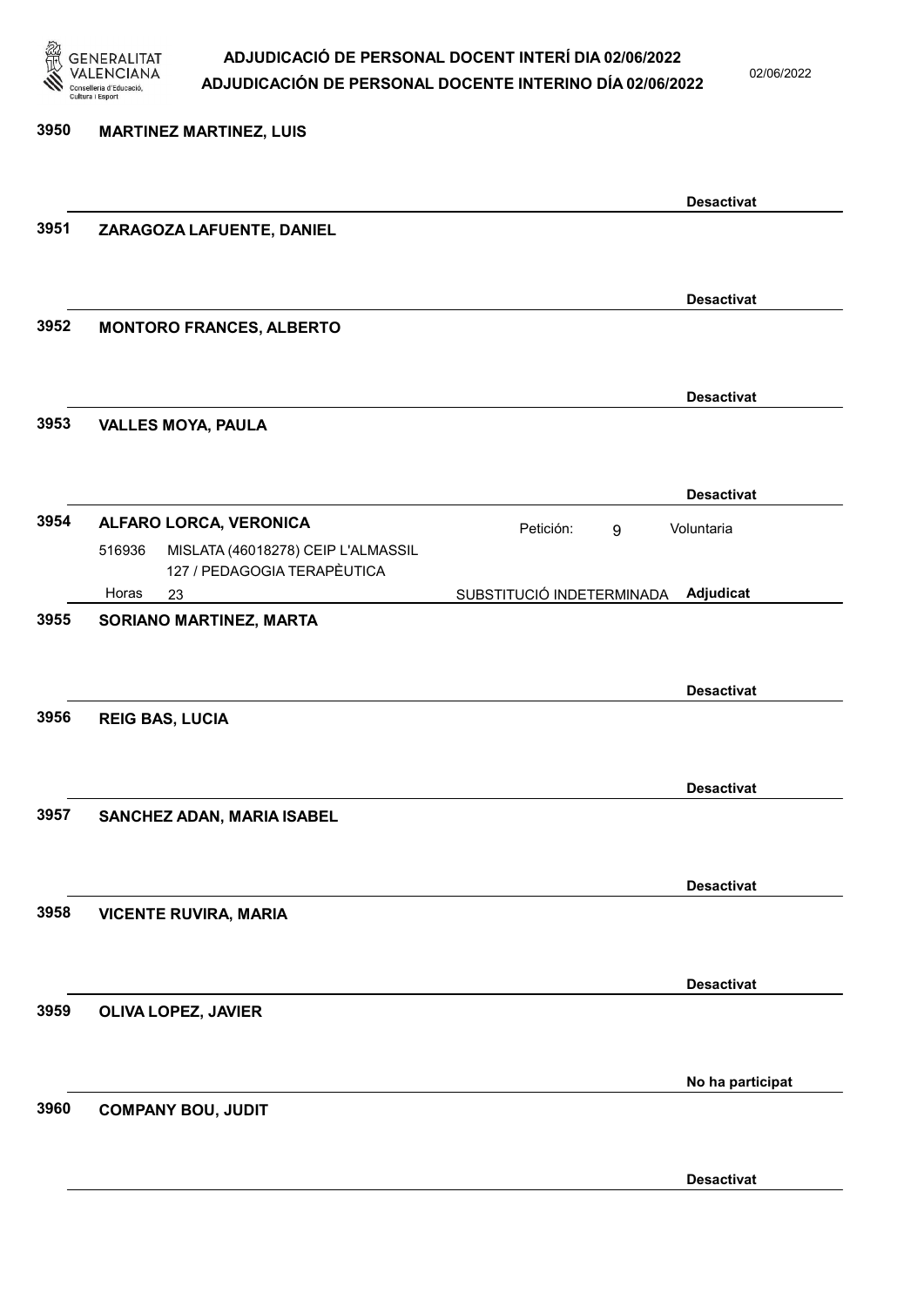

No ha participat

Desactivat

## 3961 GARCIA ASPAS, MARIA EMMA

## 3962 TEJERO CASTELLO, GERMAN

3963 RIVERO GOMEZ, MARIA DESAMPARADOS

|      |                                    |                                                                            |  |                           |                | <b>Desactivat</b>    |
|------|------------------------------------|----------------------------------------------------------------------------|--|---------------------------|----------------|----------------------|
| 3964 | DOMINGUEZ TORRES, BEGOÑA           |                                                                            |  | Petición:                 | 1              | Adjudicación forzosa |
|      | 895464                             | VILA JOIOSA (LA) (03011331) CEE PÚB. SECANET<br>126 / AUDICIÓ I LLENGUATGE |  |                           |                |                      |
|      | Horas                              | 23                                                                         |  | SUBSTITUCIÓ INDETERMINADA |                | Adjudicat            |
| 3965 | <b>VEGARA ARACIL, GINES</b>        |                                                                            |  | Petición:                 | $\overline{2}$ | Voluntaria           |
|      | 518661                             | CANALOSA (LA) (03005999) CEIP L'OM<br>128 / EDUCACIÓ PRIMÀRIA.             |  |                           |                |                      |
|      | Horas                              | 23                                                                         |  | SUBSTITUCIÓ INDETERMINADA |                | Adjudicat            |
| 3966 | <b>LOPEZ SABATER, VIOLETA</b>      |                                                                            |  | Petición:                 | 3              | Voluntaria           |
|      | 504839                             | BENISSANÓ (46001953) CEIP VERGE DEL FONAMENT<br>124 / MÚSICA               |  |                           |                |                      |
|      | Horas                              | 23                                                                         |  | SUBSTITUCIÓ INDETERMINADA |                | Adjudicat            |
| 3967 | <b>MORELL CODINA, VICENTE JOSE</b> |                                                                            |  |                           |                |                      |
|      |                                    |                                                                            |  |                           |                |                      |
|      |                                    |                                                                            |  |                           |                | No adjudicat         |
| 3968 |                                    | <b>CABAÑAS MONREAL, ALBA</b>                                               |  |                           |                |                      |
|      |                                    |                                                                            |  |                           |                |                      |
|      |                                    |                                                                            |  |                           |                |                      |
|      |                                    |                                                                            |  |                           |                | <b>Desactivat</b>    |
| 3969 |                                    | FELIP BRESO, XAVIER                                                        |  |                           |                |                      |
|      |                                    |                                                                            |  |                           |                |                      |
|      |                                    |                                                                            |  |                           |                | <b>Desactivat</b>    |
| 3970 |                                    | FERRER TORRENT, DANIEL                                                     |  |                           |                |                      |
|      |                                    |                                                                            |  |                           |                |                      |
|      |                                    |                                                                            |  |                           |                | <b>Desactivat</b>    |
| 3971 |                                    |                                                                            |  |                           |                |                      |
|      |                                    | <b>ORTOLA FUENTES, ELENA</b>                                               |  |                           |                |                      |
|      |                                    |                                                                            |  |                           |                |                      |
|      |                                    |                                                                            |  |                           |                | <b>Desactivat</b>    |